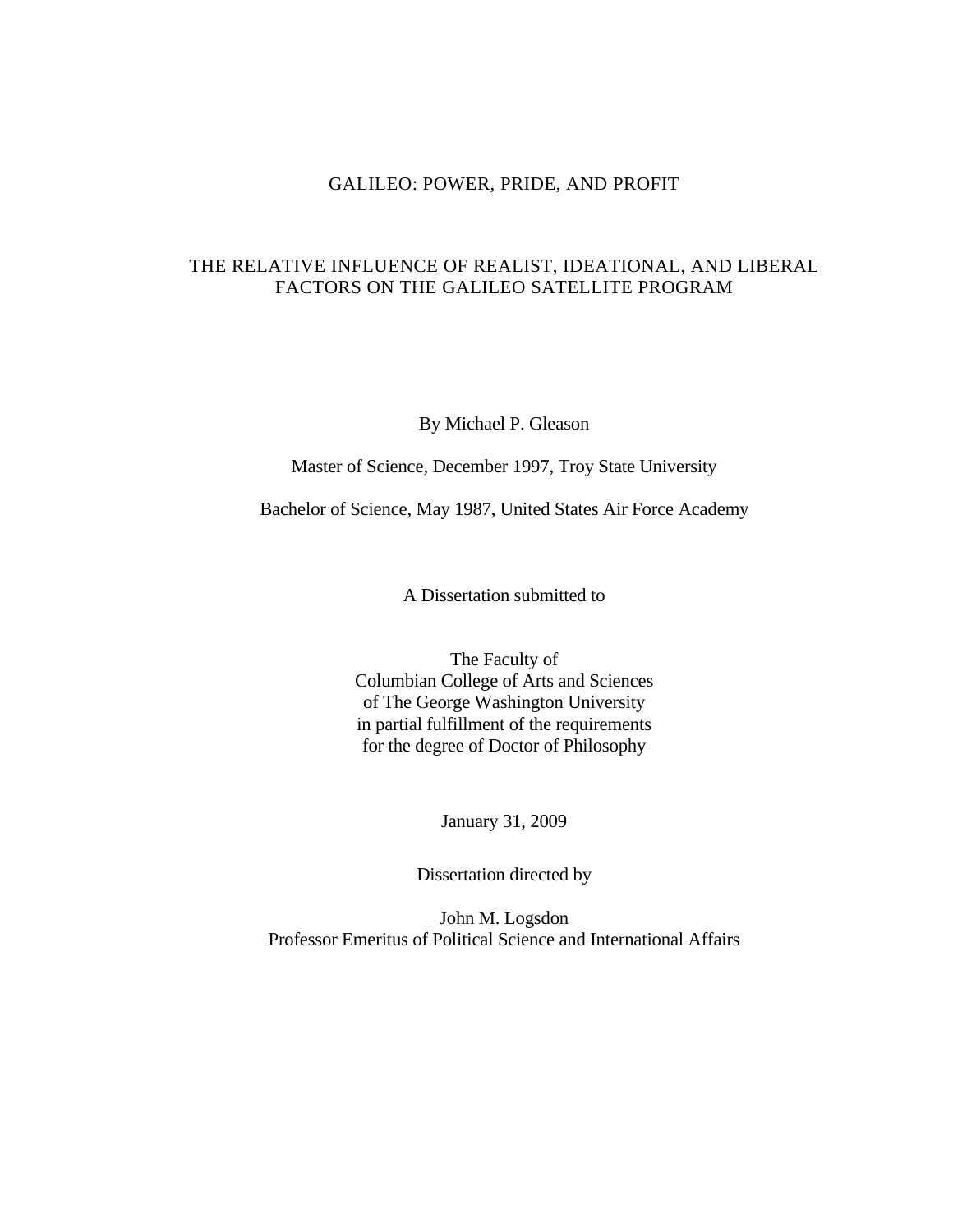| <b>Report Documentation Page</b>                                                                                                                                                                                                                                                                                                                                                                                                                                                                                                                                                                                                                                                                                                                                                                                                                                   |                             |                              |                                                    | Form Approved<br>OMB No. 0704-0188                            |                           |
|--------------------------------------------------------------------------------------------------------------------------------------------------------------------------------------------------------------------------------------------------------------------------------------------------------------------------------------------------------------------------------------------------------------------------------------------------------------------------------------------------------------------------------------------------------------------------------------------------------------------------------------------------------------------------------------------------------------------------------------------------------------------------------------------------------------------------------------------------------------------|-----------------------------|------------------------------|----------------------------------------------------|---------------------------------------------------------------|---------------------------|
| Public reporting burden for the collection of information is estimated to average 1 hour per response, including the time for reviewing instructions, searching existing data sources, gathering and<br>maintaining the data needed, and completing and reviewing the collection of information. Send comments regarding this burden estimate or any other aspect of this collection of information,<br>including suggestions for reducing this burden, to Washington Headquarters Services, Directorate for Information Operations and Reports, 1215 Jefferson Davis Highway, Suite 1204, Arlington<br>VA 22202-4302. Respondents should be aware that notwithstanding any other provision of law, no person shall be subject to a penalty for failing to comply with a collection of information if it<br>does not display a currently valid OMB control number. |                             |                              |                                                    |                                                               |                           |
| 1. REPORT DATE                                                                                                                                                                                                                                                                                                                                                                                                                                                                                                                                                                                                                                                                                                                                                                                                                                                     | 2. REPORT TYPE              |                              |                                                    | <b>3. DATES COVERED</b>                                       |                           |
| 01 JAN 2009                                                                                                                                                                                                                                                                                                                                                                                                                                                                                                                                                                                                                                                                                                                                                                                                                                                        |                             | N/A                          |                                                    |                                                               |                           |
| <b>4. TITLE AND SUBTITLE</b>                                                                                                                                                                                                                                                                                                                                                                                                                                                                                                                                                                                                                                                                                                                                                                                                                                       |                             |                              | <b>5a. CONTRACT NUMBER</b>                         |                                                               |                           |
| <b>Galileo: Power, Pride, And Profit</b>                                                                                                                                                                                                                                                                                                                                                                                                                                                                                                                                                                                                                                                                                                                                                                                                                           |                             |                              | <b>5b. GRANT NUMBER</b>                            |                                                               |                           |
|                                                                                                                                                                                                                                                                                                                                                                                                                                                                                                                                                                                                                                                                                                                                                                                                                                                                    |                             |                              | 5c. PROGRAM ELEMENT NUMBER                         |                                                               |                           |
| 6. AUTHOR(S)                                                                                                                                                                                                                                                                                                                                                                                                                                                                                                                                                                                                                                                                                                                                                                                                                                                       |                             |                              | <b>5d. PROJECT NUMBER</b>                          |                                                               |                           |
|                                                                                                                                                                                                                                                                                                                                                                                                                                                                                                                                                                                                                                                                                                                                                                                                                                                                    |                             |                              |                                                    | <b>5e. TASK NUMBER</b>                                        |                           |
|                                                                                                                                                                                                                                                                                                                                                                                                                                                                                                                                                                                                                                                                                                                                                                                                                                                                    |                             |                              |                                                    | 5f. WORK UNIT NUMBER                                          |                           |
| 7. PERFORMING ORGANIZATION NAME(S) AND ADDRESS(ES)<br>The George Washington University                                                                                                                                                                                                                                                                                                                                                                                                                                                                                                                                                                                                                                                                                                                                                                             |                             |                              | 8. PERFORMING ORGANIZATION<br><b>REPORT NUMBER</b> |                                                               |                           |
| 9. SPONSORING/MONITORING AGENCY NAME(S) AND ADDRESS(ES)                                                                                                                                                                                                                                                                                                                                                                                                                                                                                                                                                                                                                                                                                                                                                                                                            |                             |                              |                                                    | 10. SPONSOR/MONITOR'S ACRONYM(S)                              |                           |
| AFIT/ENEL BLDG 16 Rm120 Wright-Patterson AFB, OH 45433-7221                                                                                                                                                                                                                                                                                                                                                                                                                                                                                                                                                                                                                                                                                                                                                                                                        |                             |                              |                                                    | <b>11. SPONSOR/MONITOR'S REPORT</b><br>NUMBER(S)<br>CI09-0039 |                           |
| 12. DISTRIBUTION/AVAILABILITY STATEMENT<br>Approved for public release, distribution unlimited                                                                                                                                                                                                                                                                                                                                                                                                                                                                                                                                                                                                                                                                                                                                                                     |                             |                              |                                                    |                                                               |                           |
| <b>13. SUPPLEMENTARY NOTES</b>                                                                                                                                                                                                                                                                                                                                                                                                                                                                                                                                                                                                                                                                                                                                                                                                                                     |                             |                              |                                                    |                                                               |                           |
| 14. ABSTRACT                                                                                                                                                                                                                                                                                                                                                                                                                                                                                                                                                                                                                                                                                                                                                                                                                                                       |                             |                              |                                                    |                                                               |                           |
| <b>15. SUBJECT TERMS</b>                                                                                                                                                                                                                                                                                                                                                                                                                                                                                                                                                                                                                                                                                                                                                                                                                                           |                             |                              |                                                    |                                                               |                           |
| 16. SECURITY CLASSIFICATION OF:                                                                                                                                                                                                                                                                                                                                                                                                                                                                                                                                                                                                                                                                                                                                                                                                                                    |                             |                              | 17. LIMITATION OF                                  | 18. NUMBER                                                    | 19a. NAME OF              |
| a. REPORT<br>unclassified                                                                                                                                                                                                                                                                                                                                                                                                                                                                                                                                                                                                                                                                                                                                                                                                                                          | b. ABSTRACT<br>unclassified | c. THIS PAGE<br>unclassified | <b>ABSTRACT</b><br>UU                              | <b>OF PAGES</b><br>360                                        | <b>RESPONSIBLE PERSON</b> |

**Standard Form 298 (Rev. 8-98)**<br>Prescribed by ANSI Std Z39-18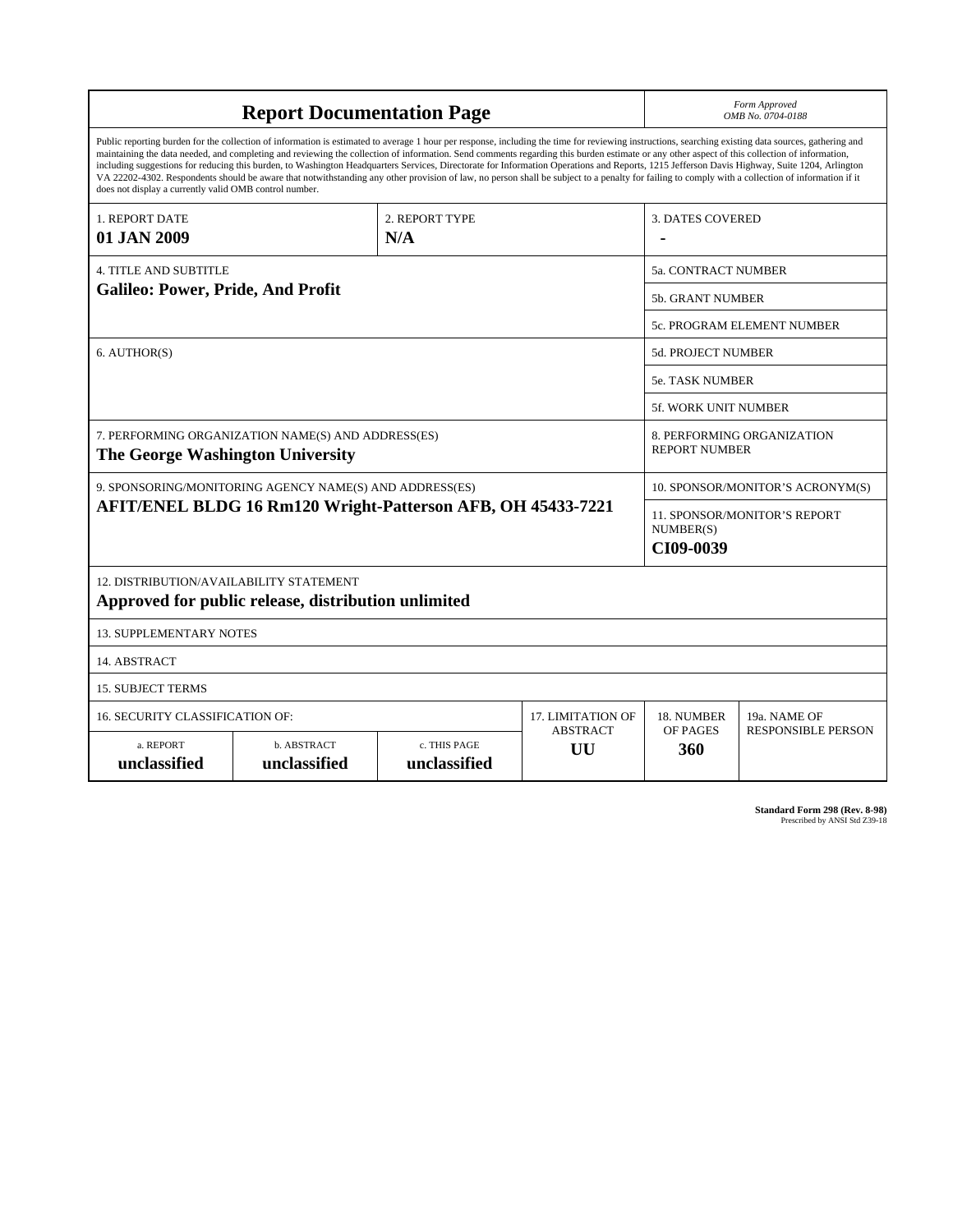The Columbian College of Arts and Sciences of The George Washington University certifies that Michael Peter Gleason has passed the Final Examination for the degree of Doctor of Philosophy as of November 10, 2008. This is the final and approved form of the dissertation.

## GALILEO: POWER, PRIDE, AND PROFIT

## THE RELATIVE INFLUENCE OF REALIST, IDEATIONAL, AND LIBERAL FACTORS ON THE GALILEO SATELLITE PROGRAM

## Michael Peter Gleason

Dissertation Research Committee:

John Mortimer Logsdon, Professor Emeritus of Political Science and

International Affairs, Dissertation Director

Henry Richard Nau, Professor of Political Science and International

Affairs, Committee Member

Chad Rector, Assistant Professor of Political Science and International

Affairs, Committee Member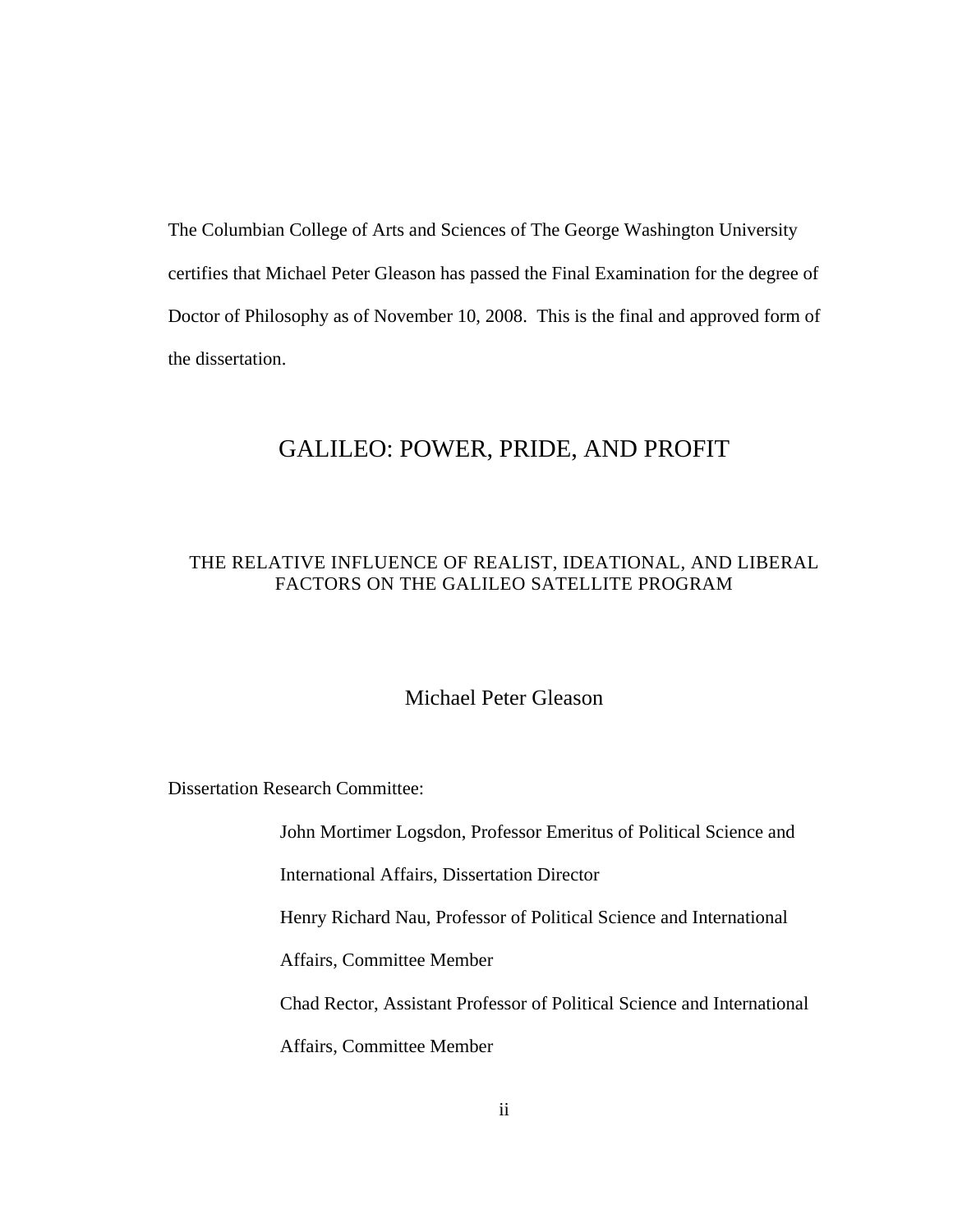#### Abstract

## GALILEO: POWER, PRIDE, AND PROFIT

This study is about the European navigation satellite program dubbed "Galileo" and its ability to date to survive in the face of many serious obstacles. It seeks to understand Galileo's ability to survive by answering two basic research questions: 1) Did realist factors, liberal factors, or ideational factors weigh the most heavily on European decision-makers' assessments of the need for Galileo? And 2) Are European decisionmakers' assessments of the need for Galileo being driven more by the international, European, national or industrial levels? This study weighs these factors and assesses the influence of these levels upon European decision-makers at key decision points in 1999, 2002, 2004, and 2007 in order to judge whether or not Galileo's ability to survive may be attributed to changes in the comparative weight of these factors and levels over time.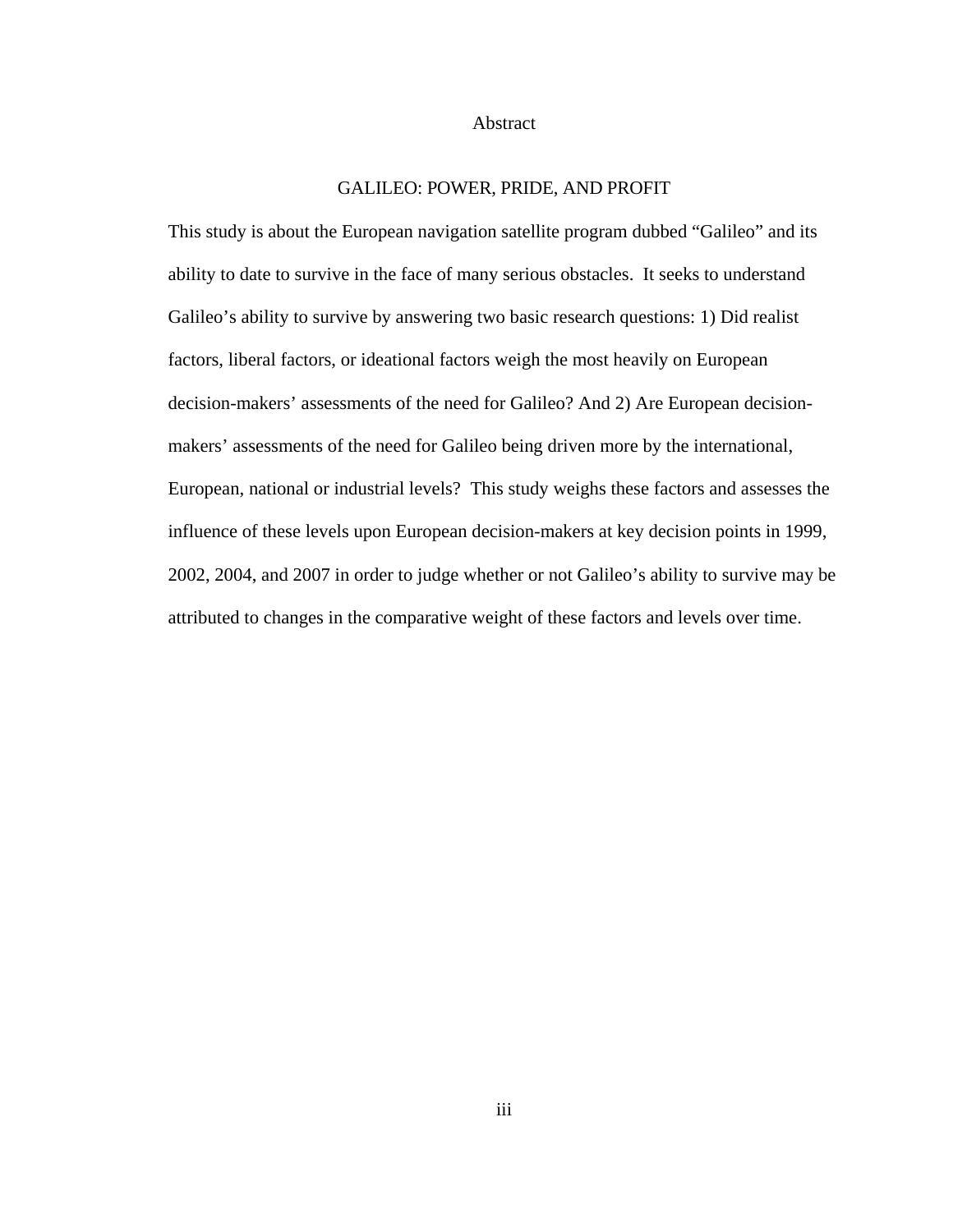## Table of Contents

| Part I: Orientation                                                             |
|---------------------------------------------------------------------------------|
|                                                                                 |
| Chapter 2: The European Space Sector, Terminology, and GPS and Galileo Basics19 |
|                                                                                 |
| Part II: Dead Reckoning                                                         |
|                                                                                 |
|                                                                                 |
|                                                                                 |
|                                                                                 |
|                                                                                 |
|                                                                                 |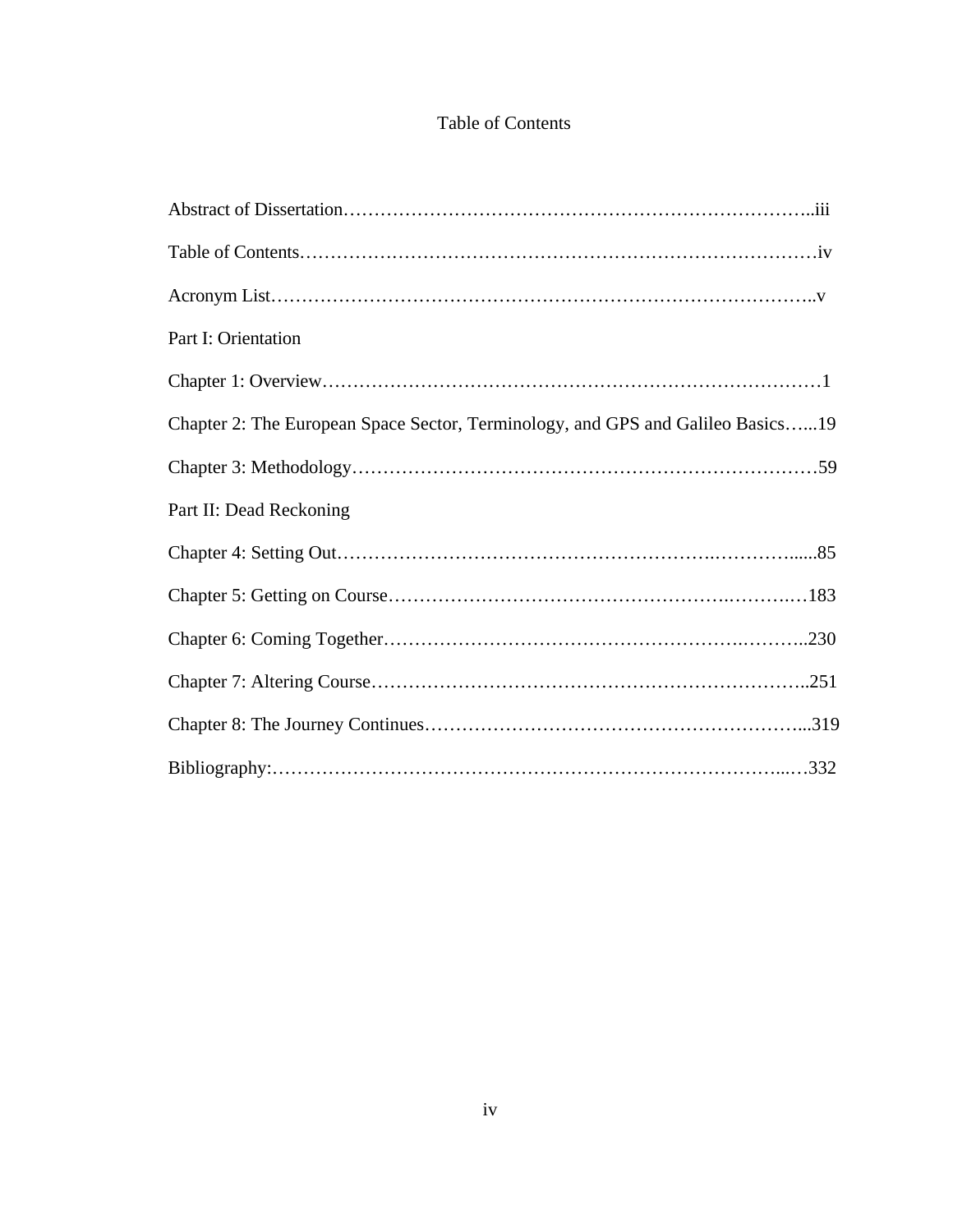# Acronym List

| <b>AECMA</b>   | European Association of Aerospace Industries                                                |
|----------------|---------------------------------------------------------------------------------------------|
| <b>ARTES</b>   | <b>Advanced Research in Telecommunication Systems</b>                                       |
| <b>ASAT</b>    | Anti-satillite                                                                              |
| <b>ASI</b>     | Agenzia Spatiale Italiana (Italian Space Agency)                                            |
| ASTRO+         | Advanced Space Technologies to Support Security Operations                                  |
| <b>BNSC</b>    | <b>British National Space Center</b>                                                        |
| <b>BOC</b>     | <b>Besoins Operationels Communs</b>                                                         |
| C3I            | Command, Control, Communication and Information                                             |
| <b>CFE</b>     | Conventional Forces in Europe                                                               |
| <b>CFSP</b>    | <b>Common Foreign and Security Policy</b>                                                   |
| CNS/ATM        | Communication, Navigation, and Surveillance/Air Traffic<br>Management                       |
| <b>COR</b>     | Common Operational Requirements for a European Global System<br>of Observation by Satellite |
| DG             | Director-General                                                                            |
| <b>DG TREN</b> | EC Directorate General for Transportation and Energy                                        |
| <b>DGA</b>     | <b>Armament Procurement Agency (France)</b>                                                 |
| <b>DGPS</b>    | Differential GPS                                                                            |
| <b>DLR</b>     | German Aerospace Research Center                                                            |
| DoD            | Department of Defense                                                                       |
| DoT            | Department of Transportation                                                                |
| EC             | <b>European Commission</b>                                                                  |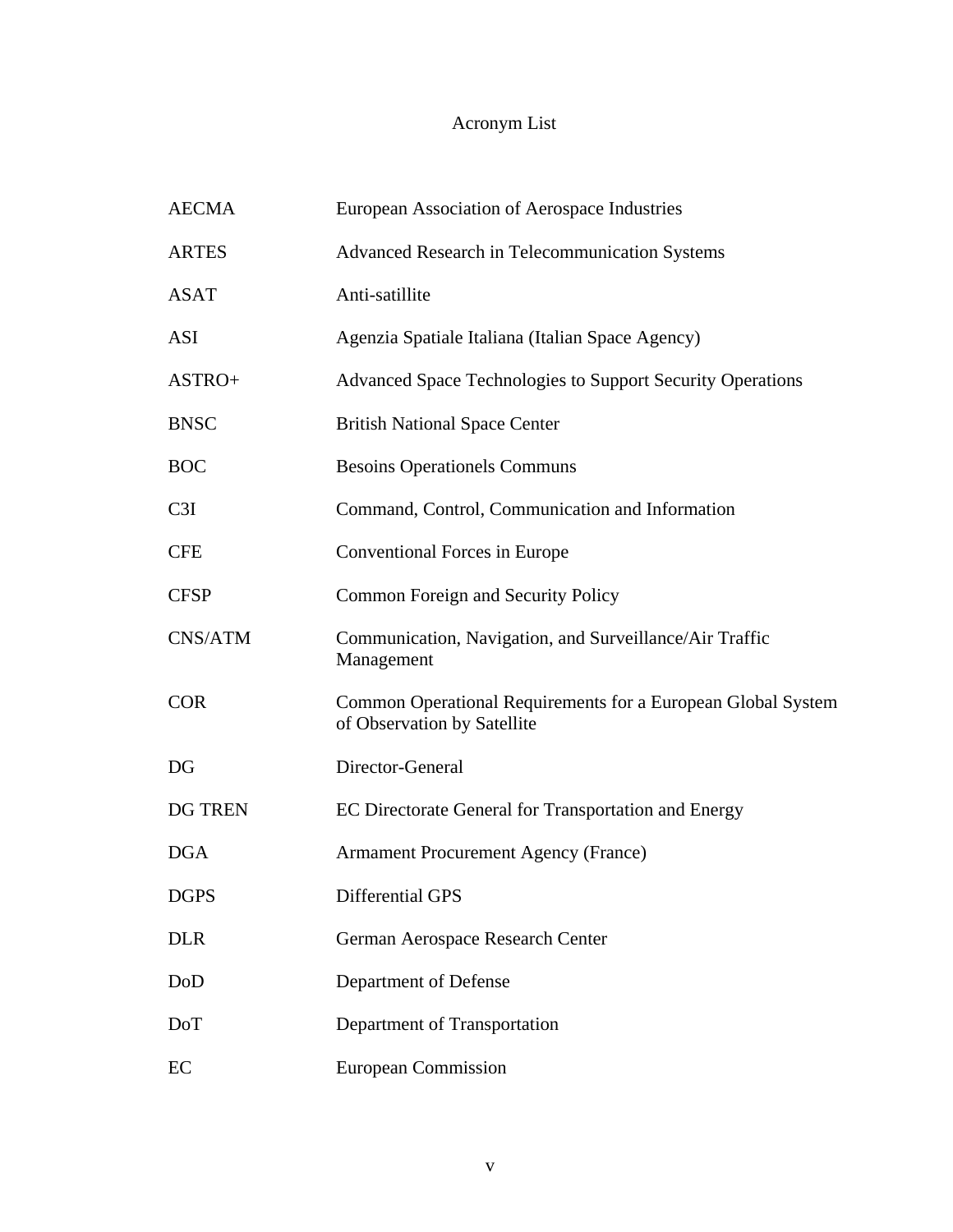| <b>ECAC</b>        | <b>European Civil Aviation Conference</b>                                         |
|--------------------|-----------------------------------------------------------------------------------|
| <b>ECU</b>         | European Currency Unit                                                            |
| <b>EDA</b>         | <b>European Defense Agency</b>                                                    |
| <b>EEC</b>         | <b>European Economic Community</b>                                                |
| <b>EGAS</b>        | <b>European Guaranteed Access to Space</b>                                        |
| <b>EGNOS</b>       | European Geo-stationary Navigation Overlay Service                                |
| <b>ELDO</b>        | European Launch Development Organization                                          |
| <b>ESA</b>         | <b>European Space Agency</b>                                                      |
| <b>ESC</b>         | European Space Council                                                            |
| <b>ESDP</b>        | European Security and Defense Policy                                              |
| <b>ESRO</b>        | European Space Research Organization                                              |
| <b>ESS</b>         | <b>European Security Strategy</b>                                                 |
| <b>ETG</b>         | European Tripartite Group                                                         |
| EU                 | European Union                                                                    |
| <b>EUMETSAT</b>    | European Organization for the Exploitation of Meteorological<br><b>Satellites</b> |
| <b>EUROCONTROL</b> | European Organization for the Safety of Air Navigation                            |
| <b>EUSC</b>        | <b>EU Satellite Center</b>                                                        |
| <b>EUTELSAT</b>    | European Telecommunications Satellite Organization                                |
| FP7                | 2007-2013 EU Financial Perspective                                                |
| <b>GDP</b>         | <b>Gross Domestic Product</b>                                                     |
| <b>GJU</b>         | Galileo Joint Undertaking                                                         |
| <b>GLONASS</b>     | Global Orbiting Navigation Satellite System (Russian)                             |
| <b>GMES</b>        | Global Monitoring for the Environment and Security                                |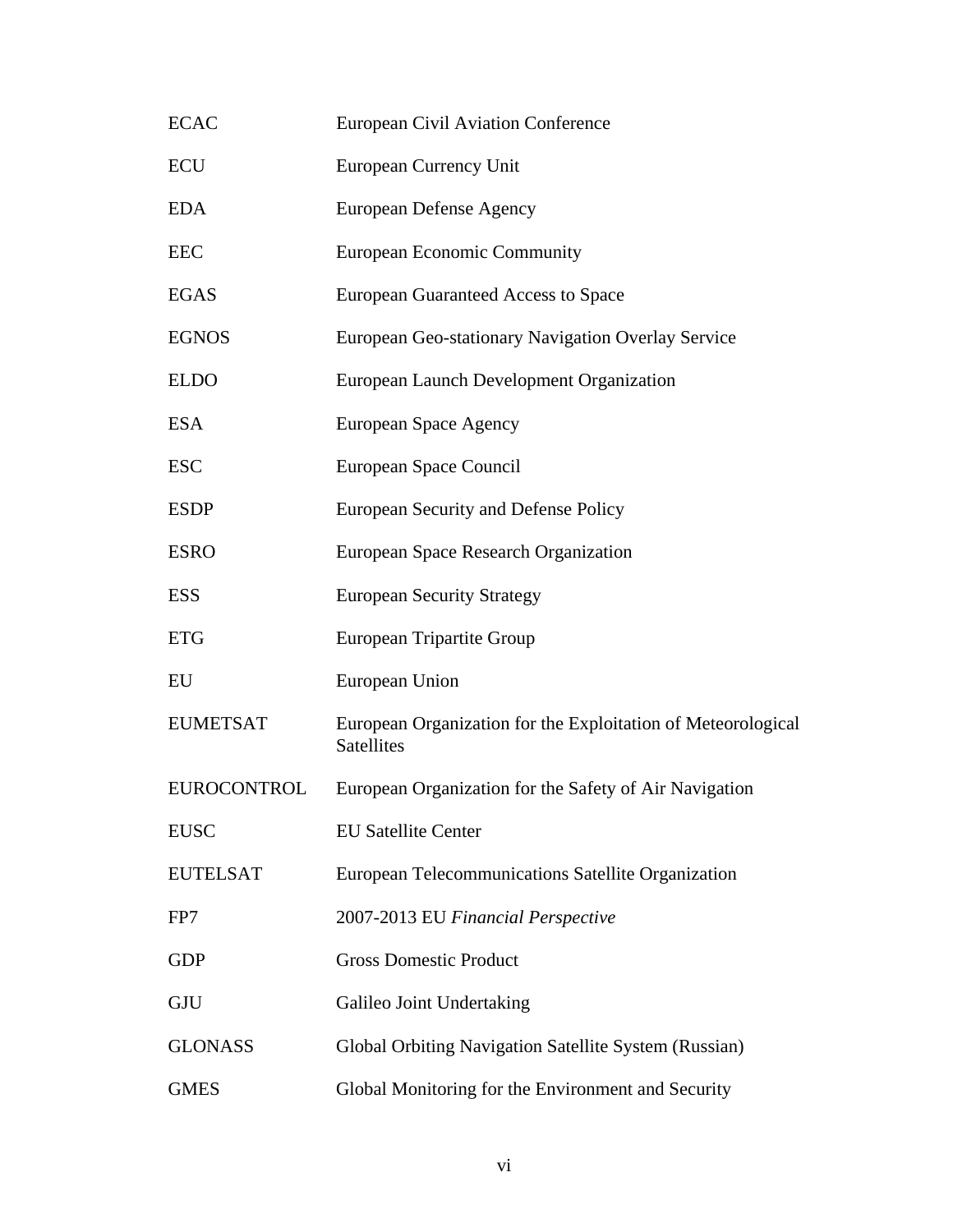| <b>GNP</b>      | <b>Gross National Product</b>                    |
|-----------------|--------------------------------------------------|
| GNSS-1          | Global Navigation Satellite System - 1           |
| GOC             | Galileo Operating Consortium                     |
| <b>GPS</b>      | <b>Global Positioning System</b>                 |
| <b>GSA</b>      | <b>GNSS Supervisory Authority</b>                |
| <b>HLD</b>      | <b>High Level Definition</b>                     |
| <b>ICAO</b>     | <b>International Civil Aviation Organization</b> |
| <b>IGO</b>      | Intergovernmental Organization                   |
| <b>ILS</b>      | <b>International Launch Service</b>              |
| <b>IMO</b>      | <b>International Maritime Organization</b>       |
| <b>INMARSAT</b> | International Maritime Satellite Organization    |
| IO              | <b>International Organization</b>                |
| <b>IOV</b>      | In-Orbit Validation                              |
| <b>ISS</b>      | <b>International Space Station</b>               |
| <b>ITU</b>      | <b>International Telecommunications Union</b>    |
| JTF             | <b>ESA/EC Joint Task Force</b>                   |
| MOU             | Memorandum of Understanding                      |
| <b>MNC</b>      | Multi-national Corporations                      |
| <b>NRO</b>      | <b>National Reconnaissance Office</b>            |
| <b>OS</b>       | Open Service                                     |
| <b>OSD</b>      | Office of the Secretary of Defense               |
| <b>PNT</b>      | Positioning, Navigation, and Timing              |
| <b>PPI</b>      | Public Private Initiative                        |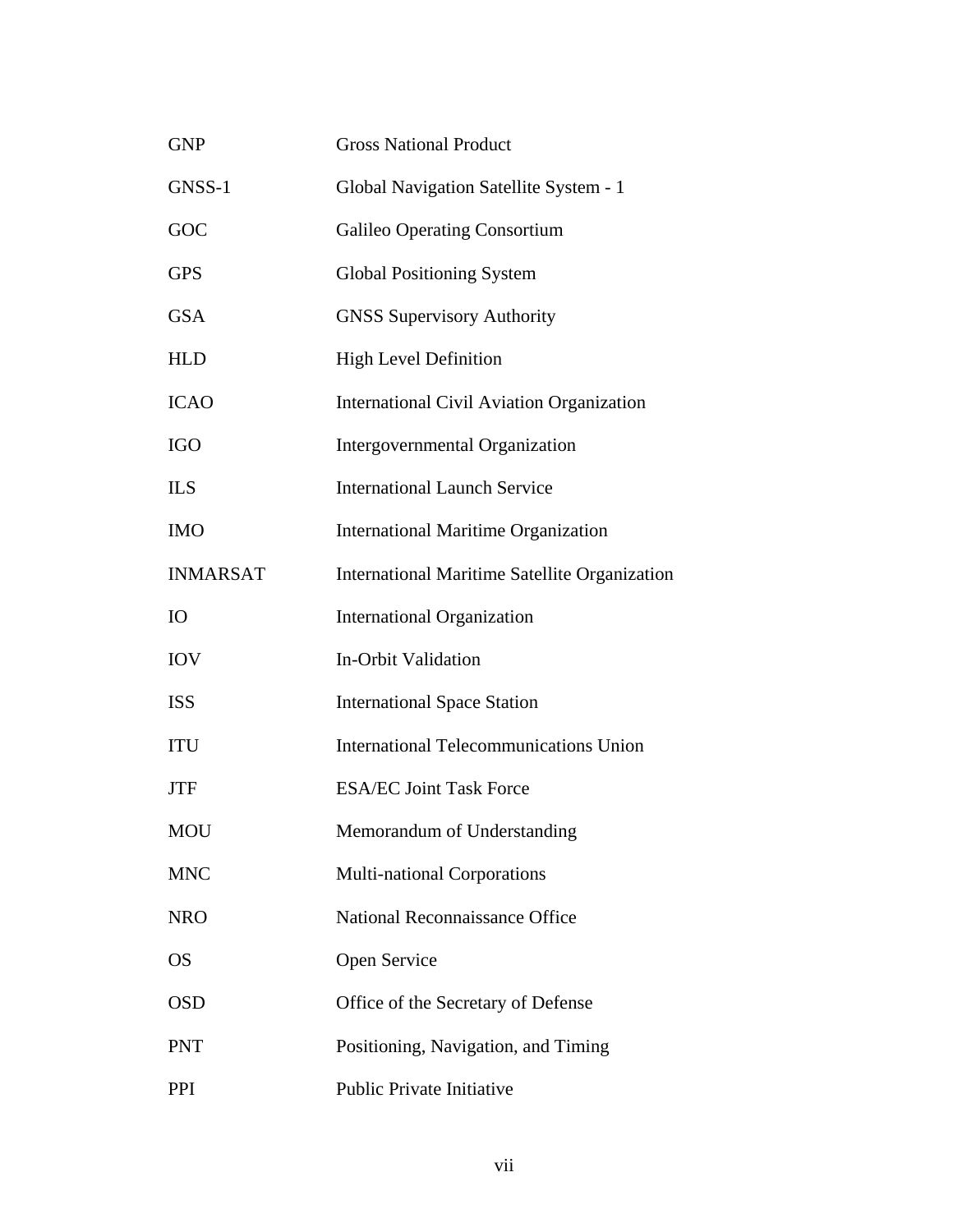| <b>PPP</b>  | <b>Public Private Partnership</b>                    |
|-------------|------------------------------------------------------|
| <b>PPS</b>  | Precise Positioning Service                          |
| <b>PRS</b>  | <b>Public Regulated Service</b>                      |
| R&D         | <b>Research and Development</b>                      |
| R&T         | <b>Research and Technology</b>                       |
| <b>SA</b>   | Selective Availability                               |
| <b>SAG</b>  | Space Advisory Group                                 |
| <b>SAR</b>  | <b>Search and Rescue</b>                             |
| <b>SIAC</b> | <b>Single Intelligence Assessment Capacity</b>       |
| <b>SLBM</b> | <b>Submarine Launched Ballistic Missiles</b>         |
| SoL         | Safety-of-life                                       |
| <b>SPS</b>  | <b>Standard Positioning Service</b>                  |
| <b>SSA</b>  | <b>Space Situational Awareness</b>                   |
| <b>SSC</b>  | <b>Spectral Separation Coefficients</b>              |
| <b>SSTL</b> | <b>Surrey Satellite Technology Limited</b>           |
| STAR 21     | Strategic Aerospace Review for the $21^{st}$ Century |
| <b>TENS</b> | <b>Trans European Networks</b>                       |
| <b>WEU</b>  | Western European Union                               |
| <b>WAAS</b> | Wide Area Augmentation System                        |
| <b>WRC</b>  | <b>World Radio Conference</b>                        |
| <b>WTO</b>  | World Trade Organization                             |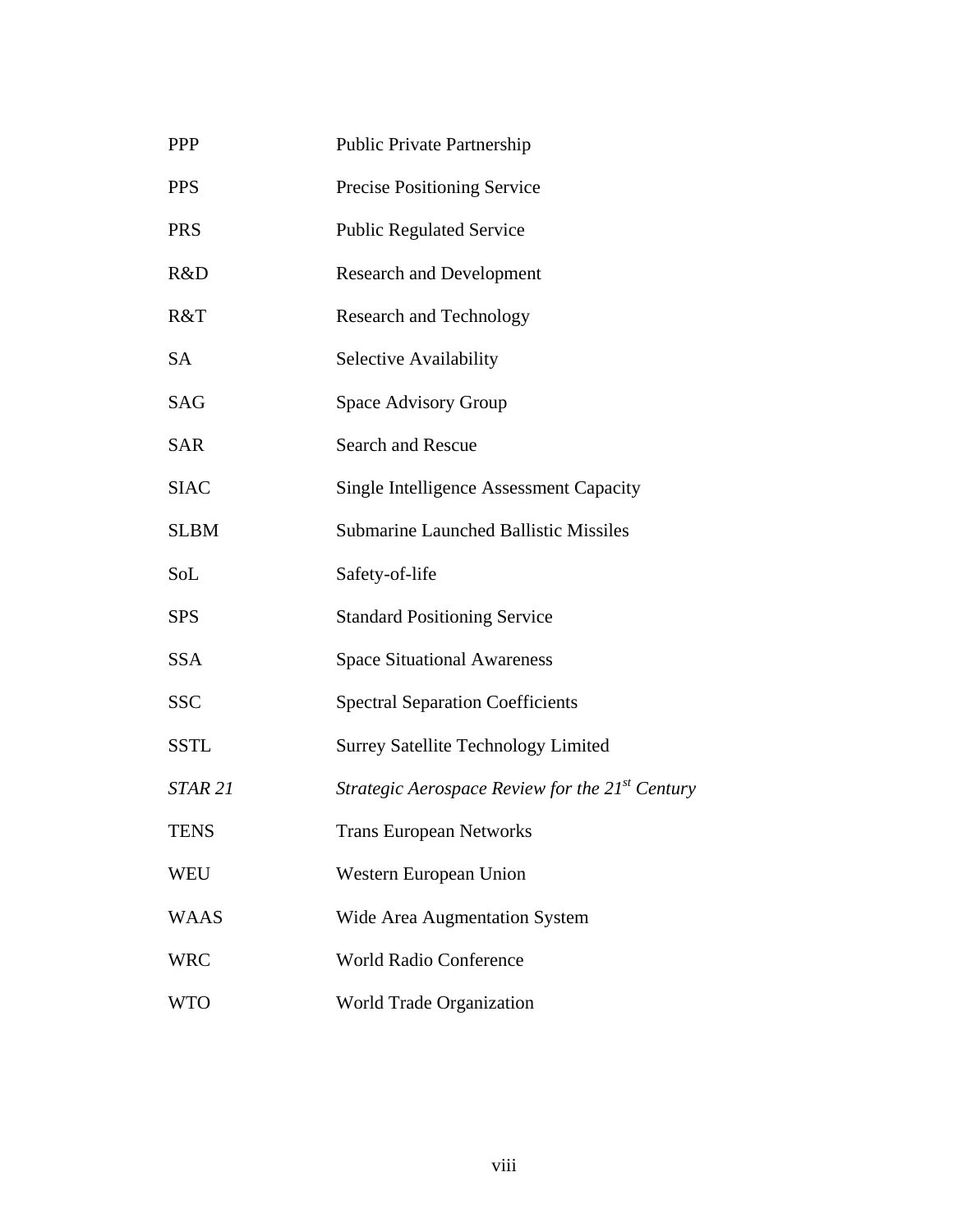#### **Part I: Orientation**

<u>.</u>

## **Chapter One: Overview**

This study is about the European navigation satellite program dubbed "Galileo" and its ability to date to survive in the face of many serious obstacles. Galileo represents much more than a satellite system. Today, it is Europe's most important high-technology project.<sup>1</sup> It is the European Union's first attempt to lead the complete development of a critical technological infrastructure which will span the European Union and the globe. These aspects make Galileo significant internationally, within the European Union, and within the European Union's Member States.

 This dissertation seeks to determine if changes in the motives driving Galileo have helped Galileo to avoid program cancellation. A chronological study of the Galileo program examines decision points in 1999, 2002, 2004, and 2007. This examination reveals the presence of various factors that influenced European decision-makers at these points in time. The factors are categorized as realist, liberal, or ideational and their significance is subjectively weighed. The study examines evidence of shifts in the relative weight of these factors on European decision-makers and a subjective judgment is made about their significance.

The influence of realist factors is indicated primarily by the importance of military or defense organizations, the significance of military or defense sources of money, and the decision-making authority of military or defense officials over the Galileo program. Realist indicators also include expressions of policy by key European

<sup>&</sup>lt;sup>1</sup> The Federal Ministry of Transport, Building and Urban Affairs, Press Release, "Tiefensee: Galileo is an Important European Project," May 17, 2007. http://www.bmvbs.de/en/Transport/Aviation- ,1897.996936/Tiefensee-Galileo-is-an (accessed February 11, 2008). Wolfgang Tiefensee was the EU Transportation Council President in 2007.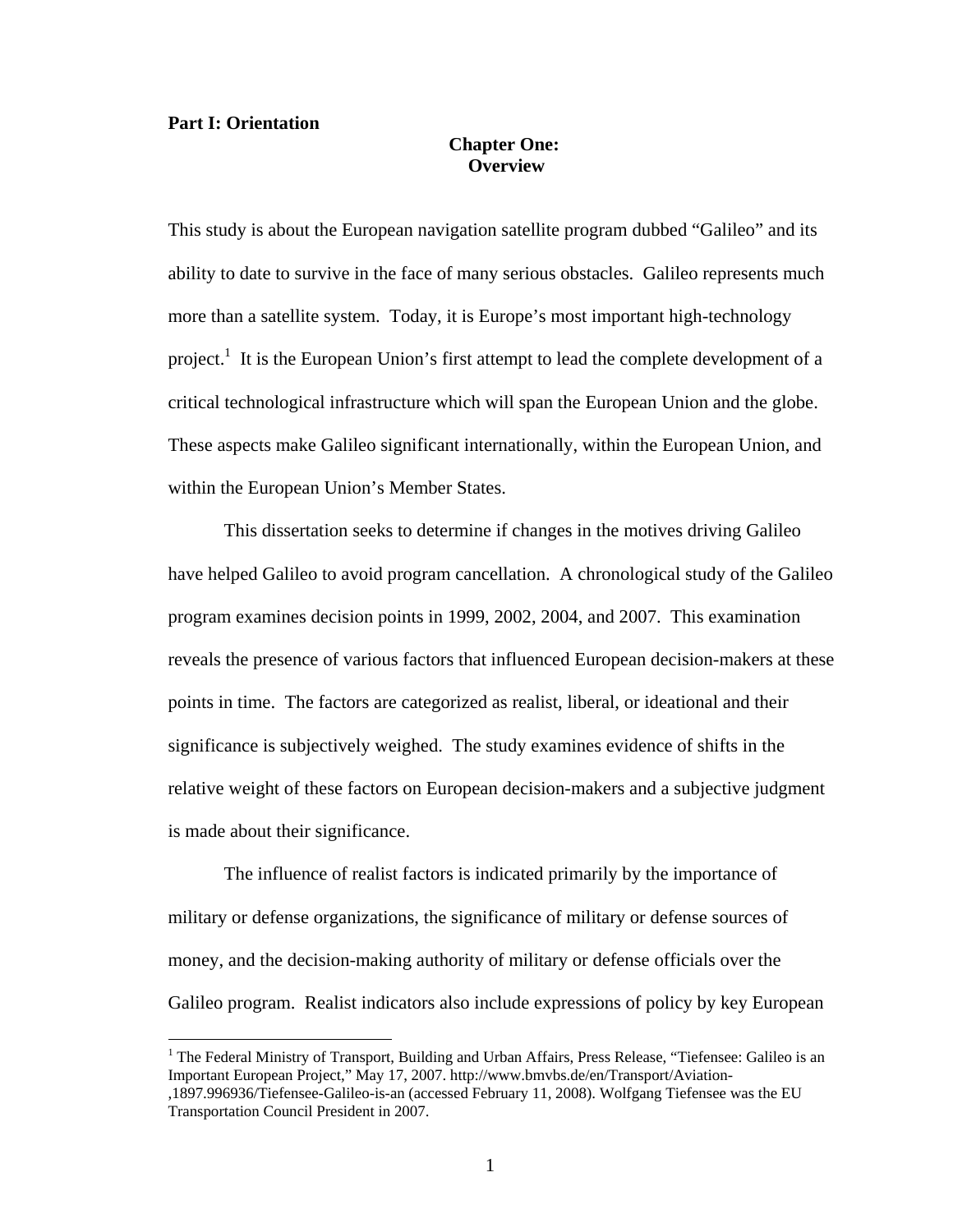decision-makers on Galileo which convey that power is the most important tool to insure European security.

In contrast, the relative significance of liberal factors are indicated primarily by the level of involvement and control of the Galileo program by civil or commercial organizations, the significance of civil or commercial sources of funding for Galileo, and the decision-making authority of civil officials or commercial leaders. Liberal indicators also include expressions of policy by key European decision-makers which point to Galileo's importance for international cooperation, efficiency, cost effectiveness, economic well-being, and as a public good.

 Ideational motives are indicated primarily by evidence which shows that identity considerations, especially ideas about European pride and prestige overrode realist and liberal motives.

 In addition, this study considers the relative influence of the international, European, national, and industrial levels. The national level includes an examination of French, German, Italian, and the United Kingdom perspectives on Galileo.

This method helps improve the understanding of the Galileo program. It provides a subjective judgment that shines light on the significance of the many motives driving the Galileo program and improves our ability to anticipate Galileo's future.

#### *1. Galileo's Challenges*

It has not been smooth sailing for Galileo. First approved by the European Union in December 1994, Galileo has faced many serious obstacles at the international, European, and national levels and is still many years away from operation.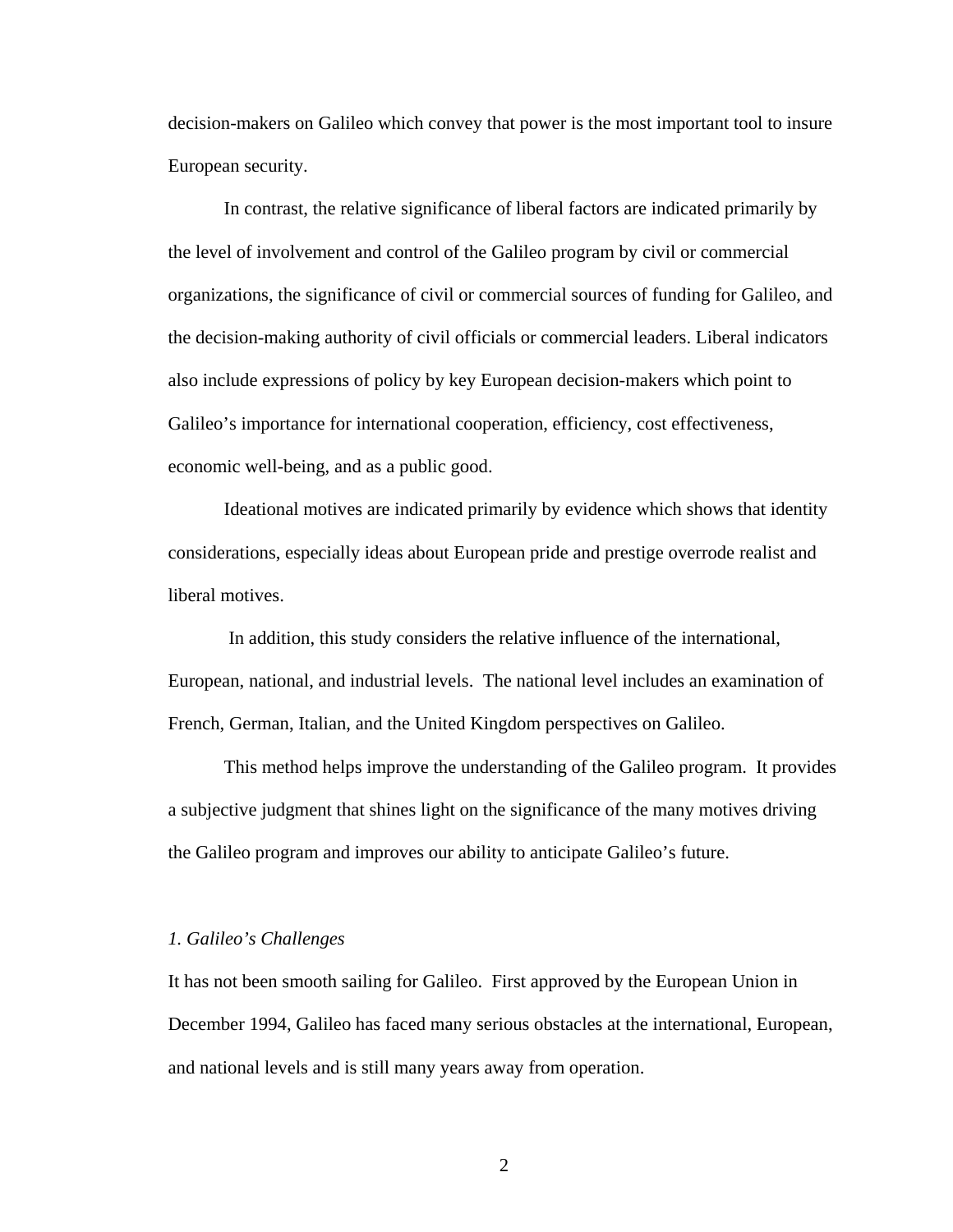At the international level, the United States initially opposed the development of Galileo for economic, military, and political reasons. Economically, the United States perceived Galileo as competition to the United State's Global Positioning System's (GPS) monopoly on commercially profitable satellite navigation applications. Militarily, because satellite navigation applications are critical enablers of many modern military capabilities, the loss of the U.S. monopoly and control of global satellite navigation signals made Galileo a potential threat to the U.S. military. Politically, the United States perceived Galileo's autonomous capabilities as potentially weakening the NATO alliance.

At the European level, Galileo faced (and still faces) hurdles due to questions about its purpose, the need for it, the sources of its funding, its potential commercial profitability, the distribution of lucrative development contracts, its security implications, and fragmentation of control over the project between the European Commission (EC), the European Space Agency, and other institutions.

At the national level, conflicting priorities among France, Germany, Italy, the United Kingdom, and smaller European space actors seemed to doom Galileo, until recently, to the scrap heap of failed European collective projects.

But despite all, Galileo survives. Why? This study hopes to provide a preliminary answer to this puzzle.

#### *2. The Significance of Navigation Satellites*

The military, economic, and political significance of navigation satellites grew rapidly between 1989 and 1994 in the wake of the launch of the U.S. Air Force's 24 satellite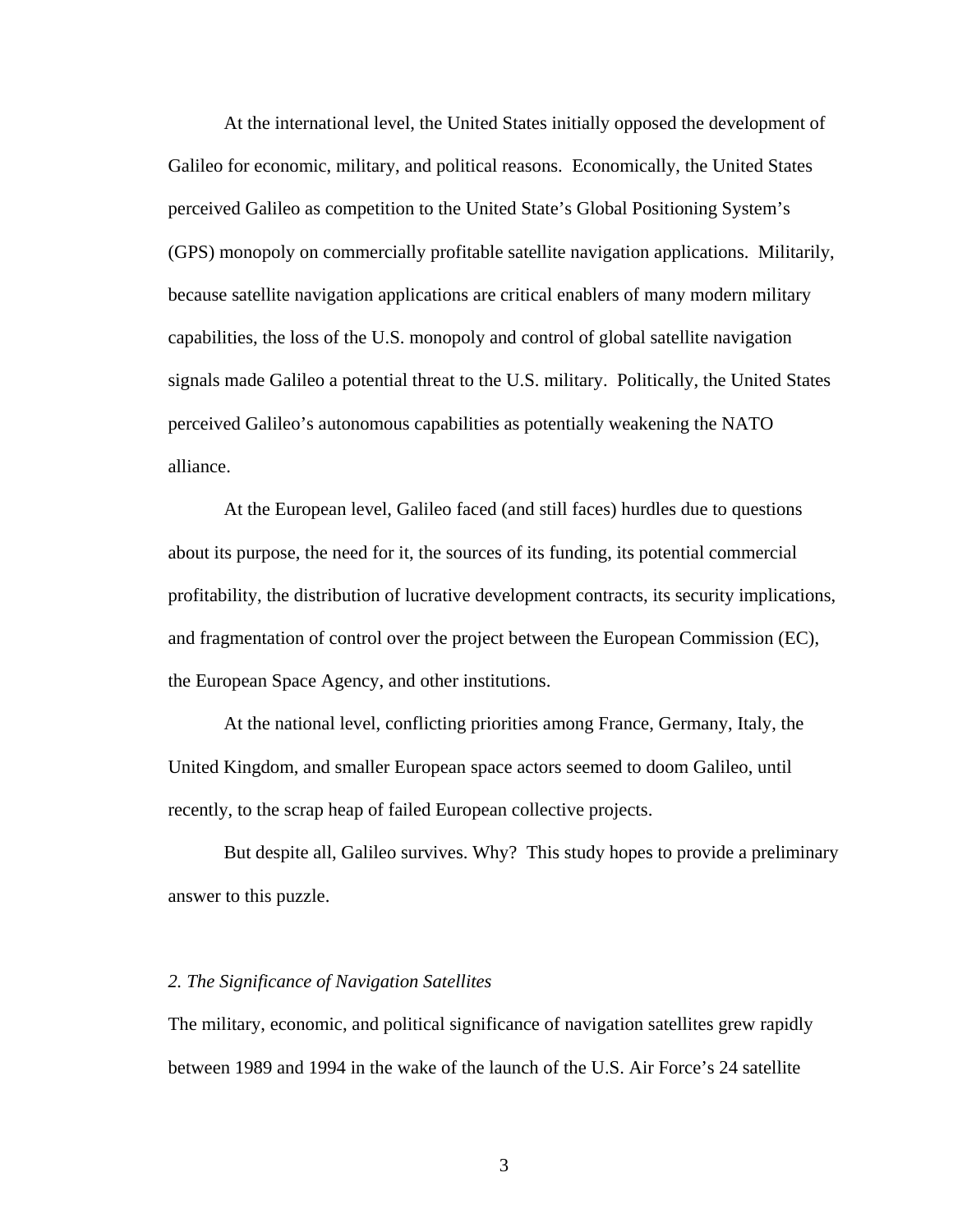Global Positioning System. $2$  GPS is a dual-use system, but its military purposes take priority. It is beyond the scope of this study to discuss in depth the technical characteristics of GPS navigation satellites; those details include how the orbits of the 24 satellites in the GPS constellation enmesh the globe while each satellite continuously broadcasts extremely accurate, synchronized timing signals; how the ground control stations continuously monitor signal quality and interact with the satellites to fine-tune the system; and how GPS receivers get timing signals from four satellites in order to enable the software to convert the signals, using triangulation, into extremely accurate positioning, navigation, and timing (PNT) information. The result is that GPS is the preeminent global source of PNT data for military and nonmilitary applications.<sup>3</sup> In addition to the positioning and navigation services GPS is renowned for, GPS is also the world's "global clock" which is used to synchronize the timing, to within a few billionths of a second, of modern telecommunications systems and other systems and networks.<sup>4</sup> In essence, GPS serves as the traffic cop on the global information highway.

<sup>&</sup>lt;sup>2</sup> The predecessor to GPS, the U.S. Navy Navigation Satellite System, "Transit," was operated by the U.S. Navy from 1964 to 1996, providing navigation data to Navy submarines and shipping, and from 1967, to commercial shipping and aircraft of all nations. Its design goal was to be accurate within a few hundred feet. By the 1970's its civilian use far exceeded its military use. Robert J. Danchik, "An Overview of Transit Development," in "The Legacy of Transit," *John Hopkins APL Technical Digest* 10, no. 1 (1998): 25. http://techdigest.jhuapl.edu/td1901/index.htm (accessed October 15, 2007).<br><sup>3</sup> Although funded, operated, and maintained by the U.S. Air Force, GPS is managed by the National

Space-based PNT Executive Committee which is chaired jointly by the deputy Secretaries of Defense and Transportation. The Committee's members include equivalent-level officials from the Departments of State, Commerce, Homeland Security, and Interior, the Joint Chiefs of Staff, and NASA. The National Space-based PNT Executive Committee was establish by Presidential Directive on December 15, 2004 and replaced the Interagency GPS Executive Board (IGEB) which oversaw GPS Policy from 1996-2004. U.S. Space-Based Positioning Navigation and Timing National Executive Committee, "U.S. Space-based Positioning Navigation and Timing Policy: Fact Sheet," December 15, 2004. http://pnt.gov/ (accessed November 12, 2007).

<sup>4</sup> Lt Gen Bruce Carlson, "Protecting Global Utilities," *Aerospace Power Journal* 14, no. 2 (Summer 2000). http://www.airpower.maxwell.af.mil/airchronicles/apj/apj00/sum00/carlson.htm; (accessed August 15, 2007).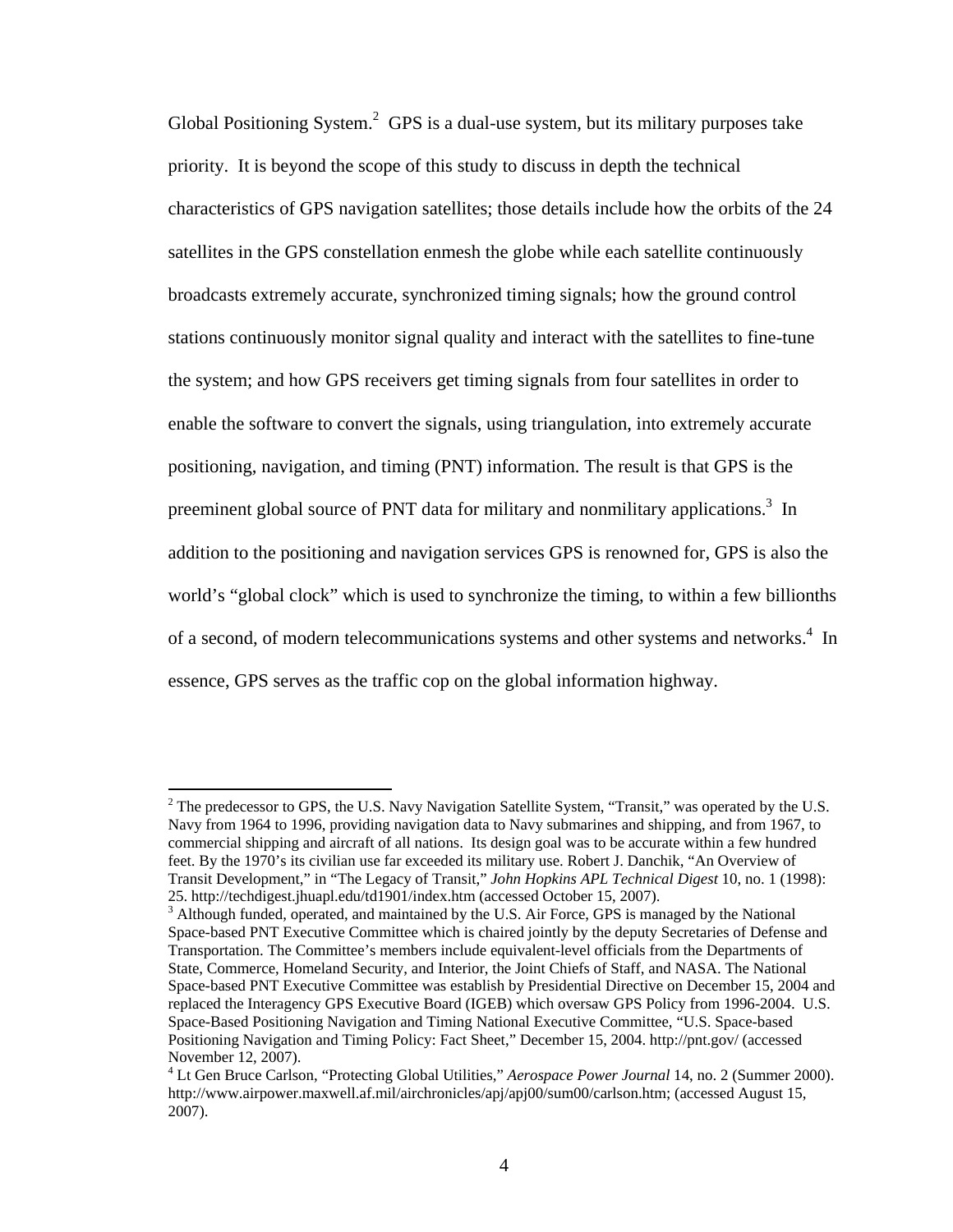Operation Desert Storm in 1991 introduced the world to the military significance of GPS<sup>5</sup> and by 1996 GPS signals were being embedded into virtually every major U.S. weapon system. No doubt, GPS gives the United States a substantial military advantage.<sup>6</sup>

The economic importance of GPS was also recognized in the 1990s. By 1996 civil and commercial uses of GPS signals were quickly becoming part of the global information infrastructure.<sup>7</sup> The demand for commercial GPS receivers and GPS-based applications grew into a multi-billion dollar a year global industry. Somewhat unexpectedly, the precise timing information transmitted by GPS satellites was quickly incorporated into many inventive applications that are not related to navigation. By 2000 it was already recognized that the "Loss of GPS timing could disable police, fire, and ambulance communications around the world, disrupt the global banking and financial system, which depends on GPS timing to keep worldwide financial centers connected, and interrupt the operation of electric power distribution systems."<sup>8</sup> The incorporation of GPS timing signals into critical civil and economic infrastructures across the globe demonstrates the importance of GPS to a broad range of economic activity. In fact, GPS has become so important to the worldwide economic infrastructure that it is considered a "global utility" whose multi-use services are integral to the United States and many other countries' economic growth, transportation safety, and key components of multiple

<sup>&</sup>lt;sup>5</sup> Scott Pace et al., *The Global Positioning System: Accessing National Policies* (Santa Monica: RAND, 1995), 247. http://www.rand.org/pubs/monograph\_reports/MR614/MR614.appb.pdf accessed November 12, 2007)

<sup>6</sup> Presidential Decision Directive/National Science and Technology Council-6, "*US Global Positioning System Policy*" (March 28, 1996). 7

 $^7$  Ibid.

<sup>8</sup> Commission to Assess United States National Security Space Management and Organization, *Report of the Commission to Assess United States National Security Space Management and Organization Pursuant to Public Law 106-65,* Chairman Hon. Donald H. Rumsfeld (Washington DC, January 11, 2001), 23*.*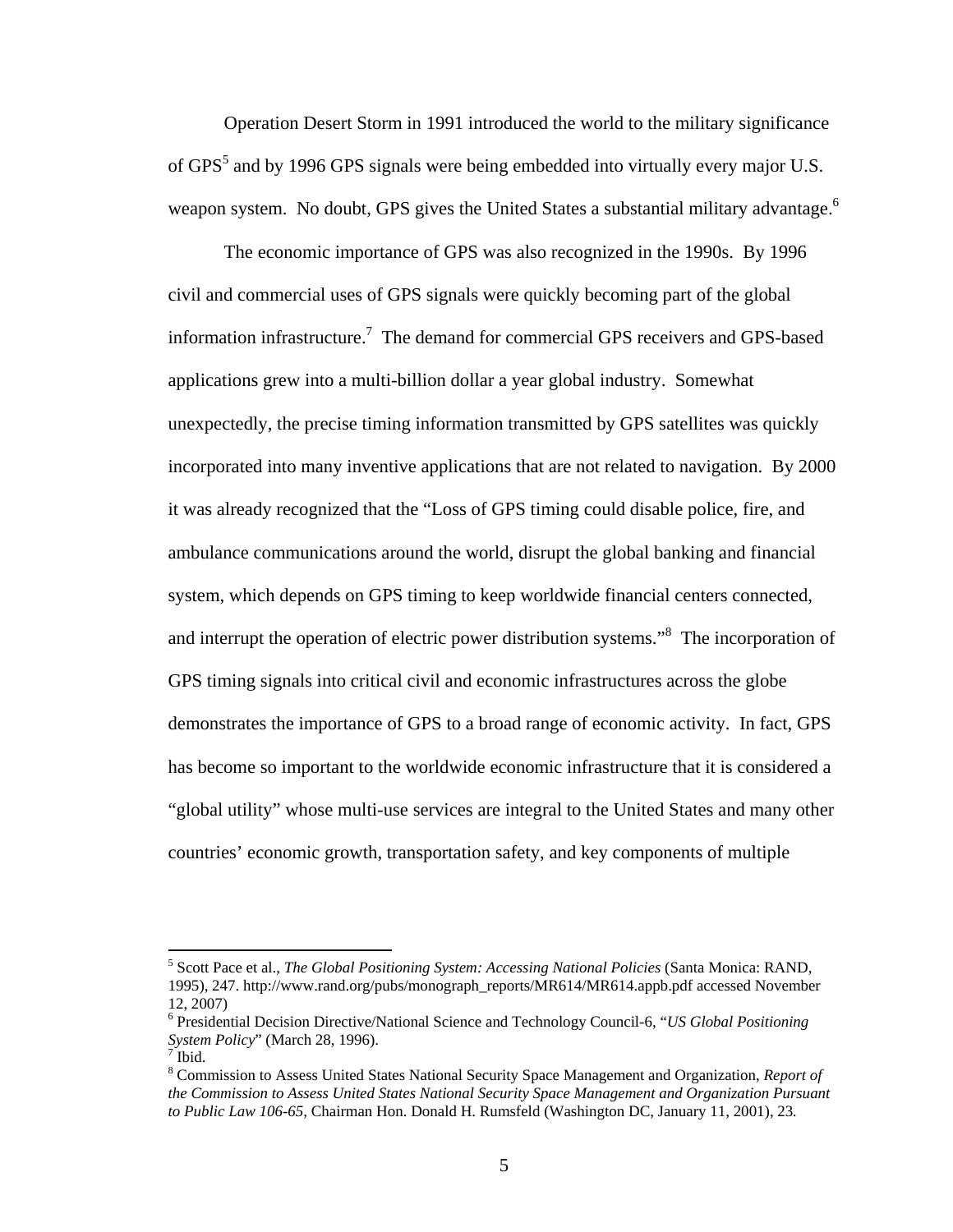sectors of critical infrastructure.<sup>9</sup> The Netherlands Economic Institute calculated that if GPS failed for just two days, the European transport sector alone would experience 220 million euros in losses. $10<sup>10</sup>$ 

The political benefits of GPS to the United States derive from the military and economic benefits outlined above. For example, GPS enables the U.S. military's vaunted ability to strike a target precisely anywhere on earth, creating a revolutionary military capability and a credible military deterrent. Economically, the United State's unilateral control of GPS and the extent to which GPS has become embedded in global economic infrastructures provides the United States with a potentially very powerful lever in international affairs.

It is no wonder than that European, Russian, and Chinese decision-makers have decided to develop their own autonomous navigation satellite constellations.<sup>11</sup> The United States, Russia, and China navigation satellite systems are military-controlled indicating strongly the strategic nature of global navigation satellite capabilities. Europe, on the other hand, has chosen to develop and operate Galileo as a civilian satellite navigation system under civilian control rather than as a military satellite system. Does this imply that the civil and economic benefits of Galileo really take precedence over its benefits to European security, or does it signal that the only way for European decisionmakers to achieve the political consensus needed to begin the Galileo program was to

<sup>&</sup>lt;sup>9</sup> *U.S. Space-Based Positioning, Navigation, and Timing Policy*, December 15, 2004.<br><sup>10</sup> The Federal Ministry of Transport, Building and Urban Affairs, News Release, "Galileo – the European Satellite Navigation System," http:/www.bmvbs.de/en/EU-Council-presidency/Programme-of-work- ,2709/Galileo.htm (accessed February 11, 2008).

<sup>&</sup>lt;sup>11</sup> The Russian military operates and is improving their Global Orbiting Navigation Satellite System (GLONASS) which began development in 1976 and began operating in 1993. GLONASS does not currently have the accuracy to affect military operations to the extent GPS has, and is not competitive commercially with GPS. China's Beidou satellites provide limited regional capabilities. Rosalind Lewis and others, *Building a Multinational Global Navigation Satellite System: An Initial Look*, (Santa Monica: RAND, 2005). 12.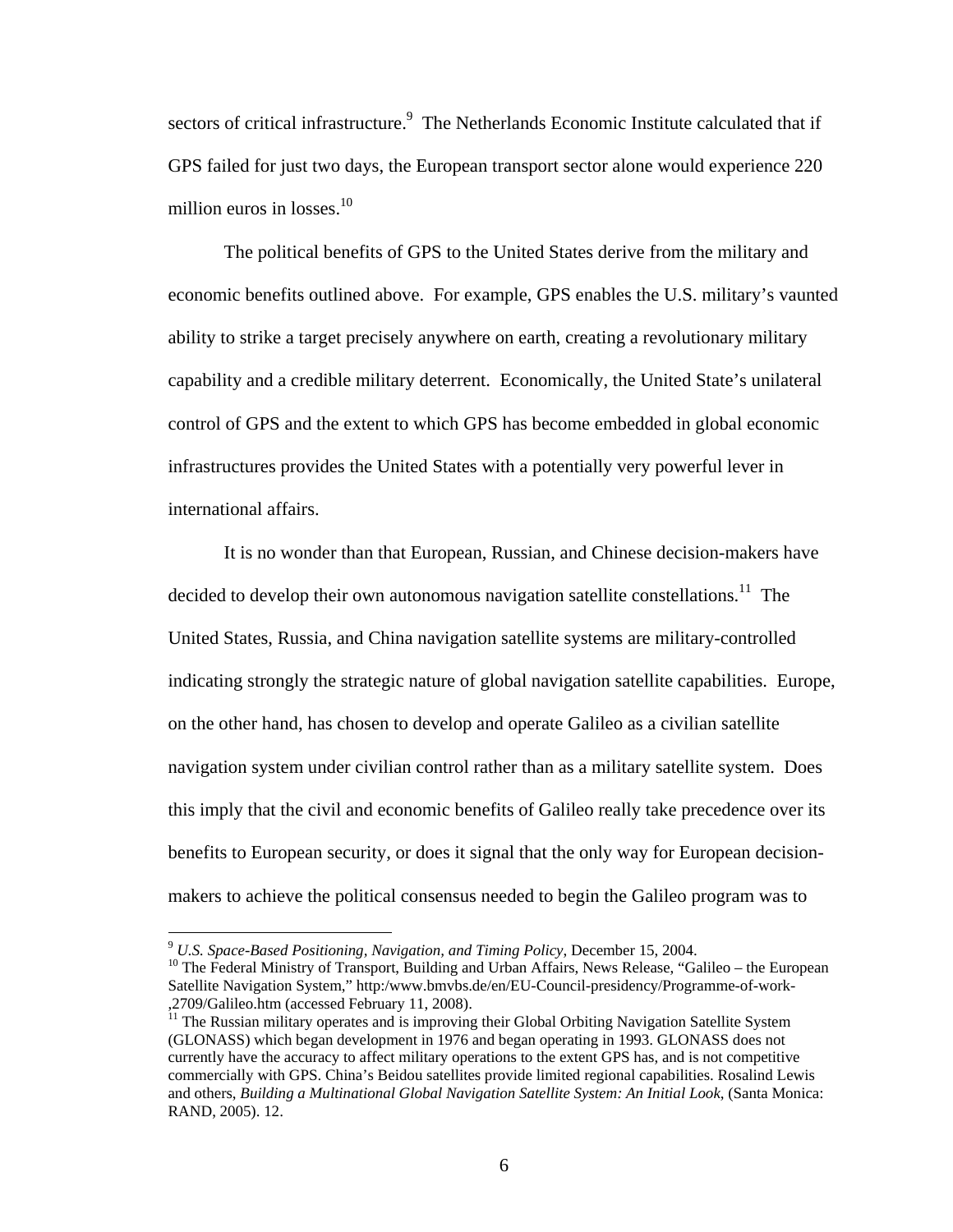obscure its military and political significance by framing it as purely a civilian program? This study will help us to begin to find the answer.

#### *3. Literature Review*

 $\overline{a}$ 

Political scientists have been slow to recognize the significance of this first, so-called "global utility" and have neglected to closely examine its implications.<sup>12</sup> Likewise, the European Union's new leadership role in space has received little in-depth attention. This dissertation is an attempt to begin to fill those gaps by closely examining the European effort to create an autonomous PNT capability, determine what political, economic, and security considerations are likely driving it, and improve our understanding of its implications.

Many studies have looked closely at the overall significance of the American space program. These studies have taken a variety of perspectives including political, economic, social, military, intelligence, technological, power, and historical viewpoints (Burrows, Hays, Johnson-Freese, Lambakis, Logsdon, McDougall, Oberg, Pace, Sadeh, Van Dyke). But relatively few studies have looked at the European space sector in itself or from a U.S. perspective. Those studies that do consider the European space sector usually focus on cooperative space efforts within Europe, or the sometimes difficult cooperative space efforts between Europe and the United States. The story of the European Space Agency often takes center stage with its organizational achievements

 $12$  A global utility is defined as civil, military, or commercial systems – some or all of which are based in space-that provide communication, environmental, position, image, location, timing, or other vital technical services or data to global users. Carlson, "Protecting Global Utilities." Peter Hays discusses the difficult issues surrounding the control, regulation, and protection of global utilities in Peter L. Hays, *United States Military Space: Into the Twenty-First Century*, INSS Occasional Paper 42, (Maxwell Air Force Base, Alabama: Air University Press, September 2002), 130.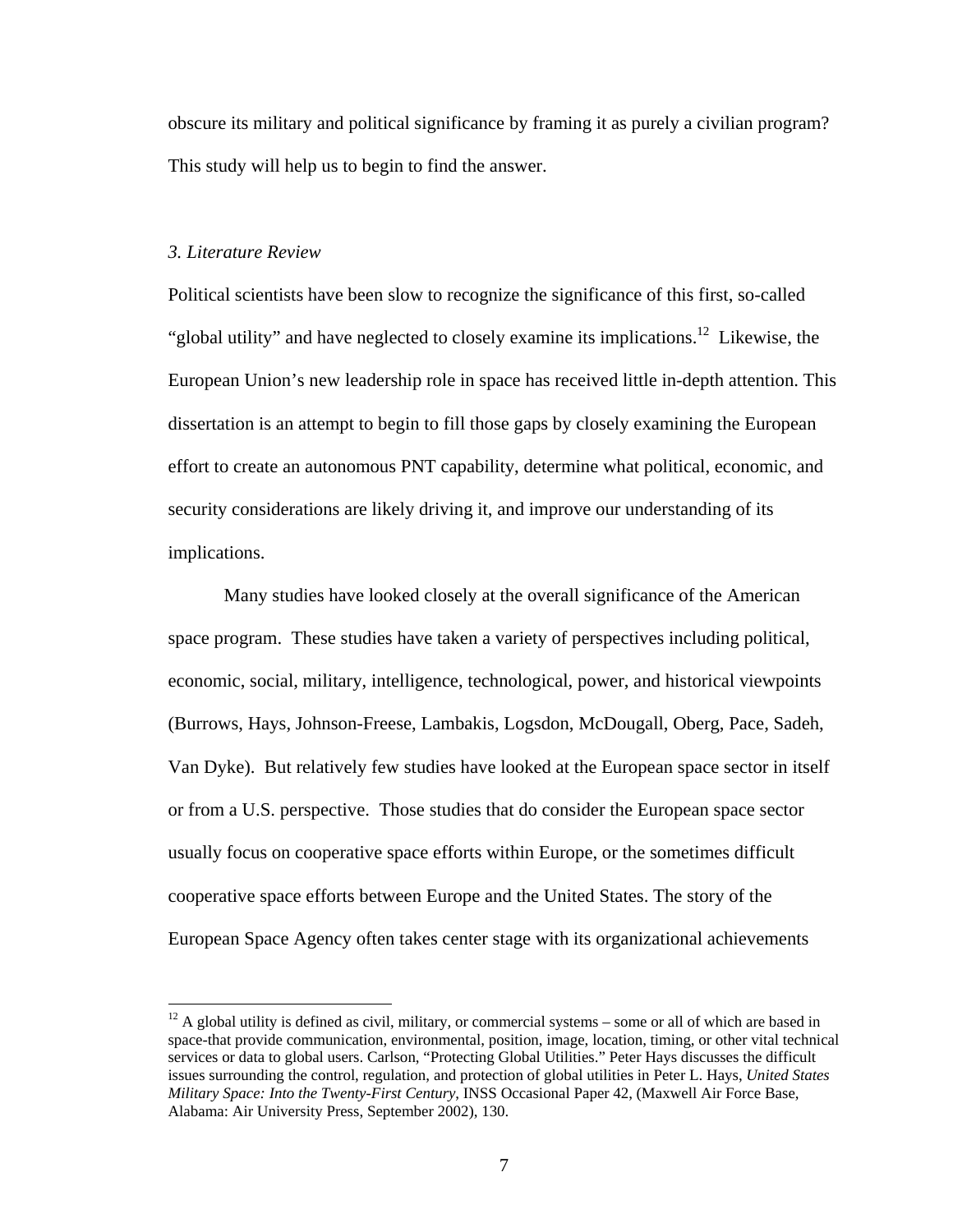and pathologies, and its scientific triumphs and disappointments. (Madders, Suzuki, Zabusky). In its "History Studies Reports," ESA itself has provided many useful and comprehensive historical studies on the history of the European Space Agency.<sup>13</sup> Tellingly, the 2000 ESA publication, *A History of the European Space Agency, 1958-* 1987 notes that "Little has, in fact, been written on the European space effort."<sup>14</sup>

The Galileo program has not been totally ignored, however. Participants and observers of the Galileo project have suggested a variety of motives for its development. In 2001, the European Commission presented the arguments for Galileo in four categories: Political, Economic, Social, and Technological. Political arguments for Galileo include European independence, sovereignty, and industrial politics. Economic arguments include global market share, global competitiveness, employment, and the efficiency of the transport industry. Social arguments include better and new services for citizens, improved safety of transport systems, and environmental benefits. Technological arguments include achieving a technological lead for European industry, and exploring technology synergies.<sup>15</sup> For many years ESA has simply asserted that European independence was the chief reason for Galileo.<sup>16</sup> L. Cucit and others in "Management" and Organizational Models of the European Space Agencies" state that Galileo was conceived and planned by the European Commission as a typical civil infrastructure

<sup>&</sup>lt;sup>13</sup> There are 38 ESA History Studies Reports which are catalogued at http://www.esa.int/esapub/pi/hsrPI.htm

<sup>14</sup> J. Krige and A. Russo, *The Story of ESRO and ELDO, 1958 – 1973*, vol. 1 of *A History of the European Space Agency, 1958-1987* (AG Noordwijk: ESA Publications Division, 2000), xvi. http://www.esa.int/esapub/sp/sp1235/sp1235v2web.pdf (accessed February 14, 2008).

<sup>&</sup>lt;sup>15</sup> "Galileo General Information Presentation," March 15, 2001.

http://ec.europa.eu/comm/space/doc\_pdf/galileo\_presentation.pdf. (accessed November 7, 2007).<br><sup>16</sup> ESA, "Why Europe needs Galileo," July 18, 2007.

http://www.esa.int/esaNA/GGG0H750NDC\_galileo\_0.html. (accessed November 7, 2007)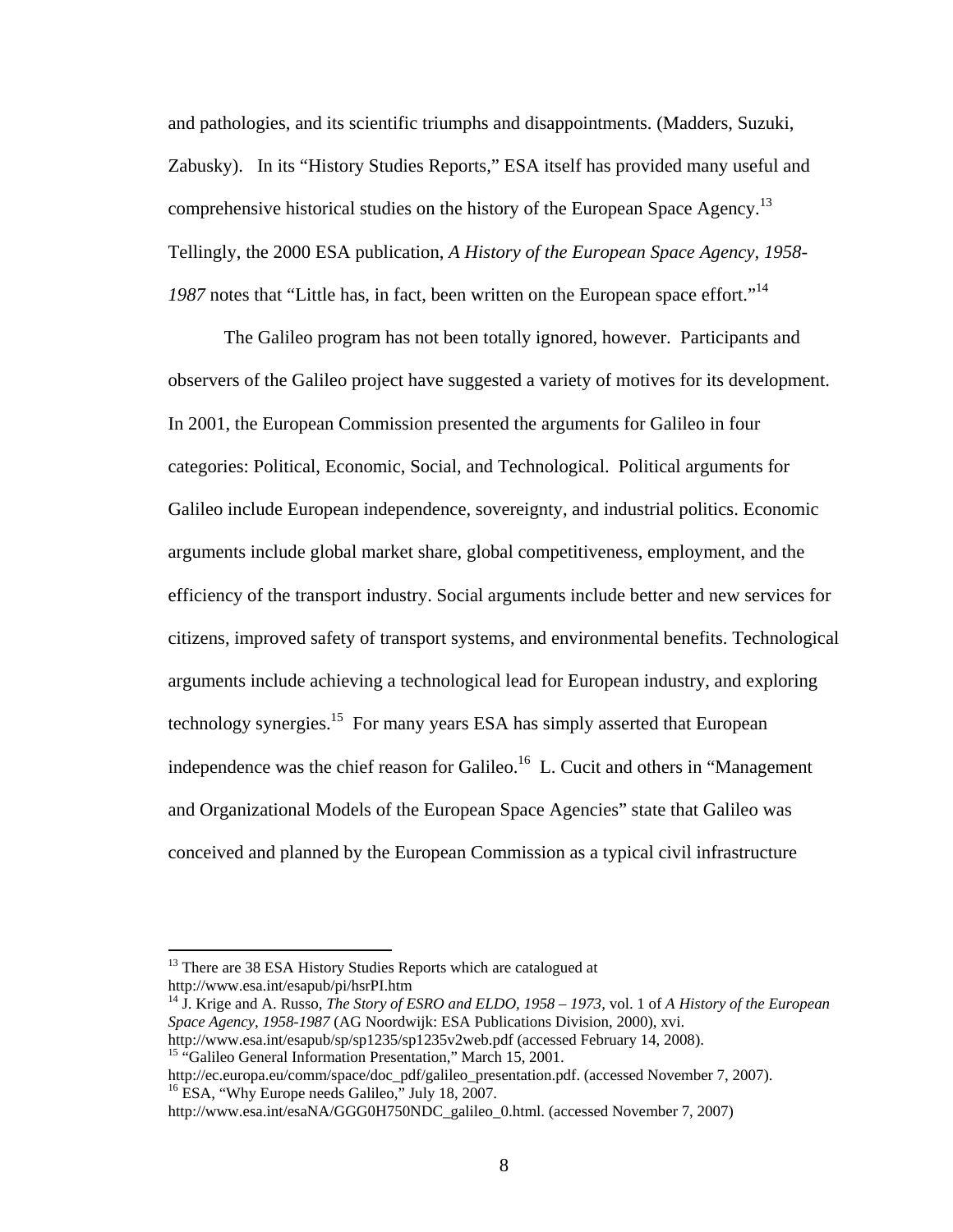program.17 In 2002 Scott Beidleman in "GPS vs Galileo: Balancing for Position in Space" identified three main motivations driving Galileo: Improved performance, independence from the United States, and economic opportunity.18 Sorin Lungu in "Power, Techno-Economics, and Transatlantic Relations in 1987-1999" argued that strategic independence and the fear of reduced influence in international affairs caused European leaders to select Galileo in the 1990s as a key economic tool to asymmetrically balance against American hegemony.19 In 2001, Johan Lembke in *The Politics of Galileo* considered the national level and noted that Germany, the United Kingdom, and the Netherlands supported Galileo for commercial reasons more so than for strategic and political purposes. In contrast, France, Italy, Spain and other smaller countries downplayed the Galileo profit motive and stressed that strategic issues were driving Galileo.20 Kazuto Suzuki in *Policy Logics and Institutions of European Space Collaboration* mentioned in passing that one of the original objectives of the Galileo program was for it to be used as a bargaining chip for pressuring the United States to remove Selective Availability (SA) from the GPS signal.<sup>21</sup> Suzuki notes that this objective was achieved in 2000 when the United States removed SA, negating a major rationale for the Galileo program. According to Suzuki this caused a "big headache" for

European governments because the Galileo program had taken on a life of its own in the

<sup>&</sup>lt;sup>17</sup> L. Cucit and others, "Management and Organizational Models of the European Space Agencies: the Results of an Empirical Study," *Technovation* 24, (2004): 3.<br><sup>18</sup> Scott Beidleman, "GPS vs Galileo: Balancing for Position in Space," *Astropolitics*, 3, Issue 2 (2005):

<sup>127.</sup> 

<sup>&</sup>lt;sup>19</sup> Sorin Lungu, "Power, Techno-Economics, and Transatlantic Relations in 1987-1999" [paper presented at the European Union Studies Association Biennual Conference 2005 ( $9<sup>th</sup>$ ), Austin, TX, March 31 – April 2, 2005], 36. http://aei.pitt.edu/2996/ (accessed October 20, 2007). 20 Johan Lembke, *The Politics of Galileo,* European Policy Paper no. 7, (Pittsburg: University of Pittsburg,

University Center for International Studies, April 2001), 11.<br>http://www.ucis.pitt.edu/euce/pub/policypapers/2001-Politics of Galileo.pdf (accessed Aug 20, 2007).

<sup>&</sup>lt;sup>21</sup> Kazuto Suzuki, *Policy Logics and Institutions of European Space Collaboration* (Hants: Ashgate, 2003),

<sup>193.</sup> See Chapter Two for an explanation of Selective Availability.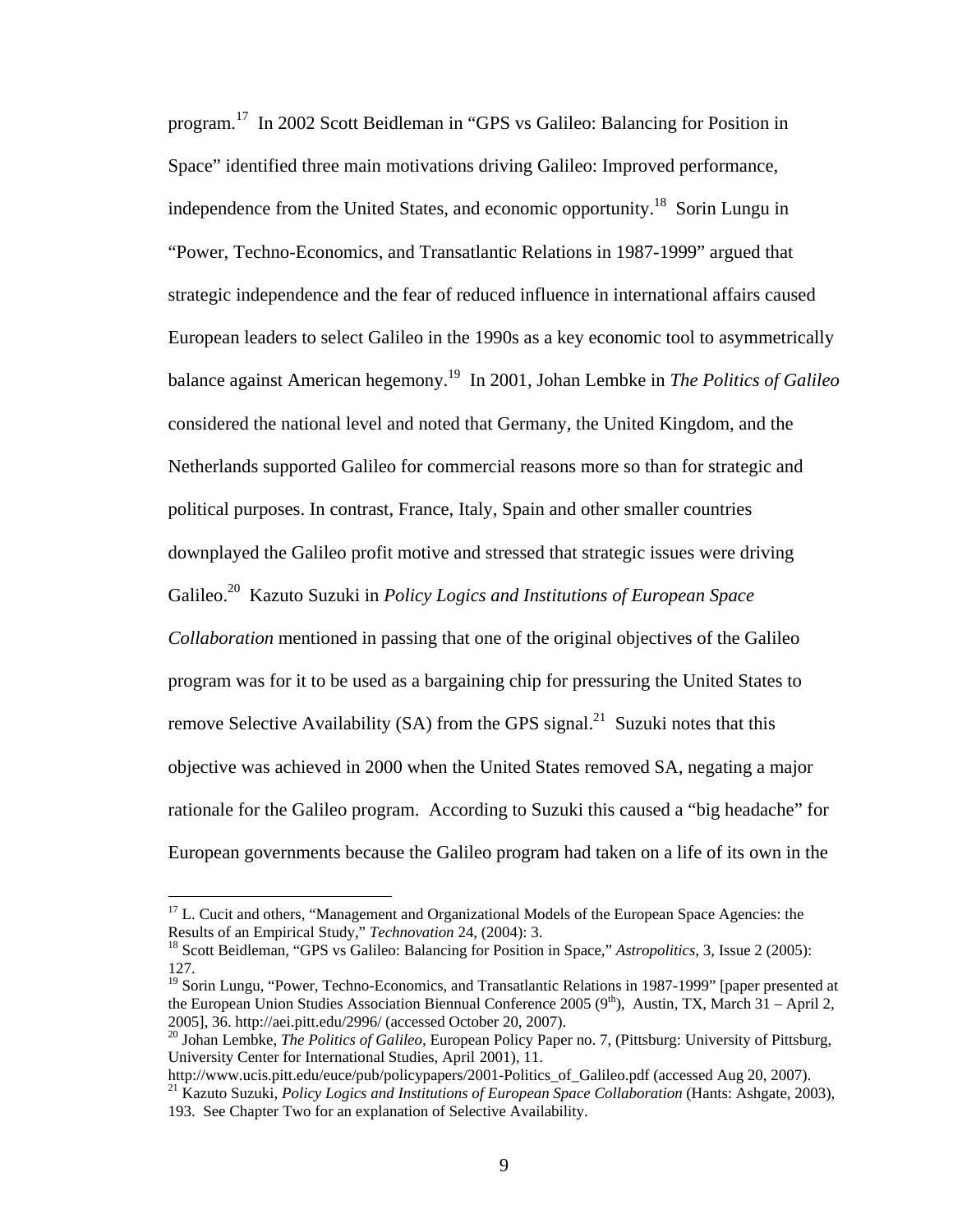ESA and EU Councils, apparently making it difficult for the Member States to terminate it.<sup>22</sup> Nonetheless, Suzuki concludes that commerce and autonomy were the primary incentives for Galileo. Joan Johnson-Freese in *Space as a Strategic Asset* argues that dependence on GPS is contrary to the interests of countries for which keeping up with globalization is a strategic goal. She also notes that potential economic returns in combination with concerns about dependence on the United States were powerful incentives for Galileo.<sup>23</sup> In addition, she calls Galileo an example of international cooperation to counterbalance the "American aerospace advantage."<sup>24</sup> It is not clear if she is referring to an American military, civil, industrial, technological or marketplace "aerospace advantage," or to all the above. David Braunschvig wrote in *Foreign Affairs* that that "several European governments agreed that an autonomous satellite navigation capability must serve as the basis for Europe's security and defense policy."<sup>25</sup> While all of these observers make sound arguments about what was driving Galileo, in general they consider the various drivers equally, don't make an effort to weigh their relative importance, and don't look into which level of analysis was most significant. Equally important, their observations on what is driving Galileo lack a foundation and supporting evidence based upon international relations theory. The fact that there has been

 $22$  Suzuki does not explore the implications of ESA and the EU having such a large measure of independence versus their Member States, however, and does not explore this alleged "stickiness" of the Galileo program and what this may say about whom and what was driving it. Nevertheless, Galileo may provide a potentially useful case study for future researchers to evaluate John Ikenberry's argument that international institutions do not simply serve the interests of states. They can become "sticky," meaning they can lock states into ongoing and predictable courses of action. G. John Ikenberry, "Institutions, Strategic Restraint, and the Persistence of American Postwar Order," *International Security* 23, no. 2 (Winter 1998-1999): 45. For more on the influence IO's have on states, see for example Robert O. Keohane and Lisa L. Martin, "The Promise of International Institutionalist Theory," *International Security* 20, no. 1 (Summer 1995), 39-52.

<sup>23</sup> Joan Johnson-Freese, *Space as a Strategic Asset* (New York: Columbia University Press, 2007), 14.<br><sup>24</sup> Ibid.

<sup>25</sup> David Braunschvig, Richard Garwin, Jeremy Marwell, "Space Diplomacy." *Foreign Affairs* 82, no. 4 (July/August 2003): 159.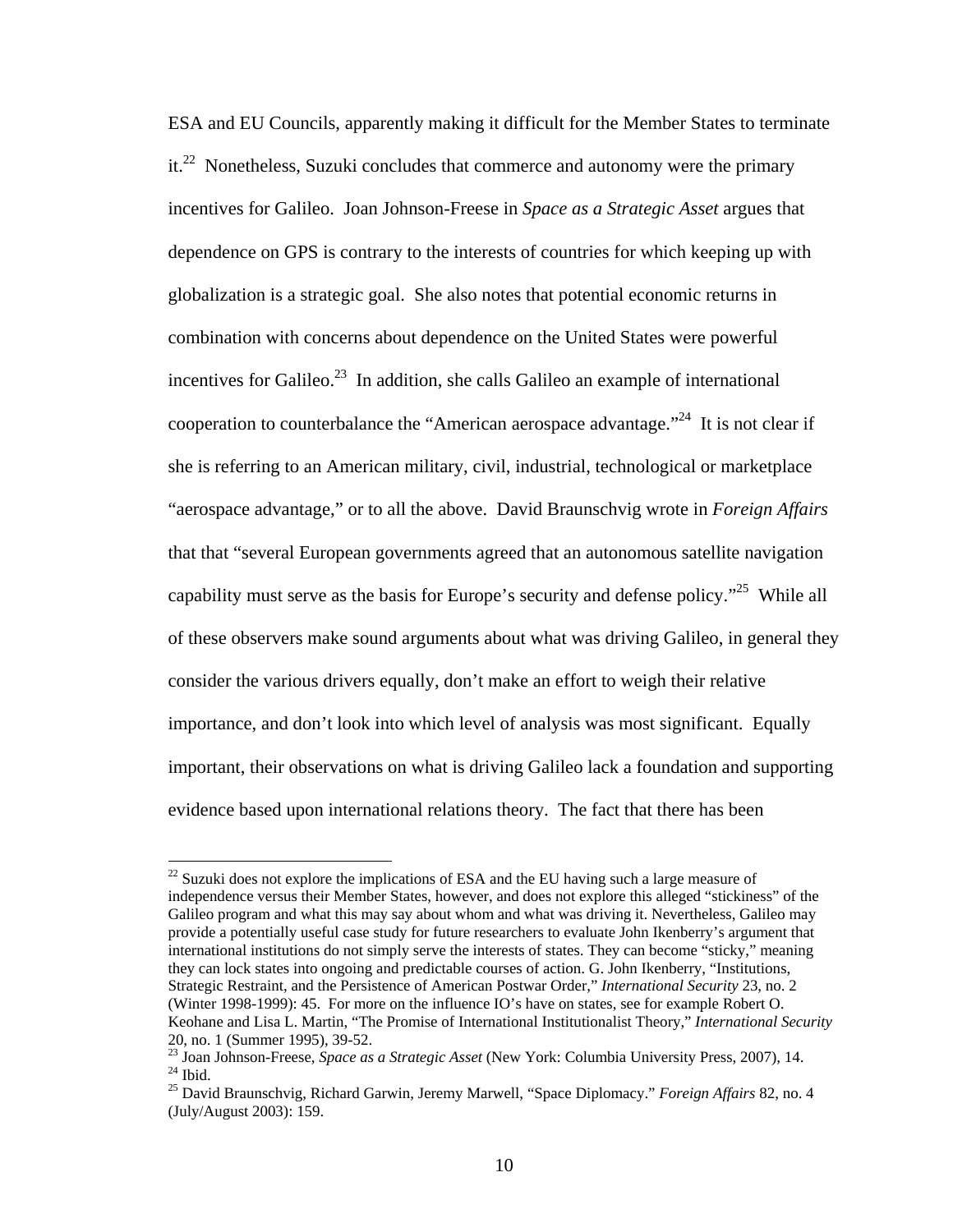confusion and controversy about the rationale for Galileo suggests a major purpose of this study: to contribute to understanding on why the EU has the Galileo program in the first place and on why it will survive or fail in the future.

#### *4. Summary of Methodology*

How Galileo has been able to survive in the face of serious obstacles is the fundamental puzzle that this study addresses. This study proposes that the Galileo program has survived because of subtle changes of emphasis among the motives driving it. In order to detect those changes this study closely investigates European decisionmakers' assessments of the need for Galileo at four key decision points: 1) The 1999 EU decision to pursue an independent navigation satellite capability and the approval of the "Definition Phase" of Galileo; 2) The March 2002 EU decision to continue to back Galileo and the approval of the Galileo "Development Phase"; 3) The June 2004 agreement between the European Union and the United States to make Galileo and GPS compatible and interoperable; and 4) The 2007 EU decision to fund Galileo's "Deployment Phase" entirely from EU public funds. In order to gain insight into the comparative weight of the various factors influencing European decision-makers over a range of time, the following three hypotheses will be tested at each of these decision points**. Hypothesis One:** Realist factors weighed the most heavily on European decision-makers' assessments of the need for Galileo. **Hypothesis Two:** Liberal factors weighed the most heavily on European decision-makers' assessments of the need for Galileo. **Hypothesis Three:** Ideational factors weighed the most heavily on European decision-makers' assessments of the need for Galileo. To test these hypotheses,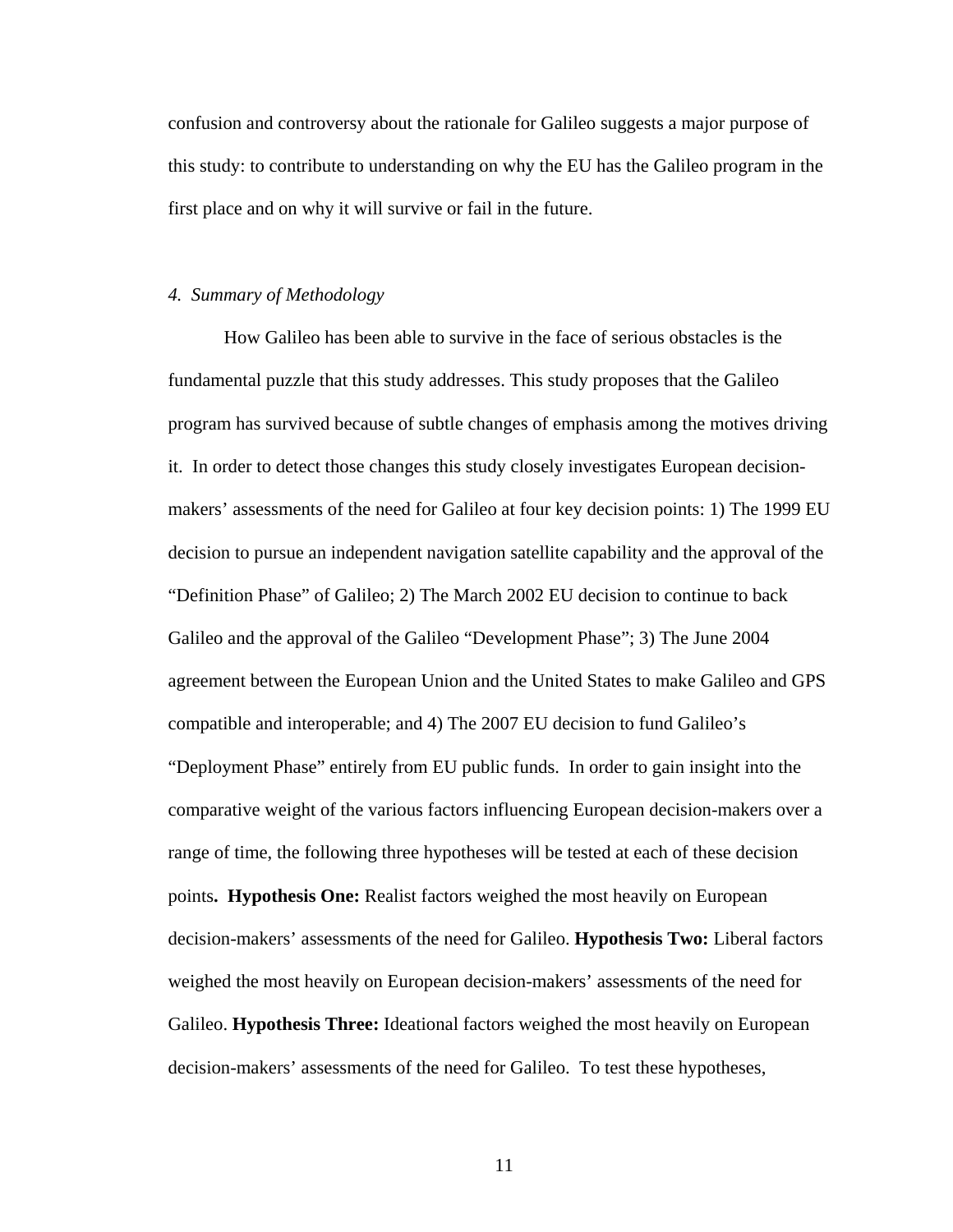indicators of the presence of these factors are identified and subjectively weighed. In addition, the relative influence of the international, European, national, and industrial level will be considered. The national level includes an examination of French, German, Italian, and the United Kingdom perspectives on Galileo. In this way, the configuration of interests and how that configuration has changed over time will come to light and provide us a better understanding of why Galileo has survived. Chapter Three provides a detail description of the indicators of the presence of realist, liberal and ideational factors.

The time frame of this study runs from the 1960s to December 2007 and goes into a much greater level of detail from the mid-1990s. The technical aspects of satellite navigation and the Galileo system are not discussed in detail. Since the scope of this study is broad, with Galileo involving many actors and with many key decisions over the last ten years, I use selective judgment to limit the scope of the study to only the most relevant actors, such as the leading states in Europe with an interest in space, the most relevant decision-makers, and the key decision points.

Major primary sources include EU, ESA, and key Member State public expressions of policy such as policy statements, communications, resolutions, press releases, speeches, white papers, and other official reports and studies. Interviews with officials from ESA, the EC, CNES, the French military, and the European Defense Agency (EDA) were conducted, along with interviews of industry representatives and European scholars who influenced European space policy. Secondary sources include books, journals, monographs, magazine, and newspaper articles, especially articles from such periodicals as *Space Policy*, *Space News, Aviation Week and Space Technology*, and *GPS World.* One major problem in approaching this research topic is a lack of research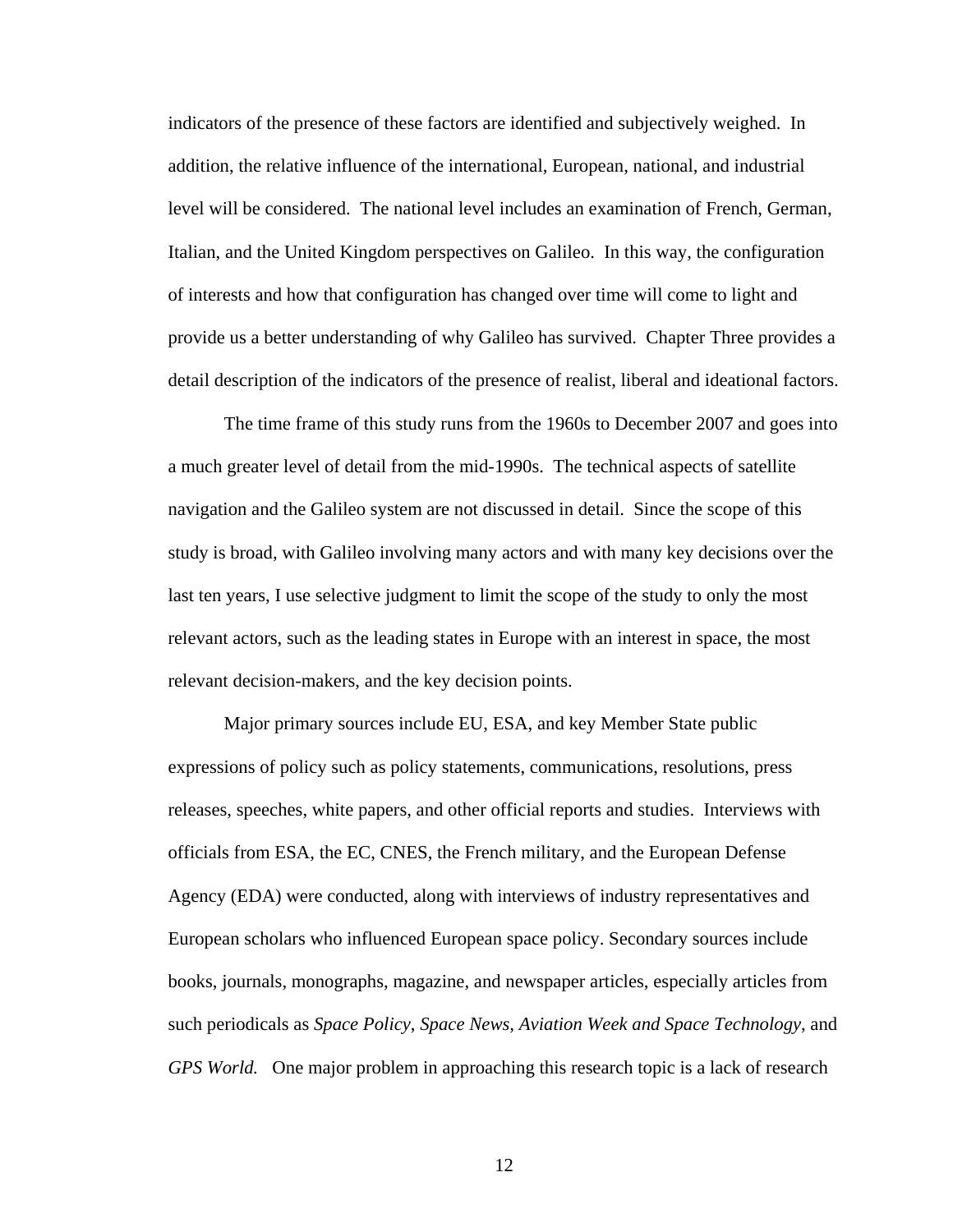material which addresses the motivations for Galileo, and European space activities in general, from a political science perspective. Other problems relating to the availability of information include: the physical location of the action being in Europe, while the research is being conducted in the United States, which makes access to records and decision-makers problematic; the author's inability to assess French, German or Italian language documentation; potential obfuscation of motives; and possible security classification of valuable information. Thus, while a detailed examination of the various actors' motivations is the goal of this study, it may not always have been possible at the level of detail desired. In these cases we will have to be satisfied with understanding the major factors driving European decision-makers' assessments of the need for Galileo and how they have changed over the years.

#### *5. Summary of Conclusions*

As detailed in the chapters below, Galileo's ability to survive can be attributed to subtle shifts in European decision-makers' assessments of the need for Galileo. We find that the most significant drivers at the 1999 decision point were liberal factors at the international level. The June 1994 European Civil Aviation Conference in Copenhagen brought together EUROCONTROL, (the European organization for the safety of air navigation), ESA, and the EC Directorate General for Transportation and Energy (DG TREN) and delivered a political mandate for this "European Tripartite Group" (ETG) to begin formal cooperation in the development of a civilian controlled, global satellite navigation system. DG TREN led the ETG in the consultations that followed.<sup>26</sup> The EC

<sup>26</sup> Lembke, *The Politics of Galileo, 6.*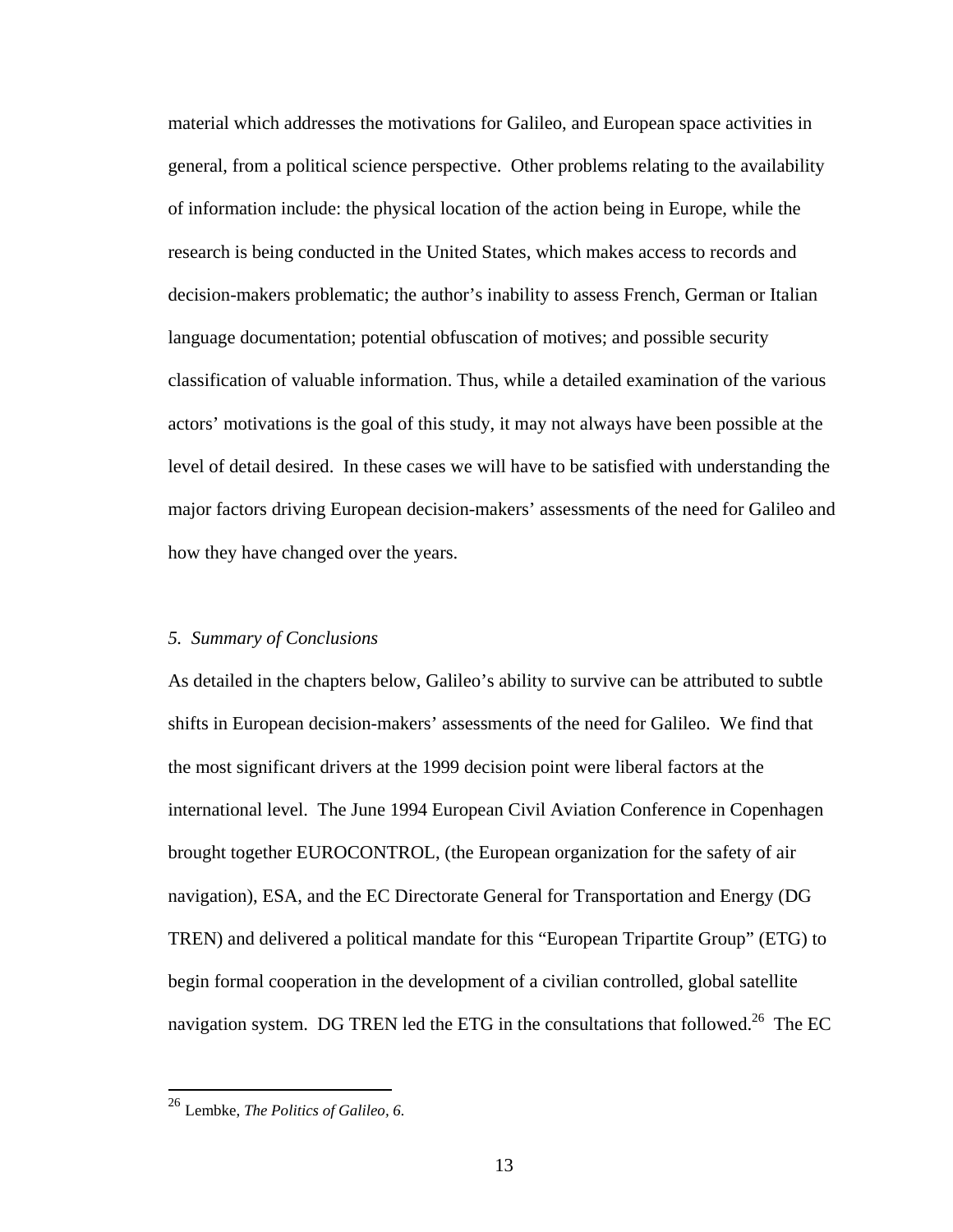emphasized that this satellite navigation project needed to be coordinated at the EU-level in order to construct, integrate, and rationalize trans-European transportation and communications infrastructures. The view that efficient, integrated transportation systems are a tool to generate and meet demand for deeper European economic integration was the primary motivation, although its broader economic, social, and security significance were also well understood.<sup>27</sup> In addition, legitimate technical concerns, legal liability concerns, economic concerns, and political concerns about GPS and the fact that GPS was military-controlled contributed to the decision.

 The most significant drivers at the second decision point in March 2002 are harder to discern. Nevertheless, it is reasonable to assert that realist factors at the international level were the most important motivators for Europe to press ahead with Galileo in spite of serious objections from the United States and unresolved funding and distribution of gains questions at the national level. Between 1999 and 2002, the EU took a number of steps which make it more valid to consider the EU analytically "as if" it were a state actor in the international arena. The development of the European Security and Defense Policy (ESDP) along with the development of a European Rapid Reaction Force, the Lisbon Strategy to make the EU the most competitive knowledge-based information economy in the world, and the economic integration of Europe with the euro are some of the factors which indicate that European decision-makers were beginning to see the EU as responsible for independently protecting its self-interest in the anarchic global environment. The terrorist attacks on the United States on September 11, 2001 and European discomfort with the unilateralist Bush administration also contributed to

 $27$  Ibid.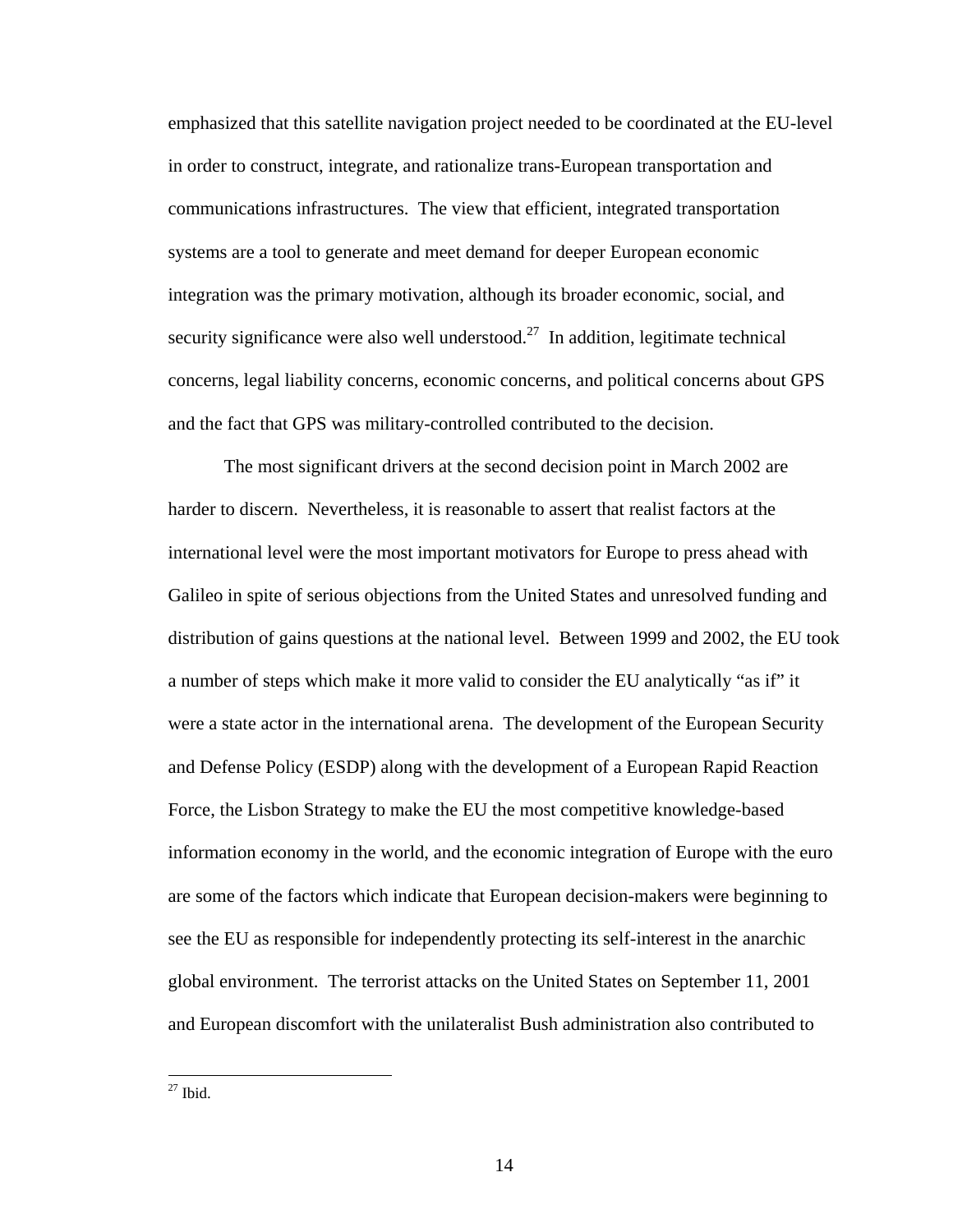European decision-makers' desire to develop independent PNT capabilities in order to bolster Europe's political autonomy, security, and economic competitiveness.

The most important motivation at the third decision point under study, the June 2004 U.S. - EU agreement on GPS and Galileo interoperability and compatibility, were liberal factors at the international level. European and U.S. decision-makers decided international cooperation, leading to better efficiency, was the best strategy. The international agreement to make Galileo and GPS compatible and interoperable means that future PNT receivers will be capable of using signals from both types of satellites, which will significantly increase their accuracy and reliability. These two completely separate navigation satellite constellations provide redundancy for one another in case one of the systems becomes degraded or inoperable, for whatever reason. In addition, the United States agreed to share its expertise in the technology that makes precise satellite navigation signals possible, and the EU agreed to change one of the frequencies Galileo was planning to broadcast its signal on which had conflicted with U.S. future designs for the next generation of GPS satellites.

The 2007 EU decision to fund Galileo's "Deployment Phase" entirely from EU public funds is another story altogether. A confluence of ideational, liberal, and realist factors at the European and institutional levels was able to overcome especially stiff challenges from the national and industrial levels, while the market justifications for Galileo steadily eroded. China and India's rapidly improving space capabilities made Europe's ability to follow through on Galileo a matter of European pride and prestige at the international level and within Europe. The credibility of the EU as an institution able to efficiently meet the collective needs of its member states was also at stake. Growing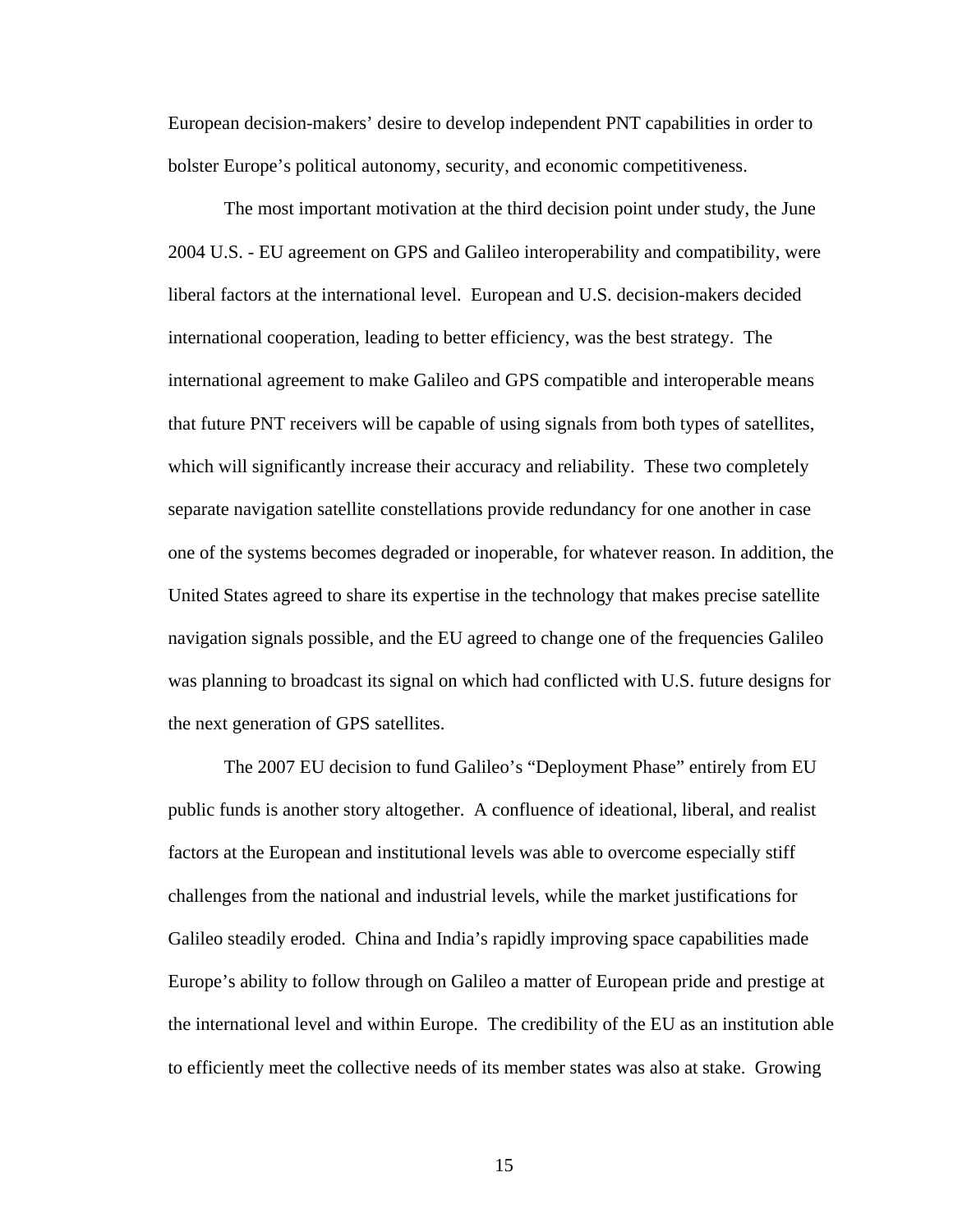insecurity in the world, as a weakened United States became bogged down in Iraq, NATO lost ground in Afghanistan, Russia demonstrated the ability to squeeze European energy supplies, and the Chinese successfully tested an anti-satellite weapon, insured that European decision-makers' assessments of the need for Galileo were heavily influenced by realist factors. Indicators that realist factors were exerting strong influence in European decision-makers' assessment of the global environment include the EU adoption of the "European Security Strategy (ESS) in 2003, the founding of the European Defense Agency (EDA) in 2004, the announcement that two 60,000 strong EU Battle Groups had become fully operational in January 2007, the activation of the EU Operations Center in June 2007, and the conduct of ten EU operations outside of Europe ranging from purely military missions, to policing, to security institution building, and involving roughly 10,000 EU personnel in 2006 alone. In short, the ESDP was considered the most dynamic area of EU development and the relevance of Galileo to European security could not be downplayed anymore.

#### *6. Overview of the Study*

This dissertation is divided into two parts and eight chapters. Part one includes the first three chapters and provides an overview of the study, describes the European space sector, states key definitions, and explains the study's methodology. Chapter One provides an introduction and an overview of the study. The second chapter includes descriptions of key European actors at the various levels, useful definitions, and a short overview of GPS and Galileo terminology. Chapter Three provides a detailed look at methodology including a brief overview of the realist, liberal and ideational perspectives;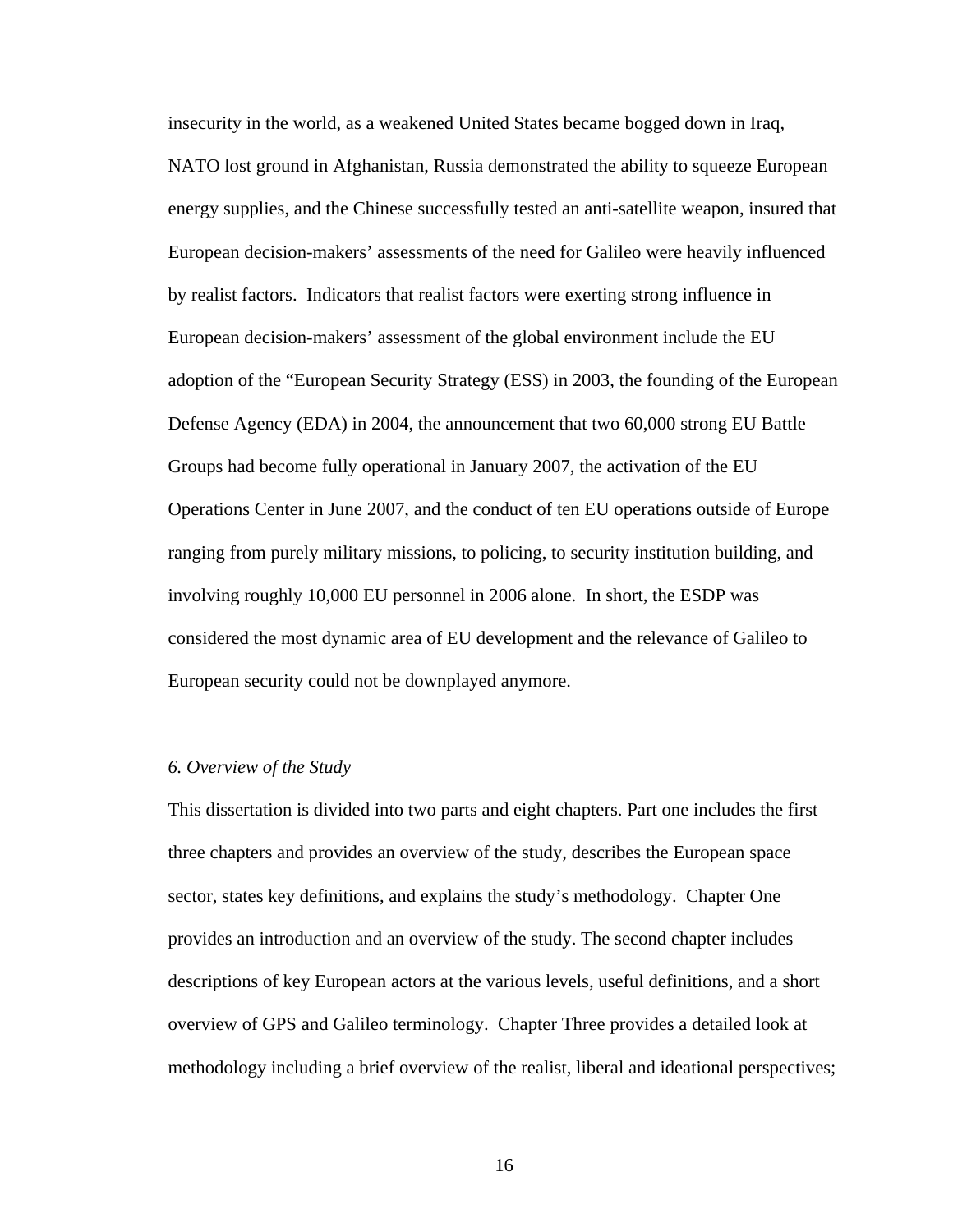specific realist, liberal, and ideational factors being considered, and indicators of their presence.

Part Two includes the chapters which describe the evolution of a variety of significant trends (described below) which converged at each decision point. Chapter Four is a chronological study of the growing importance of satellite navigation through 1999 and the EU decision to pursue an independent navigation satellite capability and fund the "Definition Phase" of Galileo. Chapter Four is the most lengthy in the dissertation because it also describes the evolution of many key trends which converged with the growing importance of satellite navigation in 1999 including: the evolution of the EU's interest in space and security issues; the rise of the commercial space sector; the consolidation of the aerospace industry; the growing popularity of Public Private Partnerships; ESA's problems in the 1990s; and the background of the space programs in France, Germany, Italy, and the United Kingdom

The chapter concludes, as each of the case study chapters conclude, with an analysis which seeks to deduce which of the three hypotheses is most likely not to be rejected. In addition, a judgment is made about which level of analysis was the most influential.

Chapter Five picks up where Chapter Four left off and chronologically traces events up to the March 2002 EU decision to continue to back Galileo and the approval of the Galileo "Development Phase." Chapter Six continues the chronology but focuses exclusively upon the June 2004 agreement between the European Union and the United States to make Galileo and GPS compatible and interoperable. Chapter Seven picks up the remaining threads from the March 2002 decision and brings the chronology up to the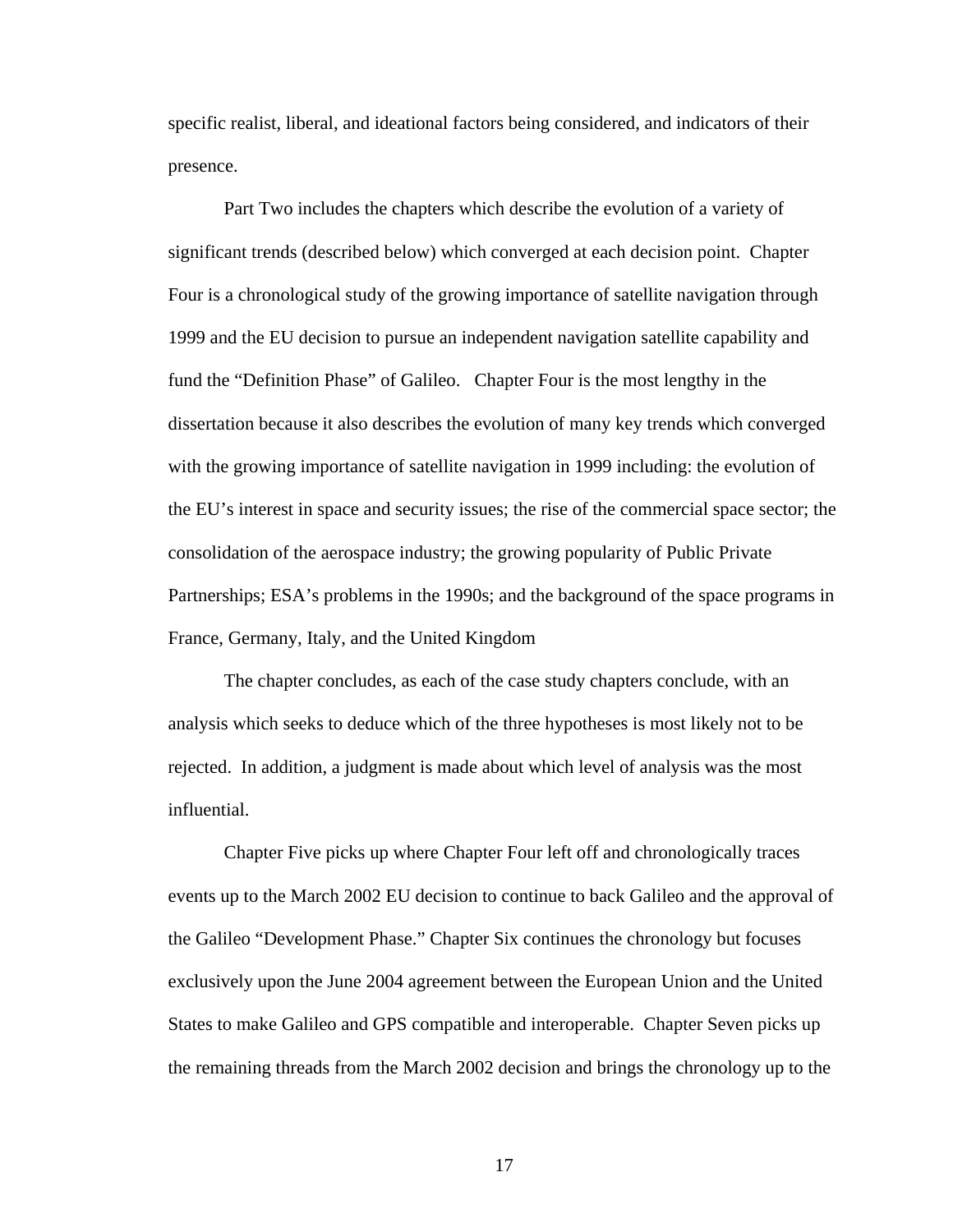2007 EU decision to fund Galileo's "Deployment Phase" entirely from EU public funds. Chapter Eight, the final chapter, summarizes the results of chapters four through seven, analyzes the shifting mix of motives that have kept Galileo alive, discusses the significance of the international, European, national, and industrial levels, and makes predictions about the future course of Galileo. It also appraises the usefulness of the method used in this study.

Laying the foundation for this investigation begins with a description of the European space sector, useful terminology, and some GPS and Galileo basics.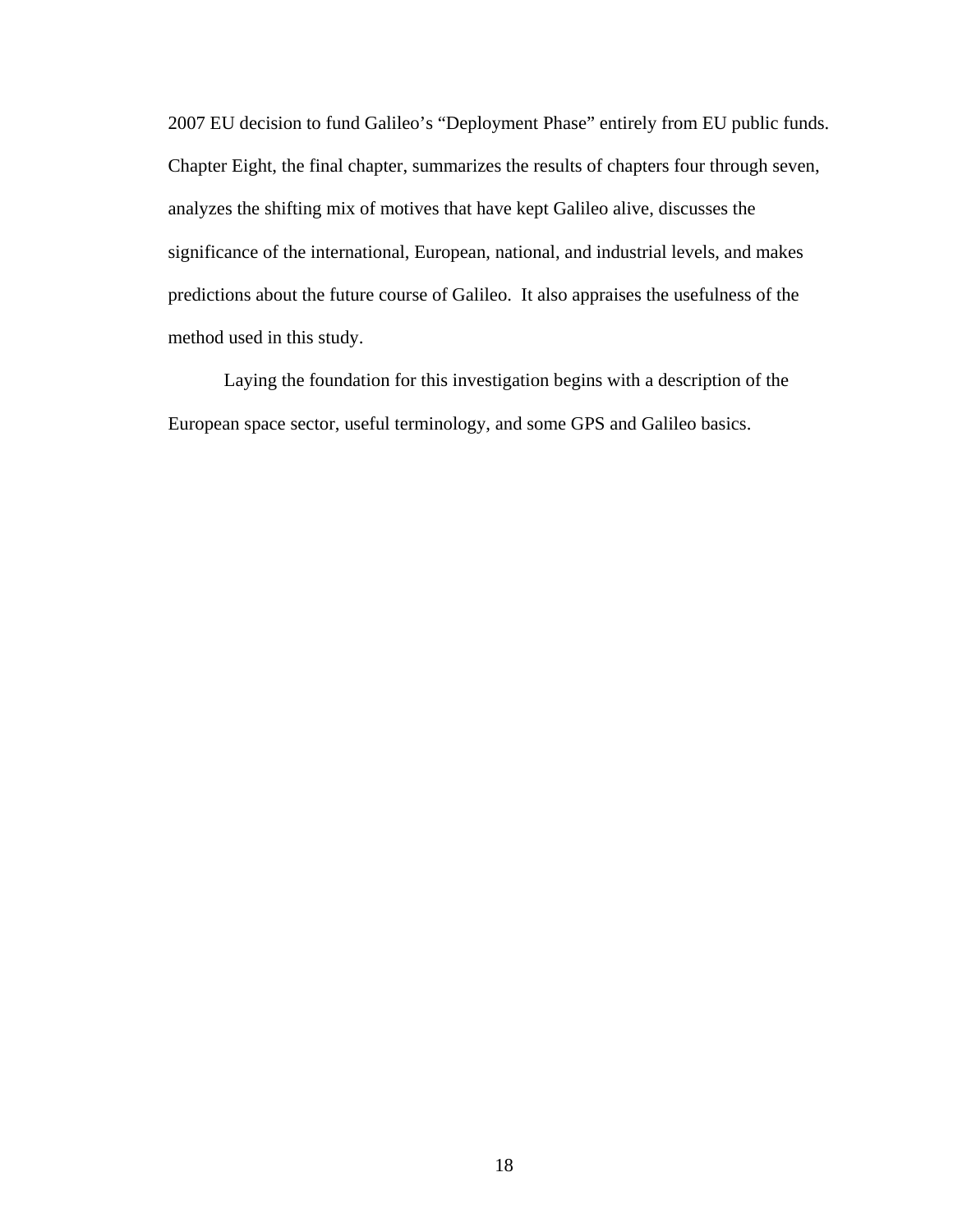## **Chapter Two: The European Space Sector, Terminology, and GPS and Galileo Basics**

This study does not require that we trace every aspect of the EU, or ESA, or their Member States' space programs. However, this study does require that we have a basic understanding of the structure of the European space sector, as well as an appreciation of the context within which it operates. The first section below provides this understanding by introducing the main actors in the European space sector and describing important aspects of the European space sector's evolution from the mid-1990s to 2007. Section two introduces terms and frameworks commonly used in the analysis of space policy, and which are integrated in the analysis to follow. The third section presents a high-level overview of GPS and Galileo with brief descriptions of some of their relevant technical and organizational details. It may not be necessary for readers already familiar with these topics to review this chapter, although they may find it useful. Nevertheless, the building blocks outlined below provide the foundation upon which this study launches into the detailed examination of the Galileo program.

#### *1. The European Space Sector:*

This section describes today's European space sector's main actors and their organizational structures, financing, priorities, and interactions, and how they have evolved since the mid-1990s. This background information provides some of the broad context in which the Galileo program developed, thereby shedding light on how and why decisions about Galileo were made. The best place to start is with the arrangement of the European space sector into three levels.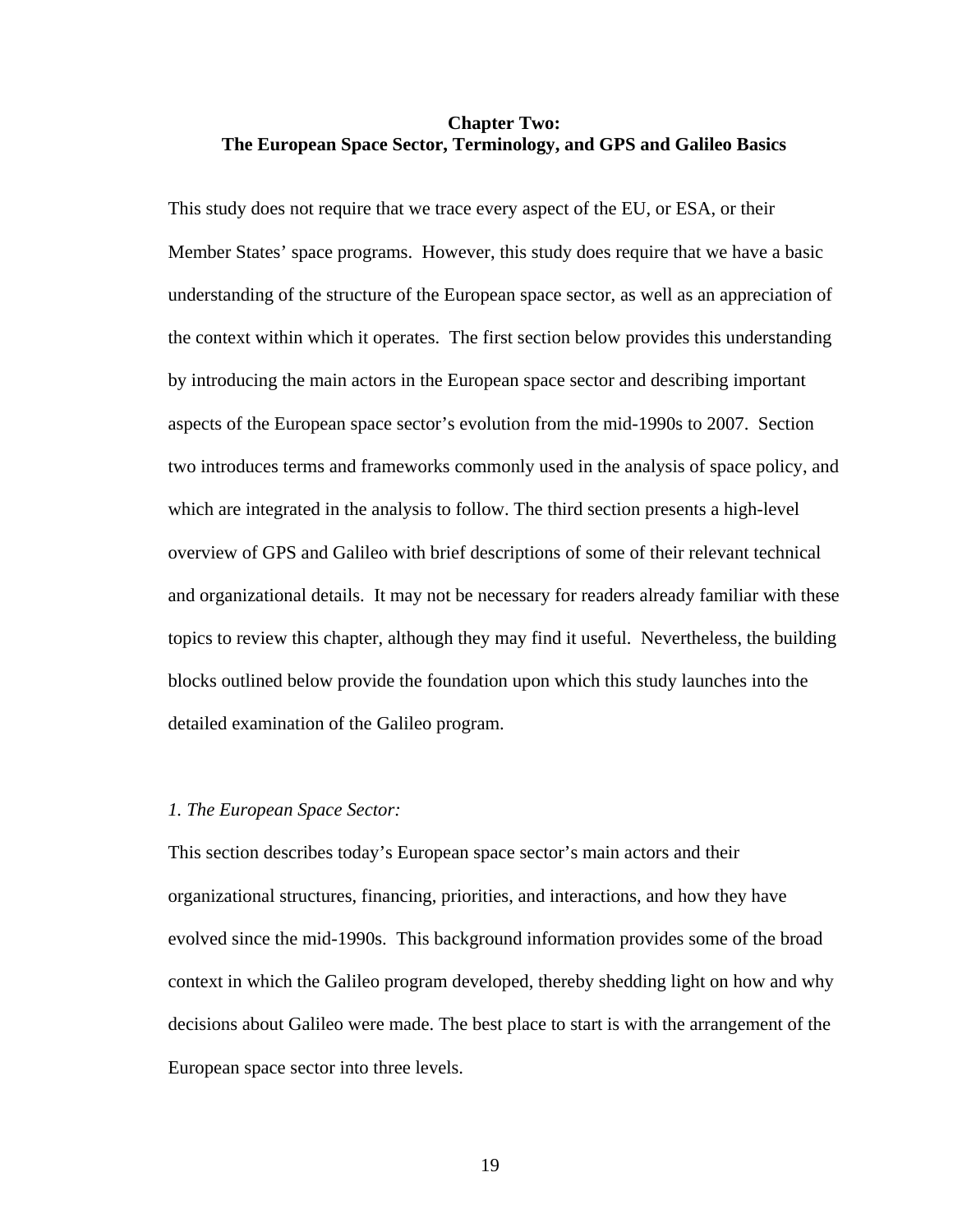The three levels of space activity in Europe are the European-level, the Intergovernmental Organization (IGO)-level, and the National level.<sup>1</sup> The primary actors in these levels are respectively, the EU, the European Space Agency (ESA), and the major space faring states of France, Germany, and Italy. Other European states such as the United Kingdom, Spain, and Belgium are actively involved in space activities, but at a level of investment and involvement below France, Germany and Italy. Across these levels, Europeans combined spend about 6 billion euros per year on space activities. $<sup>2</sup>$ </sup>

*The European-level:* This study defines the European-level of space-activity as those activities approved and directed by the EU in order to meet EU policy objectives and which receive significant funding from the EU budget. The European-level is the newest level, really only arriving on the scene in a significant way with the initiation of the Galileo program in 1999. Galileo's place in the EU in general, and in the EC in particular, is important for the analysis to follow.

<sup>&</sup>lt;sup>1</sup> We must be careful not to confuse these levels of space activity in Europe with the international, European, and national levels of analysis used in this study.

<sup>&</sup>lt;sup>2</sup> ESA, "European Space Industry in a Global Context."

http://ec.europa.eu/enterprise/space/doc\_pdf/fact\_and\_figures\_en.pdf (accessed August 15, 2007).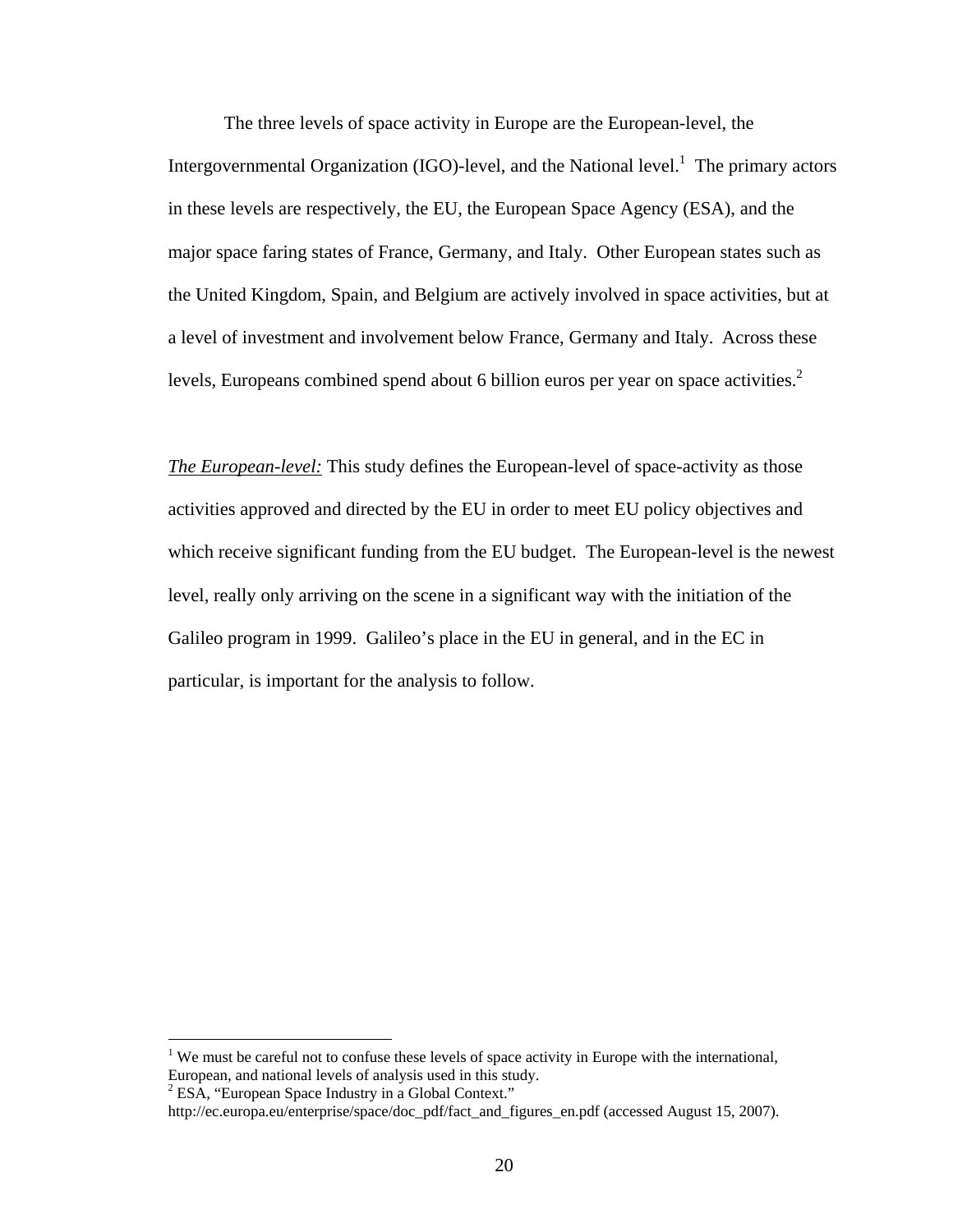#### • **European-level:**

- European Commission (Pillar One):

Transport and Energy DG – Galileo.

Enterprise and Industry DG – GMES and Space Policy Unit.

Research DG - GMES and Space Policy Unit (until 2004). Still provides significant funding to GMES and Galileo.

- CFSP (Pillar Two)

European-level and national level military space capability requirements tracked for use in EU military and security operations. Control of national level military capabilities is retained by contributing nations.

## • **Intergovernmental-level:**

- European Space Agency.

 - European Organization for the Exploitation of Meteorological Satellites (EUMETSAT).

#### • **National level:**

- France, Germany, Italy, United Kingdom, Spain, Belgium, others.

## Figure 1. European Space Sector Levels

The EU has three organizational "pillars." The first and second pillars are organizationally very different, yet both have space requirements and participate in space activities. The EU first pillar is managed by the European Commission (EC) which deals with political and economic issues and policies. It is considered a *supranational* entity. Galileo and the Global Monitoring for the Environment and Security (GMES) earth observation satellite program are being developed, managed, and funded within Pillar One. Pillar One, however, includes 27 Directorates-General. Each Directorate-General is powerful unto itself and possesses a large degree of autonomy. The Galileo program got its start in the 1990s, as discussed in detail later, under the Directorate-General for Transport, and remained there in 2007. Galileo receives the EC portion of its funding from the Directorate-General for Transport budget line, and as of 2007, in a very controversial decision, from excess EU Common Agricultural Funds. In contrast, the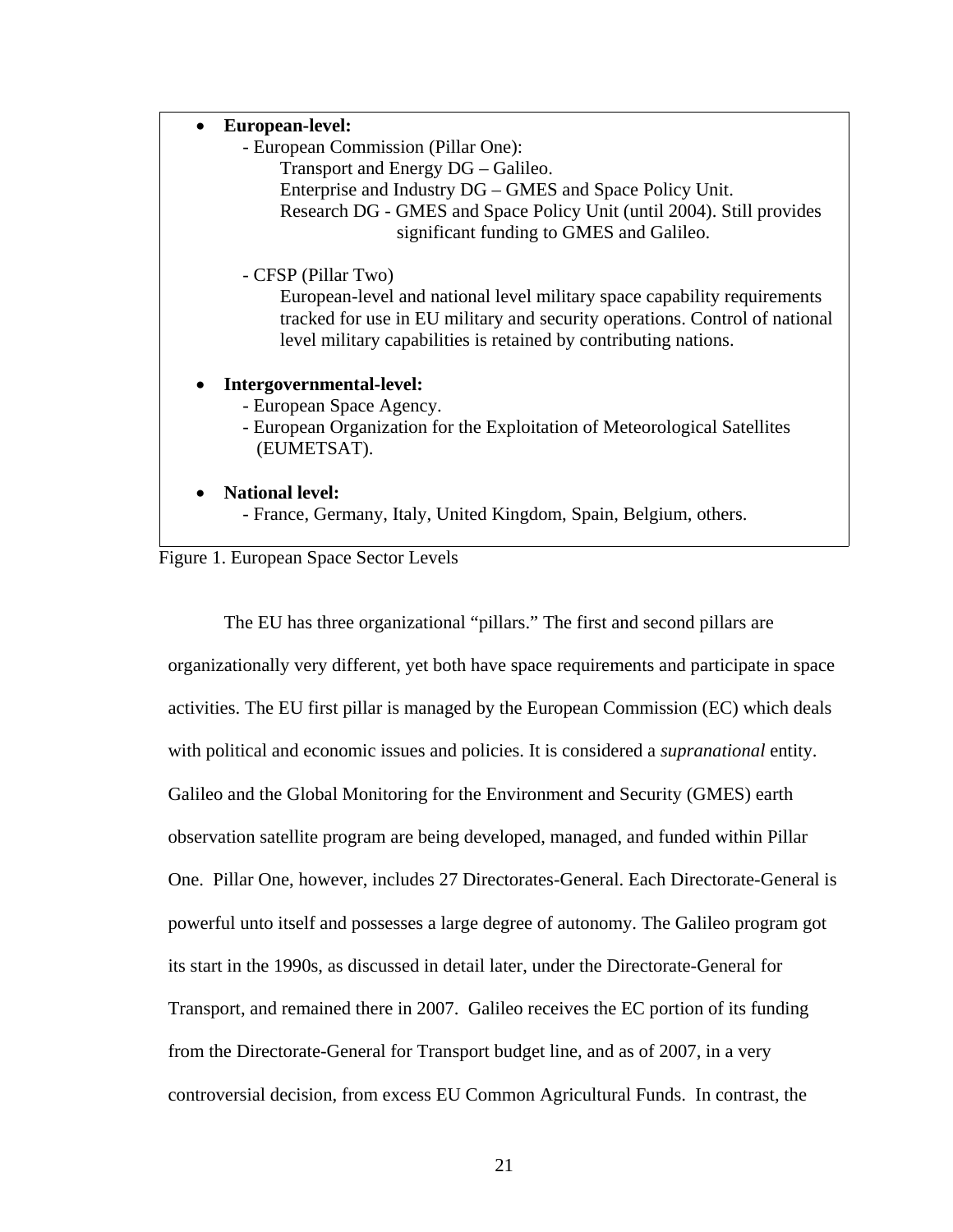GMES space program, and the EC's Space Policy Unit, resided within the Directorate-General for Research until 2004. Then they were moved to the Directorate-General for Enterprise and Industry, which is higher in the EC hierarchy. The shift to the Directorate-General for Enterprise and Industry in 2004 was meant to raise the organizational status of space in the EC and emphasize that space issues go beyond research and instead cut across many EC policy areas that are integral to making Europe the world's leading information-based economy, are strategic economic and industrial issues, and are linked to security.<sup>3</sup> Hence, the two main space projects within the EC, Galileo and GMES, are in very different, nearly autonomous organizations. Likewise, the Space Policy Unit, with the people responsible for thinking about the role of space in the EU, is organizationally split from Galileo. Harmonizing the EC's fragmented space goals, requirements, and interests among these semi-independent Directorate Generals has been a constraint on the EC's ability to be a significant actor in the European space sector. However, the situation may improve due to the July 2007 draft Reform Treaty which designates "space" as a shared competency between the EU and Member States. When (and if) ratified, this will place space activities, including Galileo, at a much higher political and institutional level within the European Union and possibly reduce some of the bureaucratic barriers hindering Galileo's development within the EC.

Pillar One is also inhibited from acting in the defense and "security" realms. The EC (and its predecessor organization the European Economic Community) is traditionally confined by the Member States to issues of an economic and political nature. After the Cold War, the definition of security began to loosen, however, and "security" in the first

<sup>3</sup> John Logsdon, "*Europe and Space a Status Report*," (speech given at International Space University, Strasburg, December 2005).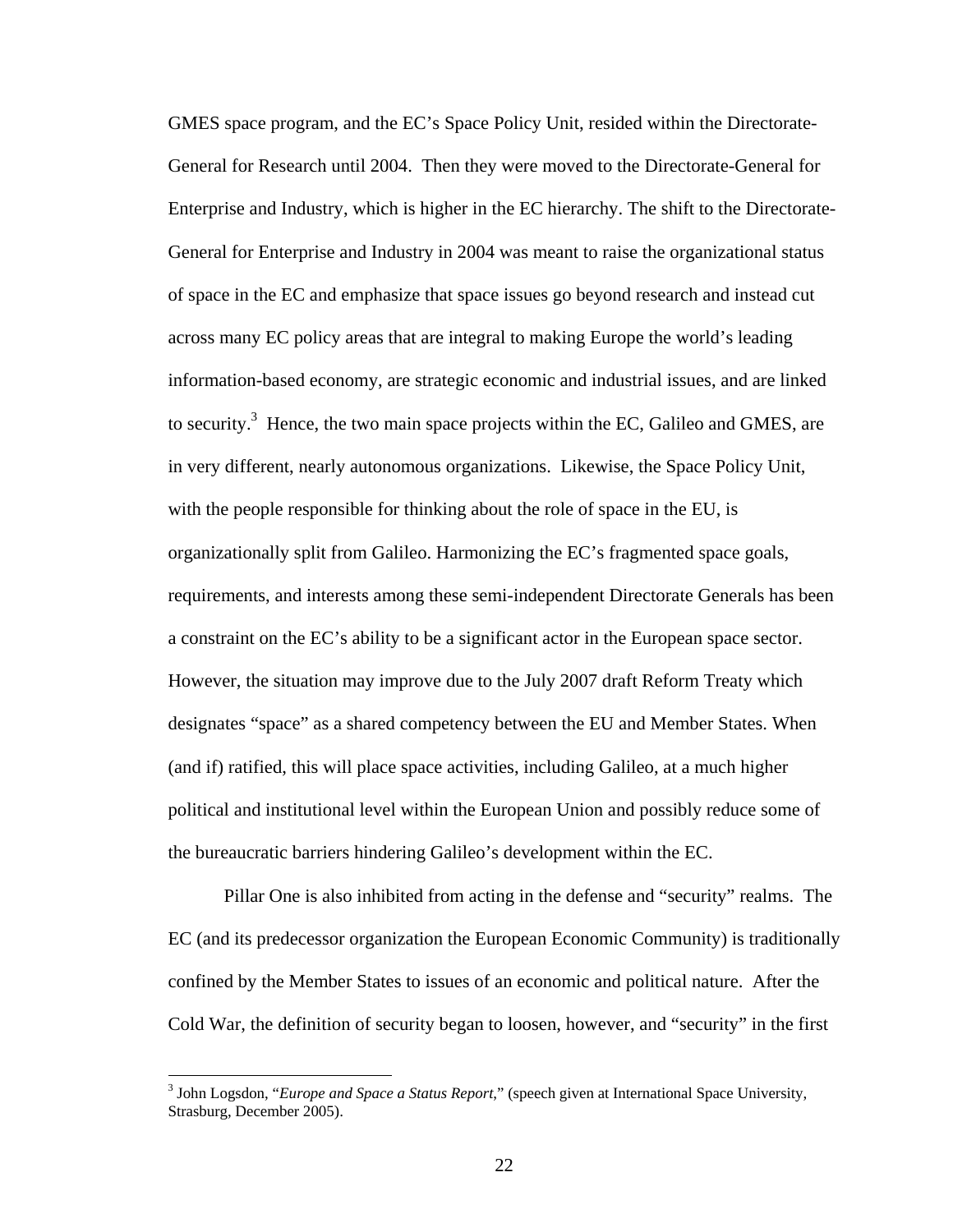pillar gradually came to defined as "economic security" or "human security" or "environmental security" and eventually even along the lines of the U.S. concept of "homeland security" relating to management of problems caused by natural disasters, humanitarian crises, terrorism, organized crime, and border security (Chapter Three discusses the various definitions in detail). However, the culture to deal with security issues in the EC, even within the broadened definition of security above, has only slowly evolved since the 1990's. For many years it was sensitive politically and organizationally to talk within the first pillar about the security nature of the civil Galileo and GMES satellite systems. In 2004, for example, the EC Head of Unit, Preparatory Action for Security, described the security dimension of the Galileo program as a "hot potato."<sup>4</sup> So until quite recently, rigid organizational requisites made the Galileo program officially keep to a strictly civil nature.

However, demonstrating that times have changed, the security dimension (including the military security dimension) of Galileo is now acknowledged and the 2007 European Space Policy specifically points out that Galileo "may have military users."<sup>5</sup>

The second pillar is considered an *intergovernmental* organization and is closely controlled by Member States through the very powerful Council of the European Union, previously called the Council of Ministers. The Council of the European Union is the main decision-making body of the European Union. It consists of one minister from each of the 27 Member States. Depending on the topic, each EU Member State is represented by its minister responsible for that subject. For example, Transportation Ministers from

<sup>&</sup>lt;sup>4</sup> Herbert von Bose, EC Head of Unit, Preparatory Action for Security, interviewed by author, Brussels, Belgium, June 14, 2004.

<sup>5</sup> Commission of the European Communities. *Communication from the Commission to the Council and the European Parliament*: *European Space Policy*, COM (2007) 212 (Brussels: EC, April 26, 2007), Section 3.4.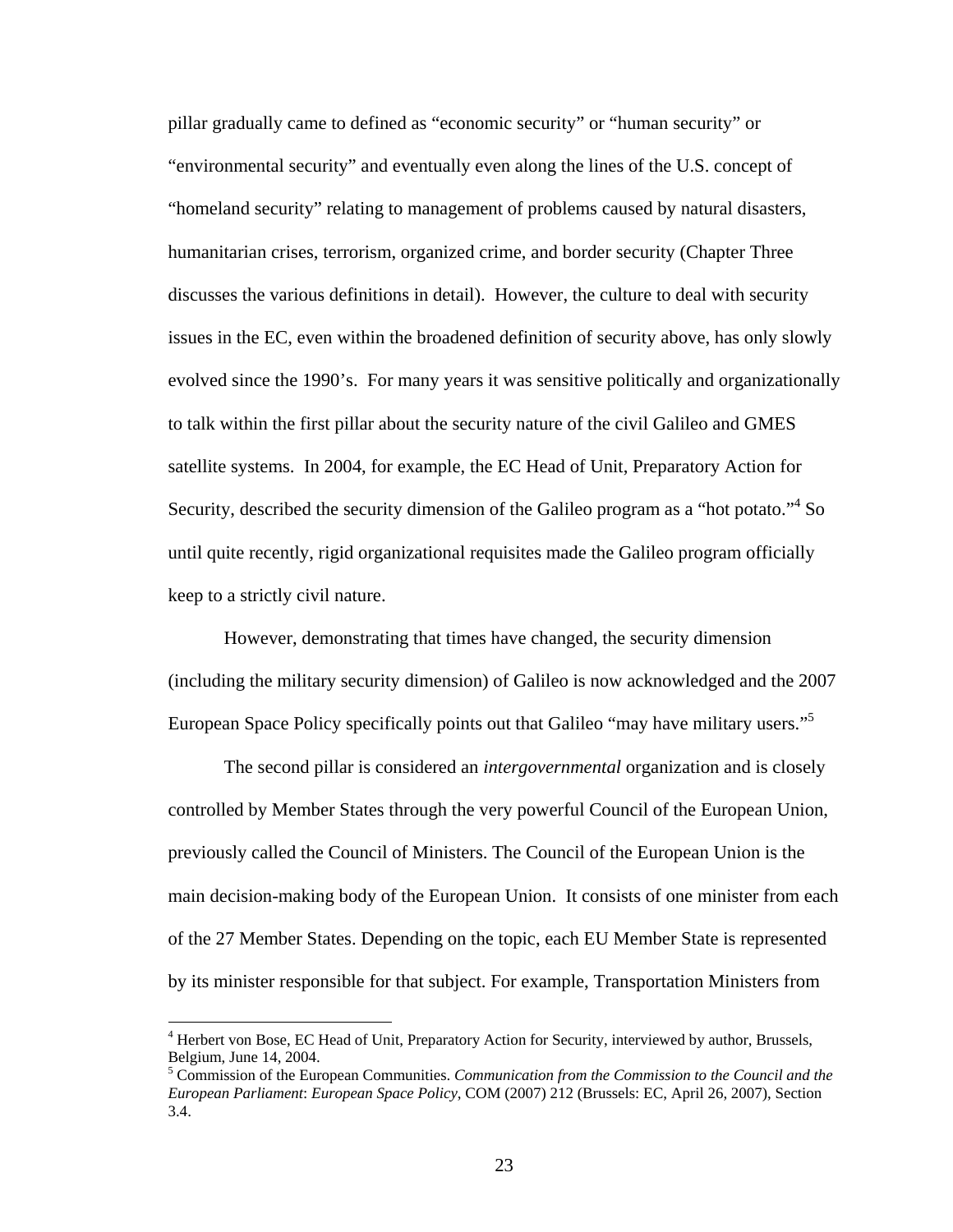each Member State meet to decide issues regarding European transportation infrastructure. Since Galileo was conceived, approved, and funded as a part of European transportation infrastructure, Galileo issues are decided by the Transportation Ministers from each member state, who also deal with issues concerning European air traffic management, rail, port, and highway issues. On the other hand, GMES issues are decided upon by a different set of ministers from the Member States, since GMES is considered an environmental project. And the fragmentation goes on. The Council of the European Union consists of the Defense Minister from each Member State when issues related to defense and security are discussed. The result is that inefficient decisions may occur or progress may be brought to a crawl when issues cut across various sectors, such as the security and defense issues that arise from the dual-use nature of Galileo and GMES. These issues then must rise up to the level of the European Council, the summit, which is composed of the Member States' heads of state and government, and which meets every six months.

The EU second pillar is solely responsible for military security issues with the word "security" in Pillar Two having more traditional defense and military connotations. Pillar Two is where the Common Foreign and Security Policy (CFSP) and the European Security and Defense Policy (ESDP) are managed, allowing EU security and defense issues to be tightly controlled by the Member States. Consequently, space activities in Pillar Two, such as they are, focus on supporting the needs of CFSP and ESDP, or in other words, enabling the EU's military power. Normally, individual Member States actually provide the required space capabilities, such as telecommunications, needed for EU military activities, but this is evolving. For example, the EU Satellite Center (EUSC),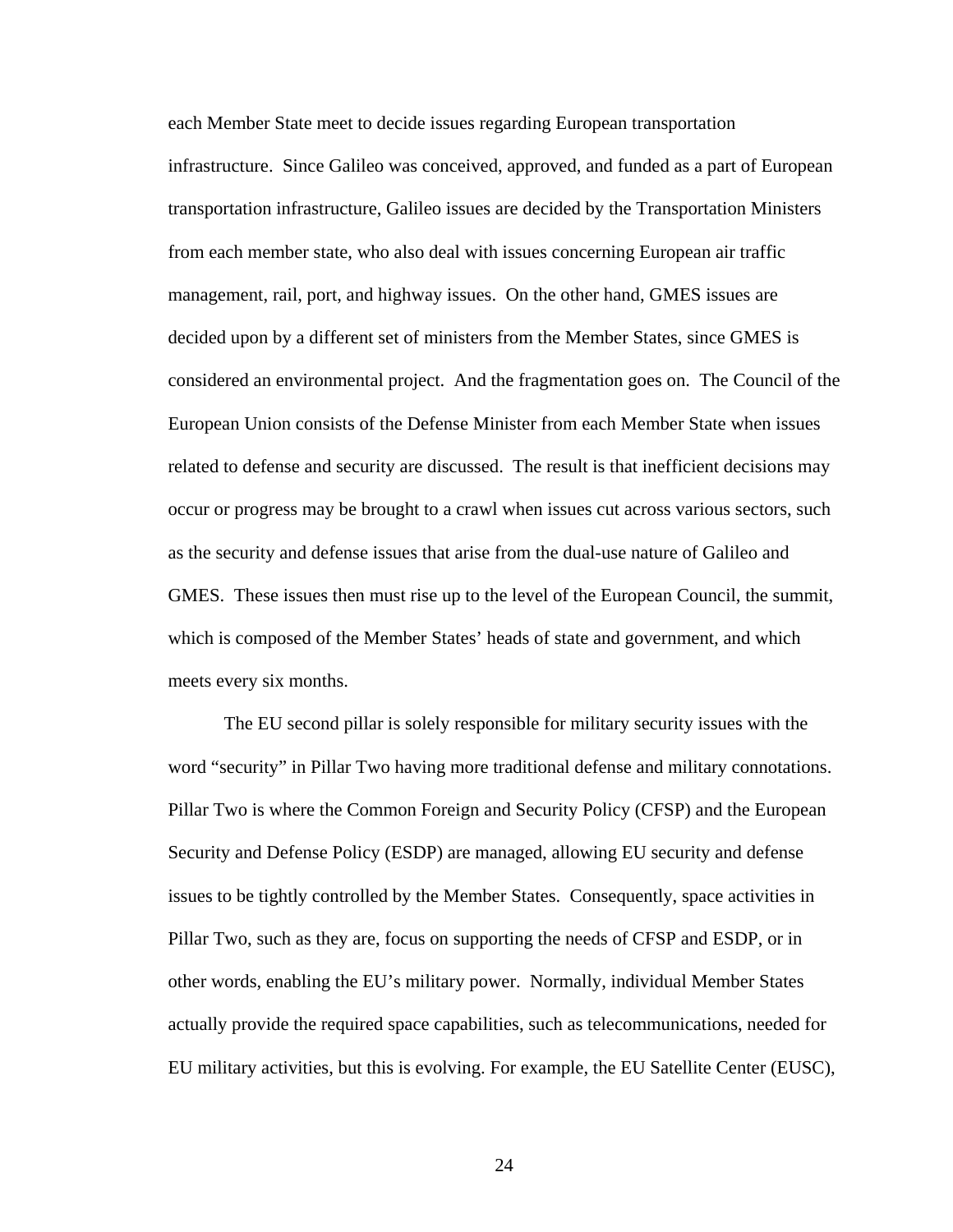which purchases satellite imagery from commercial providers and interprets the data for the EU High Representative for the Common Foreign and Security Policy, and the other staff atop Pillar Two, has been a dedicated Pillar Two resource since 2002.<sup>6</sup> Pillar Two may have uses for future Galileo dual-use PNT capabilities in the operation of EU Battle Groups and other ESDP security operations, but such requirements are normally outside the organizational purview of the EC Transportation Directorate General in Pillar One. However, this does not mean that opportunities for consultation and coordination between Pillar Two and the Galileo project do not exist.

Since the early 1990's, the EU has established various bodies to coordinate space efforts between Pillar One and Pillar Two, across the Directorates General in Pillar One, between the EU and the Member States, and between the EC and ESA including: the Space Advisory Group (1992); the Space Coordination Group (1992); the Space Policy Unit (1999); the Joint Space Strategy Advisory Group (2000); the Joint Task Force (2000); the EC/ESA High-level Space Policy Group (2004); the EC/ESA Framework Agreement Secretariat (2004); the European Space Council (2004); and the Panel of Experts on Space and Security (2004). The roles, evolution, and significance of these bodies are outlined, as necessary, in the course of the Galileo case study below.

The means for funding European-level space activities has also evolved since the initiation of the Galileo program. As detailed in the chapters below, Galileo was the first major space activity to receive a significant portion of its funding from the EC budget, specifically the Trans European Networks (TENs) budget. However, today, there are more funding streams available at the European-level to finance space activities. In Pillar

<sup>&</sup>lt;sup>6</sup> The EUSC was the Western European Union (WEU) Satellite Center until it was incorporated as an agency into the EU on 1 January 2002 with the role of supporting the ESDP.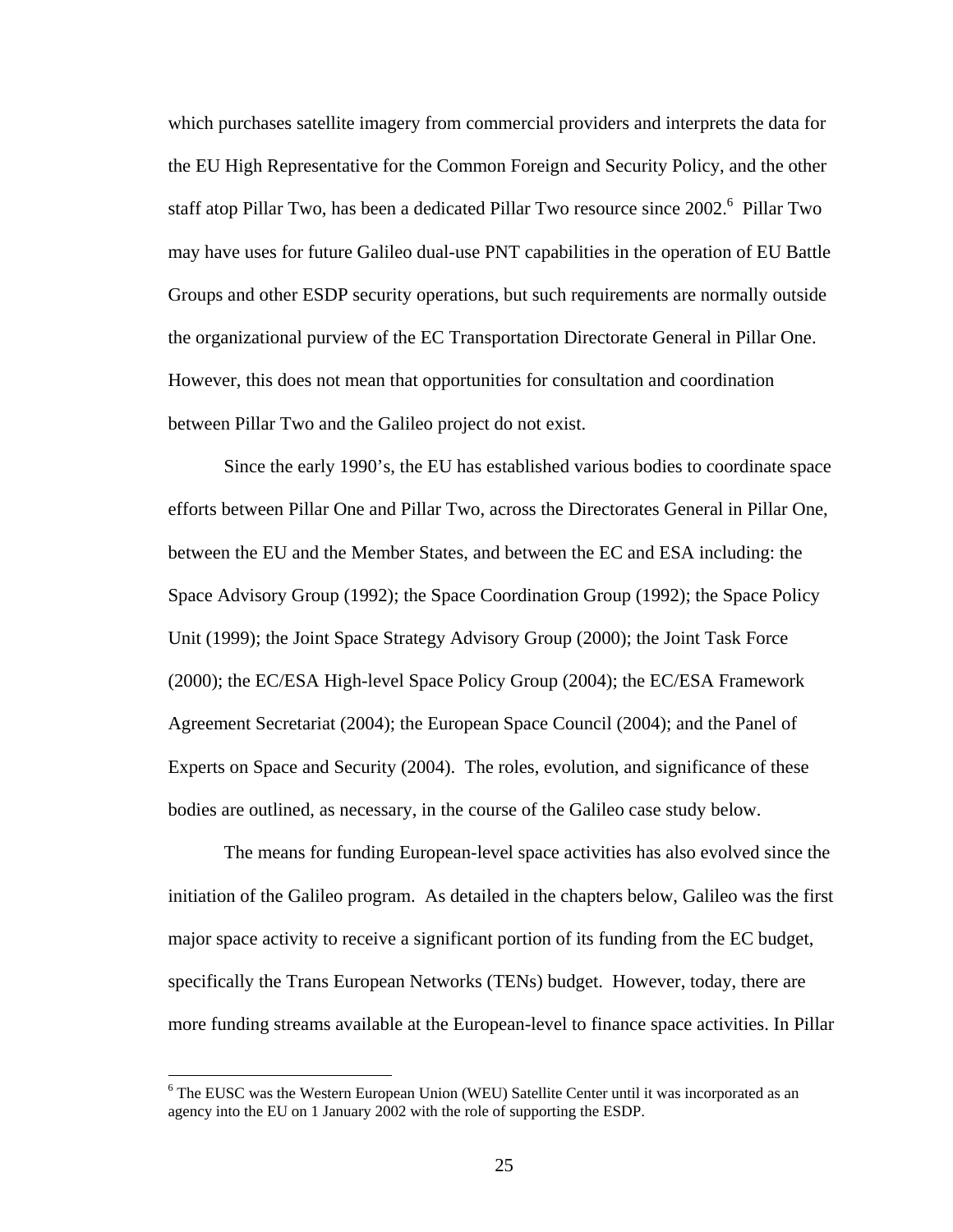One they include a virtual budget line for space in the 2007-2013 EU *Financial Perspective* (FP7), a dedicated space research budget in the EU *7th Framework Program for Research* (2007-2013), funds from the *European Security Research Program* (2007), EU Structural Funds, basic infrastructure budgets and in the recent past, the 2004-2006 *Preparatory Action on Security Research*. Pillar Two funding streams include contributions made by member states toward common costs based on their individual Gross Domestic Product (GDP) and spending from the new European Defense Agency (EDA) in support of the ESDP and CFSP. Increased expenditures, designation of new sources of money, restructured processes, and new efficiencies to free up more money for space have changed the context at the European-level in which the Galileo program exists. Overall, however, the amount of money dedicated at the European-level remained relatively low until the 2007 Galileo funding crisis forced the EU to dramatically increase its funding for Galileo.

Although controversial, the funds to keep Galileo alive in 2007 were found by redirecting agricultural funds within the current Financial Perspective (FP7). This move was approved by the European Council.

The EU's Financial Perspective provides a framework for the EC's budget priorities over a period of several years. For example, FP7 runs from 2007-2013. A Financial Perspective is arrived at only after several years of hard bargaining among the Member States. A Financial Perspective allocates each EC Directorate General a portion of the budget. The Transportation Directorate General uses part of its budget to fund its share of the Galileo program. Once a Financial Perspective is agreed upon, it is changed only in extreme circumstances, since "re-opening" the Financial Perspective means all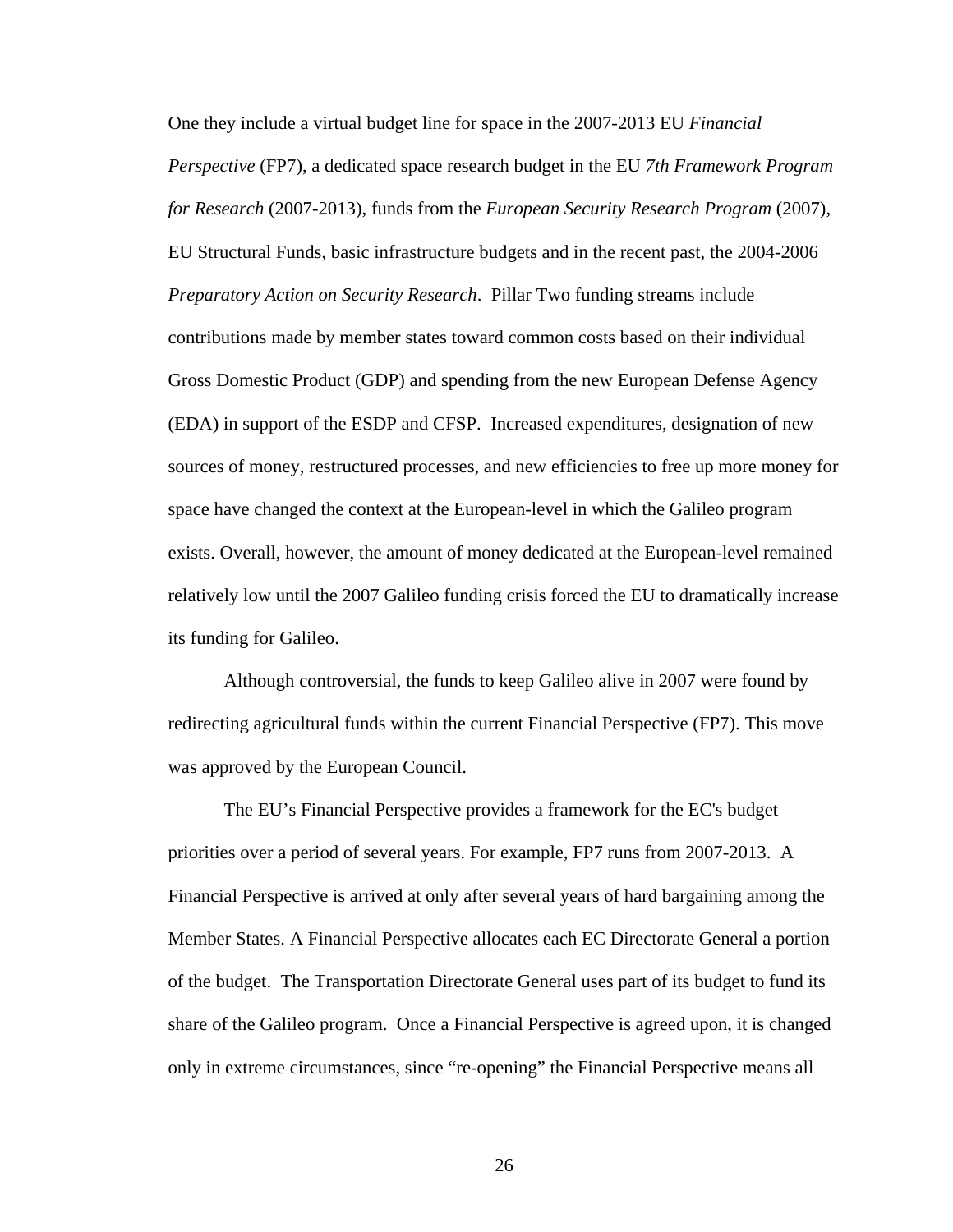Member States must start the bargaining process over again. Not even the 2007 Galileo funding crisis was considered extreme enough to reopen FP7. However, this did not mean there was no flexibility in how the EC used the funds within FP7. In the end, a way was found to keep Galileo alive.

The primary tool for financing EC space activities other than Galileo is the EC research budget. Part of the Financial Perspective includes the EU *Framework Program for Research*. The EU *7th Framework Program for Research* runs from 2007 to 2013 and allocates a dedicated amount of money specifically for space research and security research. This is the first time a EU *Framework Program for Research* has dedicated money for security or space research. Four billion euros is evenly split between the space research column and the security research column. Interestingly, the proposal calls for security research to be focused specifically on the topics of space and security.

This brief overview of the European-level of space activity provides us some important context that helps us better understand some of the obstacles which Galileo has faced and which help us better explain the Galileo program's ability to survive. Next, a brief description of the so-called "intergovernmental-level" of the European space sector supplements this knowledge in important ways.

*The Intergovernmental-Level:* The European Space Agency is the primary actor at the Intergovernmental Organization (IGO) level and the only actor at the IGO-level which will be examined for this study.<sup>7</sup> ESA is not part of the EU; it has a separate charter and different membership. This was the top level of the European space sector before Galileo

<sup>&</sup>lt;sup>7</sup>The European Organization for the Exploitation of Meteorological Satellites (EUMETSAT) is another very successful European intergovernmental space organization, responsible for Europe's meteorological space activities.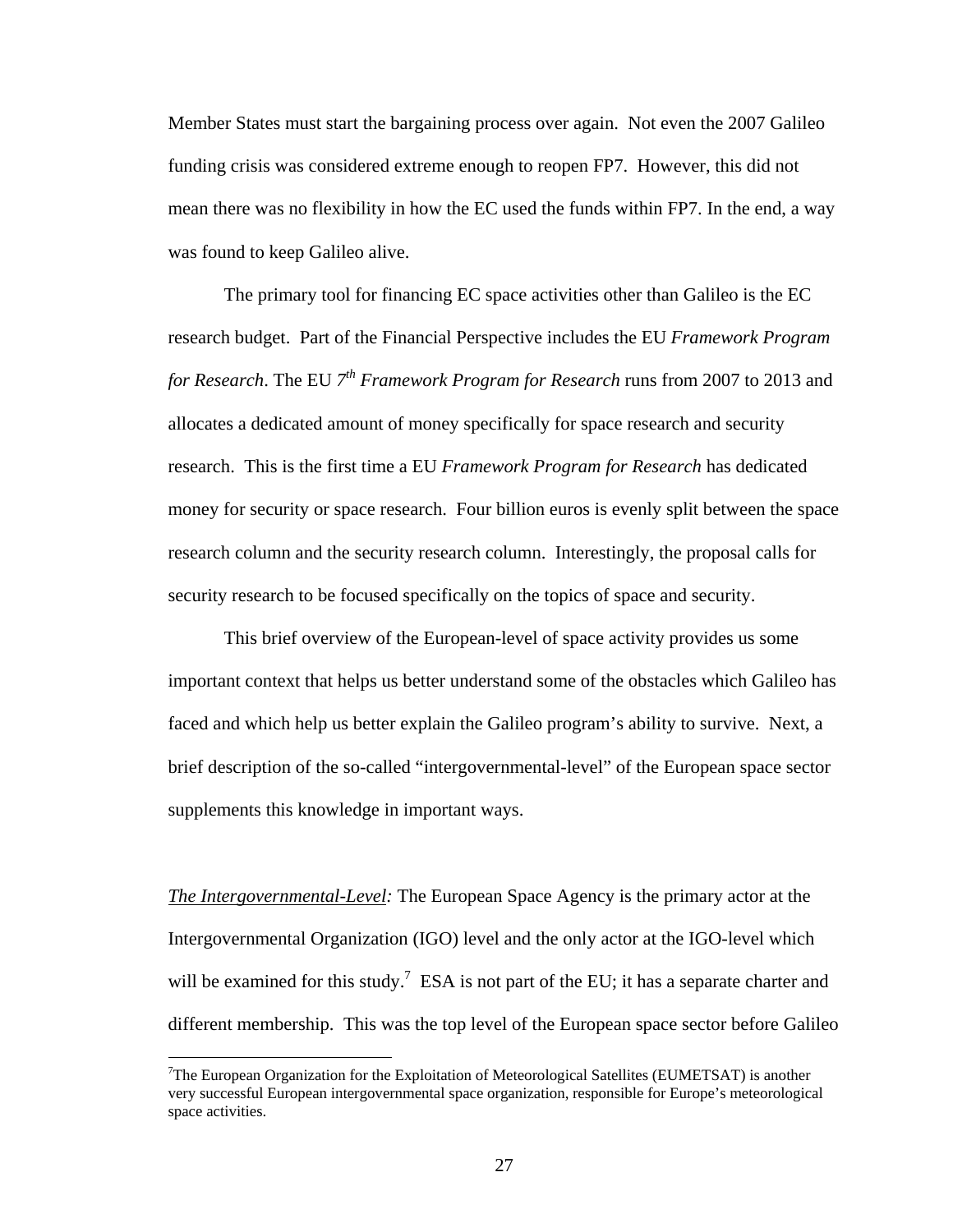and it still dominates European space activities with the size of its budget and the number and magnitude of its programs. In order to understand the context in which the Galileo program has existed, it is important to understand how ESA has changed since 2000.

ESA is an intergovernmental research and development organization which does not have the legal competence, even at the ESA Council at Ministerial-level (described below), to make decisions regarding operational follow-ons to its programs.<sup>8</sup> Therefore, ESA is not considered strong politically at the European-level or at the national level. The highest political level it operates at is when each ESA Member State's Ministers of Research (or equivalent) get together for a meeting about once every three years. Strong and consistent political support is therefore lacking. Nevertheless, ESA provides its Member States sophisticated capabilities in space launch, space science, exploration, research, technology, program management, acquisition, and competence in the implementation of complex space projects.

ESA is headquartered in Paris and has 17 Member States: Austria, Belgium, Denmark, Finland, France, Germany, Greece, Ireland, Italy, Luxembourg, the Netherlands, Norway, Portugal, Spain, Sweden, Switzerland, and the United Kingdom. In contrast, the European Union has 27 Member States. Norway and Switzerland are members of ESA, but they are not members of the EU. On the other hand, EU Member States from Central and Eastern European are not members of ESA and some in ESA are concerned that further expansion of ESA membership, each with one vote, will dilute the

<sup>&</sup>lt;sup>8</sup> Xavier Pasco and Laurence Jourdain, "Comparative Space Policy: The Space Policy Crisis in American, European, and French Space Programs" in *Space Policy and Politics*, ed. Eligar Sadeh, (Dordrecht, The Netherlands: Kluwer Academic Publishers, 2002), 328.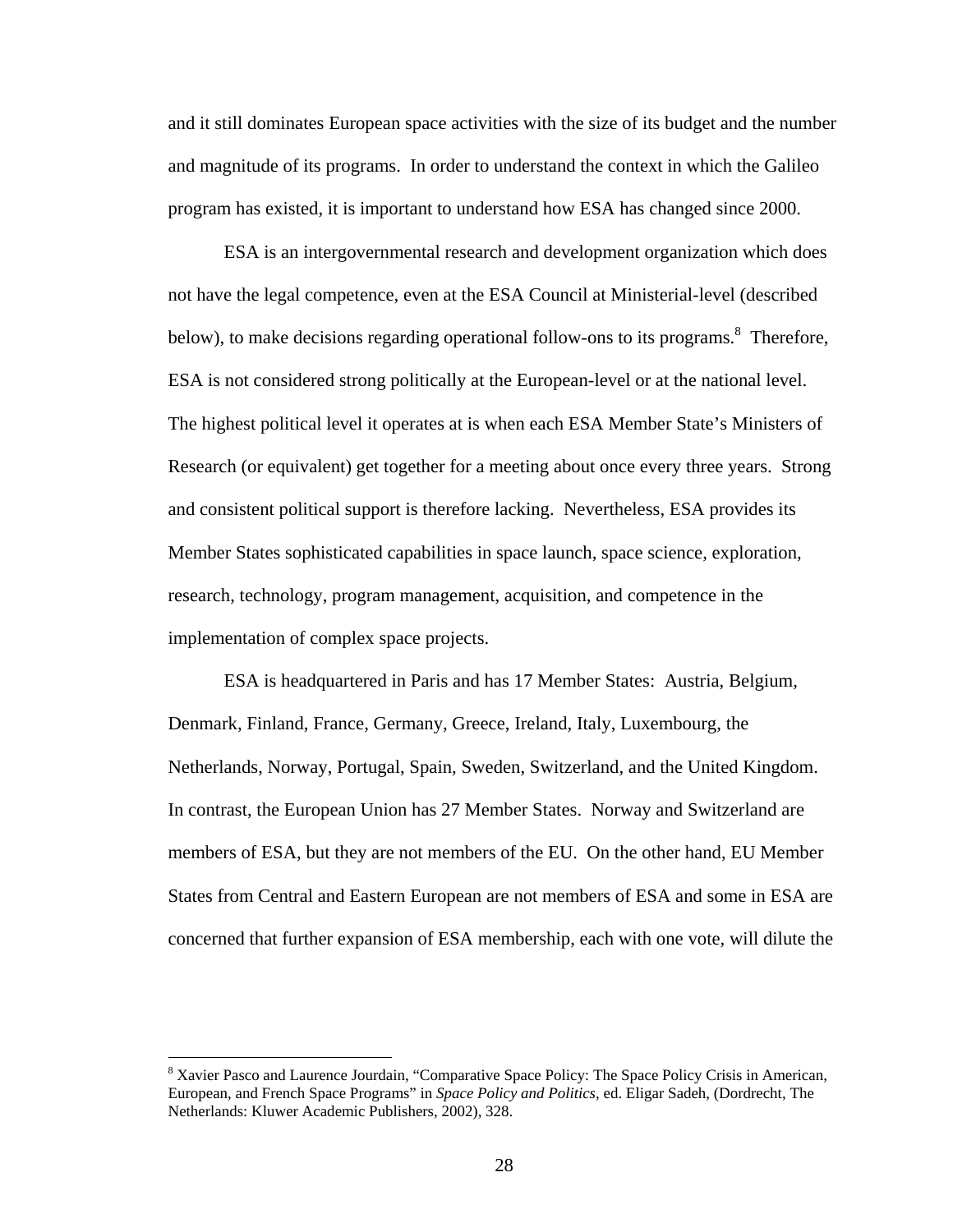power of the traditional members of ESA.<sup>9</sup> The Galileo project faces this layer of organizational barriers since the EU and ESA work together on Galileo, as described in Chapter Four. The combination of the EU and ESA in the Galileo program means that 29 states have input into the Galileo program.

ESA is governed by the ESA Council. The ESA Council writes the *European Space Plan,* approves current and future programs, and makes long-term funding decisions. Each Member State gets one vote on the Council. Member States are usually represented on the Council by a delegate from the Member State's ministry responsible for space activities. This is usually a Research or Technology Ministry. In contrast, Transportation Ministers from EC Member States represent their state's interests regarding Galileo at meetings of the Council of the European Union, as noted above. In sum, Galileo issues usually belong to Member States' Transport Ministers in the EU, while Galileo issues belong to Member State's Research and Technology Ministers in ESA. Naturally, this represents another bureaucratic barrier to the smooth development of Galileo.

The ESA Director-General (DG) is elected by the ESA Council every four years and is institutionally powerful. Antonio Rodotà was the DG from 1997 until 2003. Jean-Jacque Dordain became the DG in July 2003 and was reappointed in  $2007$ .<sup>10</sup> The official Galileo program, therefore, has spanned the tenure of only two ESA DG's.

As an IGO, ESA is primarily concerned with serving its customers, the Member States. The mission of ESA is to execute programs approved and funded by Member States. This "mission" helped form ESA's organizational structure, its culture, and its

<sup>&</sup>lt;sup>9</sup> Chris De Cooker, ESA head of External Affairs, interviewed by author, Paris, France, September 17, 2007.

<sup>&</sup>lt;sup>10</sup> Thanks to Dr John Logsdon for providing me information on this point.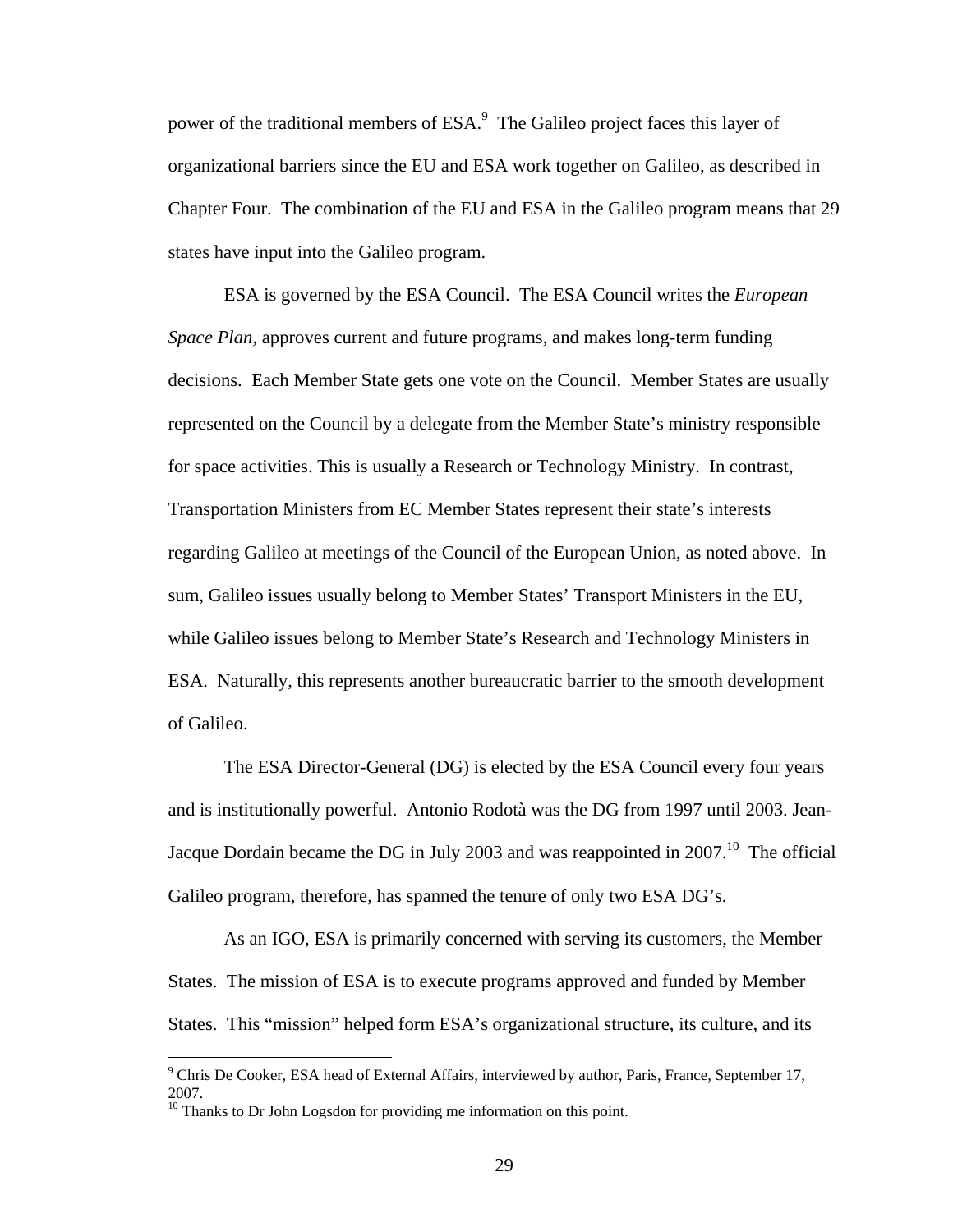funding. Its measure of success is "programs." The more programs the ESA Member States are asking it to do, the more successful ESA is accomplishing its mission.<sup>11</sup>

ESA's programs and funding are divided into two categories. The first program category is Mandatory Programs. All Member States are required to contribute funds to Mandatory Programs. Contributions are based on the Member State's Gross National Product (GNP) and are used to fund space science programs, the Technology Research Program, administration, common services, and other overhead. Since contributions are based on GNP, this means that Germany, France, Italy and the United Kingdom are the biggest contributors. Naturally, since Germany contributes a lot, it wants a big say and a significant return on the investment. But it has only one vote, like every other Member State. This sometimes creates a sense of frustration for Germany.<sup>12</sup>

The second program category is Optional Programs. Here Member States decide which programs to participate in and how much money to contribute. The foundation of ESA funding rests upon the principle of *juste retour*. 13 That is, the amount invested by ESA within a member country, for a specific program, is based upon how much that country contributed to the relevant project. Contracts are awarded accordingly. However, the 2003 EU/ESA *Framework Agreement* which formalized the relationship between the EC and ESA established that the EC can now participate in ESA Optional Programs, but with one huge difference setting it apart from how a regular Member State participates. ESA cannot be bound to the ESA funding rule of *juste retour* with regard to

 $<sup>11</sup>$ Frederick Nordlund, Head of ESA Washington D.C. office, interviewed by author, Paris, France, June 11</sup> 2004.

<sup>&</sup>lt;sup>12</sup>Ralf Huber and Volker Liebig, interviewed by author, Colorado Springs, Colorado, March 30, 2004.

 $13A$ lso referred to as geographic return, geographic distribution, industrial return, or fair return.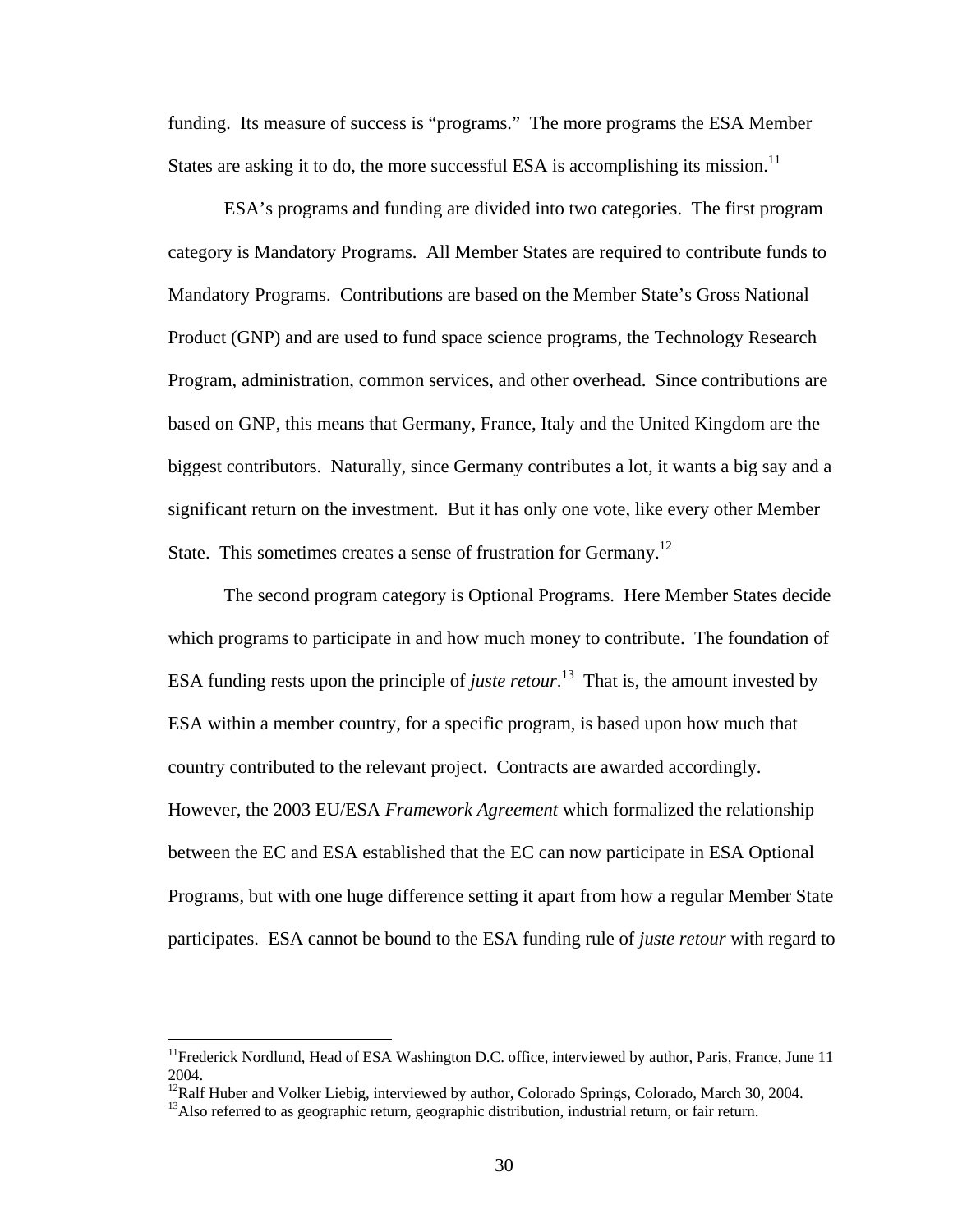the money it receives from the EC. Many Galileo funding issues revolve around how this difference in funding mechanisms is applied.

For nearly two decades, ESA operated very successfully within the organizational and fiscal paradigm outlined above, but beginning in the 1990s, ESA faced intense pressure to change. In 2003, with the growing influence of the EC in the European space sector, ESA's members decided that ESA must adapt to survive and remain relevant. The 2003 EC *White Paper*, the 2003 EU/ESA *Framework Agreement*, and especially ESA's *Agenda 2007* (written by Dordain) are the documents that guided change at ESA starting in 2003. With these as the foundation, Dordain instituted many reforms to restructure and align ESA with the EC-led European-level, and to prepare for ESA's future role as Europe's space agency. $14$ 

In brief, Dordain implemented a re-interpretation of the ESA charter, conducted internal re-organization, designed new financial structures, and established new external interfaces.

For ESA to fulfill its role under the EU/ESA *Framework Agreement* which came into effect in May 2004, and for it to fulfill its future role as Europe's space agency, ESA redefined what "peaceful purposes" means in its charter. The *ESA Convention*, Article II, states:

*The purpose of the Agency shall be to provide for and to promote, for exclusively peaceful purposes, cooperation among European States in space research and technology and their space applications, with a view to their being used for scientific purposes and for operational space applications systems…15* 

<sup>&</sup>lt;sup>14</sup> Geraldine Naja, Head of the Institutional Matters and Strategic Studies Office, ESA Director General's Policy Office, interviewed by author, Paris, France, September 17, 2007. Geraldine Naja stated that it makes sense for ESA to become the EU's space agency and that it will happen.<br><sup>15</sup>ESA Publications, *Convention for the establishment of a European Space Agency and ESA Council*,

<sup>(</sup>Noordwijk, The Netherlands: ESA Publications Division, March 2003), 10.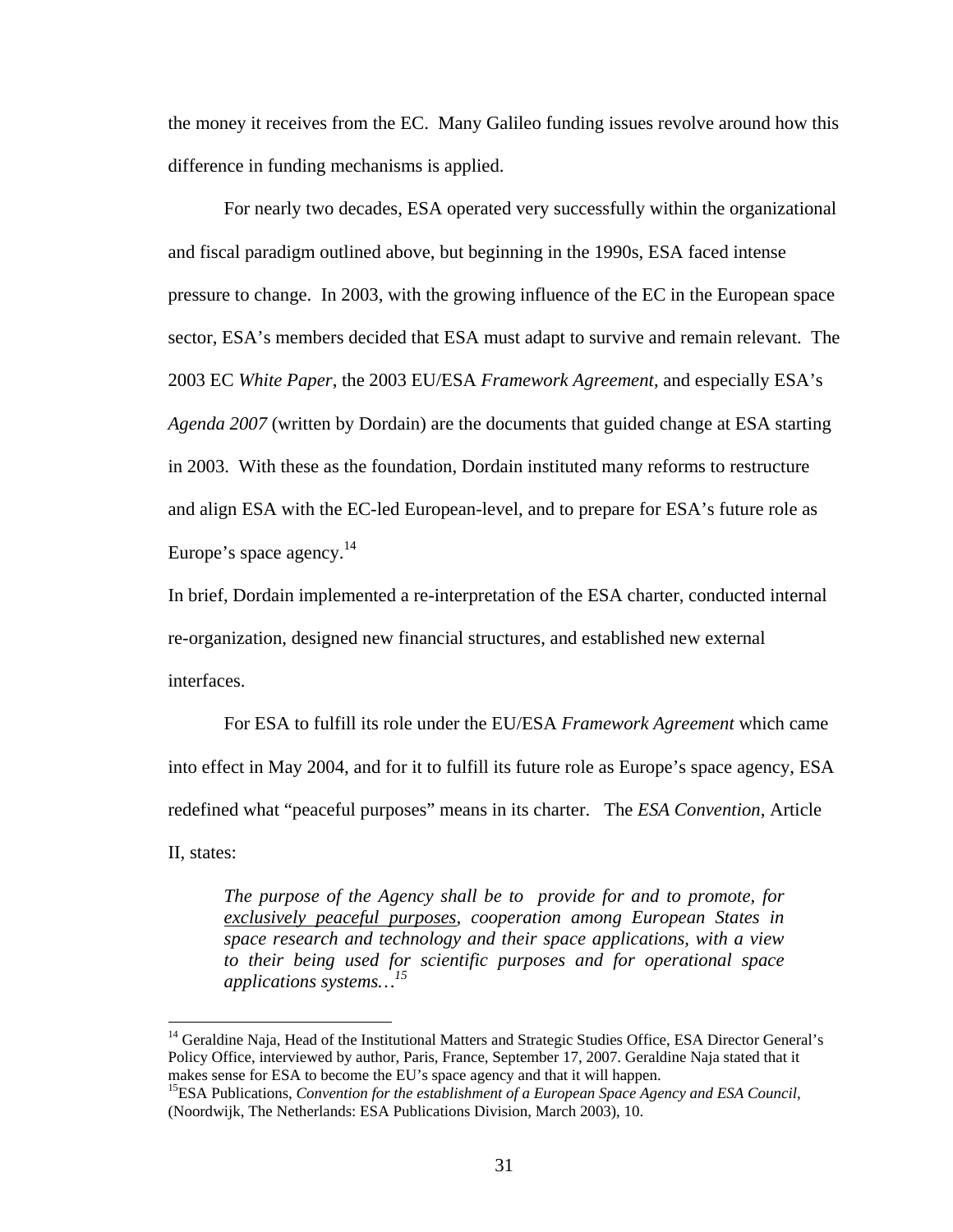Until December 2003, ESA only participated in scientific and commercial programs that adhered to a definition of peaceful purposes to mean no security or defense applications. Since then, ESA has interpreted "peaceful purposes" to mean "nonaggressive. $16$  This allows the use of space assets for security related surveillance, communication, earth observation, meteorology, and navigation, timing and positioning. In fact, ESA decided the reference to "peaceful purposes" does not restrict ESA from engaging in multi-use activities or activities of a military nature. This was a significant change at ESA. It is said that previous to 2003, the words "defense" and "ESA" had never been used anywhere near each other. Nevertheless, it brings the ESA interpretation of "peaceful purposes" in line with the U.S., Russian, and other states' interpretation of the *Outer Space Treaty* limitation on the use of space only for "peaceful purposes."17

Through *Agenda 2007*, Dordain directed many organizational changes. Before April 1, 2004 ESA had nine Directorates designated functionally as follows: Science, Launchers, Earth Observation, Human Spaceflight, Application Programs, Industrial Matters and Technology, Technical and Operational Support, Strategy and External Relations, and Administration. After April 1, 2004, the Directorate of EU and Industrial Programs (renamed the Directorate of Telecommunication and Navigation in October 2006) was formed. This Directorate is responsible for management of ESA participation in the Galileo program and reflected the importance of the new relationship with the EU.

<sup>16</sup>European Space Agency Council*, "*Position Paper on ESA and the Defense Sector*,*" ESA/C (2003) 153. (Paris, December 1, 2003), 7-8. This is an unpublished, not publicly released document.<br><sup>17</sup>Ibid.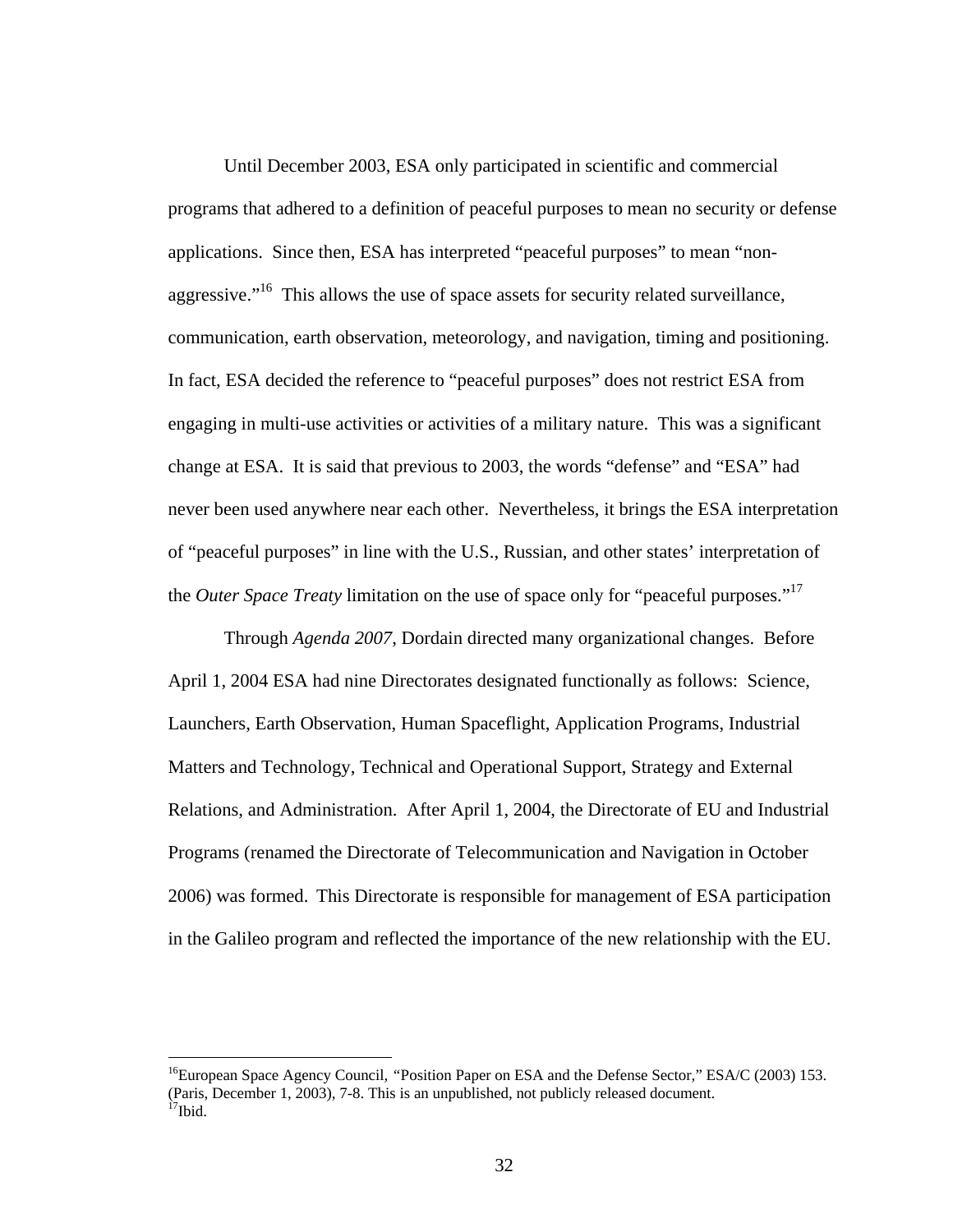In addition, Dordain consolidated policy, planning, and strategy at the DG's in order to insure the entire organization was unified and moving in one direction.<sup>18</sup>

The coming into force of the EU/ESA *Framework Agreement* in May 2004 also drove another important organizational change. It had been agreed that the EU provides the "demand" for space applications, and ESA provides the "supply." However, since the ESA is not yet part of the EU, it has not been formally subject to EU policy decisions and management. This disconnect may also have inhibited the smooth development of the Galileo program.

Nevertheless, the *Framework Agreement* placed an ESA office in Brussels and physically demonstrated the changed dynamic and the positioning of ESA closer to the EU. The head of the ESA Brussels office has special authority to act on behalf of the ESA DG and is referred to as an ESA "Executive at Director-General level."<sup>19</sup>

The Galileo program's security requirements created the initial prompt for ESA to begin dealing with issues involving information security, physical security, and personnel security. Later, ESA security processes were put in place in order to position ESA for its role in the *Framework Agreement* and as the future EU Space Agency. ESA members realized that no cooperation could take place with the defense sector without an ESA security plan.<sup>20</sup> The ESA Security Committee was set up in June 2002 to advise the DG on security and prepare industrial security rules. A *Security Agreement* and the first ever *ESA Security Regulations* came into force in June 2003, enabling ESA to handle and exchange classified information with Member States.<sup>21</sup> It established a classification

<sup>&</sup>lt;sup>18</sup>Frederick Nordlund, interviewed by author, Paris, France, June 11, 2004.<br><sup>19</sup>Dick Shirvanian, ed. *2004 European Space Directory*, (Paris: Sevig Press, 2004), 7.

<sup>&</sup>lt;sup>20</sup> European Space Agency Council, "Position Paper on ESA and the Defense Sector," 11. <sup>21</sup> Ibid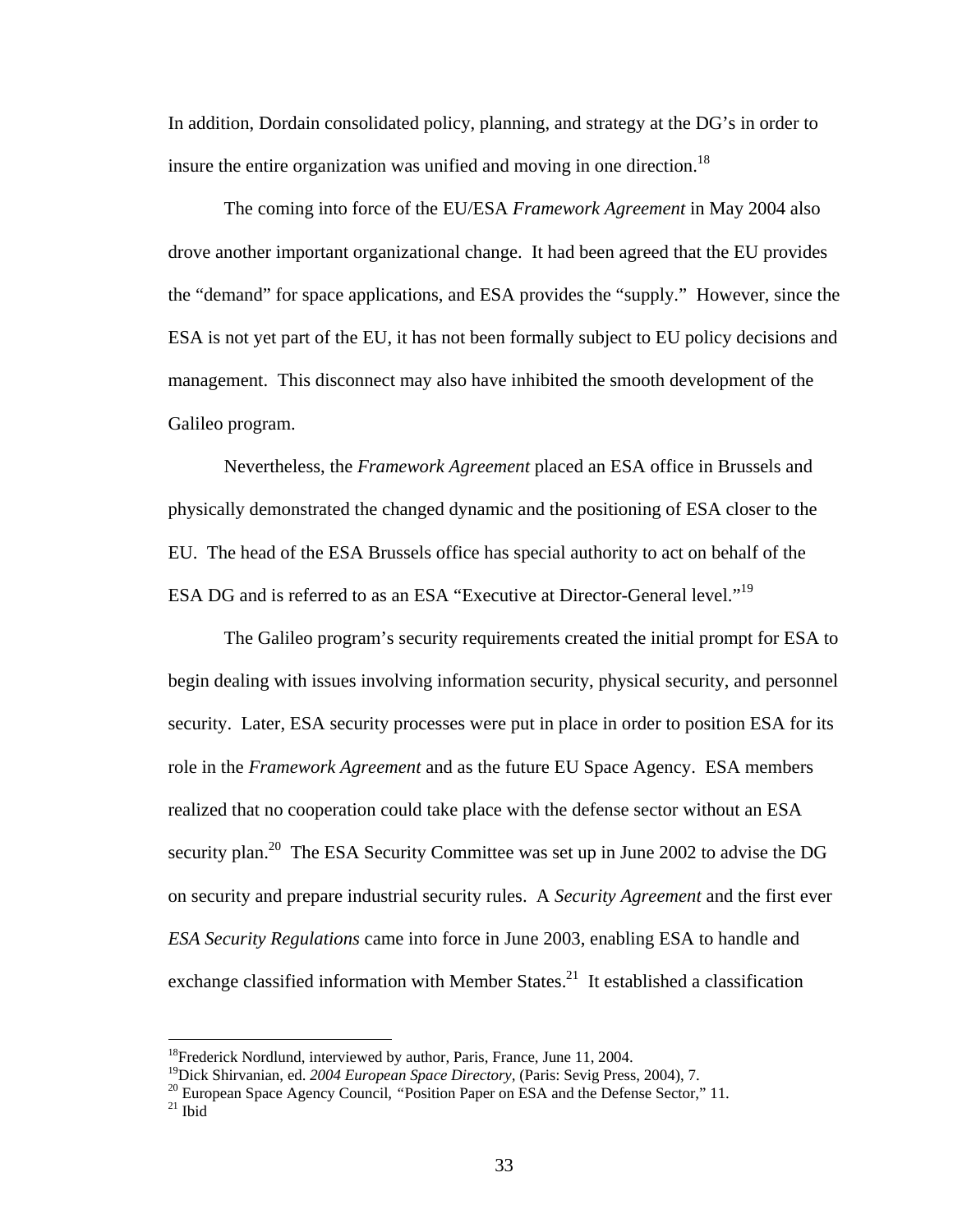system, e.g. "ESA Secret," and shifted the handling of classified information from Member States to ESA. Likewise, people involved in classified areas of Galileo were granted national security clearances. The ESA Security Office was established and tasked to set up a comprehensive security system. It reports directly to the Director General. The security system is compatible with Member State security standards and meets the security requirements necessary for involvement in the EU's CFSP and ESDP.

The tension between the United States and the EU over Galileo prior to the June 2004 agreement on Galileo and GPS is an example of how the context of the European space sector has changed and the previous focus on ESA – NASA cooperation as the totality of U.S. - European cooperation in space is insufficient. As the former Head of NASA in Europe put it when discussing Galileo, "NASA had no dog in that fight."<sup>22</sup> There is a tradition of close cooperation between ESA and NASA in many projects. Virtually all of those cooperative projects can be categorized as scientific and exploratory projects including heavy involvement in the International Space Station (ISS). This relationship is well documented and well understood and is not the focus of this study. ESA's *Agenda 2007* states: "NASA is the oldest partner of ESA and cooperation between the two is exemplary in the domain of Science." It goes on to identify Earth Sciences and the ISS as areas for future potential exemplary cooperation with NASA. However, it also states: "Other cooperations [sic] are foreseen with the United States, but this time the partner is *not* NASA but the DoD: Galileo and the GPS constitute a theme for cooperation that is under discussion." (Italics added). It identifies "guaranteed access to space" and "future space transportation systems" as well as mutual backup agreements for governmental launches, and development of reusable systems as future areas for DoD

<u>.</u>

 $^{22}$  Don Miller, Head of NASA in Europe, interviewed by author, Paris, France, June 11, 2004.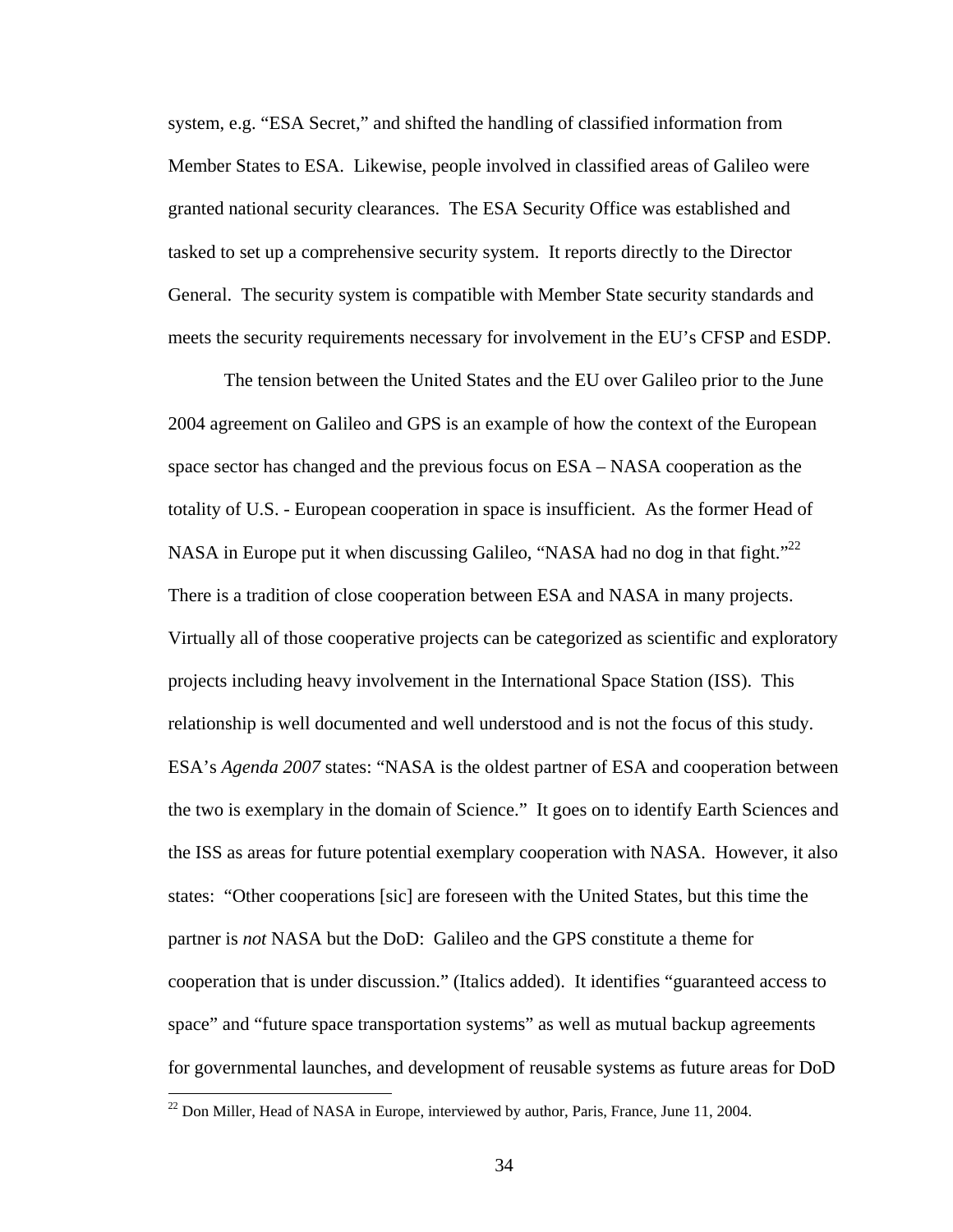- ESA cooperation.<sup>23</sup> The Galileo experience demonstrated the importance of this new relationship among the DoD, ESA and the EU. One can expect this relationship to grow in magnitude and importance as the EU increases its security space activity and ESA is tasked to do more in the security space and multi-use space realms.

 This brief overview of the Intergovernmental-level of European space activity provides us some important context that helps us better understand some of the obstacles which Galileo has faced. The mismatch in membership of the EU and ESA, ESA funding mechanisms, ESA's lack of political authority and its interpretation of "peaceful purposes" in its charter and its reorganization since 2003 in order to position itself to be the EU's space agency are facets of ESA which help us characterize the context in which Galileo has existed. Next, a brief description of the national level of the European space sector supplements this knowledge in important ways.

*The National Level:* The third level of European space activities is the national level. The national level is where sovereign national space activities exist, paid for and managed by an individual nation. The national level is best understood by examining the three major state actors in the European space sector; France, Germany, and Italy. They invest the most and are the most active in space activities. The United Kingdom, Spain and Belgium also invest in space activities but only the United Kingdom is investigated in this study. For the most part the rest of the EU and ESA Member States have not exercised leadership or been proactive in the European space sector. Understanding the

<sup>23</sup> Bruce Battrick, ed., *Agenda 2007: A Document by the ESA Director General*, (Noordwijk, The Netherlands: ESA Publications Division, October 2003), 18.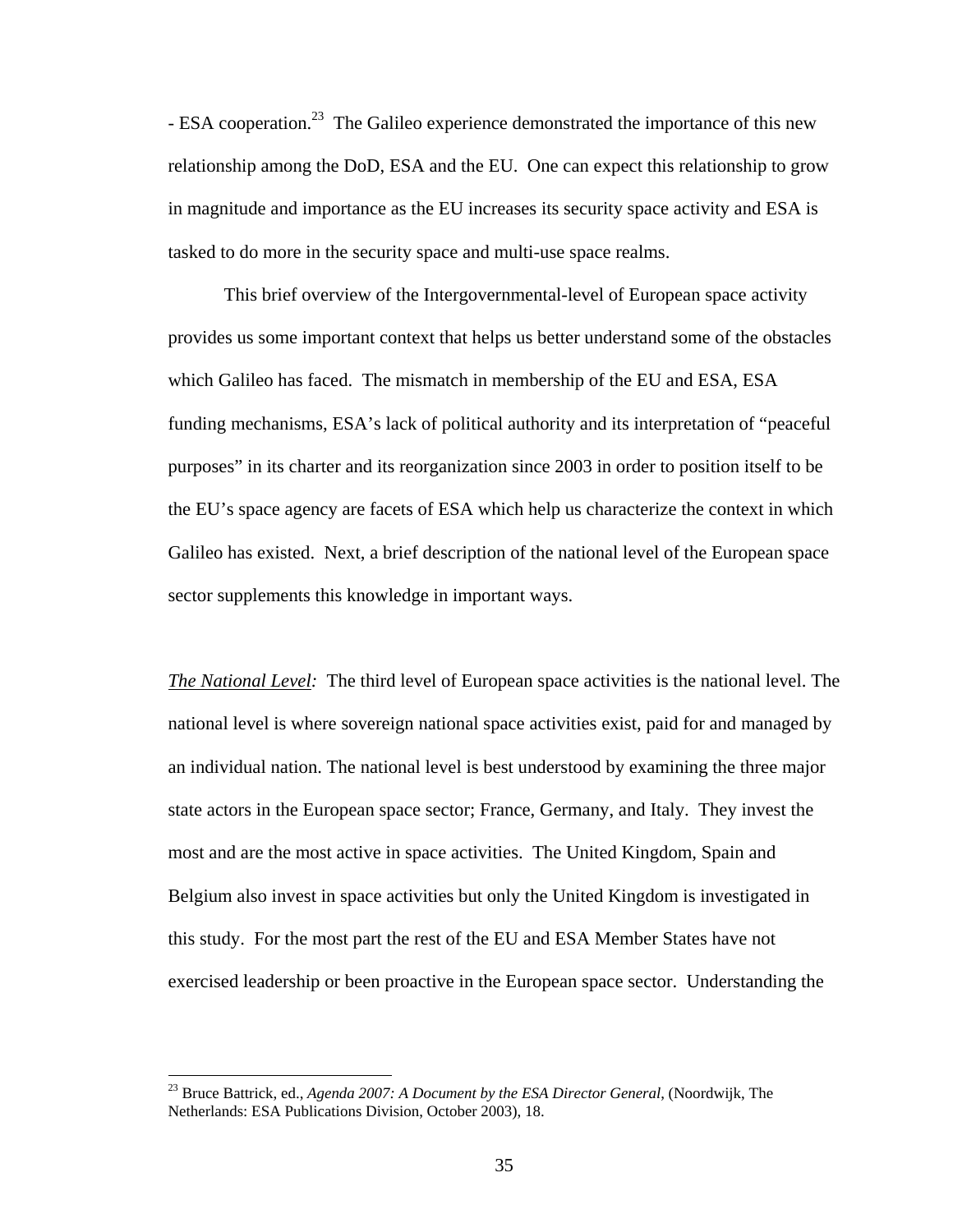organization and civil and military space activities of these national level actors provide important context for understanding the Galileo program.

*The French Space Program*:<sup>24</sup> France is the lead space-faring nation in Europe. It is the spearhead of European space activities and thinks the most strategically about space. It dominates ESA, even though not always the largest financial contributor, and is the driving force in developing European-level space policy and initiatives. France is the only European state with comprehensive space competencies including launch (formally an ESA capability), earth observation, meteorological, and telecommunications expertise, along with the necessary scientific, technological and industrial infrastructure. The amount France spends on space represents 40 per cent of European civil and military expenditures on space. France spends double the amount on space per capita than any other European state.<sup>25</sup> France contributes the most to ESA's budget and spends more than double the amount on military space than the rest of Europe combined.<sup>26</sup> The French made a six-year budget commitment to ESA in 2005 to invest 685 million euros per year through  $2010^{27}$  As a 2003 strategy plan on French Space Policy put it, "without [France], there is no European space activity. $128$ 

 $24$ Due to the limited number of English language resources much of the information in this section came from interviews with French officials in CNES, the French military, and other officials and observers of the European space sector.

<sup>&</sup>lt;sup>25</sup>Serge Plattard, interviewed by author, Paris, France, June 11, 2004.

<sup>26</sup>Istituto Affari Internazionali, *International Report on Space and Security In Europe*, *Executive Summary* (Rome; Istituto Affari Internazionali, November 2003), 16.<br>http://esamultimedia.esa.int/docs/SpaceSecurityExecutiveSummaryFinalIAI.doc. (accessed June 10, 2007).

<sup>&</sup>lt;sup>27</sup> Peter B. de Selding, "Stable 2005 Budget Allows CNES to begin New Satellite Projects," Space News, 10 April 2006, 3.

<sup>28</sup> European Commission, *French Government Aims to redefine CNES' role in European space activities*, Press Release, January 29, 2003, http://www.spaceref.com/news/viewpr.html?pid=10548 (accessed July 23, 2004).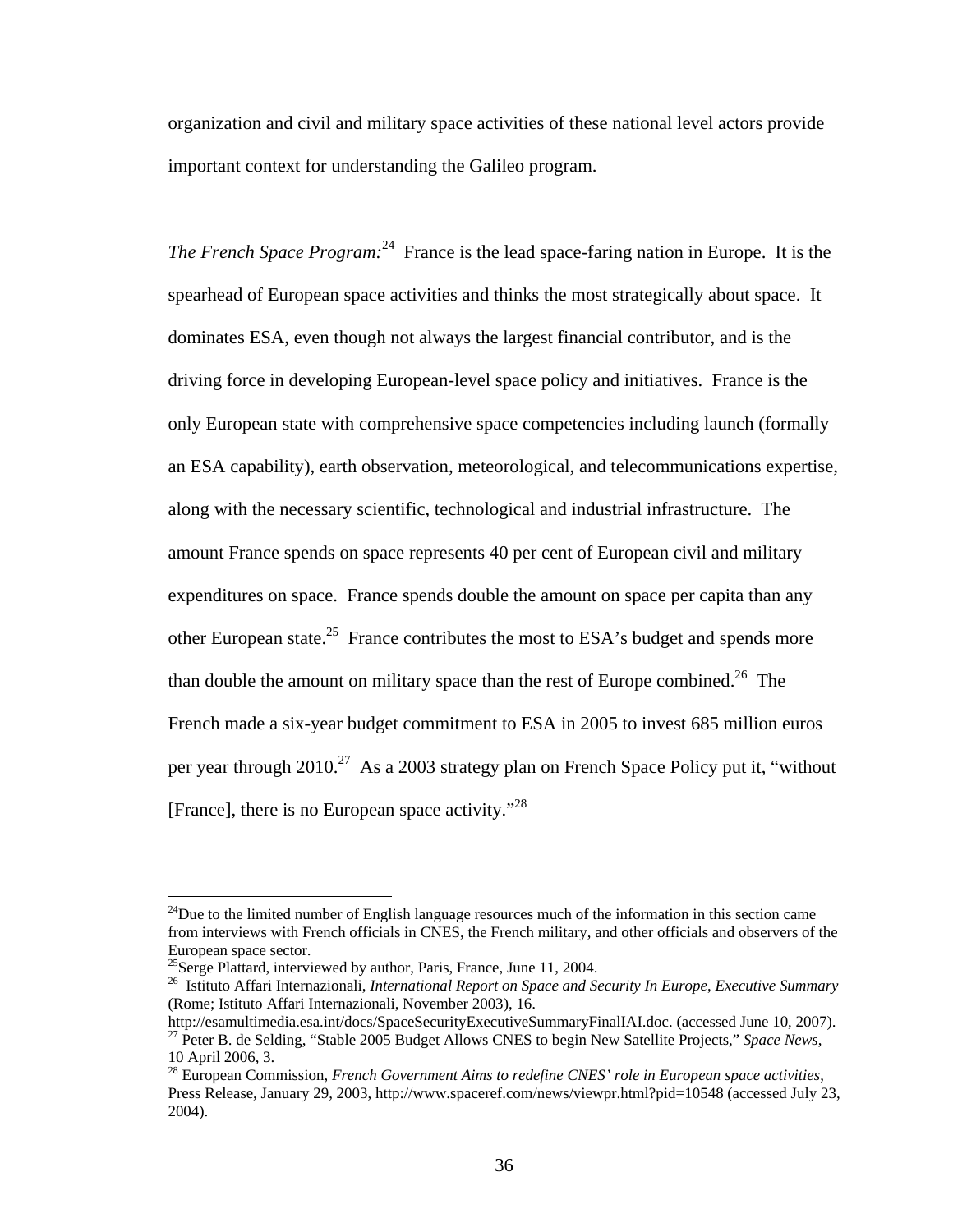French space policy is proposed and implemented by the French Space Agency CNES. In 2006, the CNES budget was 1.377 billion euros with 691.6 million euros going toward French national programs and the rest going to ESA. Its objective is to meet civil and military needs of the French government. Even though CNES has mainly a "civil" image, it is not a purely civil space agency.<sup>29</sup> A formal military advisor sits close to the president of CNES and armament engineers and joint officers from the Armament Procurement Agency (DGA) participate in program management. The result is that CNES is sensitized to defense priorities and requirements and manages some security development programs.<sup>30</sup>

Another aspect of CNES to note is that it is a public corporation with an industrial and commercial charter that acts as prime contractor during all steps in the French space program. As such, CNES is a shareholder in eleven companies with holdings in space transport and Earth observation, among others.<sup>31</sup>

CNES is tasked by various customers to develop programs all the way through to the operational stage. Some of these customers may include the Ministry of Defense, France Telecom, the Directorate General for Civil Aviation, universities and many more. French participation in cooperative international space projects is also coordinated by CNES. Most of these projects are with ESA, the United States, Russia, and Japan.<sup>32</sup>

CNES was restructured in 2003 and 2004; this reorganization included the creation of a space-defense group to oversee CNES's military effort. The group includes representatives from the French Joint Military Staff, DGA, and of course CNES. Its

<sup>&</sup>lt;sup>29</sup> Istituto Affari Internazionali, *International Report on Space and Security In Europe*, 70.<br><sup>30</sup>Serge Plattard, interviewed by author, Paris, France, June 2004.

<sup>&</sup>lt;sup>31</sup> Subsidiaries and holdings. http://www.CNES.fr. (accessed June 15, 2007).<br><sup>32</sup>*CNES: The Organization of Space Activities in France*, http://ceos.cnes.fr.8100/cdrom-00b2/ceos1/gb/lecnes.htm (accessed June 15, 2007).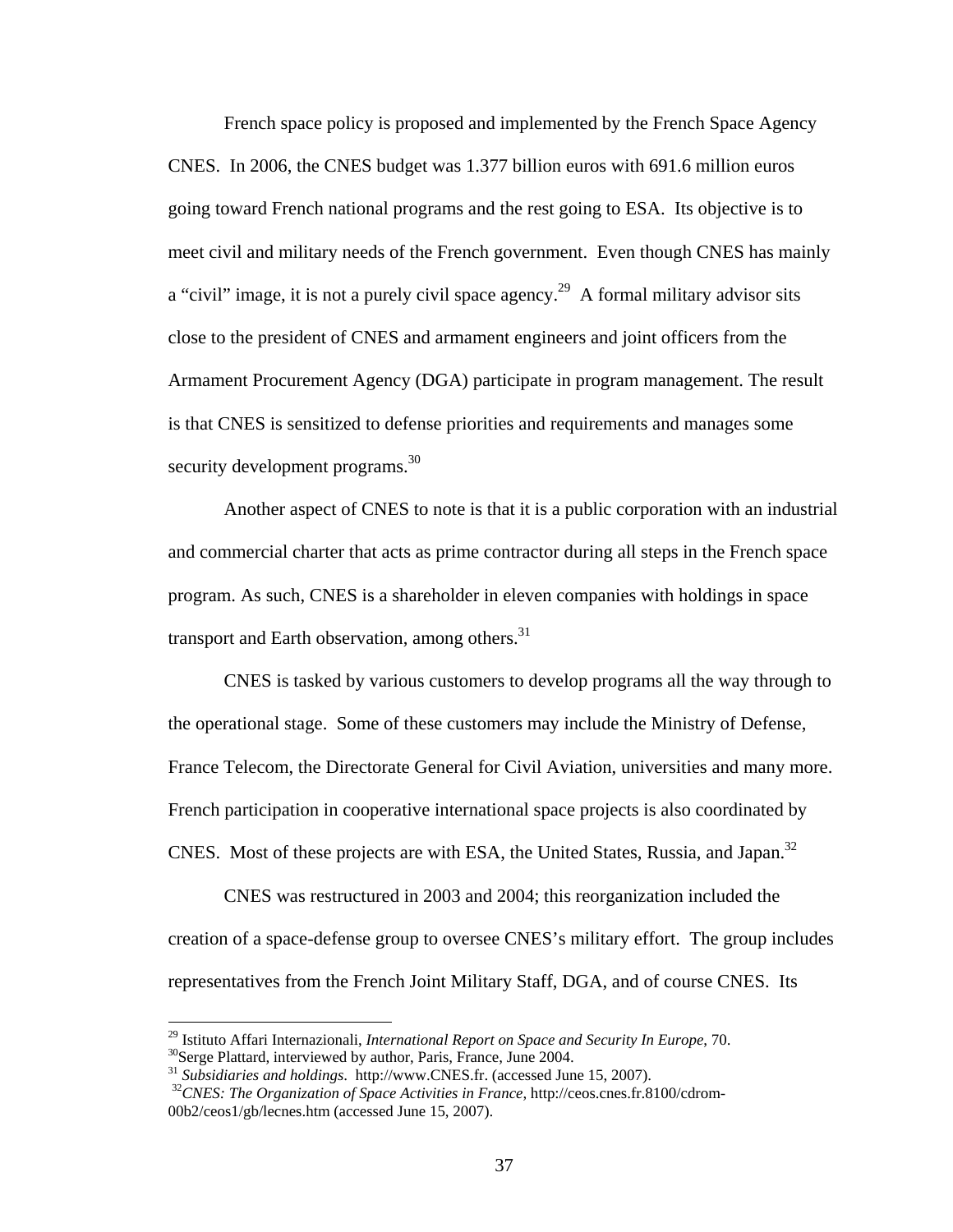purpose is to help CNES better anticipate French Ministry of Defense requirements, propose space-based solutions, increase transparency, and provide oversight of CNES spending of Defense Ministry funds.<sup>33</sup> In addition, the French Prime Minister's Office includes the position of "Galileo National Coordinator of the French Government," with the position most recently held by Patrick Bellourd.<sup>34</sup>

The French military views military space capabilities as a support function to the rest of the military.<sup>35</sup> Moreover, French military space has never taken priority over any other armament program.<sup>36</sup> Significantly, no specific branch of the French military has responsibility for military space and the defense budget has no dedicated line for space. It has never been a priority for any of the French armed forces. This is surprising because French space competence and the level of investment in space seem to indicate a more comprehensive military space policy with more strategic thought. But most French security space activities are for strategic intelligence, rather than for the military.

 Since the French are the top space-faring power in Europe a question may be raised about why France would support the restructuring and integration of European space policy and programs within the EC. Doesn't France have the most to lose? Won't its space power be diluted by the European-level? France has taken a pragmatic approach to this issue. First, France simply can't afford to finance its own large scale space systems such as Galileo. France does not have the "critical mass" of funding available for robust, totally independent programs. The resources to meet the technological

 $33$  Ibid.

<sup>34</sup> Peter B. de Selding, "Britain, France at Odds Over Military Use of Galileo Service," *Space News*, June 19, 2006. http://www.space.com/spacenews/archieve06/Military\_061906.html (accessed February 11, 2008).

 $35$  Lt. Col. Christophe Morand, French military space official, interviewed by author, Paris, France, September 20, 2007.

<sup>&</sup>lt;sup>36</sup>Istituto Affari Internazionali, *International Report on Space and Security In Europe*, 72.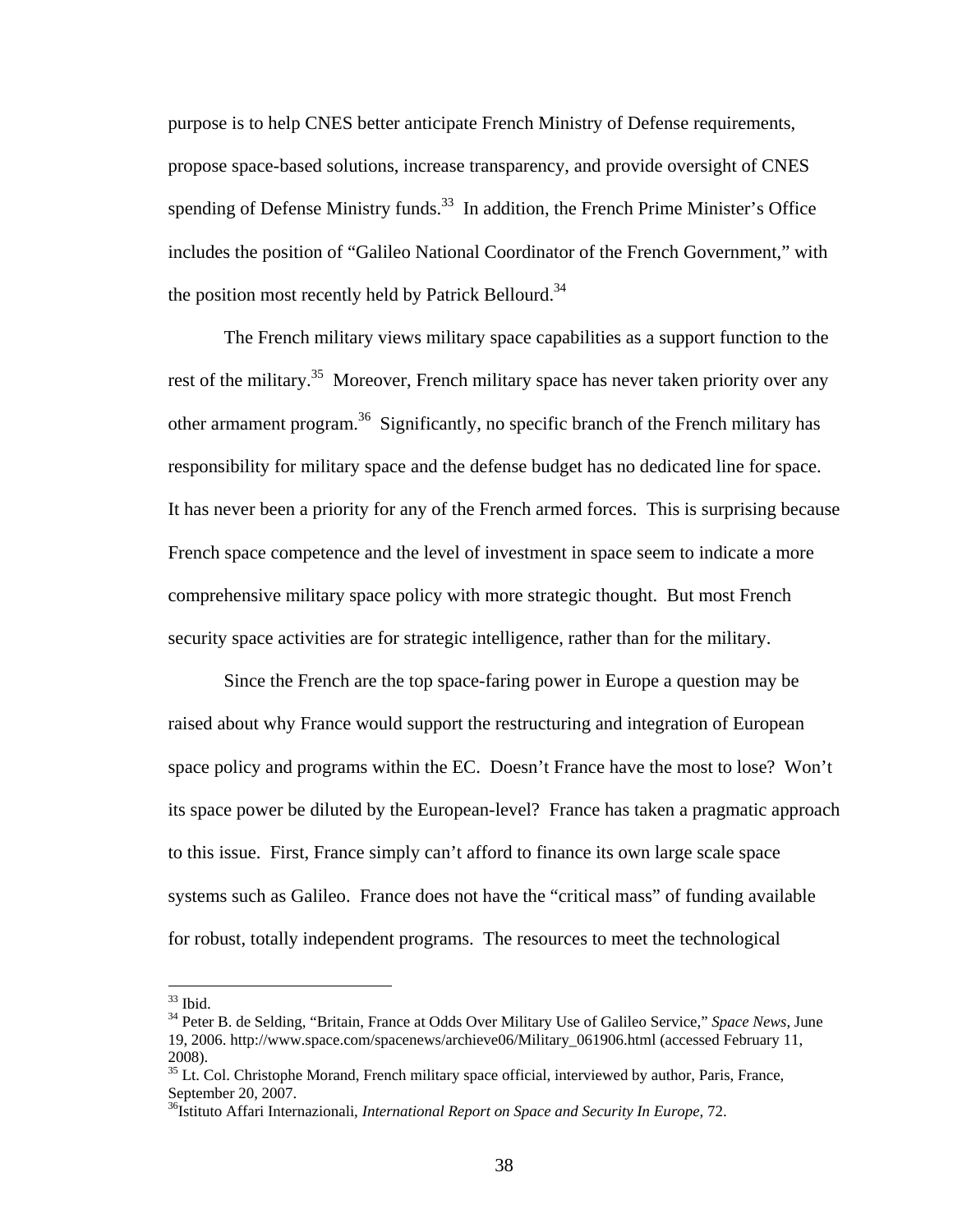challenges of such a large-scale endeavor are not available at the national level. This was the original rationale for ESA. France pressed hard for the creation of ESA because it could not fund the development of a launch vehicle themselves. Therefore, the French consider ESA success as the same as French success.<sup>37</sup>

So burden sharing is really the only option to implement programs of Galileo's size. But France and other key nations lost confidence in ESA in the 1990s (detailed in depth in Chapter Four). The economy of scale provided by the EU was an alternative means for France to benefit from such a system as Galileo and for French space activities to grow. France looses some control but still reaps major profits, gains the strategic capabilities Galileo provides, and still retains a leadership role.<sup>38</sup> European-level success in space will also be considered by France to be the same as French success. Thus the integration of the European space sector at the European-level is not a big change in approach for the French to make. French nationalists have never objected to these types of shared endeavors either.<sup>39</sup>

French industry is also positioned the best to benefit from an integrated approach to European space activities. It has the most space experience and competence in the European aerospace industry so increased emphasis and funding of space activities benefits French industry. Likewise, French industry has the most to gain from the relaxation of the ESA *juste retour* rule. The EC will give the contracts to the companies that can get the job done most efficiently instead of distributing contracts across ESA Member States based on those states' contributions to ESA. French industry, with its

 $37$ Jean-Pascal Le-Franc, interviewed by author, Paris, France, June 11, 2004.

<sup>&</sup>lt;sup>38</sup> Lungu, "Power, Techno-Economics, and Transatlantic Relations."

<sup>&</sup>lt;sup>39</sup> Serge Plattard, interviewed by author, Paris, France, June 11, 2004.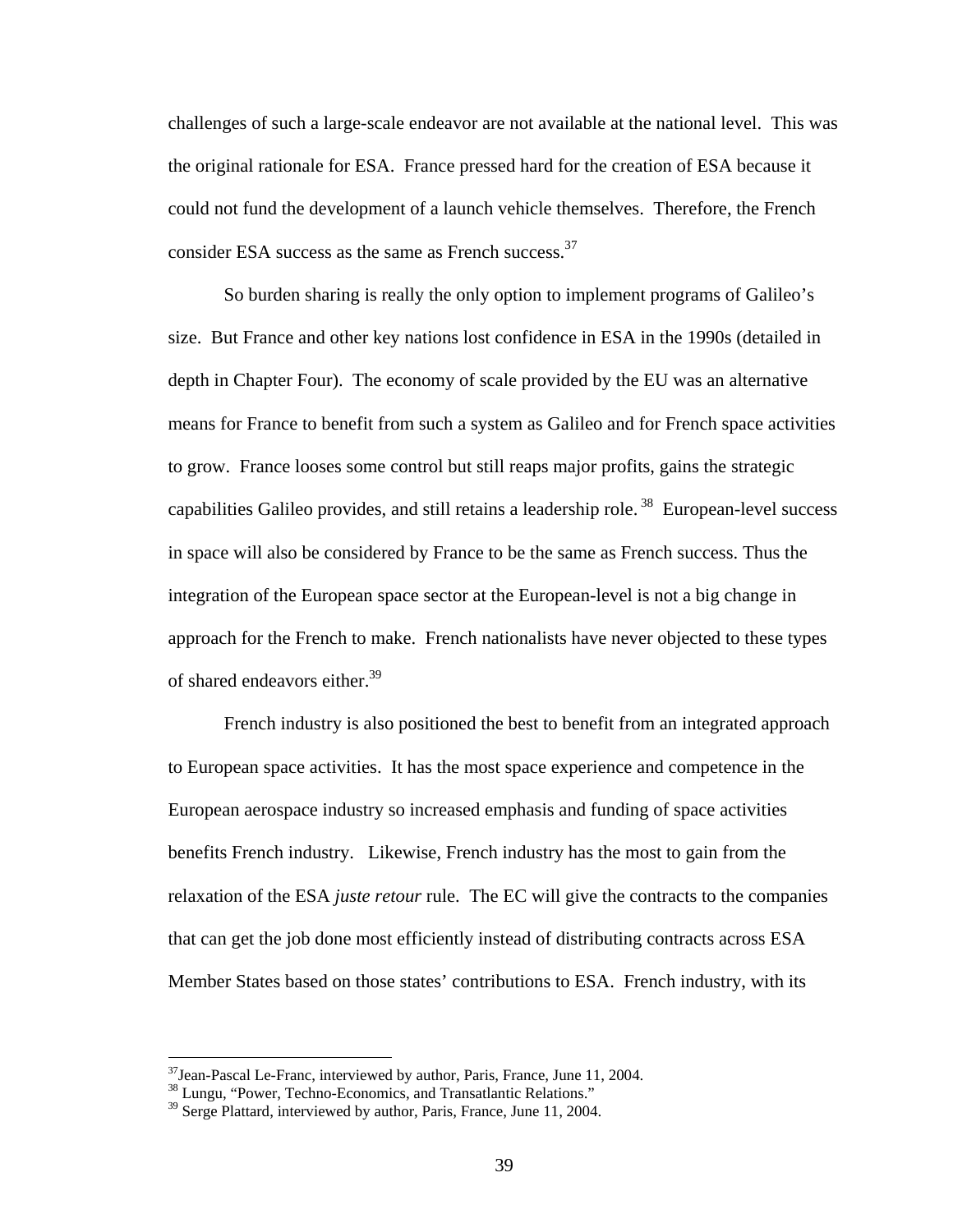size, competence and experience in space activities, can be expected to land more high value contracts.

 Finally, the 2007 EU *Reform Treaty* includes space as a "shared competency." It is "shared" in large part due to French advocacy for this position.<sup>40</sup> Shared means the EU can define and implement space activities, but national level programs retain autonomy. Member States can keep their own, separate space programs, separately funded, without interference from the EU. The French, therefore, retain full control of their own space activities at the national level, but get the benefit of the economy of scale the EU provides for programs the French could not afford themselves.

 France is also working multi-laterally and bi-laterally to improve its securityrelated space capabilities. The "Common Operational Requirements for a European Global System of Observation by Satellite" (COR) initiative, also known as the "Besoins Operationels Communs" (BOC) initiative, begun by France, Germany, Italy, Spain, and Belgium for the development of future space reconnaissance systems, provides for sharing of the information provided by the space assets developed under this initiative. The EU will be allowed to use the data developed by this capability.

 France is also taking part in a NATO satellite telecommunications project. France is participating in a consortium along with Italy and the United Kingdom to provide NATO with telecommunications capacity. France provides capacity from the new Syracuse 3 military satellite communications system. Italy contributes capacity from their Sirical 1 satellite, and the United Kingdom provides capacity from Skynet satellites.

 France is cooperating with Italy on an Earth observation system which combines two civil, dual-use satellite constellations. The French contribution includes two high

 $^{40}$ Serge Plattard, interviewed by author, Paris, France, June 11, 2004.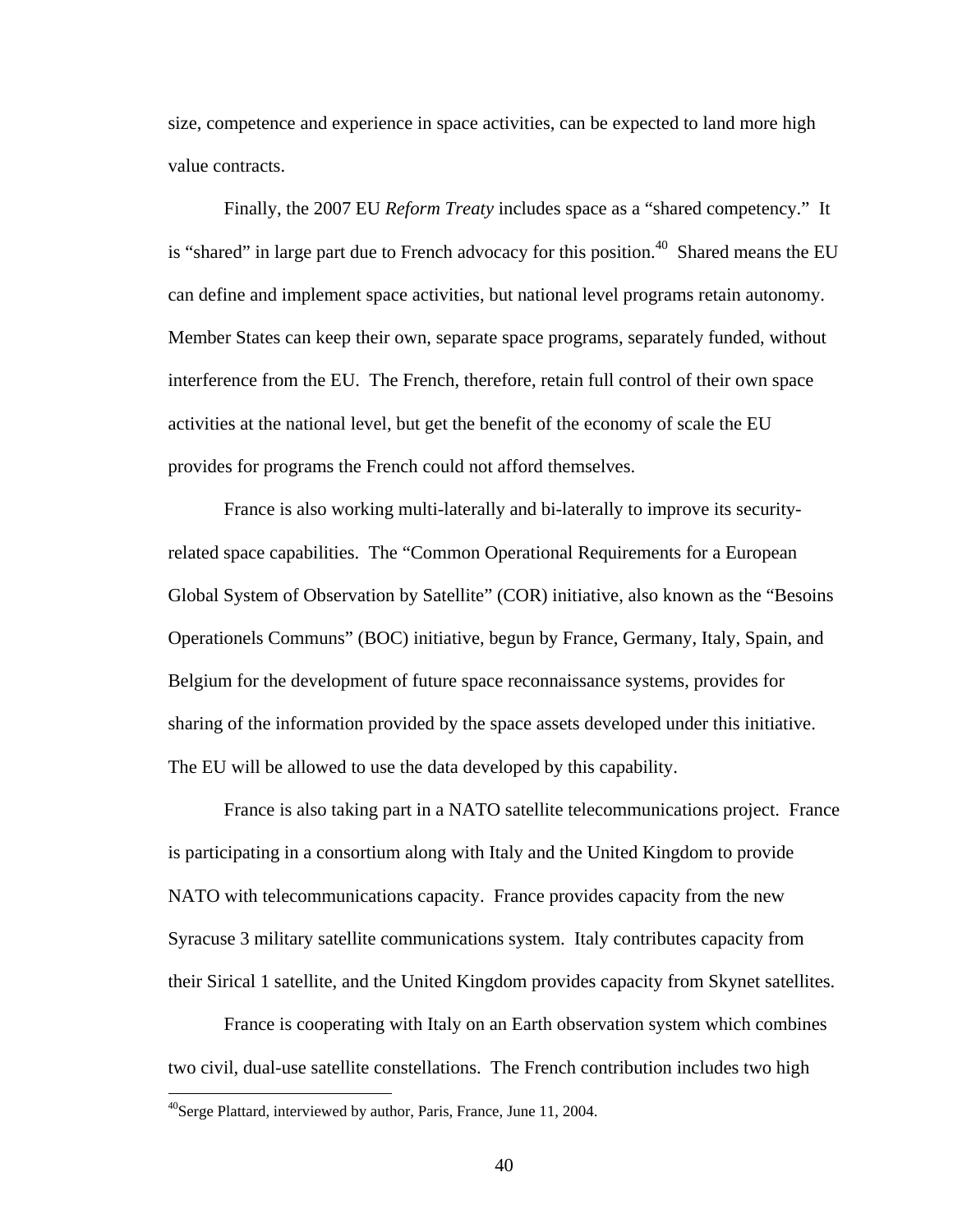resolution Pleiades electro-optical satellites.<sup>41</sup> The Italian constellation includes four COSMOS-Skymed high-resolution radar satellites.<sup>42</sup> Since it is a civil program, the military will have to pay for the images it requests. The European Union Satellite Operations center will also benefit from the data Pleiades will provide. This is a good example of the leveraging of dual-use systems and how barriers between the civil and military sectors, and the national and European-level are eroding.

France also has a data sharing agreement with Germany. The Germans share data from their military "SAR-Lupe" constellation of radar satellites and in return France shares the optical data from the military Helios Earth observation constellation. Additionally, France and Germany signed a framework agreement in 2002. The purpose of the agreement is to develop cooperation and define a strategic blueprint for a strong European space industry.

 The French are a driving force behind all levels of European space activities including Galileo. Understanding the organization, interests and space activities of France provides important context for understanding the Galileo program.

*The German Space Program:* Germany is the largest contributor to ESA mandatory programs, (due to its GNP) and contributes the second most money to ESA overall. It is so committed to ESA that nearly 80 percent of German funding for space activities goes to ESA, leaving only 20 percent of its budget for national level programs.<sup>43</sup> The total

<sup>41 &</sup>quot;Government Procurement Report: International/ French Space Agency Has Numerous Satellite Projects in 2004," *Satellite News*, November 2003. http://www.telecomweb.com/samples/gpr110103.htm (accessed

<sup>&</sup>lt;sup>42</sup> John M. Logsdon, "A Security Space Capability for Europe? Implications for US Policy," Space Policy 18, (2002): 274.

<sup>&</sup>lt;sup>43</sup> Volker Liebig, interviewed by author, Colorado Springs, CO, March 30, 2004.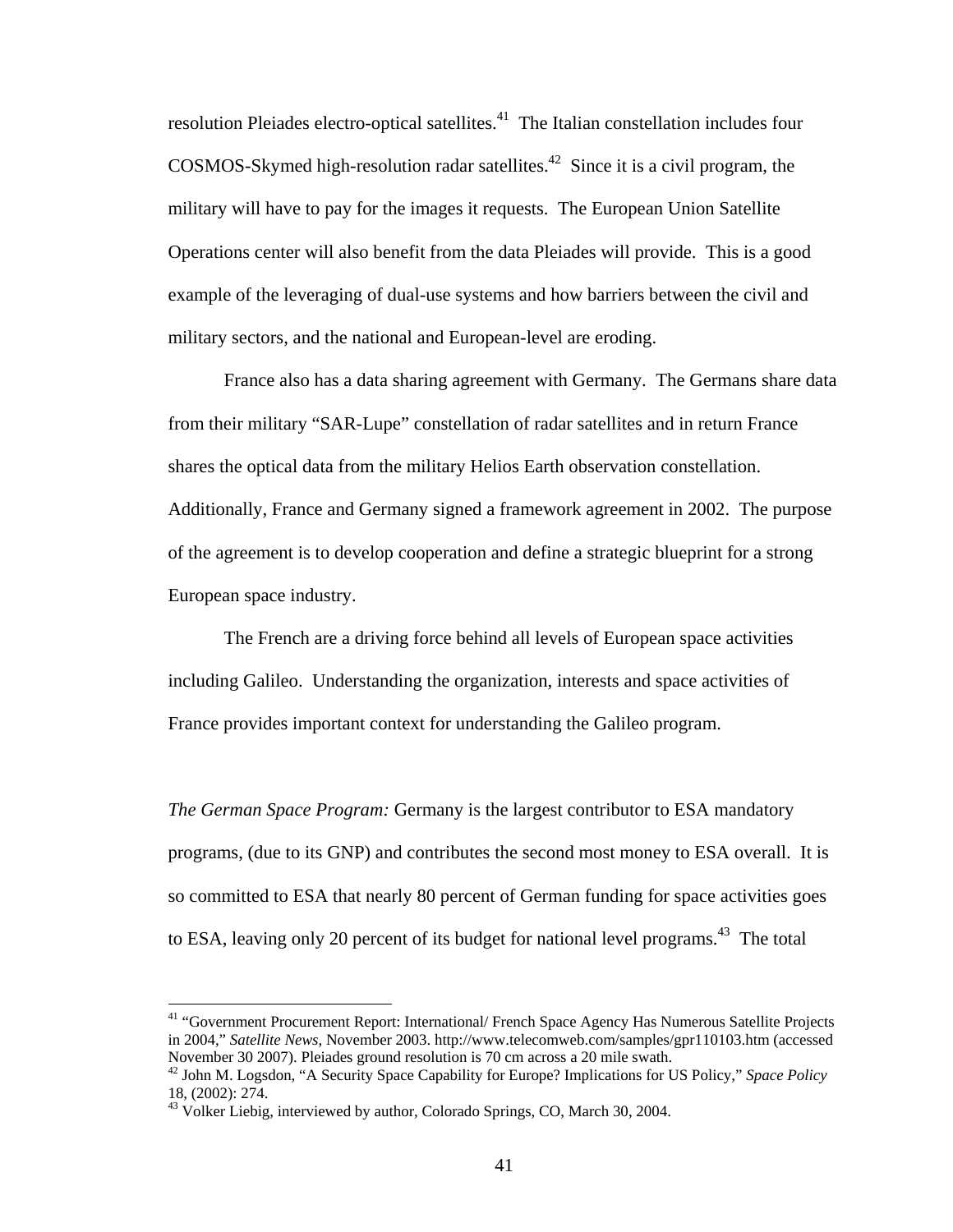German space budget for 2006 was approximately 1.2 billion euros.<sup>44</sup> Germany lacks a single strategic view for space and national level space activities in Germany are fragmented. The German Ministry of Transport, Building and Urban Affairs has authority over issues related to Galileo. The Federal Ministry of Economics and Technology has authority over German civil space activities through Germany's Space Agency, the German Aerospace Research Center (DLR). DLR plans the German civil space program, implements German space-flight activities, and represents Germany's space program internationally. DLR is not involved in the German Ministry of Defense SAR-Lupe radar imaging satellite program. SAR-Lupe is the first ever military satellite system developed by Germany and has been a technological success since the launch of the first satellite in December 2006.

 Germany supports the integration of European space activities at the Europeanlevel but has some reservations. First, the potential weakening of the ESA *juste retour* rule means less return on investment to Germany. Whereas France sees a benefit to its industry in this regard, Germany sees a net loss nationally. Second, as the second largest contributor, Germany enjoys an influential and powerful position in ESA. DLR has weight in decision making at ESA but will only be able to provide advice to the EC. This is the big difference between IGO-level European space projects and European-level projects. At ESA, each country has one vote. ESA, as an IGO, just implements whatever decisions the ESA Member States agree upon. ESA has no independent decision making

<sup>44</sup> Uwe Soltau, "How DLR Supports German Companies in Winning Contracts with ESA and the EU," (lecture presented at 3rd Workshop SineQuaNet, ESOC Darmstadt, GE, August 2, 2007). http://esamultimedia.esa.int/docs/industry/SME/SineQuaNet-workshops/Darmstadt-8feb07/10\_Soltau\_How-DLR-supports-German-companies-in-winning-work-with-ESA-and-the-EU.pdf (accessed January 10, 2008).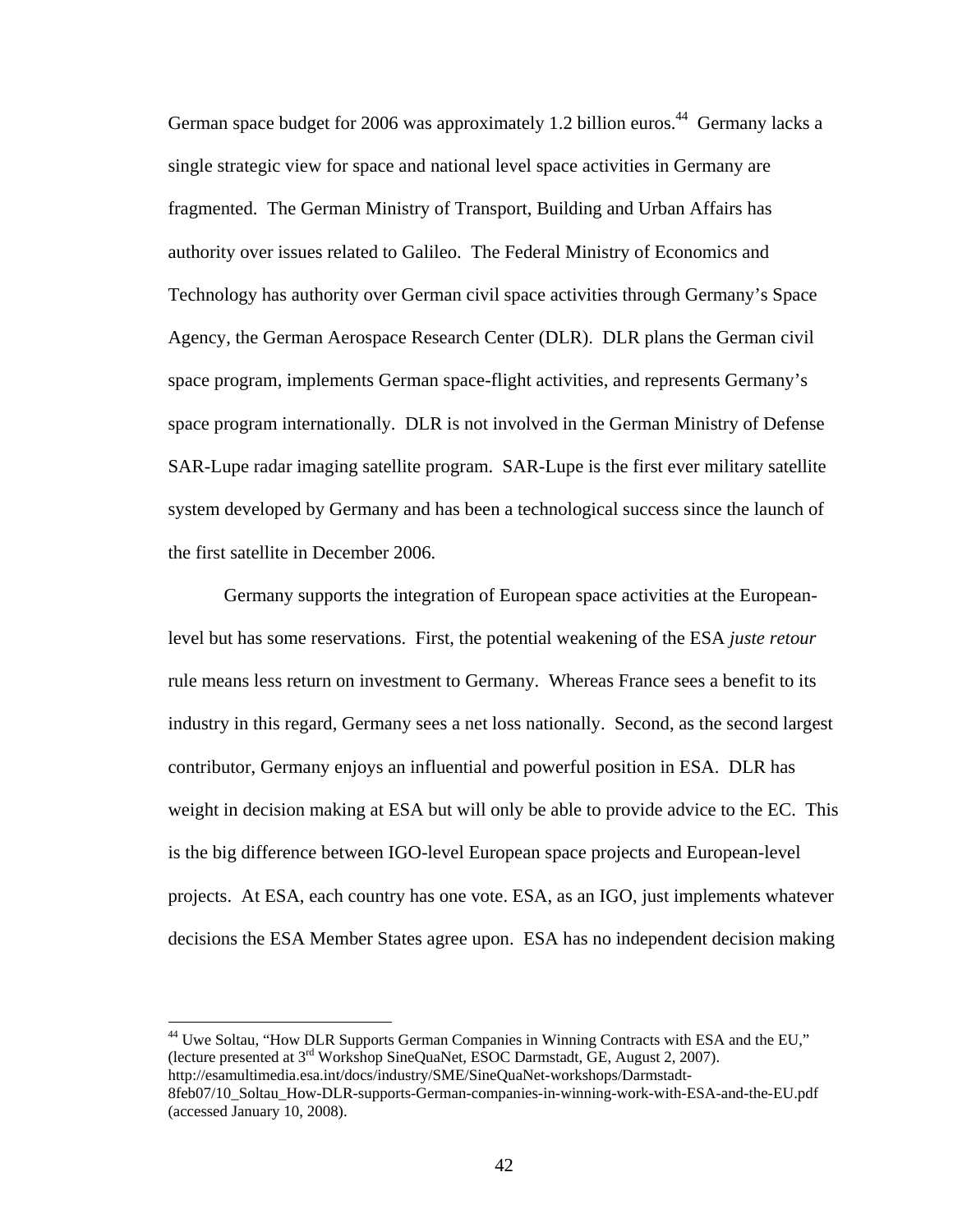authority.45 The EC on the other hand has wide decision making authority. Member States can provide their inputs, but they won't have as much weight in decision making. This is a concern to Germany.

 As mentioned previously, Germany is cooperating bilaterally and multilaterally with other European states in security space activities. The data sharing agreement with France between the SAR-Lupe and Helios Earth Observation systems; the 2002 framework agreement between France and Germany to develop cooperation and define a strategic blueprint for a strong European Space industry; and the multi-lateral COR initiative for the development of future space reconnaissance systems are initiatives well under way.

 German space activities contribute a large portion of the overall European experience, expertise, and expenditure on space. It almost goes without saying that for European-level space activities to not only succeed, but to grow, German support is a prerequisite. This includes German support for Galileo. If Germany were to put obstacles in Galileo's path, the endeavor would be seriously threatened.

*The Italian Space Program:* The Italian Space Agency, Agenzia Spatiale Italiana (ASI), was created in 1988 under the control of the Ministers for Universities and the Coordination of Scientific and Technological Research, who in turn, operate within the guidelines set by the inter-ministerial Italian Economic Planning Committee. ASI is a purely civil agency, and the military is not involved in its affairs.<sup>46</sup> The ASI annual

<sup>&</sup>lt;sup>45</sup> Ralf Huber, interviewed by author, Colorado Springs, CO, March 30, 2004.

<sup>46</sup> Kevin Madders, *A New Force at a New Frontier* (Cambridge: Cambridge University Press, 1997), 494.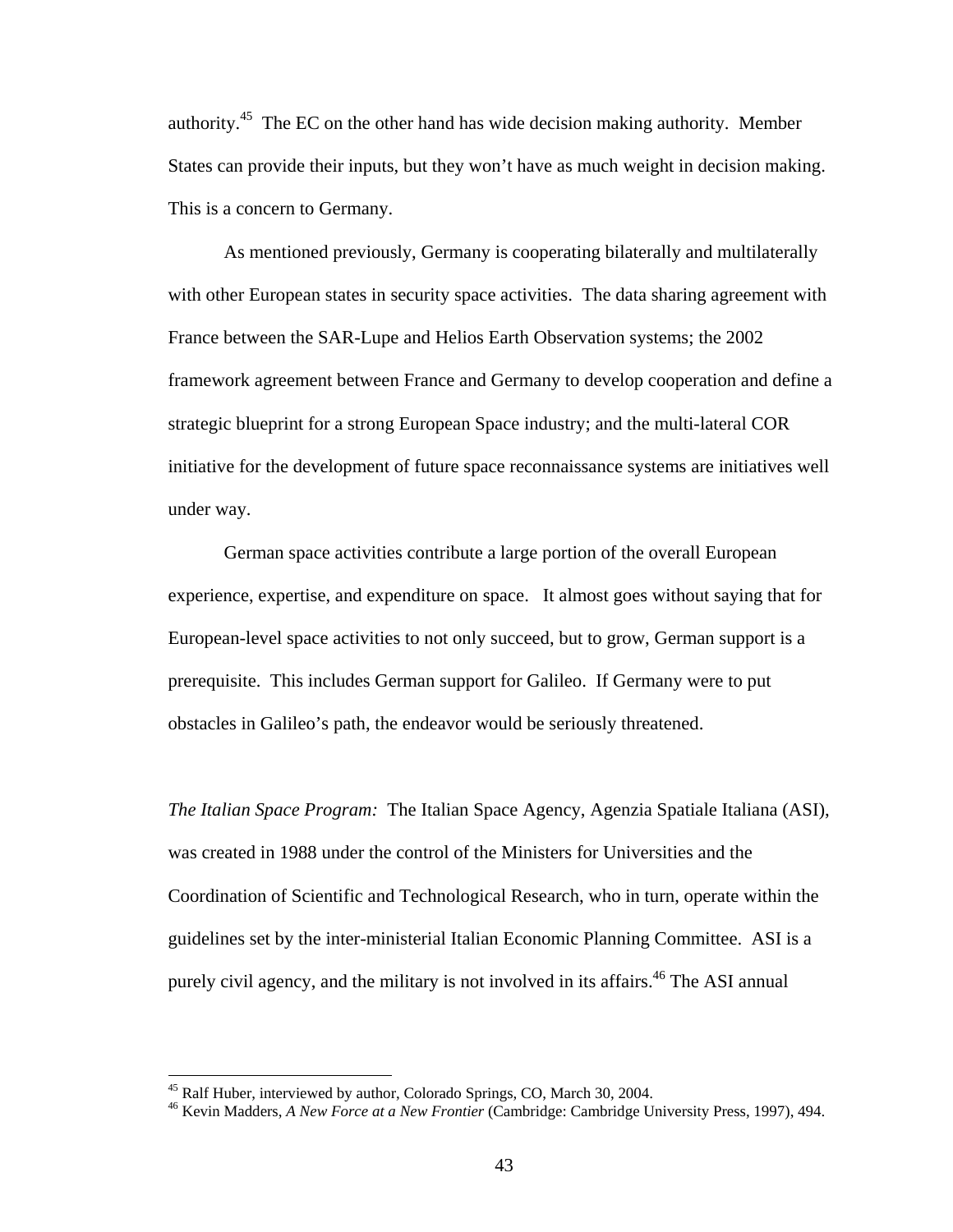budget is about 650 million euros with at least 60 percent traditionally being devoted to  $ESA.<sup>47</sup>$ 

*The United Kingdom Space Program:* British national level space activities are arranged around a national space policy focused intently on space commerce and on improving the quality of life of the United Kingdom's citizens. The United Kingdom spent 207 million pounds on space programs in the 2006 fiscal year with 65 percent of those space expenditures going directly into ESA and the European Organization for the Exploitation of Meteorological Satellites (EUMETSAT) programs.<sup>48</sup> The United Kingdom is the fourth largest contributor to ESA overall.

But the United Kingdom was also perceived to be conspicuously absent from the French, German and Italian led push for more cooperation and integration at the European-level and it has been the most skeptical of the Galileo program.<sup>49</sup> The United Kingdom stated in its 2003 Space Strategy that it is favored strengthened links with ESA and the EU, actively supported a closer relationship between the ESA and EU, and promoted development of a common European strategy for space. However, the United Kingdom also stated that it was officially "*concerned*" with suggestions that the EU should invest in a comprehensive range of space programs.<sup>50</sup> It shared the same concerns

<sup>47</sup> Peter B. de Selding, "Italian Funding Shift Cast Shadow on ESA Initiatives," *Space News* (October 3, 2008). http://www.space.com/spacenews/spacenews\_summary.html#BM\_5 (accessed October 9, 2008). In late 2008 the Italian government decide to reduce its financial commitment to ESA in coming years. *<sup>48</sup>* BNSC, "How We Work." http://www.bnsc.gov.uk/content.aspx?nid=5589. (accessed February 15, 2008).<br><sup>49</sup> ESA official, interviewed by author, Paris, France, September 17, 2007.

<sup>&</sup>lt;sup>50</sup> British National Space Center, UK Space Strategy: 2003-2006 and Beyond, (London: BNSC, December 2003), 33. A new UK Space Strategy was released in early 2008 but it did not express the same concern. BNSC, *UK Civil Space Strategy: 2008-2012 and Beyond*, (London: BNSC, February 2008).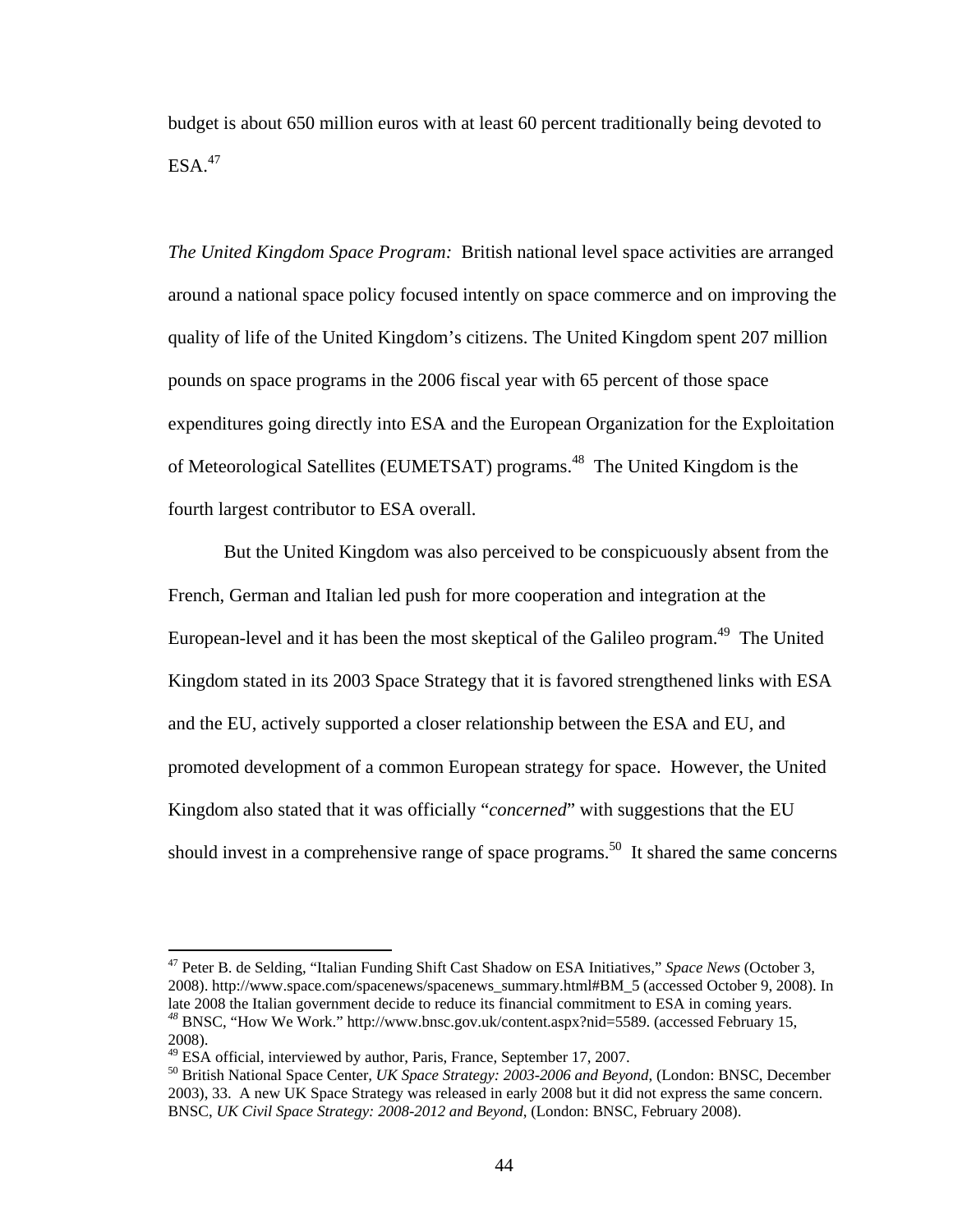as the Germans regarding the loss of influence in decision-making within ESA verses the EC and the weakening of the ESA *juste retour* rule.

The British are also reluctant to contribute through EU financial structures to European-level security space activities. The United Kingdom takes the position that those type of activities belong at the national level. Moreover, the United Kingdom doesn't see the benefit to them because, in fact, the United States already provides them most of the resources to fulfill their security space requirements.<sup>51</sup>

The organization of the U.K. space sector is significantly different from other major European countries. The United Kingdom does not even have a true civil space agency.<sup>52</sup> Instead, the British National Space Center (BNSC) has only about 45 staff members and is strictly a coordinating body bringing together the three primary space communities in the United Kingdom: government, industry, and academia. Even though BNSC is the core for coordination of the U.K. space sector, it does not have its own budget.<sup>53</sup> BNSC is a voluntary partnership of ten government departments, agencies, and research councils with interests in civil space.<sup>54</sup> BNSC receives its funding through contributions by these entities and the BNSC in turn provides the interface for these entities for interaction with ESA, the EU, NASA, and other international partners.<sup>55</sup>

After reducing its ambitions for leadership in European space activities relatively early in the space age, the United Kingdom was slow in developing a formal space policy. It was only with the Blair government that the first U.K. civil space policy was

 $51$  Istituto Affari Internazionali, International Report on Space and Security In Europe, 106.

<sup>&</sup>lt;sup>52</sup> L. Cucit and others, "Management and Organizational Models of the European Space Agencies: the Results of an Empirical Study," *Technovation* 24, (2004): 3.

<sup>&</sup>lt;sup>53</sup> Shirvanian, ed. 2004 European Space Directory, 48.<br><sup>54</sup> "What is BNSC," http://www.bnsc.gov.uk/content.aspx?nid=5543 (accessed February 15, 2008)<br><sup>55</sup> BNSC, *UK Space Strategy: 2003-2006*, 2, 7-8.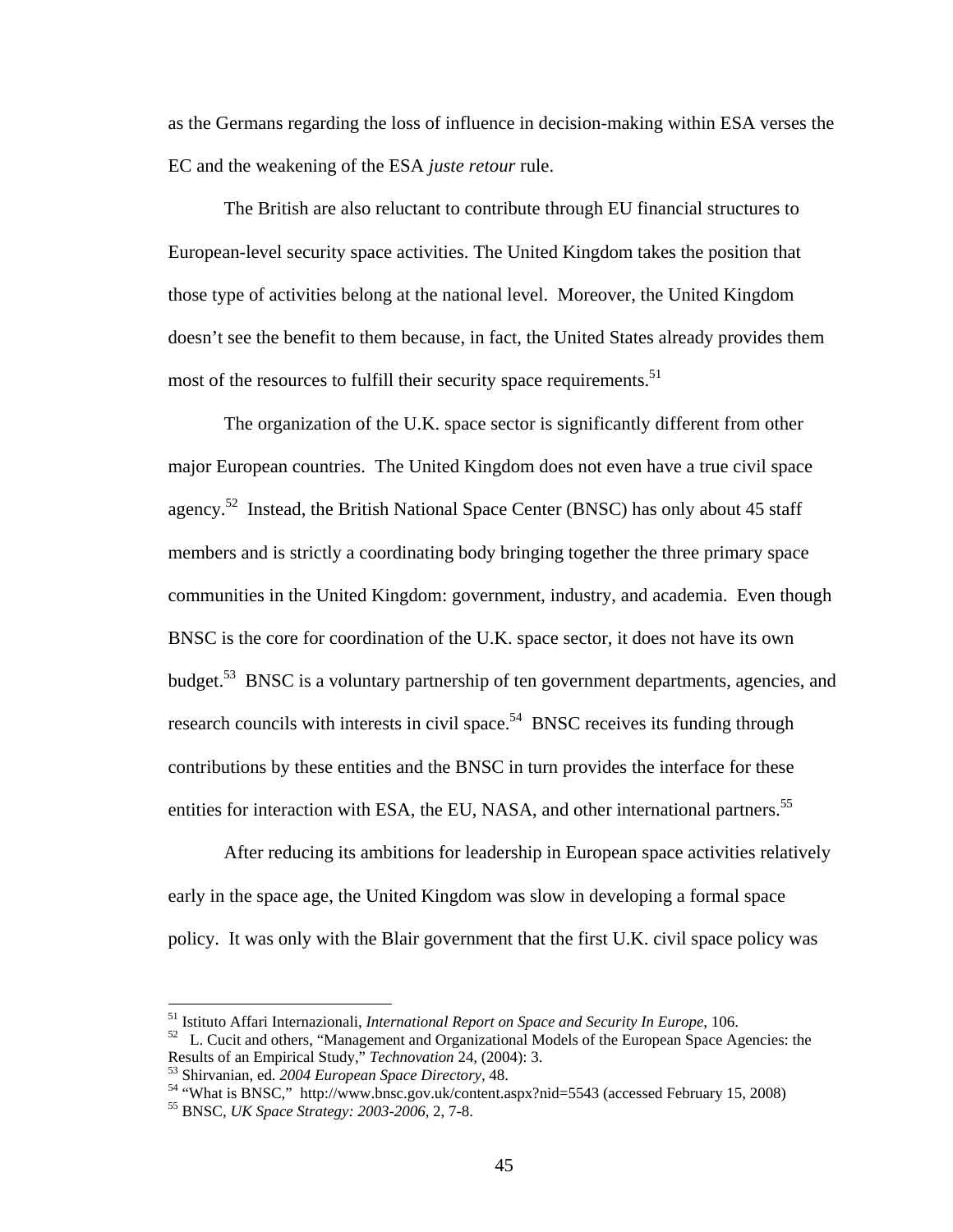formulated in 2003.56 Following a review of BNSC in 2002, a U.K. Space Strategy Council was formed to provide strategic guidance to the government bodies which comprise the BNSC and provide advice on strategy and policy to the BNSC Director General.57 It met for the first time in December 2002. It released the *UK Space Strategy, 2003-2006 and Beyond* in December 2003, coinciding very closely with the release of the EU *White Paper* on space and the EU/ESA *Framework Agreement*. In February 2008, a new United Kingdom Space Strategy, *UK Civil Space Strategy: 2008-2012 and Beyond*, was released; however this strategy document falls outside the timeframe of this study.<sup>58</sup>

The Space Strategy Council was superseded by the Space Advisory Council after another reorganization in early 2005.<sup>59</sup> The U.K. Space Board was also created at that time. Its membership is a subset of the Space Advisory Council membership and consists of those organizations that provide the main funding for British space activities. The U.K. Space Board provides BNSC with advice on policy and is responsible for the overall performance of the BNSC partnership.

The U.K. Space Advisory Council, the U.K. Space Board, BNSC, and the U.K. Minister for Space are organizationally set at a relatively low political level. The Minister for Science and Innovation is also the Minister for Space since space falls within his portfolio. The Director General of the BNSC reports to the Director General of the Innovation, Universities and Skills in the Department of Trade and Industry. The U.K. Space Advisory Council is also chaired by the Director General of the Innovation Group

<sup>&</sup>lt;sup>56</sup> Taylor Dinerman, "Future British Military Space Policy," Space Review, (April 12, 2004)<br>http://www.thespacereview.comarticle/129/1 (accessed August 14, 2004).

 $57$  "First Meeting of the UK Space Strategy Council." BNSC Press Release, December 6, 2002. http://www.spaceref.com/news/viewpr.html (accessed February 15 2008). 58 BNSC, *UK Civil Space Strategy: 2008-2012 and Beyond*. A detailed examination of this strategy is

outside the scope of this study.

<sup>&</sup>lt;sup>59</sup> BNSC, "Space Advisory Council," http://www.bnsc.gov.uk/content.aspx?nid=5595, (accessed February 15, 2008).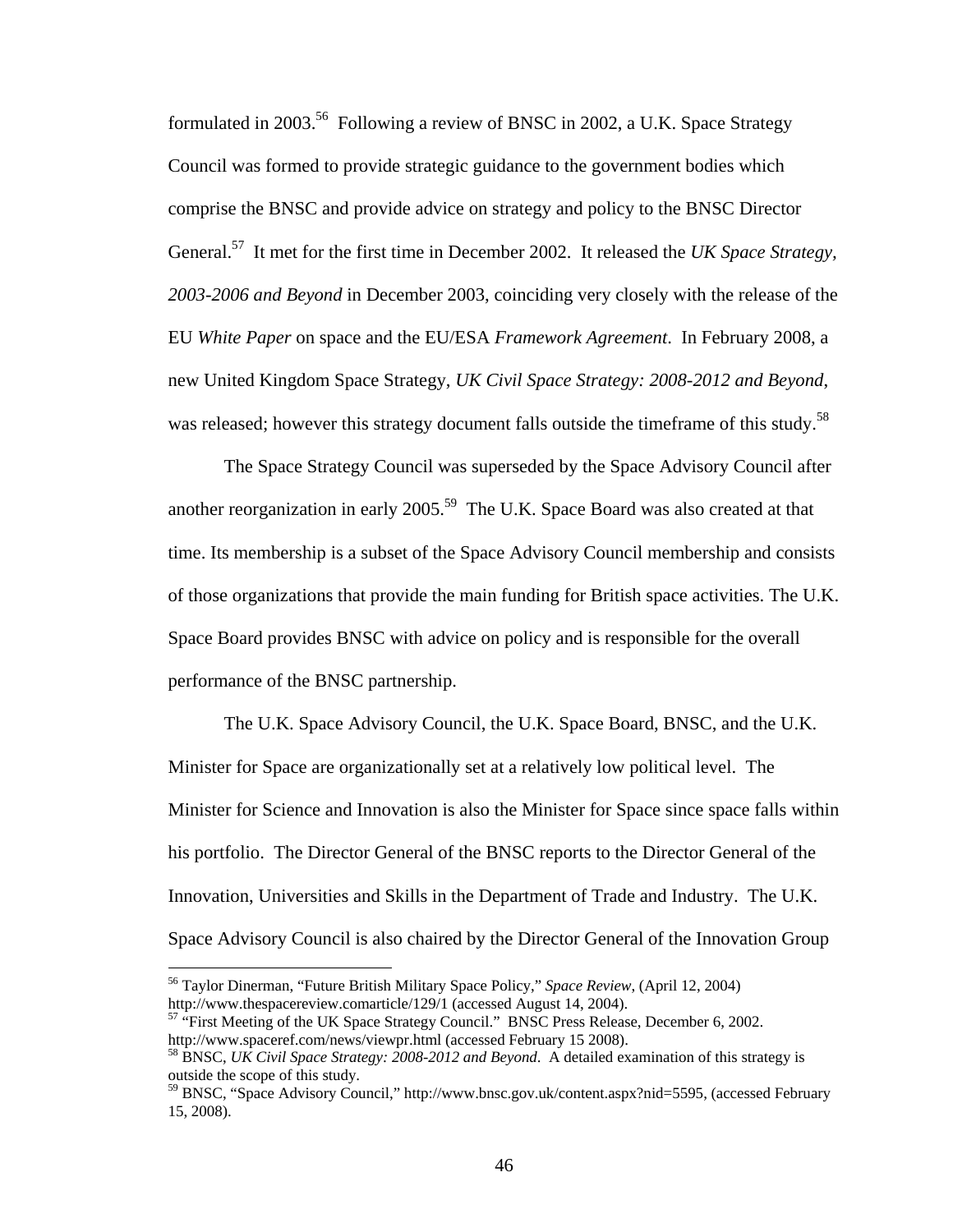in the Department of Trade and Industry. Its membership is made up of all member government organizations and space industry and service representatives. The British Ministry of Defense does not have an official body, agency, or branch of service dedicated to military space.<sup>60</sup>

 The fragmented organizational structure of U.K. space activities, its diluted and convoluted funding mechanisms, and its apparent political weakness due to its relatively low political level demonstrates that the United Kingdom does not view space activities as strategically as France. $61$ 

 The Surrey Space Center is an important commercial space sector entity in the United Kingdom and has attained worldwide renown for its research, development, and operation of small satellites. The Surry Space Center is a cooperative and fully integrated relationship between University of Surrey research teams and the University of Surrey's commercial company, Surrey Satellite Technology Limited (SSTL). Thus the Surrey Space Center is a good example of the interrelationship among the three primary space communities in the United Kingdom: government, industry, and academia.

SSTL attained a new level of competence and prestige when in July 2003 ESA awarded it a contract to build the first satellite in the Galileo program, called GIOVE-A. SSTL's capabilities were demonstrated when GIOVE-A was successfully placed in orbit in December 2005, becoming the first satellite in the Galileo constellation and remaining the only Galileo satellite in orbit at the end of the period under study.

 U.K. space policy, organization, and funding have not reached the levels they have in the EC, in France, in Germany, or in Italy and may reflect reluctance by the

<sup>&</sup>lt;sup>60</sup> Istituto Affari Internazionali, *International Report on Space and Security In Europe*, 107.<br><sup>61</sup> Ibid., 106.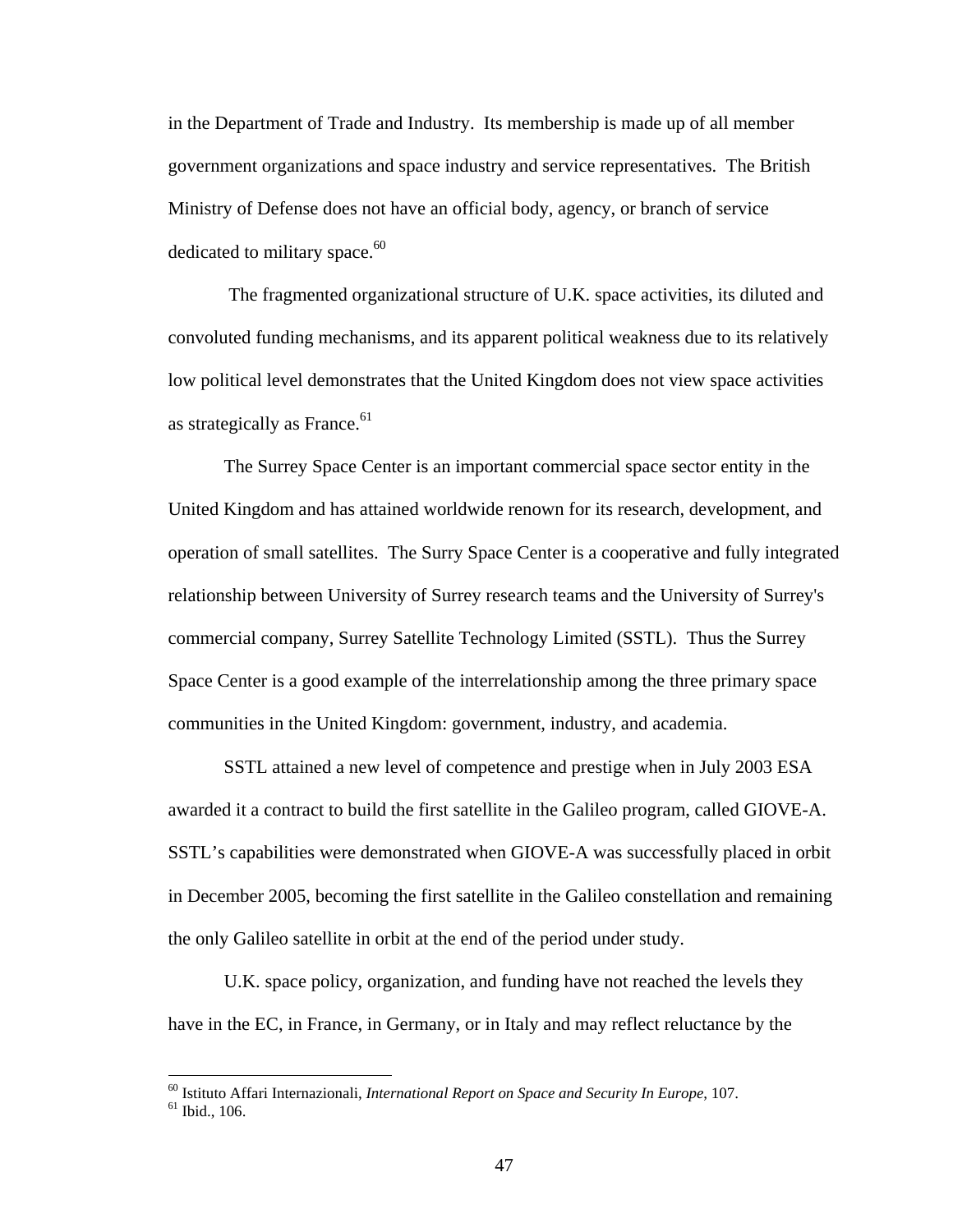British to get fully behind the effort to integrate European space activities at the European-level, including the Galileo project. Additionally, at the national level it may indicate a certain lack of recognition of the benefits of space by top policymakers. It would be a significant shift domestically and for the EU if the United Kingdom ever raises space to a higher political, organizational, and financial level. Such a move may signal a recognition and acceptance of the benefits of space. Such recognition may have implications for the future growth and success of European-level space activities including Galileo. Understanding the organization, interests and space activities of the United Kingdom provides important context for understanding the Galileo program.

## *2. Key Definitions:*

In order to grasp the context that the Galileo project operates within it is not sufficient to appreciate only the organizational structures, policies, and funding of the various levels within the European space sector. It is also important to have a grasp of the terminology and paradigms with which European decision-makers grapple with Galileo issues. A few simple space policy frameworks and definitions are offered below in order to provide the conceptual foundation needed to fully grasp the Galileo case.

*Space Policy Frameworks*: There are three relevant space policy frameworks for understanding space activities and associated capabilities. In the first framework, space activities may simply be divided into three types: human spaceflight activities; scientificspace activities; and space application activities. The general public most often equates space programs with *human spaceflight* since it is the most visible space activity.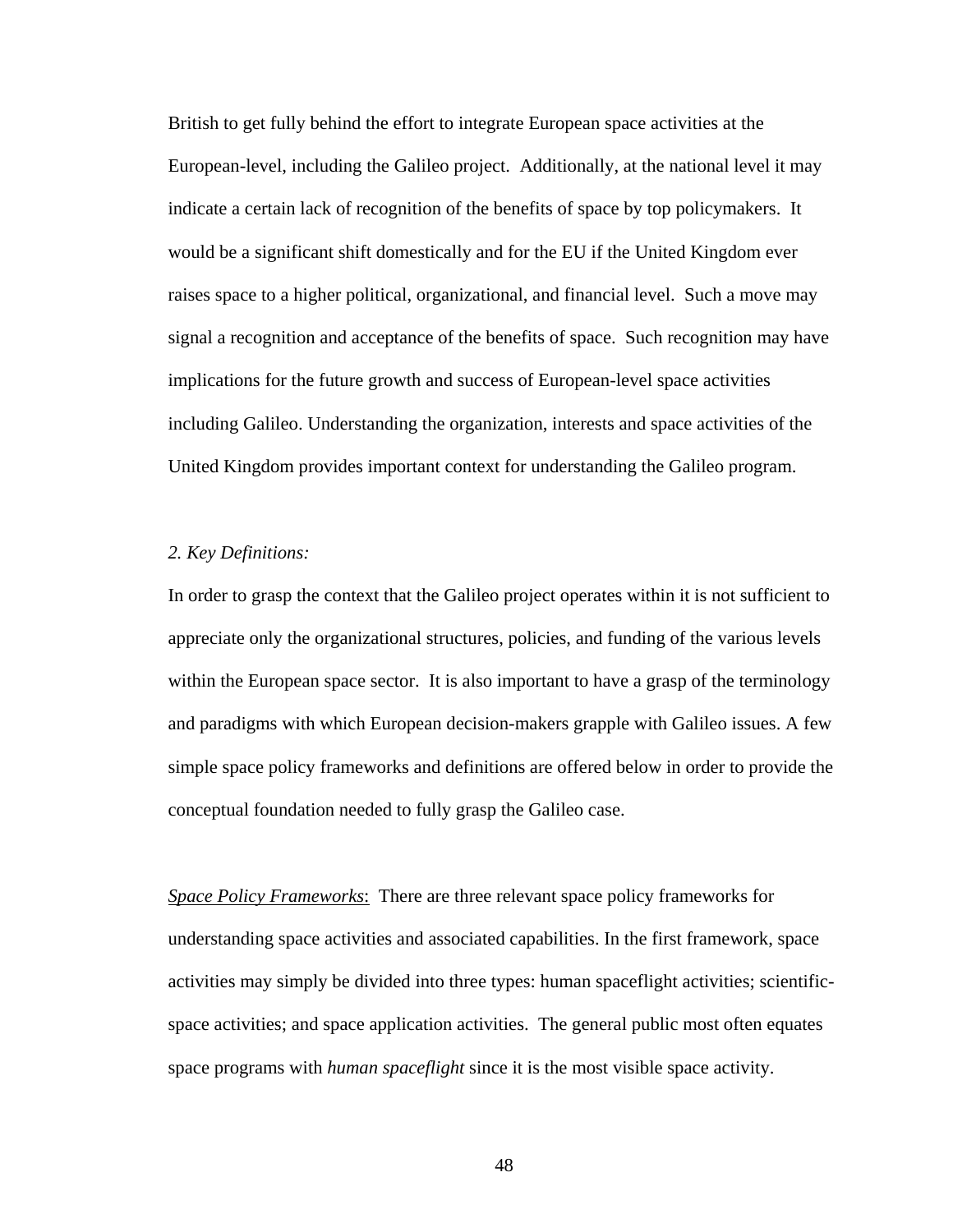Current NASA efforts to resume manned missions to the Moon, the construction and operation of the International Space Station (ISS), and Space Shuttle flights represent this type of activity by the United States. *Scientific-space* activities refer to such programs as sending space probes to other planets, such as the Mars rovers, and using spacecraft to make scientific observations of the earth, sun, galaxy, or universe. *Space application*  activities refer to services provided by satellites to people on the Earth. Communication satellites, navigation satellites such as GPS and Galileo, Earth observation satellites (e.g. weather satellites), and military and intelligence satellites are examples of satellites which provide such services. Space application activities are often unnoticed or taken for granted by the public, although they have become intertwined with all levels of the economy and society. GPS signals are enmeshed so much so, as a matter of fact, that they are sometimes referred to as global utilities as mentioned in Chapter One and discussed in more detail in Chapter Four. This dissertation focuses on one space application program, Galileo, and does not discuss human spaceflight and scientific-space activities.

The second space policy framework for understanding space activities separates the space sector into three primary subsets, civil space, commercial space, and national security space (also simply called security space).<sup>62</sup> In the United States, national

 $62$  Pete Hays notes that many United States Government documents list three space sectors. Upon closer examination, however, he notes that these documents reveal four sectors. For example, the 1996 National Space Policy discusses civil, national security (defense and intelligence), and commercial sectors. National Science and Technology Council, "Fact Sheet: National Space Policy*,*" (Washington, DC: The White House, September 19, 1996). Pete Hays also noted that the term "space sectors" was first used as an organizing typology in President Jimmy Carter's 1978 National Space Policy. National Security Council, *Presidential Directive/NSC-37: National Space Policy,* (Washington, DC: The White House, May 11, 1978). From Pete Hays, "What is Space Power and Does it Constitute a Revolution in Military Affairs? *Journal of Military and Strategic Studies*, (Fall 2002), Footnote 6. http://www.jmss.org/2002/article1.html (accessed February 15, 2008). Interestingly the 2007 European Space Policy does not use this framework.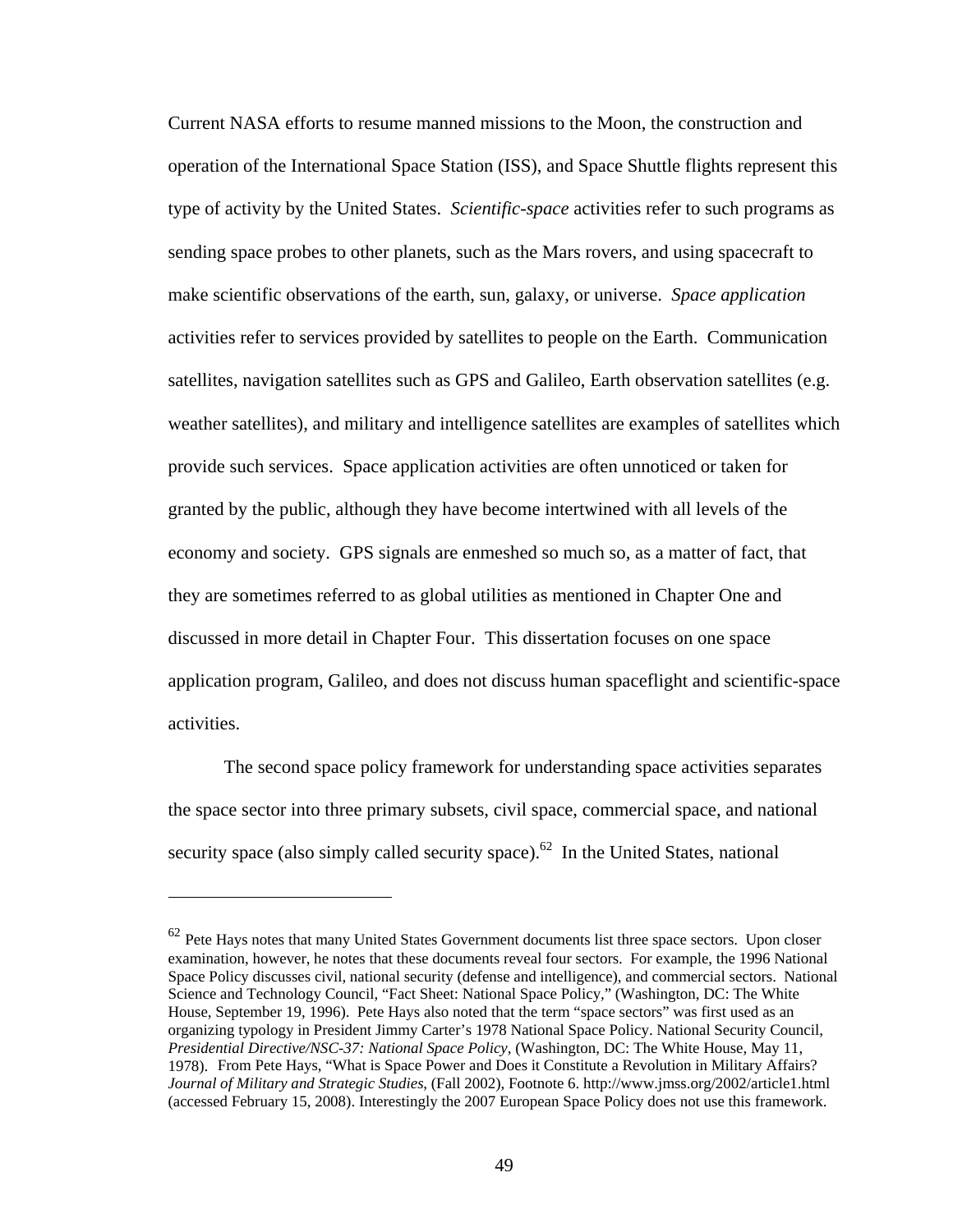security space is commonly subdivided into defense space, (also called military space), and intelligence space.

*Civil space* involves programs funded, managed, and implemented by the government, usually for human spaceflight, scientific-space activities, and public good space application activities. NASA and the operation of the Space Shuttle and International Space Station are good examples.

*Commercial space* refers to space application activities privately financed, managed, implemented and operated by commercial interests to make a profit. Echostar's DISH satellite TV network is an excellent example.

*National Security* space refers to military and intelligence space application activities funded, managed, and implemented by national security sector actors including the U.S. Air Force and the National Reconnaissance Office (NRO), for example. More specifically, *military space* refers to the operational and tactical level use of space applications for warfighting purposes. *Intelligence space* connotes a more strategic-level use of satellite applications to provide top national security decision-makers with strategic information, although significant effort has been made in the United States to allow such information to flow to the battlefield, as appropriate. The French use the information from their military's Helios surveillance satellites primarily to provide strategic information to top political leaders. So even though it is a military satellite system, its purposes may be more strategic and political than for tactical-level military use.

This framework's usefulness is beginning to erode. Satellites that perform functions for more than one space sector; civil, commercial, or national security, or for

 $\overline{a}$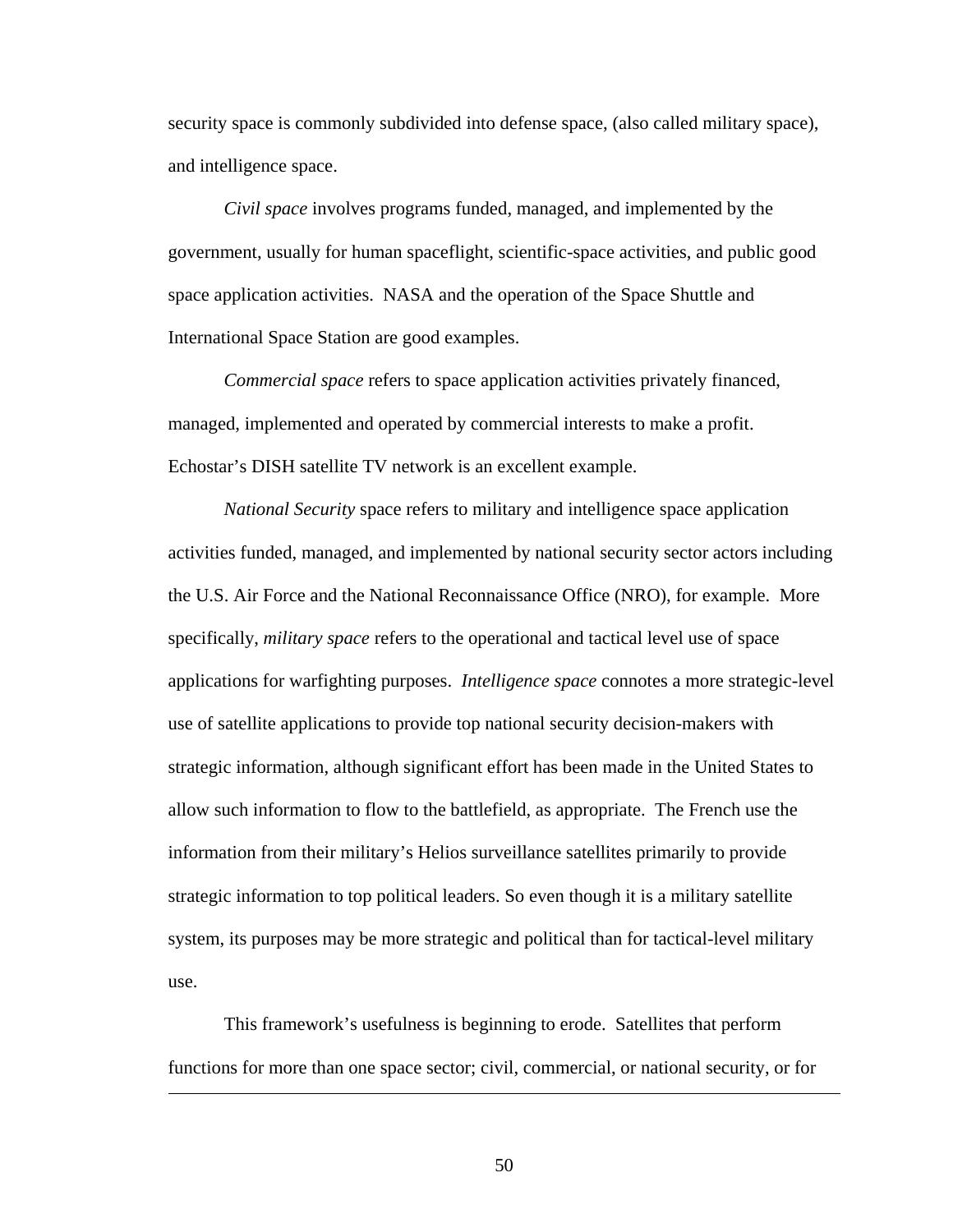more than one purpose, are becoming more common and are called dual-use, or multiuse, satellite systems. Dual-use satellite systems have gained favor since the end of the Cold War due to their cost effectiveness and the rise of the commercial space sector. $^{63}$ For example, a satellite capability developed primarily for "civil" applications, such as weather forecasting, may be used simultaneously for scientific studies or may also be used by military forces to increase military effectiveness. Galileo's multi-use capabilities are a large part of the reason it has faced so many obstacles in its development. Is it a civil system, a commercial system, or a space system with national security uses? Of course, it is all three, and the controversy surrounding this fact demonstrates the inadequacy of this old framework.

ESA uses another framework to classify European space activities. The ESA framework is the de facto framework for the entire European space sector since neither the EU nor any ESA or EU Member States have articulated an alternate framework. ESA divides its space activities into three categories: Basic, Inspirational, and Utilitarian.<sup>64</sup>

"Basic" space includes all the basic space capabilities necessary to guarantee strategic independence in the space realm. This includes an autonomous launch capability, satellite and sensor manufacturing, and the requisite technological and industrial capabilities that must be maintained in order for an independent space program to exist.

 $<sup>63</sup>$  L. Cucit and others, "Management and Organizational Models of the European Space Agencies: the</sup> Results of an Empirical Study," *Technovation* 24, (2004): 3. Also see Johnson Freese, *Space as a Strategic Asset*, and Lungu, "Power, Techno-Economics, and Transatlantic Relations," <sup>64</sup> Battrick, ed., *Agenda 2007*, 11.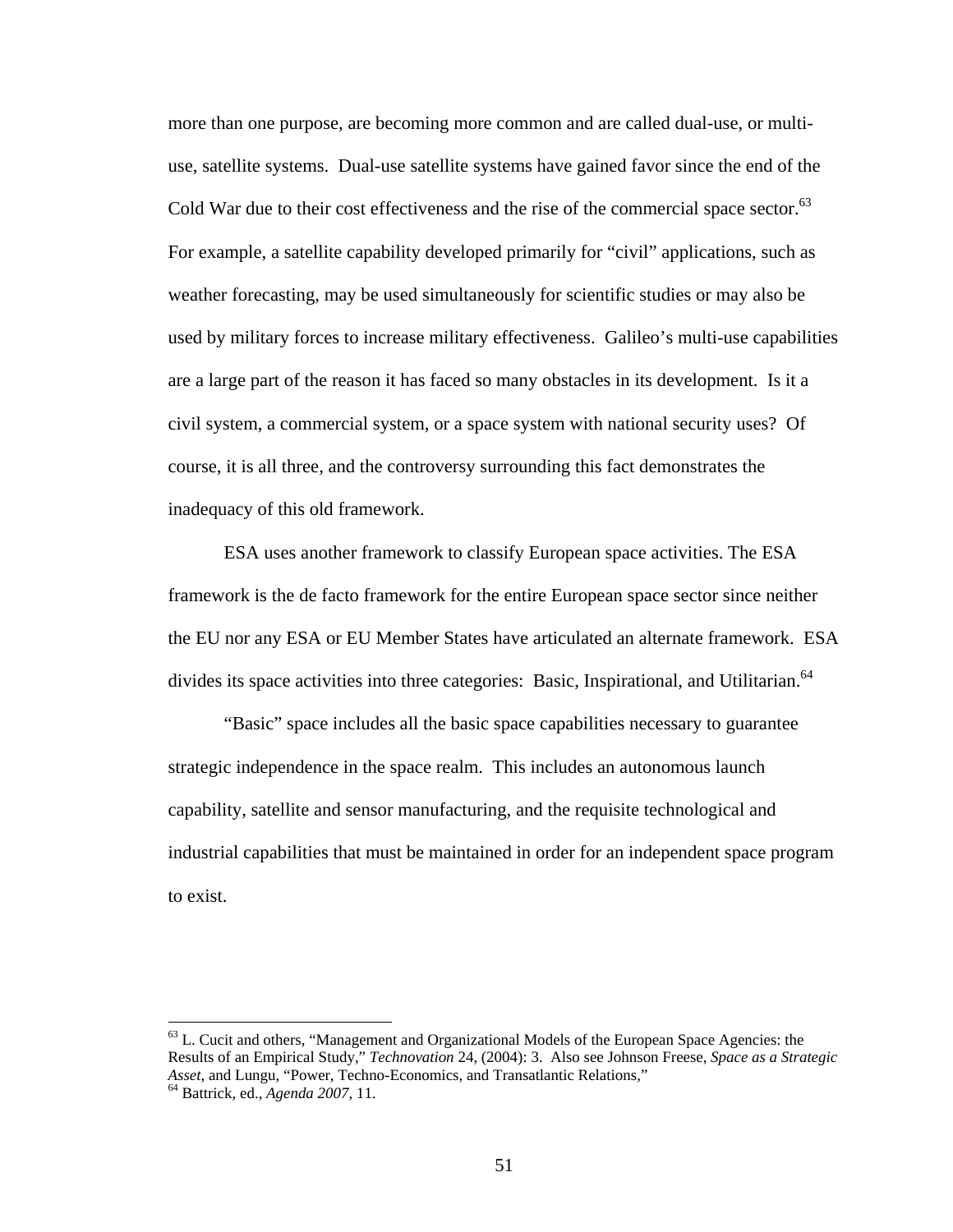"Inspirational" space activities involve exploration, human spaceflight, and some scientific space activities.<sup>65</sup>

"Utilitarian" includes space application activities which may be either publicly or privately financed, developed, and operated.<sup>66</sup> It is important to remember that until the last few years, ESA was very strict about not participating in activities that involved military or intelligence space activities. This is changing however.

The simple space policy frameworks outlined above describe the frameworks within which European decision-makers grapple with Galileo issues and are offered in this section in order to provide some concepts needed to fully grasp the Galileo case.

## *3. GPS and Galileo overview:*

GPS design, technology, operations, and services established the precedent for global navigation satellite systems. As the GPS program and technology matured, observers in Europe noted its technological shortcomings and design constraints. With the benefit of that knowledge, the Galileo program was designed such that it would provide better, more reliable PNT information than GPS. In effect, the Galileo program design played off of GPS in many ways. Therefore, in order to explain Galileo comprehensively, it is necessary to provide an overview of some of the terminology associated with GPS and some organizational and technical aspects of GPS.

*The Navstar Global Positioning System (GPS):* The Global Positioning System is owned, operated, and paid for by the U.S. Air Force, although it has become a multi-use system

<sup>65</sup> Ibid

<sup>&</sup>lt;sup>66</sup> Ibid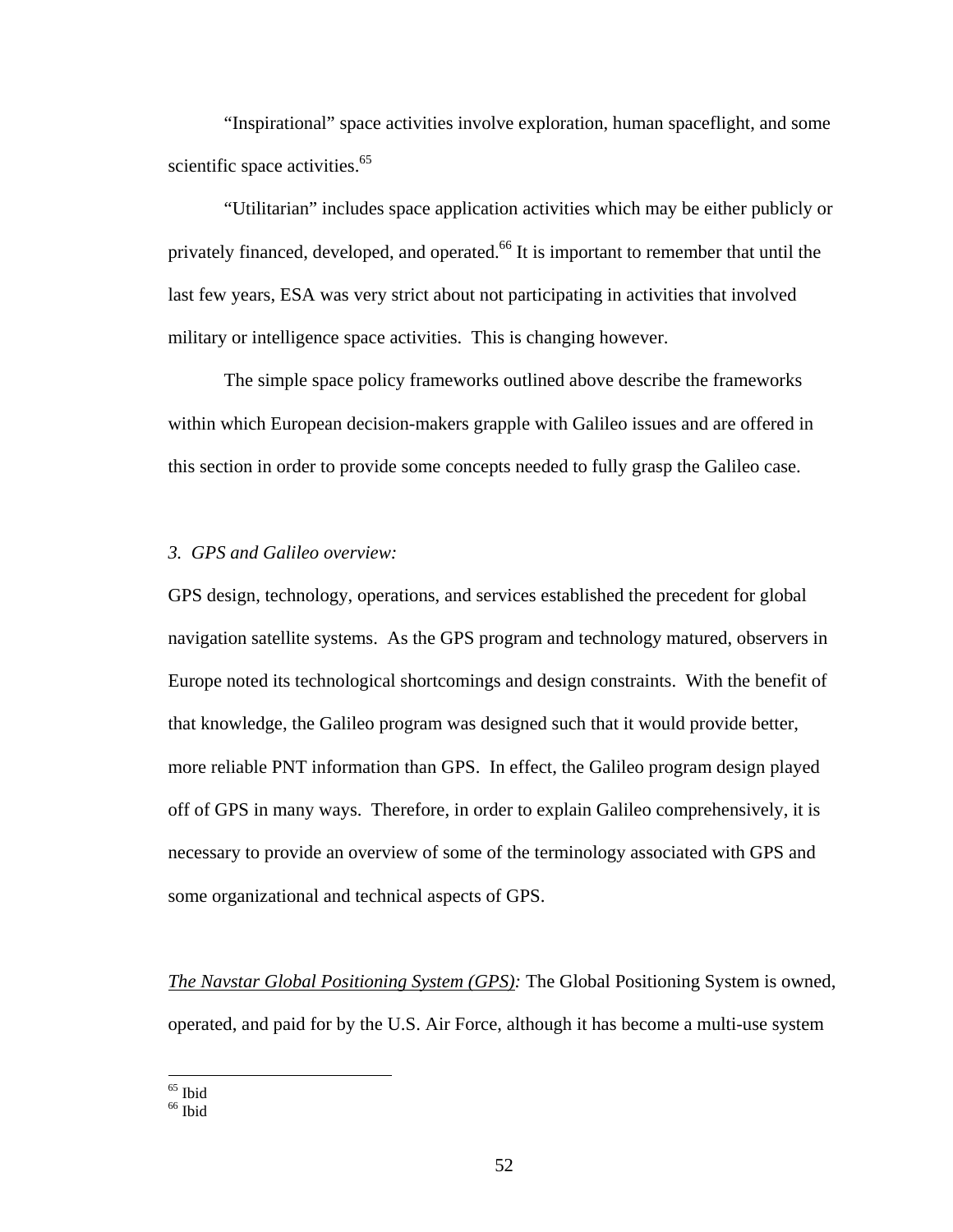with major civil and commercial users. It consists of a minimum of 24 operational Navstar satellites in 12 hour orbits at an altitude of 12,000 miles. These 24 satellites are referred to as the GPS "constellation." The Navstar satellites continuously broadcast precise timing signals over the face of the Earth and even out into space. Receivers in view of the satellites use the signals to calculate their position and velocity. The accuracy of the receiver's calculations increases with the number of satellites' signals it is receiving, since it is able to triangulate its position better. The receiver must be able to receive signals from four different satellites in order to calculate its velocity. Each GPS Navstar satellite broadcasts two different types of signals. The "Civilian/Acquisition" signals, "C/A code," is available for free for use by civilians and is also used to acquire the Navstar's more "Precise" signal, the "P-Code." The P-code is for use by the U.S. military and NATO. The P-code can also be received by civilians. However, the Pcode's accuracy can be artificially adjusted by U.S. Air Force GPS operators through the use of "Selective Availability" so that civilian receivers can not derive the most precise signals. These signals are also labeled, respectively, as the Standard Positioning Service (SPS) and the Precise Positioning Service (PPS).<sup>67</sup> The newest GPS satellites, launched from 2003 onward, also carry a new military signal called the M-code which is more jam resistant than the P-code signal. $^{68}$ 

GPS satellite designs have been upgraded over the 30 year course of the program. The satellites are designed and acquired in "Blocks." Some older GPS satellites have exceeded their design life and remained operational while newer satellites were launched.

<u>.</u>

<sup>67</sup> Rosalind Lewis and others, *Building a Multinational Global Navigation Satellite System: An Initial Look*, (Santa Monica: RAND, 2005), 19.

<sup>68</sup> Gustav Lindstrom and Giovanni Gasparini, *The Galileo Satellite System and its Security Implications*, Occasional Paper No 44, (Paris: European Union Institute for Security Studies, 2003), 11.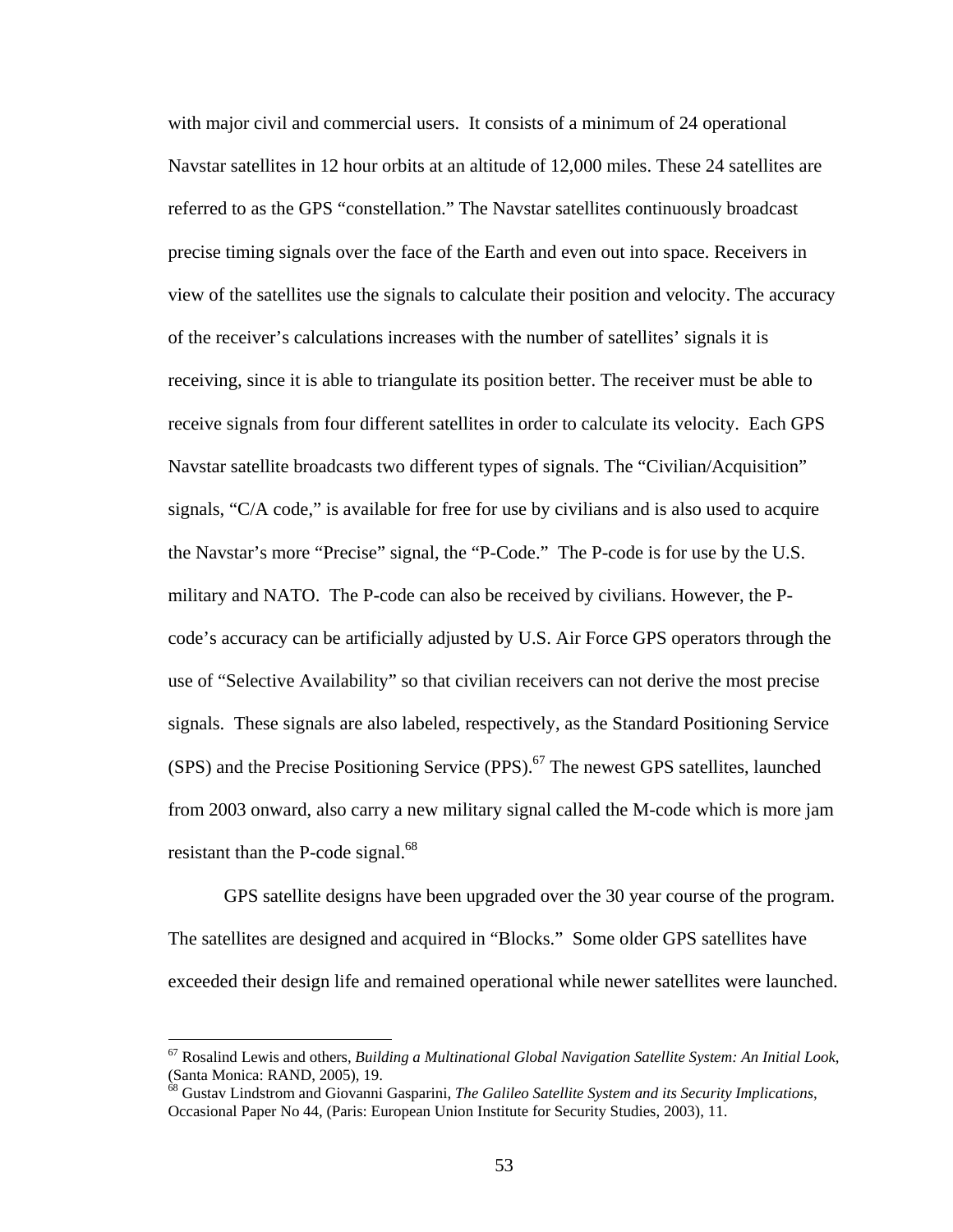The result is a mixed constellation of older, less capable satellites with newer more capable satellites. GPS blocks include Block I, Block II, Block IIA, Block IIR, and Block IIR-M. Block III (also known as GPS III) is currently scheduled to be launched beginning in 2012.

*GPS Selective Availability (SA):* SA is the method used to reduce the accuracy of GPS signals by, simply put, introducing false information into the GPS P-code signal stream. This capability is designed to prevent unauthorized users from benefiting from GPS' most accurate signals – for either commercial or malicious reasons. Authorized users' receivers can remove the false information from the signal stream through a decoding process. When SA is enabled, GPS receivers that are unable to filter out the error are accurate to roughly within 100 meters. SA was enabled for the first time on March 25, 1990. In September 1990 SA was disabled for Operation Desert Storm so that United States and allied forces could rely upon civilian GPS receivers, since there was a severe shortage of the military receivers which could filter the error out of the SA-enabled Pcode. On July 1, 1991 SA was turned back on.<sup>69</sup>

 In March 2000, President Clinton ordered that SA be disabled again, and it has remained disabled up until this time.<sup>70</sup> (The significance of this decision is discussed in the chapters below). Even with SA disabled, however, the GPS signal still contains some error due to ionospheric interference and imperfect satellite orbital position data. The method for eliminating these signal errors, and even errors introduced by SA, is referred to as "Differential GPS."

<sup>&</sup>lt;sup>69</sup> Hays, "What is Space Power and Does it Constitute a Revolution in Military Affairs?" footnote 99.<br><sup>70</sup> Presidential Memorandum "Direction to Discontinue the Use of Selective Availability," April 28, 2000.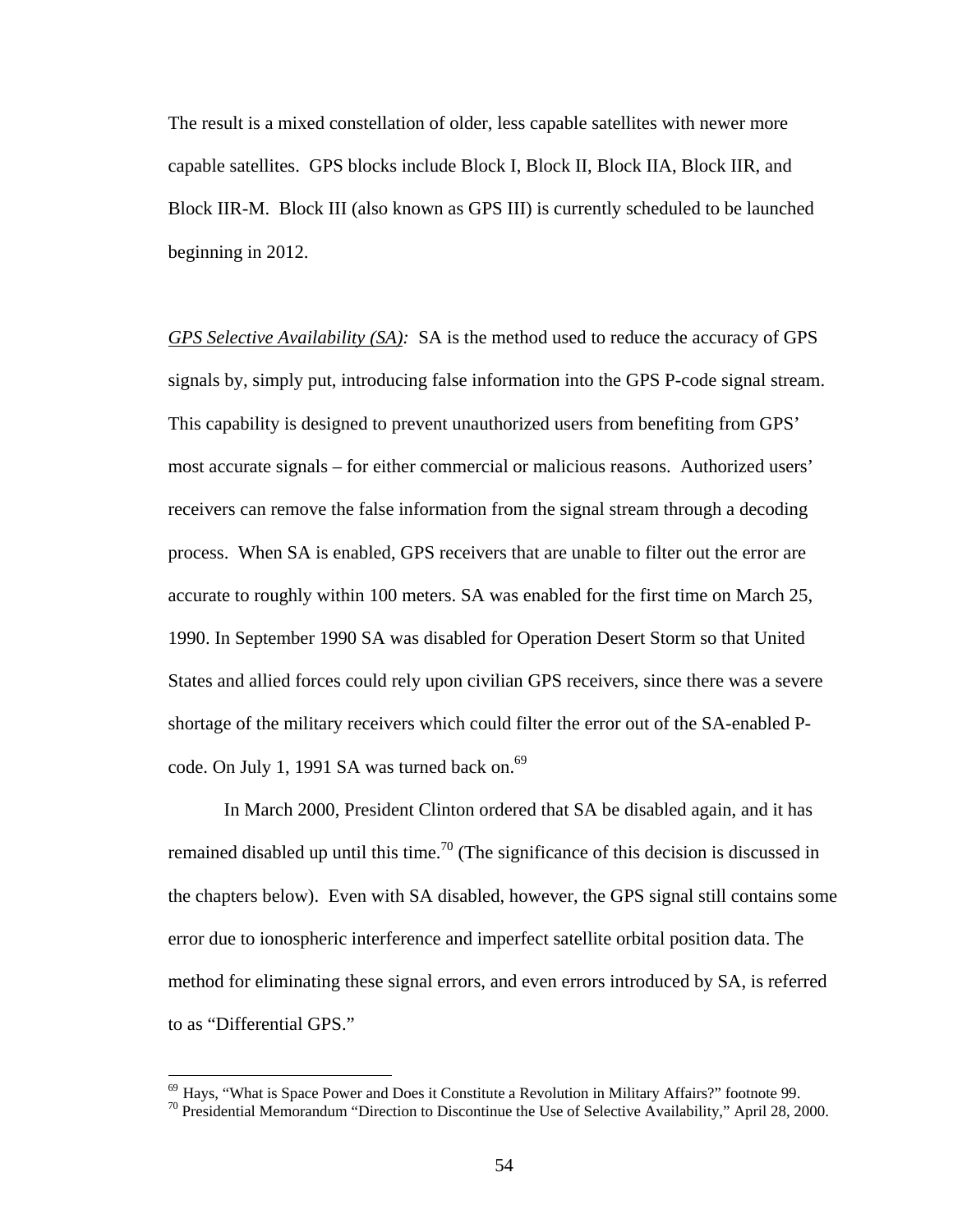*Differential GPS*: Differential GPS (DGPS) refers to methods used to "augment" or "overlay" GPS signals to provide greater accuracy, availability, and reliability. "Augmentation" or "overlaying" is the technique of using ground reference stations, at precise locations, to correct GPS signals. After receipt of the GPS signal, the ground reference station system calculates the amount of error in the GPS signal by comparing the station's precisely known location with the estimated location provided by GPS. The error in the GPS signal is removed and the corrected GPS signals are rebroadcast via ground-base transmitters or transmitters on telecommunication satellites in geostationary orbit. DGPS is able to achieve positioning accuracy of much less than one meter. This also means that DGPS negates the error introduced by Selective Availability, thereby rending SA useless in areas that have DGPS available. DGPS also acts as a GPS signal integrity monitor. The U.S. Federal Aviation Administration built the Wide Area Augmentation System (WAAS) to "augment GPS" for aviation and public safety purposes, and many other countries are creating their own Differential GPS networks for similar purposes. The Global Navigation Satellite System - 1 (GNSS-1) concept, described below, is based upon DGPS, as is the European Geo-stationary Navigation Overlay Service (EGNOS).<sup>71</sup>

<sup>71</sup> Scott Pace, "Merchants and Guardians: Balancing U.S. Interests in Space Commerce," in *Balancing National Interests in Space Development*, International Space Policy Forum, Washington DC, George Washington University, Elliott School of International Affairs, (1999), 40. Also available as Scott Pace, "Merchants and Guardians: Balancing U.S. Interests in Space Commerce," in John Logsdon and Russell Acker, eds., *Merchants and Guardians* (1999) and as a RAND Reprint, (1999).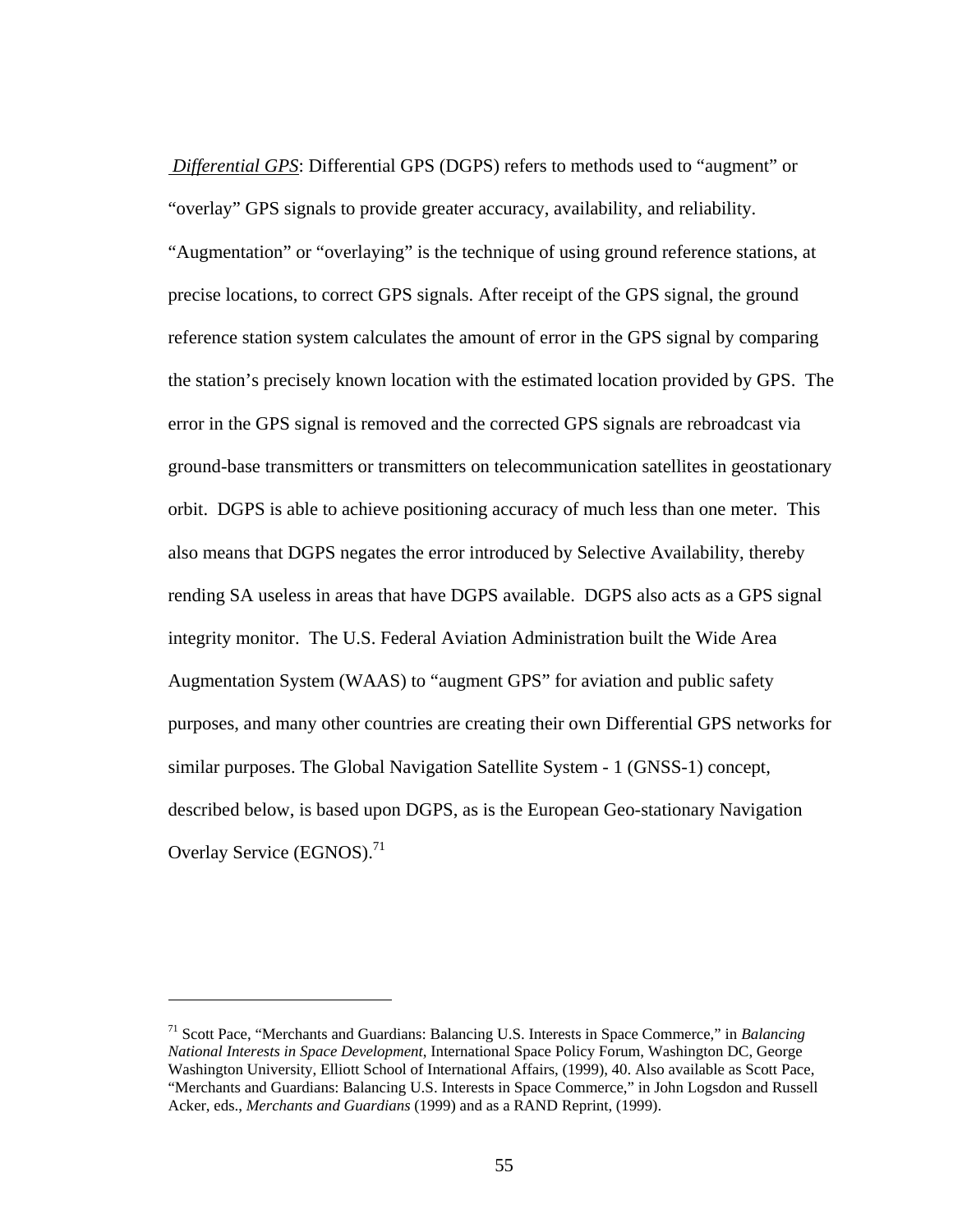*GNSS-1 and GNSS-2:* GNSS is a generic name for a global civil navigation satellite system which satisfies civil user requirements, particularly transport services, rather than military requirements. GNSS-1 is the first generation GNSS which relies upon augmenting GPS signals through differential GPS techniques (described above). GNSS-2 is envisioned as the second generation GNSS and will be a completely civil, global navigation satellite network. It will be completely autonomous and not depend upon any military controlled satellite system, such as GPS or GLONASS.<sup>72</sup> Galileo is envisioned as Europe's contribution to GNSS-2. Galileo was originally slated to be operational by 2008, but due to many obstacles outlined in the coming chapters, it is currently scheduled to be operational in 2013.

*European Geostationary Navigation Overlay Service (EGNOS):* Europe's contribution to GNSS-1 is EGNOS. EGNOS is a combined project between the EC, ESA, and the European Organization for the Safety of Air Navigation (EUROCONTROL). EGNOS entered its pre-operational phase in 2006. In short, EGNOS is a European differential GPS system. It uses three International Maritime Satellite Organization (Inmarsat) geostationary satellites and a network of ground stations to transmit information on the reliability and accuracy of GPS navigation signals,  $^{73}$  and Russia's Global Orbiting Navigation Satellite System (GLONASS) navigation signals.<sup>74</sup>

<sup>&</sup>lt;sup>72</sup> Commission, "Global Navigation Satellite System - High Level Group."<br><sup>73</sup> Lindstrom and Gasparini, *The Galileo Satellite System and its Security Implications*, 14.

<sup>&</sup>lt;sup>74</sup> EGNOS also augments GLONASS. A discussion of GLONASS is beyond the scope of this report.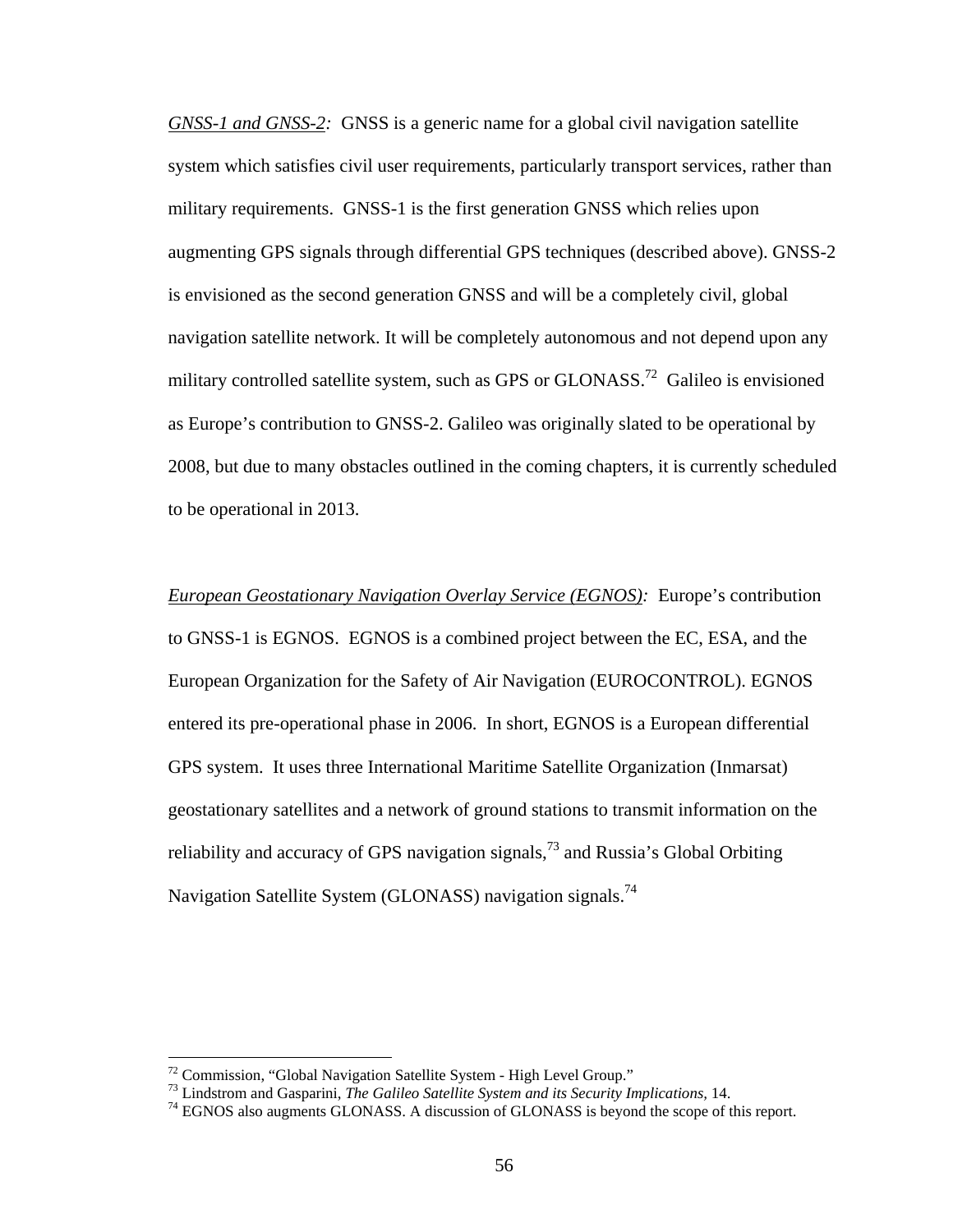*Galileo:* The last building block needed in order to lay the foundation for the detailed examination of the Galileo program is a high-level overview of important technical and organizational attributes of the Galileo program.

Galileo signals will be more accurate than GPS, be more available, and meet stringent legal requirements for liability including providing near real-time information on signal integrity, a capability which GPS lacks. The Galileo constellation will consist of 27 satellites plus three on-orbit spare satellites in medium Earth orbit, (14,600 miles), at an inclination of 56 degrees. In addition to its PNT capabilities, Galileo will have a capability to detect and re-transmit search and rescue signals.<sup>75</sup> Galileo plans to transmit five separate signals including: 1) Open service (OS) which will be free but have no service guarantee and no liability; 2) Safety-of-life (SoL) service which includes a service guarantee for SoL applications, integrity notification, and signal authentication; 3) Public Regulated Service (PRS) which will be an encrypted and fee-based PNT signal for the military, police, fire, ambulance and other public users. PRS must be available at all times and under all circumstances. This signal is the most controversial due to its strategic nature, similar purpose as the GPS P-code, and lack of commercial applicability; 4) Commercial service which will be an encrypted and fee-based PNT signal for commercial market applications, and will provide a service guarantee and 5) Search and Rescue (SAR) service which will relay distress alarms to improve existing search and rescue methods.76

<sup>&</sup>lt;sup>75</sup> Benedicto, J., Dinwiddy, S., Gatti, G., et al, "Galileo: Satellite System Design and Technology Developments," European Space Agency, November 2000.<br>http://esamultimedia.esa.int/docs/galileo world paper Dec 2000.pdf (accessed January 12, 2008).

<sup>&</sup>lt;sup>76</sup> Rosalind Lewis and others, *Building a Multinational Global Navigation Satellite System: An Initial Look*, (Santa Monica: RAND, 2005), 19-20.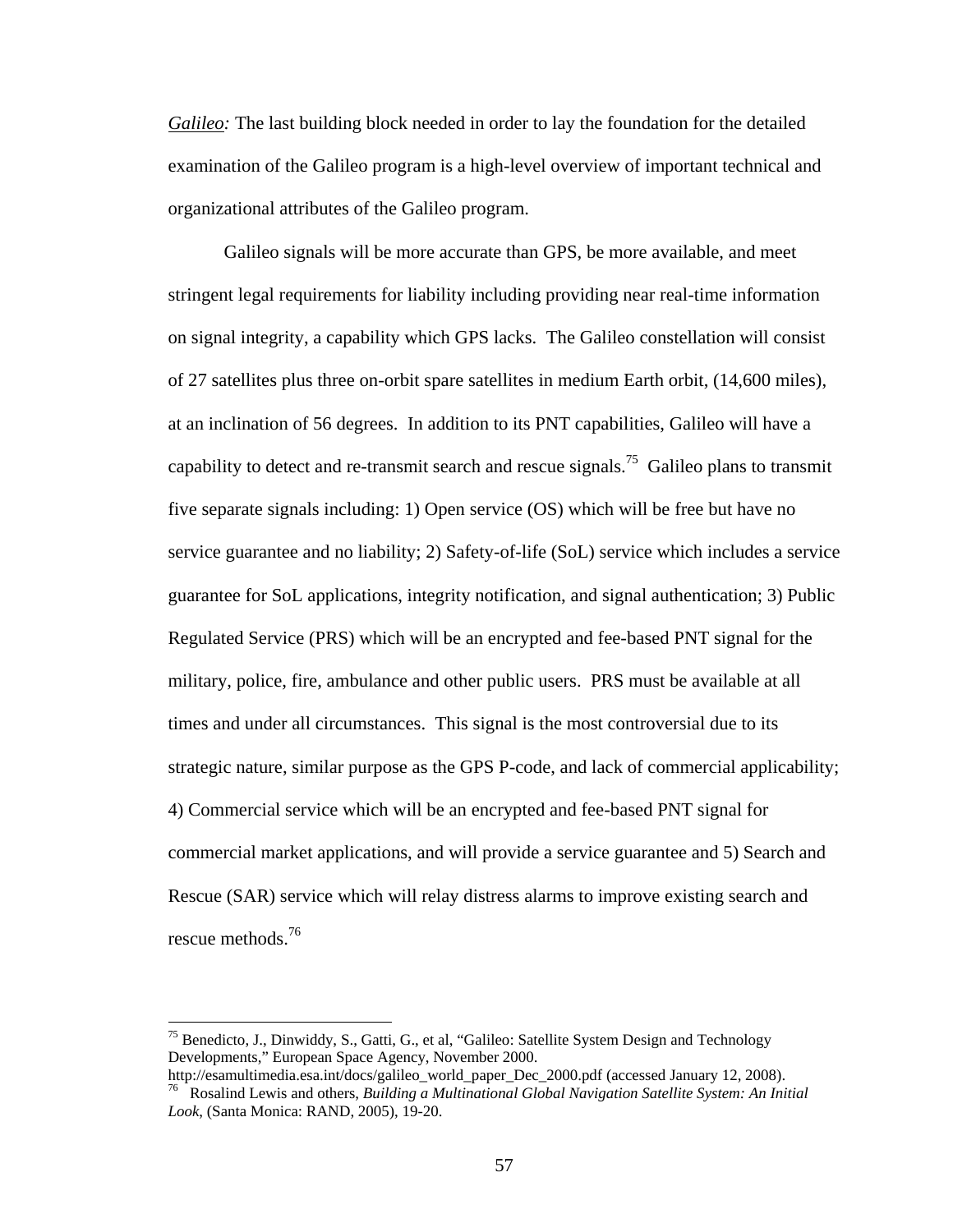The EC and ESA chartered the Galileo Joint Undertaking (GJU) in 2002 to manage the project. The GJU managed the program from May 2002 until December 2006, when the GJU ceased to exist and its responsibilities were transferred to the European GNSS Supervisory Authority (GSA).

Since January 2007 GSA has managed the Galileo and EGNOS programs. GSA is responsible for implementing and managing Galileo's deployment and operating phases. Its responsibilities and tasks include: financial management, regulatory authority, certification, frequency management, licensing concession holders, integrating Galileo with EGNOS, managing relationships and agreements with ESA and the private sector, and managing all aspects of system safety and security. The GSA System Safety and Security Committee is composed of security experts with one representative from each Member State and one from the European Commission. One representative from the EU's second pillar and one representative from ESA attend the meetings as observers.<sup>77</sup>

## 4. Conclusion:

1

A basic understanding of the structure of the European space sector, common space policy frameworks, GPS, and the Galileo project are prerequisites for comprehending the analysis in the following chapters. The building blocks outlined above provide the foundation upon which this study launches into the detailed examination of the Galileo program.

 $^{77}$  European Union, "Council Regulation (EC) 1942/2006 of 12 Dec 2006: Amending Regulation (EC) No 1321/2004 on the Establishment of Structures for the Management of the European Satellite radionavigation programmes, *Official Journal of the European Union*, (Brussels: December 22, 2006), 20.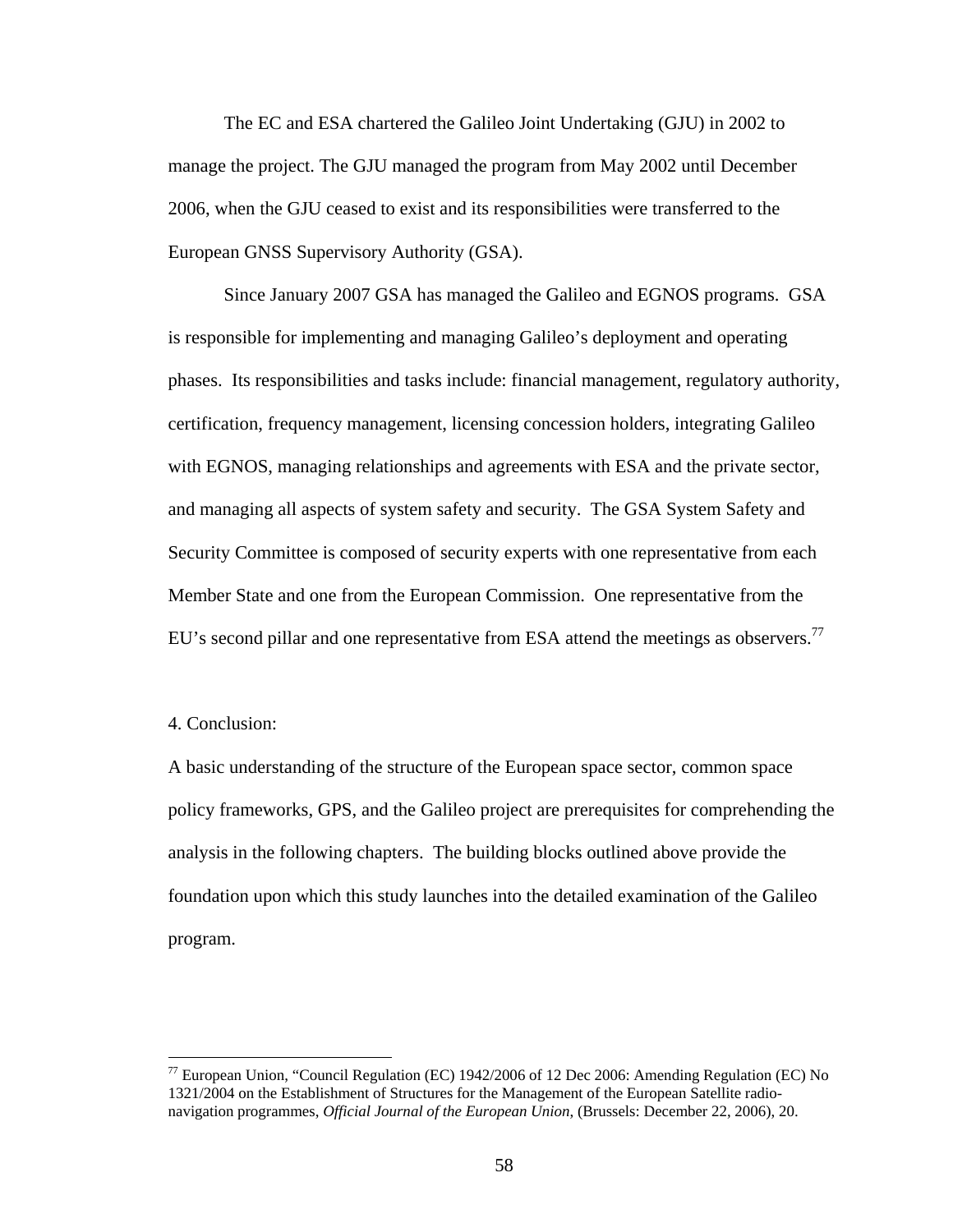## **Chapter Three: Methodology**

*1. Overview:* This study seeks to determine the relative weight of the motives driving the Galileo program, at four points in time, in order to help explain the Galileo program's ability to survive until now. First, the many commonly accepted motives for Galileo are provided below. However, the multi-use nature of Galileo and the complex mix of actors involved in the project impair our ability to see clearly which of these many motives have carried the most weight. Therefore, this study attempts to clarify which motives carried the most weight by using three perspectives from international relations theory: realist, liberal, and ideational. Key aspects of these perspectives are outlined below and three hypotheses, one for each perspective, are introduced. To test these hypotheses, many indicators of the presence of factors associated with each perspective are also identified below. The most important indicators include the civil, defense, or commercial nature of organizations deeply involved in initiating and managing the project; the civil, defense, or commercial nature of the sources of money for the project; and the civil, defense, or commercial nature of the decision-makers with the most control over the project.

The evolution of the Galileo program is described and an analysis of the indicators is done at: 1) The 1999 EU decision to pursue an independent navigation satellite capability and the approval of the "Definition Phase" of Galileo; 2) The March 2002 EU decision to continue to back Galileo and the approval of the Galileo "Development Phase"; 3) The June 2004 agreement between the European Union and the United States to make Galileo and GPS compatible and interoperable; and 4) The 2007 EU decision to fund Galileo's "Deployment Phase" entirely from EU public funds.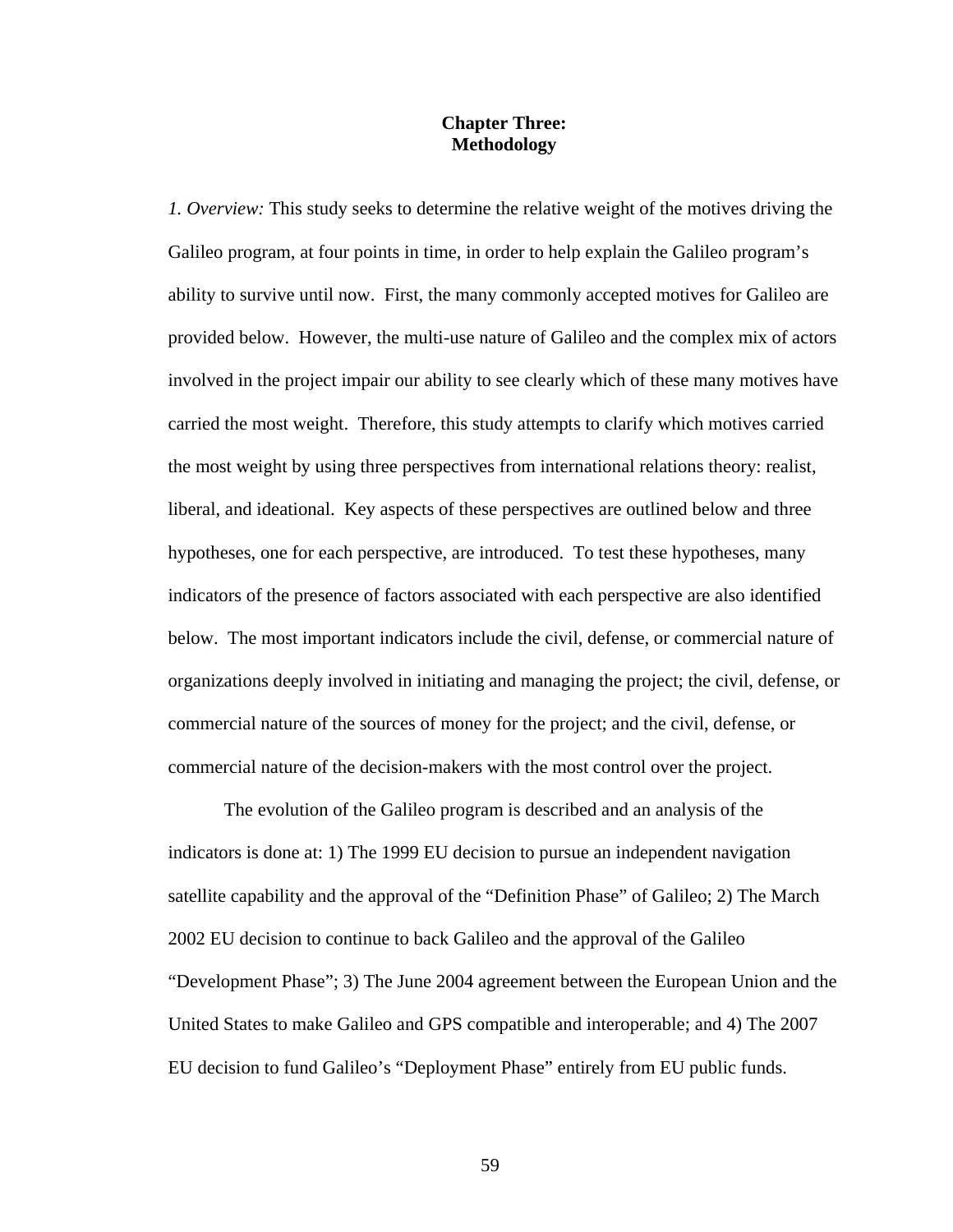Indicators are categorized as either realist, liberal, or ideational, and a subjective analysis attempts to deduce which factors weighed the most heavily on European decisionmakers' minds. However, the unique array of political actors and levels in Europe makes it difficult to discern the level from which the major impetus for Galileo came. Therefore, an additional step is taken which considers the relative influence of the international level, European level, national level, and industrial level. By this means, we are able to make an informed judgment – but still a judgment -- about the significance of each level.

Many trends converged in the 1990s which produced a new impetus for an independent European navigation satellite system. These trends include: increasing EU interest in space and security affairs, the growing commercial space sector, the consolidation of the aerospace industry, the growing popularity of Public-Private Partnerships, and growing doubts about ESA. The most important trend, however, was the rapidly increasing integration of navigation satellite signals into all sectors of society. In the course of the 1990s navigation satellites became crucial enablers of the modern global information infrastructure.

The chronological study of the Galileo program draws out the various factors, levels and trends influencing European decision-makers and provides us a better understanding of the relative weight of the motives behind Galileo at each decision point, and enables us to see if the motives changed over time. This insight will help to explain Galileo's ability to survive in spite of the many obstacles outlined in the introduction to this study. However, since the scope of this study is broad, with Galileo involving many actors and with many key decisions over the last ten years, I use selective judgment to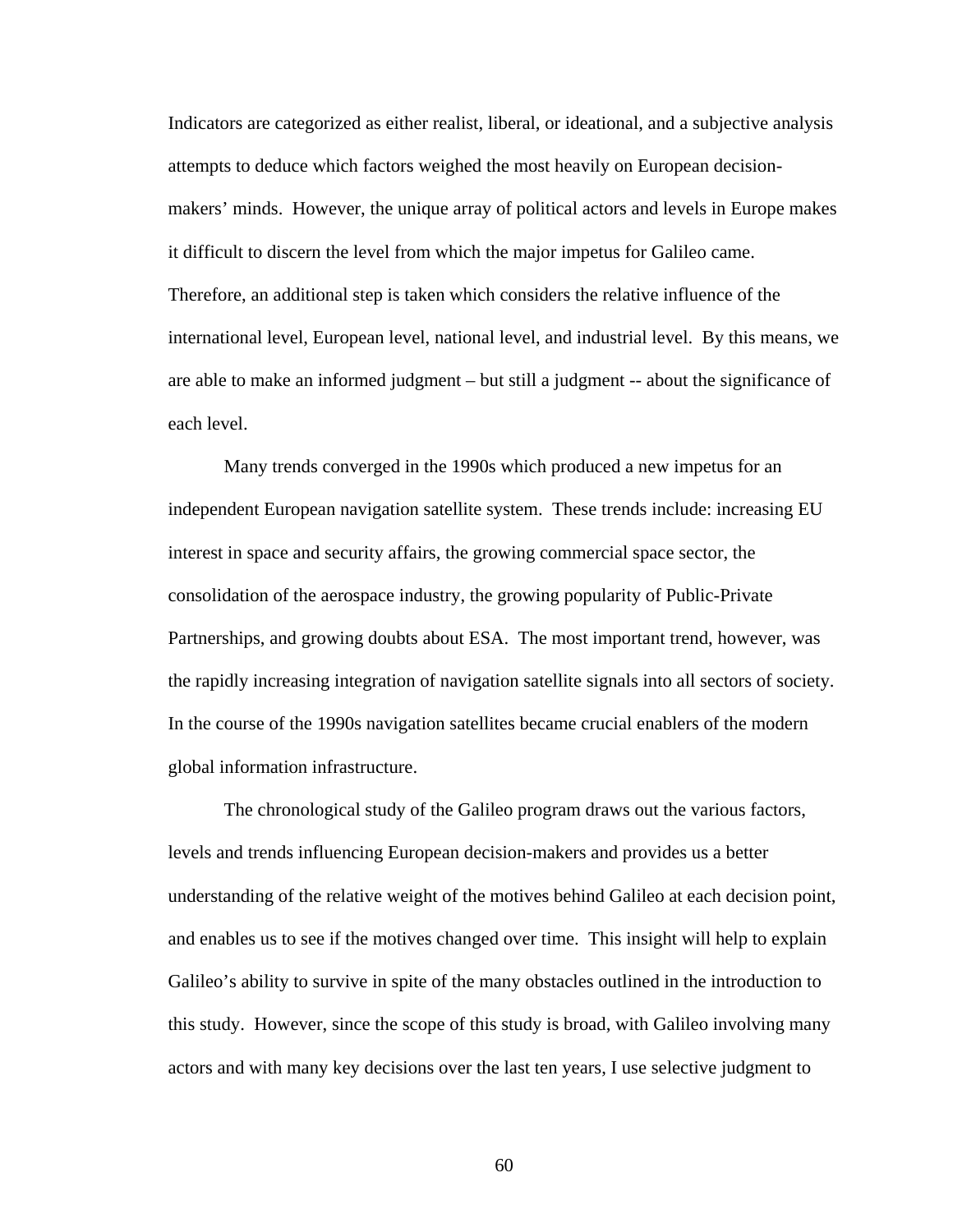limit the scope of the study to only the most significant factors and the most relevant actors and decision-makers. While this study cannot provide definitive answers, it may help us better understand Galileo's ability to endure.

*2. Drivers*: As detailed in Chapter One's literature review, participants and observers have identified a variety of motives behind the Galileo program including: European sovereignty, independence, and autonomy; commerce, global market shares, competitiveness, employment, civil infrastructure, and the efficiency of the transport industry; new services for citizens that are better than GPS, improved safety of transport systems; environmental and technological benefits; its use as a bargaining chip for pressuring the United States to remove Selective Availability from GPS; as an economic tool to asymmetrically balance against American hegemony; and as an example of international cooperation to counterbalance the "American aerospace advantage." The literature regarding Galileo contains little information about the relative importance of this jumble of drivers. Clearly, Galileo's multi-use capabilities and the diversity of actors involved in the program cause confusion and controversy about the rationale for Galileo and obscure the relative weight of the motives behind European decision-makers' assessments of the need for Galileo.

*3. International Relations Theory*: This study attempts to clarify the situation by using three perspectives derived from international relations theory; the realist, liberal, and ideational. The chronological study of the Galileo program will reveal indicators of the presence of these factors. Once the factors are revealed they will be "placed" into the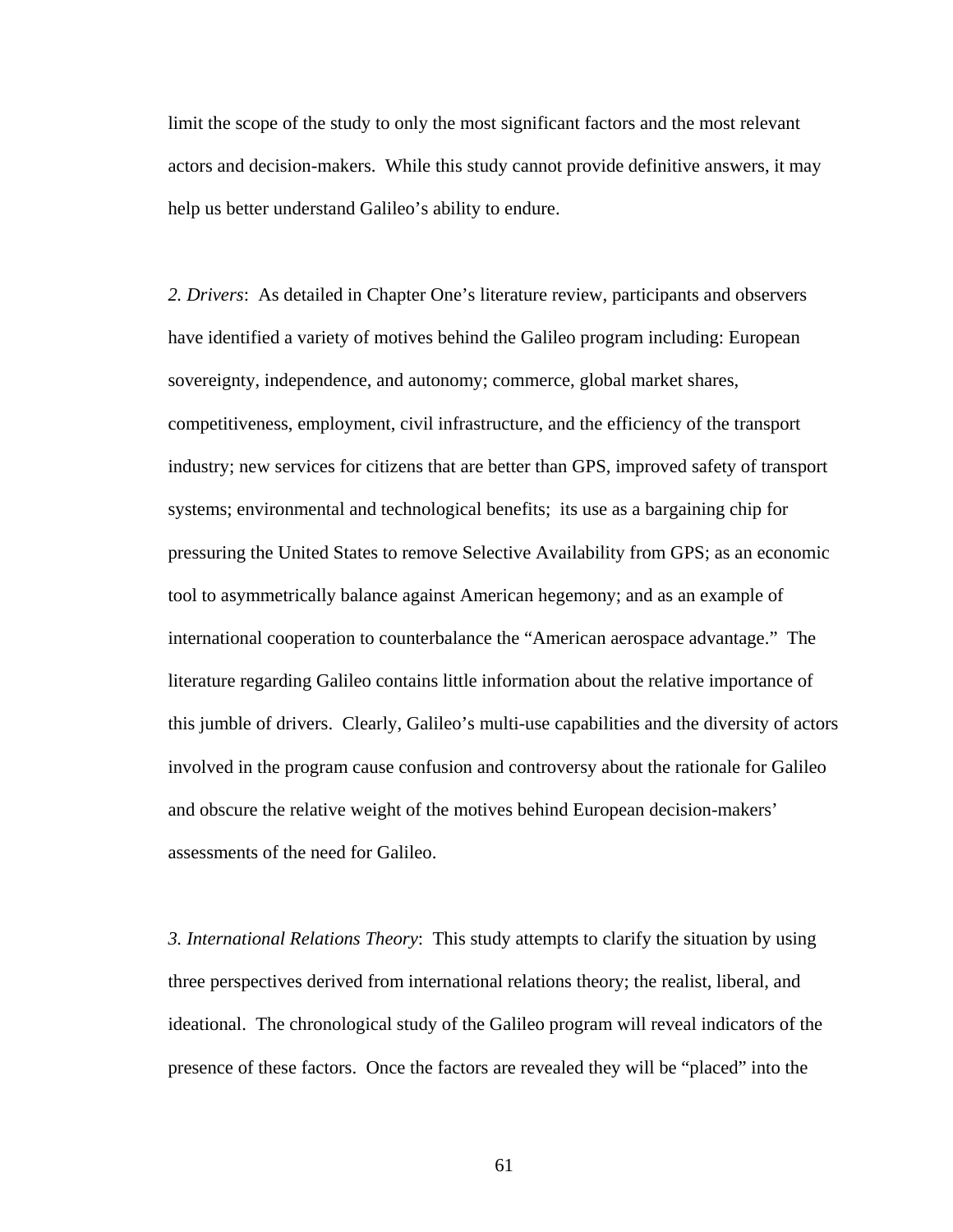realist, liberal, or ideational category in which they fit best. This helps to bring to light the relative weight of the factors influencing European-decision makers' assessment of the need for Galileo. In addition, the realist, liberal, and ideational perspectives help to identify what evidence should be looked for in the first place. Key aspects of these perspectives are outlined below and three hypotheses, one for each perspective, are introduced.

The Realist perspective: Realism uses the state as its basic unit of analysis since states are the highest form of political organization today, although in the past it was the tribe, the kingdom, or the empire; this demonstrates that the form of the highest political organization may change overtime. This study when discussing factors at the international level treats the European Union analytically "as if" it were a state, since in many areas it acts as if it is a state in the international system, and especially with regard to Galileo. That being said, realism begins with the assumption that the international system is anarchic and therefore conflictual by nature. As a consequence, states rely upon self-help in order to maintain sovereignty and survive. Therefore, the acquisition and maintenance of power in order to get security is the primary motivation of the state.<sup>1</sup> Since all states try to maximize power and perceive (or misperceive) $\epsilon$  the amount of power other states possess, balancing power is the preferred means to maintain stability

<sup>&</sup>lt;sup>1</sup> Robert Gilpin, "The Richness of the Tradition of Political Realism," in *Neorealism and Its Critics*, ed. Robert Keohane, (New York: Columbia University Press, 1986), 305 and 314.

<sup>2</sup> Robert Jervis, *Perception and Misperception in International Politics* (Princeton, New Jersey: Princeton University Press, 1976).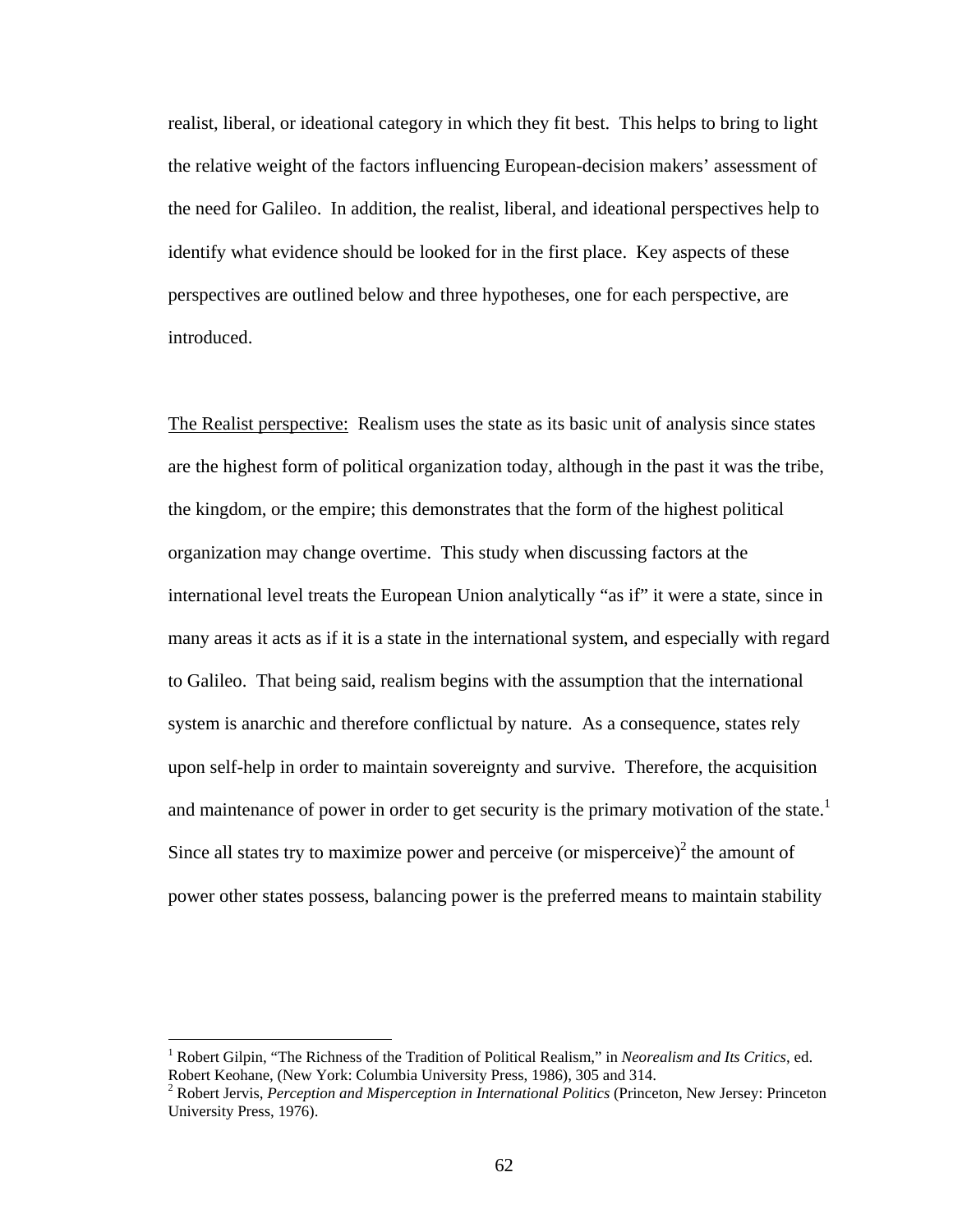and avoid conflict. This is accomplished by increasing internal economic capability or military capability (internal efforts) or through the creation of alliances (external efforts).<sup>3</sup>

 The measure of a state's power is taken from assessing its material capabilities. Material capabilities in turn, are determined by measuring a state's military strength, economic capability, resources, population, territory, political stability, and competence.<sup>4</sup> The capabilities that Galileo provides are not related to "population" and "territorial" measures. In addition, Galileo's contribution to "political stability" and "competence" fits better analytically under the *ideational factors* category in this study, if at all. Thus, in the category of "realist factors," most attention is given to considering Galileo's contribution to European military strength, economic capability, and resources.

"Military strength" is the most important measure for determining a state's material capabilities according to the realist perspective. The other measures outlined below are significant in so far as they contribute to the military strength of a state.<sup>5</sup> Therefore, this study considers indicators which link Galileo to military strength and defense as the strongest indicators that realist factors weighed the most heavily in European decision-makers' assessments of the need for Galileo. The degree to which military and defense considerations and military and defense resources are found to permeate the Galileo program, or not, is the most useful indicator of how heavily realist

<sup>3</sup> Kenneth N. Waltz, "Theory of International Politics," in *Neorealism and Its Critics*, ed. Robert Keohane, (New York: Columbia University Press, 1986), 117. 4

Kenneth N. Waltz, *Theory of International Politics* (New York: Random House, 1979), 131.

The realist perspective emphasizes that military strength is what matters most. John Mearsheimer in *The Tragedy of Great Power Politics*, equates power with military capability throughout Chapter 9, "The Causes of Great Power War." John Mearsheimer, *The Tragedy of Great Power Politics,* (New York: W.W. Norton, 2001) 334-359. E.H Carr in *The Twenty Year Crisis* on page 109 states that "Powers are graded according to the quality and the supposed efficiency of the military equipment at there disposal." Of the material capabilities noted above, the European Union only lacks military strength. Nevertheless, this makes the EU weak from a realist point a view. This point is emphasized by Christopher Hill "The Capabilities-Expectations Gap, or Conceptualizing Europe's International Role," *Journal of Common Market Studies* 31, no. 3 (September 1993): 306.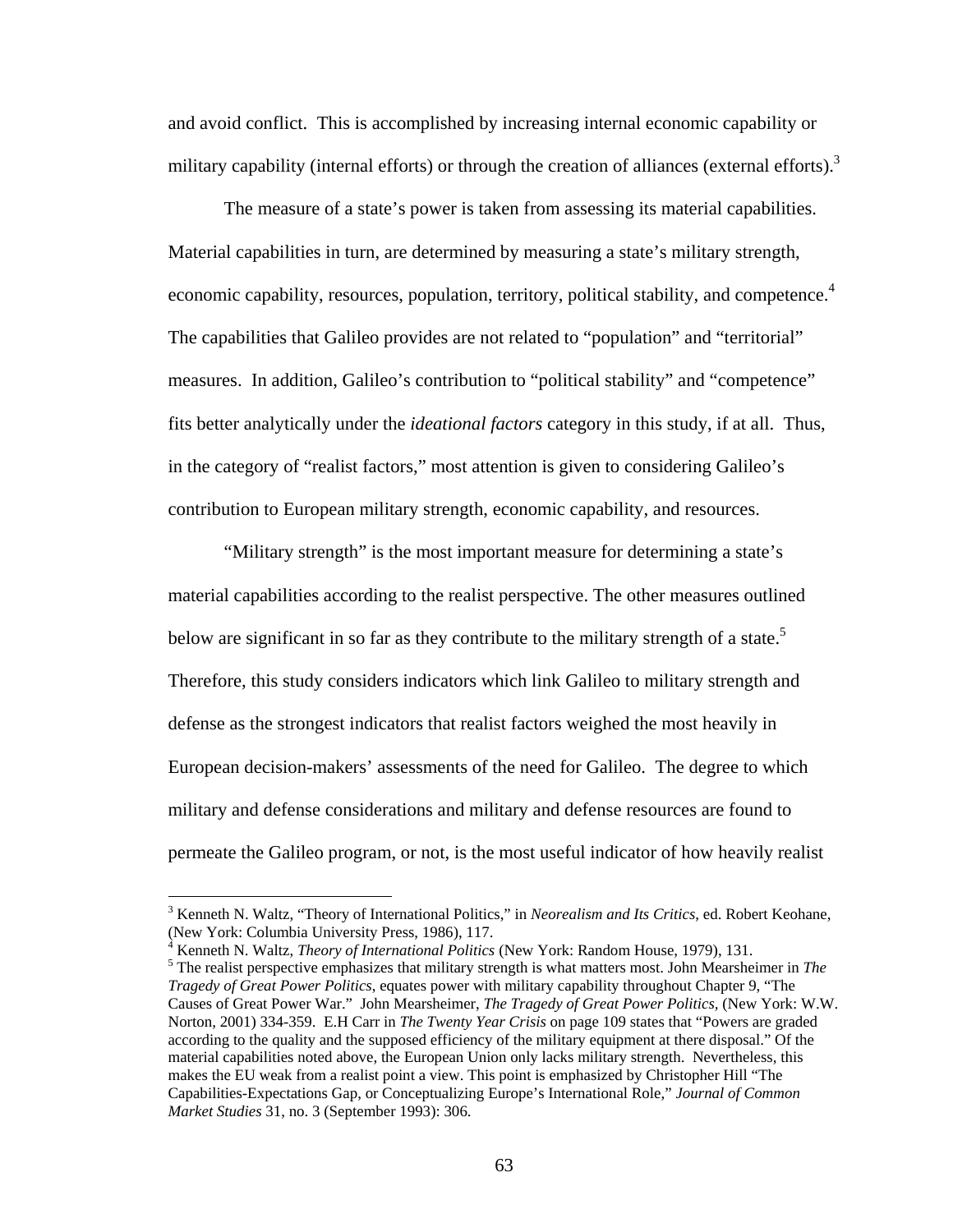factors weigh in European leaders assessment of the need for Galileo. Galileo's multiuse nature, the numerous actors involved in Galileo decisions, and the EU and its Member States' inability to talk forthrightly about military and defense issues at the European Union clouds the analysis, however, and makes it difficult to deduce military drivers. In addition, the definition of "security" expanded after the Cold War, diluting its traditional military-oriented meaning. This makes it necessary to precisely define the term when using it as an indicator. The various definitions of "security" will be discussed in a moment. In short, this study considers indicators of military and defenseestablishment involvement in Galileo, or the lack thereof, as the most important indicator for gauging the significance of realist factors.

 "Economic capabilities" from a realist perspective focuses on economic strength as a political lever, and as the foundation for military power. In this perspective the pursuit of wealth and the pursuit of power are indistinguishable.<sup>6</sup> E.H Carr tells us that throughout modern history there has been an increasingly intimate association between military and economic power.<sup>7</sup> However, Kenneth Waltz argues that economic gains are subordinate to security considerations. $8$  Therefore, evidence that shows that security considerations overrode economic considerations in the Galileo program would be strong realist indicators. In addition, references which link Galileo's economic potential with Europe's security, defense and survival will be categorized as realist economic factors. In contrast and as discussed below, this study will consider reference to economic factors

<sup>&</sup>lt;sup>6</sup> Jacob Viner, 1948, in "The Richness of the Tradition of Political Realism," by Robert Gilpin, in *Neorealism and its Critics*, (New York; Columbia University Press, 1986): 309.

Edward.H. Carr, *The Twenty Years Crisis, 1919-1939: An Introduction to the Study of International Relations,* (New York: St. Martin's Press, 2001), 113.

<sup>&</sup>lt;sup>8</sup> Kenneth N. Waltz, "Theory of International Politics," in *Neorealism and Its Critics*, ed. Robert Keohane (New York: Columbia University Press, 1986): 104.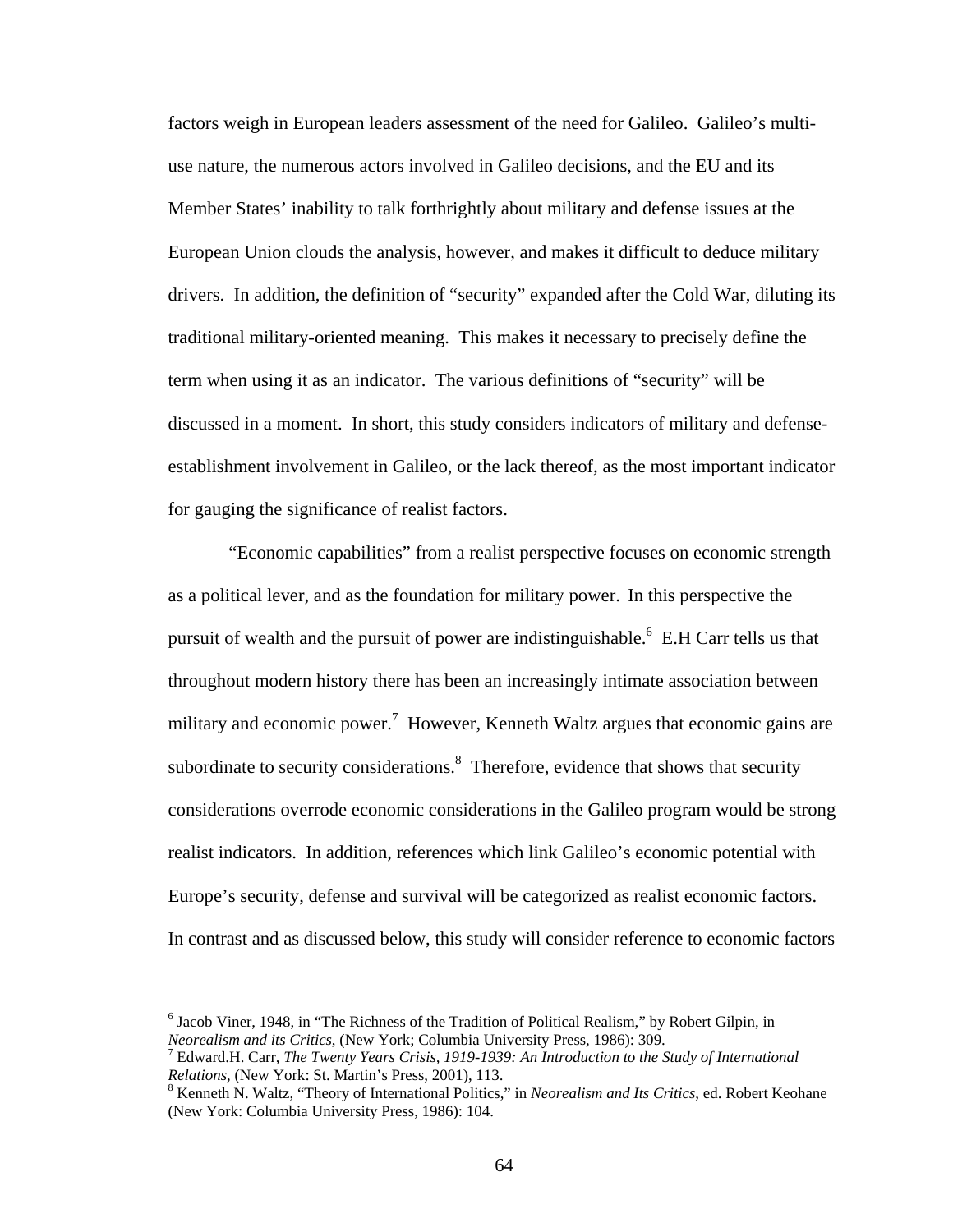that focus on interdependence, economic cooperation, efficiency, comparative advantage, and the role of international organizations in helping states maximize returns and produce public goods as liberal factors.

The "resources" that Galileo will provide: i.e. precision positioning, navigation, and timing information, are not what are traditionally meant by "resources." But in the "information age" it is not unreasonable to consider the PNT information that GPS currently provides, and that Galileo will provide in the future, as a vital resource economically and militarily, and thus an important component of a state's material capability. Control of this key resource, therefore, takes on a strategic political dimension. As noted previously, navigation satellite signals are vital enablers of the modern global information infrastructure and critical enablers of modern military capabilities. Concerns about the need for independent control over these modern information resources, and references to Galileo's signals as essential resources for everyone, at all levels of society, and across multiple sectors of society, will be categorized as realist factors.

The realist perspective further holds that international organizations are merely extensions of the states that created them, especially the most powerful states, and are not capable of independent action in international affairs. $9$  They almost exclusively reflect Member States' interests. The decision-making roles of ESA and the European Commission versus the role their Member States played in the Galileo program will be considered in this study in order to determine what extent these organizations had the

<sup>9</sup> John Mearsheimer, "The False Promise of International Institutions," *International Security* 19, no. 3 (Winter 1994-1995): 7.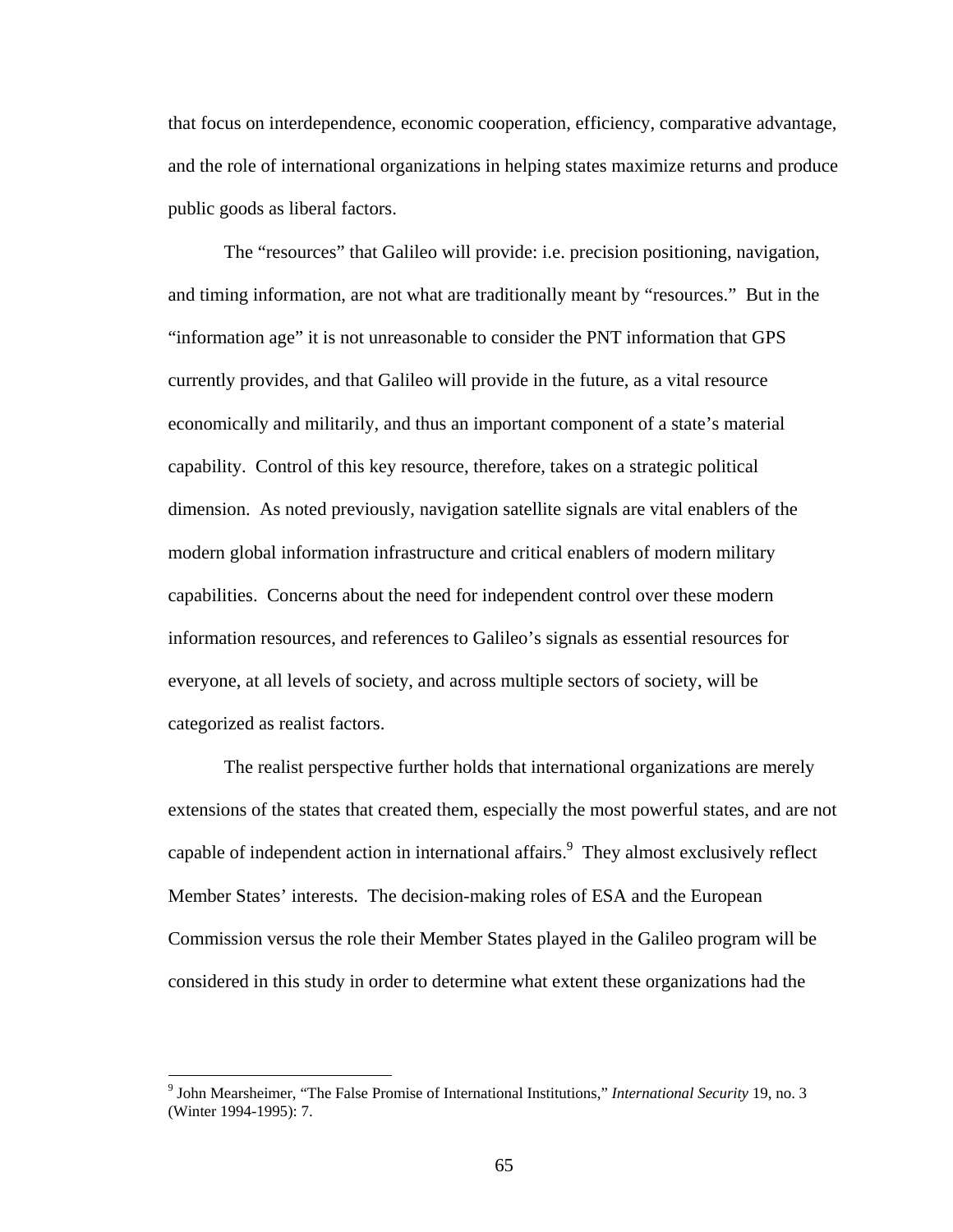ability for independent action, and if they were able make decisions which diverged from Member States' perceived interests. If not, the realist perspective will be bolstered.

This study will use these fundamental tenants of the realist perspective in order to derive indicators that realist factors drove European decision-makers' assessments of the need for Galileo.

At this point a brief discussion of "autonomy" is necessary because on its face, the term "autonomy" seems to have strong realist overtones. However, both realist and liberal perspectives conceive of states as "unified rational autonomous actors."<sup>10</sup> Therefore, the French desire for autonomy, which has been transferred in many respects to the European Union, does not necessarily get classified by this study as a realist indicator. Furthermore, "autonomy" is often used interchangeably with the words "sovereignty" and "independence." However, while the legal and theoretical definitions of sovereignty have been examined and debated extensively, the term "autonomy" seems to mean many things. A few of the usages uncovered in this study include mention of: strategic autonomy, technological autonomy, political autonomy, scientific autonomy, economic autonomy, industrial autonomy, and cultural autonomy. This study did not uncover any international relations scholarship which investigated the meaning of "autonomy" directly, although Stephen Krasner refers to the "norm of autonomy" as "the core of Westphalian sovereignty."<sup>11</sup> In addition, this study uncovered no theoretical link which binds "autonomy" primarily with the realist perspective. The best we could do is note that the term "autonomy" is sometimes used in contrast to the concept of "interdependence." In sum, because the term "autonomy" is generic and both the realist

<sup>&</sup>lt;sup>10</sup> Stephen D. Krasner, *Sovereignty: Organized Hypocrisy* (Princeton: Princeton University Press, 1999), 6.<br><sup>11</sup> Stephen D. Krasner, *Sovereignty: Organized Hypocrisy* (Princeton; Princeton University Press, 1999), 8.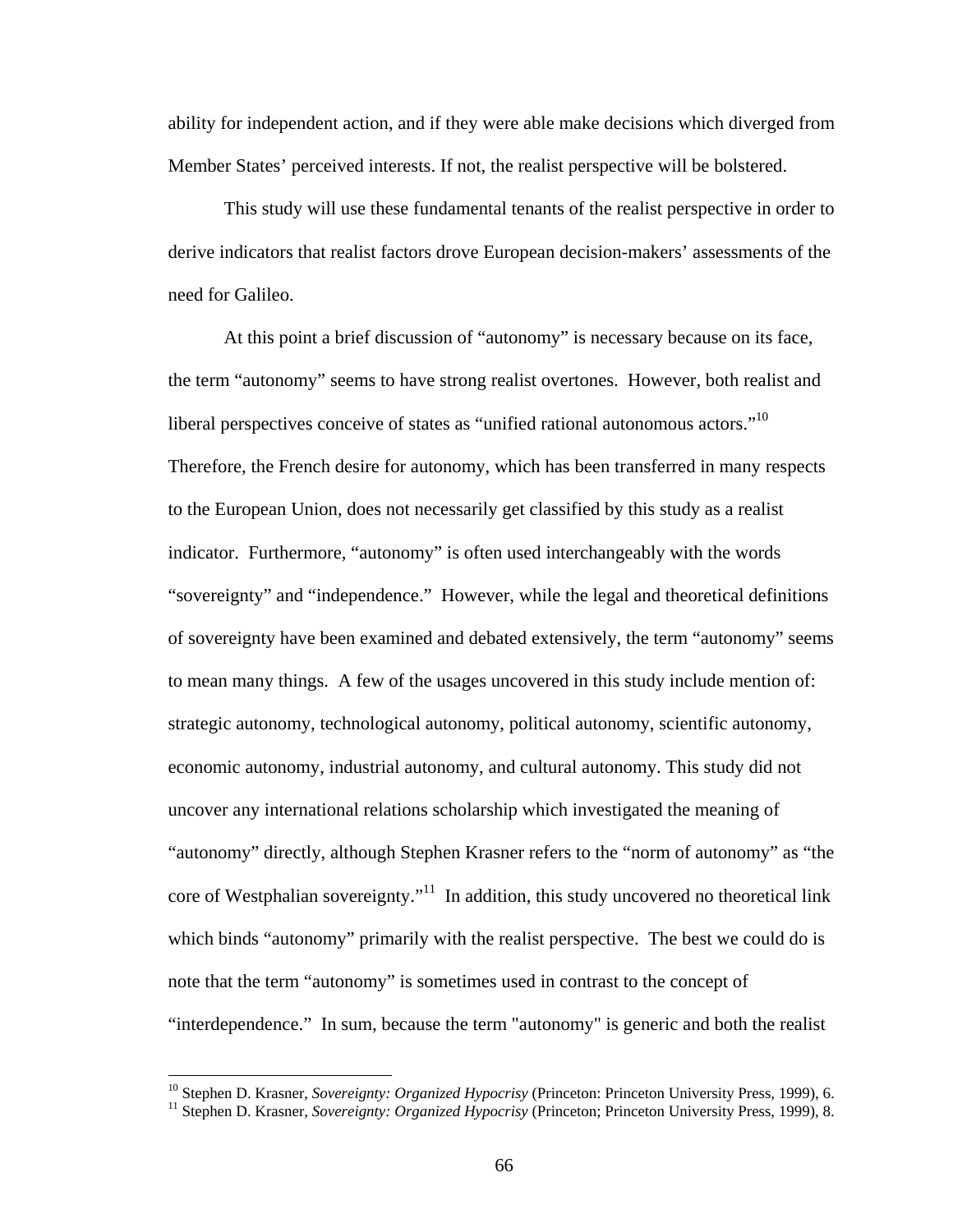and liberal perspectives conceive of the state as autonomous, this study contends that the term "autonomy" is insufficiently precise to be useful and, therefore, does not give it great significance as an indicator of whether European decision-makers' assessments of the need for Galileo were driven more by realist or liberal factors.

Likewise, the term "strategic" has realist connotations but is also a nonspecific term which is of limited use as an indicator. The U.S. Department of Defense lists 28 different uses of the word "strategic," referring to everything from nuclear weapons, to intelligence, to communications, to bombing campaigns and so on.<sup>12</sup> While Galileo's "strategic" importance is often emphasized by the European Commission, and seems to imply a latent military rivalry with the United States, the use of the term "strategic" in reference to Galileo is more akin in meaning to how railways and roads are "strategic."<sup>13</sup> Due to such ambiguity, this study will rely upon more concrete indicators.

 A precise definition of what is meant by the word "security" is also required since its meaning may have different connotations for different audiences and in different circumstances. In addition, some usages may clearly have a military and defense meaning, giving it significance from the realist perspective, while other usages may be referring to more liberal conceptions such as "human security." Therefore this study briefly reviews some definitions of security and offers a simple 'Security Continuum' in order to help us measure if a "security" aspect found in the Galileo study should weigh more as a liberal factor or as a realist factor.

<u>.</u>

<sup>&</sup>lt;sup>12</sup> Tomas Valasek, "Galileo's 'Strategic' Role," in *Europe in Space* (London: Center for European Reform, 2004), 33.

<sup>&</sup>lt;sup>13</sup> Kevin Madders, interviewed by author, Brussels, BE, September 26, 2007. Also see Joan Johnson-Freese' discussion on the ambiguity of the word 'strategic.' Johnson-Freese, *Space as a Strategic Asset*, 6.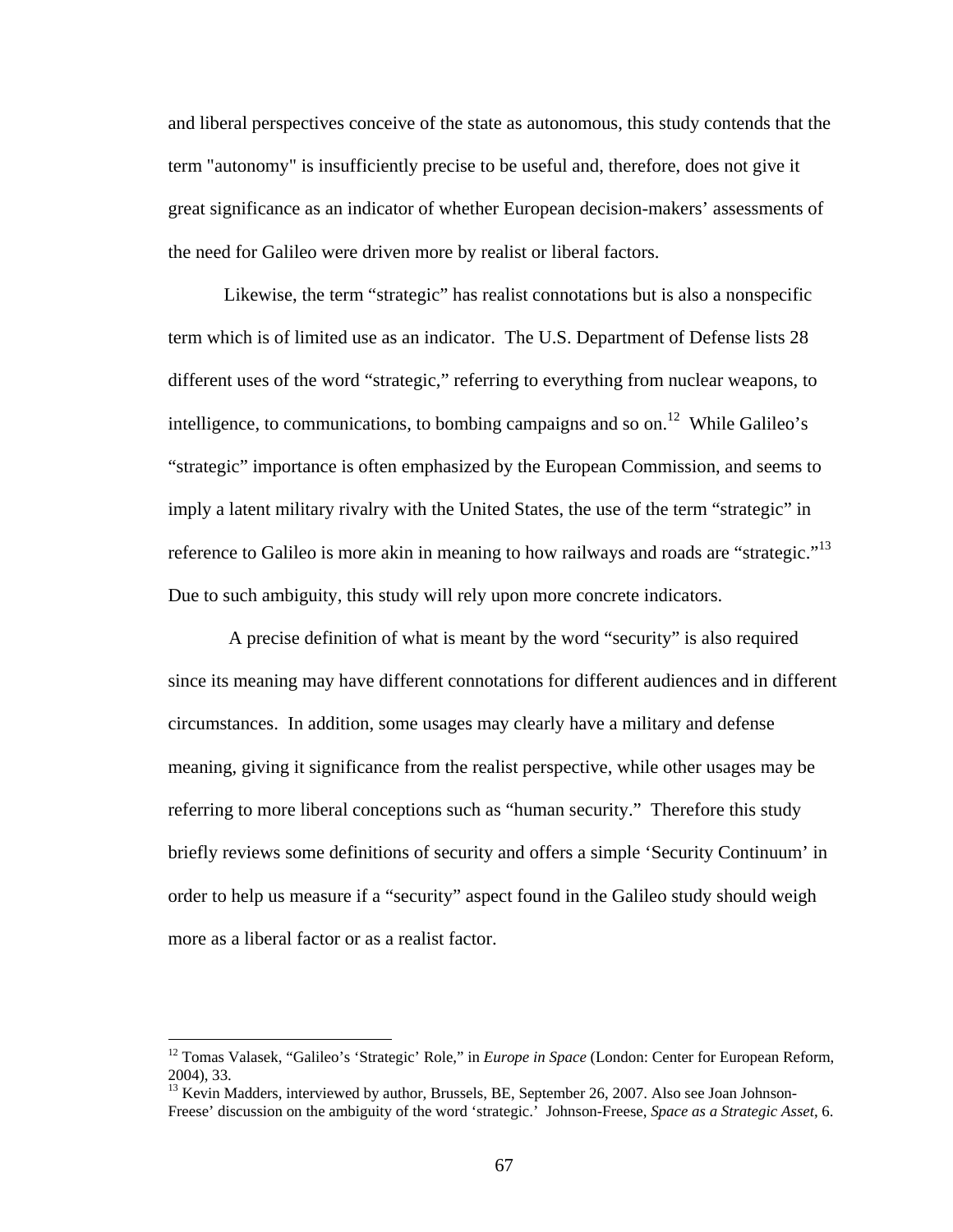In the realist perspective, the term "security" is thought of in connection with the military defense of states' territory and interests, and in the context of interstate conflict and the threat, use, and control of military force.<sup>14</sup> Eventually Galileo may contribute to the military security requirements which are needed in EU Pillar Two and in Member States' militaries. The military dimension of Galileo includes any military requirements for precise navigation, positioning, and timing. This study will refer to this meaning as "military" security.

The liberal perspective accepts a broader definition of security which goes well beyond just military security threats to states, and considers military and non-military threats to the security of societies, groups, and individuals. This is referred to as "Human Security" which takes into account threats to economic, food, health, personal, political, and environmental security. The threats may come from natural sources such as natural disasters and disease, or manmade sources such as war, criminal activity and pollution.<sup>15</sup>

Another view of security keeps its perspective at the state-level and emphasizes the consequences of resource depletion, environmental degradation, and demographic issues on states' security.16 In this view, such problems may cause instability and conflict due to domestic unrest, civil war, and refugee flows - especially in the developing world. The aspiration for "sustainable development" has been categorized as a method to improve security in this context. $17$ 

<u>.</u>

<sup>&</sup>lt;sup>14</sup> Stephen M. Walt, "The Renaissance of Security Studies," *International Studies Quarterly* 35, no. 2 (June 1991): 212. Also see Roland Paris, "Human Security: Paradigm Shift or Hot Air?" *International Security* 26, no. 2 (Fall 2001): 87-102.

<sup>15</sup> Paris, "Human Security: Paradigm Shift or Hot Air?" 90.<br><sup>15</sup> Paris, "Human Security: Paradigm Shift or Hot Air?" 90.<br><sup>16</sup> Jessica Tuchman Mathews, "Redefining Security," *Foreign Affairs* 68, no. 2 (spring 1989), 162.

<sup>&</sup>lt;sup>17</sup> J Ann Tickner, "Re-visioning Security" in *International Relations Theory Today*, eds. Ken Booth and Steve Smith (University Park: Pennsylvania State University Press, 1995), 182.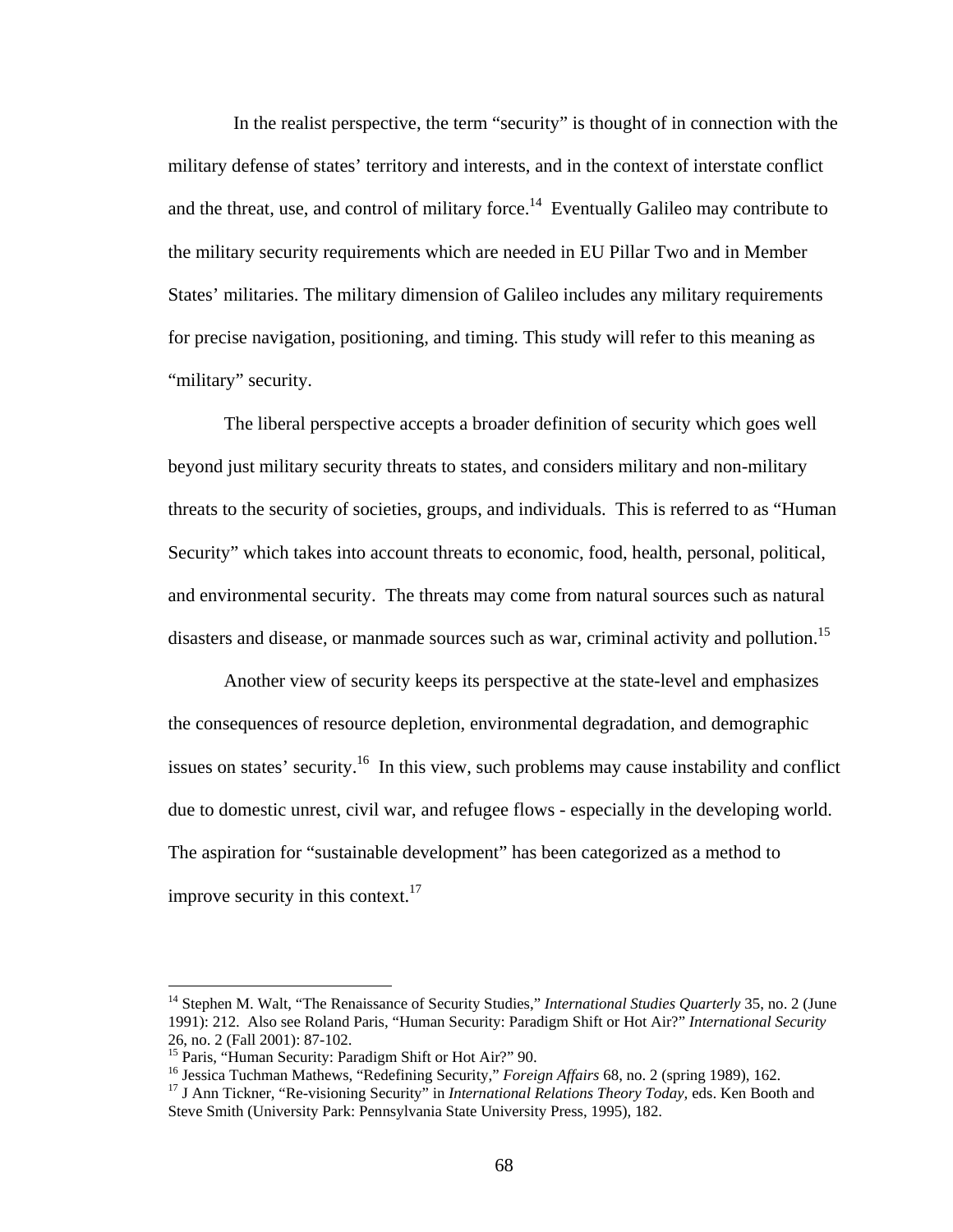An additional viewpoint is that security rests on economic productivity which, in turn, rests upon sound economic infrastructure.<sup>18</sup> Economic activity depends on efficient transportation and information networks, efficient investment in human capital, and social cohesion. For clarity, this study will refer to this frame as "economic" security. However, there is also a difference between what Americans mean by "economic security," and what Europeans mean by it. "Economic security" has both military and defense-industrial implications in the American context, whereas "economic security" has traditionally connoted primarily civilian and economic considerations in Europe.<sup>19</sup>

Since military security concerns have traditionally been beyond the EC's competence, as discussed in Chapter Two, in the EC references to "security" usually refer in general to economic security in the European sense, human security and environmental security as discussed above. More specifically, the EC concerns itself with natural disaster warning, mitigation, rescue, and recovery; border security; security against organized crime and terrorism; human security in terms of refugee and migrant flows; and monitoring the global environment for threats to the land, atmosphere, fresh water, fisheries, agriculture, and society in general. The EC-led Global Monitoring for the Environment and Security (GMES) space system appears to have been a response to this concept of security.

 This study offers a simple 'Security Continuum' in order to help us measure if a "security" aspect found in the Galileo study should weigh more as a realist factor or as a liberal factor.

<sup>18</sup> Jonathan Kirshner, *Globalization and National Security,* (New York: Routledge, 2006), 1-37.

<sup>&</sup>lt;sup>19</sup> Lungu, "Power, Techno-Economics, and Transatlantic Relations," 5.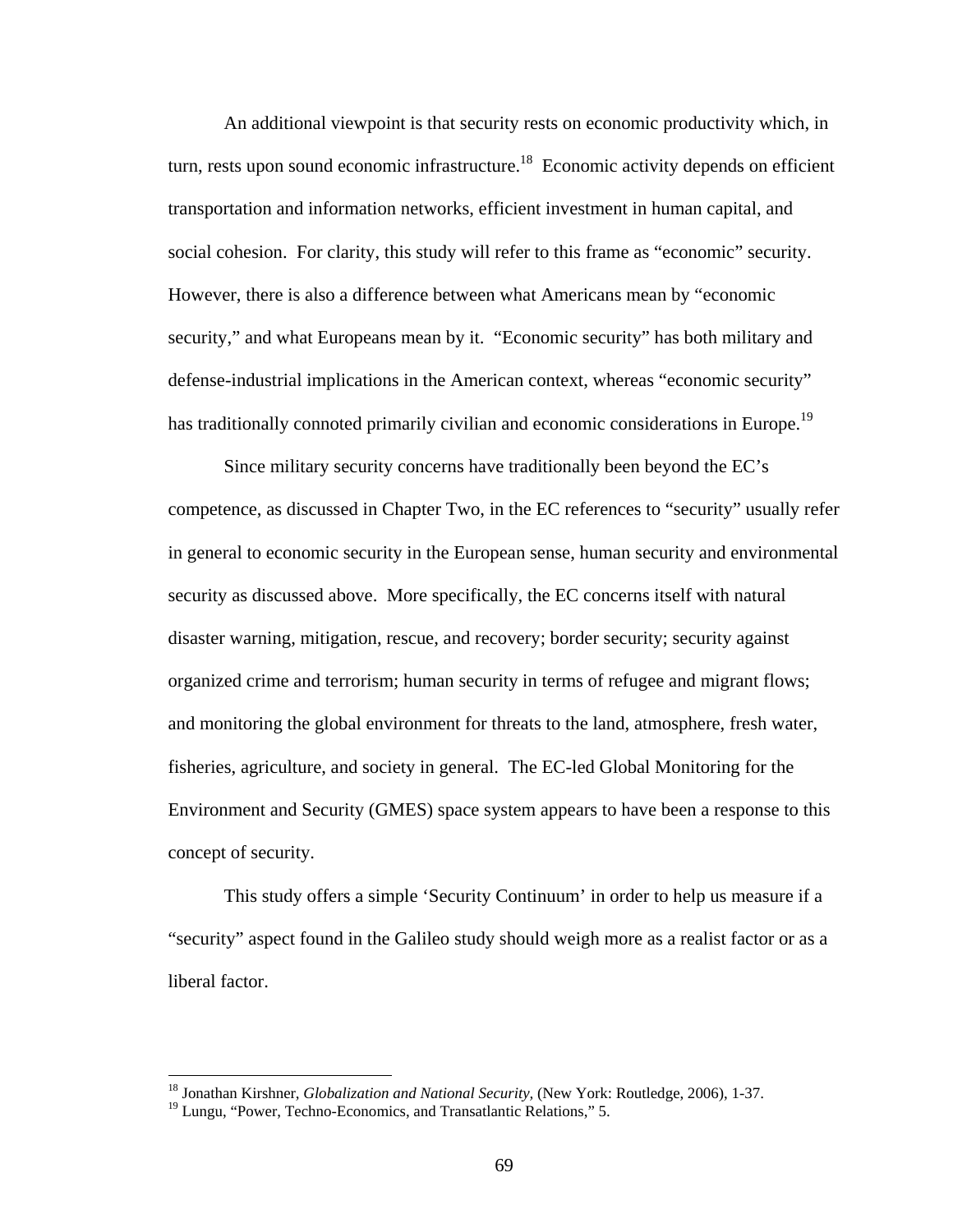

Figure 2. Security Continuum

On the right end are military security concerns which count as realist indicators. On the other end are human security factors, at the individual level, which count as liberal indicators. Environmental considerations which were considered at the state-level are inbetween but closer to the liberal end of the continuum.

 This study will use these basic facets of the realist perspective in order to derive indicators of the degree to which realist factors weighed on European decision-makers' assessments of the need for Galileo. In addition, the above summary of the realist perspective provides the basis for our first hypothesis:

*Hypothesis A*: Realist factors weighed the most heavily on European decision-makers' assessments of the need for Galileo

*Realist indicators*: To test Hypothesis A indicators of the presence of realist factors are identified below and then brought out in the course of this study. If realist factors were driving European decision-makers assessments of the need for Galileo this study should find that defense or military oriented organizations were deeply involved in initiating and managing the project; that money for Galileo came from defense oriented sources, and that defense officials had significant control over the project. In addition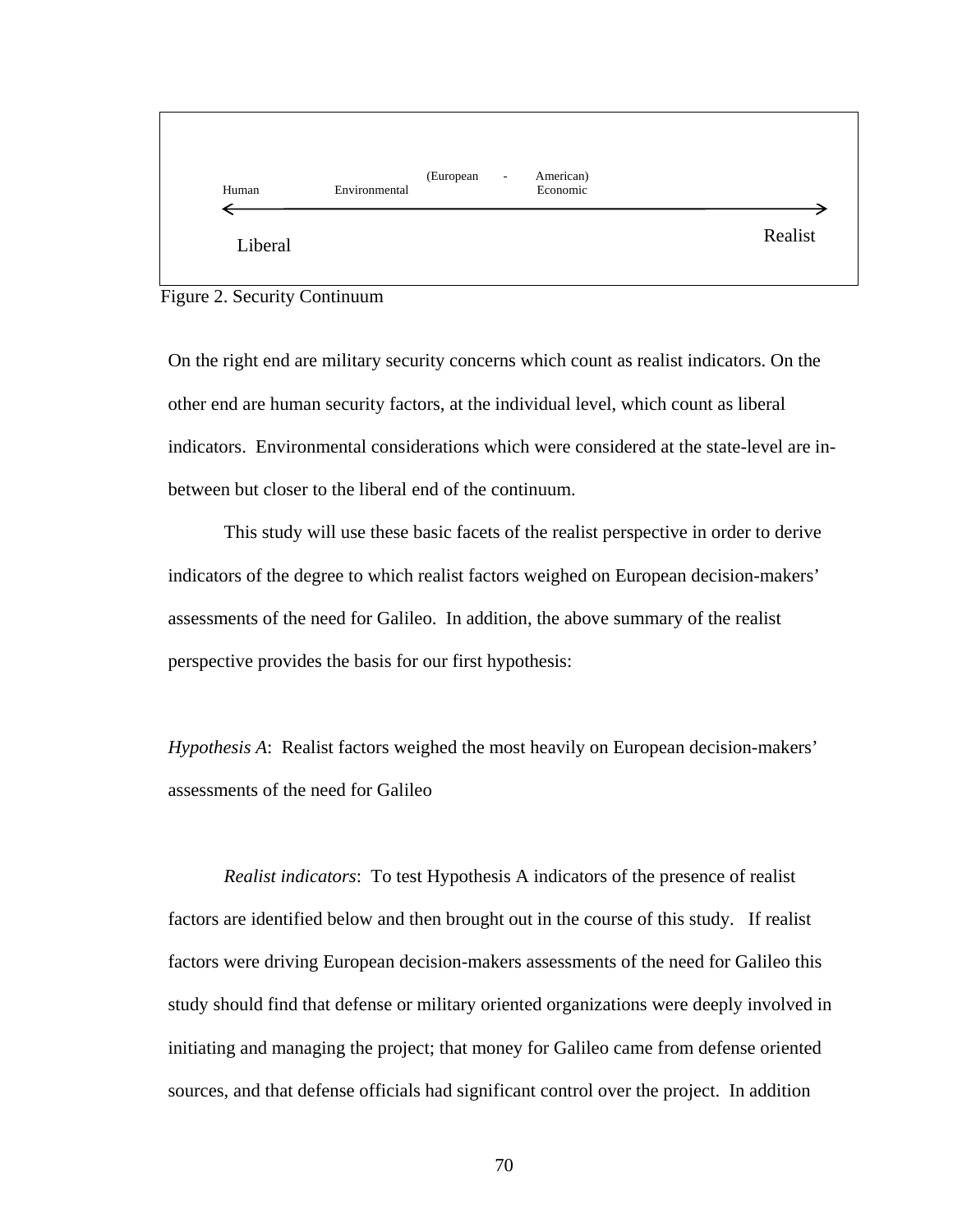this study expects to find actions and expressions of policy that demonstrate that key European decision-makers perceived that power is the most important tool to insure European security; that the balance of power is important; and that Galileo is a significant material capability which increases power. Other realist indicators include reference to Galileo in the context of its affect on alliances, the security dilemma, and relative power. Primary sources include: speeches, treaties, policies, conferences, agendas, goals, strategies, decisions, tasks, press releases and other forms of public expression by European leaders and European organizations.

Since the realist perspective gives the most weight to military capabilities, this study will look hard for military influences on the Galileo project. Realist indicators to look for include military and defense actors possessing approval power or veto power over Galileo design decisions and operations; military requirements having a higher priority in Galileo design than civil design requirements; any direct or indirect military inputs into Galileo's funding, organizational structure, culture, and intellectual frameworks; any plans for military authorities to hold levers of control or influence over the operation of Galileo; plans for the integration of Galileo into any European armaments; and any military exercises or war-games which simulate the use of Galileo.

Many non-military related indicators are also considered, such as Galileo funding taking priority over EU economic considerations; $^{20}$  relatively higher levels of spending on physical, information, and personnel security in the Galileo program; less international

 $^{20}$  In a self-help system states place a higher priority on security considerations than on economic gain since survival and autonomy take precedence over increased well-being. See Waltz, *Neorealism and Its Critics,* 129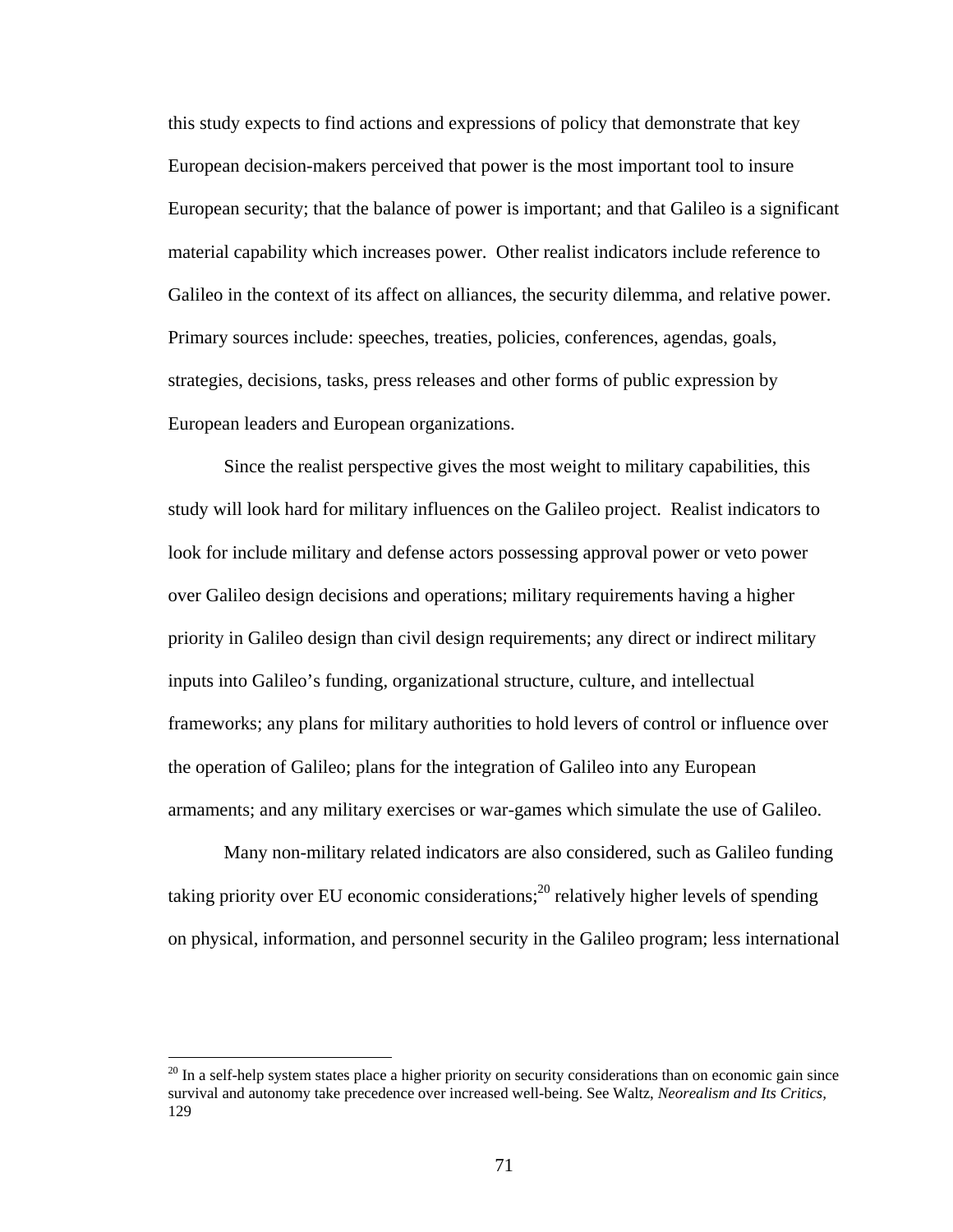cooperation in order to prevent other powers from becoming militarily stronger; and more

protection against technological transfers such as through tighter export controls.<sup>21</sup>

- Actions or expressions of policy which show that key European decision-makers consider Galileo as a material capability for increasing Europe's power.
- Military or defense nature of the organizations initiating or managing the program.
- Military or defense nature of the organizations providing funding.
- Military or defense nature of the organizations with most control or veto power over Galileo design and operation.
- Military and defense requirements having priority over civil and commercial requirements.
- Plans to Integrate Galileo receivers into armaments.
- Plans to integrate use of Galileo signals into military or security exercises.
- Direct or indirect military inputs into Galileo's organizational structure, organizational culture, and intellectual frameworks
- Galileo funding taking priority over other EU economic considerations based upon security or defense arguments.
- Absolute gains viewed negatively. Stress on zero-sum gains militarily and economically.
- Relatively higher levels of spending on physical, information, and personnel security.
- Relatively less international cooperation.
- More protection of technological transfers; tighter export controls.



While it may not be possible in the course of this study to uncover all the possible

indicators noted above, the above list may also serve as a guide for future research.

The Liberal perspective: The liberal perspective begins with the idea that, although states are the primary actors in the international system, many non-state actors matter including; International Organizations (IOs), non-governmental organizations such as advocacy groups and multi-national corporations (MNCs), and even individuals. The liberal

 $\overline{a}$ 21 Carr, *Twenty Years Crisis*, 111. States seek to prevent other states from becoming militarily stronger.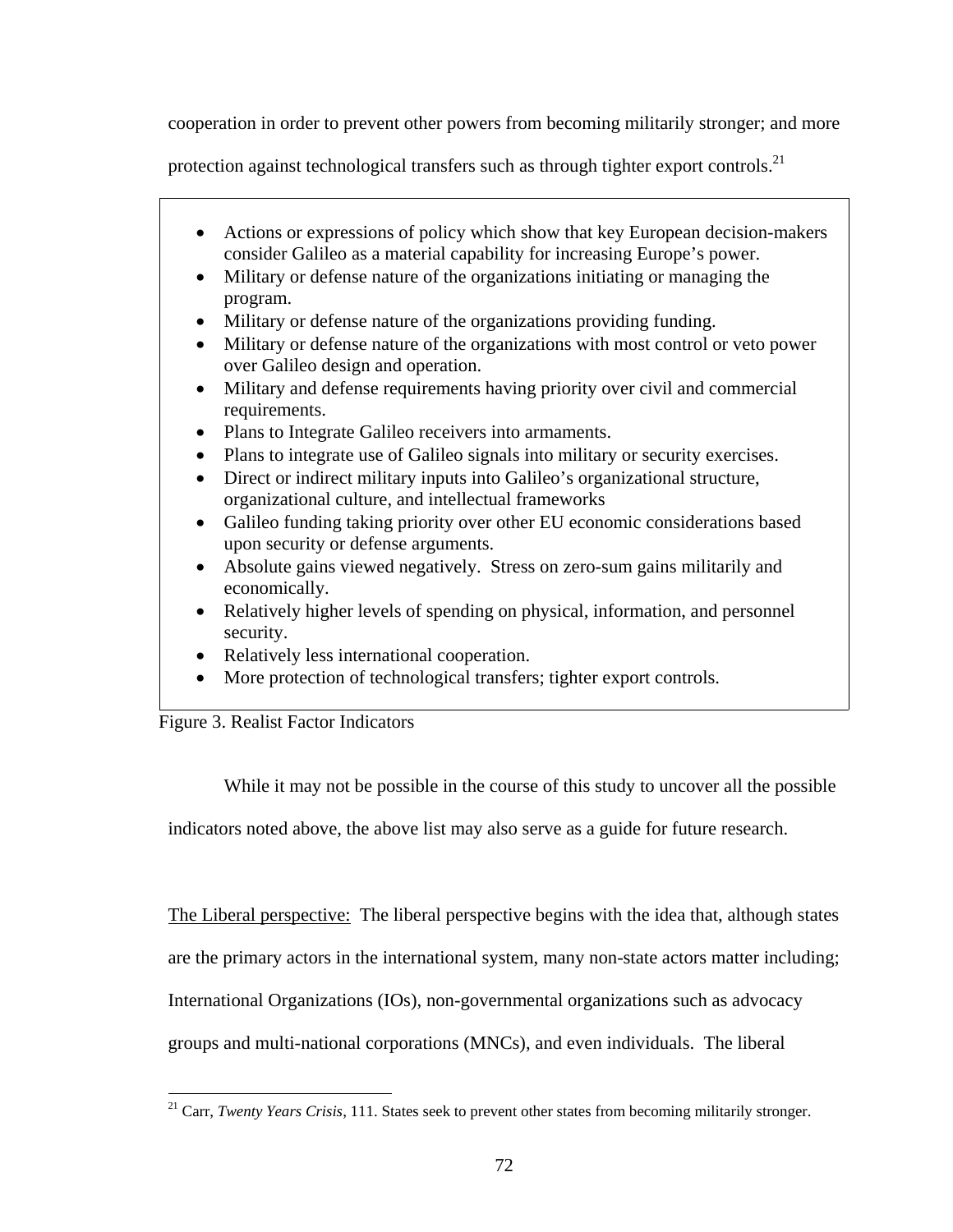perspective shares the assumption of anarchy with realism, but concentrates more on how the affects of anarchy may be mitigated in order for cooperation to occur. In this regard, IOs have received significant study. $^{22}$ 

IOs facilitate cooperation among self-interested states by increasing the efficiency of their interactions in three ways: they reduce transaction costs, they reduce information costs, and they reduce uncertainty.<sup>23</sup> They also make commitments more credible, establish focal points for coordination, and in general facilitate the operation of reciprocity.<sup>24</sup> In short, institutions matter. This perspective is labeled neo-liberalism, or neo-liberal institutionalism, or liberal institutionalism. It includes the crucial idea that IOs develop the ability to act independently to such a degree that they are not simply tools of the states that created them and thus merely reflect Member States' interests. On the contrary, the liberal perspective allows room for IOs to possess a degree of independence and be the cause of action. This study considers these ideas within what it calls the liberal perspective.

The liberal perspective also includes how IOs help states to overcome the problem of collective action and gather an adequate economy of scale for the provision of collective goods, or to gain a comparative advantage for international competition. The European Space Agency is a good example. Collective goods, also called public goods, may involve economic, security, environmental and other matters. The liberal perspective considers "collective security" as another public good which precludes the development of military struggles for power between states. In addition, as discussed

 $^{22}$  Although both formal and informal institutions have received attention, this study concerns itself only with formal organizations.

<sup>23</sup> Keohane, 1984.

 $24$  Keohane and Martin, "The Promise of Institutionalist Theory," 42.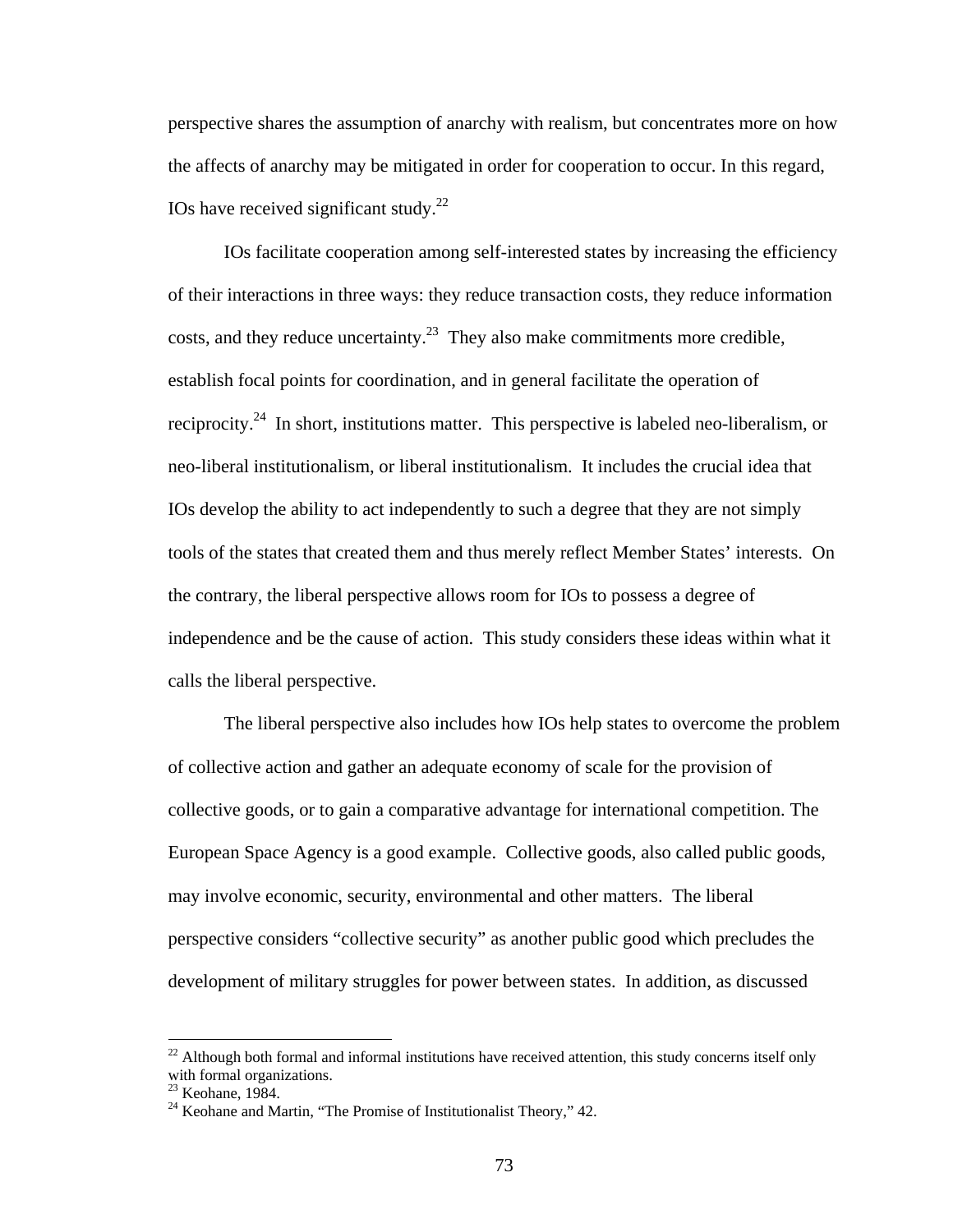above, the term "security" in the liberal perspective is used in a much broader sense than in the realist perspective, and incorporates the concept of "human security."

The interdependence of states in both the economic and security realms is a key focus of the liberal perspective. Interdependence ideally leads to more cooperation since the mutual costs of confrontation and conflict create an incentive for states to work out their differences peacefully. Likewise, the greater density of interactions helps to reduce misperceptions and helps interests to converge, thus reducing the range of issues which may lead to conflict. Interdependence is also related to Functionalism and Neofunctionalism.<sup>25</sup> Functionalism stresses cooperation in a specific realm of activity across state boundaries between government organizations. Again, the European Space Agency is a great example of such an organization. As state-level functional organizations become more interdependent with counterparts in other states, and succeed in delivering public goods which would not otherwise be provided by the state acting alone, the success they create has "spillover" into other functional areas which leads to resolution of other common problems. The spillover may cascade in unexpected directions and may eventually cut across multiple functional areas from science, technology, and health fields to law enforcement, defense, and economic realms. In addition, neo-functionalist arguments also emphasize how spillover may change participants' attitudes and identity, making these theories applicable to the ideational perspective as well.<sup>26</sup>

A few final points round out this brief summary of the liberal perspective. First, the liberal perspective places much greater emphasis on institutions, economic

<sup>25</sup> Ernst B. Haas, *The Uniting of Europe: Political, Social, and Economic Forces, 1950-1957* (Stanford: Stanford University Press, 1958).

<sup>&</sup>lt;sup>26</sup> Martha Finnemore and Kathryn Sikkink, "International Norm Dynamics and Political Change," in *Exploration and Contestation in the Study of World Politics,* eds. Peter Katzenstein, Robert O. Keohane, and Stephen D. Krasner (Cambridge: MIT Press, 1999), 265.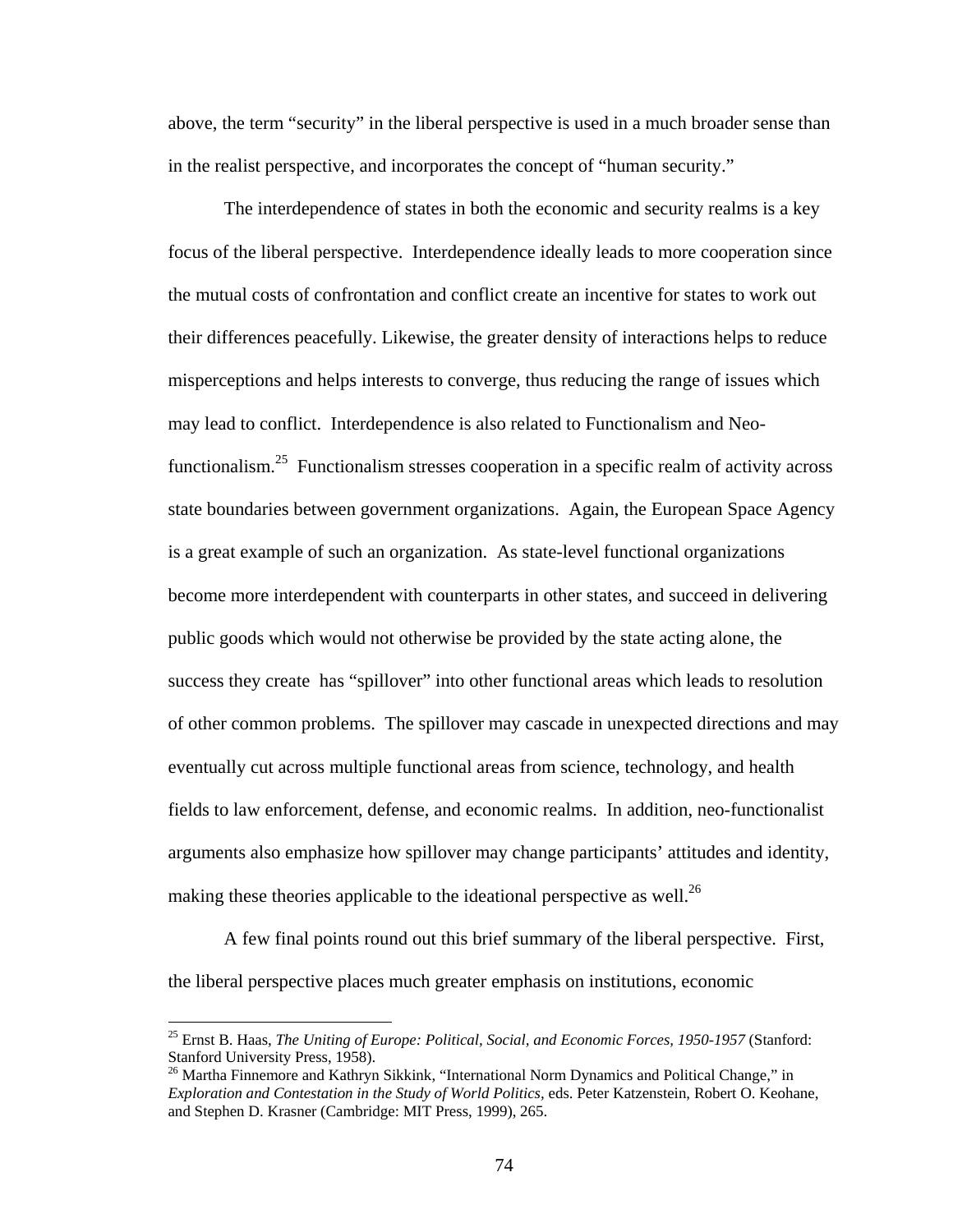cooperation and efficiency than the realist perspective does. Next, the liberal perspective views cooperation which leads to absolute gains favorably. In contrast, the realist perspective views absolute gains suspiciously since they may reduce the differences in relative power between states. Lastly, the liberal perspective gives more significance to diplomacy and negotiation as a way to increase interaction, develop relationships, and avoid conflict.

 This study uses these aspects of the liberal perspective in order to derive indicators of the degree to which liberal factors weighed on European decision-makers' assessments of the need for Galileo. In addition, the above summary of the liberal perspective provides the basis for the second hypothesis:

*Hypothesis B*: Liberal factors weighed the most heavily on European decision-makers' assessments of the need for Galileo.

*Liberal indicators*: To test Hypothesis B, indicators of the presence of liberal factors are identified below and then sought out in the course of this study. If liberal factors were driving European decision-makers assessments of the need for Galileo this study should find that civil or commercially oriented organizations were deeply involved in initiating and managing the project; that money for Galileo came from civil or commercially oriented sources, and that civil or commercial officials had significant control over the project. In addition this study expects to find actions and expressions of policy that indicate that key European decision-makers stressed that Galileo is most important in relation to cooperation, efficiency, cost effectiveness, economic well-being, comparative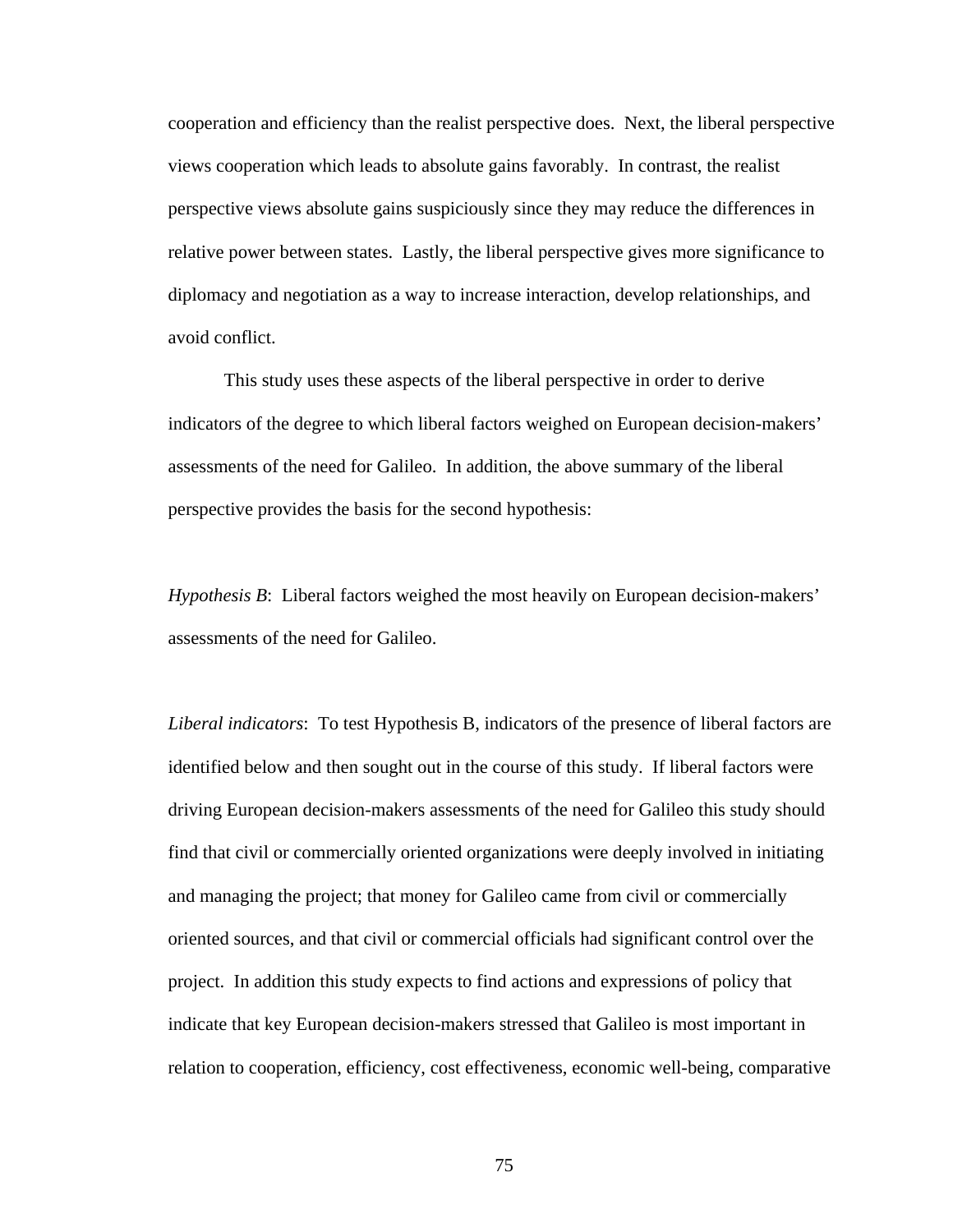advantage, the provision of public goods, reducing transaction costs, absolute gains, the collective security of the EU, the human security of EU citizens, the environment, the strengthening of institutions, commercial competitiveness, international trade advantages, and as a useful means to build cooperation between the EU and external states, including reference to how Galileo's technological attributes contribute to increased interdependence and enhanced cooperation. Primary sources include: speeches, treaties, policies, conferences, agendas, goals, strategies, decisions, tasks, press releases and other forms of public expression by European leaders and European organizations.

Since the liberal perspective de-emphasizes military considerations and prioritizes institutions, cooperation, mutual gains, efficiency, and economic factors, this study will seek evidence which indicates these priorities were operative including: a relatively high degree of IO responsibility and decision-making power with regard to Galileo; relatively more international cooperation; a high degree of direct or indirect inputs from civil and commercial sources into Galileo's funding, system design requirements, and intellectual frameworks; and lead organizations and actors with purely civilian or commercial competencies and cultures.

If liberal factors weighed more than realist factors, this study also expects to find Galileo funding taking priority over costly European military requirements; European civil and commercial design requirements having a higher priority than military design requirements; no approval or veto power among military and defense actors over Galileo design and operational decisions; and relatively lower levels of spending on physical, information, and personnel security in the Galileo program.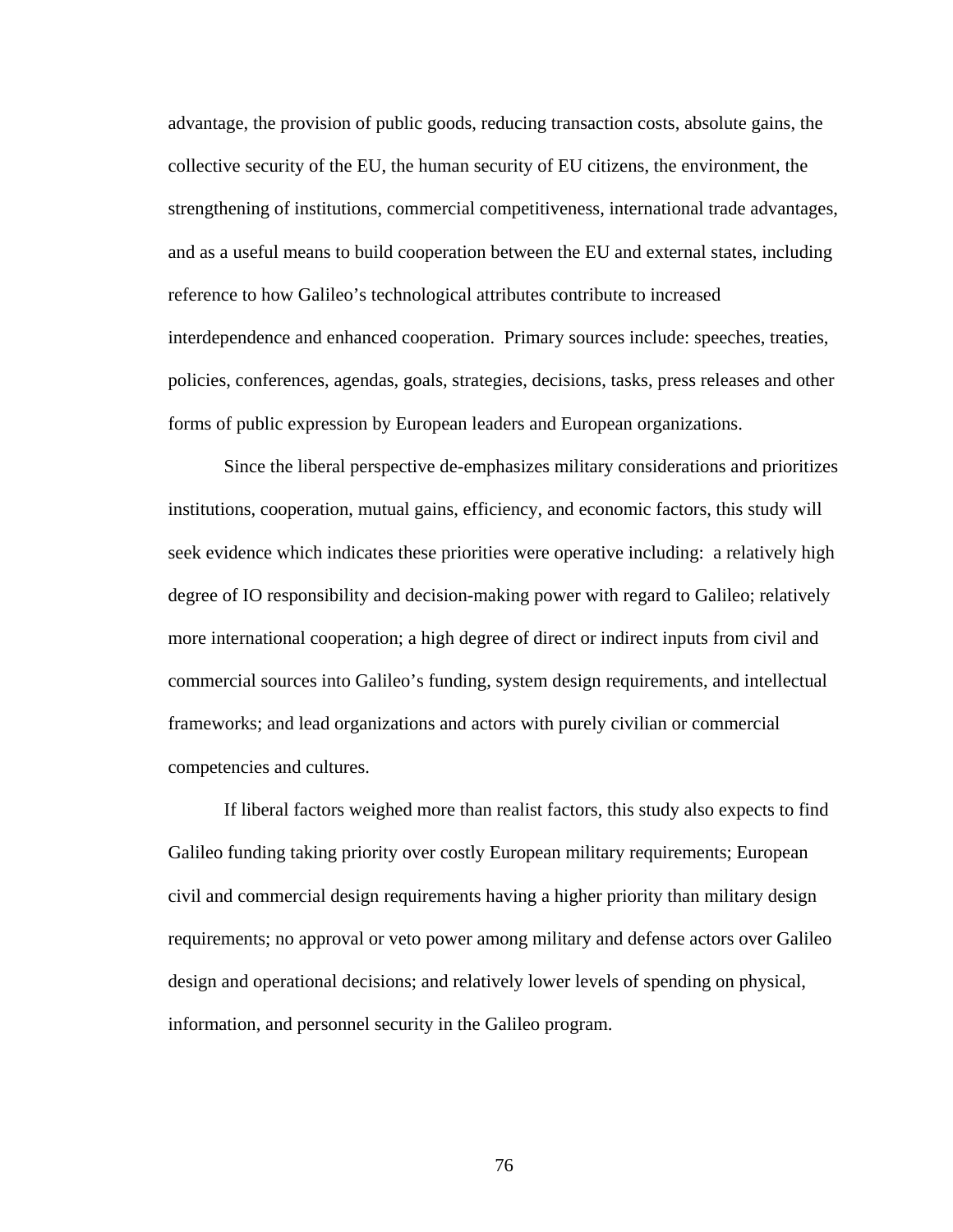• Actions or expressions of policy which show that key European decision-makers consider Galileo primarily as a means to: o improve efficiency, cost effectiveness, economic well-being, comparative advantage, commercial competitiveness of Europe, o Provide public goods, o Reduce transaction costs, o Enhance cooperation within the EU and external to EU, o Strengthen interdependence, o Bolster the EU's soft power, o Bolster the EU institutionally. • Civil or commercial nature of the organizations initiating or managing the program. • Civil or commercial nature of the organizations providing funding. • Civil or commercial nature of the organizations with most control or veto power over Galileo design and operation. • Civil and commercial requirements having priority over military and defense requirements. • Absolute gains viewed favorably. Non-zero sum gains viewed favorably. • Lack of plans to integrate Galileo receivers into armaments. • Lack of plans to integrate use of Galileo signals into military or security exercises. • Lack of direct or indirect military inputs into Galileo's organizational structure, organizational culture, and intellectual frameworks. • Galileo funding taking priority over other EU economic considerations not based upon security or defense arguments. • Relatively lower levels of spending on physical, information, and personnel security. • Relatively less protection of technological transfers; tighter export controls. • More international cooperation. Figure 4. Liberal Factor Indicators

In sum, indicators which show that cooperation, efficiency, mutual gains, and

commercial market considerations were more important than power considerations will indicate that liberal factors weighed more heavily on decision makers assessment of the need for Galileo. While it may not be possible in the course of this study to uncover all the possible indicators noted above, the above list may also serve as a guide for future research.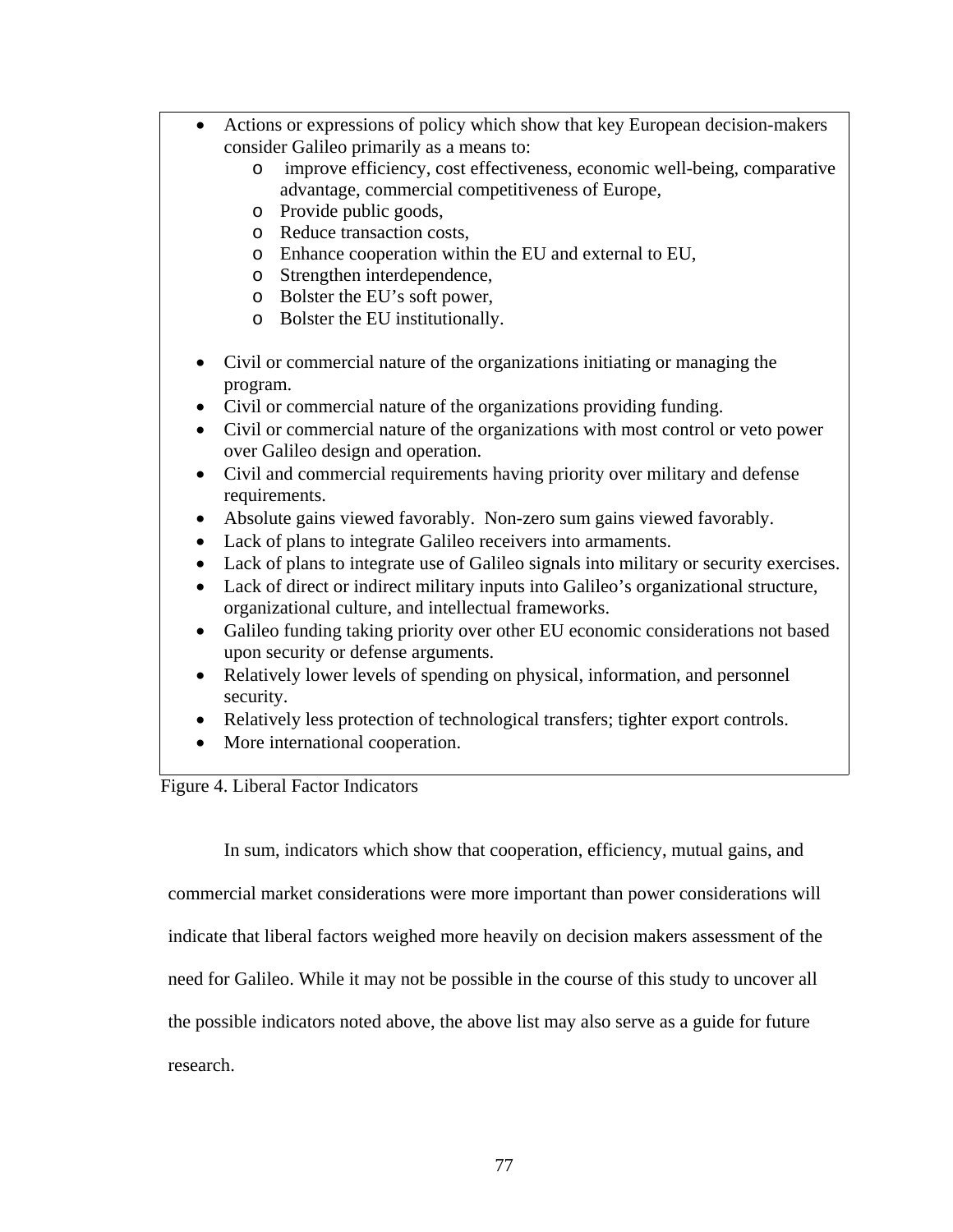The Ideational perspective: The fundamental point of the ideational perspective is that "ideas matter" and have a causal effect.<sup>27</sup> This perspective sheds light on important aspects of the Galileo program that would otherwise be missed if we relied solely upon the realist and liberal perspectives.

The ideational perspective incorporates key concepts from the social constructivist perspective which focuses on the ideas that define actors' norms, values, and beliefs.28 These in turn construct actors' identities and generate their interests and preferences.<sup>29</sup> The social constructivist perspective involves many more aspects that are not necessary to consider for this report such as: how structures and agents are mutually constitutive, the distinction between constitutive and regulative rules, the difference between the logic of consequences and the logic of appropriateness, and the role of communicative action in persuasion and learning.

The ideational perspective also takes in Joseph Nye's concept of "soft power," which is another popular approach to the importance of ideas and identity in international politics.<sup>30</sup> Soft power includes consideration for how cultural attraction and ideology may be leveraged by states and how they have a significant affect on an actor's ability to influence other actors. Placing "ideas" at the hub of the ideational perspective and

 $\overline{a}$ 

 $^{28}$  For a thorough treatment of the definition of norms, and the norm life cycle, including the importance of norm entrepreneurs, norm acceptance, norm internalization and subsequent changes in actors' identity and interests see Martha Finnemore and Kathryn Sikkink, "International Norm Dynamics and Political Change," in *Exploration and Contestation in the Study of World Politics,* eds. Peter Katzenstein, Robert O. Keohane, and Stephen D. Krasner (Cambridge, MIT Press, 1999), 247 – 277.

 $27$  John Gerard Ruggie, "What Makes the World Hang Together? Neo-utilitarianism and the Social Constructivist Challenge," in *Exploration and Contestation in the Study of World Politics,* eds. Peter Katzenstein, Robert O. Keohane, and Stephen D. Krasner (Cambridge, MIT Press, 1999), 227-229.

<sup>&</sup>lt;sup>29</sup> John Gerard Ruggie, "What Makes the World Hang Together? Neo-utilitarianism and the Social Constructivist Challenge," in *Exploration and Contestation in the Study of World Politics,* eds. Peter Katzenstein, Robert O. Keohane, and Stephen D. Krasner (Cambridge, MIT Press, 1999), 224, 239. 30 Joseph Nye, "Soft Power," *Foreign Policy* 80 (Autumn 1990): 153-171.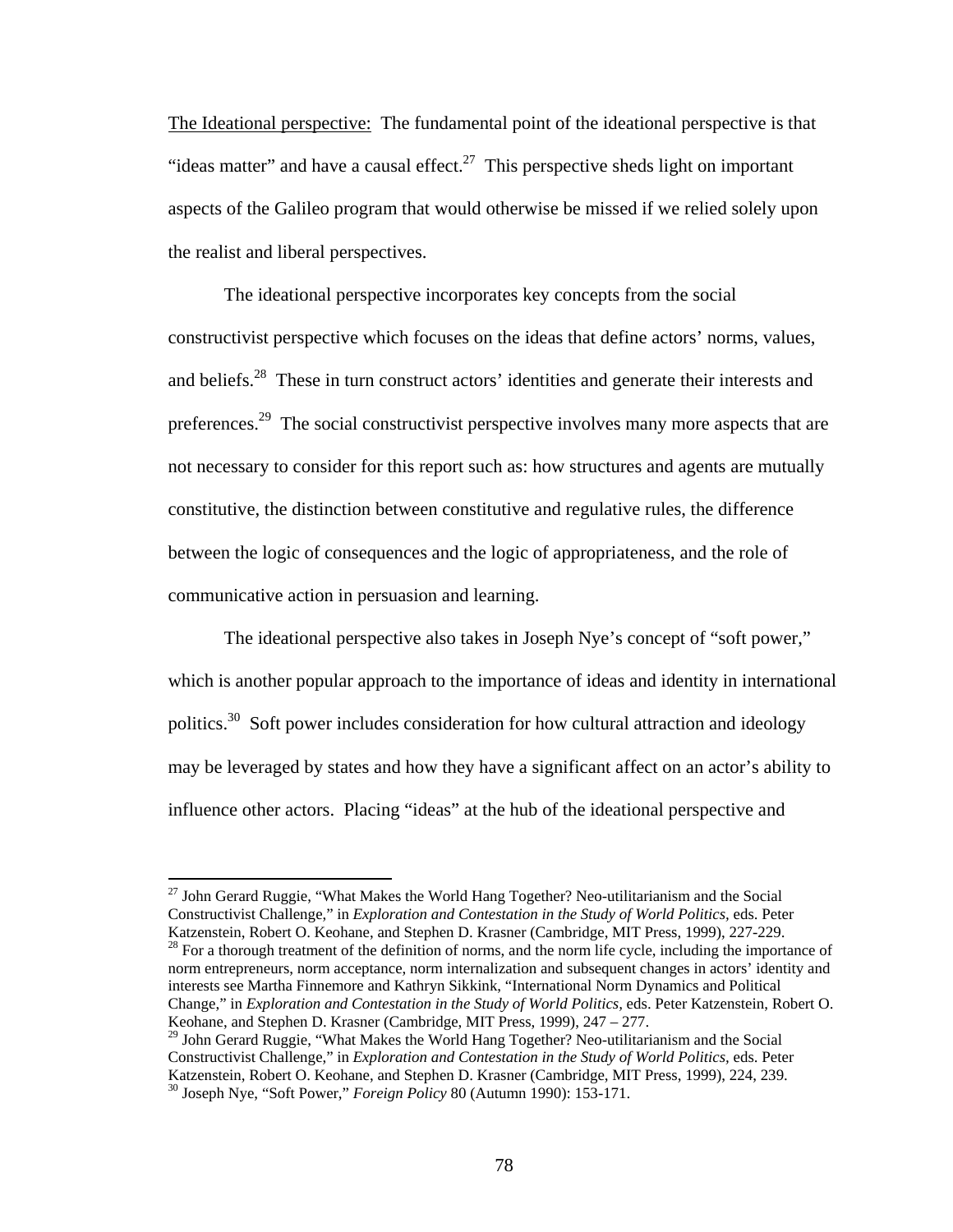emphasizing "identity" allows this study to consider symbols, ideology, and prestige, which are key aspects of European space efforts.

This study will use these aspects of the ideational perspective in order to derive indicators of the degree to which ideational factors weighed on European decisionmakers' assessments of the need for Galileo. In addition, the above summary of the ideational perspective provides the basis for our third hypothesis:

*Hypothesis C: Ideational* factors weighed the most heavily on European decisionmakers' assessments of the need for Galileo

*Ideational indicators*: To test Hypothesis C indicators of the presence of ideational factors are identified below and will be then sought out in the course of this study. Of course the assessment of ideational factors may easily become entangled with realist ideas about power and liberal notions about cooperation. Therefore, this section sets aside discussion about the influence of realist and liberal ideas on European decisionmakers and looks to ideas not enveloped within these other perspectives. Instead, this study will give priority to evidence which indicates that identity considerations, especially ideas about European cohesiveness, pride, and prestige, weighed heavily on European decision-makers' minds in their assessments of the need for Galileo. Likewise, the use of Galileo as a symbol of European dynamism, technological capability, unity, and cultural attraction will be given significant weight. Primary sources include: speeches, treaties, policies, conferences, agendas, goals, strategies, decisions, tasks, press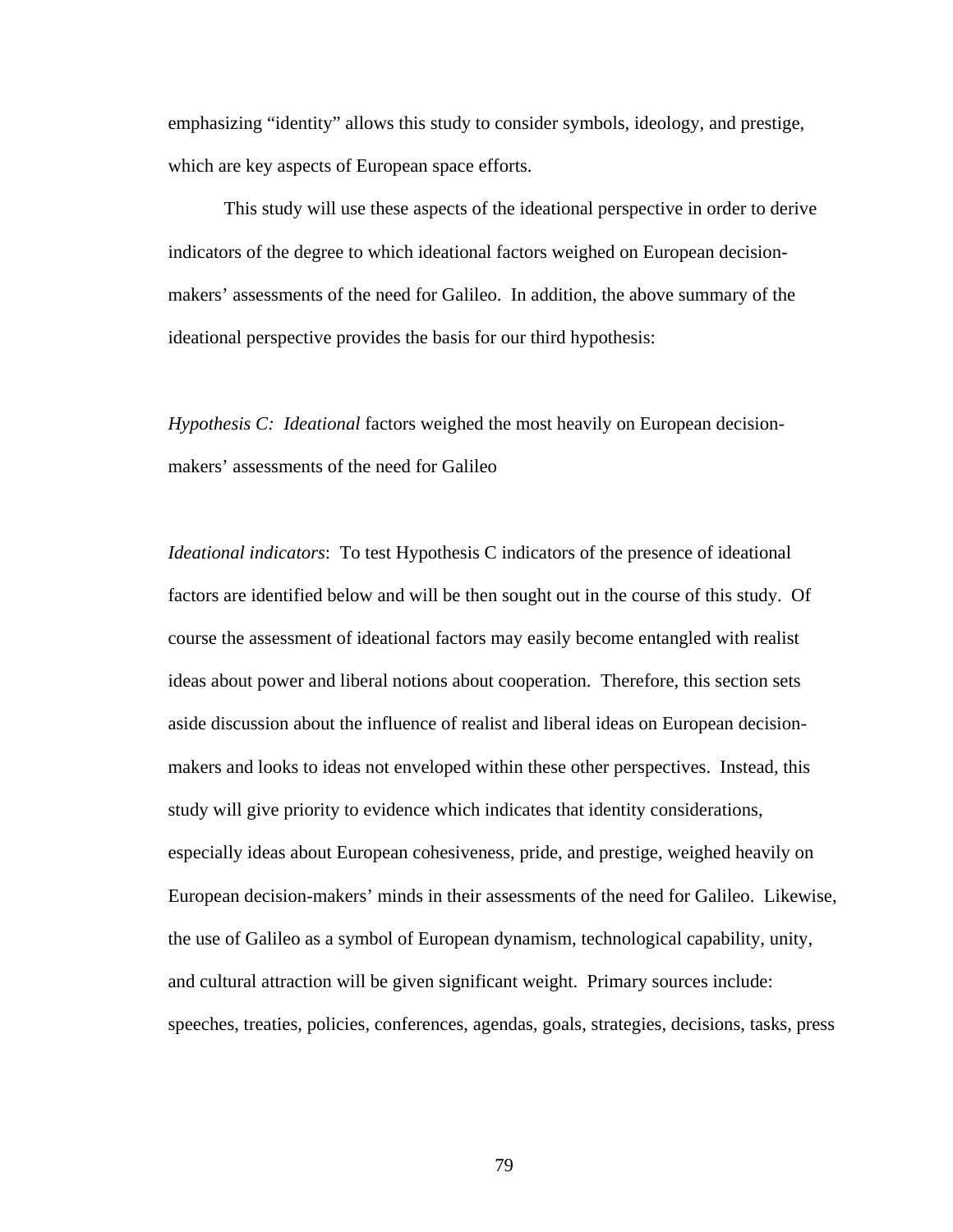releases and other forms of public expression by European leaders and European organizations.

Additional indicators that ideational factors weighed on European decisionmakers' assessment of the need for Galileo will include: references to ideas – such as ideology, and anti-Americanism; references to identity – such as European, North Atlantic, the international community, a technological leader, and we-they feeling; and concern for norms – such as the peaceful use of outer space, civilian control of public goods, and international management of global public goods and global commons issues.

In addition, cooperation based more on shared identity and ideas held in common rather than on power or economic efficiency considerations will indicate the relative weight of ideational factors. Likewise, decisions which show that ideas overrode concerns about such liberal and realist focuses as cooperation and cost effectiveness, or the military utility of Galileo and power balancing, respectively, will indicate that ideas mattered most.

- Actions or expressions of policy which show that key European decision-makers consider Galileo primarily as a symbol of European dynamism, technological capability, unity, and cultural attraction and as a means to:
	- o Facilitate the strengthening of the "European identity" by bolstering European pride, prestige, and cohesiveness.
	- o Bolster the EU's soft power.
- Actions or expressions of policy with priority given to:
	- o Ideas, such as anti-Americanism.
	- o Identity, such as European, Western, North Atlantic, or a we-they feeling.
	- o Norms, such as peaceful uses of outer space, civil control of public goods, *juste retour*.

Figure 5. Ideational Factor Indicators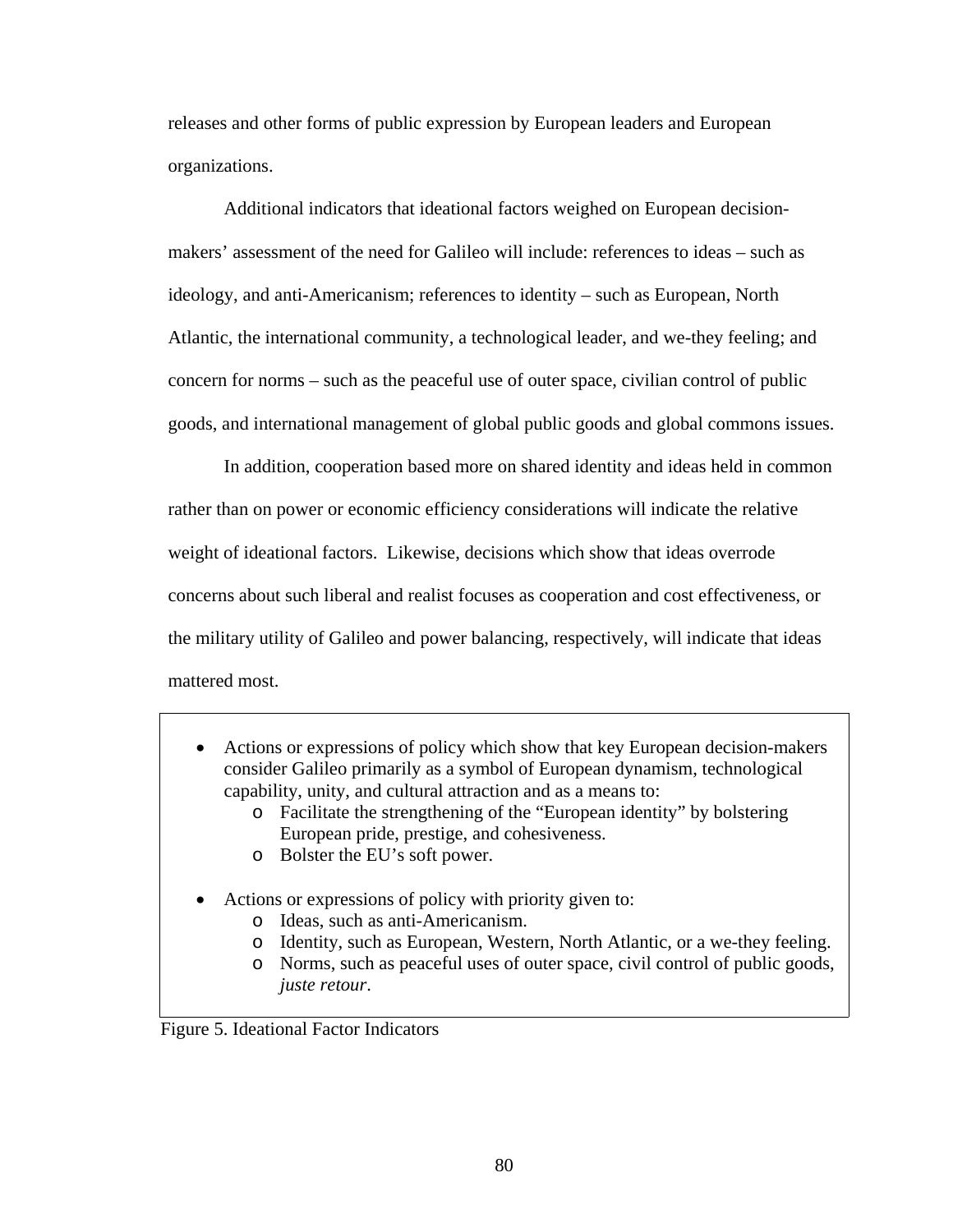The complex mix of actors involved in the Galileo project and the multi-use nature of Galileo obscures whether realist, liberal or ideational factors were relatively more important in European decision-makers' assessments of the need for Galileo. The approach outlined above will help provide a more clear answer, but for a more thorough understanding of what was driving the Galileo project it is also useful to consider which level of analysis was relatively the most significant.

*4. Levels of Analysis:* This study considers four levels of analysis in order to understand as comprehensively as possible the many factors which influenced European decisionmakers assessments of the need for Galileo, including the levels relationship to each other, and their patterns of interaction.<sup>31</sup> The "international level" (or system level) treats the EU "as if" it is a rational state actor and focuses on Europe's relationship with the world beyond Europe, particularly the relationship the United States.<sup>32</sup> The "European" level" considers the interests of European institutions and their interaction with key member states. The European institutions considered are the EC Transportation Directorate General, Pillar Two of the EU, and ESA. The "national level" considers the interests of the key European states involved in the Galileo project, namely France, Germany, Italy and the United Kingdom. The "industrial level" considers the interests of the prime contractors from the "upstream" portion of the European space industry (satellite manufacturers, launcher manufacturers, and launch service providers). In order

<sup>31</sup> J. David Singer, "The Level-of-Analysis Problem in International Relations," in *The International System,*  eds. Klaus Knorr and Sidney Verba (Princeton: Princeton University Press, 1961), 77-92.

 $32$  The reader must be careful not to confuse levels of space activity in Europe with the international, European, national, and industrial levels of analysis used in this study. Therefore when referring to space levels of analysis, a hyphen will be used, as in the "European-level of space activity." No hyphen will be used when referring to the levels of analysis.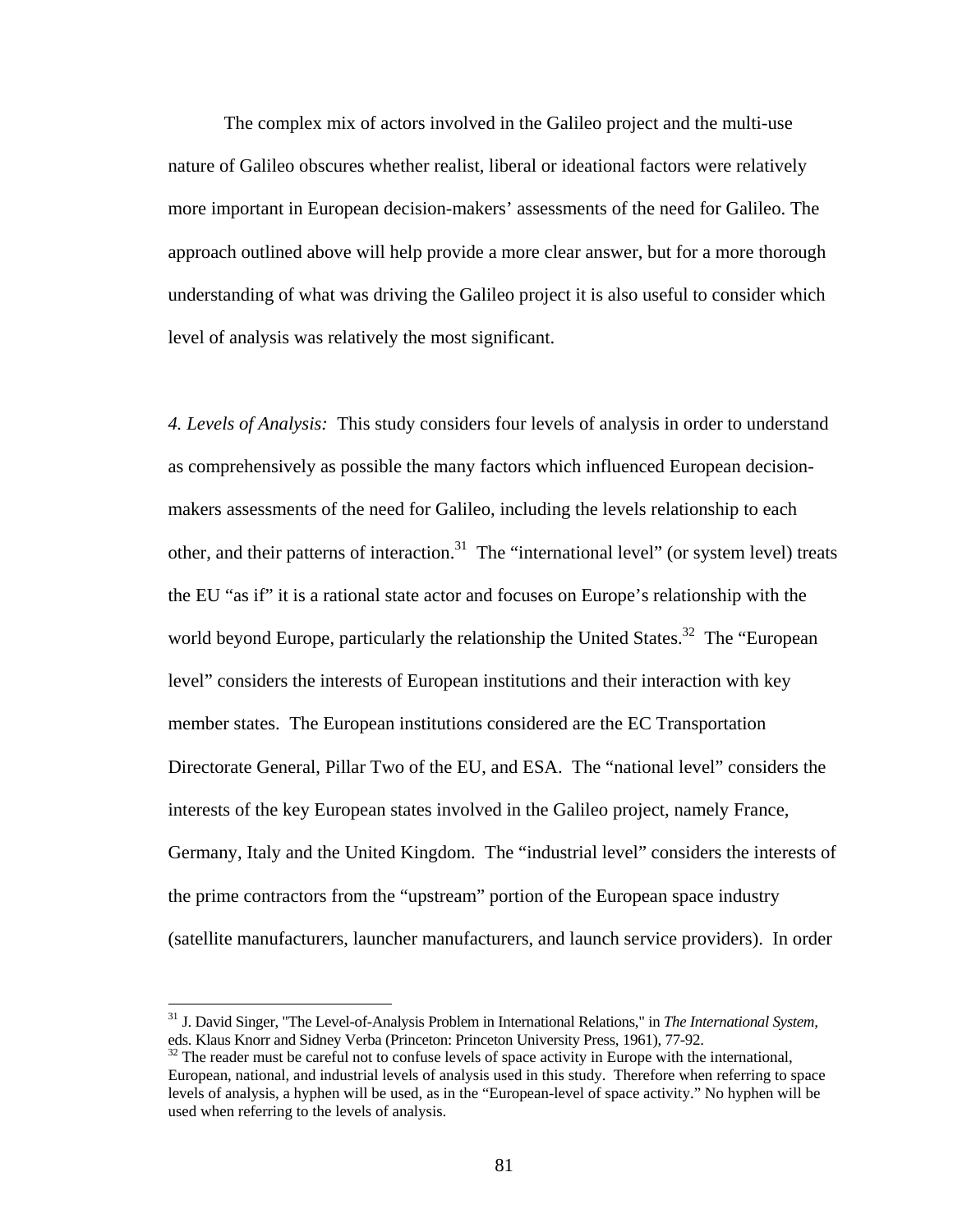to limit the scope of this assessment, consideration of small and medium size enterprises, subcontractors, and the downstream service industry is set aside. That said, the European space industry is analogous to the sub-national, interest group level when sovereign states are under examination. Complicating the picture significantly, the European aerospace industry prime contractors consolidated first at the national-level and then at the European-level during the years included in this study. In effect, the prime contractors changed over the course of this study from being many sub-national actors into being primarily two European-level actors. The consolidation created a much greater economy of scale and comparative advantage for the European space industry which gave them the ability to compete and survive in the global market and provided them a commensurate greater amount of political and economic clout. As of 2007, the two biggest actors in the European space sector were EADS-Astrium and Thales-Alenia. They operate across the European-level, the IGO-level and the national level of the European space sector. They also operate among the civil space, commercial space, and security space sectors.

*5. Decision-makers:* This study will not investigate what motivated the Galileo program at the individual level. It will not try to determine precisely which individuals had the most influence and does not attempt to determine the personal interests and personalities of the decision-makers involved in the decisions under examination. Rather, it will take a high-level view to evaluate how realist, liberal and ideational factors weighed in European decision-makers' assessments of the need for Galileo. As noted above, the study looks to these decision-makers' public expressions of policy and behavior.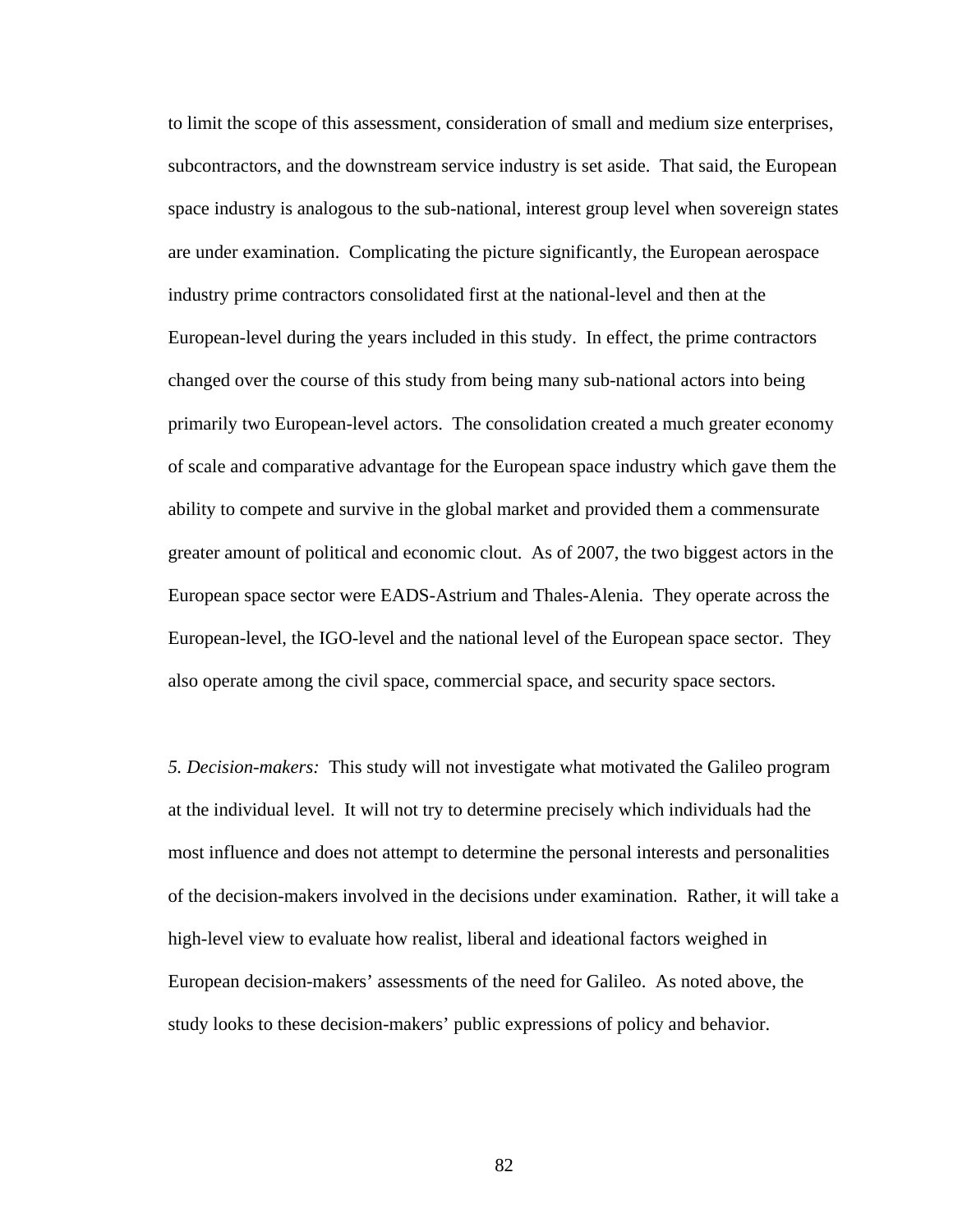Therefore, this section briefly identifies the positions of the key decision-makers at each level but does not necessarily delve into individual names.

The Galileo program's key European decision-makers include the European Council (Heads of State and Governments) and the Council of the European Union - in particular the Transport Council, the Research Council, and the Council of Foreign Ministers. Whenever one of these Councils officially promulgates a decision, it indicates that the decision reflects its collective will. Therefore, any official communication from the Council reflects its view on matters. In addition, the decisions of the Secretary General and High Representative for the Common Foreign and Security Policy also reflects the Council's desires.

In the European Commission, the EC Vice President and Commissioner for Transport (the same person) and the Director General for the Energy and Transport Directorate are key players. Similarly, the EC Vice President and Commissioner for the Enterprise and Industry Directorate General as well as Director General for the Research Directorate are key decision-makers whose official policy statements firmly indicate the EC's position.

 At ESA, the Director General has significant autonomy to set policy and prioritize activities. However, the ESA Council at Ministerial-level has power over ESA's budget, and approves ESA programs. The ESA Council at Ministerial-level, as mentioned in Chapter 2, is comprised of the Research Ministers (or the equivalent minister in charge of space) from each ESA Member State.

 At the national level, the Galileo program's key decision-makers actually include many of the same individuals that participate as decision-makers in the EU and ESA.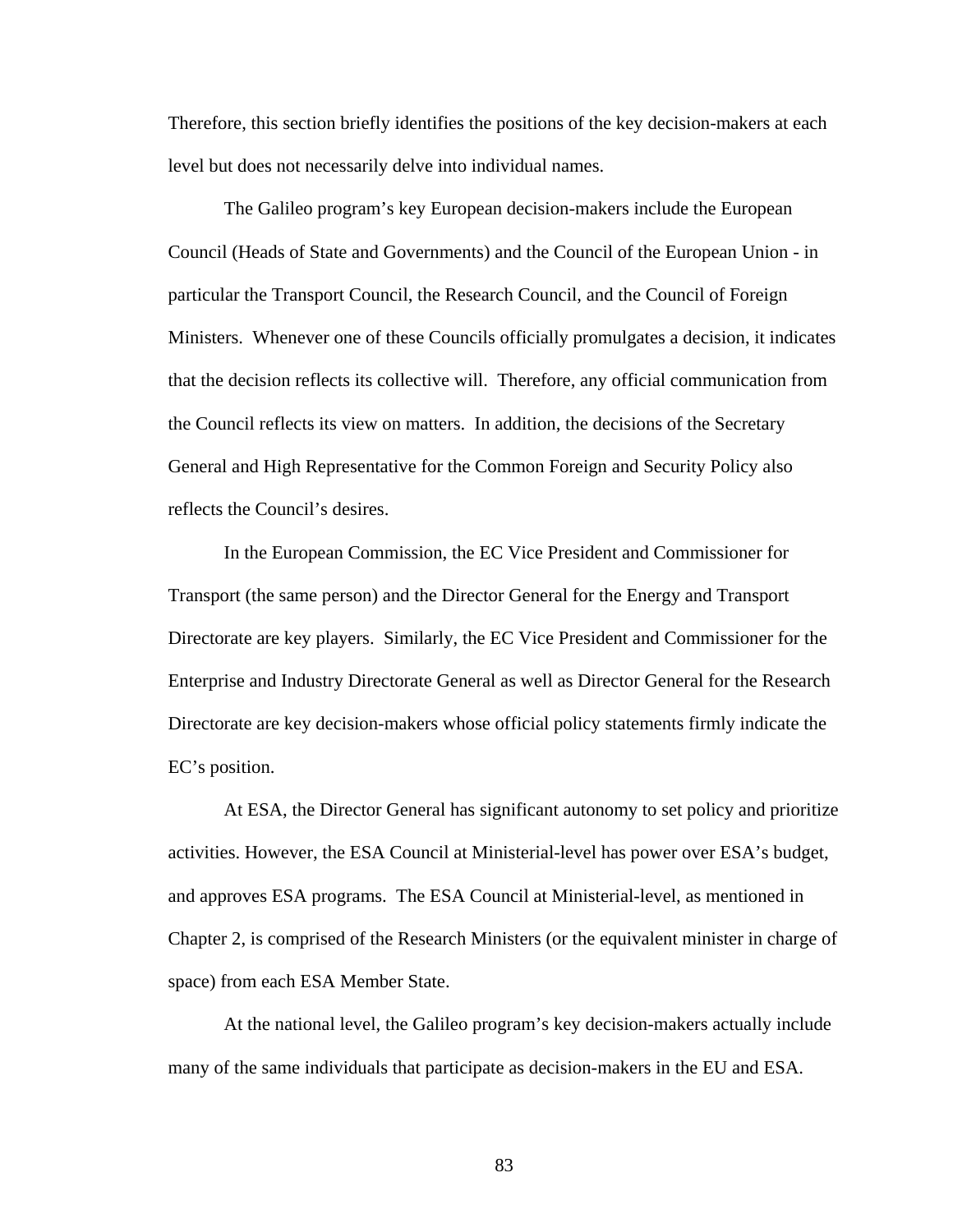Heads of States and Governments, Transport Ministers, Research Ministers, Foreign Ministers, and Defense Ministers are the national level decision-makers examined in this study. Of course, national Parliaments approve national budgets which affect the amount of funding available for space activities, but this study only considers "Executive branch" decision-makers, and considers parliamentary influence as outside the scope of this report. These are the decision-makers which decide the course of the Galileo program and which are considered for this study.

The approach described above will help explain Galileo's ability to survive by addressing two basic research questions: 1) Did realist factors, liberal factors, or ideational factors weigh the most heavily on European decision-makers' assessments of the need for Galileo and 2) Are European decision-makers' assessments of the need for Galileo being driven more by the international, European, national or industrial levels?

I do not expect to arrive at a definitive conclusion but I hope to contribute to the understanding of the Galileo program's ability to survive. Such insight may help us to better understand Galileo's past and anticipate Galileo's future course.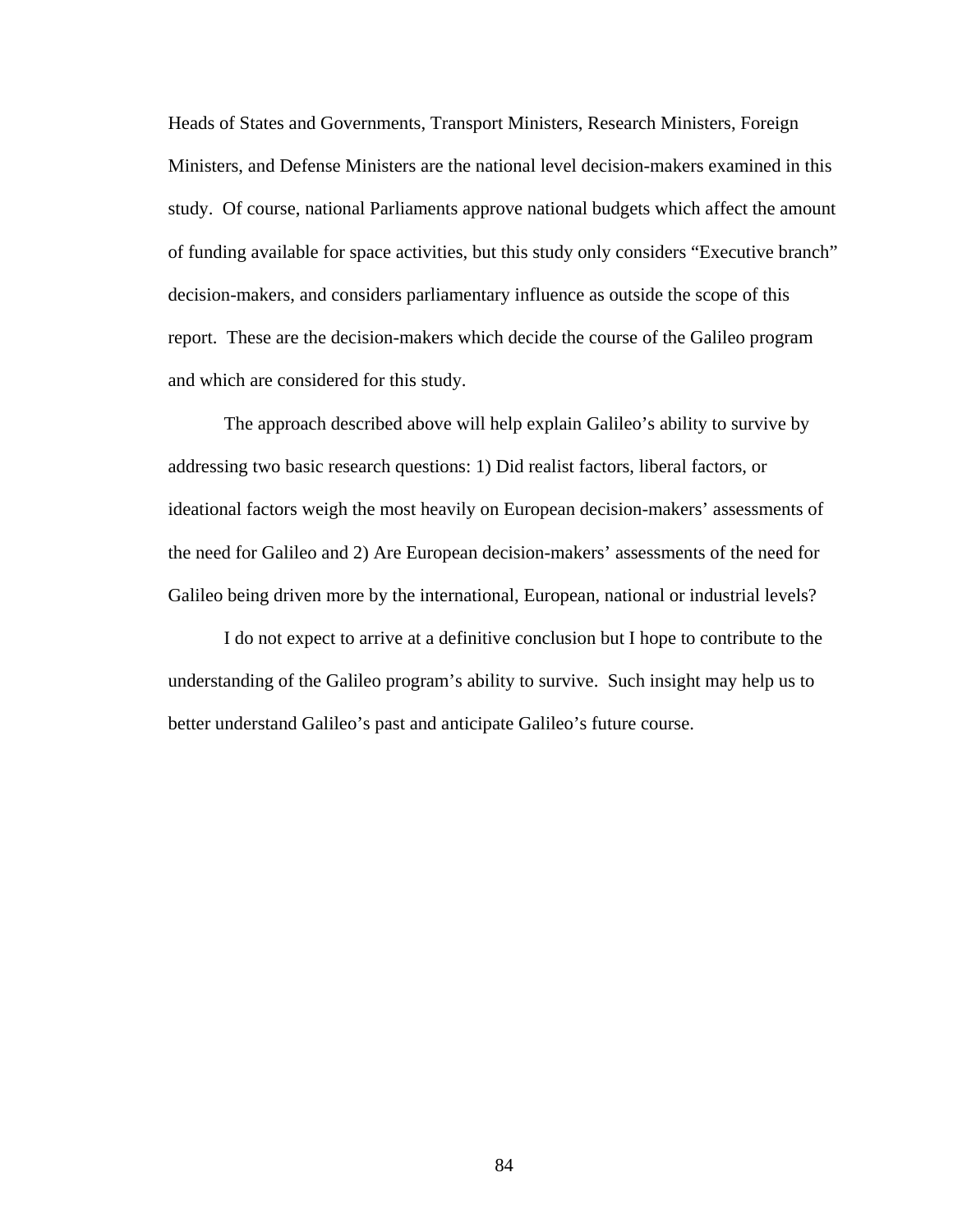## Part II: Dead Reckoning<sup>1</sup>

 $\overline{a}$ 

## **Chapter Four: Setting Out**

Chapter Four takes this investigation up to the first decision point, the 1999 EU decision to pursue an independent navigation satellite capability and the approval of the "Definition Phase" of the Galileo project.

The evidence uncovered in this chapter supports **Hypothesis B: Liberal factors weighed the most heavily on European decision-makers' assessments of the need for Galileo in 1999.** It is reasonable to argue that the deeply embedded civil and economic nature of EC, and the equally deep civil and "peaceful" purposes of ESA, along with the lack of interest in Galileo among European militaries, the non-military sources of funding, and the lack of defense or military control over the project, makes it doubtful that realist factors weighed heavily. Furthermore, the 1990s saw the decline of "prestige" as a motive for space activities and the rise of commercialization, competition, and global market opportunities as the new drivers for space projects. Utilitarian arguments for new space projects dominated, with cost effectiveness being a far higher priority than pride and prestige. The desire for greater European autonomy was also a factor but due to the argument that "autonomy" is not a very useful term in the approach used here, I did not give the desire for autonomy significant weight as a realist factor. In addition, the evidence shows that the international level was the most significant influence on the decision to initiate Galileo.

<sup>&</sup>lt;sup>1</sup> "Dead reckoning" allows a navigator to determine the present position by projecting from a known past position.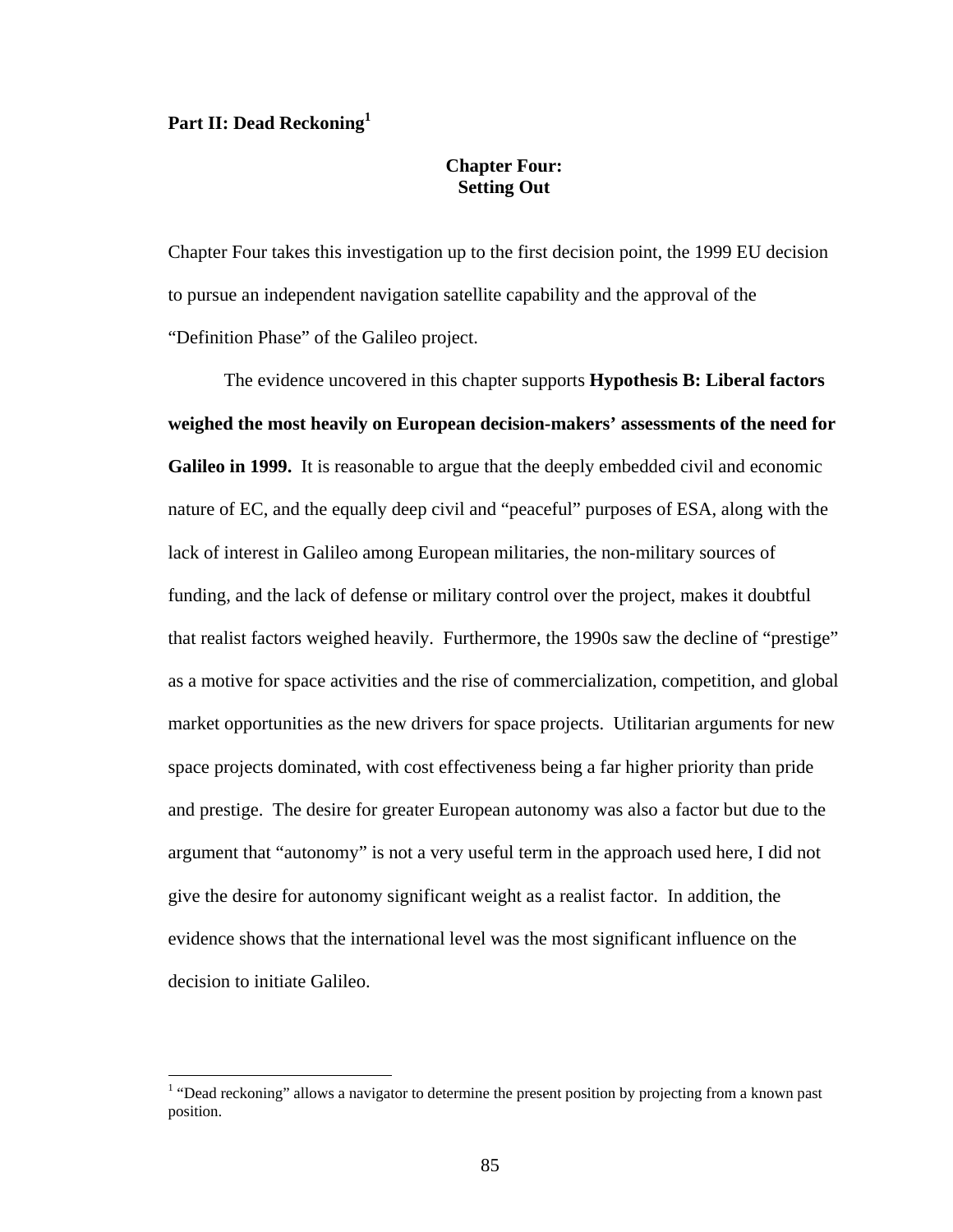## *1. Overview:*

A number of significant trends converged in May and June 1999 when European ministers in charge of space at ESA and European Transport Ministers at the EU decided to approve Galileo's "Definition Phase." Exploring the development of these trends reveals indicators which help us to weigh the various factors behind the decision. The trends described below include the development of satellite navigation as a critical global utility and the growing recognition of its economic and military importance. Other major trends include the European Union's evolution during the 1990s including the development of the Common Foreign and Security Policy (CFSP) and the European Security and Defense Policy (ESDP), the EU's failure to provide security in the Balkans, and the EU's growing interest in space applications as tools for helping it achieve its economic and security goals. In addition, the global aerospace industry experienced major transformations in the 1990s causing concern among European leaders about the future ability of Europe's industry to compete and survive in the new global commercial aerospace market. The rise of Public Private Partnerships (PPPs) as a funding tool took root in this environment. At the same time, European decision-makers increasingly recognized that ESA, by itself, was not capable of meeting Europe's need for space applications, in part due to ESA's lack of political power. In addition, Europe's frustration over repeatedly failing to benefit significantly from cooperation on space projects with the United States also reached new levels. Political, economic, and security trends in France, Germany, Italy, and the United Kingdom were also factors.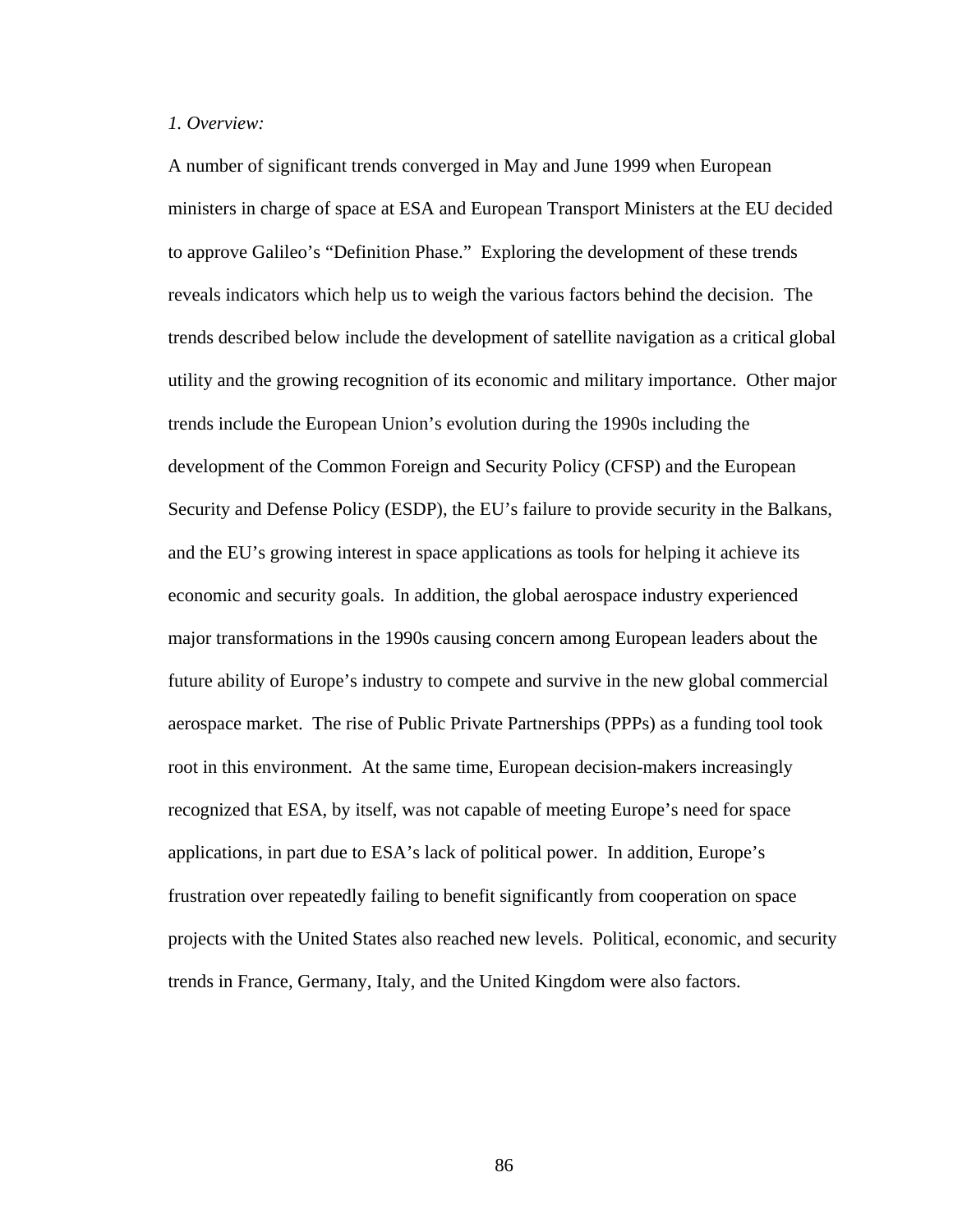

Figure 6. Major Trends

These trends converged in the late 1990s and their influence can be seen in the European Commission's 10 February 1999 Communication entitled "Galileo: Involving Europe in a New Generation of Satellite Navigation Services." The sections below chronicle the development of these trends.

## *2. The development of satellite navigation and its growing importance.*

This section describes chronologically the American and European efforts to develop satellite navigation capabilities; how GPS became indispensable in the 1990s for military, civil and economic purposes; and how Galileo was a reaction to these new circumstances. The analysis shows that while the United States and USSR satellite navigation programs were always primarily military projects, clearly indicating their realist drivers, the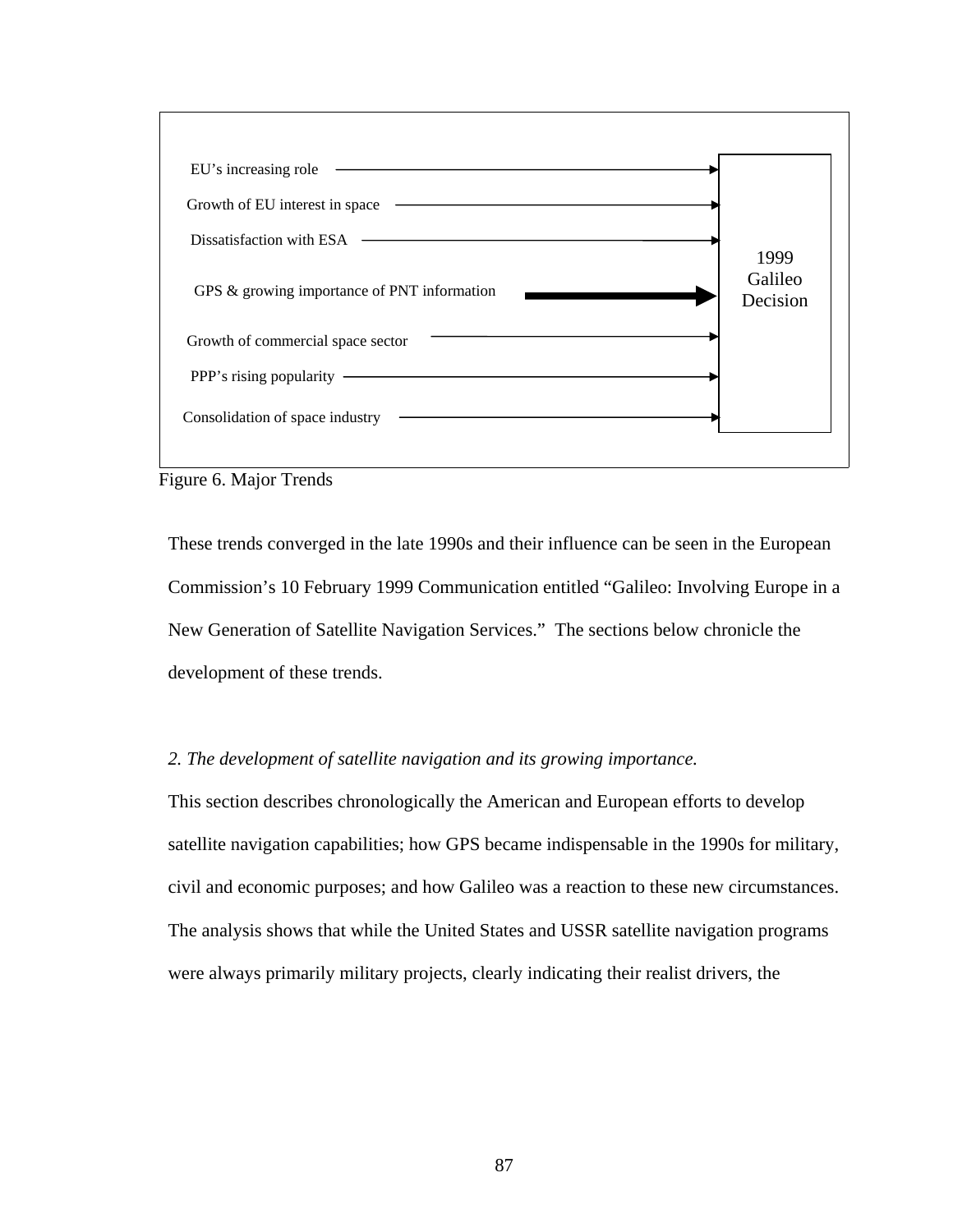collective European efforts to develop satellite navigation for civilian applications beginning in the 1960s were based more heavily upon liberal drivers.<sup>2</sup>

The notion of using satellites as navigation aids originated at the dawn of the space age. In fact, the fundamental technical ideas behind the U.S. Navy's Transit navigation satellites were established within days after the launch of Sputnik in 1957. By 1964, the Transit system was the world's first operational satellite navigation system and consisted of seven satellites in low altitude, polar orbit.<sup>3</sup> However, Transit had some significant limitations.<sup>4</sup> For example, due to Transit satellites' low altitude orbits and the small number of Transit satellites, their navigation signals were often not available for large periods of time over wide areas. Nevertheless, Transit was an important piece of the U.S. strategic nuclear deterrent and clearly represented an advanced military capability.

Transit also foreshadowed some of the dual-use issues which became more prominent with GPS in the 1990s and which are a constant cause of controversy for Galileo today. In 1967 President Johnson allowed Transit navigation data to be made globally available for commercial shipping and aviation for all nations. This step signaled the international nature of satellite navigation. Transit's navigation signals

 $2^2$  The former Soviet Union developed the GLONASS satellite navigation system which Russia operates and maintains today. It is much less capable than GPS for a variety of political, economic and technical reasons. In-depth consideration of GLONASS is beyond the scope of this study. 3

Pace et al, *The Global Positioning System*. 4

<sup>&</sup>lt;sup>4</sup> In 1964, the U.S. Navy began work on a second satellite navigation program called "Timation." and launched the first "Timation" satellite in 1967. The technology that Timation proved made such an important contribution to GPS that the last two "Timation" satellites were used as proto-type GPS satellites. In 1963, the U.S. Air Force requested the Aerospace Corporation to continue studies into how aircraft in flight could benefit from satellite navigation. These studies led to Air Force System 621B which successfully demonstrated its technology by 1972 and also contributed significantly to the technology used in GPS. Meanwhile, by the late 1960s, the U.S. Army proposed its own satellite navigation system called, SECOR (Sequential Correlation of Range). These three independent programs were merged in a Joint Program Office in April 1973, the U.S. Air Force was made the lead agency, and the NAVSTAR GPS program concept emerged. In December 1973, DoD approved the first phase of the three phase development of GPS. Pace et al,. *The Global Positioning System*, 239-241.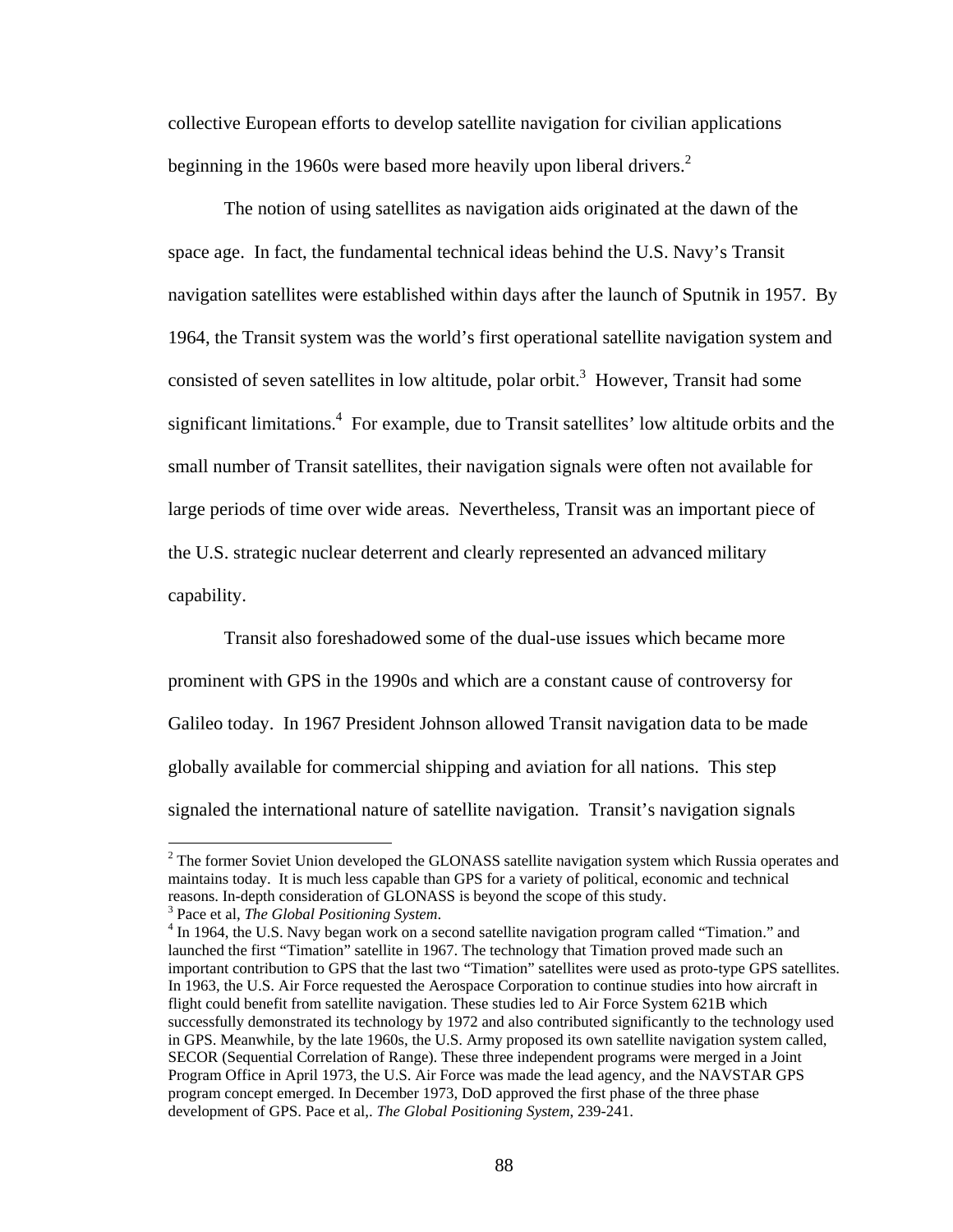provided a common good, i.e. a useful navigation aid, available over large bodies of water where few other navigation aids existed. Accurate navigational aids are important for the maritime industry and are particularly important for the aviation community due to the speed at which aircraft fly. In such a high speed environment, small navigation errors have the potential to rapidly develop into large errors. Accurate navigation results in the more efficient use of airspace, fuel, and time. By the 1970s, even with Transit's limitations, the value added by Transit resulted in the commercial uses of Transit exceeding its military uses. Even so, by 1980 there were only about 10,000 users of the Transit system.<sup>5</sup> Transit was built primarily as a military capability but its dual-uses show us that the GPS and Galileo dual-use issues of today can trace their roots to similar matters that first arose nearly 40 years ago.

Meanwhile, in the early 1960s, European governments realized that no European country could have a comprehensive space program on its own. The high cost and high technology required to access space and benefit from space meant that European states needed to combine efforts.<sup>6</sup> European efforts to organize cooperative European space activities have been described in numerous studies; so have European efforts to develop a comprehensive array of space capabilities, especially an autonomous launch vehicle and communication satellites. Therefore, this study concentrates here on briefly tracing the roots of the European effort to develop a European civil navigation satellite system. That effort takes this study almost all the way back to the beginning of the European space effort.

 $<sup>5</sup>$  K.F. Walker, B.A. Ambrosius, H. Leeman et al, "Navigation and Orbital Computation Aspects of the</sup> ESA NAVSAT System Concept," ACTA *Aerospace* 15, no 4, (1987): 195.

<sup>&</sup>lt;sup>6</sup> Bildt and Dillon, "Europe's Final Frontier," 8.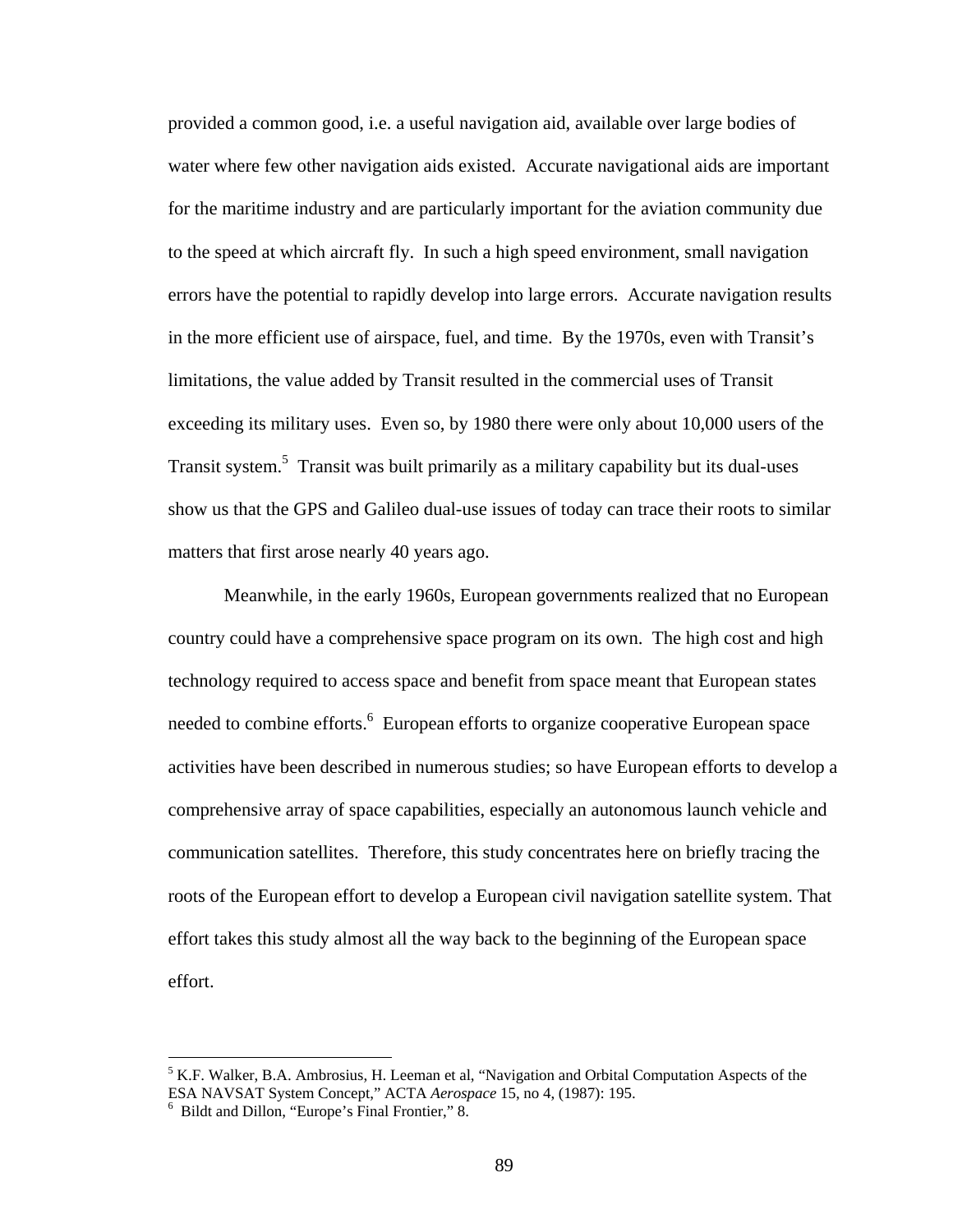Europe recognized the value of satellite navigation early in the space age. France, the leader in European space efforts as noted in Chapter Two, was already developing a twin set of navigation satellites to assist with air traffic control in 1967.<sup>7</sup> At the European level, the December 1967 *Causse Report* to the European Space Council (ESC), "Report of the Advisory Committee on Programmes," concerning the development of future European space activities, noted the usefulness of navigation satellites in assisting aeronautical navigation. The report stated that air traffic control, especially over the North Atlantic, was a "public service activity" and that an "aeronautical satellite" would improve air traffic safety and produce significant commercial airline savings. $8$  This shows that Europe was contemplating a civil satellite navigation and communication system, for liberal reasons, at a very early stage.

The *Causse Report* was significant in other ways as well. Its purpose was to propose a comprehensive plan for the European space sector, which at the time was fragmented and ineffective due to competing national level priorities and ineffective governance at the European Launch Development Organization (ELDO) and European Space Research Organization  $(ESRO)$ . The report states that Europe did not have the resources to develop a sizeable independent space program. Cooperation with outside space powers was necessary. However, the lack of independent European space capabilities would perpetually relegate Europe to a secondary, junior partner role in cooperative space projects and the goal of using such projects to help develop European

<sup>&</sup>lt;sup>7</sup> Krige and Russo, "A History of the European Space Agency 1958-1987," 340.  $8 \text{ H}$  $8$  Ibid.

 $9<sup>9</sup>$  It is not the intention of this study to discuss the details of the evolution of ESA prior to the 1990s: significant details include how ESA's organizational roots began in the European Launch Development Organization (ELDO) and the European Space Research Organization (ESRO), and how those organizations were inadequate to the task of creating successful European space cooperation. Details also involve various ELDO and ESRO reports, meetings, and decisions, such as the Causse Report, which are now part of ESA's history.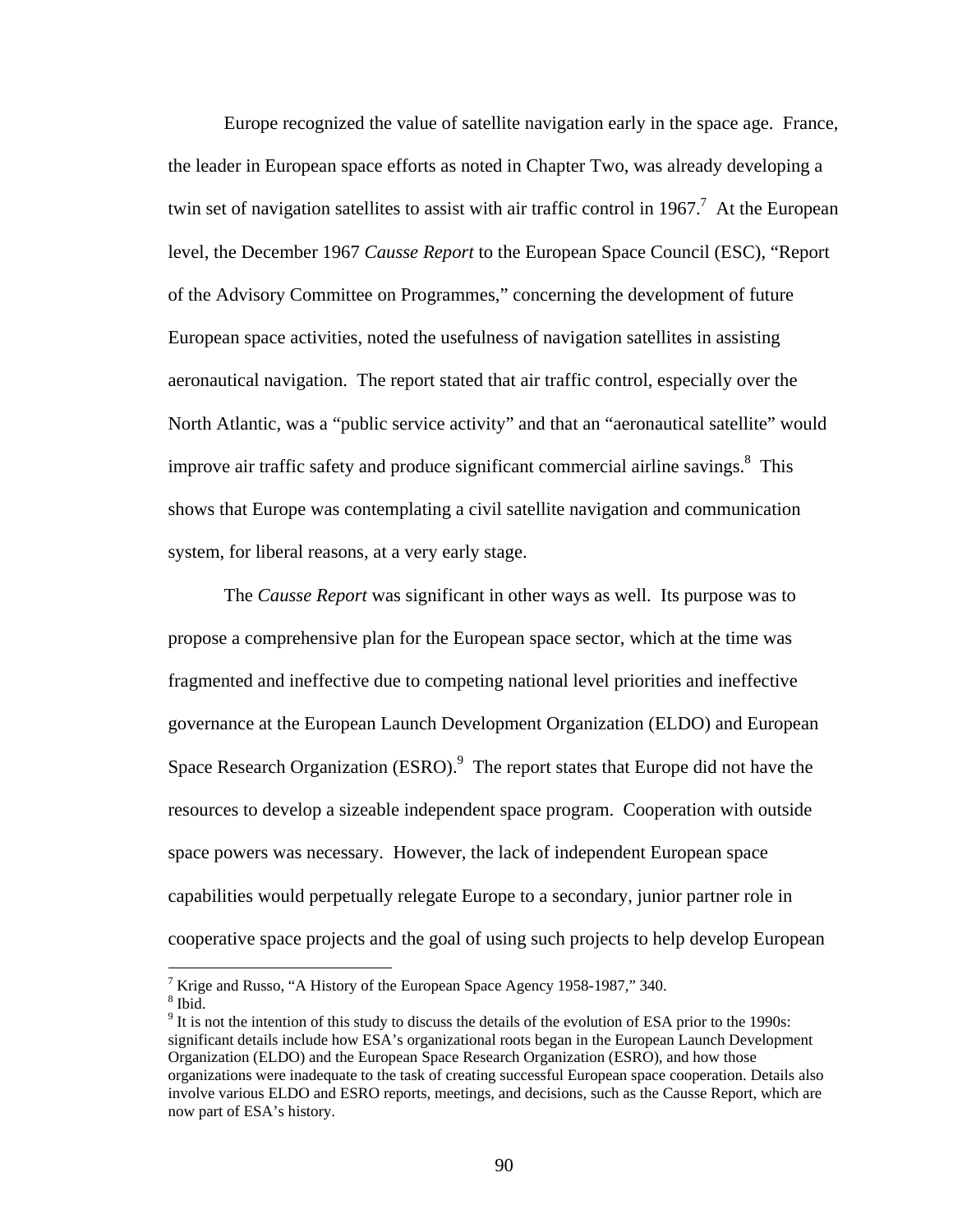technology would not be achieved. Therefore, the report advised that in order for Europe to become a respected and essential partner in cooperative projects with other space powers, particularly the United States, and in order to share in the full benefits of space activities, Europe should try to achieve independent capabilities in launchers and in application and scientific satellites. Independent capabilities would strengthen Europe's position in collaborative programs and were, therefore, considered prerequisites for getting the most benefit from partnership projects.10 The *Causse report* influenced European decision-makers' thinking about European space policy.<sup>11</sup> The European desire to be treated as an equal partner with independent space capabilities as a prerequisite can be seen in the Galileo program today.

In July 1968, a joint European and American civil air traffic control satellite program was discussed for the first time. The discussion occurred on the margins of European negotiations with the United States on launchers and satellite telecommunication systems. The project was considered to have "excellent possibilities."<sup>12</sup> The benefits of the program for Europe were noted as: increased air navigation safety and efficiency, a chance to develop expertise in telecommunication technology, and an opportunity to cooperate with the United States.<sup>13</sup> In November 1968, at the ESC Bad Godesberg Conference, \$1 million was committed for ESRO to conduct a

<sup>&</sup>lt;sup>10</sup> Madders, *A New Force at a New Frontier*, 127.<br><sup>11</sup> Ibid

<sup>&</sup>lt;sup>12</sup> Krige and Russo, "A History of the European Space Agency 1958-1987," 392. Krige and Russo refer to Aerosat as providing both communication and navigation services. However, Krige and Russo are ambiguous as to which one of these services was primary.

<sup>&</sup>lt;sup>13</sup> Suzuki, *Policy Logics and Institutions of European Space Collaboration*, 100. Suzuki description of the Aerosat satellite system focuses almost exclusively on the navigation signals it would provide and only mentions its planned communication services in passing. However, both Suzuki, and Krige and Russo strongly link the demise of Aerosat with the development of GPS, inferring that Aerosat was primarily being developed to provide navigation services.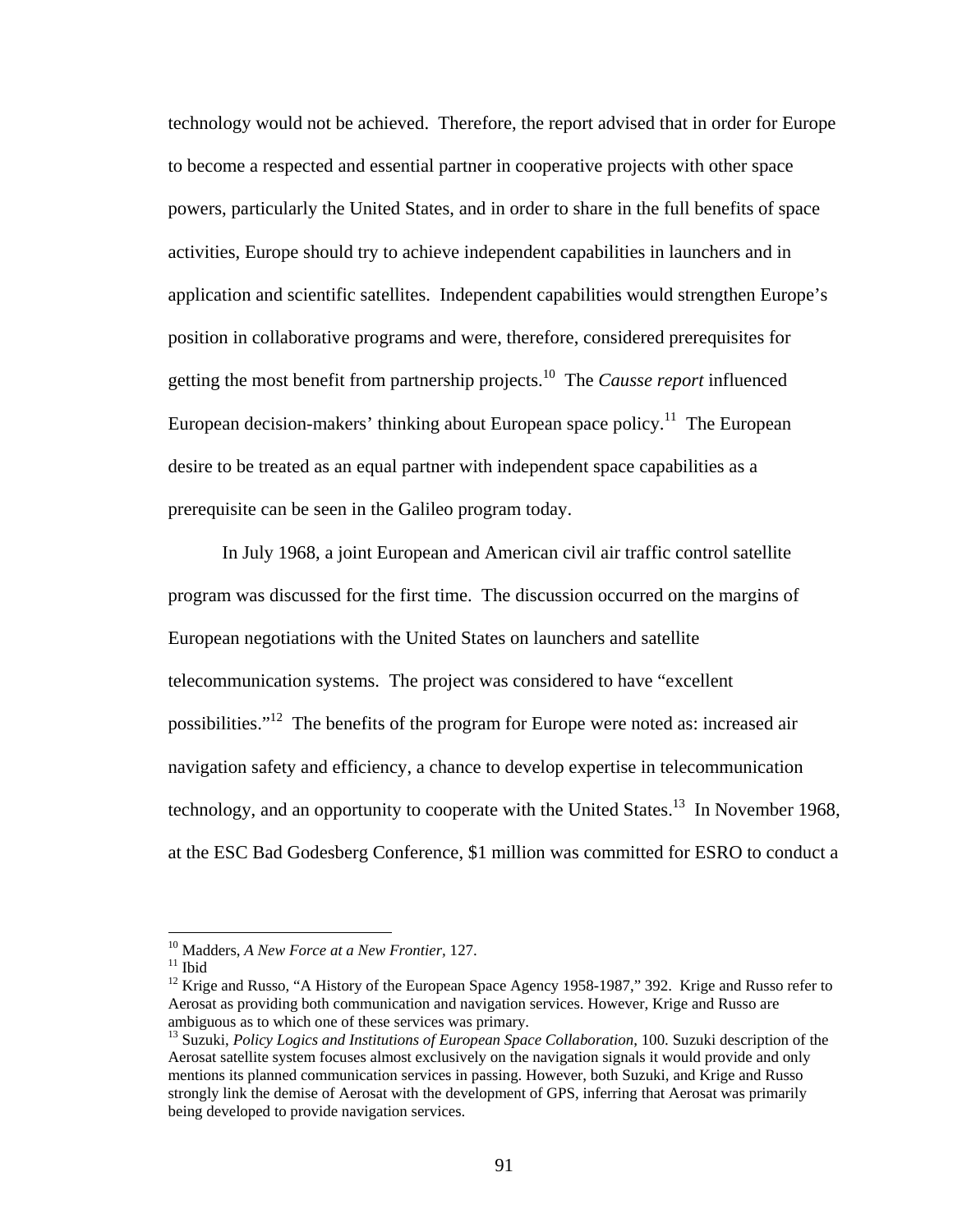study on the potential for European meteorological and "air navigation" satellites.<sup>14</sup> In 1969 NASA and the U.S Department of Transportation (DOT) engaged in official contacts with ESRO regarding cooperation on air navigation satellites. Momentum continued to slowly build and in June 1970 another important report on European space activities, the *Puppi Report*, also endorsed the air navigation satellite project. Studies on the air navigation satellite project were completed and the project was named "Aerosat." Numerous other countries were also interested in the project. In June 1971 when the first exploratory meeting on cooperation in an air traffic control satellite program took place it included the United States, nine European countries, Australia, Canada, Japan, and the Philippines.<sup>15</sup> Obviously, many nations perceived a need for civilian navigation satellites.

Soon after, at the July 1971 ESRO Council, France, Germany, Britain, and Italy agreed to begin studies for meteorological, navigation, and telecommunication satellite programs and agreed to pay contributions according to their proportion of GNP.<sup>16</sup> Regarding the Aerosat program, the Europeans were explicit that they would not accept a role in the Aerosat program as merely subscribers to services provide by a system unilaterally established by the United States. Since Europe now had guaranteed financial support lined up, if they could not attain equal partner status they were prepared to proceed on Aerosat without the United States.<sup>17</sup> This statement apparently grew out of European aggravation over difficulties with the United States involving other, bigger, collaborative space projects. Already by 1969, Europe was growing frustrated over the

<sup>&</sup>lt;sup>14</sup> Madders, *A New Force at a New Frontier*, 137.<br><sup>15</sup> Krige and Russo, "A History of the European Space Agency 1958-1987," 411.<br><sup>16</sup> Suzuki, *Policy Logics and Institutions of European Space Collaboration*, 76.<br><sup>17</sup> Kr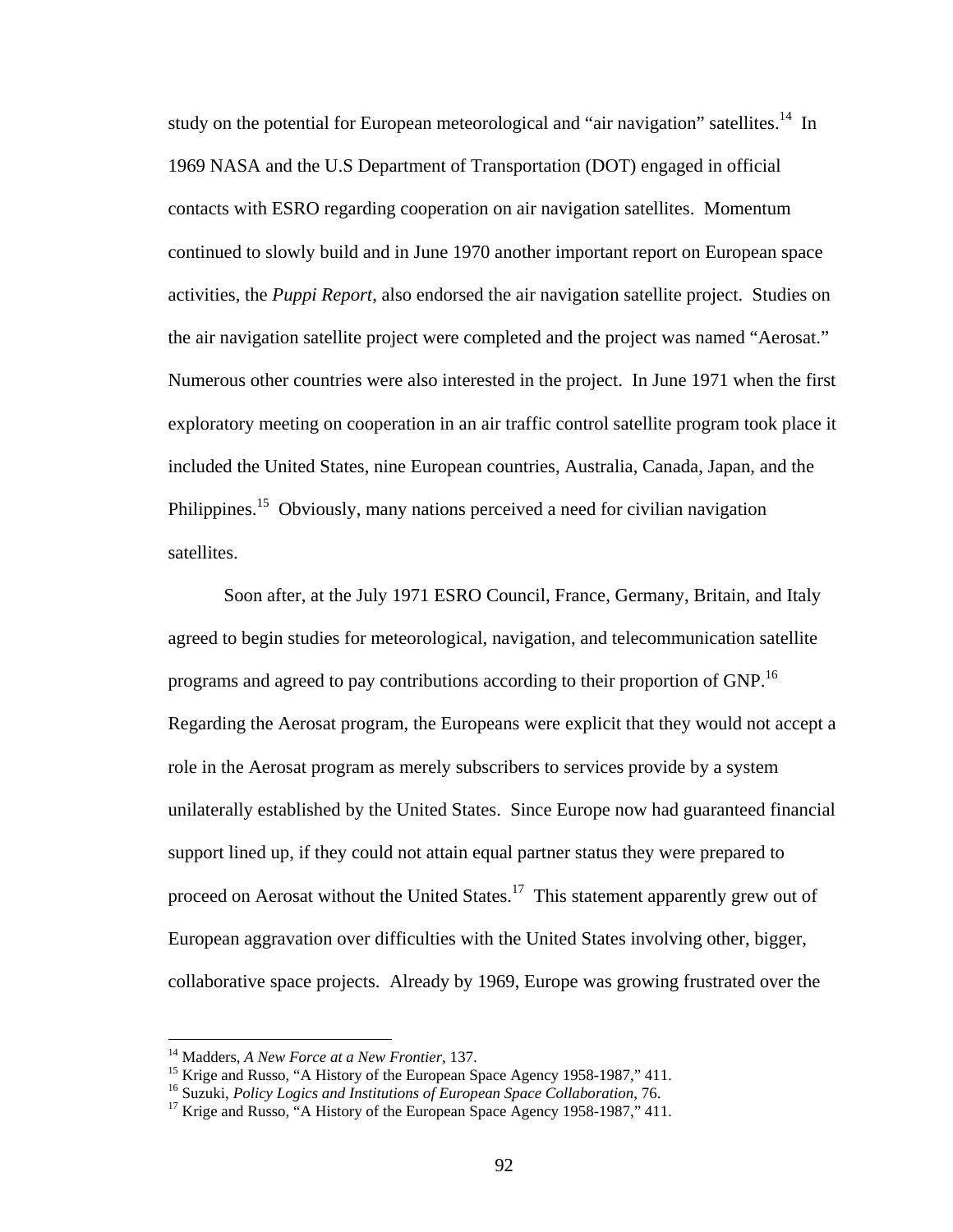limitations on cooperation imposed by the United States.<sup>18</sup> It is beyond the scope of this study to trace the detailed history of European and American space cooperation and Europe's growing dissatisfaction with U.S. policies, including American refusal to provide launch services for European commercial telecommunication satellite projects, the lack of U.S. support for an autonomous launcher capability, Spacelab's expense and poor return on investment for Europe, and Europe's lack of return on investment for its participation in the International Space Station, except to note that Europe was already becoming wary of collaborating with the United States by the time the Aerosat project began in the early 1970s.

 In August 1971 ESRO signed a Memorandum of Understanding (MOU) with the U.S. Federal Aviation Administration to develop two out of four Aerosat satellites and to share launch and operating  $costs<sup>19</sup>$ . The satellites were to be jointly owned by the United States and Europe (as a single entity). An Aerosat Council in which the United States had one vote, and the Europeans (again as one entity) had one vote, was to be established to manage the program. However, the White House never approved the MOU and negotiations had to start again in  $1972<sup>20</sup>$  Momentum slowed down again but in the meantime the International Civil Aviation Organization (ICAO) also weighed in favor of an experimental civil navigation satellite system. Finally, on August 2, 1974 a new MOU for the development of Aerosat was signed between the FAA, ESRO, and the Canadian Government. By 1976, bids were received for the program's development and launches were expected to begin in 1978.

<sup>18</sup> Suzuki, *Policy Logics and Institutions of European Space Collaboration*, 72.

<sup>19</sup> Ibid., 100.

 $^{20}$  I was not able to determine why the White House did not approve of the MOU.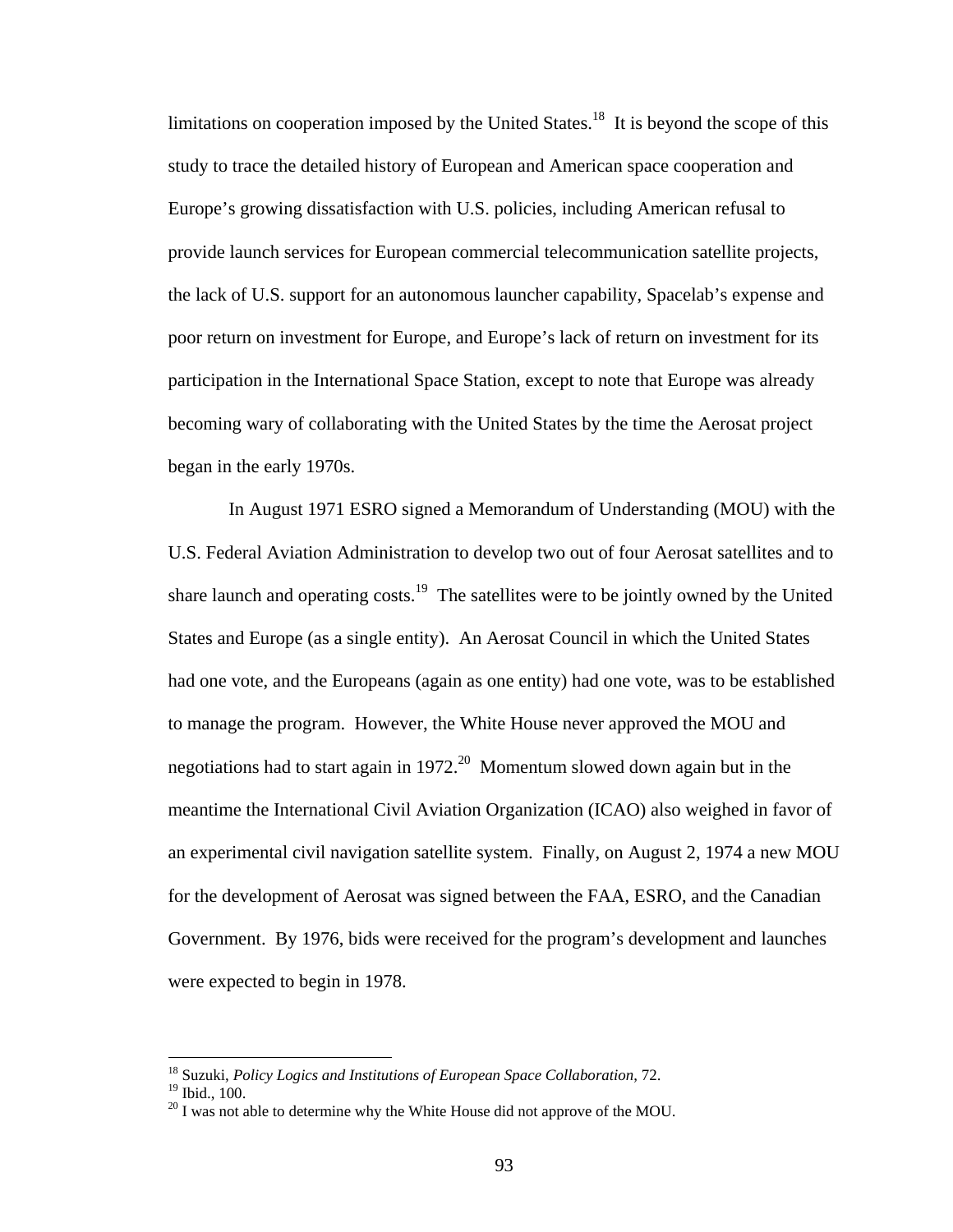Two obstacles arose, however, which the Aerosat program was unable to overcome. First, in December 1973, the U.S. Department of Defense (DoD) approved the development of the new U.S. military navigation satellite system, the Navstar Global Positioning System (GPS), discussed previously.<sup>21</sup> GPS was based on different technology and different system concepts than Transit and Aerosat which made it much more accurate, capable of providing positioning information in three dimensions, as well as velocity and time transfer information, and capable of being continuously available to military and commercial users around the globe.<sup>22</sup> Second, airlines and civil aviation control officials began to question the usefulness and cost effectiveness of the Aerosat program and even which frequencies to use. These opponents to Aerosat lobbied the U.S. Congress against funding Aerosat.<sup>23</sup> The combined result was that in 1977 Congress killed the program and the United States turned its full attention to developing the military's GPS system without Europe. Europe went on for another year before abandoning Aerosat in 1978, the same year the United States began testing GPS satellites on-orbit.<sup>24</sup> Ten years of Aerosat negotiations and planning had led to nothing for Europe. The complex interplay between European ambitions for a civil navigation (and communication) satellite system and GPS had begun.

This brief history of the Aerosat program shows us that Europe was willing to commit considerable energy and resources to the development of a civil navigation satellite system as a public good to be managed by an international organization in order to improve the efficiency of air traffic, a major component of the European transportation

<sup>&</sup>lt;sup>21</sup> Pace et al., *The Global Positioning System*, 241.<br><sup>22</sup> GPS signals can be blocked by buildings, and reception in polar areas degrades.

<sup>&</sup>lt;sup>23</sup> Madders, *A New Force at a New Frontier*, 451.<br><sup>24</sup>Madders, *A New Force at a New Frontier*, 451. And Pace et al., *The Global Positioning System*, 242.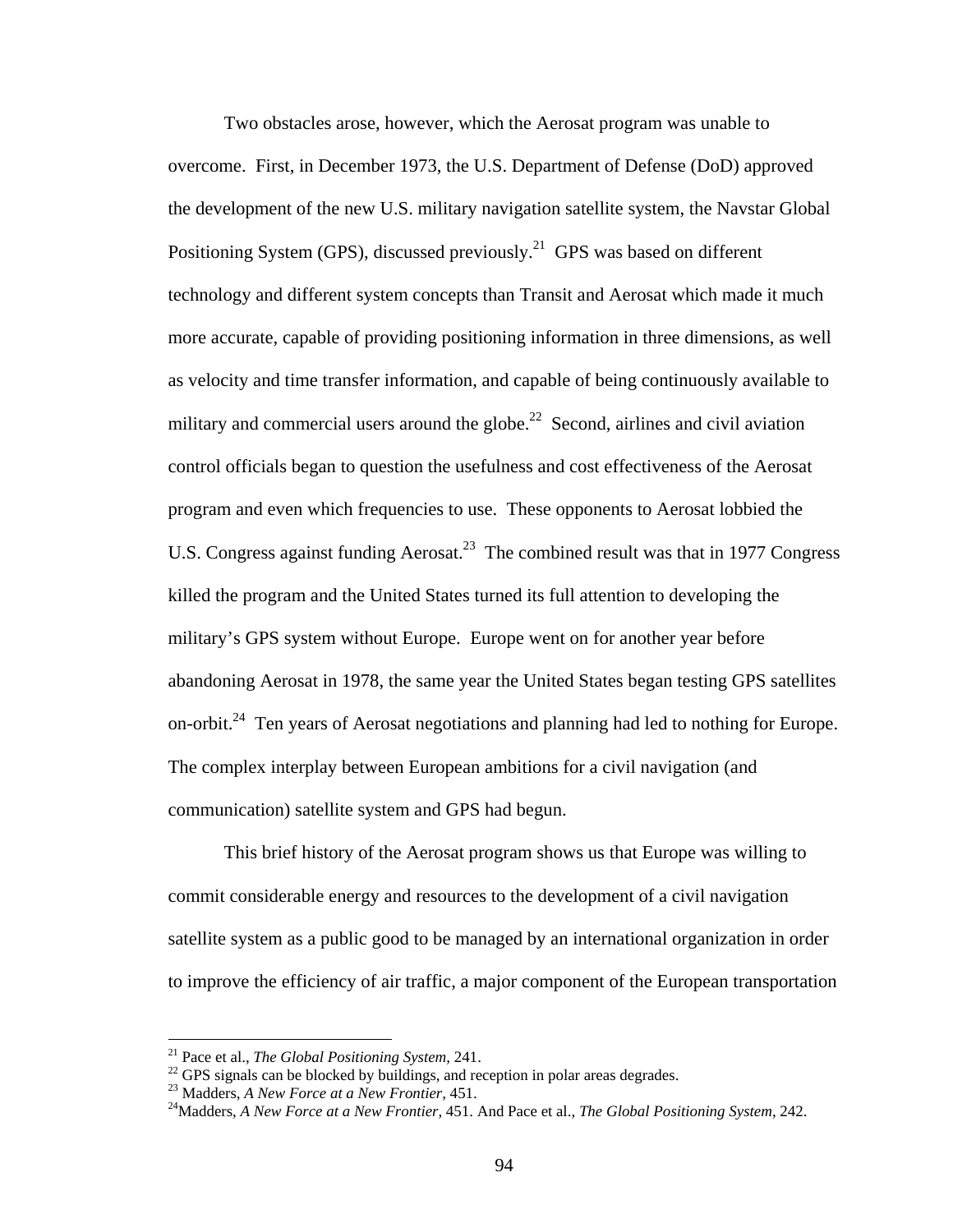infrastructure. International cooperation beyond Europe was preferred, especially with the United States, but European decision-makers made it clear that Europe must be considered an equal partner in the project. These Aerosat program characteristics were to be reflected in the later Galileo program.

The European Space Agency<sup>25</sup> kept the flame for a civil air navigation satellite system alive in Europe during the 1980s. In 1982 ESA began a series of studies which resulted in the definition of a navigation satellite system called NAVSAT.<sup>26</sup> NAVSAT was billed as a civil variant of GPS - just as Galileo was later described. The NAVSAT studies, along with CNES system studies, led to the development of satellite navigation transponder technology used in EGNOS.<sup>27</sup> In addition, the NAVSAT program merged with the separate but similar West German satellite navigation project called the Global Radio Navigation Satellite, or "GRANAS."<sup>28</sup> Finally, the NAVSAT program included a vision for the evolution and development of the European component of a civil, global navigation satellite system which was reflected in later planning for the GNSS-1 and the GNSS-2 programs.

The efforts ESA put into NAVSAT in the 1980s carried over to EGNOS and Galileo in a number of ways. First, as envisioned in the first operational stage of the NAVSAT program, NAVSAT would augment the navigation services provided by GPS

<sup>&</sup>lt;sup>25</sup> As noted earlier, ESA replaced ELDO and ESRO in 1975.

<sup>&</sup>lt;sup>26</sup> In 1982, there was already an ESA study on the User Segment of Navsat. Wilson, ed., "Galileo Programme," 19.

<sup>27</sup> Karin Barbance and Karl Bergquist, "Satellite Navigation Activities: The International Context," *Space Communications* 14 (1996), 155-161.

http://web.ebscohost.com.proxygw.wrlc.org/ehost/detail?vid=2&hid=101&sid=0f261fa9-52. (accessed January 7, 2008).

<sup>28</sup> Dr G, Ploeger, "A Fully Integrated CNS Satellite Network Proposed," *ICAO Bulletin*, March 1988, 12. http://www.icao.int/icao/en/jr/1988/4303.djvu (accessed October 27, 2007). Jefferey M. Lenorovitz, "ESA NAVSAT Concept as New Civilian Navigation System," *Aviation Week & Space Technology*, January 25, 1988, 54.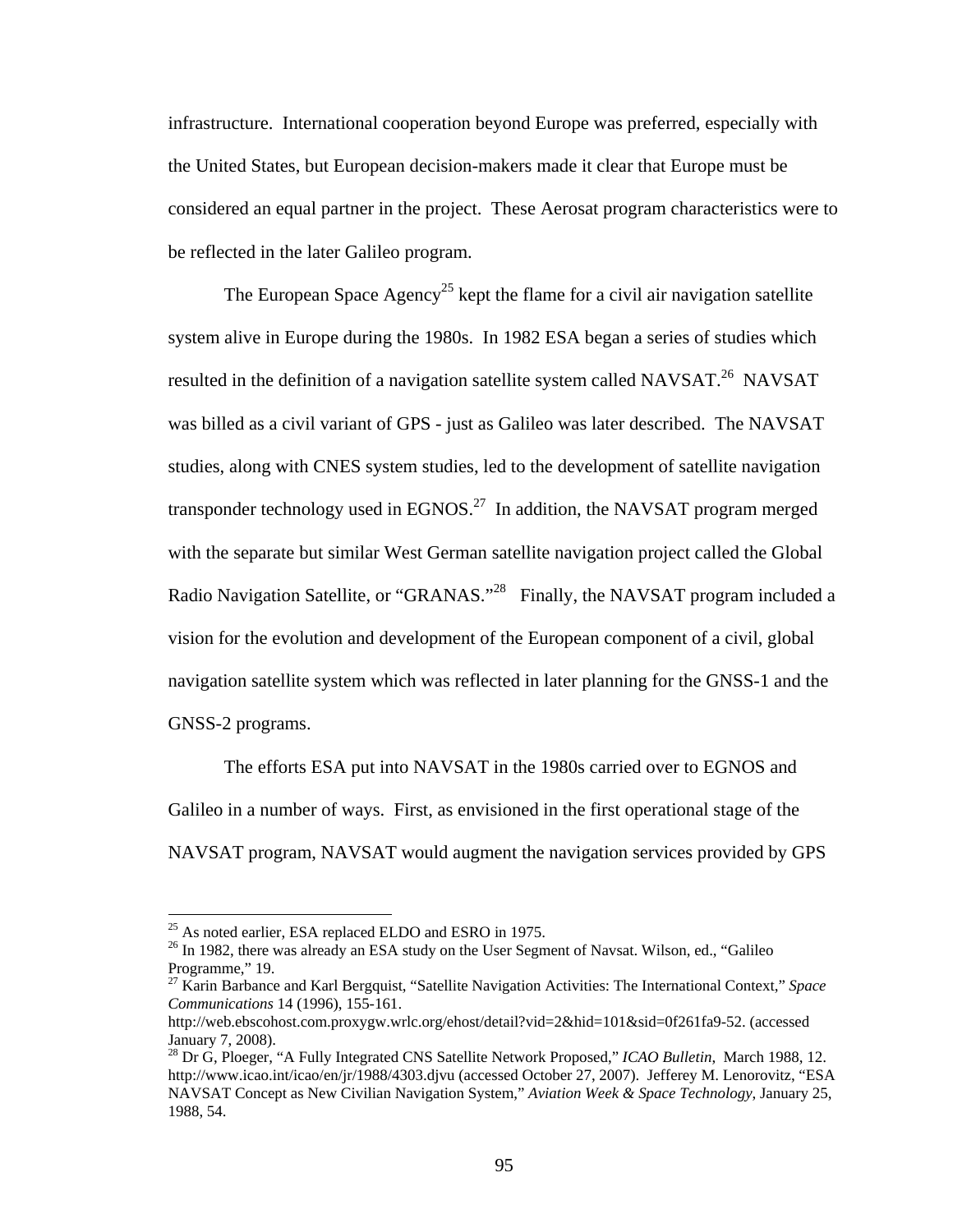and GLONASS in a specific geographical area, i.e. over Europe and the North Atlantic, using a limited number of satellites. Today EGNOS demonstrates this NAVSAT concept. Second, in the second operational stage of the NAVSAT program, NAVSAT would be an independent, civilian global navigation satellite system, which would not rely upon GPS or GLONASS. Today, the Galileo program reflects the fruition of this part of the NAVSAT concept. The NAVSAT satellite navigation system concept was very similar to what later became the Galileo system architecture, envisioning 24 satellites encircling the globe at 12,500 miles altitude circular orbits and inclined at 55 degrees to the equator.<sup>29</sup> Third, the NAVSAT system was planned to have the capability to notify users in real-time about the quality of the navigation signal, which the aviation community identified as a key requirement, and which is a capability GPS and GLONASS lack. Today, this capability is advertised as an important Galileo capability. Finally, and perhaps most significantly, NAVSAT was conceived with primarily civil aircraft navigation in mind even though NAVSAT's multi-use capabilities were recognized and included in the program's definition.<sup>30</sup>

Galileo's roots can be connected to the NAVSAT effort in other ways as well. In 1988, one European airline executive is reported to have said, "For airlines, the whole idea of satellite navigation is to improve our navigation accuracy and safety while reducing the amount of on-board and ground-based equipment required to do it. What worries us about relying on a system such as GPS is the fact that it is a military system, and there is no guarantee that the U.S. military won't restrict our access to it in time of crisis or someday say they no longer need such a system. Something like this already is

<sup>&</sup>lt;sup>29</sup> Walker and others, "Navigation and Orbital Computation Aspects." 195. In addition, a proposal based upon satellites in highly inclined elliptical orbits was also given strong consideration.

 $30$  Lenorovitz, "ESA NAVSAT concept as new Civilian Navigation System," 54.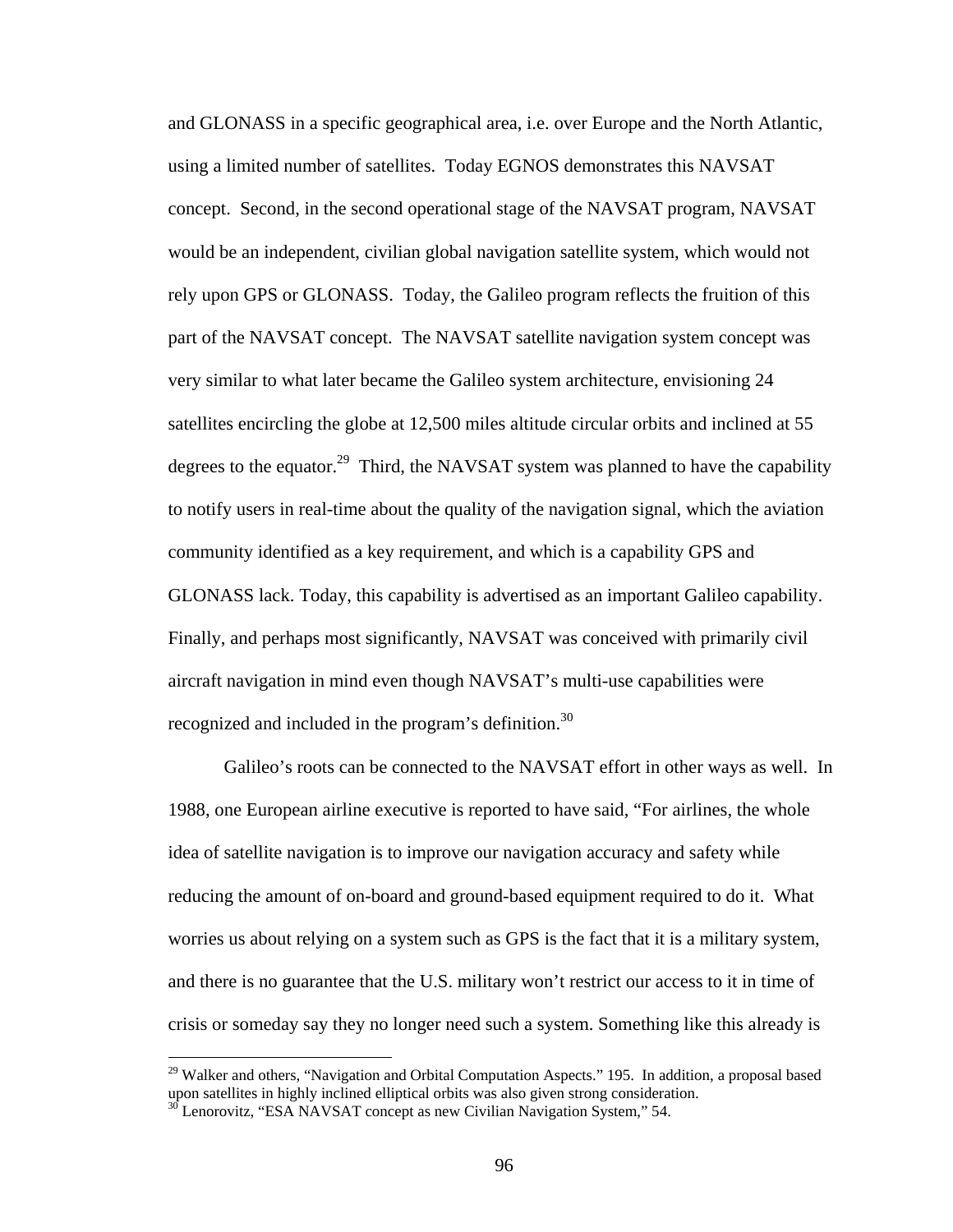happening with the U.S. Navy's Transit satellite navigation system – which will be abandoned in the 1990s because they won't have use for it any longer.<sup>31</sup> European supporters of NAVSAT considered its independent, civilian aspects as its strong points. The NAVSAT program demonstrated that many of the European concerns about GPS, and many of the arguments in favor of Galileo, as well as many of the major technological concepts behind Galileo, were established well before the 1990s, and thus the end of the Cold War, and before the post-Cold War discussion of the need to "balance" American uni-polar power became part of the discourse on Galileo.

 Meanwhile, during the 1980s GPS satellites were slowly being deployed and their utilization gradually increased. Between 1978 and 1985 eleven GPS Block I satellites were launched. In addition, by 1978 ten NATO nations were participating in the development and testing of GPS applications for NATO and in 1992 NATO chose GPS as its PNT provider. In 1993 the United States provided access to the GPS encrypted PPS signal to NATO allies.<sup>32</sup> But it was not all smooth sailing. In 1979, the GPS budget was cut 30 per cent for the 1981-1986 timeframe resulting in program reductions and pushing achievement of initial operational capability well into the late 1980s. In addition, GPS was a joint military program involving the U.S. Army, Navy, and Air Force, with the result that none of the military services were eager to bear the majority of program costs. Since GPS is considered a "support system," it did not compete well for funding against "weapon systems," such as tanks and aircraft and other better understood military capabilities. At the time there was such little understanding of the tremendous future potential of GPS that the program was zeroed out in the Air Force budgets in 1980,

 $31$  Ibid.

<sup>32</sup> European Commission, *State of the Galileo Programme*, COM (2002) 518, (Brussels, EC, September 24, 2002), 22. And Beidleman, "GPS vs Galileo," 139.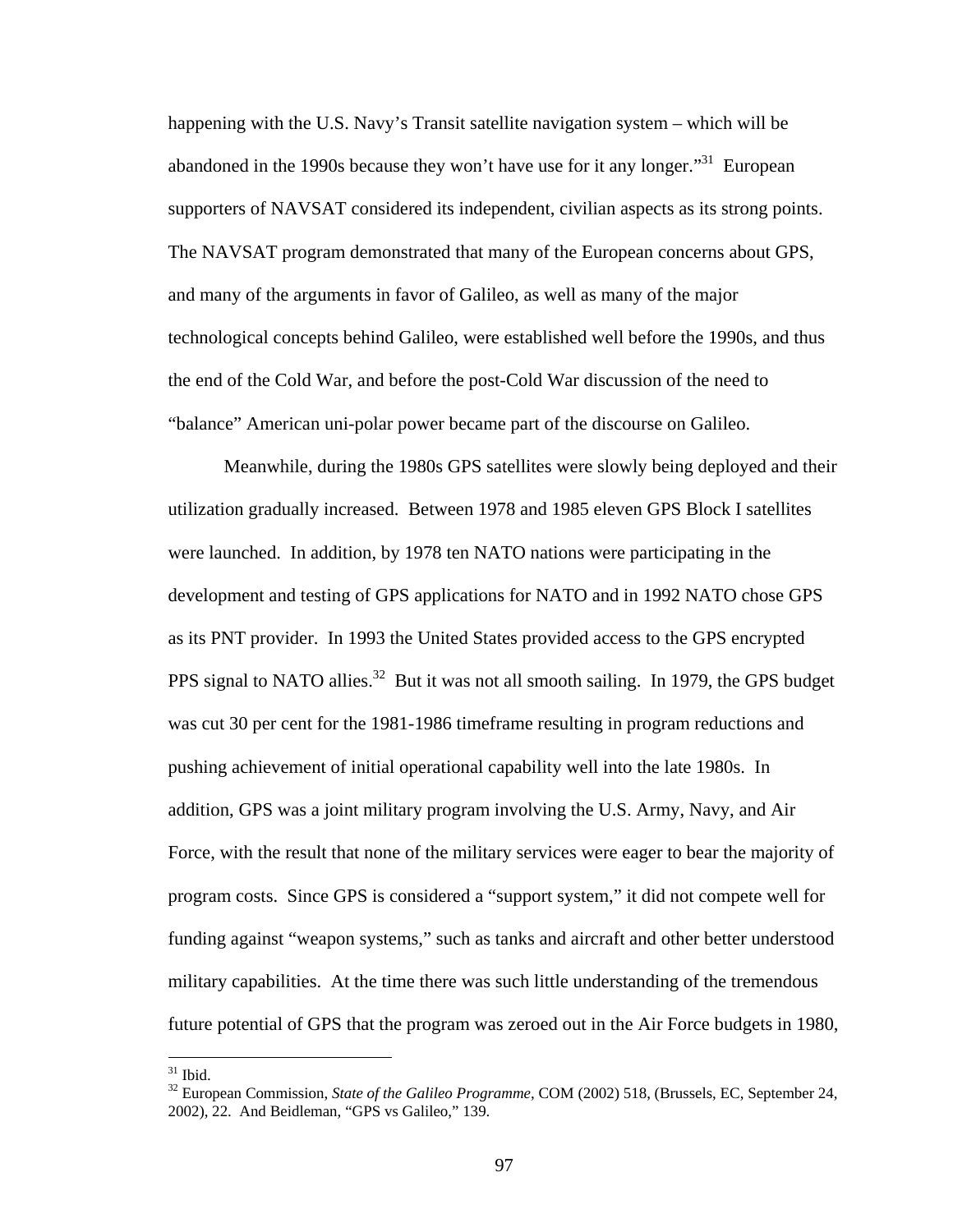1981, and 1982. The Air Force was not agreeable to paying for a support system for which the Air Force would not be the primary user. However, the Office of the Secretary of Defense (OSD) reinstated the funds in the budget in each of those years, enabling GPS to survive. $33$ 

 In reaction to the 1 September 1983 Soviet shoot down of a Korean Airlines commercial flight which had strayed into Soviet airspace, President Reagan announced that the United States would make GPS signals available to civilian aircraft as soon as the system became operational, which was expected to be in  $1988<sup>34</sup>$  As noted above, Transit signals had been available to commercial users since 1967, so the decision to make military satellite navigation signals available to commercial users was already set in precedent. However, no one anticipated the degree to which civil and commercial users would adopt GPS technology and become dependent on it.<sup>35</sup>

 GPS experienced another set back with the 1986 Space Shuttle *Challenger* tragedy. The space shuttle was the only planned launch vehicle for GPS, so the *Challenger* disaster caused the launch of GPS Block II satellites to be delayed two years.36 Nevertheless, although the system was not declared operational in the 1980s, in 1987 the DoD and the DoT began working together on issues concerning the civilian uses of GPS.

GPS had a minor role in military operations in the 1980s and its commercial uses, while promising, were not very significant. GPS helped the U.S. Navy keep track of

<sup>&</sup>lt;sup>33</sup> Scott Pace et al., *The Global Positioning System*, 241.<br><sup>34</sup> White House, Office of the Press Secretary, "Statement by the Principal Deputy Press Secretary To The President," September 16, 1983.

<sup>35</sup> James Vedda, "Space Commerce," in *Space Politics and Policy*, ed. Eligar Sadeh (Dordrecht, The Netherlands: Kluwer Academic Publishers, 2002), 208.

<sup>&</sup>lt;sup>36</sup> The first GPS Block II satellite eventually was launched in February 1989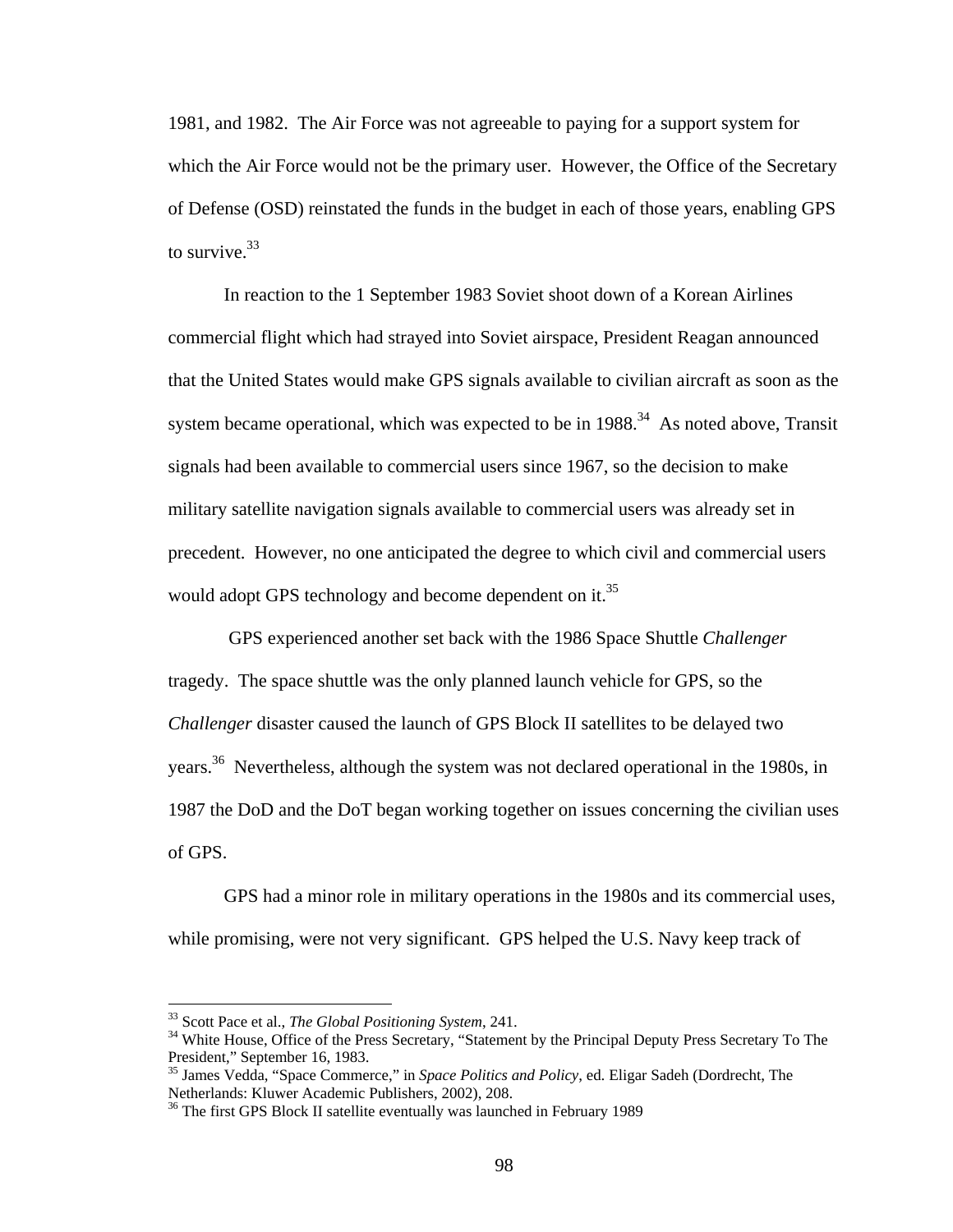Persian Gulf minefields in the 1987-1988 time period and the U.S. Air Force used GPS in limited ways during the hostilities in Panama in  $1989$ <sup>37</sup> On the commercial side, GPS found its first market in surveying. Though small, the surveying market's successful use of GPS spurred further research and development into commercial GPS applications which led to improved GPS civilian receivers and the production of a significant number of them. In addition, these users developed the initial concepts and techniques upon which "Differential GPS" (described in Chapter Two) is based.<sup>38</sup> In sum, in the 1980s GPS faced many hurdles and its future military and economic value was under appreciated.

When the Cold War ended, the strategic competition between the United States and the Soviet Union was finished in space as well as elsewhere. This was the period when GPS burst onto the international scene as the revolutionary technological capability that helped the United States and its coalition rout the Iraqi army in the 1991 Persian Gulf War.<sup>39</sup> Its new found tactical military importance was so unexpected that U.S. forces were not adequately supplied with military GPS receivers. On average, U.S. ground forces had "at least one" GPS receiver per maneuver company, which was clearly inadequate.40 In response more than thirteen thousand commercial receivers were rushed to the field and attached, sometimes with tape, to vehicles, helicopter, and combat aircraft instrument panels. In the end close to 90 percent of the GPS receivers fielded in the conflict were commercial receivers. Selective Availability was turned off so that soldiers using commercial receivers had the most accurate signals possible. In an interesting twist

<sup>&</sup>lt;sup>37</sup> Pace et al., *The Global Positioning System*, 251.<br><sup>38</sup> Ibid., 241.

 $38 \text{ Ibid., } 241.$ <br> $39 \text{ Ibid.}$ 

<sup>40</sup> Pace et al., *The Global Positioning System*, 245.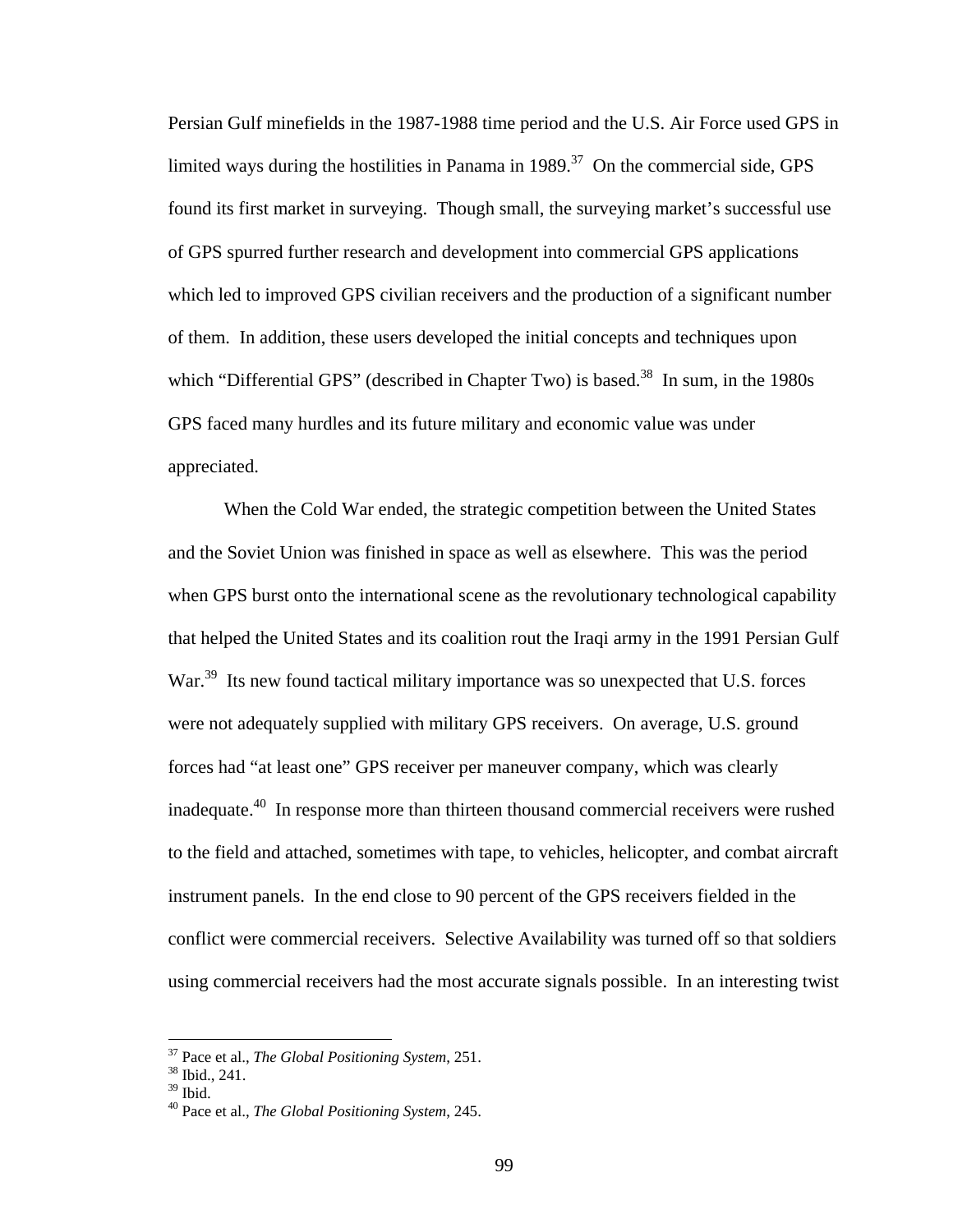the commercial surveying market of the 1980s and the resulting supply of commercial GPS receivers enabled the commercial sector to meet the sudden unexpected demand from the military for a large number of GPS receivers. Then, in turn, GPS's celebrity status due to its success in the Gulf War created a surge in commercial demand for GPS receivers.

A major new market almost literally dropped out of the sky. Hereafter, the popularity of using GPS for military, civil and commercial services took off and as it became embedded more and more into all levels of society during the 1990s, its military, economic, and political importance mushroomed. Air traffic management become just one of many applications that made use of navigation satellite signals, and the aviation community went from being the primary group interested in civil satellite navigation to one among many interest groups.

Nevertheless, in 1991 the aviation community was still the primary interest group and it began to push harder for a gradual transition from conventional land-based navigation systems to global navigation satellite systems. Increasingly crowded airspace, increasing inefficiency in the air traffic system, and growing costs for maintenance and the operation of the ground-based air traffic control infrastructure drove the desire for a  $GNSS.<sup>41</sup>$ 

Six months after the Persian Gulf War, at the September 1991 International Civil Aviation Organization's Tenth Air Navigation Conference, the Communication, Navigation, and Surveillance/Air Traffic Management (CNS/ATM) concept was proposed. The proposal was very similar to the NAVSAT concepts discussed above with

 $41$  The operation cost of ground-based aeronautical radio-navigation systems in Europe alone were estimated to be 100 million ECU per year. Commission, "Global Navigation Satellite System - High Level Group."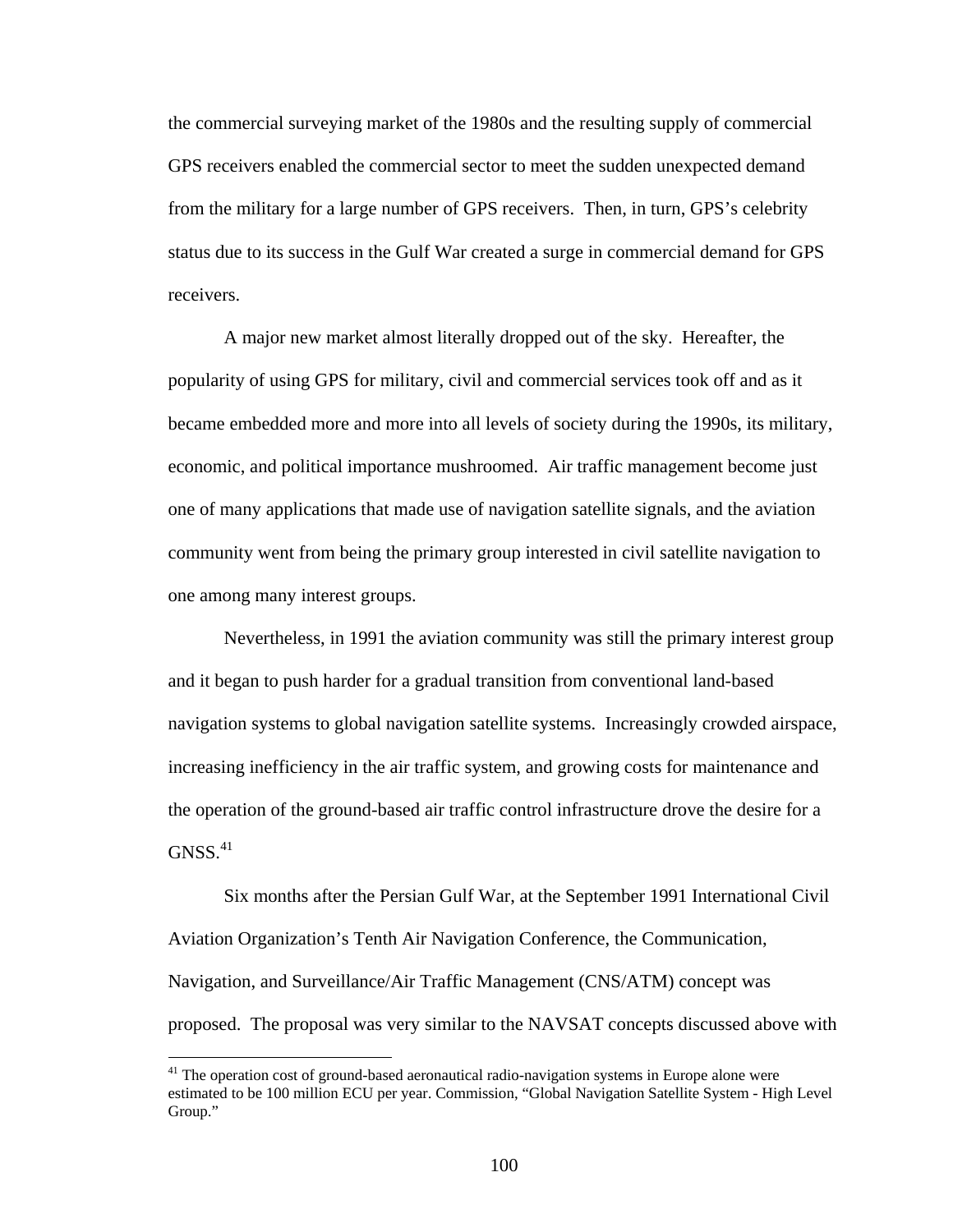the first phase, GNSS-1, being based on augmented GPS signals in order to alleviate some of the reliability and monitoring concerns noted above. With GPS augmentation, commercial aviation would then be able to take full advantage of GPS. The ICAO proposal was for GNSS-1 to become operational around 2005. The concept's second phase, GNSS-2, called for an independent civilian, global navigation satellite system becoming operational around  $2010^{42}$  Considering that this proposal was made in 1991, the original timelines established later for EGNOS and Galileo meld with this ICAO proposal quite closely.

However, during this ICAO conference the United States offered GPS as the low cost alternative to GNSS-2. On 5 September 1991, the United States announced that GPS Standard Positioning Service (SPS) signals (the less accurate signals) would be made globally available, free of charge to all users, beginning in 1993. This was consistent with U.S. Transit navigation satellite policy and was consistent with the announcement President Reagan had made back in September 1983 regarding the use of GPS for civilian purposes.43 Note that in 1991 the commercial power of GPS and its importance as a public good were just barely beginning to come to light, so it is difficult to argue forcefully that the United States was making this offer in order to undermine European commercial ambitions or to weaken European autonomy. Nevertheless, the complex interplay between GPS and an autonomous European civil global navigation system continued.

A year later at the September 1992 ICAO Assembly, the United States repeated its intent to make GPS SPS signals globally available and free of charge by 1993 and

<sup>&</sup>lt;sup>42</sup> Lembke, *The Politics of Galileo*, 5.<br><sup>43</sup> SPS signals are accurate to within about 100 meters.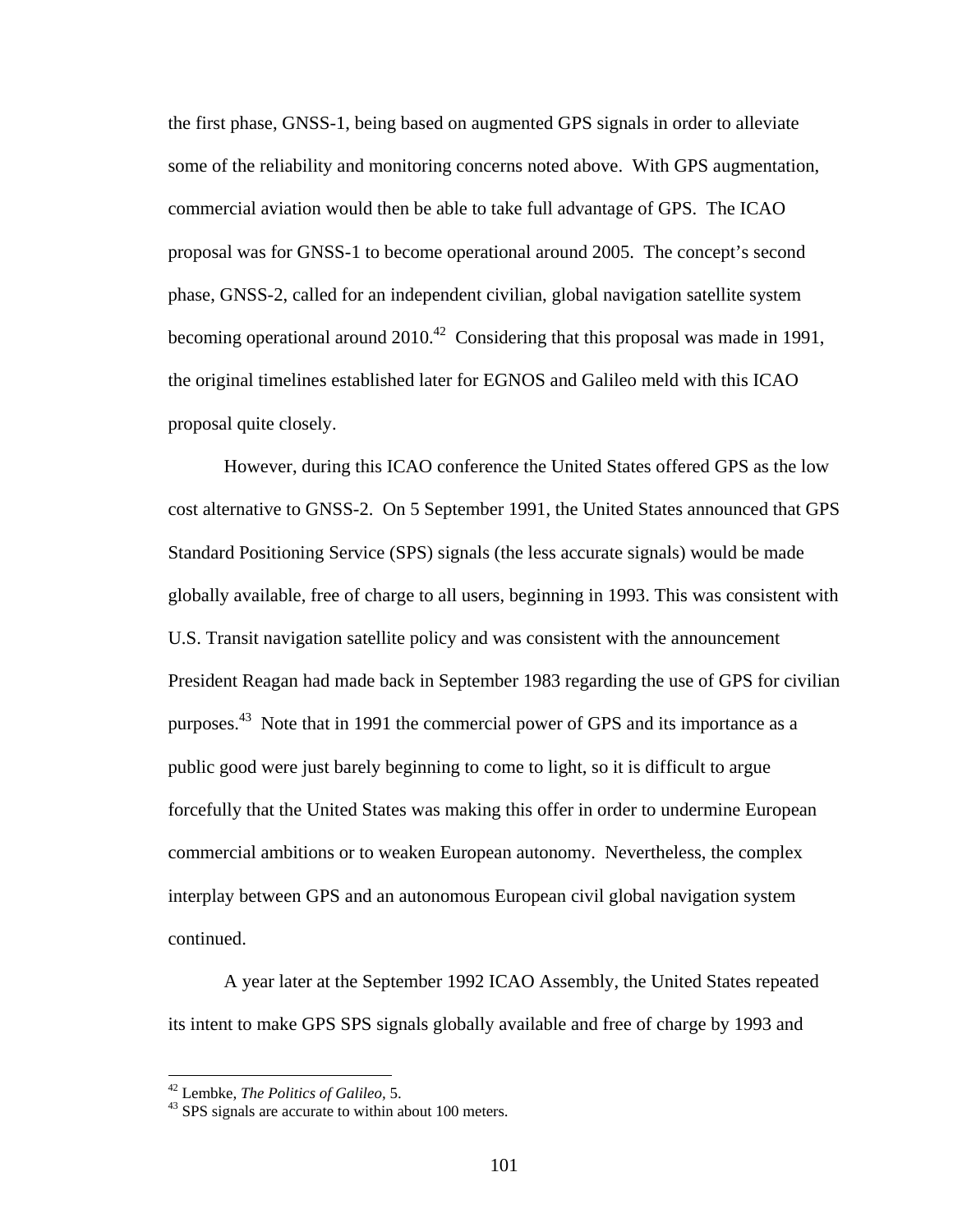added that the United States would give six years notice prior to program termination or elimination of GPS.<sup>44</sup> But many countries were still not comfortable with the idea of relying on a unilaterally owned military system such as GPS which would subject system users to the whims of the U.S. military or shifting U.S. priorities. There were also legitimate performance, reliability, and legal liability questions about GPS and the United States simply could not guarantee the integrity, availability, and continuity of the system since GPS is first and foremost a military system. For decision-makers responsible for managing a safe, efficient, and reliable global air traffic management systems these were crucial issues. An independent, civil GNSS was considered the best solution. These attitudes were consistent with European concerns stretching back to the 1960s, as shown in the discussion above on the history of the Aerosat program.

In October 1993, the U.S. DoD signed a Memorandum of Understanding with NATO member countries allowing them access to the PPS/encrypted navigation signal.<sup>45</sup> Then in December 1993 at the same time that GPS officially reached initial operating capability,  $46$  the United States took a step to alleviate international concerns about the U.S. DoD being solely responsible for the management and operation of GPS.<sup>47</sup> DoD and DoT had been cooperating on the policy aspects of the civil uses of GPS since 1987 but final decision authority remained with the DoD. The Joint DoD/DoT Task Force was established earlier in 1993 to consider the implications of increased civil and commercial use of GPS, and to evaluate GPS's shortcomings from a civil perspective. Its December

<u>.</u>

<sup>&</sup>lt;sup>44</sup> Pace et al., *The Global Positioning System*, 248.<br><sup>45</sup> European Commission, *State of the Galileo Programme*, 22.<br><sup>46</sup> Initial operating capability is a program management term which means that a system is capable o providing the services it is designed to deliver, but the full testing and evaluation regime required contractually may not be completed. In addition, contractually required spares, documentation and support services and so forth may not have been delivered.

<sup>47</sup> Pace et al., *The Global Positioning System*, 246.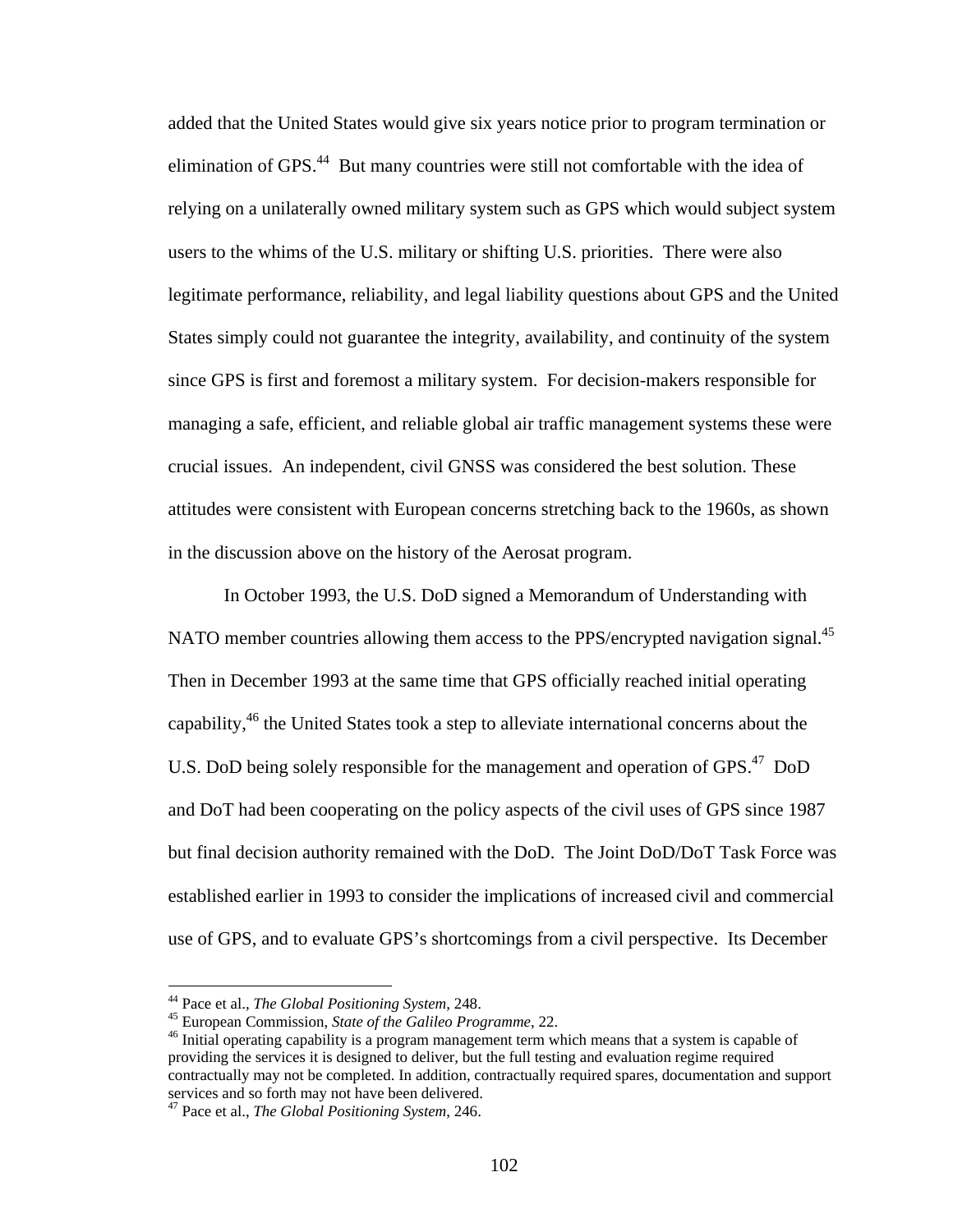1993 report recommended that the GPS management structure be revamped to include civilian participation in GPS policy and management.<sup>48</sup> This eventually led to the creation of the permanent Interagency GPS Executive Board in March 1996. Meanwhile, in 1993 the FAA approved GPS as a supplemental navigation aid for en route phases of flight and non-precision approaches, and ICAO approved the use of GPS and GLONASS as interim GNSS systems.

Also in late 1993 the European Space Agency placed its satellite navigation related activities in the framework of its Advanced Research in Telecommunication Systems, Element Nine (ARTES 9) program.<sup>49</sup> The broader ARTES program was significant because it demonstrated that ESA was capable of adapting its research and development activities into a PPP framework.<sup>50</sup> (PPPs are described in more detail in a separate section below.) ARTES 9 also provided the basis for ESA's involvement in the European Tri-partite Group, also described below.

By March 1994 when the GPS constellation was completed with the launch of the  $24<sup>th</sup> GPS Block II satellite, the military, civil, and commercial significance of GPS was$ well understood and European Transport Ministers realized they needed to respond or else accept that Europe's air traffic control system as well as its broader transportation infrastructure would be dependent on the U.S. military controlled GPS system. Europe was being left behind.

In May 1994 the EC released a report, "Europe and the Global Information Society: Recommendations to the European Council," known as the Bangemann Report.

<sup>48</sup> Pace et al., *The Global Positioning System*, 252.

<sup>&</sup>lt;sup>49</sup> Barbance and Bergquist, "Satellite Navigation Activities,"155-161. ARTES-9 program was not officially approved until December 1994.

<sup>50</sup> Madders, *A New Force at a New Frontier,* 580.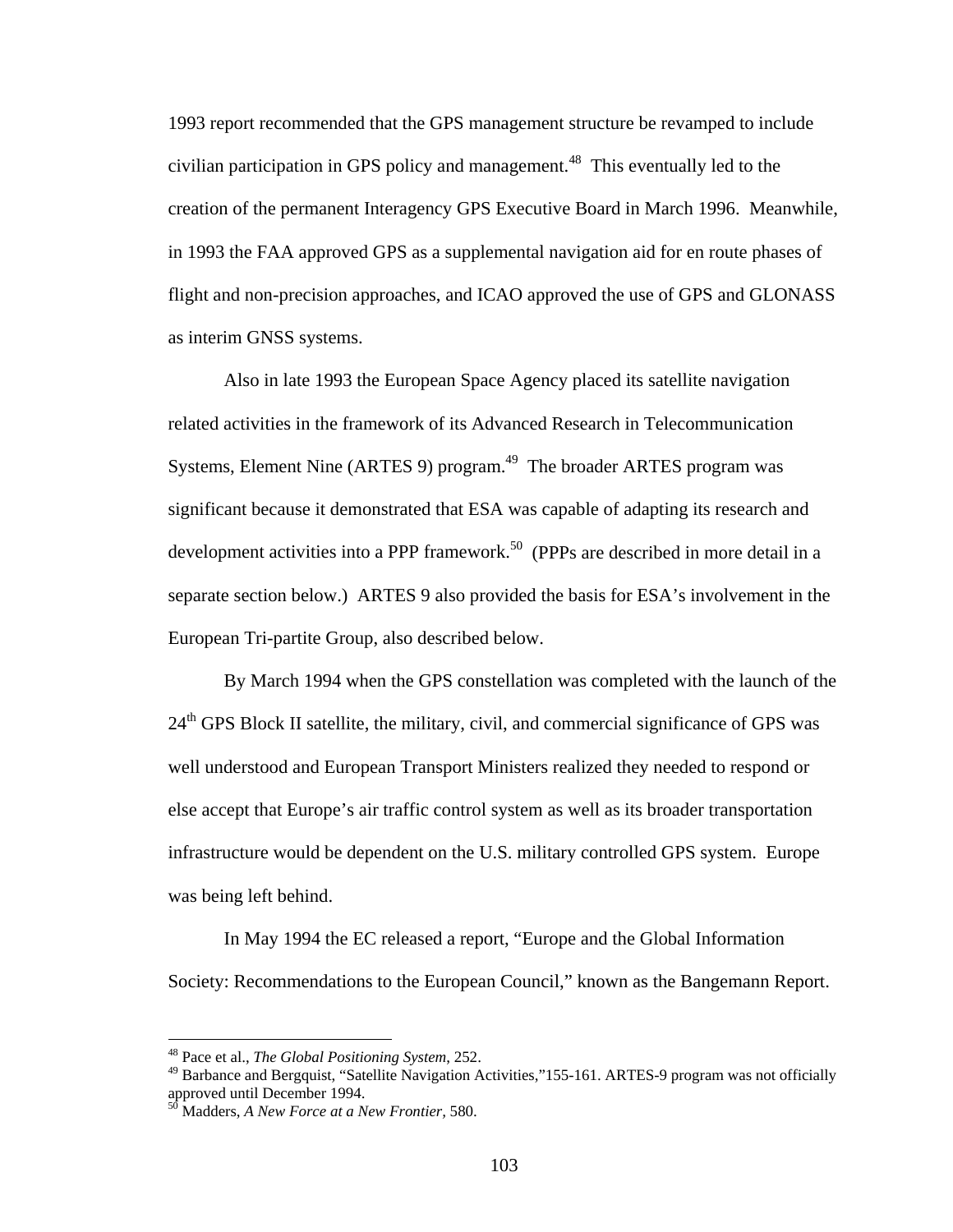This report made five significant observations. It noted that satellites were relevant building blocks for Europe in the global information society. It also recognized that the EU's satellite policy needed to be couched in the context of Trans-European Networks (TENs), which include transportation, telecommunication, and energy networks in the European Union.<sup>51</sup> In addition, it emphasized that European industry should participate in the development of global information systems and that private sector funding should be used in order to fulfill this objective.<sup>52</sup> The European Council endorsed the Bangemann report on 24 June 1994.

Also in June 1994, European Transport Ministers<sup>53</sup> at the European Civil Aviation Conference (ECAC) directed ECAC Member States, the European Commission (DG TREN), ESA, and EUROCONTROL to coordinate a European contribution to GNSS-1 and GNSS-2.<sup>54</sup> An earlier EC report "Satellite Navigation Issues: A European Approach," had proposed such an approach.<sup>55</sup> Thereafter, DG TREN at the European Commission took the lead in managing formal cooperation among these organizations. They formed the so-called "European Tri-partite Group" (ETG) with the purpose of implementing a European contribution to GNSS.<sup>56</sup>

Soon thereafter, on 19 December 1994, the European Council approved a resolution on the European contribution to the development of a civil GNSS. This

<sup>&</sup>lt;sup>51</sup> P. Hartl and M. Wlaka, "The European Contribution to a Global Civil Navigation Satellite System."<br>Space Policy, 12 (1996): 171.

<sup>&</sup>lt;sup>52</sup> Madders, *A New Force at a New Frontier*, 546.<br><sup>53</sup> ECAC had 36 Member Sates in 1994, including all the Members States of the EU and ESA. Thus, the Transport Ministers representing their Member States at ECAC are the very same Transport Ministers representing their Member States at the EU Transport Council. This gives them political authority in both institutions.

<sup>&</sup>lt;sup>54</sup> Lembke, *The Politics of Galileo*, 6.<br><sup>55</sup> William Johnson, "GPS and GNSS: An Updated Report," *Satellite Communications* 19, no. 6 (June, 1995): 46.

<sup>&</sup>lt;sup>56</sup> Barbance and Bergquist, "Satellite Navigation Activities," 155-161.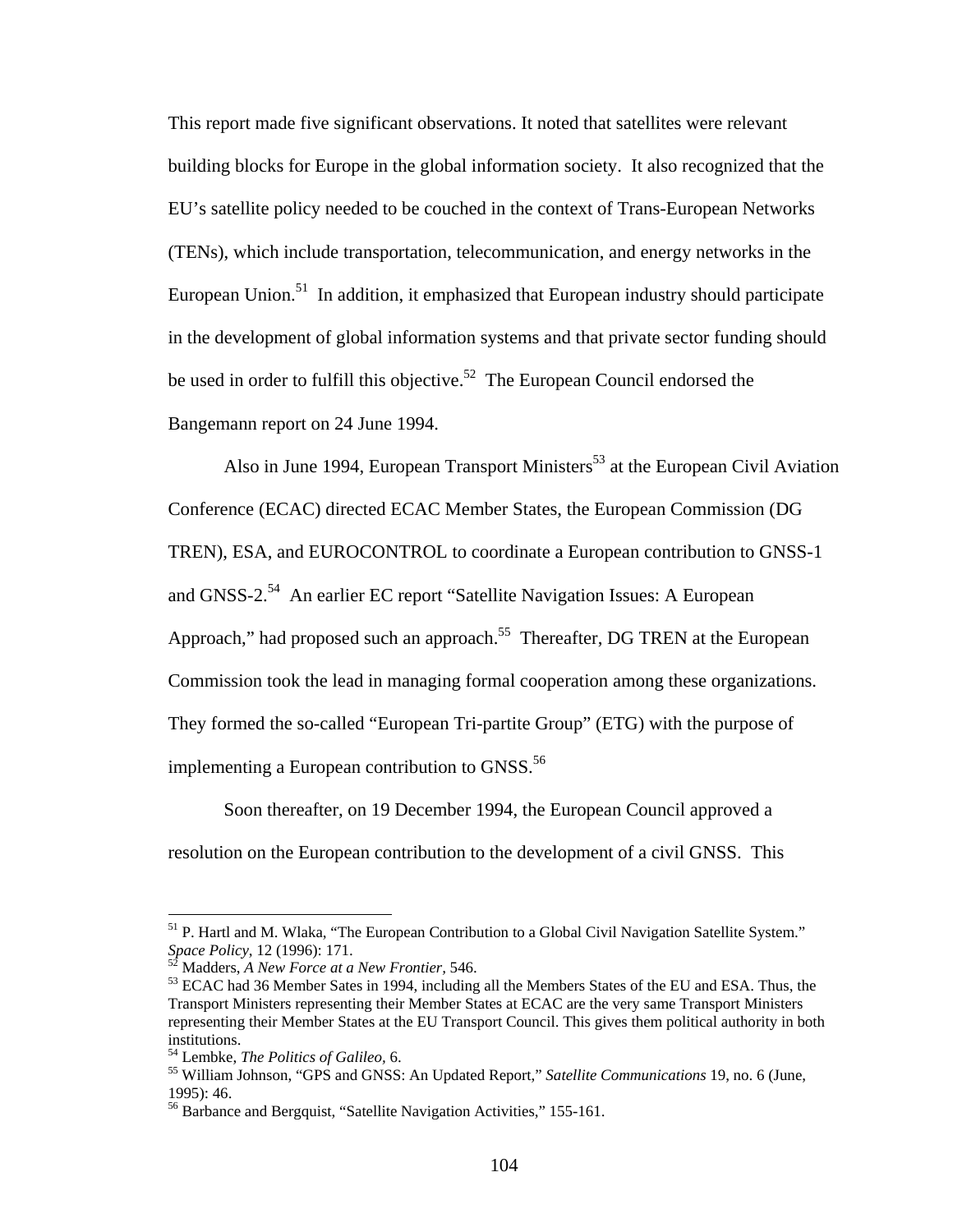marked the first official recognition at the highest political level in Europe of the significance of satellite navigation for Europe. (The EU's growing role in space issues over the course of the 1980s and 1990s is described in more detail in a separate section below). It recognized the need for Europe to play a key role in the implementation of a civil GNSS and recommended a two step approach: first develop EGNOS as a GNSS-1 system and then develop a European contribution to a civil, global navigation satellite system, that is, GNSS-2.<sup>57</sup> Note how consistent this Council recommendation appears to be with ESA's 1980's vision for NAVSAT and the 1991 ICAO CNS/ATM concept mentioned above.

Up until this time Europe had mostly been mulling over the growing technical, civil, commercial, and military phenomena kindled by GPS and the growing U.S. monopoly in PNT technology. Now this Council resolution invited the European Commission to undertake a number of actions. The Commission was invited to initiate or support work on a European complement to GNSS-1 and to initiate or support work needed for the design and organization of an independent global navigation satellite system for civil use i.e. GNSS-2, which later became Galileo. It also stated that, if possible, the future GNSS-2 should be operated on a private-enterprise basis and the possibility of private-sector financing for the activities noted above should be examined.<sup>58</sup> In addition, the communication established the GNSS High Level Group to

<sup>57</sup> Barbance and Bergquist, "Satellite Navigation Activities," 155-161. And Council of the European Union, "Council Resolution of 19 December 1994 on the European Contribution to the Development of a Global Navigation Satellite System (GNSS), (94/C 379/02), Official Journal of the European Communities C 379 (Brussels, EU, December 31, 1994), 0002-0003.<br><sup>58</sup> European Commission, "Global Navigation Satellite System, High Level Group: Council Resolution of

on the European Contribution to the Development of a GNSS," 94/C 379/02. *Official Journal of the European Union*, (Brussels: December 31, 1994) 2 - 3. Also see web version at

http://cordis.europa.eu/telematics/tap\_transport/deployment/53.htm (accessed January 9, 2008).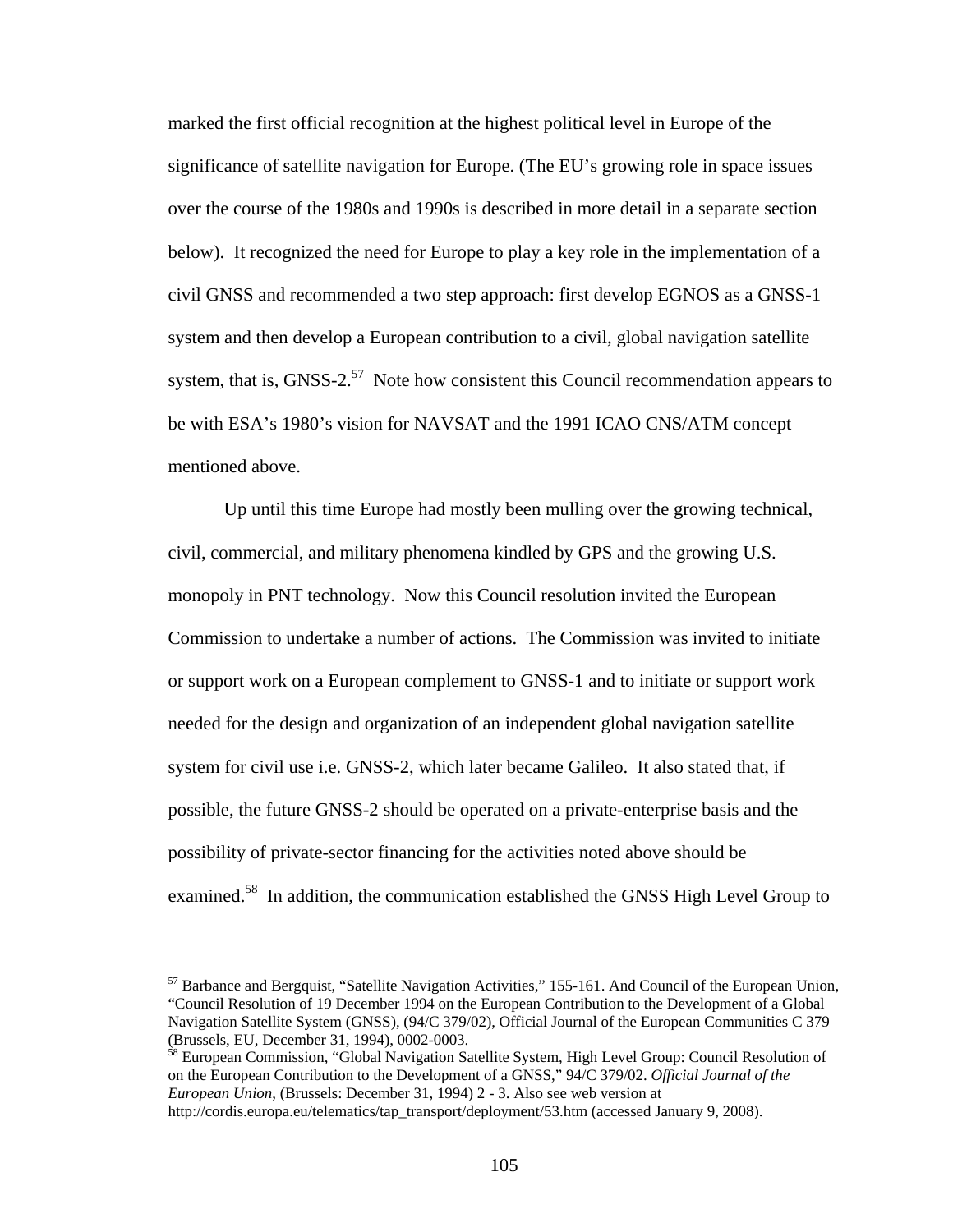assist the EC in its tasks.<sup>59</sup> The GNSS High Level Group's job was to coordinate activities in the satellite navigation field and to assist with the definition of all potential user requirements, to propose resource options, and to identify ways to initiate or support work on GNSS-1 and GNSS-2 as noted just above. The GNSS High Level Group was composed of national government representatives, ESA, EUROCONTROL, industry, users and telecommunications operators, with associate status being giving to such international organizations as ICAO and the International Maritime Organization (IMO).

In December 1994 ESA began to consult with the EU in order to prepare proposals for a European contribution to GNSS-1. EGNOS was already being tested under the ESA ARTES 9 program. In addition, ESA's pre-development work on the future Galileo system was also located under ARTES 9.<sup>60</sup> By 1996 Germany, France, Italy and the United Kingdom had contributed over 100 million European Currency Units (ECUs) to ARTES 9, which is more than the program required and an indicator of strong Member State interest in the project.<sup>61</sup> In addition, the ETG established the following roles with regard to EGNOS: the EC provided the political support and financial support, ESA conducted R&D, implemented the ground segment and would eventually operate EGNOS during testing and technical validation, and EUROCONTROL would provide civil aviation and certification requirements. $62$ 

By this time the civil aviation community had defined its requirements for a GNSS more stringently than any other civilian PNT users. The aviation communities'

<u>.</u>

<sup>59</sup> Commission, "Global Navigation Satellite System - High Level Group."

<sup>60</sup> Barbance and Bergquist, "Satellite Navigation Activities," 155-161.

<sup>&</sup>lt;sup>61</sup> Madders, *A New Force at a New Frontier*, 563. The European Currency Unit was a composite monetary unit consisting of a basket of European Community currencies that served as a predecessor to the Euro. InvestorWords.com, "European Currency Unit," WebFinance, Inc.

http://www.investorwords.com/1770/European\_Currency\_Unit.html (accessed May 6, 2008). <sup>62</sup> Barbance and Bergquist, "Satellite Navigation Activities," 155-161.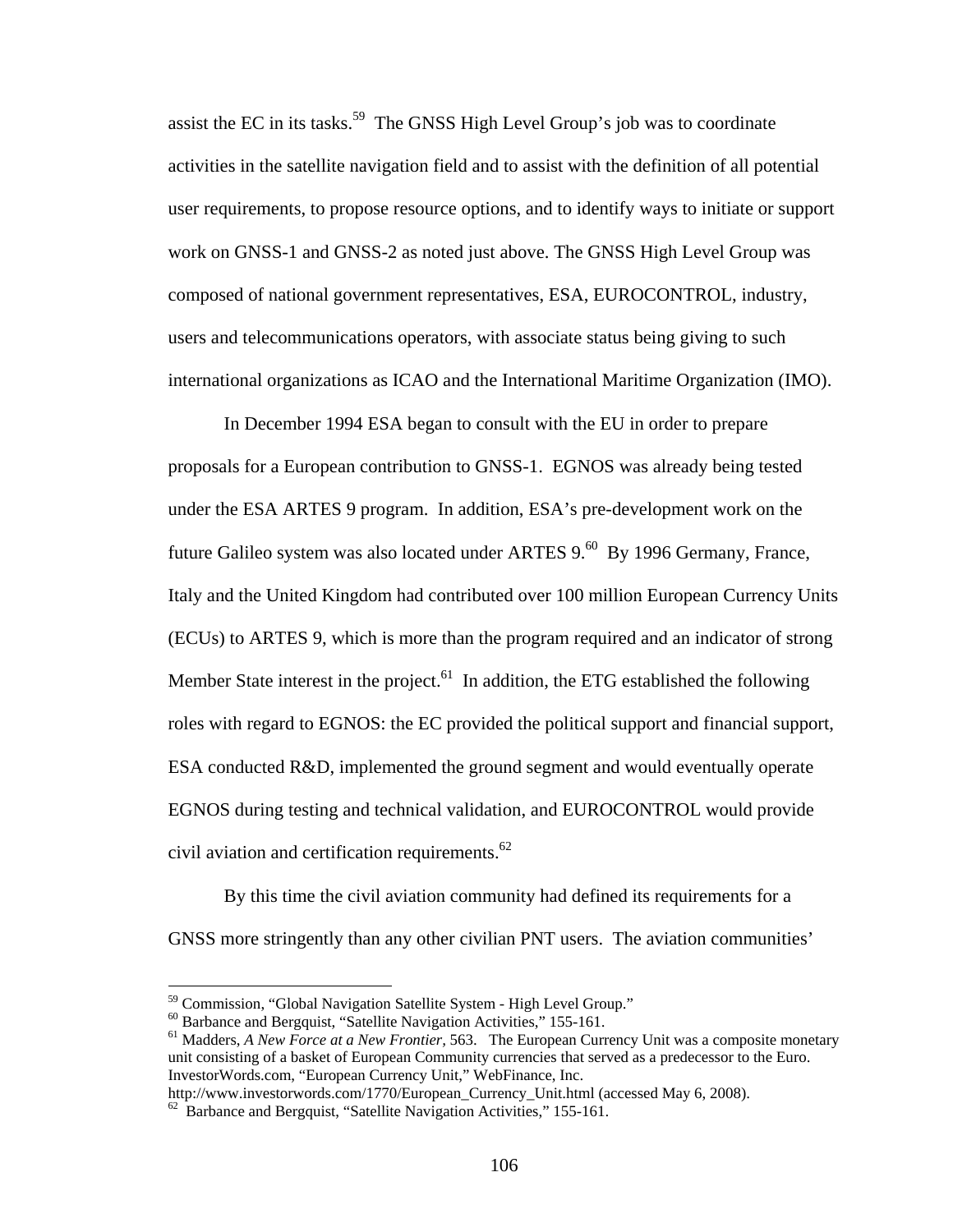requirements were the most stringent due to the high speed, highly dynamic nature of aviation and the corresponding need for high safety standards.<sup>63</sup> They had strict requirements for the safety and reliability of the system which necessitated the need for system monitoring and the ability to alert users, within seconds, when there was a problem with the signal. Second, they needed liability protection. Of course, the civil aviation community also required that it all be done in a cost efficient manner. GPS did not adequately meet these rigorous standards, although the United States continued to adjust GPS policy to civilian needs and the growing PNT commercial market.

In 1995 GPS was declared fully operational and in March 1996 the White House released a new "U.S. Global Positioning System Policy," which presented a strategic vision for the future management and use of GPS.<sup>64</sup> It is significant in a number of ways. On the importance of GPS, it states:

GPS provides a substantial military advantage and is now being integrated into virtually every facet of our military operations. GPS is also rapidly becoming an integral component of the emerging Global Information Infrastructure. The growing demand from military, civil, commercial, and scientific users has generated a U.S. commercial GPS equipment and service industry that lead the world.<sup>65</sup>

By 1996, about 100,000 GPS receivers were being produced per month.<sup>66</sup> This illustrates again that satellite navigation services as provided by GPS had gone from a virtually unknown, niche interest of the aviation community, into a critical military

<sup>&</sup>lt;sup>63</sup> Commission, "Global Navigation Satellite System - High Level Group."

<sup>&</sup>lt;sup>64</sup> Presidential Decision Directive/National Science and Technology Council-6, "US Global Positioning System Policy," (March 28, 1996).

 $65$  Ibid

<sup>&</sup>lt;sup>66</sup> P. Hartl and M. Wlaka, "The European Contribution to a Global Civil Navigation Satellite System." *Space Policy*, 12 (1996): 168.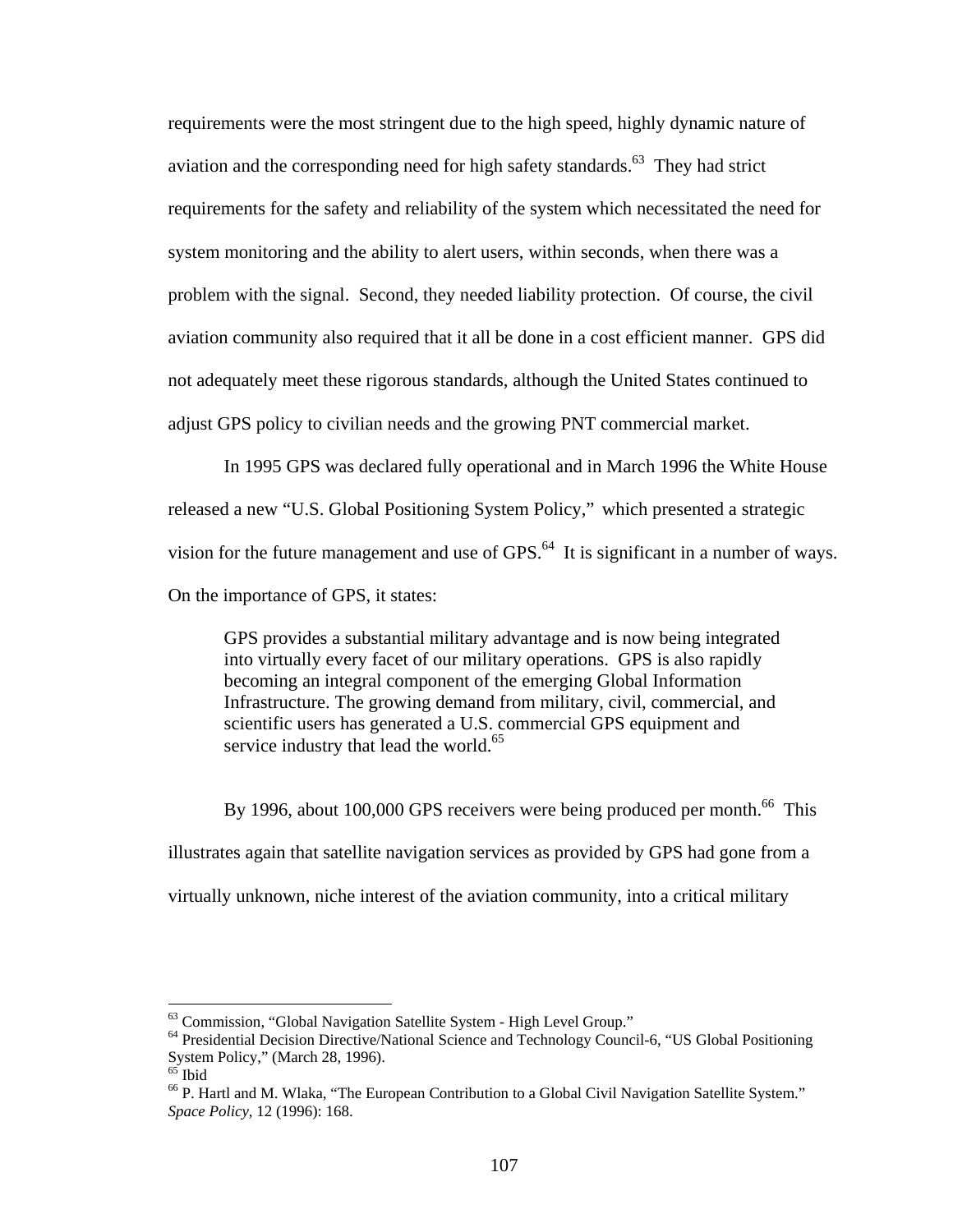capability and commercial enabler.<sup>67</sup> The policy stated the United States would continue to provide GPS Standard Positioning Service for peaceful civil, commercial, and scientific use on a continuous worldwide basis and free of direct user fees. In essence the United States was offering GPS as a global public good and referred to GPS as a "global utility."<sup>68</sup> The fact that the U.S offered GPS free of direct user fees made it difficult for possible commercial competitors, including Europe, to justify spending the large sums needed to build a comparable system. Why build and pay for a satellite navigation system which would essentially provide the same service freely provided by GPS? The argument over this question became central to the debate in Europe over the need for a European GNSS-2 component.

In addition, the 1996 GPS Policy also declared the U.S. intention to discontinue the use of Selective Availability "within a decade," meaning that the most accurate signals from GPS would be available to civilians, making it even harder to justify the development of a competing system. The 1996 GPS policy also established that the United States would advocate GPS as the international standard for satellite navigation. Organizationally, the 1996 GPS policy set up the permanent interagency GPS Executive Board (mentioned previously) jointly chaired by the DoD and DoT. This would ideally provide a more appropriate institutional framework given the significance of GPS to civil and commercial users.

 $67$  The National Defense Authorization Act for FY 1994 (Public Law 103-160), as amended by National Defense Authorization Act for FY 1999 (Public Law 105-261), mandates that '. . . after September 30, 2005, funds may not be obligated to modify or procure any Department of Defense aircraft, ship, armored vehicle, or indirect-fire weapon system that is not equipped with a Global Positioning System receiver.' From Hays, "What is Space Power and Does it Constitute a Revolution in Military Affairs," footnote 103.<br><sup>68</sup> Presidential Decision Directive/National Science and Technology Council-6, "US Global Positioning System Policy" (March 28, 1996).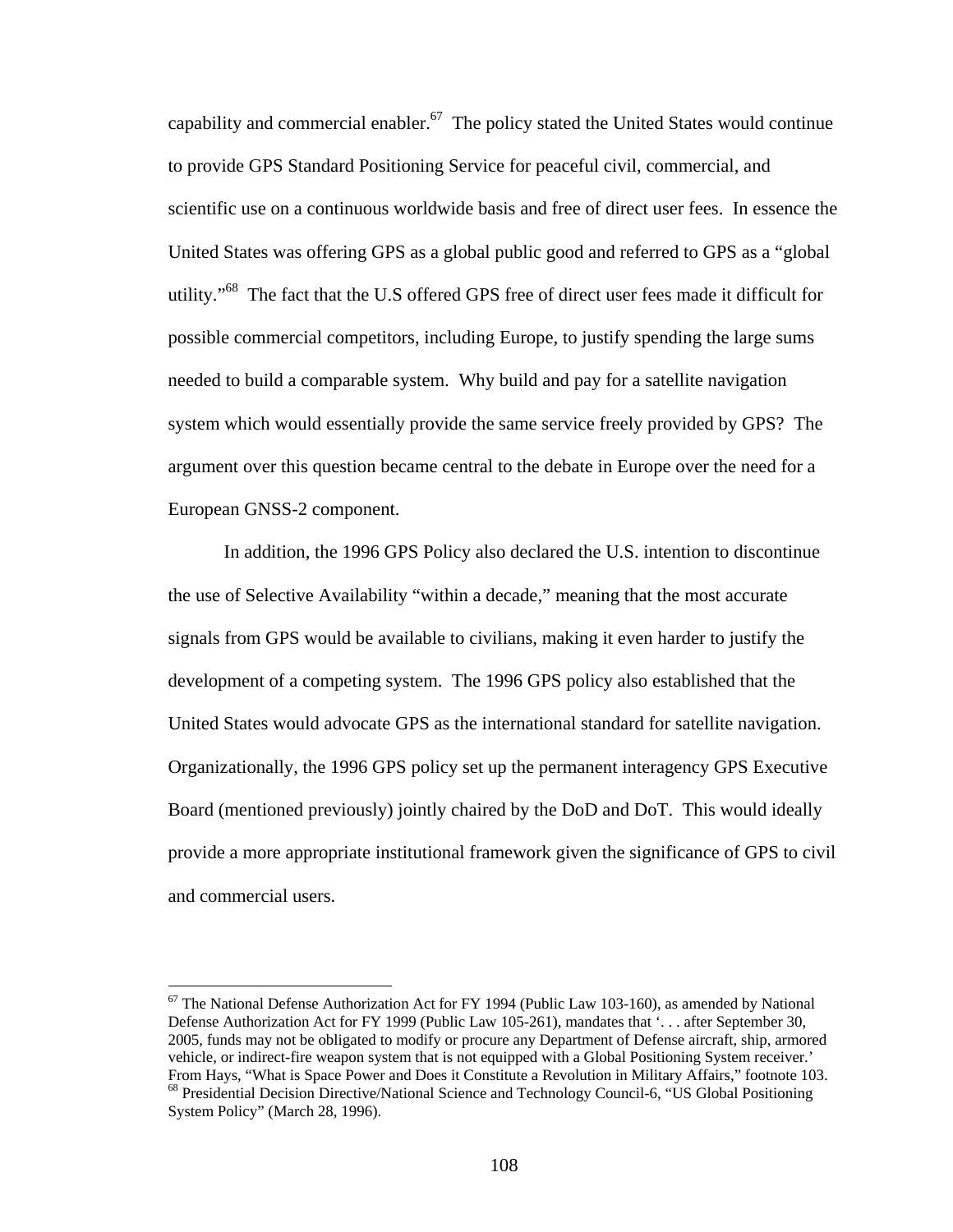Overall, the policy attempted to balance U.S national security requirements with the goal of making GPS accepted globally as a public good, and for the benefit of U.S. commercial interests. It states, "In the management and use of GPS, we seek to support and enhance our economic competitiveness and productivity while protecting U.S. national security and foreign policy interests."<sup>69</sup> It also set 2000 as the year in which the President would begin making an annual determination on the continued use of GPS Selective Availability.

The year 1996 is noteworthy for other reasons as well. The retirement of the Transit navigation satellite program at the end of 1996 closed one chapter in the history of U.S. military satellite navigation.<sup>70</sup> But a new chapter was opened with the introduction of the NAVWAR concept by the U.S. Air Force (described below). As the new GPS policy noted, GPS receivers were now integrated into virtually every facet of the U.S. military and GPS signals were a vital part of the Global Information Infrastructure.<sup>71</sup> The United States recognized that such a critical system needed to be protected from disruption. Likewise, the United States saw that it needed the ability to deny GPS signals to hostile users while simultaneously ensuring unimpeded use of GPS signals by American and Allied forces.<sup>72</sup> This is more difficult than it may seem.

Since the GPS system is a global system, and due to the way the system must broadcast its navigation signals continuously, the GPS system cannot simply be "turned off" to prevent hostile use in a local or regional area. Operating GPS satellites in such a

 $^{69}$  Presidential Decision Directive/National Science and Technology Council-6, "US Global Positioning System Policy" (28 March 1996).

 $70^{\circ}$  Danchik, "An Overview of Transit Development," 8.

 $71$  The NAVWAR concept is part of the broader U.S. space control and space superiority doctrine which also developed with increasing ardor in the 1990s.

<sup>72</sup> Beidleman, "GPS vs Galileo," 137.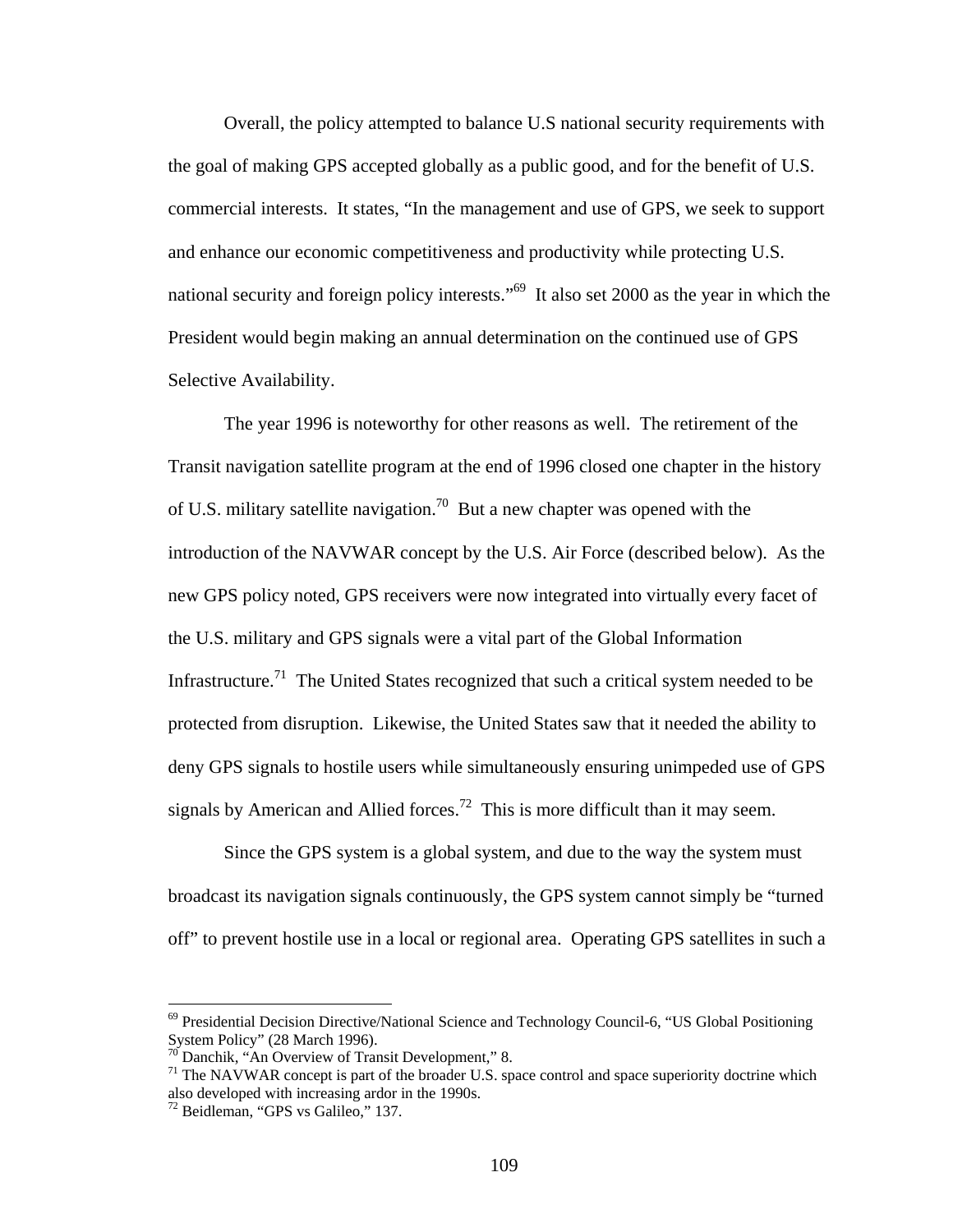way so as to affect the availability or quality of their navigation signals would affect users globally including American, allied, or friendly forces. Therefore, the NAVWAR concept focused on local area jamming of the GPS unencrypted signal in order to deny it to an enemy while allowing friendly users to continue using the encrypted signal locally, and all GPS signals elsewhere in the world. Later, U.S. NAVWAR priorities and signal protection and jamming issues became a main point of contention between the United States and the EU. Nevertheless, the U.S. development of the NAVWAR concept and NAVWAR capabilities made European decision-makers more uncomfortable than ever about GPS and having to rely upon a system owned and operated by a military outside of the EU.

Against the backdrop of the U.S. success with GPS and these new aspects of U.S. GPS policy, Europe's effort to prepare an alternative satellite navigation system continued to slowly move forward. In November 1995 Eurospace presented its view that:

To secure the rich benefits [of satellite navigation], the EU, ESA, and EUROCONTROL must act swiftly to promote a strategy whereby Europe gains the technology and a share in the control and exploitation of any future GNSS market. Their urgent and robust action is crucial to Europe's future in this commercial field.<sup>73</sup>

Meanwhile, the European Tripartite Group of actors made progress along the two lines of action they had decided upon in December 1994: first EGNOS, then a European GNSS-2. On 27 June 1996, acting on behalf of the European Tripartite Group, ESA leased two Inmarsat navigation transponders from Deutsche Telecom and France Telcom

<sup>73</sup> Eurospace, "Space: a Challenge for Europe," *Space Policy* (1995): 227. Eurospace is the European space industry organization with members drawn from the major space companies in Europe.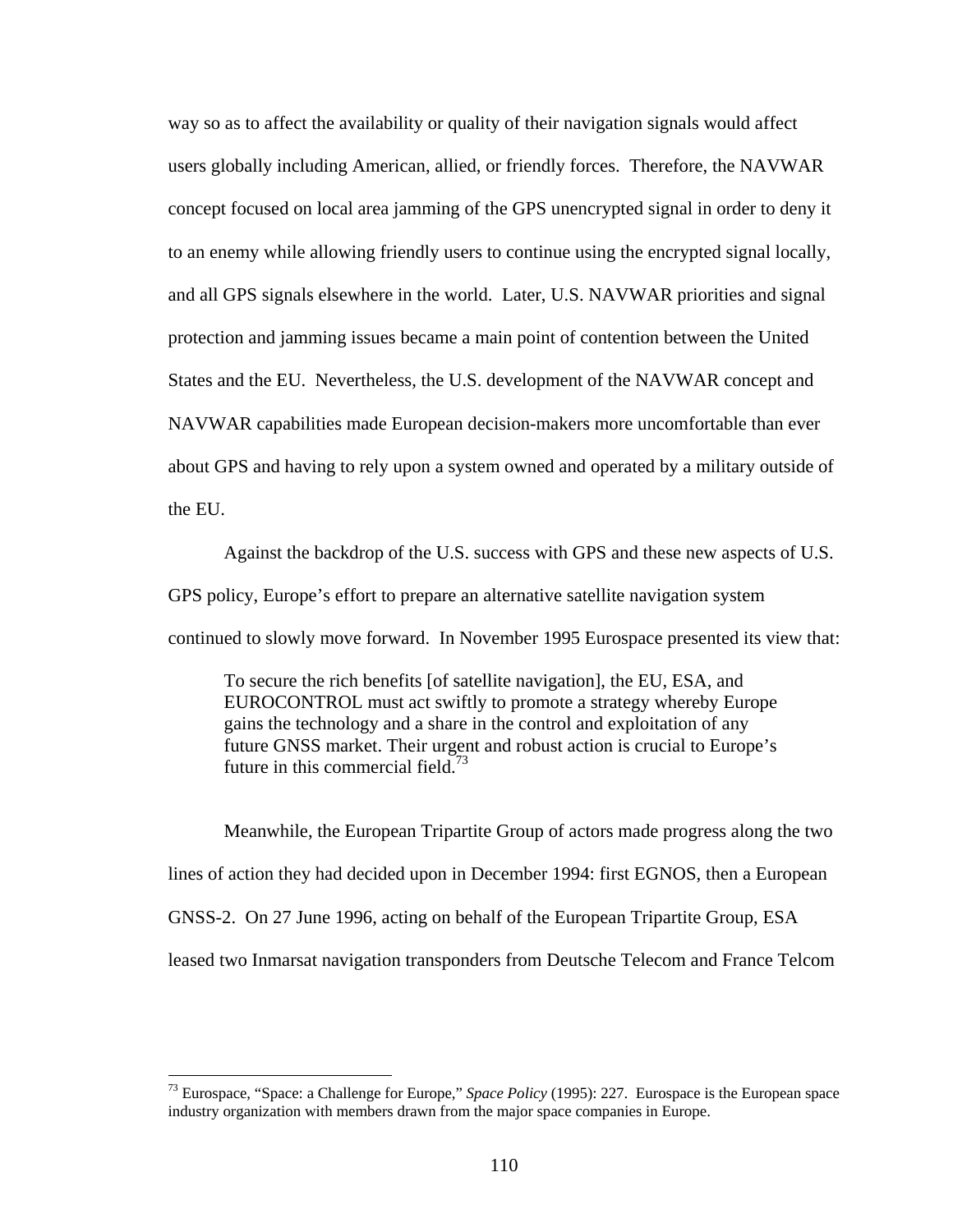for five years. These navigation transponders formed the heart of  $EGNOS<sup>74</sup>$  In parallel, the EC and ESA conducted a series of studies on GNSS-2 concepts.

In June 1996 the European Parliament and European Council adopted guidelines for the development of the Trans-European Networks<sup>75</sup> and confirmed that satellite navigation was an integral part of that effort.<sup>76</sup> The European Council also agreed on 17 June 1996 on the need within a year for a Tripartite agreement on a European Satellite Navigation Program including EGNOS and preparatory work for a European component of GNSS-2. Nevertheless, the effort for a European component of the GNSS continued to develop very slowly throughout 1996 and 1997. In contrast, by 1997 GPS receivers and software were being supplied by over 300 vendors and had reached over \$3 billion in sales.<sup>77</sup> Against this backdrop, the EC focused its attention on two key areas: identifying possibilities for joint approaches with the United States, Russia, and others, and clarifying what an independent European system would look like and how much it would cost.<sup>78</sup>

 On 21 January 1998, the EC Communication, "*Towards a Trans-European Positioning and Navigation Network: including a European Strategy for a Global Navigation Satellite System (GNSS)*," confirmed the importance of GNSS to Europe's transportation infrastructure and identified three broad options for Europe for the design and implementation of GNSS-2: a joint global system with all major players; the EU developing a GNSS with one or more international partners (particularly the United

<sup>&</sup>lt;sup>74</sup> Madders, *A New Force at a New Frontier*, 548.<br><sup>75</sup> Barbance and Bergquist, "Satellite Navigation Activities," 155-161.

<sup>&</sup>lt;sup>76</sup> P. Hartl and M. Wlaka, "The European Contribution to a Global Civil Navigation Satellite System."<br>Space Policy, 12 (1996): 171.

*Stephen B Johnson, "Space Business," in <i>Space Policy and Politics*, ed. Eligar Sadeh (Dordrecht, The Netherlands: Kluwer Academic Publishers, 2002), 275.

<sup>78</sup> European Commission, *Galileo*: *Involving Europe in a New Generation of Satellite Navigation Services,* COM (1999) 54 final (Brussels, EC, February 10, 1999), iv.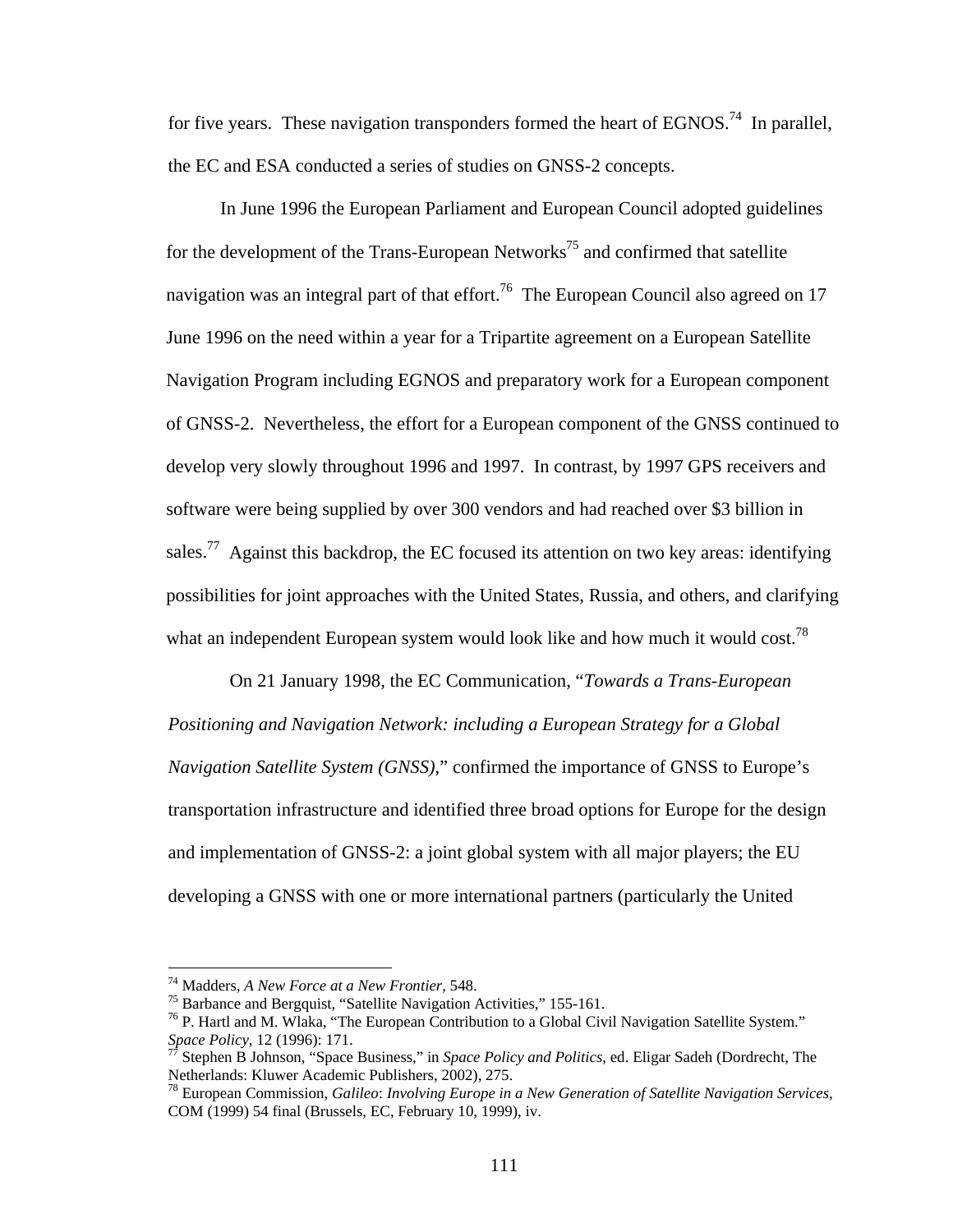States or Russia); or the independent development of the EU's own system.<sup>79</sup> Another option, the option to do nothing and simply rely upon GPS, was called the "Zero Option." The Communication advocated the joint development of a civil GNSS with international partners and it stated that by 2000 the European Market for GNSS-related equipment and services was expected to be 4 billion ECUs.

In response, in March 1998 the European Council requested the EC to intensify contacts with the United States, Russia, and Japan in order to assess the potential for joint development of a civil GNSS system and requested the EC to accelerate examination of the possible development of an autonomous European satellite navigation program.<sup>80</sup> The discussions with the United States were an attempt by Europe to have GPS internationalized and reflected growing European sentiment that the GPS system should not be under the sole control of the U.S. military.<sup>81</sup> European decision-makers knew the significance of GPS and had to consider two possible worst case scenarios; someday the United States could turn off the GPS signal, or someday the United States could begin charging a user fee. Clearly, GPS did not represent an interdependent relationship. Rather, Europe was dependent on the United States to provide the PNT information it needed. In a sense, Europe was dependent on the United States for an increasingly vital resource. Naturally, European decision-makers held the position that the international nature of satellite navigation required that it be dealt with as an international matter. In

<sup>79</sup> Commission of the European Communities, *Communication from the Commission to the Council and the European Parliament: Towards a Trans-European Positioning and Navigation Network including a European Strategy for a Global Navigation Satellite System (GNSS)*, COM (98) 29 final (Brussels: EC, January 21, 1998).<br><sup>80</sup> Commission, *Galileo*, COM (1999) 54 final, 2.

<sup>&</sup>lt;sup>81</sup> "European Commission Calls for Greater European Role in GPS," *Global Positioning And Navigation News*. February 11, 1998.

http://proquest.umi.com.proxygw.wrlc.org/pqdweb?index=3&did=26195549&SrchMode=3&sid=1&Fmt= 3&VInst=PROD&VType=PQD&RQT=309&VName=PQD&TS=1223442451&clientId=31812&aid=1 (accessed January 12, 2008).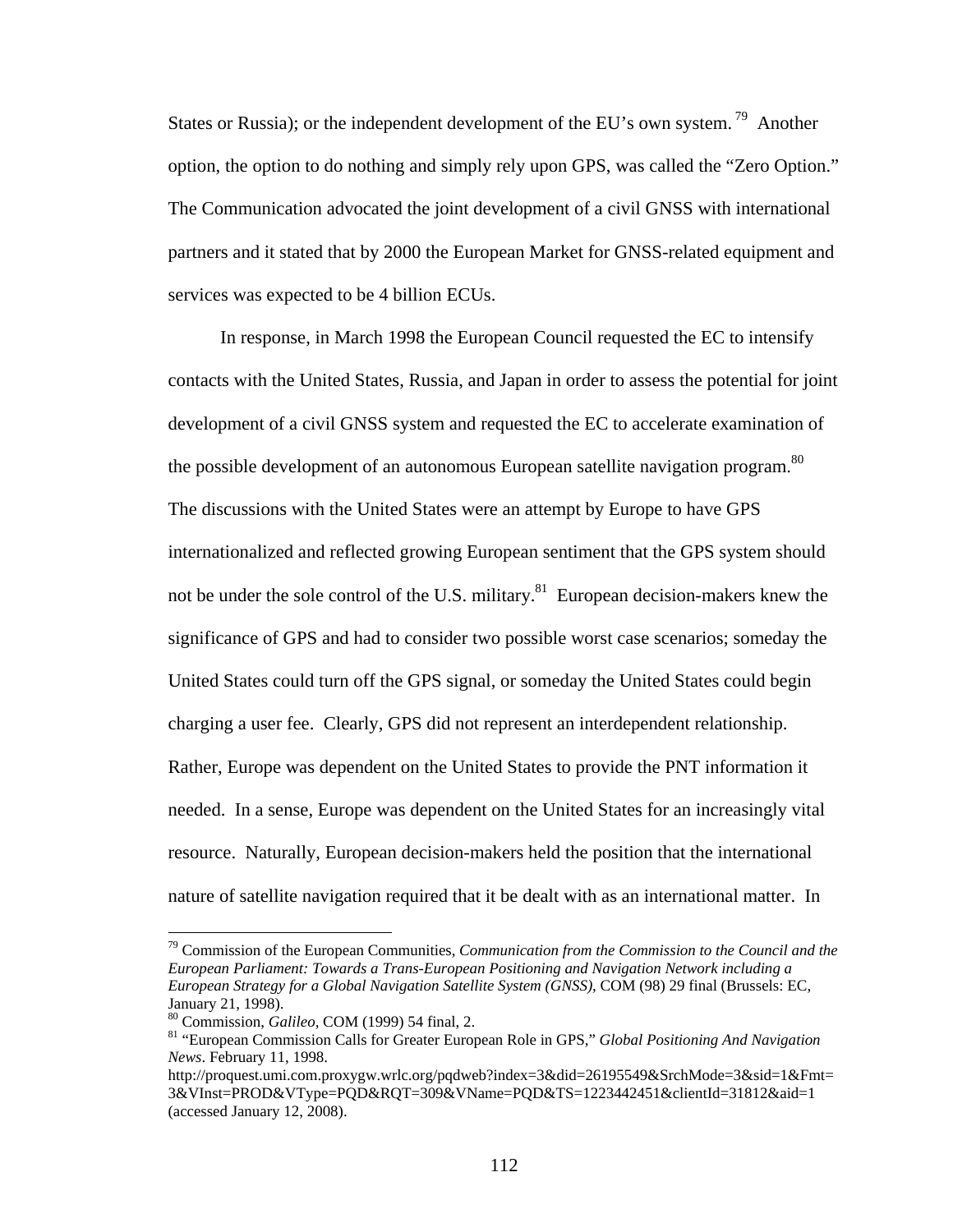this context the EC made initial contact in 1998 with many other countries which had indicated an interest in cooperating with the EU to benefit from GNSS-1 and to consider cooperation on GNSS-2, including: Australia, Canada, China, Iceland, India, Korea, Turkey, Switzerland, and countries of Africa, South America and the CIS.

However, the 21 January 1998 communication also made clear that European interests had to be protected in any agreement for a jointly developed GNSS-2 system. The Communication said that the following requirements had to be met for any joint development: a full European role in the control of the system; full European participation in its development; and an opportunity for European industry to compete in all segments of the market.<sup>82</sup> In these requirements, we see themes that go all the way back to the *Causse Report* in 1967, over 30 years earlier, which emphasized Europe's desire for international cooperation on space projects, but not with Europe being consigned to a secondary, junior partner role. The 21 January 1998 communication goes on to state that if an international partnership cannot be formed based upon the requirements above, the EU would need to choose an independent system. Recall that similar sentiments were expressed in July 1971 with regard to the Aerosat program. Unsurprisingly perhaps, in discussions between the United States in May, June and November 1998, it "rapidly became clear" that the United States could not consider joint ownership and control of GPS, primarily due to military reason.<sup>83</sup>

So the EC focused on drawing up a coherent proposal for an independent GNSS-2 which would include institutional, legal, technical, operational, financial, security, and

<sup>82</sup> Commission, *Towards a Trans-European Positioning and Navigation Network*. 83 Commission, *Galileo,* COM (1999) 54 final, 5. Also Europa, Activities of the European Union,

Summaries of Legislation. "Satellite Navigation: Galileo." http://europa.eu/scadplus/leg/en/lvb/124205.htm Summarizes European Commission, *Galileo: Involving Europe in a New Generation of Satellite Navigation Services,* COM (1999) 54 final (Brussels, EC, February 10, 1999).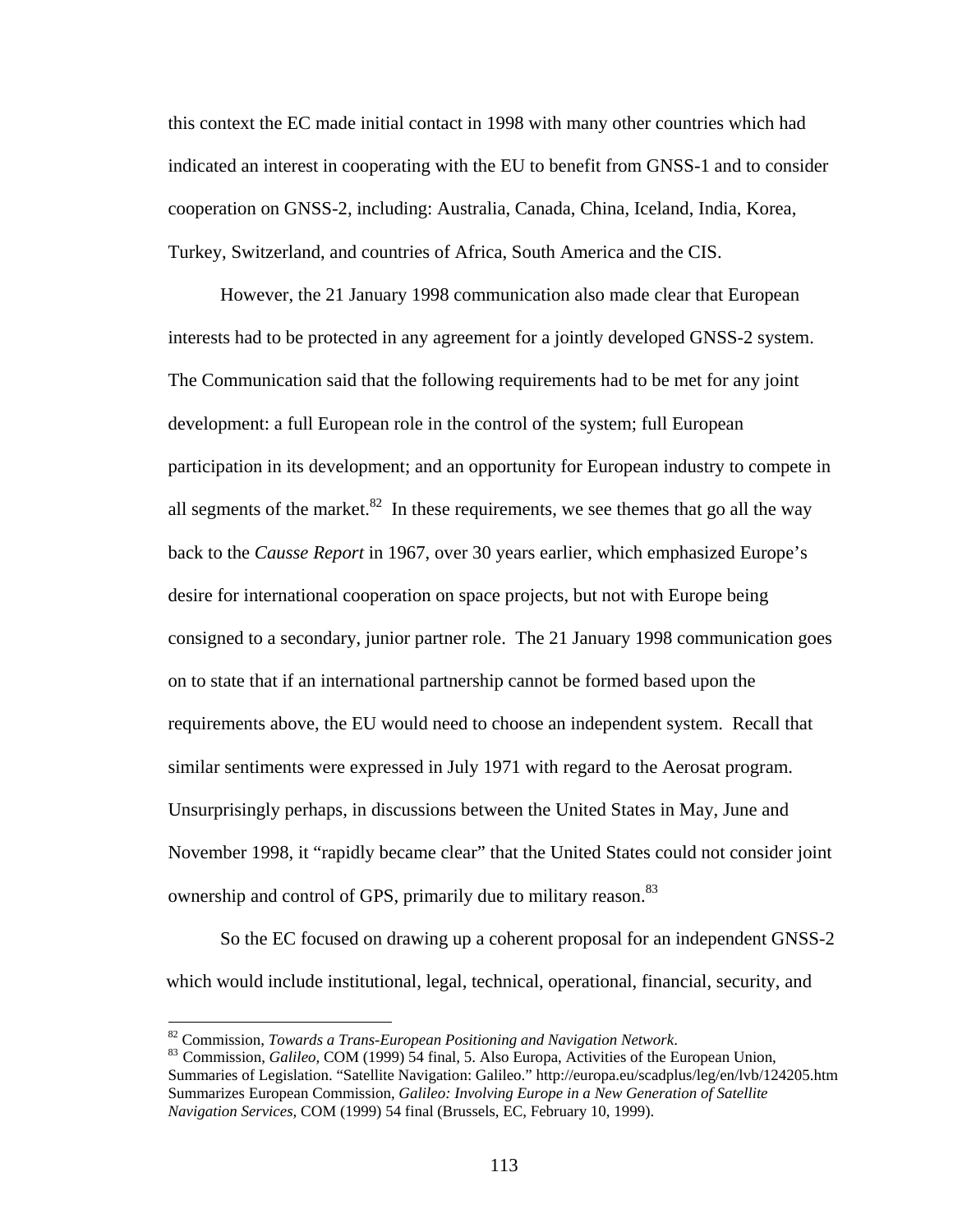defense considerations. To this end, in mid-1998 the EC established the GNSS-2 Forum. Its membership included representatives of users, government agencies, academics, industrialists, and various EC units. $^{84}$  Meeting from July to December 1998, they synthesized the various studies that had been carried out in Europe previously, including those done by ESA, and concluded in the Forum's final report that the future GNSS should be based on a combination of GPS, (which is what the EGNOS program accomplishes) and a global, independent, European-led component. It also concluded that the European-led component should include contributions from third countries and that the system should have two levels of service, a basic service free of charge, as long as GPS service was free, and a service for users with stringent requirements for signal availability and reliability. In addition, the GNSS-2 Forum considered a PPP as a priority and recommended more analysis on how to attract private investment. In addition, the European aerospace industry made its opinion known in a Eurospace report which emphasized the need to develop a minimum capability in space applications and space access to avoid commercial, technological, and political dependence on other countries, particularly the United States, while commercial PNT markets continued to grow.85 Commercial markets, the aerospace industry, and PPP's are discussed in greater detail in separate sections below.

On 13 January 1999 the European Parliament adopted a resolution which called for the EU Member States to convene a European Space Council at the Head of State or Government level and asked the EC to prepare a coherent strategy for the development of

<u>.</u>

<sup>84</sup> Commission of the European Communities, *Commission Working Document: Towards a Coherent European Approach For Space,* SEC (1999) 789, final (Brussels, June 7, 1999).

<sup>85</sup> Suzuki, *Policy Logics and Institutions of European Space Collaboration*, 201.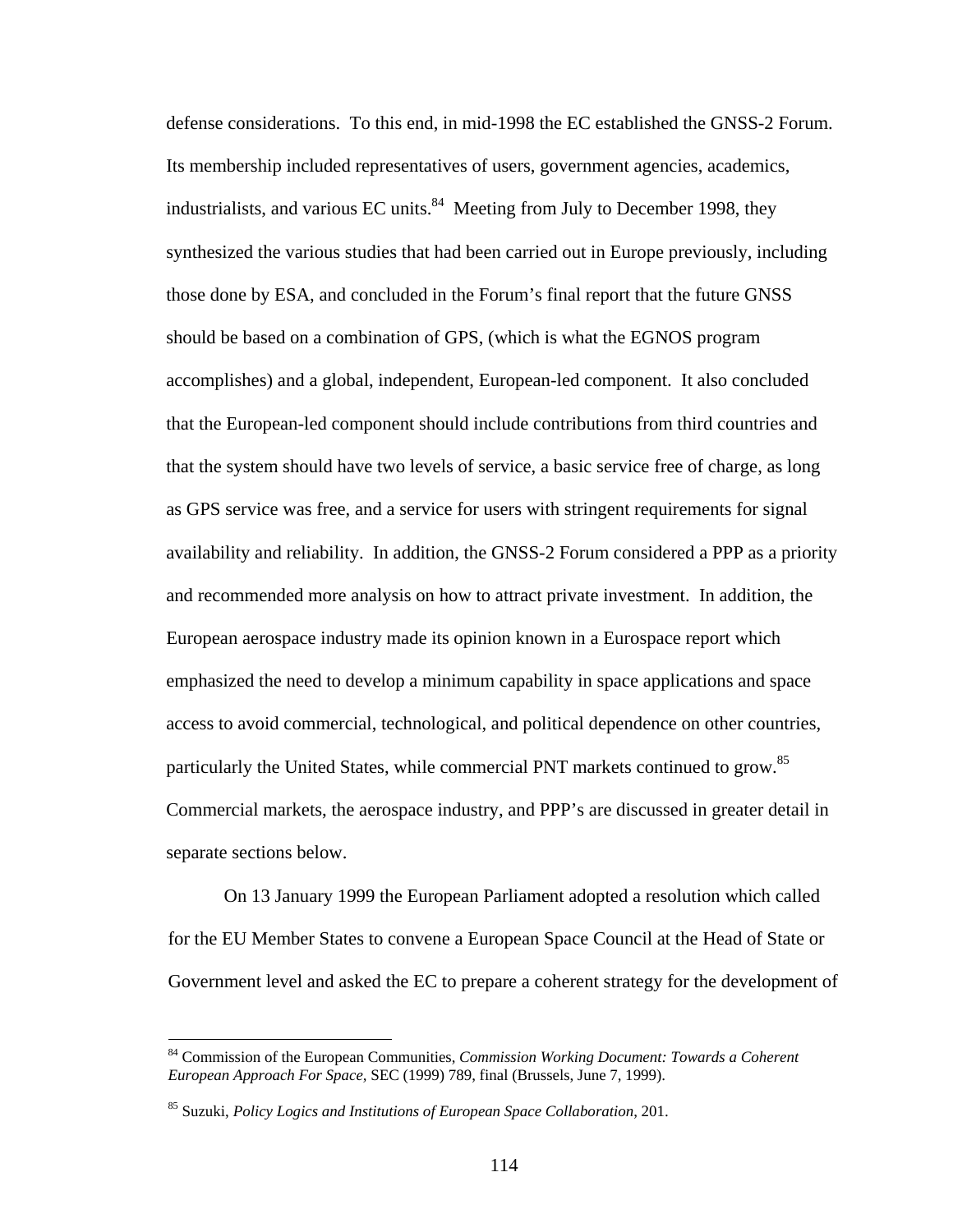a Trans-European satellite navigation system. On 25 January 1999 U.S. Vice President Gore announced that future GPS signals would carry two new civil signals. The first new signal would for general use, non safety-of-life applications while the second new signal would be for safety-of-life applications. This announcement served to undercut commercial arguments that Europe's independent GNSS-2 would be an improvement over GPS and be able to charge for safety-of-life services, which GPS did not provide at that time. $86$ 

Nevertheless, the Commission offered an outline of available strategies for GNSS-2 and followed with a refined proposal on 10 February 1999 when it the released the EC Communication *"Galileo: Involving Europe in a new Generation of Satellite Navigation Services."*87 **This Communication marked the official starting point of the program named "Galileo," although it was not approved by the European Council or by ESA until later in the year, and money was not released until the end of 1999.** Nevertheless, it marked the culmination of years of studies and the convergence of the many trends outlined in this chapter, including acknowledgement that PNT data was now indispensable.

The February 1999 "Galileo" Communication indicated that reliance upon satellite navigation was a foregone conclusion, and noted that satellite navigation was central to all forms of transport and many other activities including manufacturing industries and the service sector. It asserted that satellite navigation was crucial for the Single Market because it was crucial for the integration of the European transport system. Europe's reliance on satellite navigation, it noted, raised strategic questions as well. The

<sup>&</sup>lt;sup>86</sup> Commission, *Galileo, COM (1999) 54 final, 16.* 87 Commission, *Towards a Trans-European Positioning and Navigation Network.*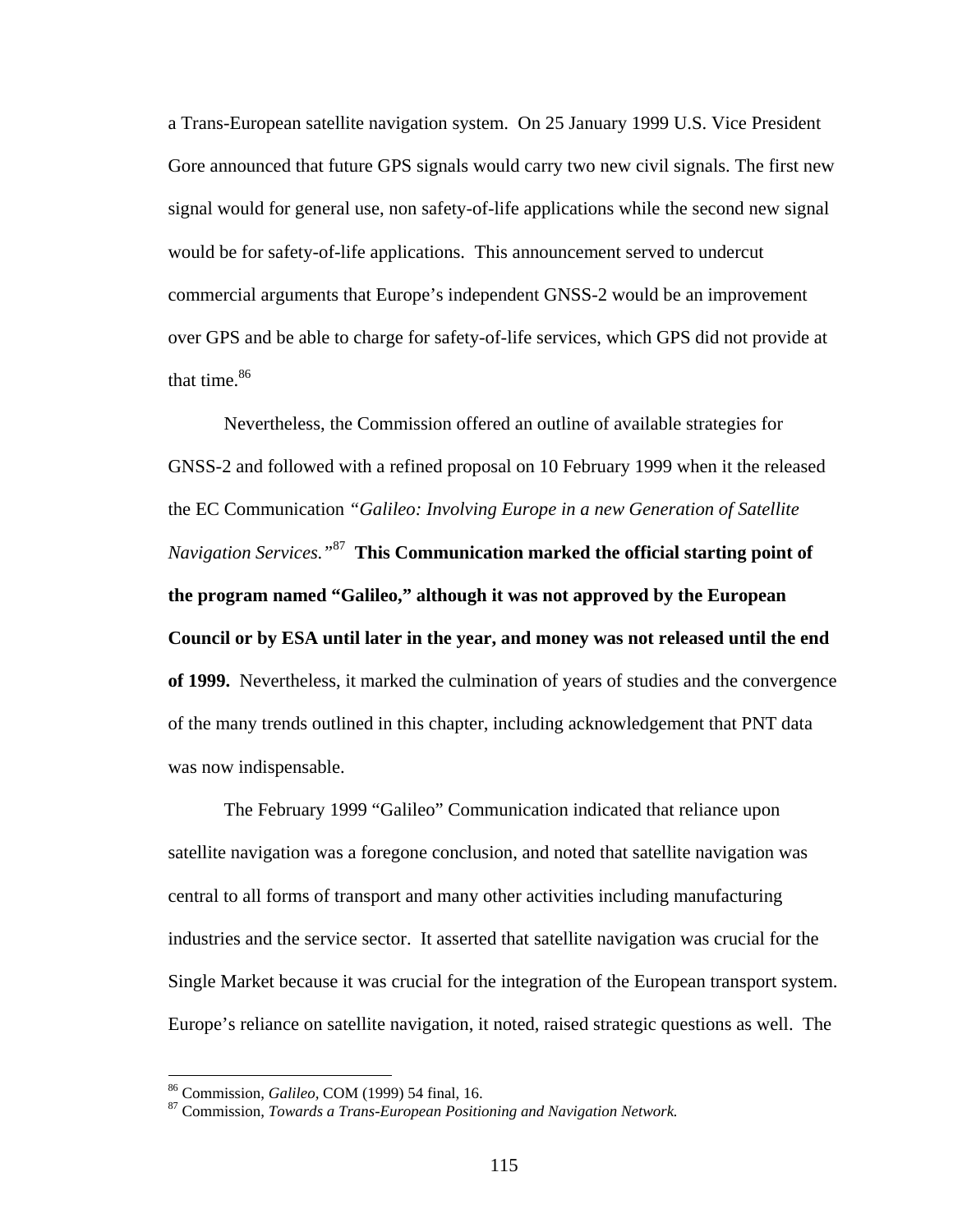fact that European sources of PNT data (GPS and GLONASS) were not under European control raised concerns with regard to the CFSP. The "zero option" was not recommended even though it was the most cost effective in the short term.

In addition, the February 1999 "Galileo" Communication clearly shows that the timing of the Galileo project was being driven largely in reaction to GPS. It states:

An urgent decision is needed: the US [sic] is committed to developing GPS and reinforcing its global dominance. They already have a head start. Unless Europe gives a firm political commitment now to develop a European system, to be in place at the same time as the next generation of GPS, it will simply be too late. $88$ 

Nonetheless, the Communication also showed that international cooperation on Galileo was desired. The Communication recommended that, although Europe should build an independent system, it should be fully interoperable with GPS, and open to participation from other countries, in particular Russia. This indicates that Galileo's future capabilities were considered in a non-zero sum light, rather than as a zero-sum "European-only" capability. The benefits Galileo would provide to Europe would also be provided globally.

Section 2 through section 5, below, look at how additional trends converged in the late 1990s and how these trends are also reflected in the February 1999 Communication. However, before going there, this section concludes with more of what occurred in 1999. The events of 1999 served to hammer home the point that satellite navigation was now a crucial military capability.

 The military significance of satellite navigation was driven home almost immediately after the February 1999 "Galileo" Communication was released. On 24

<sup>88</sup> Commission, *Galileo,* COM (1999) 54 final, iv.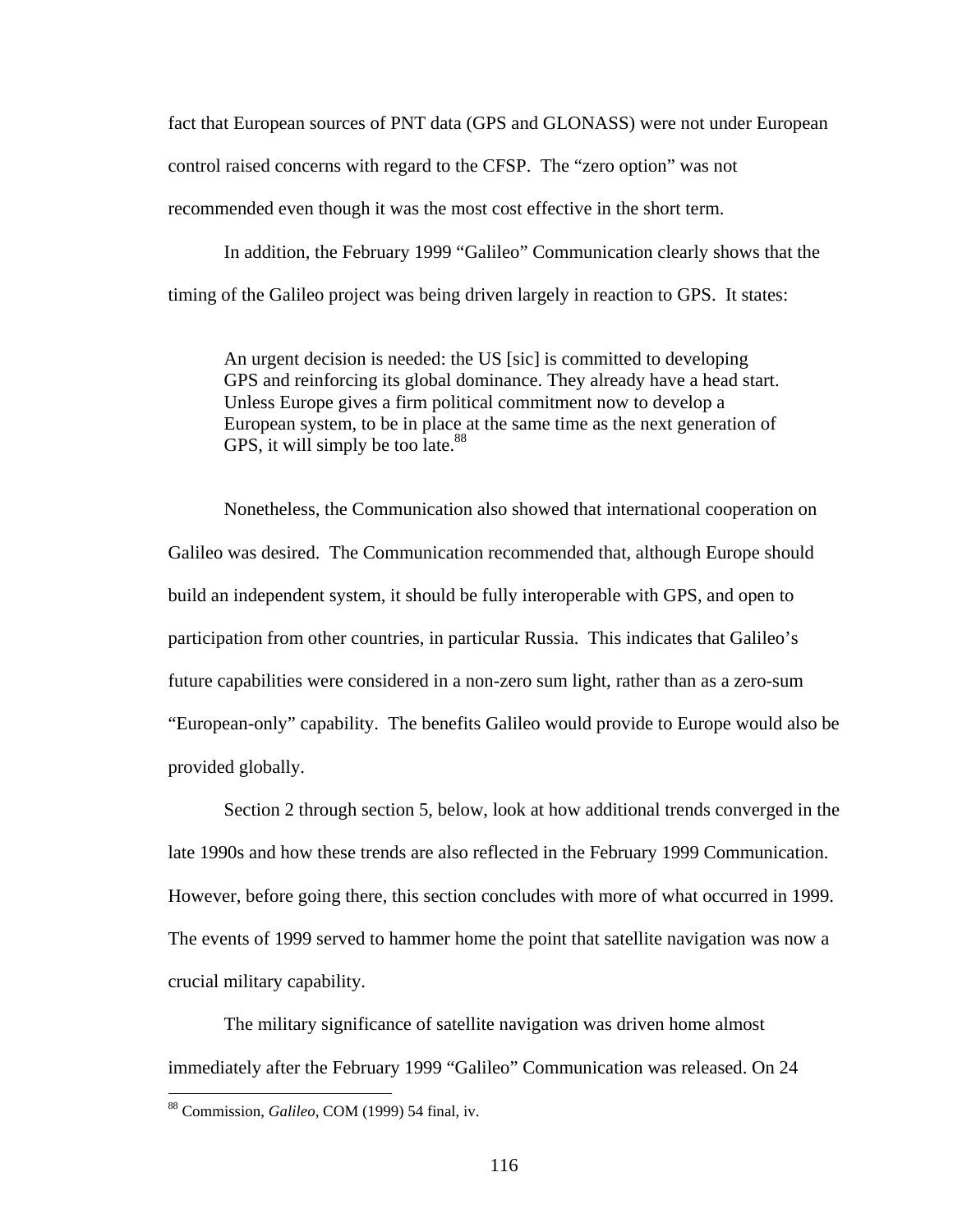March 1999 NATO went to war in Kosovo. The NATO bombing campaign, led by the United States, conclusively demonstrated the affect PNT had on modern warfare and demonstrated the great strides the U.S. military had taken in integrating PNT into its weapons systems and operational concepts. Although it was a NATO campaign, the United States was so technologically dominant, especially in the area of satellite navigation and GPS guided munitions, that U.S. aircraft flew over 90 percent of bombing sorties compared to NATO European members.<sup>89</sup> The Kosovo campaign laid bare the quickly widening military "capability gap" between the United States and Europe, with GPS as the technological centerpiece. Furthermore, it harshly demonstrated Europe's total military dependence on the United States.

Late in April 1999, as the bombing campaign raged on, an informal Council of the European Union - Transport Ministers gave informal approval to the EC's Galileo proposals of 10 February.90 This action prepared the ground for the ESA Ministerial Council in May 1999 to agree to co-fund the Definition Phase of Galileo to the tune of 40 million euros, contingent upon the official allocation of 40 million euros in matching funds by the EU. $91$  In another important move, the ESA Council also called on the ESA Executive and the European Commission to elaborate a coherent European Space Strategy, which will be discussed in more detail in Chapter Five.

The Kosovo bombing campaign stopped on 10 June 1999. Subsequently, on 17 June the Council of the European Union - Transport Ministers, officially endorsed the

<sup>89</sup> Valasek, "Galileo's 'Strategic' Role," 40.

<sup>90</sup> Commission, *Towards a Coherent European Approach For Space,* SEC (1999) 789, final.

 $91$  Galileo, General information, (15 Mar 2001), (Slides) at

*http://ec.europa.eu/comm/space/doc\_pdf/galileo\_presentation.pdf*). Also, GalileoSat program approved by ESA Ministerial Council. See also Vidal Ashkenazi, "The Challenges Facing Galileo," *Space Policy* 16 (2000): 185.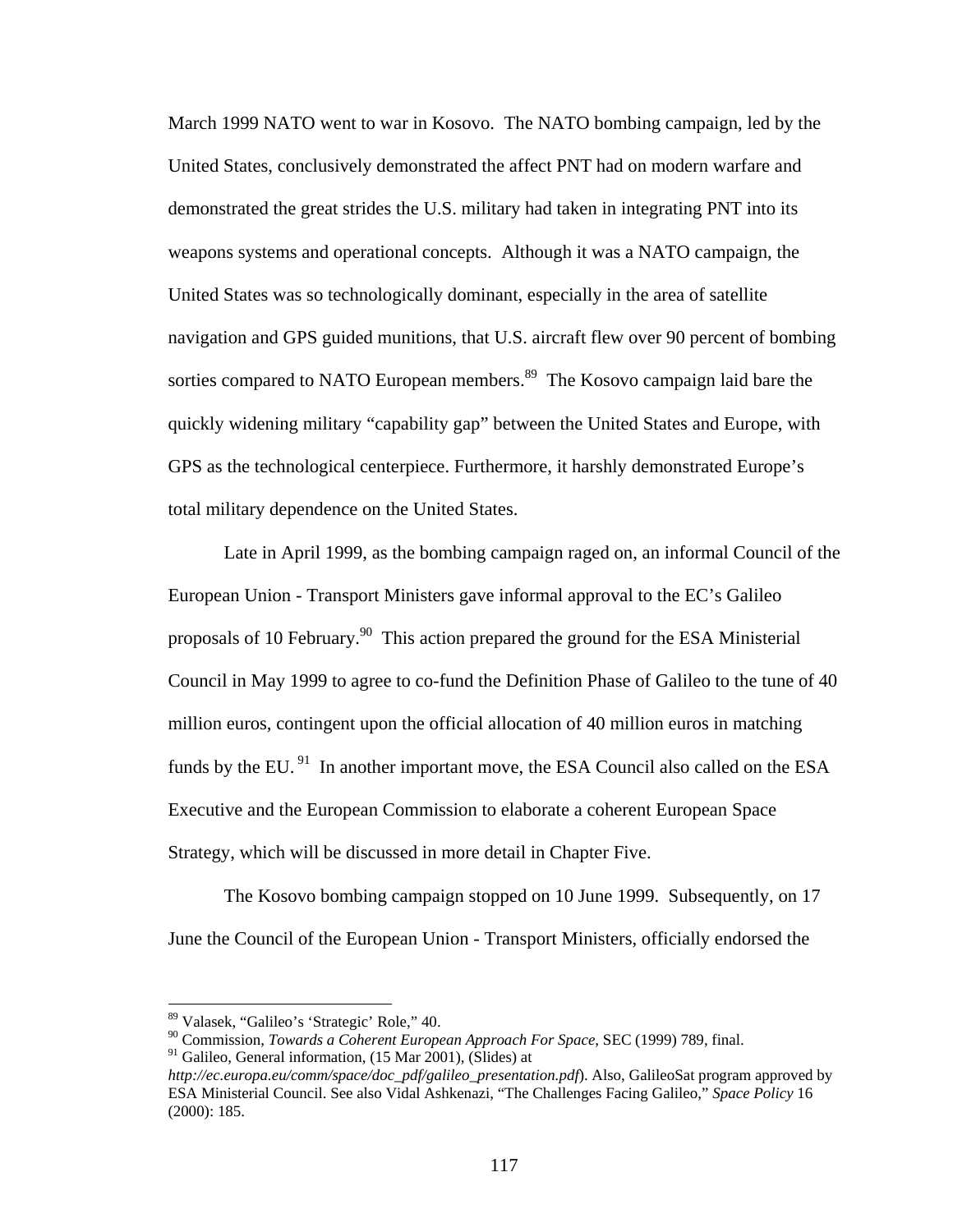EC's February communication on Galileo and on 19 July 1999 the Council resolution giving authorization for the Galileo program to enter the Definition Phase was approved. The European Transport ministers agreed that for political, economic, and strategic reasons, Europe needed an independent satellite navigation capability. But the EU did not make a major financial commitment to the program at that time.<sup>92</sup> It was also at this point in time that several European governments agreed that an autonomous satellite navigation capability must serve as the basis for Europe's emerging security and defense policy.<sup>93</sup> Predictably, France, Germany, Italy and the United Kingdom started vying for lead roles.

June 1999 was also the point in time that the EC released the *"Commission Working Document: Towards a Coherent European Approach For Space,"* which reported the result of discussions between ESA and the Commission on practical measures needed to implement closer cooperation between the two parties and which identified steps and methods for eventually designing a new European space policy.<sup>94</sup> This working document is discussed more in the next section.

The culminating point was in December 1999. On 8 December ESA signed the contract for the GalileoSat study, i.e. the ESA contribution to the Definition Phase. European Union funding from the Trans-European Network budget for the launch of the Definition Phase was approved the same week. Subsequently, the EC and ESA kicked off

 $92$  Council of the European Union, "Council Resolution of 19 July 1999 on the Involvement of Europe in a New Generation of Satellite Navigation Services: Galileo Definition Phase," 1999/C 221/01 *Official Journal of the European Communities* (Brussels, EU, August 3, 1999). Also see

<sup>&</sup>quot;Go Ahead Given for Phase 1: Definition Phase," *Space Policy* 16 (2000) 185-188. The Council, however, did not commit to a major financial commitment. Lembke, *The Politics of Galileo,* 8.

<sup>93</sup> Vicente Gomez, "Europe without Fractures: A Spanish View of the European Space Strategy," *Space Polic*y 17 (2001): 91-95.

<sup>94</sup> Commission, *Towards a Coherent European Approach For Space,* SEC (1999) 789, final, 3.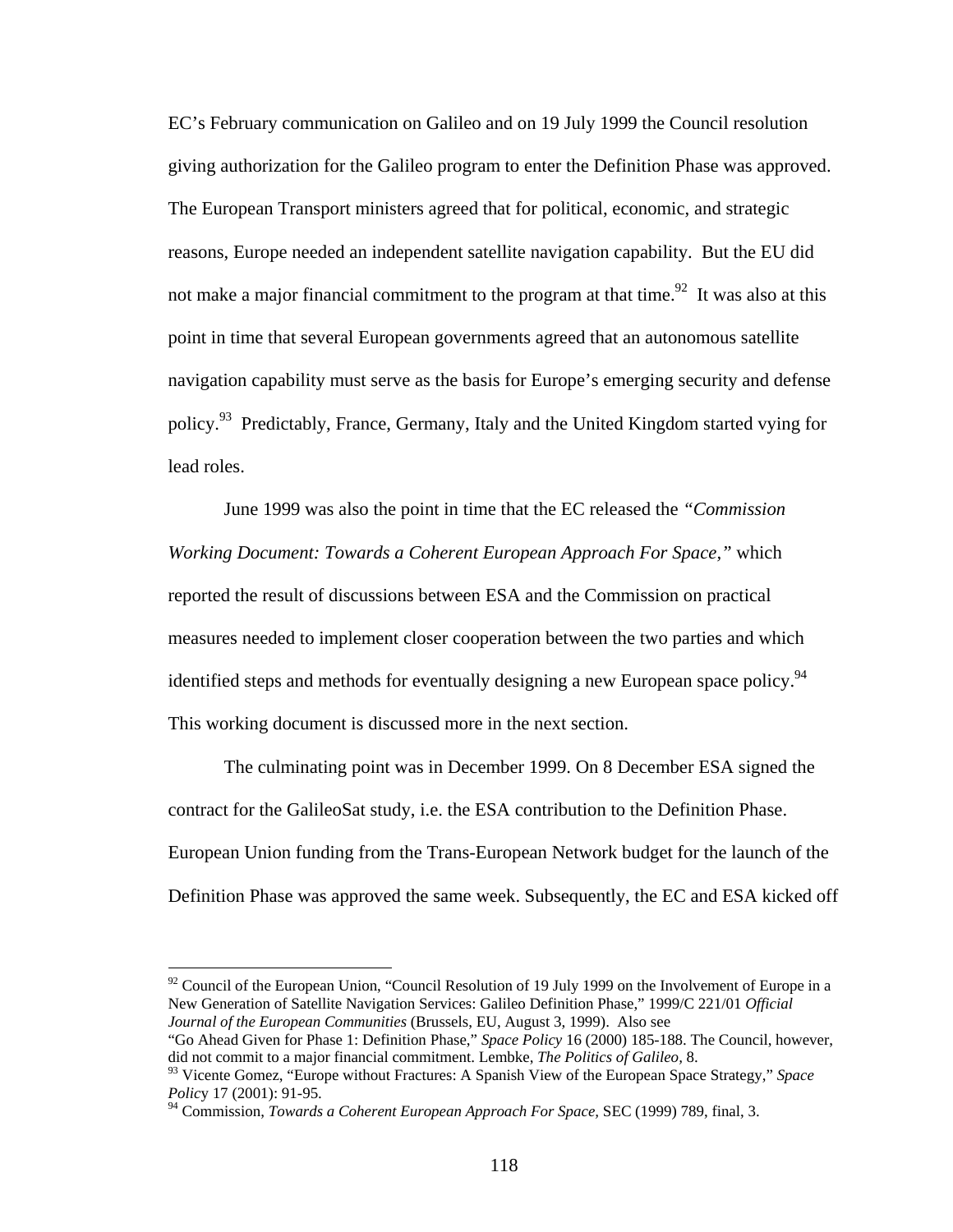contract calls and signed four major contracts with industry to conduct Galileo studies from November 1999 to December 2000.<sup>95</sup> Galileo's Definition Phase was underway.<sup>96</sup>

This section described chronologically the American and European efforts to develop satellite navigation capabilities, how GPS became indispensable in the 1990s for military, civil and commercial purposes, and how Galileo was a reaction to these new circumstances. Since this section was so lengthy we'll pause a moment to consider what we have found out so far.

*Interim analysis*: At this point in the study it is reasonable to assert that the chronology above shows that while the American and Russian satellite navigation programs were military projects, clearly indicating their realist drivers, the collective European efforts to develop satellite navigation, beginning in the 1960s, were based more heavily upon liberal drivers such as efficiency, commerce, cooperation, public goods, and civilian uses. The purposes for which Galileo was intended, the nature of the organizations and decision-makers involved in the effort, the desire for international cooperation, and the sources of the funds to pay for the efforts during this period are solid indicators that liberal drivers carried the most weight.

The Aerosat and NAVSAT projects indicate that from the 1960s to at least the mid-1990s European efforts to develop satellite navigation capabilities were primarily for the purpose of providing a public good which would increase the efficiency of the aviation community and improve the flow of commerce among European nations. The international nature of global air traffic management also made cooperation with other

<sup>&</sup>lt;sup>95</sup> Genesis Office, "Launch of the Galileo Definition Phase," *Galileo Newsletter*, (January 2000).<br><sup>96</sup> "Galileo", General information, (15 Mar 2001), (Slides) at

http://ec.europa.eu/comm/space/doc\_pdf/galileo\_presentation.pdf)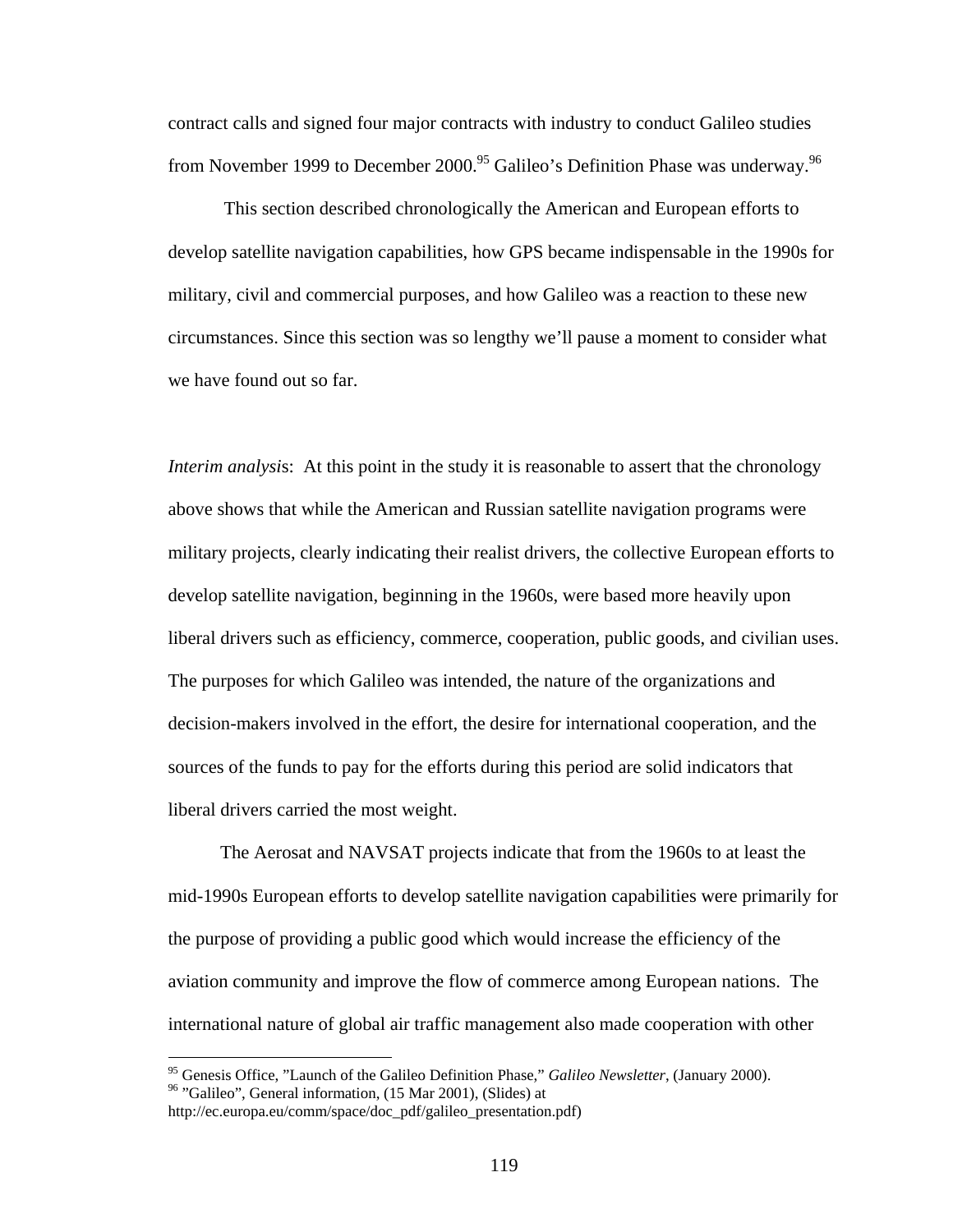countries highly desirable. In addition, later in the 1990s the EC consistently sought international collaboration on GNSS-2 with the United States in particular, and also Russia. When close collaboration with the United States was ruled out, the EU still desired to make Galileo highly interoperable with GPS, for their mutual benefit, and continued to seek other international partners. This indicates that absolute (non zerosum) gains weighed more heavily than relative gains in European decision-makers minds. This study considers these aspects as significant liberal factors.

 Organizationally, up until the mid-1990s, ESA took the lead in European satellite navigation efforts. ESA, of course, was a strictly civilian organization which was prohibited from participating in projects which were for other than "peaceful purposes." It is therefore reasonable to conclude that ESA's heavy participation in the development and funding of an independent European satellite navigation capability indicate that liberal factors weighed more heavily in European decision-makers assessment's of the need for Galileo when the decision to enter the Definition Phase was made.

Likewise, DG TREN's leadership role in conceiving the Galileo program indicates that liberal factors weighed more heavily than other factors. The European Commission does not have jurisdiction over military and defense matters and DG TREN is focused organizationally on improving the efficiency of Europe's infrastructure and, in turn, Europe's Single Market. In addition, building a system which improved on an existing system (GPS) and which provided more elaborate services and created new commercial markets was totally consistent with the traditional European approach and focus on economic benefits and efficiency.<sup>97</sup> DG TREN viewed satellite navigation as a tool to

<sup>97</sup> Xavier Pasco, *A European Approach to Space Security* (College Park, MD: University of Maryland, 2006), 13.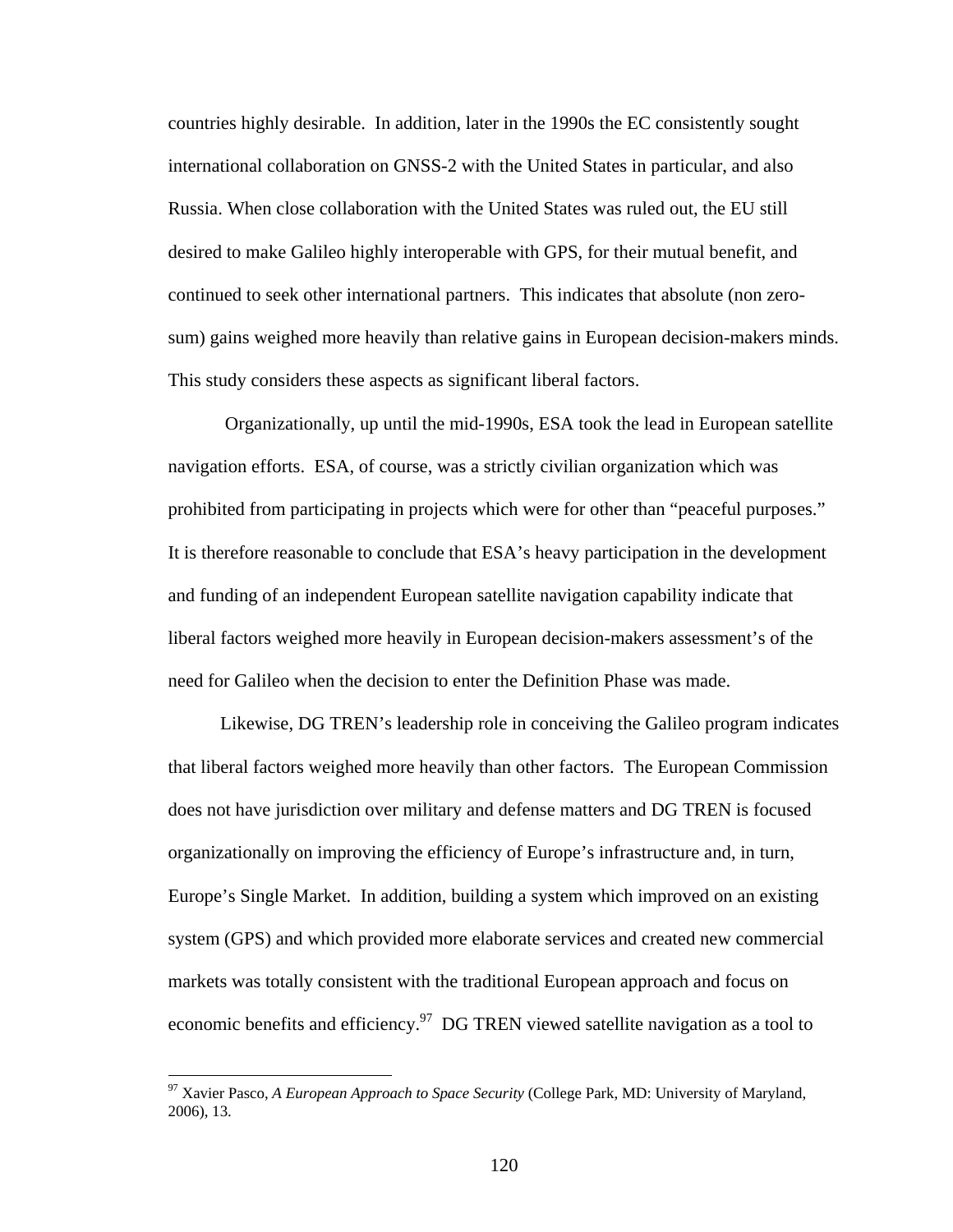help improve Europe's Trans-European Networks, and most of the EU's funds for satellite navigation came from its budget. In addition, in the 1990s, a portion of the money for GNSS-2 research and development also came from the EC's research budget, i.e. the  $4<sup>th</sup>$  and  $5<sup>th</sup>$  Framework Program funds.<sup>98</sup> These are solid indicators that liberal factors dominated.

In addition, as we know, the three discrete European IOs that took the lead on developing a European satellite navigation capability in the 1990s; ESA, DG TREN, and EUROCONTROL, were led by Member States' Research Ministers and Transport Ministers respectively. These were the key decision-makers at many points along the way. **The point is that one must be very skeptical not to believe that these three discreet civil organizations, two intergovernmental in character and one supranational in character, and led by a combination of Member State Transportation and Research Ministers, are anything but very solid indicators that liberal factors outweighed realist factors** in the decision to approve Galileo's Definition Phase.

In contrast, it is difficult to find any defense organizations that had a hand in Galileo organizationally or financially, and it is not clear that full thought was given to Galileo's military implications for Europe, for the United States, or for NATO.<sup>99</sup> In 1995, a RAND study noted that Europe's "general level of awareness" of GPS technology and applications was relatively low, and that internal European discussions of

<sup>98</sup> Commission of the European Communities, *Communication from the Commission to the Council and the European Parliament: The European Union and Space: Fostering Applications, Markets and Industrial* 

<sup>&</sup>lt;sup>99</sup> Myron Hura et al., "Chapter 6: Space Developments," in *Interoperability: A Continuing Challenge in Coalition Air Operations* (Santa Monica: RAND, 2000), 72.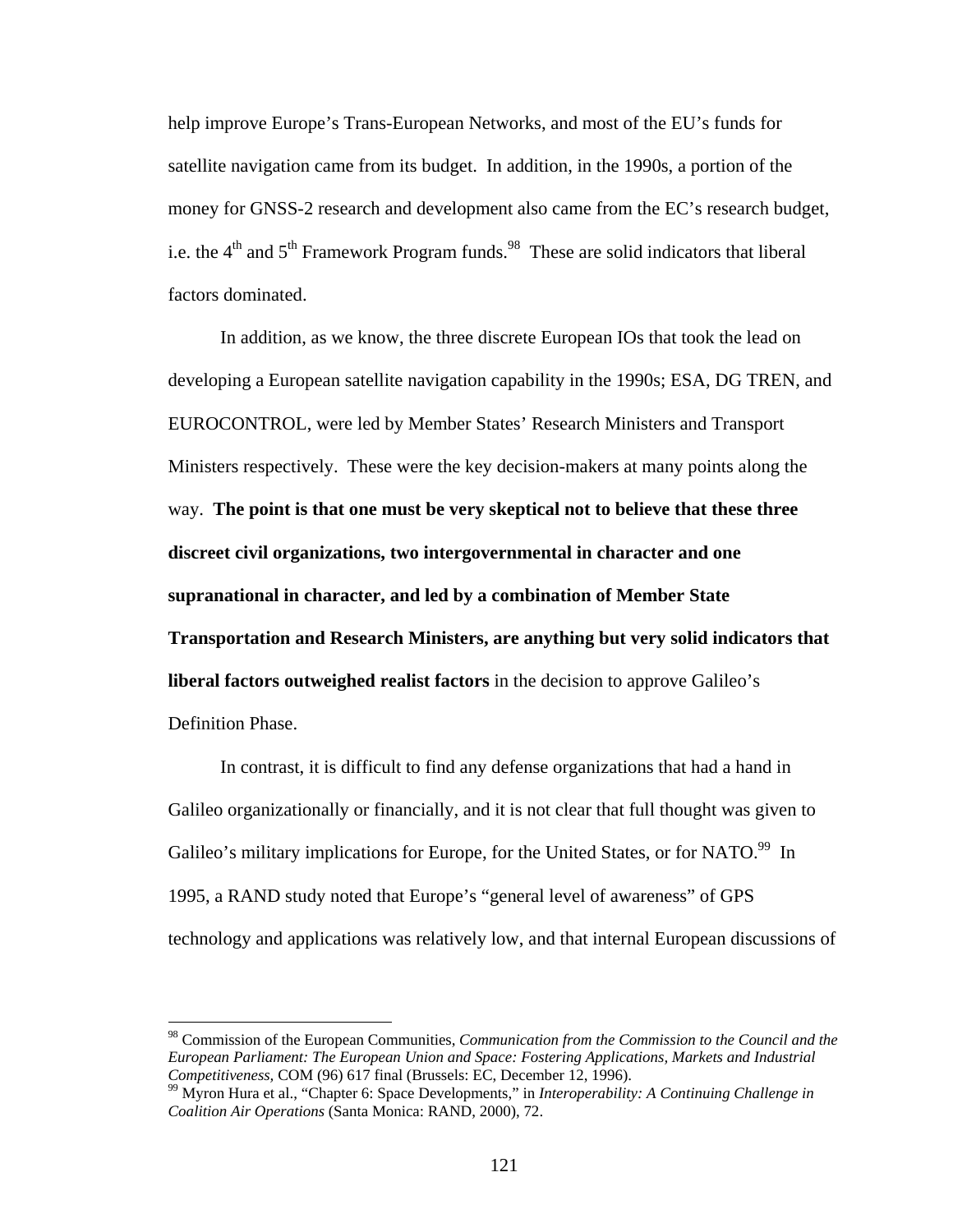satellite navigation did not seem to be driven by military concerns.<sup>100</sup> Up to this point, this study also did not uncover any defense or military authorities having veto power or control over Galileo design decisions. The fact that European militaries or defense ministries have not played a significant role in Galileo to date is not surprising. In the 1990s Europeans were not that ambitious for military power.<sup>101</sup> This makes it difficult to argue that realist factors weighed heavily in European decision-maker's assessments of the need for Galileo.

A few more points. On the technical level the fact that the services Galileo will provide are structured according to the quality of the signal provided instead of being designed according to the type of user, i.e. civilian or military, as is the case for GPS, is another indicator that liberal factors weighed more heavily. On the timing of when Galileo should become operational a couple of arguments are made. First, Galileo must be operational before the new European Union Single Sky air traffic control system can become operational.<sup>102</sup> In 1999 the EC projected the new air traffic control system would need to be operational by 2010. Second, the February 1999 "Galileo" communication said Galileo's development and deployment schedule would be driven by the need to capture market share from GPS, before the launch of the next generation of GPS satellites fixed GPS performance flaws, and before GPS could be irrevocably established as the global PNT standard.<sup>103</sup> If this is so, then this may be categorized as another liberal indicator. Logically, the GPS upgrade schedule should not be an important consideration from a realist point of view. In the realist perspective the development of a material

<sup>&</sup>lt;sup>100</sup> Paceet al., *The Global Positioning System*, 37.

<sup>&</sup>lt;sup>101</sup> Robert Kagen, *Of Paradise and Power: America and Europe in the New World Order*, (New York: Knopf, 2003), 55.

<sup>102</sup> Giulio Barbolani di Montanto, ESA official, interviewed by author, Brussels, BE, December 7, 2007. 103 Commission, *Galileo,* COM (1999) 54 final.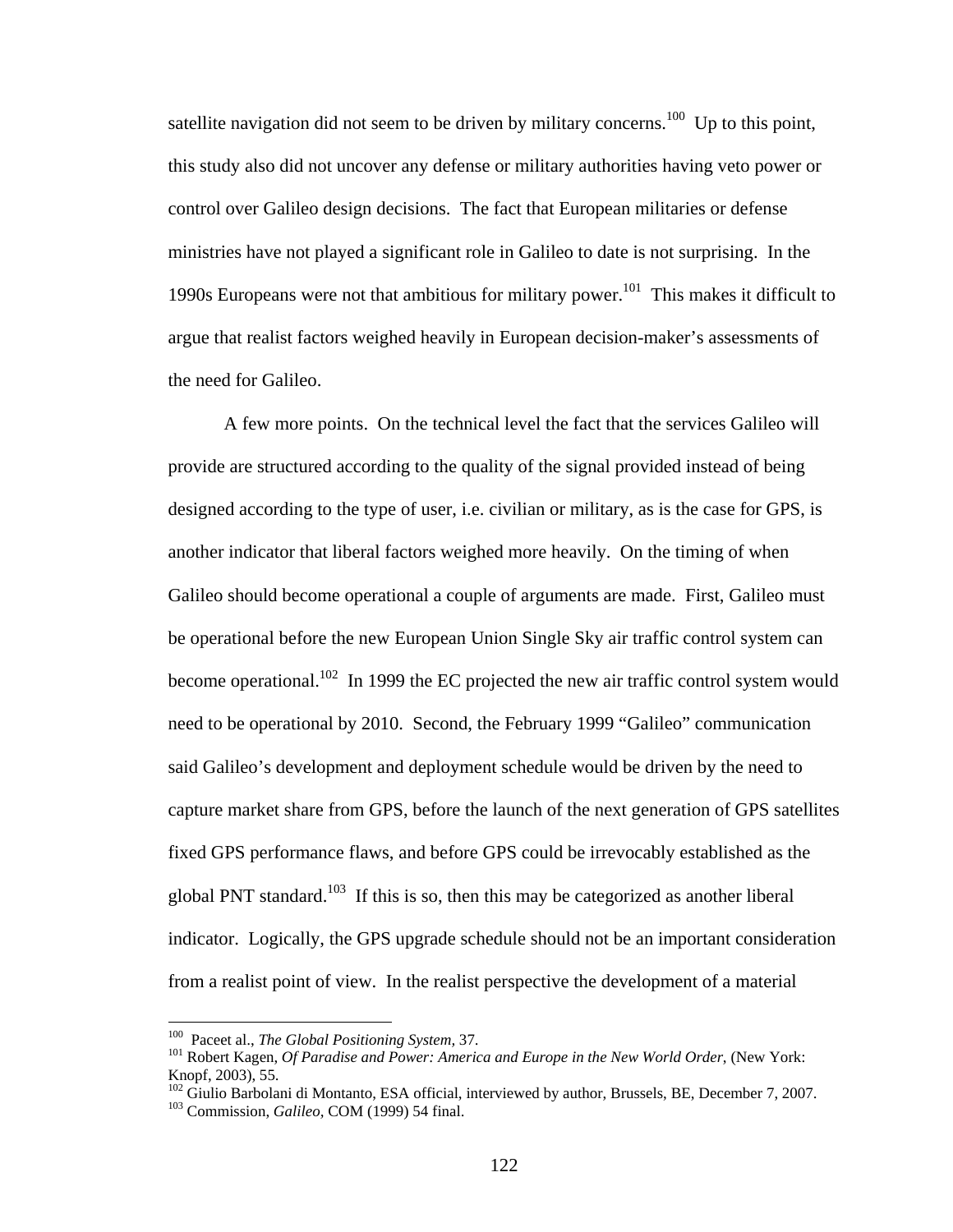capability should be done for power and security, or in reaction to the security dilemma and the need to balance. But GPS already existed, so if balancing was the driver than Galileo should simply be developed as quickly as possible, regardless of any GPS improvement schedule.<sup>104</sup> This study categorizes these two timing aspects as liberal factors.

Nevertheless, many other dynamics were affecting the environment from which the Galileo program sprung in the 1990s. The EU's evolution as a more significant actor in Europe along with its growing roles in European space activities and security and defense matters affected the context within which the decision to begin Galileo's Definition Phase was made. In addition, the rapid growth of the highly competitive commercial space services market, the consolidation of the European space industry, and the preference to use Private Public Partnerships in public infrastructure projects also affected the decision. French, German, Italian, and British national level interest were also reflected in the Galileo decision in 1999. This chapter moves forward to describe these trends and weigh their influence on European decision-makers' assessments of the need for Galileo in the 1990s.

## *3. Space and Security in the EU.*

 $\overline{a}$ 

This section shows that growing EC interest in space and security affairs during the 1990s culminated in 1999 at the same point at which Galileo's Definition Phase was approved, making it more difficult to discern if the EC's new found security and defense

<sup>&</sup>lt;sup>104</sup> GPS NAVSTAR satellites have been continuously improved to provide more capabilities to both military and civilian users. Versions include Block II, IIR, IIR-M, GPS III.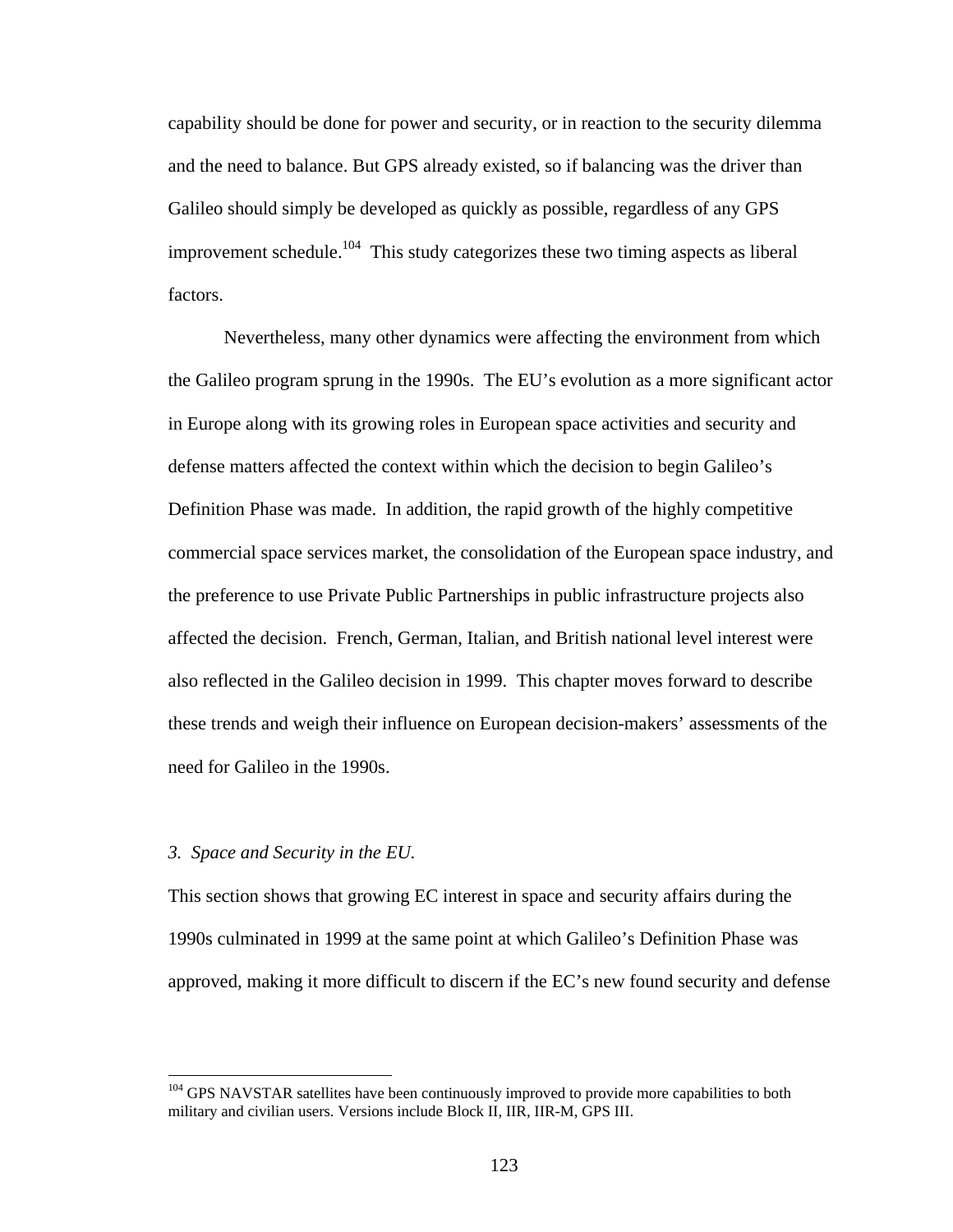interests were responsible for driving Galileo, or if they were intervening variables which affected the decision, but were not the primary driver.

 The 1987 Single Europe Act marks the starting point for this discussion on both the EU's growing role in European security affairs and as a central actor in European space activities. It is beyond the scope of this study to trace the history of the European Union prior to 1987 except to emphasize the economic roots and the economic focus of the EU's predecessors, the European Coal and Steel Community and the European Economic Community (EEC), also called the Common Market. It is also beyond the scope of this study to describe the EU's organizational intricacies except those which matter directly to this study, as addressed in Chapter Two and below. From 1987 on, however, the evolution of the EU, including its evolving interest in taking on a security role, began having implications for the European space sector. This section gives a very brief description of the evolution of the EU's growing interest in space in the 1990s and provides an overview of its growing interest in security.

 The EU had only a few shallow roots planted in European space activities prior to the late 1980s. ESA and its predecessors ELDO and ESRO had taken the lead on collective European space activities so that up until 1987 the Commission's relation to European space activities was intermittent and minor in scope.<sup>105</sup> Occasionally, the European Parliament's Committee on Energy, Research, and Technology produced reports concerning the effort the EEC was making in the space arena and in 1985 it recommended that the Commission create an internal organization to handle space activities for the Commission, and citing the fear of a loss of European autonomy, questioned ESA's participation in the U.S. Space Station program. The committee also

<sup>105</sup> Madders, *A New Force at a New Frontier,* 570.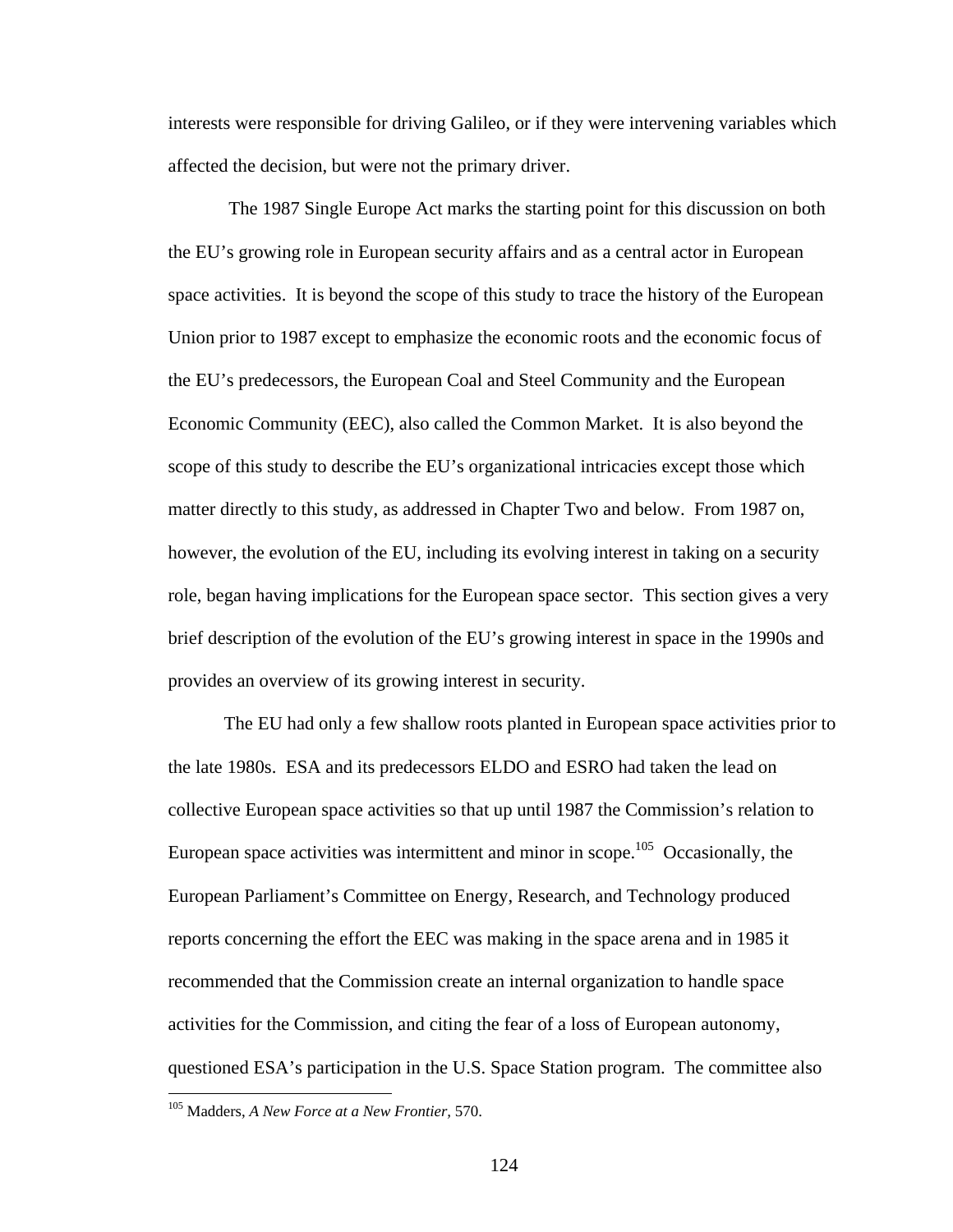called for a greatly expanded European role in space activities, to be executed by ESA, but to also be partially funded by the Commission. An autonomous lunar base was the goal.<sup>106</sup> But these parliamentary efforts did not bear much fruit.

 The EU's interest in space also had roots within EEC research and development (R&D) activities, as well as growing activity in environmental matters. The SEA in 1987 formally added R&D as a responsibility of the EEC, along with providing for a Single Market by the end of 1992 and with updating, strengthening, and extending the EEC, Euratom, and the ECSC treaties. R&D was added for the purpose of strengthening Europe's technological base, with the goal of making European industry more competitive internationally.<sup>107</sup> In addition, the SEA added environmental issues to the Community's competence. Since space activities cut across both of these new areas, space topics gained a new level of importance within the EEC.

 The Commission issued its first position paper on space on 19 July 1988 entitled "*The Community and Space: A Coherent Approach*," with the result that space issues changed within the EEC from a matter dealt with on an ad hoc nature into an institutionalized EEC policy area. The report pointed out that Europe lacked a coherent overall space policy which incorporated economic, technological, industrial, commercial, and defense considerations. This was a swipe at ESA for its failure to generate a coherent space policy for Europe, which was mandated in Article II of the ESA Convention, and bolstered the paper's conclusion that the political and institutional significance of the European Community, along with its legal competence, made broader

 $106$  Ibid.

<sup>&</sup>lt;sup>107</sup> Madders, *A New Force at a New Frontier*, 568.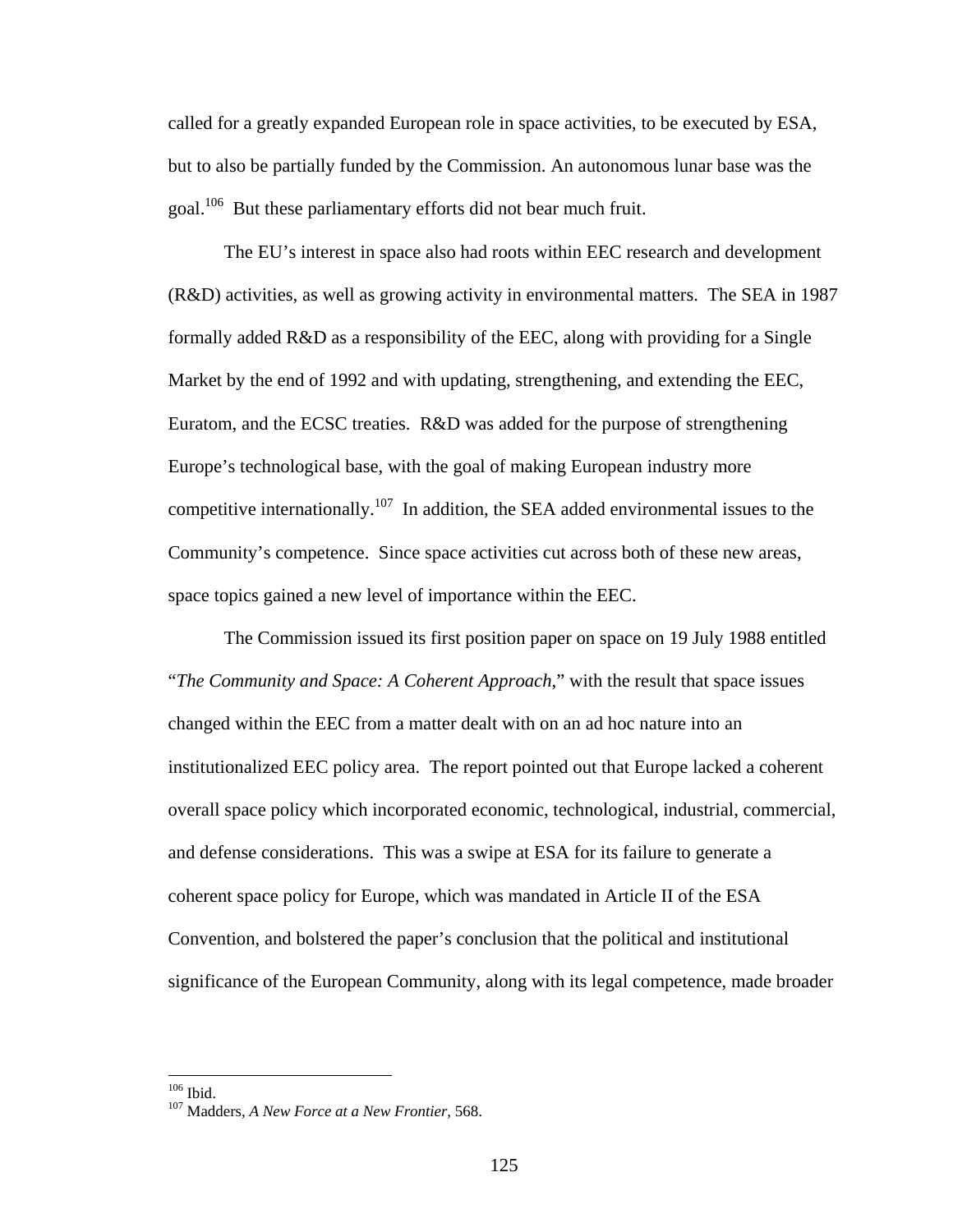Community action in space possible and desirable.<sup>108</sup> The report also suggested that the EC should contribute monetarily to European space activities, especially in space applications, (another weak area for ESA), and suggested that space applications should become part of the "socio-economic framework" of the Community.109 One of the hidden messages in the communication was that the doctrine of the "primacy of Community law" gave the EC more legitimacy to manage Europe's space affairs than ESA.110 Nevertheless, the report emphasized that links with ESA should be strengthened and it supported the establishment of a space policy coordination unit within the Commission for internal EC coordination and to provide consistency in interactions with external actors.

 Soon thereafter the Commission and ESA established a formal relationship and by the end of 1989 five working groups were formed in order to organize working relationships between ESA and the Commission in major functional areas and provide regularized communication channels between parties. Likewise, interfaces were established between the various internal Commission organizations with space-related interests and activities.

 At this time, the Western European Union (WEU) had not yet been folded into the EU; however, it is noteworthy that in 1990 the WEU Assembly adopted a resolution calling for the urgent formation of a collective European military space capability in the form of optical and synthetic aperture radar, Earth observation satellites, and for a WEU satellite image-processing and interpretation agency. The WEU Satellite Center, which

<sup>108</sup> Dr. Kevin Madders interprets it this way. Madders, *A New Force at a New Frontier,* 579.

<sup>109</sup> Commission of the European Communities, *Communication from the Commission: The Community and Space: A Coherent Approach,* COM (88) 417 final, (Brussels: EC, July 1988). 110 Dr. Kevin Madders interprets it this way. Madders, *A New Force at a New Frontier,* 579.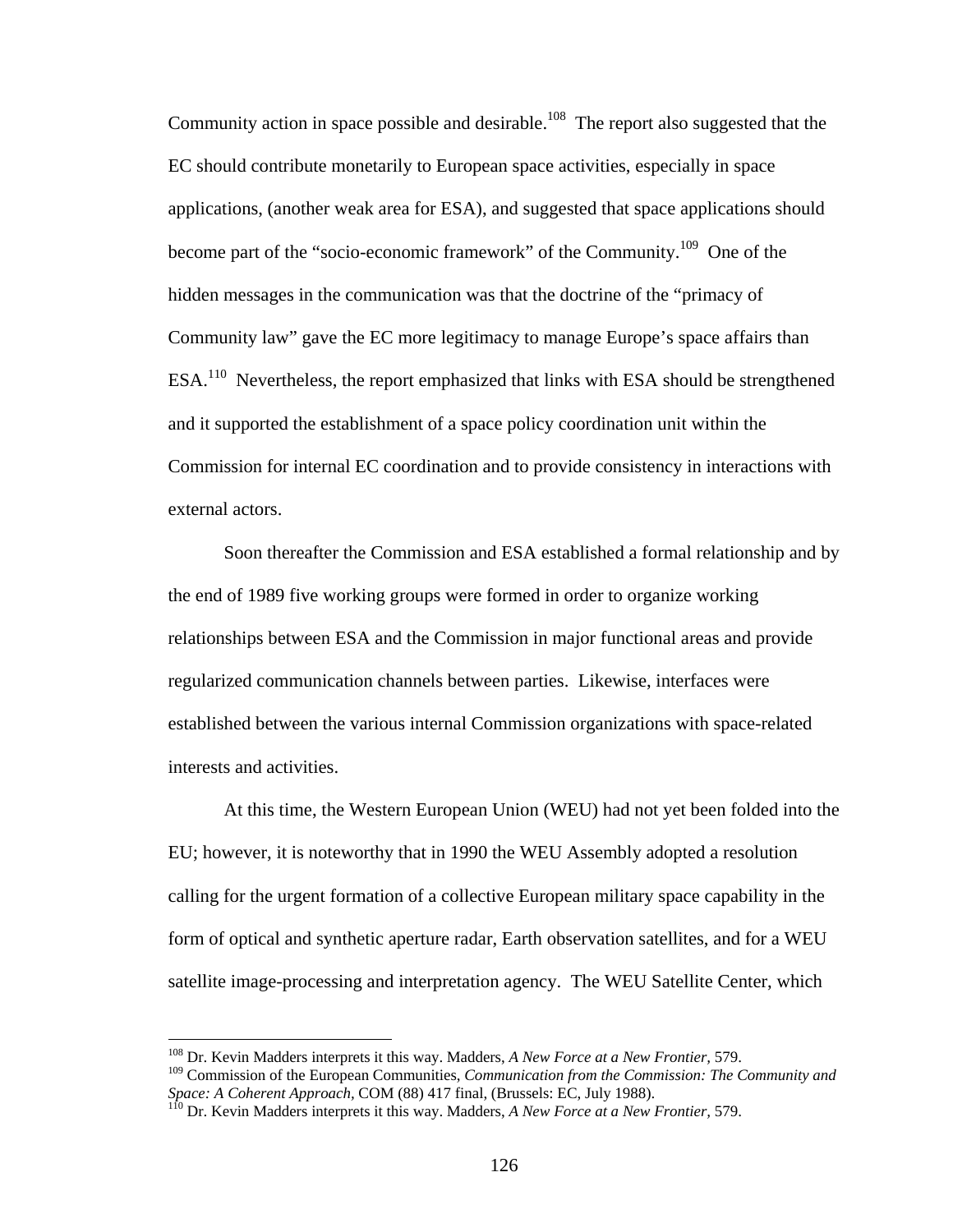processes and interprets commercial satellite imagery, eventually came out of this resolution (and became incorporated as an agency in the European Union as the "EU Satellite Center" on 1 January  $2002$ ,  $^{111}$  but nothing ever officially came out of the proposed Earth observation satellite system. $112$ 

 The end of the Cold War and the growing commercial orientation and economic importance of space activities in a sector previously dominated by government and security interests (discussed below), in combination with the development and strengthening of the European Union, as well as the conflicts in the Balkans, altered the context in which European space activities went forward into the 1990s. In March 1991 the European Parliament hosted an informal hearing on European space policy and it concluded that although ESA currently had the lead role in collective European space efforts, ESA did not have the political power to implement and enforce a comprehensive European Space Policy. On the other hand, the European Community had the legal and institutional wherewithal to initiate and impose common policies on Member States, making the EEC a critical actor for helping Europe benefit from space activities. The European Parliament thereby invited the Commission to define and implement a European space policy and to generate proposals for specific space applications.<sup>113</sup>

 Following that, the Commission chartered the "Advisory Panel on the European Community in Space" to provide recommendations on which space activities the Commission should take part. In September 1991 the panel presented its report "The

<sup>&</sup>lt;sup>111</sup> The European Union Satellite Center,

http://www.eusc.europa.eu/index.php?option=com\_content&task=view&id=2&Itemid=10 (accessed January 22, 2008).

<sup>&</sup>lt;sup>112</sup> Madders, *A New Force at a New Frontier*, 186.<br><sup>113</sup> Ibid., 574.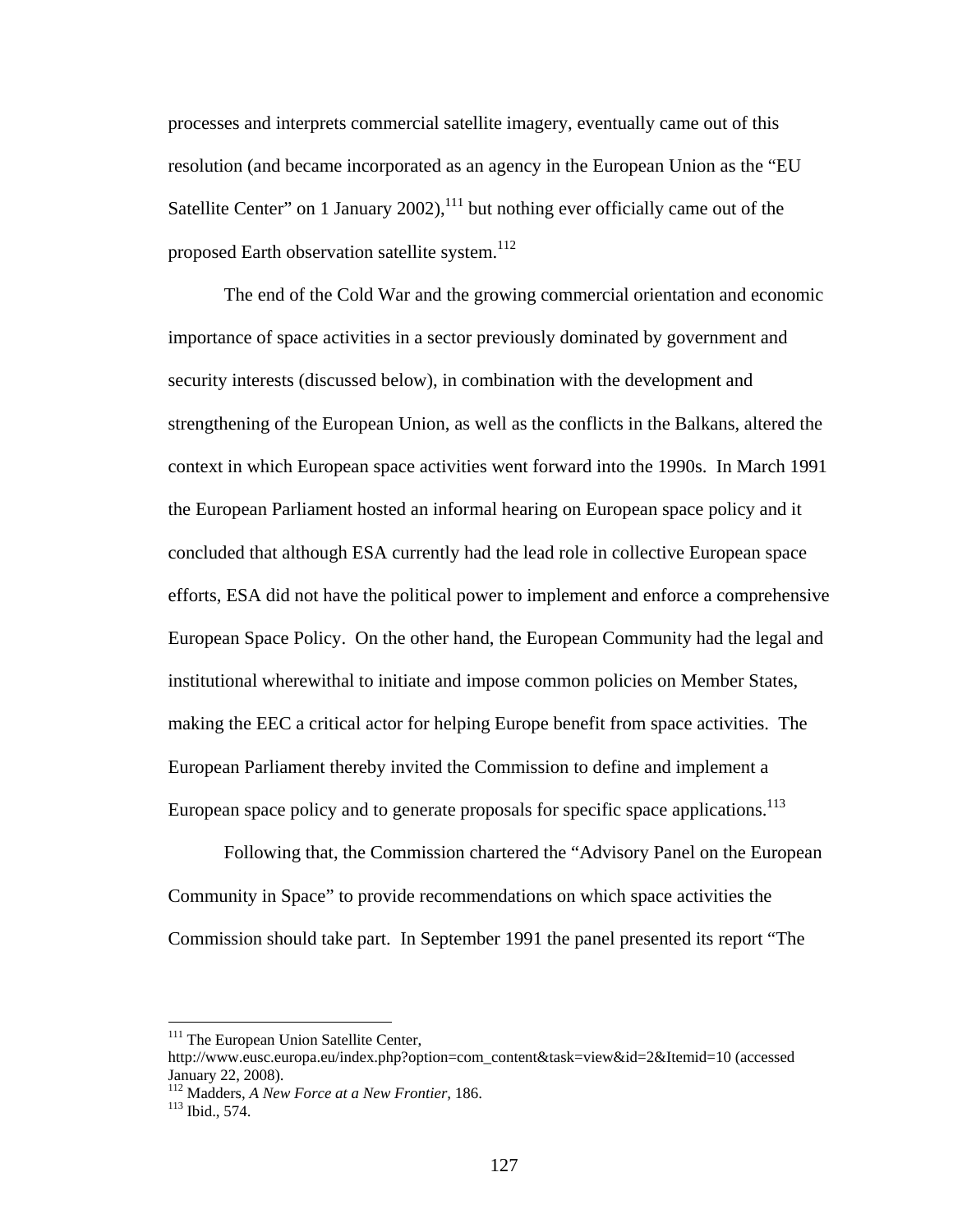European Community, Crossroads in Space."114 Known as the "*Gibson Report*," it identified the need for the Commission, as well as the European space sector, to begin developing a coherent policy for Earth Observation satellites in order to coordinate the Commission's environmental and agricultural policies, and implied the need for Europe to have an independent (of U.S. military) navigation satellite system.<sup>115</sup>

Meanwhile, in June 1992 the WEU's Petersberg Declaration was announced. It set out humanitarian, rescue, peacekeeping, crisis management, and peacemaking tasks for which the WEU Member States would contribute military forces to NATO and the EU.116 Seventeen months later, these so-called "Petersberg Tasks" were incorporated into the Maastricht Treaty as a part of the CFSP (see below), and indicated the beginning of a growing European approach to security issues outside the context of NATO.

In September 1992 the Commission presented its second communication on space, *"The European Community and Space: Challenges, Opportunities, and New Actions,"* which was heavily influenced by the *Gibson Report* and stressed the need for a European Earth observation capability in order for Europe to have the capability to adequately monitor the environment. In addition, the Space Advisory Group (SAG) was created in 1992 which included representatives from ESA, the EC, and their Member States, and which became the central institution for coordinating the activities of ESA and the EC in the early 1990s.<sup>117</sup> Although the above activities show that enthusiasm for

<sup>&</sup>lt;sup>114</sup> The European Community, "Crossroads in Space," EC Report EUR 14010 (Luxembourg: Office of Official Publications of the EC, 1991). Known as the Gibson report after former ESA Director General Roy Gibson.

<sup>115</sup> European Commission official, May 26, 1998, quoted in Suzuki, *Policy Logics and Institutions of* 

<sup>&</sup>lt;sup>116</sup> The WEU was a dormant organization throughout most of the Cold War, but once again became active in the 1990s.

<sup>117</sup> Suzuki, *Policy Logics and Institutions of European Space Collaboration*, 189.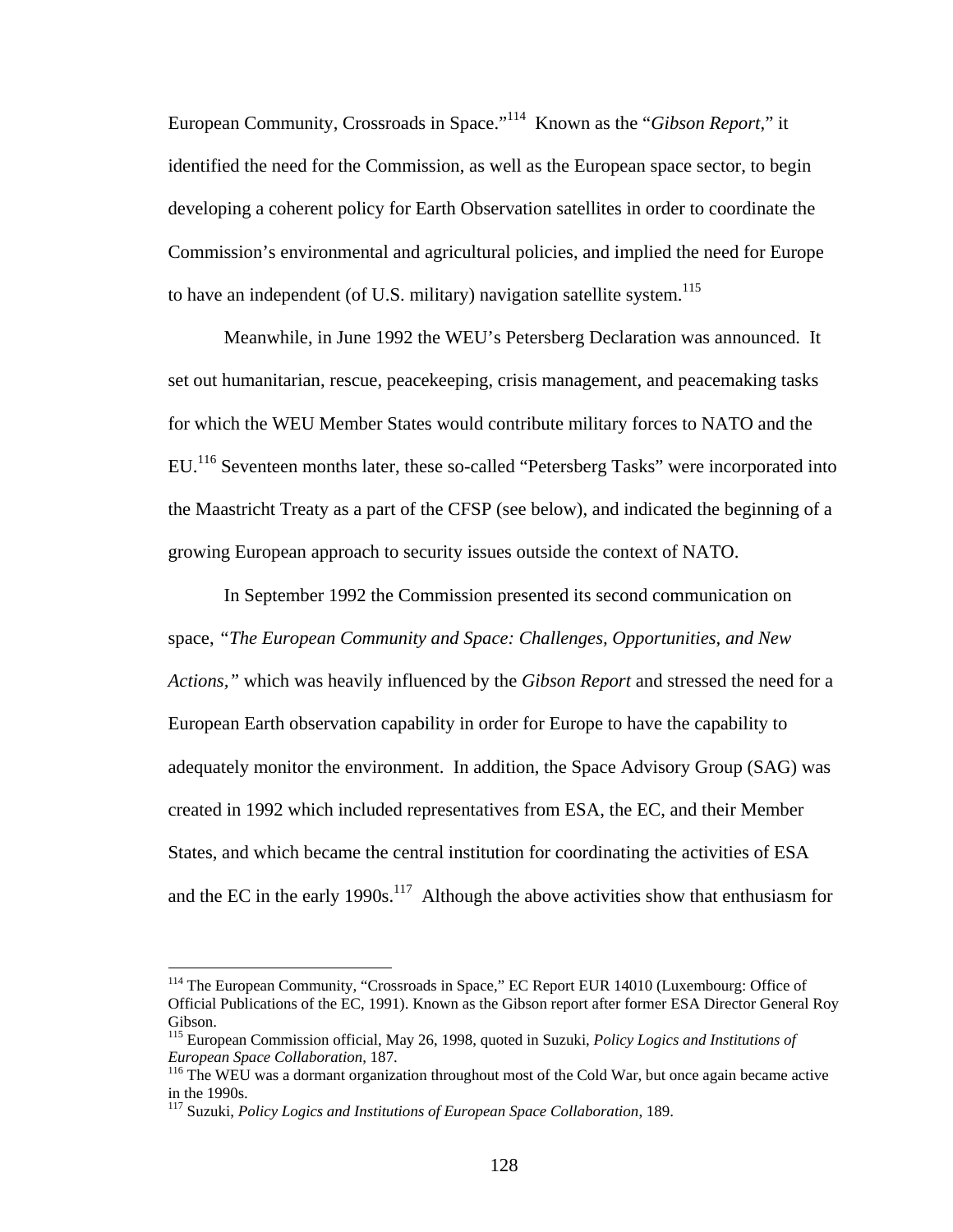space was rising within the EC, overall progress toward a stronger role for the EC in the European space sector was slight.<sup>118</sup>

 The context for European space activities changed on 1 November 1993 when the Treaty of the European Union, also called the Maastricht Treaty, entered into force.<sup>119</sup> However, no major changes in the EC's space activities immediately followed. Satellite navigation matters were starting to take root at that time with regard to EGNOS and the ARTES 9 program in ESA (see previous section) in early 1994, while the European Parliament also attempted to push the European space policy issue forward with its report *"European Space Policy 2000."*120 But this report also did not have much success in moving the creation of a European space policy forward. However, in June 1994, as described previously, the European Council endorsed the *Bangemann Report.* It recognized that a new phase in the EU's satellite policy could only be achieved in the context of the creation of Trans-European Networks; that European industry should be actively involved in the development of world-wide systems; and that private sector funding should be used in order to fulfill this objective. A few years later the Galileo program reflected these recommendations in many respects.

 The EC Directorate General for Research and Development, which provided the organizational home for the EC's space policy coordination unit also had interests in

<sup>118</sup> Madders, *A New Force at a New Frontier,* 576.

<sup>&</sup>lt;sup>119</sup> The Maastricht Treaty was a series of Treaties designed to bring closer political, economic, and social unity as well as a common foreign and security policy, and a single currency to Europe by 1999. The treaty carried forward the existing Paris and Rome treaties and the SEA, renamed the EEC the EC, and granted it new powers. The EC's competence in space matters grew most directly out of the EC's competence in R&D, and in Transport policy. The EC was established as the first pillar of the EU, and is the EU's executive power. It also has the sole power to initiate legislation within the EU, and the European Parliament and the Council cannot approve any legislation that the Commission did not propose. It is responsible for the single market, EU economic policy and the numerous activities that support the economy, including such activities as industrial policy, transport policy, research and development, and so forth. In many cases, EU legislation concerning first pillar issues takes primacy over Member States' laws. The second pillar, as we noted in Chapter Two, consists of the CFSP. 120 Madders, *A New Force at a New Frontier,* 576.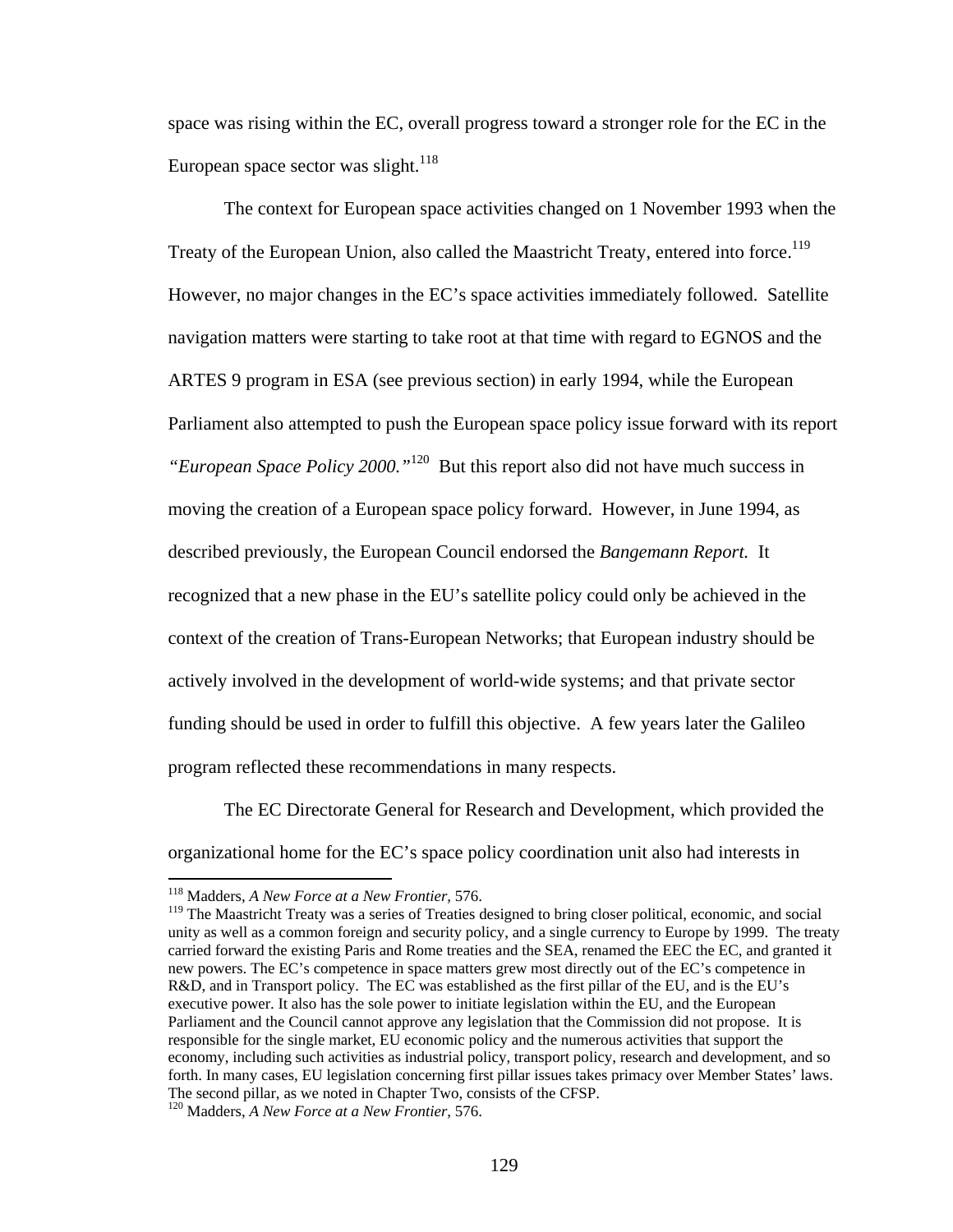European space activities. As a matter of fact, in 1995, former French Prime Minister Edith Cresson the EU Commissioner for Directorate-General Research and Development at the time, asserted that space activities were a key element of the EU's economic security and cut across many EC competencies.<sup>121</sup> On 12 April 1996 the EC published its third Communication on space, *The European Union and Space: fostering applications, markets and industrial competitiveness.*<sup>122</sup> It stressed the crucial need for Europe to take action to strengthen European presence in space application markets and ensure European competitiveness; and stressed the importance of space applications for the development of the global information society. It also acknowledged the growing issue of multi-use space technologies and stressed that "any European strategy should *ensure the convergence of civil and military effort* in order to avoid duplications and make the best use of the available public funding" (Italics added). It also made an effort to define the roles of the various actors in the European space sector including ESA, European states, industry, and the Commission. In particular, the Commission defined its role as: improving coordination of European research and development policies with industrial policies; improving coordination of European requirements in international negotiations over issues such as orbital slots, frequencies, and licensing; and given the European-wide or global reach of space applications, providing the proper level for consideration of space application issues that are beyond the scope of national governments. But it wasn't until 16 months later, in September 1997, that the EU Council of Research Ministers responsible for space endorsed this EC Communication.

<sup>&</sup>lt;sup>121</sup> Lungu, "Power, Techno-Economics, and Transatlantic Relations," 13.<br><sup>122</sup> Commission, *The European Union and Space*.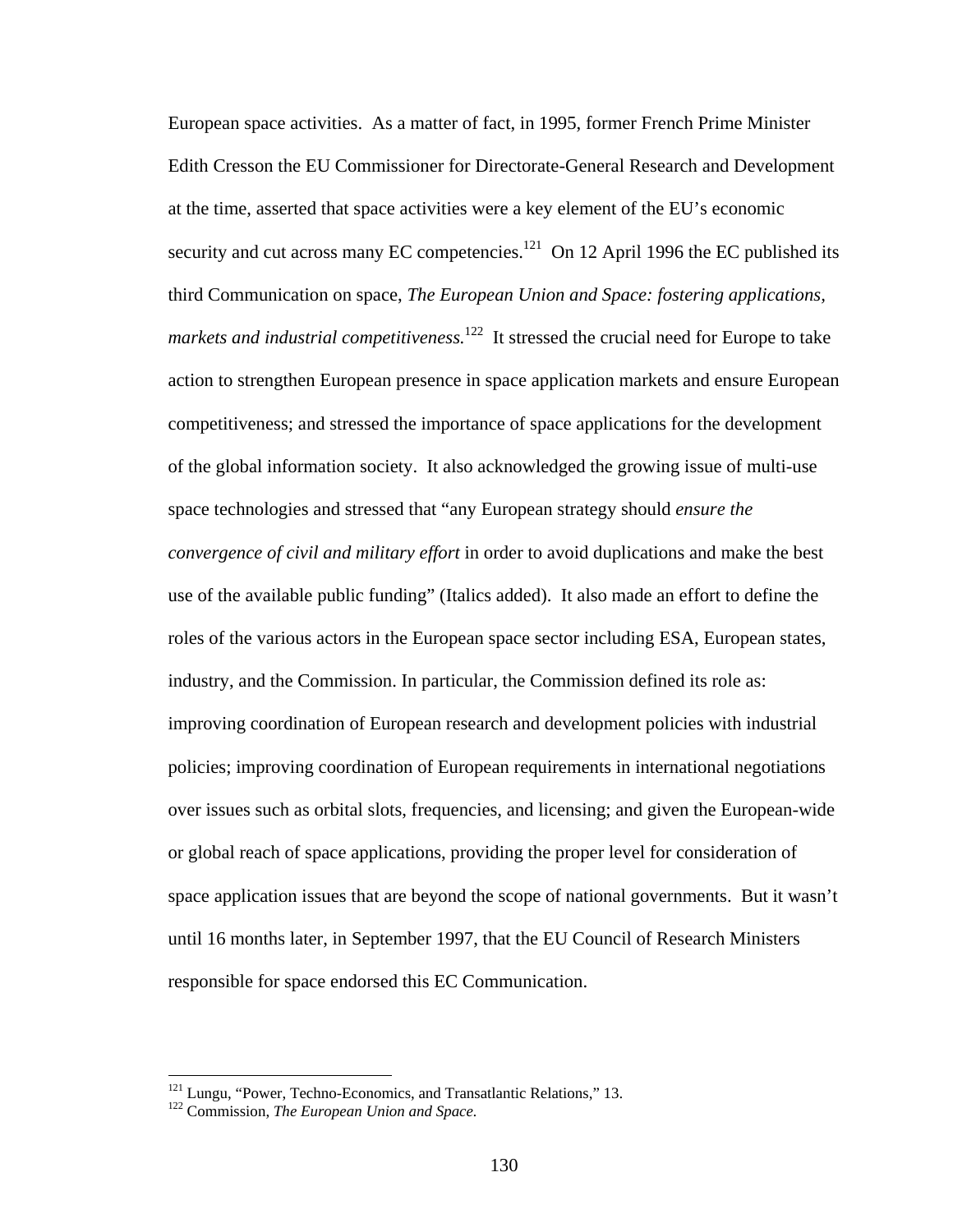Then in June 1998 at the EU Council meeting of Research Ministers, the Council asked the Commission to take measures to "promote synergy" between the EC and ESA.123 In response, after joint consultations with ESA, the Commission produced the June 1999 "*Commission Working Document: Towards a Coherent European Approach for Space,*" which considered measures to implement closer cooperation between EC and ESA. It noted that given the importance of the space sector to the entire European Union, including the information society, the CFSP, technology, science and international cooperation, that the European-level was the appropriate level to bring about the convergence of disparate Member State space activities and promote greater synergy among national level priorities. As such, the document suggests the European Union should take the lead in defining a European space policy, define objectives, and mobilize the means to accomplish them.

The release of this document occurred just days before the European Council's decision to begin Galileo's Definition Phase. The document noted the growing importance of space applications, the need for a coherent approach to space within Europe, the new market oriented approach to space activities, and that "Since the end of the Cold War, the stakes in the race have been shifting from prestige and military supremacy towards market shares and dominance for applications."<sup>124</sup> It also pointed out, however, that global space activities were still largely under the influence and supervision of governments, which provide significant support to their respective space sectors. In addition, it asserted that "a degree of independence and sovereignty" is "what really is at stake," but this rhetoric turns out to be in reference to independence and

<sup>&</sup>lt;sup>123</sup> Council of the European Union, "Council Resolution: Cooperation Between the EU and European Space Agency," (Brussels: EU, June 22, 1998).

<sup>124</sup> Commission, *Towards a Coherent European Approach For Space,* SEC (1999) 789, 5.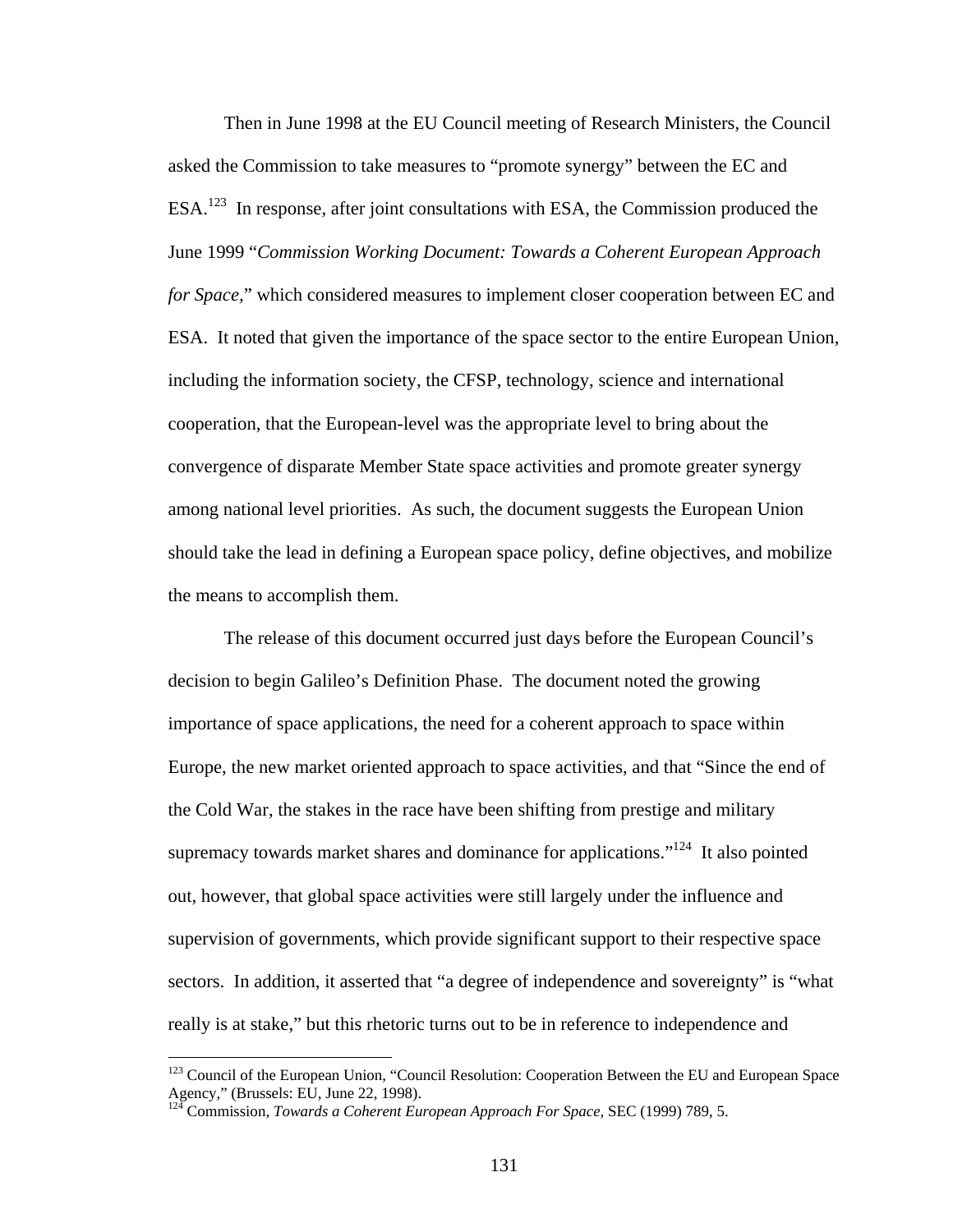sovereignty in "critical technologies" and "space applications," rather than a reference to independence and sovereignty in a clear geo-political sense.<sup>125</sup> It also refers to the need for Europe to "control" its PNT resources, but once again coaches it in a liberal frame by saying, "The issue is…what socio-economic benefits Europe would gain from playing a full role in the development of the [Galileo] system (jobs, new products and services), and what degree of control it will have over other systems which its safety critical services will depend."<sup>126</sup> Such "realist" sounding buzz words as "independence," "sovereignty," and "control," are often found in European Union official expressions of policy, but upon closer examination, they are often used in such a way as to throw doubt upon their usefulness as realist indicators. However, the working paper points out that dual-use applications are an important issue in the definition of space systems and that the Council "could" agree to establish a link for the WEU and the CFSP to bring the various defense interests into the established consultative structures on space policy among the EC, ESA, industry, and Member States.<sup>127</sup> Apparently, at the time of this report in June 1999, the WEU and CSFP were not included in consultations about European space policy; indeed even in 2004 the institutional mechanisms for European military authorities to take control of Galileo's signals in a time of crisis or war did not exist.<sup>128</sup> This makes it increasingly doubtful that realist factors weighed heavily on the 1999 decision to enter the Definition Phase.

The 1990s trend toward greater European Union involvement in the European space sector reached a culmination point in 1999 with the decision to entire the Definition

 $125$  Ibid.

<sup>126</sup> Ibid., 22.<br>  $125$  Ibid., 8.<br>  $128$  Valasek, "Galileo's 'Strategic' Role," 41-42.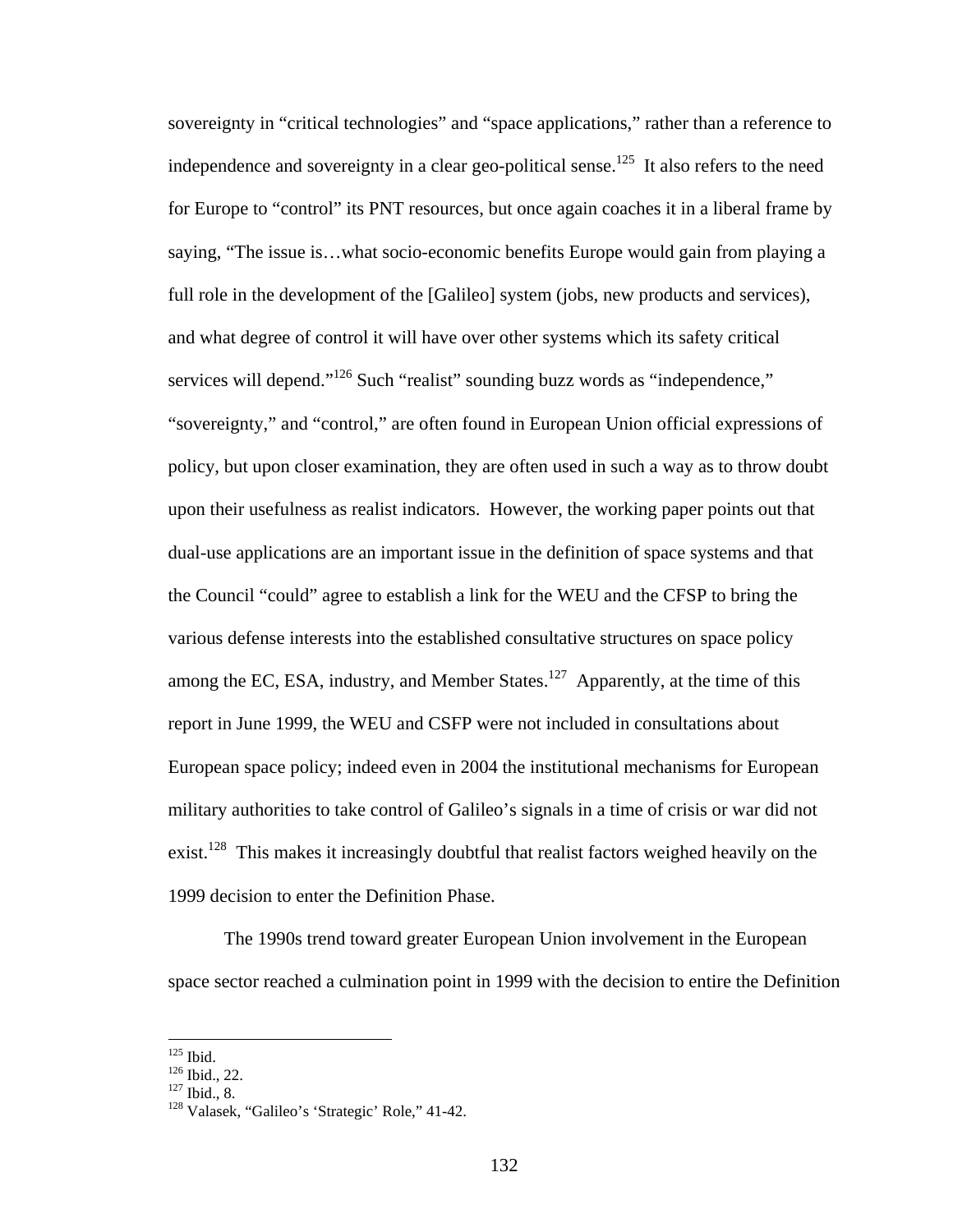Phase for Galileo. The influence of the European Commission's emerging role in space is seen in the February 1999 "Galileo" communication, as well as in the July 1999 decision to enter the Definition Phase of Galileo. First and most obvious in this regard is that the EC initiated the Galileo program for European Union purposes, under EC supervision, and using 40 million euros in EC funds to pay for 50 per cent of the Definition Phase. This was unprecedented. The "Galileo" communication also proposed that the EU institutional framework be responsible for ensuring a decision-making structure was set up, oversaw international negotiations, and controlled Galileo compliance with all relevant regulations and polices. Galileo came to be regarded as a "flagship" for EC space activities and led the way to greater EC involvement in space.

The next section turns to a discussion of the EU's growing interest in security matters and how security issues began to spillover and affect the EC's space activities. At the end of this section we'll see how the EC's growing concern for space, and the EC's growing activity in the military security realm dovetailed with the 1999 decision to start Galileo's Definition Phase. We will briefly discuss if this indicates that realist, liberal, or ideational factors weighed the most heavily on European decision-makers' assessments of the need for Galileo.

*Security evolution:* The decision to fund the Definition Phase of Galileo took place at the Helsinki European Council in December 1999, the very same meeting in which European Heads of State and Government set the "Headline Goal" for the creation of a European Rapid Reaction Force, laying the foundation for the new European Security and Defense Policy (ESDP). The Rapid Reaction Force would provide the EU the military capability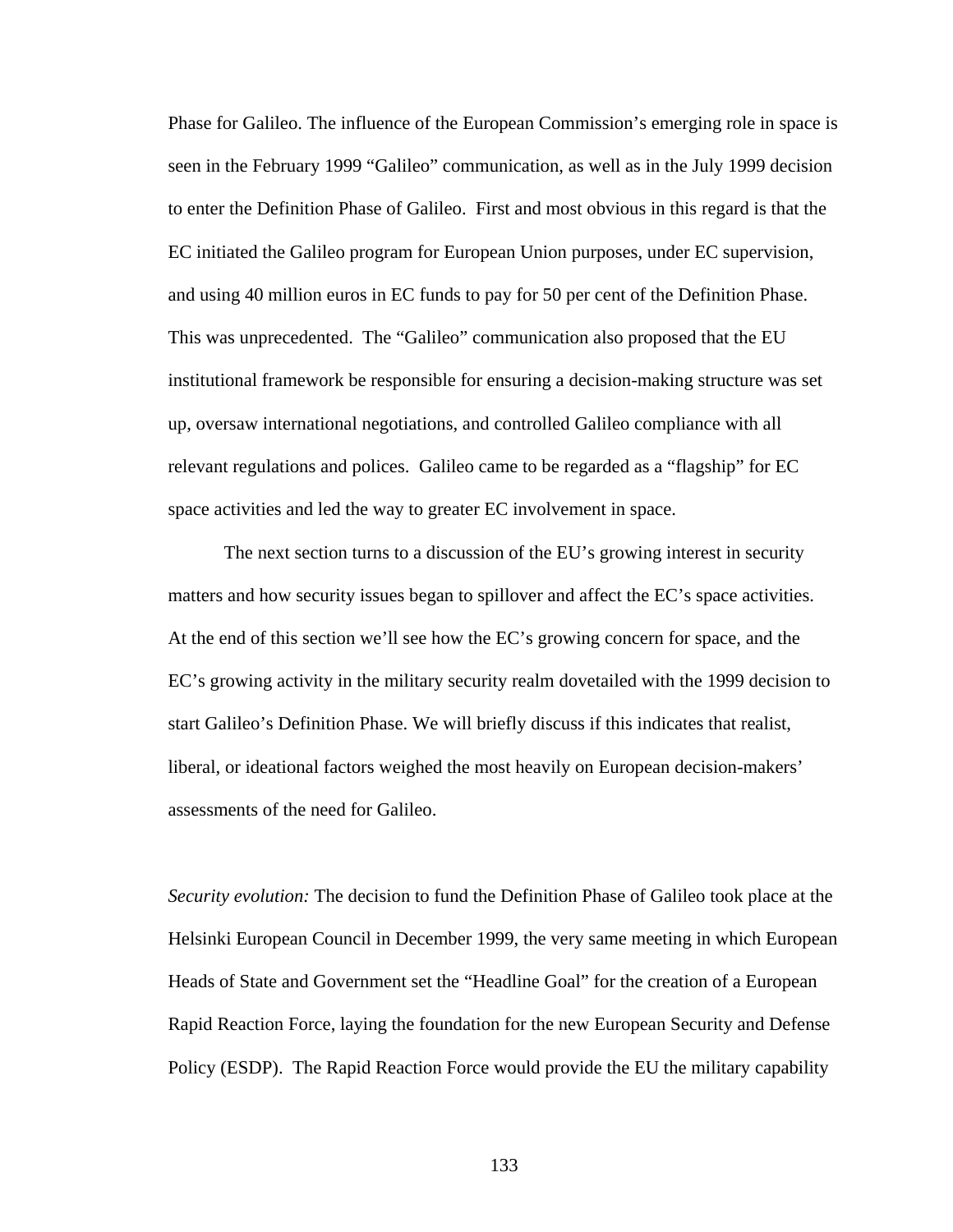to deploy 60,000 troops, along with its naval and air components, sustainable for a year long deployment, and be deployable within 60 days of notice. The nexus of the Galileo decision with the decision to set the Headline Goal is difficult to ignore. But could it be coincidence? The increasing enthusiasm in the EC for space activities along with the trend toward a more active EU role in security and defense affairs became intertwined in the late 1990s with the EC's increasing interest in an independent European contribution to GNSS-2.

European decision-makers' perception of the security threats facing Europe changed during the 1990s along with their perception of the U.S. role, and NATO role, in providing security to Europe. The result was that after nearly 50 years with no military role, the militarization of the EU began to develop in the 1990s. The 1993 *Maastricht Treaty* stated that the Union should "assert its identity on the international scene" and to this end it created the ambitious concept of a Common Foreign and Security Policy into which it incorporated the Petersberg Tasks. However, the Balkans crises in the mid-1990s demonstrated clearly that the EU was impotent on defense and security matters, even in its own backyard. In addition, after the first Balkans crisis, European leaders perceived that American involvement in European crises that were not vital to U.S. interests was not guaranteed. They realized that NATO did not function as an automatic guarantee of American assistance. Top European leaders such as French President Chirac and British Prime Minister Tony Blair realized that the EU had to begin developing a security identity so that it would have credibility in the security arena.

The United States cast a wary eye upon European Union security related activities and was determined to keep NATO the pre-eminent security organization in Europe, even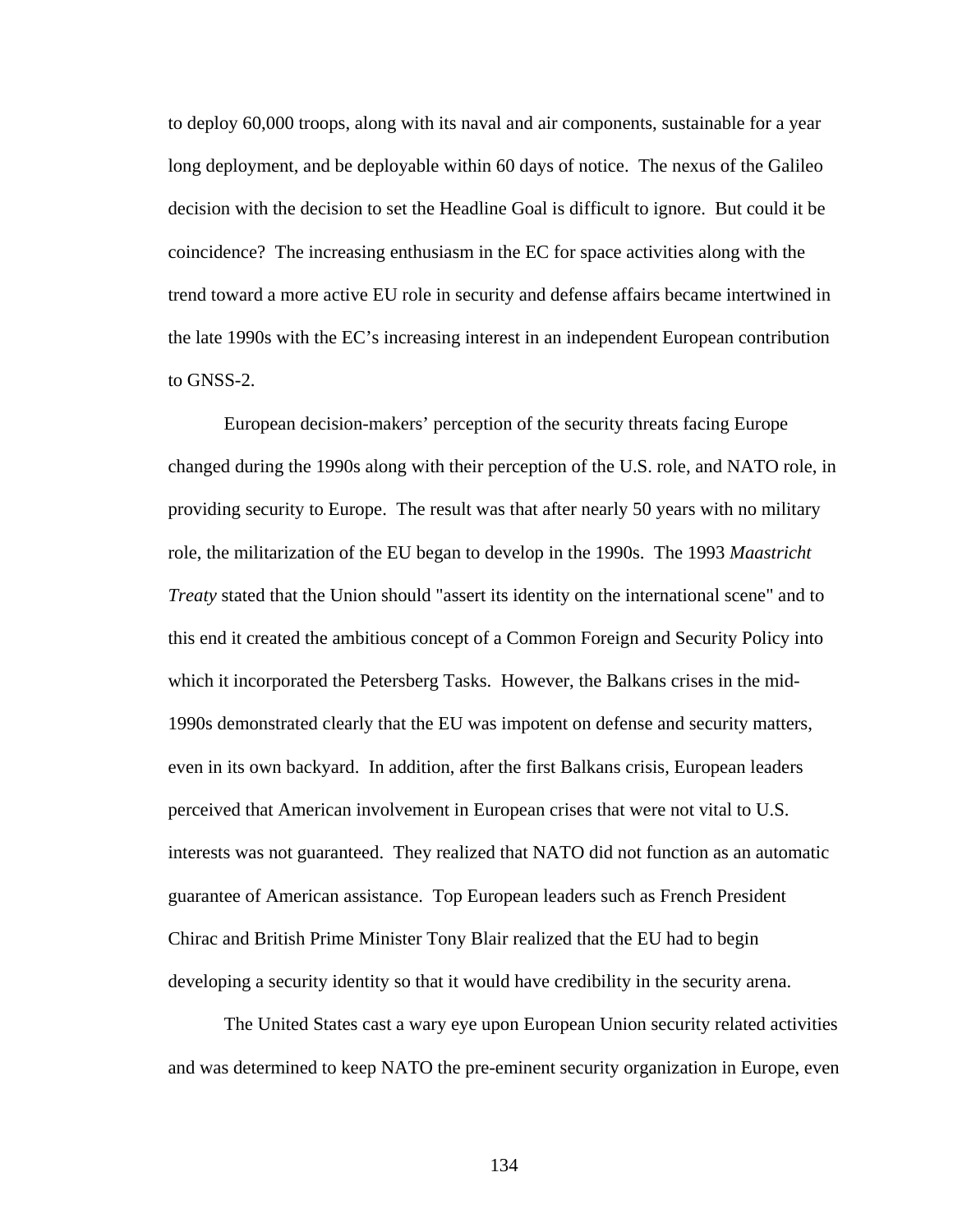though the United States simultaneously encouraged Europe to assume responsibility for crisis management and improve its military capability. The European Union found that the political space in which the Petersberg Tasks resided, outside NATO's area of responsibility, and in an area which required collective action among European states due to no single state's capacity to manage these tasks by itself, was sufficient to develop its security and defense identity.

A significant step had been taken on 2 October 1997 when the *Treaty of Amsterdam* was signed. The *Treaty of Amsterdam* made the Petersberg Tasks legally binding on all EU members, whereas previously they only applied to the WEU's members.<sup>129</sup> Nevertheless, European weakness in the Balkan conflicts led to a significant change in British policy in 1998 which led to the creation of the European Security and Defense Policy.<sup>130</sup> British Prime Minister Tony Blair, in what became known as the Blair Initiative, agreed with French President Chirac that the EU needed a military element.

The *Saint Malo Declaration* of December 1998 was an Anglo-French initiative in which the French and British agreed on the need for the European Union to construct a military element. The absence of a European Union military element had been keenly felt with the collapse of Yugoslavia over the course of the 1990s, so it was crucial that France and the United Kingdom, the only two EU states with the capacity to project conventional military force abroad, finally decided to allow moves toward the

<sup>130</sup> Christopher Hill, "The Common Foreign and Security Policy of the European Union: Conventions, Constitutions and Consequentiality" (paper presented at the IAI Conference on "The International Role of the European Union and the Enlargement Process, Bologna, Spain, December 11, 2002). http://www.lse.ac.uk/Depts/intrel/pdfs/EFPU-commonforandsecuritypolicyEU.pdf. (accessed August 16, 2007).

<sup>129</sup> Francois Heisbourg, "Europe's Strategic Ambitions: The Limits of Ambiguity," *Survival* 42, no. 2 (Summer 2000): 6.

 <sup>7.</sup>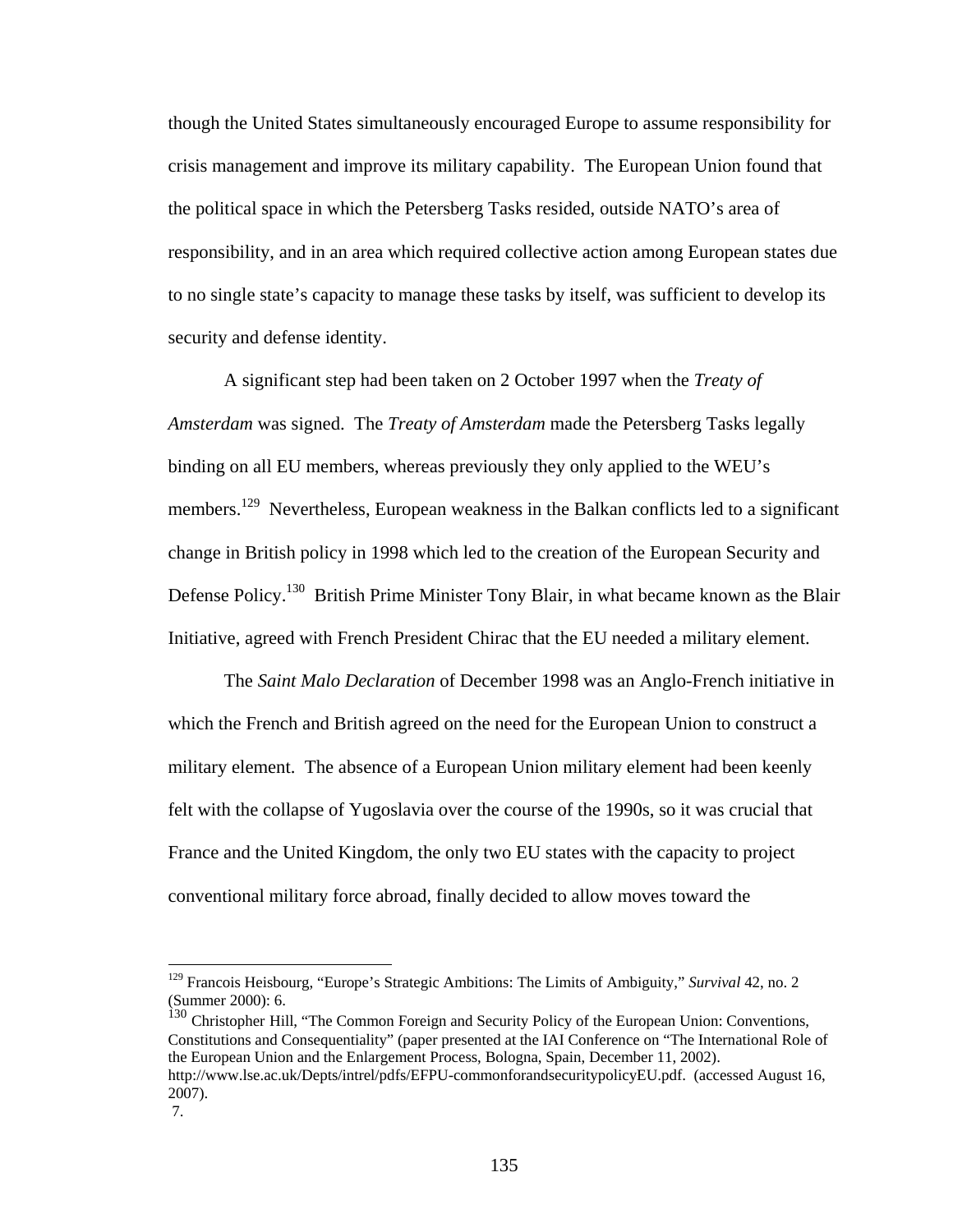militarization of the EU.131 *The Saint Malo Declaration* asserted that the European Union was the most appropriate framework for Europe to achieve three objectives simultaneously: military effectiveness, transatlantic solidarity, and a strengthening of Europe's political power.

*The Treaty of Amsterdam* came into force on 1 May 1999. Subsequently, frustrated with hesitant American leadership in the Kosovo crisis, motivated by a desire to give the European Union political influence commensurate with its financial and trading power,  $132$  and disturbed with how dependent on GPS–enabled American air power that European nations' militaries had become, in June 1999, at the Cologne EU Council, the same Council that approved the Definition Phase of Galileo, the EU leaders created the ESDP, which gave the EU the ability to organize military operations independently of the United States and NATO. For the first time, the EU Member States became collectively engaged in constructing an EU defense policy.<sup>133</sup> At the same time, in June 1999 EU Leaders at the Cologne Summit chose NATO Secretary-General Javier Solona for the position of High Representative for the CFSP.<sup>134</sup> Solana promised that he would make the European Union a more active and influential global power. It was at this time, in conjunction with the Kosovo War, that defense interest in Galileo grew considerably and "several European governments agreed that an autonomous satellite

<sup>&</sup>lt;sup>131</sup> Christopher Hill, "Superstate or Superpower? The Future of the European Union in World Politics" (London School of Economics, July 2002), 5 and 12. http://www.lse.ac.uk/Depts/intrel/pdfs/EFPU-

 $132$  "World: Europe Agrees Military Cooperation Plan," BBC News, June 3, 1999.<br>http://news.bbc.co.uk/2/hi/europe/359607.stm (accessed August 3, 2007).

<sup>&</sup>lt;sup>133</sup> Javier Solana "EU Security and Defense Policy: The first Five Years<br><sup>134</sup> In June 1999, Solona happened to be busily engaged in directing the Kosovo aerial campaign for NATO, so he did not take the position of High Representative in October 1999. "World: Europe Solana to Boost EU Global Power," *BBC News*, October 18, 1999, http://news.bbc.co.uk/2/hi/europe/478553.stm (accessed August 6, 2007). Also the High Representative would report once a month directly to EU foreign ministers.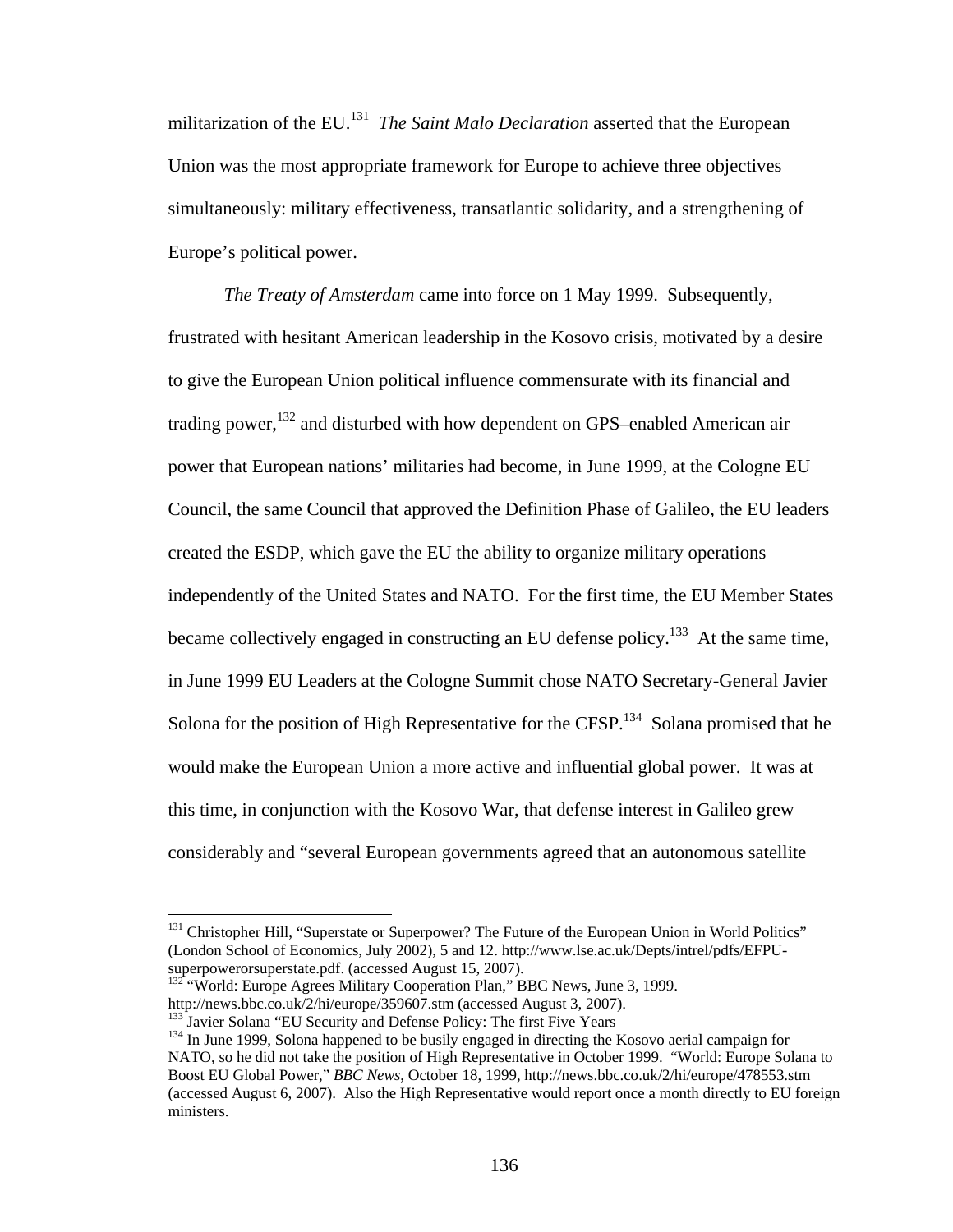navigation capability must serve as the basis for Europe's security and defense policy."<sup>135</sup> Likewise, it was reported that provision for the use of Galileo signals in new weapons systems was being made and specifications on how to protect Galileo's signal and infrastructure against hostile threats were being developed.<sup>136</sup>

As mentioned at the beginning of this section, in December 1999 the European Council set the "Headline Goal" for the creation of a 60,000 soldier strong European Rapid Reaction Force. This goal was set at the Helsinki European Council at the same time that funding for the Galileo's Definition Phase was released, and conceivably provides evidence that realist factors were significant drivers behind European decisionmakers' assessments of the need for Galileo. But now that we have briefly shown the evolution of the EU's growing interest in space activities and in security matters in the 1990s, let's take a moment to assess if these trends, when combined, can be viewed as solid indicators that realist factors were the most significant drivers of the Galileo decision.

 First, European space activities are embedded in a political outlook that places collective security at the center of the European construction project at home and abroad.<sup>137</sup> Even so, there was not a clear vision in the 1990s at the European-level or at the national level regarding the use of space for military or security purposes. Cooperation in military activities at the European-level, or even less military oriented security activities such as those called out in the Petersberg Tasks, go to the heart of

<sup>&</sup>lt;sup>135</sup> Braunschvig et al "Space Diplomacy," 159. However, Braunschvig does not provide any references or otherwise provide the basis upon which he makes this statement. I could find no comparable evidence to support this assertion.

<sup>136</sup> Michael A. Taverna, "Europe Launches Satnav Project," *Aviation Week & Space Technology,* 151, no. 1 (July 5, 1999): 25. http://proxygw.wrlc.org/login?url=http://proquest.umi.com.proxygw.wrlc.org/pq dweb? <sup>137</sup> Pasco, *A European Approach to Space Security*. Xavier Pasco made this observation in this 2006 paper,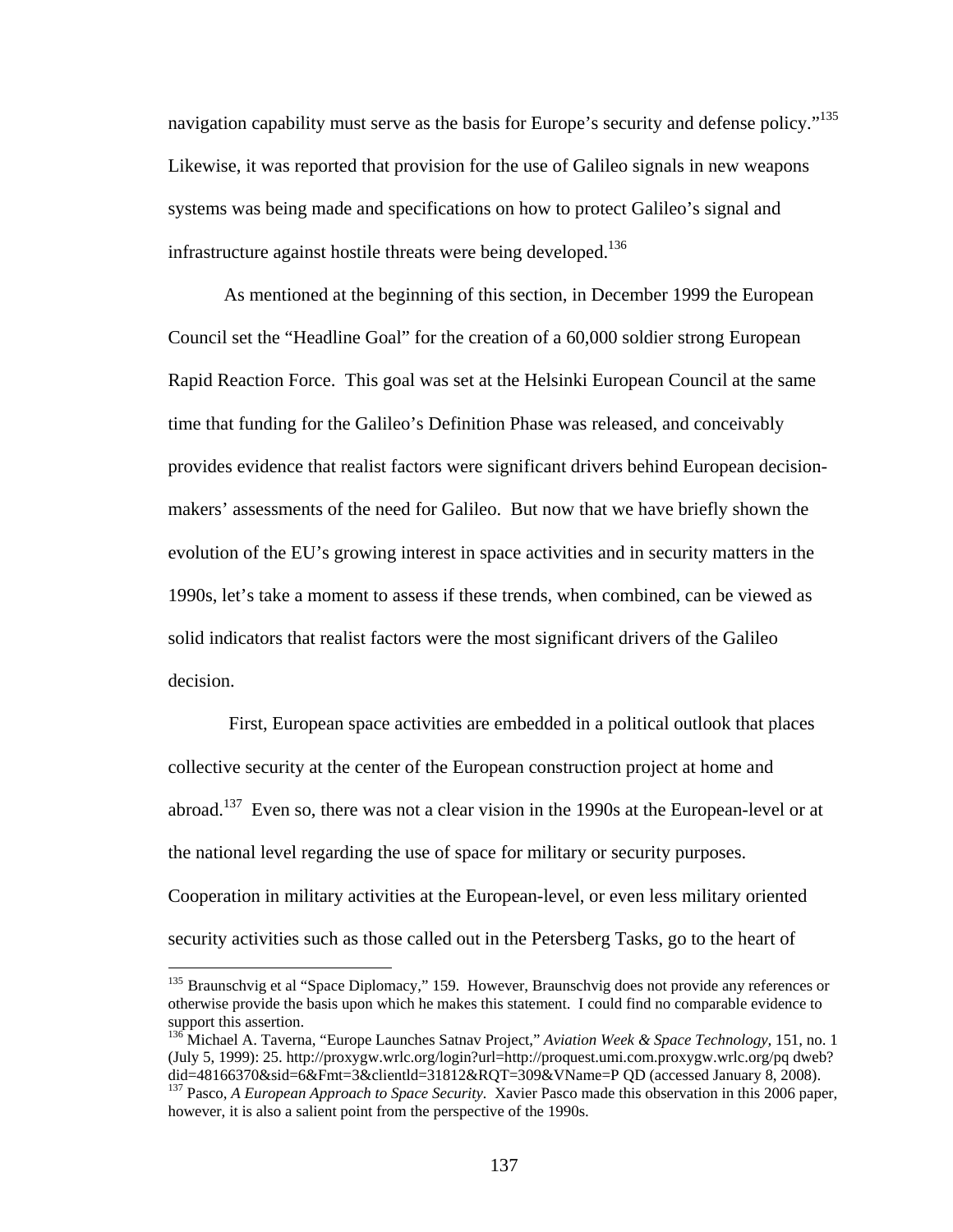national sovereignty issues. Reaching agreement on a military or security oriented space program, therefore, is difficult as the parties quickly confront contentious issues of differing strategic, military, and political doctrines and views, as well as financial questions.<sup>138</sup> Even NATO found it an exceedingly difficult process in the late 1990s to reach agreement on the topic of the next generation of NATO telecommunication satellites. Therefore, given the very immature and unclear security and military stance of the European Union in the 1990s and the fragmented views of the major European actors on the value and role of space systems for military and security uses, it would be quite remarkable if the European Union's Galileo decision in mid-1999 was primarily driven by military and security considerations, i.e. realist factors, unless the Kosovo campaign was the catalyst for such an "alarmed discovery" of European weakness by European governments that Galileo was able to quite suddenly overcome significant national, institutional, bureaucratic, and financial barriers to its militarization.<sup>139</sup> However, this line of argument is weakened by the fact that the EU Transportation Ministers' decision on 17 June 1999 was to accept the European Commission's recommendations from the 10 February 1999 "Galileo" Communication. Therefore, simply focusing on Kosovo ignores the fact that the Commission's February 1999 "Galileo" Communication was presented before the Kosovo conflict and ignores years of incremental progress toward the decision to build Galileo. Likewise, it is reasonable to argue that the Kosovo crisis likely acted as a "focusing event," which put an intense spotlight on European militaries' "capability gap" with the United States, especially regarding precision weapons, such that Kosovo became a powerful symbol which focused European decision-makers attention

 $138$  Ibid., 6.

<sup>139</sup> Frank R. Baumgartner and Bryan D. Jones, *Agendas and Instability in American Politics* (Chicago and London: University of Chicago Press, 1993), 87.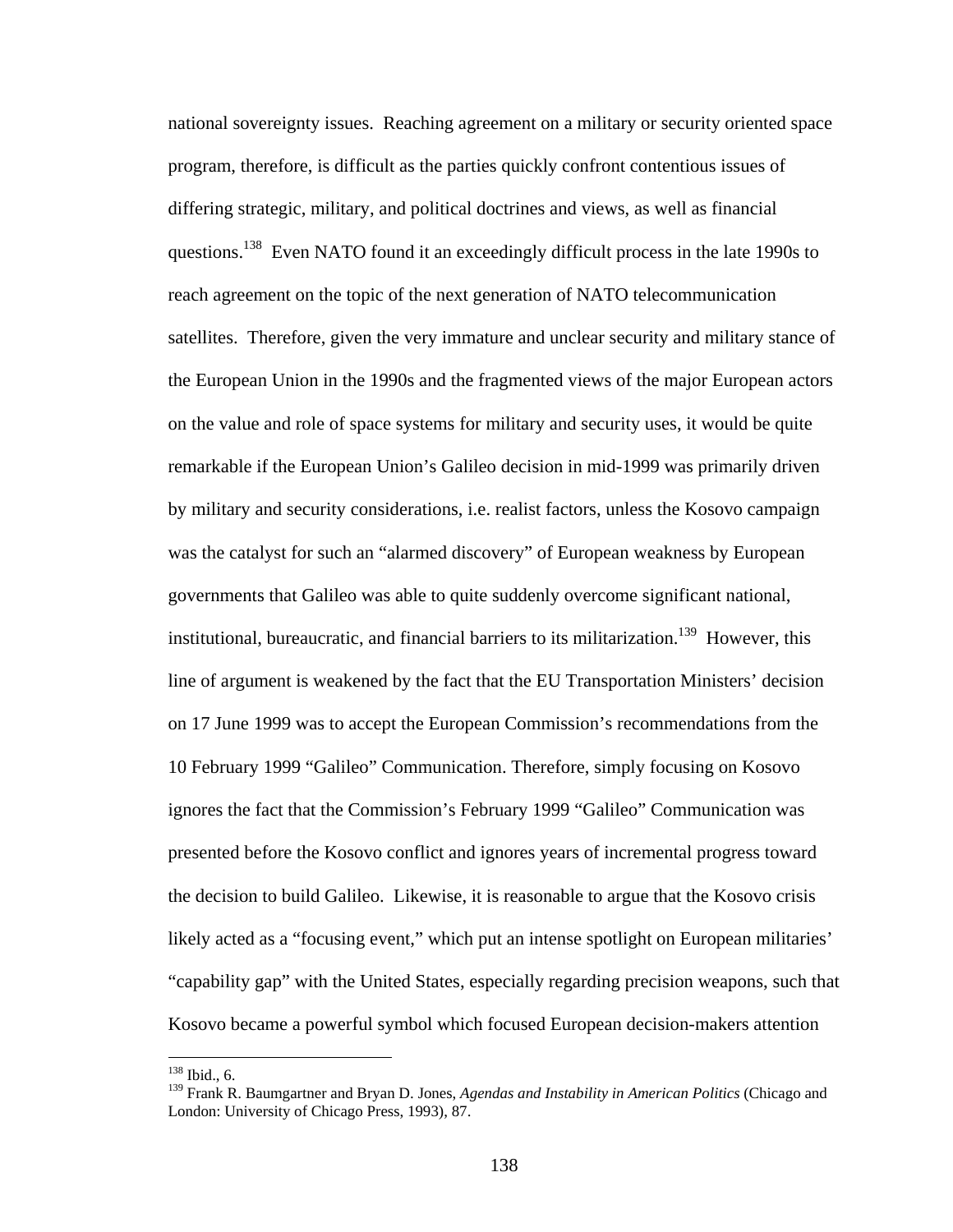on the need for Galileo. However, as John Kingdon points out, focusing events and symbols in general act to reinforce something that is already taking place and do not act as the prime mover in setting the agenda. As Kingdon writes, "Symbols catch on and have important focusing effects because they capture in a nutshell some sort of reality that people already sense in a vaguer, more diffuse way."<sup>140</sup> So even though several European governments may have stated that an autonomous satellite navigation capability must serve as the basis for Europe's security and defense policy, it is reasonable to assume that security and defense factors were intervening variables, rather than the primary variables driving the Galileo decision.

The 1990s trend toward greater European Union involvement in security and defense matters reached a culmination point in 1999 at the same time the decision to approve the start of Galileo's Definition Phase. The February 1999 "Galileo" communication does not take note of this fact however, with only a general reference made to the "strategic" questions raised by continued reliance on GPS and GLONASS. In addition, the section which deals with security considerations is concerned with how to protect Galileo from malicious disruption and how to deny Galileo signals to enemy forces in a war situation. In this regard, the communication mentions that military interfaces will be needed, implying again that none existed at the time.

 Now that we have discussed the evolution of the European Union's activities in the European space sector, and the European Union's increasing role in military and defense matters, let's look at some economic factors and take a closer look at some of the issues that faced ESA in the 1990s.

<sup>140</sup> John W. Kingdon, *Agendas, Alternatives, and Public Policies* (New York: Addison-Wesley, 1995), 94- 98.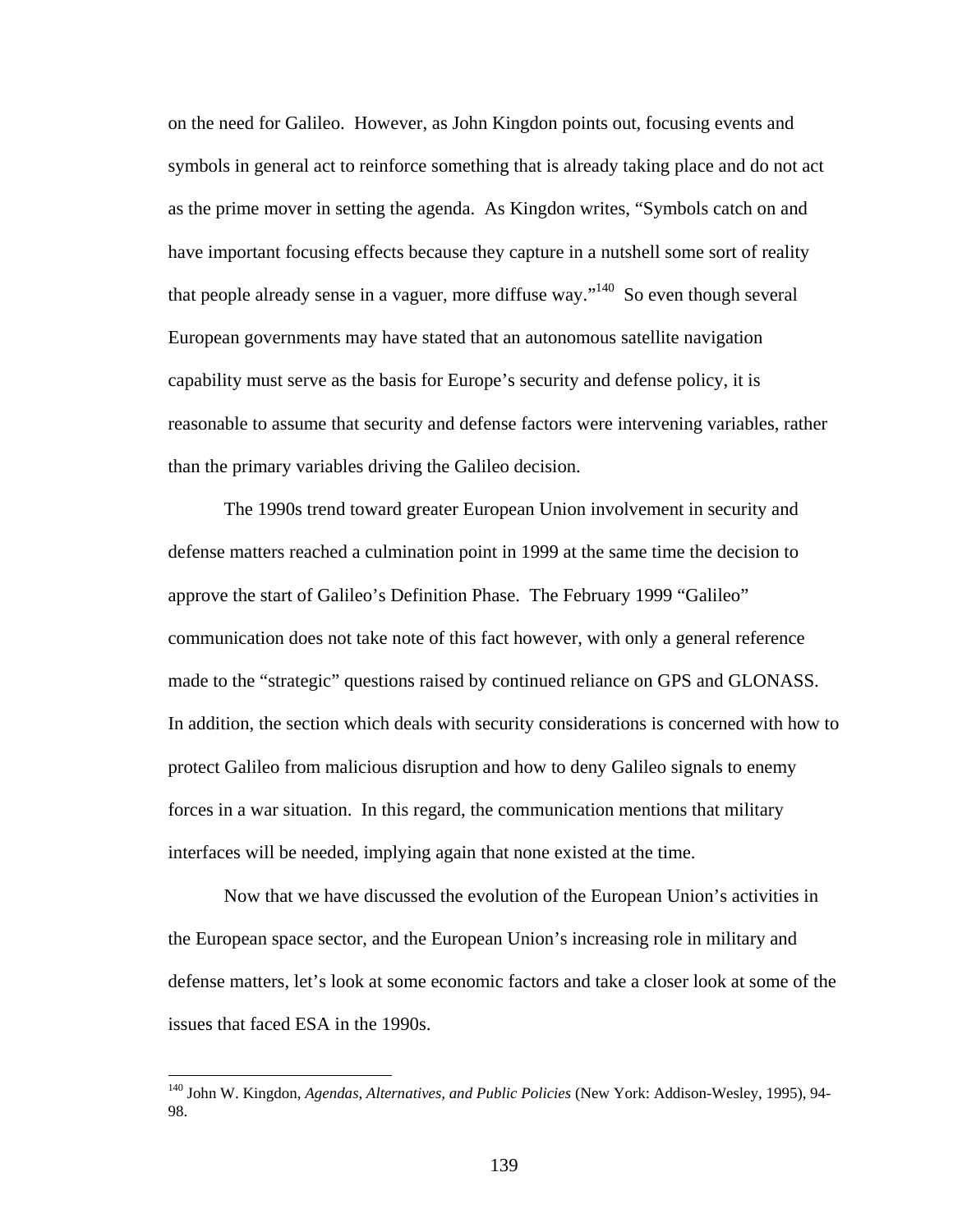## *4. Changes in the European space sector in the 1990s: The rise of commercial space, industrial consolidation, Public Private Partnerships, and ESA.*

Satellite navigation services have most often been considered a public good, whether that service has been provided by military systems, such as Transit, GPS, or GLONASS, or by wished-for civilian satellite systems such as the Aerosat or NAVSAT programs. The state of the European space sector in the 1990s, however, with growing enthusiasm for the commercialization of space activities and growing optimism about the possibilities of Public Private Partnerships (PPP's), made it possible for a case to be made for a commercially profitable, civilian, global navigation satellite system. Nonetheless, the global aerospace industry experienced major transformations in the 1990s, causing concern among European leaders about the future ability of Europe's industry to compete and survive. This section describes four key trends affecting the European space sector in the 1990s: the growing profitability and significance of commercial space activities, the consolidation of the European aerospace industry, the use of PPP's as a new way for government and industry to team together to fund major space activities, and growing doubts about the effectiveness of ESA. These trends affected the evolution of the Galileo program and shaped the decision to approve the Definition Phase of Galileo in 1999.

*Commercial Space:* The growth of commercial space activities took off in the 1990s and helped to alleviate the loss of defense contracts after the Cold War.<sup>141</sup> By the end of the

<sup>141</sup> Organization for Economic Cooperation and Development, *Space 2030: Exploring the Future of Space Applications* (Paris: OECD Publications, 2004), 12.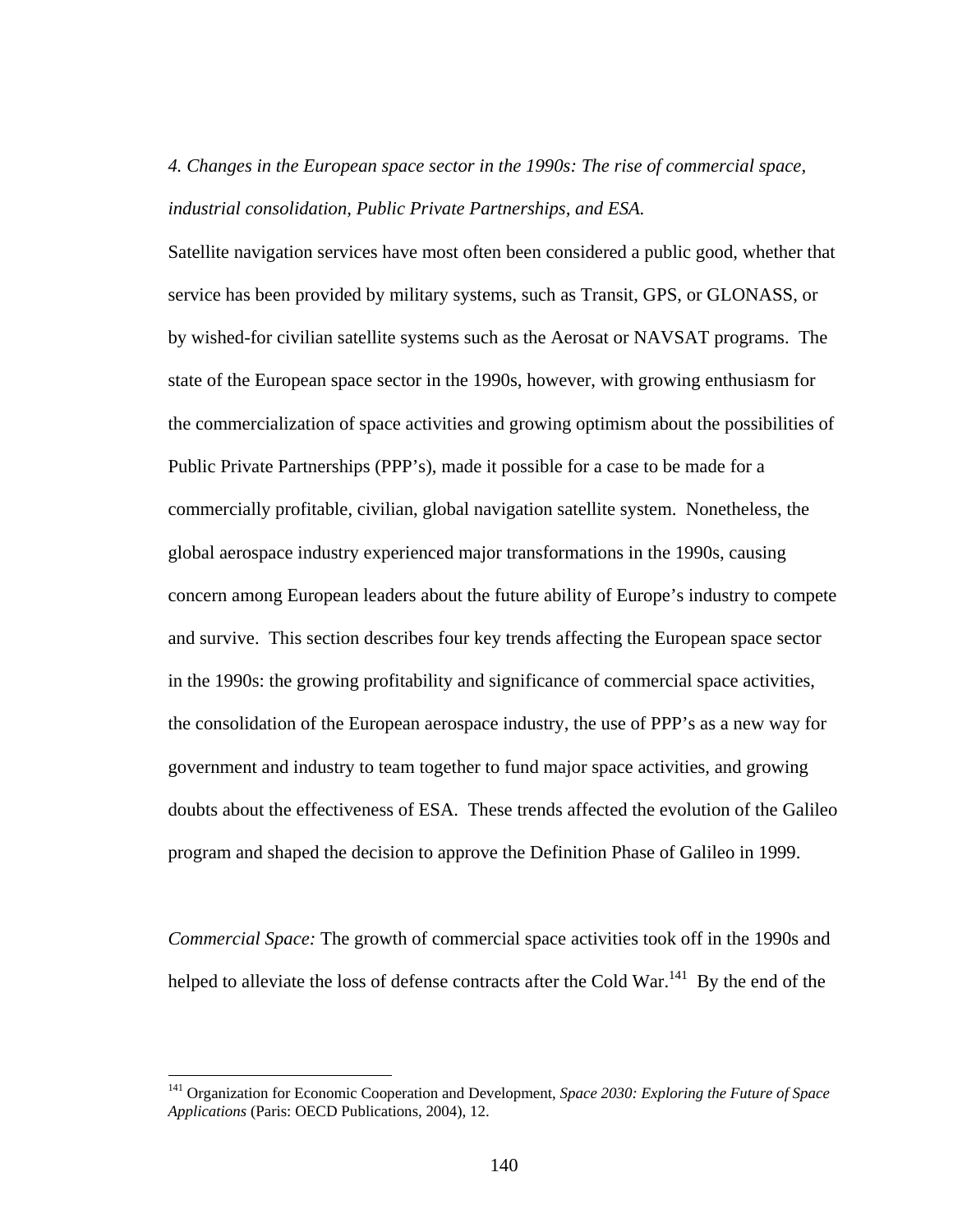decade, government funded space activities no longer dominated the space sector.<sup>142</sup> By 2000 commercial space activities accounted for 65 percent of U.S. space activity and 50 percent of European space activity.<sup>143</sup> This trend was expected to continue and grow stronger and created an important new dynamic for decision-makers to consider when making space policy decisions. It affected decisions on which space activities should be selected to pursue and it affected decisions on how to financially structure space projects.

For the purpose of this study commercial space activities are defined as products or services which are provided by the private sector, and which are directly dependent upon a space component. Space commerce has four characteristics: private capital is at risk in development and operation; there are existing or potential non-governmental customers; market forces determine viability; and the primary responsibility and management resides with the private sector.<sup>144</sup> Commercial space activities may be grouped into two main categories; the upstream component (satellite manufacturers, launcher manufacturers, and launch service providers), and the downstream component, (space service providers, which may be further parsed into three main functional areas: telecommunication, remote sensing, and global navigation satellite services providers).<sup>145</sup>

In the 1980s, before the end of the Cold War, only telecommunication services and launch services were commercial activities and the only significant actors in commercial space activities market were the United States and Europe.<sup>146</sup> With the end

<sup>&</sup>lt;sup>142</sup> Pace, "Merchants and Guardians," 33. For the United States 80% of all launches in 1997 were commercial. Also Stephen B Johnson, "Space Business," in *Space Policy and Politics*, ed. Eligar Sadeh (Dordrecht, The Netherlands 2002), 280.<br><sup>143</sup> Organization for Economic Cooperation and Development, Space 2030, 13.

<sup>&</sup>lt;sup>144</sup> James Vedda, "Space Commerce," in *Space Policy and Politics*, ed. Eligar Sadeh (2003), 202.<br><sup>145</sup> Organization for Economic Cooperation and Development, *Space 2030*, 13.<br><sup>146</sup> The US commercial launch industry was rely upon the space shuttle for all US access to space, the "Shuttle only" policy. The loss of the Space Shuttle Challenger in 1986 led to the scrapping of that policy.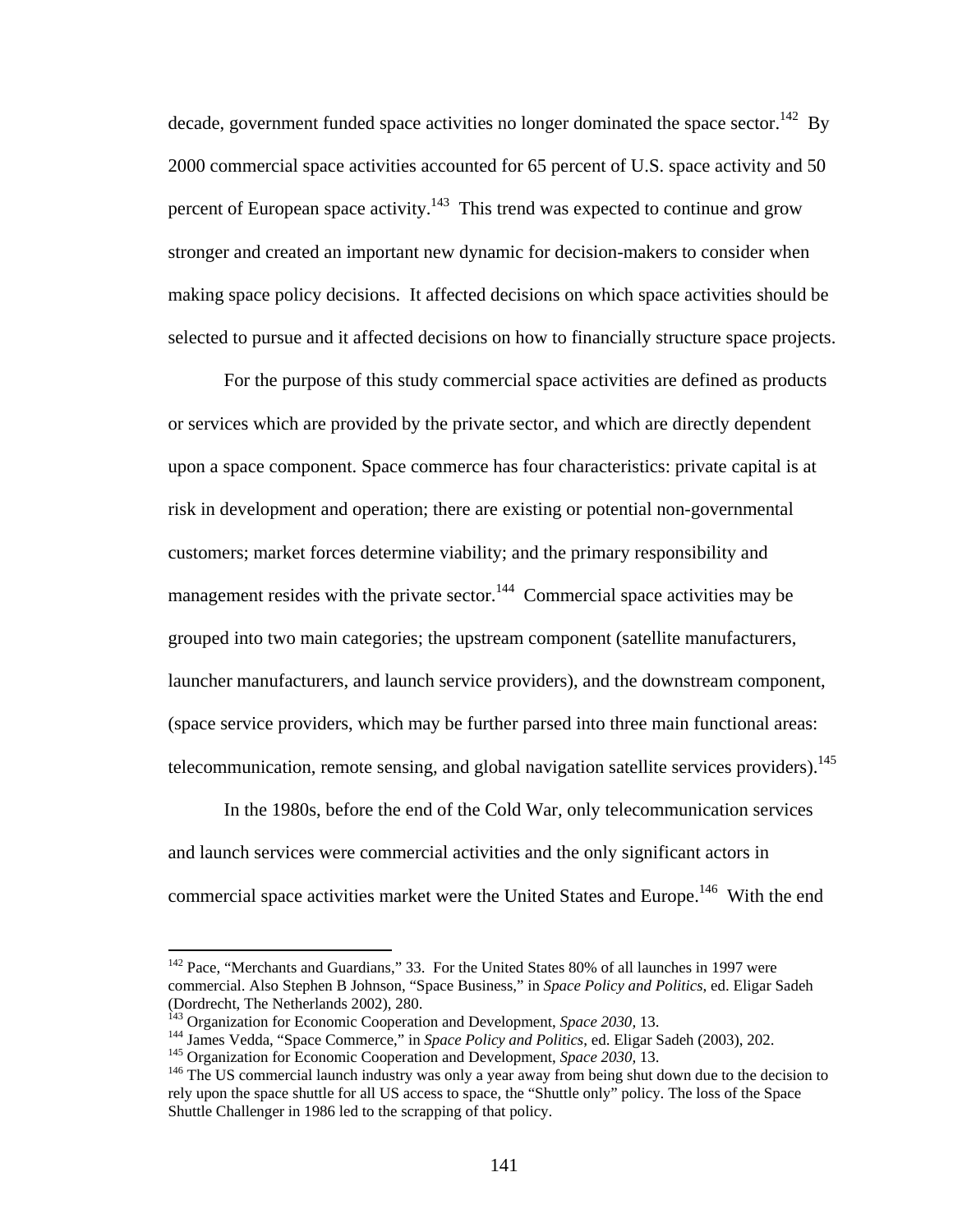of the Cold War, however, Russia and China entered the space launch market and soon began to compete very successfully against Europe's Ariane launcher and commercial U.S. launch services.<sup>147</sup> At the same time, the market for telecommunication satellites boomed and the market for commercial remote sensing satellites seemed poised to take off.<sup>148</sup> France led the way in commercial remote sensing when it launched the first SPOT satellite in 1986.<sup>149</sup> The global market for GNSS services also experienced dramatic growth throughout the 1990s as GPS became fully operational and was made available for commercial use free of charge. In the GNSS case, however, the United States had (and has) a monopoly on the market.

The separation between military space capabilities and commercial space services also began to erode rapidly in the 1990s. The booming commercial space sector posed new conceptual, organizational, and regulatory challenges due to the multi-use capabilities of commercial satellite systems, which logically had security and defense implications.<sup>150</sup> The three categories of commercial space actors noted above: satellite builders, space launch vehicle providers, and space service providers as well as the three functional areas: telecommunication, remote sensing, and global navigation satellite services, overlap in commercial and national security space activities. This crossover applied not only to GPS, but also to telecommunication services and remote sensing services. Naturally, the European studies and initiatives that led to Galileo took into account (as noted previously) this growth of multi-use technologies.

<sup>147</sup> Stephen B Johnson, "Space Business" in *Space Policy and Politics*, ed. Eligar Sadeh (Dordrecht, The Netherlands 2002), 275.

<sup>148</sup> Suzuki, *Policy Logics and Institutions of European Space Collaboration*, 130.

<sup>&</sup>lt;sup>149</sup> Vedda, "Space Commerce," 207. The US failed to successfully commercialize LANDSAT in the 1980s. In 1992 the Land Remote Sensing Policy Act ended the attempt to commercialize LANDSAT.

<sup>&</sup>lt;sup>150</sup> Shutter control is an example of new regulatory and licensing responses to commercial remote sensing.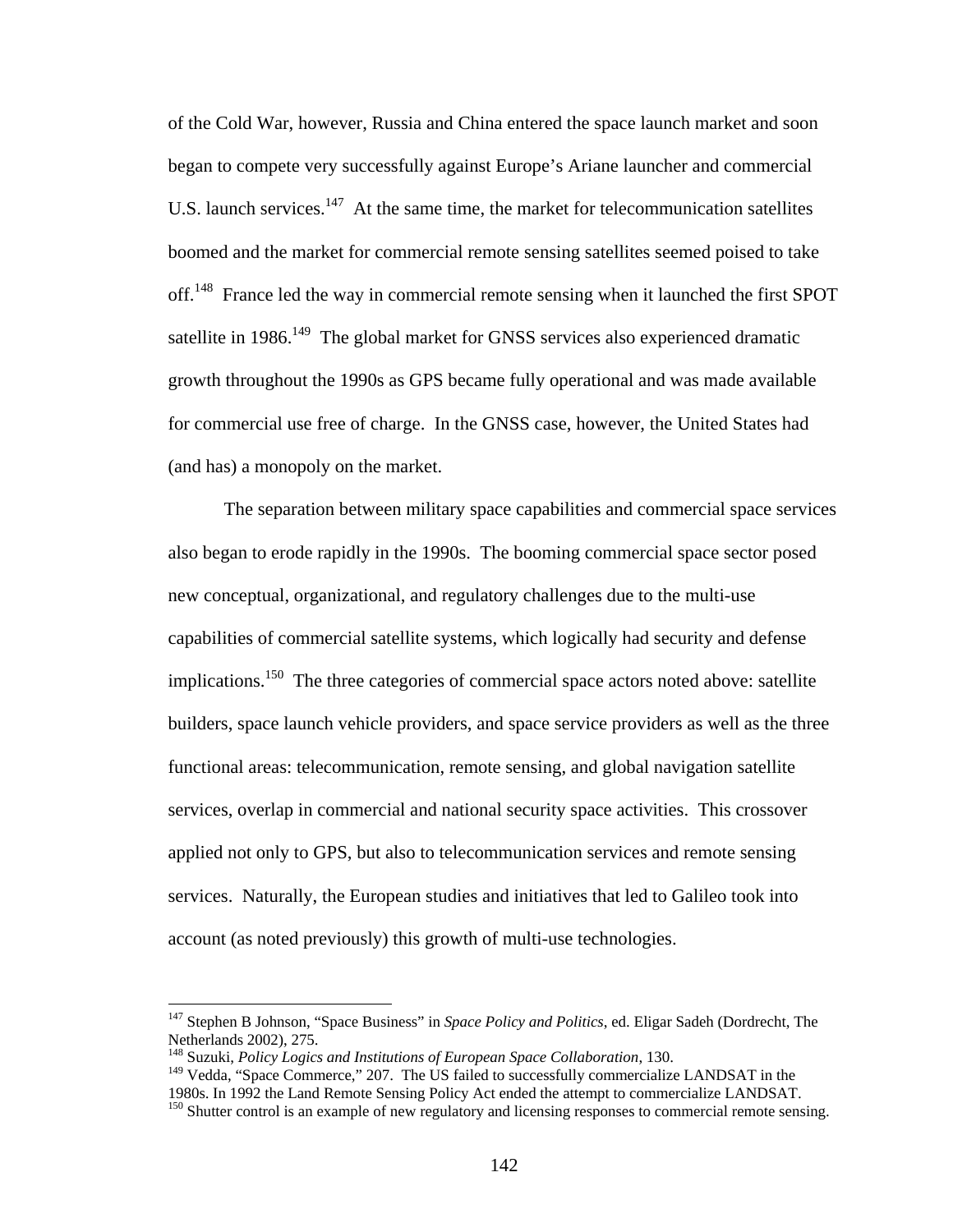The boom in commercial space activities, the rise of international competition, and the growth of multi-use capabilities were not the only events reshaping the commercial space sector in the 1990s, however. The 1990s also saw the consolidation of the aerospace industry in the United States and Europe as industry restructured to adjust to the post-Cold War environment and to compete against Russia and China for business.

The United States went from more than 30 large aerospace companies in the early 1990s to just a few prime contractors by 1995. The merger of Boeing with McDonnell Douglas, and the merger of Lockheed with Martin Marietta created two mega aerospace companies, Boeing and Lockheed-Martin. Such large U.S. conglomerates gave the U.S. aerospace industry a significant economy of scale and comparative advantage in the new field of global commercial space competition. The European aerospace industry scrambled to consolidate in order to stay competitive with the United States and with emerging Russian and Chinese competition. However, the "European aerospace industry" did not really exist as such. Consolidation of the aerospace industries within individual European states occurred but could only go so far. In order to overcome the fragmentation of the European space industry and form an economy of scale and level of efficiency which could compete internationally, the nationally-based European aerospace industries had to consolidate across national borders. In doing so during the course of the 1990s, they created the consolidated European aerospace industry which today cuts across national borders in Europe.

A number of other issues arose as well. First, consolidation created concerns of its own. Significant strategic concerns arose at the national level about the ability of European states to maintain industrial capability, technological expertise, and high-tech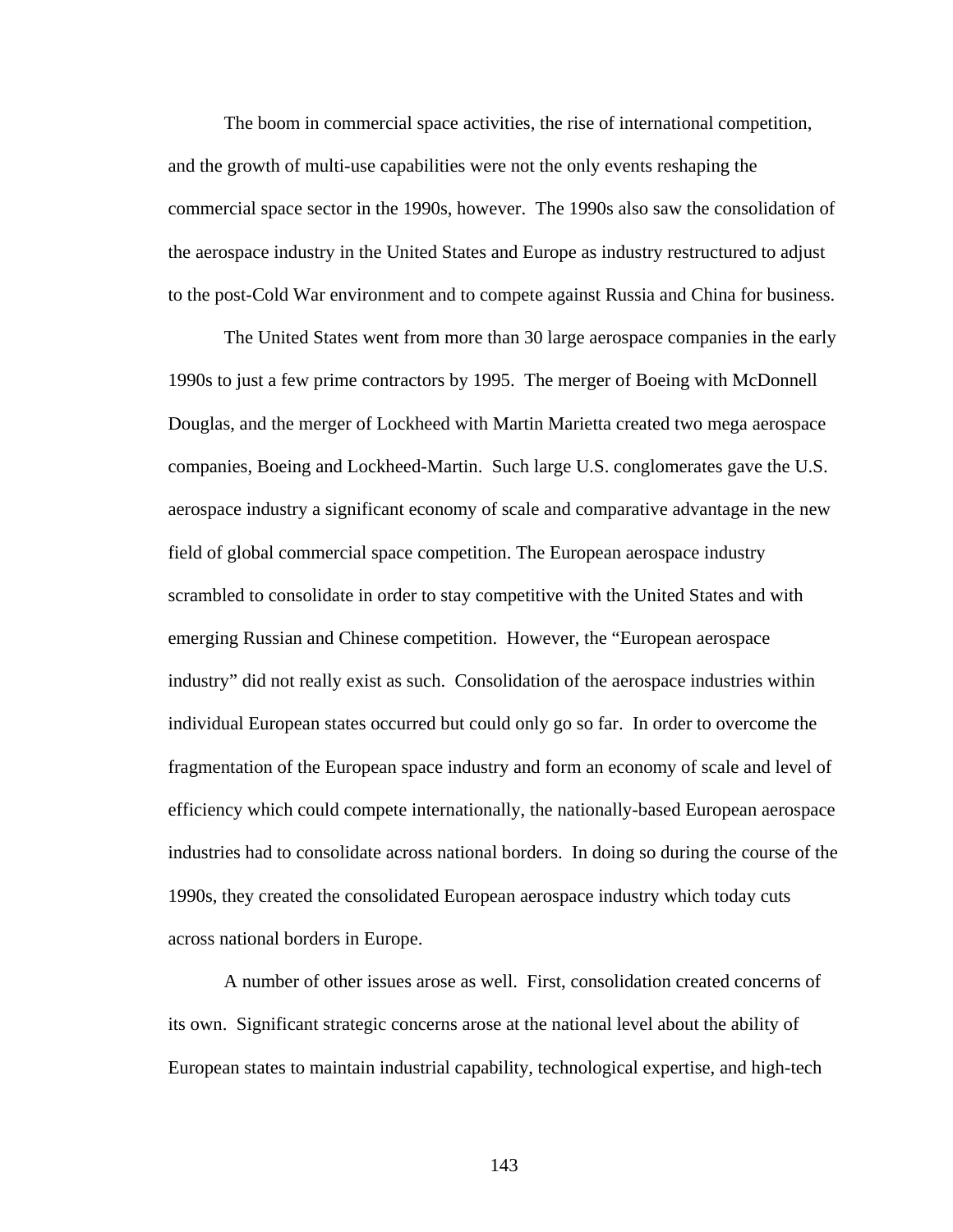work forces.<sup>151</sup> Second, European industrial leaders were aware that, even after consolidation, the European aerospace industry could not compete against the huge American aerospace companies without European governments' financial and political support.<sup>152</sup> Furthermore, both the upstream and downstream components of the global aerospace industry were teaming together internationally in the 1990s. Strategic partnerships between aerospace companies and satellite service providers from different countries formed in the 1990s, as the new global aerospace market took root. In the area of commercial launch services, Sea Launch was formed creating a strategic partnership involving the U.S. giant Boeing, and Russian, Ukrainian and Norwegian interests.<sup>153</sup> Likewise, Lockheed-Martin formed a strategic partnership with the Russian companies Khrunichev and Energia to create International Launch Service  $(ILS).<sup>154</sup>$  In the commercial telecommunication satellite business arena, multi-national consortiums provided global telecommunication satellites services. In addition, remote sensing satellite companies formed regional affiliates around the world to download imagery and market their services around the world.<sup>155</sup>

The influence of these various issues was later reflected in the rationale for the Galileo program. The February 1999 "Galileo" communication from the EC, in the section titled: "*The economic/industrial dimension"* stated that the commercial market for GPS hardware (based on 1997 estimates) in Europe was \$228.7 million and was expected to grow to \$960 million by 2004 and the potential of a global market of 40 billion euros

<sup>&</sup>lt;sup>151</sup> Suzuki, *Policy Logics and Institutions of European Space Collaboration*, 134.<br><sup>152</sup> Ibid., 130.<br><sup>153</sup> Vedda, "Space Commerce," 221.<br><sup>154</sup> Suzuki, *Policy Logics and Institutions of European Space Collaboration*, 130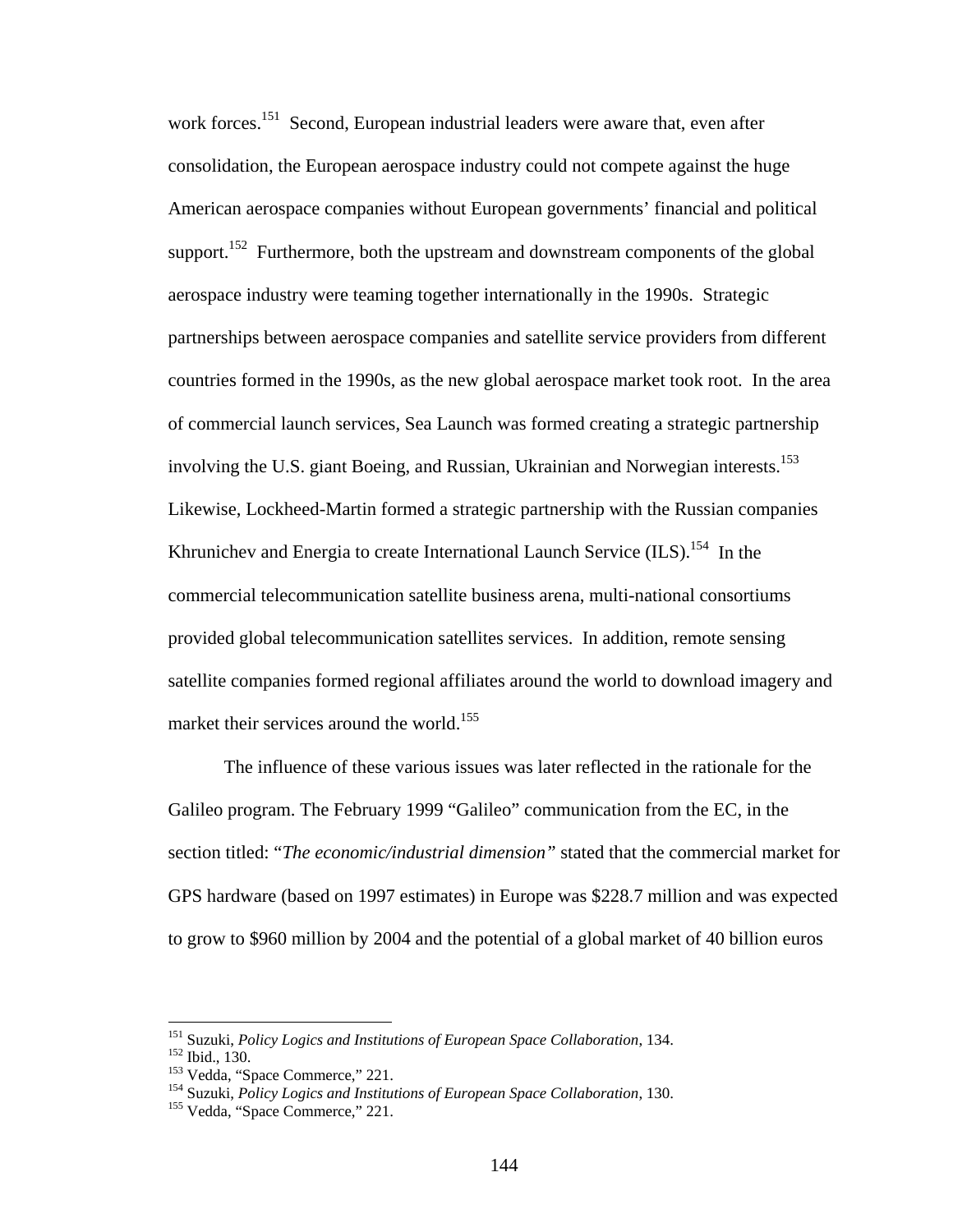by 2005.156 It stated that ensuring Europe's share of the GNSS-based global market and jobs was a challenge. In addition, it recognized that Galileo would help industry stay at the leading edge of the development of applications. It also acknowledged the restructuring of the space industry in order to meet the challenges of global competition and asserted that the Galileo program would help industry meet these challenges.<sup>157</sup> Likewise, the 19 July 1999 Council Resolution approving Galileo's Definition Phase and accepting the February communication from the Commission immediately noted that Galileo's development would improve European's ability to compete on a large scale.<sup>158</sup> Undoubtedly, the trend toward greater commercialization of space activities and the consolidation of the European aerospace industry influenced decision-makers' assessments of the need for Galileo.

 As noted above, the post-Cold War defense budget cuts pushed the aerospace industry to consolidate. At the same time, the impact of the aerospace industry's loss of defense contracts was mitigated by the emergence of the commercial space industry. Another significant trend that developed in the 1990s, however, was the Public Private Partnership which was a reaction to less public money flowing into space projects and more industry interest in providing capital to help start commercially viable enterprises. During the 1990s, the PPP became a popular mechanism to fund large projects and it had significant impact on the Galileo program.

*Private Public Partnerships:* Before the development of PPPs, the use of public funds to help establish new space enterprises was not unusual. In Europe, the development of the

<sup>&</sup>lt;sup>156</sup> Commission, *Galileo*, COM (1999) 54 final, iv. Also Lembke, *The Politics of Galileo*, 8.<br><sup>157</sup> Commission, *Galileo*, COM (1999) 54 final, 3.<br><sup>158</sup> Council of the European Union, "Definition Phase."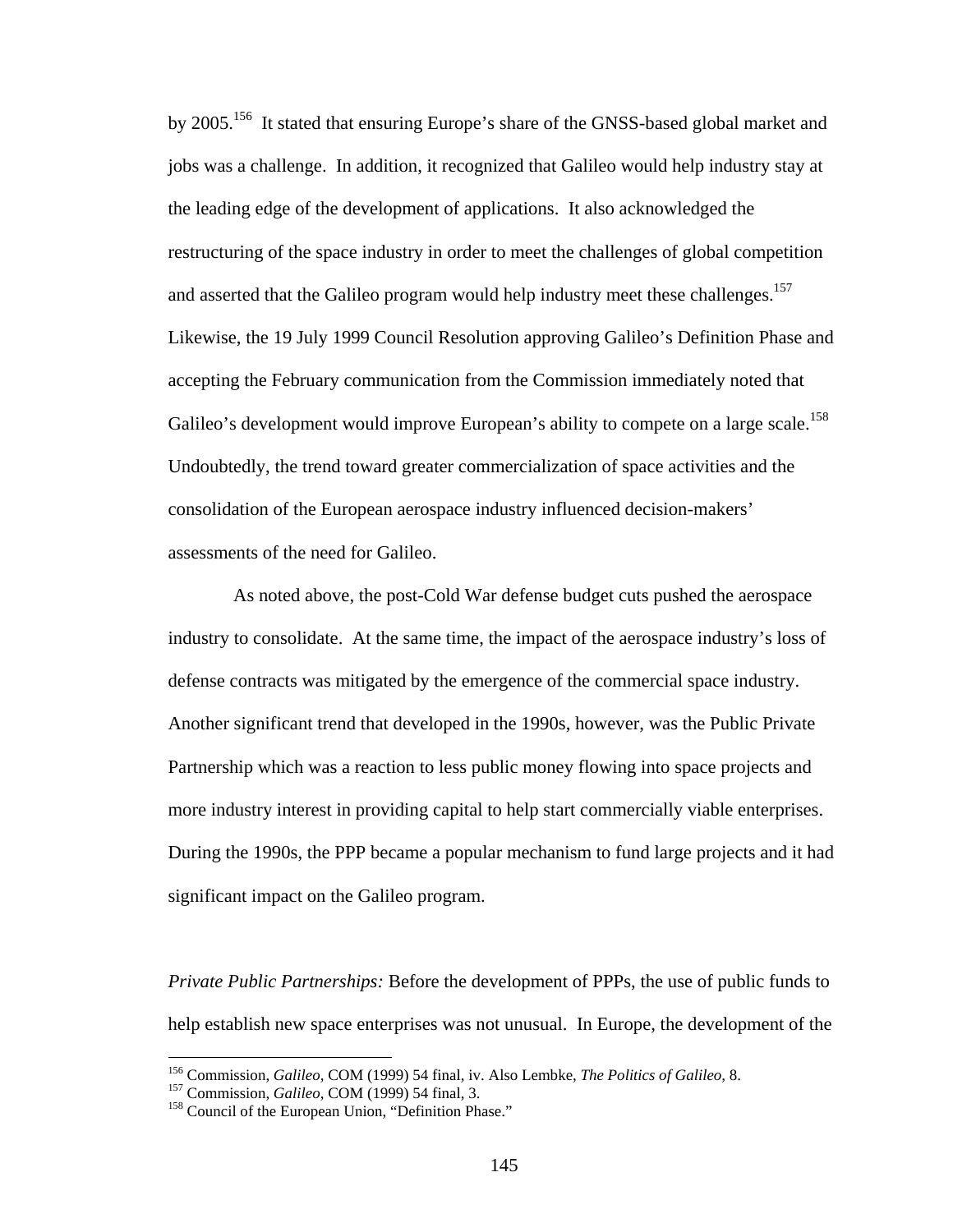Ariane rocket was publicly subsidized by ESA and especially CNES, and Arianespace was chartered as a commercial affiliate of CNES to operate the Ariane rockets. CNES even had a controlling stake in Arianespace for many years. Public funding also helped build commercial enterprises in other nations including the Russia, China and the United States. CNES developed the SPOT remote sensing satellite, creating the Spotimage affiliate in 1982 and launching the first SPOT satellite in 1986 as a public private partnership.<sup>159</sup> The PPP concept became more dominant in the 1990s as a means to structure partnerships between governments and businesses and as a way to justify the involvement of private actors in public works. The discussion below provides a more detailed look at the factors driving PPPs, including the quest for efficiency, commercial advantage and competitiveness.

Public Private Partnerships were important for the space sector in the 1990s. They offer advantages to governments and to businesses. PPPs offered the government the advantage of allowing private capital to play a greater role in funding government projects in which governments public funding was not possible for either political or financial reasons. Private capital also allowed larger-scale programs to be established which were beyond governments' capabilities with just public money.<sup>160</sup> PPPs offered businesses the opportunity to share technological and capital risks with governments and assured the purchase of future services. The private sector is sometimes not willing to unilaterally embark on the development of new, possibly profitable space ventures due to the high costs and risks associated with space and the lack of confidence that they will get

<sup>&</sup>lt;sup>159</sup> Vedda, "Space Commerce," 223.

<sup>&</sup>lt;sup>160</sup> Organization for Economic Cooperation and Development, *Space 2030*, 15.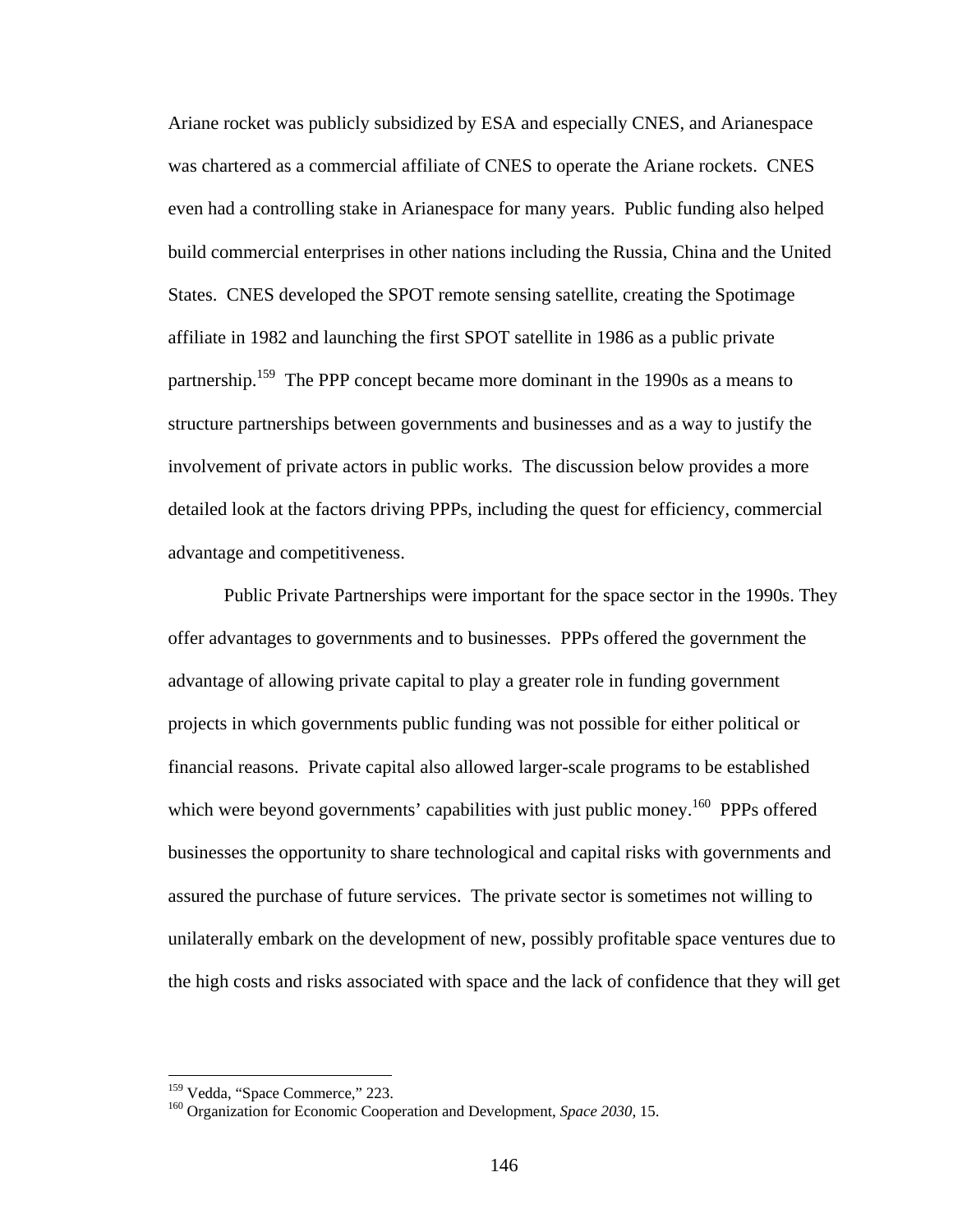a return on investment within a reasonable timeframe.<sup>161</sup> Therefore the private sector and the government sector often look to each other to collaborate on major projects. Public Private Partnerships provided a new means to make such collaboration successful, and the Galileo project's combination of providing a public good, as well as the potential for commercial profitability, made Galileo appear to be a suitable project to structure as a PPP.<sup>162</sup>

 The British became the biggest advocates of the PPP concept in the 1990s and applied the concept to a broad range of public programs, not just space projects. In the 1980s, the ideology of the British government under Prime Minister Thatcher was financially such that the British government was very reluctant to back big programs. The British confidence in PPPs was illustrated by a multi-lateral telecommunication satellite project that was underway in the 1990s, concurrent with the development of the concepts for Galileo. The British were negotiating with the French and Germans to jointly develop a new military telecommunications satellite called Trimilsatcom.<sup>163</sup> Ultimately the British unilaterally withdrew from the program because the British wanted to use a version of a PPP called a Public Private Initiative (PPI) to finance Britain's own military communications satellite, which the British eventually developed into the Skynet 5 satellite program.164 In this case, private interests financed, built, own and operate Skynet 5 satellites, with the military simply purchasing the communication capacity it needs for the military mission. Any excess bandwidth is leased to private users. In this

<sup>161</sup> At the time of the Organization for Economic Cooperation and Development, *Space 2030* report, seven space projects had been started under PPPs, six of which are in Europe. Galileo is the biggest. Organization for Economic Cooperation and Development, *Space 2030, 15*.<br><sup>162</sup> Commission, *Galileo*, COM (1999) 54 final, 17.<br><sup>163</sup> Suzuki, *Policy Logics and Institutions of European Space Collaboration*, 138.<br><sup>164</sup> The Public Privat

private and public funding for public projects is similar.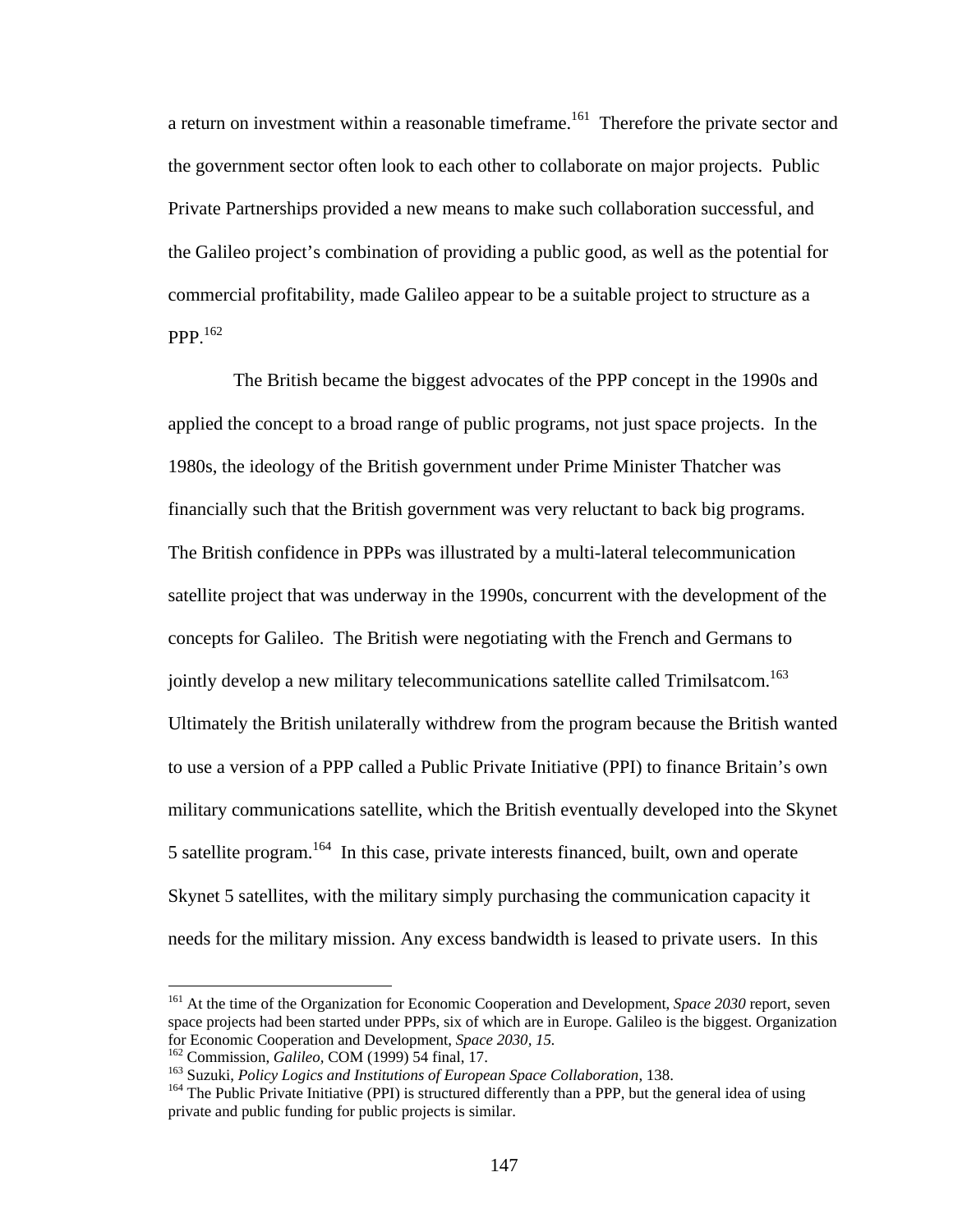way, the British government got the military capability it needed, but without the expense of owning and operating a purely military system, and the private interests get a guaranteed return on their investment from the long-term military contracts.

The French, Germans, and EC also showed interest in PPPs. In 1996, CNES placed the PPP concept in the center of its space policy planning, with the expectation that PPPs would improve efficiency and save program costs. French industry viewed PPPs as a means to reduce government intervention and to allow industry to be treated as equal partners with CNES in decision-making.<sup>165</sup> Nevertheless, France initially opposed making Galileo a PPP.<sup>166</sup> In 1997 the Germans also officially looked toward the PPP concept as a reasonable guide for linking government, industry, and science more closely, and for getting industry to co-fund commercially viable programs.<sup>167</sup> Likewise, the 1997 EC Communication on PPPs, endorsed by the European Council and European Parliament, recommended that the PPP approach become a priority for the EU.<sup>168</sup> It was in this milieu of growing enthusiasm for PPPs that the Galileo program was conceptualized and there is speculation that the British would have never agreed to the Galileo program in 1999 if it was not structured as a PPP.<sup>169</sup>

The trend toward PPP's culminated for our purposes in the February 1999 "Galileo" communication from the Commission which proposed a combination of public financing, revenue streams, and a PPP, to finance the Galileo program, in recognition of

<sup>&</sup>lt;sup>165</sup> Suzuki, *Policy Logics and Institutions of European Space Collaboration*, 148.<br><sup>166</sup> Lembke, *The Politics of Galileo*, 10.<br><sup>167</sup> Suzuki, *Policy Logics and Institutions of European Space Collaboration*, 139. Suzuki CNES *Plan Strategique du CNES;* as well as the 1997 German Federal Strategic Paper*, Space: Prospects for Research and Applications.* I attempted to review these primary sources directly but was unsuccessful. 168 EC COM (97) 453 final 10 September 1997.

<sup>&</sup>lt;sup>169</sup> Giulio Barbolani di Montanto, ESA official, interviewed by author, Brussels, BE, December 7, 2007. Barbolani di Montanto, also speculated that the British were stunned when France and Germany agreed to structuring Galileo as a PPP. His opinion is that the British never expected that the French and Germans would agree to a PPP.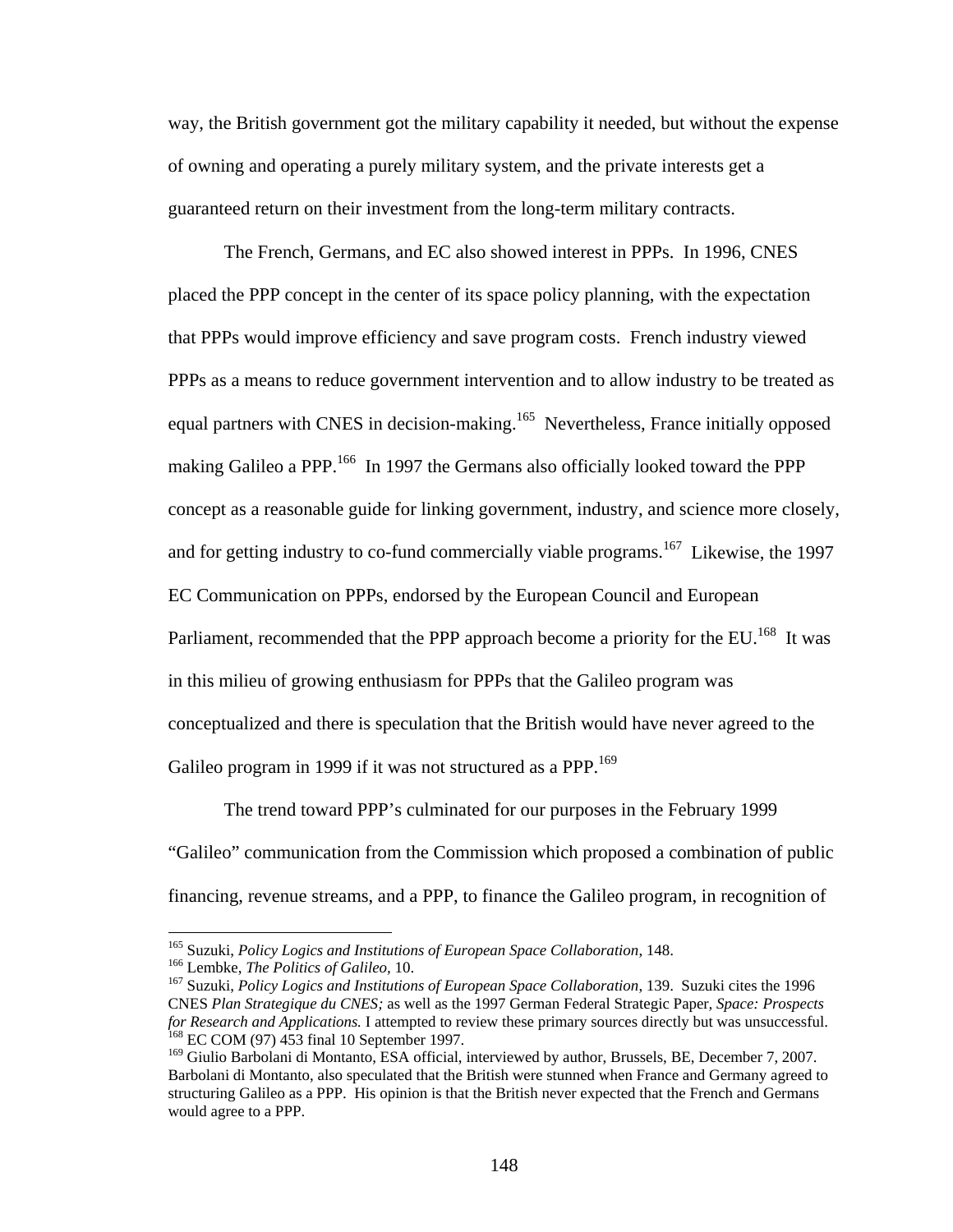the fact that Galileo's multi-use capabilities combined public service and commercial aspects. The Communication said the ideal approach would be to set up a PPP as soon as possible, but significant questions remained on how it could be set up with regard to appropriate distribution of roles and tasks, ensuring optimal competition, and creating appropriate management structures. These questions were never adequately resolved during the time period of this study, and this created a nearly fatal obstacle to the Galileo project. Nevertheless, Galileo was approved as the first major space program to be financed through a Public Private Partnership.<sup>170</sup>

The European Space Agency was one actor for which the concept of Public Private Partnerships was difficult to incorporate, however. As a matter of fact, the trends noted above: declining public budgets for space activities, the consolidation of the European aerospace industry at the European-level, the rise of global commercial competition in space, increased EC interest in the European space sector, rising interest in using space applications to address security concerns, along with the growing enthusiasm for PPP mechanisms, presented a glut of problems for ESA in the 1990s. The ESA funding mechanism of *juste retour* was at the root of some of these problems. In addition, ESA's mandate to only engage in those activities which were purely for "peaceful purposes" prevented it from considering projects directly connected to military capabilities.<sup>171</sup> ESA's relatively weak political ability to develop, implement and enforce a comprehensive European Space Policy was also a problem, (discussed earlier). The discussion below briefly describes the problems which faced ESA in the 1990s and which affected the decision to give the EC the lead role in the Galileo project.

<sup>&</sup>lt;sup>170</sup> Bildt and Dillon, "Europe's Final Frontier," 10.

<sup>&</sup>lt;sup>171</sup> Madders, *A New Force at a New Frontier*, 185.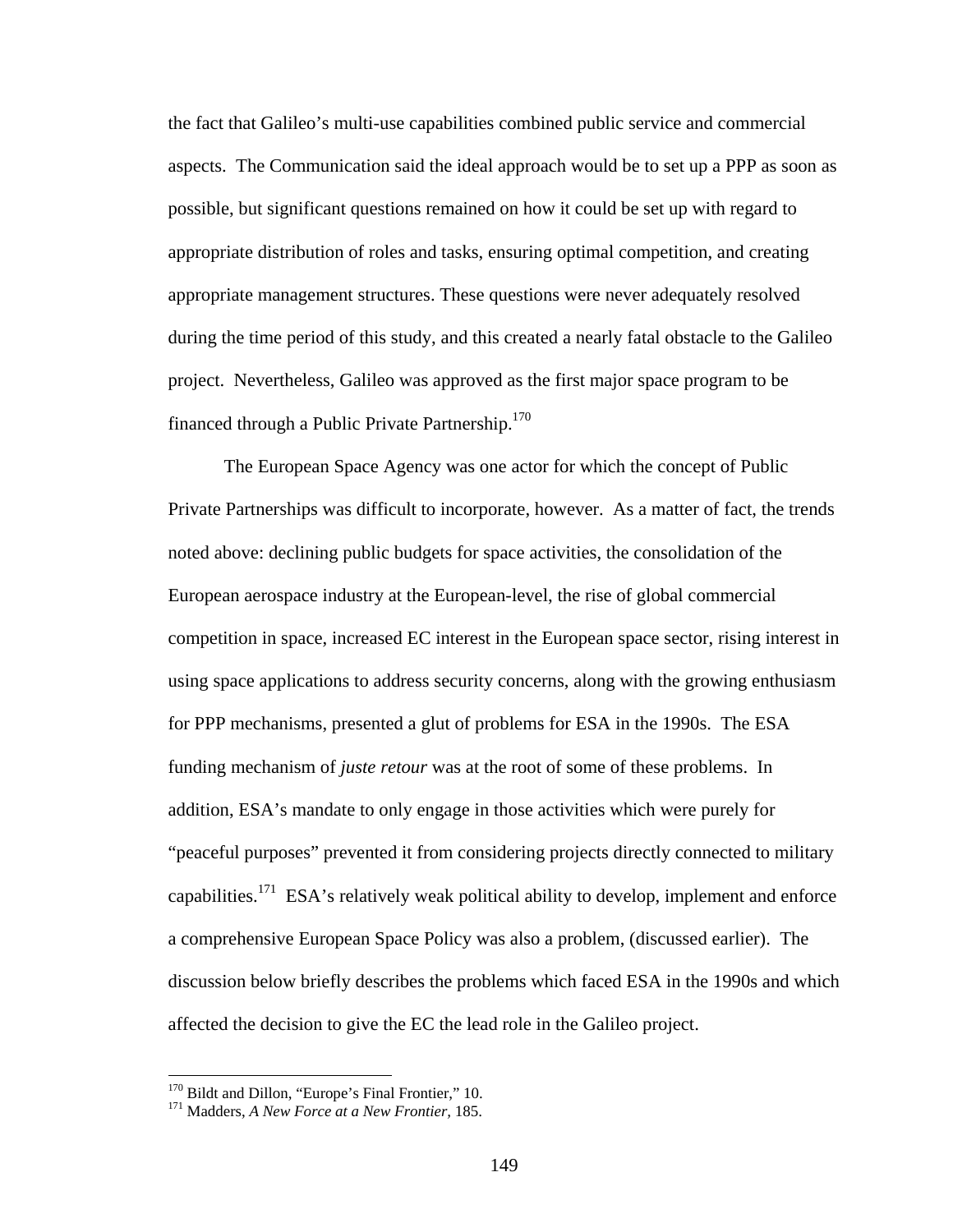*The European Space Agency:* In the 1980s the European Space Agency established a reputation as a world class organization which delivered good results. However, in the 1990s, ESA's ability to adjust to the new environment after the Cold War was an issue. First, in early the 1990s ESA program cost overruns, especially in the development of manned space flight capabilities, dissatisfied European decision-makers and a round of budget tightening ensued.<sup>172</sup> The ESA Member States demanded that ESA become more efficient and provide better management.<sup>173</sup> The ESA mandatory budget for science was frozen in 1996 and ESA Member States insisted that ESA cut 12 percent of its employees by 1998. Second, money for ESA optional programs, which came from its Member States' discretionary budgets, also became tight due to recession and fiscal tightening measures required for countries to join the European Monetary Union.

Germany, with the burden of paying for German re-unification, reduced its budget for space activities and became less enthusiastic about manned space flight.<sup>174</sup> In addition, CNES, DLR, and ASI began to consider ESA decision-making processes as a hindrance to achieving their national goals and viewed the ESA budget as taking away from their own budgets.<sup>175</sup> While dissatisfaction with ESA management grew, and public funding of space activities eroded in the 1990s, ESA also faced difficulties caused by the restructuring of the aerospace industry and the rise of the global commercial space sector.

<sup>172</sup> Suzuki, *Policy Logics and Institutions of European Space Collaboration*, 124. Madders, *A New Force* 

<sup>&</sup>lt;sup>173</sup> Suzuki, *Policy Logics and Institutions of European Space Collaboration*, 127.<br><sup>174</sup> Madders, *A New Force at a New Frontier*, 314 and 320. Also, Ralf Huber, national expert to EC Space Policy Unit, stated in September 2007 interview that up until 1998 Germany had provided the majority of the funding for Europe's participation in the International Space Station (ISS). However, the government of Chancellor Gerhard Schroeder perceived human space flight activities as an inefficient use of resources and looked for a way to get out of human space flight. Germany pushed for greater EC involvement in space applications and services for users as one way to get out of human space flight. 175 Suzuki, *Policy Logics and Institutions of European Space Collaboration*, 140.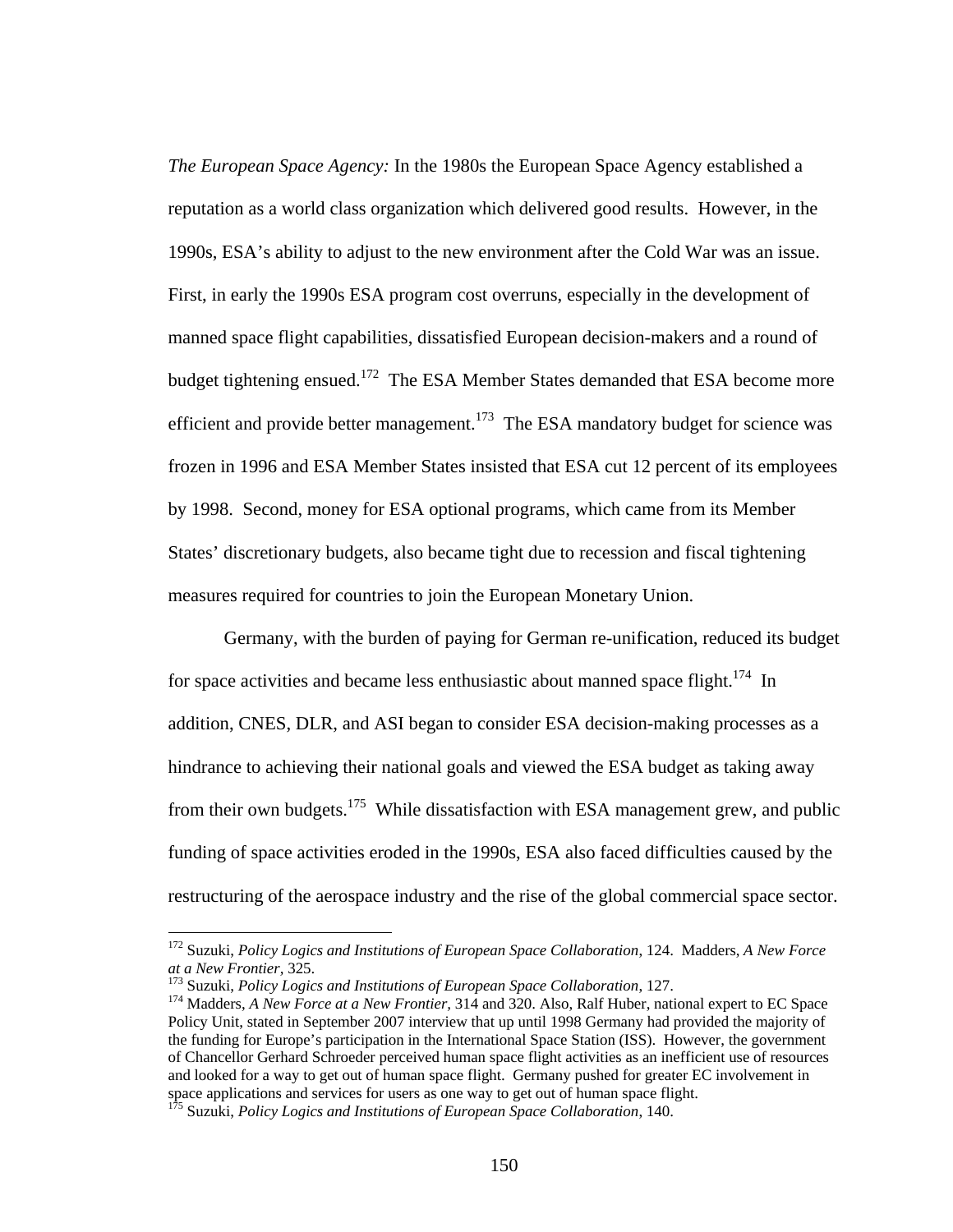The ESA practice, and one of the foundations of its success, the principle of *juste retour*, created two problems. First, the consolidation of the European aerospace industry at the European-level appeared incongruous with the concept of national aerospace industries and the practice of promoting and protecting industrial "national champions." The principal of *juste retour* pulls in the opposite direction of European-level industrial consolidation and the creation of international commercial space partnerships. Therefore, ESA was seen as inhibiting European efforts to achieve sufficient economies of scale to compete successfully in the global commercial space marketplace.<sup>176</sup> In addition, since ESA contracts were based upon *juste retour*, rather than basing them upon efficiency and cost effectiveness, it was perceived as an inefficient means for spending scarce resources, which also harmed international competitiveness.<sup>177</sup> Many advocated for the revision of the *juste retour* system and Germany and the United Kingdom called for its abandonment.<sup>178</sup> In addition, ESA programs in general were not focused on satisfying user-oriented commercial needs.<sup>179</sup> These aspects of ESA frustrated European decisionmakers and in March 1998, CNES, DLR and ASI issued a position paper calling for ESA reform.180 The EC was suggested as a possible alternative institution through which cooperative European space activities could be accomplished more rationally and more

<sup>176</sup> Eurospace, "Space: a Challenge for Europe." *Space Policy* 11 (1995): 227. Lembke, *The Politics of Galileo,* 230.<br><sup>177</sup> Suzuki, *Policy Logics and Institutions of European Space Collaboration*, 131. <sup>178</sup> Alain Dupas and others, "A Franco-German View of Europe's Ambition in Space for the 21<sup>st</sup> Century."

*Space Policy* 17 (2001): 106. and Suzuki, *Policy Logics and Institutions of European Space Collaboration*, The juste retour policy was so embedded in the institutions of European space collaboration, however, that to this day, the policy has not been changed significantly.<br><sup>179</sup> Pasco and Jourdain, 330.

 $180$  Dupas and others, "A Franco-German View," 106.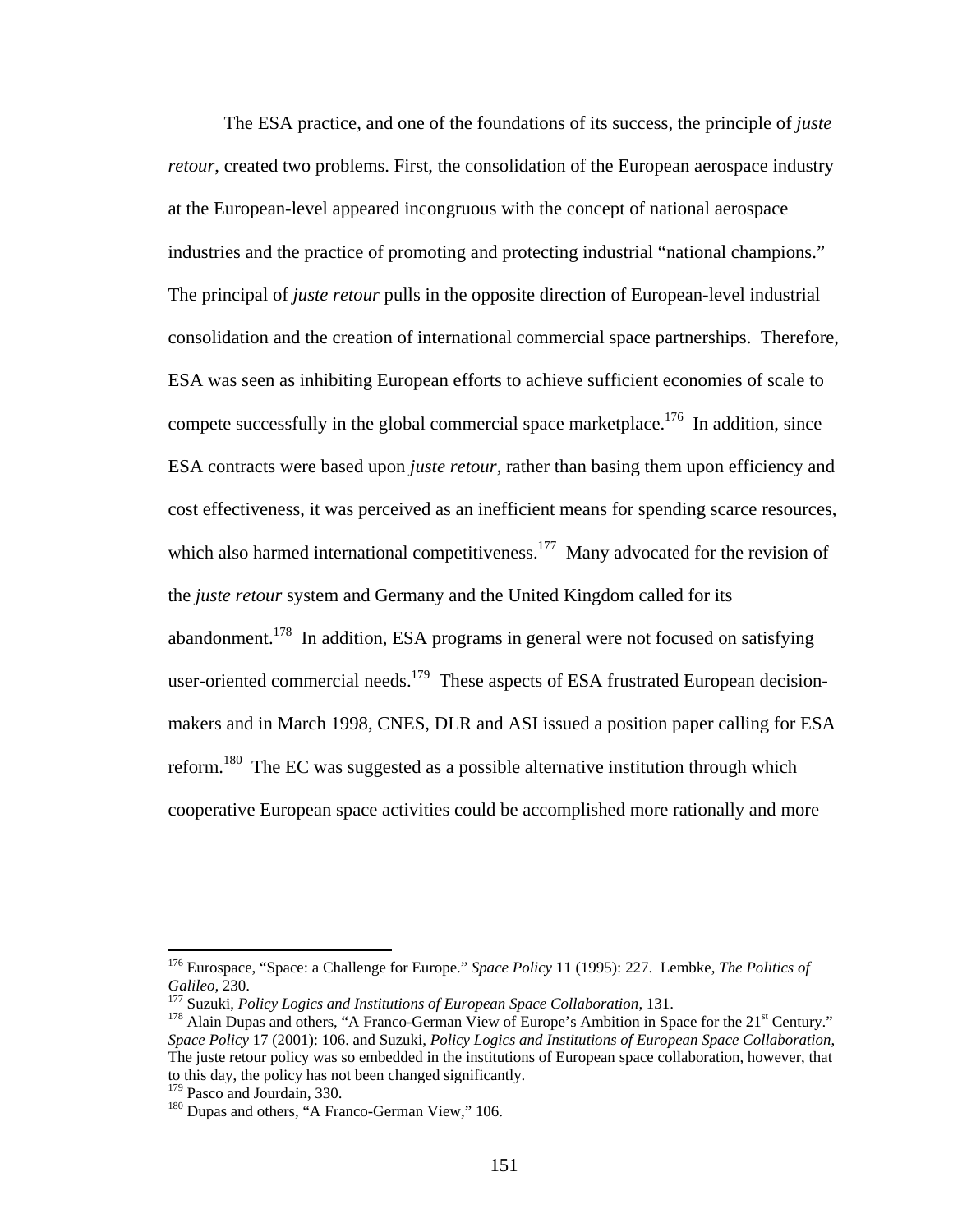efficiently. However, ESA proved to be a very "sticky" organization and eventually began to adjust to the new environment in the European space sector.<sup>181</sup>

 Perhaps unsurprisingly, ESA's role is clearly secondary to the Commission's role in the February 1999 "Galileo" Communication. ESA is mentioned with regard to the GNSS studies it conducted, as an agency with which there could be some synergy for cooperation, as a source of public funding for Galileo, as a source of technical expertise, and as a member of the proposed Galileo program management board. Nevertheless, given that ESA was the premier actor in the European space sector, you would think it would be mentioned more than once in passing in the four page Executive Summary, and only a half a dozen times in the remaining thirty pages of the EC Communication.

Up to this point, this chapter has described a broad range of factors which influenced European decision-maker's assessment of the need for Galileo including: the growing importance of satellite navigation as embodied by GPS, the development of the EU's growing interest in space and security issues, the evolution of the commercial space sector and industrial issues, and the issues with ESA. These trends affected the evolution of the Galileo program and shaped the decision to approve the definition phase of Galileo in 1999, and they begin to answer the questions of what actors and factors caused European decision-makers to decide that Europe must have an autonomous navigation satellite system and why the EC was given the lead role in the Galileo program. The section below narrows the focus by giving brief overviews of French, German, Italian and British national priorities up to the 1990s, especially regarding security, space, and industrial issues.

<sup>&</sup>lt;sup>181</sup> For an explanation of the "stickiness" of internantional organizations see G. John Ikenberry, "Institutions, Strategic Restraint, and the Persistence of American Postwar Order," *International Security*, 23, no. 3 (Winter, 1998-1999): 45.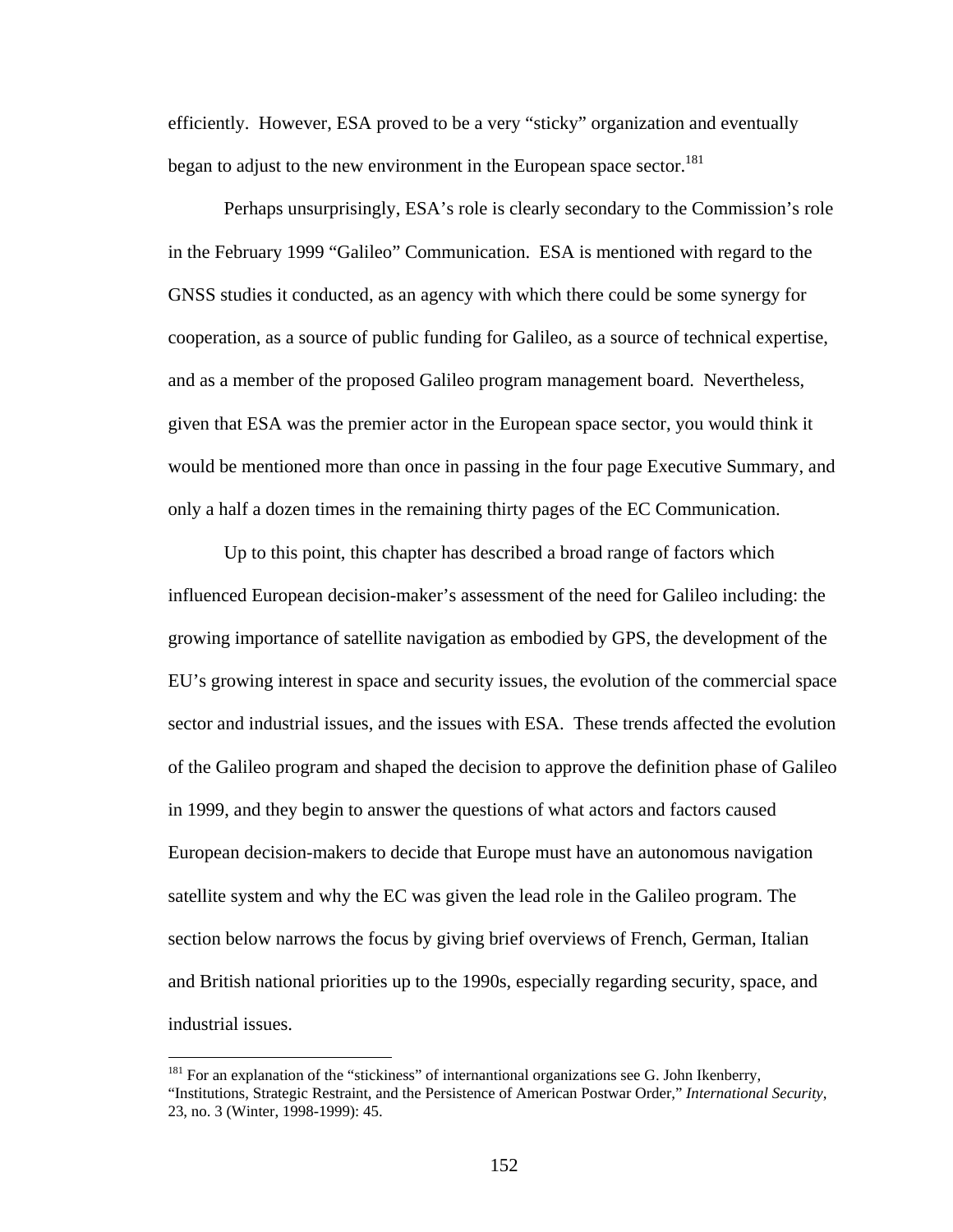*5. Space, Security, and Industrial trends in France, Germany, Italy, and the United Kingdom:*

 In order to comprehend as many factors as possible which affected European decision-makers' decision to approve the Galileo program, it is crucial to appreciate what was motivating decision-makers at the national level. This section narrows the focus to what motivated France, Germany, Italy, and the United Kingdom during the 1990s, while taking into account the historic context in which these motivations arose. National level concerns over autonomy, cooperation with the United States, the "technology gap," and the "brain drain" were significant justifications for European space activities in the 1960s and continued to be raised in the 1990s in relation to Galileo. These concerns are discussed below from French, German, Italian, and British points of view. Political, industrial, and military perspectives on the use of space for each country are reviewed.

 This section begins with France and Germany since they are historically the main advocates of a strong European space effort, provide two thirds of Europe's overall space budget and underpin the development of Europe's major space capabilities.<sup>182</sup> French and German collaboration made ESA possible and they are credited with giving Europe a major presence in space.

*France:* Since France is well known for its strategic thinking and concern for autonomy it seems reasonable to assume that compared to any of the other European states examined in this study we'll find that realist factors weighed heavily in French decision-makers' assessment of the need for Galileo in 1999. However, a close examination reveals that

 $182$  Dupas and others, "A Franco-German View," 103.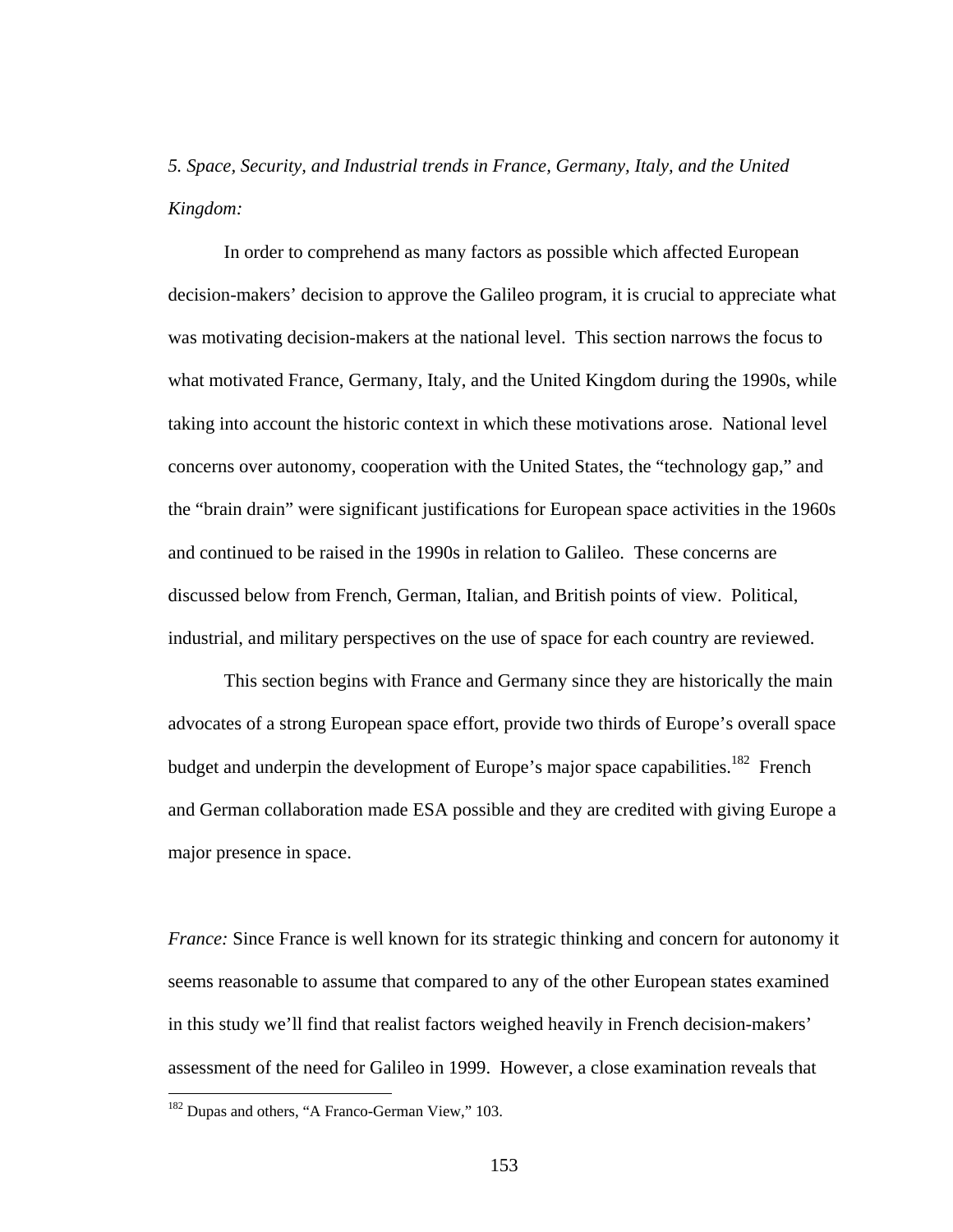such an assessment is not so easy to make, and liberal and ideational factors also carried significant weight.

In 1965 France became the third country to demonstrate an independent capability to access space when it used a French launch vehicle to launch a French satellite.<sup>183</sup> In order to appreciate a large part of the impetus behind this French space program it must be placed in its historical context, necessarily beginning with French President Charles de Gaulle. In the late 1950s and 1960s De Gaulle pledged to restore France's national prestige by making France independent militarily and economically, as opposed to relying upon NATO and the United States. The French space program addressed all of these concerns. First, possessing space capabilities garnered tremendous international prestige. Second, space technology was considered a future enabler of France's strategic military autonomy. The development of the French strategic nuclear force or *force de frappe* in the 1960s required the future development of autonomous satellite support systems for strategic communications, surveillance, targeting, and meteorology.<sup>184</sup> Third, space technology played a key role in economic development. The reasoning was that space technology spurs broader scientific and technological development, which leads to greater overall industrial development, which in turn, leads to stronger economic development.<sup>185</sup> In short, De Gaulle saw that the means for France to gain economic and military autonomy was through technological development and the narrowing of the

 $\overline{a}$ 

<sup>183</sup> Ibid., 104.<br><sup>184</sup> Walter McDougall, "Space-Age Europe: Gaulism, Euro-Gaulism, and the American Dilemma," *Technology and Culture* 26, no. 2 (1985): 181. http://www.jstor.org.proxygw.wrlc.org/stable/3104340 (accessed November 16, 2007). Satellite navigation is not mentioned in this source from 1985, once again driving home the point that the importance of PNT, as demonstrated by GPS, developed unexpectedly. Also see Suzuki, *Policy Logics and Institutions of European Space Collaboration*, 109.<br><sup>185</sup> Johnson-Freese, *Space as a Strategic Asset*, 9. Today these industrial, economic benefits remain,

however, rather than industrialization, advanced economies today rely upon knowledge and information, which make space technology even more significant in spurring broader economic growth since space application satellites enable the global information infrastructure and information-based economy.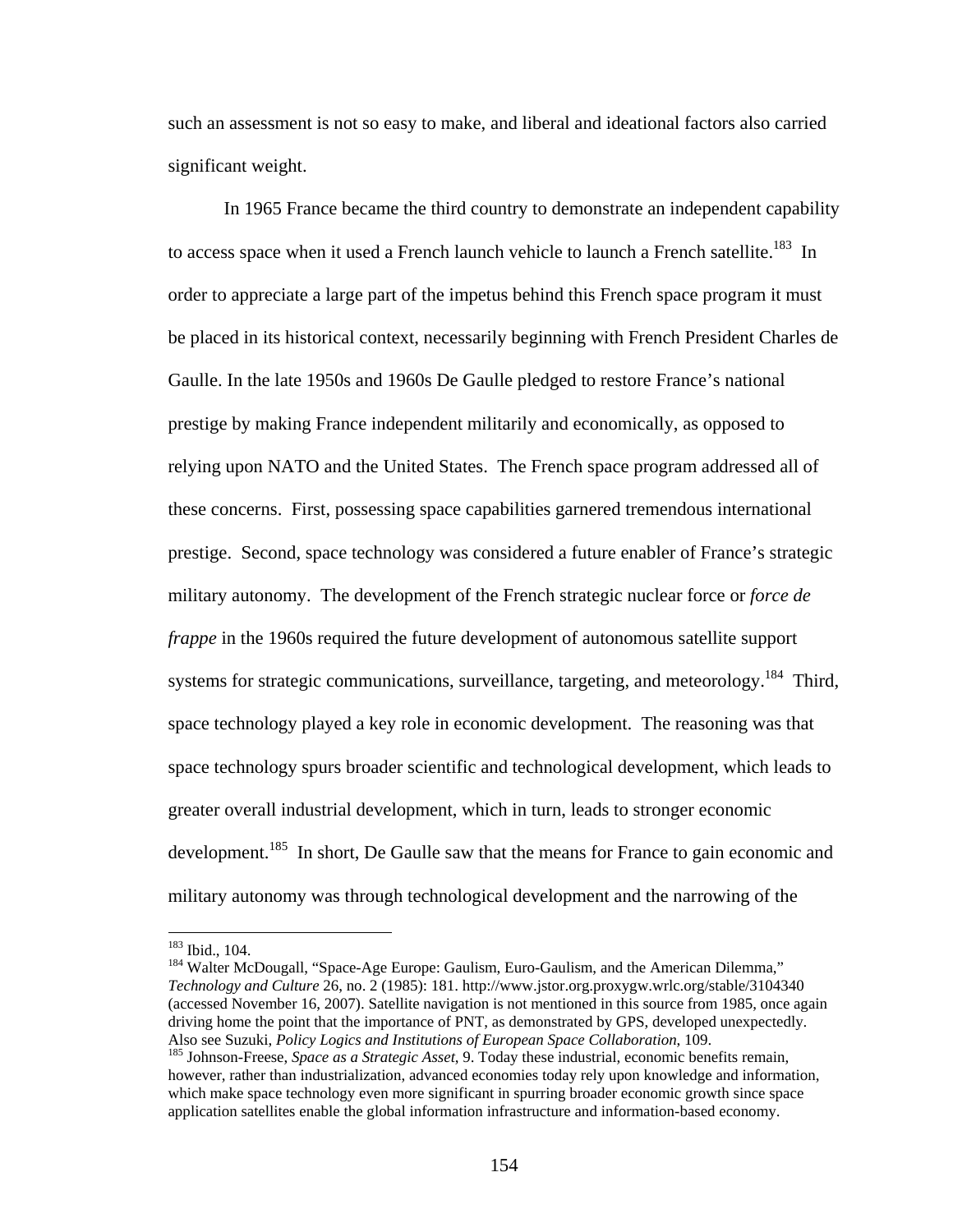"technology gap" between Europe and the United States (as well as the Soviet Union).<sup>186</sup> Although the French strategy was to have a "presence" in every high technology field including nuclear, aeronautic, and electronic fields,  $187$  the most central task in this effort became the development of space technology.<sup>188</sup> Space technology was considered vital as a means to help close the technology gap between the United States and Europe and help stem the "brain drain." Eventually the French emphasis on technological development became so pervasive that French identity became strongly connected with French technological skill.

The French space agency CNES, the world's second civil space agency, was founded in this atmosphere in 1962 and industrial policy was the foundation of its activities. As such, ever since CNES' main purpose has been to promote and increase French industrial capacity and international competitiveness.<sup>189</sup> CNES' economic goals, and the prestige that CNES pursued, eventually overtook French military interest in space technology.190 As a matter of fact, the French Ministry of Defense has never considered space a very high priority<sup>191</sup> and as noted in Chapter 2, the French military views military space capabilities as a "support" function.

It is understandable then that the development of military space capabilities never took priority over any other French armament program and that there is no dedicated budget line for French military space activities. Nonetheless, France developed military communication and observation satellites by the 1990s (Syracuse and Helios

<sup>&</sup>lt;sup>186</sup> McDougall, "Space-Age Europe." 181.

<sup>&</sup>lt;sup>187</sup> Pasco and Jourdain, 322.<br><sup>188</sup> McDougall, *The Heavens and the Earth*, 424.

<sup>189</sup> Suzuki, *Policy Logics and Institutions of European Space Collaboration*, 148.

<sup>190</sup> Madders, *A New Force at a New Frontier,* 82.

<sup>191</sup> Suzuki, *Policy Logics and Institutions of European Space Collaboration*, 109.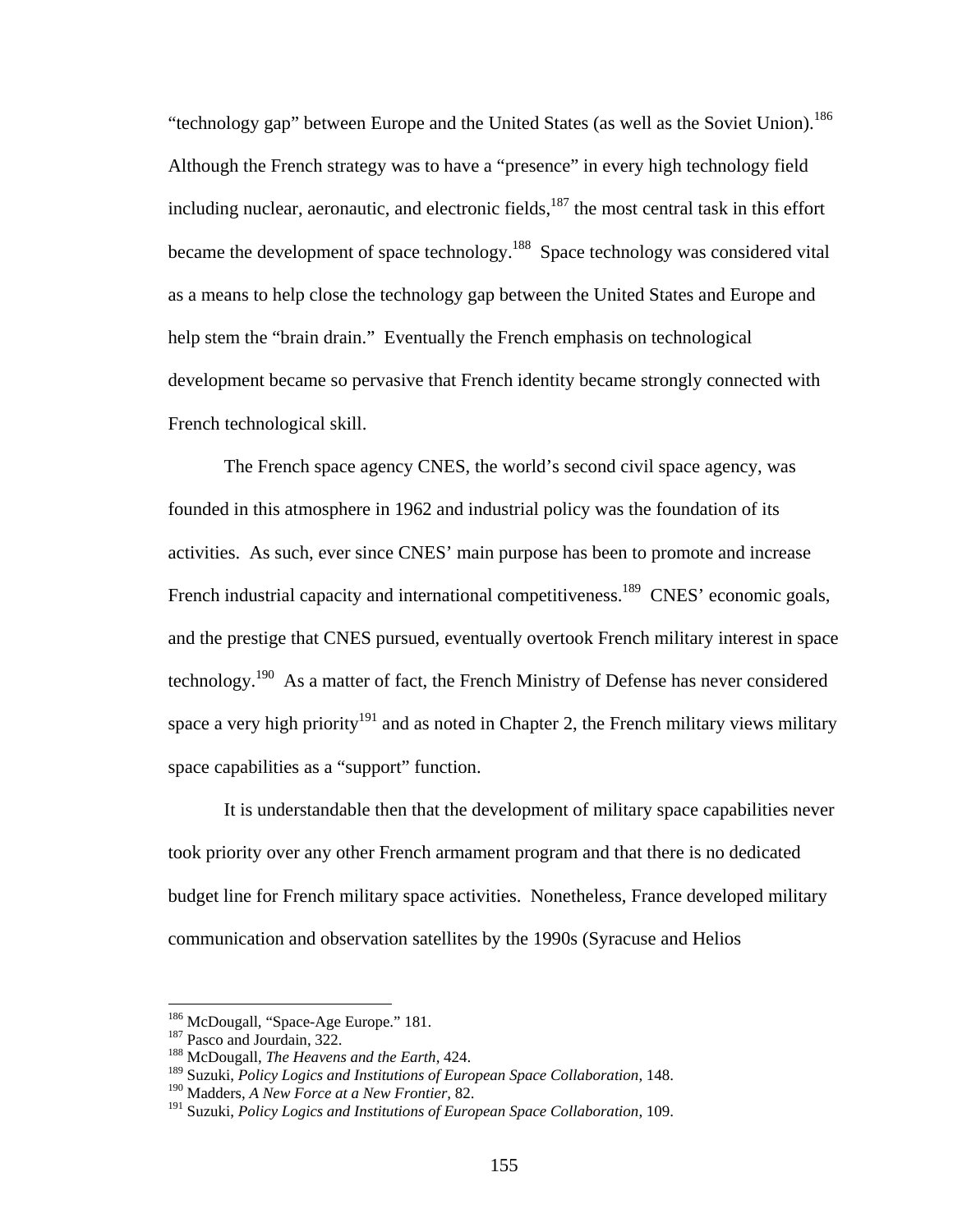respectively) and conducted research into other types of military space capabilities. However, even today these military space capabilities are meant mainly for the strategic use of top-level French decision-makers and are not integrated well into the operational or tactical use of French military forces.<sup>192</sup> So, although greater resources have been spent in France on military space relative to the rest of Europe, France has maintained low military expenditure levels for military space projects.<sup>193</sup>

Nevertheless, French decision-makers consistently supported a strong French space policy, primarily to insure independent decision-making and to resist domination by the United States in military and technological capability.<sup>194</sup> This effort made France the leading space power in Europe and the European power that thinks the most strategically about space issues. However, in the mid-1990s spending on the French space program began to face criticism from other parts of the French government as the economy suffered a downturn and the challenge of meeting the Maastricht convergence criteria led to tough government spending reviews and a leveling off of French space program budgets.<sup>195</sup> Financial concerns, especially with regard to French participation in manned space programs, began to out-prioritize autonomy concerns in the French space program.<sup>196</sup>

At the same time, in a reprise of the technology gap concerns of the 1960s, European leaders in the 1990s feared a growing technological gap between Europe and the United States. Several European analysts warned that Europe's future economic

<u>.</u>

 $192$  Lt Col. Christophe Morand, interviewed by author, Paris September 20, 2007.

<sup>&</sup>lt;sup>193</sup> Pasco, *A European Approach to Space Security.*<br><sup>194</sup> Suzuki, *Policy Logics and Institutions of European Space Collaboration*, 146. Madders, *A New Force at a New Frontier,* 485.

<sup>195</sup> Suzuki, *Policy Logics and Institutions of European Space Collaboration*, 159.

<sup>196</sup> Dupas and others, "A Franco-German View," 108. Suzuki, *Policy Logics and Institutions of European Space Collaboration*, 127.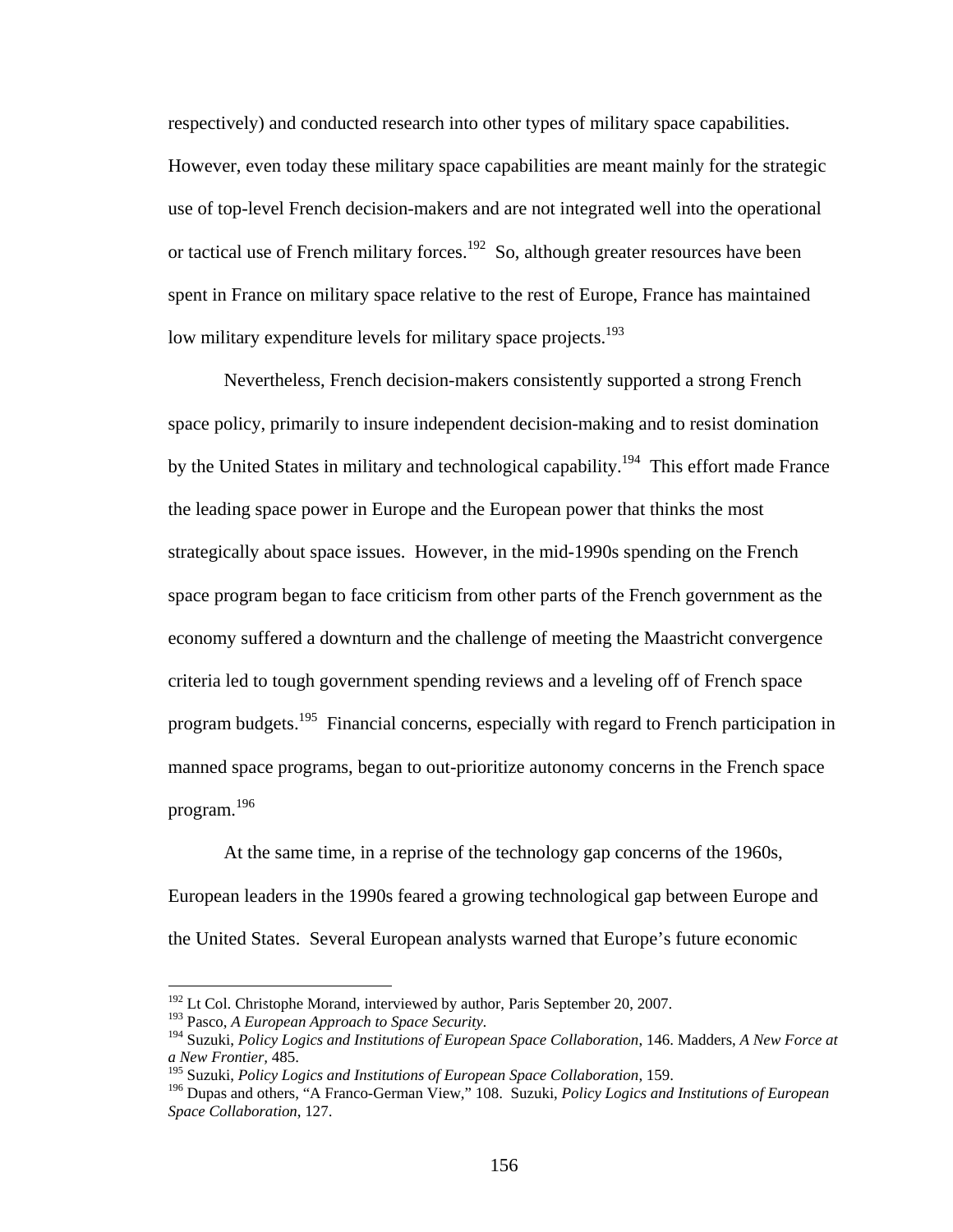prosperity, and therefore its autonomy, were threatened by U.S. military and commercial technological superiority.<sup>197</sup> They perceived that the United States was gaining global market share by adapting its military technological superiority to commercial superiority – with GPS being an obvious example. France acknowledged that it did not have the economy of scale to compete in large scale, information age, high technology program development, including armaments programs. Modern arms, especially in the aerospace sector, were just too expensive for France to develop by itself. France accepted the notion that in order to survive and compete, its aerospace industry and armaments industry would have to consolidate at the European-level and that France would have to increase participation in cooperative European high technology programs.<sup>198</sup> In addition, given that France and Germany, even when working together, could not compete head-tohead with the United States on the development of high technology military capabilities, they chose to compete by strengthening their economic competitiveness, especially in high technology sectors such as aerospace, in order to "asymmetrically balance against American hegemony."<sup>199</sup> Around this time, the French were also beginning to recognize the cost effectiveness and political value that dual-use capabilities could offer in the post-Cold War setting. The proposed Galileo program addressed all of these concerns nicely, and Galileo was to be one of the most important tools in this effort, along with the Airbus project.200 Interestingly, all the above factors just noted have "zero-sum" economic overtones, i.e. realist connotations, about them.

<sup>&</sup>lt;sup>197</sup> Lungu, "Power, Techno-Economics, and Transatlantic Relations," 30.

<sup>198</sup> Lungu, "Power, Techno-Economics, and Transatlantic Relations," 21. Johnson-Freese, *Space as a Strategic Asset,* 169.

<sup>&</sup>lt;sup>199</sup> Lungu, "Power, Techno-Economics, and Transatlantic Relations," 22.<br><sup>200</sup> Ibid., 36.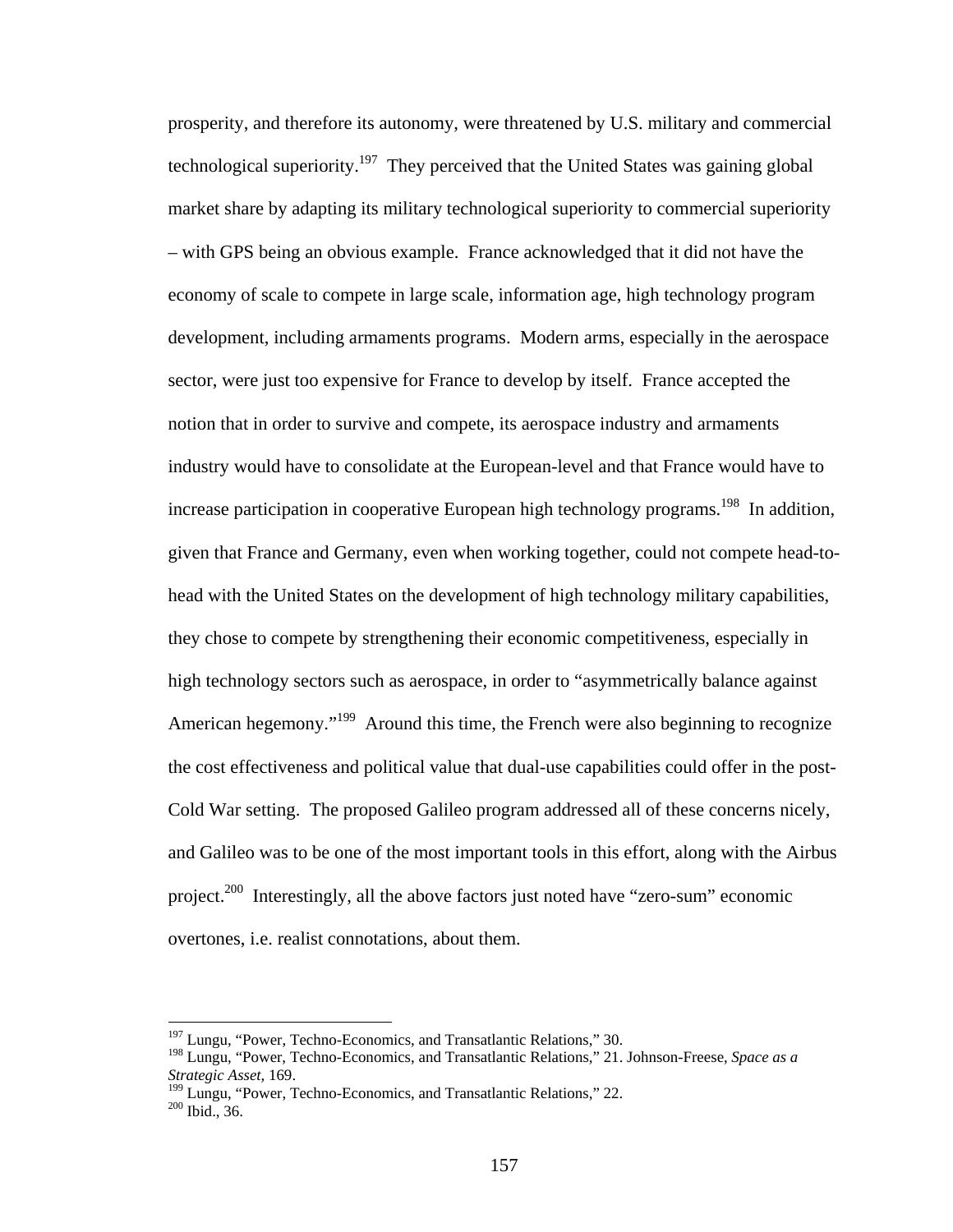Unsurprisingly then, the French government regarded Galileo as having primarily political and strategic purposes.<sup>201</sup> Given the multi-use nature of Galileo, the French government also promoted the interpretation of "security" for Galileo as including military security. But, in fact, no French military agency said that they wanted to subscribe to Galileo. Indeed, due to budget constraints and the availability and reliability of GPS, the French Ministry of Defense categorically refused to financially support Galileo.<sup>202</sup> Despite all the rhetoric and emphasis on French, and later, European "autonomy," and the strategic importance of an autonomous European navigation satellite capability, this study found no French military or defense establishment requirements to build Galileo. $^{203}$ 

Throughout the space age France has considered technology the best means for ensuring its autonomy, with space technology taking a privileged position in this endeavor. Galileo fits well within this paradigm - with strategic political and economic considerations intertwined with military and security considerations. This makes it exceedingly difficult to measure the relative weight of these considerations, but given the emphasis on technological, industrial and economic development versus the French military and defense establishment's relative lack of interest and lack of direct, overt support for Galileo, and given the strong civil nature of CNES as well as the Europeanlevel cooperative aspects of the Galileo program, it is reasonable to assess that liberal factors may have weighed more heavily than realist factors in French decision-makers'

<u>.</u>

<sup>201</sup> Lembke, *The Politics of Galileo,* 11. Lungu, "Power, Techno-Economics, and Transatlantic Relations," 13.

<sup>202</sup> French MoD official, quoted in Suzuki, *Policy Logics and Institutions of European Space Collaboration*, 195.<br><sup>203</sup>Johan Lembke, "EU Critical Infrastructure and Security Policy: Capabilities, Strategies and

Vulnerabilities," in *European Economic and Political Issues* 6 ed. Frank Columbus (Hauppauge, NY: Nova Sciences, 2002), 67.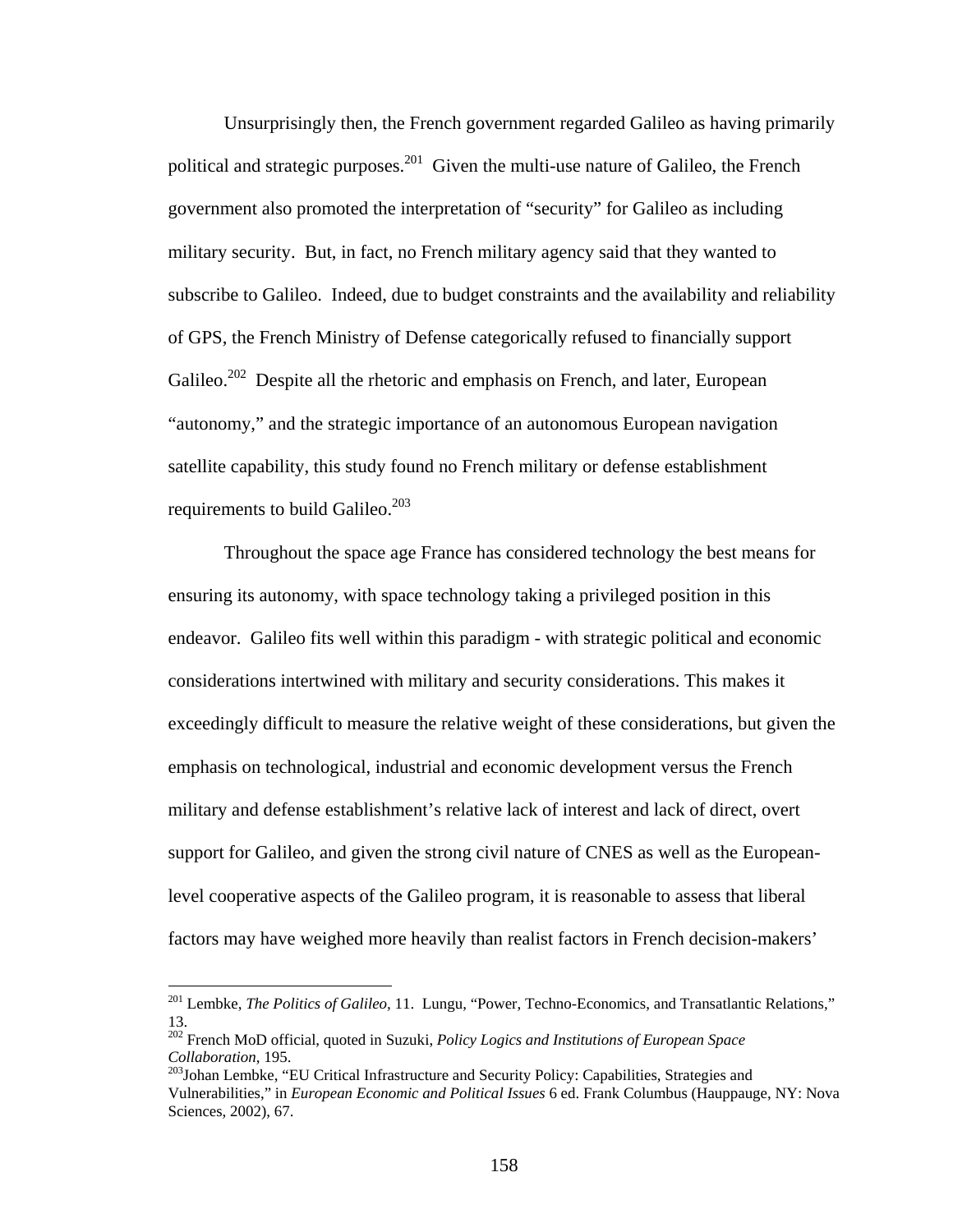assessments of the need for Galileo. Well-known French political leadership concerns for autonomy may lead observers to assume the that realist factors weighed most heavily, but based upon this study's requirements for more concrete indicators, that assessment cannot confidently be made.

*Germany*: Germany is the second largest space power in Europe, but its space program was shaped by different constraints, interests and priorities so that its goals are significantly different from the French space program. Germany's interests and goals for Galileo were shaped more by industrial and economic interests than France, and much less by strategic political and military considerations. Even so, in the 1990s Germany also recognized the necessity of consolidating its aerospace interests at the Europeanlevel in order to achieve the economy of scale to compete with the United States in the global market.

Germany developed a relatively robust national space program in the 1970s and 1980s but German space policy was never a very prominent issue and it was most often subordinated to technology and foreign policy.<sup>204</sup> Germany focused mainly on scientific research, technological development and on cooperative efforts with both NASA and ESA.205 In fact, since the majority of Germany's space effort was managed through ESA, the German space program was never very strong institutionally within the German government. Even so, Germany, like France, viewed space technology as an important stimulus for its technological and industrial development. However, Germany was not motivated as much by concerns about autonomy and prestige. Germany viewed

<sup>204</sup> Suzuki, *Policy Logics and Institutions of European Space Collaboration*, 164. 205 Madders, *A New Force at a New Frontier,* 491.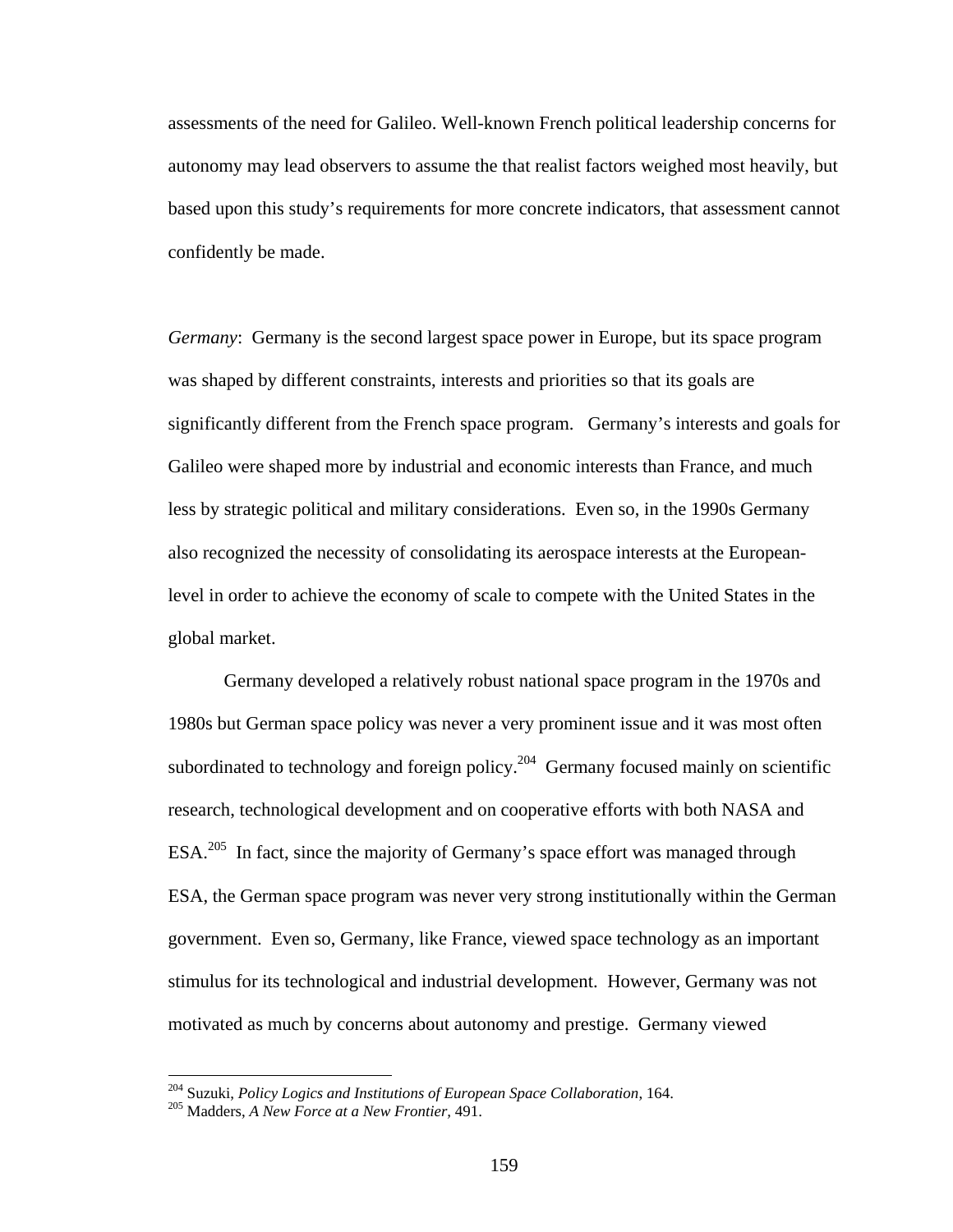collaborative efforts as the best way to gain technology and expertise which could benefit the German economy.

In the 1990s, due to the severe economic constraints imposed by German reunification, slow economic growth, and the Maastricht criteria, Germany cut back its spending on space activities and defense. Some observers in the 1990s surmised that Germany would not be able to participate in new, large, international or European space programs for some time.<sup>206</sup> Germany also prioritized efficiency and cost effectiveness so highly that it, along with the United Kingdom, called for ESA's *juste retour* policy to be scrapped. Therefore, Galileo's projected economic benefits including: its potential to stimulate the German (or European-level based in Germany) aerospace industry; its potential to generate profits through the marketing of its services; its importance to other sectors of the economy; and the co-funding it could receive from commercial interests in a PPP arrangement were key considerations of German decision-makers when they considered the Galileo program. As noted above, however, Germany and France decided in the 1990s that strengthening their economic competitiveness, especially in high technology sectors such as aerospace, was required for the asymmetric balancing of American hegemony. Such an "internal balancing" perspective makes it difficult to distinguish between realist and liberal factors, making it necessary to further weigh German motivations by looking at their defense establishment's perspective on Galileo's capabilities.

While Germany developed a solid space program based upon scientific, technological, and commercial considerations in the Cold War, there was little interest in Germany for military space activities. In fact, France spent about ten times more on

<sup>206</sup> Suzuki, *Policy Logics and Institutions of European Space Collaboration*, 164.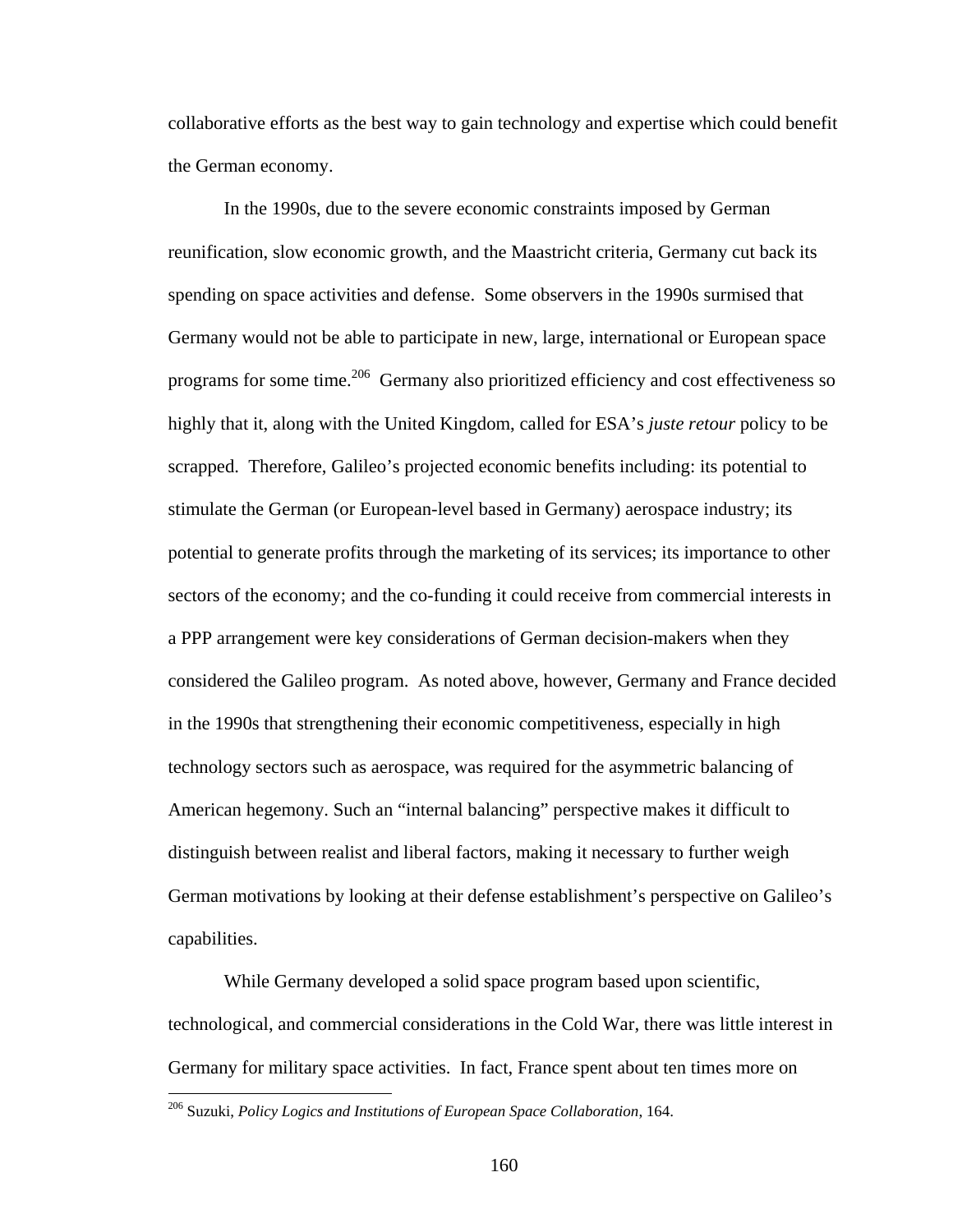military space than Germany and Germany did not support the French effort to develop and operate a space reconnaissance system based upon optical observations.<sup>207</sup> The Cold War inhibited Germany from developing an interest in military space activities. In short, Germany relied upon NATO for its military security, so there was no requirement for Germany to develop its own military space capabilities. In addition, the German military was structured to defend German territory from invasion by the Warsaw Pact. Since the German military was not concerned with "out of area" force projection capabilities, space systems were not required to provide the German military with strategic communications, reconnaissance, or navigation capabilities.<sup>208</sup> The result was that Germany did not develop its own military space capabilities until after the turn of the century. In the 1990s the Germans began to show interest in developing military space reconnaissance capabilities for Conventional Forces in Europe (CFE) treaty verification purposes – not operational military use, but they preferred that any system should be constructed at the European-level, $^{209}$  or in cooperation with France. Furthermore, they were wary of placing much faith in 'exotic technology,' and even if they wanted to, they couldn't afford it anyway.210 In addition, during the 1990s Germany's top strategic priorities were restructuring the unified Germany and bringing Eastern and Central Europe into NATO and the EU. These major strategic endeavors left scant money and no energy for the modernization of German military capabilities. In sum, the German Ministry of Defense focused heavily on strategic priorities in the 1990s, rather than on military capabilities,

<sup>207</sup> Dupas and others, "A Franco-German View," 106. Suzuki, *Policy Logics and Institutions of European Space Collaboration*, 109. 208 Lungu, "Power, Techno-Economics, and Transatlantic Relations," 28.

<sup>&</sup>lt;sup>209</sup> Suzuki, *Policy Logics and Institutions of European Space Collaboration*, 163.<br><sup>210</sup> Lungu, "Power, Techno-Economics, and Transatlantic Relations," 23.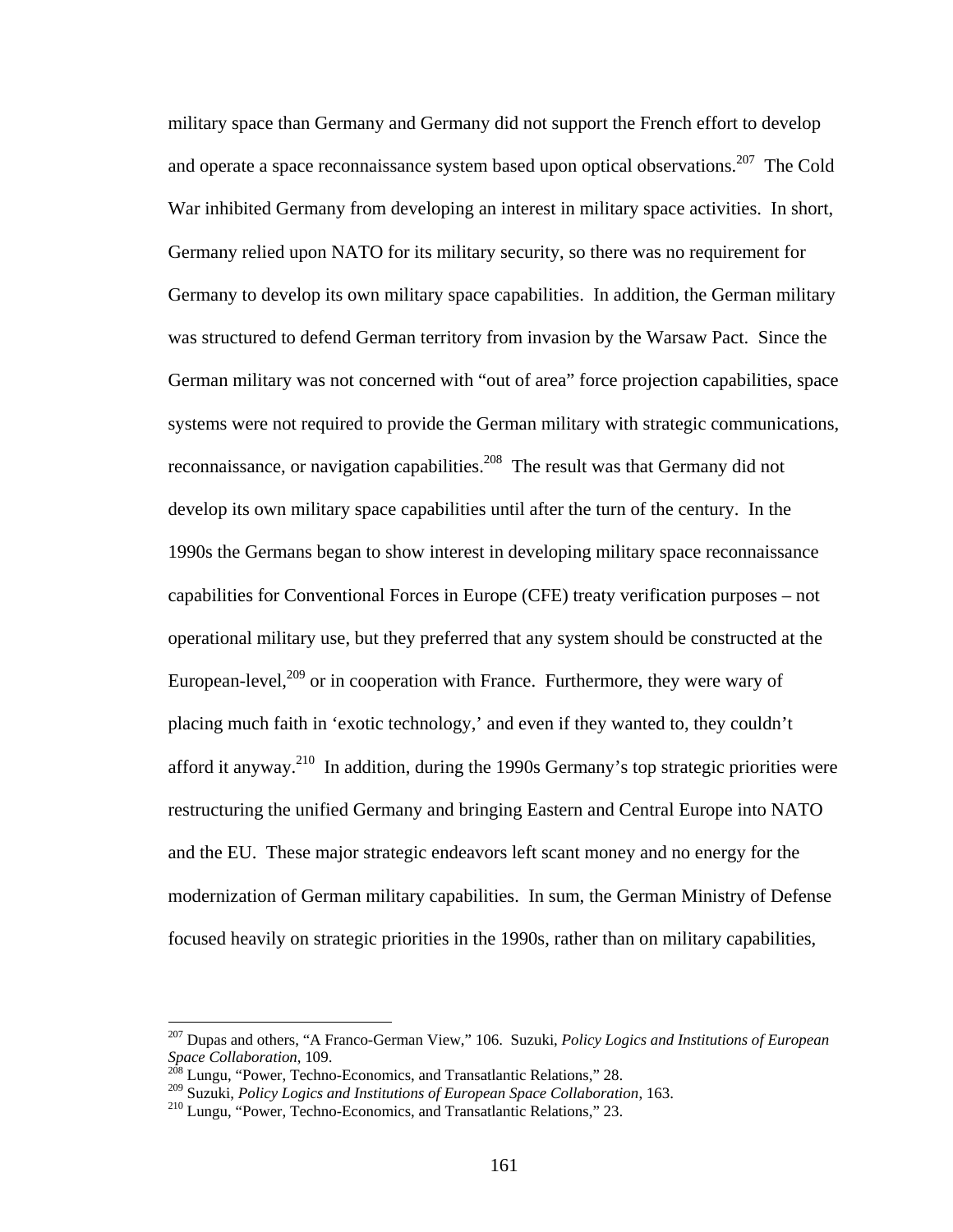making it unsurprising that the German military did not have a significant stake in the development of Galileo.

Furthermore, the German and United Kingdom governments, as well as others, strongly opposed the idea of Galileo for military purposes, since that would jeopardize business investment.<sup>211</sup> The Germans were concerned that if Galileo was not perceived as a purely civil program, it would more likely be targeted and disrupted in some future conflict. The German's feared that such a threat could create the impression that Galileo wouldn't be any more reliable than GPS, which would undermine the business case for Galileo, potentially making investors and future subscribers reluctant to buy into the system.

Given these considerations it is difficult conclude that realist factors, especially concern for military capabilities or zero sum economic gains weighed more than liberal, factors in German leader's assessments of the need for Galileo.

*Italy*: The strength of Italy's space program is often overlooked despite the fact that Italy was involved in space activities at the beginning of the space age, becoming the third country with a satellite in space in  $1964$ <sup>212</sup> From the beginning Italy's preference has been for close cooperation with NASA and heavy involvement in European space collaborative efforts. As a result, Italy achieved the status as the third national space power in Europe behind France and Germany, and became the third largest contributor to ESA. Similar to the German case, Italy managed a large part of its space program through ESA, with ESA acting, in effect, as "a bank, project manager, and cost-sharing

<sup>&</sup>lt;sup>211</sup> Lembke, *The Politics of Galileo*, 10. Other governments include the Netherlands and Sweden.<br><sup>212</sup> Madders, *A New Force at a New Frontier*, <sup>87</sup> and 493. The San Marco 1 satellite was launched on a NASA Scout launch vehicle on December 25, 1964.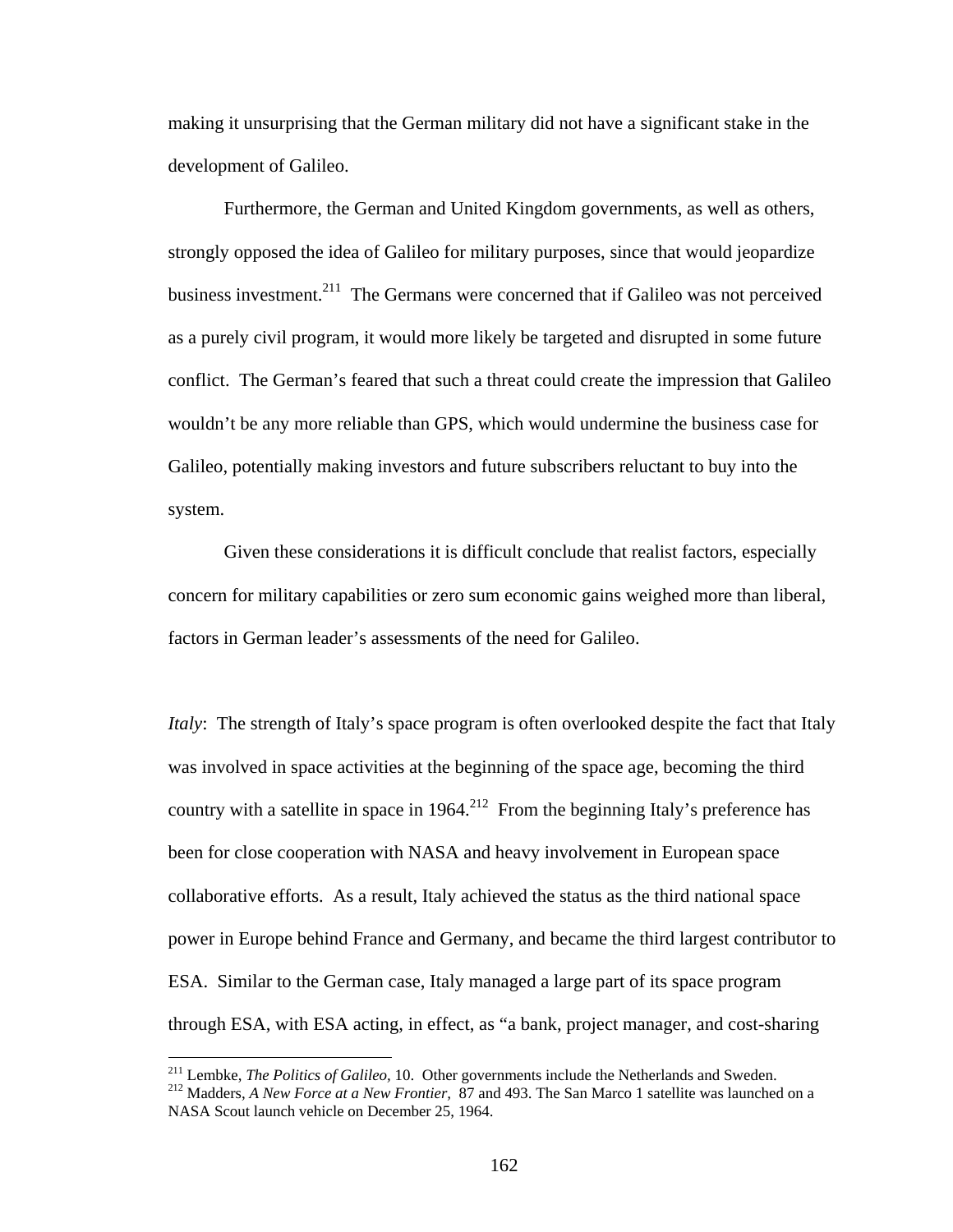partner for Italy." 213 Understandably, ASI was organizationally weak and it was not until 1997 that Italy produced its first national space strategic plan.

 Italian perspectives on space had more in common with the German space program than the French space program for many years. On one hand, the scope of Italy's space program covered a broad range of capabilities, like the French space program, but on the other hand, space in Italy was not considered as high a national priority as in France. Like Germany, Italy focused its space efforts on scientific and technological progress, economic development, and international cooperation, rather than on strategic political and military issues. Likewise, Italy showed little interest in developing space capabilities for military purposes and did not launch its first dedicated military satellite, the Sicral I telecommunications satellite, until  $2001$ <sup>214</sup> However, they have participated bi-laterally since the 1990s in the French military Helios earth observation satellite program and began to participate in other European bi-lateral and multi-lateral security space projects since 2000.

In the 1990s the Italian perspective began to change, however. The 1997 Italian space strategic plan, in addition to calling for strengthened partnerships with industry<sup>215</sup> (in a nod to the popularity of PPP), argued that the Italian national space program should be given more weight relative to Italian participation in ESA, and that ASI should engage in more bilateral cooperation, especially with France. On Galileo, Italy shared the French perspective that Galileo's political and strategic purpose outweighed the importance of

 $^{213}$  Stephen B Johnson, "Space Business" in Space Policy and Politics, 303.

<sup>&</sup>lt;sup>214</sup> Theresa Hitchens and Tomas Valasek, *European Military Space Capabilities: A Primer* (Washington: Center for Defense Information, 2006), 34.

<sup>215</sup> Suzuki, *Policy Logics and Institutions of European Space Collaboration*, 141.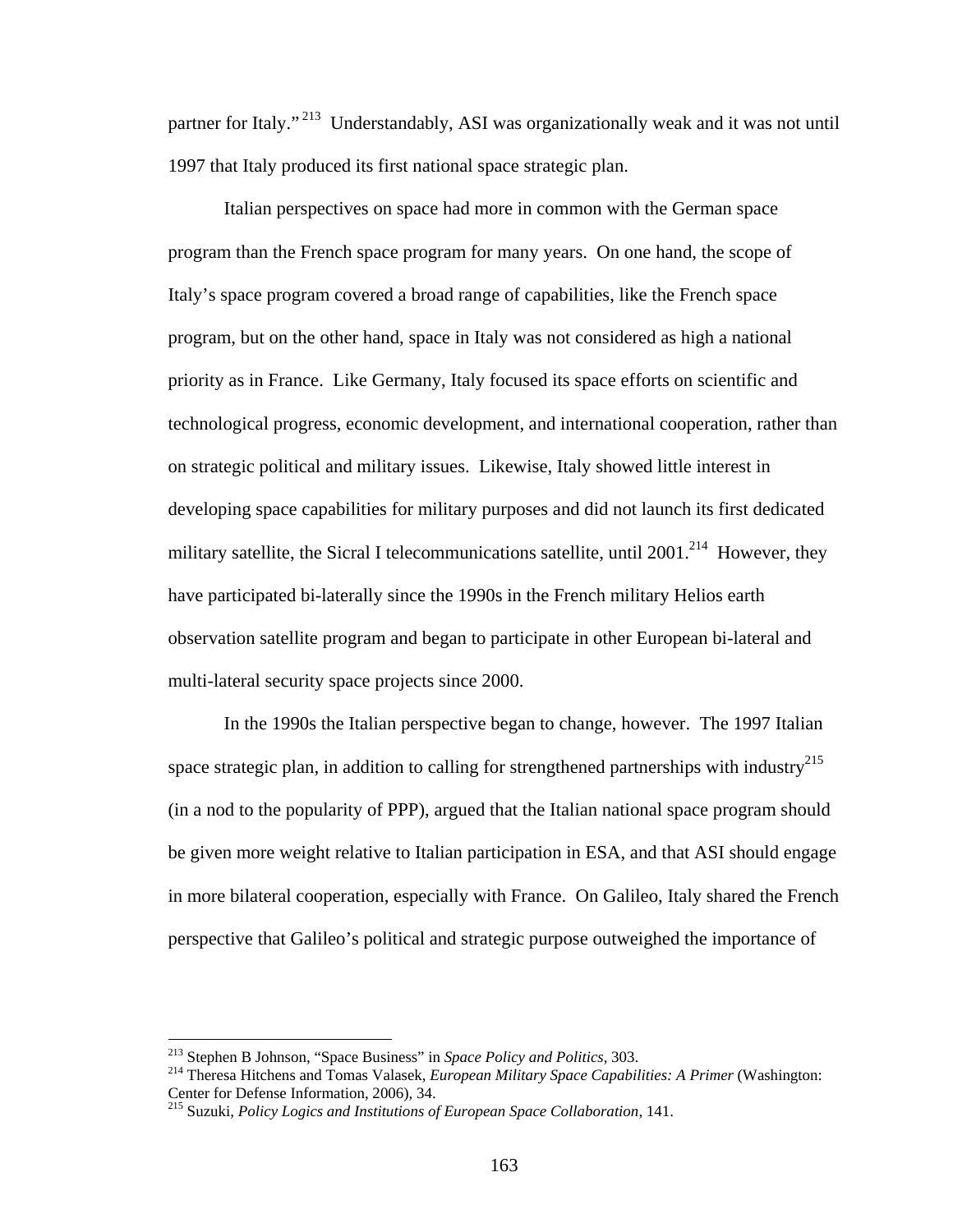the commercial profit motive. Today Italy and France work closely together on space issues, including Galileo.

*United Kingdom:* The United Kingdom is the fourth largest contributor to ESA, but at a level much less than the France, Germany and Italy. The United Kingdom prioritizes its space efforts on commercial marketability and on providing services to British citizens to improve their quality of life in the most cost effective manner possible, which includes cooperation with ESA and the United States. The United Kingdom is so devoted to cost effectiveness that it advocated for the abandonment of *juste retour* in ESA in the 1990s. In addition, issues of autonomy and the development of high technology are of much less interest than in France. With regard to Galileo, even though it was skeptical of Galileo's commercial viability, the British insisted that it be funded as a PPP and that it not be used for military purposes. $^{216}$ 

 Most British military requirements for space capabilities are met through its close relationship with the United States. The British depend on the United States to equip their military with leading edge space capabilities and the United Kingdom is given access to U.S. satellite data that the United States does not share with other countries.<sup>217</sup> Thus, the U.K. has little need or will to develop its own national level security space programs. In the 1990s the British military was satisfied with GPS and did not see a need for Galileo. Likewise, since GPS was freely available, British leaders did not consider it cost effective to contribute billions of pounds to duplicate a capability that it had already.

<sup>&</sup>lt;sup>216</sup> Britain is skeptical about the European Union in general, and always reluctant to granting the EU a bigger role, so it seems reasonable to assume that the United Kingdom would also be skeptical of Galileo. 217 *UK Space Strategy: 2003-2006*, 15.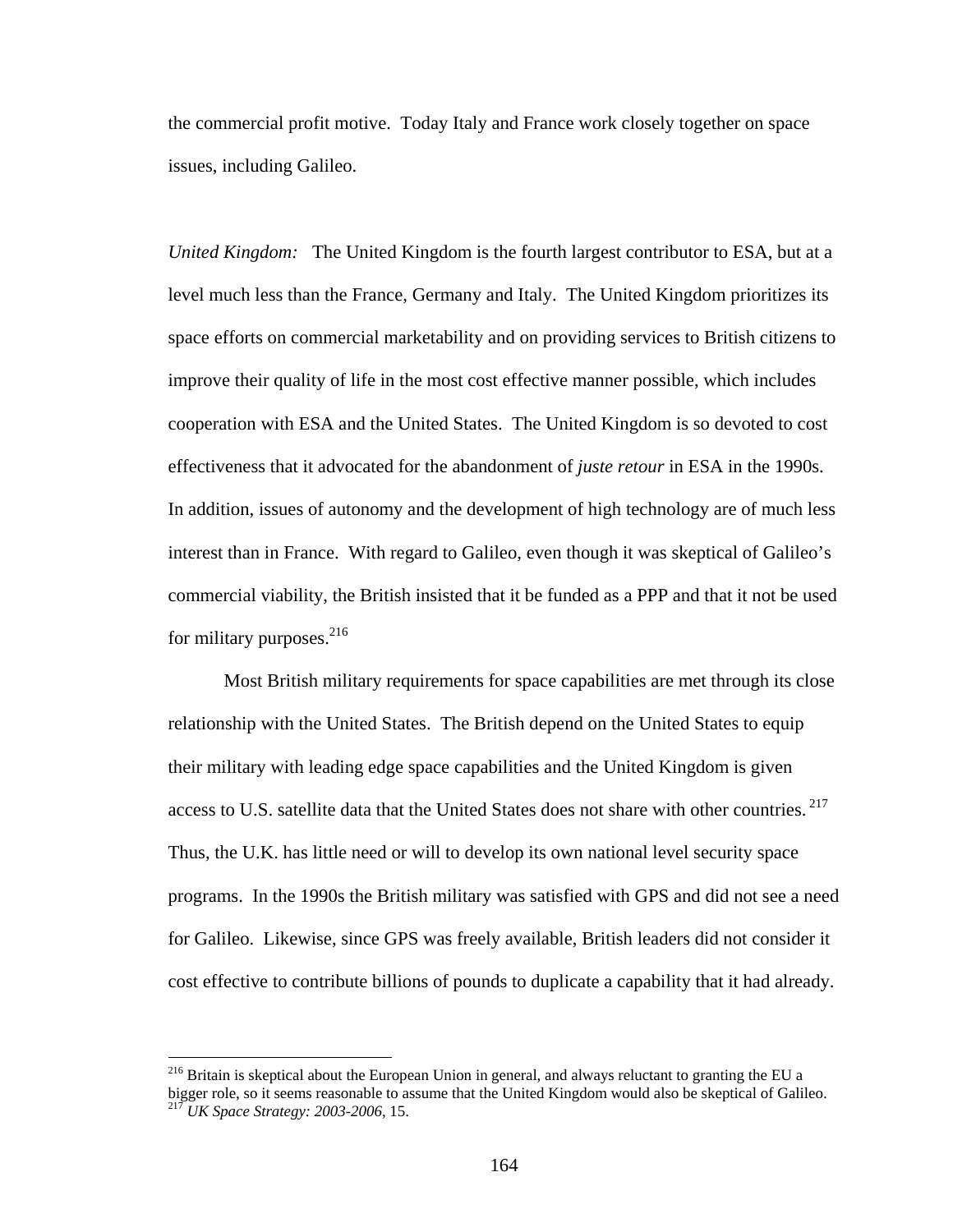The United Kingdom has also purposefully avoided "national prestige" space activities. $2^{18}$  It focused on the use of space systems which promised commercial benefits, excellence in science, and expanded the application of space-based services throughout the economy. The British negative feelings toward national prestige programs applied to British attitudes toward ESA and European Commission space activities as well, including Galileo. In addition, one of the arguments for the creation of a comprehensive European space programs is the support this will give to the development of a European identity. Prestigious European-level space projects such as Galileo will theoretically help solidify this identity. Given the United Kingdom's traditional reluctance about the entire European Union, perhaps their reluctance in this regard is not surprising. First, the benefits of national prestige programs are oftentimes intangible. Second, perhaps the United Kingdom doesn't want to help create a European identity.

 The only security space programs the United Kingdom currently has are the aging Skynet 4 and the new Skynet 5 telecommunication satellites. As noted previously, the Skynet 5 system was structured as a PPI and is owned, developed, launched, operated, and maintained, all the way down to the tactical terminal level, by Paradigm, an EADS Space Company. The U.K. Ministry of Defense signed a service contract with Paradigm to provide the military with these end-to-end Skynet 5 telecommunication services.<sup>219</sup> This picture of a fully civilian business owning and operating large-scale, critical defense infrastructure illustrates the distinctiveness of the entire British approach to space and

<sup>218</sup> Alan Cooper, "Space for Science, Enterprise and Environment: the UK Draft Space Strategy," *Space Policy* 19 (2003): 262. This policy can be traced back to the 1960s and the United Kingdom's lack of support for Ariane 5. Non-participation in the International Space Station also exemplifies this position. 219 "*Paradigm Awarded Skynet 5 Contract*, Paradigm. http://www.paradigmsecure.com/?OBH=30&ID=27 accessed (February 23, 2008).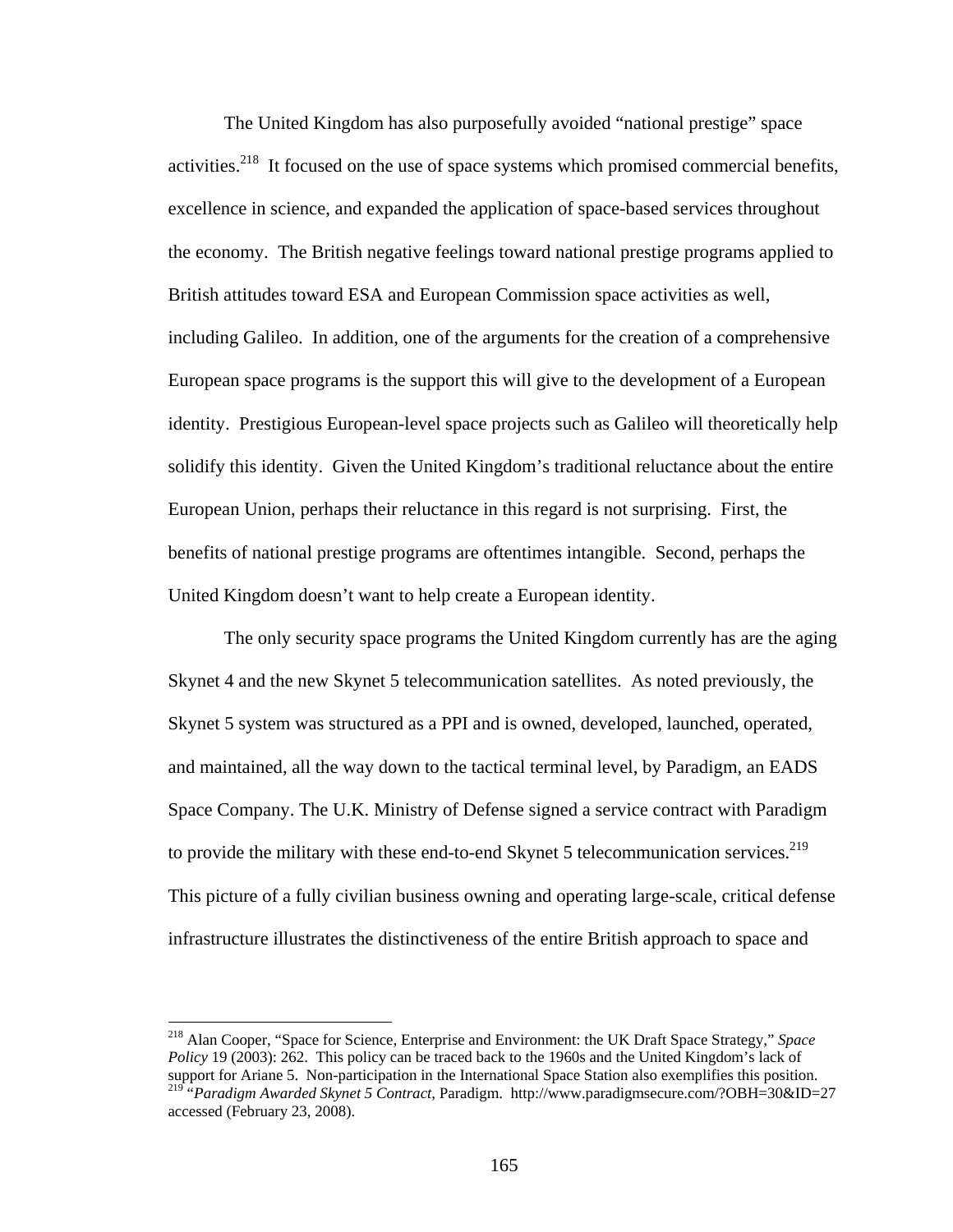makes it difficult to argue that realist factors are a primary motive for British interests in Galileo.

In summary, France, Germany, Italy and the United Kingdom each saw Galileo within the unique context of its own history, interests, goals and priorities. However, it seems reasonable to argue that scientific, technological and commercial interest, as well as interests in using space as a means to international cooperation, outweighed military and defense interests in French, German, Italian, and British decision-maker' assessments of the desirability of Galileo. The French stated the most realist leaning rationales, using zero-sum economic arguments more so than military arguments, however. But French, German, Italian, and British militaries and defense establishments did not make a significant push for autonomous military satellite capabilities in general and defense planners showed little interest in underwriting Galileo development.<sup>220</sup> Nor did they see the need for Galileo to enable their precision weapons capabilities. As a matter of fact, although France and Britain, the two most militarily capable European states, now emphasize the need for more precision strike capabilities in their defense planning documents, they are planning to use GPS to guide their munitions, even munitions which are made in Europe. $^{221}$ 

## *6. Findings*:

 $\overline{a}$ 

In order to test the study's three hypotheses, the indicators outlined in Chapter Three are used with special emphasis given to indicators which show the defense, civil, or

<sup>&</sup>lt;sup>220</sup> Taverna, "Europe Launches Satnav Project."<br><sup>221</sup> Valasek, "Galileo's 'Strategic' Role," 40.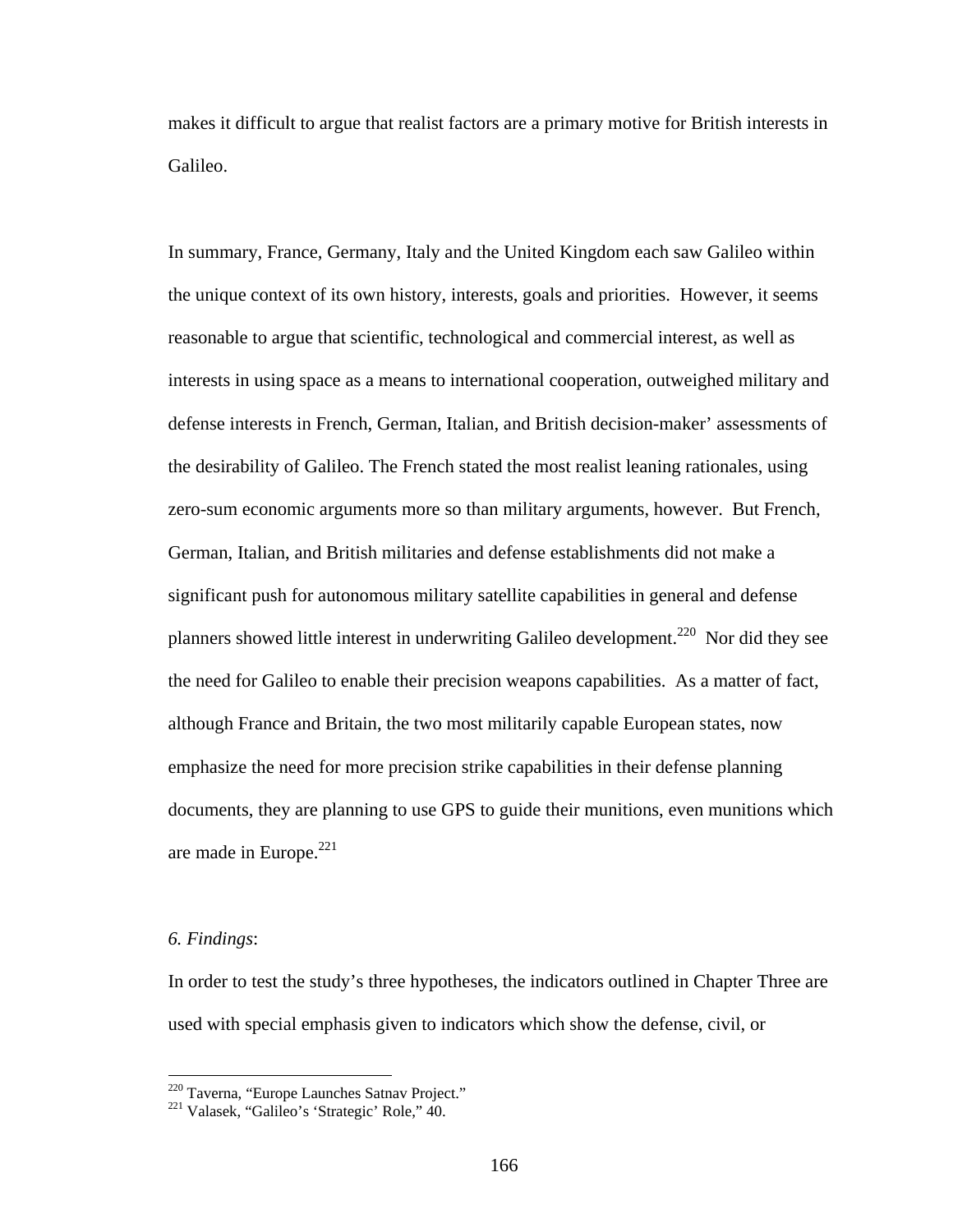commercial nature of organizations deeply involved in initiating and managing the project; the defense, civil, or commercial sources of money for the project, and the defense, civil, or commercial nature of those with the most control over the project.

*Hypothesis A*: Realist factors weighed the most heavily on European decision-makers' assessments of the need for Galileo.

I reject Hypothesis A due to the lack of convincing realist indicators at the time of the 1999 decision. The evidence-based method used here did not uncover solid evidence that Galileo's civil and commercial "image" really was "carefully crafted" for reasons of political sensitivity surrounding the European Union's emerging military security concerns.222

 First, based upon the many threads we traced above, the insignificant amount of any national level or European level military or defense involvement organizationally, or financially, in the Galileo program makes it very difficult to argue convincingly that realist factors weighed the most. On the contrary, as noted in the interim analysis above, the Galileo program was initiated and managed by civil European international organizations with no legal, bureaucratic, or traditional authority to delve into military and defense issues or geo-political power issues. In addition, in a few interesting parallel

<sup>&</sup>lt;sup>222</sup> Valasek, "Galileo's 'Strategic' Role," 38. Also Sorin Lungru asserts that European decision-makers made a conscientious and deliberate effort to promote and legitimize GNSS as a purely civilian project, with the preferences of the European defense ministries and military agencies remaining largely hidden from the public debate. However, I find his evidence unconvincing due to an incorrect definition of 'economic security' in European usage, as defined in Chapter Three; and especially due to failure to distinguish between military inputs on how to detect and react to malicious interference and protect Galileo's navigation signals, with actual military design specifications proactively driving system design requirements. Due to these two major oversights Lungu gives too much weight to the influence of military and security considerations. Lungu, "Power, Techno-Economics, and Transatlantic Relations," 13.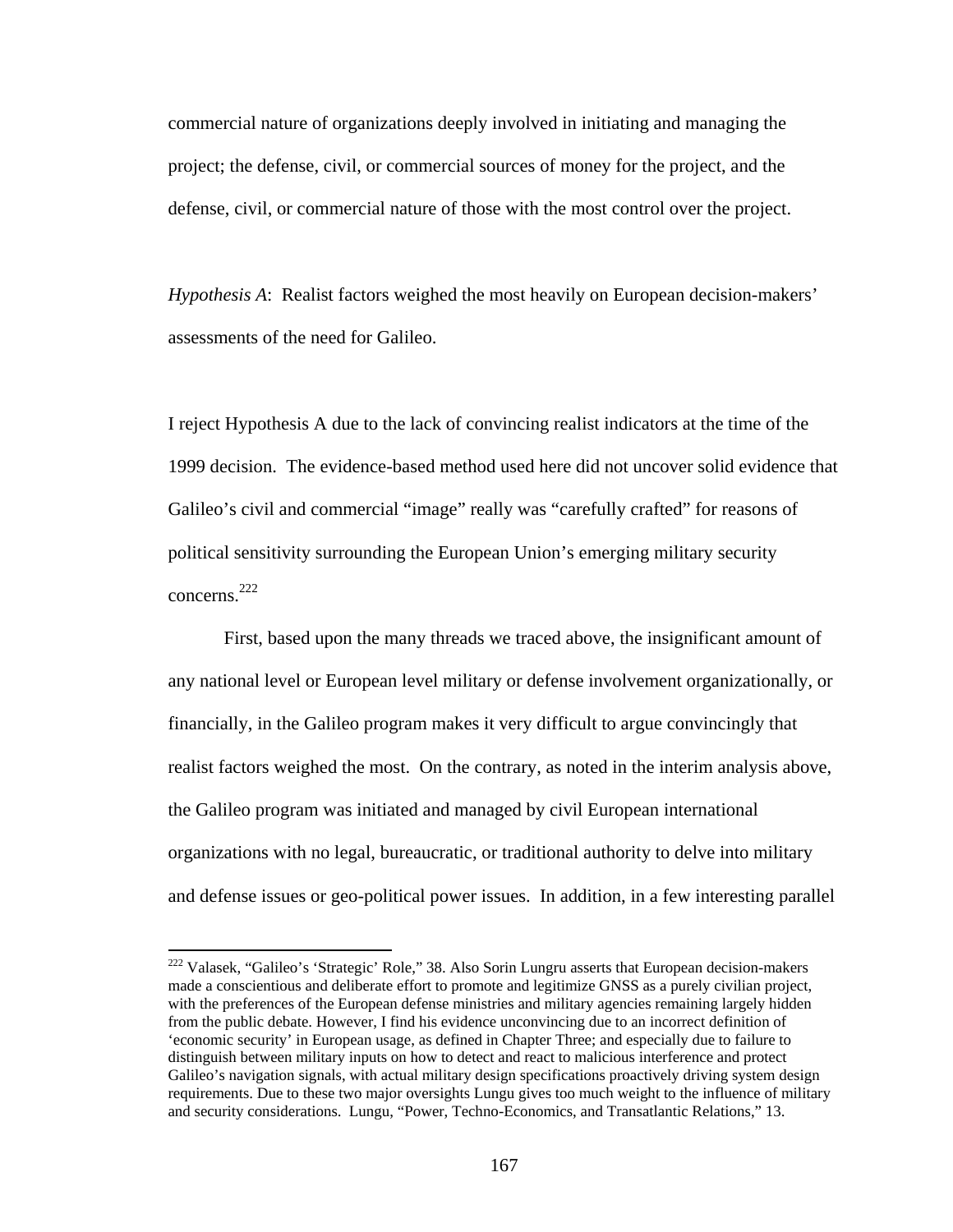arenas, a RAND study published in 1997 noted that: 1) "it was striking how European militaries were not part of civil aviation coordination processes"; 2) There was a wide chasm between the civil and military GPS communities in Europe; and 3) there was almost a willful inattention to international security issues in European civil organizations.<sup>223</sup> Likewise, there was very little (if any) coordination of defense R&D spending and procurement at the supranational level in the EU. In fact, EU Member State's defense policies paid little or no regard to a common EU defense policy.<sup>224</sup> It is doubtful that the Galileo program was able to overcome these various organizational obstacles and suddenly spark an entirely new level of tight civil/military dialogue and coordination in Europe.

Financially, given the self interested nature of bureaucratic politics,  $225$  it seems farfetched to assume that Transportation and Research Ministers guiding the European Commission and ESA, respectively, would be so gullible as to allow funding from their budget lines to be diverted to military security and defense activities in order to maintain Galileo's "image" as a commercial and civil enterprise, without protest, or at least some quid pro quo, or demanding some major contributions from military or defense pots of money. Setting up the Galileo Definition Phase, and the longer term program, to draw upon European Union Trans-European Networks funds, research funds, and ESA funds, as well as structuring the enterprise to rely heavily upon PPP financing, while conspiring to obscure "free-riding" realist power motives, seems a bit implausible, especially given the diverse number of civil organizations involved.

<sup>&</sup>lt;sup>223</sup> Pace et al., *The Global Positioning System*, 40.

<sup>&</sup>lt;sup>224</sup> Lungu, "Power, Techno-Economics, and Transatlantic Relations," 33.<br><sup>225</sup> James Q. Wilson, *Bureaucracy: What Government Agencies Do and Why They Do It* (New York: Basic Books, 1989), 28. Graham T. Allison, Essence of Decision: Explaining the Cuban Missile Crisis, 1<sup>st</sup> ed. (Boston: Little, Brown, and Company, 1971).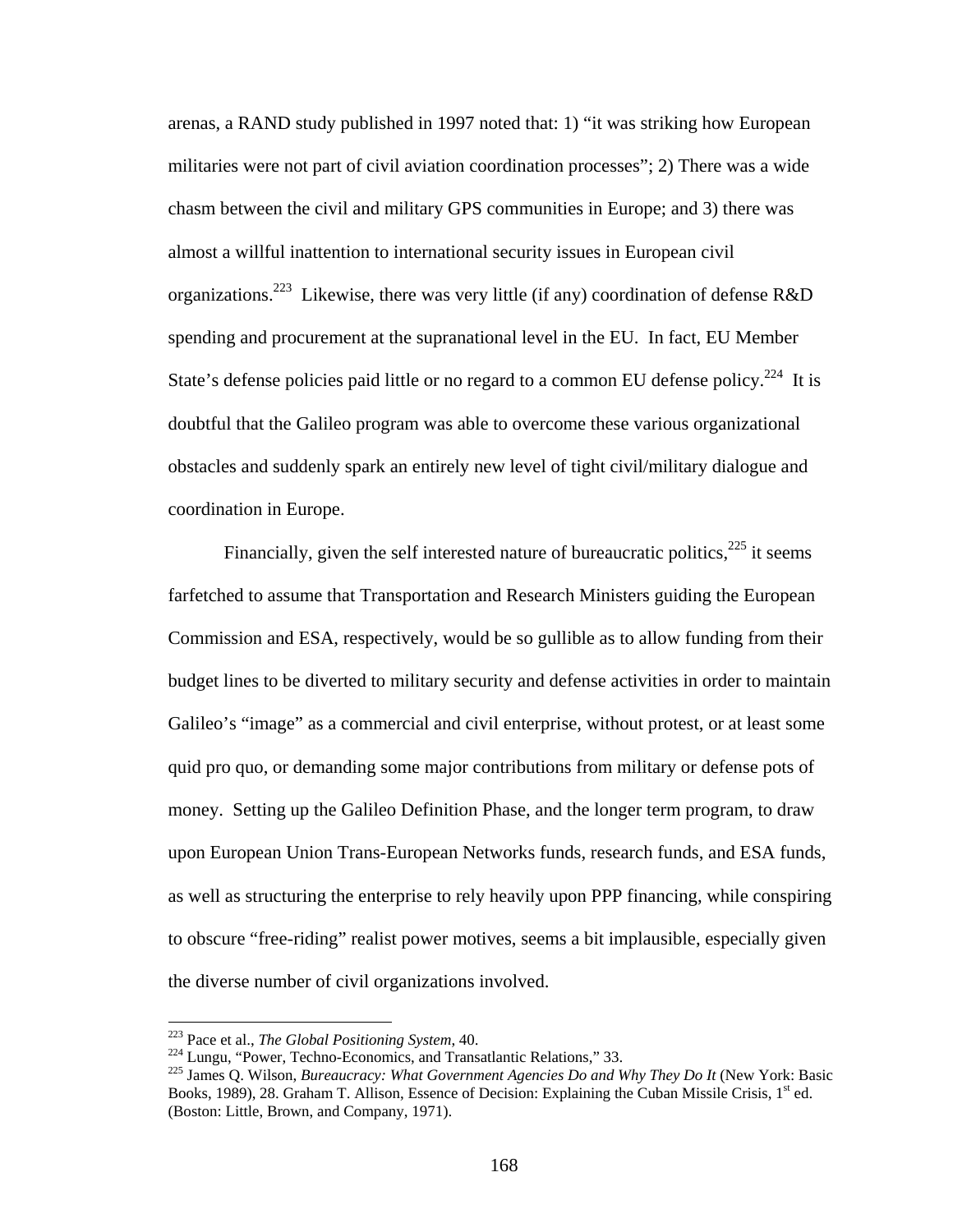Second, there was also a lack of military or defense ministry control found in system design requirements or influence in the decision-making processes. The evidence also shows that in 1999 European militaries and defense establishments did not ask for Galileo's capabilities, although there was some initial consideration of using Galileo in armaments, especially among the French.<sup>226</sup> On the contrary, as shown above, European militaries did not want to spend the money on Galileo, since GPS met their needs. European militaries did not ask for Galileo and had no requirement for it.<sup>227</sup> In addition, consideration of physical, information, and personnel security in the Galileo program was taken in 1999, but was minimal, and little funding was being turned towards such considerations and no institutional structures were in development to deal with such issues.<sup>228</sup> While the 1999 Kosovo campaign may have shocked Europe and opened a "policy window"<sup>229</sup> that made the decision possible, the evidence suggests this was an intervening variable and not the primary cause of the decision to approve start of the Definition Phase of Galileo.

Third, international participation was desired in the Galileo program as a means to spread the costs, improve efficiency, and as a diplomatic tool to promote cooperation which could spillover into other arenas. The European Commission sought financial participation from Russia and Japan as well as many other countries. Cooperation with

<sup>&</sup>lt;sup>226</sup> Taverna, "Europe Launches Satnav Project." Lembke, *The Politics of Galileo*, 30.<br><sup>227</sup> Lembke, "EU Critical Infrastructure," 67.<br><sup>228</sup> In 1999 and 2000, the Civil Military Interface Study and the GNSS Forum for Sec Considerations provided initial studies regarding Galileo security and defense considerations. L. Tytgat, J.I.R. Owen and P. Campagne, "Development of a Civil Military Interface in Europe for Galileo," *Journal of Navigation* 53 (2000): 273-278.

http://journals.cambridge.org.proxygw.wrlc.org/download.php?file=%2FNAV%2FNAV53\_02%2FS03734 6330000884Xa.pdf&code=310b14a19c4ece0af111c69b82140018 (accessed January 8, 2008).

<sup>229</sup> Kingdon, *Agendas, Alternatives, and Public Policies*, and Michael D. Cohen, James D. March and Johan P. Olsen, "A Garbage Can Model of Organization Choice," *Administrative Sciences Quarterly* 17, no. 1 (March, 1972): 1-25.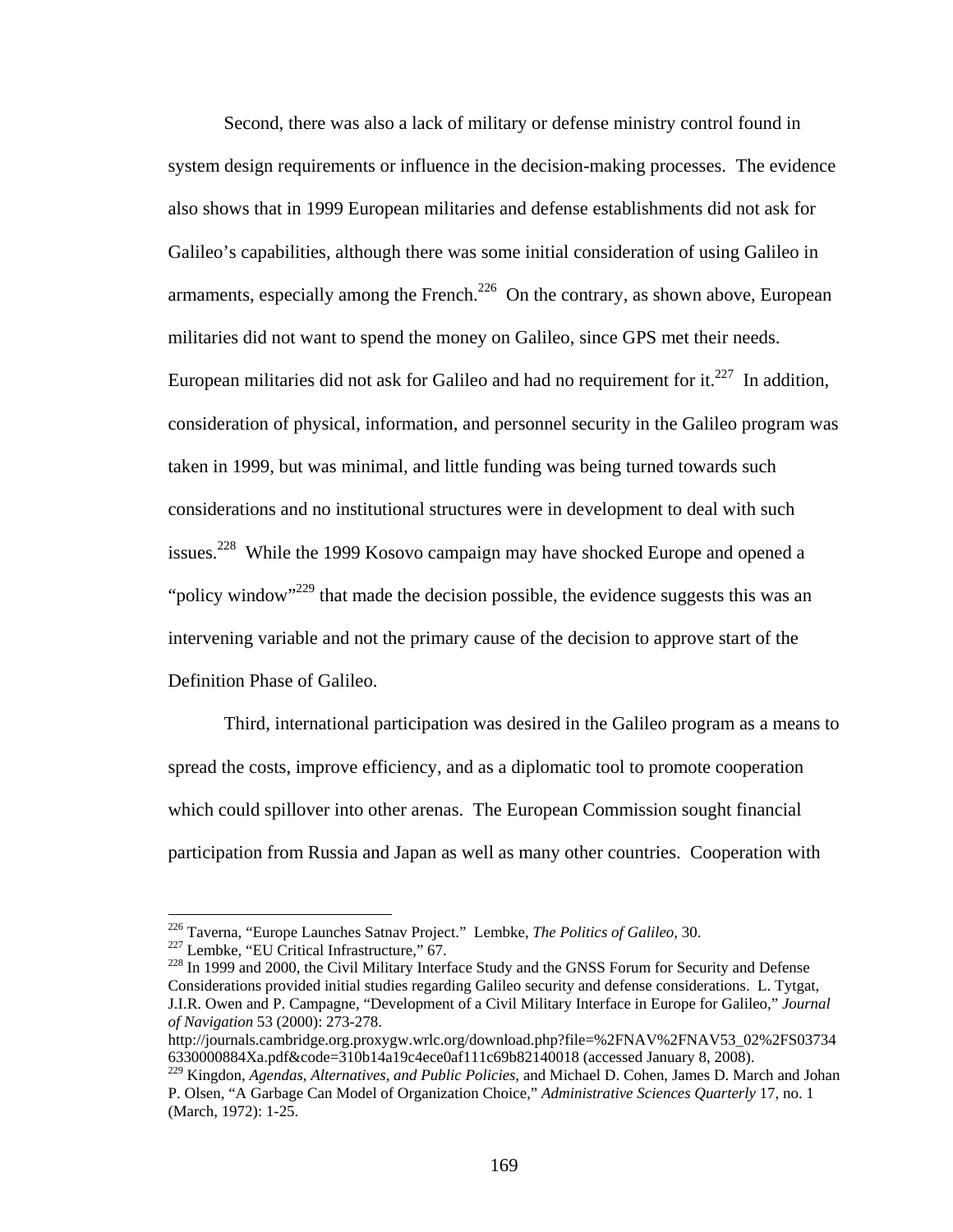the United States was sought in order to prevent disagreement and maximize the capabilities of the GNSS at the lowest cost. This makes it difficult to argue that the Europeans desired cooperation in order to balance the United States. It appears more plausible that European leaders desired cooperation with the United States out of concern for absolute gains rather than relative gains. Indicators which signal "realist" zero sum economic motives and relative gains rationales are easier to find than military and defense indicators, especially in the French position, but they don't appear to outweigh the liberal economic indicators, discussed below.

Finally, although there was significant rhetoric at the start of the Galileo program about autonomy, independence, "strategic" issues, and "security" implications, these words are not, in and of themselves, solid enough indicators of realist motives to outweigh many more concrete liberal indicators. In sum, there is not sufficient concrete evidence to conclude that realist factors weighed the most heavily on European decisionmakers' assessments of the need for Galileo. Realist factors were most likely intervening variables which affected the decision-makers assessments, but did not weigh the most.

*Hypothesis B*: Liberal factors weighed the most heavily on European decision-makers' assessments of the need for Galileo.

I do **not** reject Hypothesis B. This study found many solid indicators that liberal factors carried the most significant weight at the time of the 1999 decision. This study found that civil or commercially oriented organizations were deeply involved in initiating and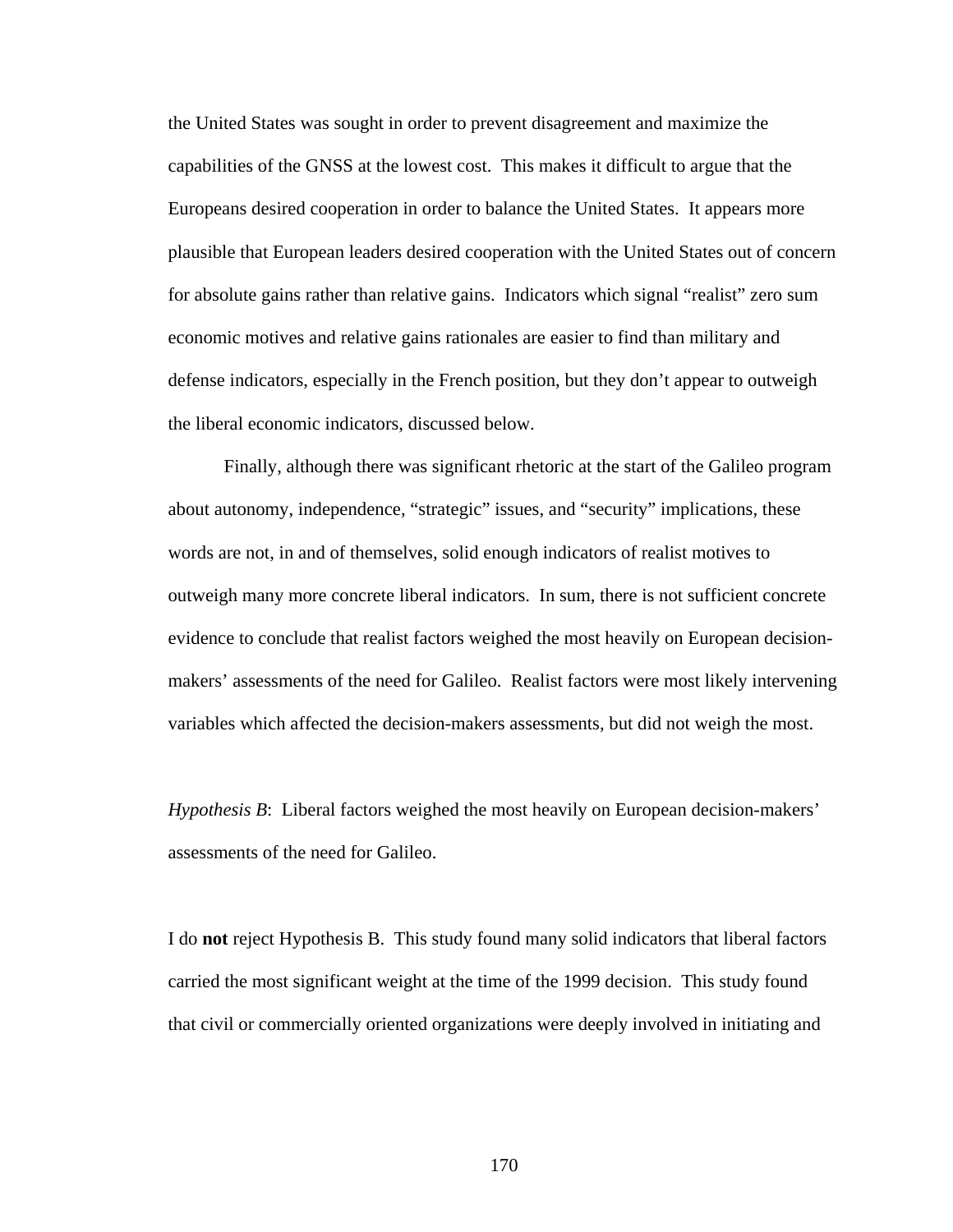managing the project; funding for Galileo came from civil or commercially oriented sources; and civil or commercial officials had significant control over the project.

 In addition, Germany and the United Kingdom took the position that Galileo was for commercial and civil purposes and the military should have no role in the program. In a manner consistent with their broader view of space activities and space applications, German and the British decision-makers staunchly focused on the market potential and jobs which Galileo could bring and thought military uses of Galileo would make the program less commercially successful. France and Italy, on the other hand, emphasized strategic and political purposes, but more in the sense of technological and industrial autonomy rather than geo-political concerns over military balancing, security dilemma concerns, and military security concerns. Nevertheless, it is doubtful that French decision-makers could have misled the British and Germans and others in a ruse to get their approval for Galileo and go against their stated interests.

 In addition, international participation beyond Europe was sought for Galileo in order to spread the costs, make the system more efficient, provide a global public good, and to be mutually beneficial.<sup>230</sup> It does not appear as if international participation was sought in order to create alliances to balance American military power. Otherwise, why did the EU intensify contacts with the United States in 1998 in order to assess the potential for joint development of a civil GNSS system, and why recommend in 1999 that Galileo should be interoperable with GPS?

In sum, there is both sufficient concrete evidence and logic to conclude that liberal factors most likely weighed the most heavily on European decision-makers' assessments of the need for Galileo.

<sup>230</sup> Commission, *Galileo,* COM (1999) 54 final, 2.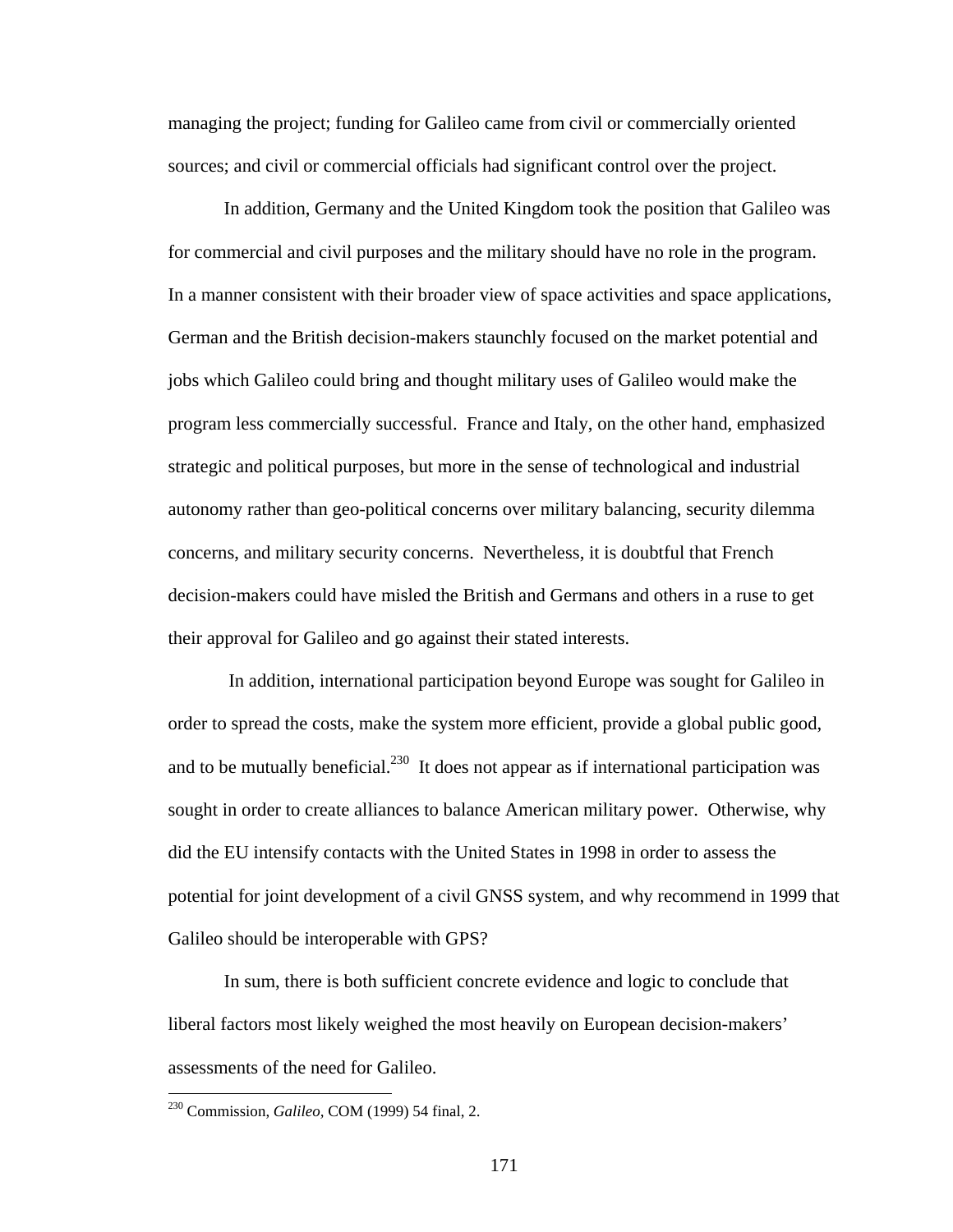*Hypothesis C: Ideational* factors weighed the most heavily on European decisionmakers' assessments of the need for Galileo.

I reject Hypothesis C due to a lack of convincing ideational indicators at the time of the 1999 decision. In order to disentangle the ideational perspective from the liberal and realist perspectives, this study sets aside ideas related to liberalism and realism, such as (respectively) beliefs concerning liberal open markets, trade, and institutions; and beliefs concerning power, autonomy, and independence. If ideational factors were driving European decision-makers assessments of the need for Galileo in 1999, this study should find that identity considerations, especially ideas about European cohesiveness, pride, and prestige, or the use of Galileo as a symbol of European dynamism, technological capability, and cultural attraction, weighed heavily on European decision-makers in their assessments of the need for Galileo.

Although prestige was a factor<sup>231</sup> it was not as significant a factor in the 1990s as it had been in the 1960s for the following reasons.<sup>232</sup> The European Commission is primarily focused on economic matters for its Member States. Spending money on "prestige projects" is not part of its mandate. The Commission is ideally a good steward of European taxpayers' money, and if it is not, it could lose its legitimacy.<sup>233</sup> Similarly, ESA was under the gun for not being efficient in the 1990s and for not being very good at providing space applications which benefited European citizens directly. ESA

<sup>&</sup>lt;sup>231</sup> Beidleman, "GPS vs Galileo," 129.

 $^{232}$  In the 1970s European space activities began to focus on using space as a tool to benefit European citizens rather than for prestige. Dupas and others, "A Franco-German View," 106. 233 Marco Malacarne, European Commission, interviewed by author, September 24, 2007.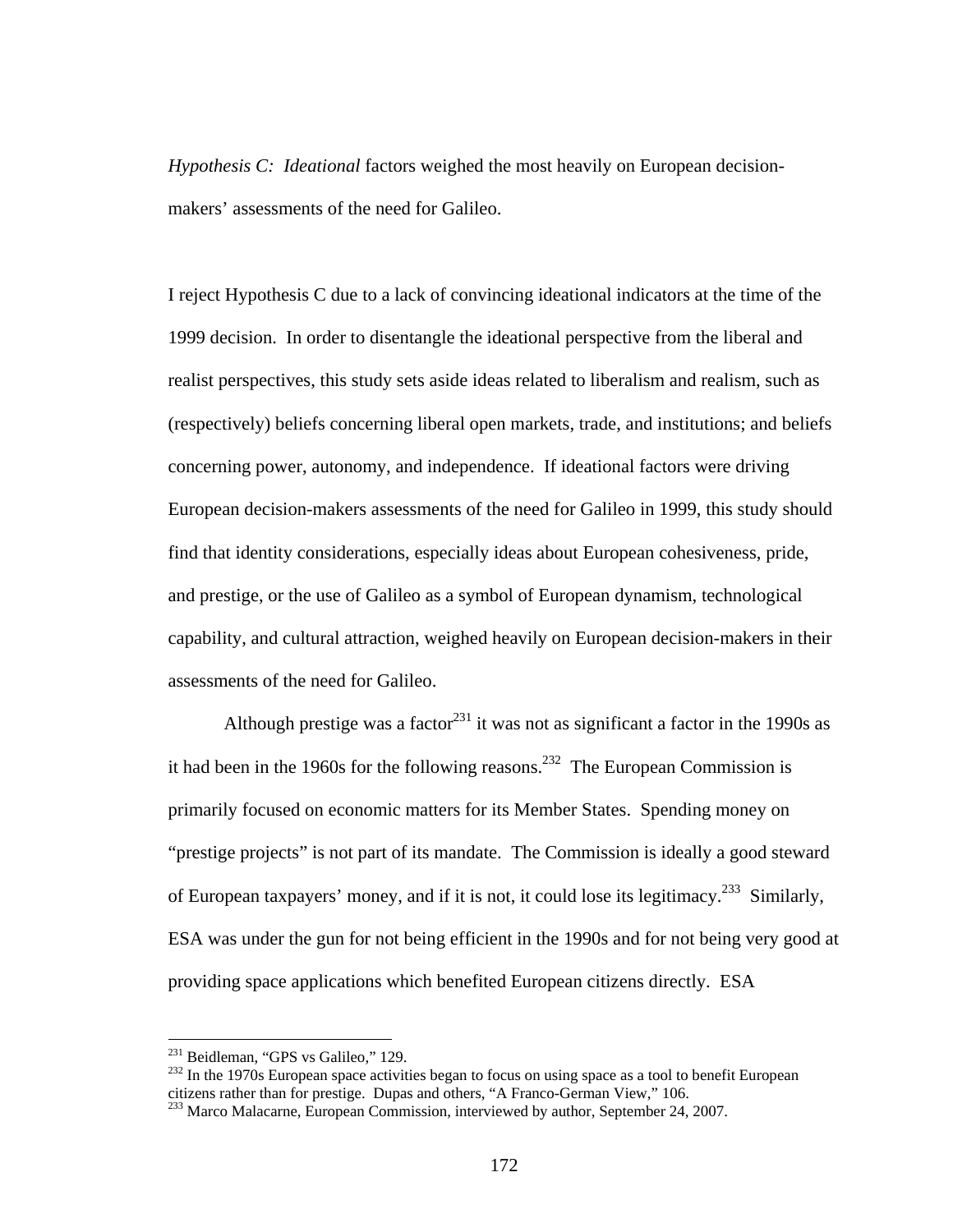participation in the International Space Station was significantly curtailed by its Member States in the 1990s for just such reasons. The cost-benefit of huge investment in the International Space Station was hard to justify on cost effectiveness grounds and improving European citizens' daily life, and the prestige associated with a European manned space capability was deemed inadequate grounds for the huge expense. The result is that ESA also had to focus on delivering tangible benefits to its Member States' taxpayers. Viewing prestige as a significant driver of European space programs was an "old fashioned" way of thinking. $^{234}$ 

The 1990s saw the rise of a second space-age in which commercial space applications, global market shares, improving services, and high technology jobs became more important as motives for investment in space than national and international symbolism and prestige; or the larger ideas about mankind's manifest destiny in space; $^{235}$ or the idea that technological and social change could be politically organized and directed activities.<sup>236</sup> Prestige and autonomy were out and liberal economics were in.<sup>237</sup> "Since the end of the Cold War, the stakes in the space race have shifted from prestige…towards market shares and dominance for applications," said the 1999 EC Working Document "*Towards a Coherent European Approach for Space*,"238 In addition, the prevailing logic was that private funding be sought for space activities.<sup>239</sup> These trends were apparent at the national level also.

<sup>&</sup>lt;sup>234</sup> Naja, interviewed by author, Paris, France, September 16, 2007.

<sup>&</sup>lt;sup>235</sup> Pace, "Merchants and Guardians," 8.<br><sup>236</sup> McDougall, *The Heavens and the Earth*, 1985.<br><sup>237</sup> Bertrand. de Montluc, "Watersheds in the Modern World: The Space Viewpoint." *Space Policy* 12 (1996): 245-264.

<sup>238</sup> Commission, *Towards a Coherent European Approach for Space,* SEC (1999) 789, final, 5.

<sup>&</sup>lt;sup>239</sup> Dupas and others, "A Franco-German View," 106.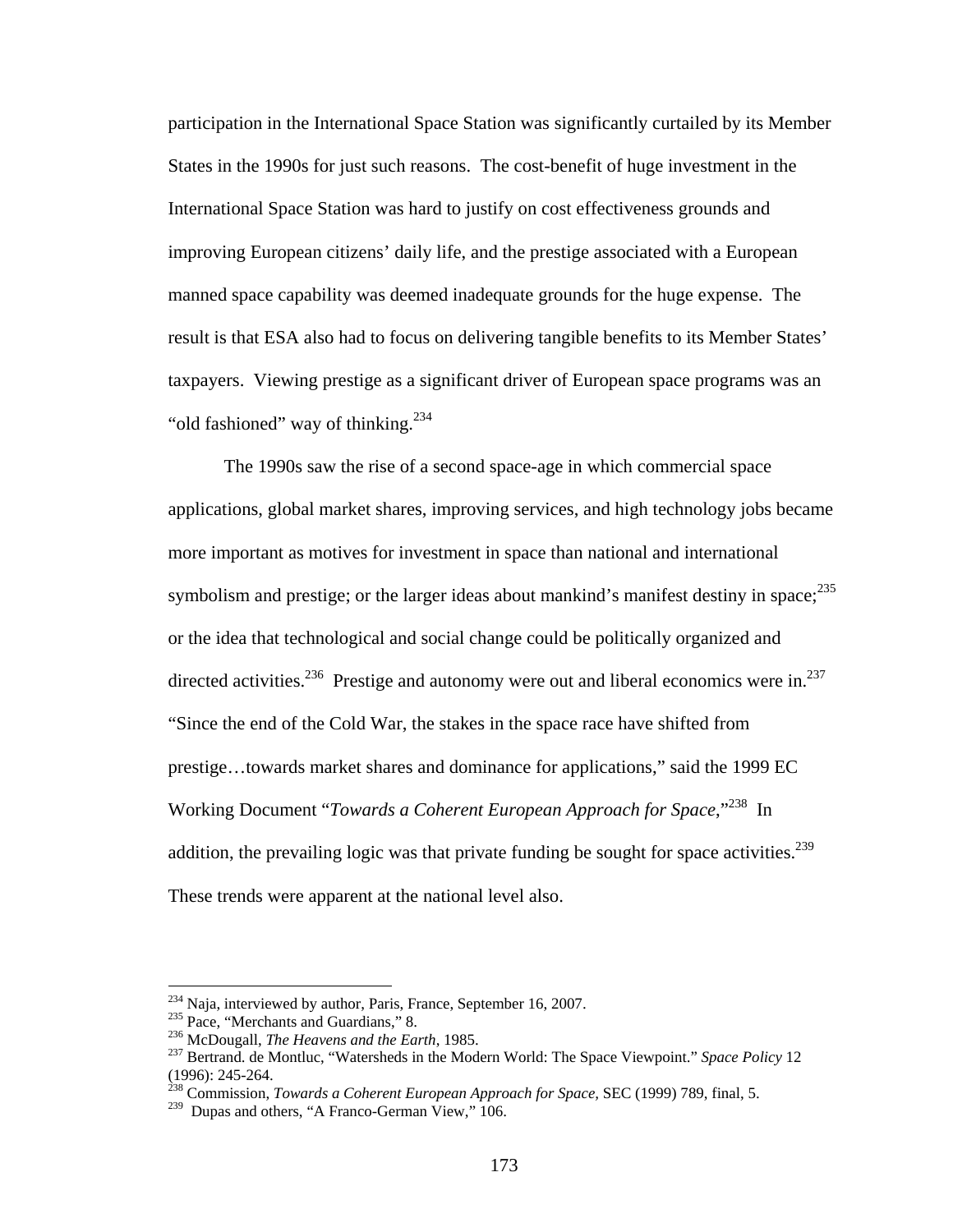As noted previously, the United Kingdom was adamantly opposed to prestige projects, and posed stringent tests in the name of the liberal ethic "best value for money" in regard to space activities.<sup>240</sup> Along with this focus came a very strong preference in the United Kingdom for PPPs, so much so, as a matter of fact, that the United Kingdom became "wedded" to the idea of PPPs, which may help explain how Galileo became financially structured as a PPP. $^{241}$  In addition, German decision-makers responsible for space were also becoming "overtly reluctant" to engage in prestige programs for reasons of European autonomy. $242$ 

Finally, although there was some rhetoric about space activities helping to form a stronger sense of European cohesion and a stronger sense of identity, this rhetoric by itself is not a solid indicator of significant ideational motives which could outweigh the many more concrete liberal indicators. In sum, there is not sufficient concrete evidence to conclude that ideational factors weighed the most heavily on European decisionmakers' assessments of the need for Galileo. Rather, ideational factors were most likely intervening variables which affected the decision-makers assessments, but did not weigh the most.

 The next section parses the above findings further by exploring the relative importance of each level of analysis.

*Levels of Analysis*: The preceding chronology and discussion also demonstrates that the international level was relatively the most significant level in the 1999 Galileo decision.

<sup>&</sup>lt;sup>240</sup> Bertrand de Montluc, "The Changing Face of the European Space Sector: the Policies of Germany, Italy, and the United Kingdom." *Space Policy* 13 (1997): 10.

<sup>&</sup>lt;sup>241</sup> Hill, "Superstate or Superpower?" 5.<br><sup>242</sup> Bertrand de Montluc, "The Changing Face of the European Space Sector: the Policies of Germany, Italy, and the United Kingdom." *Space Policy* 13 (1997): 10.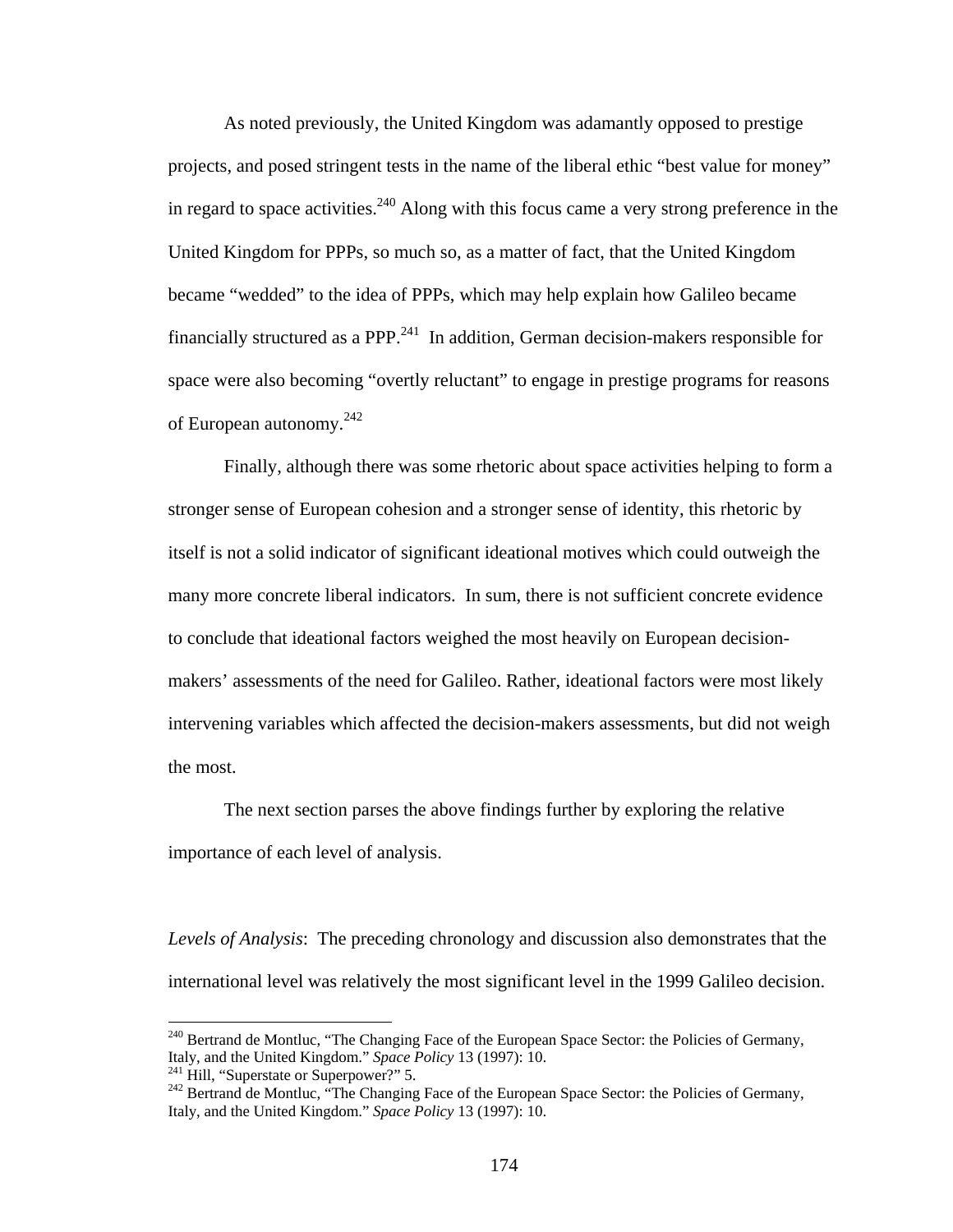European decision-makers acting "as if" the European Union was a nation-state in the international system were responding primarily to liberal factors as demonstrated above. The EU aggregated its Member States' interests and preferences, as well as its own interests and preferences and developed distinctive international level preferences.<sup>243</sup> Galileo was an option which was chosen by European decision-makers in order to serve the interests of the European Union as a discreet actor on the international stage.

The European Union overall managed and controlled the nascent Galileo program and also contributed significantly to its financing. Recall that in 1994 the European Commission adopted the role of GNSS policy coordinator and the role of "catalyst" for the European contribution to the development of a  $GNSS$ <sup>244</sup> In June 1994, European Transport Ministers at the ECAC directed Member States to coordinate a European contribution to GNSS-1 and GNSS- $2^{245}$  Thereafter, DG TREN was given the lead in managing formal cooperation among these organizations, in the "European Tri-partite Group" (ETG) with the purpose of implementing a European contribution to GNSS.<sup>246</sup> The Council of European Union Ministers sanctioned this role for the Commission and called upon the EU to provide "political impetus" for projects related to the information

<sup>&</sup>lt;sup>243</sup> This argument is supported by Per Martinsen's analysis of the development of a unique European Union strategic culture which is more than the sum total of its Member States' interests. Per M. Martinsen, "The European Security and Defense Policy (ESDP) – a Strategic Culture in the Making?" (paper presented at the ECPR Conference, Marburg, Germany, September 18 – 21, 2003), 9.

http://www.essex.ac.uk/ecpr/events/generalconference/marburg/papers/17/1/Martinsen.pdf. (accessed August 15, 2007).

<sup>244</sup> Madders, *A New Force at a New Frontier,* 549. Also see Council Resolution of 19 December 1994 on the European Contribution to the Development of a Global Navigation Satellite System (GNSS), (94/C 379/02), Official Journal of the European Communities C 379 (Brussels, EU, December 31, 1994), 0002-

<sup>0003.&</sup>lt;br><sup>245</sup> Lembke, *The Politics of Galileo*, 6.

<sup>&</sup>lt;sup>246</sup> Barbance and Bergquist, "Satellite Navigation Activities," 155-161.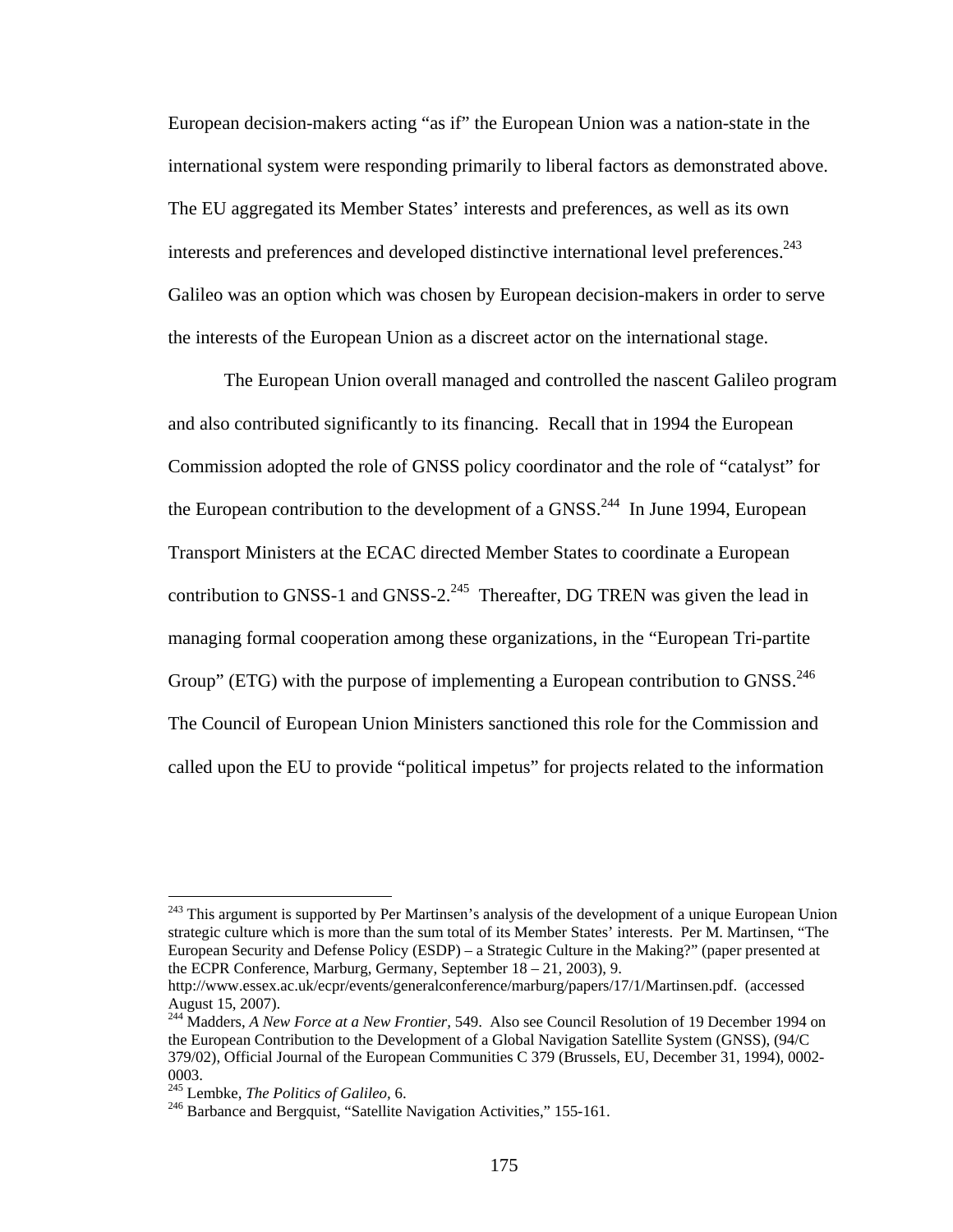society, and to "initiate" and support work needed for the design and organization of a civil GNSS<sup>247</sup>

 The international level also mattered more than the inwardly focused European level due to the simple fact that Galileo cannot be properly considered outside the context of its relationship to GPS and Europe's collective relationship with the United States. The institutional relationships and interactions between DG TREN, Pillar Two, ESA and member states was important but in nearly all respects, Galileo was a reaction to GPS. First, GPS conclusively demonstrated the commercial, civil, and military importance of satellite navigation in the 1990s. In response, Galileo was designed and scheduled in constant reference to GPS. Galileo was designed to be better than GPS by being more available, more precise, more reliable, and by providing capabilities that GPS lacked, such as signal integrity monitoring. In addition, Galileo was designed to be interoperable with GPS. Furthermore, the 1999 "Galileo" communication called for a decision to be made urgently in order to take advantage of the "window of opportunity" for Galileo to capture GPS market share before the United States upgraded GPS satellites, irreversibly set the international standard for satellite navigation signal structures, and established a permanent highly lucrative monopoly on satellite navigation services. This interplay with GPS definitely had an affect on European decision-makers' assessments of the need for Galileo and is best accounted for at the international level. Therefore, it is reasonable to argue that European level considerations were important but not relatively the most significant level in European decision-makers assessments of the need for Galileo.

Likewise, Galileo cannot be adequately considered without due regard for the international aspects of the growing global commercial space market, and Europe's

<u>.</u>

<sup>247</sup> Lembke, *The Politics of Galileo,* 6.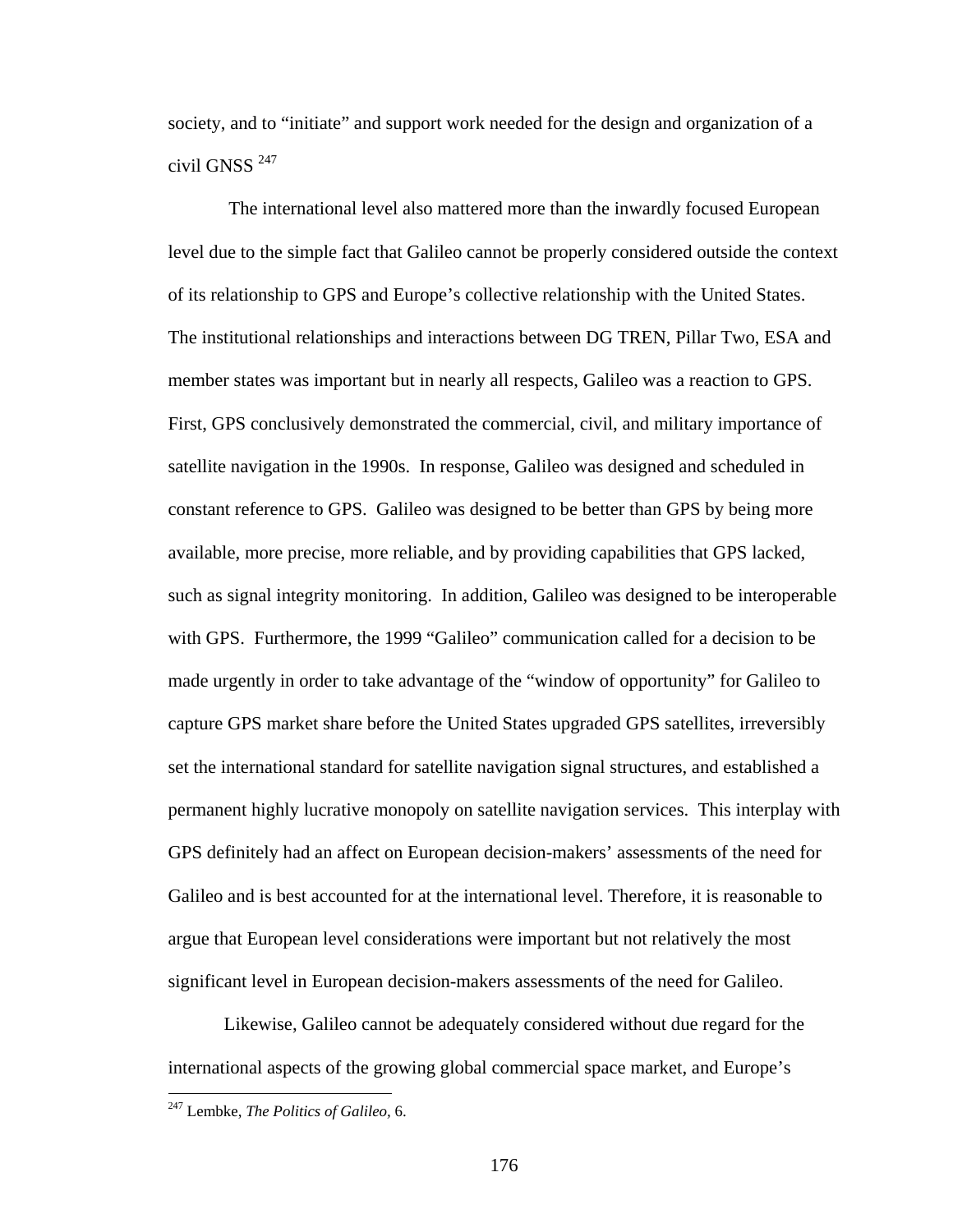collective role in it. This is also accounted for best at the international level, although the industrial level was also very important in and of itself, as described next.

The prime contractors from the European "upstream" space industry consistently wanted to expand European involvement in space through greater public funding for space activities.<sup>248</sup> Naturally, the European space industry figured to benefit greatly from the multi-billion euro Galileo program. Galileo would create demand for a large number of satellites, launch vehicles, and major operational infrastructure. The resulting greater economy of scale would make the European space sector more competitive globally. In addition, the technological challenge would boost the industry's comparative advantage, and the large inflow of public money into the European space sector would help strengthen the European space industry and make it more competitive in the global commercial space market. $^{249}$ 

It is difficult to conclude, however, that the industrial level was relatively more influential than the other levels in 1999. In separate interviews conducted in the autumn of 2007 in Paris and Brussels, officials from the EC, ESA, Eurospace, EADS, and academia consistently stated, without hesitation, that the Galileo initiative was driven more by official political and economic interests than by industrial lobbying.<sup>250</sup> However, this assertion is difficult to confirm one way or another, since in many ways there is often a symbiotic relationship between industrial, technological, and governmental interests.251

<sup>&</sup>lt;sup>248</sup> Barbance and Bergquist, "Satellite Navigation Activities," 155-161.

<sup>249</sup> Eurospace, "Space: a Challenge for Europe." *Space Policy* 11 (1995): 227. Lembke, *The Politics of* 

<sup>&</sup>lt;sup>250</sup> Lungu in "Power, Techno-Economics, and Transatlantic Relation," 20, reports the same finding, citing an October 2000 interview he conducted with an ESA official.

<sup>251</sup> Also see McDougall, *The Heavens and the Earth*.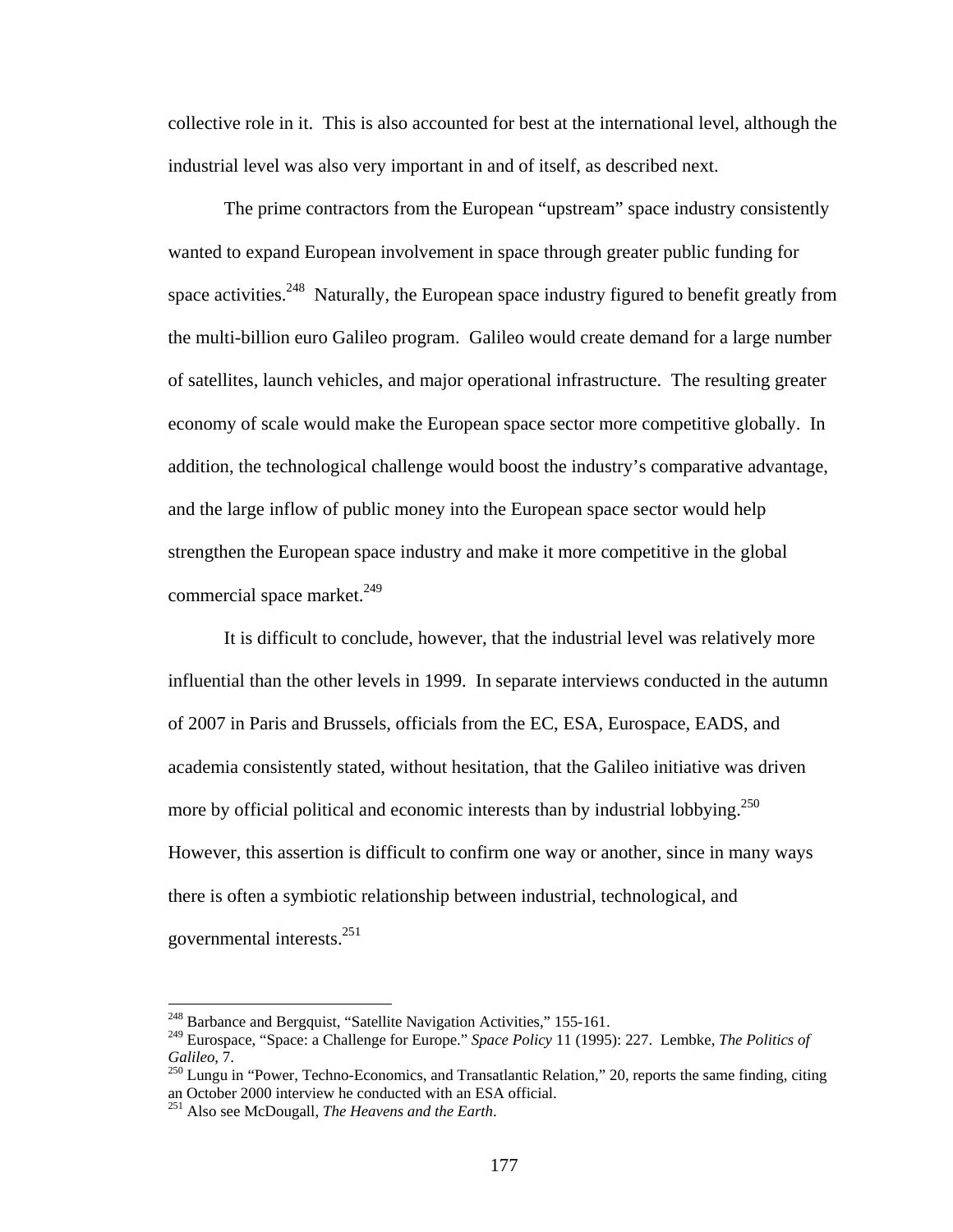Space industry representatives were members of the High Level Industry Working Group<sup>252</sup> and the GNSS High Level Group, and were often granted membership or observer status in other European-level space policy coordination deliberative bodies. So there is no doubt the space industry had significant influence at the EU through official channels, and it is reasonable to assume that the space industry had significant influence at the national level.253 Nevertheless, European decision-makers' well known strategic concerns about international level technological autonomy, global economic competitiveness, and Europe's global image as a technological leader, as well as the initial impetus for more efficient means of air traffic control and better transportation infrastructure in general,  $254$  make it reasonable to argue that the industrial level was perhaps relatively less important than the international level.<sup>255</sup>

It is also safe to say that the national level was very important in the Galileo decision, and possibly the most influential level. "Nothing happens without Member State approval," as Ralf Huber, a European Commission official, said.<sup>256</sup> The realist perspective, that the European Union's decisions simply reflect the Member States interests, is assumed by many observers in much of the literature on Galileo.

However, it is not difficult to argue that the leading states had conflicting preferences which make it unlikely that the national level, by itself, was the most important level. Chapter Two discussed many of the structural differences among the

<sup>&</sup>lt;sup>252</sup> Lungu, "Power, Techno-Economics, and Transatlantic Relations," 10.<br><sup>253</sup> It is beyond the scope of this report to explore national level industrial policy and relations.<br><sup>254</sup> Beidlemann, "GPS vs Galileo," *Astropol* Transatlantic Relationship." Johnson-Freese, *Space as a Strategic Asset*, 2007. Lembke, "EU Critical Infrastructure."

<sup>&</sup>lt;sup>255</sup> Likewise, there was no GPS industry association in Europe as of 1997 according to a RAND. European interest in GPS focused on government driven public transportation planning for aircraft, trains, and future intelligent vehicle highway system. This study made similar findings regarding Galileo.

<sup>&</sup>lt;sup>256</sup> Ralf Huber, interviewed by author, Brussels, BE, September 20, 2007.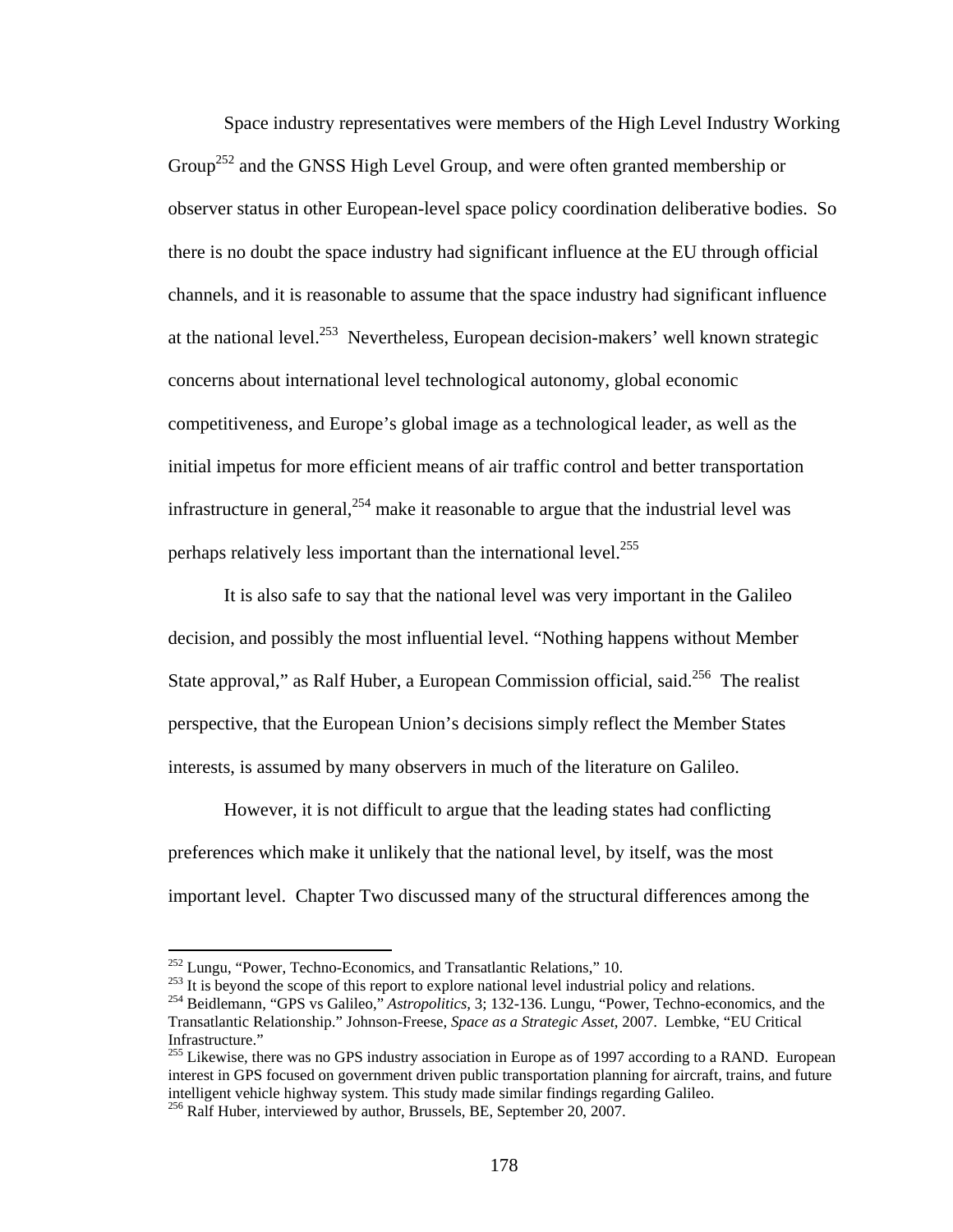programs while Chapter Four, above, discussed many of the different historical motivations behind each states' space program. The international level was needed to ameliorate the diverse preferences of the European states and overcome conflicting interests and perspectives.

We know, for example, that the United Kingdom has not had a significant leadership role in the European space sector since the 1970s and focused its civil space efforts on economic benefits, and was content to rely upon the United States for its military space capabilities, including PNT capabilities. Likewise, Italy was never a major driving force behind European space projects in the 1990s or earlier.

We also know that Germany and France were the driving forces behind European space activities. However, even though Germany traditionally took on a strong role in the European space sector with an aim of strengthening its industrial competitiveness, its economic difficulties related to reunification, its strategic priorities in Central and Eastern Europe in the 1990s, its proclivity to use ESA as the natural framework for its space activities, and the importance it attached to transatlantic cooperation and counterbalancing the pursuit of European autonomy<sup>257</sup> make it reasonable to argue that German preferences were definitely important, but were different from the preferences of the other key states.

France, by itself, was the most important national level actor and prioritized strategic autonomy and security. However, in the European Commission and in the Council of Ministers, French interests would also be in competition with the divergent interests of Germany, Italy, the United Kingdom, and other countries like Spain, as well as the EC's own interests as an independent actor. The result is that French national level

<sup>257</sup> Montluc, "The Changing Face of the European Space Sector," *Space Policy,* 10.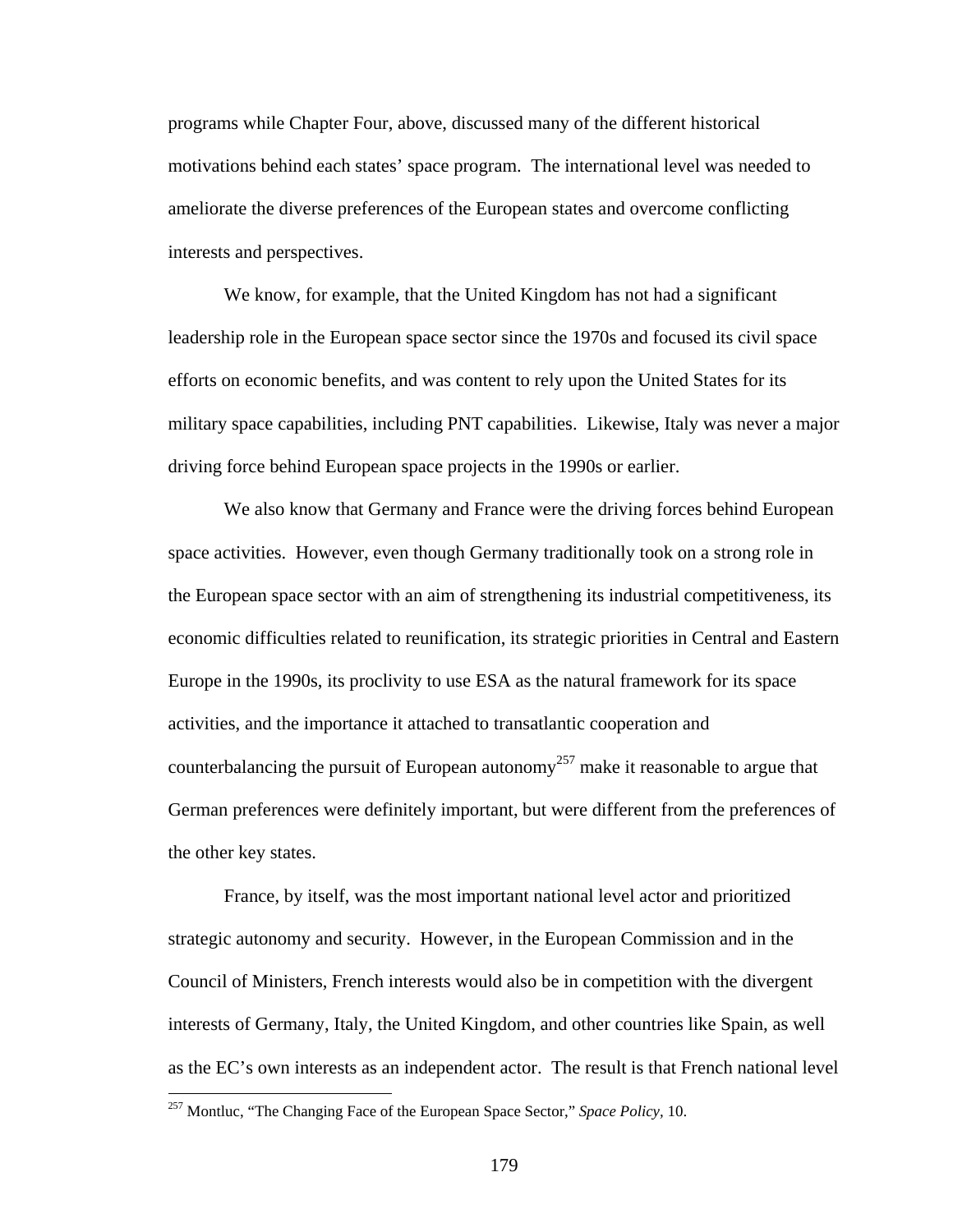influence, while critically important, could have become diluted by the need to bargain and compromise with other states at the European Commission.

Likewise, France is well known for using ESA as an instrument for the pursuit of its national space ambitions<sup>258</sup> and for using the EU as a means to advance its strategic interests collectively when it does not have the critical mass politically or financially to advance them unilaterally or bi/multi-laterally. However, the French realized in the 1990s that the French national economy of scale was insufficient in the era of globalization to maintain their ambition for national level industrial, technological, and military autonomy and that therefore, French ambitions for autonomy would have to evolve to the European Union.<sup>259</sup> The 1994 French Defense White Paper noted that aerospace was a high technology sector in which France must remain competent, that dual-use technologies were useful, and that France must cooperate within the auspices of the European Union on future armament programs due to the expense of modern weapon systems. Therefore, it is reasonable to argue that French national level interests were a significant driver of the Galileo decision but the French were willing to cede a significant degree of control to the European Union. This further strengthens the argument that the international level was relatively the most important in European decision-makers' assessments of the need for Galileo.

One last indicator makes it reasonable to argue that the international level was more significant than the national level. Simply put, the  $EC - a$  supranational organization - manages the Galileo program. EC decisions concerning Galileo are taken using qualified majority voting rules. Consensus among all member states is not required

<sup>&</sup>lt;sup>258</sup> Montluc, "The Changing Face of the European Space Sector," 11.

<sup>&</sup>lt;sup>259</sup> Lungu, "Power, Techno-Economics, and Transatlantic Relations," 21.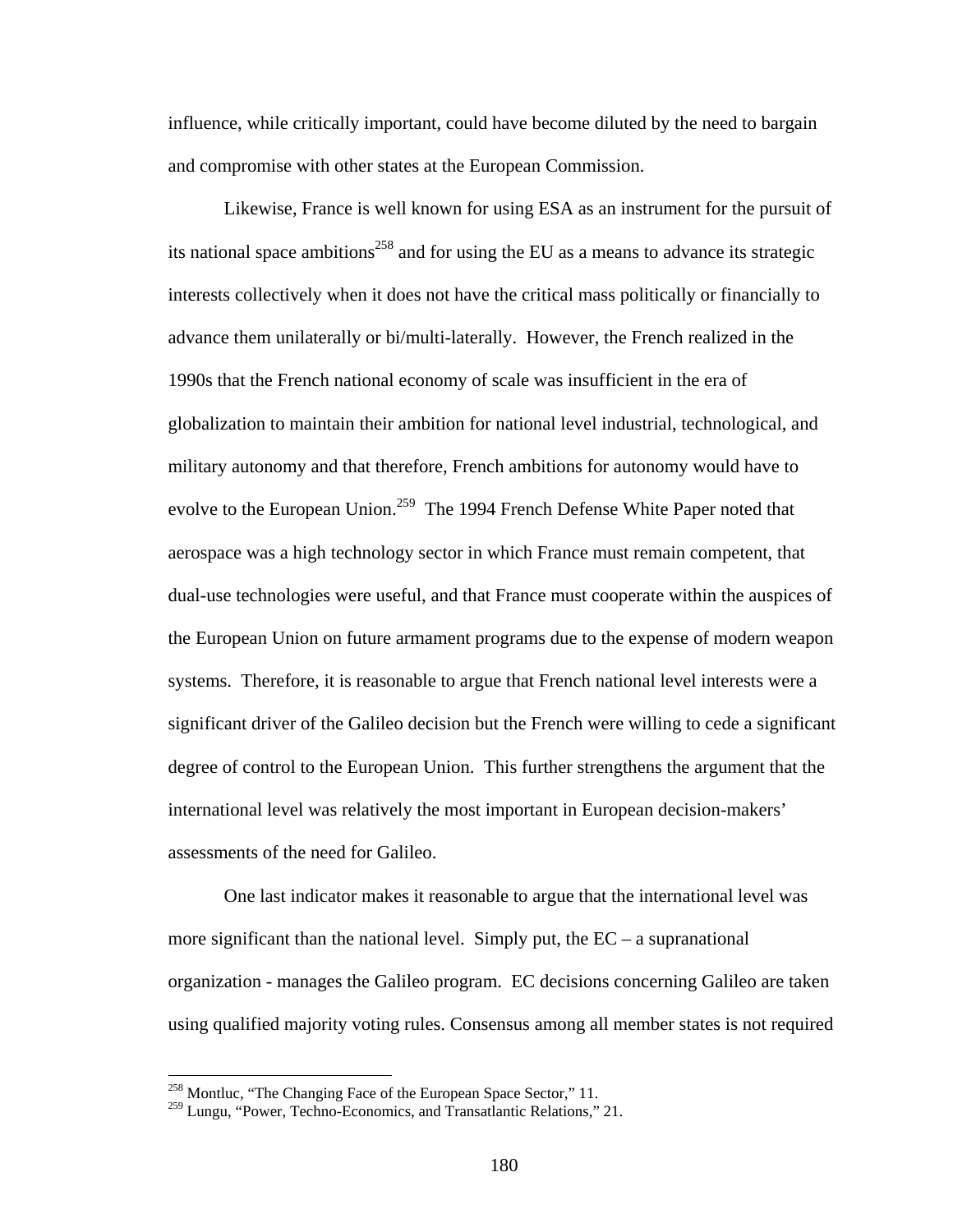to move the Galileo program forward. If the national level were the most significant, Galileo should either have been structured as a bi/multi-lateral program or structured within a new, functional intergovernmental organization.

Previous collective European space application programs which were more clearly driven by the leading European states were developed and made operational by ESA, an intergovernmental organization. Then they were transferred to new functional intergovernmental organizations, e.g. the European Telecommunications Satellite Organization (EUTELSAT),<sup>260</sup> and the European Organization for the Exploitation of Meteorological Satellites (EUMETSAT). Indeed, there was some discussion of Galileo taking a similar path with a new IGO such as a "EUNAVSAT," but that alternative was not chosen.261 Member States have much more leverage in intergovernmental organizations than in the supranational European Commission. Apparently, key European decision-makers purposefully placed responsibility for the development of Galileo at the European Commission in order to make use of the EC's power of initiative, agenda setting power, ability to overcome diverse Member State interests, and ability to act collectively "as if" it is a nation state in the international system. Otherwise, it is reasonable to argue that Galileo would either have been structured as a bi/multi-lateral program or structured within a new functional IGO.

Given the above considerations, this study makes a reasoned judgment that the international level was relatively the most significant level of analysis in the 1999 Galileo decision. In addition, as we'll see, similar arguments hold for the 2002, 2004, and 2007

<sup>260 &</sup>quot;EUTELSAT: An International Company," (Paris: EUTELSAT, 2007).

http://www.eutelsat.com/news/media\_library/brochures/international\_company.pdf (accessed February 20, 2007).

<sup>261</sup> Barbance and Bergquist, "Satellite Navigation Activities," 155-161.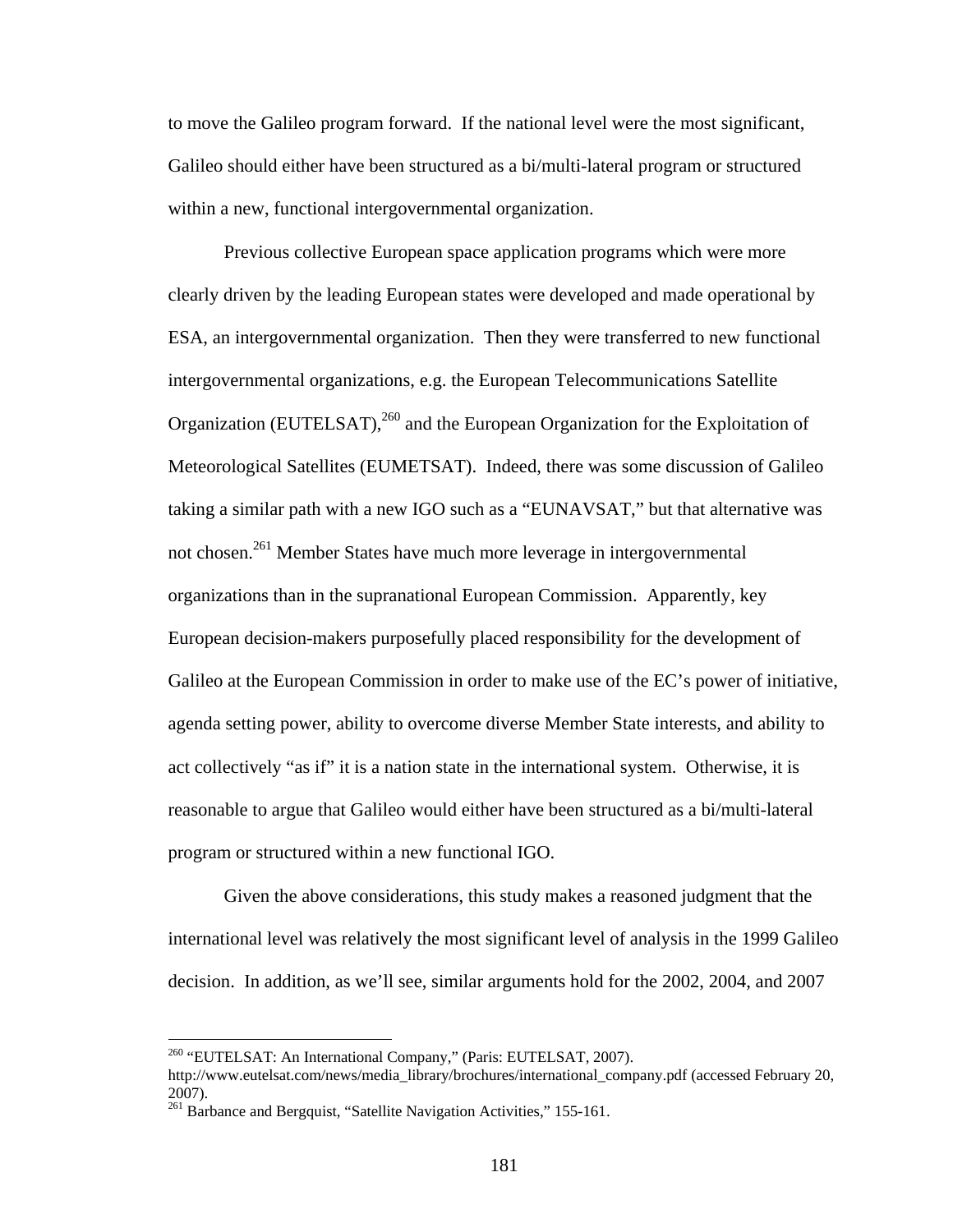decisions investigated in this study. Therefore, I argue that the international level was the most significant level throughout the period under investigation in this study.

*Summary:* This chapter provided a chronology of events up to the 1999 decision to start the Galileo Definition Phase and then assessed the relative weight of realist, liberal and ideational factors on European decision-makers assessment of the need for Galileo. It was argued that liberal factors influenced European decision-makers most heavily. It also judged that the international level mattered the most.

We may now proceed to examine the sequence of events that nearly killed the Galileo program and led up to the second decision point under study, the much delayed and contested 2002 decision to start Galileo's Development Phase.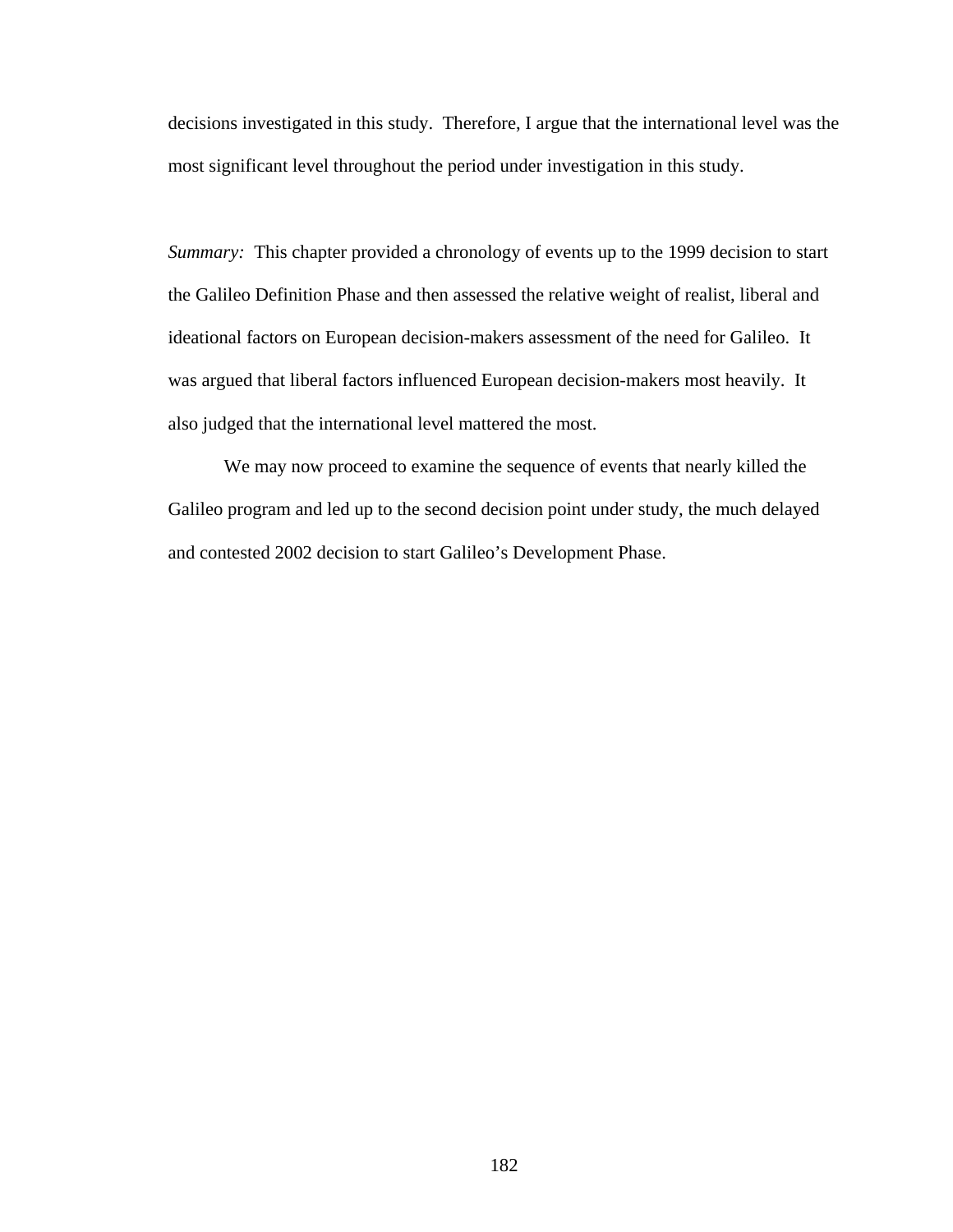## **Chapter Five: Getting on Course**

Chapter Five traces the events during Galileo's Definition Phase up to the March 2002 EU decision to approve Galileo's Development Phase. The Galileo program barely survived the Definition Phase and this chapter seeks to shed light on the obstacles it faced and the impetus needed to keep the project alive.

This chapter found that realist factors at the international level were the most important motivators for Europe to press ahead with Galileo in spite of serious objections from the United States and unresolved funding and management questions. Obstacles caused by questions concerning the feasibility of private financing were only overcome after the Transport Council came under pressure from the European Council and national level military leaders whom stressed the strategic importance of Galileo and its importance to European defense cooperation.

 However, liberal factors still carried significant weight. Galileo's public funding still came from civil sources and a PPP was still planned for the Deployment and Operational Phases. Organizationally, the Galileo project was still managed and controlled by civilian authorities. Nevertheless, liberal factors were most likely significant intervening variables which affected the decision-makers' assessments, but did not weigh the most.

In addition, the evidence suggests that ideational factors were relatively the least important during this period.

183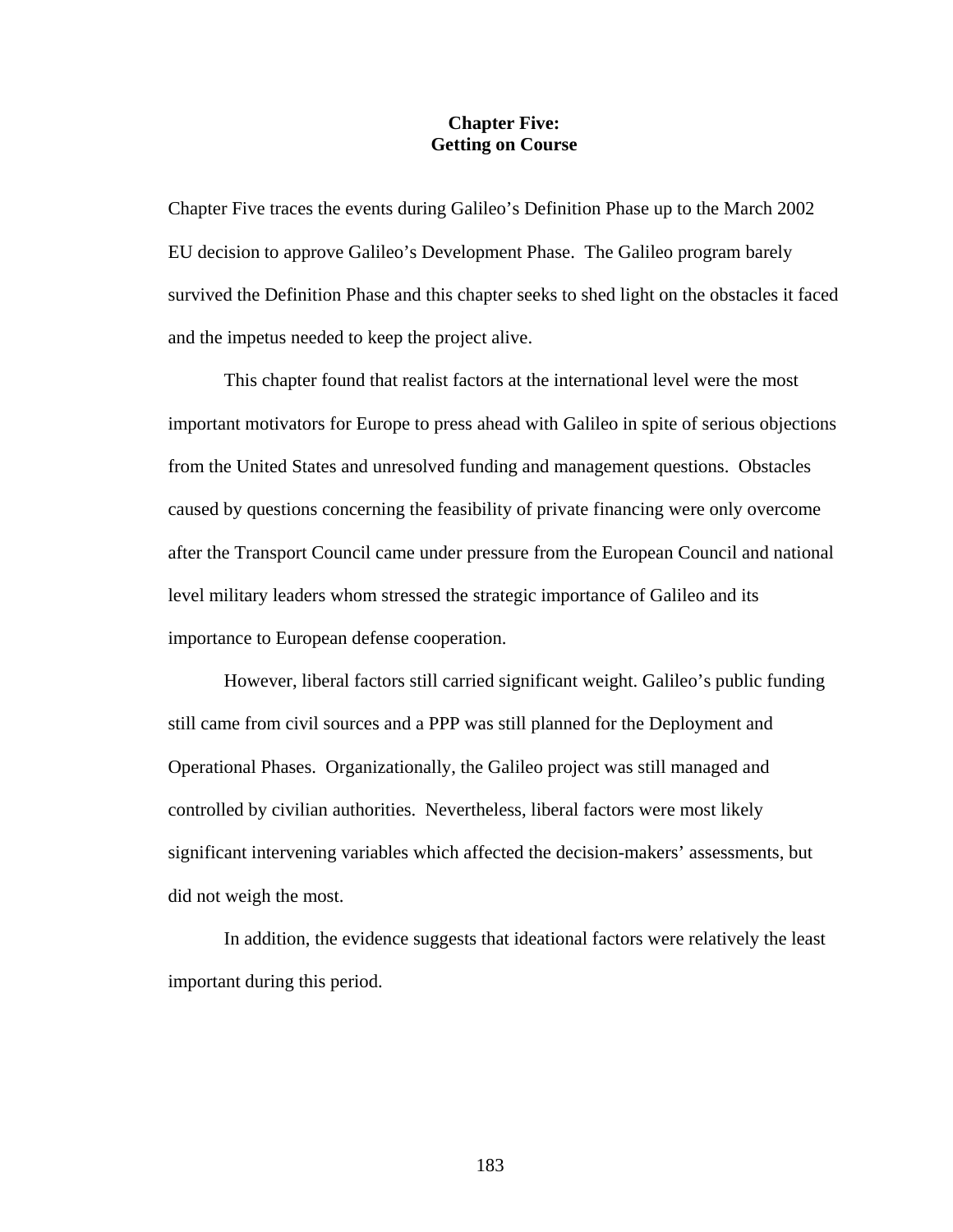## *1. Defining Galileo*

The 19 July 1999 Council of the European Union Resolution which approved Galileo's Definition Phase stated that it expected the EC and Member States to take measures to ensure that largely private interests would develop and finance Galileo. It stated that meeting this requirement "would be a central factor in deciding on future phases of the project."<sup>1</sup> The Resolution also specified that the Definition Phase should deliver "exhaustive" results on feasibility, design, capability, structure, reliability, control and cost of the system. $2$  The Definition Phase was expected to conclude in December 2000 with a report and recommendations to the Transport Council of the European Union to aid in their final decision on whether or not to go ahead with the Galileo project.<sup>3</sup>

 The July resolution also directed the EC to immediately explore the potential for cooperation with the United States and Russia. By November of 1999 formal negotiations with the United States about how Galileo and GPS could be made

<u>.</u>

- GALA for the overall architecture definition
- GEMINUS to support the GALILEO service definition
- INTEG for EGNOS (European Geostationary Overlay Service) integration into Galileo
- SAGA to support the GALILEO Standardization process
- GalileoSat for the space segment architecture definition
- GUST related to GALILEO receivers pre-specification and certification
- SARGAL related to potential SAR (Search and Rescue) applications of Galileo.

- architecture of GALILEO Local Components and customisation for some key applications,
- interoperability between GALILEO and other systems (GNSS, GSM/UMTS, etc.),
- co-ordination and protection of frequencies used by GALILEO,
- standardization and certification aspects,
- market observatory of applications using GALILEO,
- definition of the legal, regulatory and institutional framework of GALILEO.

This information is taken nearly verbatim from "GALILEO: European Satellite Navigation System" at http://ec.europa.eu/dgs/energy\_transport/galileo/programme/phases\_en.htm 3

<sup>&</sup>lt;sup>1</sup> Council of the European Union, "Definition Phase."

 $2^2$  A number of projects and studies were conducted by the EC and ESA during the Definition Phase to fulfill this directive including:

<sup>•</sup> GALILEI defined the overall service and user approach for GALILEO, in particular on the following topics:

<sup>&</sup>lt;sup>3</sup> Ashkenazi, "The Challenges Facing Galileo," 185.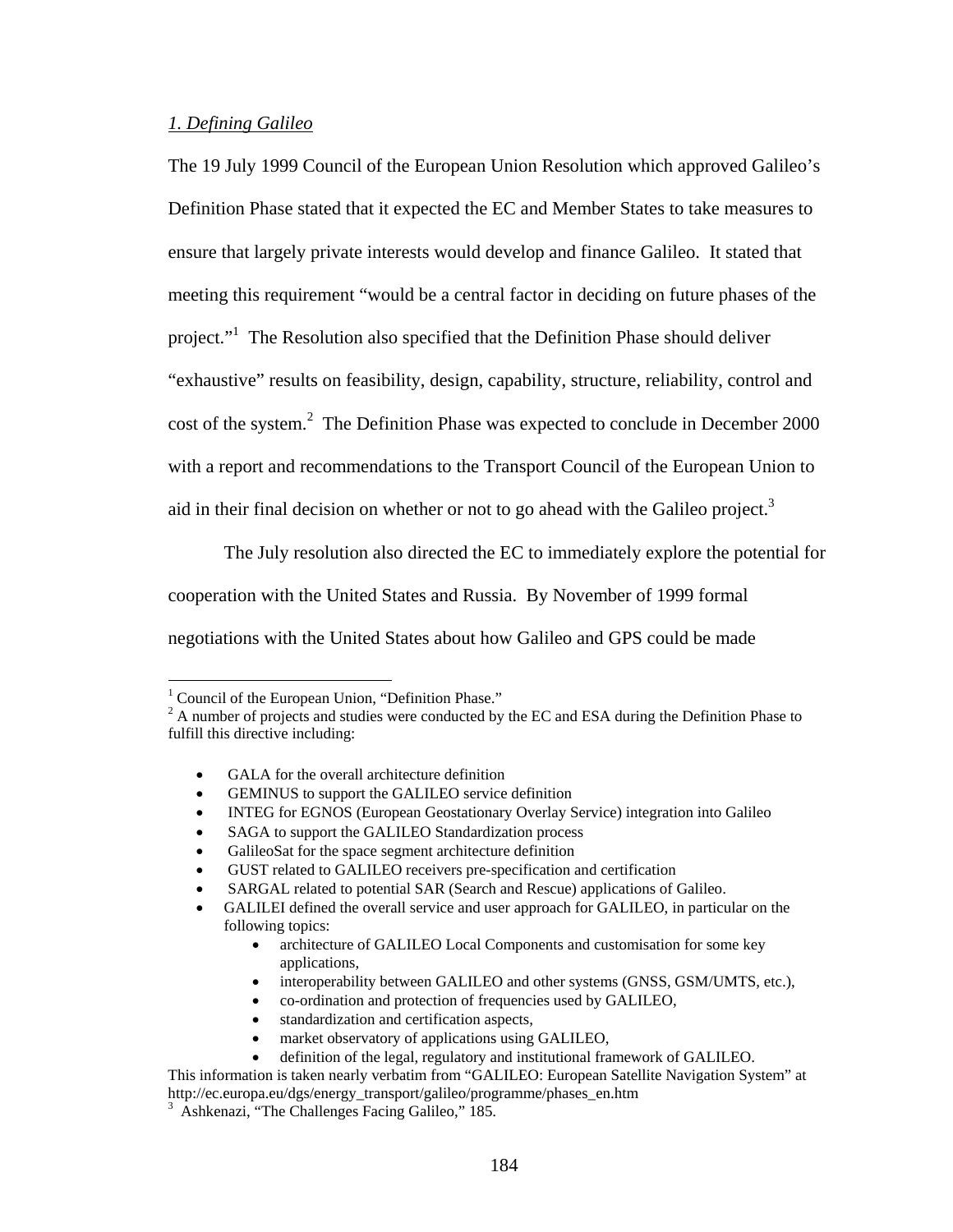compatible and interoperable had begun.4 The resolution also expressed a desire for cooperation with third countries.

One of the first tasks in the Galileo Definition Phase was to set up an adequate institutional structure for the Galileo program. An institutional structure had been spelled out in the July 1999 Council resolution. The resolution invited the EC to immediately set up a Galileo Steering Committee, chaired by the EC and composed of EU and ESA Member State representatives, with ESA as an observer. The Galileo Steering Committee would oversee work on Galileo and handle contacts with non-member states.

A Galileo Program Office with a permanent secretariat and a joint EU/ESA Program Management Board was also to be set up to provide technical support to the Galileo Steering Committee and to coordinate studies and action among the complex web of interested parties and to start work on the legal and institutional arrangements.<sup>5</sup> The joint EC/ESA Galileo Program Office opened on 4 May 2000 and created the first standing link between ESA and the EC.<sup>6</sup>

A reporting process from the EC to the Galileo Steering Committee concerning system security issues was to be set up. In addition, a reporting process from the EC to the Council of the European Union was to be set up to report on the Galileo's finances and overall progress. There was no established reporting process to any security or defense authorities.

1

 $^{4}$  Lembke, "EU Critical Infrastructure," 69. Taverna, "Europe Launches Satnav Project."<br>  $^{5}$  Touerna, "Europe Launches Satnav Project."

Taverna, "Europe Launches Satnav Project."

<sup>&</sup>lt;sup>6</sup> Franco Baracina, "ESA and the EC Open Joint Office to Accelerate Work on Galileo Satellite Navigation Programme," *M2 Presswire*, May 5, 2000.

http://proxygw.wrlc.org/login?url=http://proquest.umi.com.proxygw.wrlc.org/pqdweb?did=53516169&sid =1&Fmt=3&clientId=31812&RQT=309&VName=PQD (accessed January 8, 2008).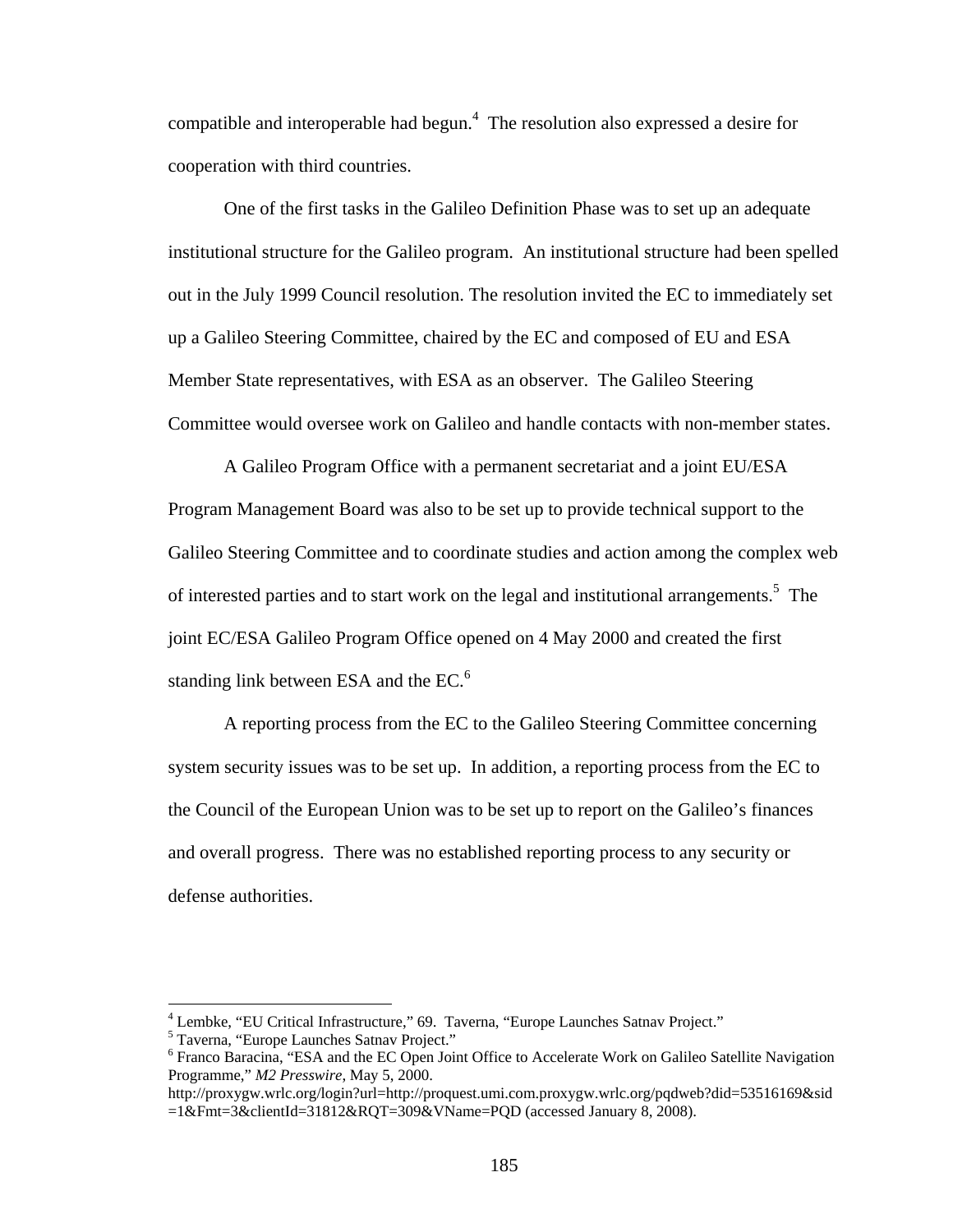The July 1999 Council Resolution concentrated most of its attention on financial issues. First it invited the EC to explore potential revenue generating services which Galileo might be able to create by charging levies and charging for access to high quality services (i.e. the most accurate PNT signals).

 Second, in the interest of establishing Galileo as a PPP as soon as possible, the July Council Resolution directed the EC to develop an estimate of the cost and cost risks of the entire Galileo program life cycle.

 Third, the resolution invited the EC to examine the possibility of using multiannual contributions from the EC's Trans-European Network (TEN) budget, the EC's Fifth Framework program R&D budget, and any other budgets which could be used in cooperation with ESA (which ruled out defense/security budgets).

 Included in this long list of activities was the Council's call for the EC to urgently initiate action to secure the ideal portion of the frequency spectrum needed to make Galileo signals the most accurate possible.<sup>7</sup> In fact, ESA and France had actually already filed for Galileo frequency allocations before July 1999. $\delta$  The portion of the spectrum that was allocated for Galileo's PRS signal by the International Telecommunications Union (ITU) at the 2000 World Radio Conference happened to overlap the planned (but not as yet officially requested or reserved frequency) of the future upgraded GPS III military signal, their projected to be launched in 2011. This potential interference

 $<sup>7</sup>$  A discussion of the advantages of certain portions of the electromagnetic frequency spectrum for global</sup> navigation satellite services is outside the scope of this study. The frequency spectrum is a global public good which is managed by International Organizations. Frequency allocations are handed within Europe by the European Conference of Postal and Telecommunications Administrations and globally by the International Telecommunications Union.

<sup>&</sup>lt;sup>8</sup> Taverna, "Europe Launches Satnav Project."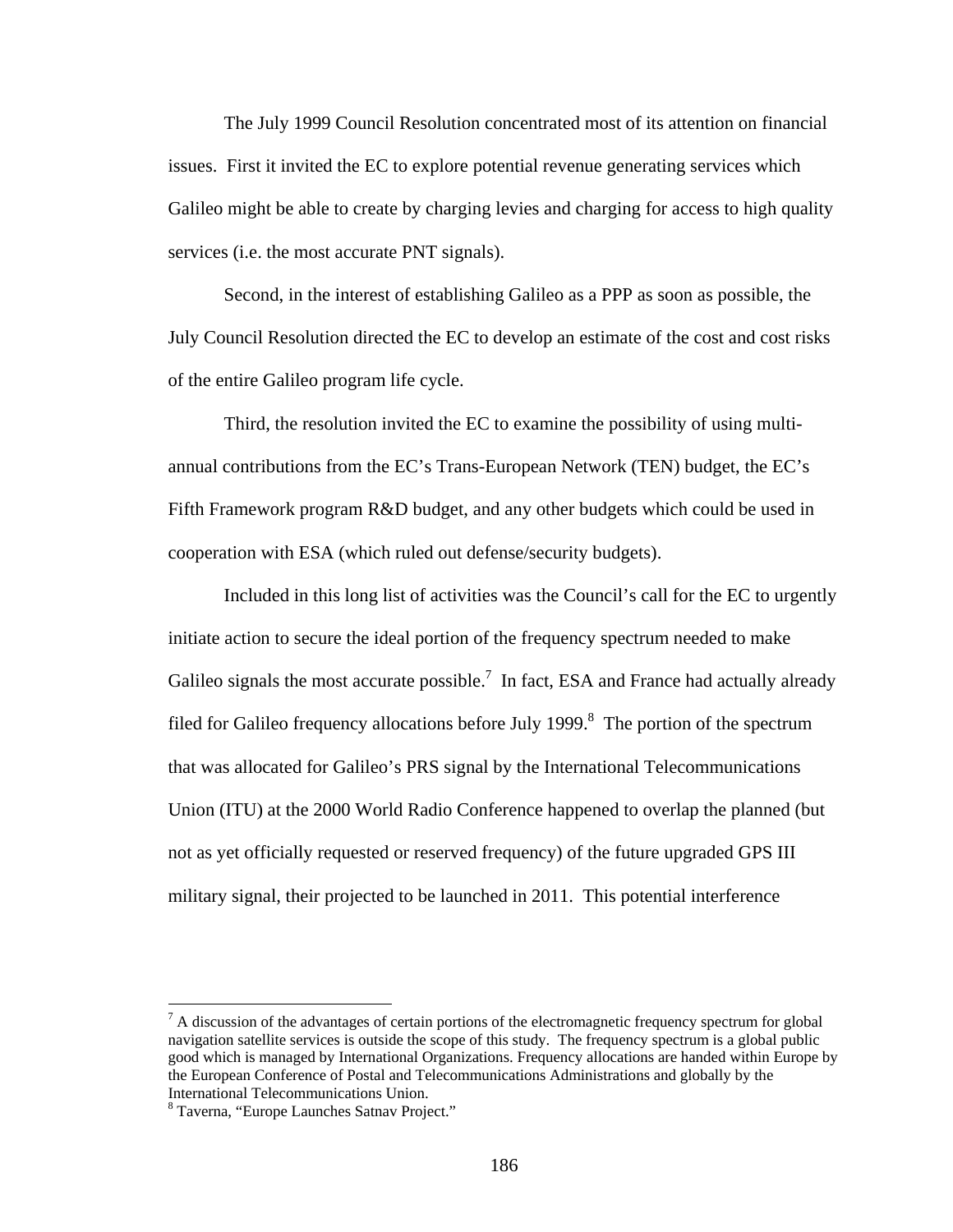between GPS and Galileo signals raised alarm in the United States. This issue will be discussed in greater depth below.

 Once funding for Galileo was released in December 1999, the EC and ESA set out to define the basic elements of the system. ESA was responsible for conducting studies on the Galileo satellite constellation, ground segment, and associated technology. ESA placed these activities organizationally within its GalileoSat program. The EC was responsible for policy, legal, regulatory, and institutional issues.

 The EC set up the Galileo Steering Committee, as the European Council had recommended, but this institutional structure ran into problems rather quickly. First, the EC had no experience in the management of large space programs which required the delivery of tangible results, i.e. hardware. Normally, European transportation infrastructures such as roads, rails, airports, and telecommunication networks were developed and owned at the national level, and the EC (DG TREN) concerned itself with creating the legal and regulatory mechanisms that allowed the nationally developed capabilities to operate smoothly together. Galileo was the first time the EC took on managing the development of a European-wide infrastructure itself.<sup>9</sup>

Institutionally, the EC was not very well prepared for this complex task. For example, it was decided that the project structure had to allow for democratic influence and political control by all participating nations and private sector organizations.<sup>10</sup> Ideally this might be desirable, but it created obstacles practically. Complicating the picture even more, there was no clearly defined public customer for Galileo and the participating states did not agree on the pace of the program or even the purpose of the

<sup>&</sup>lt;sup>9</sup> Both Britain and Germany questioned the EU bureaucracy's ability to manage the project. The Economist, "Eppur si Muove--or Maybe Not," *The Economist*, May 22, 2002. 10 Lembke, *The Politics of Galileo,* 15.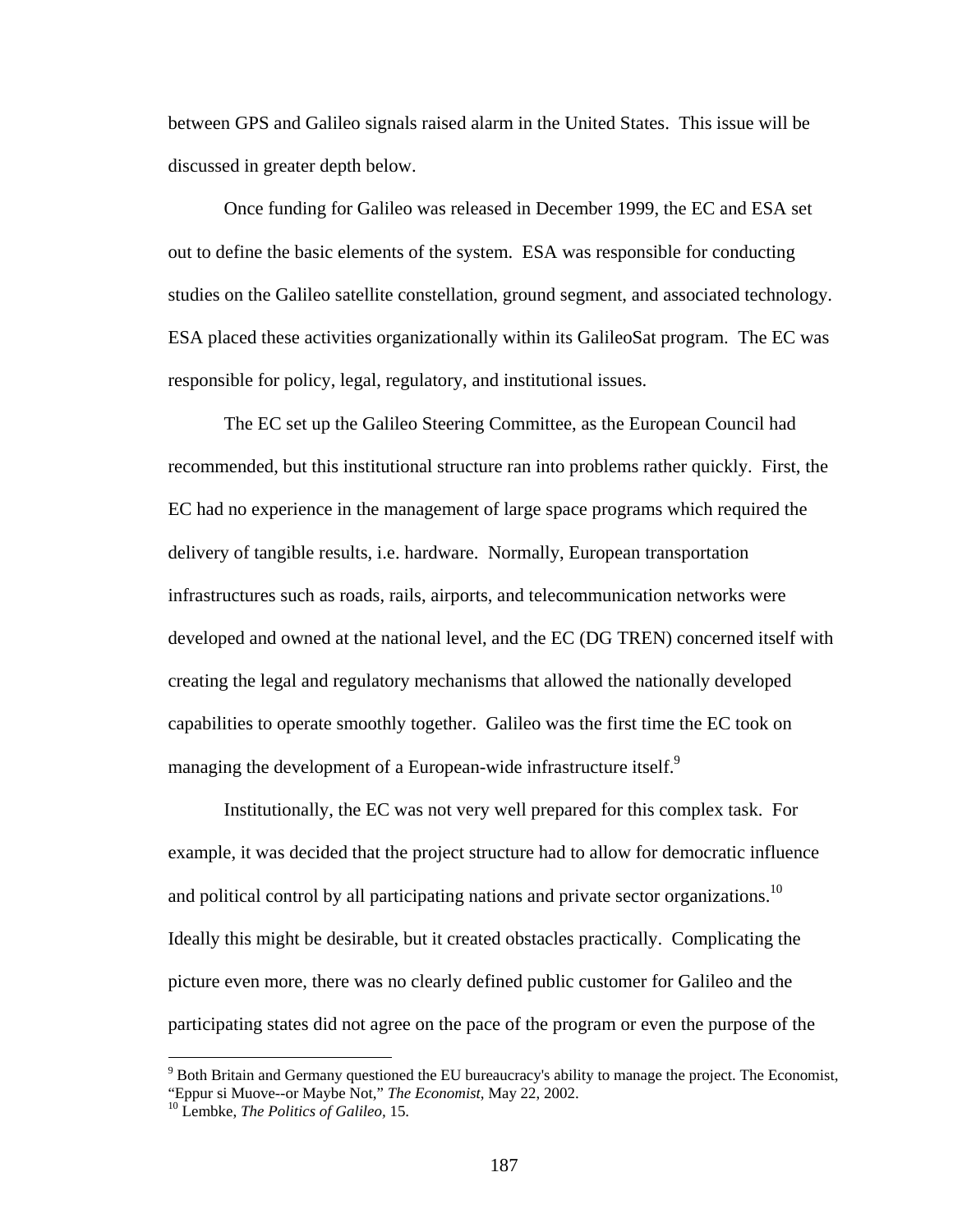program. As mentioned in Chapter Four, the French and Italians wanted Galileo for more strategic and political reasons, including military uses, while Germany and Britain were more interested in it for the commercial prospects. Since the Galileo project had no designated lead nation to guide the way forward, the gap between these competing perspectives was unresolved.

Of course the military security potential of Galileo also caused disagreement among the states. If security purposes (including military security) were a prime reason for Galileo, then the highest quality signals should be encrypted and the Galileo program would ideally be structured one way. If commercial profit was the priority, or if the use of Galileo as a public good for such activities as air navigation was Galileo's main purpose, then Galileo's best signals should not be encrypted and the Galileo program would be set up another way. These issues were difficult to resolve.

Even though there was still no European military requirement for Galileo in January 2000, (despite the recent war in Kosovo) there was discussion about the military's role and recognition that in time of crisis or war the military would have to take control of all navigation aids, including Galileo.<sup>11</sup> But the proper balance between national military requirements and the vision for international civil control of Galileo had yet to be adequately considered. In addition, the crucial question of who would have ultimate operational control of Galileo had not yet been dealt with forthrightly. In fact,

<sup>&</sup>lt;sup>11</sup> "Galileo: Ambitious Plans, Unanswered Questions," *Global Positioning and Navigation News*, January 26, 2000.

http://proquest.umi.com.proxygw.wrlc.org/pqdweb?index=0&did=48333417&SrchMode=2&sid=1&Fmt= 3&VInst=PROD&VType=PQD&RQT=309&VName=PQD&TS=1223242553&clientId=31812 (accessed January 8, 2008).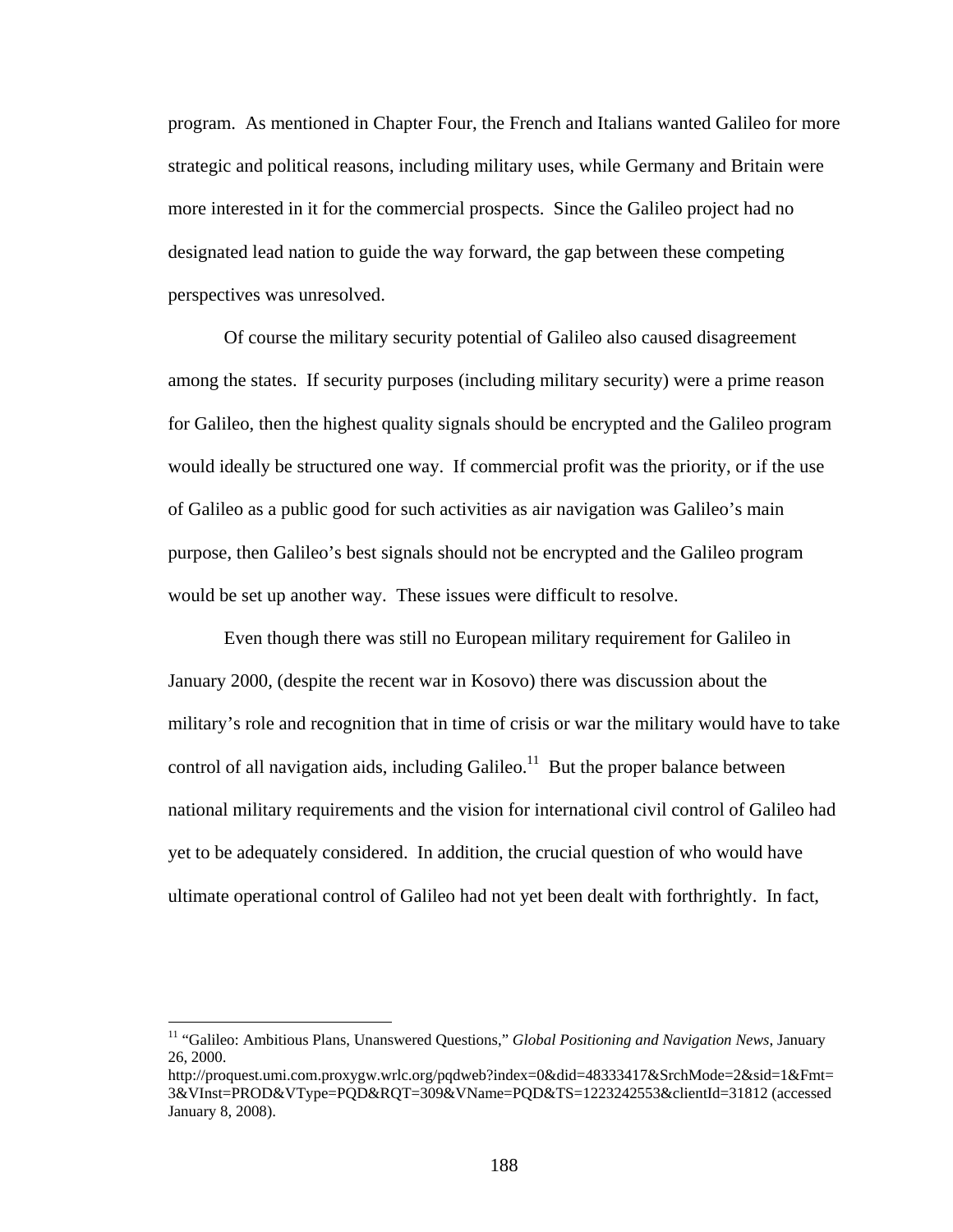the Definition Phase never adequately answered the fundamental question of who would control "the keys" to the system.<sup>12</sup>

Grappling for answers to these types of basic questions diluted the success of the Definition Phase and dogged the Galileo Steering Committee.

RAND reported on Galileo in the summer of 2000 saying, "[it] is not clear that full thought has been given either to the European military implications or to those for U.S. and allied (NATO) operations."13 In addition, no military requirements were explicitly taken into account in the design of Galileo.<sup>14</sup> John Logsdon also noted that European defense ministers had limited opportunity to influence Galileo's definition. According to Logsdon, Galileo's specific military applications, while important, were secondary considerations. Moreover, Logsdon notes that European defense ministers were wary about expressing too much interest in its development so as to avoid being asked to contribute to Galileo's funding.<sup>15</sup> However, Johan Lembke reports an interview with an unnamed official from Alenia who said that "military entities" were "extremely active" in the definition of the Galileo system due to the fact that military representatives were present in each panel defining Galileo.<sup>16</sup> However, it is unclear if they were providing requirements for the military *use* of the system, or were providing input on how the military could help prevent and detect interference or the malicious use of the system by adversaries. This is an important distinction. In another regard, no thorough

<sup>&</sup>lt;sup>12</sup> Global Positioning and Navigation News, "Galileo: Ambitious Plans."

<sup>&</sup>lt;sup>13</sup> Hura et al., "Chapter 6: Space Developments," 71.

<sup>14</sup> Gerard Brachet and Bernard Deloffe, "Space for Defense: A European Vision," *Space Policy* 22 (2006): 98.

<sup>&</sup>lt;sup>15</sup> Logsdon, "A Security Space Capability for Europe?" 275.

<sup>&</sup>lt;sup>16</sup> Lembke, "EU Critical Infrastructure," 64.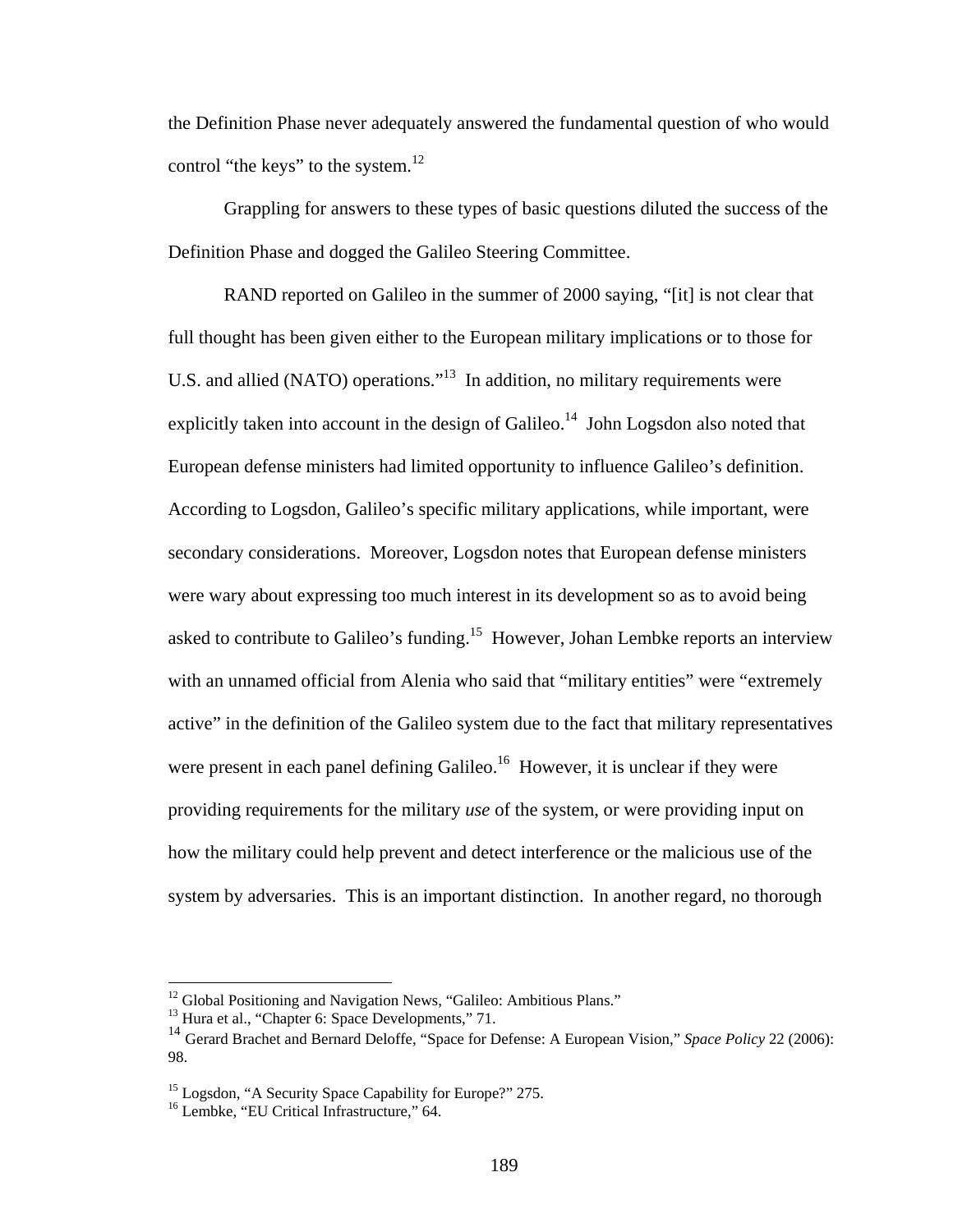analysis of the military market for Galileo was being performed, even though the military sector had the potential to be one of the biggest users of Galileo.<sup>17</sup>

 Meanwhile, the European aerospace industry had positioned itself to respond to the approval of Galileo's Definition Phase. In late 1999, four of the largest space industry actors in Europe: Alcatel Space Industries of France; Alenia Spazio of Italy, Astrium GMbH of Germany; and Astrium Ltd. of the United Kingdom, joined together to establish a legal entity called Galileo Industries,  $S.A.^{18}$  Galileo Industries was expected to lead the effort to build the satellites, ground segments, and other infrastructure.<sup>19</sup> This signaled the space industry's support for Galileo, (as a contracting opportunity at the least), but the level of its financial contribution to the project was not addressed.

The Thales Group was a second major industry grouping hoping to become involved in Galileo. The Thales Group was primarily concerned with service provisioning and major system integration. It was also a leading actor in the European defense sector. $20$ 

 Of course while various Galileo Definition Phase studies and activities got underway in the spring of 2000, the context in which Galileo existed continued to change.

 First, the 23-24 March 2000 Lisbon European Council set a new strategy for boosting employment in the EU, modernizing the economy, and strengthening social cohesion in a knowledge-based Europe. The "Lisbon Strategy" endeavored to make the EU the most competitive, knowledge-based, information economy in the world. At the

<sup>17</sup> "Galileo Military Market," *Global Positioning and Navigation News*, January 26, 2000. http://proxygw.wrlc.org/login?url=http://proquest.umi.com.proxygw.wrlc.org/pq dweb?<br>did=48333464&sid=6&Fmt=3&clientId=31812&RQT=309&VName=PQD (accessed January 8, 2008).

<sup>18</sup> John Gallimore, "Galileo: The Public-Private Partnership," *GPS World*, September 2000, 58. http://findarticles.com/p/articles/mi\_m0BPW/is\_9\_11/ai\_n27563080. (accessed, January 8, 2008). Also see Lembke, *The Politics of Galileo,* 13.

<sup>&</sup>lt;sup>19</sup> Lembke, "EU Critical Infrastructure," 61.

<sup>&</sup>lt;sup>20</sup> Lembke, "EU Critical Infrastructure," 61.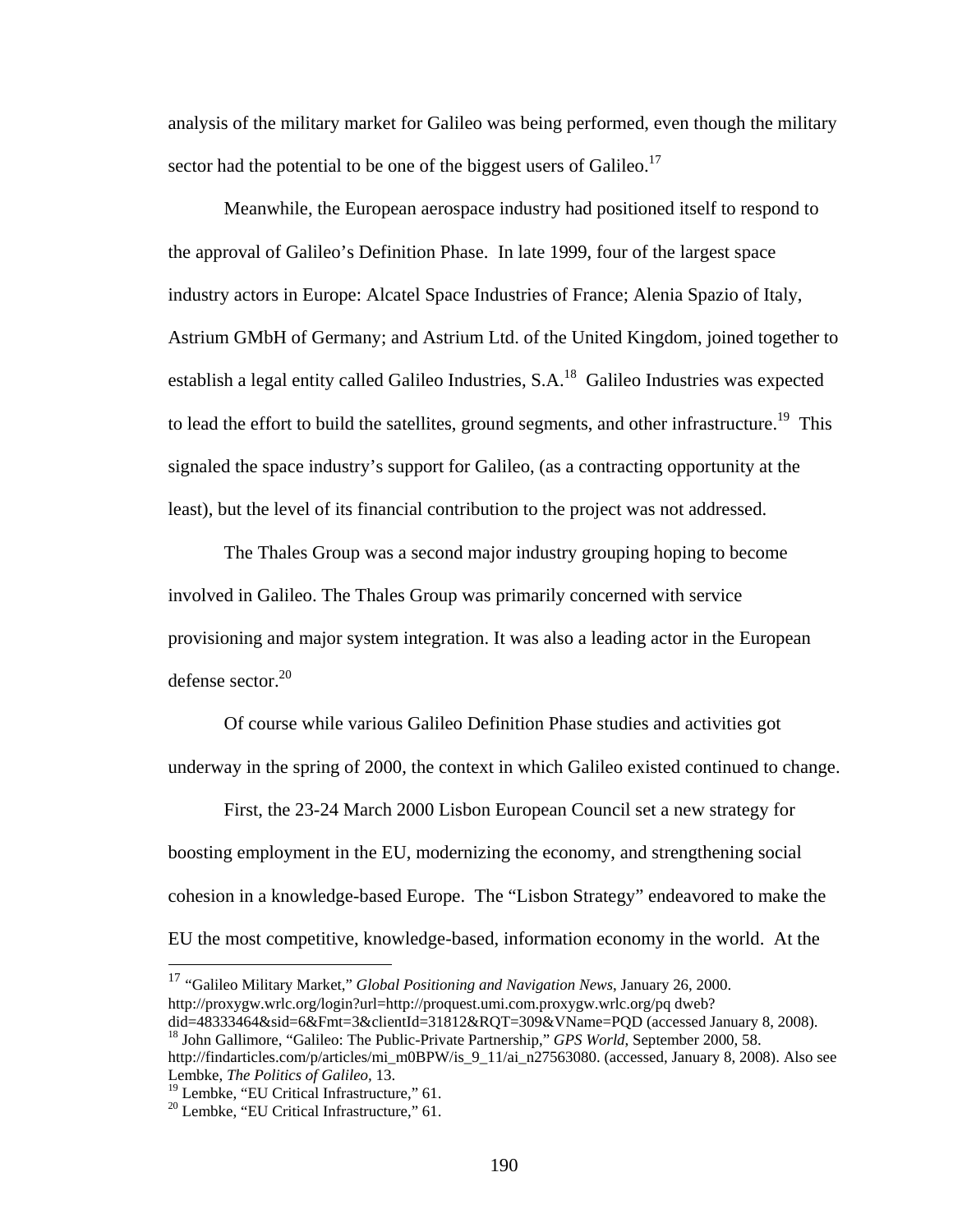same time, the EC and ESA were in the process of jointly drafting a European Space Strategy. The Lisbon Strategy, the European Space Strategy, and the Galileo project came together later in the Fall of 2000 as described below.

Second, in late March 2000, ESA's Director General Antonio Rodota asked a special committee of experts from outside the space community to provide advice on how ESA should evolve. The three "Wise Men" of this committee were tasked to examine the organization of the public space sector in Europe and ESA's role in it; ESA's relationship with the EU; and potential synergies between civil and defense aspects.<sup>21</sup> They began work in May 2000 and delivered their influential final report in November 2000, also discussed below.

Third, on 28 April 2000 President Clinton announced that the United States would turn off GPS Selective Availability at midnight on  $1 \text{ May.}^{22}$  Although this decision was unexpected in some quarters, $^{23}$  recall that the 1996 U.S. GPS Policy declared the U.S. intention to discontinue the use of Selective Availability "within a decade," and that it set 2000 as the year in which the President would begin making an annual determination on the continued use of Selective Availability. With Selective Availability turned off, the accuracy of the GPS SPS signal was better than 5 meters.<sup>24</sup> A U.S. Department of Transportation official stated that the decision to turn off Selective Availability should be

<sup>&</sup>lt;sup>21</sup> ESA, "Report of the "Wise Men" Disclosed in Paris Today: Towards a Space Agency for the European Union," November 9, 2000. http://www.esa.int/esaCP/GGGQS06UGEC\_index\_2.html (accessed January 7, 2008).

 $^{22}$  Presidential Memorandum, "Direction to Discontinue the Use of Selective Availability" (April 28, 2000). <sup>23</sup> "Clinton Adds to WRC 2000 Intrigue with Decision to End GPS Signal Degradation," *Satellite News*,

May 8, 2000.

http://proquest.umi.com.proxygw.wrlc.org/pqdweb?index=0&did=53577274&SrchMode=2&sid=2&Fmt= 3&VInst=PROD&VType=PQD&RQT=309&VName=PQD&TS=1223257605&clientId=31812 (accessed January 8, 2008).

<sup>&</sup>lt;sup>24</sup> Hura et al., "Chapter 6: Space Developments," 71.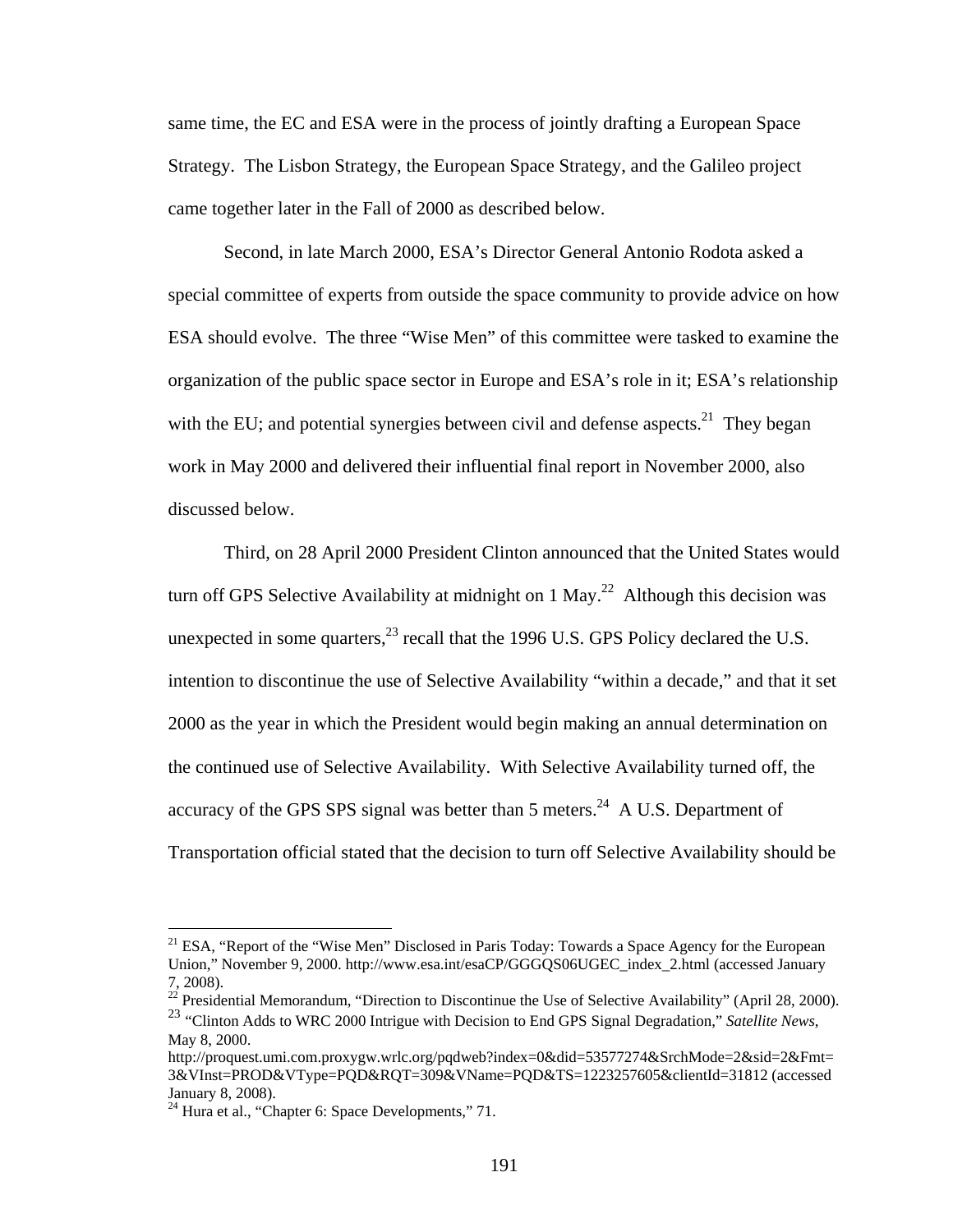"considered evidence of genuine joint civil/military use, and that civil interests are being given high or equal representation in the management of the system."<sup>25</sup>

 The timing of Clinton's decision caused some observers, especially in Europe, to conclude that the United States was attempting to undermine the rationale and business case for Galileo. As one Galileo consultant stated, "The U.S. is trying to make GPS more appealing and give [European] administrations less reason to support Galileo.<sup> $26$ </sup>

The timing of the decision just prior to the  $8$  May  $-2$  June 2000 World Radio Conference (WRC) attended by 189 Member States of the ITU was considered evidence by some that the United States was trying to discourage the WRC from allocating the frequency spectrum requested by Europe for Galileo. However, this was not true. Admittedly, conflict had arisen between the United States and Europe in 1997 over spectrum allocation issues. Driven by the "dot com" boom, Europe desired spectrum allocations for a new generation of telecommunication satellites. However, the spectrum allocation that Europe wanted for these telecommunication services was incompatible with GPS PNT services.<sup>27</sup> By 2000 the combination of the "dot com" bust and the European decision to pursue the Galileo project led to a change in European priorities. At the 2000 WRC, Europe agreed with the United States to protect that part of the spectrum that is most useful for PNT services.

Nevertheless, within the ITU approved portion of the spectrum that was allocated for PNT services, another conflict between the United States and Europe arose. Both

<sup>25 &</sup>quot;U.S. Gears Up to Protect, Extend GPS Spectrum at WRC," *Global Positioning and Navigation News*, May 3, 2000.

http://proquest.umi.com.proxygw.wrlc.org/pqdweb?index=0&did=53468199&SrchMode=2&sid=1&Fmt= 3&VInst=PROD&VType=PQD&RQT=309&VName=PQD&TS=1223257405&clientId=31812 (accessed January 8, 2008).

<sup>&</sup>lt;sup>26</sup> Satellite News, "Clinton Adds to WRC 2000 Intrigue."

 $27$  Thanks to Dr. Scott Pace for explaining the issues surrounding the so-called "spectrum wars."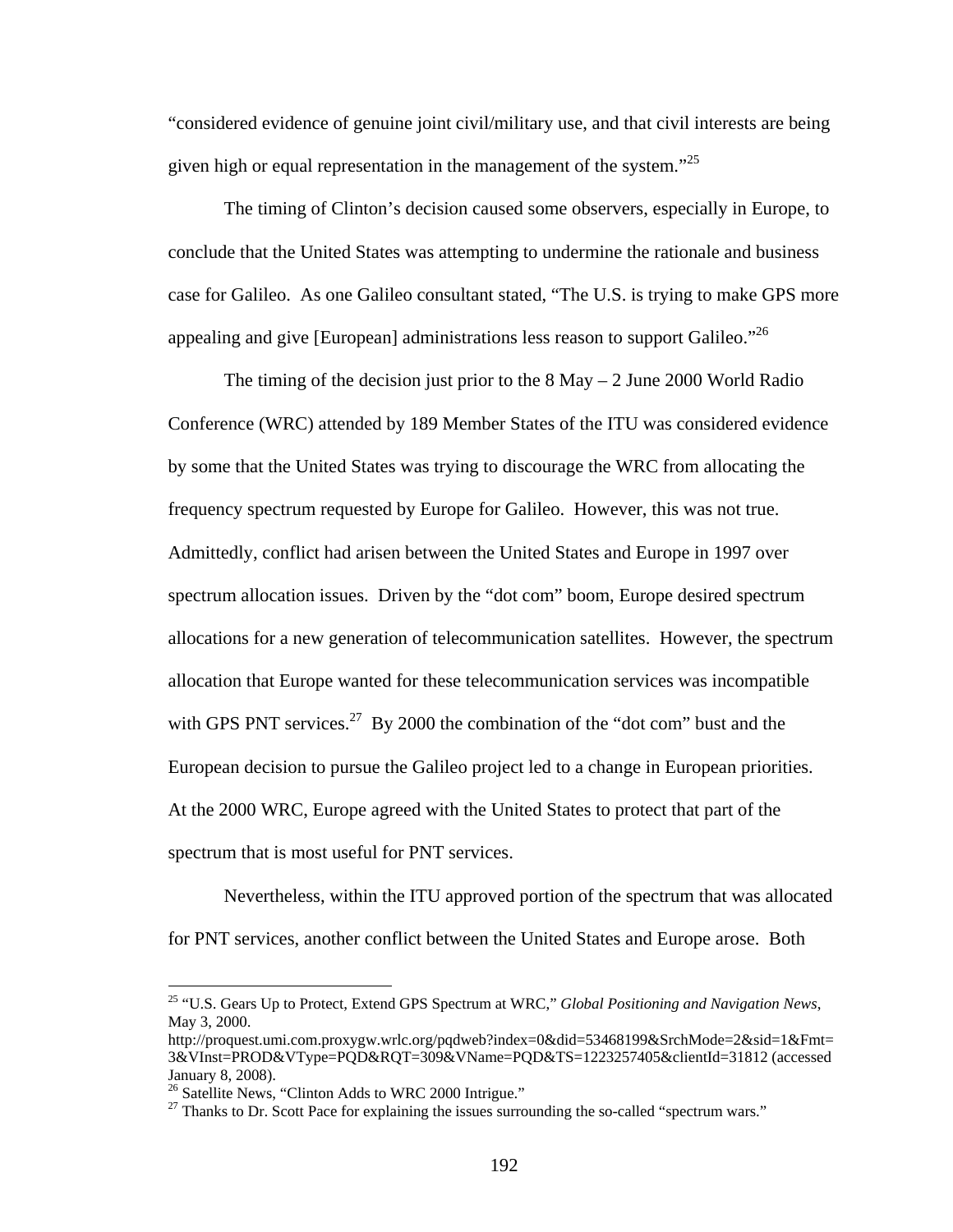wanted to use some of the same portion of the spectrum in the future. The Galileo PRS signal would overlay the GPS III military signal. According to the EC, the ITU supported the EU's "right" to position its Galileo PRS encrypted signal where it saw appropriate within the approved PNT services spectrum allocation, regardless of potential interference with the future GPS military signal.<sup>28</sup> However, the ITU's role is to allocate portions of the spectrum for particular services. States (or in this case the EU) actually "authorize" the use of particular frequencies. The ITU does not have the power to say how states authorize or use the allocated spectrum. Therefore, saying the ITU supported the EU's "right" to position Galileo's PRS encrypted signal where it saw appropriate does not really bolster the EU position.<sup>29</sup>

 Galileo's planned PRS signal, however, now directly threatened GPS and U.S. security interests as understood within the frame of the U.S. NAVWAR concept. Without delving into the technical details, the United States faced two problems. First, the Galileo PRS encrypted signal would overlay the planned GPS III military signal, potentially causing interference. Second, if the United States wanted to jam the Galileo PRS frequency in a crisis or war, the United States would effectively also be jamming the GPS III military signal.

Scott Beidleman in "GPS vs Galileo" pointed out the political leverage that European decision-makers would gain under such a scenario. First, they could force the United States to include European decision-makers in any American decision to jam Galileo or GPS in a crisis. Second, in anticipation of such consultations, a political agreement between the United States and the EU to establish a joint decision process

<sup>28</sup> European Commission, *White Paper: European Transport Policy for 2010: Time to Decide*, (Luxembourg: EC, 2001), 94. And Braunschvig et al "Space Diplomacy," 159.

 $^{29}$  Thanks to Dr. Scott Pace for explaining this nuanced point.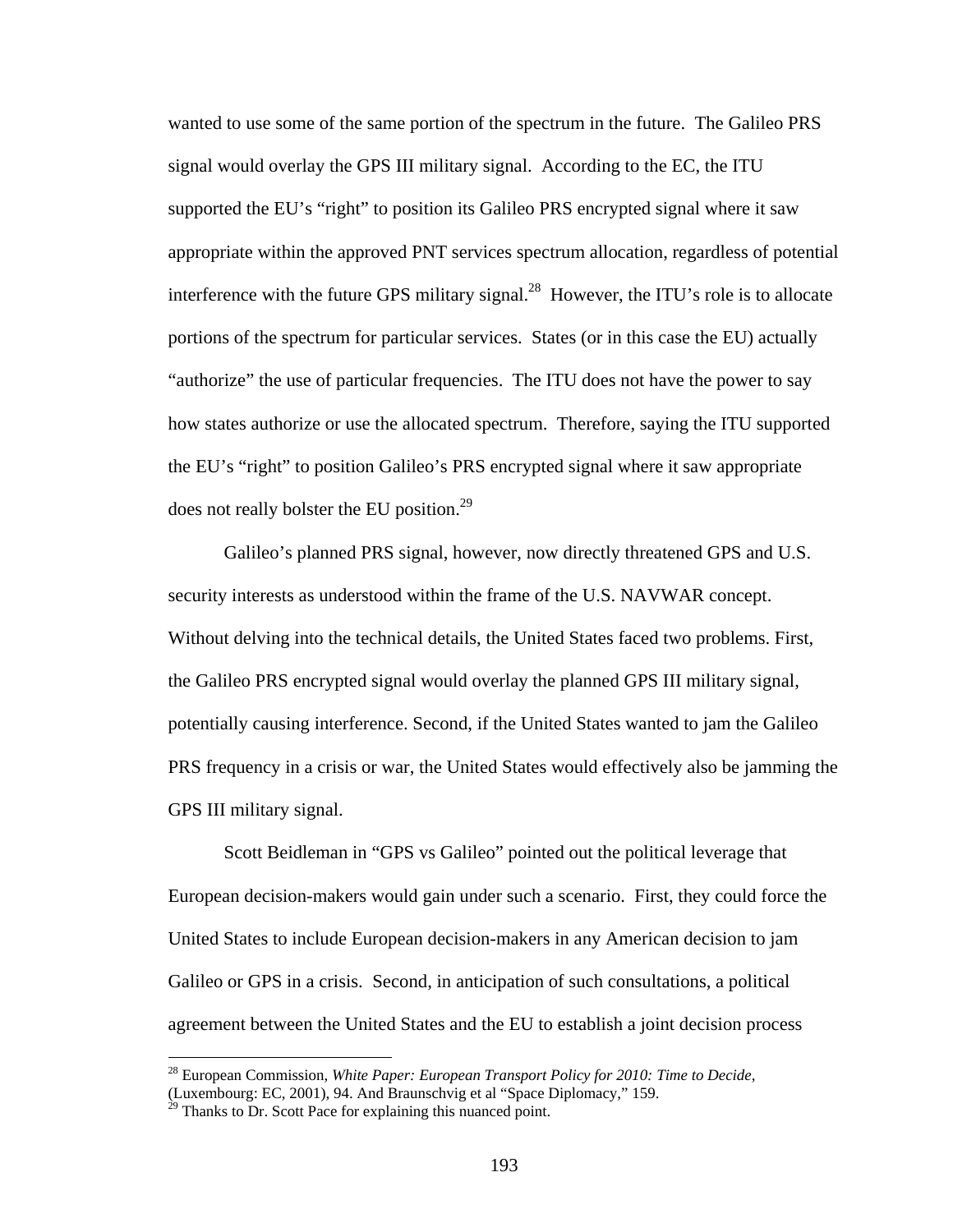would be required. In this way, the EU would finally gain some leverage over GPS operational decisions. In any case, the United States, which already regarded Galileo as a commercial and strategic challenge to GPS, now also viewed Galileo as a military security challenge. Although somewhat ambiguous due to the fact that the portion of the frequency spectrum that was reserved for Galileo was actually, due to highly technical reasons, the best part of the spectrum for Galileo's civil and commercial purposes, this frequency issue may tentatively be considered as an indication that realist factors were in play in the evolution of Galileo.

Meanwhile, European decision-makers at the European Council meeting at Feira, Portugal on 19-20 June 2000 decided that the ESDP's credibility and effectiveness relied upon improving European military capabilities. An inventory of European military capabilities was ordered and was to be delivered in November 2000.

 Galileo Definition Phase studies continued over the summer of 2000. Then in September 2000 the EC (DG Research) and ESA released the jointly developed *"European Strategy for Spac*e" which the Council of the European Union (Research) had requested in December 1999.<sup>30</sup> It was endorsed by the EC Commissioners in a 27 September Communication called *Europe and Space – Turning to a New Chapter.*

The *European Strategy for Space* and the *Europe and Space* documents linked European space activity to three major objectives of the European Council: to make Europe the most competitive economy in the world (Lisbon Strategy); to develop a European Security and Defense Policy (ESDP/Headline Goals); and to enlarge the European Union. In addition, the strategy pointed out the potential benefits of dual-use

<sup>&</sup>lt;sup>30</sup> Council of the European Union, "Council Resolution of 2 December 1999: On Developing a Coherent European Space Strategy," *Official Journal of the European Union*, C 375/01 (Brussels: EU, December 1999).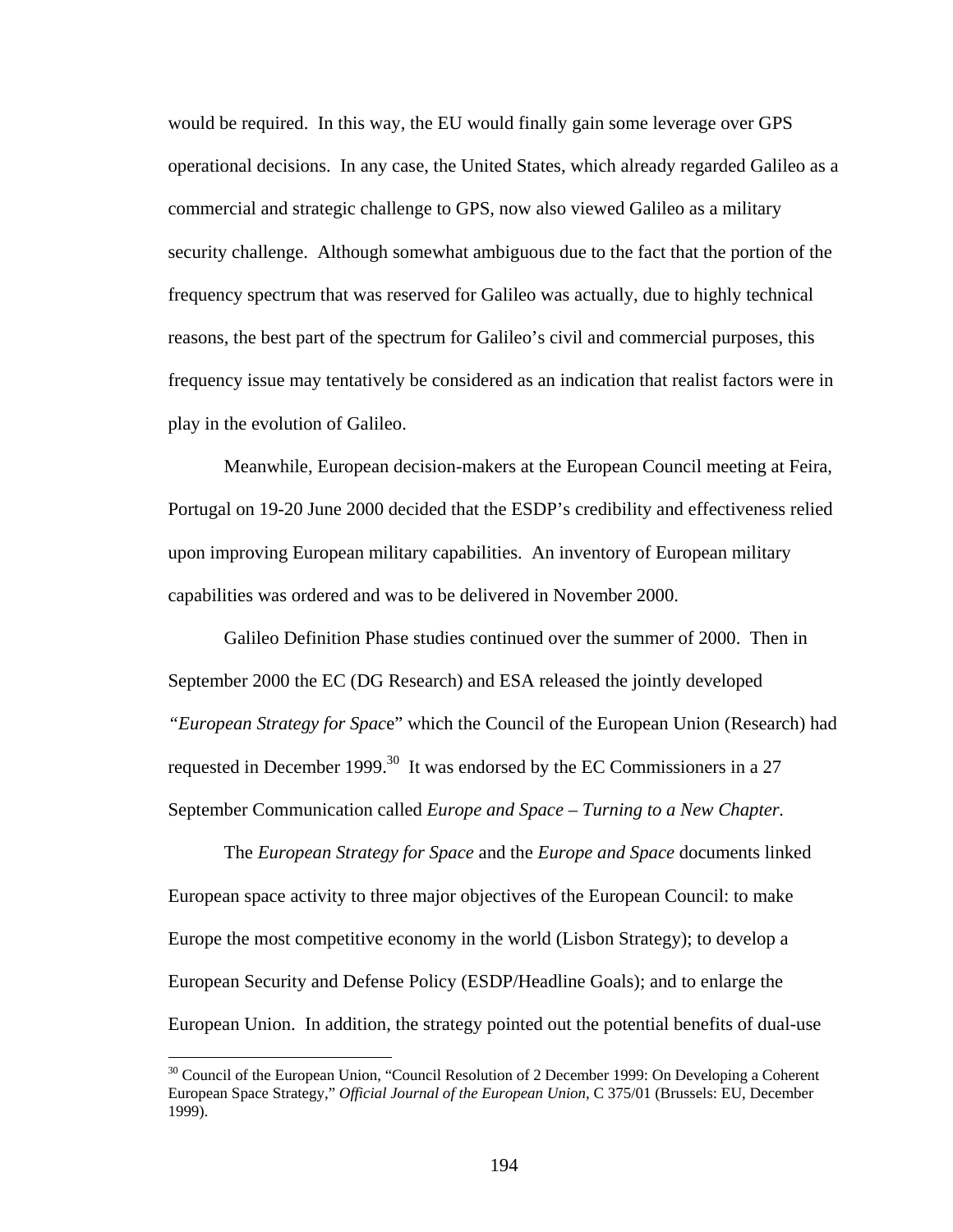systems and highlighted Galileo as the first program to be implemented under this new approach to space in Europe. Space systems were acknowledged as key instruments for the achievement of these strategic goals and European space activities were now to be integrated in the broader political and economic strategy of Europe.<sup>31</sup> European Research Commissioner Philippe Busquin emphasized that space activities increased Europe's political weight and supported the EU's presence on the international stage. Furthermore, he stated that there was a "profound link" between space and the EU's political objectives and said that European success in space was symbolic of European cooperation.<sup>32</sup>

Although the strategy was primarily civil in nature it included consideration of military security issues and noted that the EU should have the lead role in coordinating Europe's space activities, including military activities.<sup>33</sup> The official linkage of Galileo to European Union strategic objectives in the *European Space Strategy*, including the ESDP and military space activities, may represent a solid indicator that realist factors were weighing in key European decision-makers' minds in their assessments of the need for Galileo. However, ESA's involvement in the joint development of the strategy and its heavy participation and funding role in Galileo, along with its civilian character and "peaceful purposes" mandate, clouds the analysis. In addition, the push for the European Space Strategy and closer links between the EC and ESA came mainly from the EC Research directorate. However, the EC Transportation and Energy directorate (DG

<sup>&</sup>lt;sup>31</sup> Geraldine Naja, "A Joint European Strategy for Space," Space Policy 17 (2001): 83.<br><sup>32</sup> Cordis, "Busquin: Space is a European Reality," October 18, 2000. http://cordis.europa.eu (accessed August 3, 2004).

<sup>33</sup> Commission of the European Communities, *Communication to the Council and the European Parliament: Europe and Space: Turning a New Chapter*, COM (2000) 597 final. Brussels: EC, September 27, 2000.

http://www.espi.or.at/images/documents/europe%20and%20space%20turning%20to%20a%20new%20cha pter.pdf (accessed August 23, 2007). The European Strategy for Space is within this document.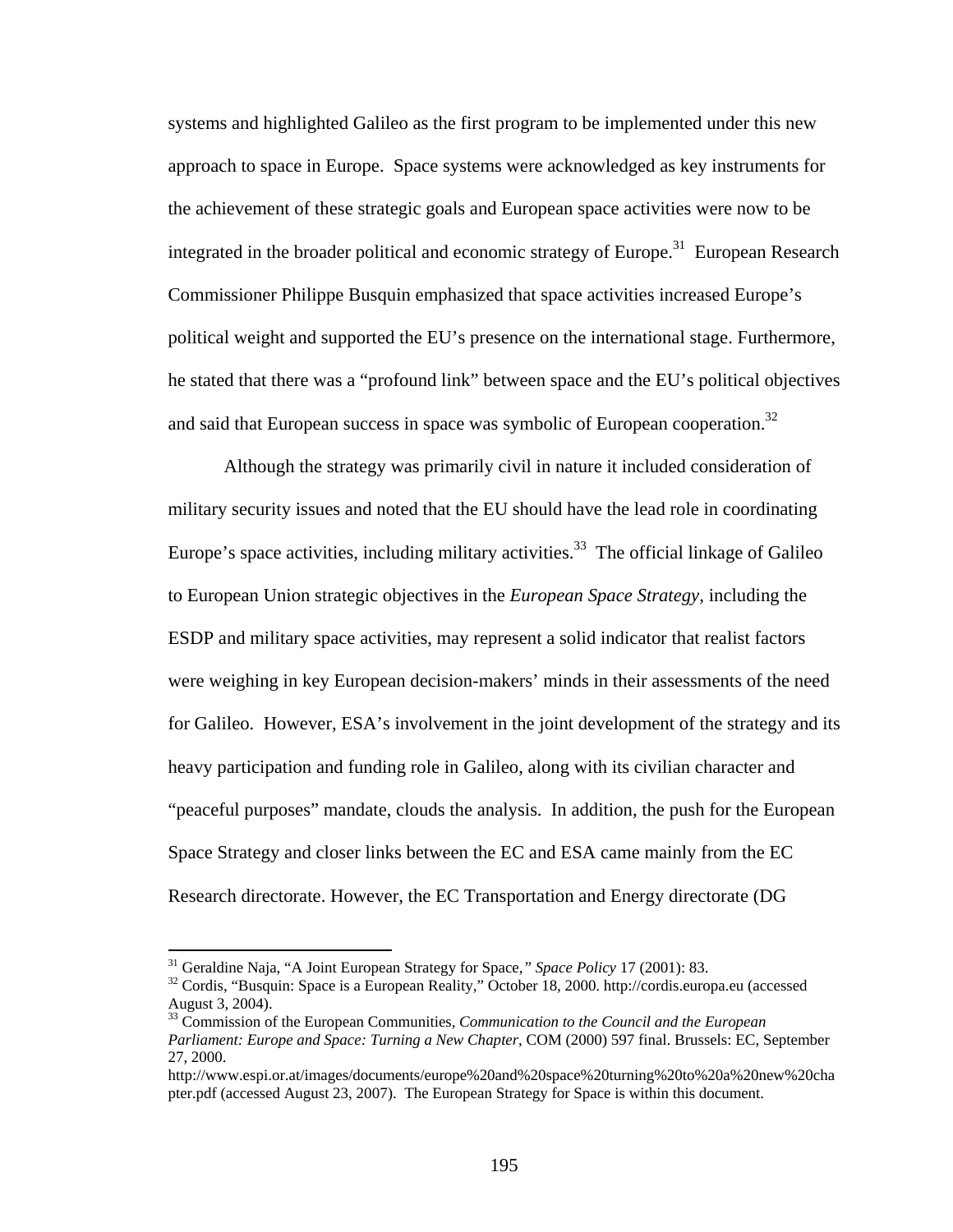TREN) was responsible for Galileo and had very little to do with the development of the European Space Strategy. Consideration of these bureaucratic and organizational factors makes it difficult to discern clearly if the *European Strategy for Space* is a firm indicator of a solid link between Galileo and the ESDP.

 Meanwhile, in September 2000 the United States threw another obstacle in Galileo's path. The United States accelerated GPS modernization by deciding to upgrade 12 of the 20 GPS Block IIR satellites. These 12 satellites would include an additional civilian signal and two military signals. This effort would hasten the GPS modernization program by approximately eight years and raise GPS accuracy to be on par with Galileo.<sup>34</sup> In addition, reports circulated that the United States intended to stop developing GPS Block IIF satellites and to accelerate the development by two years (from 2011 to 2009) of the much more capable GPS III satellites.<sup>35</sup>

 Interestingly, on 6 Oct 2000 U.K. Prime Minister Tony Blair, "the loyal Atlanticist," stated in a speech to the Polish Stock Exchange in Warsaw "Europe today is no longer just about peace. It is about projecting collective power." He added, "Such a Europe can, in its economic and political strength, be a superpower; a superpower but not a superstate."36 The Anglo-French St. Malo declaration in December 1998; the coming into force of the *Treaty of Amsterdam* on May 1, 1999; the evolution of the ESDP through 2000; and new justification for humanitarian intervention after Kosovo combined

<sup>&</sup>lt;sup>34</sup> Beidleman "GPS vs Galileo," 145.

<sup>&</sup>lt;sup>35</sup> See Beidleman, "GPS vs Galileo," 127, for a rundown of the GPS modernization program, GPS IIR-M GPS IIF, GPS III. Ashkenazi, "The Challenges Facing Galileo," 185. Michael A. Taverna, "Europe Declares Satnav Independence; Europe and the United States Must Now Discuss Thorny Political and Technical Issues Raised by Galileo Approval*," Aviation Week & Space Technology* 156, no. 13 (April 1, 2002): 24. http://proxygw.wrlc.org/login?url=http://proquest.umi.com.proxygw.wrlc.org/pq dweb? did=112976154&sid=1&Fmt=3&clientId=31812&ROT=309&VName=POD. (accessed January 8, 2008). <sup>36</sup> Tony Blair, "Prime Minister's Speech to the Polish Stock Exchange," Warsaw, Poland, June 10, 2000. http://www.number10.gov.uk/output/Page3384.asp (accessed August 14, 2007).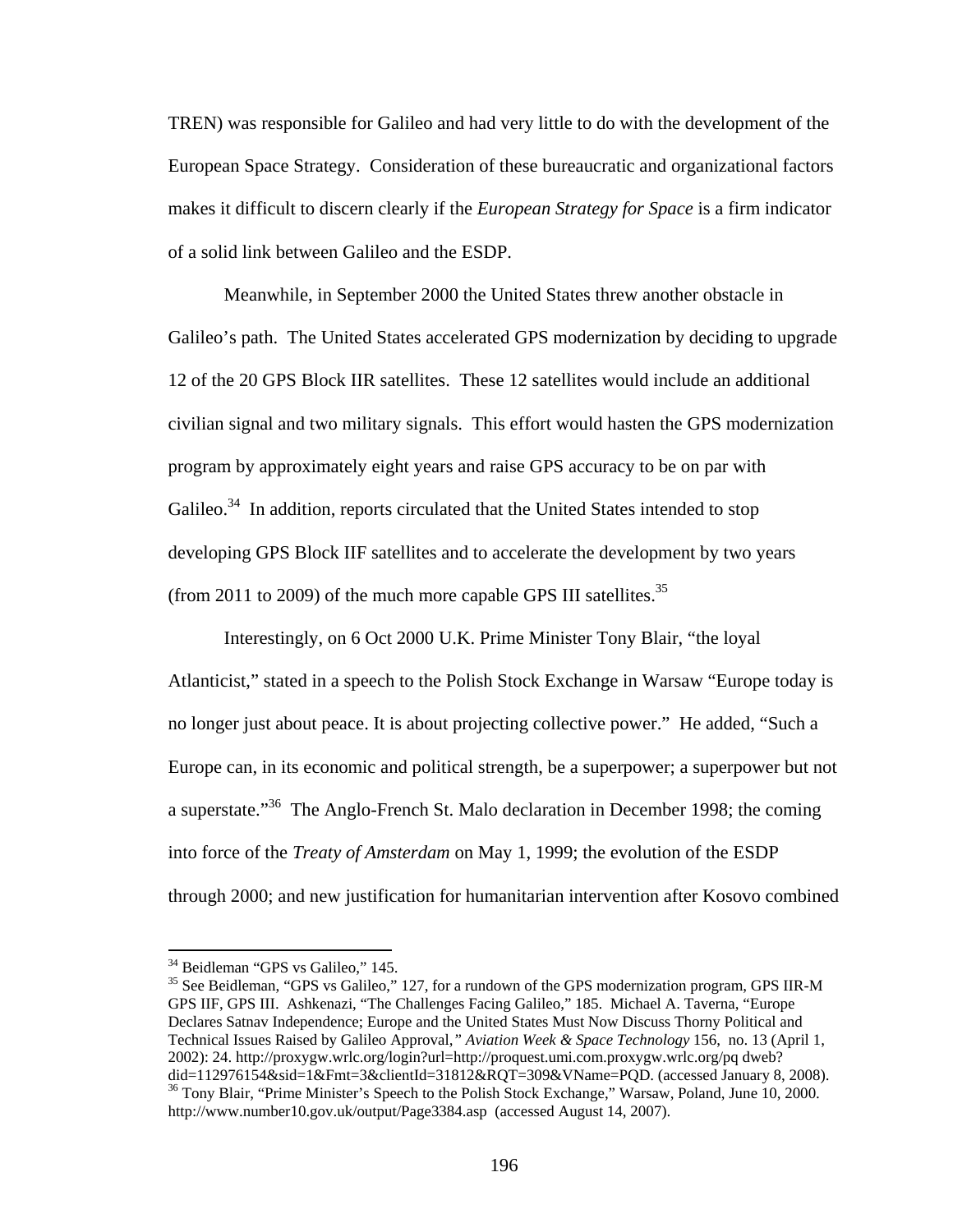to make Europe realize that it had a role and responsibility in helping to maintain international order.

An analysis of EU official expressions of policy, (in particular EU Council documents), showed that the discourse in the EU prior to late 1998 stressed the use of civilian means in the EU's foreign policy.<sup>37</sup> After 1998, however, the discourse found in EU Council documents and in the speeches of EU High Representative Solana changed to accentuate a more military orientation for the EU. The discourse included more rhetoric about how the EU's development of military capabilities provided the EU international status and prestige and was a factor in creating the European Union's identity as an international actor.

In addition, in 1999 the Joint Chiefs of Staff of France, Germany, Italy, and Spain established the *Besoins Operationnels Communs* (BOC) in order to identify common operational requirements for a European system of Earth observation satellites. This military initiative was taken outside the framework of the EU, but it demonstrated that decision-makers in leading European countries were increasingly interested in using collaborative efforts within Europe to improve their military space capabilities.<sup>38</sup>

It is apparent that the milieu surrounding European decision-makers and the Galileo Definition Phase was starting to take on more realist overtones. As we have discussed, the EU had been seeking cooperation in negotiations with the United States over GPS and a European GNSS since 1998. Those talks continued in 2000, but when in October 2000 the EU welcomed Russia's willingness to achieve complementarily

 $37$  This section refers heavily to the findings of a 2002 constructivist study on the EU's foreign and military policy. See Henrik Larsen, "The EU: A Global Military Actor?" *Cooperation and Conflict: A Journal of the Nordic International Studies Association* 37 no. 3 (2002): 283-302.

http://cac.sagepub.com/cgi/content/abstract/37/3/283 (accessed August 15, 2007).<br><sup>38</sup> Logsdon, "A Security Space Capability for Europe?" 274.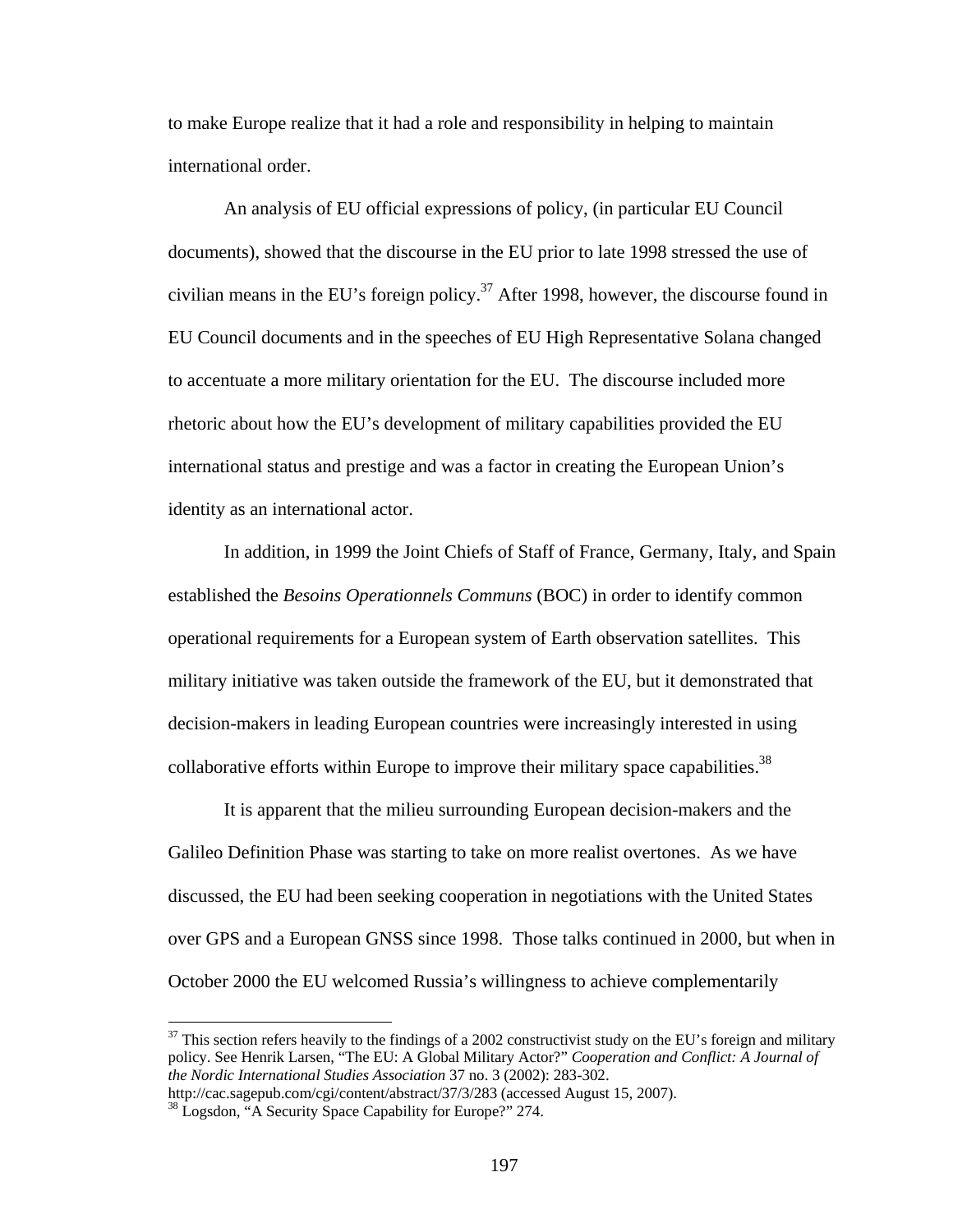between Galileo and GLONASS, it was perceived by some in the United States as an indicator that the EU was engaging in balancing behavior against the United States.

November 2000 was a busy month for European space policy decision-makers. On 9 November the three "Wise Men" delivered their report entitled *Towards a Space Agency for the European Union* to ESA's Director General. In it they called for space activities to be integrated into the EU's wider political and economic strategy. They also noted that without a clear space component, the evolution towards the European Security and Defense Policy would be incomplete. They also acknowledge that Galileo had an ESDP dimension and that Galileo should have the capability and suitable organizational mechanism to be selectively shut down over certain areas in time of conflict.<sup>39</sup> In addition, in a reference to the growing popularity of dual-use space application, they pointed out that the space infrastructure for civil, commercial, and security space activities was converging and said it was logical for ESA to use its capabilities "for the development of the more security-oriented aspects of the European Space Policy."<sup>40</sup> They also found that EU security activities were grounded in the "peace strengthening" Petersberg tasks and therefore did not present any problems with the ESA Convention's "peaceful purposes" clause. This was a significant finding because it made the case that there was no reason to stop ESA from engaging in EU security related projects. As a final point, they called for ESA to become the space agency of the European Union.

A week later, on 16 November 2000, the Research Council of the European Union and the ESA Council at the Ministerial Level met for the first time as the European Space Council and adopted resolutions which endorsed the *European Strategy for* 

1

<sup>39</sup> Carl Bildt, Jean Peyrelevade, and Lothar Spath, *"Towards a Space Agency for the European Union"* Report to the ESA Director General. 9.

 $40$  Ibid.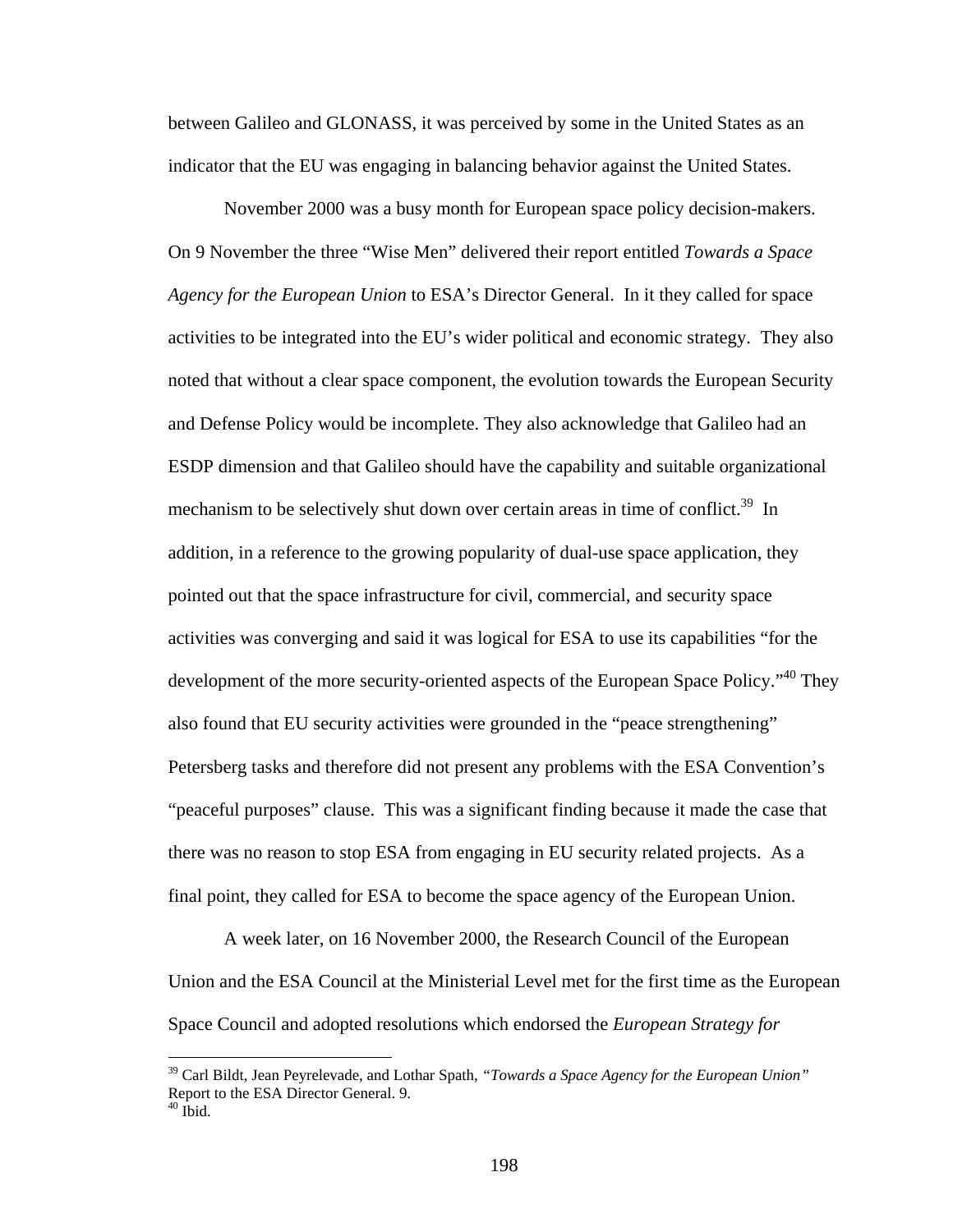Space.<sup>41</sup> A working relationship was jelling between ESA and the EC in which ESA had the lead role in the coordination of the "supply side" of the European space sector (technology, industrial policy, basic infrastructure) and the EC had the lead role on the "demand side" (definition of user needs). Galileo was recognized as an "institutional test case" to demonstrate this relationship and to demonstrate the validity of the new *European Strategy for Space*. 42

November 2000 also saw the de facto takeover of the Western European Union by the EU as the ESDP continued to evolve.<sup>43</sup> In addition, November saw the ESDP "Capability Commitment Conference" in which EU Member States made initial national military commitments to the ESDP's Rapid Reaction Force and identified European military capability shortfalls. One major shortfall that was identified was space-enabled military command, control, communication and information (C3I) capabilities. These activities were seen as steps which could help the creation of an European integrated military space program. However, the space component as related to PNT issues was neglected and no official document considered the overall use of space assets.<sup>44</sup>

 The culmination of European space activities in November 2000 was the 22 November release of the EC Communication on Galileo presenting the results of the Definition Phase. These results were presented at this time in order for them to be

<sup>&</sup>lt;sup>41</sup> Naja, "A Joint European Strategy for Space," 81. Recall from Chapter Two that ESA Council Ministers were mostly the Research Ministers, or equivalent, from each ESA Member State. Of course the Research Council of the European Union was also comprised of the Research Minster from each EU Member State. Therefore, the key European decision-makers on European space policy at such a meeting were actually just meeting with themselves (except for ministers representing countries that were members of ESA but not the EU, or vice versa.). However, also recall that Galileo was the concern of the Transport Ministers at the EU, not the Research Ministers

<sup>&</sup>lt;sup>42</sup> Gomez, "Europe Without Fractures"

<sup>&</sup>lt;sup>43</sup> Dupas and others, "A Franco-German View," 106.

<sup>44</sup> Alexander Kolovos, "Why Europe Needs Space as Part of its Security and Defense Policy," *Space Policy*  18 (2002): 259.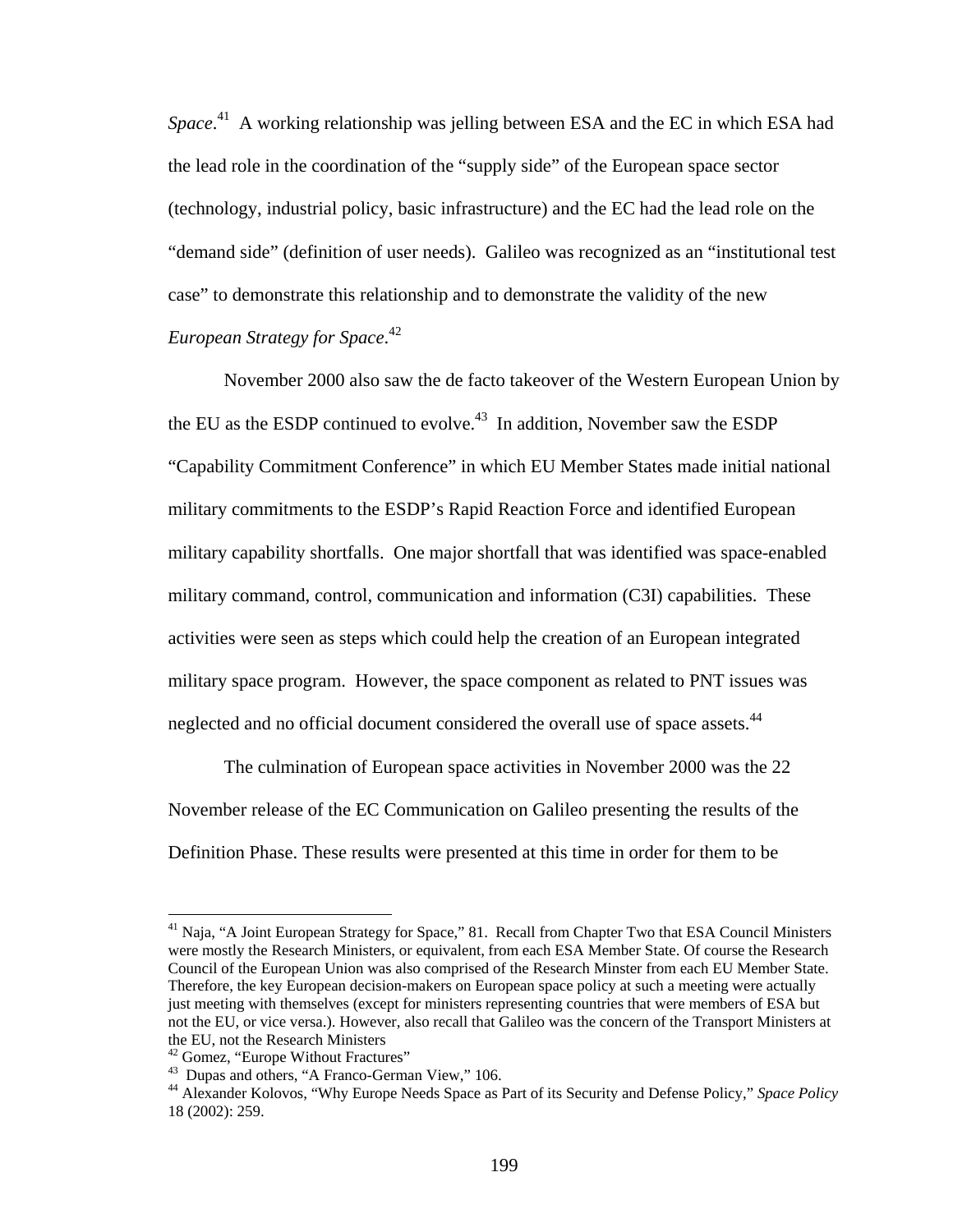considered prior to the EU Transport Council meeting on 21 December 2000.<sup>45</sup> The Transport Council would make a formal decision on continuing Galileo at that time. The delivery of this communication was expected to mark the end of Galileo's Definition Phase. In the communication the EC proposed to the EU Transport Council that Galileo be continued, but left critical questions regarding financing and the project's management structure unanswered.

 The EC proposed that the Development Phase be funded 100 per cent with public money. It estimated that 1.1 billion Euros was needed for the Development Phase, and recommended that the EC and ESA each contribute 50 per cent. This money was already programmed within the budgets of the EU and ESA. After the Development Phase, it was argued in the communication, there would be no more need for public money. However, the lack of any private investment in the Development Phase was viewed by Britain, Germany and the Netherlands as a lack of commitment by industry.<sup>46</sup> Even so, the private sector was expected to provide 1.5 billion Euros for the Deployment Phase (2006-2007).

However, the feasibility of attracting that much private financing was questionable, especially given the fact that Galileo's business case had been significantly undermined by the United States with its moves to remove GPS Selective Availability and speed up GPS modernization. The question of how much private financing was needed at which specific points in time during the course of the program was also

<sup>45</sup> Commission of the European Communities, *Communication to the European Parliament and the Council on Galileo*, COM (2000) 750 final, (Brussels: EC, November 22, 2000).<br><sup>46</sup> EC "Galileo: the European Commission Mobilizes Euros 200 Million in Funding," IP/01/431, Brussels,

March 22, 2001. Also see Suzuki, *Policy Logics and Institutions of European Space Collaboration*, 196.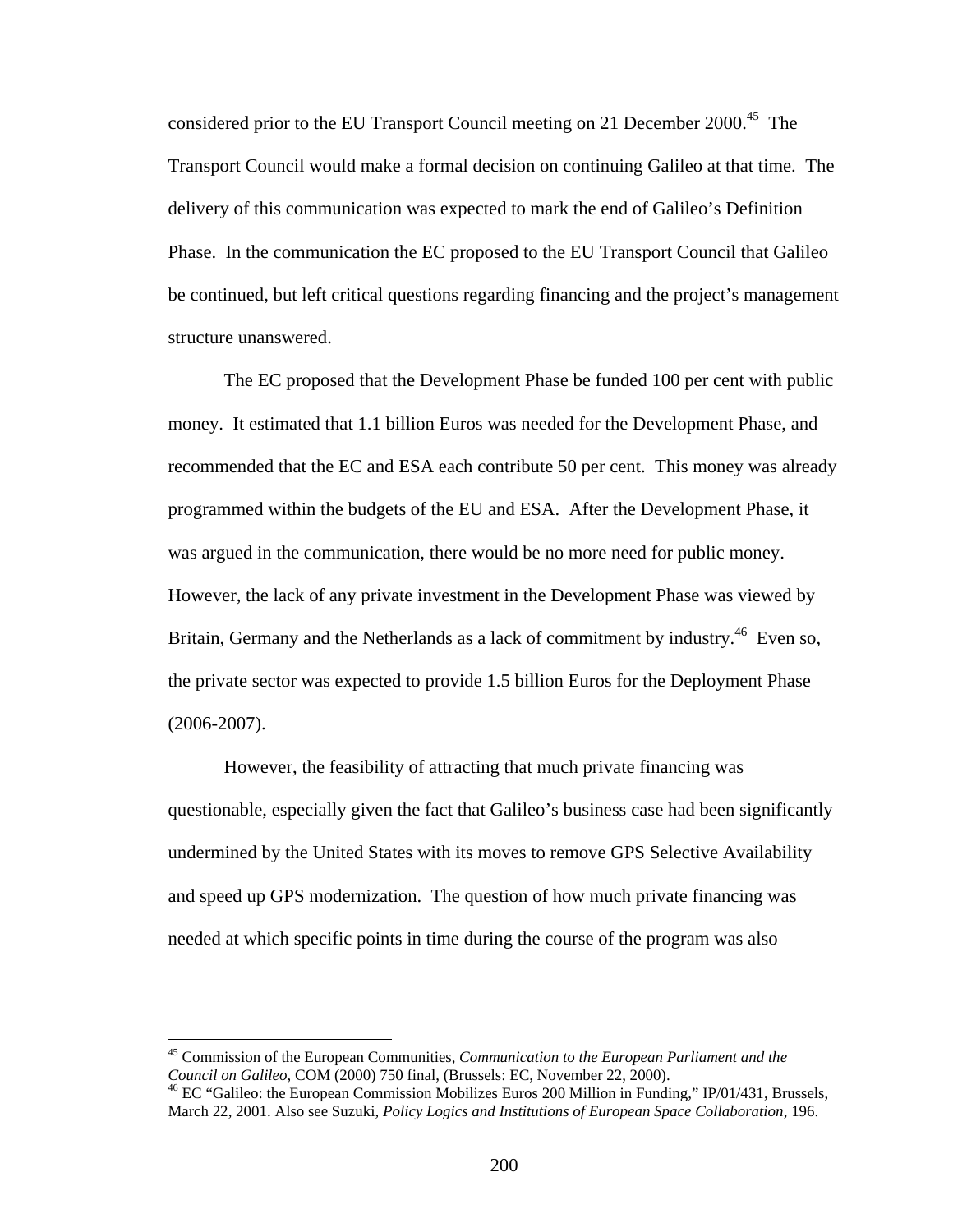unclear.47 These were serious problems. Recall that the 19 July 1999 Council of the European Union Resolution stated that ensuring private investment "would be a central factor in deciding on future phases of the project."<sup>48</sup>

What's more, Galileo's project management and legal frameworks were illdefined. Questions about Galileo's security aspects versus its commercial services (discussed previously) remained unresolved as well. In addition, from an industry perspective there was too much uncertainty about the profit potential of the Galileo program. This uncertainty was caused by the fact that GPS was available for free, there was no proven market for precise PNT subscription services, and any potential return on investment was in the distant future.

Nevertheless, the EC Communication recommended creation of a provisional, coordinated management structure for the Galileo project involving the EC and ESA. It also recommended the creation, as soon as possible, of a single, definitive management structure with an investment budget combining all the funds earmarked for the project.<sup>49</sup>

At the 8-9 December European Council Summit in Nice, European Prime Ministers and Heads of State endorsed Galileo and urged the upcoming Transport Council to define arrangements for Galileo. However, things did not go as hoped at the 20-21 December 2000 meeting of European Transport Ministers at which the decision on whether to proceed with Galileo was to be made.

1

<sup>47</sup> ESA, "ESA Continues Work on Galileo Pending EU's Deferred Decision," January 18, 2001. http://www.esa.int/esaCP/GGGSCUMVPHC\_index\_2.html (accessed January 7, 2008). 48 Council of the European Union, "Definition Phase."

<sup>49</sup> Commission of the European Communities, *Continuation of the Galileo Project: The Commission Underlines the Need for Rapid Decisions*, Press Release, IP/00/1336 (Brussels, Europa, November 22, 2000).

http://europa.eu/rapid/pressReleasesAction.do?reference=IP/00/1336&format=HTML&aged=1&language= EN&guiLanguage=en (accessed January 25, 2008).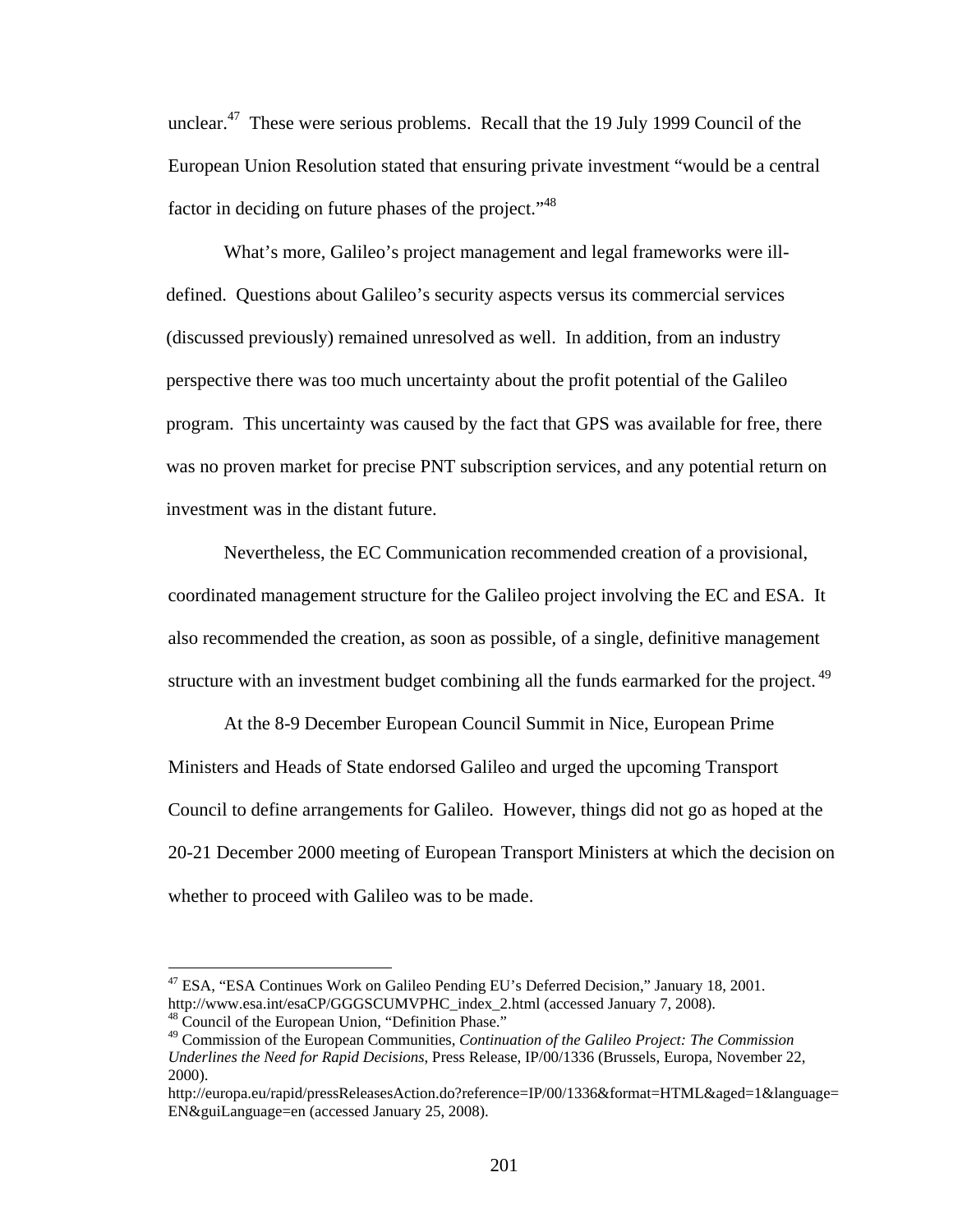On 20 December the ESA Council approved funding for initial design work,

conditional on a similar approval from the EU Transport Ministers. But on 21 December the EU Transport Council could not reach consensus, primarily due to funding issues, and decided to postpone committing wholeheartedly to Galileo. ESA, the EC, and the space industry were taken aback.<sup>50</sup> In addition to the unresolved financial and structural issues noted just above, there were also many unresolved questions including: Galileo's market potential; how EGNOS would be integrated with Galileo; legal liabilities issues concerning damages or injuries resulting from faulty Galileo performance; frequency allocation issues; and ground infrastructure design issues. $51$ 

So instead of giving Galileo a clear go ahead to enter the Development Phase, the EU Transport Council deferred the decision until April 2001, and invited the EC to more precisely define the nature of the Deployment Phase PPP and to more clearly define the future management and organization of the Galileo program.<sup>52</sup> Apparently the results of the Definition Phase had not met the July 1999 EC Transport Council's instructions to deliver "exhaustive" results on feasibility, design, capability, structure, reliability, control, and cost of the system.

Nevertheless, ESA went ahead with initial design work after "special measures" were approved on 30 January 2001 by a special meeting of the ESA Navigation Programme Board.<sup>53</sup> Since the European Transport Council had deferred a decision on 21

<sup>50</sup> Lembke, *The Politics of Galileo,* 9-10. 51 Ibid.

<sup>&</sup>lt;sup>52</sup> ESA "ESA Director General Meets the Press," ESA, January 17, 2001.

http://asimov.esrin.esa.it/esaCP/GGGUSJLVPHC\_index\_0.html (accessed November 4, 2008). Also, ESA, "ESA Continues Work on Galileo Pending Deferred Decision," ESA, January 18, 2001.

http://asimov.esrin.esa.it/esaNA/GGGDJ8NVPHC\_index\_0.html (accessed November 3, 2007).<br><sup>53</sup> ESA "1st Slice of GalileoSat Workplan Approved," ESA, February 5, 2001.

http://asimov.esrin.esa.it/esaNA/GGGUTOKPEIC\_index\_0.html (accessed November 3, 2007).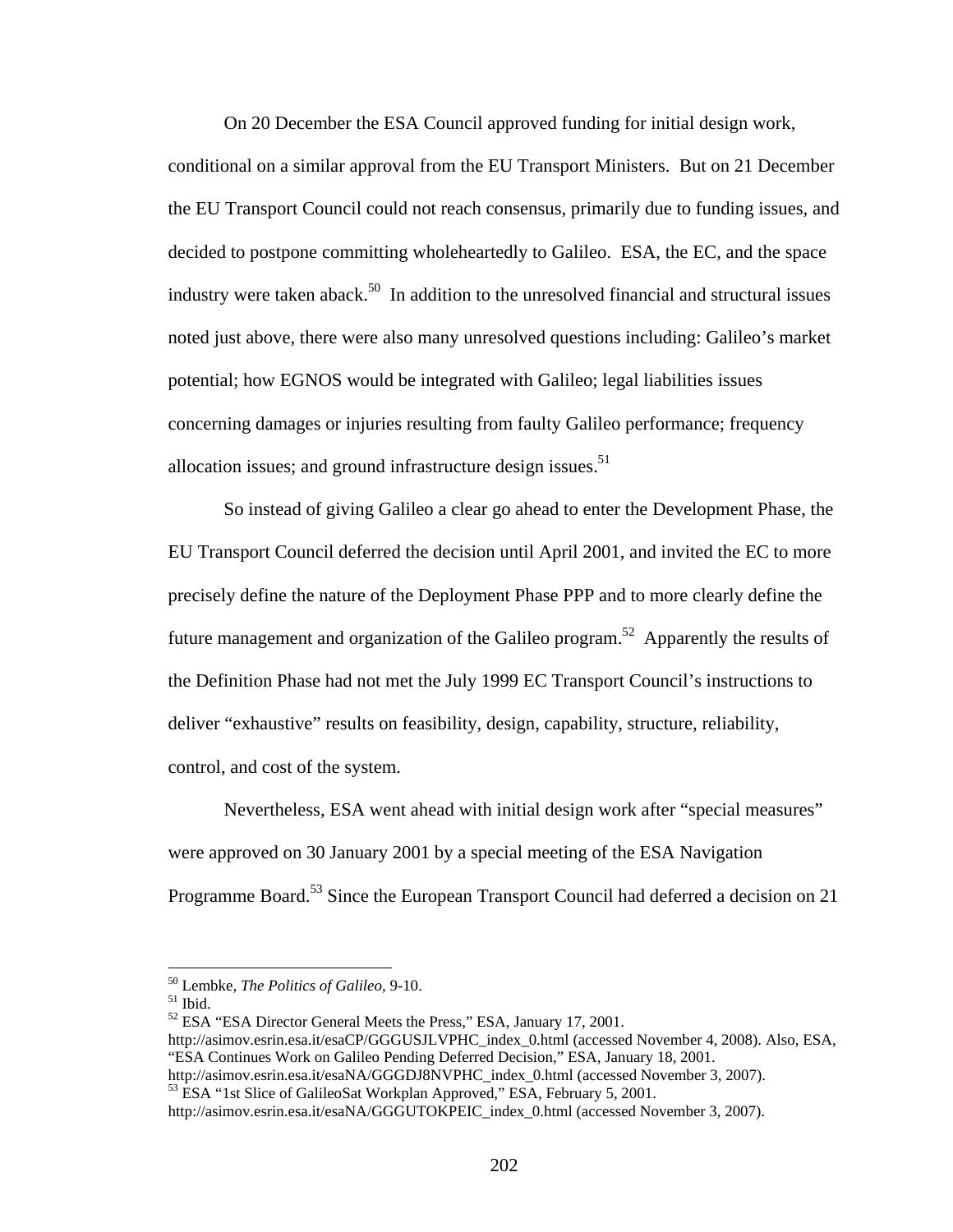December, the funds ESA had conditionally approved on 20 December could not be spent unless such special measures were taken.

In a parallel thread, an indication of growing European interest in the military uses of space capabilities occurred in January 2001 when France and Italy signed an agreement for dual-use Pleiades and Cosmo-Skymed Earth observation satellites.<sup>54</sup> This collaborative effort was specifically designed to meet the requirements of both military and civilian users. Another indicator in January 2001 was the German government's invitation to tender for Germany's first military satellite, the SAR-LUPE reconnaissance satellite.<sup>55</sup>

On 13 February 2001 the EC presented the *Galileo Mission High Level Definition* (HLD) document. Member States, users, and potential private investors had consulted during the Definition Phase to produce this program reference document. The HLD officially provided the main characteristics and performance standards of the Galileo system including specific information about the number of satellites, orbits, frequencies, types of navigation signals, the ground segment, and the development plan and costs. It was the framework for the Galileo program and formed the basis for the *Mission Requirements Document* and the *System Requirements Document*.

It also discussed the Public Regulated Service (PRS) signal which was considered the signal most applicable to the military and which France insisted be included as a Galileo capability. The HLD document stated that the need for PRS resulted from threats to Galileo from "economic terrorists, malcontents, subversives, or hostile agencies which

<sup>&</sup>lt;sup>54</sup> Brachet and Deloffe, "Space for Defense," section 3.2.

 $<sup>55</sup>$  Fritz Merkle, "The SAR-LUPE Program: An Industrial View," (paper presented at the conference on</sup> "Security and Defense Aspects of Space: The Challenges for the EU," Athens, Greece, May 9, 2003. http://directory.eoportal.org/presentations/6898/8343.html (accessed November 10, 2007).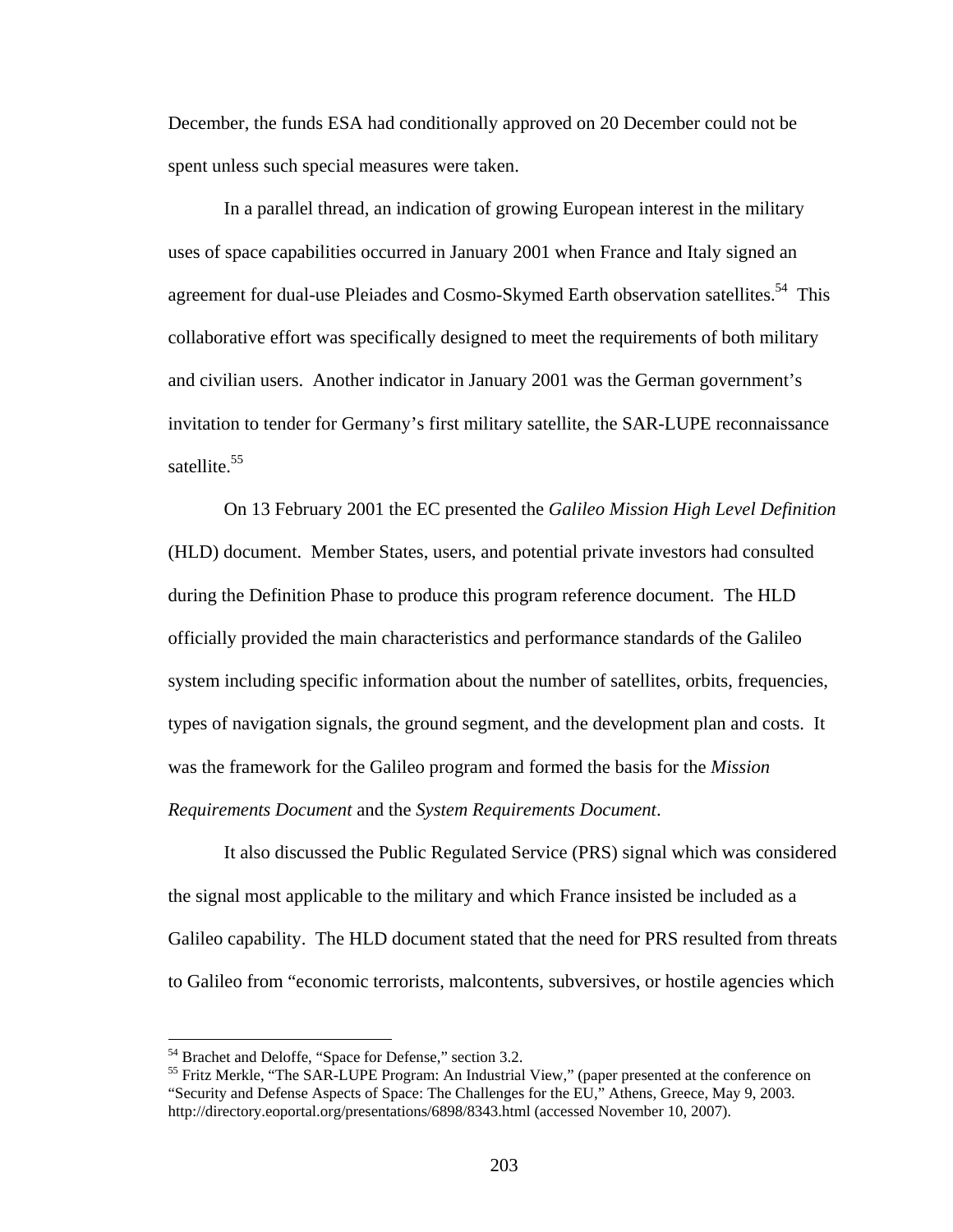could result in damage to national security, law enforcement, safety or economic activity."<sup>56</sup> It went on to say that PRS would use appropriate interference mitigation technologies and improve the probability of continuous availability of Galileo's most accurate signals in the presence of interfering threats, "to those users with such a need." Such users were listed as: Law enforcement (EUROPOL, Customs, European Anti-Fraud Office); Security Services (Maritime Safety Agency) or Emergency Services (peacekeeping forces, or humanitarian intervention); and Intelligence services.

Thus, the only reference to possible military users of PRS was in the context of peacekeeping and humanitarian intervention. In addition, as discussed earlier, the United States viewed Galileo's planned PRS capabilities as undermining U.S. GPS NAVWAR plans and as a strategy to provide Europe with leverage over the operation of GPS.

In another thread, the coupling of Europe's space activities with European Union broader policy interests continued to grow tighter. On 2 March 2001 the ESA/EC Joint Task Force (JTF) was established to implement the *European Strategy for Space*, as endorsed by the European Research Council and the ESA Council at Ministerial level on 16 November 2000.57 The JTF's first priority was to thoroughly analyze the Galileo project's current situation.

Meanwhile, on 15 March 2001 a Memorandum of Understanding was signed between the EC and a group of industrialists, including players from space service providers, operators, equipment suppliers, and space system manufacturers.<sup>58</sup> This memorandum envisioned 200 million euros in private funding for the Galileo

 $\overline{a}$ 

 $57$  ESA, "ESA-EC Joint Task Force on European Strategy for Space Meets for the First Time in Brussels,"<br>March 2, 2001. http://www.esa.int/esaCP/ESAG25UM5JC index 2.html (accessed January 7, 2008).

<sup>56</sup> EC and ESA, "Galileo: Mission High-Level Document," September 23, 2002, 17.

<sup>&</sup>lt;sup>58</sup> ESA, "Galileo: the European Commission Mobilizes Euros 200 Million in funding," IP/01/431, Brussels, March 22, 2001.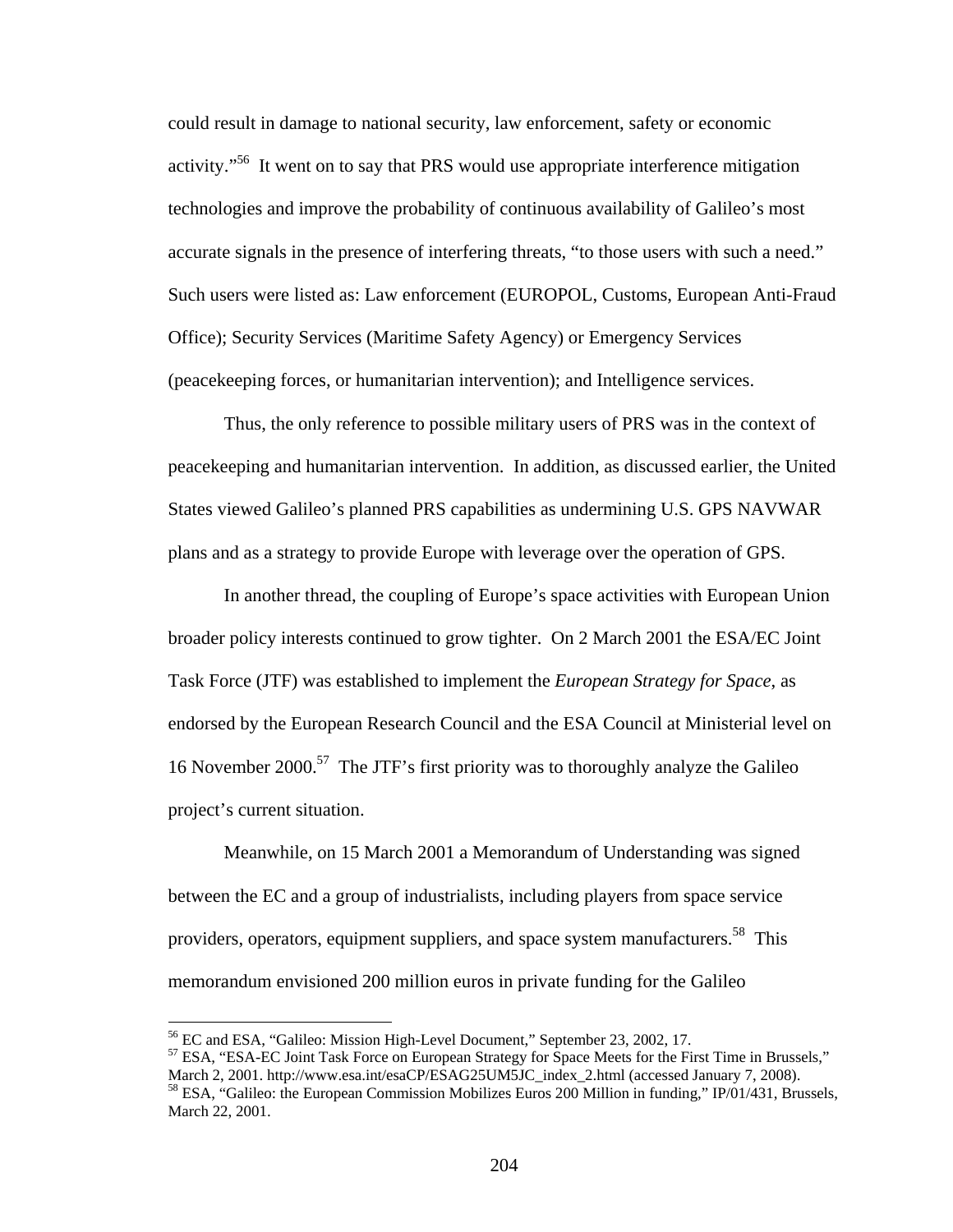Development Phase. The Memorandum of Understanding was considered a sign that the private sector was willing to commit financially to the Galileo project beginning with the Development Phase, rather than with the Deployment Phase as envisioned in the November 2000 EC report wrapping up the Definition Phase. Nevertheless, decisionmakers in Britain and German and other skeptical governments<sup>59</sup> weren't convinced of industry's commitment and wanted a better cost-benefit analysis of the Galileo project. For their part, the industrialists expected a clear political decision on the launch of the project at the Transport Council meeting in April. It was agreed that the parties to the memorandum would meet again in June to confirm the private funding after the necessary political decisions had been made.

However, on 5 April 2001 the Transport Council identified fundamental issues that still had to be resolved in 2001 including: the setting up of political control of Galileo on an appropriate legal basis; Galileo's objectives and mission requirements; Galileo's interoperability with GPS and GLONASS; the development of long term commitments from the private sector; the level of system security required; Galileo's integration with EGNOS; and third party involvement.<sup>60</sup> The key question that still needed to be resolved was how private sector funding of the Deployment Phase would come together. The Transport Council wanted the private sector to make binding commitments to fund the majority of the Deployment Phase and stated clearly that private participation and

<sup>59</sup> Sweden, Denmark, Austria, The Netherlands. Suzuki, *Policy Logics and Institutions of European Space Collaboration*, 196.<br><sup>60</sup> ESA, "Galileo forges Ahead With the Release of Funds," *ESA*, April 17, 2001.

http://www.esa.int/esaCP/ESAM1PGBCLC\_index\_2.html (accessed January 7, 2008).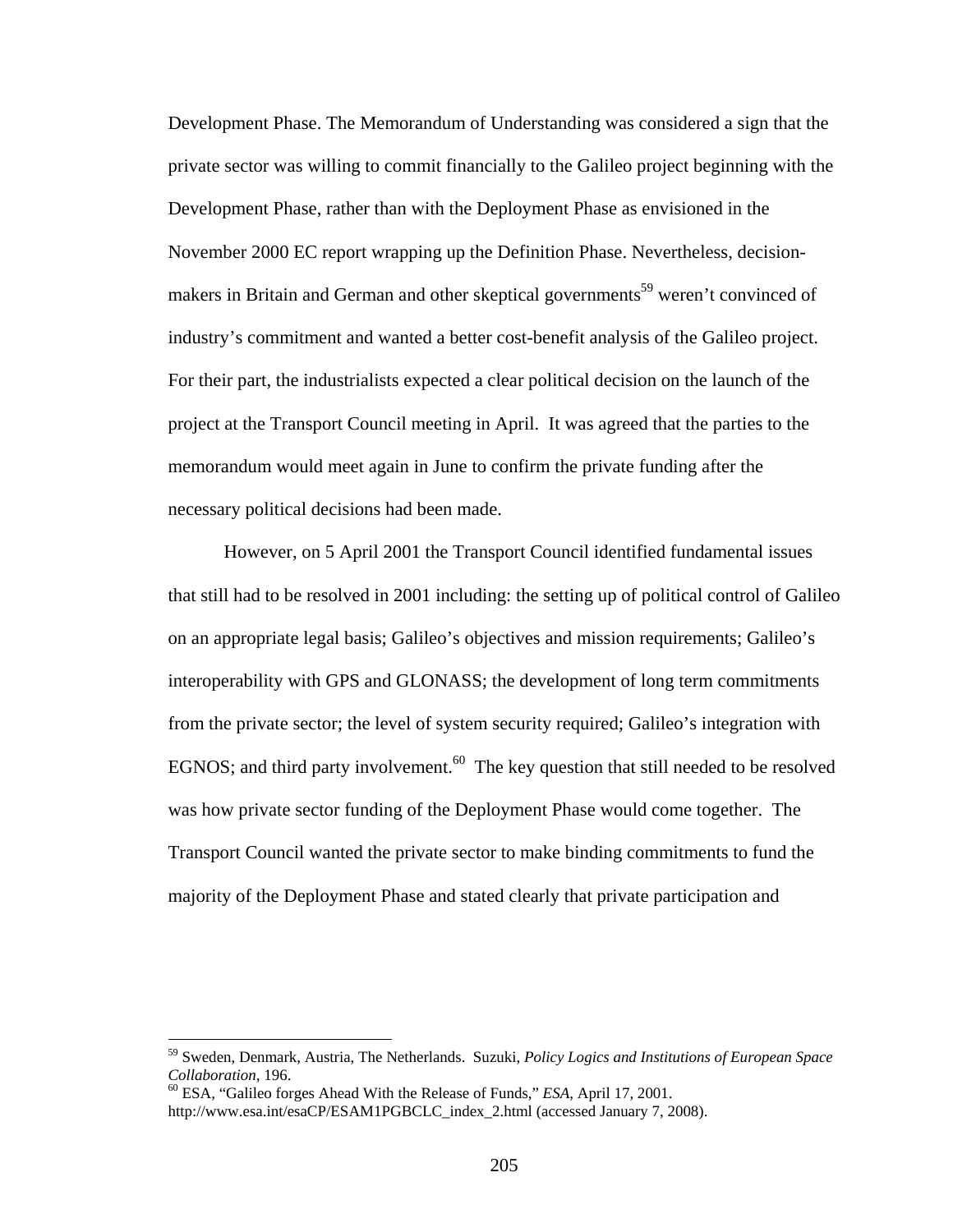funding was a fundamental element for the success of the Galileo program.<sup>61</sup> The future of the Galileo program depended on it.<sup>62</sup>

However, the Transport Council did adopt a resolution which released 100 million euros in order for a "request for proposals" to be announced and for Galileo development work to begin.<sup>63</sup> Nonetheless, this was not considered the official start of the Development Phase. In fact, the Transport Ministers did not release the other 450 million euros the EU had budgeted for the Development Phase. They announced that they would decide on the release of the other 450 million euros for the Development Phase at their meeting in December 2001. In addition, they announced that they would also decide in December on the set up of the entity that would manage the program.<sup>64</sup>

 At this time, key states softened their positions on the question of Galileo's military uses versus its commercial uses. France, Italy, and Spain reduced their emphasis on Galileo's military potential and agreed that Galileo would be used *strictly* for civilian purposes under civilian control. In return, Germany reduced its demands for the private sector to play a more prominent role in the early stages of Galileo.<sup>65</sup> These moves seem to indicate that realist factors were taking a back seat to liberal factors, but a more skeptical perspective may view these moves as simply politically expedient decisions made in order to move the project forward despite legitimate questions about the project's purpose, who was going to control it, and how it was going to be financed.

 $^{62}$  European Commission, *White Paper: European Transport Policy*, 95.<br><sup>63</sup> "The European Transport Ministers Have Approved a Program to Develop the Galileo Satellite Navigation System," *Aviation Week and Space Technology,* 154, no. 15 (April 9, 2001): 27. http://proxygw.wrlc.org/login?url=http://proquest.umi.com.proxygw.wrlc.org/pq dweb?

did=71431931&sid=1&Fmt=3&clientId=31812&RQT=309&VName=PQD. (accessed January 8, 2008). 64 Commission of the European Communities, *Proposal for a Council Regulation on the Establishment of* 

<sup>&</sup>lt;sup>61</sup> Council of the European Union, "Council Resolution of 5 April 2001 on Galileo," (2001/C 157/01), *Official Journal of the European Union*, (Brussels: EU April 30, 2001).

*the Galileo Joint Undertaking,* COM (2001) 336 final (Brussels: EC, June 20, 2001), 3. 65 Lembke, *The Politics of Galileo,* 31.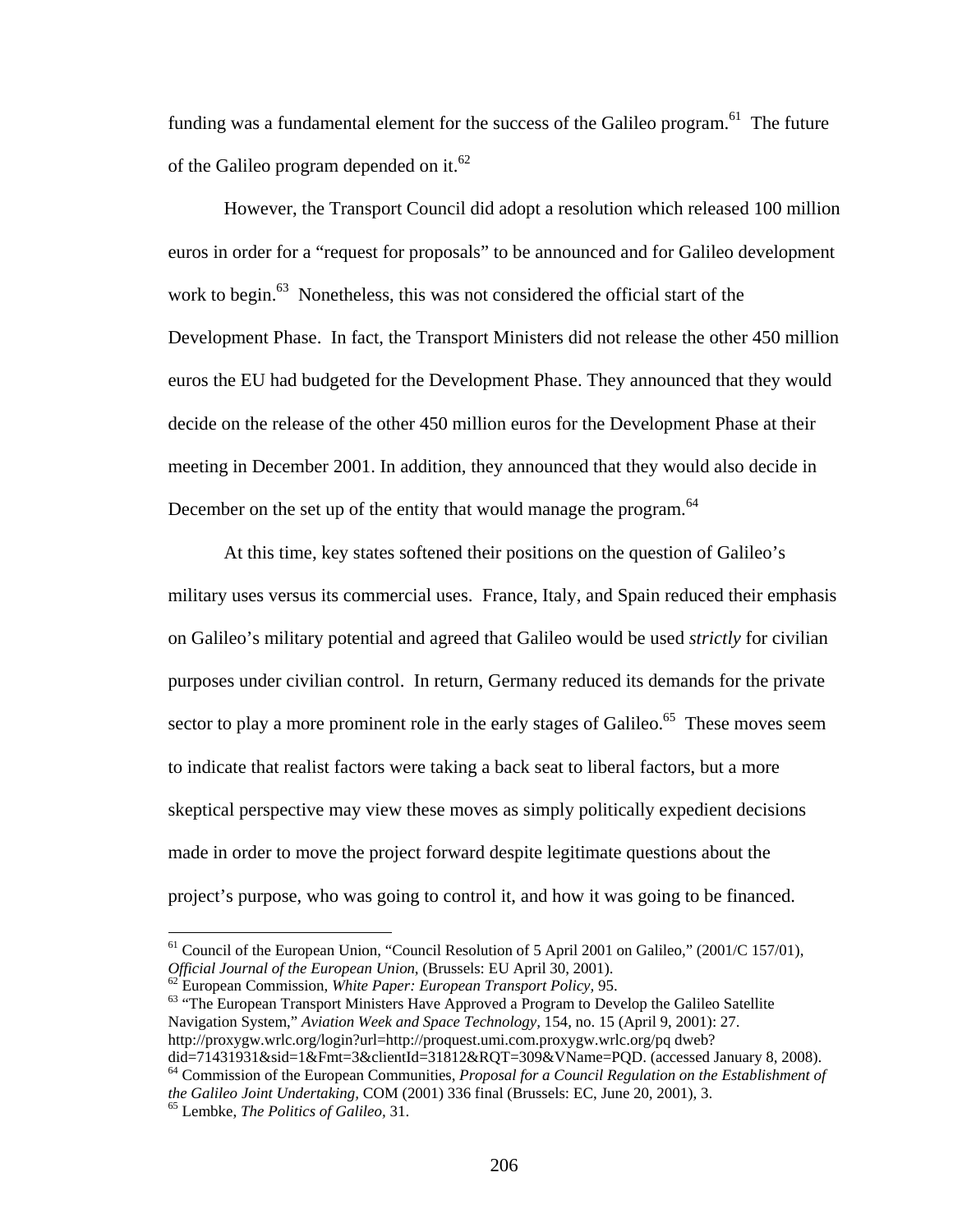Therefore, it is necessary to continue to examine the broader context of what was happening in Europe and not just consider Galileo in isolation.

 In this regard, another ESDP "Capabilities Conference" was held on 19 May 2001 to discuss the EU Military Committee's evaluation of European military capabilities and shortfalls. This conference established project groups, each led by a "lead nation," for the purpose of implementing concrete projects to fill European military capability gaps. France led the "space" project group and it found, unsurprisingly, that Galileo's capabilities cut across numerous areas of need, from the need for better C3I, to better situational awareness, to more precision weapons capability.<sup>66</sup>

On 15 June 2001 the EC Directorate General Enterprise released a report on space industry developments in 2000.<sup>67</sup> The report noted that there had been a slow-down in the requirement for satellites and launcher systems and that the international investment community's confidence had been compromised. Optimistic forecasts on the rapid growth of the commercial space sector were failing to materialize. This did not portent well for Galileo since the ability of largely private interests to develop and finance Galileo was to be a central factor in deciding the future phases of the project. On the other hand, it made the Galileo project that much more important as a source of business for the space industry.

On 20 June 2001 the European Commission presented its proposal for the European Council to establish the "Galileo Joint Undertaking" (GJU) as the single

1

<sup>66</sup> Burkard Schmitt, *European Capabilities Action Plan (ECAP)* (Paris: European Union Institute for Security Studies, 2005).

http://www.iss.europa.eu/index.php?id=185&tx\_ttnews[pointer]=4&cHash=b3155bc7ac (accessed June 14, 2007).

<sup>67</sup> European Commission, *Space Industry Developments in 2000*, (Brussels: European Commission, June 15, 2001), 10.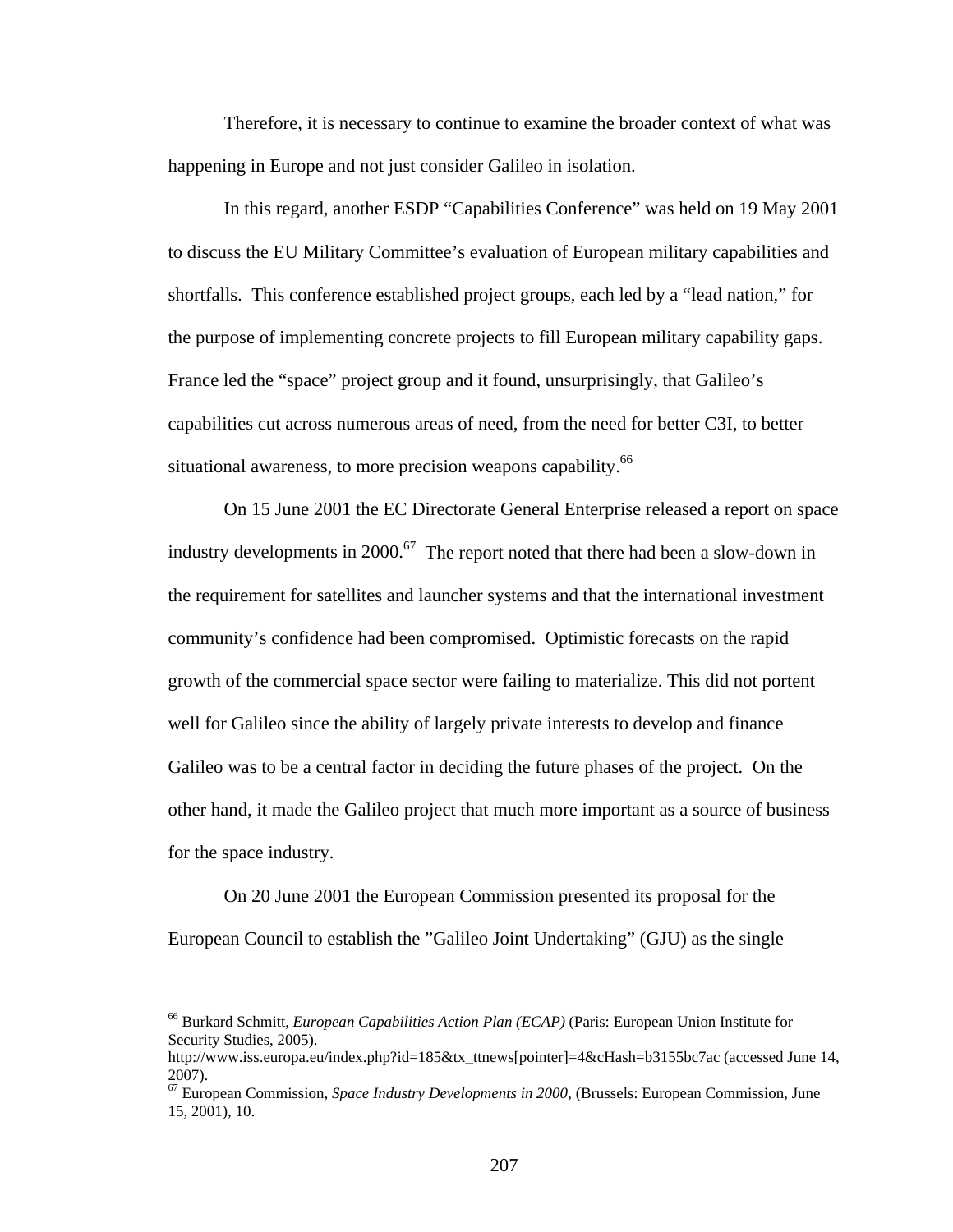management structure for Galileo's Development Phase.<sup>68</sup> Its two main tasks were to oversee implementation of the Development Phase by combing private and public sector funding and to prepare for the subsequent phases of the program. Funding for its activities was to come from ESA, the EC Transport budget and Research budgets, and private interests. Organizationally it was to be comprised of an Executive Committee, a Director, and Administrative Board. The Executive Committee was composed of a representative from the EC, ESA, and a representative of the private sector, selected from among Administrative Board members. The Administrative Board was composed of all members of the GJU and made decisions on programming and financial and budgetary manners. There was no military or defense official involvement in the GJU.

 Then the terrorist attacks on the United States on 11 September 2001 changed the global security situation quite suddenly. The United States' vast military power rolled into action in the retaliatory invasion of Afghanistan in October of 2001. GPS and other space-based military assets again demonstrated their ability to enable U.S. power projection capabilities.

 On 15 October 2001 European Research Commissioner Busquin said that Europe must ensure it had the means to intervene militarily on an international scale. His spokesperson said that while the EC's Galileo and GMES projects were civilian initiatives, the military use of Galileo and GMES data could not be ruled out if the need arose.<sup>69</sup> According to Busquin a clearer definition of the potential security role of GMES and Galileo was needed to distinguish between "defense missions" and "security

<sup>68</sup> Commission, "Proposal for a Council Regulation."

<sup>69</sup> Cordis, "Busquin Clarifies "Security" Role of GMES," October 16, 2001. http://cordis.europa.eu/search/index.cfm?fuseaction=news.document&N\_LANG=EN&N\_RCN=17489&q= F75E279188B23AF2D386E120340137F1&type=hom (accessed August 3, 2007).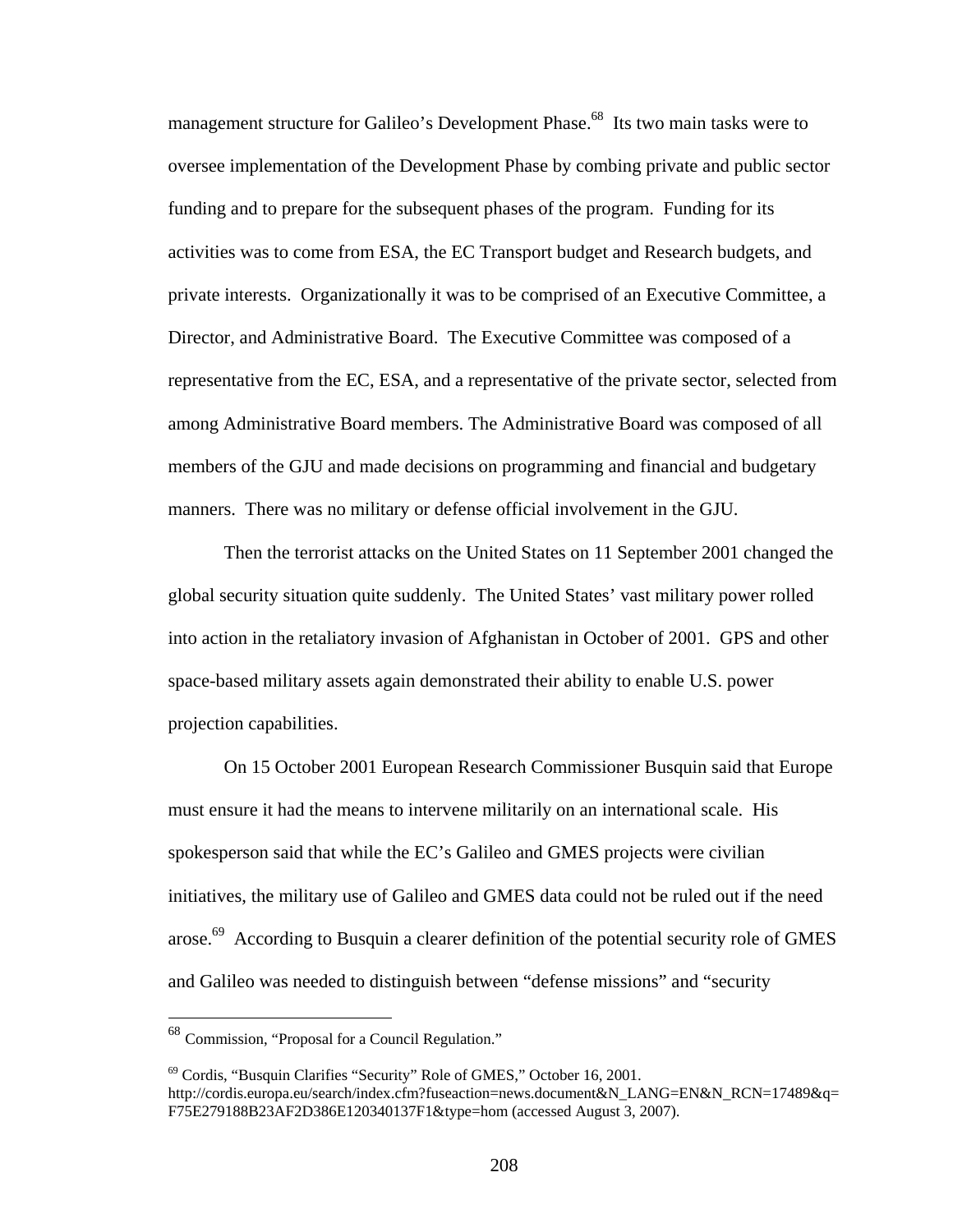missions" (as in human and environmental security). In this regard, he met with Javier Solana, the EU High Representative for Common Foreign and Security Policy, to discuss clarifying the link between the EC concept of security and the CFSP's military-oriented concept of security.

 Meanwhile in October during EU – U.S. talks over GPS and Galileo, the EU provided the first substantive presentation of Galileo's proposed frequency spectrum plan.<sup>70</sup> The United States found the proposed Galileo spectrum plan unacceptable due to the GPS military signal overlay issues (discussed earlier). Discussions broke off when an impasse was reached on this issue. The United States responded with a series of highlevel letters and demarches, described below.

 Throughout the summer and fall of 2001 ESA had worked on Galileo satellite and ground segment technology. On 15 November 2001 the Edinburgh ESA Ministerial Council approved the next phase of the GalileoSat development program with a budget of 550 million euros, subject to the expected approval of the Development Phase by the Transport Council of the European Union in December 2001.<sup>71</sup>

 Also on 15 November the U.S. State Department's chief negotiator for Galileo-GPS coordination sent a letter to DG TREN's chief negotiator, DG TREN's manager for land transport, saying that the United States would not accept the overlay of Galileo's PRS signal over the GPS military signal. The letter also pointed out that NATO

 $\overline{a}$ 

http://www.space.commerce.gov/library/speeches/2002-04-24-ISAC-briefing.ppt#276,7,Status of<br>Negotiations. (accessed February 15, 2008). Also see, Taverna, "Europe Declares Satnav Independence."

<sup>&</sup>lt;sup>70</sup> Ralph Braibanti, Jason Y. Kim and Damon Wells, "GPS-Galileo Negotiations: Commercial Issues at Stake," (briefing to ISAC-1, April 25, 2002), slide 7.

<sup>&</sup>lt;sup>71</sup> "Resolution on the Agency's Programmes (Adopted on 15 November 2001)," *Space Policy* 18 (2002): 83. Also see Andrew Wilson, ed., "Galileo Programme," in *Galileo, First European Navigation Satellites*," (AG Noordwijk, The Netherlands: ESA Publications Division, 2005), 19.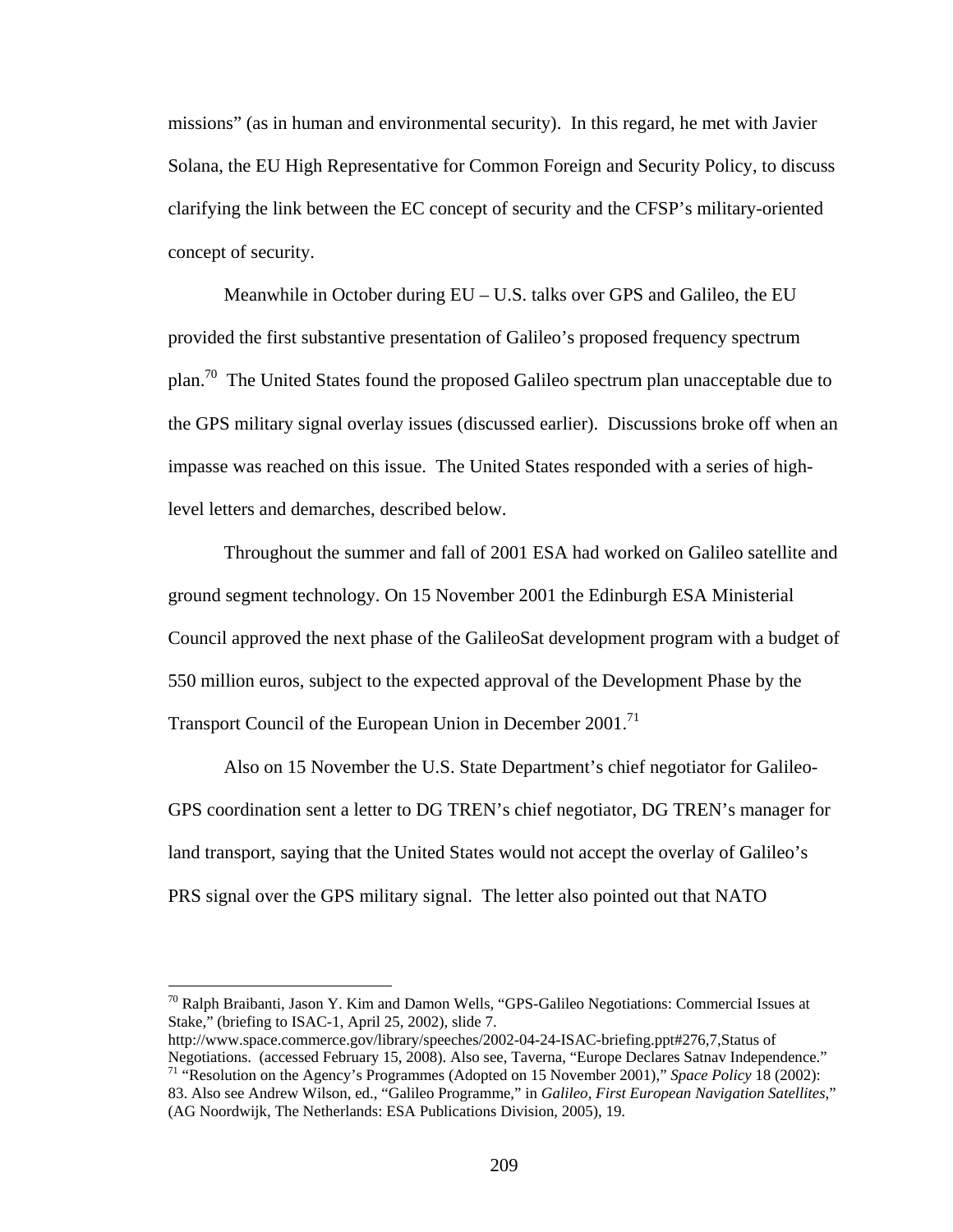supported this U.S. position.<sup>72</sup> However, nothing seemed to come from this warning shot.

Shortly after, on 20 November 2001, the Executive Summary of a closelyguarded PricewaterhouseCooper study was released and became the main point of reference for both Galileo skeptics and supporters. The PricewaterhouseCooper study was sensitive because many states had anxiously awaited this report and were expected to base their decisions on Galileo on the findings of this study. Earlier in 2001 the EC had commissioned the private consultancy firm to investigate the development of a business plan for Galileo and to do a thorough, independent cost-benefit analysis of the project based upon the Galileo Mission High Level Definition document. The report estimated the cost of the project to be 200 million euros more than the EC had estimated earlier. But it also estimated that Galileo would also generate significantly more revenue than the EC had projected.<sup>73</sup> But again, direct revenues alone could not justify the project due to the economics of the project. Nevertheless, the study found that the broader benefit to the European economy would be significant.<sup>74</sup> With that, it noted that there was a strong case for the public sector to promote Galileo.

 With regard to the Galileo PPP, the report stressed that any PPP needed to ensure that Galileo was operational by 2008 in order to get in the PNT market before the window of opportunity was closed by the launch of GPS III.

<sup>72</sup> Peter B. de Selding, "Galileo Supporters Hopeful for March Funding Decision," *Space News*, 7 January 2002, 5.

<sup>&</sup>lt;sup>73</sup> The study estimated 3.4 billion euros versus the EC's estimate of 3.25 billion euros to develop and deploy Galileo. See Suzuki, *Policy Logics and Institutions of European Space Collaboration*, 194. Also see The Economist, "Eppur si Muove--or Maybe Not," *The Economist*, May 22, 2002.

<sup>&</sup>lt;sup>74</sup> PricewaterhouseCooper, Inception Study to Support the Development of a Business Plan for the Galileo *Programme*, *TREN/B5/23-2001, Executive Summary,* prepared at the request of the EC, November 20, 2001, 8.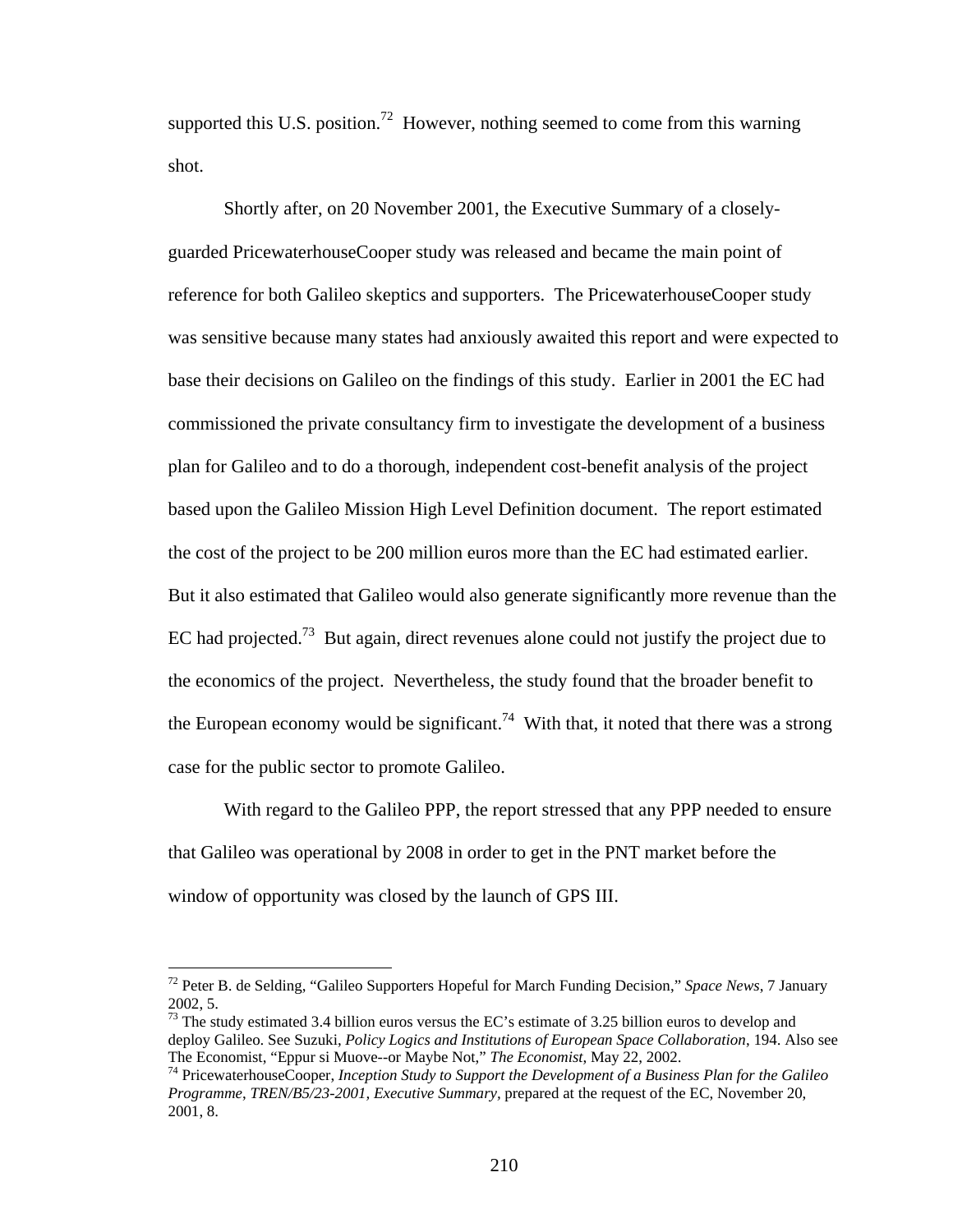Meanwhile, the United States was still reeling from the attacks of 11 September the anthrax attacks of October and November 2001, and ongoing battles in Afghanistan. Unexpectedly, on 4 December 2001, U.S. Deputy Secretary of Defense Paul Wolfowitz sent a letter to all the European NATO defense ministers warning the European Union not to proceed with Galileo and that the decision should not belong solely to research and transport ministers.<sup>75</sup> He expressed his "concerns about security ramifications for future NATO operations if the European Union proceeds with Galileo satellite navigation services that would overlay spectrum of the [GPS] military M-code signals." He requested that the European defense ministers pass the message to the transport ministers who would be deciding the fate of Galileo. According to Wolfowitz, interference from Galileo signals threatened the military capabilities of the GPS system, and Galileo could be abused by future adversaries causing harm the United States.

European decision-makers viewed this as an overt attempt by the United States to undermine European support for Galileo and resented the American interference. Some observers argued that the U.S. pressure would backfire and just make European leaders all the more aware of Galileo's strategic importance.

Nevertheless, when the European Transport Council met on 7 December 2001 it was unable to make a decision on the fate of Galileo and did not indicate when, or if, it would discuss the subject again.<sup>76</sup> The fundamental differences over financing and

<sup>&</sup>lt;sup>75</sup> Logsdon, "A Security Space Capability for Europe?" 275.

<sup>76</sup> Peter B. de Selding, "European Action Leaves Galileo Program in Limbo," Space News, 10 December 2001.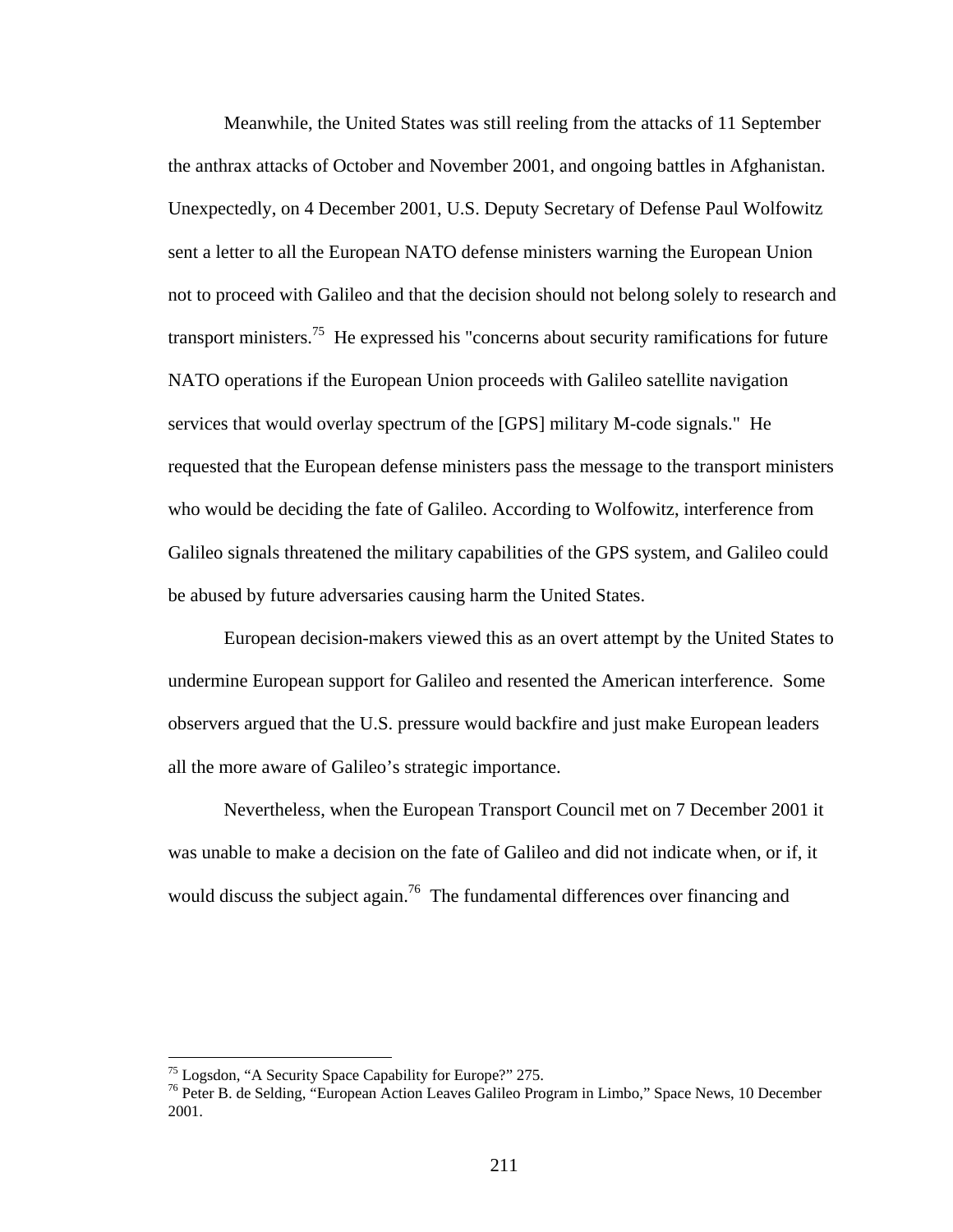control of Galileo that had been dogging Galileo from the start remained unresolved.<sup>77</sup> The Galileo program was nearly dead.

First, the feasibility of a PPP was in grave doubt. Many believed that there was no real prospect of attracting significant early private funding due to two main reasons; GPS was available for free, and any revenue generated by Galileo was many years away.<sup>78</sup> Attracting significant private investment in such an uncertain environment was doubtful.79 Nevertheless, Britain and Germany insisted that Galileo was, above all, a business opportunity and should be substantially financed and controlled by private interests from an early stage. Germany's transport minister was particularly concerned about the prospects for attracting private funding and wanted more time to study the issue.<sup>80</sup>

Second, Member States' willingness to sink the required amount of money into the publicly financed portion of the project was also in doubt. France and Italy thought of Galileo in more strategic terms and thought that its Development Phase and Deployment Phase should be fully publicly funded without a detailed cost analysis. Once Galileo reached the Operational Phase, private investment would be welcomed. However, it was difficult for many states politically to commit to spending billions of taxpayer dollars in order to build a redundant (to GPS) system. The skeptical countries, led by Germany and the United Kingdom, also wanted more time to study this issue. Questions also remained about the return on investment of public moneys and on whether

<sup>77 &</sup>quot;December is Make or Break Month for Galileo," *Global Positioning and Navigation News*, November 14, 2001. http://proxygw.wrlc.org/login?url=http://proquest.umi.com.proxygw.wrlc.org/pq dweb?<br>did=89860629&sid=1&Fmt=3&clientId=31812&RQT=309&VName=PQD. (accessed January 8, 2008).

<sup>&</sup>lt;sup>78</sup> Global Positioning and Navigation News, "December is Make or Break Month for Galileo."<br><sup>79</sup> Peter B. de Selding, "Galileo Supporters" 7 January 2002, 5.<br><sup>80</sup> Peter B. de Selding, "Galileo Supporters," Space News, 7 J Netherlands, and Austria had reservations and wanted additional time to consider Galileo's feasibility. See "Germany to ratify Galileo System," *Aviation Week and Space Technology*, 156, no. 9 (March 4, 2002): 4.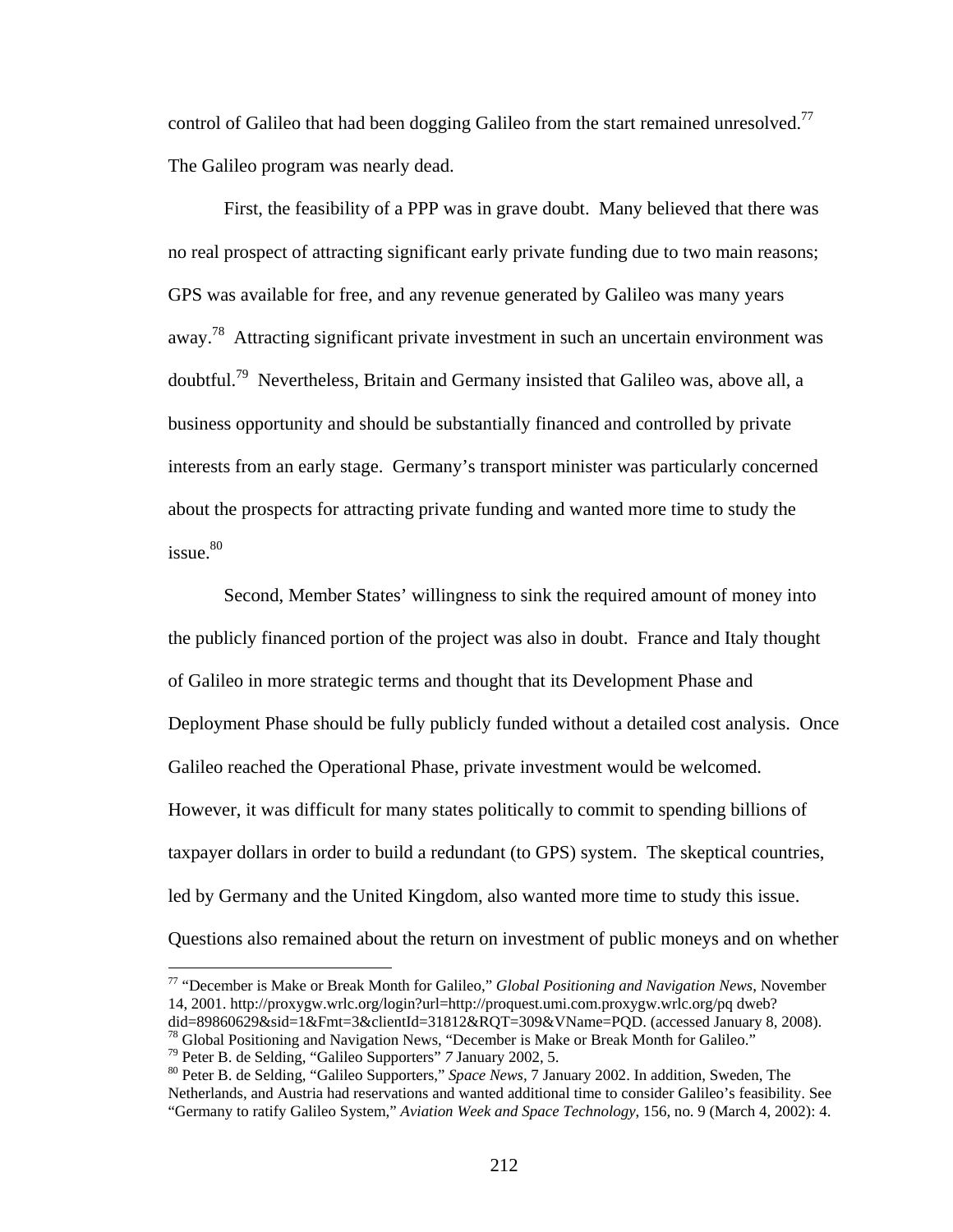or not users would have to pay for access to the system, and if so, how that would affect Galileo's ability to compete with GPS.

Clearly, there were splits between various European decision-makers' assessments of the need for Galileo. It is reasonble to argue that one side, led by France and Italy, considered realist factors more heavily. The other side, led by Britain and Germany, considered liberal factors more heavily. This split appeared to create irresolvable differences over the objectives of the Galileo program and in turn, its organization and its funding. A stalemate had developed and it appeared as if Galileo was facing termination. The only way to move forward was for a consensus to develop around which factors were more important, "realist" strategic considerations or "liberal" commercial considerations.

 Immediately, advocates of Galileo from many arenas made their case for Galileo. The Joint Task Force established between ESA and the EC Directorate General for Research had been analyzing the Galileo project as its first priority. On 7 December 2001 the EC released its findings in an EC communication to the European Council and European Parliament entitled, *Towards a European Space Policy*. It presented Galileo as a key component of future EU space initiatives. On 10 December the European Council ratified the conclusions of the document.

On 11 December the EC President at the time, Romano Prodi, gave a state of the union address to the European Parliament and decried the European Transport Council's indecision. Likewise, the Directorate-General for Transport and Energy, EC Vice-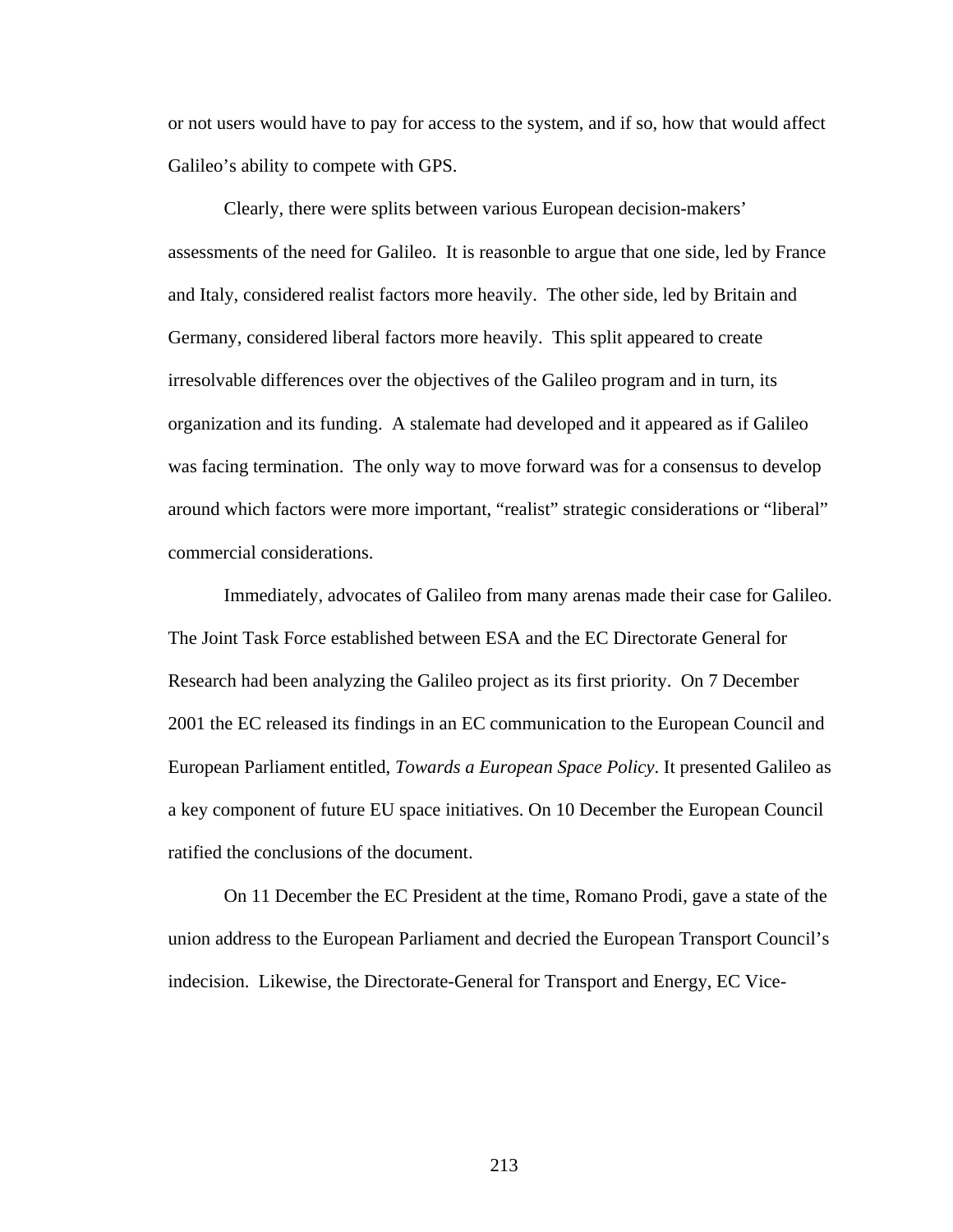President Loyola de Palacio, threatened to kill the Galileo project unless unambiguous approval came soon.<sup>81</sup>

Of course the aerospace industry made its position clear as well. On 13 December the European Association of Aerospace Industries (AECMA) and Eurospace (the association of the European space industry) issued a joint press release. It stated that further delay created a strong shortfall in the European aerospace industry. It also stressed that the commercial projections for Galileo were closely linked to timeliness and fast access to market and that "Further delay may severely impair the present economic rationale of the system."82 In addition, the conflict between realist factors and liberal factors are illustrated by this statement. It said:

The Galileo program is vital for European independence in transport management as well as telecommunications (network synchronization, mobility, …), security, and a wide range of applications that will otherwise still depend on GPS. This strong strategic dimension is complemented by commercial and economic benefits to accrue with the development of downstream added value services and applications.<sup>83</sup>

Meanwhile, the European Parliament presented a letter (signed by 160 members)

to the European Council calling on the Heads of State to overcome the Transport Council

of Ministers differences in order to approve Galileo without further delay.<sup>84</sup>

On 15 December the European Council in Laeken, Belgium, approved a statement

which confirmed the strategic importance of Galileo and called on the European

Transport Council to consider the report by PricewaterhouseCooper and decide on the

2002/ArticleStandard/Article/detail/308338 (accessed January 15, 2008). For an overview of EC Vice-President Loyola de Palacio controversial management style see Peter B. de

<sup>81 &</sup>quot;Galileo on the Brink: Delay Builds Tensions," *Galileo's World*, January 1, 2002. http://uc.gpsworld.com/gpsuc/Timing/Inside-the-Community---Jan-

Selding, "Galileo Supporters," *Space News*, January 7, 2002, 5.<br><sup>82</sup> AECMA and Eurospace Joint Press Release, "Galileo: The Urgent Need for a Positive Decision," (Brussels: AECMA, December 2001). http://www.aecma.org/Press/pr0111.htm (accessed April 27, 2006) <sup>83</sup> AECMA and Eurospace, Joint Press Release, "Galileo: The Urgent Need." 84 Galileo's World, "Galileo on the Brink."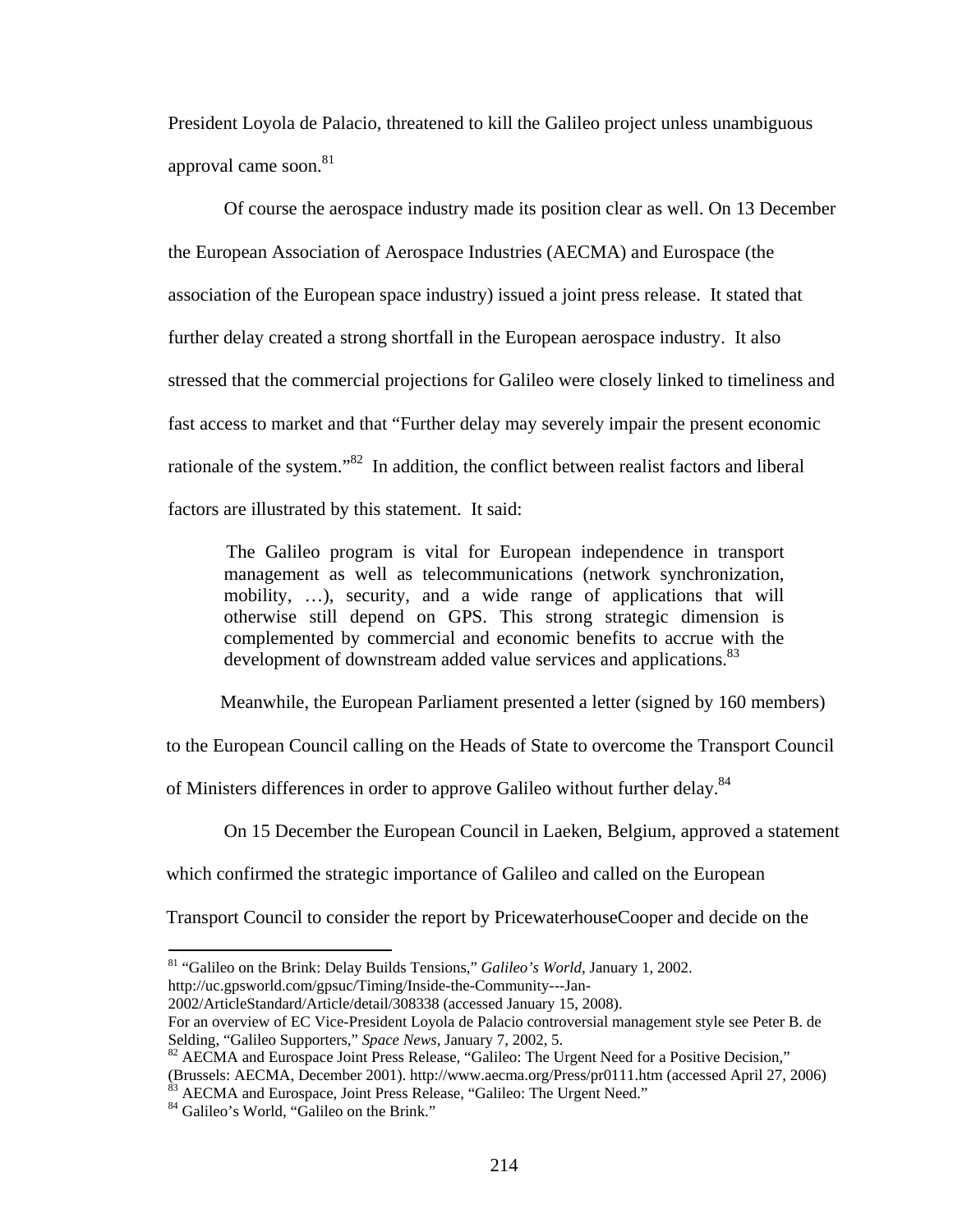funding of the Development Phase by March 2002. The European Council also applauded ESA's decision to fund Galileo's Development Phase for 550 million euros.

On 17 December EC President Prodi gave another speech at the European Parliament in which he stressed the strategic importance of Galileo and its importance as a catalyst for innovation and competitiveness. He also noted that the credibility of the Transport Council and European Council was at stake, especially since ESA had already committed 550 million euros, and the European Council had just endorsed the ESA/EC Joint Task Force finding on the importance of Galileo to Europe's future.

Also on 17 December demonstrating the EC's will to move forward while the European Transport Council worked out its differences, DG TREN released 70 million euros to continue work on Galileo. These Trans-European Network Funds were part of the 100 million euros which had been approved by the Transport Council in its April 2001 decision.

In addition, DG TREN released a position paper in December which went outside its area of competence but nevertheless pointed out that if the Galileo program was abandoned, within 20 to 30 years Europe would lose its autonomy in defense. $85$  This was due to the fact that virtually every new military capability other than small arms used navigation satellite technology. Therefore, without control over its own navigation satellite system, European military power would be reliant on outside powers' capabilities.

So by 18 December 2001, the European Council had confirmed its support for Galileo; the European Parliament had expressed its support for Galileo; the EC was

<sup>85</sup> James Hasik and Michael Rip, "An Evaluation of the Military Benefits of the Galileo System," *GPS World* (April 1, 2003). http://www.gpsworld.com/gpsworld/article/articleDetail.jsp?id=53279 (accessed January 15, 2008).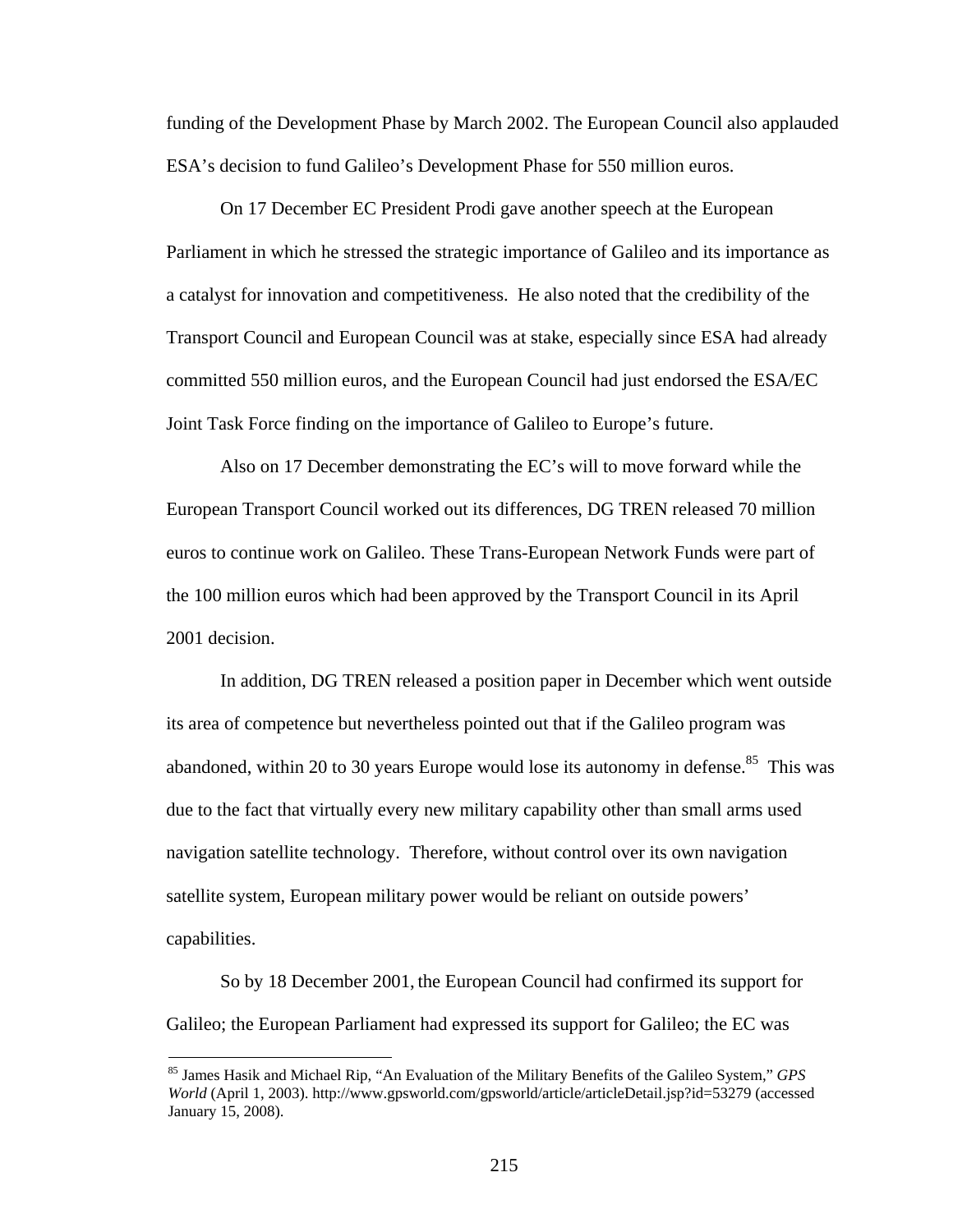moving forward with development; industry had firmly stated its support for Galileo; and March 2002 had been established as the next Transport Council Galileo decision point. Despite the Transport Council's lack of a decision just 11 days earlier, it appeared possible that Europe might recover the momentum to move Galileo forward. It was then that key European leaders turned their attention to the perceived interference by the United States.

EC Vice-President de Palacio, the Director-General for Transport and Energy, spoke in Madrid on 18 December and condemned American pressure on EU governments. Likewise on 18 December French President Jacques Chirac made widely reported remarks at the  $40<sup>th</sup>$  anniversary of the founding of CNES. President Chirac stated that "The United States spends six times more public money on the space sector than Europe. Failure to react would inevitably lead to our countries becoming first scientific and technological vassals, then industrial and economic vassals."<sup>86</sup> He also said that Galileo had strategic importance for the ESDP and the EU Rapid Reaction Force.

Chirac's "vassals" remarks caught a lot of attention but a closer analysis shows that they mirrored the 1960s French rationales for the creation of CNES and were a further statement of French concern about the technology gap with the United States. <sup>87</sup> There really wasn't that much new in them, but they caused a stir since in this case they were stated bluntly by the French President after the United States had overtly tried to stop Galileo, a major European space endeavor.

On 31 December 2001, DG TREN released a document "Galileo: An Imperative for Europe." It stated "There are two "strategic" elements of the Galileo programme

<sup>86</sup> Financial Times,"Chirac Urges More Spending on Space Sector," FT, December 19, 2001. 87 Also see Johnson-Freese, *Space as a Strategic Asset*, 9.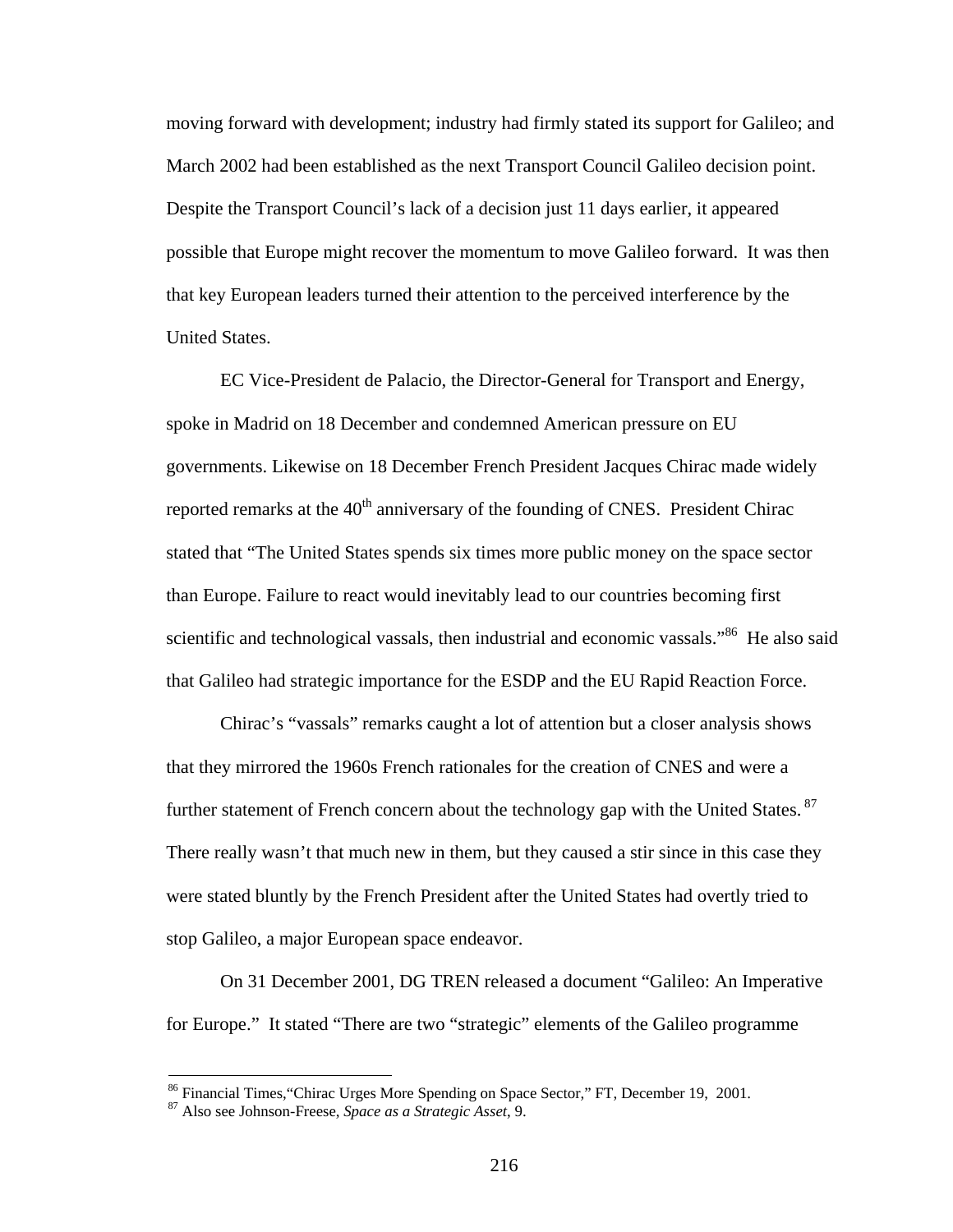which are of the *utmost* importance to the Member States which have *not* been highlighted in the various documents published to date."<sup>88</sup> (Emphasis added) Then this EC document publicly acknowledged that Galileo was indispensable for European military forces to maintain autonomy. Likewise, Galileo was essential for European arms exports since virtually all future weapons systems would otherwise have GPS embedded within them. In addition, this document stated that the Wolfowitz letter left the impression that America's main purpose was "to safeguard the world monopoly on secure navigation services which is held by the United States."

 The 1 January 2002 issue of *Galileo's World* quoted an anonymous consultant deeply engaged in the Galileo program. He also confirmed the perception that the U.S. Defense Department's intervention may have increased European support for Galileo rather than reduce it: "The fact that the U.S. brought pressure to bear on the European governments just before the last Council had certainly the reverse effect, that is to confirm to the European Governments the strategic interest of Galileo and, therefore, a strong need for political support at the highest level."<sup>89</sup> It also appears that the American interference may have stimulated an "us versus them" response in European decisionmakers' minds and united them in their determination to press ahead. In this respect, Galileo was perhaps becoming an even more substantial symbol of European pride, prestige, and identity.

<sup>88</sup> EC Directorate-General Energy and Transport, "Galileo: An Imperative for Europe" *Information Note*, (Brussels, EC, December 31, 2001), 8.

<sup>&</sup>lt;sup>89</sup> Galileo's World, "Galileo on the Brink." Also, Volker Liebig, the then director of DLR operations, expressed similar thoughts to me in a March 2004 interview in which he said that the more the United States resists Galileo, the more united Europe will become in their determination to see it through, as happened with the Ariane launch vehicle in the 1970s.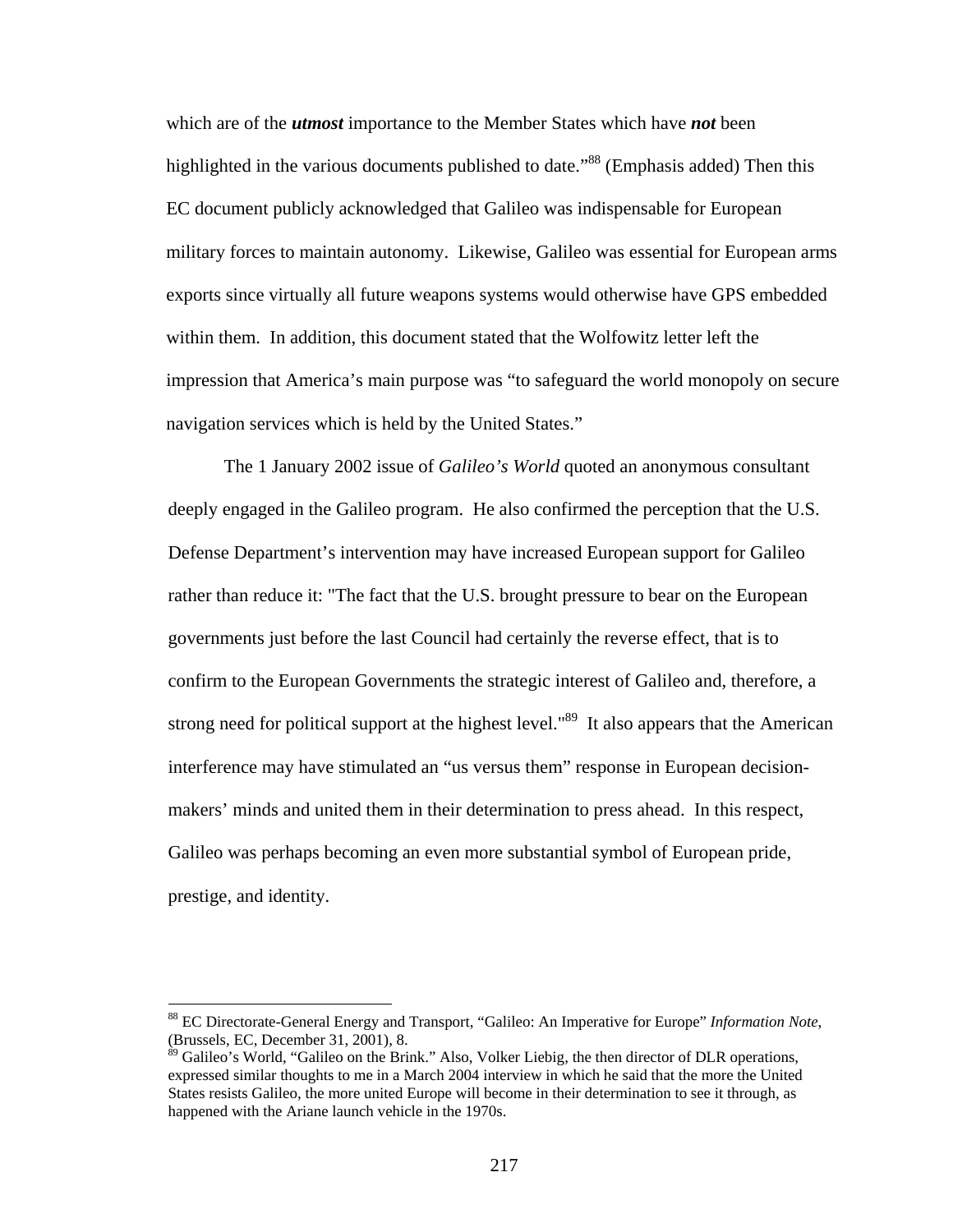Also on 1 January 2002 the European Union absorbed the Western European Union Satellite Center. The renamed EU Satellite Center's purpose was to support ESDP decision-making, especially in crisis management operations. Although this takeover represented only a minor increase in EU military space capabilities, it was a further indicator that realist factors were increasingly influencing European decision-makers' assessments of the need for such capabilities.

 Later in January, the European Union released a background paper on Galileo in which it stated that U.S. arguments that GPS was free and therefore superior to Galileo were spurious.<sup>90</sup> It said that while the future GPS might offer high-quality services to match those of Galileo, there was no guarantee that the United States would provide them for free, especially if GPS continued to be in a monopoly position. It also said that the United States should trust the EU's ability to keep Galileo PRS signals secure from malicious use. The EU did concede, however, that American concerns over signal interference were legitimate and ought to be considered.

 Later in January 2002, the European Parliament presented a report which favored Galileo strongly. The *Glante Report* of 10 January 2002 said that the next generation GPS III was expected to be operational by 2010 and if Galileo became operational after that there was a risk Galileo would be redundant. "This would put an end to any hopes of a non-military satellite system" it stated.<sup>91</sup> It also recommended a change in the PPP management structure. Interestingly, the Greek delegation proposed a motion restricting

<sup>90</sup> Agence France-Presse, "US Steps Up Offensive Against European Rival to GPS," *AFP*, March 7, 2002. <sup>91</sup> European Parliament, "*Report on the Proposal for a Council Regulation on the Establishment of the Galileo Joint Undertaking*," Final A5-0005/2002, Rapporteur, Norbert Glante (January 10, 2002), 32.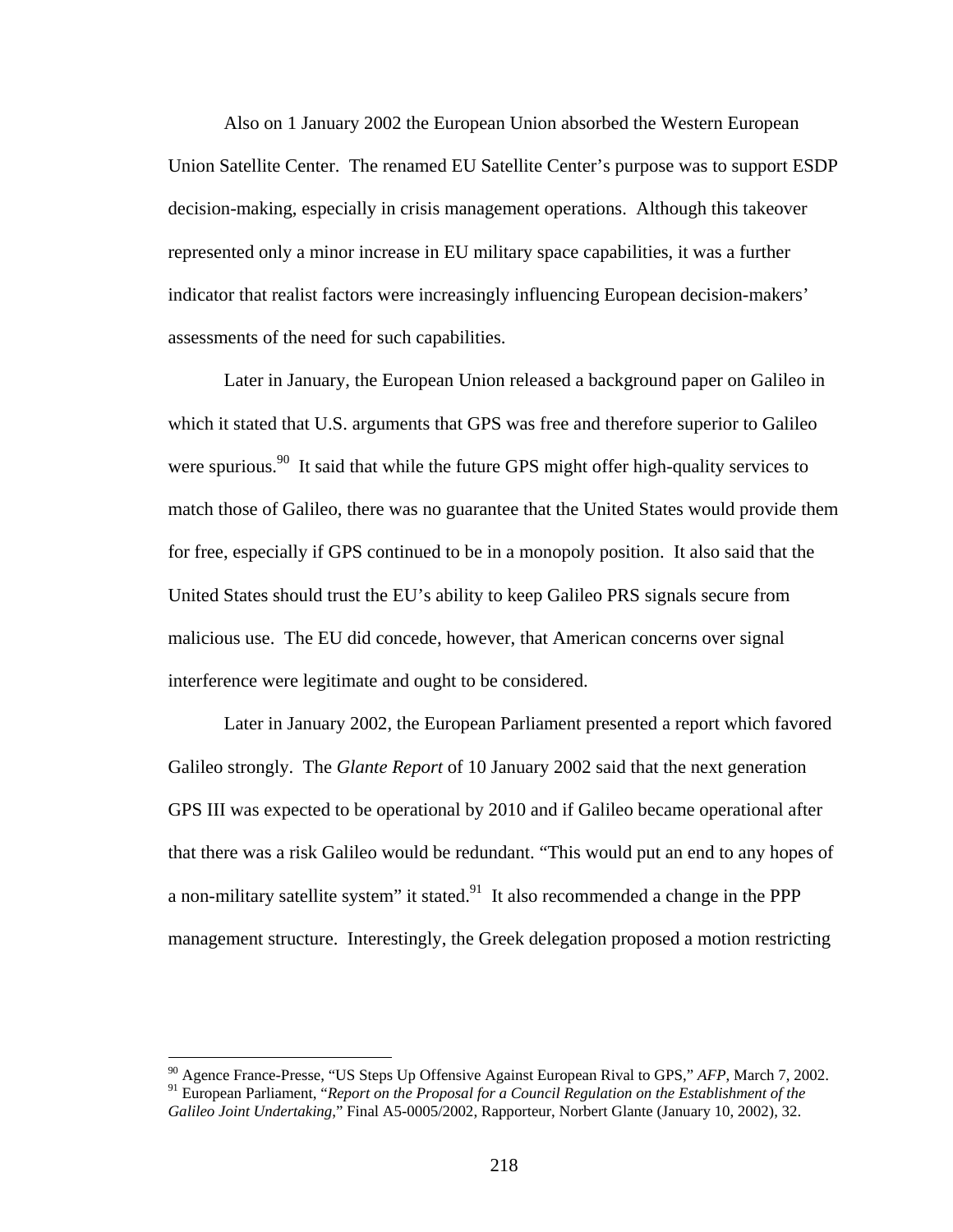EU space activities to civil uses only, but that motion was struck down.<sup>92</sup> However, Britain insisted that all public statements about Galileo should stress its civilian applications.<sup>93</sup>

 In February 2002 senior European military officers came out of the shadows and for the first time openly backed the Galileo system and tried to convince Transport Ministers of Galileo's strategic importance. The head of the space bureau of the French General Staff, Gen. Daniel Gavoty, said senior military offices from France, Italy, Spain and other countries had begun an "arm-twisting campaign" aimed at Transport Ministers.<sup>94</sup> Apparently, European military brass had belatedly recognized the negative affect that a vote against Galileo would have on European defense cooperation. Thus, senior European military officials expressed themselves in favor of Galileo, rather than against Galileo, as U.S. Deputy Secretary of Defense Paul Wolfowitz had tried to pressure them to do in December.

At the beginning March 2002 German decision-makers dropped their objections and announced that Germany would support Galileo. This virtually assured the Galileo's approval at the Transport Council meeting later in March, although the United Kingdom's position was still unknown. It is difficult to say why Germany dropped its objections, but since questions concerning Galileo's commercial viability and the feasibility of private financing remained mostly unanswered, it is reasonable to argue that the overt military pressure now being applied to the transport ministers was a

<u>.</u>

<sup>92</sup> Aviation Week & Space Technology, "Military Pushes for Galileo," *Aviation Week & Space Technology* 156, no. 7 (February 2002): 28.

http://proquest.umi.com.proxygw.wrlc.org/pqdlink?PMID=28974&TS=1223529386&SrchMode=3&SrtM =0&PCID=1618625&VType=PQD&VInst=PROD&aid=1&clientId=31812&RQT=572&VName=PQD&fi rstIndex=40 (accessed February 15, 2008).

<sup>93</sup> The Economist, "Eppur si muove—or maybe not."

 $94$  Aviation Week & Space Technology, "Military Pushes for Galileo," 28.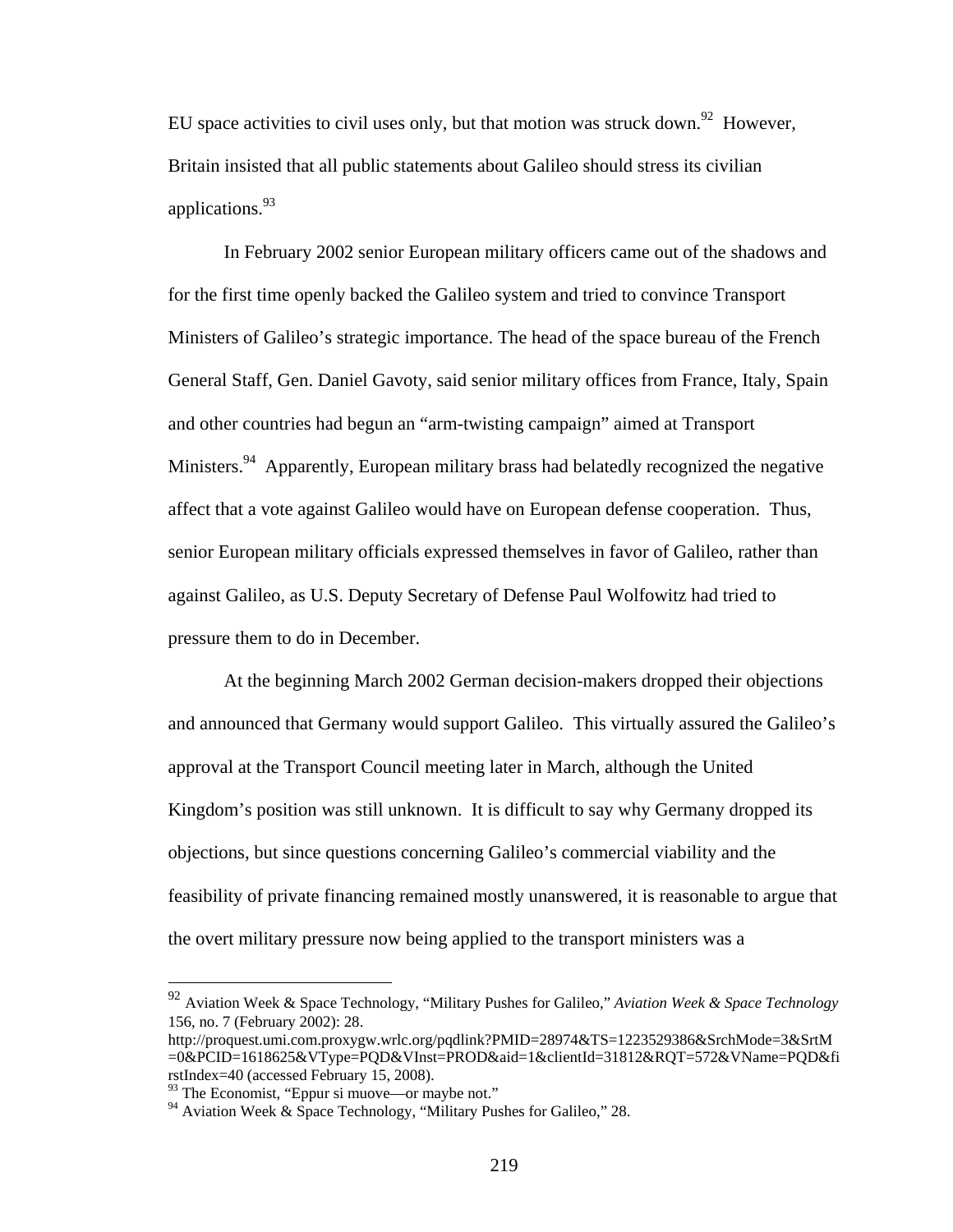contributing factor. In addition, the concept of "European non-dependence" had solidified over the preceding months and contributed to the European position on Galileo.<sup>95</sup>

In a letter to the European Union on 6 March 2002 the U.S. Defense Department reiterated the concerns that Deputy Secretary of Defense Wolfowitz had expressed in his December letter to NATO defense ministers.<sup>96</sup> In addition, on 7 March the U.S. State Department stepped up its diplomatic offensive against Galileo when the State Department released a statement on GPS and Galileo. It said that the United States saw "no compelling need for Galileo" and emphasized three concerns: trade-related, technical, and security. $97$  On trade, it declared that the United States was against any restrictions on access to information on Galileo that may be needed by non-European companies to build Galileo related equipment and participate in service markets. It also underlined that the United States was opposed to any regulations or standards that would mandate the use of Galileo at the expense of GPS manufacturers. Regarding technical and security concerns, the United States stated that it would be "unacceptable" for Galileo to overlay the GPS military frequency, and that the United States would "oppose" anything that that would degrade GPS signals, diminish the ability to deny access to GPS signals in time of crisis (i.e. NAVWAR techniques), or "undermine" NATO cohesion. This was a clear statement that the United States viewed Galileo as a threat to its military capabilities.

<sup>&</sup>lt;sup>95</sup> Suzuki, *Policy Logics and Institutions of European Space Collaboration*, 197.<br><sup>96</sup> Taverna, "Europe Declares Satnav Independence."

<sup>&</sup>lt;sup>97</sup> U.S. Department of State, Office of the Spokesman, "U.S. Global Positioning System and European Galileo System," Media Note, Washington DC, March 7, 2002.

http://www.state.gov/r/pa/prs/ps/2002/8673.htm (accessed January 23, 2008).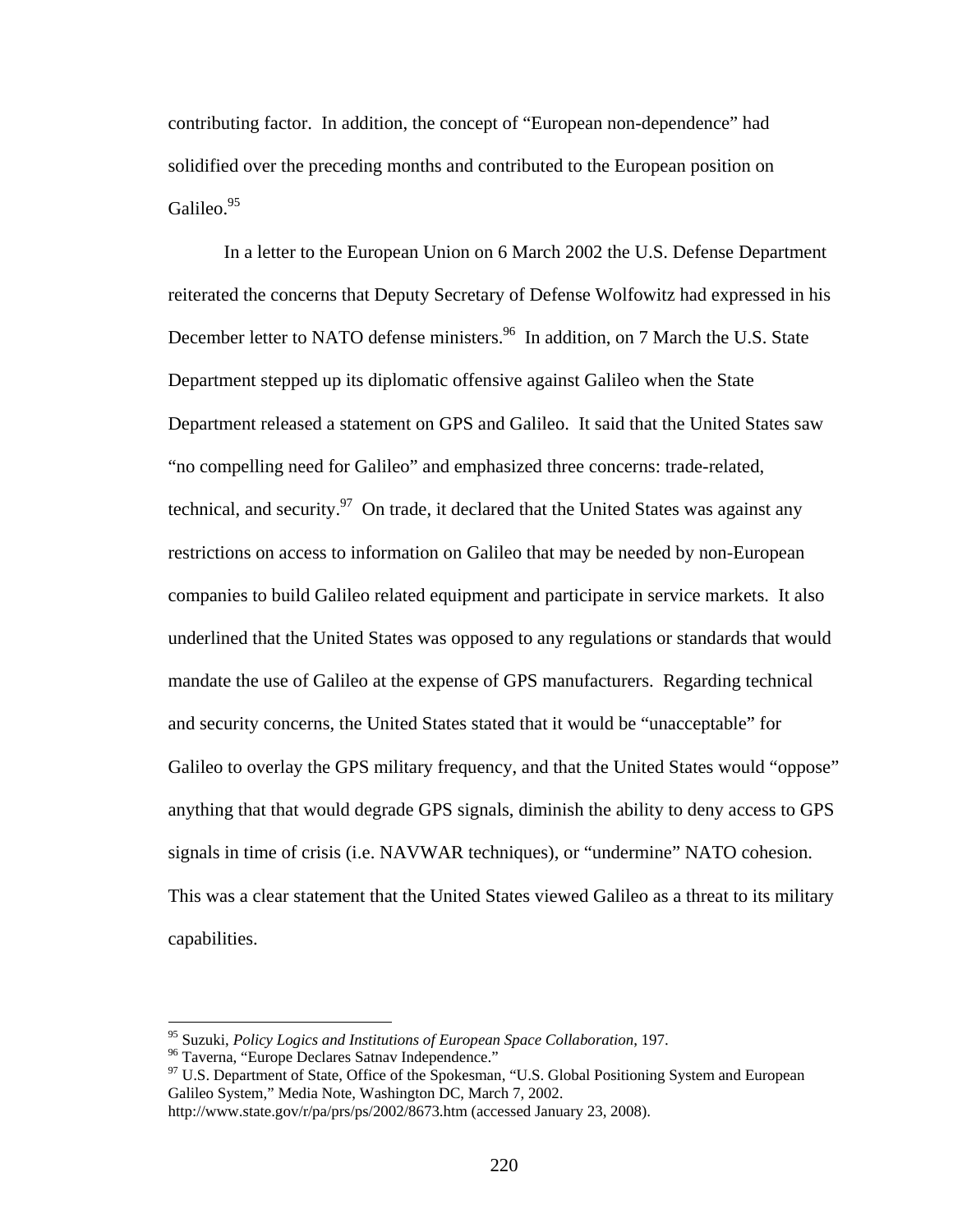Europeans rejected these pressure tactics on 12 March when the EC Directorate-General for Transport and Energy responded sharply in a statement saying, "It is crucial for Europe… to not remain dependent on the current monopoly of the American GPS system which is less advanced, less efficient, and less reliable."<sup>98</sup>

 The European Council met on 15 - 16 March in Barcelona, welcomed progress on Galileo, and asked the Transport Council to "take the necessary decision" to fund Galileo's Development Phase at its upcoming meeting on  $25 - 26$  March  $25$  in Brussels.<sup>99</sup> But even then the United States kept the pressure on and restated its opposition to Galileo at a NATO meeting on 20 March.<sup>100</sup>

 Nevertheless, on 26 March 2002 the Transport Council in a unanimous decision finally gave a clear go-ahead to the Development Phase of Galileo. Even the United Kingdom, although still skeptical, dropped its opposition when it realized that there was no longer a blocking minority under the Transport Council's qualified majority voting rules.101 Pressured by the European Council, the European Parliament, the European Commission, industry, and top national military officers, the Transport Council overcame doubts about Galileo's management and financing, ignored the United State's objections, and released the European Union's share of the funding for Galileo's full-scale

<sup>98</sup> Peter Warner, "After Much Debate, UK Government Commits to Galileo," *Satellite News*, April 8, 2002. http://proxygw.wrlc.org/login?url=http://proquest.umi.com.proxygw.wrlc.org/pq dweb?did=113043359&sid=1&Fmt=3&clientld=31812&RQT=309&VName=PQD (accessed January 8,

<sup>2008).</sup> 

<sup>99</sup> ESA, "ESA Welcomes Conclusions of the Barcelona European Council on Galileo," March, 2002. http://esa.int/esaCP/ESA3YFT7YYC\_INDEX\_2.html (accessed January 7, 2008).<br><sup>100</sup> Taverna, "Europe Declares Satnav Independence."<br><sup>101</sup> Suzuki, *Policy Logics and Institutions of European Space Collaboration*, 197. On qualif

voting, see Vidal Ashkenazi, "Galileo Friend or Foe?" (presentation given to Interagency GPS Executive Board, Washington DC, February 28, 2002).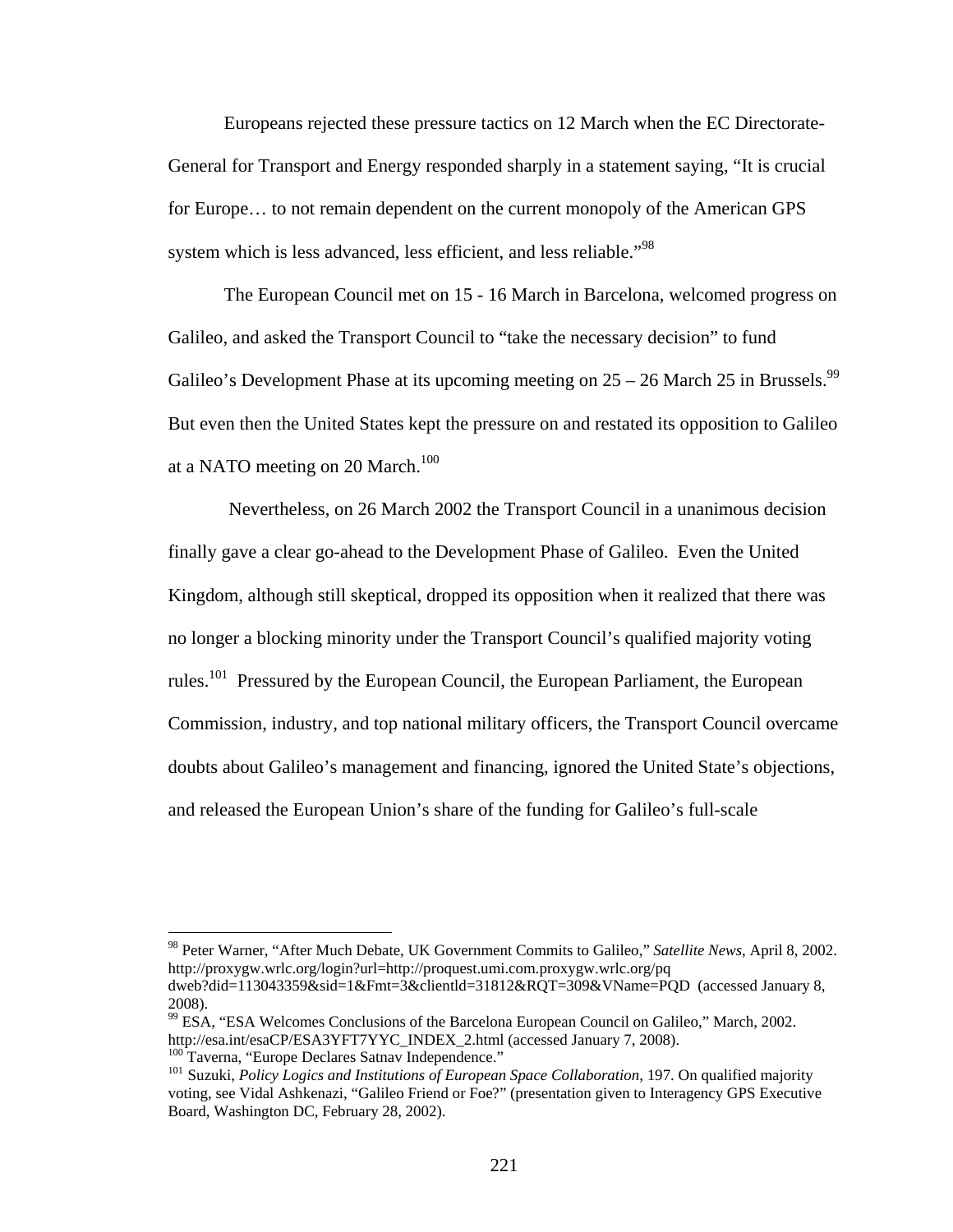development.<sup>102</sup> In the enthusiasm of the moment, the French Transport Minister declared that Galileo was at least as important as the Ariane and Airbus projects.<sup>103</sup> Supporters at the EC and ESA and other Galileo enthusiasts felt the same way.<sup>104</sup>

The Transport Council also asked the EC and ESA: to establish the "Galileo Joint Undertaking" to manage the Development Phase; to establish a Galileo Security Board in 2002; and to negotiate with the United States to make GPS and Galileo interoperable.

In its 26 March 2002 press release the Transport Council reaffirmed that Galileo was a civil system under civil control. However, also on 26 March, DG TREN released an unusually blunt "Information Note" which made clear that Galileo would "underpin" the common European defense policy and stated candidly that Galileo would give the EU a military capability.105 Furthermore, it stated that Galileo would "put an end" to a situation of [security] dependence on the United States. Moreover, it said that the EU would be "impotent" without its own satellite navigation system. Numerous other comments throughout this document border on vitriol toward the United States and GPS.

## *2. Findings:*

 $\overline{a}$ 

Conflicting indicators muddle the findings at the 2002 decision point. On one hand, the evidence shows that realist factors weighed heavily on European decisionmakers' minds and possibly were the most important factor in their approval for Galileo

<sup>&</sup>lt;sup>102</sup> "2420<sup>th</sup> Council Meeting: Transport and Telecommunication," 7882/02, Presse 78, Brussels, March 26, 2002.<br><sup>103</sup>Michael A. Taverna, "Europe Declares Satnav Independence."

<sup>&</sup>lt;sup>104</sup> Lembke, "EU Critical Infrastructure," 58.<br><sup>105</sup> Commission of the European Communities, Directorate-General for Energy and Transport, *Galileo: The European Project on Radio Navigation by Satellite: Information Note*, March 26, 2002, 4.

http://ec.europa.eu/dgs/energy\_transport/galileo/doc/galileo\_info\_note\_2002\_03\_26\_en.pdf (accessed January 8, 2008).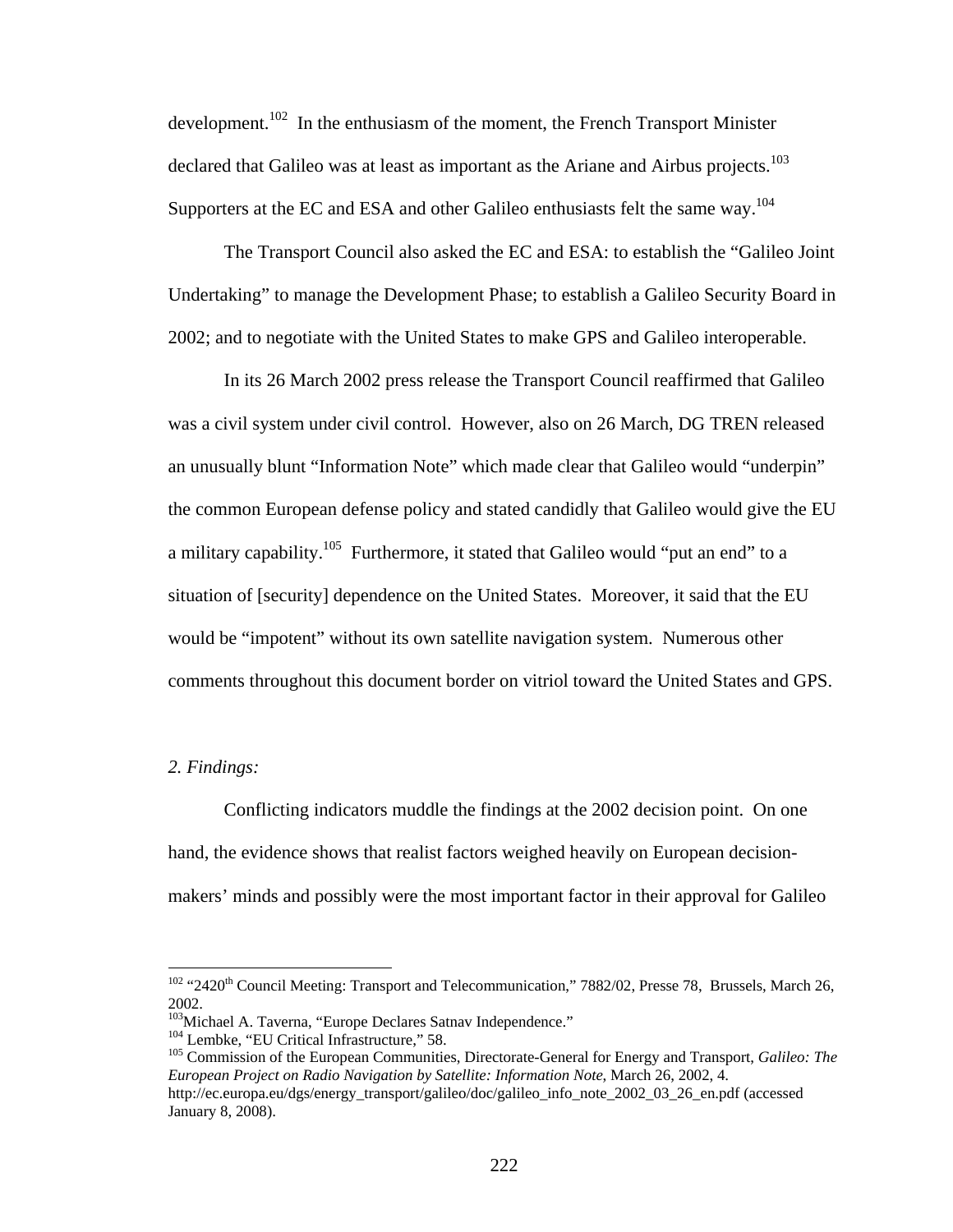to go forward. On the other hand, there is considerable evidence that liberal factors were also very significant. Ideational factors were present, but relatively the least important.

*Hypothesis A*: Realist factors weighed the most heavily on European decision-makers' assessments of the need for Galileo.

I do **not** reject Hypothesis A due to several indicators suggesting that realist factors weighed significantly more heavily on European decision-makers' assessments of the need for Galileo in 2002 than at the time of the July 1999 decision. Bear in mind that European Transport Ministers' refused to allow Galileo to go forward at three different points in the Definition Phase (December 2000, April 2001, and December 2001), essentially due to a stalemate over the primary purpose of Galileo. France and Italy desired Galileo's capabilities more for strategic "realist" reasons and were not so worried about private financing and a detailed cost analysis. In contrast, Britain and Germany desired Galileo for more liberal "commercial" reasons, and insisted upon private financing from an early stage, and wanted a detailed cost-benefit analysis.

Recall that the 19 July 1999 Council of the European Union resolution which approved Galileo's Definition Phase stated that it expected the EC and Member States to take measures to ensure that largely private interests would develop and finance Galileo. It stated that meeting this requirement was a central factor in deciding on future phases of the project. However, it appears that the stalemate over Galileo's future was only resolved when a consensus developed in early 2002 around the more strategic "realist"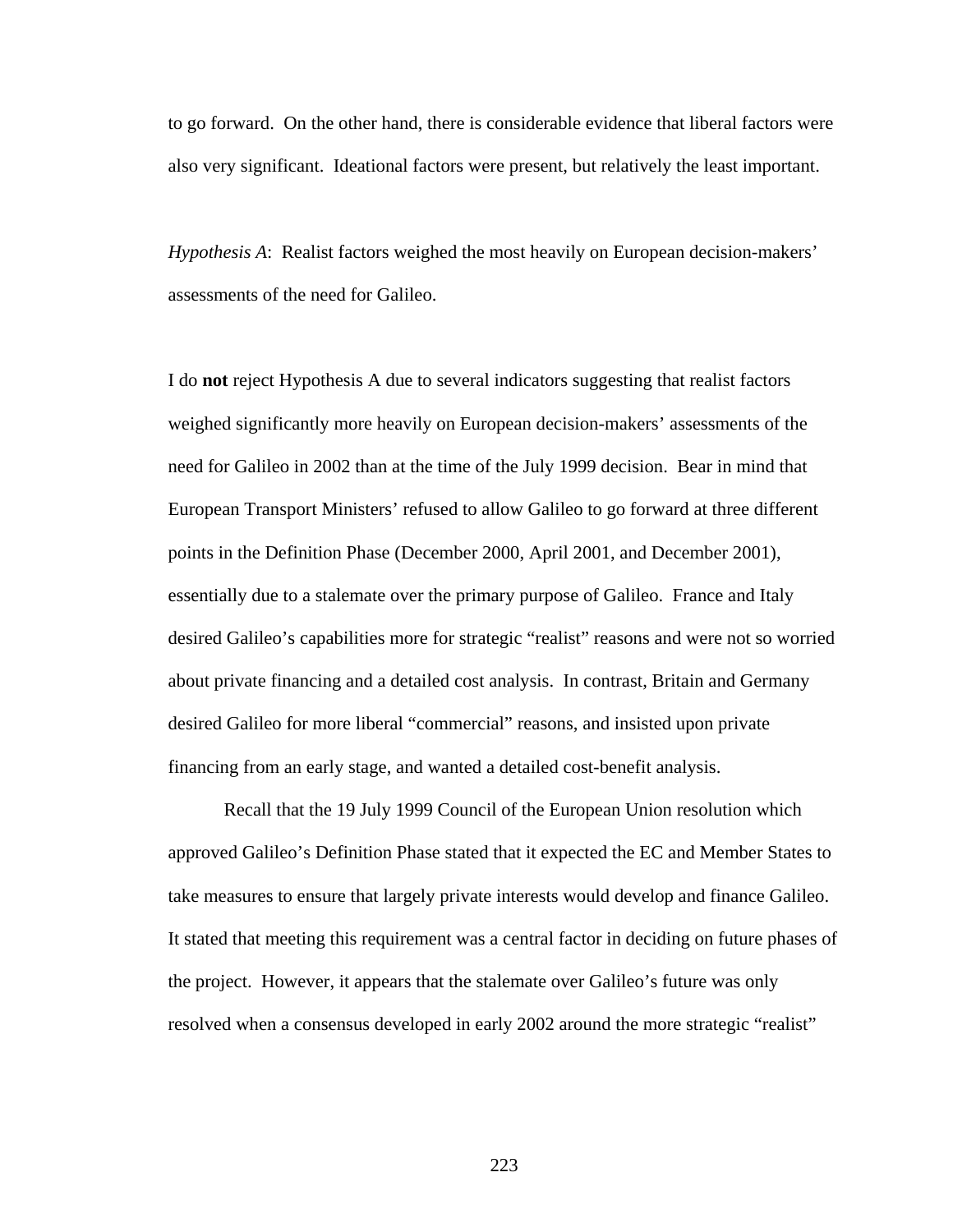reasons for Galileo. European decision-makers set aside concerns about Galileo's management and financing so Galileo's development could proceed.

 However, the picture is not entirely clear, due to the continued civil and commercial nature of the organizations managing the project, providing funding for the project, and with the most control over the project. Nevertheless, the tone of the rhetoric, official expressions of policy, and actions of European decision-makers took on increasingly more realist overtones during the course of the Definition Phase. The indicators discussed below reveal that realist factors had a growing influence on European decision-makers.

As discussed previously, the events of the late 1990s caused Europe to realize that it had a role and responsibility in helping to maintain international order. Europe began work on the ESDP, including the development of greater EU defense cooperation and the development of EU military capabilities, simultaneously with the start of the Galileo Definition Phase. The European Capabilities Action Plan and other reports discussed above noted that space capabilities, including dual-use space capabilities, were vital enablers of future EU military capabilities. Likewise, the EU absorbed the WEU Satellite Center and acknowledged the military usefulness of GMES and Galileo. These activities indicate that, overall, realist factors were becoming more prominent in European decision-makers' assessment of European space activities.

In addition, the EC/ESA joint *European Strategy for Space* linked Europe's space activities to the political, economic, and security policy objectives of the European Union. In turn, this linked ESA activities to EU policy and opened the door to a closer relationship between ESA and the EC.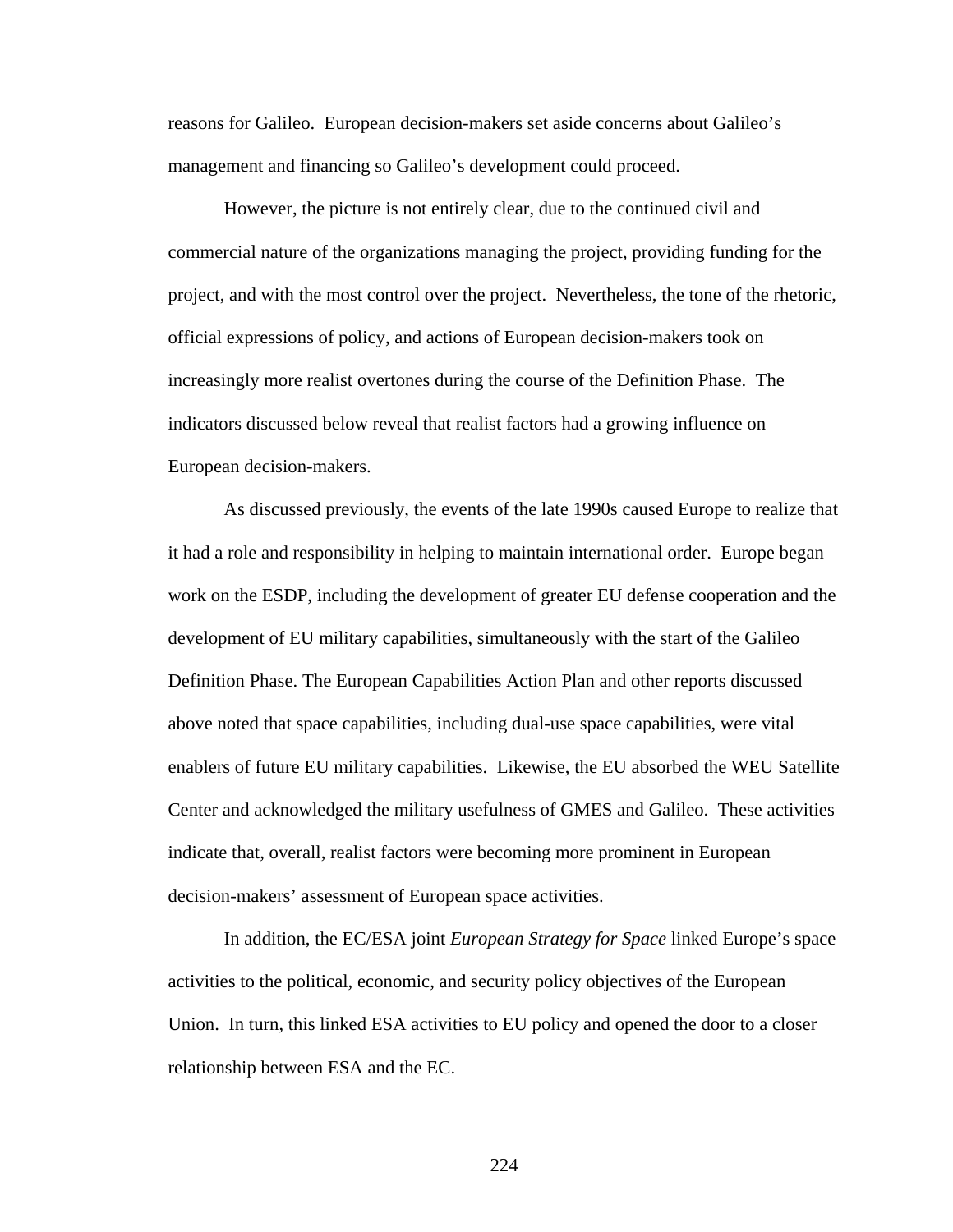Similarly, ESA's "Wise Men" report cracked the door open for ESA to engage in EU defense and military projects, as long as they were for the development of capabilities which were of a "non-aggressive" nature, such as peace keeping or crisis management.

In addition, European states with the capacity to engage in space activities unilaterally or multilaterally at the national level began to increase their military space capabilities. Germany, France, the United Kingdom, and Italy, as well as up and coming Spain, began military telecommunication and Earth observation satellite programs during the timeframe encapsulated within Galileo's Definition Phase.

With regard to the relationship between GPS and Galileo, a number of U.S. actions were seen as unfriendly attempts by the United States to undermine the Galileo project, including: the U.S. decision to turn off Selective Availability in May of 2000; U.S. opposition to the EU's frequency spectrum request at the WRC in May 2000; U.S. acceleration of GPS modernization; and the U.S. Defense Department's opposition to Galileo and the overt attempt to influence European decision-makers. Additionally, while acknowledging that the PRS/GPS military signal overlay issue was a legitimate matter for discussion, the EU felt that intense U.S. pressure over the issue was unwarranted due to the fact that the WRC had approved the EU's request.

Finally, an increasingly unilateralist bent to American foreign policy caused European decision-makers to acknowledge that the EU might someday wish to undertake military missions that the United States did not consider to be in its interests. This realization forced European decision-makers to more seriously consider Galileo's military potential and its importance to closer European defense cooperation. In this way, the U.S. actions may have helped "realist" factors achieve the critical mass to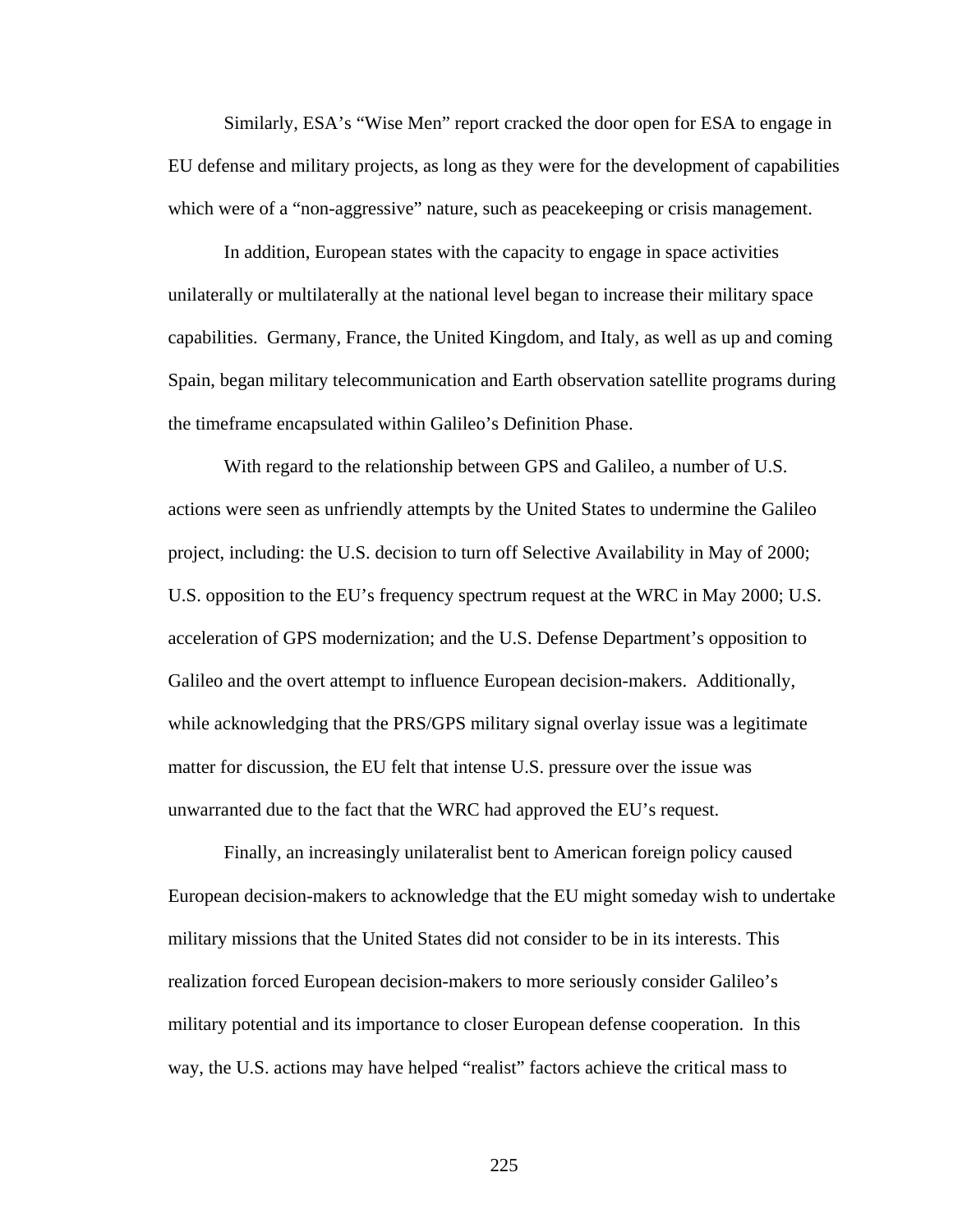overcome European decision-makers' concerns about Galileo's management and financing.

Finally, rhetoric and official statements and reports definitely showed an increasing stress on "non-dependence" (i.e. autonomy), Galileo's military utility, and Galileo's "strategic" importance to Europe, while de-emphasizing the importance of private financing. While such statements are not considered strong indicators of the presence of realist factors in and of themselves, the combination of the other indicators above, including pressure from European Heads of States and Governments and the "arm-twisting" of transport ministers by top military officials in early 2002, makes it reasonable to state that realist factors were the primary influence in European decisionmaker's assessments of the need for Galileo.

 However, such a judgment can not be completely conclusive. After all, military and defense officials did not have control over Galileo's development, they were not included in its management, and they did not contribute financially to the Galileo program. In addition, it is possible that decision-makers were driven in early 2002 mostly by the desire to get Galileo launched in time to capture market share before GPS III was launched. However, this motive did not seem to heavily influence their decisions at the three earlier opportunities in which they declined to approve the start of Galileo's Development Phase.

In sum, there is sufficient evidence and logic to conclude that realist factors most likely weighed the most heavily on European decision-makers' assessments of the need for Galileo at this point in time.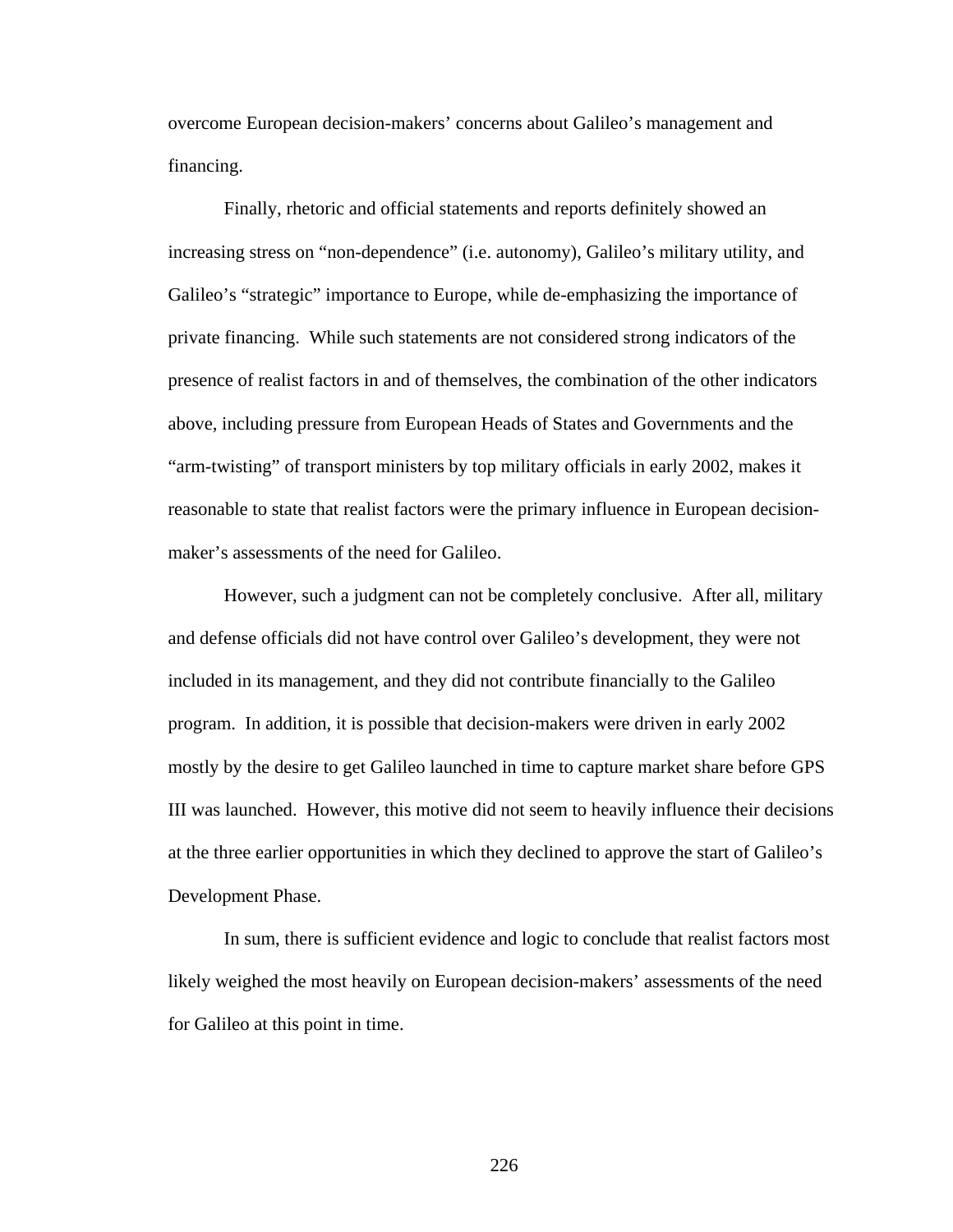*Hypothesis B*: Liberal factors weighed the most heavily on European decision-makers' assessments of the need for Galileo.

I reject Hypothesis B due to the fact that the European Council as well as top European military officials interposed themselves into the European Transport Council's decision to approve Galileo's Definition Phase. The Transport Council was unable to approve the start of Galileo's Development Phase in December 2000, April 2001, and December 2001 due to the emphasis on private financing and the PPP management structure. The obstacles caused by the question of private financing were only overcome after the Transport Council came under pressure from the European Council (Heads of State or Governments), and national level military leaders whom stressed the strategic importance of Galileo and its importance to European defense cooperation.

 However, there are plenty of indicators that liberal factors still carried significant weight. Galileo's funding still came from civil sources (i.e DG TREN's TEN budget and ESA's budget), private financing was still planned for the Deployment and Operational Phases, and the Galileo project was still managed and controlled by civilian authorities. In fact, the need for European military officials to twist the arms of European transport ministers shows that up until that point at least, military officials had little influence over Galileo decisions.

 Nevertheless there is sufficient evidence to conclude that liberal factors did not weigh the most heavily on European decision-makers' assessments of the need for Galileo. Liberal factors were most likely significant intervening variables which affected the decision-makers assessments, but did not weigh the most.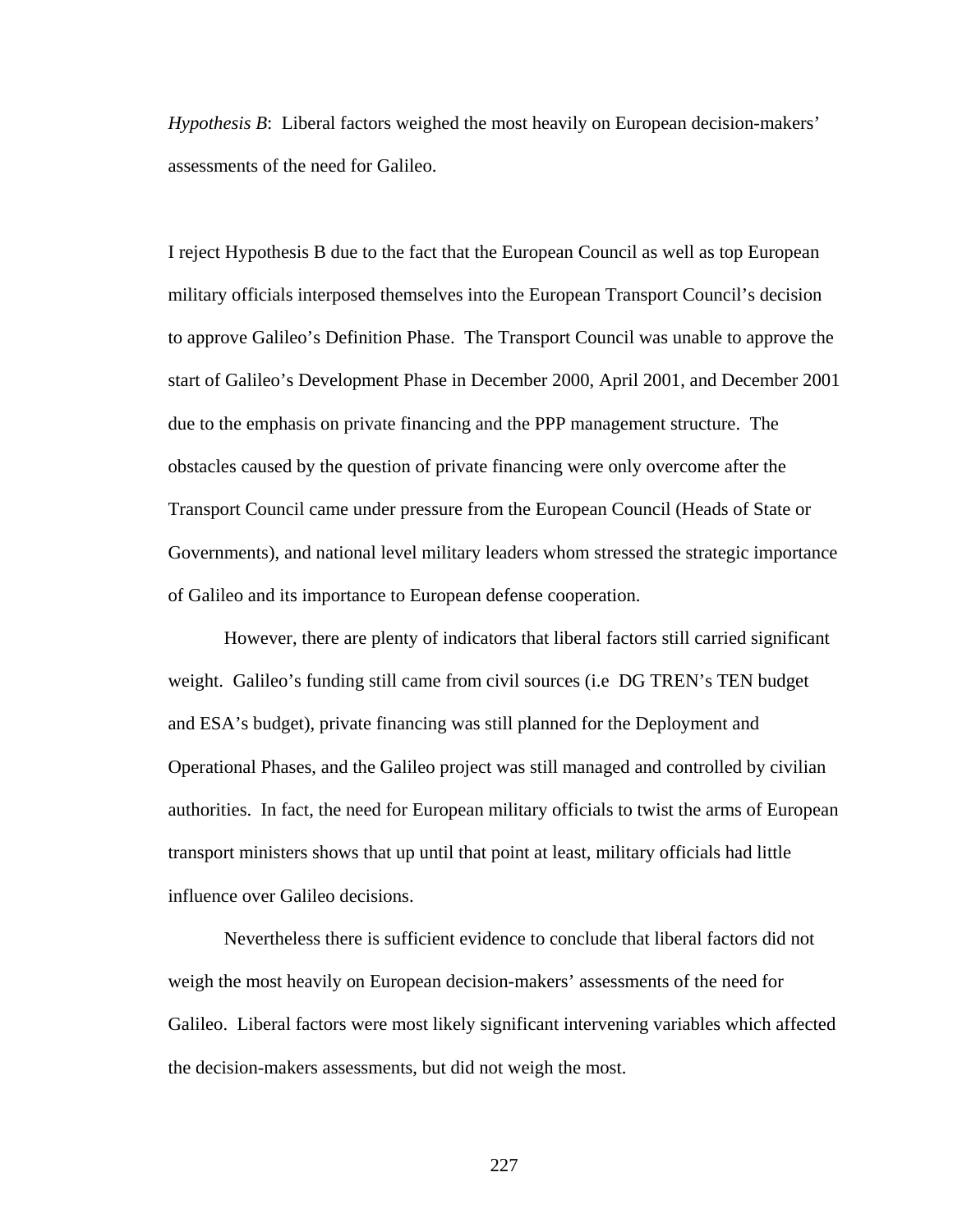*Hypothesis C*: Ideational factors weighed the most heavily on European decisionmakers' assessments of the need for Galileo.

I reject Hypothesis C due to a lack of evidence. Ideational concerns were more significant than in the approval of the Definition Phase, but relative to realist and liberal factors they weighed the least.

 Nevertheless, the strong American opposition to Galileo seemed to affect European's pride and possibly inspired a stronger sense of "European" identity among European decision-makers. In addition, the idea of "non-dependence" took on more weight in early 2002, and the 26 March 2002 DG TREN "Information Note" on Galileo had hints of anti-Americanism in its tone. Nonetheless these factors did not outweigh the realist and liberal factors already discussed.

*Levels of Analysis:* It is important to point out that Germany's decision to change its position to align closer to France and Italy was what broke the deadlock in the European Transport Council and allowed Galileo to enter the Development Phase. A more detailed investigation of what caused Germany to flip its position would help complete the picture of what happened in the run up to the 26 March European Transport Council meeting but was beyond the scope of this study. However, this topic should be investigated by future researchers.

It is also important to emphasize that the United Kingdom only went along with the decision because after Germany's change of position, it could no longer block the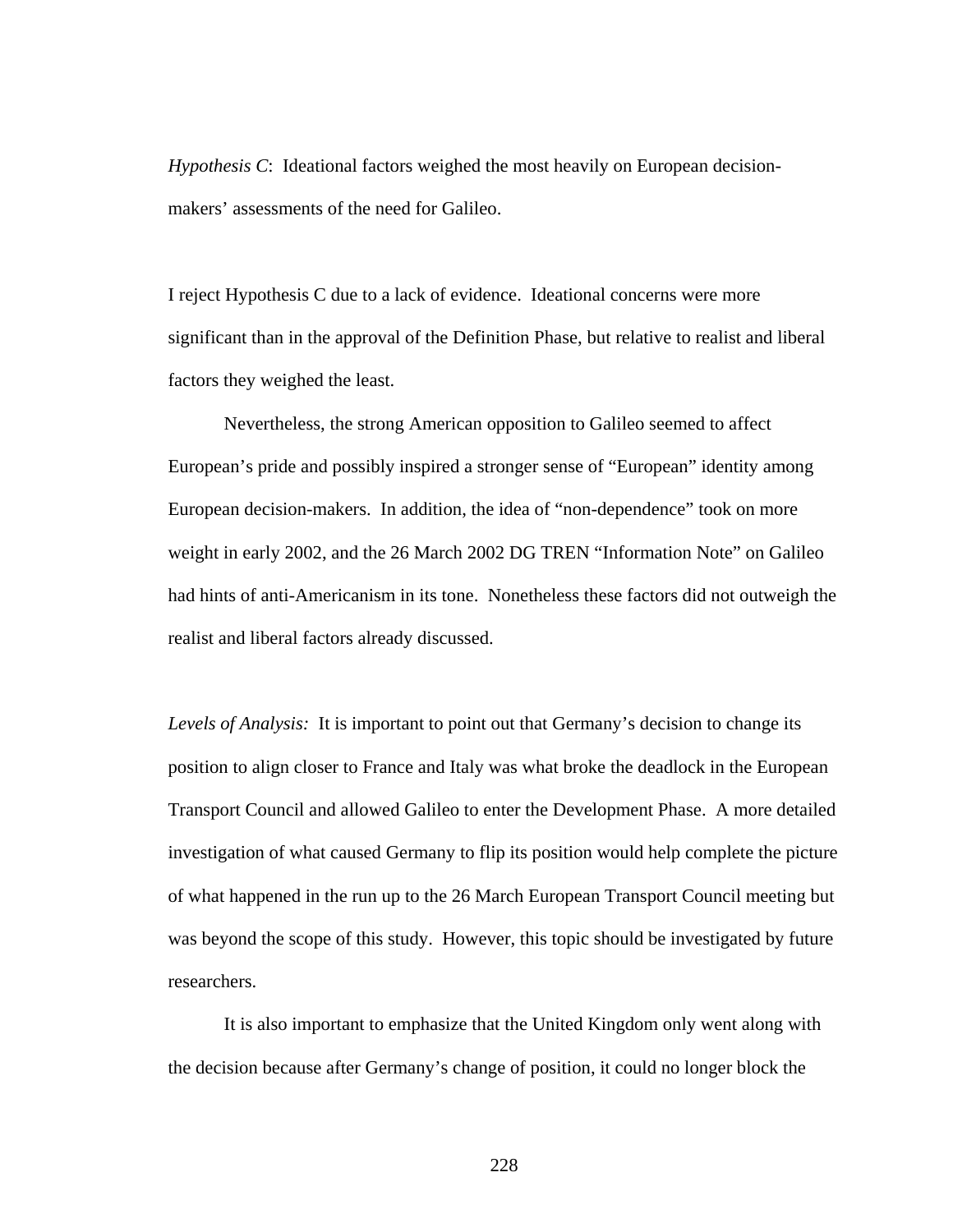decision under the EC's qualified majority voting rules. Although Galileo was allowed to go forward into development, serious questions remained about its primary purpose, private financing, and the feasibility of making it a PPP. The United Kingdom firmly maintained its position that Galileo was for civil purposes under civil control and that it should be structured as a PPP with the majority of its funding coming from private sources.

Consideration of these aspects of events shows that national level concerns were sometimes able to block progress in the Galileo program but not always. Hence it is reasonable to argue that the international level, that is the European Union acting "as if" it was a state at the international level, was the relatively more significant level behind the approval of the Development Phase.

As with the decision to enter the Definition Phase, Galileo cannot be properly considered outside the context of its relationship to GPS and Europe's collective relationship with the United States. Therefore, the internally oriented European level with it focus on institutional relationships and interactions between DG TREN, Pillar Two, ESA and member states cannot reasonably be considered the relatively most significant source of the drive to approve the Development Phase.

In addition, this study found little evidence to suggest that the industrial level pushed hard for the decision to enter the Development Phase, although it is reasonable to expect that they wanted the lucrative contracts to come from the project.

In sum, the majority of the evidence suggests that the international level was relatively the most influential level in the decision to begin Galileo's Development Phase.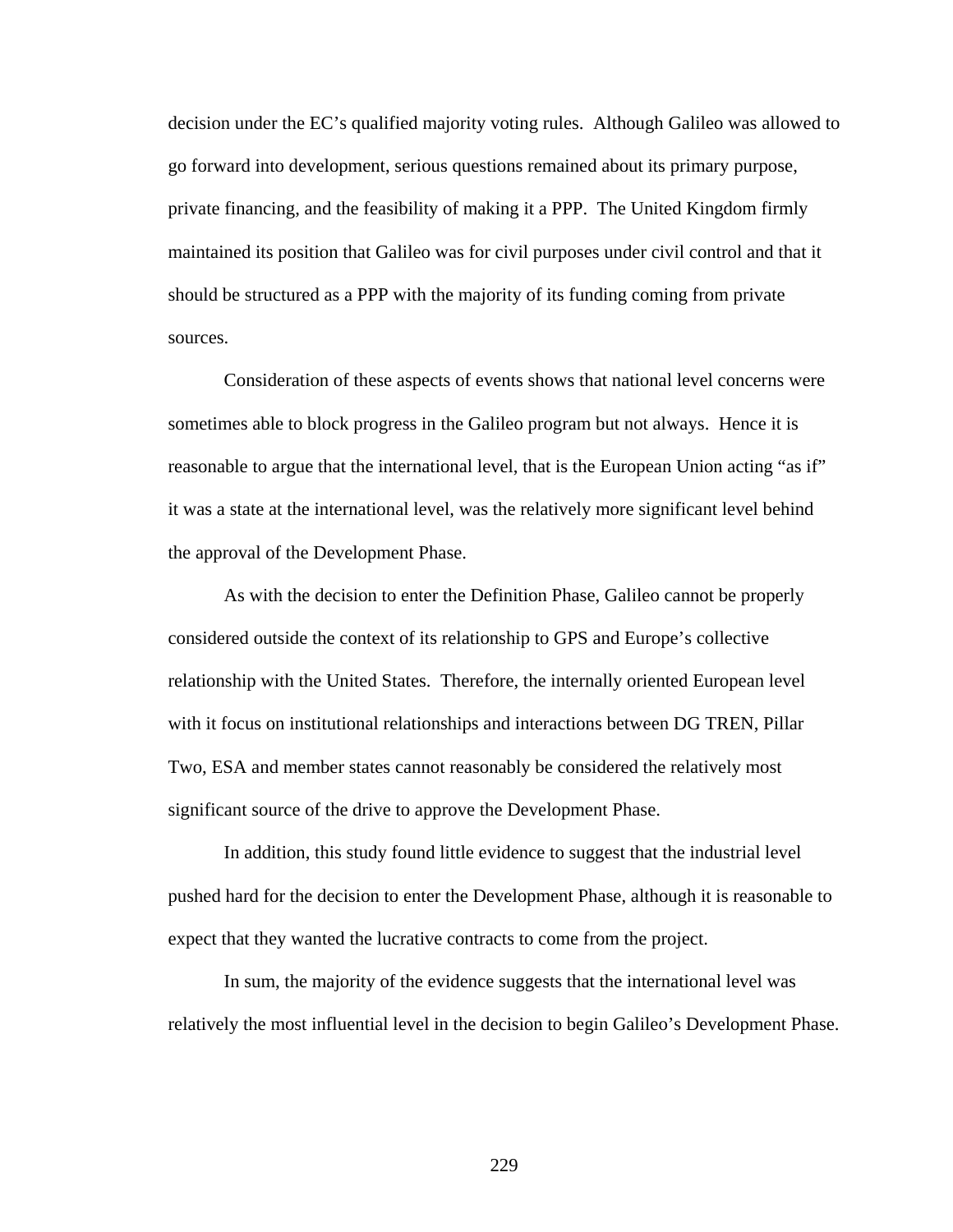*Summary:* This chapter found that realist factors came to prominence in European decision-makers' assessments of the need for Galileo after a nearly fatal deadlock developed over whether Galileo's primary purpose was to serve more liberal oriented ends or more realist oriented ends. It is reasonable to argue (although the proof is not definitive) that the shift in the relative weight of the liberal factors and realist factors contributed to the Galileo program's survival. This study also found that the international level continued to matter the most.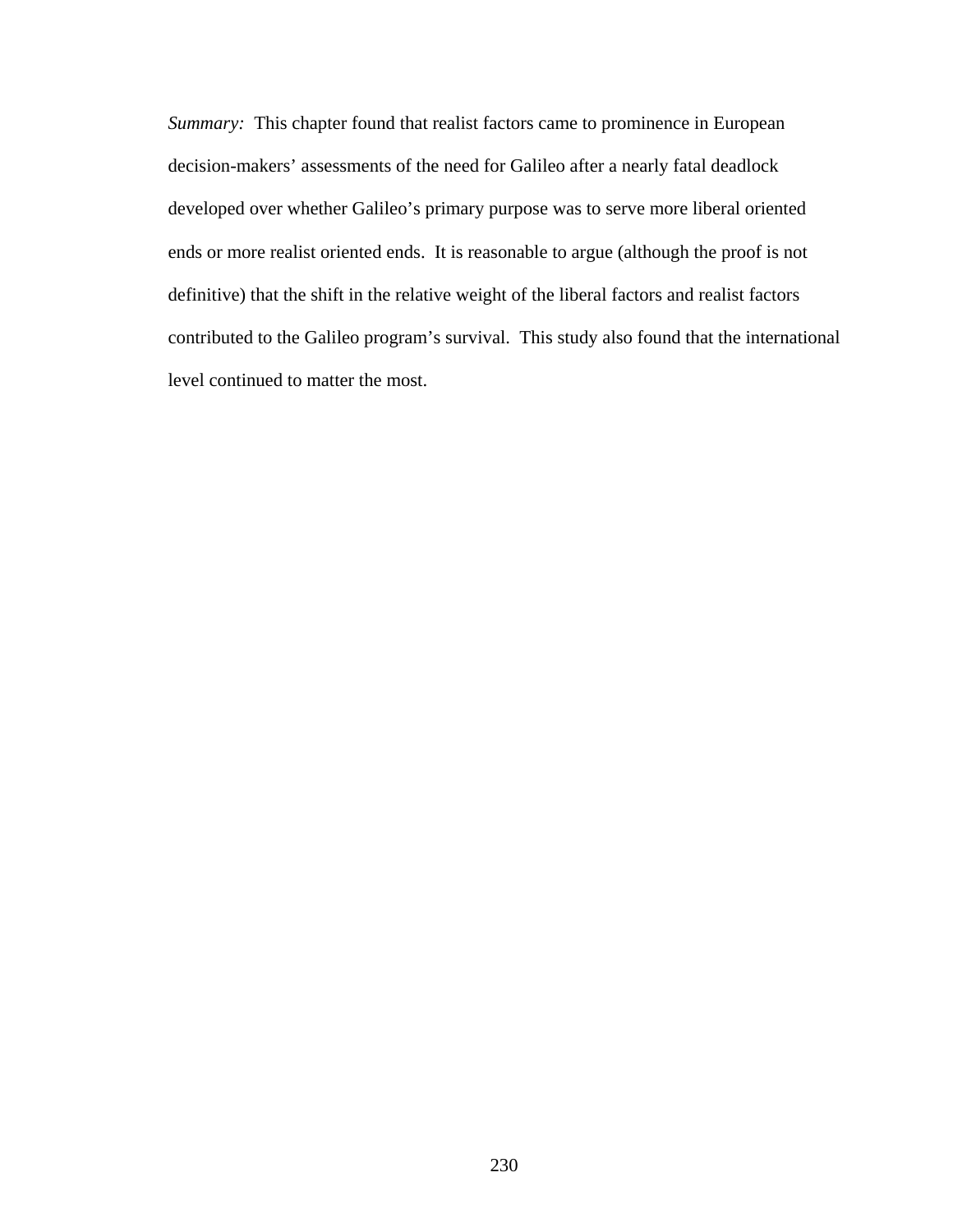## **Chapter Six: Coming Together**

Chapter Six focuses exclusively upon the decision to make GPS and Galileo interoperable and compatible. Unlike Chapters Four and Five this chapter does not discuss in-depth the context surrounding the Galileo program. Rather, discussion of Galileo's broader context during this portion of the Development Phase is held off until Chapter Seven. This chapter finds that liberal factors at the international level were the most important motivators for European decision-makers to make Galileo compatible and interoperable with GPS. Most importantly, mutual gains were a primary motive for the agreement.

## *1. Galileo and GPS Negotiations*

The EU Transport Council stated in its 26 March 2002 decision that Galileo should be interoperable with GPS and that an EU - U.S. agreement should be negotiated as soon as possible.<sup>1</sup> On 27 March 2002 EC President Prodi said "Galileo will provide much needed and healthy competition in the area of satellite navigation. We are not seeking confrontation [with the United States]. This is about Europe standing on its own feet."<sup>2</sup>

 The United States and the EU had held multiple rounds of talks on the topic since 1996 with formal negotiations starting in November 1999 (See Figure 7).

 $\frac{1}{2}$  "2420<sup>th</sup> Council Meeting," 21.

<sup>&</sup>lt;sup>2</sup> Global View, "European Ministers Vote Yea: Galileo Gets Funded," *GPS World*, May 2002, 14.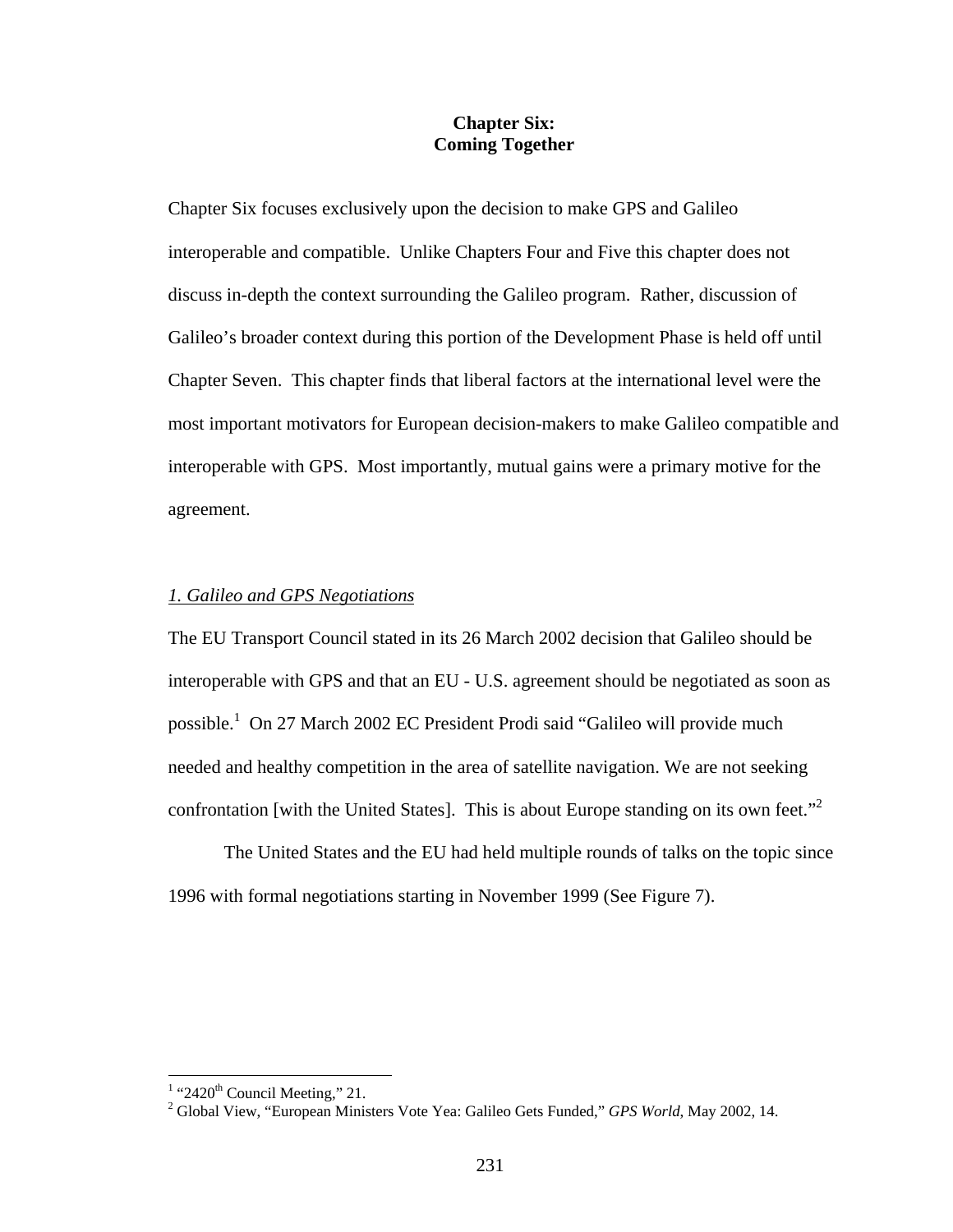| 1968            | Aerosat U.S. - Europe talks begun.                                                  |
|-----------------|-------------------------------------------------------------------------------------|
| 1974            | Aerosat U.S. - Europe agreement.                                                    |
| 1978            | Aerosat cancelled.                                                                  |
| 1978            | NATO included in GPS technical development.                                         |
| 1993            | NATO adopts GPS.                                                                    |
| 1996            | GPS GNSS/EGNOS talks.                                                               |
| 1998:           | United States offered draft agreement on GPS/EGNOS cooperation.                     |
| 1998:           | EU interest in cooperation on GNSS-2 with U.S. based on EU criteria.                |
| 1999:           | Galileo project announced. U.S. – Europe negotiations begin.                        |
| 2000:           | U.S. proposal presented "Five principles for cooperation."                          |
| May 2001:       | EC submitted counter proposal.                                                      |
| October 2001:   | Talks broke off over frequency spectrum overlay issues.                             |
| March 2002:     | Galileo funding approved.                                                           |
| June 2002:      | U.S.- EU talks restarted.                                                           |
| September 2003: | First direct U.S. - EU talks over how Galileo could affect U.S. security interests. |
| November 2003:  | EU agreed to move PRS signal.                                                       |
| January 2004:   | EU agreed to move Open Service signal away from the GPS III military signal.        |
|                 | United States and EU agreed that open services would share the same frequency.      |
| June 2004:      | Agreement signed.                                                                   |

Figure 7: United States – Europe Navigation Satellite Negotiation History

However, the United States did not seem to take the need to cooperate with the EU on the Galileo project very seriously prior to the Transport Council's March 2002 decision. Apparently this was because the United States did not think that Europe would be able to get its act together and actually agree to fund the Galileo program.<sup>3</sup>

In addition, the United States and Europe had opposing visions for GPS and Galileo. The United States, in addition to the military importance of GPS, sought to promote commercial applications for GPS and to make GPS the global standard for PNT services. The United States envisioned a world with no near-peer global satellite PNT

 3 Beidleman "GPS vs Galileo," 144.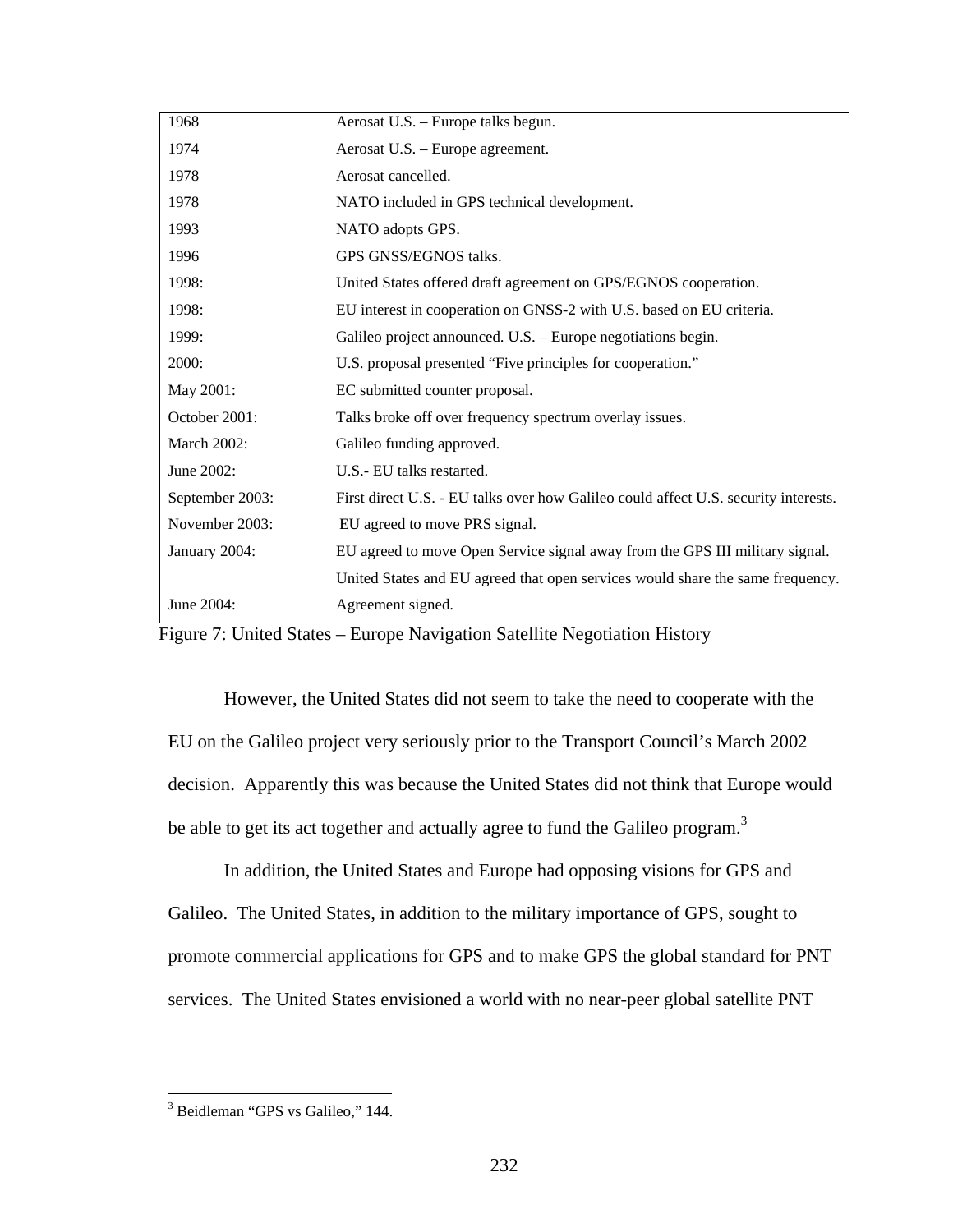competitor and thus challenged the legitimacy of Galileo. $4\,$  In contrast, some in Europe argued that European reliance on GPS PNT data was untenable and envisioned controlling its own satellite PNT services. These contending visions needed to be adjusted in order to make compromise possible and in order to achieve greater cooperation and interdependence between GPS and Galileo.<sup>5</sup>

In April 2002, in order avoid slips in the Galileo timeline, many interoperability issues regarding GPS-Galileo had to be resolved quickly. The timeline was driven by two considerations. First, there needed to be certainty regarding Galileo's signal structure before issuing contracts for satellite and ground-based equipment and software. Second, the Galileo frequencies which had been negotiated at the ITU WRC in May 2000 would be lost if the first Galileo satellite was not launched and made operational before 14 February 2006. $^6$  In order to have a Galileo satellite to launch before that date, construction of a Galileo satellite had to begin in 2004 at the latest.<sup>7</sup> Hence, the combination of these factors made negotiations about cooperation and interoperability with the United States time sensitive. The EC's aim in April 2002 was to reach a cooperation agreement with the United States by the end of  $2003$ .<sup>8</sup>

The United States finally recognized the reality that Galileo was likely to get off the ground and offered to resume talks which had broken off in October 2001. In addition, the United States recognized that its Galileo policy and negotiating strategy

 $^{4}$  David Braunschvig et al, "Space Diplomacy," 161.

Lewis et al, *Building a Multinational Global Navigation Satellite System,* 36. 6

Warner, "After Much Debate."

<sup>7</sup> Gerry Oberst, "Regulatory Review: Galileo Takes Off-Sending Technology to New Heights," *Via Satellite*, June 1, 2002. http://proxygw.wrlc.org/login?url=http://proquest.umi.com.proxygw.wrlc.org/pq dweb? did=121993888&sid=1&Fmt=3&clientId=31812&RQT=309&VName=PQD. (accessed January 8, 2008).

<sup>8</sup> Commission of the European Communities, *Communication from the Commission to the European Parliament and the Council: State of Progress of the Galileo Programme*, COM (2002) 518 final (Brussels: EC, September 24, 2002), 6.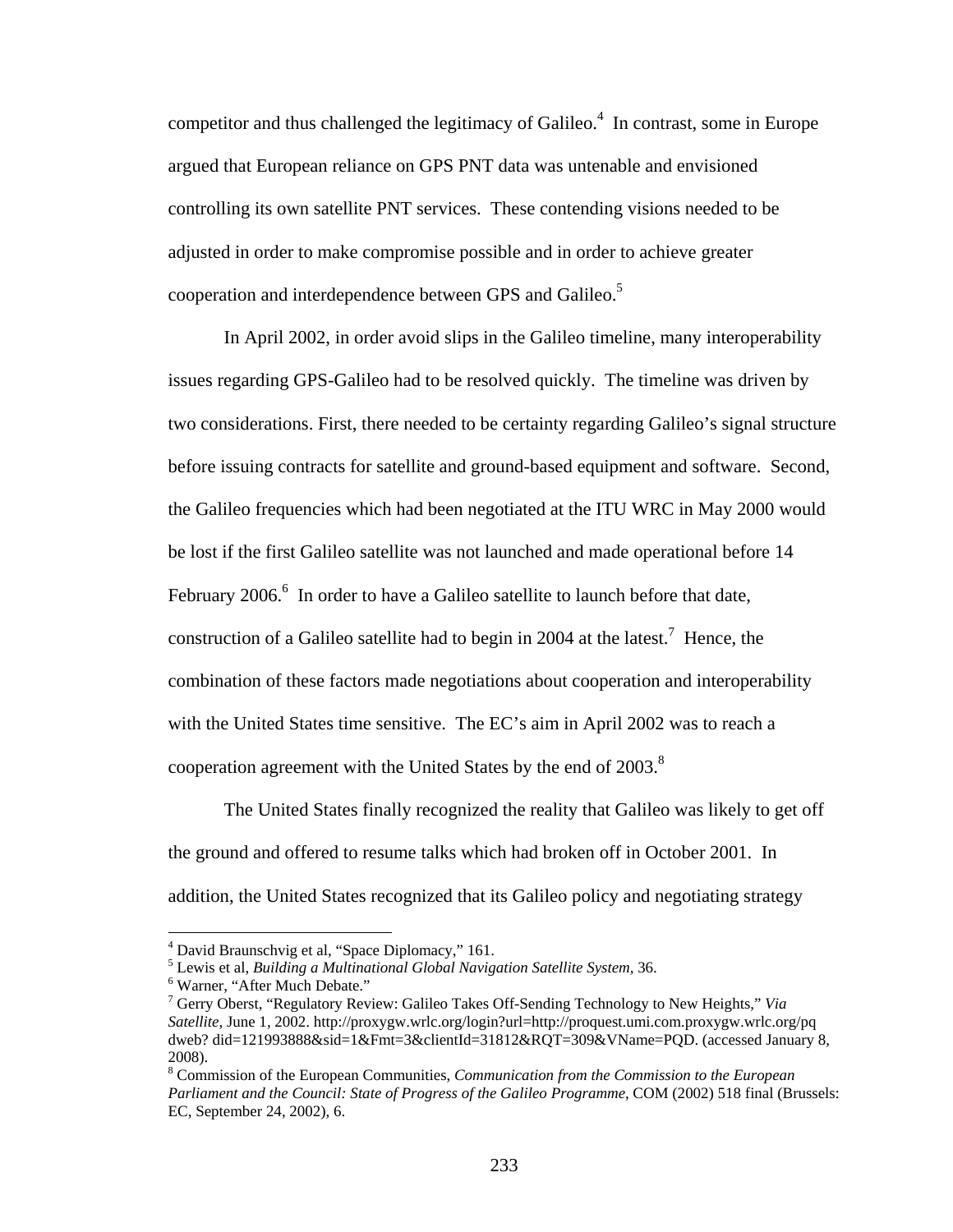since  $1999^9$  (discussed below) had had no impact on what the Europeans wanted to do. It had only delayed the fulfillment of European plans.<sup>10</sup> As a result, with the 26 March Transport Council decision, the United States accepted that Galileo would be built and that an adjustment to American strategy was needed. Nevertheless, the United States was uncertain that a solid enough basis existed to reopen discussions.<sup>11</sup>

The European plan for Galileo produced a number of conflicts with the United States which remained to be resolved. These can be divided into three issue areas: security, trade-related, and technical.<sup>12</sup> First, as previously discussed, the planned Galileo PRS signal would overlay the future GPS military signal and was arguably the main point of contention due to its security implications. Nevertheless, the European position was:  $13$ 1) that this frequency was the best for Galileo's commercial purposes (For example, it was least susceptible to ionospheric interference and would be the most efficient);<sup>14</sup> 2) The PRS would be encrypted in order to ensure continuity of service for specific government applications (civil, police, defense, and security) even in a crisis when other Galileo services might be denied; 3) The PRS would be designed so as to avoid interfering with the GPS signal; 4) The PRS would have the ability to deny access to specific users; 5) The United States should trust the European Union to adequately protect and manage PRS encryption keys so as to prevent unauthorized access and hostile

<sup>&</sup>lt;sup>9</sup> Braibanti, Kim and Wells, "GPS-Galileo Negotiations."

 $10$  Independent Assessment Team – International Strategic Sub Committee, Interagency GPS Executive Board, "Strategy for International GPS Based Timing and Positioning Service: GPS – Galileo: Opportunity or Peril, Cooperate or Compete," (presentation at IDA, Room 3205, Washington, DC. May 29, 2002), slide 5.

<sup>&</sup>lt;sup>11</sup> US Department of State, Office of the Spokesman, "Media Note Explains U.S. position on Galileo," March 7, 2002.

 $12$  Ibid.

<sup>&</sup>lt;sup>13</sup> This list is derived primarily from: EC Directorate-General Energy and Transport, "Galileo: An Imperative for Europe," *Information Note*, December 31, 2001. 9-10.

<sup>&</sup>lt;sup>14</sup> Massimo Annati, "Galileo VS. GPS: Battle Over Navigation Warfare?" *NATO's Nations and Partners for Peace* 49 (2004): 88.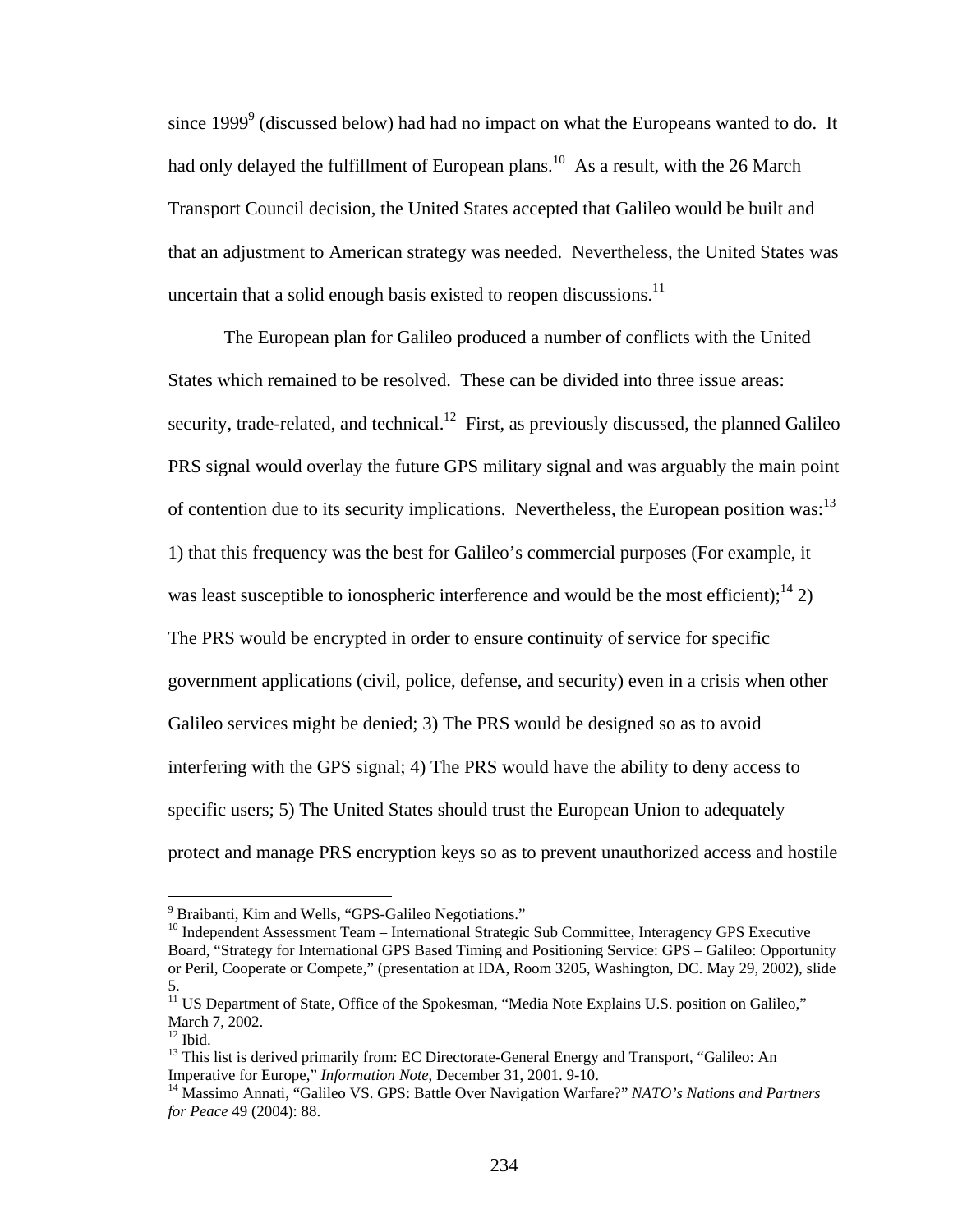use; 6) The ITU at the 2000 WRC had authorized Galileo to use the PRS frequency. Therefore, the United States did not have a right to challenge this decision. In addition, frequencies do not belong to individual states. Even the frequencies used by GPS are not the property of the United States. In sum, the argument went, there were no technical or legal obstacles to Europe overlaying the GPS III military signal.

Of course, as discussed earlier, the overlay of the GPS military signal with the PRS signal would also have ramifications regarding U.S. NAVWAR concepts and provide the EU with political and operational leverage over the United States and GPS respectively. One key EU official acknowledged in the fall of 2002 that the EU wanted to deny the United States the ability to jam GPS unless the EU had input into the decision. "By overlaying the future M-codes of GPS, we ensure that there will be a joint mechanism between the European Union and the U.S. and there will be consideration in using those military/government signals. If we don't overlay, the Americans will be able to do whatever they want without any consultation at all."<sup>15</sup> In addition, the EC admitted in one official document that moving the PRS frequency so as not to overlay the GPS III military signal would give the United States the right to "control PRS users," whereas overlaying the GPS III military signal meant the United States would not be able to jam the PRS signal.<sup>16</sup> The EC desired technical talks to begin as soon as possible in order "to" understand [American] concerns," since a political decision could not be made "until

<sup>15</sup> Divis, "GPS, Galileo Draw Closer." Also see Gustav Lindstom and Giovanni Gasparini, *The Galileo Satellite System and its Security Implications*, Occasional Paper 44, (Paris: Institute for Security Studies, April 2003), 23.

<sup>16</sup> Commission, *State of Progress of the Galileo Programme*, COM (2002) 518 final, 33.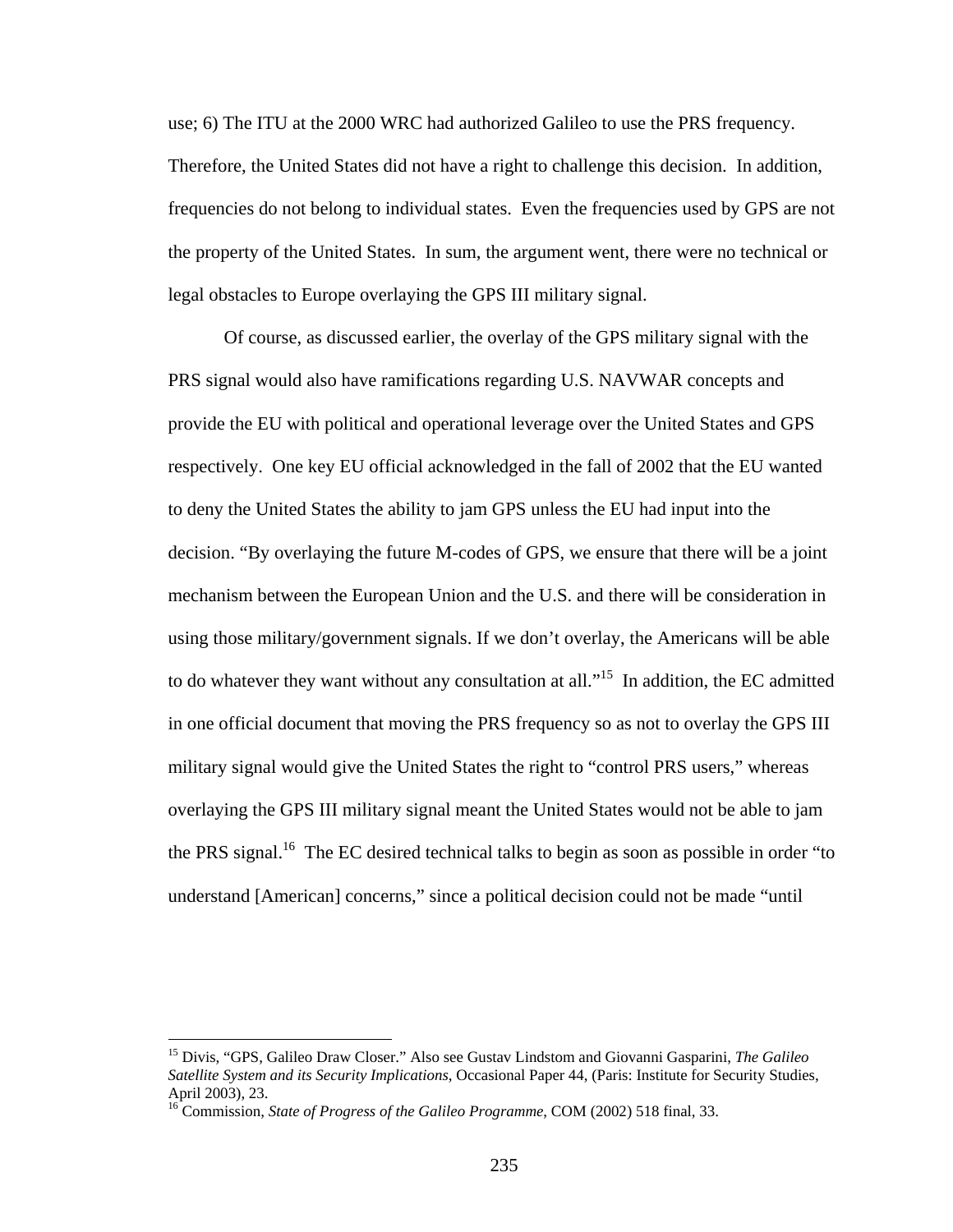technical information has been exchanged and all the possible implications have been reviewed."<sup>17</sup>

In addition to the PRS frequency, the frequencies of Galileo's other signals were also positioned closely to the GPS frequencies. This choice allows dual Galileo-GPS receivers to be built more easily and inexpensively, making it possible for users to utilize GPS-only, Galileo-only, or combined GPS-Galileo signals. In fact, Galileo needed to be compatible and interoperable with GPS in order to maximize its marketability, effectiveness, efficiency, and profitability. European decision-makers realized that so much had already been invested in GPS in Europe militarily, commercially, and in civil infrastructures that the cost of dropping GPS and switching to a pure Galileo system would be prohibitive for potential users. Therefore, interoperability was a necessity from the European point of view.

Trade-related issues were the second major point of contention between the United States and the Europe Union. Since the Galileo project depended on huge amounts of private investment for its Deployment and Operational Phases, Galileo's feasibility depended upon its ability to generate significant revenue. Without a solid plan to generate revenue private enterprise would not contribute to Galileo and the Galileo project, as officially envisioned, would die on the vine. But European plans for generating revenue from Galileo created a number of concerns.

Plans considered for generating revenue from Galileo included requiring the use of Galileo for PNT services in Europe, charging royalties on Galileo chipset sales, and charging commercial subscribers for use of the most accurate, encrypted (but non-PRS) signals. In addition, charging service providers who used Galileo royalties for such use

<u>.</u>

 $17$  Ibid., 12.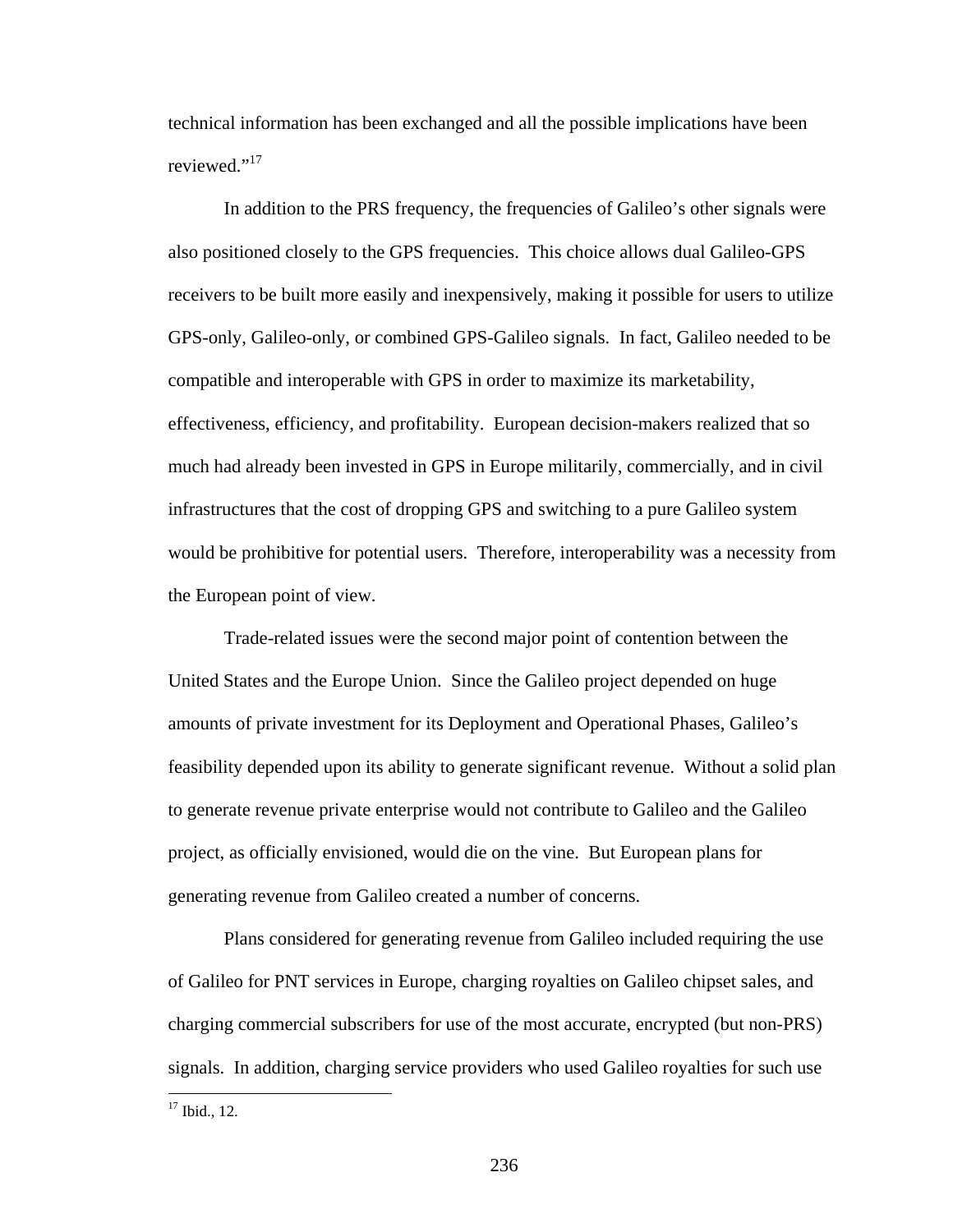was considered a legitimate source of revenue based upon Galileo's intellectual property rights and patent protections.18 Money to fill the public coffers was envisioned as coming from an EU or Member State tax on the sale of all Galileo and GPS terminals in Europe.<sup>19</sup> In addition, the EU could mandate the use of Galileo by Member States. EU officials had stated that eventually PNT users in Europe would be required to use Galileo and Galileo chips. The United States viewed such plans as unfair trade practices which would lock the United States out of the European PNT market, and cause major disruption to NATO military integration and cooperative efforts.<sup>20</sup> The U.S. position was that:

Europe should not use regulations or system-driven standards to mandate the use of Galileo at the expense of GPS manufacturers, service providers, and users. The U.S. view is that users should be free to choose which system or combination of systems best meets their needs. Similarly, the United States would be against any restrictions on access to information on Galileo that non-European companies may need to participate fully in the equipment and services markets.<sup>21</sup>

The United States strongly opposed Europe's plans for the PRS signal and for generating revenue. Therefore, the United State's negotiating strategy had been that before the United States would engage in technical talks, the EC would have to agree to five principles<sup>22</sup> which the Galileo program would have to abide by: 1) Free access (i.e. open signals, free of charge) to all safety-of-life services and critical infrastructure; 2) Non-interference with current radionavigation [GPS] services, i.e. spectrum protection; 3)

<sup>&</sup>lt;sup>18</sup> Beidleman, "GPS vs Galileo," 42.

<sup>&</sup>lt;sup>19</sup> PricewaterhouseCooper, *Inception Study*, 3.<br><sup>20</sup> Beidleman, "GPS vs Galileo," 142.

<sup>&</sup>lt;sup>21</sup> U.S. Department of State, Office of the Spokesman, "Media Note Explains U.S. Position on GPS-Galileo," March 7, 2002.

 $^{22}$  Lembke, "EU Critical Infrastructure," 79. Braibanti, Kim and Wells, "GPS-Galileo Negotiations." Independent Assessment Team, "Strategy for International GPS Based Timing and Positioning Service: GPS – Galileo," (presentation at IDA). Each of these three sources lists these five principles differently. The list offered here attempts to consolidate the three lists as precisely and succinctly as possible.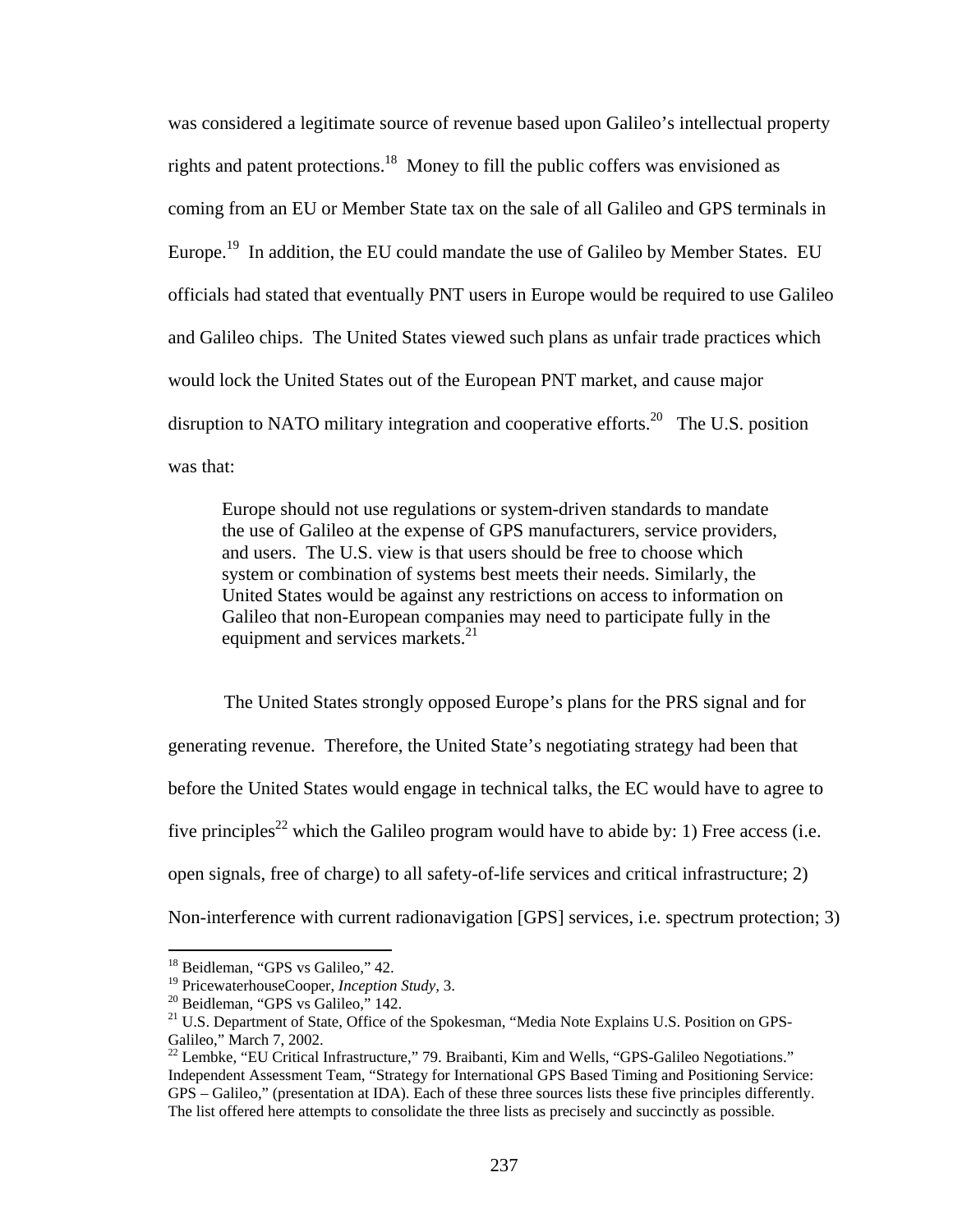Open market access (non-discrimination) including; equal access to signal specifications, equal access to user markets (free trade), market driven competition, free choice for end users 4) Some sort of interoperability with GPS and the protection of national security interests; 5) Use of common time and geodesy reference system with GPS.

Brief consideration of these "principles" shows why talks had gone nowhere in the preceding years. The first principle took away much profit making potential of one of Galileo's primary sources of potential revenue. The second principle meant that the EC would agree not to overlay GPS signals, even though the ITU may have already recognized the EU's right to do so. The third principle would waive any intellectual property right protections to Galileo's technical specifications, and surrender EU regulatory powers for mandating Galileo's use in Europe. The fifth principle meant that GPS would be locked in as the global standard for GNSS and the United States would maintain global leadership in PNT services.

If the EU had agreed to these principles before negotiations had even begun the EU would have had little with which to negotiate. Moreover, agreeing to these conditions would have significantly undermined Galileo's revenue generating potential, which, given the importance of making Galileo a PPP, would have potentially killed the project.

Therefore, it is not surprising that talks between the United States and the EU from 1999 until early 2002 had not been productive. On another note, the United States had engaged in extensive bilateral and multilateral "outreach" efforts with European Union Member States in order to try to shape the course of Galileo's development. However, the EU Member States were able to maintain a united front and the United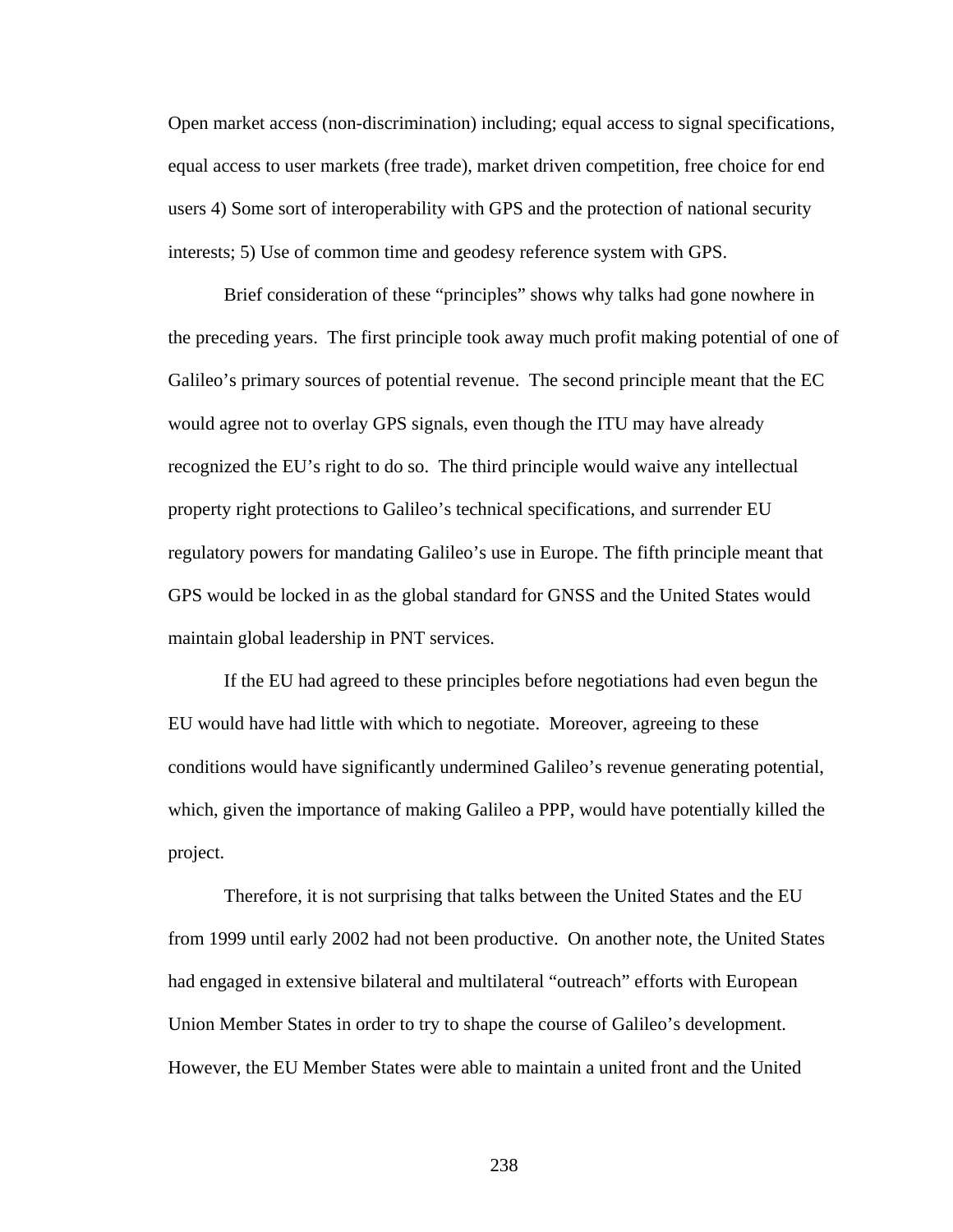States did not succeed in this apparent effort to fragment the EU's position.<sup>23</sup> The United States and the EU were resolved to maintain their positions on the PRS/GPS overlay issue and trade issues.

 So these were the main positions of the United States and the European Union just after the 26 March 2002 Transport Council decision. Although the United States and EU stated the desire for an agreement, U.S. - EU talks did not resume until 21 June 2002 and quickly went nowhere again. Neither side would budge. The United States refused to compromise on the PRS overlay issue and refused to engage in technical talks about interoperability until it was resolved. Talks in October 2002 also failed to make progress.

NATO officially stayed neutral in the negotiations. However, at the end of 2002 every NATO member state except France officially agreed to a NATO policy position which declared the importance of the GPS military code to NATO operations. It was agreed that NATO should be able to deny access to any other satellite navigation system during a conflict. It was also noted that Galileo's PRS caused NATO to worry.<sup>24</sup> This may indicate the possibility that realist factors were vectored to the EU via the NATO military alliance and weighed on European decision-makers' minds in the ultimate agreement to move PRS away from the GPS III military signal.<sup>25</sup>

 $^{23}$  Braibanti, Kim and Wells, "GPS-Galileo Negotiations," slide 7.

<sup>&</sup>lt;sup>24</sup> Peter B. de Selding, "U.S., European Negotiators Hopeful About Galileo Deal," *Space News* (June 2, 2003). http://www.space.com/spacenews/archive03/dealarch 061203.html (accessed January 9, 2008).  $25$  I was not able to find evidence that this NATO policy position influenced the ultimate decision to cooperate. However, based upon the fact that European defense officials helped pressure the EU Transport Council to approve the Development Phase in early 2002, it is fair to speculate that this NATO position may have been an important influence on breaking the stalemate in the Galileo-GPS negotiations. As noted in the narrative above, in April 2003, a few months after this NATO position was released, anonymous European officials stated that the EU was willing to move the PRS signal frequency. However, I was not able to find evidence of a casual connection. Likewise, I came across subtle hints that the Galileo-GPS negotiations were influenced by the debate over the evolving relationship between NATO and the ESDP's growing capabilities and ambitions.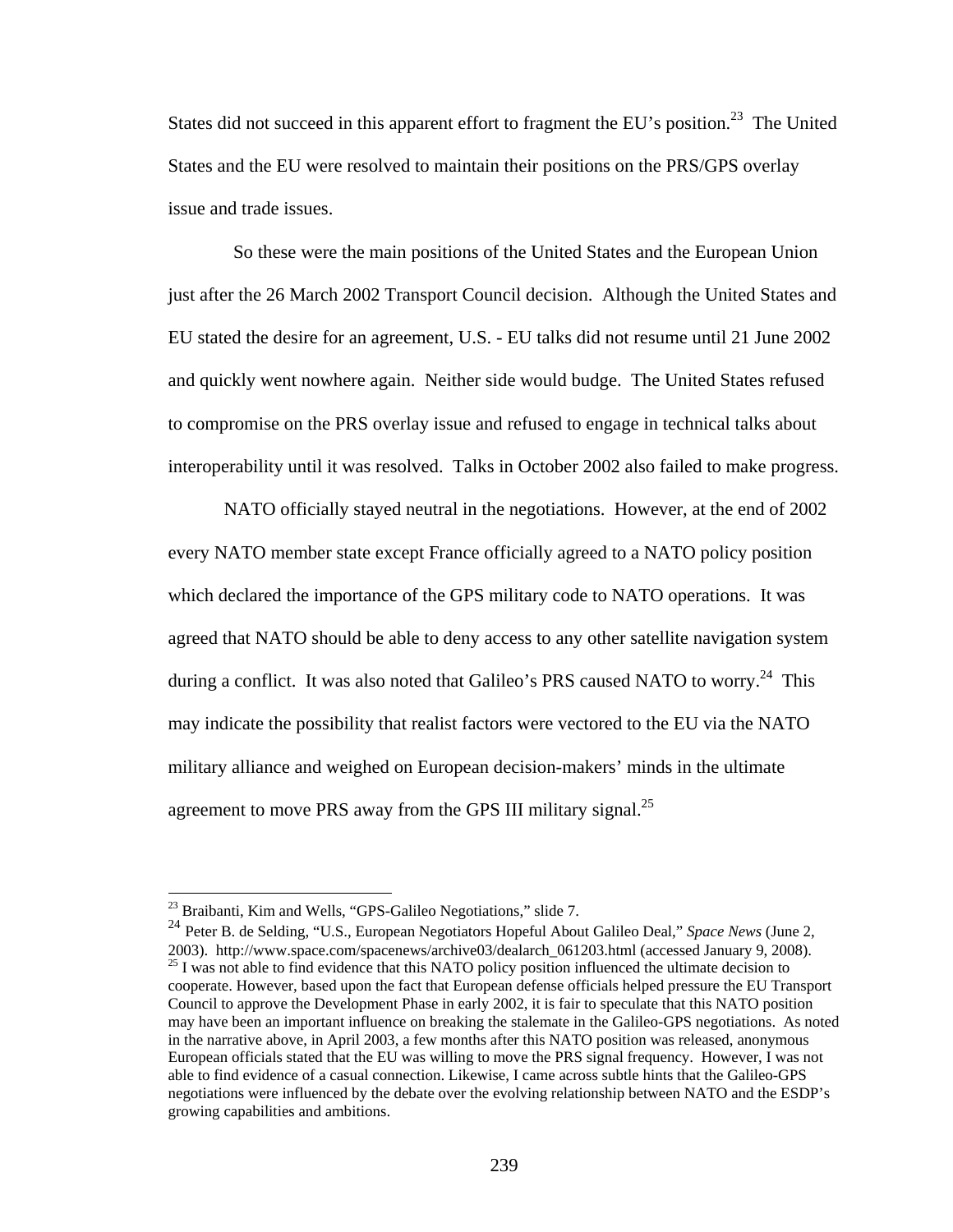In early April 2003 anonymous European government sources were reported to have said that Europe might be willing to move the PRS signal "slightly" but only if an overall agreement on GPS and Galileo was reached.<sup>26</sup> Also in April 2003, one European government official had said:

We now accept that, yes, the U.S. will be able to jam our [Public Regulated Service] signal without jamming the GPS signal. We no longer are adopting the view that it is strategically important to have mutually assured jamming capabilities. But let's be clear: Our agreement on this is subject to a global political agreement with the U.S. on how Galileo and GPS will cooperate.<sup>27</sup>

Nevertheless, on 26 May 2003 Ralph Braibanti, the U.S. State Department head of the U.S. negotiating team stated, "We have talked ourselves to death on both sides, hoping the [PRS overlay] issue would work itself out."<sup>28</sup> However he expressed hope that an agreement could be made by the fall of 2003.

Another issue regarding PRS was percolating at the same time as the PRS/GPS

overlay issue. Galileo's PRS created a debate within Europe over its necessity. The

French pushed for PRS for reasons of strategic independence and arms sales, but not all

<u>.</u>

<sup>26</sup> De Selding, "U.S., European Negotiators Hopeful." Also Peter B. de Selding, "Europe Takes Steps To Prevent Galileo From Interfering with GPS Military Code," *Space News* (April 15, 2003).

http://www.space.com/spacenews/archive03/galileoarch 041503.html (accessed January 9, 2008). The behind the scene story of the GPS –Galileo negotiation is yet to be told. In researching this paper, I was in contact with high level members of the U.S. negotiating team. I specifically asked about the tradeoffs made in order to reach the Galileo-GPS agreement but due to the sensitivity of these questions, I was unable to get any answers. (See footnote 539 for a list of the questions). I also asked the contacts if they could point me to any good "open sources" from which I might get a clearer picture of the bargaining that went on. They also declined to do that for me. Therefore, this paper relies heavily in this section upon reports from well-regarded periodicals and journalists that specialize in reporting on the space sector and on GPS/Galileo issues.

<sup>&</sup>lt;sup>27</sup> Peter B. de Selding, "Europe Takes Steps To Prevent Galileo From Interfering with GPS Military Code," *Space News* (April 15, 2003).

http://www.space.com/spacenews/archive03/galileoarch 041503.html (accessed January 9, 2008). Also Beidleman, "GPS vs Galileo."

 $^{28}$  De Selding, "U.S., European Negotiators Hopeful."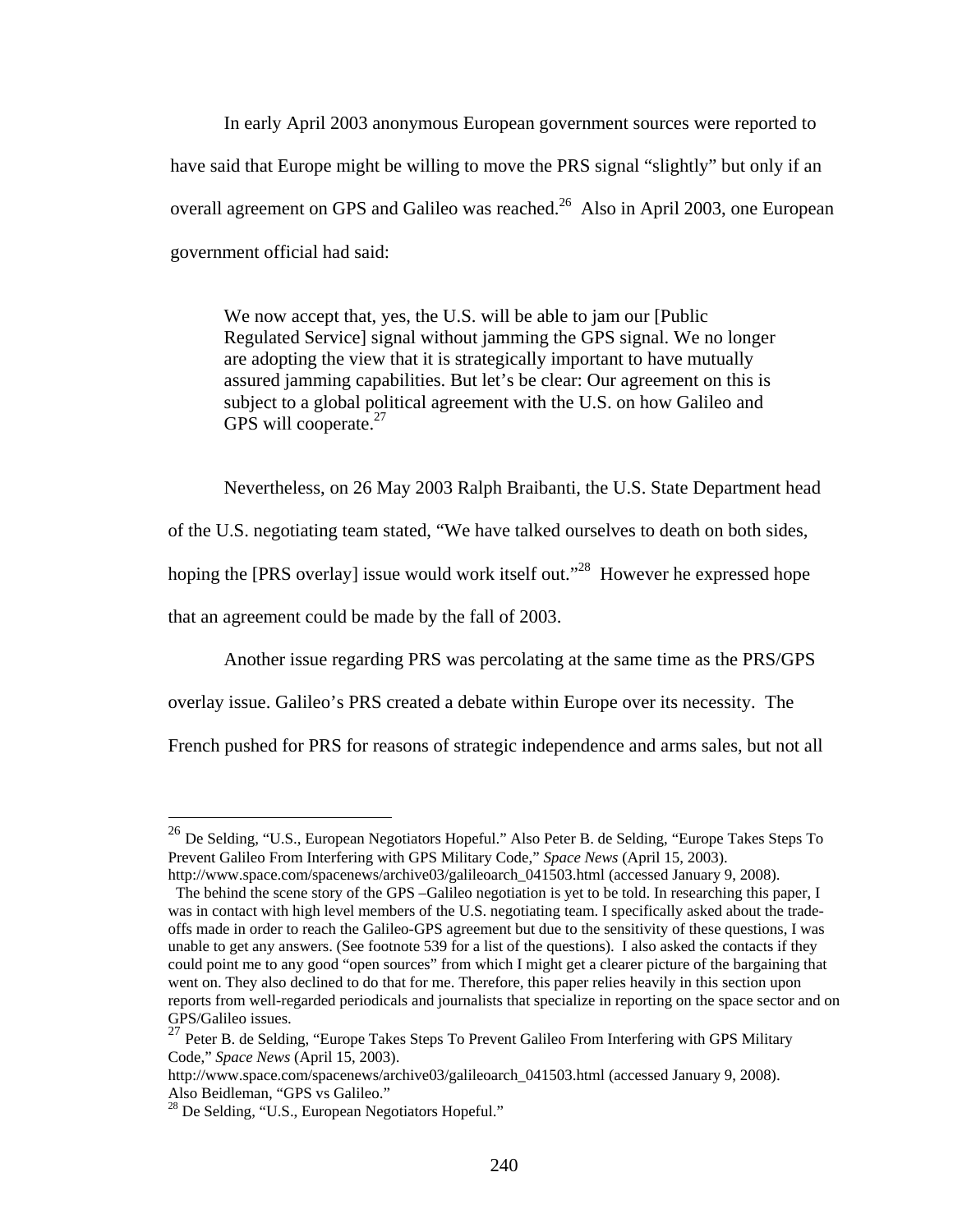EU members agreed on the need for it.<sup>29</sup> The French always intended to arm their future forces with PRS along with the use of the GPS military code (via NATO access).<sup>30</sup> But by late 2002, there was significant disagreement among EU members about the need for PRS and discontent with France was rising within the EU over the issue.<sup>31</sup> The United Kingdom continued to insist that Galileo should be strictly for civilian use and said its military forces would not use PRS. The United Kingdom also sought to deny other European countries the military use of  $PRS<sup>32</sup>$  Germany refused to say if it would use PRS in its defense forces. Since PRS raised Galileo costs, Germany was not satisfied that it was a cost effective capability. There were also hints that Britain objected to the additional cost that PRS put on Galileo. (In addition, there were suspicions that Britain was defending the GPS military signal for the United States).<sup>33</sup> The fact that PRS remained a part of the Galileo program despite its negative affect on cost effectiveness may indicate that realist factors were more significant than liberal factors at this point.

The main sticking point in the  $EU - U.S.$  negotiations remained the PRS overlay issue. Major breakthroughs finally came at two partially classified meetings.<sup>34</sup> The first was held in London on 4-5 September 2003, and the second at The Hague on 19

<sup>&</sup>lt;sup>29</sup> Divis, "GPS, Galileo Draw Closer."

<sup>&</sup>lt;sup>30</sup> De Selding, "Britain, France at Odds."

<sup>&</sup>lt;sup>31</sup> Divis, "GPS, Galileo Draw Closer."

<sup>&</sup>lt;sup>32</sup> De Selding, "Britain, France at Odds."

 $33$  Ibid.

<sup>&</sup>lt;sup>34</sup> Again, it was not possible to determine what precisely led to the breakthrough. My well placed sources on the U.S. negotiating team declined to answer the following questions due to what they described as the "extreme sensitivity" and "political sensitivity" of these questions: What was the most significant cause of the EU finally agreeing to move the PRS signal so it would no longer overlay the M-code? External pressure from the United States? Or did the United States make a major concession? Or did internal pressure come from within Europe to make an agreement? Or were there purely technical reasons that made it a non-issue? Who was driving the boat for the EC? Specifically, did any European military/defense official's influence the negotiations (Other than just technical consulting)? Were any such defense authorities driving the negotiations or the EC position behind the scene? Or were negotiations mainly driven on the European side by people with a more civil/economic/technical focus? What county's negotiators carried the most weight, France, the UK, Germany? Did any military or defense officials in Europe have the right to "veto" the agreement before it was signed?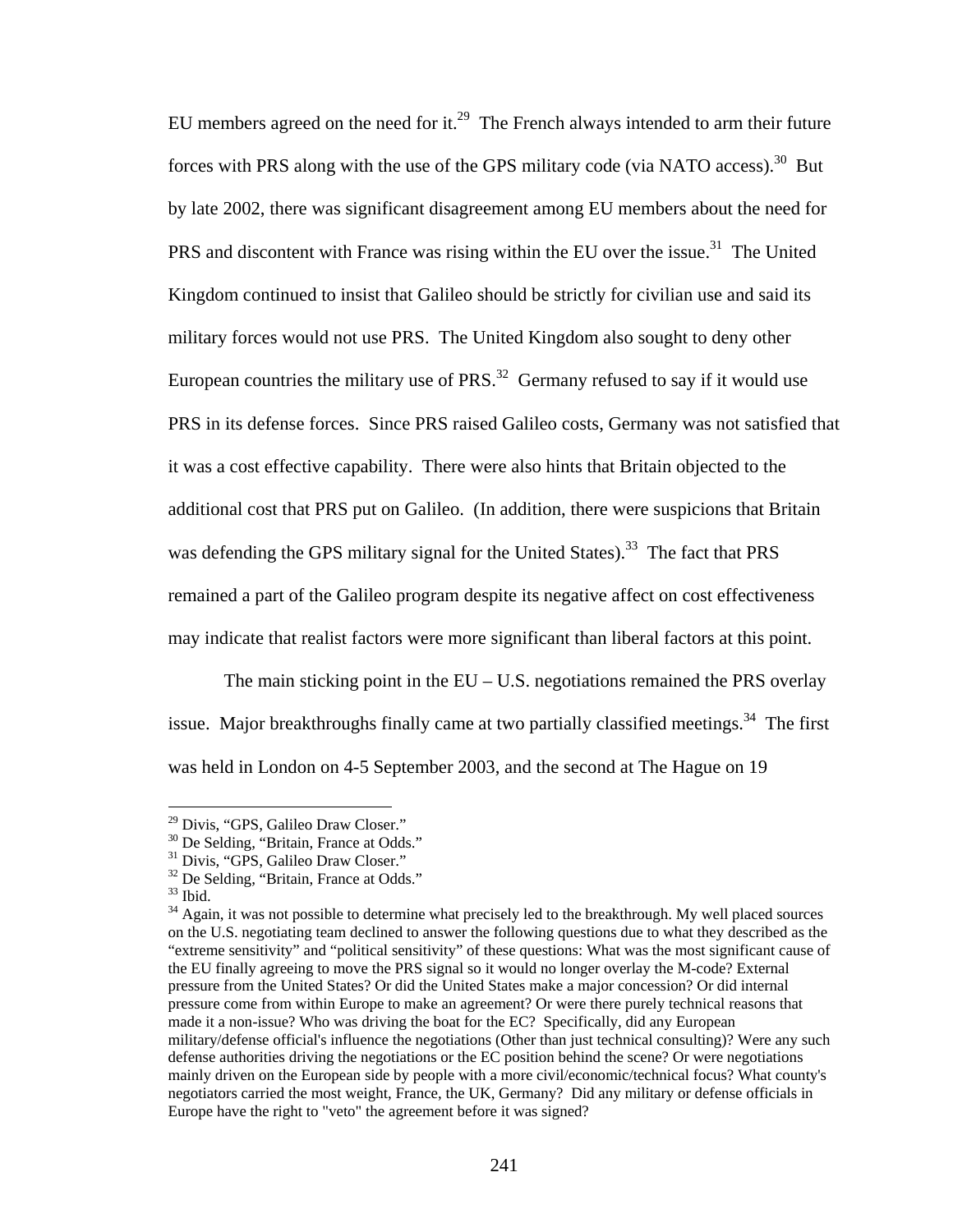November 2003.<sup>35</sup> On the basis of the discussions at those meetings, an agreement on Spectral Separation Coefficients (SSC) was reached that made GPS and PRS signals compatible and removed the security risk to the United States. The bottom line is that the EU agreed to modify its position.<sup>36</sup> This effectively meant that the United States would be able to jam Galileo's PRS signal in an area of conflict and the United States (and NATO) would still have unimpeded use of the GPS military signal without having to consult with the EU first. The EU gave up its leverage over GPS NAVWAR operations and sacrificed a measure of strategic independence. However, there were still other issues to be discussed.

In January 2004 the EU also agreed to move its Open Service signal, which also had the potential to interfere with the GPS III military signal.<sup>37</sup> In return, and very significantly, the United States agreed to transmit its future GPS III open signal on the same frequency as the Galileo Open Service signal. This Galileo-GPS common open signal ensured maximum interoperability for the benefit of all users.<sup>38</sup> (It would also make simultaneous jamming of the two open signals easier).<sup>39</sup>

Also in return, the United States offered to share advanced navigation satellite technology such as information on atomic clocks, radiation shielding, and ground control systems. The United States also dropped its demand that it must have veto power over

<sup>35</sup> Commission of the European Communities, *Communication from the Commission to the European Parliament and the Council: Progress Report on the Galileo Research Programme as at the Beginning of* 

<sup>&</sup>lt;sup>26</sup> Peter B. de Selding, "Europe Concedes to U.S. on One GPS, Galileo Roadblock," *Space News*, (January 6, 2004): 9.

 $37$  Beidleman, "GPS vs Galileo," 145.

<sup>&</sup>lt;sup>38</sup> Ralph Braibanti, (opening remarks at a Joint Press Event, European Commission, Breydel Building, Brussels, February 26, 2004.

 $39$  My observation.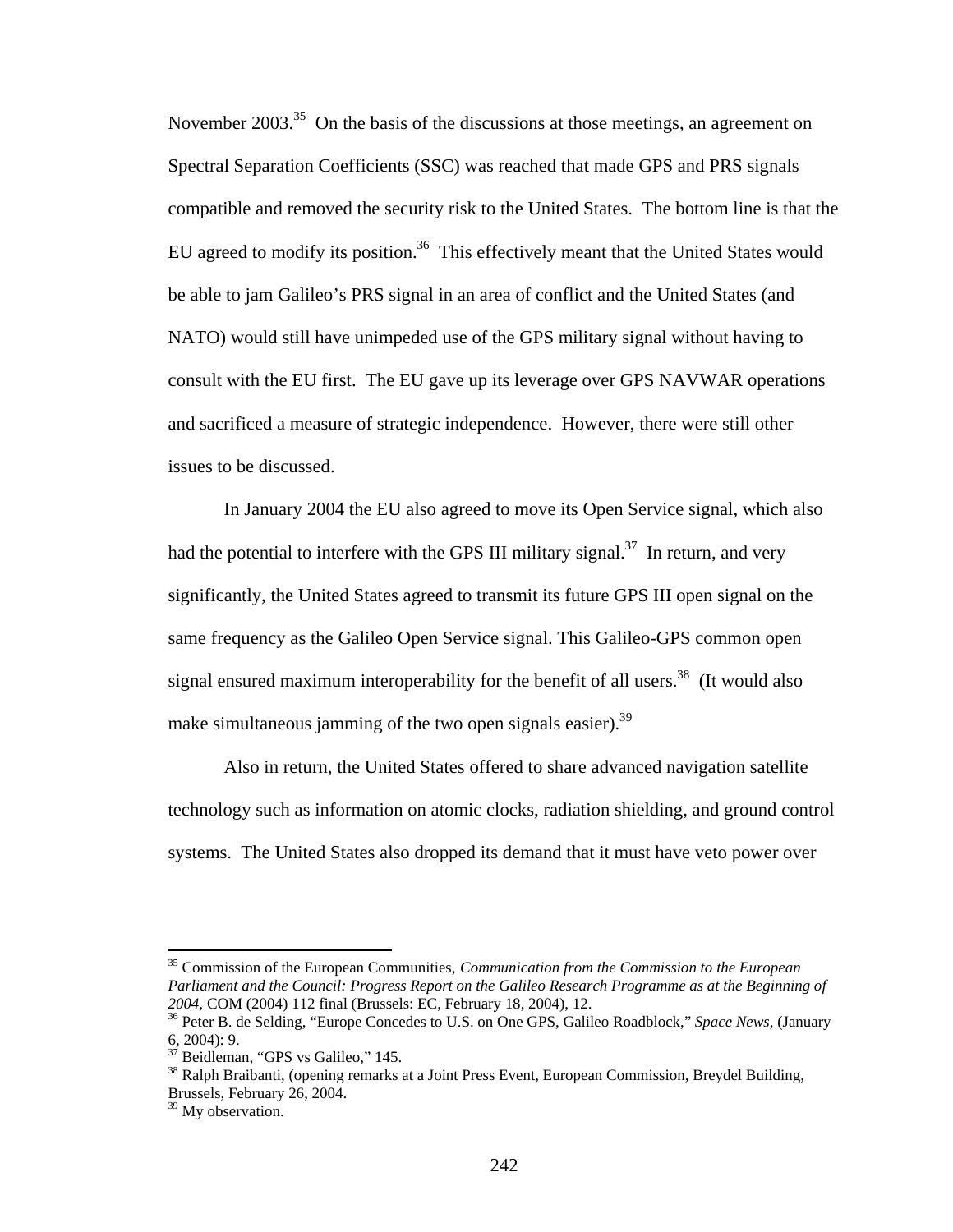future changes to Galileo's signal structure.<sup>40</sup> The United States and the EU also agreed to a joint national-security document that limited unilateral action by either party.<sup>41</sup>

In addition the EU agreed to non-discrimination and open markets in terms of the trade of satellite navigation-related goods and services, and agreed to provide open access to information concerning signal specifications, signal structures, and frequency characteristics. In other words, American companies would have full access to Galileo technical information and markets in order to compete in the market for Galileo applications and services. The United States also recognized that World Trade Organization (WTO) rules applied to commercial GPS activities.

On 1 March 2004 NATO released a brief statement that stated that NATO welcomed the agreement and stated that, "Vital NATO military capabilities are protected under this arrangement."<sup>42</sup>

 After two years of hard negotiations an agreement was reached. On 26 June 2004, the EU and the United States signed an official agreement called the "Agreement on the Promotion, Provision and Use of Galileo and GPS Satellite-Based Navigation Systems and Related Applications."43 U.S. Secretary of State Colin Powell, who signed the agreement for the United States, hailed the agreement as a remarkable achievement and said that "[the agreement] manages to balance the competition that is inherent in the commercial dimension of satellite navigation technology with the cooperation necessary

<sup>40</sup> Commission, *Progress Report,* COM (2004) 112 final, 12. 41 Peter B. de Selding, "Frequency Concession Removes Galileo Agreement Roadblock," *Space News*, (February 9, 2004). http://www.space.com/spacenews/archive04/galileoarch\_020904.html (accessed January 9, 2008).

 $^{42}$  NATO, "NATO Statement on the EU Commission – US Agreement on GPS/Galileo cooperation," Press Release (Brussels: NATO, March 1, 2004). http://www.nato.int/docu/pr/2004/p04-026e.htm (accessed March 20, 2008).

<sup>&</sup>lt;sup>43</sup> The White House Office of the Press Secretary, "U.S.-EU Summit: Agreement on GPS-Galileo Cooperation," Fact Sheet, June 26, 2004.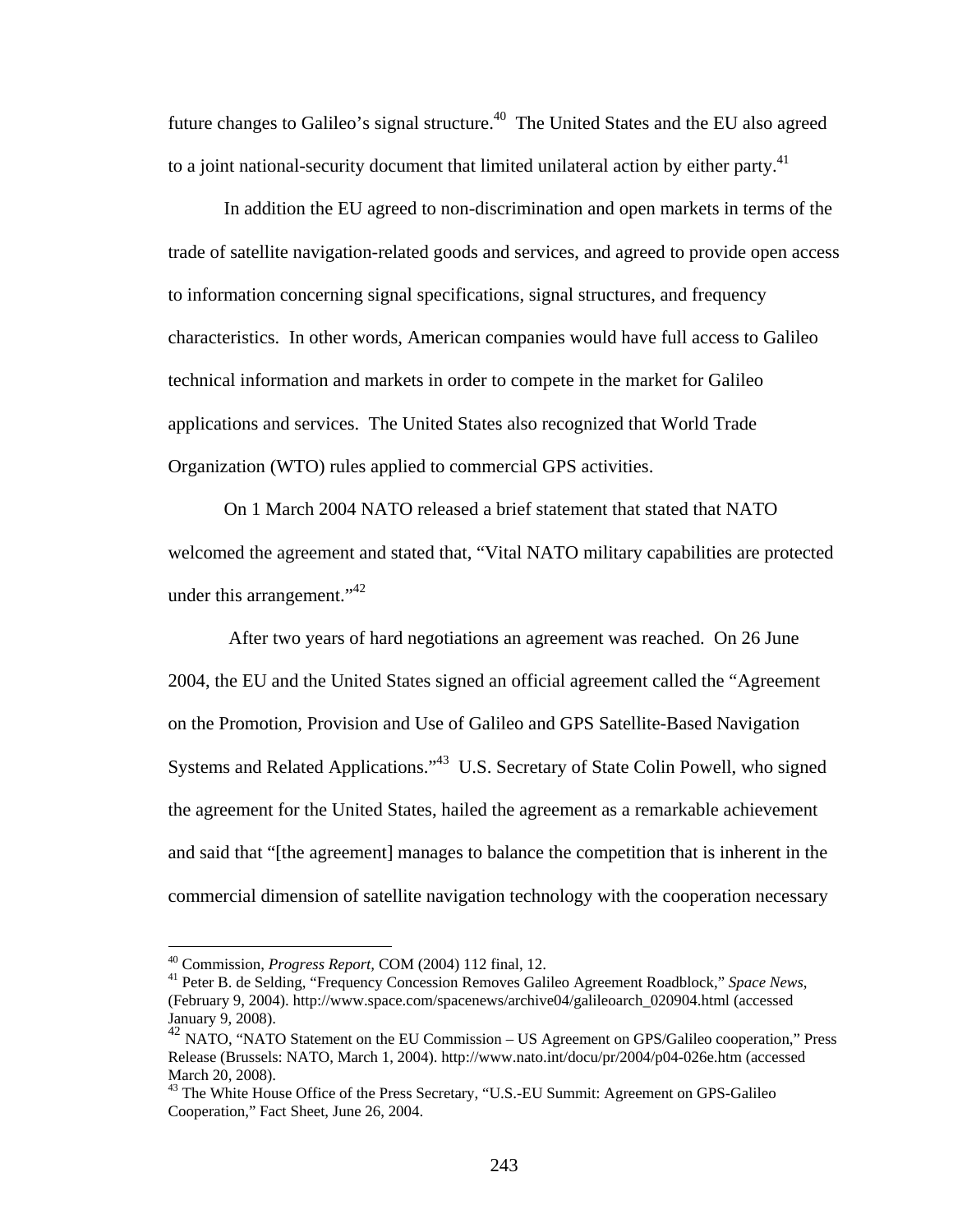for the security dimension."<sup>44</sup> He also noted that the agreement guaranteed a mutually beneficial relationship between GPS and Galileo and enhanced their common benefits.

Four U.S. – EU working groups were established in order to ensure the systems remained interoperable going forward: a working group on interoperability issues; a working group on future system designs; a working group on trade and nondiscrimination issues; and a working group on security issues which would also discuss civil and military signal interfaces.<sup>45</sup>

In sum, European decision-makers decided to abandon overlaying PRS on the GPS III military signal. In effect, they agreed to give up their leverage over the United States and agreed to allow the United States the unilateral power to jam Galileo's PRS signal. However, in return they agreed to provide Galileo and GPS with common open signals, significantly improving their interoperability, compatibility, and overall quality. They also agreed to make Galileo more open in international trade terms.

We are left with indicators that a complex mixture of realist, liberal, and ideational factors influenced European decision-makers' assessments of the need for the Galileo – GPS agreement. Which factor influenced these decisions the most?

## *2. Findings:*

 $\overline{a}$ 

This chapter traced events directly connected to the June 2004 EU - U.S. agreement on Galileo - GPS compatibility and interoperability. Since this chapter keeps a very narrow focus relative to the other chapters, it requires that we slightly amend this study's

<sup>&</sup>lt;sup>44</sup> Colin Powell, U.S. Secretary of State, "Remarks at the Signing of the Galileo Treaty," (remarks made at Dromoland Castle, Shannon, Ireland, June 26, 2004).

 $45$  Heinz Hilbrecht, (opening remarks at a Joint Press Event, European Commission, Breydel Building, Brussels, February 26, 2004).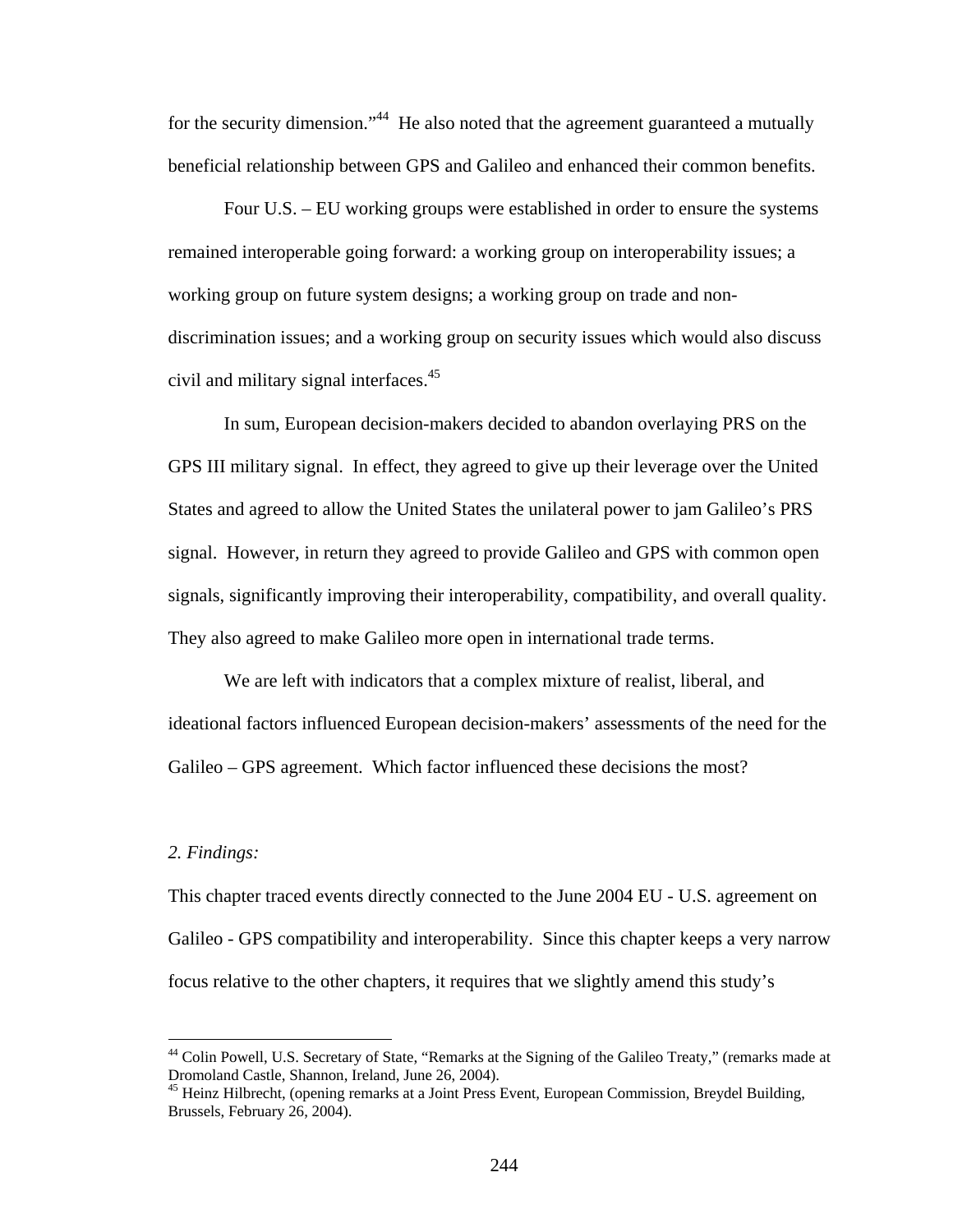hypotheses. This does not affect the paper's methodology or findings, however. The hypotheses are amended to read: "[realist, liberal, ideational] factors weighed the most on European decision-makers' assessments of the need for the Galileo – GPS agreement.<sup>46</sup>

There is considerable evidence that liberal factors weighed the most heavily in the decision making process leading to the Galileo - GPS agreement. There is little concrete evidence that realist factors played the most significant role. However, this study uncovered subtle hints that significant realist factors might be lurking beneath the publicly available information. And once again, there is a lack of evidence to support the hypothesis that ideational factors were the most significant.

*Hypothesis A2*: Realist factors weighed the most heavily on European decision-makers' assessments of the need for the Galileo – GPS agreement.

I reject Hypothesis A due to indicators that realist factors did not weigh the most heavily on European decision-makers' assessments of the need for the Galileo – GPS agreement in 2004.

First, negotiations for the EU team were headed by Heinz Hilbrecht, the head for land transportation in DG TREN. In addition, the agreement had to be approved by the EC Transport Council<sup>47</sup> and the June 2004 agreement was signed by EC Vice President and Transportation Director General Loyola de Palacio.<sup>48</sup> The civil and economic focus

<sup>&</sup>lt;sup>46</sup> The amended Hypotheses are annotated as *Hypothesis A2, Hypothesis B2, and Hypothesis C2*. <sup>47</sup> De Selding, "Frequency Concession."

<sup>&</sup>lt;sup>48</sup> The GPS – Galileo agreement was a "mixed" agreement between the United States and the EC, but also between the United States and each Member State of the EU. This was the first time such a "mixed" agreement was signed by the United States, and the United States had questions prior to the signing about what took precedent, the multiple bilateral agreements or the agreement signed with the EC.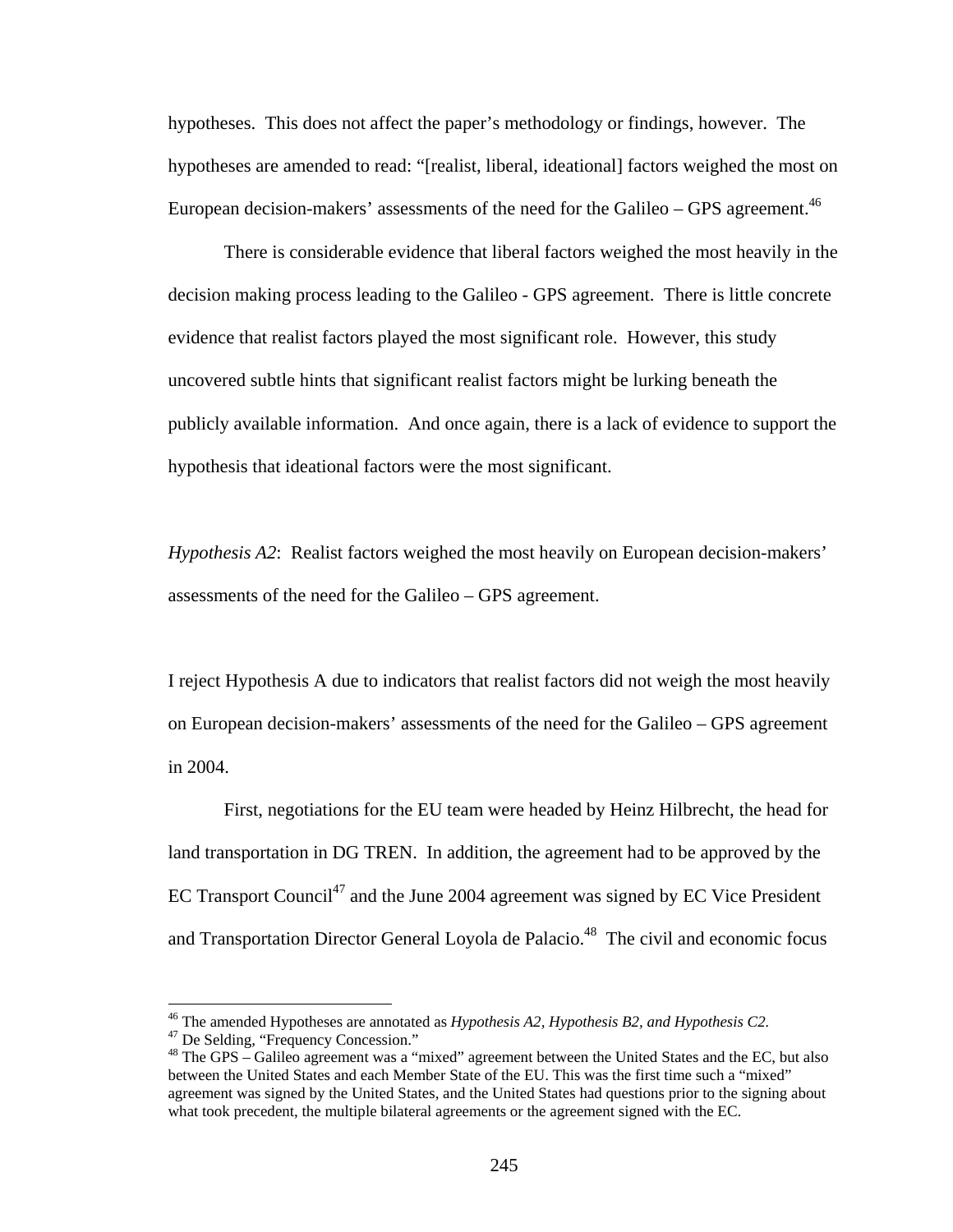of DG TREN and the EC Transport Council make it doubtful that the EC negotiators were motivated by military power considerations or the desire to balance American power. Unlike the decision to enter the Galileo Development Phase in March 2002, there is no concrete evidence that military or defense authorities pressured the EC negotiators to reach an agreement with the United States.<sup>49</sup> There is also little evidence that Prime Ministers or Heads of States tried to influence the agreement for national power reasons.

There are conflicting indicators, however, about how the agreement affected EU (ESDP), NATO, and Member State military capabilities.

First, the agreement does not benefit the EU's independent military capabilities. Moving the PRS signal so that it did not overlay the future GPS III military signal removed the EU's potential ability to influence the U.S. NAVWAR plans. After the agreement, the United States could plan to jam the PRS signal without the fear of jamming the GPS military code simultaneously. The EU lost a major source of political and military leverage over GPS with this agreement and created a vulnerability for Galileo and its users, including future European military users.<sup>50</sup>

On the other hand, European militaries, individually and as members of NATO, had already invested significant sums of money into GPS applications. Recall that there is significant overlap in NATO and EU membership. Compatibility and interoperability between Galileo and GPS would ensure that individual European states did not lose the costs already sunk into GPS equipment, and would make their PNT-using military systems more efficient and precise. Likewise, interoperability would bolster Europe's position in the European and international arms markets. Additionally, the broader

 $50$  It is reasonable to argue, however, that realist factors weighed heavily prior to the EU agreeing to move the PRS signal. This study was not able to determine precisely what caused this change in position in late 2003.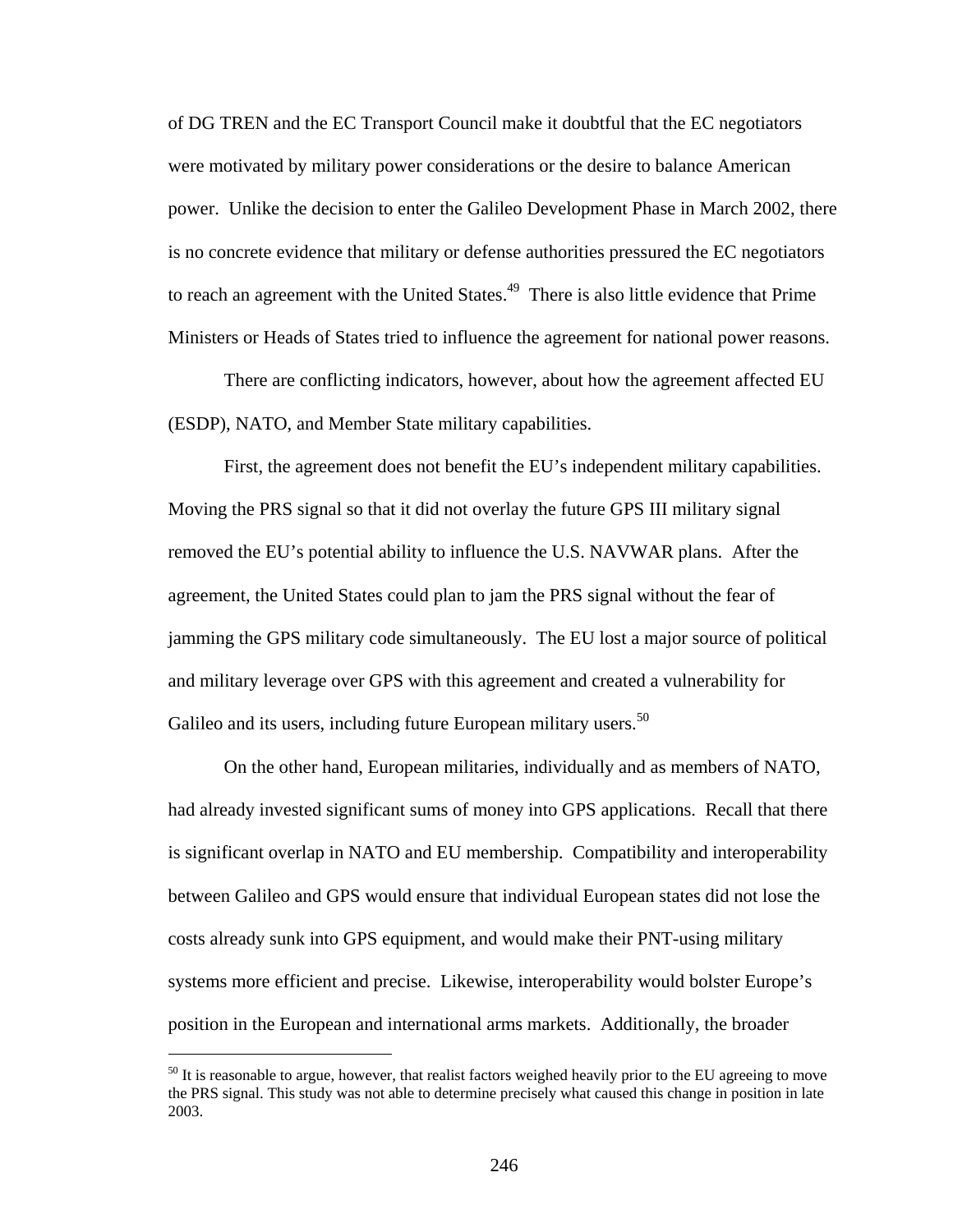interoperability of NATO forces would be enhanced by making Galileo and GPS as compatible and interoperable as possible. Finally, while the mutual benefits of placing GPS and Galileo open signals on a common frequency have been trumpeted loudly, little has been said about the fact that it also makes simultaneous jamming of the open signals easier. In sum, NATO and individual European states gained from the agreement militarily.

Moreover, although NATO was officially neutral on the negotiations, the 2002 NATO GPS policy position showed that European defense ministers had an opinion on the matter and logically intimates that they may have worked behind the scenes to influence the transport ministers to move the PRS signal. In addition, the U.S. negotiators descriptions of my questions on the topic as "extremely" sensitive and "politically" sensitive and their unwillingness to answer them or direct me to helpful unclassified sources also hints that there was more military or security influence in the negotiations then publicly acknowledged. Nevertheless, due to a lack of evidence, this paper must not give too much significance to the conjecture in this paragraph and must base its finding on more solid evidence.

As for "power balancing" considerations, the agreement does not appear to balance American military, economic, or diplomatic power. It is also unlikely that the agreement was motivated by a desire to balance other powers. Although the EU, through the ESDP, was building its military capabilities during this period, and getting involved in military missions, such as the EU military deployments to the Balkans and Africa, these demonstrations of a more realist orientation among European Union decisionmakers do not appear directly relevant to the Galileo – GPS agreement. In fact, the EU

247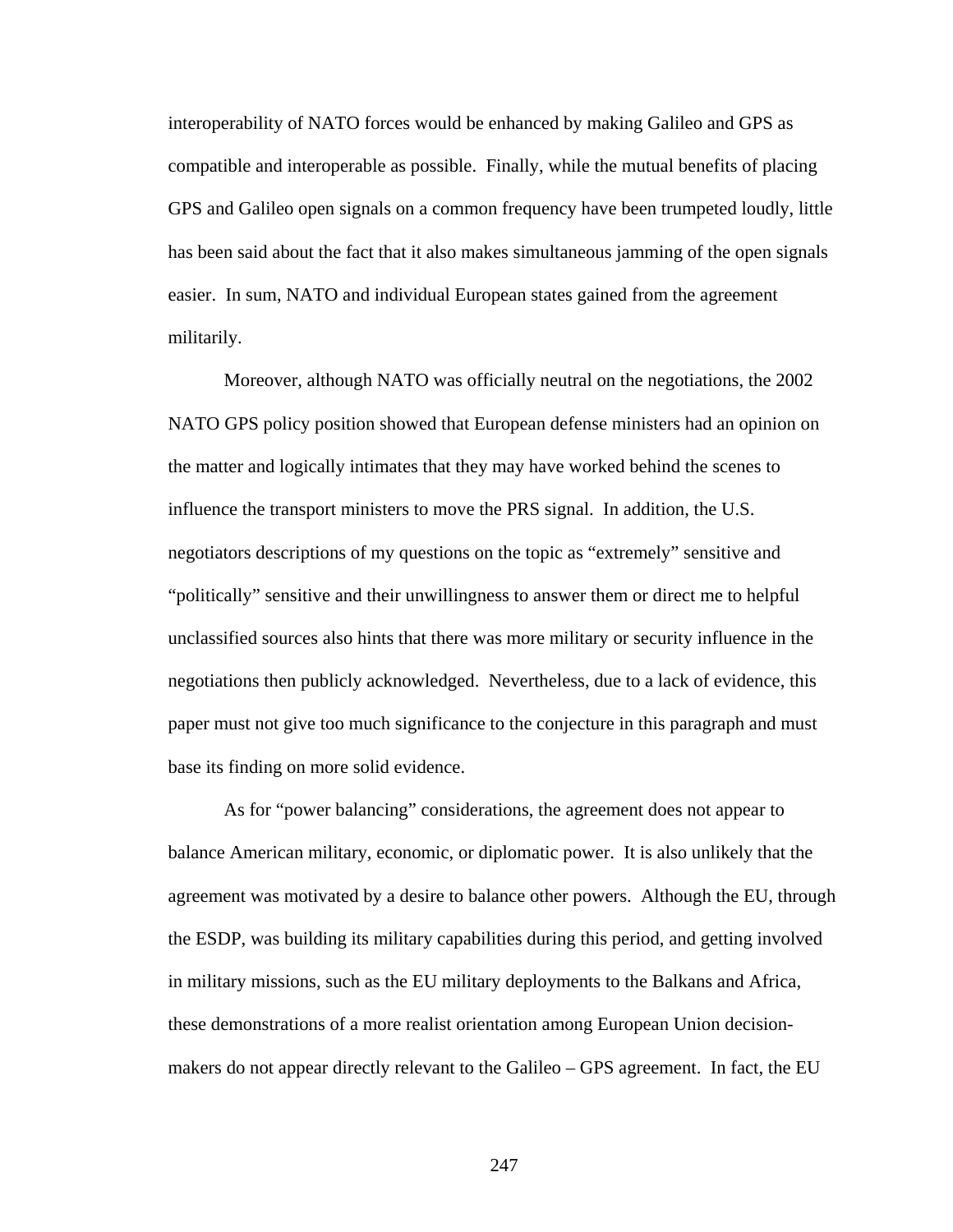was trying to find as many international partners in the Galileo project as possible, much to the dismay of ESA and the European space industry. These efforts were motivated by DG TREN's imperative to spread the costs of Galileo as Europe's contribution to the GNSS as widely as possible - not to create political and military alliances for balancing purposes.

In addition, it does not appear that the pursuit of zero-sum economic gains motivated European decision-makers to reach this agreement. The evidence suggests that they agreed to make the Galileo Open Service frequency the same as the GPS open signal frequency primarily in order to make the combined GPS-Galileo system more precise and more attractive to customers – not to make it easier to jam. Likewise, the "nondiscrimination" clause and the clause to make Galileo signal specifications publicly available are counter to zero sum economic motives.

 Therefore, this study found that while many realist factors were involved, they were most likely intervening variables in the decision to make the GPS –Galileo agreement.

*Hypothesis B2*: Liberal factors weighed the most heavily on European decision-makers' assessments of the need for the Galileo – GPS agreement.

I do **not** reject Hypothesis B due to several indicators that liberal factors weighed the most heavily on European decision-makers' assessments of the need for the Galileo – GPS agreement in 2004. In short, the agreement creates interdependence, a significantly better capability, and mutual economic benefits.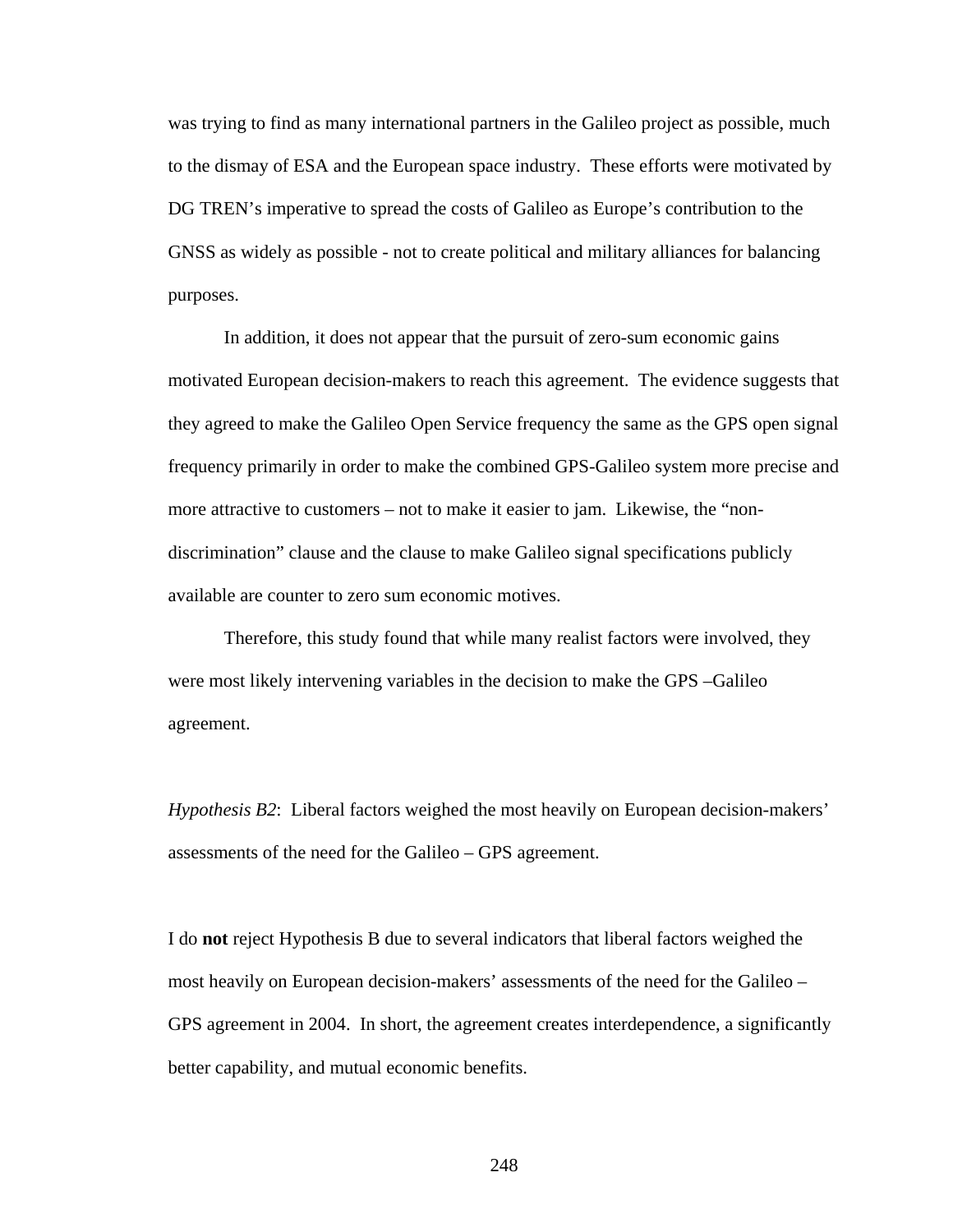Europe had shown the desire for cooperation with the United States in the development and operation of a civil navigation satellite system since the 1960s. The 2004 GPS-Galileo interoperability agreement was the fruition of many years of "offagain/on-again" European efforts to achieve this goal. The European desire since the 1960s had consistently been to create a civil navigation satellite system in order to provide navigation services as a mutually beneficial service. Also, in the 1990s the EU began to develop the EGNOS system, based upon the use of GPS signal, in order to improve its transportation infrastructure.

 In addition to the major indicators mentioned in the section above regarding the efficiencies and mutual gains achieved by the agreement, it is also reasonable to argue that civil and commercial actors supplied significant pressure on the negotiators to achieve an agreement. First, the European space industry needed the Galileo contracts as soon as possible in order to survive a severe downturn in the government and commercial space sectors. Second, the potential loss of the space industry would severely hamper the EU's Lisbon Goals of making the EU "the most competitive and dynamic knowledgebased economy of the world."51 The loss of such a high technology industry, with the corresponding loss of expertise, would be a severe setback for the European Union.

 The leadership and funding roles of ESA and DG TREN and the requirement for Galileo to be a PPP also kept the priority on economic gains rather than on realist power considerations.

1

<sup>&</sup>lt;sup>51</sup> European Union, Activities of the European Union, Summaries of Legislation, "Challenges for the European Information Society Beyond 2005," http://europa.eu/scadplus/leg/en/lvb/124262.htm (accessed August 3, 2007).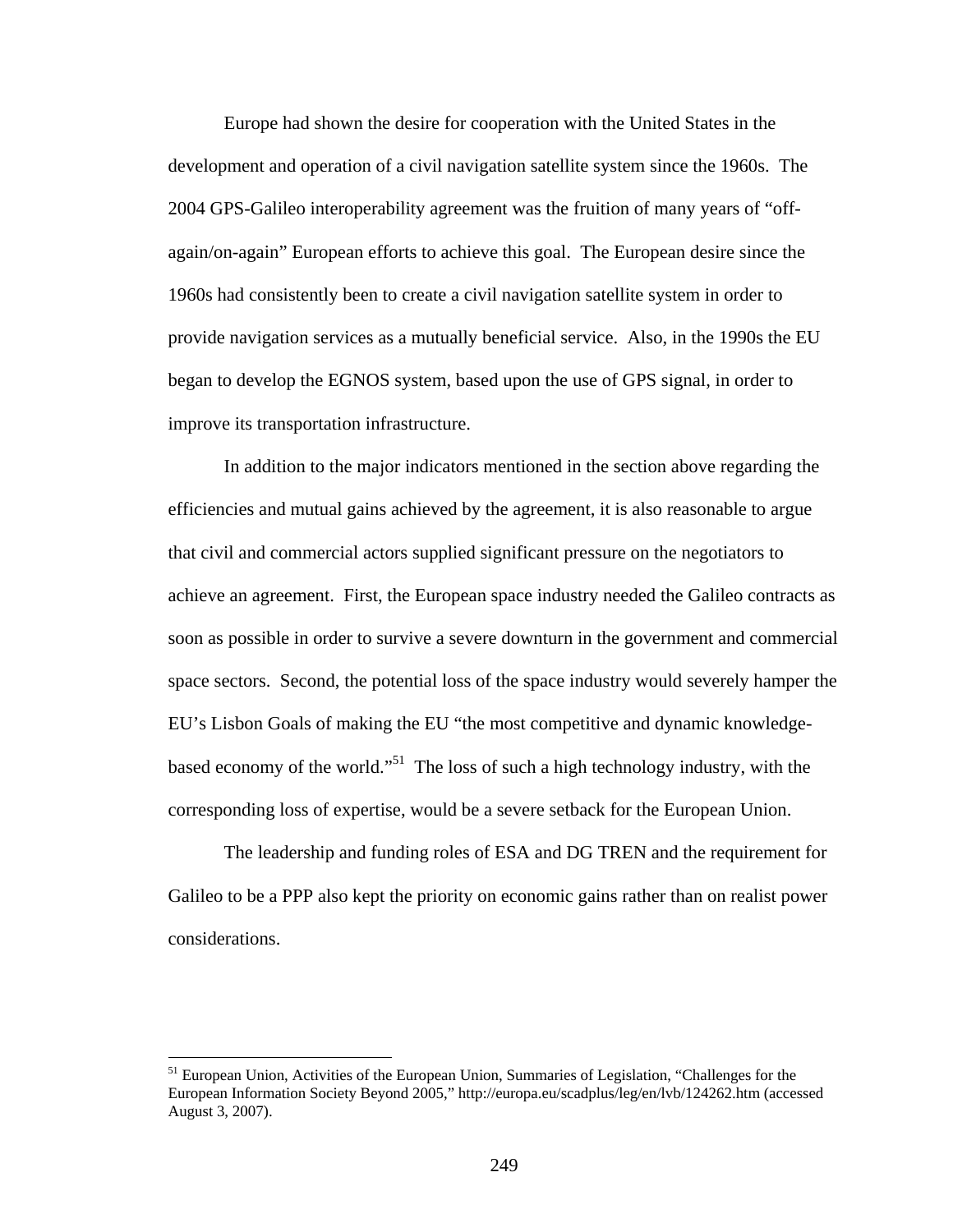*Hypothesis C2*: Ideational factors weighed the most heavily on European decisionmakers' assessments of the need for the Galileo – GPS agreement.

I reject Hypothesis C2 due to a lack of evidence that ideational factors weighed the most heavily on European decision-makers' assessments of the need for the Galileo – GPS agreement in 2004.

 First, if a sense of shared identity with the United States influenced the European decision-makers, then why wasn't the decision reached earlier? Did something occur during the negotiations which increased the sense of shared identity? The war in Iraq ran throughout this period. European opinion was against the war, however, and the war did more to divide Europe from the United States than unite them. In addition, the terrorist attacks in Madrid in March 1994 occurred after all the major compromises in the GPS-Galileo negotiation had been agreed upon. So any increased sense of shared identity between the United States and Europe in the fight against Muslim extremist terrorism most likely had little to do with the GPS-Galileo agreement.

 However, the long history of cooperation between Europe and the United States may have influenced positively the desire for an agreement - despite any hard feelings caused by the Wolfowitz letter. In addition, the level of trust between negotiating sides based upon this long history may have made the sides willing to bargain in good faith until a mutually beneficial agreement could be reached. This is not an unreasonable idea. However, this study found no evidence to support it. It is likely that ideational factors were an intervening variable in the decision to make the GPS –Galileo agreement.

250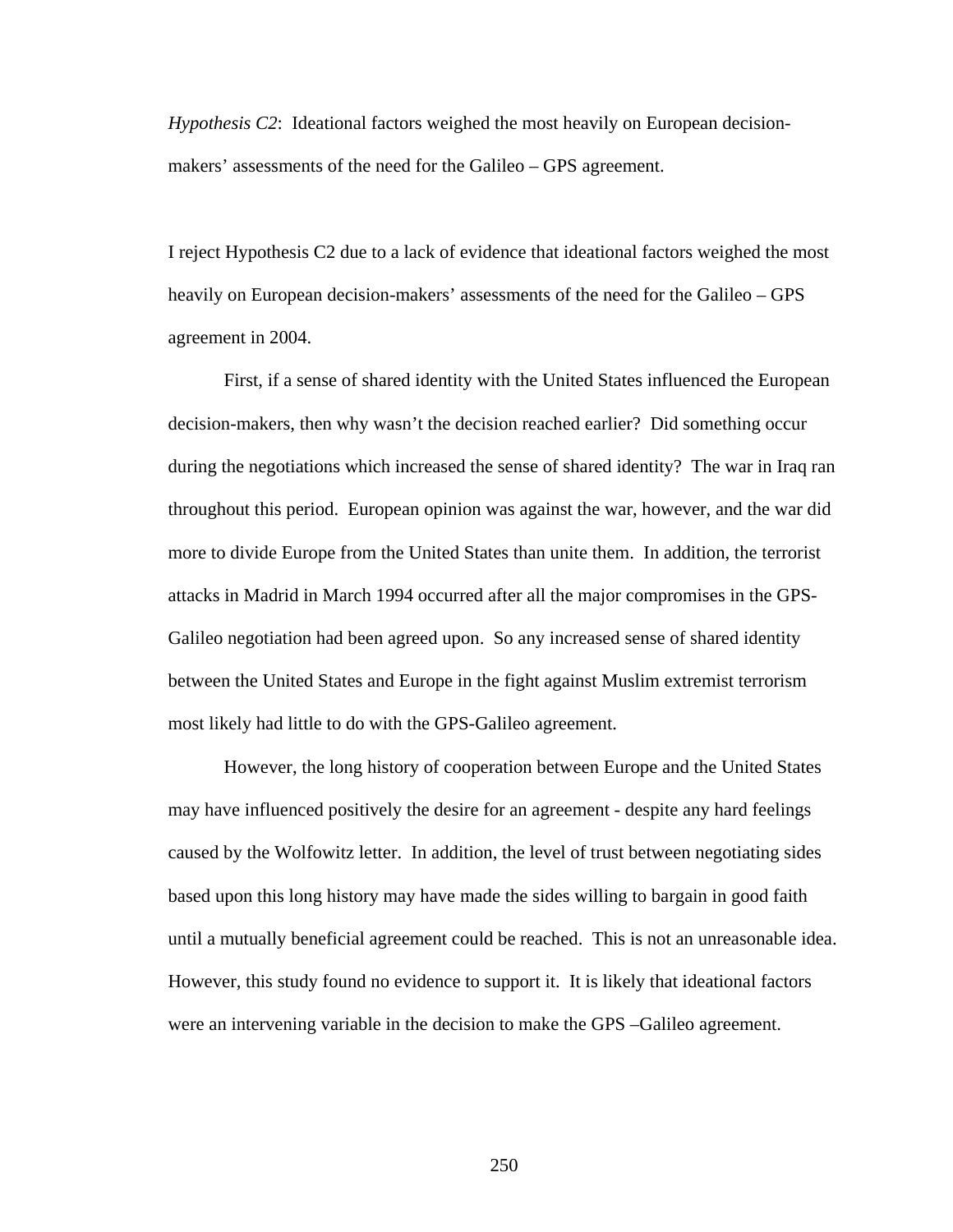## *Conclusion*

It is important to point out that the European decision to not overlay the GPS III military signal with the Galileo PRS signal was the major breakthrough in U.S.-EU negotiations. A more detailed investigation of what caused the EU and the United States to change their positions would help complete the picture of what happened in the run up to the June 2004 agreement.

Nevertheless, the evidence shows that it is reasonable to assert that liberal factors at the international level were the most important motivators for European decisionmakers to reach an agreement with the United States making Galileo and GPS compatible and interoperable.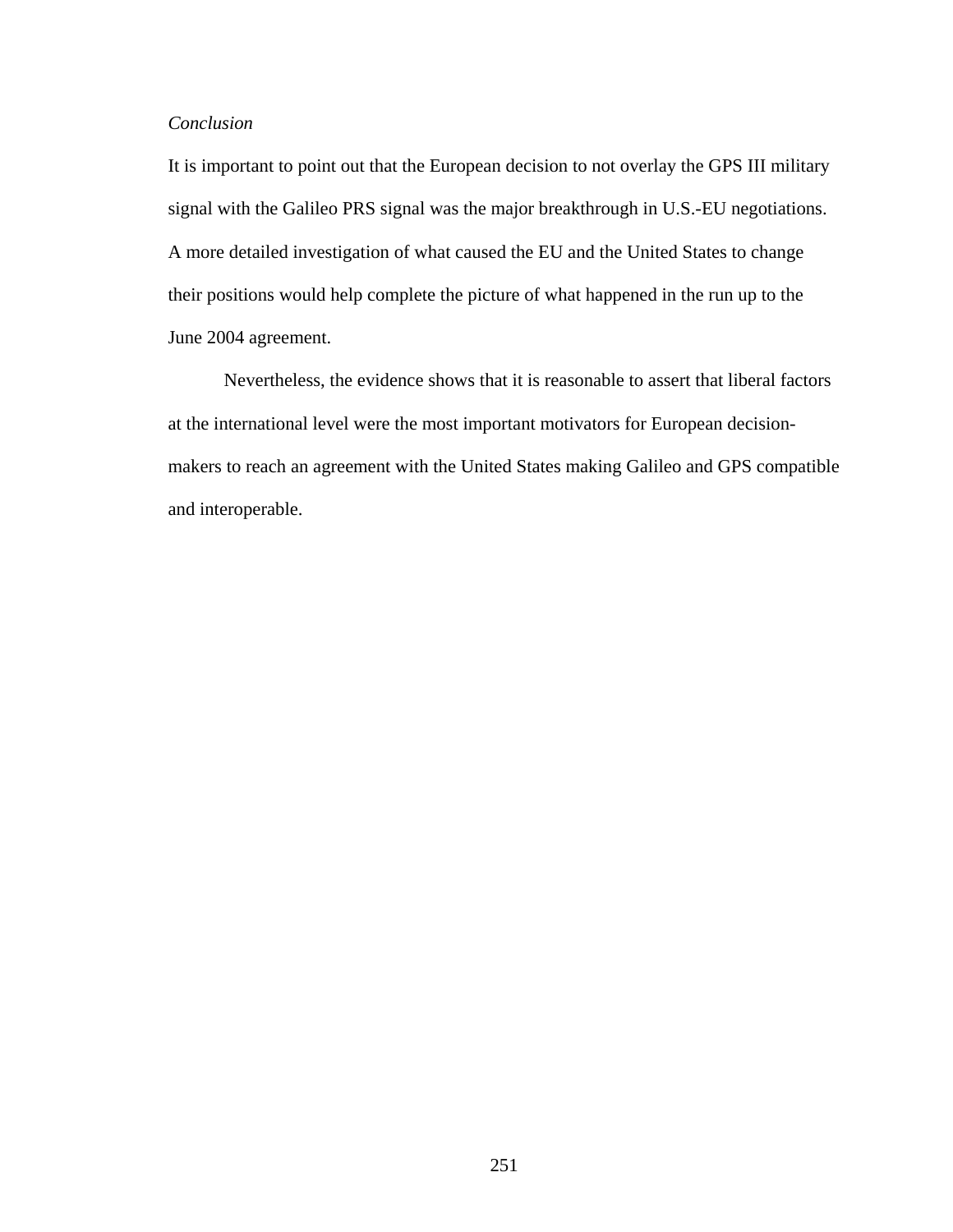# **Chapter Seven: Altering Course**

Chapter Seven traces the complex events from the start of the Development Phase in March 2002 to the November 2007 EU decision to drop Galileo's PPP funding and management structure and to fund the Deployment Phase completely with money from the EU budget. Leaving aside the negotiations between the European Union and the United States over Galileo and GPS compatibility and interoperability that were discussed in Chapter Six, this chapter investigates the broader context surrounding Galileo throughout the Development Phase. Figure 8 outlines many of the key events during the five year period covered in this chapter.

| March 2002     | Transport Council approval of Galileo Development Phase.           |
|----------------|--------------------------------------------------------------------|
| 2002           | Slump in European space sector.                                    |
|                | German, Italian competition for Galileo program leadership.        |
| May 2003       | German, Italian leadership competition issue resolved.             |
| June 2003      | Galileo Joint Undertaking (GJU) established. Contracts for Giove-  |
|                | A and Giove-B Galileo test satellites approved.                    |
| October 2003   | China-EU Galileo cooperation agreement.                            |
| December 2003  | ESA interpretation of "peaceful purposes" relaxed.                 |
| June 2004      | Galileo – GPS agreement signed.                                    |
| September 2004 | EURELY and iNAVSAT consortia submit concessionaire bids.           |
| June 2005      | EURELY and iNAVSAT make combined concessionaire bid.               |
| Summer 2005    | At ESA, Germany uses Galileo cost overruns to get more returns.    |
|                | Delays final contract for four IOV satellites and ground network.  |
| December 2005: | Successful launch of Giove-A; the first Galileo satellite launched |
|                | Agreement brokered at ESA. Germany satisfied with returns.         |
| February 2006: | EC security space capabilities tested - ASTRO+.                    |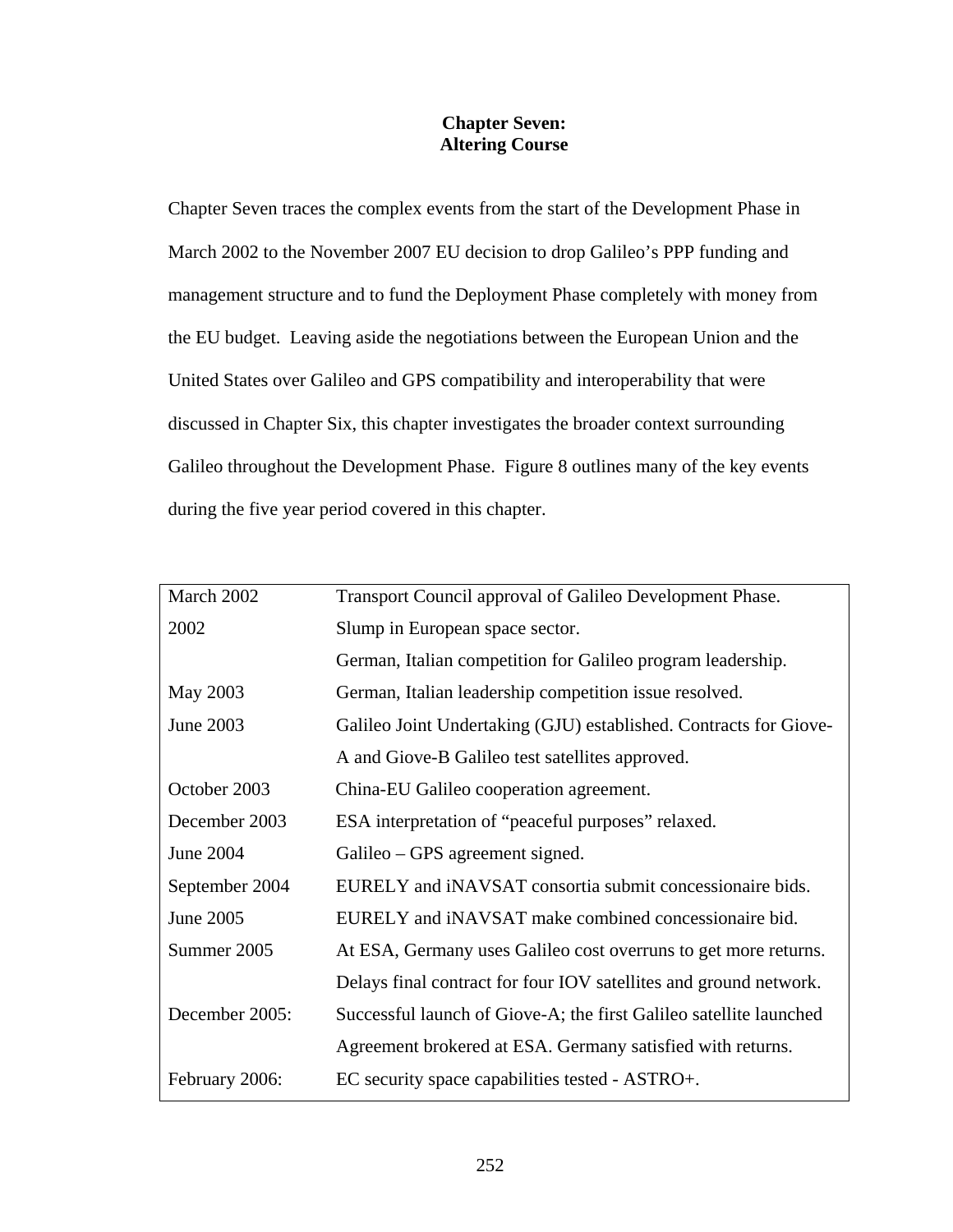| Remainder 2006: | EC - Merged Consortium negotiations deadlock over allocation of                                              |
|-----------------|--------------------------------------------------------------------------------------------------------------|
|                 | program risk.                                                                                                |
| Mid-2006        | China reveals plans for Beidou/Compass navigations satellites.                                               |
| January 2007    | GJU closed. GSA begins operation. China ASAT test.                                                           |
| April 2007      | European Space Policy released.                                                                              |
| June 2007       | Transport Council agrees on concept of full public funding for                                               |
|                 | Galileo's deployment.                                                                                        |
| November 2007   | Full public funding for Galileo's deployment approved.                                                       |
|                 | $\Gamma'$ $\Omega$ $\Omega$ $\Gamma$ $\Gamma$ $\Gamma$ $\Omega$ $\Omega$<br>$\Delta$ $\Delta$ $\Delta$ $\pi$ |

Figure 8: Galileo Program Key Events: 2002 - 2007

This study found that by 2007 a confluence of realist, liberal, and ideational factors was able to overcome especially stiff challenges to Galileo's survival from the national and industrial levels, even as the business case for Galileo steadily eroded. However, indicators that realist factors weighed on European decision-makers' assessments of the need for Galileo became more prevalent at the end of the Development Phase. For example, during the Development Phase open acknowledgment and acceptance of Galileo's "security" aspects slid steadily from left to right along the security continuum introduced in Chapter Two (Human security – Environmental security - Economic security – Military security). By 2007 Galileo's latent military uses were openly acknowledged and were even welcomed as a potential source of future revenue. For these reasons and others this study does **not** reject *Hypothesis A*: *Realist factors weighed the most heavily on European decision-makers' assessments of the need for Galileo.*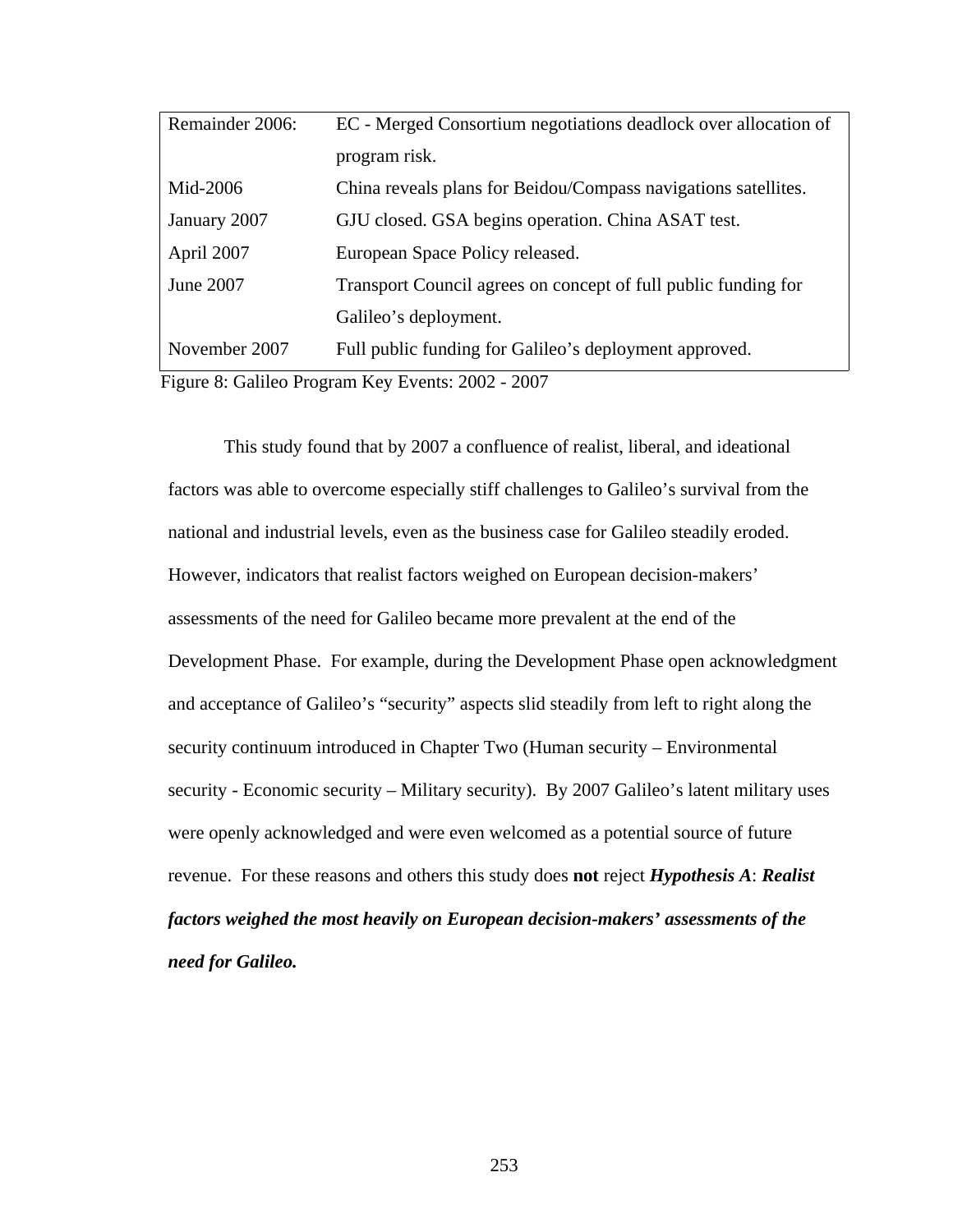#### *1. Developing Galileo:*

## *March 2002 – December 2002: Stalled again at ESA*

In its 26 March 2002 decision to approve Galileo's Development Phase, in addition to directing that Galileo be interoperable with GPS, the Transport Council gave direction to the EC on the organization of the Galileo project and its finances.

 First, the Transport Council agreed to the establishment of the Galileo Joint Undertaking (GJU) as the single management structure for Galileo's Development Phase. The EC was directed to establish the GJU in cooperation with ESA and "without delay."<sup>1</sup> In response, on May 21, 2002 the GJU was formally chartered.<sup>2</sup> The GJU was strictly a civil organization with no military or defense involvement. Its purpose was to manage the Galileo's Development Phase and select a concessionaire to manage the Deployment and Operational Phases. Its first task was to issue the initial contracts for Galileo. Subsequently, private companies as well as international partners would be encouraged to become members of the GJU. The European Investment Bank was also invited to be a member.

 In addition, the Transport Council called for a military organization to be formed by the end of 2002. This "Security Board," as it was called, was to advise on the Development Phase. The Security Board was to be composed of representatives of Member States. Its purpose was twofold. The Board was to guide the security arrangements needed to keep the Galileo system and infrastructure secure. This included responsibility for monitoring and controlling access to the encrypted PRS signal and

<sup>&</sup>lt;sup>1</sup> "2420<sup>th</sup> Council Meeting," 21.

Commission, *State of Progress of the Galileo Programme*, COM (2002) 518 final, 2.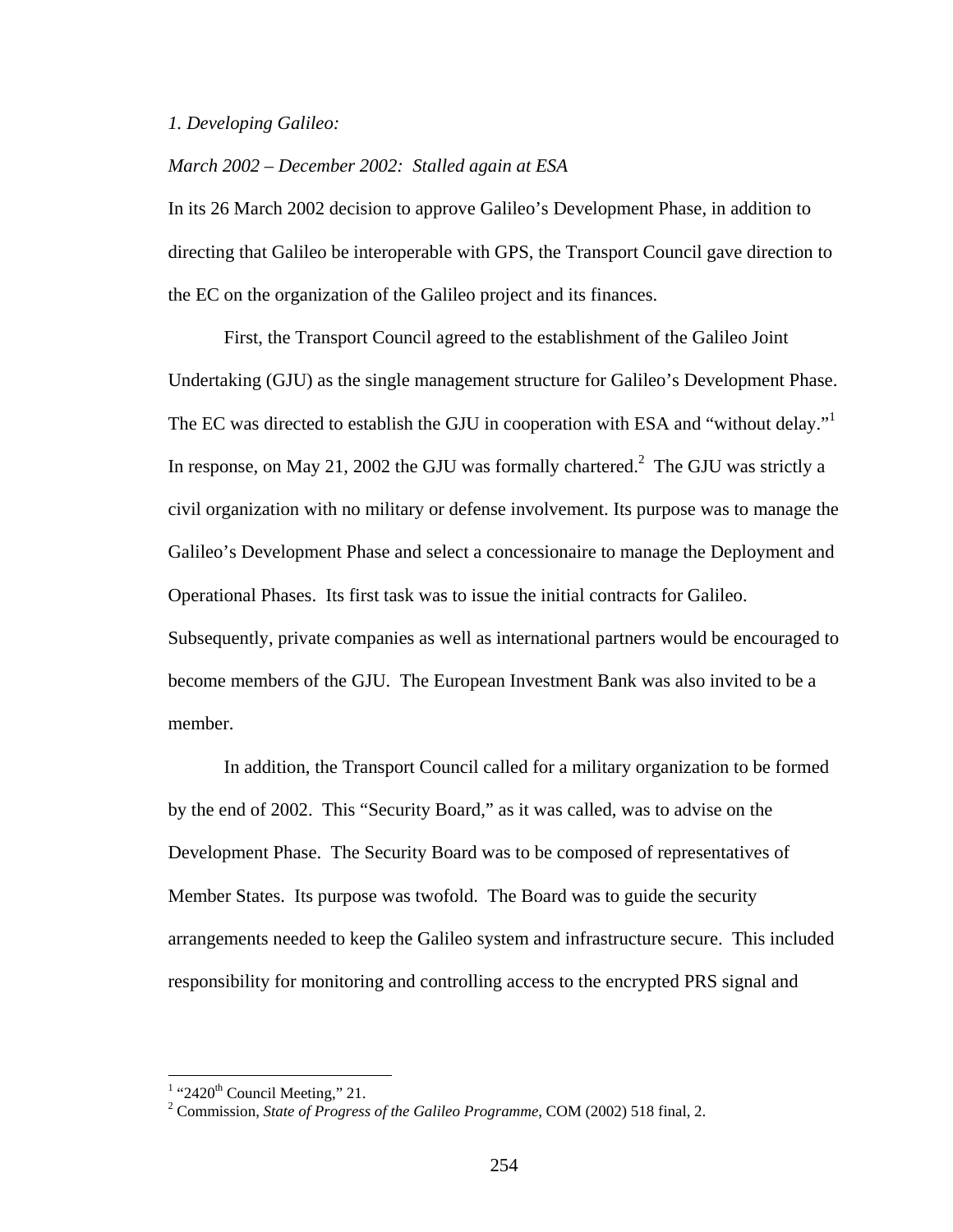ensuring signal denial to hostile nations where necessary.<sup>3</sup> In addition, the Security Board would provide an official organizational interface with Member State military and defense authorities. This indicates again that realist factors were present at the time of the decision to enter the Development Phase. However, the Security Board was not officially in place by the end of 2002.

At this time it is also important to note, however, that within the second pillar of the EU, neither Javier Solana's policy organization nor military staff included a space unit. Pillar Two also did not control a budget for the development of space capabilities. In addition, the working relationship between the EC and Solana's staff on space issues was not effective.<sup>4</sup> Moreover, there was no high-level space advocate for either civilian or security space activities within the EU. The fragmented nature of the EU space initiatives, as described in Chapter Two, make it difficult to argue that the EU second pillar was somehow pulling the strings on Galileo behind the scenes.

The Transport Council's March 26 decision did not change the sources of funding discussed previously. None of Galileo's funding came directly from defense budgets.<sup>5</sup> The EC's TEN budget, ESA, and the private sector were to fund the development phase through the GJU. In addition, the Transport Council stated that Member States would not be requested to make direct financial contributions to the Galileo program. National budget contributions would come only through ESA during the Development Phase.<sup>6</sup> It also stated that any further public sector funding, in any of its phases, would be met

<sup>&</sup>lt;sup>3</sup> Taverna, "Europe Declares Satnav Independence." In addition, one source says that one of the Security Board's purposes is to guide the military applications of Galileo. Divis, "Military Role for Galileo Emerges." However, this source is the only source found that makes this claim.

<sup>&</sup>lt;sup>4</sup> Logsdon, "A Security Space Capability for Europe?" 278.

<sup>&</sup>lt;sup>5</sup> Lindstom and Gasparini, "The Galileo Satellite System and its Security Implications," 15.

<sup>6</sup> EC Directorate-General Energy and Transport, "Galileo: An Imperative for Europe" *Information Note*, December 31, 2001, 4.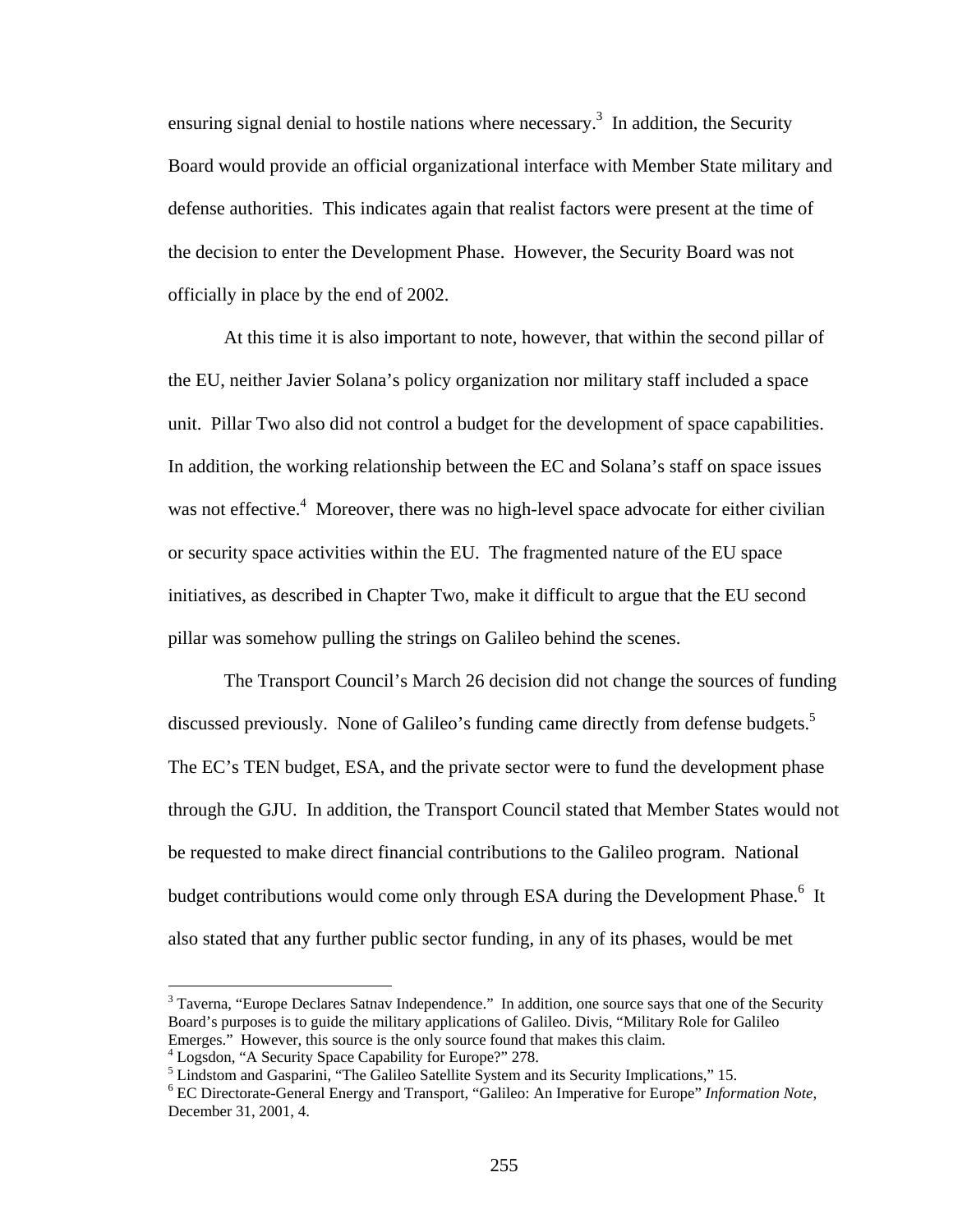through the redistribution of funds under the EU Financial Perspectives in force at the time. There is no evidence that defense or military funds were involved in Galileo's Development Phase either directly or indirectly.

 The Transport Council's 26 March 2002 statement also noted that public sector funding of subsequent phases should be kept to a minimum and that the EC should negotiate with the private sector to secure a cost-share for the Deployment Phase of at *most* 1/3 for the EC and at *least* 2/3 for the private sector. However, Galileo's weak business case made the private sector very reluctant to commit to funding Galileo on such a large scale.<sup>7</sup> The Director of Galileo Industries at the time, Mike Healey (reaffirming a view also reported in November  $2001$ <sup>8</sup> said, "The cost and financing is contentious. There is a compelling case for full public-sector funding." He added "A number of the Galileo players would prefer to move into a fully [public] funded activity."<sup>9</sup>

Somewhat surprisingly, given the importance attached to making Galileo a PPP, an EU official also assured that "the government" would consider funding Galileo's Deployment Phase if private sector support failed to materialize.<sup>10</sup> In late 2002 some EC officials reportedly made similar statements stating that getting the private sector to

 $^7$  Alain Chappe, CNES Head of Brussels office, interviewed by author Brussels, BE, December 5, 2007. He said that many observers always thought private sector funding of the Deployment Phase was a big problem.

<sup>&</sup>lt;sup>8</sup> "December is Make or Break Month for Galileo," *Global Positioning and Navigation News*, November 14, 2001.

http://proquest.umi.com.proxygw.wrlc.org/pqdweb?index=17&did=89860629&SrchMode=1&sid=2&Fmt =3&VInst=PROD&VType=PQD&RQT=309&VName=PQD&TS=1223434092&clientId=31812 (accessed January 8, 2008)

<sup>9</sup> Douglas Barrie and Michael A. Taverna, "Galileo Orbit Hangs on Funding Strings," *Aviation Week & Space Technology* 156, no. 13 (April 2002): 25.

http://dz6nh2ph2d.search.serialssolutions.com/directLink?&atitle=Galileo's%20Orbit%20Hangs%20On%2 0Funding%20Strings&author=Douglas%20Barrie%3B%20Michael%20a.%20Taverna&issn=00052175&ti tle=Aviation%20Week%20%26%20Space%20Technology&volume=156&issue=13&date=20020401&spa ge=25&id=doi:&sid=ProQ\_ss&genre=article&lang=en (accessed January 15, 2008).

<sup>&</sup>lt;sup>10</sup> Dee Ann Divis, "Military Role for Galileo Emerges," *GPS World* (May 2002): 10. Divis does not identify the EU official who made this statement except to imply that it was an official deeply involved in the Galileo program.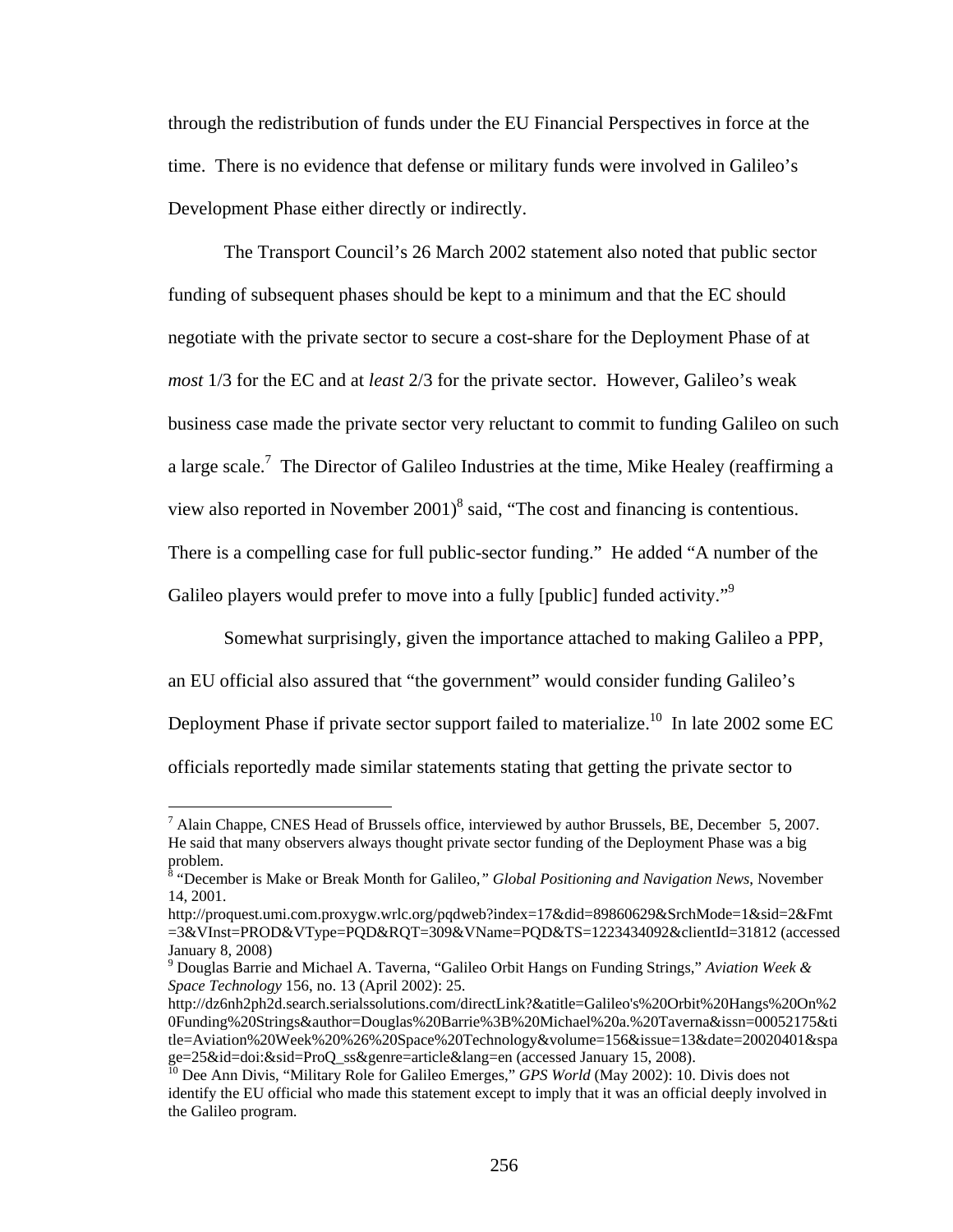contribute significantly to the Development Phase and Deployment Phase was unlikely and that the EU and ESA would eventually agree to use public funds to fully finance Galileo's development and deployment.<sup>11</sup> This behind the scenes outlook may have undermined the official position of the Transport Council. Nevertheless, the possibility of full public funding also hints at the growing strategic importance of Galileo to Europe versus its potential commercial profitability.

In fact, the European space sector faced a deteriorating situation in 2002. As mentioned previously, a deep slump in Europe's space sector began to severely threaten the European aerospace industry soon after the turn of the century. Eurospace reported that European space sector consolidated revenues between 2000 and 2001 dropped 6 percent. Between 2001 and 2002 revenues dropped another 11.3 percent.<sup>12</sup> Crises in the launch and satellite manufacturing markets illustrate the problem.

First, external market changes and the emergence of new commercial competitors created a crisis in the commercial space launch sector. Chief among the commercial competition was International Launch Services (ILS), which provided cheap and reliable launch services.<sup>13</sup> This threatened the commercial survivability of the European launch industry, i.e. Arianespace, which neared bankruptcy in early 2003. The threat to Arianespace shook the European space sector and forced policy-makers to realize that more than Arianespace was threatened. In fact, Arianespace represented Europe's sole capability for independent access to space. It was a wake up call to Europe that if it

<sup>&</sup>lt;sup>11</sup> Dee Ann Divis, "GPS, Galileo Draw Closer," *GPS World* (November 1, 2002).

http://www.gpsworld.com/gpsworld/Expert+Advice+&+Leadership+Talks+(System+Design+&+Test)/GP S-Galileo-Draw-Closer/ArticleStandard/Article/detail/39281. (accessed December 20, 2007). Divis did not identify the officials making these statements.<br><sup>12</sup> Shirvanian, ed. 2004 European Space Directory, 10.

<sup>&</sup>lt;sup>13</sup> Gilles Maquet, formerly Vice President, Institutional Relations, EADS Space, interviewed by author, Paris, France, June 10 2004.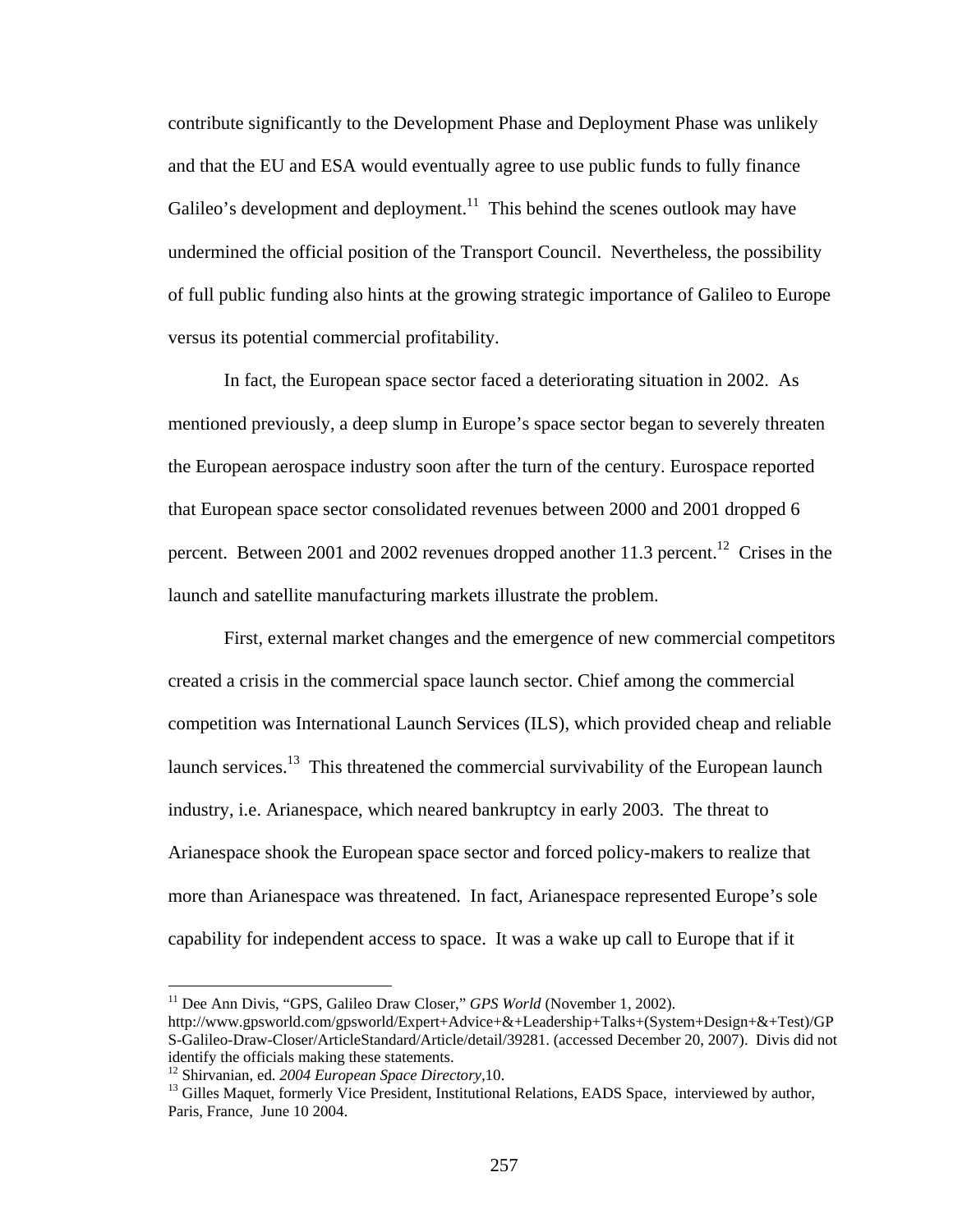didn't immediately develop the will to save Arianespace, it would be too late. In response, European decision-makers relatively quickly agreed to financially support Arianespace through the European Guaranteed Access to Space (EGAS) program which was adopted in May 2003.<sup>14</sup> EGAS was an indicator that the will existed in Europe to safeguard this crucial European strategic space capability.<sup>15</sup> Top European political leaders accepted the notion that Europe's independent access to space was a crucial European strategic asset.

Second, the severe crisis in the broader European commercial space sector included satellite manufacturing. Rosy projections in the 1990s for huge growth in demand for commercial space failed to materialize. As a result, Europe's space infrastructure weakened severely. The lack of commercial and public sector demand made the European space sector difficult to sustain. The joint European Commission and ESA *Green Paper on European Space Policy* in early 2003 noted, "there is a real danger that the very high level of skill and technologies that Europe has acquired cannot be maintained."16 Remember from Chapter Two that ESA "Basic" activities included the maintenance of industrial and technological capabilities required for the existence of Europe's independent space programs. The threat to these capabilities added to the Europeans' sense that their independent space capabilities were vulnerable. Later, the

<sup>14</sup> European Commission, *White Paper: Space: a New European Frontier for an Expanding Union, An Action Plan for Implementing the European Space Policy*, *EC White Paper*, (Luxembourg: European Commission, 2003), 26.

<sup>&</sup>lt;sup>15</sup> Ariane rockets also represent a significant strategic military capability although this fact is not often acknowledged.

<sup>16</sup> Bruce Battrick, ed., *Green Paper Report on European Space Policy: Report on the Consultation Process*, (AG Noordwijk, The Netherlands: ESA Publications Division, 2003), 16.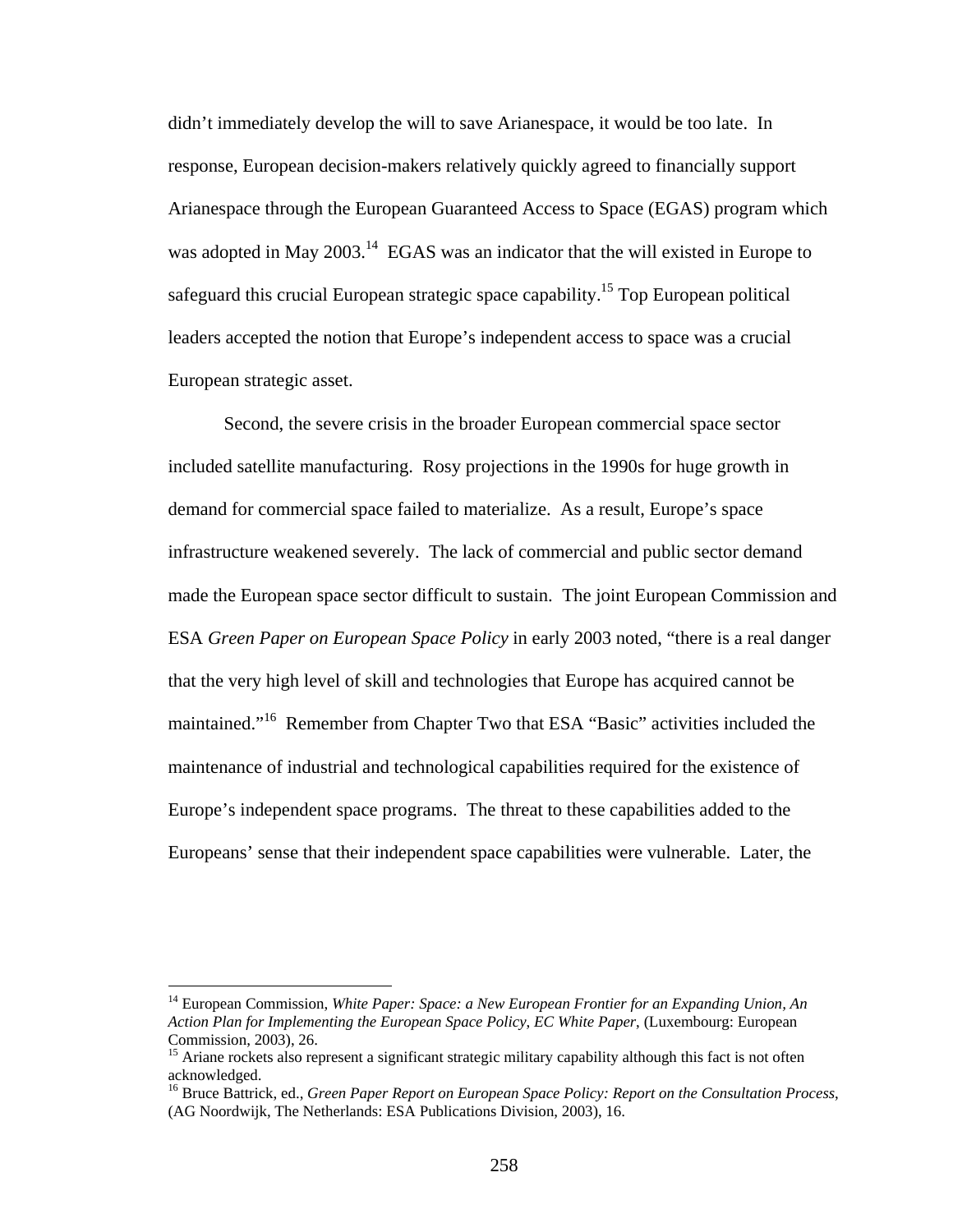2003 *White Paper* identified two dangers: the decline of leading space companies and the decline of space power capabilities.<sup>17</sup>

Meanwhile, in May 2002 Germany, Italy, the United Kingdom, and France each wanted to fund 25 percent of ESA's 550 million euro contribution to the Galileo program. However, smaller ESA Members States, led by Spain, also wanted to contribute to the Galileo project for a cumulative total of another 33 percent.<sup>18</sup> Galileo was "oversubscribed."

For political and economic reasons Italy and Germany each wanted to contribute the most in order to claim the leadership role in the Galileo program.<sup>19</sup> Italy based its claim to the leadership role by pointing out that it had been an early supporter of Galileo and it had never received a leading role in past prestigious ESA programs.<sup>20</sup> Germany based its claim on the fact that Germany contributed the most to ESA. Germany even upped its proposed contribution to 30 percent.

 ESA was also involved in other aspects that affected the environment surrounding the Galileo program during this period. First, the relationship between the EC and ESA continued to coalesce. Second, European Union interest in military security activities and the contribution that space capabilities could contribute to those activities continued to increase. However, the growing interest in Galileo's military security aspects was a sensitive topic for the neutral ESA Member States such as Sweden, Austria, and

<sup>&</sup>lt;sup>17</sup> European Commission, *White Paper*, 10.<br><sup>18</sup> "Galileo Progress Labours Through ESA Dispute," *GPS World* (October 24, 2002). http://www.gpsworld.com/gpsworld/content/printContentPopup.jsp?id=118802 (accessed January 22, 2008).

<sup>&</sup>lt;sup>19</sup> GPS World "Galileo Progress Labours through ESA Dispute." *GPS World* cites a well-placed EU official for this information.

 $20$  Lindstom and Gasparini, "The Galileo Satellite System and its Security Implications," 17.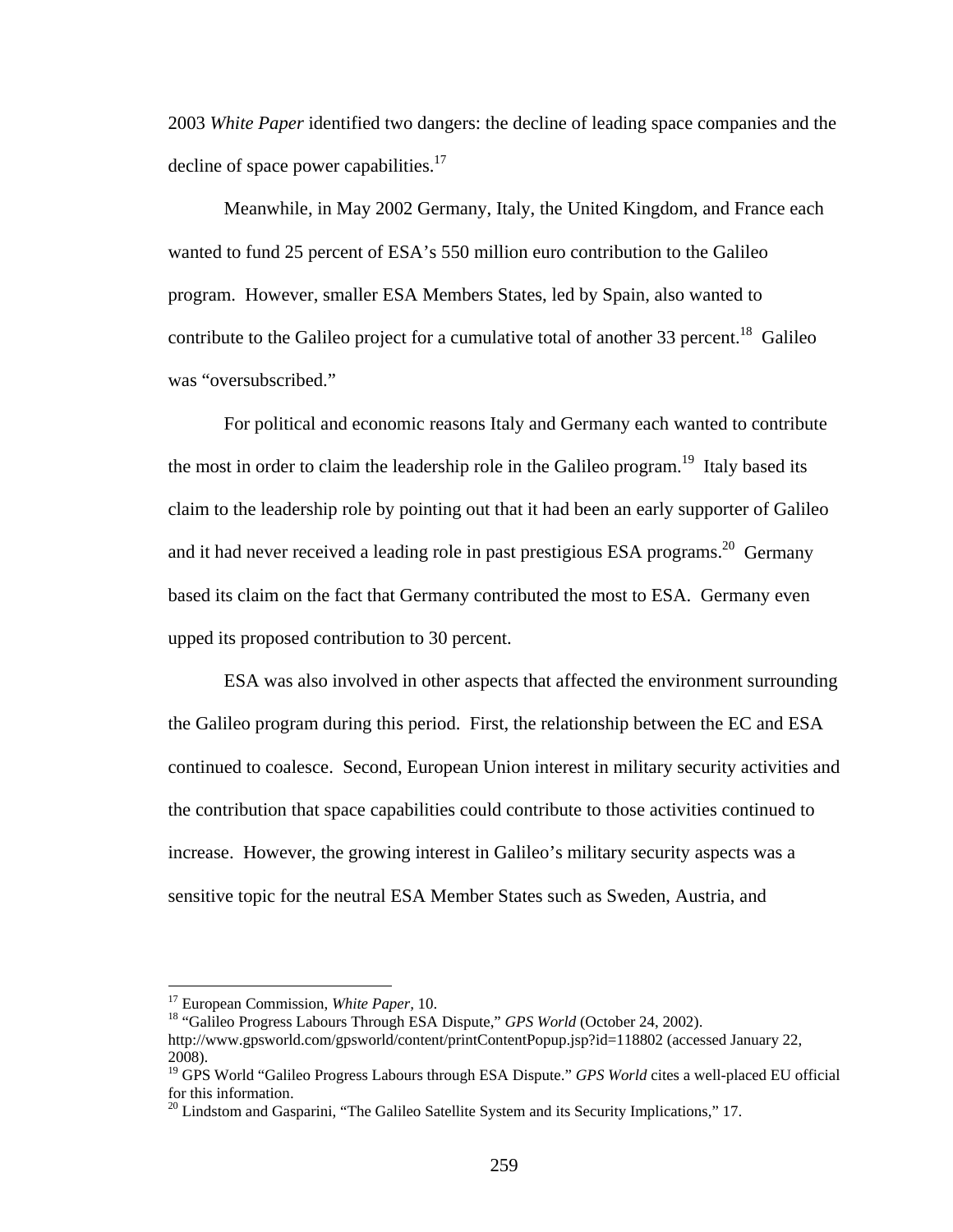Ireland, $^{21}$  despite the assurances made in the November 2001 "Wise Men's Report" that it was legitimate for ESA to participate in EC security-related activities. But ESA overcame those hesitations rather rapidly.

At the November 2001 Edinburgh ESA Ministerial Council meeting, EC President Romano Prodi had invited ESA and the EU to pay more attention to security and defense, to which ESA Director General Rodota responded favorably and stated that he would examine how space technologies could be used in the Common Foreign and Security Policy (CSFP). He stated that ESA should contribute to European security, "though this will not consist in starting up military programs, let there be no mistake about that." In June 2002, however, ESA Director of Strategy and External Relations Jean-Pol Poncelet acknowledged that based upon a rereading of Article II of ESA's convention, "for exclusively peaceful purposes" essentially meant for "non-aggressive" purposes.22 This interpretation opened the door for ESA's participation in securityrelated programs. In addition, he noted that ESA participation in security and defense programs was a way for ESA to broaden the financial base of its space activities.

Meanwhile, on 17 June 2002, EC Vice President and Transport Director-General de Palacio announced the establishment in China of a Sino-European "center for cooperation on satellite radionavigation."23 This became the "China-Europe GNSS Training and Technical Cooperation Center" and became operational on 19 September  $2002.<sup>24</sup>$  Its purpose was to promote joint activities involving training, experiments,

 $21$  Thanks to Dr. John Logsdon for emphasizing the role of the neutral countries.

<sup>&</sup>lt;sup>22</sup> ESA, "The European Union and ESA: the Need for Closer Working Relations," June 20, 2002. www.esa.int./esaCP/ESA6WZNED2D index o.html (accessed January 7, 2008).

<sup>&</sup>lt;sup>23</sup> Commission, *State of Progress of the Galileo Programme*, COM (2002) 518 final, 9.<br><sup>24</sup> Commission, *Progress Report*, COM (2004) 112 final, 9.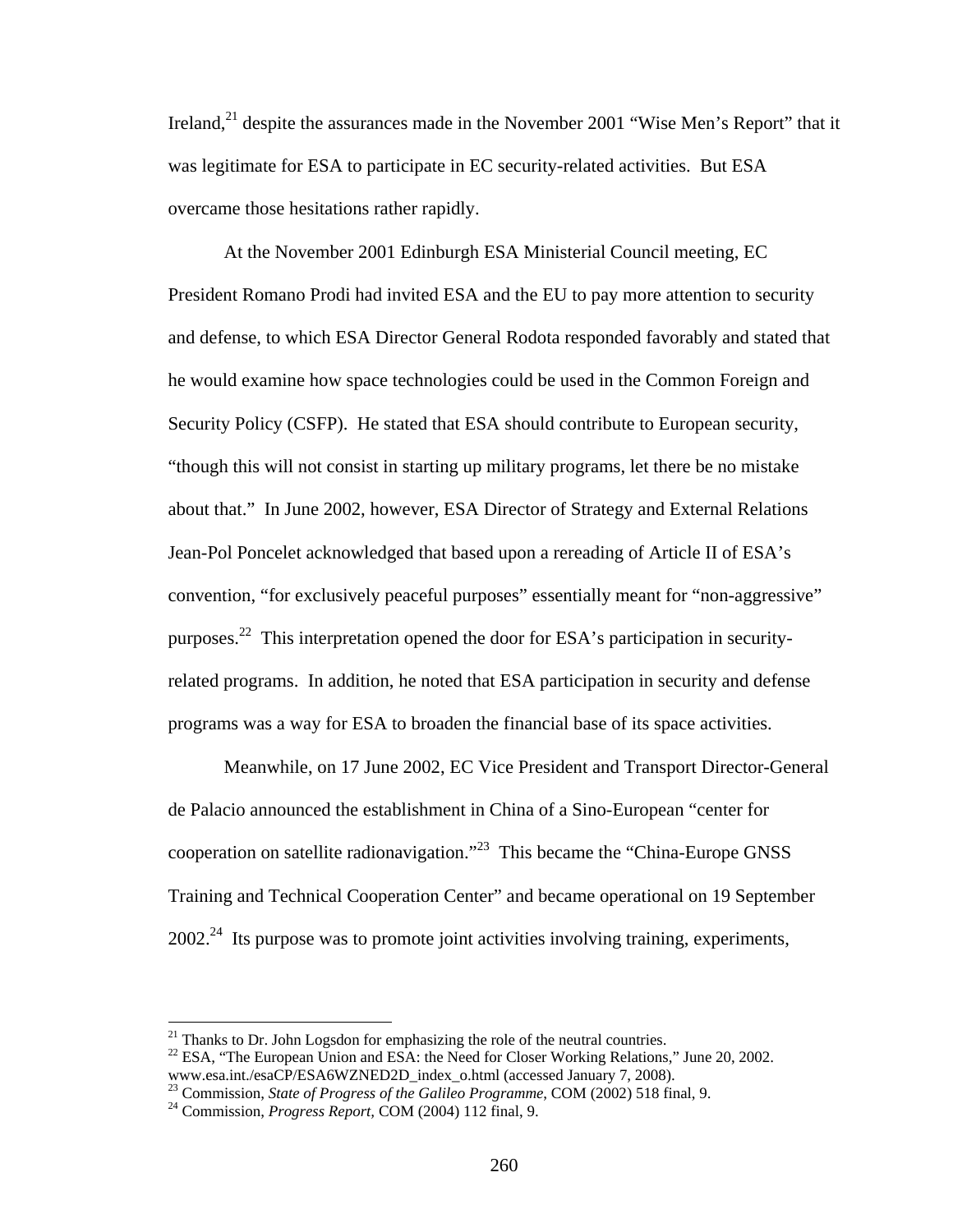applications, industrial cooperation and testing pilot applications in the priority areas of rail, inland waterways, and maritime transport.<sup>25</sup>

In July 2002, the EC released the report *Strategic Aerospace Review for the 21st Century (STAR 21)* which recommended a fully European satellite-based defense and security capability for surveillance, reconnaissance, telecommunications, and positioning.26 This shows that the momentum for more European militarily useful space capabilities continued to increase.

At the national level, on 30 July 2002 Germany and France signed an agreement for the German military radar "SAR-Lupe" satellite and the French military "Helios" reconnaissance satellites to share information. These military owned and operated satellite systems were designed to support strategic level decision-making by top officials rather than tactical level military use. Nevertheless, this agreement illustrates that cooperation among Europe states in security space activities continued to grow and strengthen.

Interestingly, a poll was conducted in June and July 2002 by the German Marshall Fund and the Chicago Council for Foreign Relations. People in the United Kingdom, France, Germany, Italy, The Netherlands, and Portugal were surveyed. Overall, 65 percent of respondents thought the EU should become a superpower like the United States with 91 percent of respondents in France expressing this sentiment.<sup>27</sup> Realist sentiments appeared to be growing among European citizens.

1

 $25$  Ibid., 10.

<sup>&</sup>lt;sup>26</sup> Commission of the European Communities, *STAR21: Strategic Aerospace Review for the 21<sup>st</sup> Century*; *Creating a Coherent Market and Policy Framework for a Vital European Industry,* (Brussels: EC, July 2002), 37.

 $27$  Hill, "The Common Foreign and Security Policy of the European Union," 8. I was not able to check the methodology of this survey in order to confirm its scientific validity.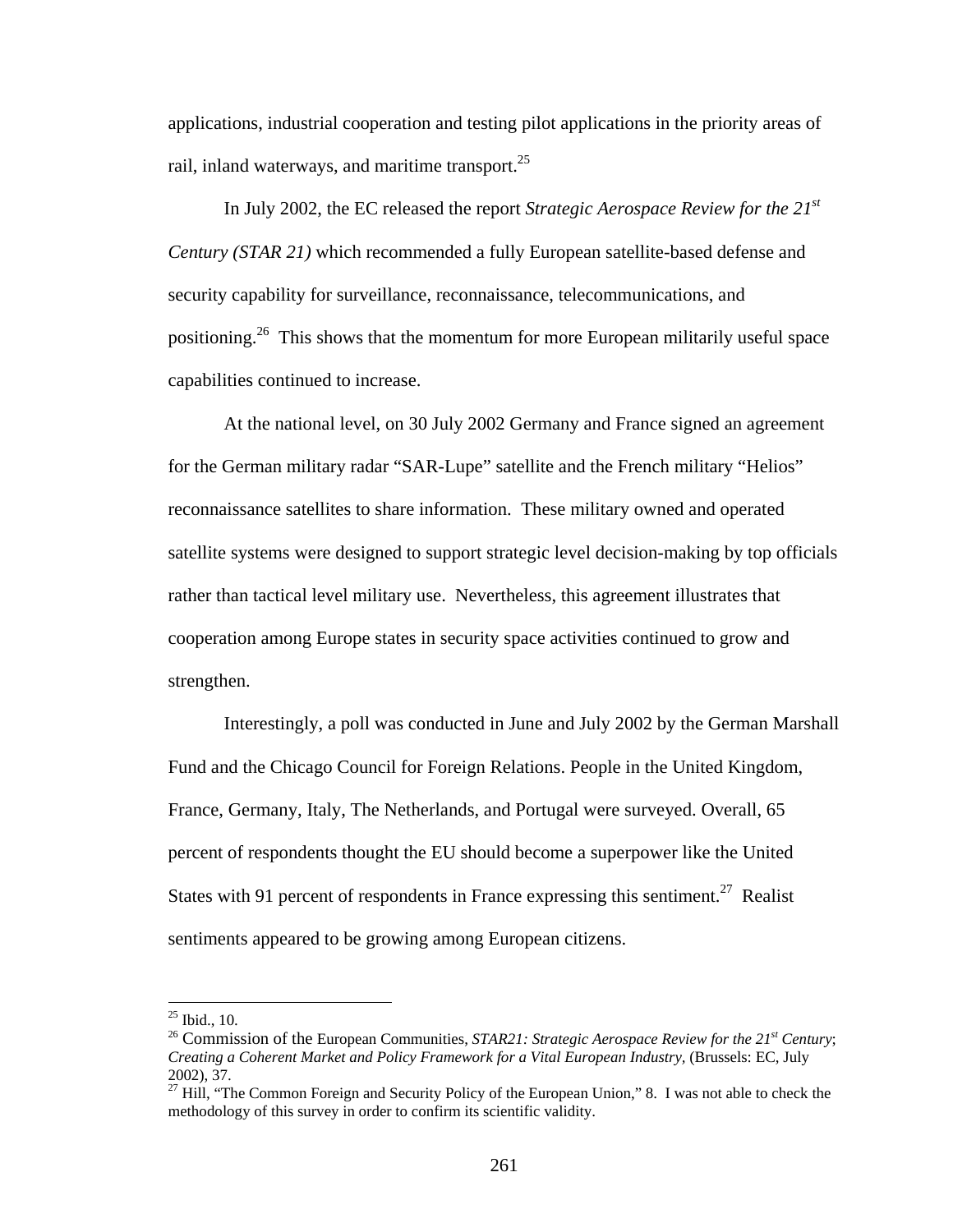Nevertheless, the dispute between Germany and Italy over Galileo's leadership delayed the setting up of the GJU which had been chartered in May 2002. By September 2002, the EC stated that if no solution was found in the short term, "the matter will have to be referred to the European Union."<sup>28</sup> The EC also stressed that the GJU had to be set up as quickly as possible in order for call for tenders for the Development Phase to be approved. The ESA financial shares controversy was delaying progress in setting up program staff, organizing the GJU, letting out contracts for building the first Galileo satellites, building the ground infrastructure, and granting the concession contract to operate the system once it was built.<sup>29</sup>

A compromise was almost reached in early December 2002 in which Germany and Italy each would contribute 17.5 percent and agree to share the leadership role. However, old habits die hard. A dispute now arose between Spain and Germany which contributed to the collapse of the compromise. Spain wanted to increase its role in the Galileo project and wanted to raise its industrial share.<sup>30</sup> Then the compromise between Germany and Italy fell apart on 20 December 2002 when Germany backed out of the agreement after Italian officials said that despite the financial agreements, Italy would be the program's leader.<sup>31</sup> ESA's Director General Rodota commented, "This is a hard blow

1

http://proxygw.wrlc.org/login?url=http://proquest.umi.com.proxygw.wrlc.org/pq dweb?

<sup>&</sup>lt;sup>28</sup> Commission, *State of Progress of the Galileo Programme*, COM (2002) 518 final, 3.<br><sup>29</sup> GPS World, "Galileo Progress Labours through ESA Dispute."

<sup>&</sup>lt;sup>30</sup> Pierre Sparaco, "ESA Members Ratify Galileo Kickoff," *Aviation Week and Space Technology* 157, no. 26 (December 23, 2002): 35.

did=271518251&sid=1&Fmt=3&clientId=31812&RQT=309&VName=PQD. (accessed January 8, 2008). And ESA, "Galileo: break in Negotiations," December 23, 2002.<br>www.esa.int/esaCP/ESAAJ58708D index 2.html (accessed January 7, 2008).

<sup>&</sup>lt;sup>31</sup> Peter b. de Selding, "One More Time: ESA Tries to Put Galileo on Track, " Space News (January 2003): 3.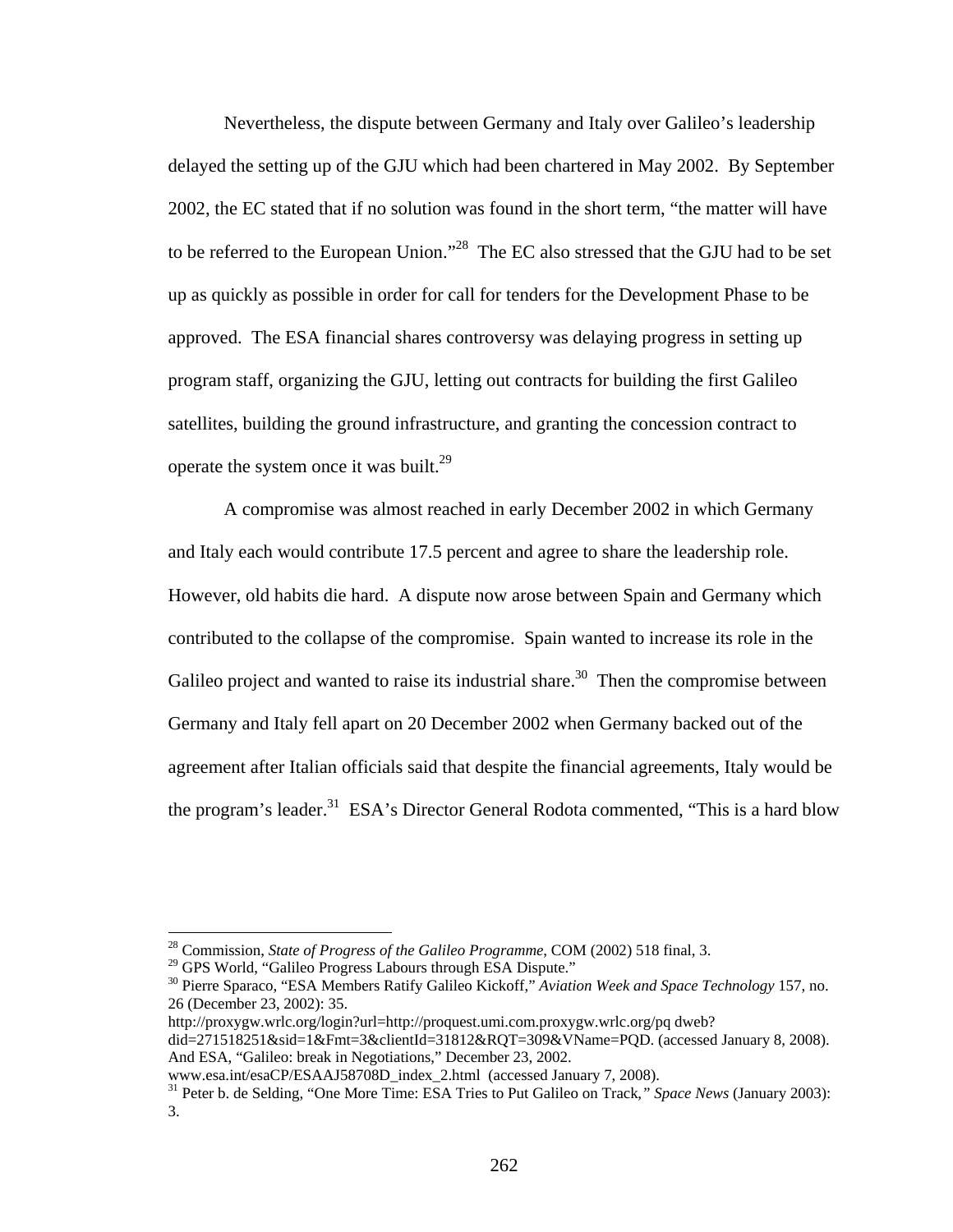for Europe. The entire space industry in Europe will badly suffer from a break in the negotiations."<sup>32</sup>

Germany then staked out the position that the return to ESA Member States' national industry should be based on GNP, rather than on their total contribution. Of course, such a move would benefit Germany the most.<sup>33</sup> Germany was motivated by concern about the survival of its aerospace industries which had entered a severe downturn in business.

National level interest in pride and prestige as well as national and industrial-level interests in relative gains were slowing down European-level considerations for strategic independence and European-wide mutual economic gains. The year 2002 closed without Galileo's Development Phase getting fully underway.

## *January – December 2003*: *Gaining momentum on all fronts*

 Negotiations continued and by March 2003 a new agreement was proposed. The largest industrial share would be given to Germany, the future Galileo operating company would have its headquarters in Germany, and the CEO of the future operating company would be named by the German dominated EADS Astrium. Italy would be the lead project manager and key technical facilities and system engineering tasks would be placed in Italy.34 However, this agreement quickly collapsed later in March over

 $\overline{a}$ 

http://proxygw.wrlc.org/login?url=http://proquest.umi.com.proxygw.wrlc.org/pq dweb?

<sup>&</sup>lt;sup>32</sup> ESA, "Galileo: Break in Negotiations," ESA, December 23, 2002.<br>http://www.esa.int/esaCP/ESAAJ58708D\_index\_0.html (accessed March 8, 2008).

<sup>&</sup>lt;sup>33</sup> Gustav Lindstom and Giovanni Gasparini, "The Galileo Satellite System and its Security Implications," April 2003, 15.

<sup>&</sup>lt;sup>34</sup> Michael A. Taverna, "Galileo Nears Denouement Barring a Last-minute Breakthrough, the EC is Ready to Launch Development on its Own, Leaving ESA on the Sidelines For Now," *Aviation Week and Space Technology*, 158, no 13 (March 31, 2003): 40.

did=321072971&sid=1&Fmt=3&clientId=31812&RQT=309&VName=PQD. (accessed January 8, 2008).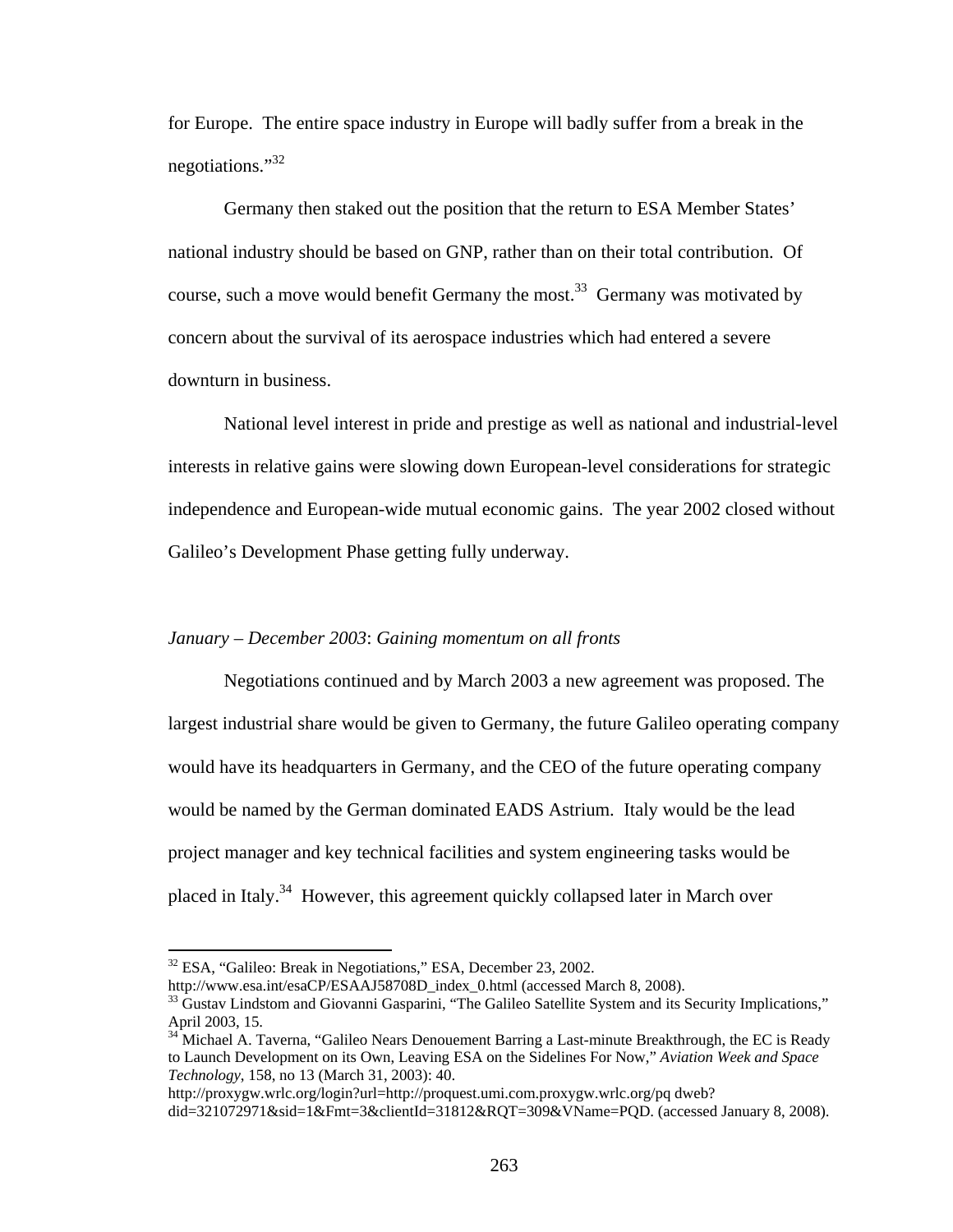questions of who would have the lead in satellite engineering, development, and production. Likewise, Spain was still unsatisfied. The ESA deadlock continued.

 When it became clear that a compromise could not be worked out, ESA cancelled the scheduled March 26, 2003 ESA Council meeting. At this point the EC threatened to go ahead with full-scale Galileo development, including spacecraft development (which was ESA's turf) without ESA. Galileo's tight timelines prohibited further delay. EC Vice President Loyola de Palacio and the EC transport ministers, including those from Italy and Germany, agreed that they could not wait anymore for the research ministers who made up the ESA Ministerial Council to get their act together.<sup>35</sup> This was a threat to ESA. An EC go-ahead without ESA would be considered another blow to ESA's prestige and would "further consecrate" the EC's growing role in space, defense, and other strategic policy matters.<sup>36</sup>

Significantly, the EU's development of the ESDP had been gradually picking up momentum since the start of Galileo's Development Phase. European military capabilities assessments were conducted in this timeframe and the EU had continued to pursue its development of the Rapid Reaction Forces. In fact, in March 2003 EU forces replaced NATO peacekeeping forces in the Balkans. While not directly linked to Galileo, these EU activities indicate some of the influences weighing on European decisionmakers' minds when making decisions concerning Galileo.

In fact, the EC and the Greek Ministry of Defense sponsored a meeting in Athens on May 8-9, 2003 at which the military uses of space were discussed. John Davey,

And Gustav Lindstom and Giovanni Gasparini, "The Galileo Satellite System and its Security Implications," April 2003, 17.

<sup>&</sup>lt;sup>35</sup> Taverna, "Galileo Nears Denouement."

<sup>36</sup> Taverna, "Galileo Nears Denouement."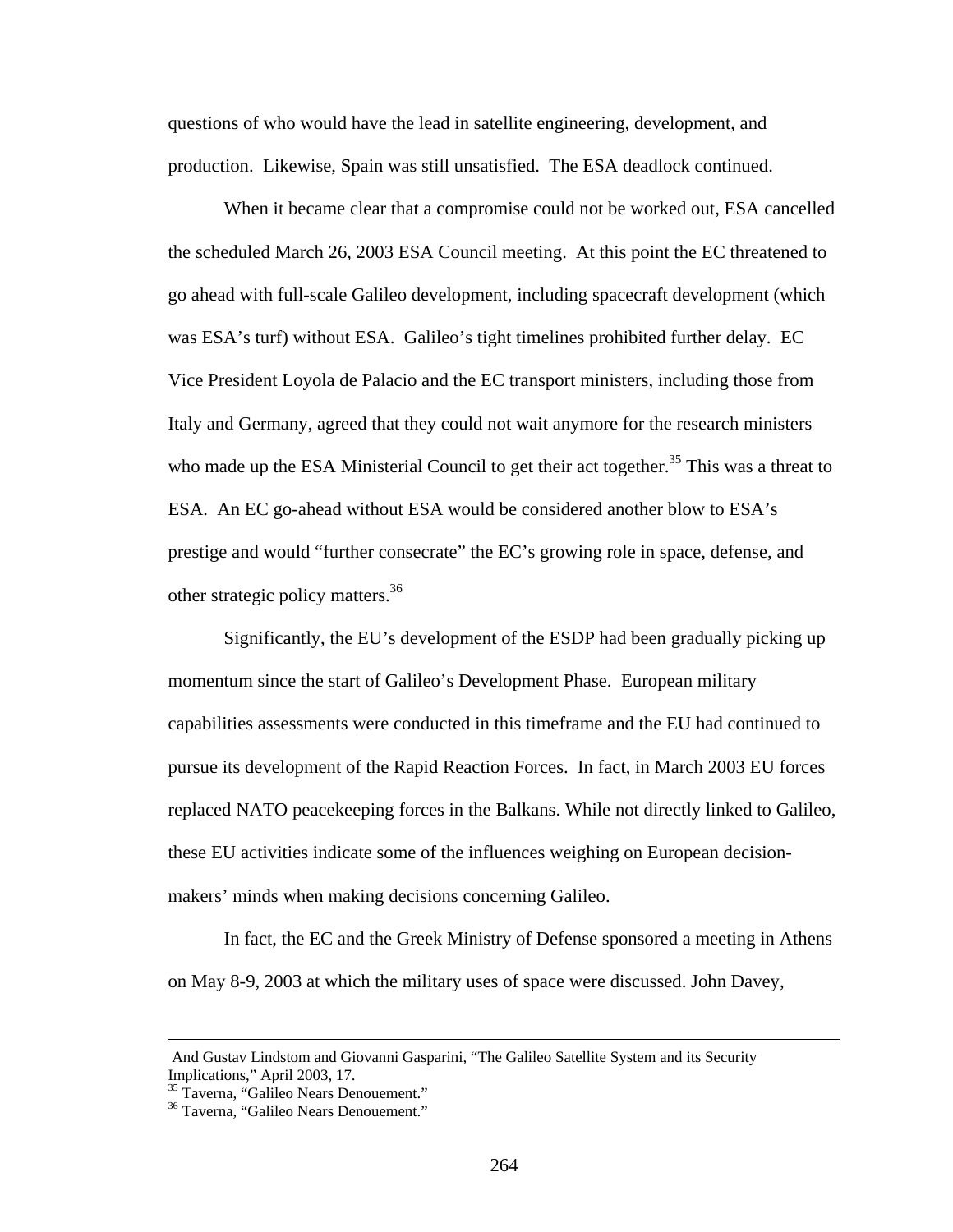Chairman of the Galileo Security Board, noted that some had reservations regarding Galileo's military aspects. However, he questioned whether the continued public description of Galileo as a "civil program under civil control" was appropriate, given the fact that in a conflict Galileo managers reserved the right to deny access to Galileo. He noted that the Galileo system operator's priorities to provide commercial services might conflict with the Galileo Security Monitoring Center or the Galileo Security Authority's priorities. Nevertheless, he pointed out that there was still no clear organizational structure for handling Galileo security structures.<sup>37</sup>

 On May 26, 2003, the ESA funding dispute was finally resolved when it was agreed that Germany, Italy, the United Kingdom, and France would each receive a 17.3 percent share in the program versus the 17.5 percent proposed in October, and Spain would get 10.3 percent instead of 9.5 percent.<sup>38</sup> Other countries shared the remaining 20 percent. The physical locations of major facilities were agreed to as outlined in the proposed March compromise.

ESA leaders were embarrassed that seven months were lost over what turned out to be such relatively modest differences.<sup>39</sup> Any potential gain in industrial contracts was probably lost due to the program delays caused by this squabbling. In 2005, ESA estimated that delays cost 1 million Euros lost per day.<sup>40</sup> This may indicate that national

 $37$  Peter B. de Selding, "Europe's Growing Appetite for Military Space" Space News, (May 27, 2003). http://www.space.com/spacenews/archive03/agencyarch\_052703.html (accessed March 15, 2008).<br><sup>38</sup> Michael A. Taverna, "Burst of Life Galileo Satnav System is Given the ESA Green Light, While the

A400M Finally Heads Toward Reality," *Aviation Week and Space Technology* 158, no. 22 (June 2, 2003): 26. http://proxygw.wrlc.org/login?url=http://proquest.umi.com.proxygw.wrlc.org/pq dweb?

did=344218751&sid=1&Fmt=3&clientId=31812&RQT=309&VName=PQD. (accessed January 8, 2008).  $39$  Taverna, "Burst of Life." Note: two tenths of a percent of 550 million is just a bit more than one million euros.

<sup>&</sup>lt;sup>40</sup> Space News, "Editorial: Quit Stalling Galileo."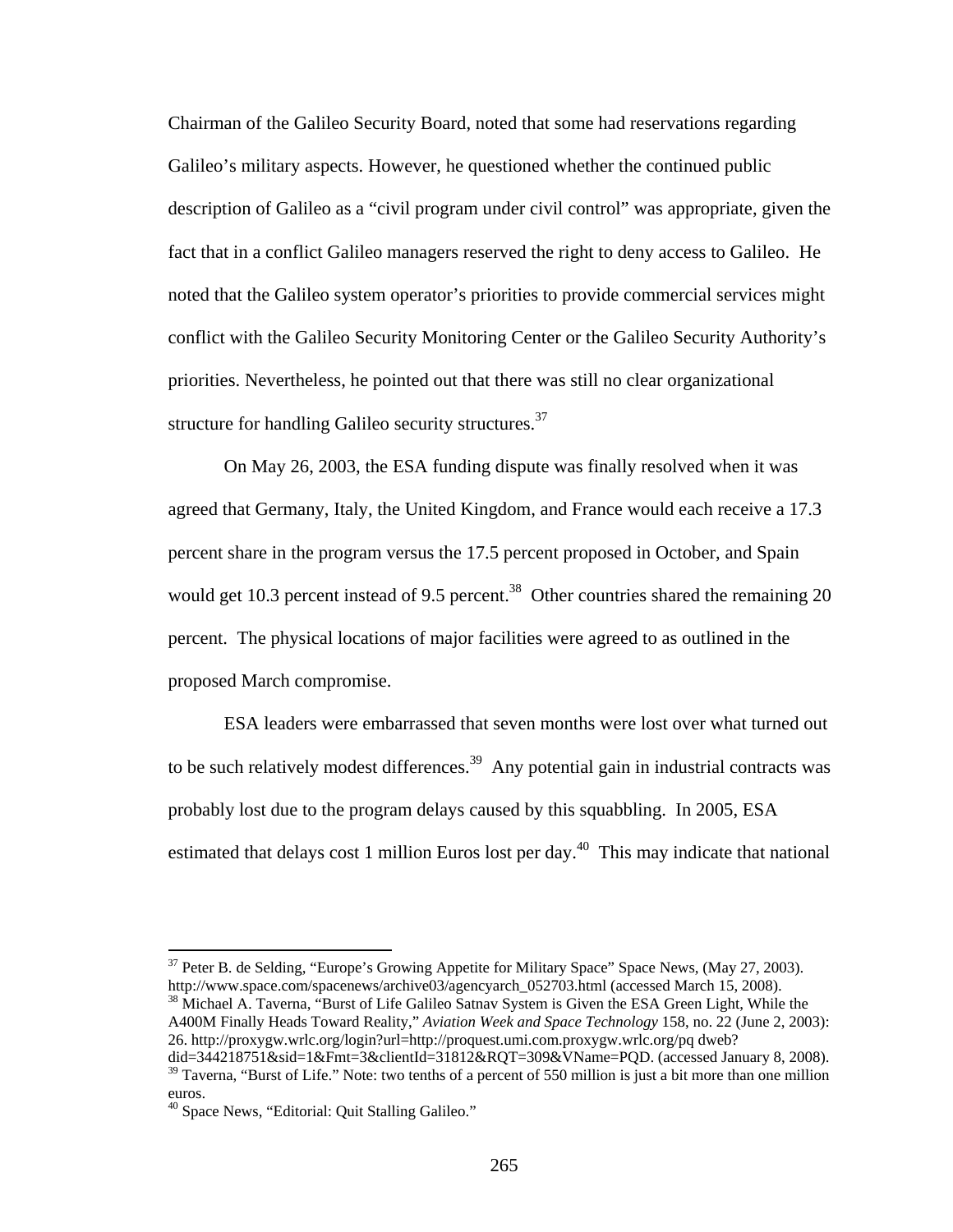pride and prestige were the most significant influence on this group of European leaders during this period.

 The agreement also allowed the GJU to be formally established in Brussels in June 2003, becoming fully operational on September 1,  $2003<sup>41</sup>$  As noted earlier, its purpose was to manage the Galileo's Development Phase and select a concessionaire to manage the Deployment and Operational Phases. Its first task was to issue the initial contracts for Galileo.

The GJU quickly approved contracts for the first two test satellites. The contract for the first satellite was with Surrey Satellite Technology Ltd in the United Kingdom.<sup>42</sup> It needed to be launched by the end of 2005 in order to secure Galileo's frequencies per the ITU agreement discussed in Chapter Five. Galileo Industries SA received the contract for the second satellite which was to be launched in mid-2006.<sup>43</sup> Soon thereafter, the GJU issued a tender for the Galileo concession.

In the meantime, ESA prepared structurally for its involvement in security and defense-related space projects. The ESA Security Committee, ESA Security Office, and ESA security regulations were established during the 2002-2004 time period. ESA was adjusting to the new interest in Europe on security space activities and on the potential for such activities to boost the European space industry. On 1 December 2003, the new (as of 1 July 2003) ESA Director General Jean-Jacque Dordain produced an internal position paper which explicitly stated that ESA now interpreted "peaceful purposes" to

<sup>41</sup> Annati, "Galileo VS. GPS," 88.

<sup>42</sup> Peter B. de Selding, "Firms Selected to Build Initial Galileo Navigation Craft," *Space News*, (June 20, 2005). http://www.space.com/spacenews/marketmonitor/Surrey\_0620.html (accessed March 15, 2008). <sup>43</sup> "In-orbit validation Contract: A further Step forward for Galileo," *SpaceDaily*, December 22, 2004.

www.spacedaily.com/news/gps-euro-041.html (accessed December 22, 2004).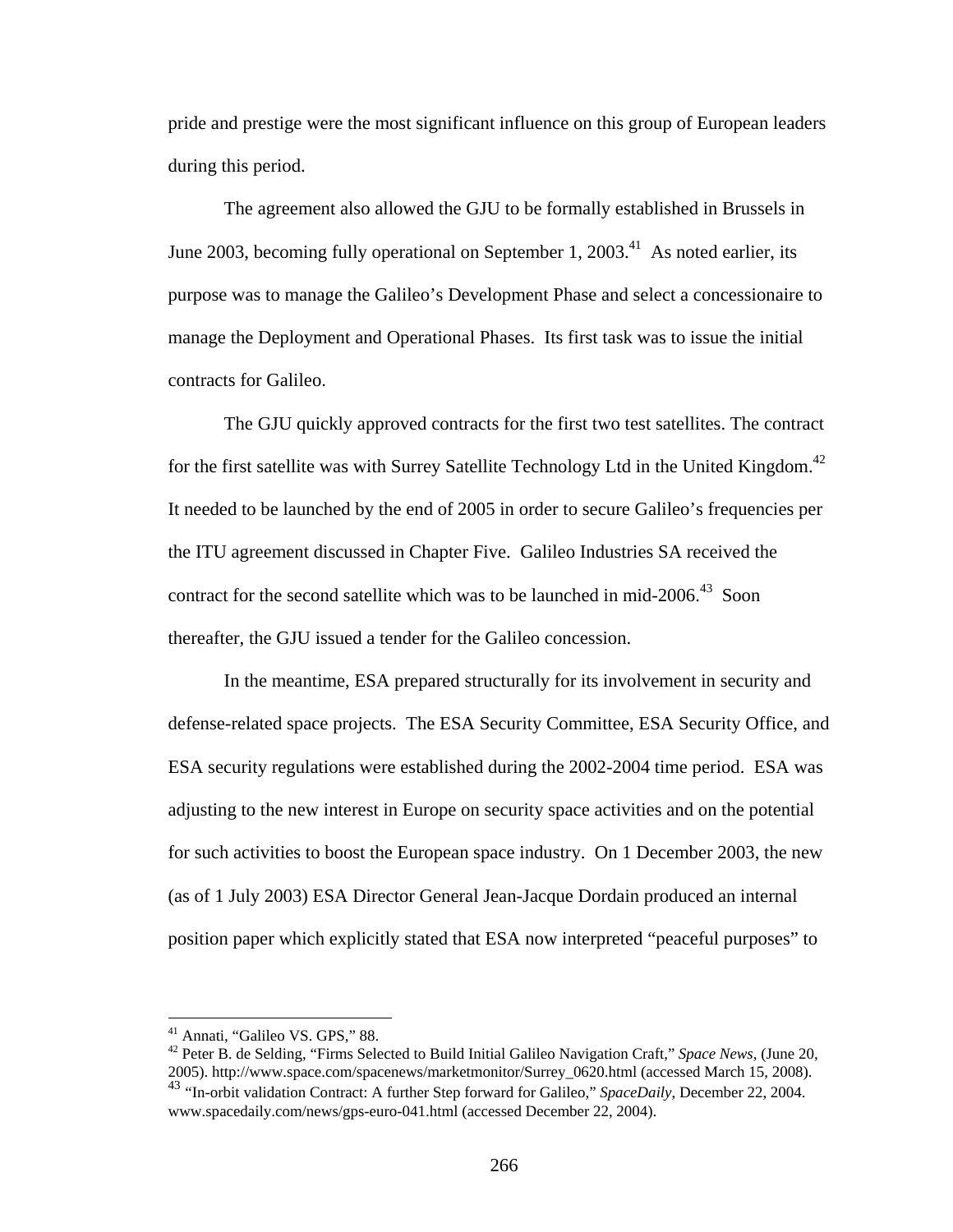mean "non-aggressive."<sup>44</sup> This officially opened the door in ESA to much more participation in security related projects, especially dual-use projects such as Galileo. The fact that European decision-makers at ESA were able to overcome this major institutional taboo, enshrined in its convention, seems to indicate that realist factors began to pervade the environment in the European space sector during this period.

October 2003 was a significant month in the annuals of the European space sector. Worryingly perhaps, from the European perspective, the first Chinese taikonaut flew in space. The Chinese manned space flight program had been approved in 1992. Starting nearly from scratch, in a relatively short time – nearly the same amount of time the EU decision-makers had been discussing Galileo – the Chinese developed the skills and made the investments needed for the development and deployment of key military and civil space technologies.<sup>45</sup>

In addition, on October 30, 2003 the EU and China signed an agreement that allowed China to cooperate in the Galileo program. China indicated its willingness to contribute 200 million euros to the project. Chinese participation and funding would be managed through the GJU and give China a seat at the table in the GJU.

This series of actions was perceived by some in the United States as demonstrating that the EU was using cooperation with China as a tool to balance the United States.<sup>46</sup> Given the on-going dispute over Galileo's PRS signal and the overlay of the GPS III military code, and the potential that China (despite EU assurances) could someday get access to Galileo's PRS encryption keys and other sensitive technology, the

<sup>&</sup>lt;sup>44</sup> European Space Agency Council, "Position Paper on ESA and the Defense Sector," 7-8.<br><sup>45</sup> Carl Bildt and Mike Dillon, "Europe's Final Frontier," in *Europe in Space*, (London, Centre for European Reform, October 2004), 16.

<sup>46</sup> Joan-Johnson Freese and Andrew S. Erickson, "The Emerging China-EU partnership: A Geotechnological Barrier." *Space Policy* 22 (2006): 13, 19.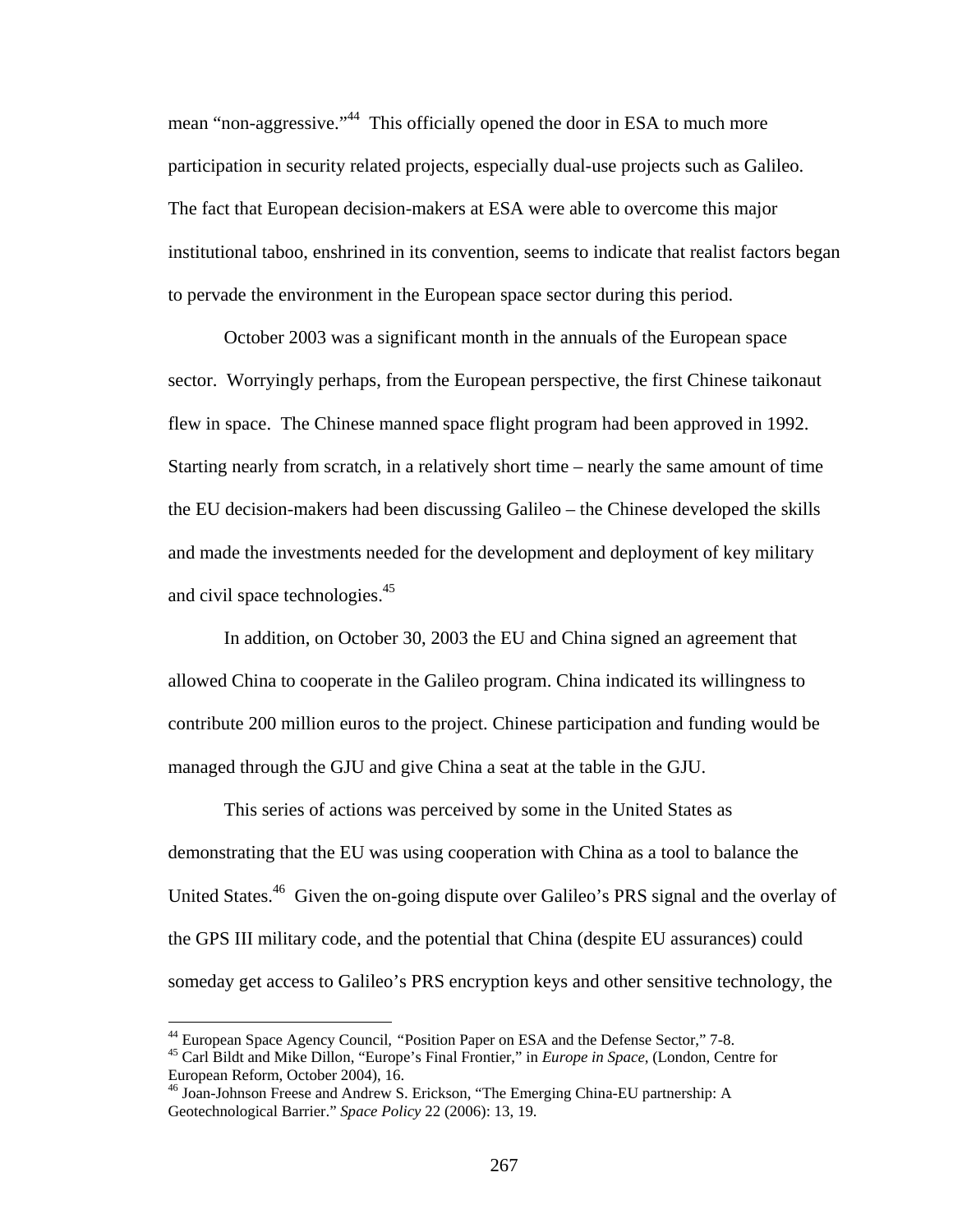United States viewed the development of a close Sino-European working relationship as another cause for concern with Galileo and Europe's course.<sup>47</sup> However, it must be noted that the majority of European efforts to assist China technologically are economically driven and uncoordinated. Therefore, it is difficult to argue that the EU and ESA via the GJU consciously agreed to cooperate with China for the purpose of balancing the United States. Also recall that October 2003 was the point at which EU-U.S. negotiations over Galileo and GPS began to move, when the EU agreed to relocate the PRS signal.

In early November 2003, the EC released the *White Paper: Space: a new European frontier for an expanding Union, An action plan for implementing the European Space Policy*. This key document provided the foundational argument for moving European space policy efforts forward. Among many other topics, the section on Galileo stressed Galileo's commercial and civil benefits. However, a relatively lengthy section on how crucial space capabilities were in support of the EU security and defense policy emphasized that: "Space technology, infrastructure, and services are an essential support to one of the most rapidly evolving EU policies – the Common Foreign and Security Policy including the European Security and Defense Policy." It continues

The European Union Military Committee has clearly stated that space assets can be efficient tools for crisis management operations. For its part, the EU Political and Security Committee has recommended further reflection on how to ensure that security and defence aspects are taken into account in the determination of EU space policy and its programmes.<sup>48</sup>

<sup>&</sup>lt;sup>47</sup> Joan-Johnson Freese and Andrew S. Erickson, "The Emerging China-EU partnership: A Geotechnological Barrier." *Space Policy* 22 (2006): 19. Also see Lindstrom and Gasparini, "The Galileo Satellite System and its Security Implications.".29.

<sup>48</sup> European Commission, *White Paper,* 16.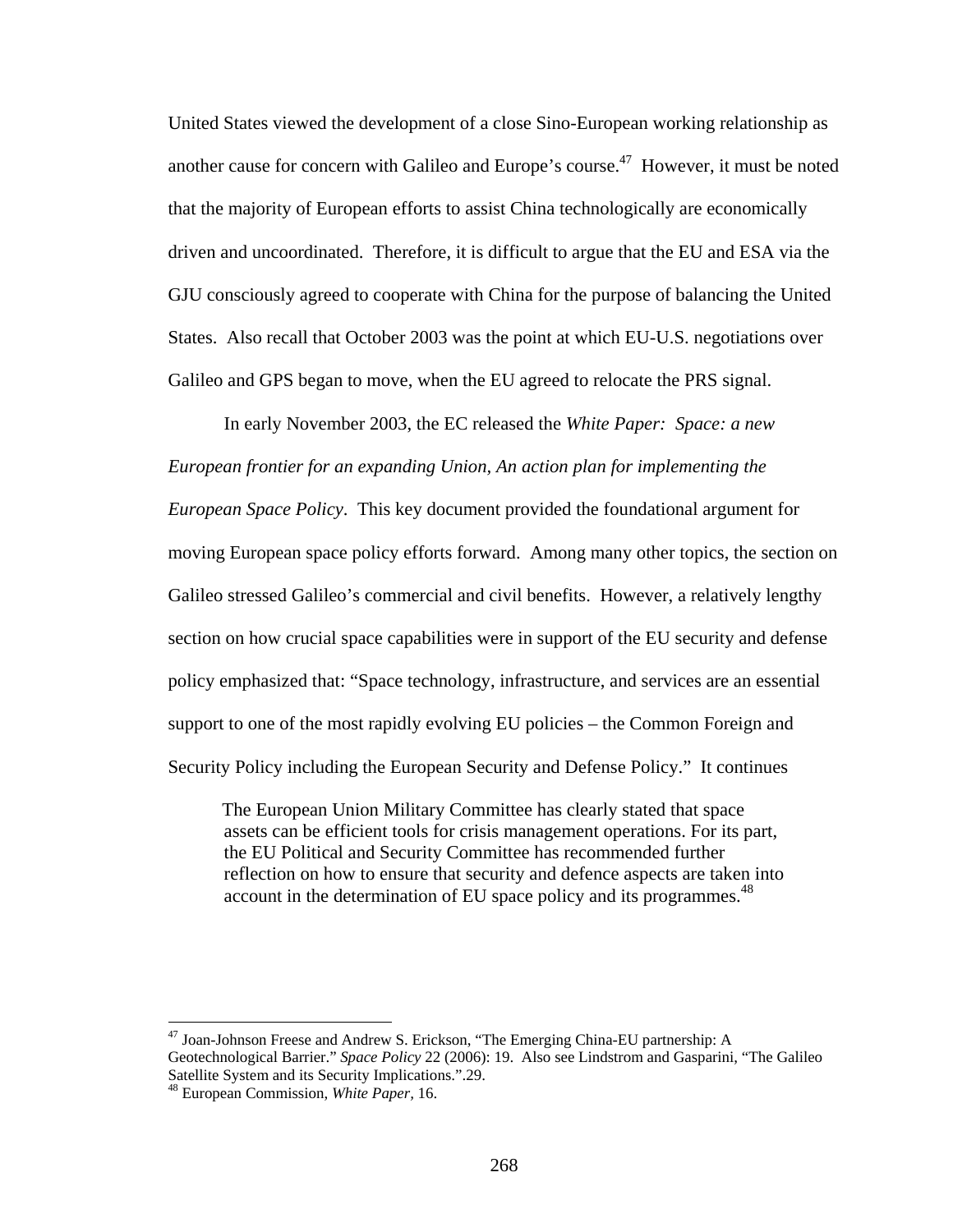Therefore, a careful reading of the White Paper shows that while the commercial and civil aspects of Galileo are highlighted in this document, a large but veiled emphasis is on Galileo's potential security and defense contributions.

Also in November 2003 the EU expanded Galileo's international participation when the EU initialed an agreement with India for cooperation in the Galileo partnership.

*January 2004 – December 2004: Clearing obstacles (except for the most important)* On 14 January 2004 President Bush announced a new vision for America's space exploration program which committed the United States to a long-term human and robotic program to explore the solar system, starting with a return to the Moon.<sup>49</sup> While this announcement and China's successful manned space flight in October 2003 are not directly related to the Galileo program, they are important aspects of the context in which decisions about Galileo were made. It is reasonable to assume that the capabilities and ambition the Chinese and Americas were demonstrating bolstered their prestige while Europe was relegated to watching from the sidelines as Galileo, Europe's flagship space program, remained stalled.

The European Parliament confirmed the importance of Galileo in its 29 January 2004 resolution in which it stressed "the enormous significance of Galileo for the European Union's industrial, transport, technological and environmental development, and hence at the same time for the achievement of the strategic goals set in Lisbon of

1

<sup>&</sup>lt;sup>49</sup> Office of the Press Secretary, White House Fact Sheet "President Bush Announces New Vision for Space Exploration Program, January 14, 2004. http://www.whitehouse.gov/news/releases/2004/01/20040114- 1.html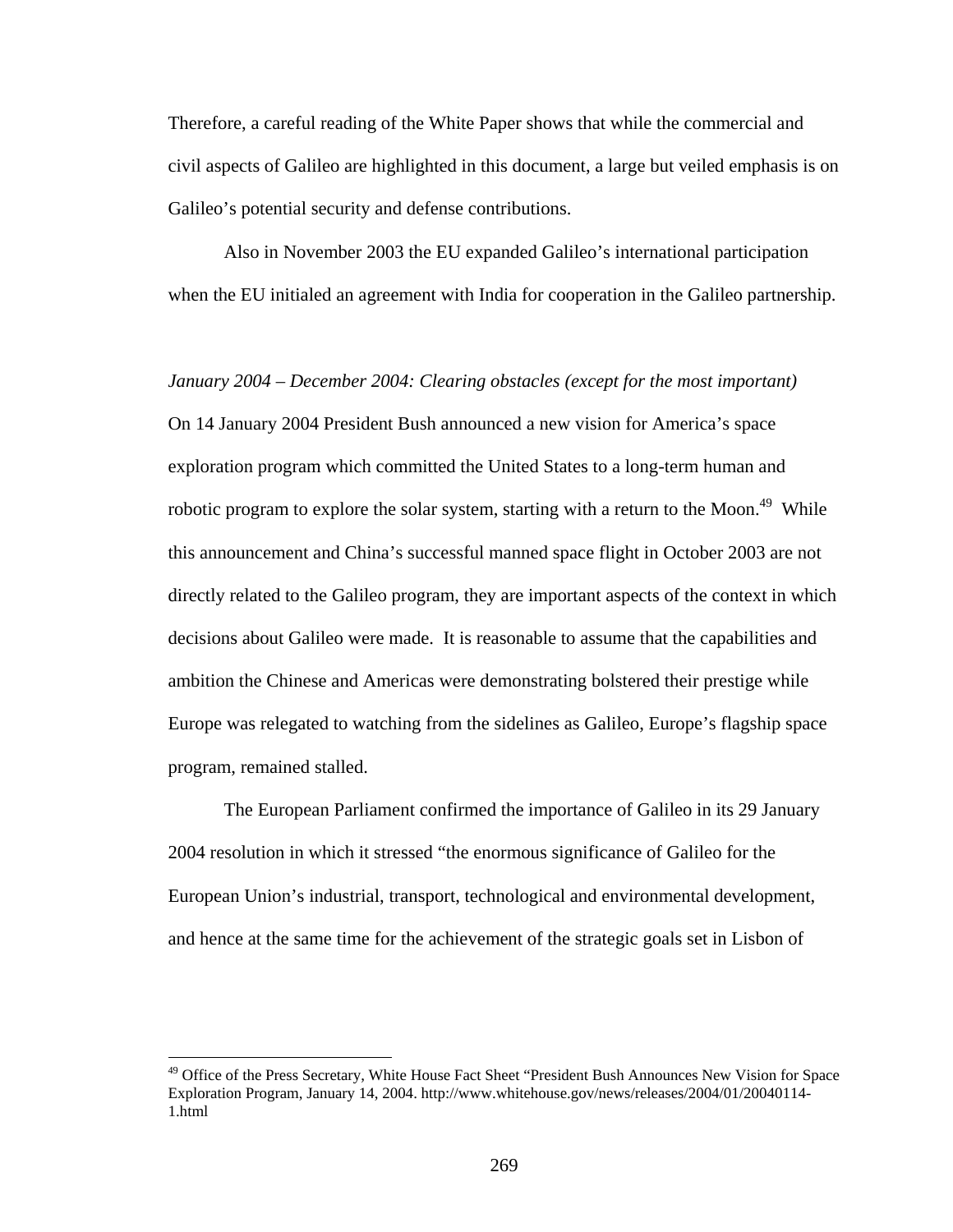making the Union the most competitive and dynamic economic area in the world."<sup>50</sup> Also recall that in late January 2004, the United States and the EU agreed on the compromises necessary to make Galileo and GPS compatible and interoperable. The sequence of events in the later part of 2003 and early 2004 serve as a good illustration of the competing rationales for the Galileo program.

Meanwhile, the EU continued to grow and strengthen economically and militarily during Galileo's Development Phase. In May 2004 the EU expanded from 15 Member States to 25 Member States. The strength of the euro, (which had been fully introduced on 1 January 2002), and the growth of the EU to 25 states with an internal market of nearly half a billion people underscored the EU's economic weight, while the Lisbon Strategy indicated European leaders' desire to be the number one economic power in the world.

However, the situation in the European space industry, a vital high technology "knowledge economy" sector, had not stabilized. Eurospace released a report in 2004 which noted that the European space industry situation, while dire, would have been even worse if not for a 10.6 percent increase in demand for space services from the public sector in Europe and a "remarkable" surge in demand for military space applications.<sup>51</sup> The report also noted that, "Navigation activities are slow to take off, [but] the Galileo program is expected to represent an important new flow of revenues between 2004 and 2008."<sup>52</sup> To be operational by 2008, Galileo would create the demand for thirty new

<sup>50</sup> EC, *Proposal of the European Parliament and the Council*, COM(2004) 477 final (Brussels, EC, July 14, 2004), 2.

<sup>51</sup> Shirvanian, ed. *2004 European Space Directory,* 12. 52 Ibid., 13.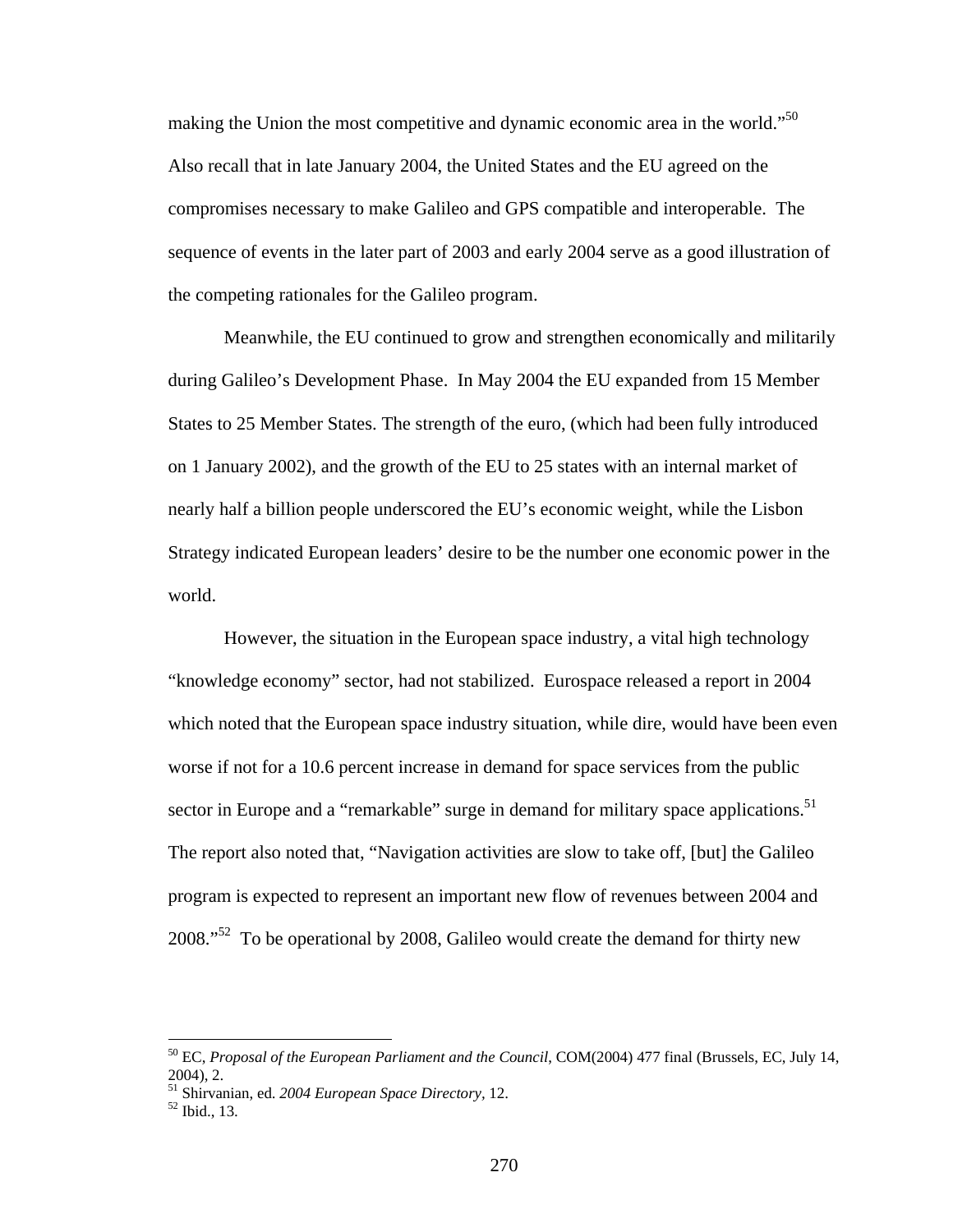satellites and a corresponding number of launches. Naturally, the space industry was eager to profit from this potential bonanza of future contracts.

However, the slump in the commercial space market during this period also illuminates why it was so difficult to get the space industry (or indeed any private sector entity) to commit to funding a significant portion of Galileo's development and deployment.<sup>53</sup> It is reasonable to argue that the industrial situation affected EC decisionmakers in their assessments of the need for Galileo by making them aware that the European space industry needed the business offered by Galileo in order to survive.

The Panel of Experts on Space and Security (called for in the *White Paper*) held its first meeting in 7 June 2004. It consisted of space and security experts from both EU Pillar Two and Pillar One (including the EC Directorate Generals for Research; Enterprise; and Energy and Transport), all 25 EU Member States, national space agencies, ESA, EUMETSAT, the EU Satellite Center, Eurocontrol, and the space industry. The task of this panel was to identify where security requirements could or could not be met by existing civilian assets and to make recommendations on how to incorporate defense, technological, legal, and institutional requirements in the developing European Space Program. This included assessments on the number and type of satellites the EU needed, the roles of different actors, and the establishment of working relationships between the previously starkly separate civil and defense related space sectors. The panel delivered its *Report of the Panel of Experts on Space and Security* in March 2005. The report said "Europe must establish a new balance between civil and military uses of space. There is little point in concentrating on purely civil applications

1

<sup>&</sup>lt;sup>53</sup> Thanks to Dr. John Logsdon for pointing out the significance of other private sector entities besides the space industry.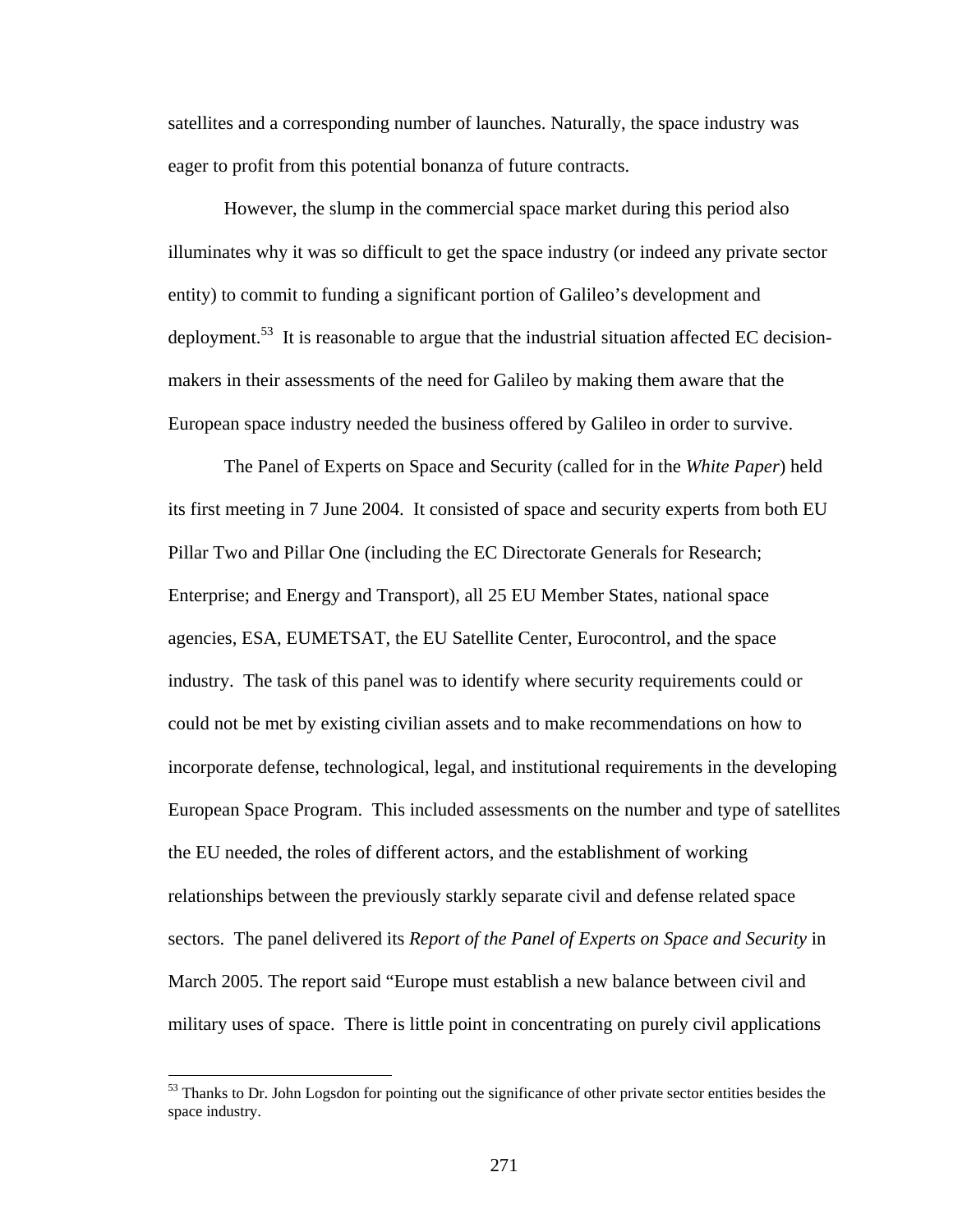and ignoring military requirements or vice versa. Greater emphasis should therefore be placed on supporting the security authorities of the Union." It emphasized the role of space systems, including dual-use systems, as vital components of overall European security.<sup>54</sup>

Later in June 2004 the EU - U.S. agreement on Galileo cooperation was signed. The European Economic and Social Committee also noted in June "the fact that the Galileo project is of major strategic importance to the European Union, to the future of its space industry, and to the cause of promoting European integration."<sup>55</sup>

On 12 July 2004 the European Defense Agency (EDA) was founded as an agency of the European Union. In support of the EU Member States and the Council, its purpose is to coordinate the EU's defense industry by supervising the development of military capabilities, research, and armaments. 56 Its functions include: develop defense capabilities; promote Defense Research and Technology (R&T); promote armaments cooperation; create a competitive European Defense Equipment Market and strengthen the European Defense, Technological and Industrial Base. Organizationally, it falls within Pillar Two's purview and it is headed by the EU High Representative, Javier Solana, who is Chairman of the Steering Board. The Steering Board is its decision-making body and is composed of Defense Ministers of the Member States and members of the European Commission including Gunter Verheugen, Vice President of the EC responsible for the Enterprise and Industry Directorate-General, whose portfolio includes the arms industry

<sup>&</sup>lt;sup>54</sup>EC, *Report of the Panel of Experts on Space and Security*, (Rome, EC, March 2005). http://www.docstoc.com/docs/957501/REPORT-OF-THE-PANEL-OF-EXPERTS-ON-SPACE-AND-SECURITY (acessed June 5, 2007).

<sup>55</sup> EC, *Proposal of the European Parliament and the Council*, COM(2004) 477 final (Brussels, EC, July 14, 2004), 2.

<sup>56</sup> Roxana Triron, "European Defense Agency Raises Hackles in U.S." *National Defense Magazine*, August 2004. http://www.nationaldefensemagazine.org/article.cfm?Id=1547 (accessed March 16, 2008).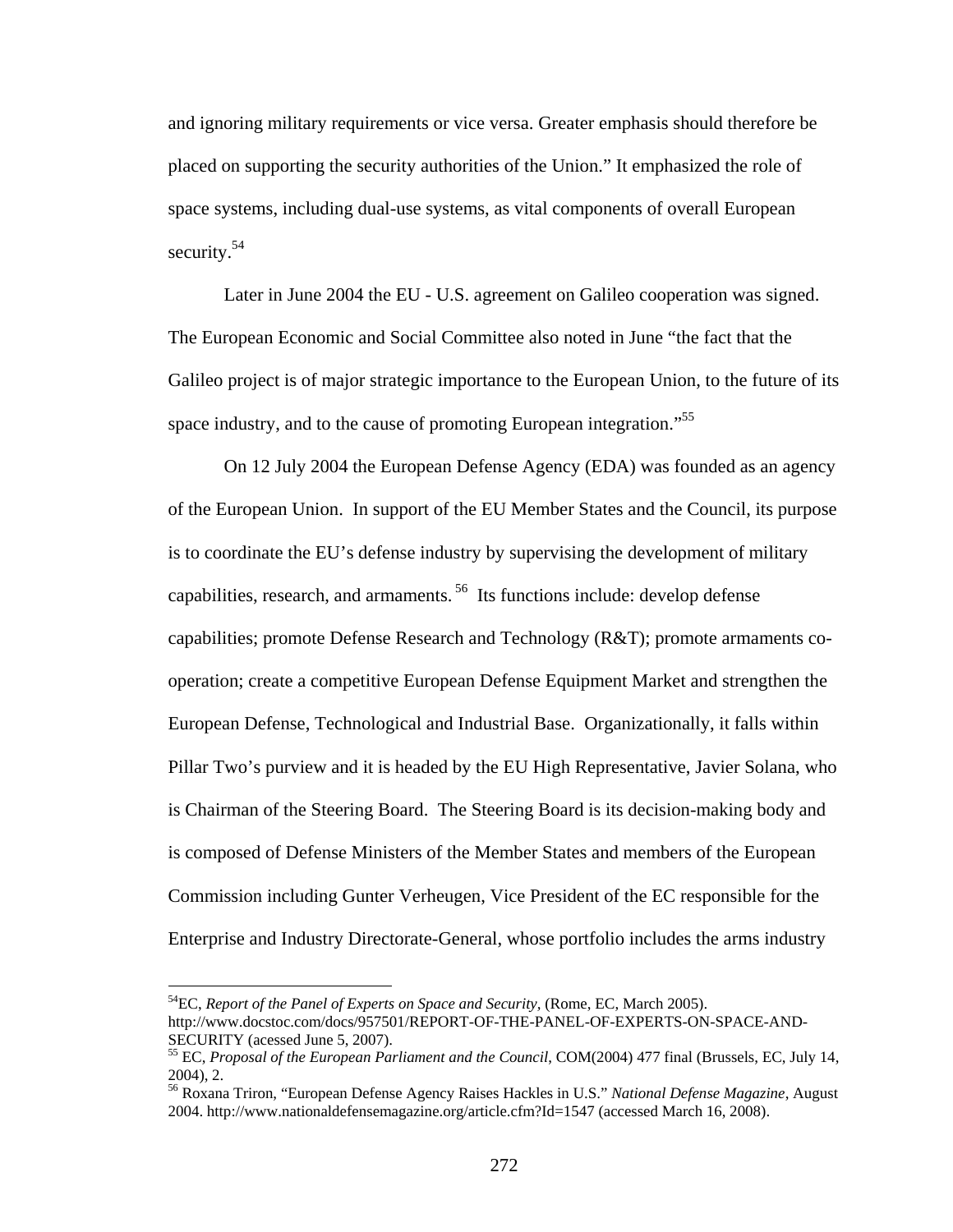and responsibility for EC space policy.<sup>57</sup> In fact, the EDA and the EC endeavored to lesson inter-pillar fragmentation by jointly developing a mechanism to coordinate between defense-related and civil security research, and to coordinate between European and national level security research.

Nevertheless, EDA has a limited mandate and budget. It is not connected directly to the Galileo project and is not heavily involved in European space initiatives. However, EDA quickly found that Galileo (and GPS) and other space capabilities cut across its primary functions (noted above). EDA could do little without taking space capabilities into account.58 The creation of EDA is another indicator that realist factors were influencing European decision-makers' perspectives and EDA's finding that space was integral to the development of European military capabilities further confirmed the importance of Galileo's multi-use capabilities.

The same day that EDA was a founded the European Council established the GNSS Supervisory Authority (GSA) for the management of Galileo and EGNOS. At this time the GJU was in the process of soliciting bids for a concessionaire to take charge of the Deployment and Operational Phases. Once the GJU had selected the concessionaire, the plan was for the GJU to be disbanded and its operations and assets were to be folded into the new GSA.59

 $57$  Gunter Verheugen, "Joint Approach to Security Research," speech to the Research and Technology Conference, Brussels, BE, February 9, 2006. Agence France-Presse,"France in Consultations with EU over Revival of European Defense," AFP, Paris, September 26, 2007.

<sup>&</sup>lt;sup>58</sup> Octavia Froda, EDA, interviewed by author, Brussels, BE, September 20, 2007. Also see Security and Defense Agenda, *Is Europe Getting Serious About Space and Security*? SDA Monthly Roundtable, October 16, 2006, (Brussels: Security and Defense Agenda, 2006), 5. Pierre Hougardy, EDA Director of Capability for EDA said based upon EDA's capability driven approach, space cut across all the following sectors: command, inform, engage, protect, deploy, and sustain.

<sup>&</sup>lt;sup>59</sup> European Union, "Establishment of Structures for the Management of the European Satellite Radionavigation Programmes," 1.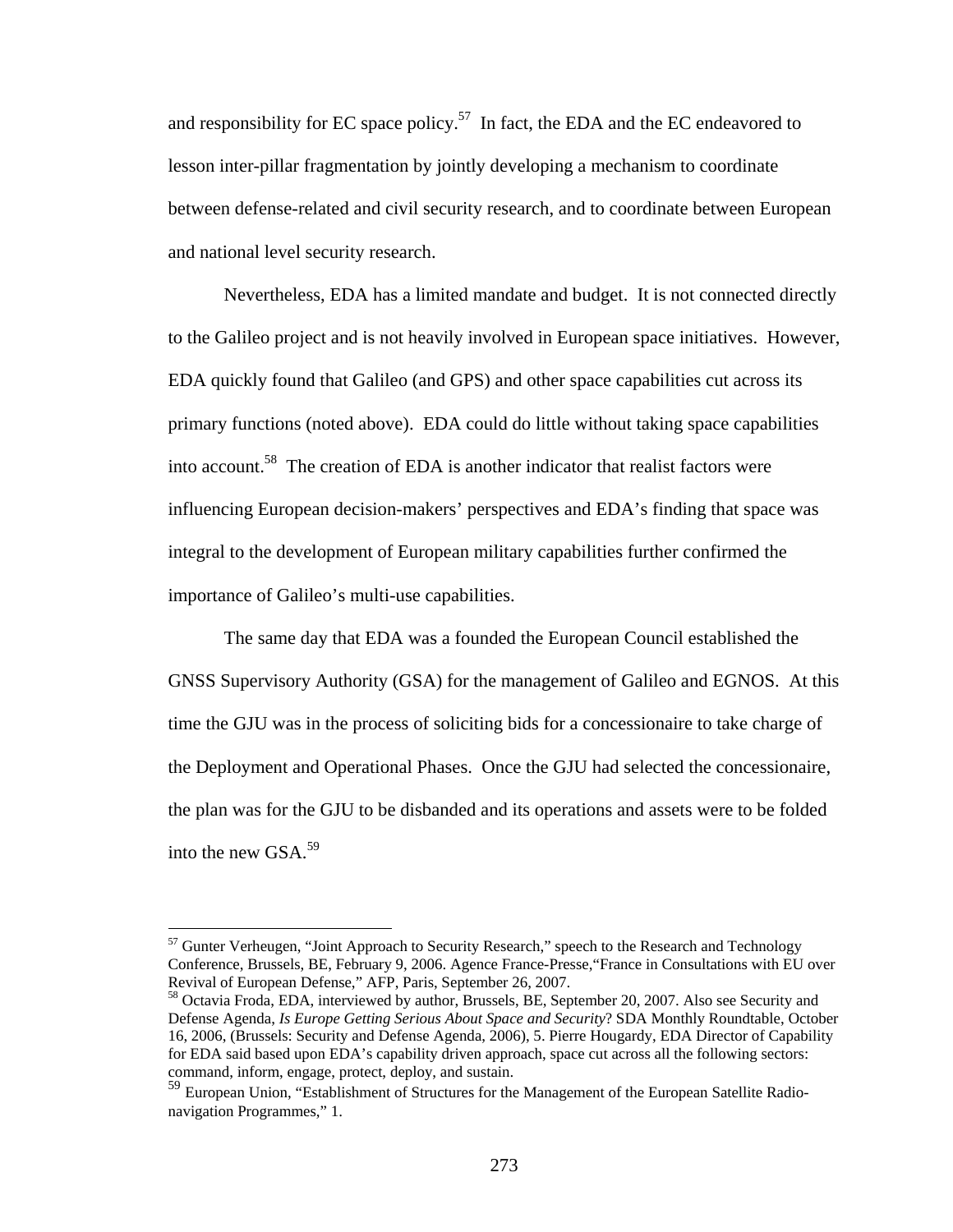On 13 July 2004 the EC signed a cooperation agreement with Israel. The agreement provided for cooperative activities in a wide range of sectors, notably science and technology, industrial manufacturing, and service and market development. Contracts with Israeli entities would include infrastructure and application oriented activities. As a result of this agreement Israel committed 18 million euros to Galileo's Development Phase in 2005 and Israeli became a member of the Galileo Joint Undertaking.<sup>60</sup>

In 2004 Barry Posen in "ESDP and the Structure of World Power" argued that the ESDP appeared to be a reaction to the hegemonic position of the United States and stated that, "Viewed from this light, ESDP is a form of balance-of power behavior, albeit a weak form." He went on to predict that a more militarily autonomous Europe appeared viable in less than ten years and counted Galileo as a future European military capability.<sup>61</sup> He also noted that a 2002 German Marshall Fund Poll found that 55 percent of Germans polled said that the EU was more important than the United States to Germany. After the United States invasion of Iraq the same poll conducted in 2003 found that 81 percent of Germans said the EU was more important. This is significant because German support for the ESDP was crucial for making the ESDP credible. The ESDP was originally based upon the 1998 Franco-British Saint Malo initiative. In contrast, Germany had continued to look to NATO and the United States as the most

<u>.</u>

 $60$  "Galileo, European Satellite Navigation System."<br>http://www.delisr.ec.europa.eu/english/content/technology section/1.asp?id=4 (accessed March 19, 2008). <sup>61</sup> Barry Posen, "ESDP and the Structure of World Power," *International Spectator* 39, no. 1 (January 2004): 17.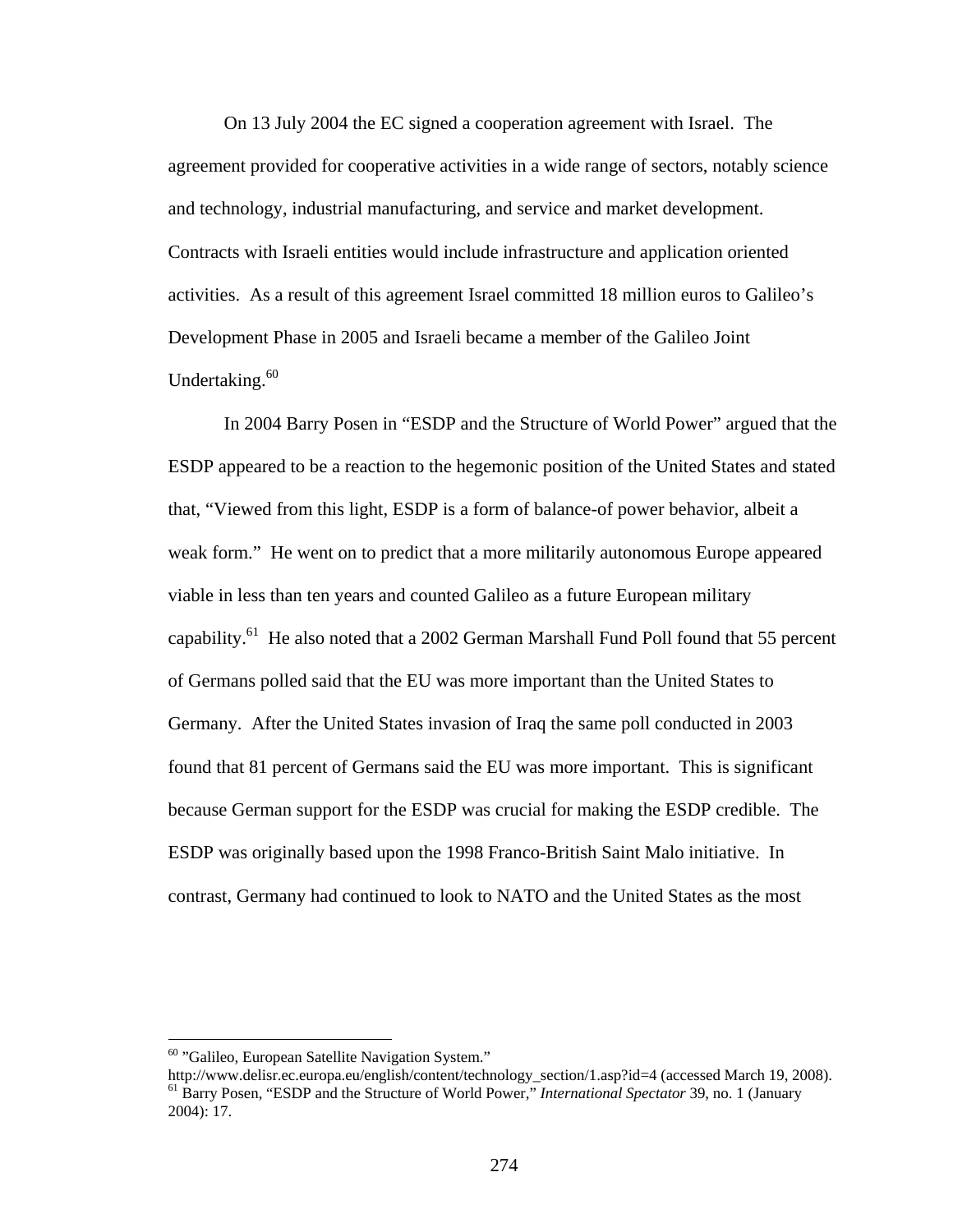important relationships. Now it appeared Europe, taken as a whole, shared the idea that the EU should become a superpower, shaped for balancing the United States.<sup>62</sup>

On 4 September 2004 two consortia presented their concessionaire bids to the GJU.<sup>63</sup> EURELY was the consortium founded by Alcatel, Finmeccanica, and Vinnci. In national terms, observers considered this consortium to be weighted in favor of France, Italy, and Spain. In effect it represented "Southern Europe." The second consortium was iNAVSAT which was founded by EADS Space, Inmarsat, and Thales Group. Observers considered this "Northern European" consortium to favor Germany, England, and France.64

Initially, the winner was to be selected by the end of September 2004 and the decision was to be confirmed by the EU Transport Council in its December 2004 meeting. After that, detailed contract negotiations with the winning consortium were to begin. Even so, the Head of the GJU admitted that the Galileo project was a year behind schedule. However, he had not given up hope that the project could still be operational by 2008. He said that getting back on schedule would depend on the proposal from the winning concessionaire.<sup>65</sup> However, it was widely thought that negotiating the complex concessionaire agreement would take much longer. An advisor to the EURELY consortium said he thought talks could be completed "within a year" but admitted it

<sup>62</sup> Alse Toje, "The 2003 European Security Strategy: A Critical Appraisal," *European Foreign Affairs Review* 10 (2005): 129. Also see Hill, "*The Common Foreign and Security Policy of the European Union*." <sup>63</sup> Commission of the European Communities, "Opinion of the European Economic and Social Committee On the Proposal for a Regulation of the European Parliament and the Council on the Implementation of the Deployment and Commercial Operating Phases of the European Program of Satellite Navigation," COM (2004) 477 final, *Official Journal of the European Union*, (Brussels: EU, September 8, 2005).

<sup>64</sup> Mark Holmes, "Galileo Joint Undertaking Denies Consortia Being Pushed Together," *Satellite News* 28, no. 12 (March 21, 2005). http://proxygw.wrlc.org/login?url=http://proquest.umi.com.proxygw.wrlc.org/pq dweb? did=810809321&sid=1&Fmt=3&clientId=31812&RQT=309&VName=PQD (accessed January 8, 2008).

<sup>65</sup> Michael Taverna, "Galileo Preview: EGNOS Overlay System Will Provide Peek at New SATNAV Capability," Aviation Week & Space Technology 116, no. 11(September 20, 2004): 52.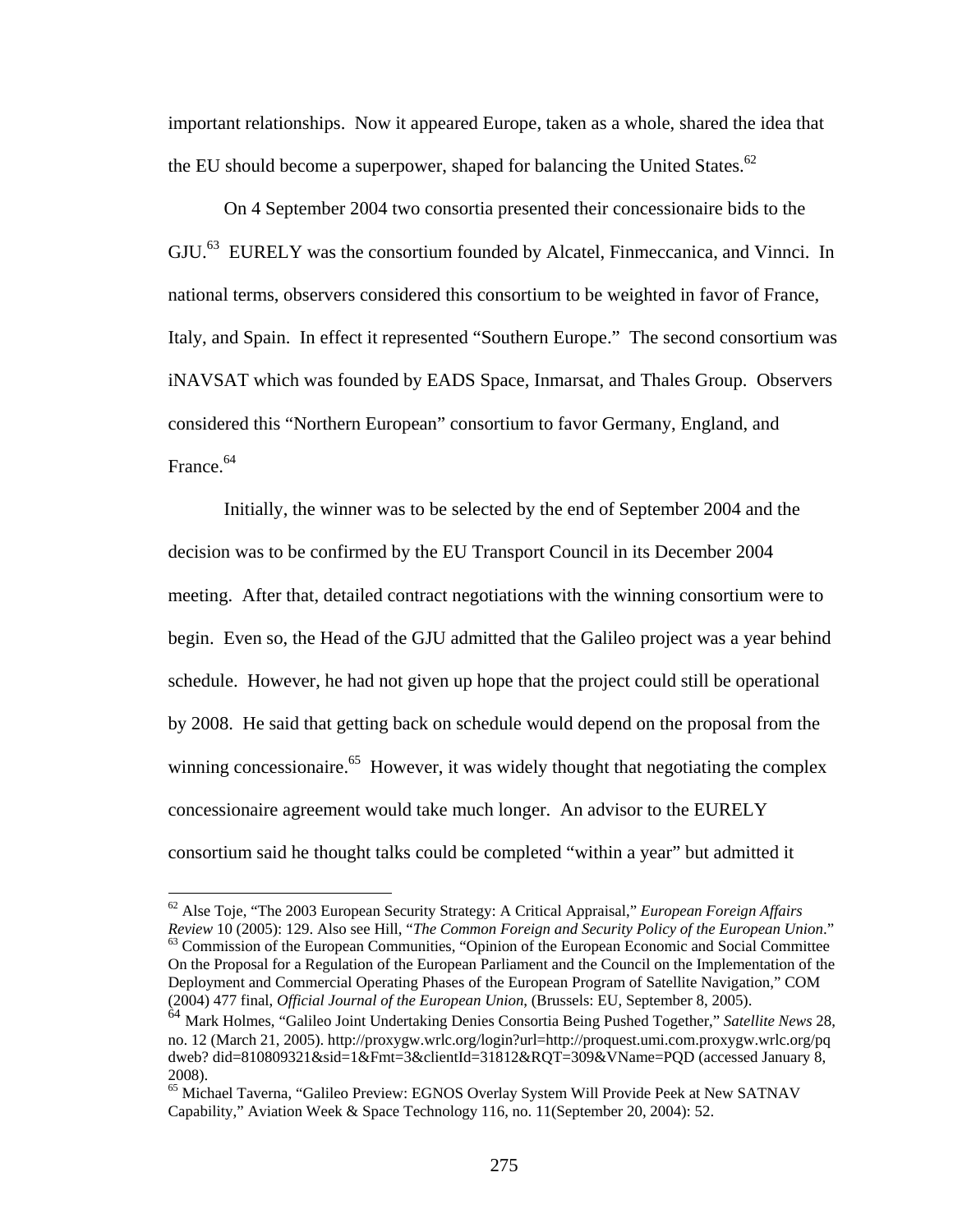might take almost two years, i.e. until the summer of 2006. This reinforced doubts that Galileo would not be operational as scheduled in 2008 and might not occur until 2009/2010.

Shortly thereafter, on 4 October 2004 the GJU declared the two bids to be qualitatively even and set a January deadline for receipt of additional information.<sup>66</sup> That meant that there would be no decision at the December EU Transport Council meeting.

Industry officials said that both bids made clear that European governments would be required to accept much of the financial risk if Galileo failed to be commercially profitable.

Meanwhile, the EC continued to negotiate international cooperative agreements in order to spread Galileo costs as widely as possible. In addition to the agreements with China and Israel, serious discussions were underway with Russia, Ukraine and India. Likewise, talks were begun with South Korea, Australia, Mexico and Brazil, as well as financial participation from ESA members Switzerland, Norway and Canada.<sup>67</sup> The EC expected a significant contribution from these cooperating countries and corresponding access to their markets.<sup>68</sup>

In order to streamline EU management, in December 2004 the 25 EU countries at that time signed the "*Constitutional Treaty of Europe*." The Constitution would also improve the EU's ability to act internationally by creating a European President and a European Foreign Minister, and would give the EU a legal identity to enable its

<sup>66</sup> Peter B. De Selding, "Selection of Galileo Operator Deferred," *Space News* (October 5, 2005). http://www.space.com/spacenews/europe/galileo\_030105.html (accessed January 14, 2008). 67 Canada is an Associate member of ESA.

<sup>68</sup> Commission of the European Communities, *Communication from the Commission to the Parliament and the Council: Moving to the Deployment and Operational Phases of the European Satellite Radionavigation Programme,* COM (2004) 626 final, (Brussels: EC, October 6, 2004), 6.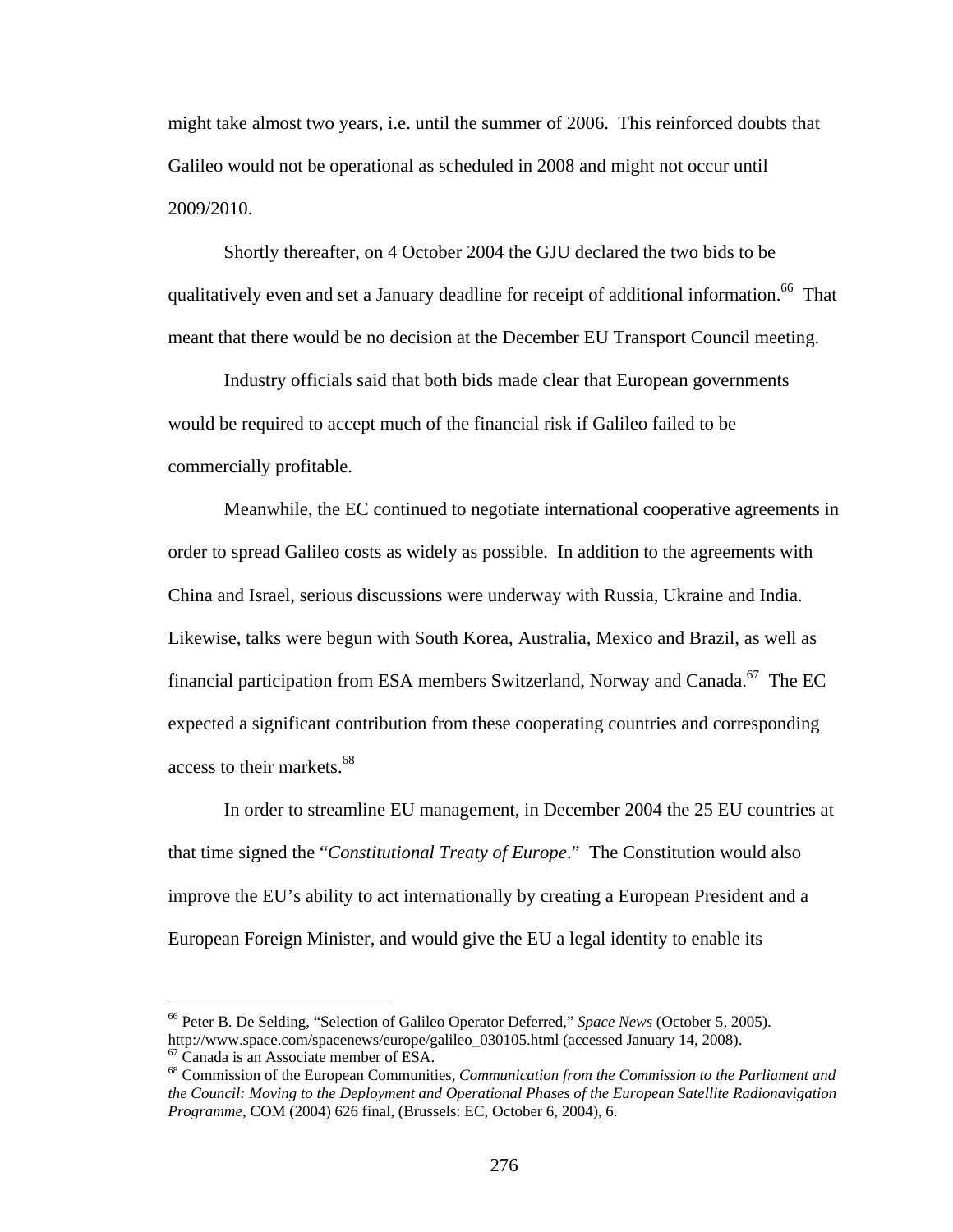participation in International Organizations such as the World Trade Organization. However, the treaty failed the ratification process when voters in France and the Netherlands rejected it in mid-2005. Nevertheless, it is significant because space was included in the treaty as a core "shared" competence of the EU which would make space a major EU policy area and give the EU the power to define and implement programs related to space. $69$  Furthermore, it confirmed the shift in policy-making responsibility from ESA to the EU. In addition, it mandated the creation of a European Space Policy. By signing this treaty the political leadership of the European Union had acknowledged that the European space sector fell firmly within the auspices of the EU and should be positioned to support EU policies including the EDSP. However, until some EU legislation comes into force such as the failed *Constitutional Treaty* or the 2007 *Reform Treaty* (stalled while going through the ratification process at this writing) which confers an explicit competence for space to the EU, the EC was bound to rely on competencies that are connected to space (such as Transport or Research) in some way.<sup>70</sup>

On 10 December 2004 the European Transport Council released 150 million euros in initial funding needed to begin construction and launch of the first four operational Galileo satellites which would serve as the on-orbit validation of the Galileo constellation.<sup>71</sup> ESA and Galileo Industries subsequently signed a contract to begin

<sup>69</sup> Jens-Peter Bonde, ed., *The Constitution – reader friendly edition*, 8-9. http://european-convention.eu.int, (accessed August 5, 2004). The Constitution added new shared competences in research, technological development, space, development cooperation and humanitarian aid. EU, "The Union's Founding Principles: Classification and Exercise of Competences." Fact Sheet,

http://europa.eu/scadplus/constitution/competences\_en.htm (accessed May 26, 2008).<br><sup>70</sup> S. Hobe and J. Neuman, "Global and European Challenges for Space law at the Edge of the 21<sup>st</sup> Century." *Space Policy* 21 (2005): 31

<sup>&</sup>lt;sup>71</sup> Michael A. Taverna, "Galileo Gearing Up; Dem/val Award Sets Stage for Concession Deal, but Deployment Will be Two years Late," *Aviation Week & Space Technology* 162, no. 1 (January 3, 2005): 27.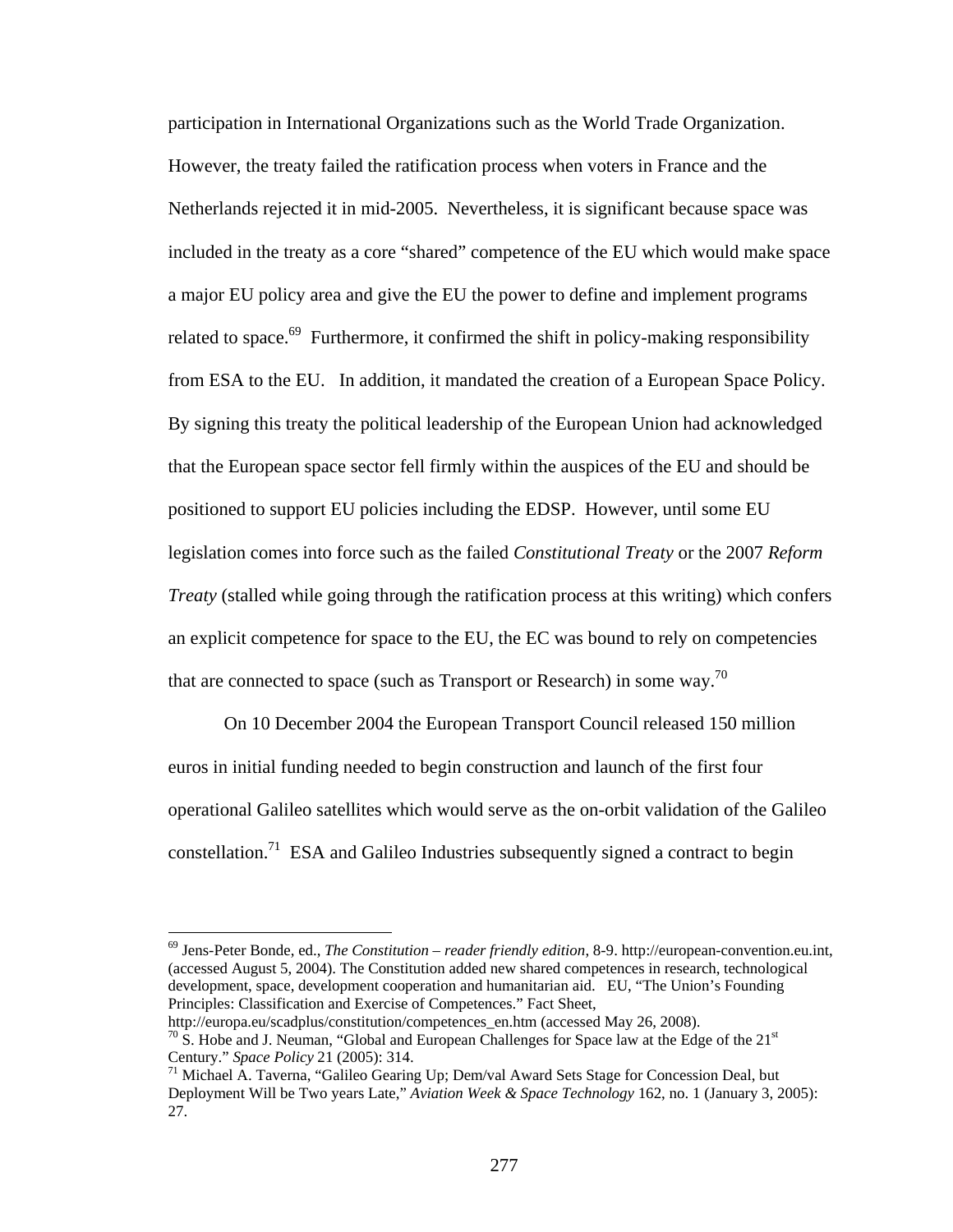building the satellites.<sup>72</sup> An additional 950 million euros to fully fund the four satellites was expected to be approved within six months.<sup>73</sup>

The Transport Council also approved moving Galileo from the Development Phase to the Deployment Phase "subject to a *risk allocation*, including the final costs, acceptable to the public sector."<sup>74</sup> [Emphasis added]. It also asked that the process for the selection of the concessionaire be finalized by the end of February 2005 and that negotiations and selection of the concessionaire be completed during 2005.

In conjunction with this decision, the EC Directorate-General for Energy and Transport released a Galileo Information Note. This note re-emphasized that Galileo was a civil program under civil control and highlighted the commercial and civil importance of Galileo. It acknowledged the possibility of military use but downplayed that prospect by saying that "Military use of Galileo would have to be decided by the Member States in the framework of the Common Foreign and Security Policy." However, it also states:

With Galileo, the European Union is enlarging its competencies in the field of foreign policy. For the first time, it will have control of a strategic infrastructure as part of the Common Foreign Security and Defense policy [sic]. The Community method [supranational decision-making] has been introduced in areas reserved for intergovernmental cooperation up to now [Pillar Two].  $^{75}$ 

<sup>72</sup> Space Daily, "In-orbit Validation Contract: A Further Step Forward for Galileo" *Space Daily*, December 22, 2004. http://www.spacedaily.com/news/gps-euro-041.html (accessed April 3, 2008).Also BBC, "Europe Presses Ahead on Sat-nav," *BBC News*, December 10, 2004.

http://newsvote.bbc.co.uk/mpapps/pagetools/print/news.bbc.co.uk/2/hi/science/nature/4084508.stm (accessed December 12, 2004).

Also see Space Daily "EU Transport Ministers Okay Galileo Satellite Tracking System," *Space Daily*, December 10, 2004. www.spacedaily.com/news/gps-euro-041.html (accessed April 3, 2008).<br><sup>73</sup> Taverna, "Galileo Gearing Up."

<sup>&</sup>lt;sup>74</sup> Council of the European Union, "Transport, Telecommunications and Energy," 2629th Council Meeting, Press Release, 15472/04, (Brussels: EU, December 9, 2004), 35.

<sup>&</sup>lt;sup>75</sup> EC Directorate-General for Energy and Transport, "Galileo: The Final Countdown" Information Note, (Brussels, EC, December 2004), 3.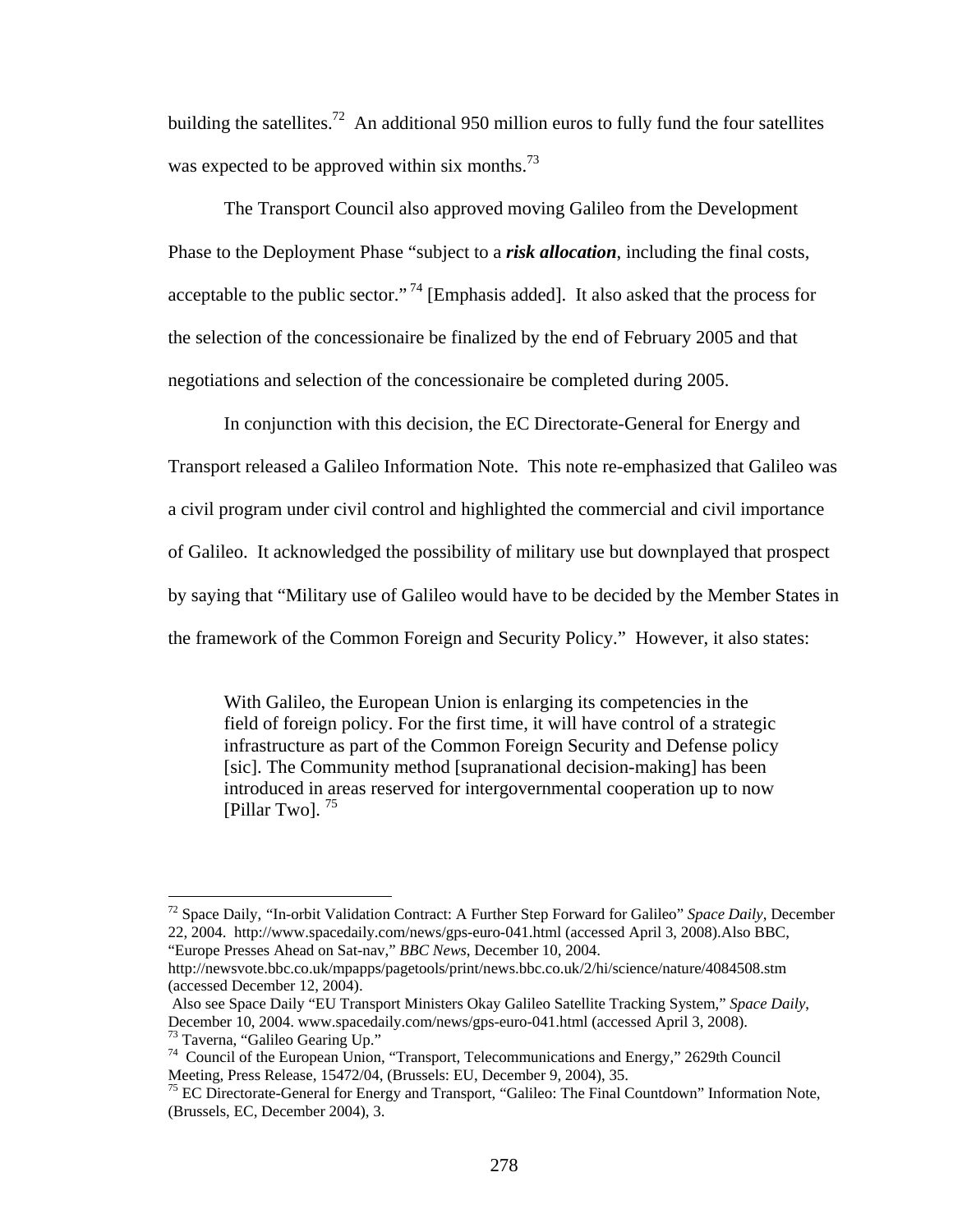In effect, the Galileo program had real implications for the CFSP and ESDP, but with the EC at the control levers. Galileo was contributing to the erosion of the barrier between the first and second pillars of the European Union.

The Annex to this Information Note also held some important remarks. It explains again the potential income streams for Galileo without mentioning the controversy and subsequent agreement with United States in which it declares that it will not be necessary to impose a surcharge on Galileo receivers. Likewise it comments in passing that the EC will "promote" the use of Galileo in the areas under EC authority but it does not mention "mandating" its use; previously the EC had declared the intention to  $\sigma$  so.<sup>76</sup>

Hence, a close reading of this December 2004 document detects a subtle shift in Galileo's direction. The civil and commercial aspects of Galileo were highlighted as usual but the removal of two key potential income streams diluted its commercial potential. The acknowledgement that the EC would control an important tool for the CFSP and ESDP was also a harbinger of the direction the project would eventually take.

Nevertheless, by the end of 2004 many of the issues that had been slowing down Galileo's development seemingly had been resolved. The cooperation agreement with the United States allowed the Galileo project to move beyond the PRS and frequency overlay dispute. Additionally, GPS III now wasn't expected to be operational before 2015. This gave the Galileo project a few extra years of breathing room to become operational before having to compete with GPS  $III^{77}$  Likewise, the earlier ESA funding shares dispute had apparently been resolved. Moreover, the EU and ESA had developed

<sup>76</sup> Ibid., 7-8.

<sup>77</sup> Michael A. Taverna, "Galileo's Slow Start," *Aviation Week & Space Technology* 160, no. 25 (June 21, 2004): 43. Taverna attributes this point to Bernard Mathieu, Head of CNES radio satellite communication.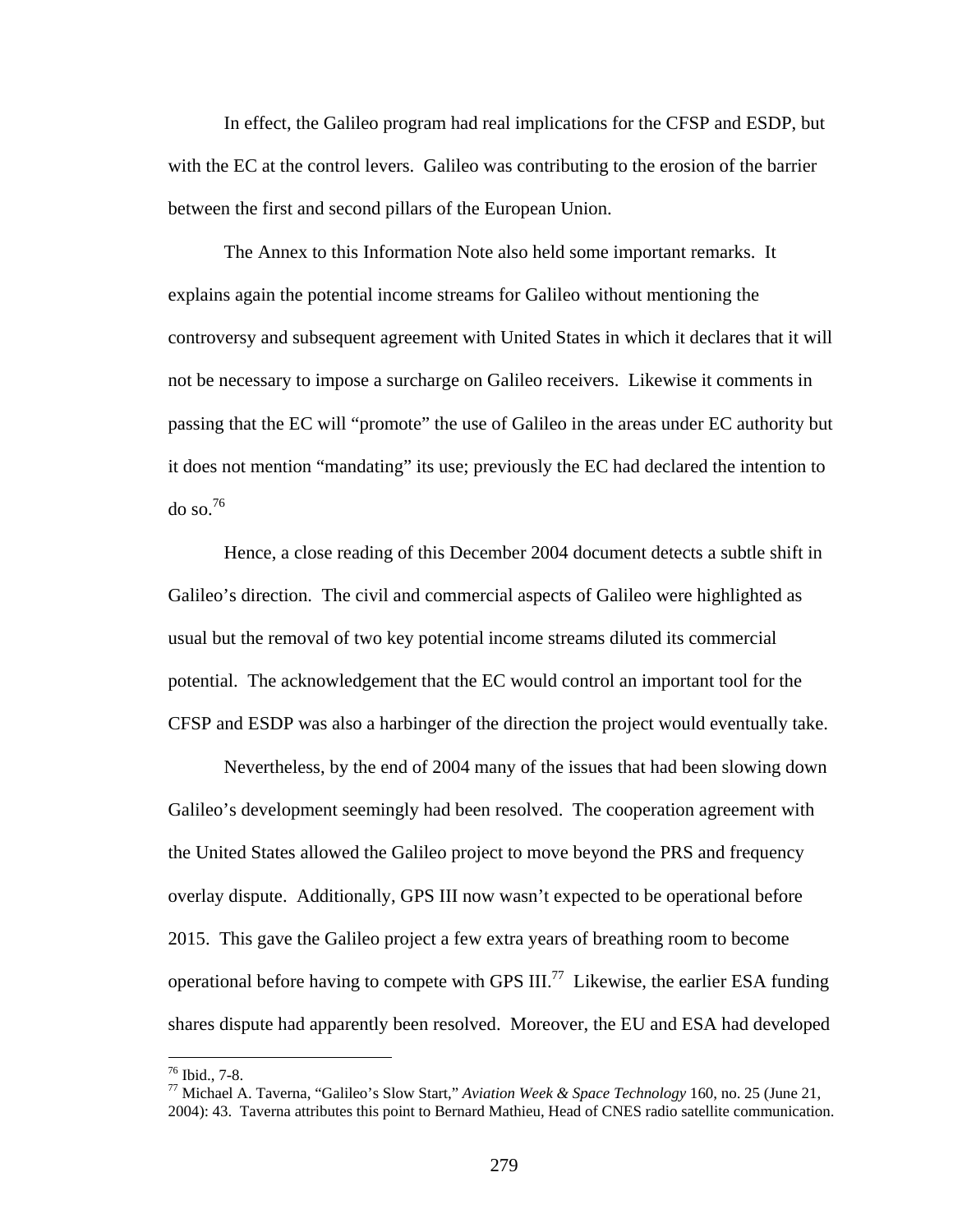a framework within which to work together. Progress was being made in the development of an overall European space policy within which Galileo would be an important piece. International cooperation initiatives were underway with China and Israel which helped to spread the costs and risks of Galileo's development. Many other countries were clamoring to get on board. Even the controversial security and defense concerns caused by Galileo's multi-use capabilities had dampened. The primary unresolved issues that remained were the financial and management arrangements for the Deployment and Operational Phases and above all, the awarding of the Galileo concession.78

## *January 2005 to December 2005: Location, location, location*

In  $2005^{79}$  however, continued debates regarding the distribution of gains, Galileo's questionable business case, and the project's first major cost overrun stymied progress.

The GJU did not finalize the concessionaire selection process in February 2005 and negotiations between the GJU and the concessionaires continued. Rumors arose that the EC had intervened in order to create a "fusion" proposal that would balance the concession geographically. $80 \text{ In fact, the composition of the two consortiums put the}$ GJU in a difficult position. As mentioned previously, the iNAVSAT consortium included EADS Space, Thales, and Inmarsat which represented strong German, French,

<sup>78</sup> Holmes, "Galileo Joint Undertaking Denies Consortia Being Pushed Together."

 $79$  The number of sources available drops dramatically from 2005 to the end of the period of this study. In fact, no relevant EC official documents or EC Communications to the Parliament or Council were publicly released in 2005. Therefore, information about events in 2005 relies heavily upon contemporary journalistic accounts from specialist media, primarily Aviation Week and Space Technology, GPS World, and Space News.

<sup>80</sup> GPS World, "Two for One as Galileo Competitors Combine," *GPS World* (July 2005): 14.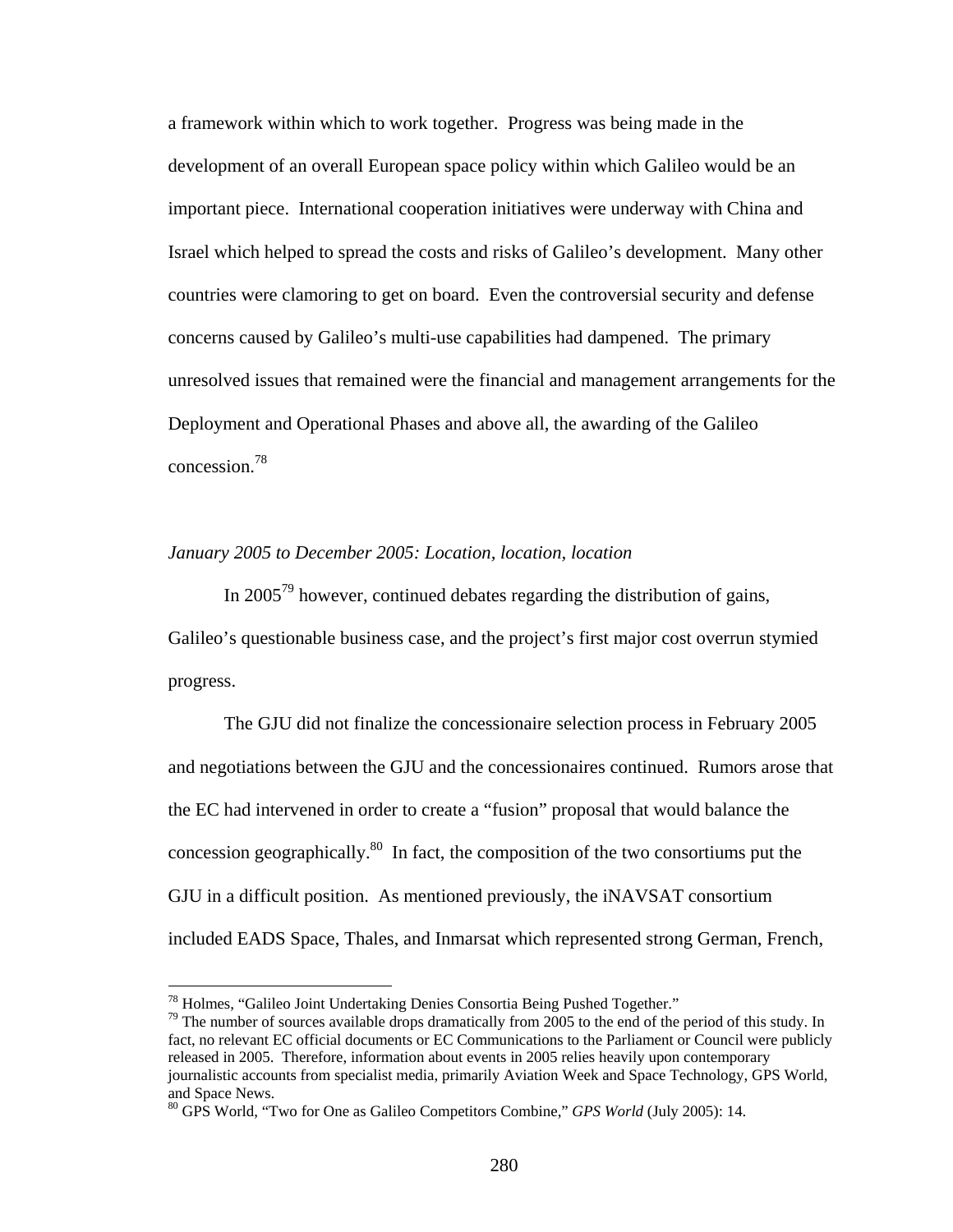and British space industry interests. Therefore, if the GJU selected the iNAVSAT consortium, Italian interests would be left out. As Italian political and financial support for Galileo was vital, this would not be workable. Likewise, the EURELY consortium did not represent German space industry and Germany would be left out if EURELY were selected. Industrial level and national level interests had to be satisfied before the project could move forward.

Observers speculated that there was a push for the two consortia to merge. There was no other way to overcome the distribution of gains issues. Nevertheless, the GJU executive director, Rainer Grohe, denied these rumors but said the GJU would consider it if the two consortia decided to merge on their own.<sup>81</sup> Indeed, at the end of April European governments asked the two consortia to merge their bids. $82$ 

Not surprisingly, in May the two consortia stated that they intended to join forces and on 20 June 2005 the two consortia provided a joint bid. A week later the GJU selected this bid as the winner over the separate bids and the two consortia joined together.<sup>83</sup> The "Merged Consortium" as it was called was also named the Galileo Operating Consortium (GOC) and later named Euro-GNSS.<sup>84</sup>

<sup>&</sup>lt;sup>81</sup> Holmes, "Galileo Joint Undertaking Denies Consortia Being Pushed Together."

<sup>82</sup> Peter B. de Selding, "Europe Eliminates Galileo Competition; Requests Single Industry Proposal," *Space News* (April 30, 2006). http://www.space.com/spacenews/spacepolicy/webgalileo\_061505.html (accessed January 9, 2008).<br><sup>83</sup> GPS World, "Two for One as Galileo Competitors Combine," *GPS World*, (July 2005), 14.

<sup>&</sup>lt;sup>84</sup> The merged consortium was located in Toulouse but never incorporated as a company. Michael A. Taverna, "United We Stand: ESA, EC See Way out of Galileo Impasse, Start GMES Procurement as Common Space Policy Kicks In," *Aviation Week & Space Technology* 166, no. 17 (April 30, 2007): 30. http://proxygw.wrlc.org/login?url=http://proquest.umi.com.proxygw.wrlc.org/pq dweb?

did=1274625361&sid=1&Fmt=3&clientId=31812&RQT=309&VName=PQD. (accessed January 8, 2008). Also, Commission of the European Communities, *Communication from the Commission to the European Parliament and Council: Galileo at a Cross-Road,* COM (2007) 261 final (Brussels: EC, May 16, 2007), 4.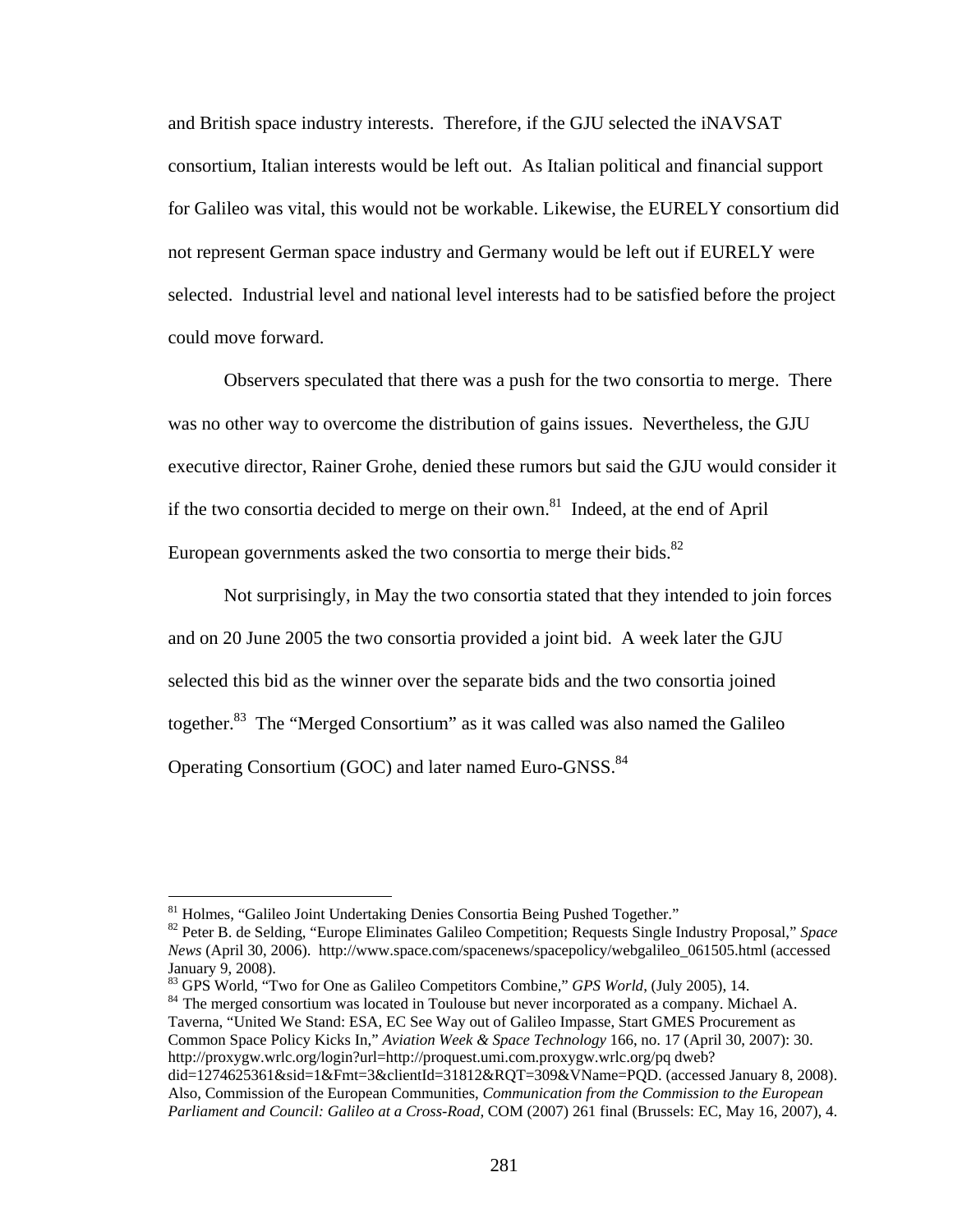Germany and Italy both indicated that one of Galileo's the three major ground facilities must be located in their country.<sup>85</sup> It was now hoped that negotiations with the new combined concessionaire and work share agreements with European states and third party contributing states could be completed by the end of 2005. ESA estimated that Galileo's costs would rise 1 million euros per working day that negotiations dragged on after January 1, 2006. $86$ 

Meanwhile, the Galileo program had run up 400 million euros in cost overruns. These overruns were caused by more than a year of delay in starting Galileo contract work, additional signal security requirements, management requirements, and GPS – Galileo compatibility requirements.<sup>87</sup> Unsurprisingly, both ESA and the EC balked at paying their 50 percent share of the cost overruns.<sup>88</sup> Eventually the EC scraped together its share of the additional funds. But it was a different story at ESA.

 Germany used the budget shortfall as leverage in negotiations and insisted that it would not approve extra payments to cover the cost overruns until it was certain that a Galileo control center and the headquarters of the yet-to-be-selected private consortium to manage Galileo would be in Germany.<sup>89</sup> Germany also was negotiating to have DLR as a shareholder in the merged consortium. Other European governments objected to this

http://www.space.com/spacenews/archive05/Editorial\_070505.html (accessed December 17, 2007). 87 Michael A. Taverna and Robert Wall, "Two Steps Forward," *Aviation Week &Space Technology* 163, no.

http://proxygw.wrlc.org/login?url=http://proquest.umi.com.proxygw.wrlc.org/pq dweb?

<sup>&</sup>lt;sup>85</sup> Michael A. Taverna, "Going Together; Political Wrangling Continues Despite Agreement on Joint Concession Bid for Galileo," *Aviation Week & Space Technology* 163, no.1 (July 4, 2005): 28. 86 "Editorial: Quit Stalling Galileo," *Space News* (July 5, 2005).

<sup>10 (</sup>September 12, 2005): 53.

did=896354321&sid=1&Fmt=3&clientId=31812&RQT=309&VName=PQD. (accessed January 8, 2008). 88 Space News, "Editorial: Quit Stalling Galileo."

<sup>89</sup> Peter b. de Selding, "As Galileo Finances Tighten Europe Spreads the Burden," *Space News* (June 20, 2005).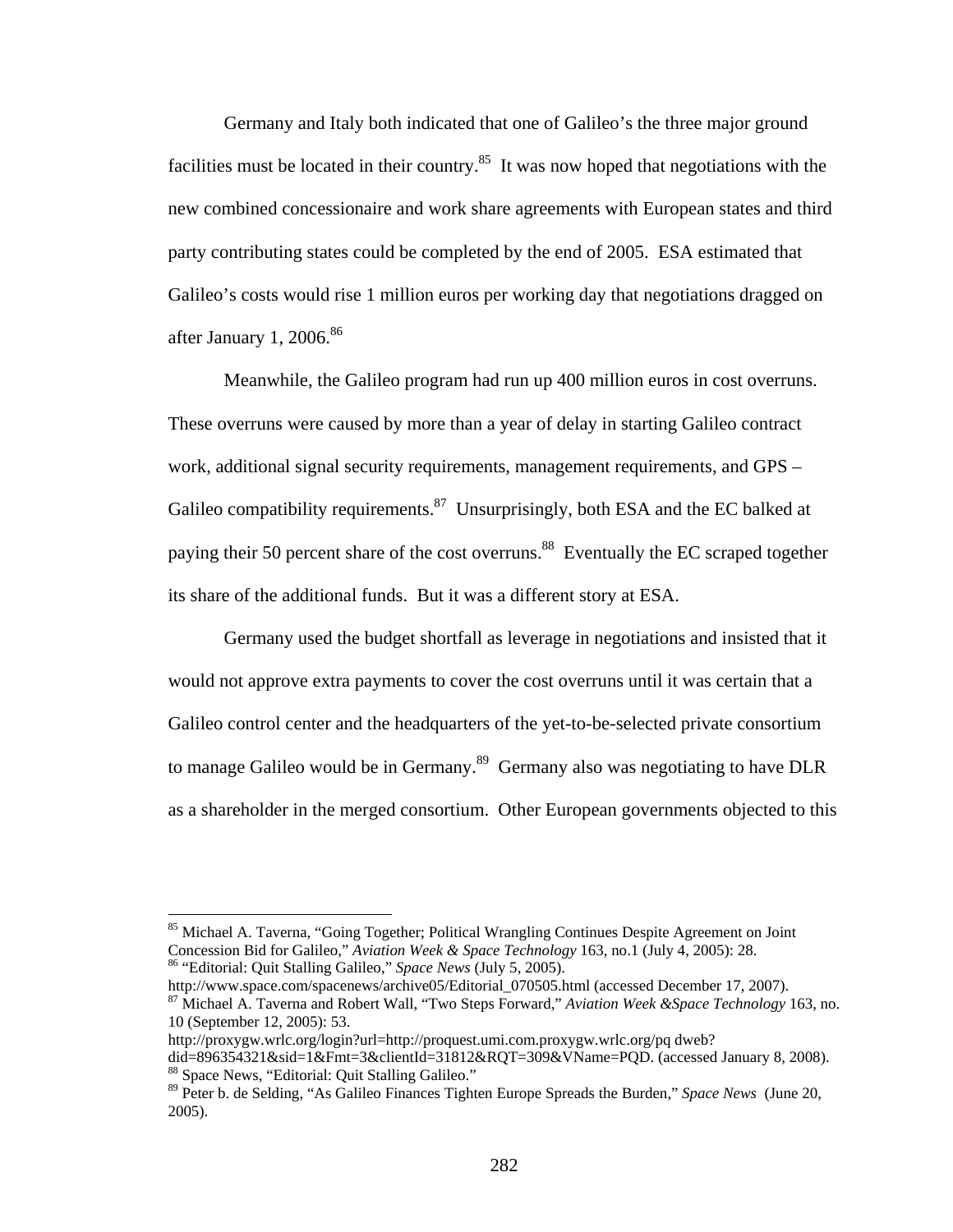effort, saying that a private company should not have a government shareholder and especially not from just one nation. $90$ 

 Italy also objected to paying for the cost overruns through ESA, arguing that Galileo's security-related requirements came from the EC and amounted to nearly 50 percent of the cost overruns.<sup>91</sup> Italy argued that the EC should bear the full cost.<sup>92</sup> The United Kingdom, Spain, and Finland were also dissatisfied. This squabbling at ESA continued through the summer and autumn of 2005.

The dispute over the cost overrun delayed concession negotiations even though the two issues were unrelated. It also delayed the final contract for the four In-Orbit Validation (IOV) satellites and work on the Galileo ground network. Galileo Industries said that the four IOV satellites would not be ready until 2008. According to *Aviation Week & Space Technology*, it was now "commonly admitted" that Galileo would not be fully operational before 2010-2012, but officially it was still supposed to be operational by  $2008.<sup>93</sup>$ 

The main issue again came down to the location of key ground infrastructure facilities. By October 2005, Germany, the United Kingdom, and Spain were still holding up approval at ESA and negotiations had deadlocked. Germany was the biggest contributor to Galileo but did not believe it had secured a guarantee on the return for its investment, even though it had expressed its concerns repeatedly over a significant length of time. The German Transport Minister Manfred Stolpe threw down the gauntlet saying;

 $90$  In contrast, the French Government has been a major shareholder in Arianespace.

<sup>91</sup> Peter b. de Selding, "Europe's Galileo Satellite Project Hits First Cost Overrun," *Space News* (June 7, 2005).

<sup>&</sup>lt;sup>92</sup> Peter b. de Selding, "As Galileo Finances Tighten Europe Spreads the Burden," Space News (June 20, 2005)

<sup>93</sup> Taverna and Wall, "Two Steps Forward." Also see Taverna, Galileo Gearing Up."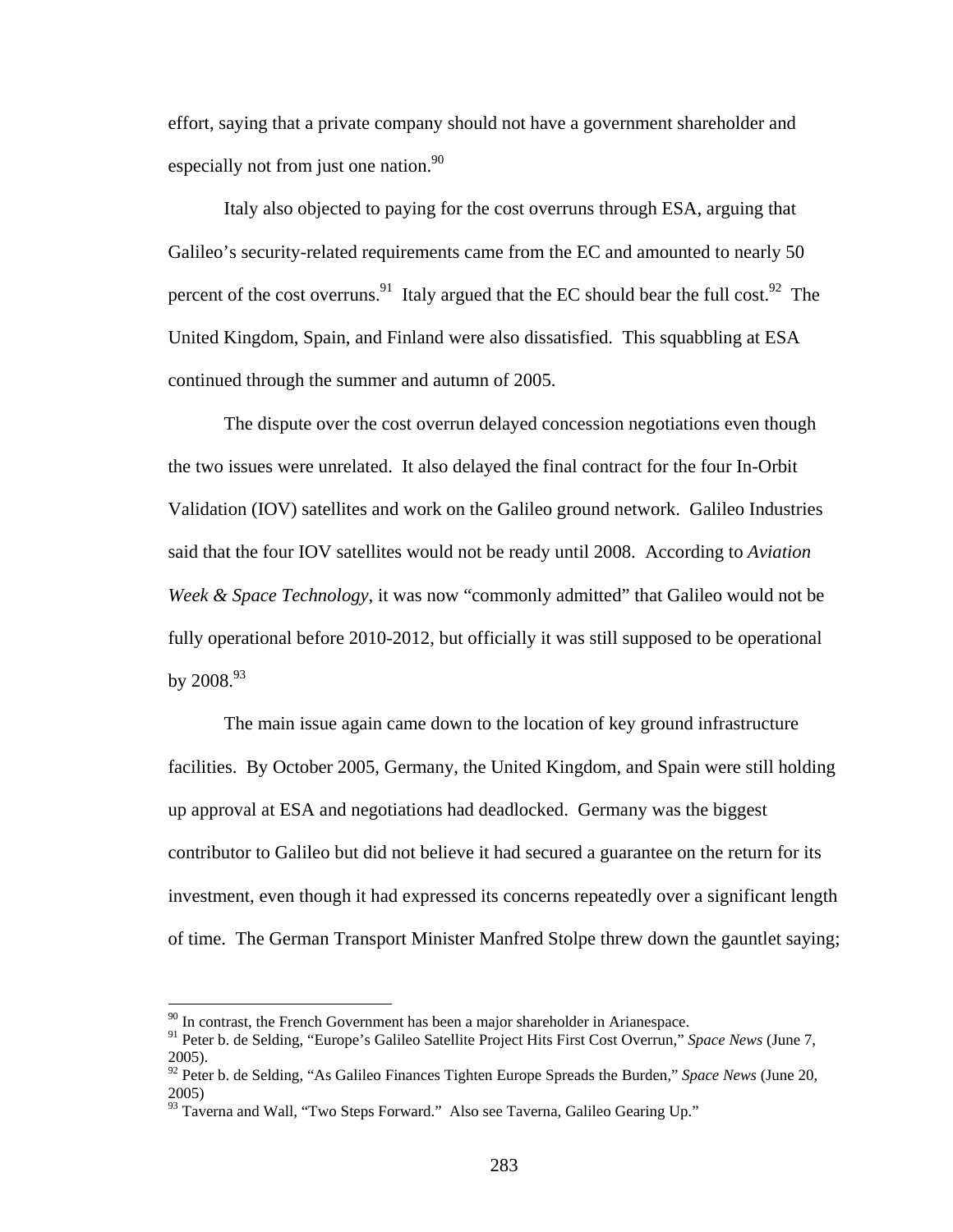We will only free up additional resources when German interests are taken into consideration. We want the satellite control center and the inclusion of a German industrial entity [in addition to the Franco-German EADS], in the future Galileo consortium, as well as appropriate participation of German industry in building the system.  $94$ 

Meanwhile, Germany and the other states concerned held parallel negotiations directly with the private concessionaires.<sup>95</sup> ESA Director General Dordain hoped that the final concession bid, due on October 21, would contain proposals for the lay out of the ground infrastructure that would break the deadlock.<sup>96</sup> However, the final concession bid stalled again and got pushed into early 2006.

Finally, in early December 2005 an EC mediator helped the sides reach a comprehensive agreement which would allow the release of the 950 million euros needed to complete the four IOV satellites. The agreement stipulated that the concessionaire headquarters would be in France; the operating center would be in the United Kingdom; the constellation, mission control, and performance evaluation facilities would be in Germany and Italy; and a back-up safety-critical service facility would be in Spain. A final decision on the location of the GSA would be decided after the concessionaire was in place. $97$ 

In addition, at German insistence a German joint company called TeleOp became the eighth member of the combined consortium. Thirty percent of TeleOp was controlled by DLR, 30 percent by EADS Space Services Germany, 25 percent by T-Systems (A German telecom operator), and 15 percent was controlled by a Bavarian investment bank.

<sup>94</sup> Michael A. Taverna and Robert Wall, "ESA Rolls Out Plan B for Galileo," *Aviation Week and Space Technology* 163, no. 16 (October 24, 2005): 30.

<sup>95 &</sup>quot;Green Light for More Galileo Funding Delayed Again," *Aviation Week and Space Technology* 163, no. 11 (September 19, 2005): 22.

<sup>&</sup>lt;sup>96</sup> Taverna and Wall, "ESA Rolls Out Plan B for Galileo."

<sup>97</sup> Michael A. Taverna, "Green Light for Galileo," *Aviation Week and Space Technology,* 163, no. 23 (December 12, 2005): 69.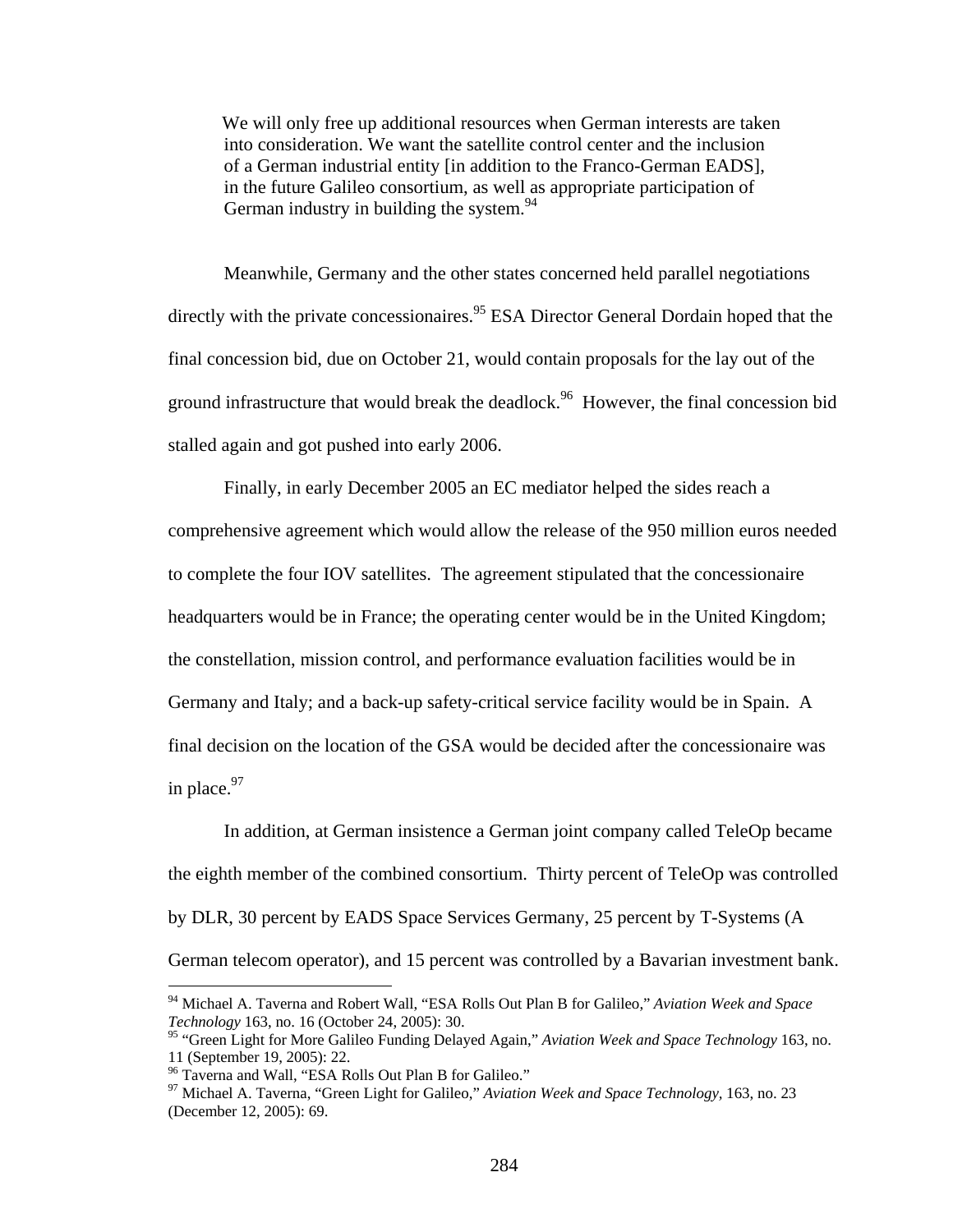TeleOp would guarantee Germany a strong say in how the system would be run even if Germany lost control of EADS, its former "national champion."98

On 28 December 2005 the Surrey Satellite Ltd experimental Galileo satellite, Giove-A, was successfully launched.<sup>99</sup> The Galileo program at last had a satellite in orbit. This meant that Galileo's ITU allocated frequencies were secured. Recall that the Galileo frequencies which had been negotiated at the ITU WRC in May 2000 would have been lost if the first Galileo satellite had not been launched and made operational before 14 February 2006.<sup>100</sup> The launch of Giove-A also meant that on-orbit testing of various Galileo technologies could commence.

Despite all the hard bargaining that had occurred in 2005, the Galileo program ended 2005 on an upbeat note. The EC described the Galileo program as "on-track" and EU, ESA, and national officials said that no more obstacles stood in the way of a final concession agreement.<sup>101</sup>

## *January 2006 – December 2006: The return of previously set aside issues*

In January 2006 the final contract for the four IOV validation phase satellites was finally signed between ESA and Galileo Industries.<sup>102</sup> By September 2006 they were under

<sup>98</sup> Michael A. Taverna and Robert Wall, "Almost a Go for Galileo," *Aviation Week and Space Technology*  165, no. 12 (September 23, 2006): 56.

<sup>99</sup> Commission of the European Communities, *Communication from the Commission to the European Parliament and the Council: Taking Stock of the Galileo Programme*, COM (2006) 272 final (Brussels: EC, June 7, 2006), 2.<br><sup>100</sup> Warner, "After Much Debate."

<sup>&</sup>lt;sup>101</sup> EC, "Galileo on Track: Successful Launch of the Giove-A Satellite," Press Release IP/05/1712 (Brussels: EC December 28, 2005).

http://europa.eu/rapid/pressReleasesAction.do?reference=IP/05/1712&format=HTML&aged=0&language= EN&guiLanguage=fr. And Taverna, "Green Light for Galileo."

<sup>102</sup> Commission, *Taking Stock,* COM (2006) 272 final, 2.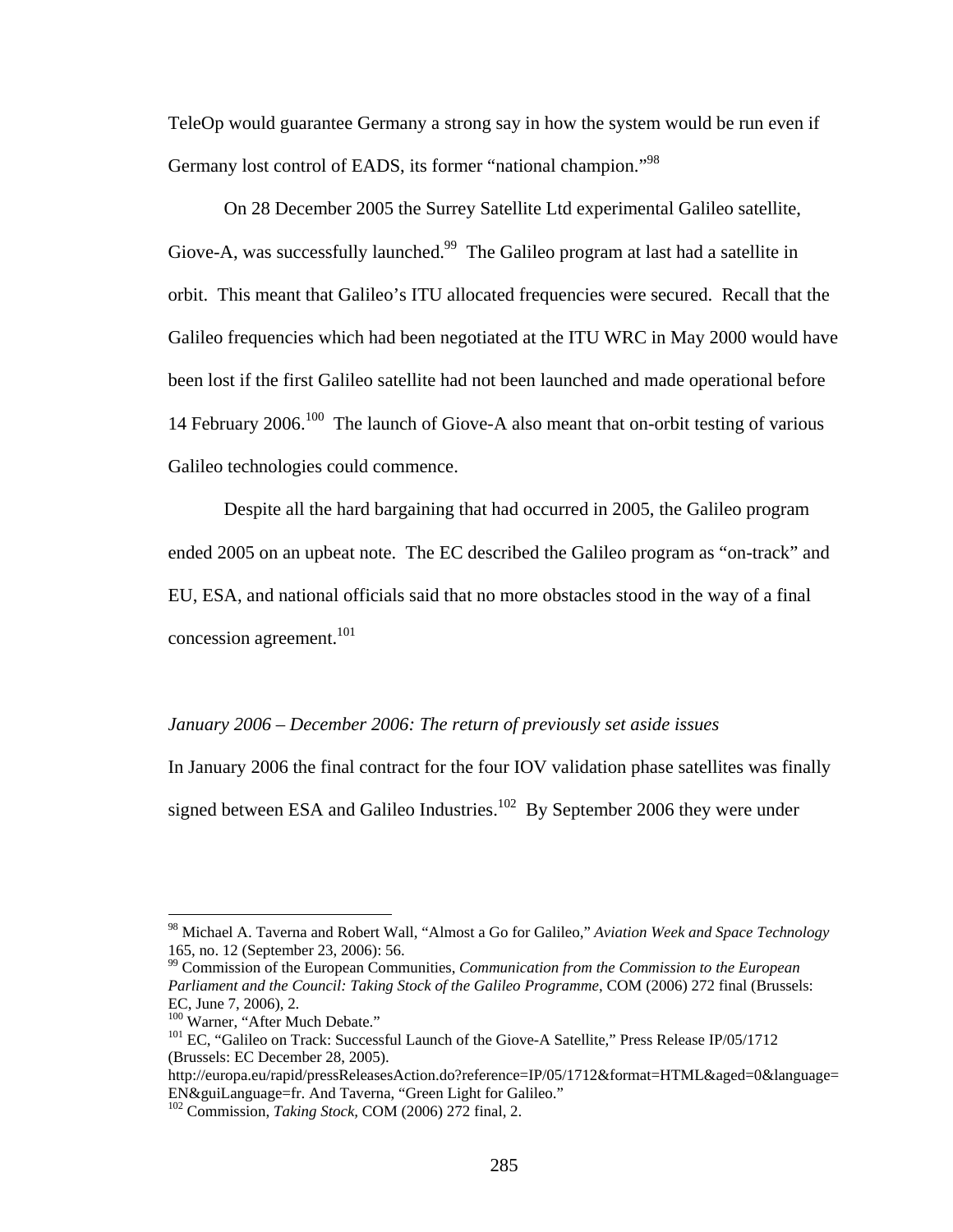construction and tentatively slated for a late  $2008$  launch.<sup>103</sup> However, the rest of  $2006$ did not turn out well. Concession negotiations stalled, PRS issues resurfaced, and serious question about China's participation arose.

Negotiations on the final concession contract remained bogged down. The main issue was how Galileo's various risks should be allocated during the Deployment Phase when the consortium was supposed to provide two thirds of Galileo's financing. The United Kingdom and Germany insisted that Galileo's private interests should bear the majority of risk since they ultimately stood to commercially profit from Galileo. Germany and the United Kingdom did not want more public money to be used. In contrast, the consortium argued that Galileo's weak business case, the risk of launch failures, the uncertain regulatory environment, high-risk technological challenges, and the length of time before they would see a return on their investment (a decade) made the Galileo project too uncertain for private interests to bear the most risk.<sup>104</sup> Officially, nine "blocks" of risk were identified in negotiations: cost overrun, construction, performance, design, revenue and markets, deployment, coverage of project risks, compensation in the event of termination of the project, and refinancing.<sup>105</sup> The apportionment of risk within each block needed to be agreed upon. Negotiations on these points dragged on throughout 2006.

Meanwhile, in February 2006 the European Commission sponsored a security exercise that demonstrated the usefulness of European space capabilities in security

<sup>&</sup>lt;sup>103</sup> Taverna and Wall, "Almost a Go for Galileo."

<sup>&</sup>lt;sup>104</sup> Dr. Xavier Bertran and Alexis Vidal, "The Implementation of a Public-Private Partnership for Galileo" (paper presented at ION GNSS 18<sup>th</sup> International Technical Meeting of the Satellite Division, Long Beach CA, September 13, 2005). Dr. Xavier Bertran was the Deputy Director of the Galileo Program within EADS Space services, France and was the bid manager for INAVSAT. Alexis Vidal was a Galileo project manager for EADS Space Services, France.

<sup>105</sup> Commission, *Taking Stock,* COM (2006) 272 final, 3.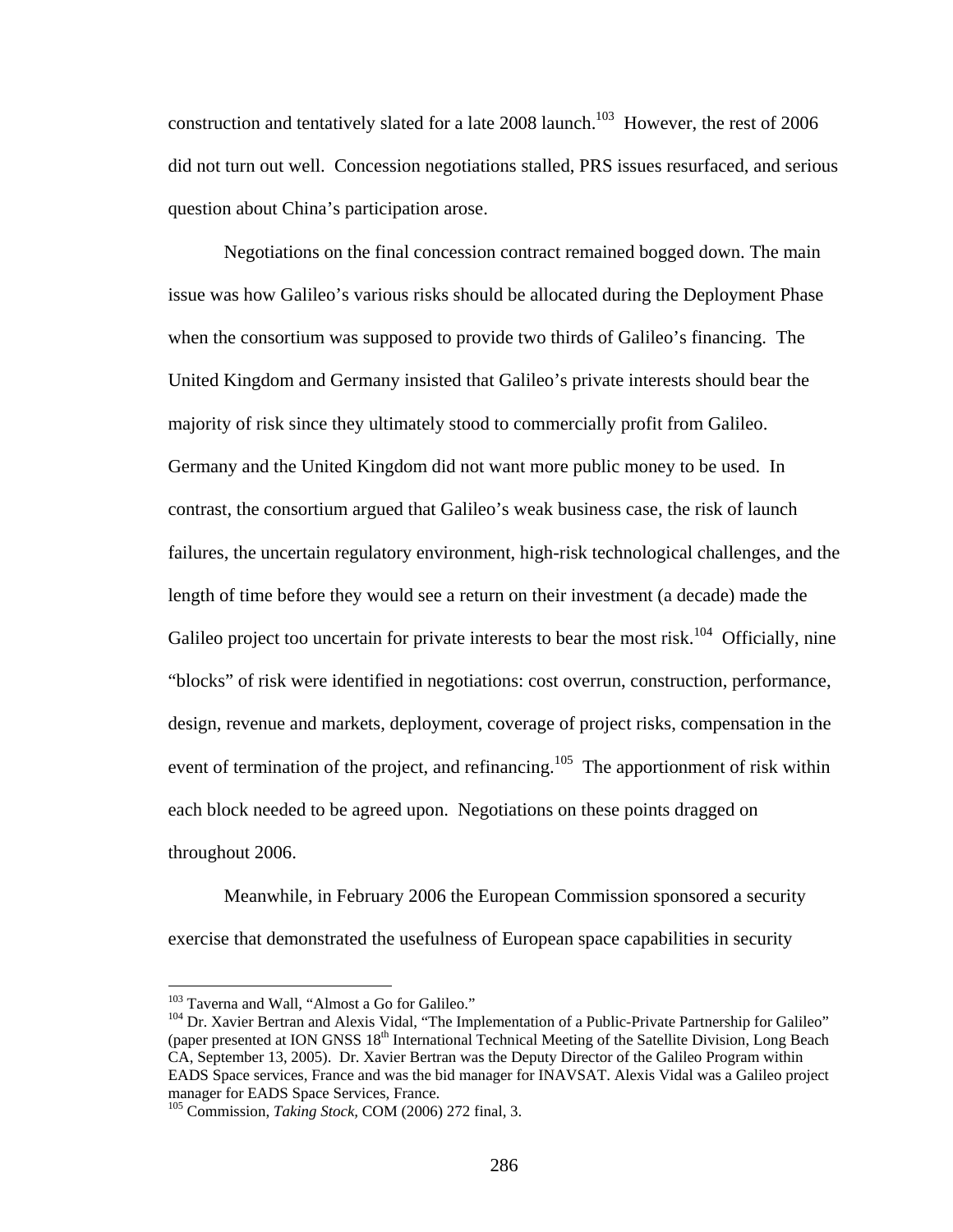scenarios outside of Europe.<sup>106</sup> The exercise was the culmination of a 15 month ECindustry collaborative study called "Advanced Space Technologies to Support Security Operations" (ASTRO+).<sup>107</sup> The successful exercise included an earthquake disaster in Poland (simulating a location outside of Europe), and included civil and military participants. A situation center was set up in Poland that integrated civil and military space capabilities including imagery, navigation, tracking, and communication capabilities. The European Geostationary Overlay Service (EGNOS) was used for navigation services – in effect simulating Galileo's future capabilities. Clearly, this security exercise was a tangible demonstration that Galileo's capabilities would be used for security purposes and by European military forces.

By June 2006 the GJU and the consortium were still far apart in their negotiating positions. On June 7, 2006 the Commission sent a communication to the European Parliament and Council, "Taking Stock of the Galileo Programme." This update of the Galileo program admitted that the question of the apportionment of risk was holding up negotiations. The main point of contention boiled down to how industry and the EC should share the risk if Galileo became a commercial failure.<sup>108</sup> Indeed, the serious doubts about Galileo's commercial viability which the Transport Council had been pressured to set aside in early 2002 rose to prominence again. The fact that GPS provided PNT services for free, and was improving those services, could not be ignored.

<sup>&</sup>lt;sup>106</sup> Telespazio News 2006, "ASTRO+ Final Demonstration Event, 10 March 10 2006," March 9, 2006. http://www.telespazio.it/news2006\_3.html (accessed August 7, 2007). And Istituto Affari Internazionali, Defence and Security, "Advanced Space Technologies to Support Security Operations – ASTRO+"*, Istituto Affari Internazionali*, http://www.iai.it/sections\_en/ricerca/difesa\_sicurezza/ASTRO/ASTRO+.asp (accessed August 7, 2007).

<sup>&</sup>lt;sup>107</sup> EADS Astrium led a team of 18 participating organizations including Alcatel Alenia Space, French space agency CNES, German aerospace centre DLR, the European Union Satellite Centre, Indra Espacio, Telespazio and the Royal United Services Institute for Defence and Security Studies. 108 Commission, *Taking Stock,* COM (2006) 272 final.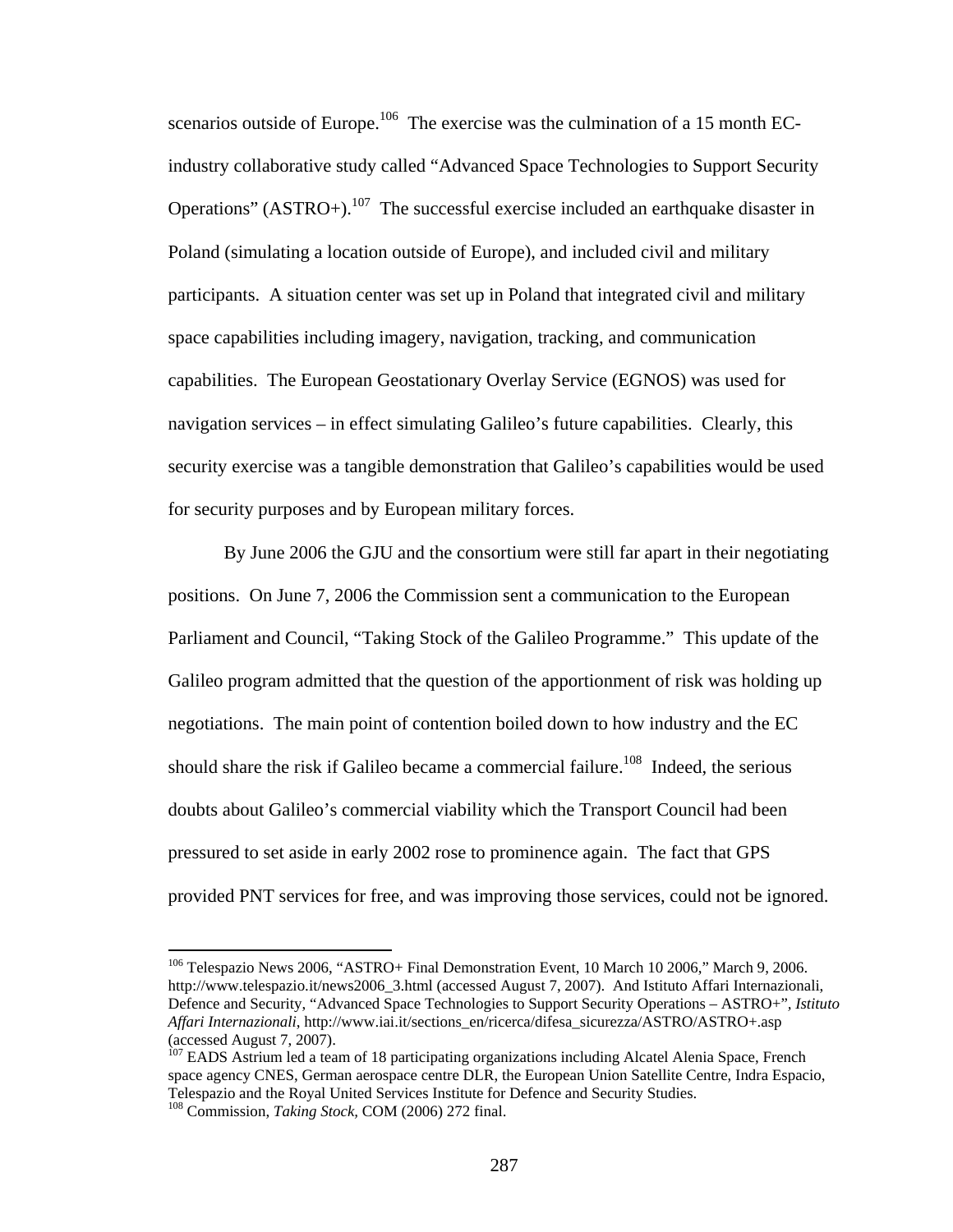In addition, other bargaining positions complicated the negotiations. For example, while the EU had agreed to pay a portion of Galileo's future operating costs (with the rest coming from the revenue generated by Galileo), the consortium wanted the EU to help pay the costs of the large bank loan the consortium had to take out to finance Galileo's Deployment Phase. The consortium also wanted the EU to bear the full cost of replacing the Galileo constellation when its satellites were retired. The EU offered to pay an additional 1 billion euros between 2007 and 2013 to help the Galileo consortium achieve commercial success, but the consortium demanded 2.5 billion euros.<sup>109</sup>

Later in June 2006 new EC Transport Commissioner Jacques Barrot said that the EC was aware that the consortium was a monopoly industrial group, in effect, but the EC was determined not to bow to any of its unreasonable demands. He said, "I want to be very clear on one point. The commission is not ready to pay any price just to obtain Galileo. Galileo costs must be reasonable and allow us to see value for money."<sup>110</sup> He also said that balancing the risk was more important than the schedule and the Commission was prepared to delay Galileo's commercial start date to 2011 if that is what it took to secure acceptable contract terms. The willingness to delay Galileo in order to assure value for money and the ability of the risk allocation issue to thwart forward progress indicates that up to this point, efficiency and the profit motive still strongly influenced European decision makers' decisions with regard to Galileo's development.

As the Galileo project inched closer to fruition in 2006, other issues which had been set aside earlier became increasingly important. First, the tension between Galileo's military and civil rationales intensified and disagreement over Galileo's military uses

<sup>109</sup> Peter B. de Selding, "EU: No Blank Check for Galileo," *Space News* (June 19, 2006). http://www.space.com/spacenews/archive06/Prs\_061906.html (accessed January 9, 2008).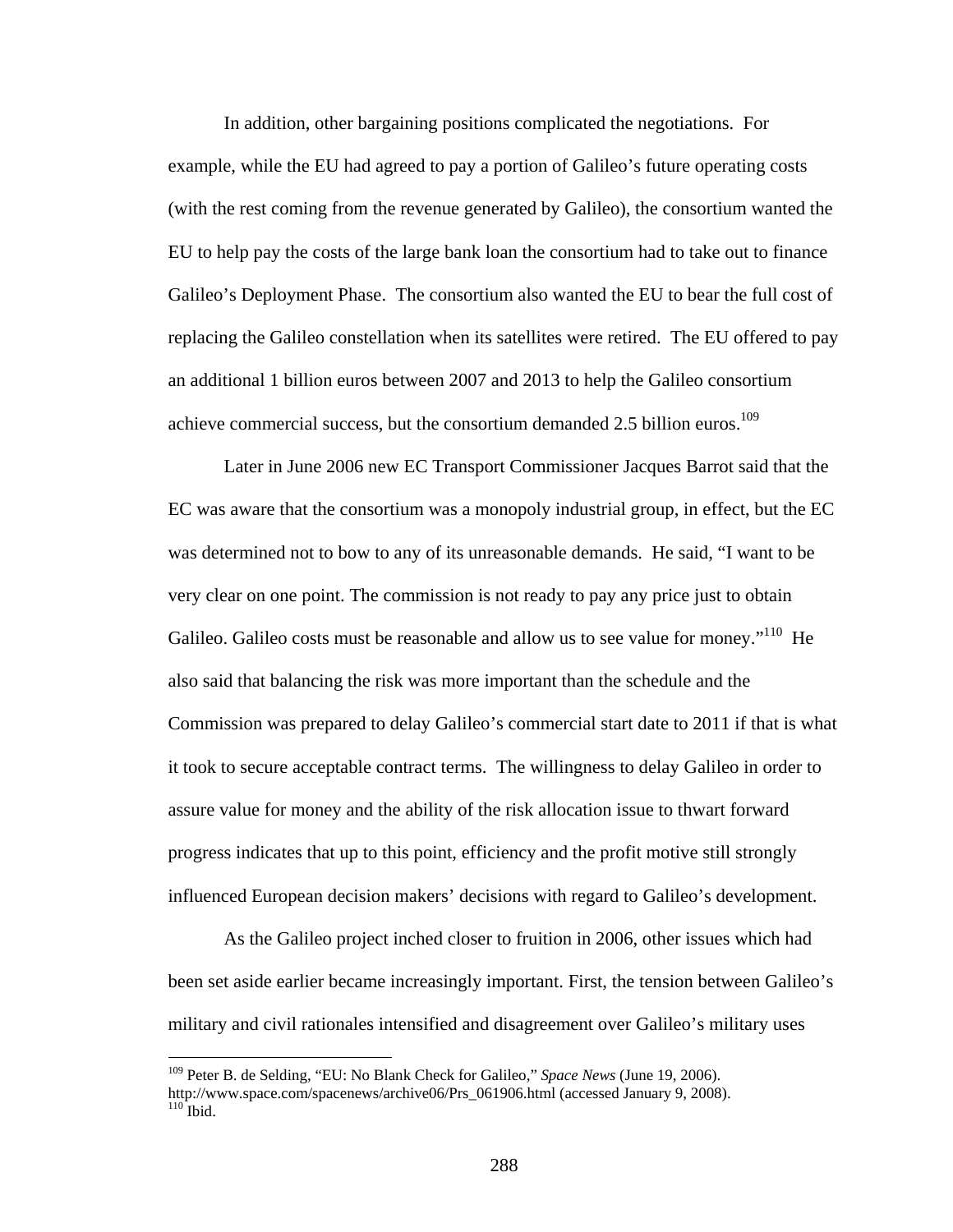grew stronger. The British continued to insist that Galileo was strictly for civilian uses and reaffirmed that British forces would not use Galileo's PRS signal. Moreover, the U.K. still sought to deny the military use of the PRS signal by any European country.<sup>111</sup> This put the U.K. at loggerheads with France who said that it planned to use the PRS signal militarily. Germany remained undecided and the EC would not commit one way or the other.112 However, in October 2006, EU Transport Commissioner Jacques Barrot said using Galileo for military and defense purposes would help pay for the infrastructure and should be considered. He also noted that the use of Galileo only for civilian purposes would not persist because European military forces required satellite navigation capabilities<sup>113</sup> In addition, Patrick Bellouard, Galileo program coordinator for the French Prime Minister's office, said that French government support for Galileo would be put into question if the EC decided to prohibit military use of  $PRS$ <sup>114</sup>

In the meantime, policies and organizational structures related to the operation and use of PRS did not yet exist. The EC's Communication of 7 June 2006 noted that initial work on defining a policy had been started by the Galileo Security Board but many things still needed to be done to organizationally prepare for PRS services. For example, national level requirements for the use of PRS services needed to be developed and an authority to oversee national users needed to be designated. In addition, the GSA needed to draft "Guidelines for implementing PRS management rules in the Member States," "Common Minimum Standards for the use and management of PRS," and "Specification and Instructions for the Construction of PRS receivers." The goal was for the EC to

<sup>&</sup>lt;sup>111</sup> De Selding, "Britain, France at Odds."

<sup>112</sup> Ibid.<br><sup>112</sup> Ibid. <sup>113</sup> Defense News, "A Military Role for Galileo, " *Defense News*, October 12, 2006, http://www.defensenews.com (accessed February 15, 2008).<br><sup>114</sup> De Selding, "Britain, France at Odds."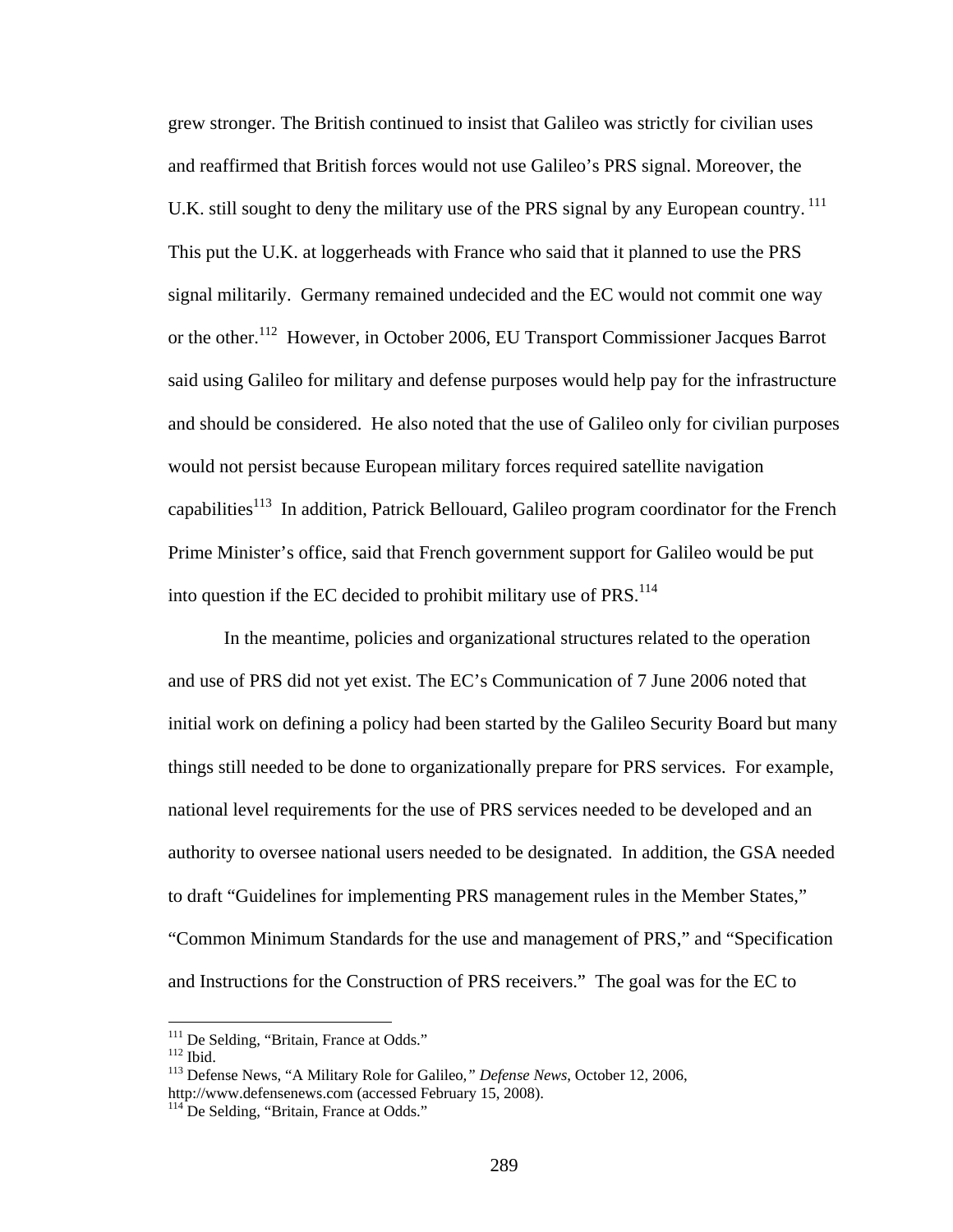propose a plan to accomplish these tasks by the end of 2006 so that it would be possible to begin using PRS at the end of  $2010$ .<sup>115</sup> The manner in which these requirements almost appear to be an afterthought in the Galileo project's planning indicates that the PRS signal, i.e. the military and security uses of Galileo, was not the highest of priorities at this point.

China's involvement with the Galileo project also came into doubt. In mid-2006, the Chinese revealed plans to build their own global satellite navigation system called "Compass" or "Beidou." Its design was very similar to the GPS and Galileo constellations. The Chinese also revealed their intention to overlay their military signal on the PRS signal and perhaps overlay the GPS military frequency as well. In addition to the security implications of this move it undermined Galileo's business case even further since it reduced the PRS signal's value.<sup>116</sup> Moreover China said that it would have a free open signal for commercial use.<sup>117</sup>

 In fact, the China and Israel partnership agreements were due to expire at the end of 2006 when the GJU shut down. The GNSS Supervisory Authority was due to take over from the GJU at the start of 2007 and no plans were being made to extend the agreements. Agreements with other countries had never been finalized and there was no plan to do so. GSA was designed as a European-only management body. The fact that GSA's responsibilities included management of the PRS signal precluded non-European countries from involvement. Only European authorities would have access to PRS.

<sup>&</sup>lt;sup>115</sup> Commission, *Taking Stock*, COM (2006) 272 final, 7.<br><sup>116</sup> Peter B. de Selding, "Europeans Raise Red Flags over Chinese Satellite Navigation Plan," *Space News* (June 12, 2006). http://www.space.com/spacenews/archive06/China\_061206.html (accessed January 9, 2008).

<sup>117</sup> Judy Dempsey, "Funding Breakdown Throws Galileo Satellite Project Off Course," *International Herald Tribune*, May 9, 2007. http://www.iht.com/articles/2007/05/09/sports/galileo.php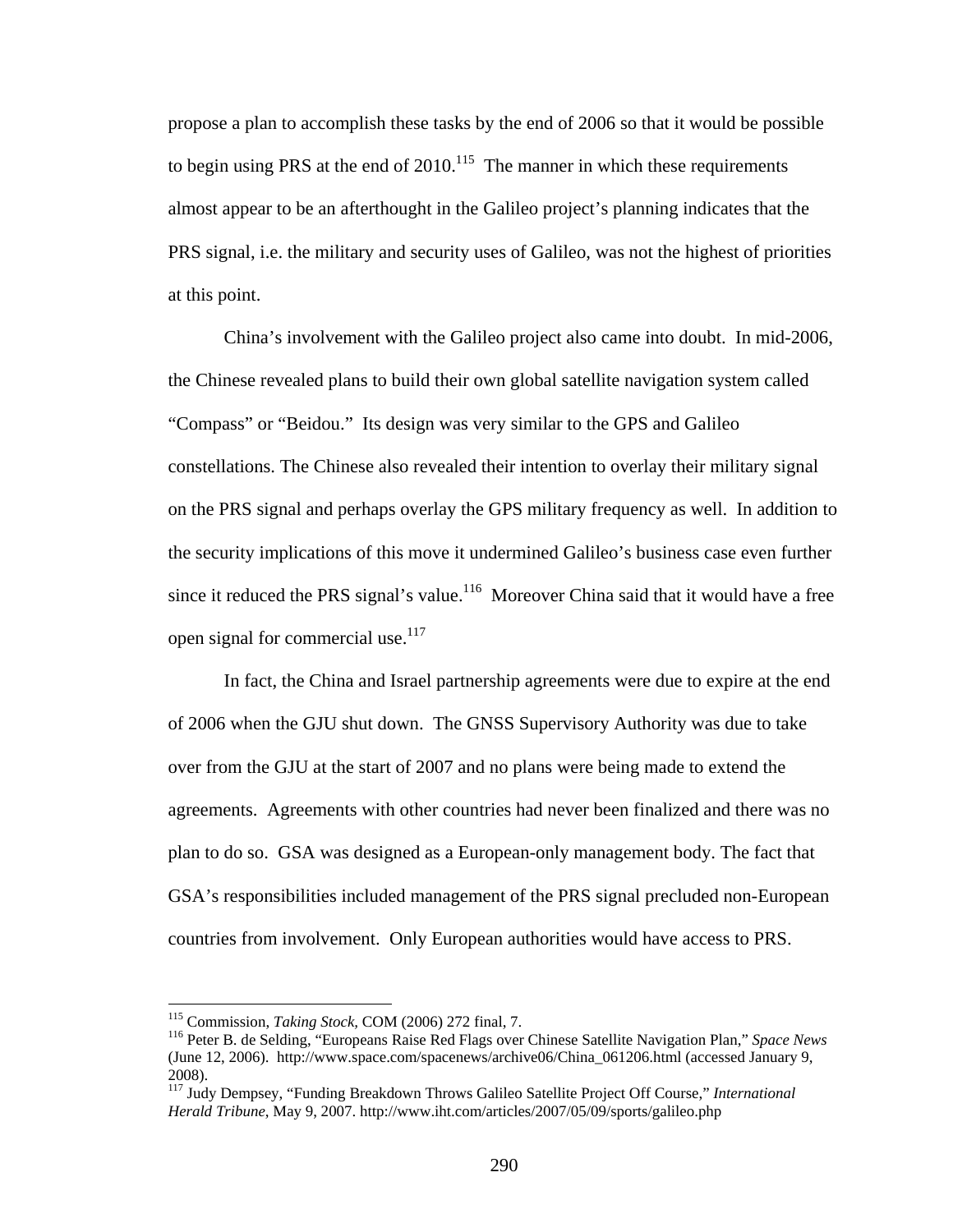China and Israel's 5 million euro deposits would be refunded, minus any expenses they had incurred.<sup>118</sup> In October 2006 India withdrew its participation in Galileo and began collaborating with Russia on an improved version of GLONASS.<sup>119</sup> The sudden withering away of Galileo's international cooperation goals at the end of 2006, after a decade of seeking a global civil navigation satellite project built with international cooperation, indicates that something had changed in how European decision-makers perceived the Galileo project<sup>120</sup> or how prospective partners viewed the Galileo project. The implications of this turnaround are explored in the analysis below.

 Meanwhile, Galileo Industry's performance in building the second experimental Galileo satellite, Giove-B, came under review by  $ESA$ <sup>121</sup> Giove-B was originally supposed to be launched before Giove-A was launched in December 2005. Then it slipped to late 2006. By the end of 2006 it was not expected to be launched until late 2007 or early  $2008$ <sup>122</sup> ESA convened three separate boards of inquiry to investigate why Galileo Industries had not been able to keep on schedule. Besides some considerable technical problems, organizational problems also contributed significantly to the delays. Galileo Industries combined all the big satellite prime contractors (Alcatel Alenia Space, 38 percent; EADS Astium, 38 percent; Thales, 12 percent, and Galileo Sistemas y

1

<sup>119</sup> "Will European Disagreements Leave Galileo Grounded?" *Spiegel Online*, March 7, 2007,<br>http://www.spiegel.de/international/spiegel/0,1518,469913,00.html (accessed January 24, 2008).  $h^{120}A$  variety of European officials interviewed consistently implied that the EC no longer wanted

<sup>&</sup>lt;sup>118</sup> De Selding, "Europeans Raise Red Flags."

international partners due to security reasons. None stated that the break off in cooperation was initiated by the countries outside Europe.

<sup>&</sup>lt;sup>121</sup> This section relies heavily on reporting of a January 17, 2007 press conference by ESA Director General Jean-Jacques Dordain. Reported by Peter B. de Selding, "ESA Considers Dissolution of Galileo Industries," *Space News* (January 26, 2007). http://www.space.com/spacenews/archive07/galileo\_0122- 3.html (accessed January 9, 2008). And Michael A. Taverna and Andy Nativi, "Giove B Forces Galileo Industries Review," *Aviation Week & Space Technology* 166, no. 4 (January 22, 2007): 32. 122 It was successfully launched on 27 April 2008.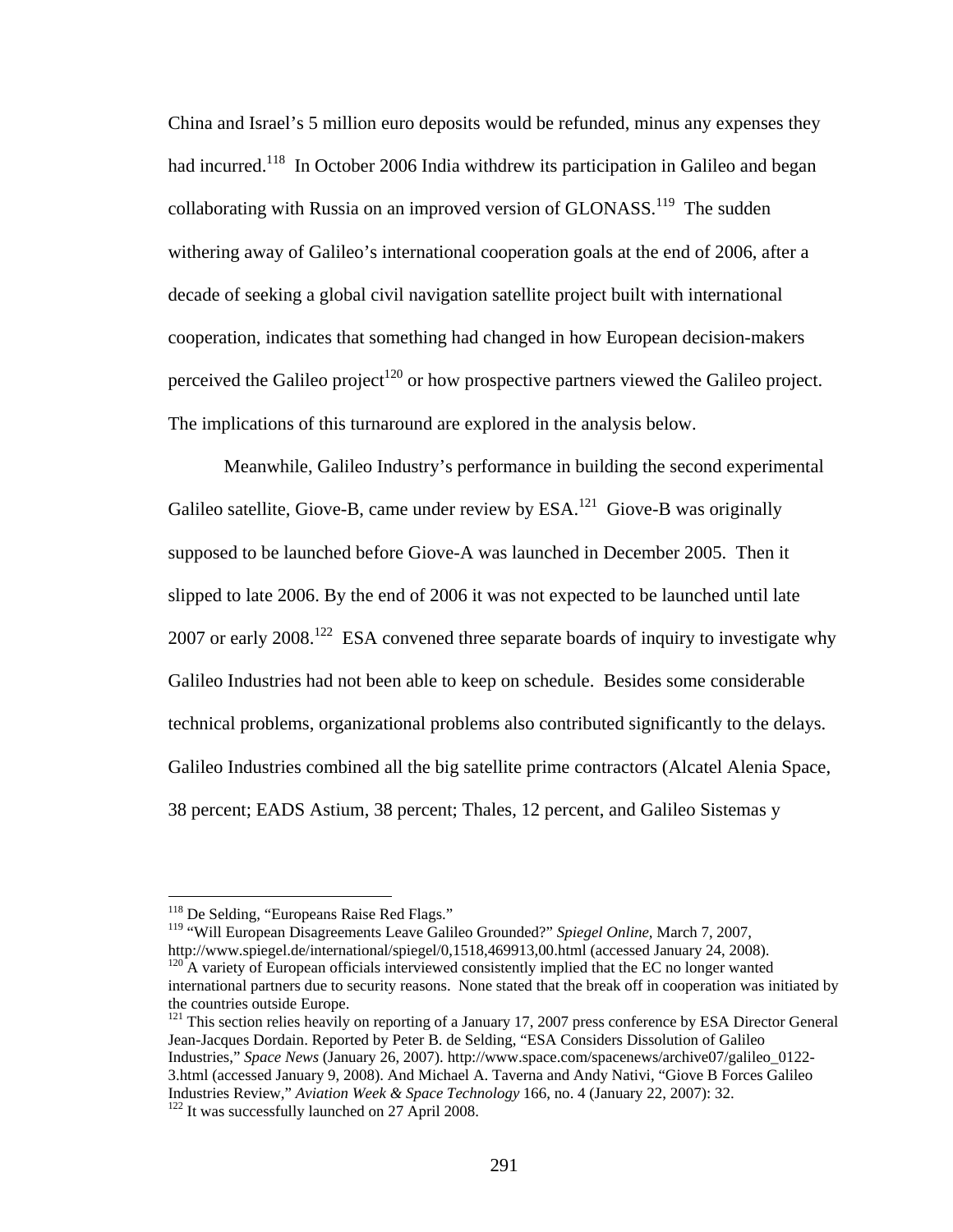Servicios, 12 percent) – each the natural competitor of the other.<sup>123</sup> This created competitive stresses that undermined decision-making. In effect, each company was extremely reluctant to take direction from another company in the consortium. In addition, national level political pressure by Italy, Germany, France, Spain and the United Kingdom was put on ESA to strictly follow *juste retour* principles. Nevertheless, ESA was concerned that the four IOV satellites being built by Galileo Industries would face extensive problems and delays – as had happened with Giove-B. By January 2007, ESA Director General Dordain was considering forcing the dissolution of Galileo Industries.<sup>124</sup>

 The GJU was dissolved at the end of December 2006 without a final concession contract being signed. The GSA, which had already begun initial operations, took over and was now responsible for negotiating the Galileo concession. Unsurprisingly, EU transport ministers could not even reach agreement on where the GSA headquarters was to be located. Eleven EU Member States wanted to host the GSA and no compromise was reached at the December 2006 Transport Council meeting.<sup>125</sup> Unwillingness to surrender national interests prevented the Galileo project from moving forward again. At the end of 2006 concession negotiations continued but it was uncertain if a deal could even be worked out by the end of  $2007$ .<sup>126</sup>

 Meanwhile, the commercial space market picked up in 2006. Arianespace signed contracts to launch 12 spacecraft in 2006, up 33 percent from what it had contracted for

<sup>&</sup>lt;sup>123</sup> GPS World, "Galileo Industries Told to Put House in Order," *GPS World*, January 23, 2007.<br>http://www.gpsworld.com/gpsworld/article/articleDetail.jsp?id=399854 (accessed January 15, 2008).

 $h<sup>124</sup>$  Galileo Industries was renamed "European Satellite Navigation Industries," (or ESN Industries) in early

<sup>2007.</sup> It dissolved at the end of 2007.

<sup>&</sup>lt;sup>125</sup> Peter B. de Selding, "Galileo Oversight Group Remains Without a Home," Space News, (December 12, 2006). http://www.space.com/spacenews/europe/Galfailweb121206.html (accessed January 9, 2008).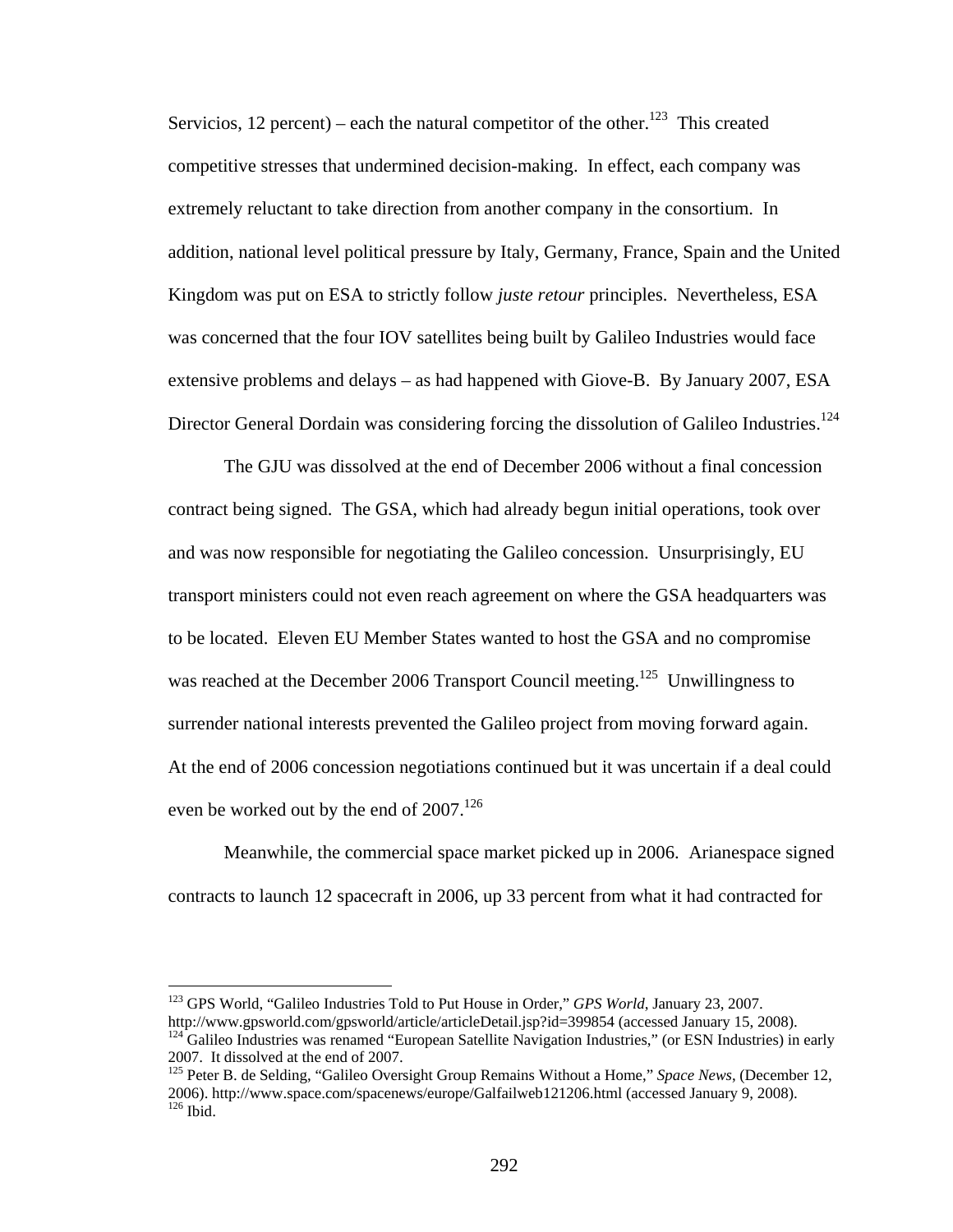in 2005.<sup>127</sup> Arianespace revenues and earnings were expected to increase substantially in the coming years. Likewise, the demand for the construction of satellites also picked up in 2006. Improvement in the commercial space business climate may have undermined the consortium's bargaining position with the GSA. On the other hand, in January 2007 Thales prepared to take over Alcatel Alenia Space. That left EADS and Thales Alenia as the remaining space industry prime contractors in Europe. A potentially positive result of this merger was that each one of these firms had a foothold in each of the major European Galileo countries.<sup>128</sup>

## *2007: Galileo's near death experience*

The context surrounding the Galileo program shifted significantly in 2007. First, after reportedly "dazzling" an American spy satellite with a ground-based laser beam in 2006, China conducted an anti-satellite (ASAT) weapon test in mid-January 2007 where it destroyed a target satellite with a ground launched kinetic kill vehicle. The technologically challenging ASAT tests not only demonstrated that China possessed a significant strategic capability, but that China considered space a strategic domain which could be contested militarily. The ASAT tests alarmed authorities in Europe and the United States. Since the global economy and NATO had grown increasing reliant upon space-based capabilities, the ASAT test was considered a significant strategic threat.

 India and Russia had also increased public investment in their space activities. By 2007 India had demonstrated growing expertise in space and Russia had increased its

<sup>&</sup>lt;sup>127</sup> Michael A. Taverna, "Capacity Crunch; Buoyant Demand Sets Stage for Another Strong Year at Arianespace," *Aviation Week & Space Technology* 166, no. 3 (January 15, 2007): 420. 128 Taverna and Nativi, "Giove B Forces Galileo Industries Review."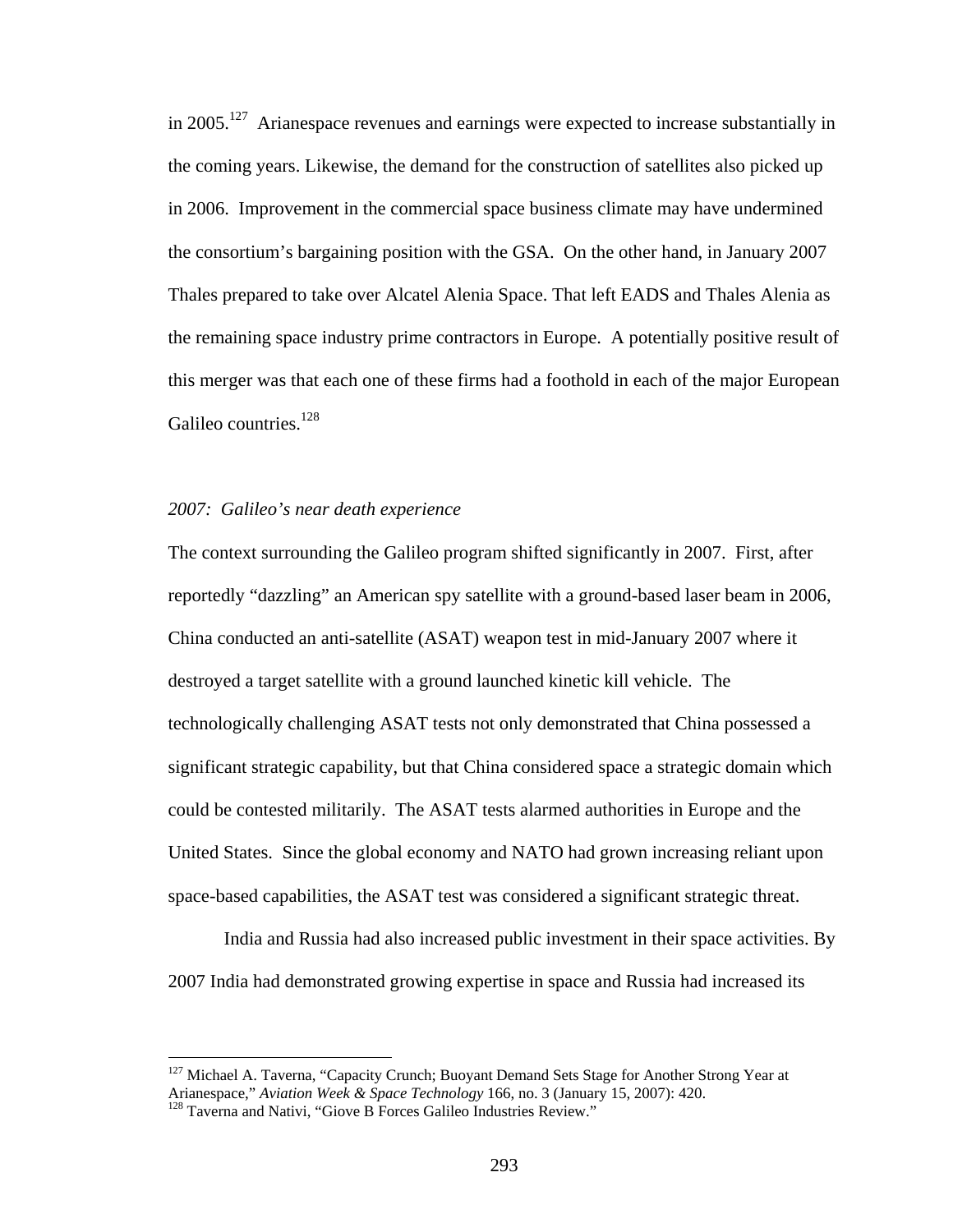civil space agency budget tenfold since 1999 so that, if compared "on an equal purchasing power basis," it was now at a spending level close to  $ESA's$ .<sup>129</sup>

 Two French parliamentarians who had long been active as influential French and European space advocates, M.P. Christian Cabal and Senator Henri Revol, released a report in February 2007 in which they said that the space ambitions of China, India, Russia, Japan and the United States constituted a new space race and that Europe should join in it; otherwise Europe risked being left behind and becoming a second rate power. Among many other ambitious recommendations, they called for the Galileo program to be accelerated and for negotiations with NATO to decide how PRS should be used and protected.130

The year 2007 also saw a significant increase in EU military capabilities. Two  $60,000$ -strong EU Battle Groups<sup>131</sup> became fully operational in January 2007 and were put on-call for contingencies. In February the EU opened the Single Intelligence Assessment Capacity (SIAC) organization which was created by combining the EU General Secretariat's Situation Center with the intelligence division of the EU's military leadership. Its purpose was to provide global intelligence and help in EU security and stabilization operations.<sup>132</sup> Then in June 2007 the EU Operations Center was activated to provide command and control for the EU Battle Groups. Even so, the EU military committee never voiced an opinion on Galileo. $133$ 

<sup>129</sup> Christian Cabal and Henri Revol, *Report on the Principal Programmatic Areas of Future Space Policy: Space Policy: Daring or Decline: How to Make Europe World Leader in the Space Domain* (Parliament of France Office for Scientific and Technological Assessment, 2007), 9.

http://www.senat.fr/opecst/rapport/rapport\_politique\_spatiale\_anglais.pdf (accessed May 20, 2008)<br><sup>130</sup> Cabal and Revol, "Space Policy: Daring or Decline," 4.<br><sup>131</sup> The EU Rapid Reaction Force had been restructured and ren

http://www.indigo-net.com (accessed August 5, 2007).<br><sup>133</sup> Alain Chappe, CNES Head of Brussels office, interviewed by author, December 5, 2007.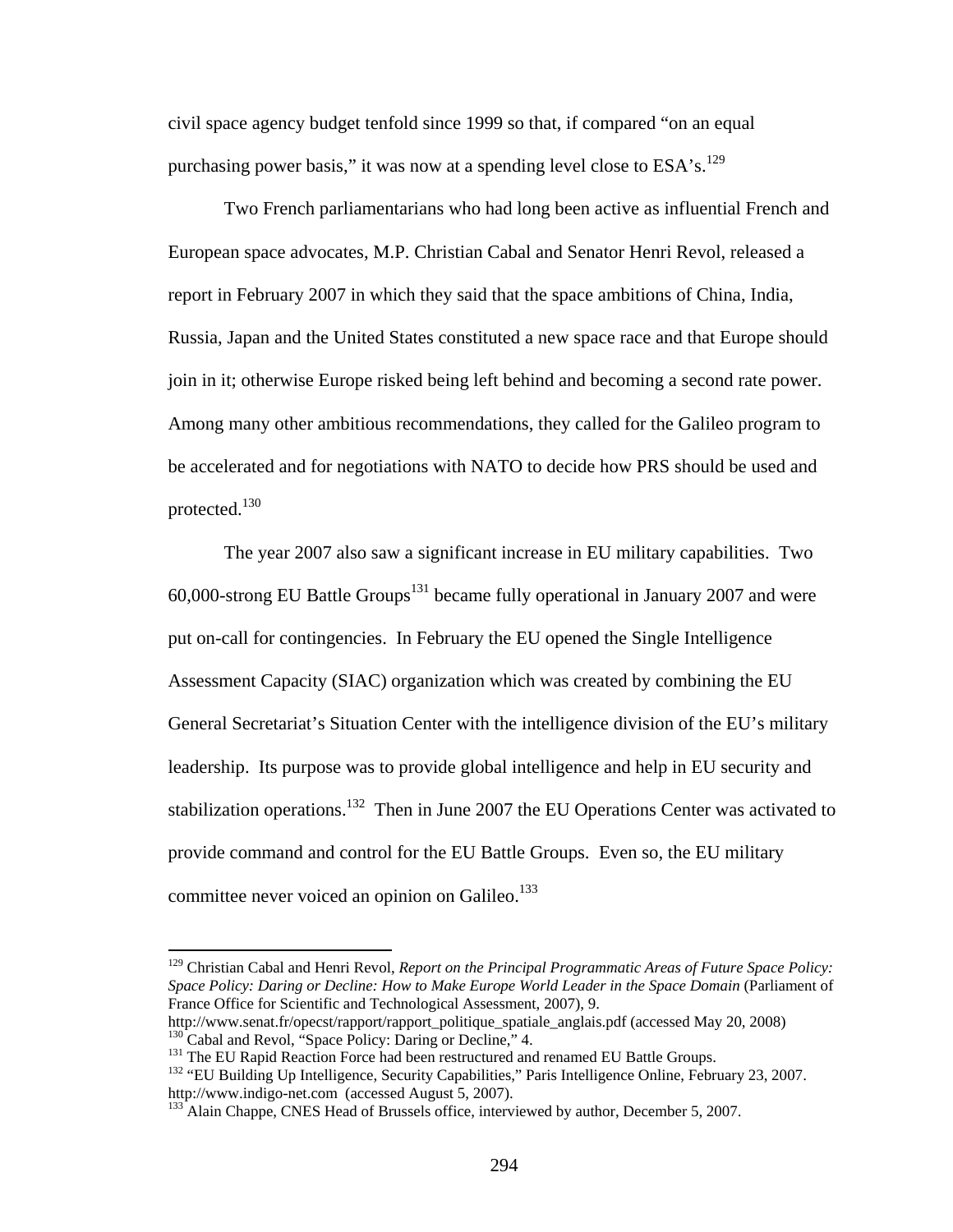Meanwhile, Galileo negotiations remained stalled in early 2007 and Galileo faced its most serious crisis.<sup>134</sup> The eight consortium members could not even agree on the selection of a director for the consortium.<sup>135</sup> A major sticking point developed when Spain demanded that a full control center be located in Spain in addition to the two control centers already planned for Germany and Italy. Germany was Galileo's largest sponsor and German companies, along with the German Transport Minister, were getting impatient. The German Transport Minister advocated using Germany's turn in the EU Council Presidency to pressure the consortium to reach a solution.

 Negotiations stopped. In early April EC Transport Commissioner Barrot strongly rebuked the eight companies of the consortium for dithering. He gave them until 10 May to incorporate the company, choose a headquarters, establish a management structure, name a chief executive, and provide a negotiating schedule which would make agreement achievable by September  $2007$ .<sup>136</sup> Otherwise "alternatives solutions" would be presented. Apparently the changes in the context surrounding the Galileo program contributed to the loss of patience among European decision-makers.

 On 25 April 2007 the EC person responsible for European Space Policy, EC Vice President Gunter Verheugen, said that in his opinion the Galileo project should be restructured into a more conventional arrangement in which the deployment of Galileo was fully public funded and the concessionaire's responsibility was limited to system operations. ESA Director General Dordain agreed that shifting the full cost of the

1

<sup>134</sup> Pierre Sparaco, "European Blockage: Economic Nationalism Impeding Galileo Program," *Aviation Week & Space Technology*," 166, no. 17 (April 30, 2007): 60.

http://proxygw.wrlc.org/login?url=http://proquest.umi.com.proxygw.wrlc.org/pq dweb?

did=1274625571&sid=1&Fmt=3&clientId=31812&RQT=309&VName=PQD. (accessed January 8, 2008).<br><sup>135</sup> "Will European Disagreements Leave Galileo Grounded?" *Spiegel Online*.<br><sup>136</sup> Taverna, "United We Stand."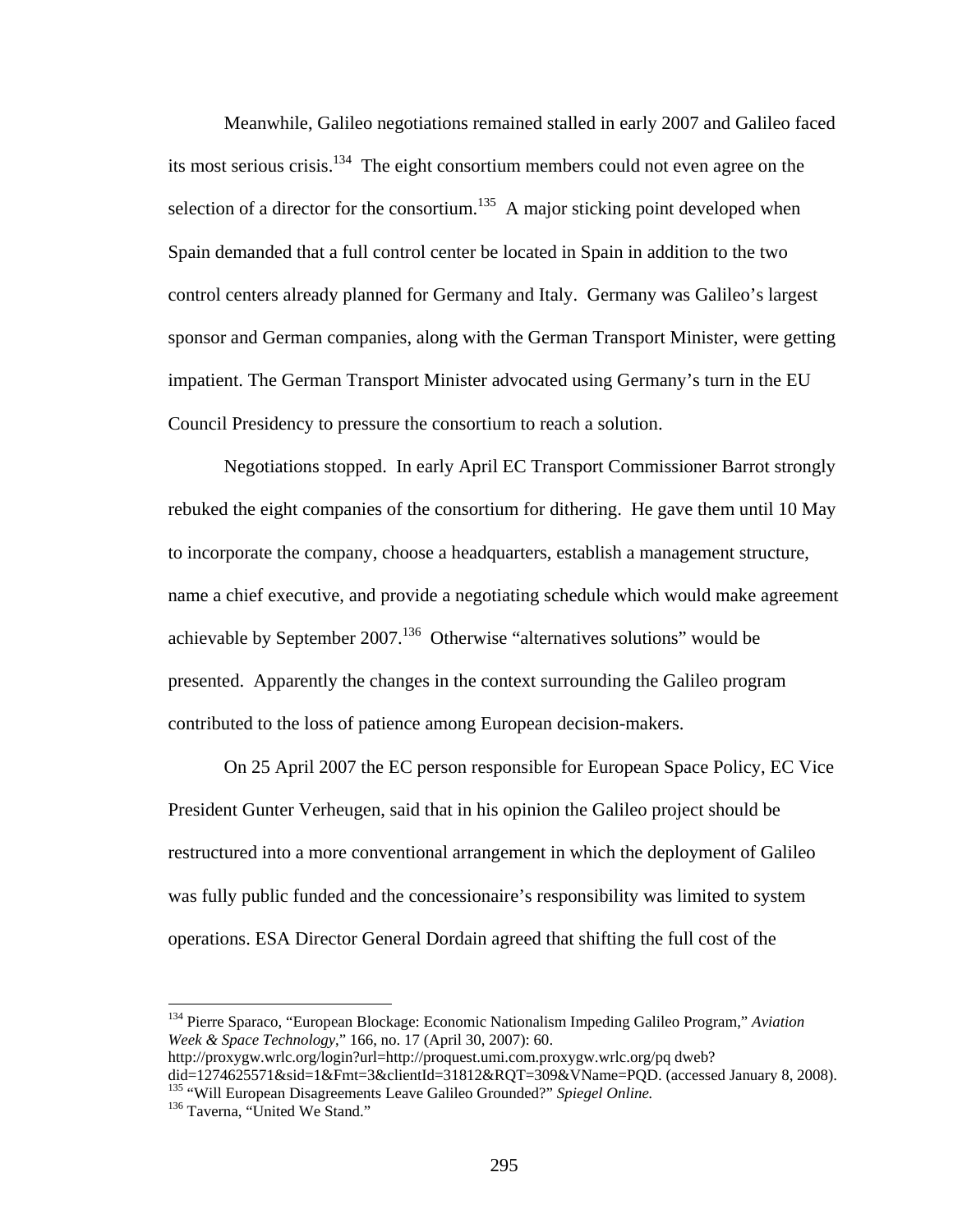Deployment phase would be ideal.<sup>137</sup> These sentiments were expressed in conjunction with the release of the first ever European Space Policy on 27 April 2007.<sup>138</sup>

 The first European Space Policy brought together EU, ESA, and Member State space interests under a single policy framework and provided a concrete political basis for EC leadership in the European space sector. The European Space Policy stated, "Europe needs an effective space policy to *enable* it to exert global leadership in select areas in accordance with European interests and values." In addition, it stated that "Space can contribute to European cohesion and identity." 139 Moreover EC Vice President Verheugen stated in its preface that "Without the European Space Policy Europe could become irrelevant."<sup>140</sup> He pointed out that rising competition from China and India meant Europe could not be complacent. He also made the point that the strategic value of Galileo was undisputable.

The policy stated that Europe was committed to Galileo and that it was essential that it be deployed without further delay. In addition, one of the policy's prime objectives was to ensure sustainable financing for European space applications, including Galileo. In fact, Galileo was a pillar of the emerging European Space Policy and signified Europe's ambitions in space, technology, and innovation. Moreover, in addition to its strategic importance and its contribution to the Lisbon strategy, it "*incarnated* the political, economic, and technological dimensions of the European Union."<sup>141</sup> [Emphasis] added].

1

<sup>&</sup>lt;sup>137</sup> Taverna, "United We Stand."<br><sup>138</sup> Commission of the European Communities. *Communication from the Commission to the Council and the European Parliament*: *European Space Policy*, COM (2007) 212 (Brussels: EC, April 26, 2007).

<sup>&</sup>lt;sup>140</sup> Ibid., preface.<br><sup>141</sup> Commission, *Galileo at a Cross-Road*, COM (2007) 261 final, 6.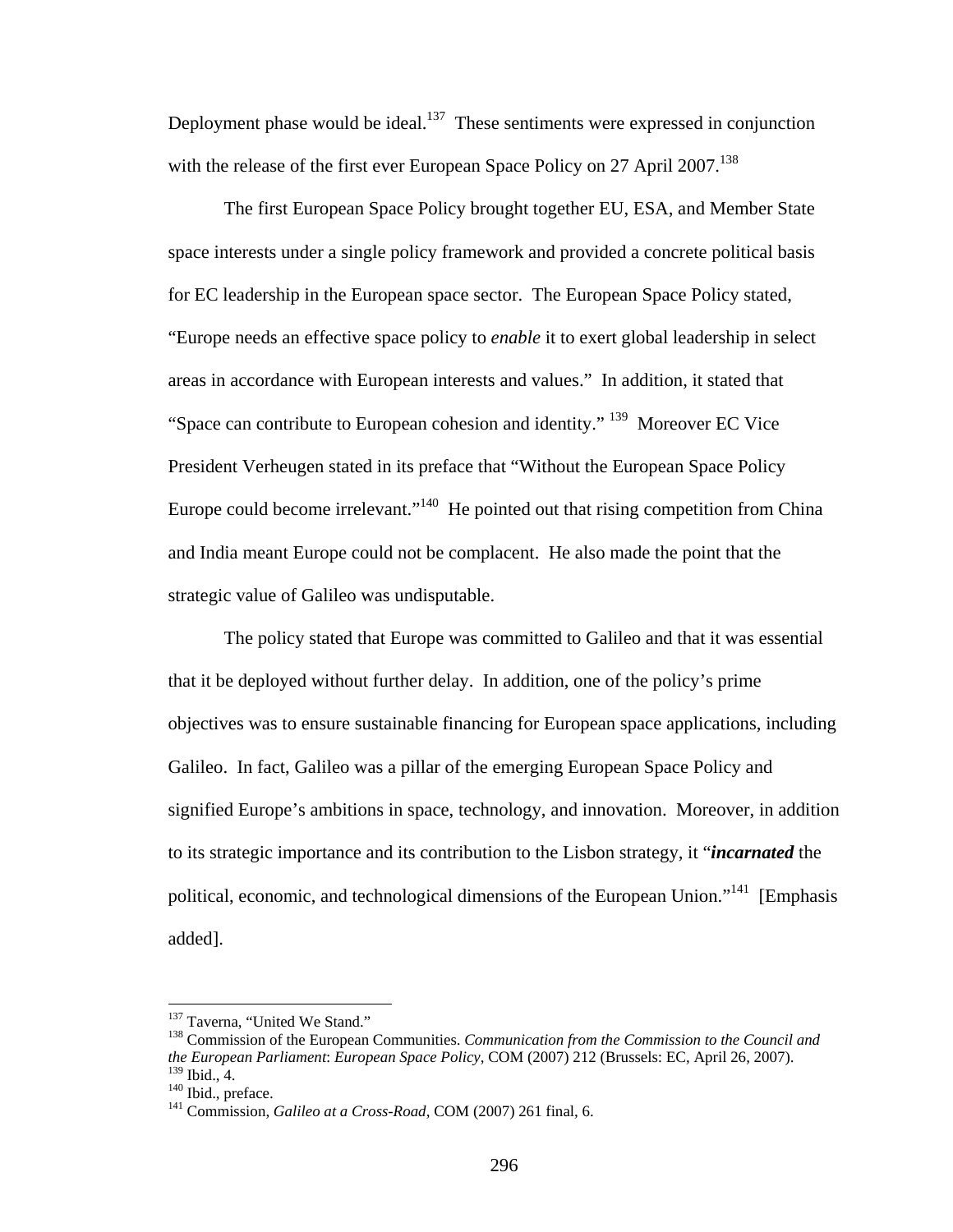Another objective of the European Space Policy was to increase the synergy between civil, civil defense, and military space requirements by drawing upon multi-use technologies. In fact the policy creates a link between the ESDP and European Space Policy.<sup>142</sup> Moreover, it states forthrightly that Galileo may have military users. However it also clearly states that military capability will remain within the remit of Member States, ensuring that all action taken would be acceptable in terms of national sovereignty. $143$ 

In addition, the key 22 May 2007 European Space Council<sup>144</sup> Resolution which approved the EC European Space Policy noted that a structure for dialogue between the EU pillars, Member States, and EDA needed to be set up in order to optimize coordination between civilian and defense programs and users.<sup>145</sup> The joint EC/ESA resolution was unanimously approved by the combined 29 Member States, and gave the European Space Policy substantial politically legitimacy. EC Vice President Verheugen remarked, "Today we have reaffirmed Europe's position as a global space power. Europe possesses some splendid technology and scientific capacities as measured against anyone in the world." Evidently, prestige was an important consideration in the decision to approve the European Space Policy.

<sup>&</sup>lt;sup>142</sup> Marcel Dickow, "Security and Defense In the European Space Policy," European Space Policy Institute Flash Report, no. 2 (June 2007). http://www.espi.or.at (accessed August 15, 2007).

<sup>&</sup>lt;sup>143</sup> Cordis, "Commission Sets Out First Ever European Space Policy," April 27, 2007.

http://cordis.europa.eu/search/index.cfm?fuseaction=news.document&N\_LANG=EN&N\_RCN=27581&q=<br>F7F85EC6AAEEB6E88C43427DC3DF120A&type=hom (accessed August 3, 2007).

 $^{144}$  The European Space Council was established in 2004 by the 2003 EC/ESA Framework Agreement. It established regular joint and concomitant meetings of the EU and ESA and ministerial level. Its purpose was to provide overall direction to European cooperative space activities. EU Ministers responsible for internal market, industry, and research represent EU interests. Ministers in charge of space activities in the Member States of ESA (usually Research ministers) represent ESA interests. Notice that EU Transport Minister, responsible for Galileo, are not included on the European Space Council, once again underlining the problem of organizational fragmentation in Europe's space efforts.

<sup>&</sup>lt;sup>145</sup> European Council, "4<sup>th</sup> Space Council Resolution on the European Space Policy," Press Release 9671/07 (Presse 108), May 22, 2007.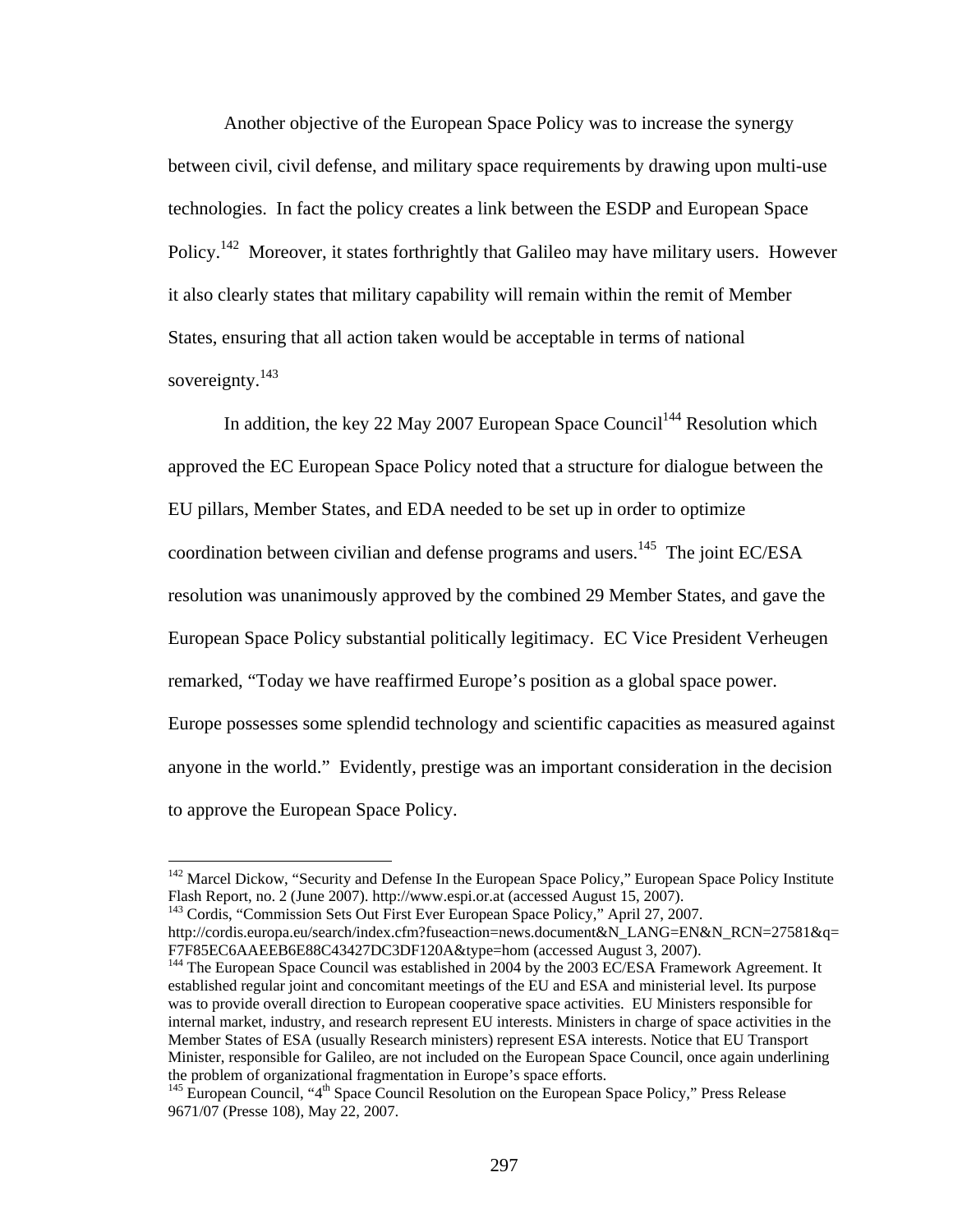Meanwhile, the Galileo crisis continued. The merged consortium failed to meet the 10 May deadline established by EU Transport Commissioner Barrot to get its house in order. The lack of progress had become a source of embarrassment for the EU.<sup>146</sup> The German Transport Minister Wolfgang Tiefensee said that negotiations had reached a dead-end and agreed that an alternative solution was needed. However, scrapping Galileo altogether was not an option. Giovanni Gasparini, a space expert at the Instituto Affari Internazionali in Rome, pointed out that too much money had already been spent and said that giving up "would be immensely damaging politically for the EU."<sup>147</sup> In addition, Galileo was supposed to be a symbol of technological cooperation and showcase Europe's technological prowess. Moreover, as Michael Praet, Head of ESA's Brussels office, stated "If you don't have space in your tool basket, you will be relegated to the second tier in global competition: in military, economic, and research terms."<sup>148</sup>

 The EC adopted the Communication "Galileo at a Cross-Road" on 16 May 2007. It noted that the Galileo project was five years behind its initial schedule and stated that the lack of progress in concession negotiations threatened the Galileo program's survival. This state of affairs could no longer be tolerated. It also stated that the EU had underestimated the technical complexity of the project; the current industrial organization was not efficient or capable of reaching decisions; that the allocation of risk could not be resolved; and the public governance of the project was insufficiently strong and clear. Furthermore it stressed Galileo's symbolic political, economic, and technological

<u>.</u>

<sup>146 &</sup>quot;Ministers Agreed on Galileo Funds," BBC News, June 8, 2007. http://news.bbc.co.uk/go/pr/fr/-

<sup>/2/</sup>hi/science/nature/6734507.stm (accessed January 15, 2008). 147 Judy Dempsey, "Funding Breakdown Throws Galileo Satellite Project Off Course," *International* 

<sup>&</sup>lt;sup>148</sup> Thomas Zehetner and Stephen Pullinger, "Parliamentary Update: June 2007," *European Security Review*, July 2007, 3. http://www.isis-europe.org/pdf/2007\_artrel\_16\_epupdate-june07.pdf (accessed August 12, 2007).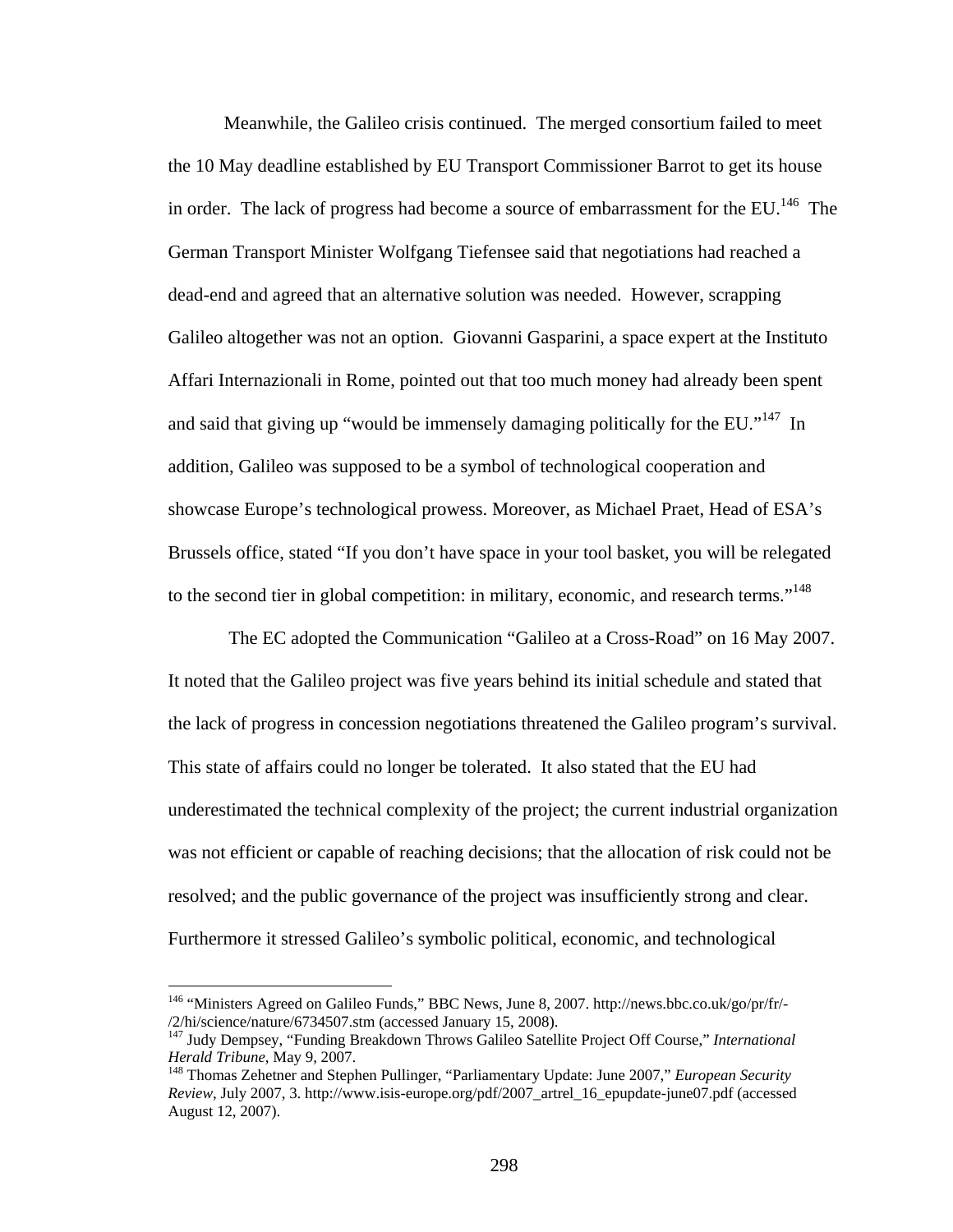importance and noted that failure to build Galileo would quickly make Europe the only major economy without such a strategic asset.

 The EC recommended that the public sector should finance Galileo's Deployment Phase completely and estimated that an additional 2.4 billion euros in public funds were needed. The EC was exploring the possibility of getting the additional funds from either the EC budget or from Member States. The skeptics who had predicted back in 2002 that Galileo's Deployment Phase would necessitate full public funding were right.

The Commission also recommended that ESA act as the procurement agent and designing authority on behalf of the EU. However, it also stated that ESA would have to subject itself to EU procurement rules (no *juste retour*) and be subject to overall EU management of the program. It also argued that although Galileo would remain a civil system, significant revenues might come from military users of the PRS.

Some observers suggested that full government funding of Galileo's deployment only made sense in the context of European military interests, in the context of infrastructure security, and in the context of Europe as independent of GPS and the United States.<sup>149</sup> Otherwise, since the business case had collapsed, Europe could just rely on GPS for free. The fact that the United States, Russia and China used the military to finance and build their respective satellite navigation systems gave this point of view some credence. However Michael Praet, Head of ESA's Brussels' office pointed out that "Space technology is neither military nor civil by definition – it is politics, not technology that decides the way it is used."<sup>150</sup>

<sup>149</sup> Lewis Page, "Galileo is Military," *The Register*, May 17, 2007.

http://theregister.co.uk/2007/05/17gallileo\_is\_military/ (accessed April 3, 2008). <sup>150</sup> Zehetner and Pullinger, "Parliamentary update, 3.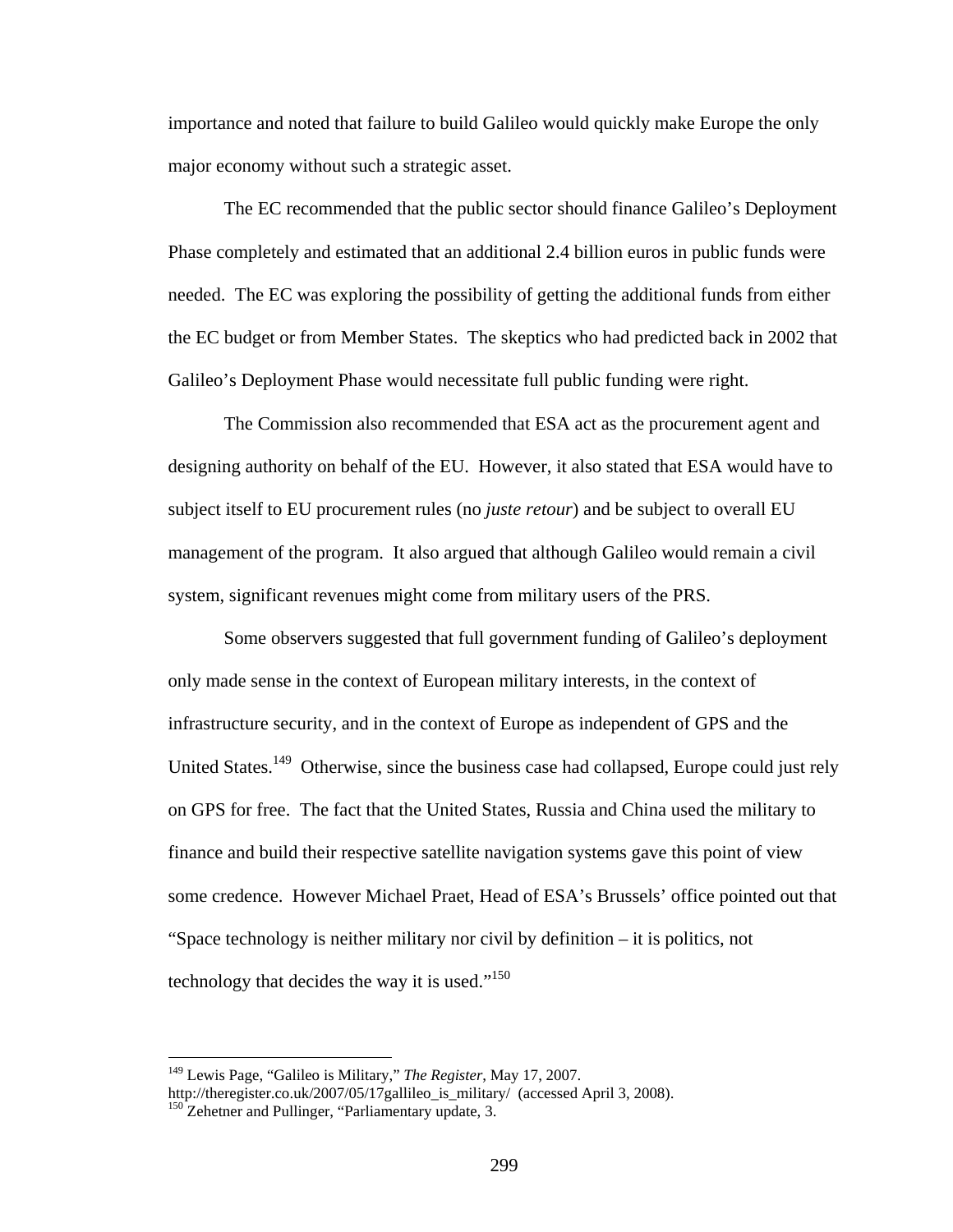On 8 June 2007 the EU Transport Council met and basically agreed with the findings of the "Galileo at a Cross-Road" communication. German Transport Minister Tiefensee, who chaired the meeting, said that Galileo was of "colossal importance" to Europe and added, "We must prove our worth in this field of technology in competition with the United States, Russia, and Asia."<sup>151</sup> Apparently European prestige was also an important factor in this European decision-maker's mind. The EU Transport Council asked the EC to provide more information before the September EU Transport Council meeting. Specifically, it asked where the additional money might be found and what the public sector's procurement strategy, implementation strategy, and management structures would entail.

Just days later the United Kingdom and the Netherlands issued a confidential joint statement to the EU Transport Council rejecting public financing of the project.<sup>152</sup> They argued that the risks to the EU budget were too high and that the best approach was to keep the project as a PPP, including for the Deployment Phase. In addition, some British Conservatives considered Galileo to be nothing but a European "vanity" project.<sup>153</sup> Nevertheless, the United Kingdom's only real choice was to pull out of the Galileo project, in which case the project would go ahead anyway. The EU Transport Council's qualified majority voting rules meant the United Kingdom ultimately could not stop the project without support from more countries.

<u>.</u>

<sup>151 &</sup>quot;Ministers agreed on Galileo funds," BBC News, June 8, 2007. http://news.bbc.co.uk/go/pr/fr/- /2/hi/scinece/nature/6734507.stm 152 *Spiegel* reported that the *Handelsblatt*, a German finance magazine, obtained a copy of the confidential

statement. "UK and Netherlands Against Public Funding for Galileo," *Spiegel Online*, June 11, 2007.<br>http://spiegel.de/international/europe0,1518,487826,00.html (accessed January 24, 2008).

<sup>&</sup>lt;sup>153</sup> Taylor Dinerman, "Galileo and Her Majesty's Taxpayers," *The Space Review* (July 9, 2007). http://www.the spacereview.com/article/904/1. (accessed August 7, 2007).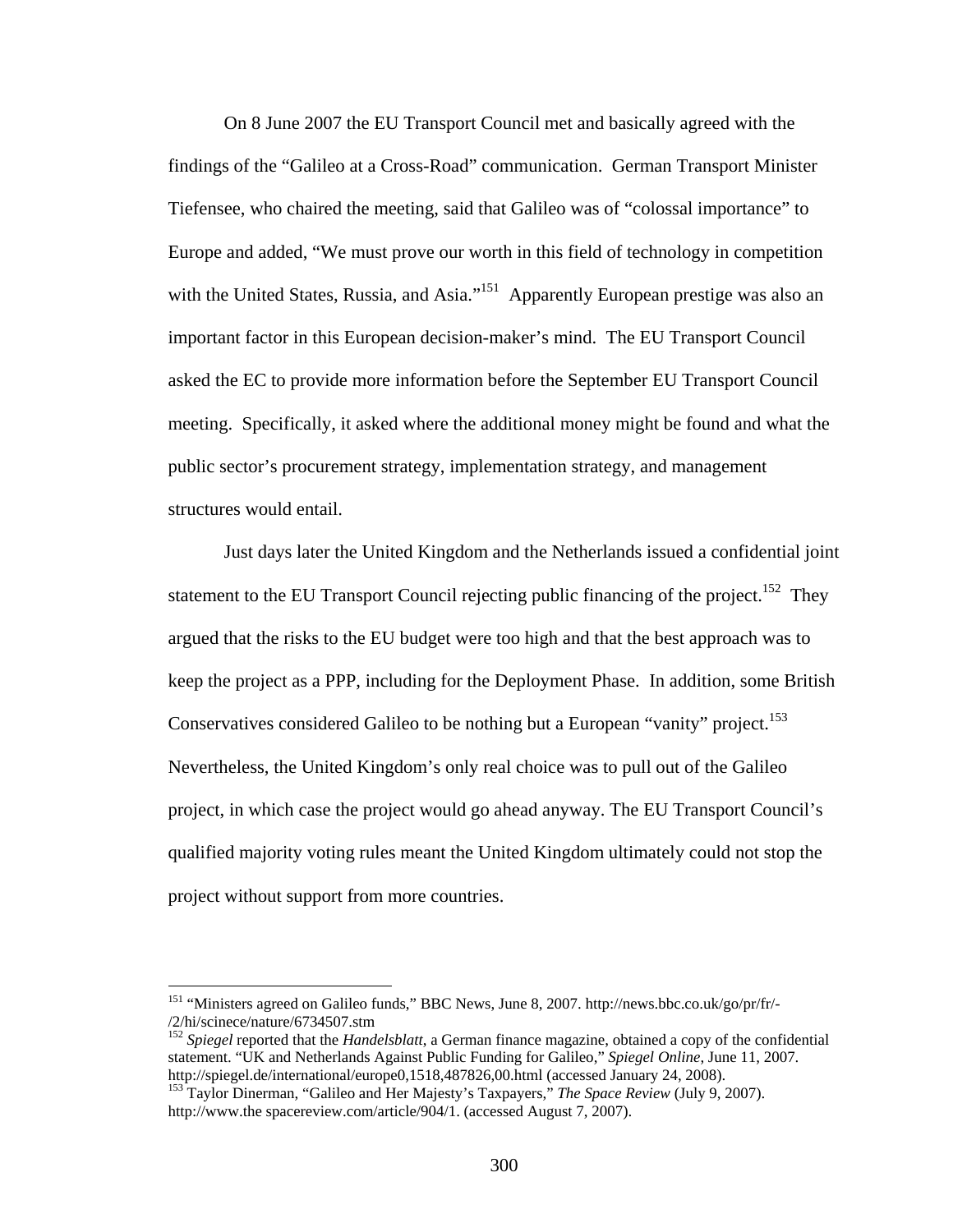In contrast, a Eurobarometer public opinion poll of 26,000 EU citizens released on 5 June 2007 showed that Europeans were highly positive about the Galileo program. The poll showed that most Europeans were aware of the role global positioning systems played in their everyday lives and an overwhelming majority, 80 percent, thought Europe should have an independent system. In addition 63 percent thought additional public funding was justified and a slight majority agreed that abandonment or significant delay of the Galileo project would harm the image of the European Union (44 percent considered it harmful while 41 percent did not.)<sup>154</sup> Apparently the European decisionmakers that supported full public funding for Galileo's deployment had public opinion on their side.

The European Parliament also favored full public funding for Galileo's Deployment Phase. Moreover, the European Parliament stated in its 20 June 2007 resolution that Member States should not be asked to contribute funds directly. Rather, the European Parliament agreed that the funds should come entirely from within the current EU budget.<sup>155</sup> The European Council also reaffirmed the value of Galileo as a key project of the European Union and asked the Transport Council to make a decision on Galileo's implementation by the autumn of  $2007$ <sup>156</sup>

Meanwhile, in July 2007, European leaders agreed to negotiate a *Reform Treaty*  to replace the failed *Constitutional Treaty for Europe*. The *Reform Treaty* again

<sup>154</sup> European Commission, "Eurobarometer on Galileo: Europeans Support EU Setting up its Own Navigation System," Press Release (IP/07/764) (Brussels, June 5, 2007).

http://europa.eu/rapid/pressReleasesAction.do?reference=IP/07/764http://ec.europa.eu/dgs/energy\_transpor  $t/galileoindex$  en.htm (accessed August 15, 2007). The full Eurobarometer report is at http://ec.europa.eu/dgs/energy\_transport/galileo/index\_en.htm.

<sup>155</sup> Cordis, "EU Alone Should Fund Galileo Say MEPs" June 22, 2007.

1

http://cordis.europa.eu/search/index.cfm?fuseaction=news.document&N\_LANG=EN&N\_RCN=27903&q= F7F85EC6AAEEB6E88C43427DC3DF120A&type=hom (accessed August 3, 2007). 156 Council of the European Union, *European Summit*, 11177/1/07 Rev.1, (Brussels: EU, June 21-22,

<sup>2007),</sup> paragraph 36.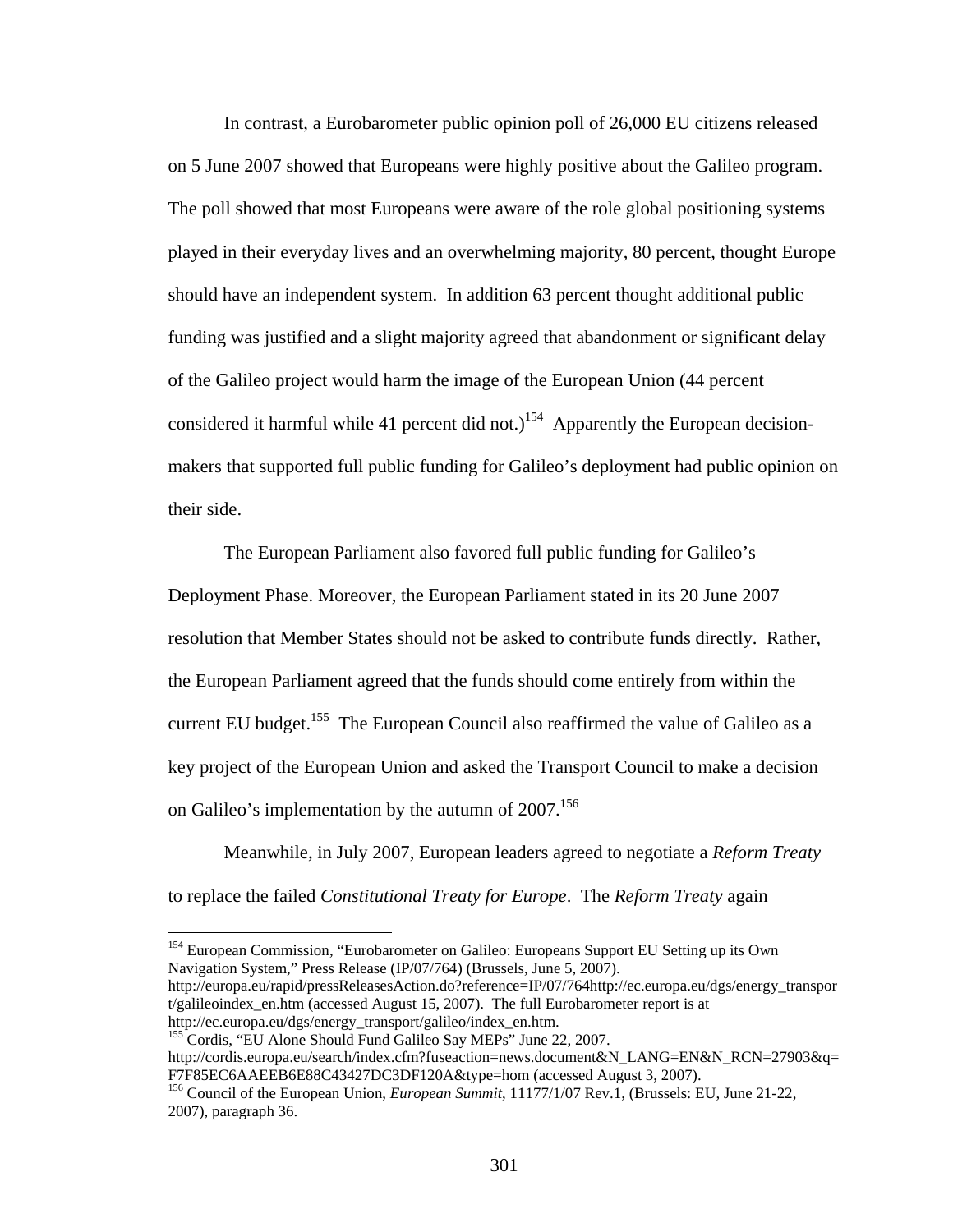designated "space" as a shared competency between the EU and Member States, authorized the European Space Policy, the establishment of a European Space Program, and the establishment of appropriate relations with  $ESA$ <sup>157</sup> It thereby institutionalized space at the very top political level of Europe, placed European space policy firmly within the auspices of the EU, and positioned European space policy to support EU economic and security policies. The *Reform Treaty's* final text was approved in Lisbon in October and it became known as the *Lisbon Treaty.* It was signed by the EU Member States in December 2007 and is going through the ratification process at the time of this writing. $158$ 

By September 2007 the relevance of the new European Space Policy and the draft *Reform Treaty* were put to the test when the issue of Galileo's organization and public funding was considered in more detail by the European Transport Ministers. European decision-makers were aware that failure to agree on how to proceed with Galileo would undermine the new European Space Policy.<sup>159</sup> In its 19 September 2007 Communication to the European Parliament and the Council that preceded the Transport Council meeting, the Commission stressed the urgent need and strategic implications of a decision and emphasized Galileo's "vital security and economic functions." This was the first time in an official communication that Galileo's security functions took priority order over its economic importance and civil uses. The EC Communication went on to state

<sup>157</sup> Presidency of the Intergovernmental Conference, *Draft Treaty Amending The Treaty on the European Union and the Treaty Establishing the European Community*, CIG 1/07, presented to the Conference of the Representatives of the Governments of the Member States, (Brussels: July 23, 2007), 46 and 88.

 $158$  It is beyond the scope of this study to discuss the status of the treaty ratification process. However, just before this study was completed the *Lisbon Treaty* was rejected in a referendum by Irish voters. The status of the treaty remained in limbo as this study was completed.

<sup>&</sup>lt;sup>159</sup> Patrick Rudloff, EADS Head, Brussel Office, interviewed by author, Brussels, BE, December 5, 2007.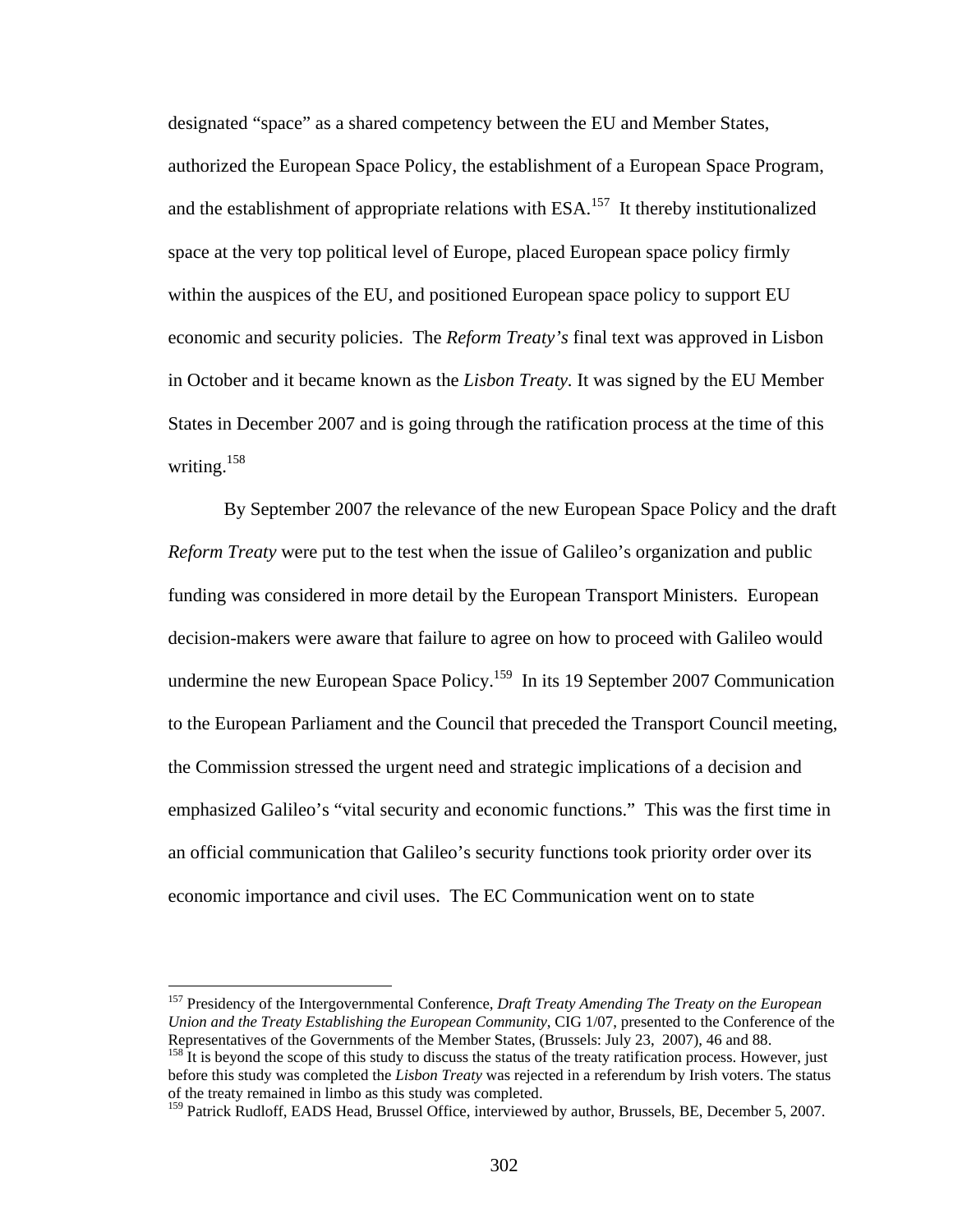"Moreover, Galileo is a pillar of the European Space Policy and signifies Europe's ambitions in space, technology and innovation."<sup>160</sup>

The Communication proposed a new governance structure for the Galileo program. The EU Transport Council and the European Parliament would remain fully responsible for political and program oversight. The EC Transport Directorate General would act as the sponsor and program manager. ESA would serve as the prime contractor with responsibility for the four in-orbit validation spacecraft, the 26 operational spacecraft, and the ground segment. The GSA was given responsibility for marketing services, handling licensing and certification, and advising the EC.

The Communication's main contribution however, was its proposal to use 1.7 billion euros in 2007 and 500 million euros in 2008 from unused farm subsidies to pay for Galileo. In addition, the remaining 200 million euro shortfall would come from unspent funds for running EU institutions.<sup>161</sup> This proposal meant that the 2007-2013 EU Financial Perspective which had been arduously negotiated for many years among the EU Member States, would not have to be reopened.

France, Italy, and Spain welcomed the proposal, although France and Spain had reservations about tapping the unspent agriculture funds. Likewise, the United Kingdom and the Netherlands now backed the use of EU funds but were uneasy about reallocating money within the EU budget. However, the proposal received a cold reception by Germany. Distribution of gains issues had not been addressed in the EC's proposal. Germany insisted that Galileo should be implemented as an ESA "optional" program.

<sup>160</sup> Commission of the European Communities, *Communication from the Commission to the European Parliament and Council: Progressing Galileo: Re-Profiling the European GNSS Programmes*, COM (2007) 534 final (Brussels, EC, September 19, 2007), 2.

<sup>161</sup> Ibid., 9. Also, "EU Plan for Funding Galileo Satnav System Already Hitting Snags," *Agence France-Presse*, September 25, 2007.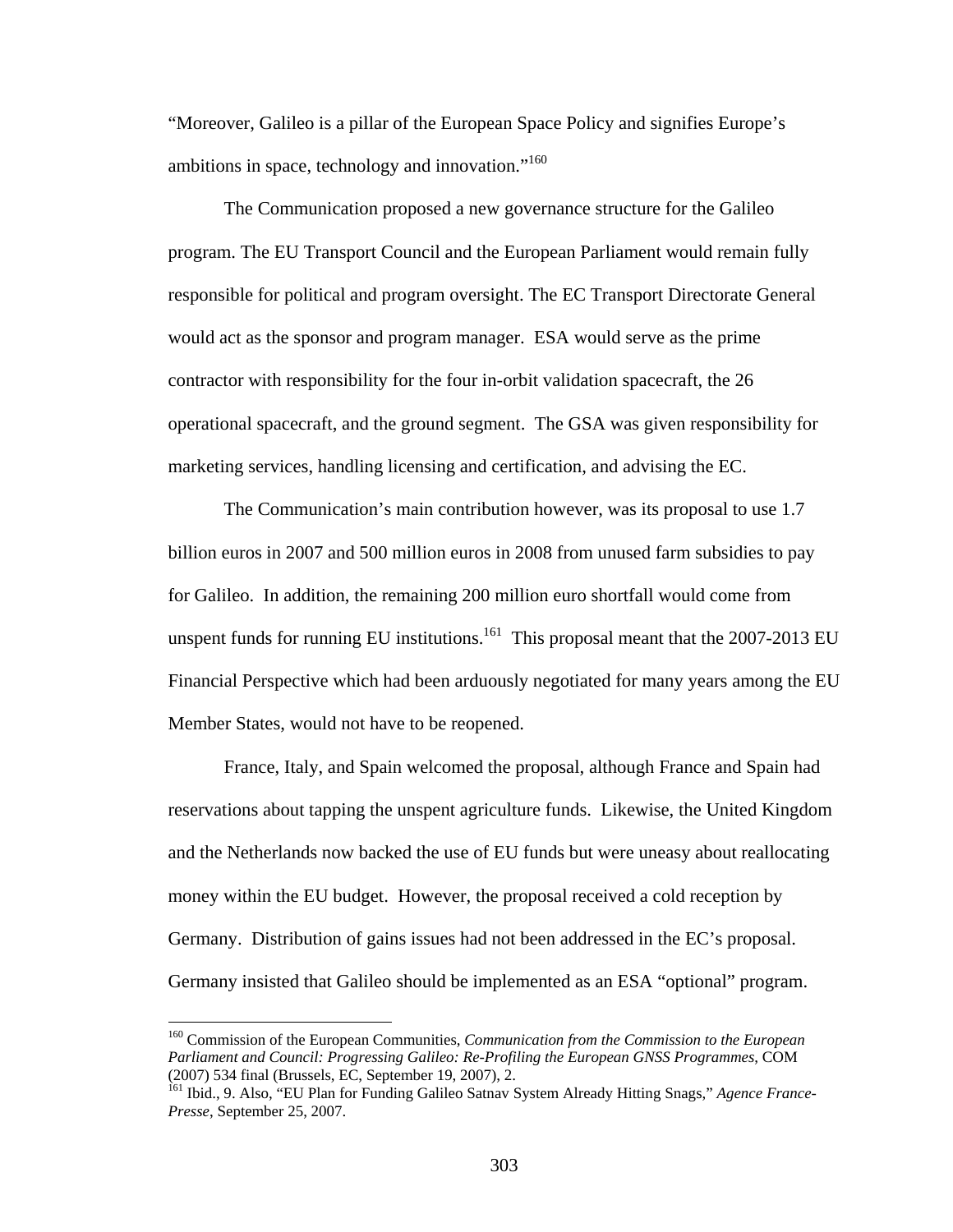Since Germany provided the Galileo project the most money, indirectly through the EU budget and directly through ESA, Germany wanted its space industry to benefit in proportion to Germany's contributions.<sup>162</sup> Germany also strongly opposed the idea of reallocating unspent farm subsidies (which usually were refunded to EU Member States), arguing that such a step was a dangerous precedent.

Then, as if attempting to put a nail in the Galileo coffin, the United States. announced that GPS III would not feature the Selective Availability capability. This meant that GPS's most precise signals would be globally available, for free, without the United States having the capability to degrade the signal except through local jamming techniques. Galileo's business case, including its case for PRS, was in tatters. There is no evidence that this decision was linked to any type of American strategic opposition to Galileo. However, it served as an important reminder that commercial competition between GPS and Galileo continued.

The EU Transport Council made no decision in its meeting of 1-2 October 2007 and simply stated its intention to make a decision before the end of  $2007$ .<sup>163</sup> Soon thereafter, the EC Transport Commissioner Barrot said that if agreement was not reached by the end of 2007, the Galileo program could be abandoned.

On 23 November 2007 EU Finance Ministers and the European Parliament agreed that funding for Galileo's Deployment Phase would come two-thirds from the 2007 unspent farm subsidies. The remaining one-third would come from two sources: unspent 2008 Seventh Research Framework Program (FP7) transport-related funds, and unspent

<u>.</u>

<sup>&</sup>lt;sup>162</sup> Agence France-Presse, "EU plan for funding Galileo Satnav System Already Hitting Snags," AFP, Paris, September 25, 2007. "Paymaster for 'Galileo' Wanted," Der Spiegel, November 5, 2007. <sup>163</sup> Council of the European Union, *Council Conclusions on the European Galileo and EGNOS Satellite-Navigation Programmes,* Press Release, October 2, 2007.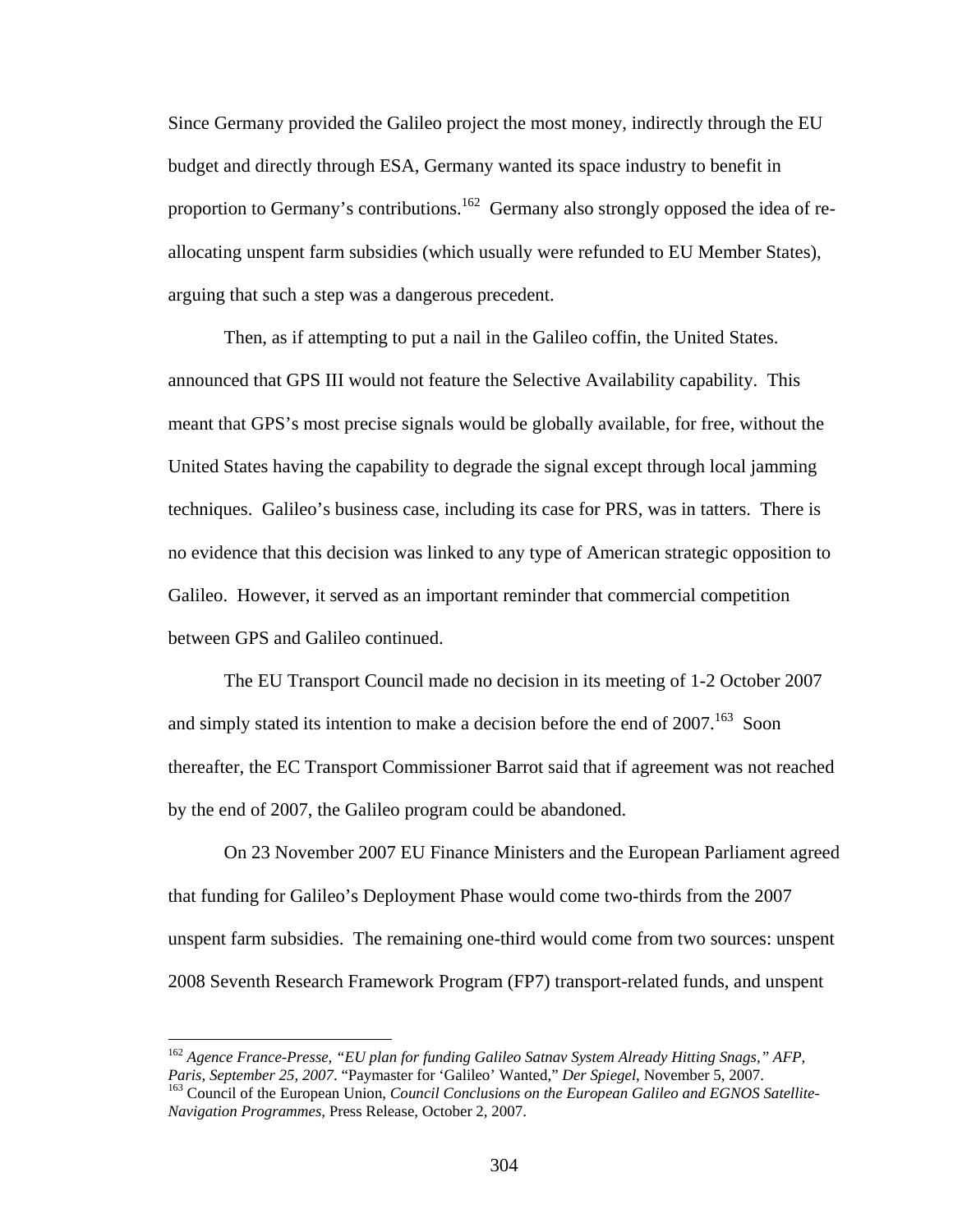funds for running EU institutions.<sup>164</sup> The big breakthrough came when both the United Kingdom and the Netherlands unexpectedly dropped their objections. The reasons for this turnaround are unclear.  $165$ 

The EU Transport Council met again on 29 November 2007 to make final decisions on Galileo's new governance and spending. If agreement could be reached, the Galileo program would enter into the Deployment Phase, with Galileo becoming fully operational by 2012. The main issue was how to distribute the 3.4 billion euros in contracts to deploy Galileo. Germany had grave doubts. However, Germany gave approval to the new financing plan when it became clear that Germany would play a lead role through EADS Astrium, which would most likely win contracts to build many of the 26 Galileo satellites remaining to be built. In addition, the German SAR-Lupe satellite manufacturer, OHB Systems, made an agreement to team with the U.K.-based Surrey Satellite Technology Ltd in order to compete against EADS Astrium and (presumably) Thales Alenia for contracts to build Galileo satellites.<sup>166</sup> Of course, Germany also was to get one of the two Galileo control centers and DLR was selected to operate the four IOV satellites. Ultimately, it was agreed that the Galileo project would be cut into six

<sup>164</sup> Agence France-Presse, "EU Nations 'Close' to Political Agreement on Satnav Project,"AFP, November 29, 2007. Michael A. Taverna, "New Scheme for Galileo and Egnos," *Aviation Week and Space Technology* 167, no. 12 (September 24, 2007): 36.

Council of the European Union, "2833rd Council Meeting: Economic and Financial Affairs: Budget," Press Release, 15231/07 (Presse 260) Brussels, November 23, 2007, 10. The precise financial breakdown is as follows: 1.6 billion euros from 2007 unspent farm subsidies; 400 million euros from FP7 transport related research activities. 200 million euros from: "Standardization and approximation of legislation" – 28 million; Euratom – 50 million; "Procedures for awarding and advertising public supply, works and service contracts" – 46 million; "Pan-European eGovernment services to public administrations, enterprises and citizens (IDABC);" – 15.9 million; Conference Interpreter Training for Europe (CITE);" "Decentralized Agencies (linear cut) – 50 million. Total 2.5 billion euros.

Agence France-Presse, "Diplomat says EU Reach "General Agreement" on Galileo SatNav Project," *AFP*, November 29, 2007.

<sup>165</sup> Michael A. Taverna, "New Deal; SSTL, OHB Systems Agree to Team on Galileo," *Aviation Week & Space Technology* 167, no. 22 (December 3, 2007): 49. I was not able to determine what caused the United Kingdom and the Netherlands to change their positions. <sup>166</sup> Ibid.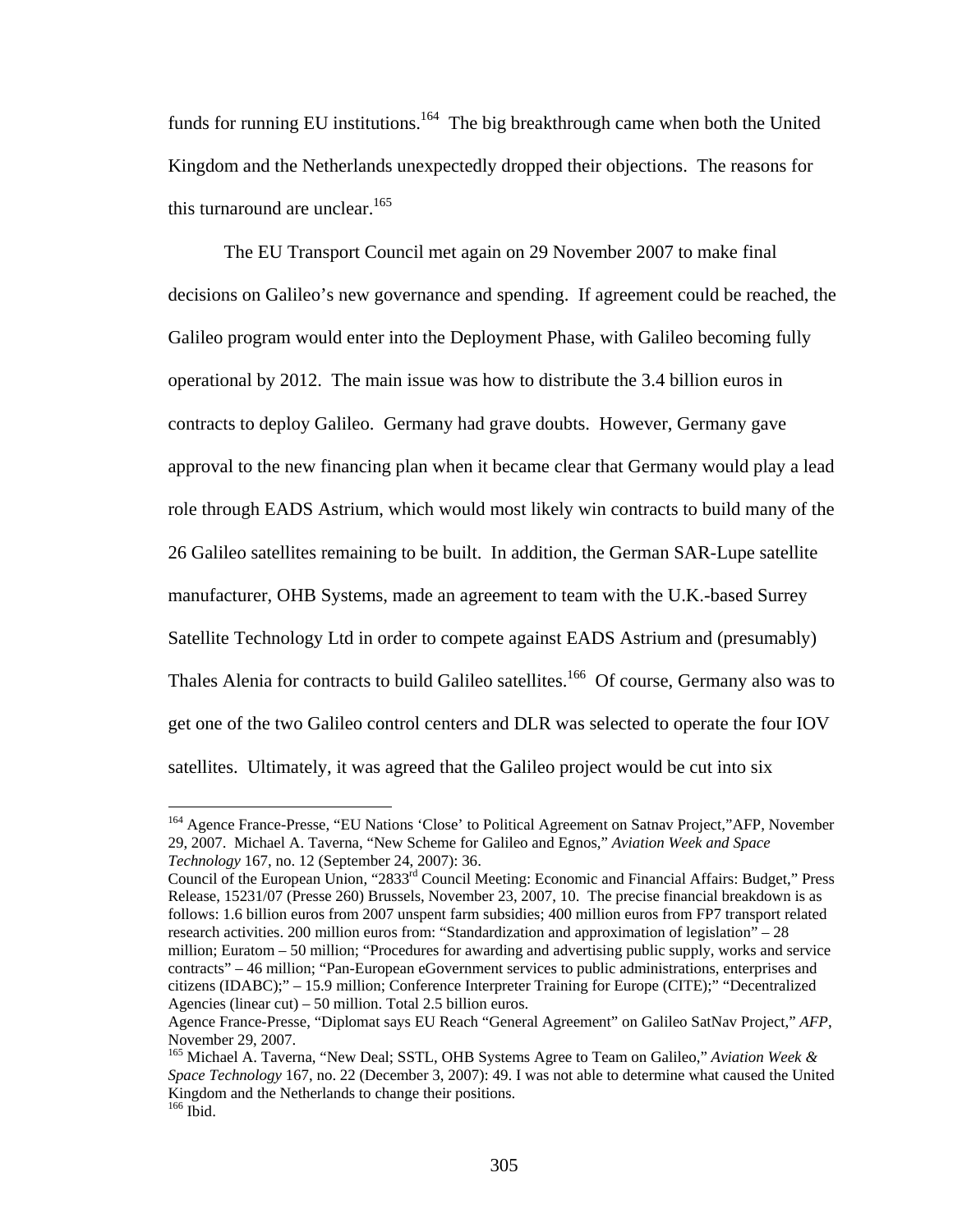segments, including constructing the satellites and launchers, the ground network, and project management. No single company could be prime contractor for more than two segments. By this means the contracts would be spread across the European space industry and across Europe geographically.

Unexpectedly, Spain now demanded a larger share in the Galileo project and insisted on hosting "part" of a control center.<sup>167</sup> Italy perceived this as a threat to the control center that it was to host. The unexpected move by Spain astonished other transport ministers.<sup>168</sup> However, in a rare and surprising move which indicated the significance of Galileo, the EU Transport Council did not engage in extensive bargaining in order to strike consensus and arrive at the usual, more politically acceptable, unanimous decision. Instead, using qualified majority rules the Transport Council voted to approve the new plan, much to Spain's chagrin. The next day Spain changed its vote and the EU Transport Council's decision became unanimous.

The final word in this Galileo chronology goes to the European Commission's December 3, 2007 information note, "Political go-ahead for Galileo." This brief note discussed the final conclusions of the November Transport Council meeting in somewhat of a worn out yet contented tone. It concludes by saying:

Although early in the year there was considerable doubts with regard to Galileo, there is now broad public and political support for the programme. As evidenced by the press reactions around the world, the European Union is seen to be able to decide on truly strategic, high technology projects.<sup>169</sup>

<sup>&</sup>lt;sup>167</sup> Jeff Mason, "EU Haggles over Satellite Navigation Project," *Reuters*, November 29, 2007.<br>http://www.reuters.com/articlePrint?articleId=USL2937381020071129 (accessed November 29, 2007). <sup>168</sup> Agence France Presse, "Spain Rejects EU Agreement on Galileo Satnav Project," *AFP*, November 30, 2007.

<sup>169</sup> EC, "Political Go-ahead for Galileo." December 3, 2007.

http://ec.europa.eu/dgs/energy\_transport/galileo/documents/doc/2007\_12\_03\_council\_results\_en.pdf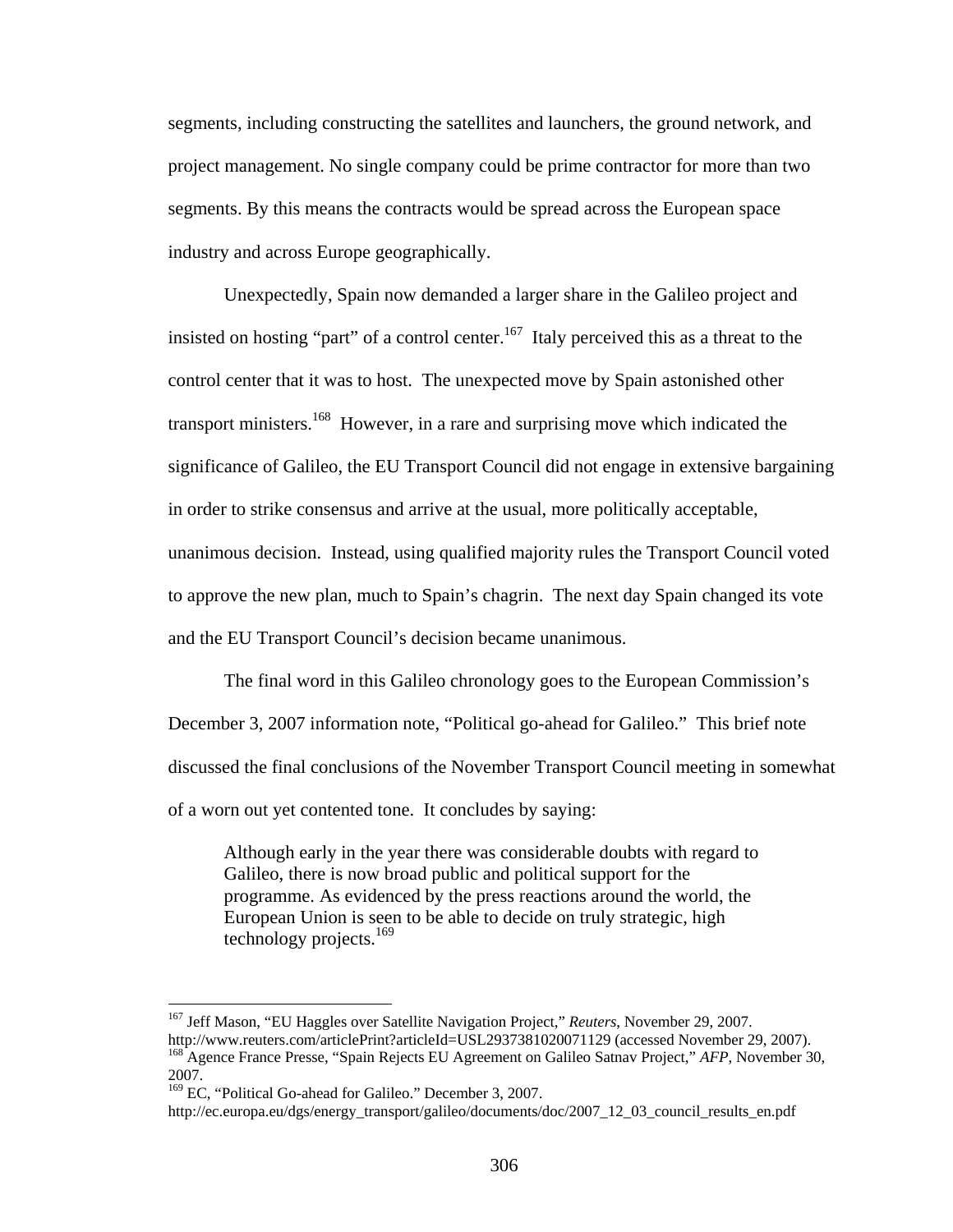## *2. Findings:*

Chapter Seven traced the complex events from the start of the Development Phase in March 2002 to the 2007 EU decision to drop Galileo's PPP funding and management structure and to fund Galileo's Deployment Phase 100 percent with money from the EU budget.

Although the evidence is not completely clear or consistent, this study found that realist factors weighed heavily on European decision-makers' minds and were probably the relatively most important factor in the decision for Galileo to go forward. A weakened United States, a resurgent Russia, and a rising China insured that European decision makers' assessments of the need for Galileo were heavily influenced by realist factors. Also, for the first time in this study, there is sufficient evidence to argue that ideational factors also weighed heavily. China and India's rapidly improving space capabilities made Europe's ability to follow through on Galileo a matter of European pride and prestige within Europe and at the international level. The credibility of the EU as an institution able to efficiently meet the collective needs of its Member States was also at stake. Nevertheless, there is also considerable evidence that liberal factors were still very significant. However, liberal factors declined in influence as the business case for Galileo steadily eroded, international cooperation was scaled back, and the international environment changed.

*Hypothesis A*: Realist factors weighed the most heavily on European decision-makers' assessments of the need for Galileo.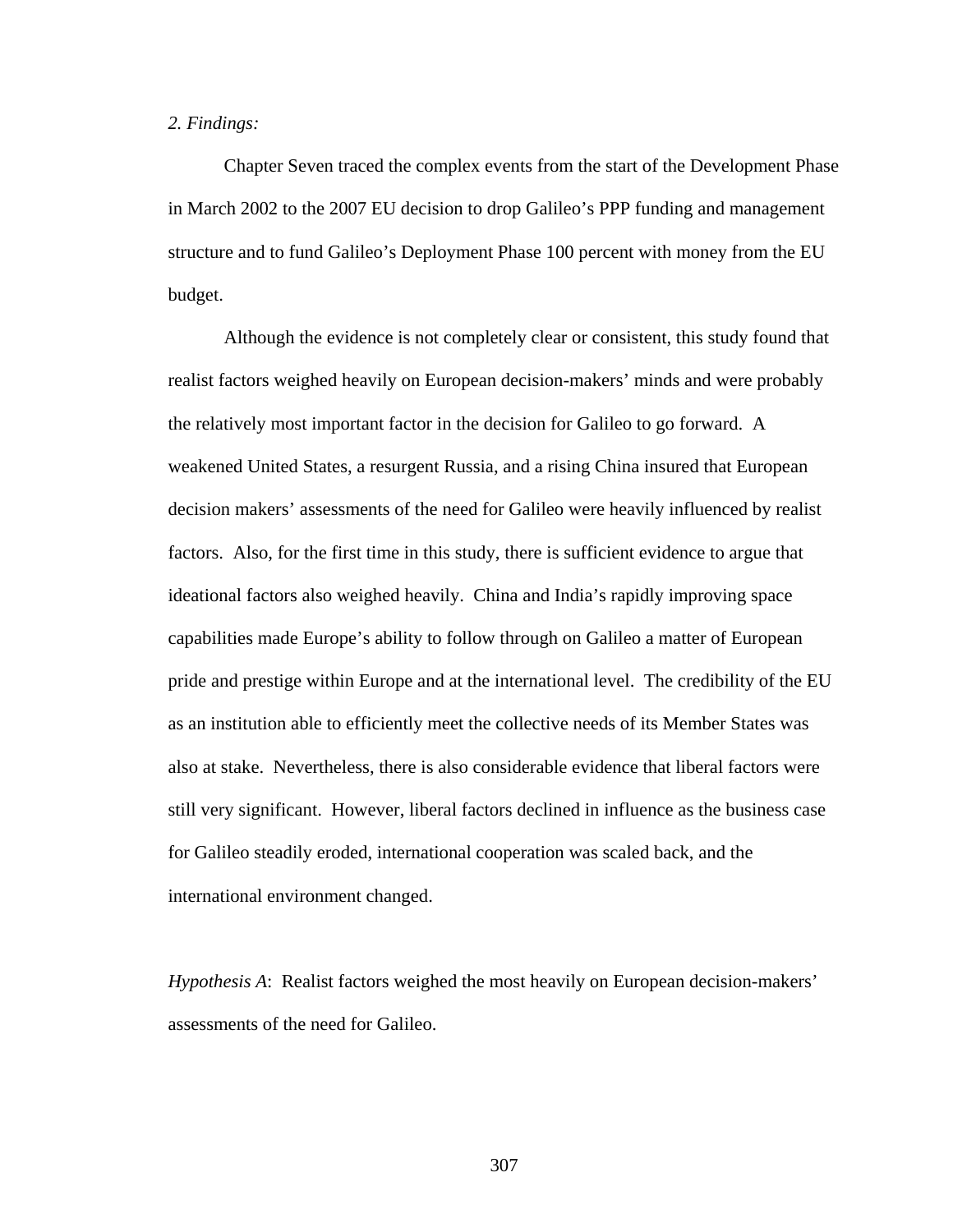I do **not** reject Hypothesis A due to several indicators that realist factors weighed heavily on European decision-makers' assessments of the need for Galileo.

Organizationally, the Galileo program ended the Development Phase under the control of the EC. With the dissolution of the GJU and the collapse of the PPP management and financial structures, the private sector was no longer involved in Galileo program management.

The EC is not by nature a security or defense organization. But during the timeframe covered in this chapter, the EC took on an overt security role (in the broadest sense of security) and the barriers between the first and second pillars of the European Union began to erode. A careful reading of the 2003 the EC/ESA White Paper on space shows that the security and defense aspects of Galileo were an important consideration with regard to Europe's space ambitions. In 2004, the creation of the EDA provided an important nexus between the first and second pillars. In 2006 the EC funded the ASTRO+ out-of-area security exercise through its "Preparatory Action for Security Research" budget.<sup>170</sup> This exercise demonstrated militarily useful space capabilities including the use of EGNOS to simulate Galileo. The 2007 European Space Policy also created a link between the pillars and stated that Galileo was available for military use, due to its multi-use nature, despite the fact that the Galileo system would be managed and operated by civil authorities. It also linked the European Space Policy to broader EU goals and objectives including those coming within the purview of the CSFP and the ESDP. The European Space Council also advocated stronger links between pillars in its May 2007 resolution affirming the European Space Policy. Finally, the failed

<sup>&</sup>lt;sup>170</sup> The Preparatory Action for Security Research budget was part of the Sixth Research Framework Program (FP6).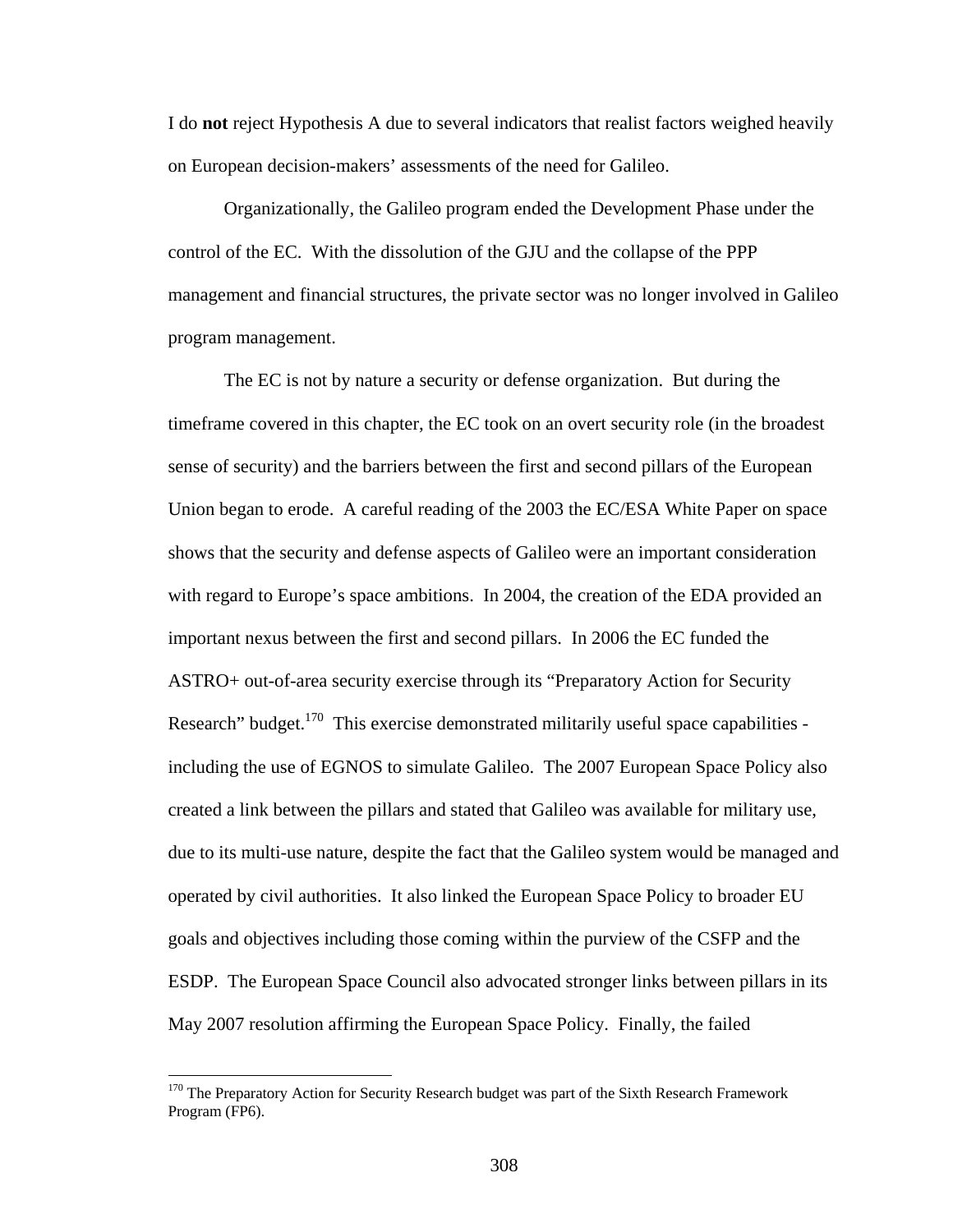*Constitutional Treaty* and the currently being ratified *Lisbon Treaty* also removed barriers between the two pillars. Although these documents have not come into force, they demonstrated the intent of key European decision-makers to dilute the distinction between the pillars. So even though the EC is not currently considered to have competency as a military or defense actor, that distinction weakened during this period.

ESA is the other key organization to consider. During the period covered in this chapter, the taboo against ESA involvement in security-related projects vanished.<sup>171</sup> The ESA Director General's willingness to adopt the interpretation of the ESA convention to meet the EC's security space requirements (and Member States raising no objections) indicates that realist factors at the European-level were significant. In addition, through the 2003 EC/ESA *White Paper on Space*, the 2003 EC/ESA *Framework Agreement*, the 2007 *European Space Policy*, and the 2007 *Reform Treaty*, ESA became the EU's technical advisor and supplier of space capabilities, including capabilities needed to support the ESDP. In fact, in 2007 ESA was even given the lead on researching a Space Situational Awareness (SSA) capability for the EU, which has considerable strategic security and defense implications.<sup>172</sup> ESA now has a SSA project team in ESA's Office for Security Strategy and Partnership development.<sup>173</sup> Moreover, it is foreseen that eventually ESA will be the EU's space agency.

 $171$  The change in the interpretation of "peaceful purposes" in ESA's charter caused some minor grumbling and disillusionment among the ESA staff when it first came about. Frederick Nordland, Head ESA Washington D.C. office, interviewed by author, Paris, June 2004. However, by September 2007 it was not an issue or concern among ESA staff. Naja and de Cooker, interviewed by author, Paris, France, September 17, 2007.<br><sup>172</sup> It is beyond the scope of this report to delve into the details of the EU/ESA SSA initiative.

<sup>&</sup>lt;sup>173</sup> "ESA Approves Space Situational Awareness Program," *C4ISR Journal: The Magazine of Net-Centric Warfare*, July 1, 2008. http://www.c4isrjournal.com/story.php?F=3549124, (accessed July 14, 2008).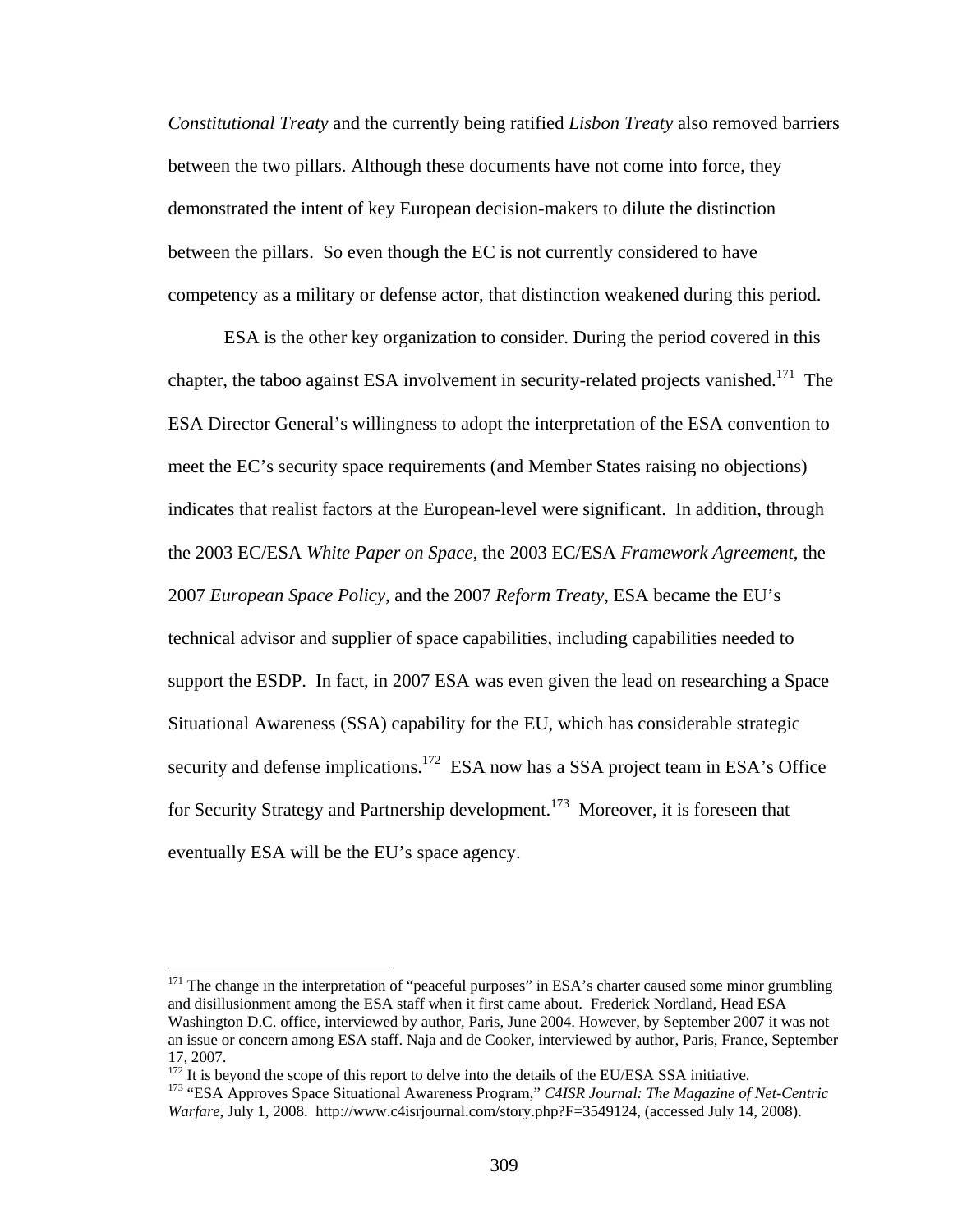The GSA is also a civil organization, but as noted in Chapter Two it retains responsibility for Galileo's security and therefore has a link to European military authorities.

 In sum, organizationally the Galileo program is still a civil program under civil control. However, the civil organizations in control of the program have evolved into organizations which connect more and more to the defense and military realms.

 The nature of the sources of money for the Galileo program also changed during this period. Throughout most of the Development Phase the plan was for two-thirds of the funding for Galileo's deployment to come from private sources. The plan was for 100 percent of the funding for the Operational Phase to come from private sources. As we know, however, at the end of 2007 the EC decided to finance Galileo's deployment 100 percent from public funds. (The organizational and financing arrangements for the Operational Phase, scheduled to start in 2012, remain undetermined). Although none of these funds came from military or defense budgets, the fact that key decision-makers decided to raid civilian agricultural and research funds (and not refund those funds to Member States) for a strategic multi-use system with clear military uses indicates the priority given to the Galileo program.

 In sum, the Galileo program is now to be funded for at least the next several years totally through European level public sources. Private financing failed and defense funds have never been involved. Nevertheless, the reduction in the organizational barriers between the first and second pillars of the EU indicates that although the EU funding came from the EC side of the house, that does not preclude the second pillar from benefiting from it.

310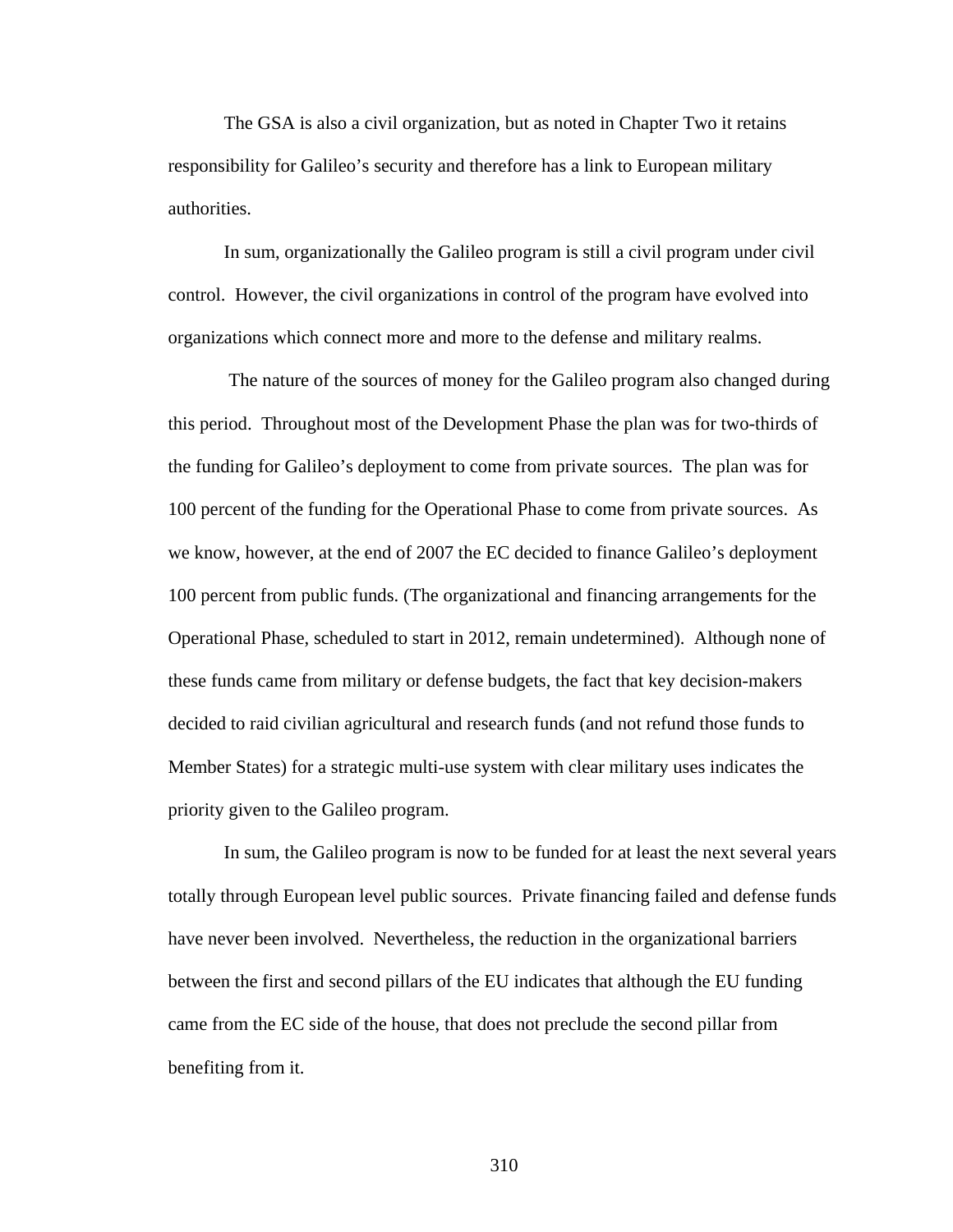In addition, the sudden decline in importance of international cooperation in the Galileo program in 2006 and 2007 indicates the growing strength of realist factors. Until then, international cooperation for liberal reasons had been a key aspect of the Galileo program. Recall from Chapter Four that since the 1960s with the Aerosat program, Europe had always considered its civil navigation satellite program to be an opportunity for international cooperation. Recall that a significant aspect of European space strategy since the 1960s was to engage in cooperative efforts in order to spread the costs and make it possible for Europe to benefit from space activities it would otherwise not be able to afford. Also bear in mind that the 1990s commercialization of space and consolidation of the space industry included the rise of international strategic commercial partnerships.

Until late in the Development Phase, EC Galileo-related official communications consistently expressed the desire for the Galileo program to involve international cooperation with not only the United States but also with Russia and other states as well. The February 1999, EC Communication "Galileo" discussed at length cooperation with the United States, Russia, <sup>174</sup> and Japan. Furthermore, it stated that contact had been made with several "other counties" including: Australia, Canada, China, Iceland, India, Korea, Turkey, Switzerland, as well as countries of the CIS, Africa, and South America.<sup>175</sup> The 1999 EC "Galileo" communication also stated "the nature of this [other county] cooperation is unlikely to reduce significantly the cost of building Galileo but could contribute to global interoperability and potential market opportunities and revenue

<u>.</u>

 $174$  It was later decided that compatibility and interoperability with Russia's Glonass system was not desirable for two reasons. First, the Russians were unlikely to complete the modernization and launch of the Glonass constellation in a timely manner. As of 2002, only seven Glonass Satellites were in service. Second, the Glonass frequency spectrum and signal structure made it difficult and therefore costly to make user applications compatible and interoperable. Lindstom and Gasparini, "The Galileo Satellite System," 23.

<sup>&</sup>lt;sup>175</sup> EC "Galileo" February 10, 1999, 7.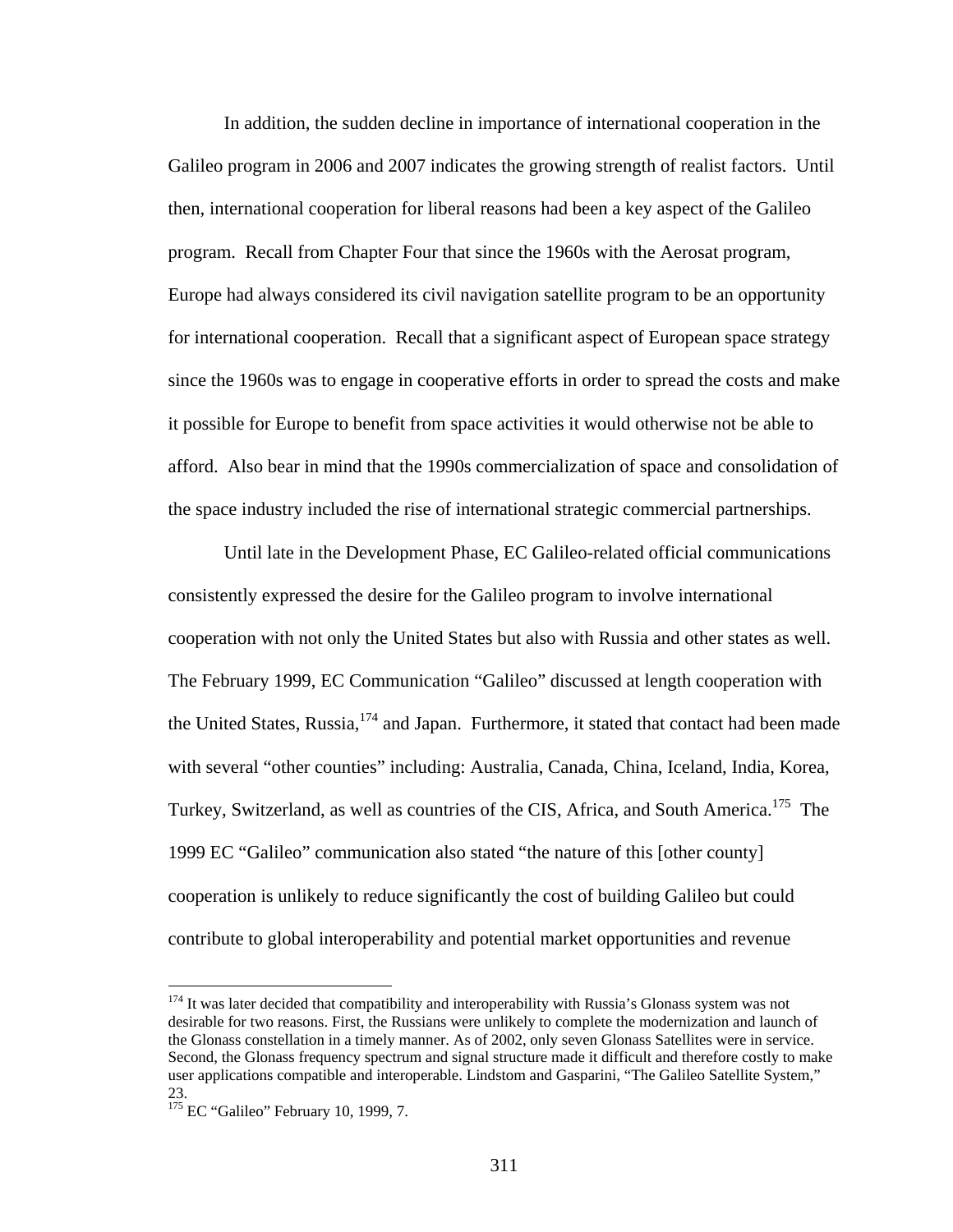streams."<sup>176</sup> When viewed with this background in mind, it appears reasonable to argue that liberal factors were the primary motive for the EU to seek international cooperation in the Galileo program up until 2006 - 2007.

Nevertheless, the 2003 agreement to cooperate with China could be interpreted differently – especially with regard to balancing the United States. The February 2004 EC Galileo progress report to the Council and the European Parliament positively gloats about the EC's success in negotiating this "exemplary" agreement with China and attracting other counties' interest in cooperating in the Galileo program. It states, "Third countries coming forward in ever-increasing numbers asking to be associated with the project have definitely got their priorities right."<sup>177</sup> Also, in addition to stating the technical and economic reasons which made cooperation useful, it emphasized the *political* benefits of cooperation numerous times and states lastly, "International cooperation involves a strong political dimension, since it enables numerous third countries to be associated with the management of a strategic infrastructure."<sup>178</sup> A nuanced reading of such sentiments may indicate that realist factors (with regard to balancing the United States) were a consideration in the decision to cooperate with China.

However, complicating the picture again, the same EC communication acknowledged that making Galileo and GPS compatible and interoperable had been a priority for four years. It stated that the objective was to gain interoperability for the benefit of users. This reflected the importance the EC attached to efficiency and mutual gains. So even within the same EC communication, and within the same section on

 $176$  Ibid.

<sup>&</sup>lt;sup>177</sup> Commission, *Progress Report*, COM (2004) 112 final, 9.<br><sup>178</sup> Ibid., 8.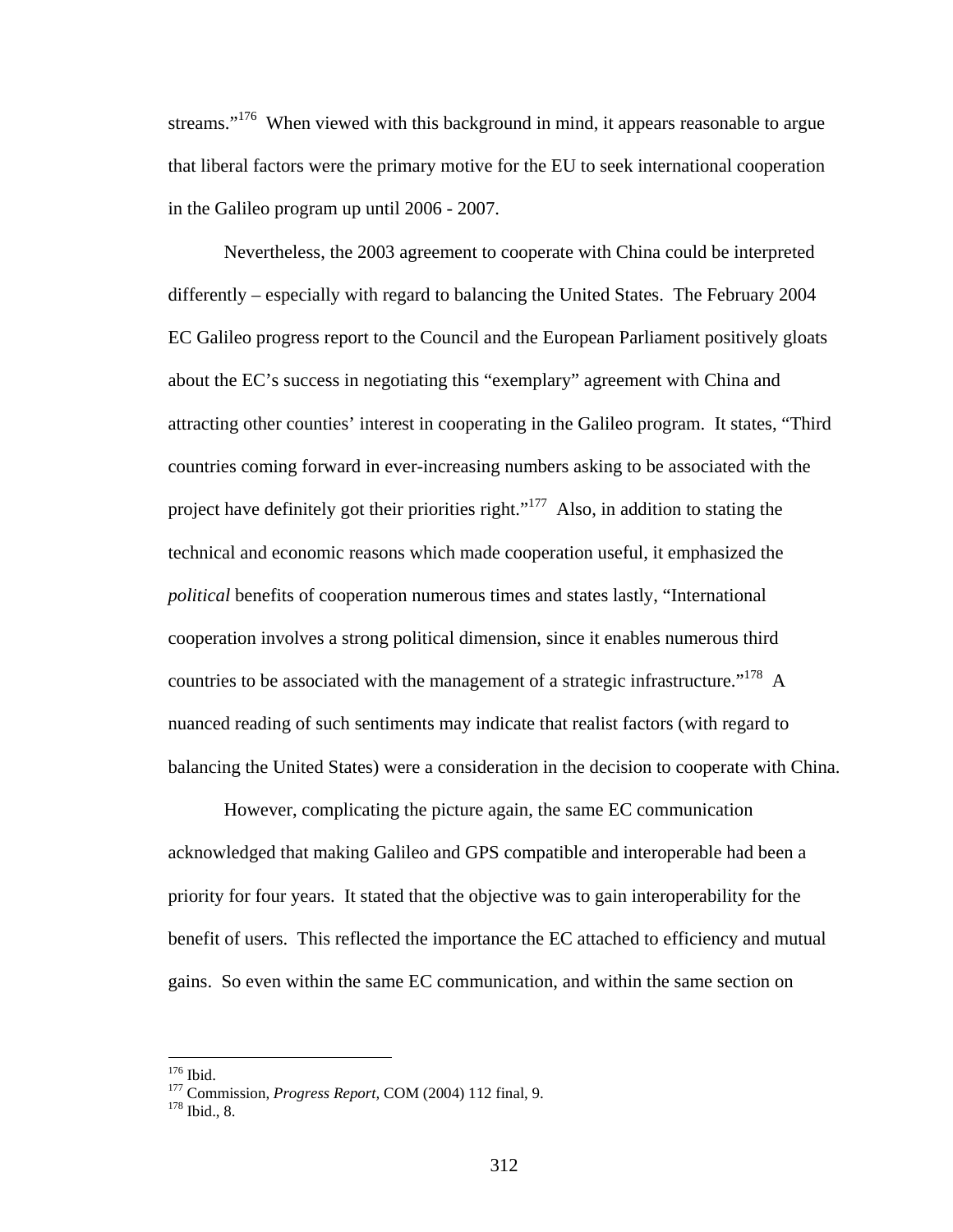international cooperation, it is possible to perceive the influence of realist factors and liberal factors simultaneously.

In addition, as noted earlier, the transport ministers were organizationally, bureaucratically, and culturally more inclined toward maximizing Galileo's economic usefulness and in minimizing its cost to the taxpayer. The events of the 2000 – March 2002 Definition Phase during which the transport ministers could not agree to launch the Development Phase, due to doubts about the feasibility of private financing for Galileo, showed that they were not thinking about balancing the United States (until pressured to do so, as discussed in Chapter Five). Once they made the decision in March 2002 to enter the Development Phase, the political pressure eased and it is reasonable to assume that they went back to focusing on finding ways to finance Galileo without dipping into the public purse. Cooperation with China and other countries was an attractive means to that end. It is also perhaps a bit unconvincing to argue that they were also thinking about balancing American power, while simultaneously working to make Galileo and GPS compatible and interoperable for their mutual benefit.

Likewise, as discussed above, European research ministers who oversaw ESA were more interested in the distribution of gains to ESA Member States than on balancing the United States. In fact, ESA was upset that the EC had negotiated the cooperation agreement with China.<sup>179</sup> ESA was never consulted. Likewise, there is no evidence that any European defense or military authorities had a say in the EC's Galileo negotiations with China. The prospect of Chinese firms taking away potential contracts from European firms was also disconcerting to the European space industry.<sup>180</sup>

<sup>&</sup>lt;sup>179</sup> Author's observation based upon interviews of ESA officials in 2004 and 2007.

<sup>&</sup>lt;sup>180</sup> Author's observation based upon interviews of EADS and Eurospace officials in 2004 and 2007.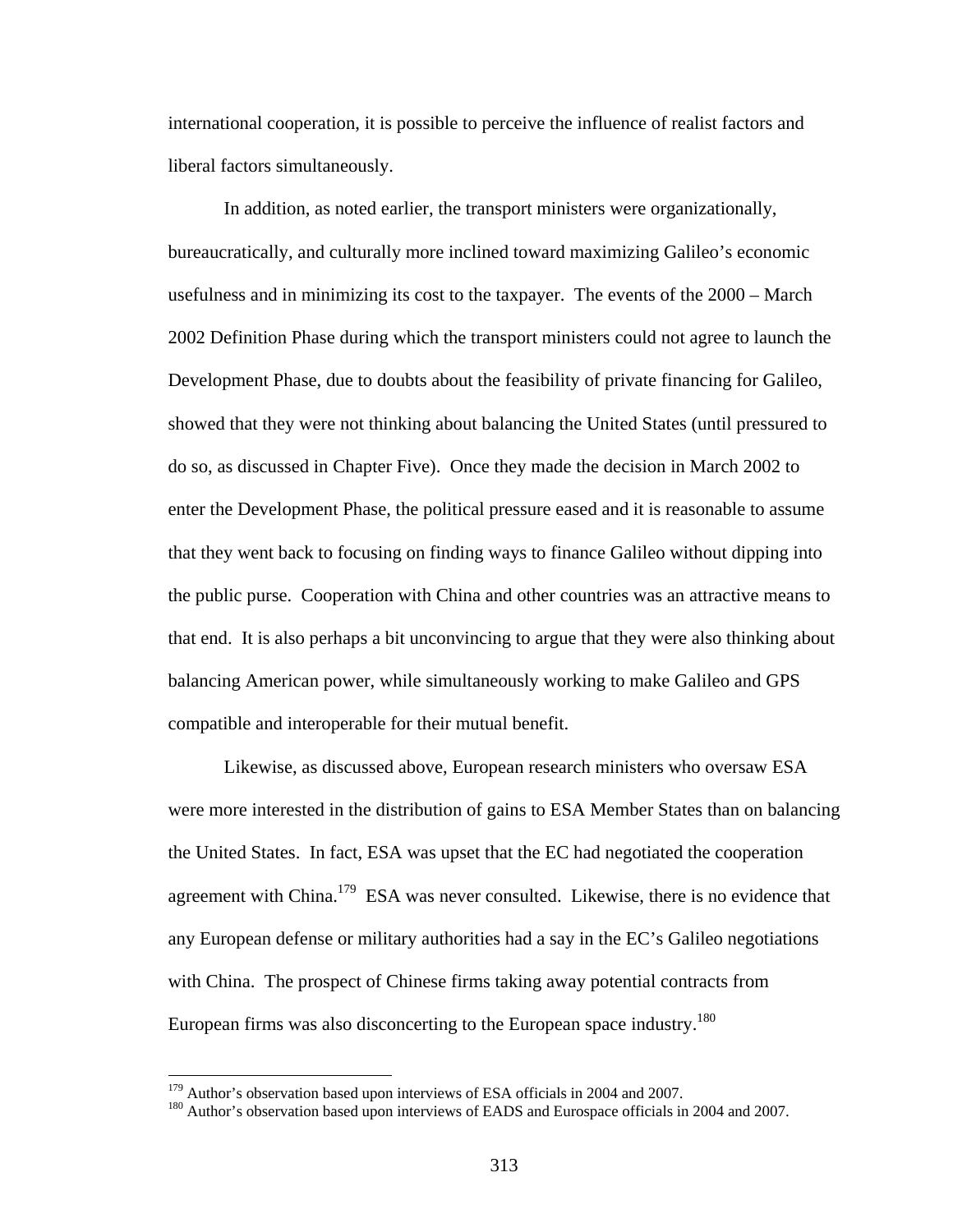Therefore, it is reasonable to argue that given Europe's long history of seeking international cooperation in space projects for liberal reasons, liberal factors carried the most influence in European transport ministers' assessment of the desire for cooperation with China, the United States, and other countries through 2005. Such cooperation made political, economic, and technical sense from a liberal perspective.

However, after a flurry of agreements being initialed in 2005, the June 2006 EC Communication "Taking Stock of the Galileo Programme" merely states that international cooperation is "essential," presents a laundry list of agreements and ongoing negotiations,  $^{181}$  and states that the emphasis is on "taking account of obligations" connected with intellectual property and protection of dual-use technology."<sup>182</sup>

It was around this time that EU decision-makers became concerned about the military and economic implications of China's "Compass" or "Beidou" navigation satellite system. The transition from the GJU to the GSA at the end of 2006 provided a convenient excuse for the EU to drop cooperative agreements with China and many other non-European countries.<sup>183</sup> It is reasonable to argue that this was done due to the realist oriented perspective that China and other countries might gain technologically from Galileo and use that gain against Europe. Apparently the risk of international cooperation with some countries now outweighed the benefits.

Nevertheless, the drop in the emphasis on international cooperation may also be due to the fact that the EU was focused on the deadlock in concession negotiations and

<sup>&</sup>lt;sup>181</sup> To recap, cooperation agreements were signed with China on 30 October 2003 and with Israel on 13 July 2004. Similar agreements were initialed with Ukraine on 3 June 2005, with India on 7 September 2005, with Morocco on 8 November 2005 and with South Korea on 12 January 2006. In mid-2006 further agreements were being drawn up with Norway and Argentina and discussions were under way with Switzerland, Canada, Australia, Saudi Arabia and Brazil. Commission, *Taking Stock,* COM (2006) 272 final, 9.<br><sup>182</sup> Commission, *Taking Stock*, COM (2006) 272 final, 9.

<sup>&</sup>lt;sup>183</sup> Giulio Barbolani di Montanto, ESA, interviewed by author, Brussels, BE, December 7, 2007.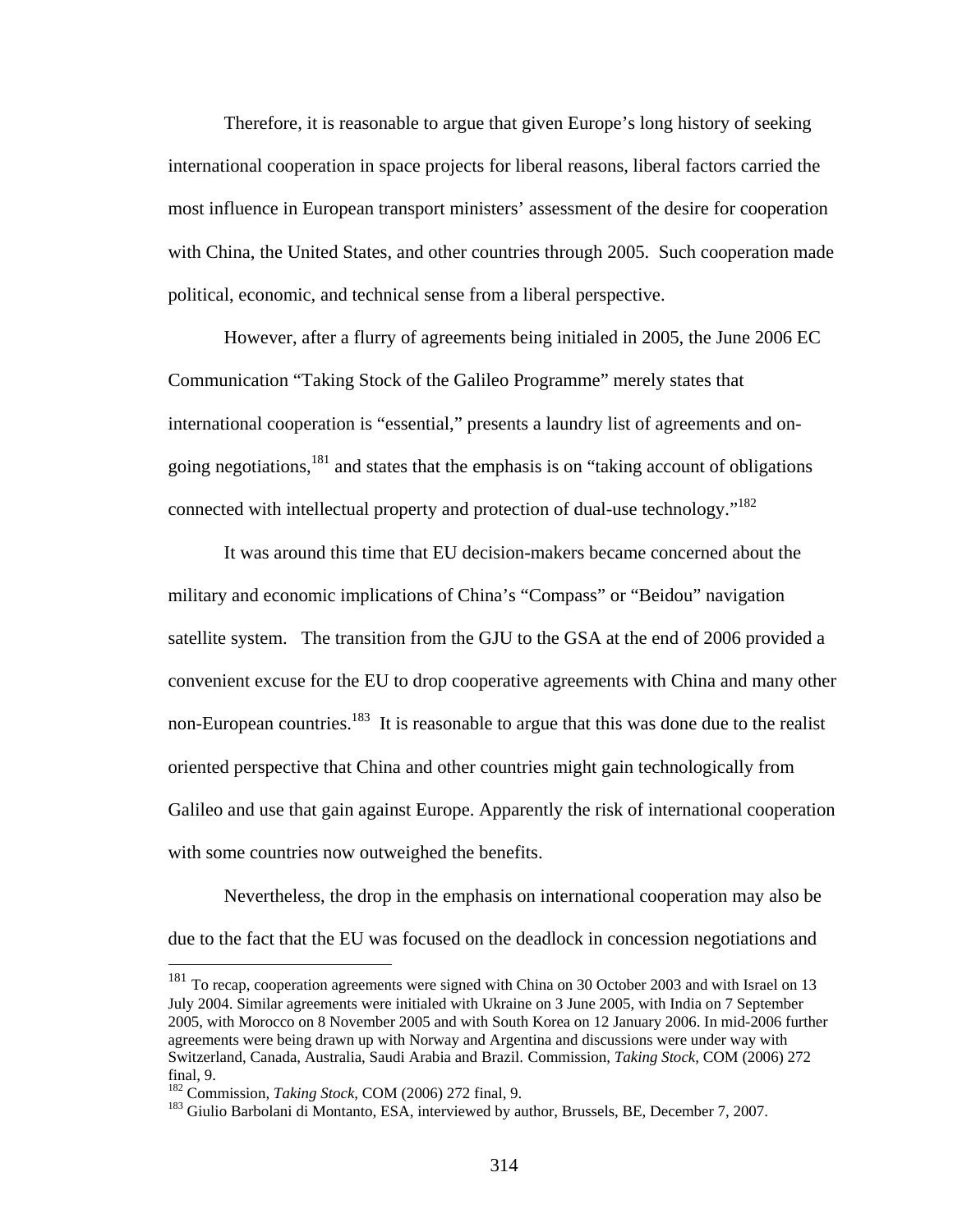was preoccupied with the Galileo's program's survival. But this argument ignores the changes in the international context surrounding the EU and the Galileo program. European leaders were shocked by the Chinese ASAT test in January 2007 and alarmed by Russian threats to European energy supplies.<sup>184</sup> It is reasonable to assume that these strategic level events influenced European leaders' perception of the security threats to Europe. Naturally, such a perception means that realist factors became more significant. It is perhaps no coincidence that German concerns about the military uses of Galileo were sidelined and British objections became more muted.

Finally, a slew of reports, studies, statements and other expressions of policy indicate that realist considerations were becoming more relevant to European space activities and to Europe in general during the first years of the  $21<sup>st</sup>$  century. First, the growth of the ESDP, the adoption of a European Security Strategy, the establishment of EU Battle Groups, the EDA, and the overall growth of EU military capabilities indicate that realist factors weighed heavily on European decision-makers' minds. Since space capabilities enable most modern defense systems, they became an important factor in the development of EU military capabilities.

Next, many documents and statements demonstrate the growing importance of military space capabilities to the EU including the top-level, July 2002 EC *Strategic Aerospace Review for the 21st Century (STAR 21)* report*,* the 2003 ESA report *Space and Security in Europe,* the 2003 EC/ESA *White Paper on Space*, the 2004 European Council *ESDP and Space*, and the EU March 2005 *Report of the Panel of Experts on Space and Security.* In addition, the EU recognized that it would pay an increasingly high price if the dual-use capabilities of space assets were kept artificially separated. Luc Tytgat, at

<u>.</u>

<sup>&</sup>lt;sup>184</sup> Bernard Molard, interviewed by author, Paris, FR, September 20, 2007.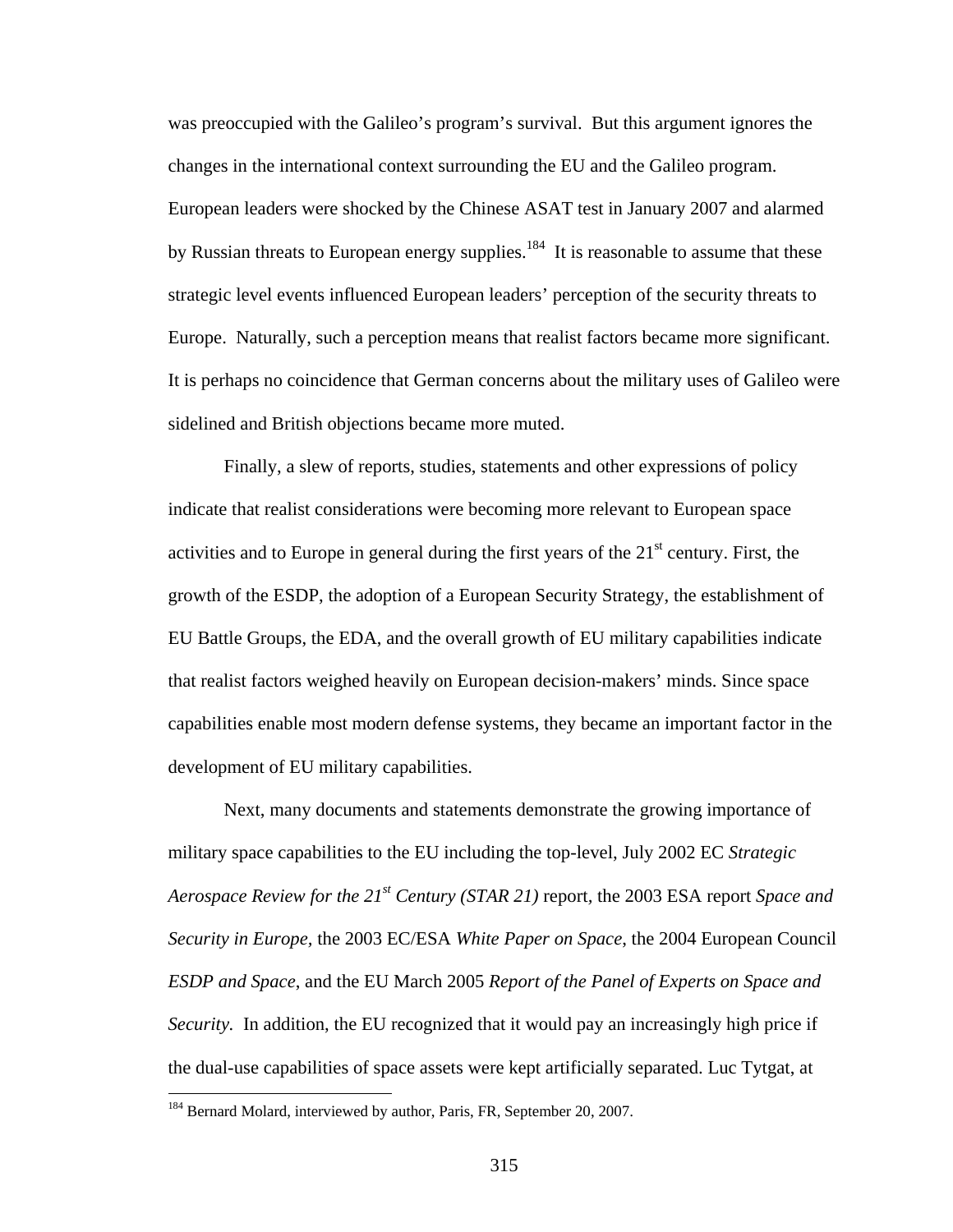the time the Head of the EC Space Policy Unit, said that space would become "interpillar."185 Likewise, the *European Space Policy* linked Pillar One and Pillar Two and acknowledged that Galileo might be used for military purposes.

Finally, as outlined in the narrative above, many European decision-makers made statements that Galileo would have military uses.

In sum, there is sufficient evidence to conclude that realist factors most likely weighed the most heavily on European decision-makers' assessments of the need for Galileo at the end of 2007. The heavy influence of realist factors provided the rationale to finance Galileo's deployment completely with public funds and helped the Galileo program survive.

*Hypotheses B*: Liberal Factors weighed the most heavily on European decision-makers' assessments of the need for Galileo.

I reject Hypothesis B for the reasons stated in the section above. In short, the collapse of the PPP, the rising cost to the taxpayer, and the steep decline in international cooperation indicate that the profit, efficiency, and cooperation motives for the program had weakened significantly. If such liberal motives mattered the most, it is doubtful that the Galileo program would have survived past 2007.

However, there a many indicators that liberal factors still carried significant weight. Galileo's funding still came from civil sources and it was still planned, managed, and controlled by civilian authorities – (although these indicators are less significant for

<sup>&</sup>lt;sup>185</sup> Luc Tytgat, Former Head of EC Space Policy Office, interviewed by author, Brussels, Belgium, June 2004.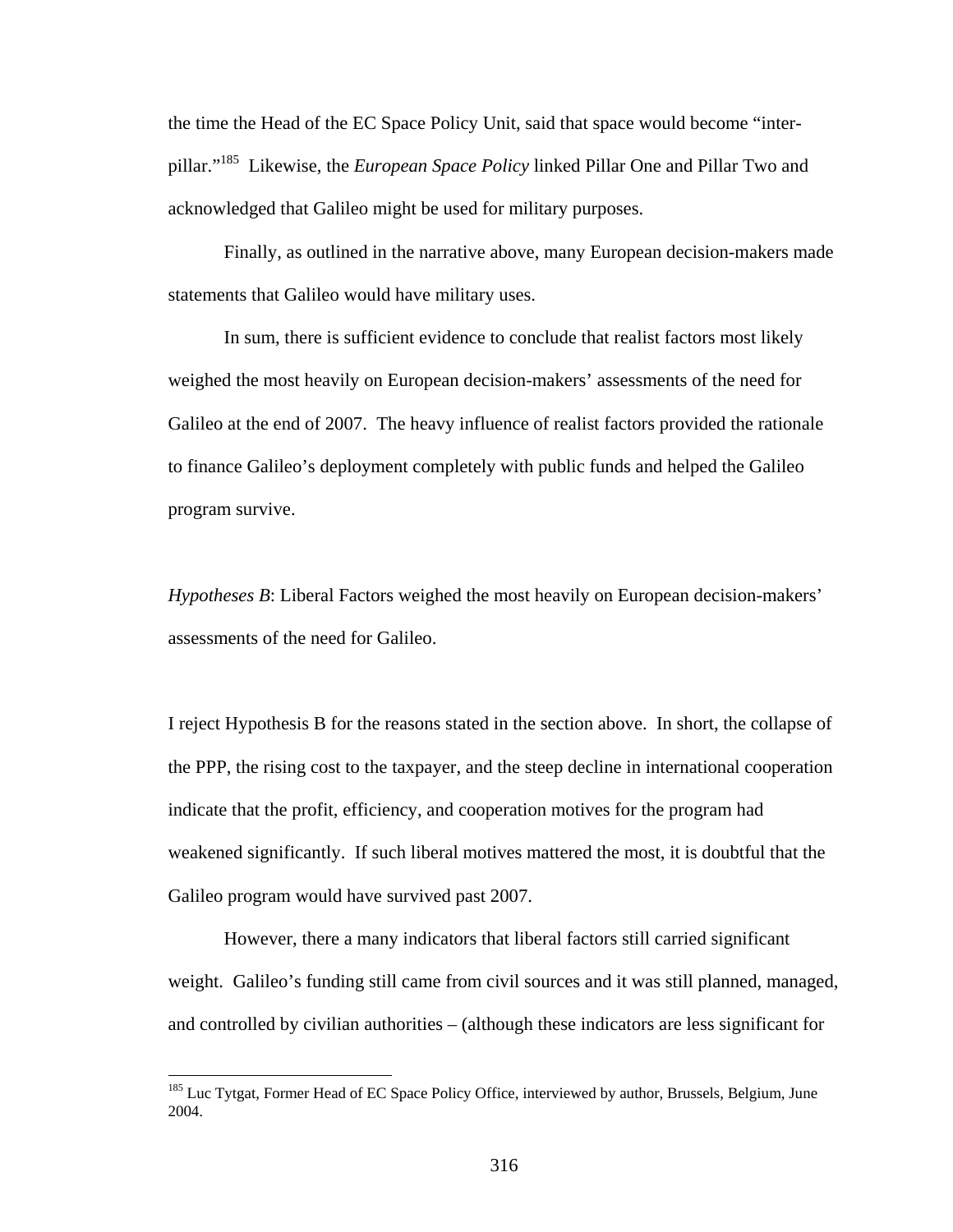the reasons outlined above). The plan still foresaw some type (to be determined) of private control of the Operational Phase, and fees for services were still part of the plan.

 Nevertheless, there is sufficient evidence to conclude that liberal factors did not weigh the most heavily on European decision-makers' assessments of the need for Galileo. Liberal factors were most likely significant intervening variables which contributed to decision-makers' assessments.

*Hypotheses C*: Ideational Factors weighed the most heavily on European decisionmakers' assessments of the need for Galileo.

I reject Hypotheses C although a flurry of official expressions of policy highlighted the importance of Galileo for the EU's international image and identity. These statements were given extra weight because both the EC and ESA are supposed to strictly follow the mandate to get best value for the money in their programs. Therefore, emphasizing the prestige a project engenders, or highlighting the cohesiveness a project might inspire, risks being politically and fiscally counterproductive for the EC and ESA. The United Kingdom was especially against space "prestige" projects. Germany's position was similar. Consequently, the EU's relatively sudden stress on the importance of Galileo to European prestige and identity may indicate that Galileo's economic rationales had become relatively less important and ideational factors relatively more important. However, sufficient evidence to make a convincing argument that ideational factors were the most significant factors is lacking.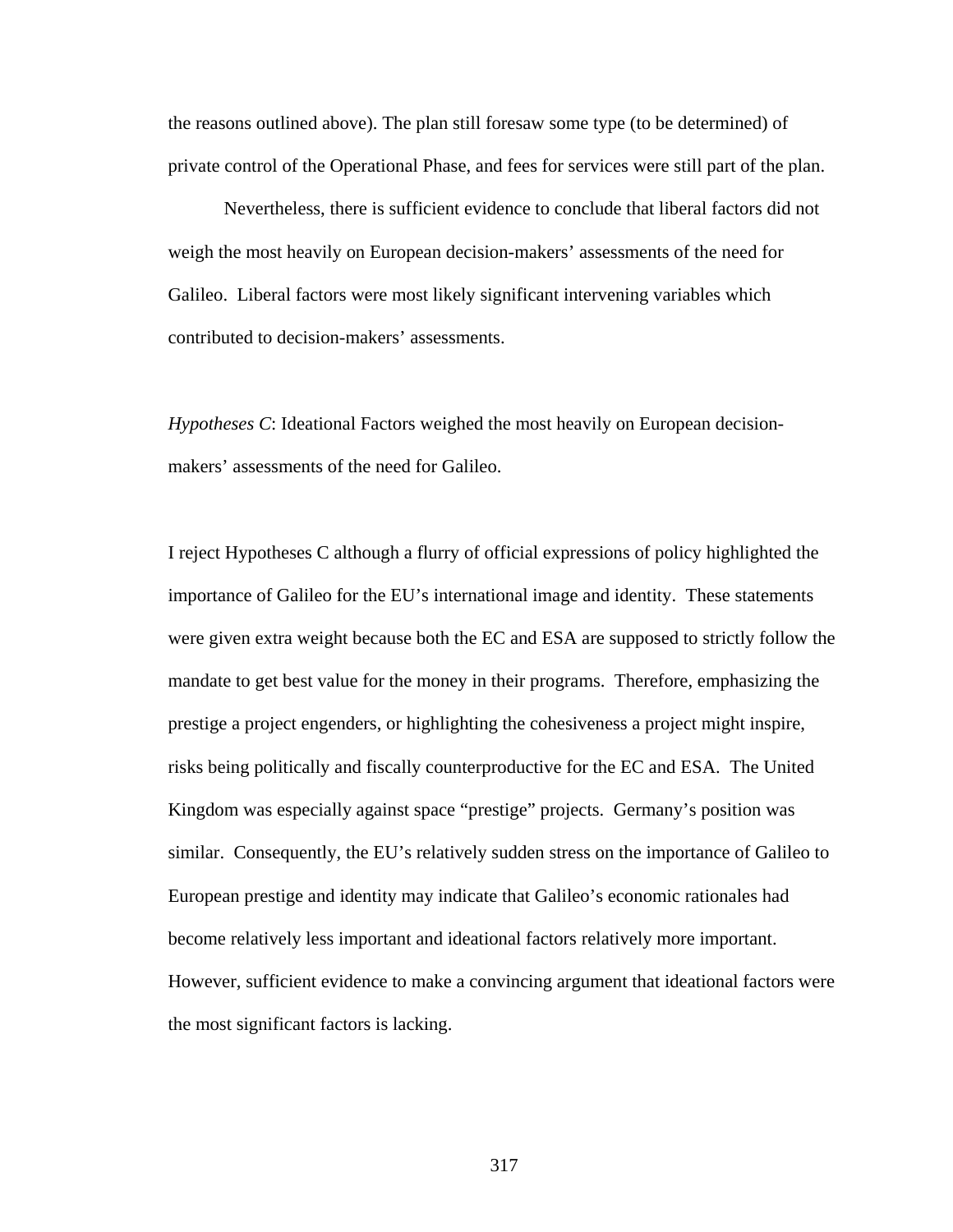To recap from the narrative above, statements in documents and by leaders in 2007 indicated that Galileo was an important source of European prestige. For example, the May 2007 EC "Galileo at a Cross-Road" communication said that Galileo incarnated the political, economic, and technological dimensions of the European Union. In addition, the joint EC/ESA European Space Policy stated that "Space can contribute to European cohesion and identity."<sup>186</sup> Moreover, in conjunction with the resolution which approved the EC European Space Policy, EC Vice President Verheugen stated that the decision reaffirmed Europe's position as a global space power and he measured European space capabilities against others in the world. Evidently, prestige was an important consideration in the decision to approve the European Space Policy. Likewise, the last EC official statement on Galileo in 2007 indicated that the world's perception of the EC and the Galileo program mattered to the EC. In addition, the success of China's manned space program and India's growing space capabilities enhanced China and India's prestige while Galileo's glacial progress arguably had diminished the EU's prestige.

The evidence presented above is not sufficient, however, to convincingly argue that ideational factors may have weighed the most heavily on European decision-makers' assessments of the need for Galileo. There were so many important realist and liberal justifications for Galileo that it is unlikely that ideational factors were most important. Therefore, although ideational factors were very important and rose in significance, it is more likely that they were significant intervening variables in the decision to move to full public funding and approve the start of Galileo's Deployment Phase.

<u>.</u>

<sup>186</sup> Commission, *European Space Policy*, COM (2007) 212, 4.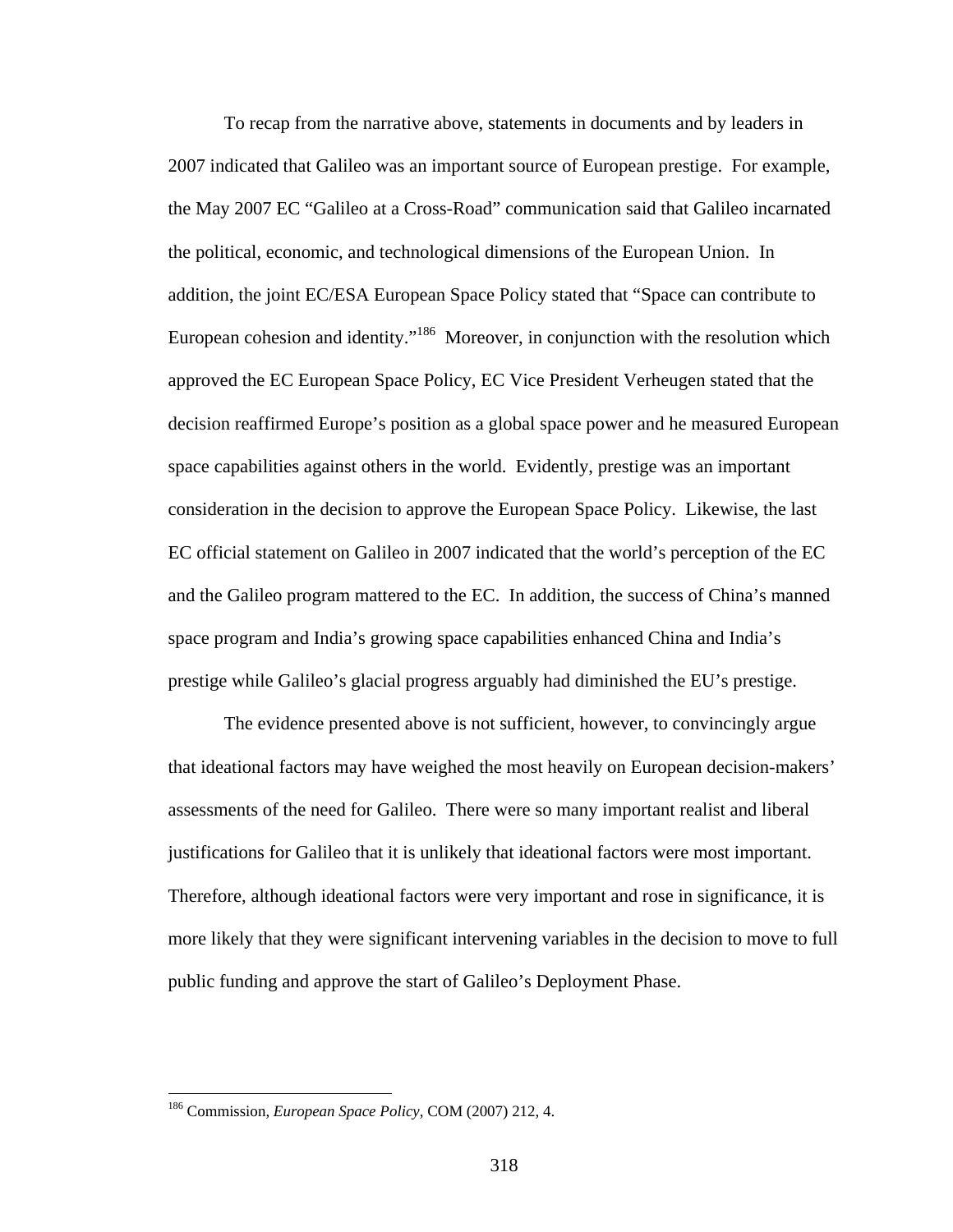*Levels of Analysis*: It is reasonable to argue that national and industrial level competition over the distribution of gains nearly killed the Galileo program during the Development Phase. However, the European Union interests that coalesced at the international level were ultimately able to overcome the roadblocks put in Galileo's way. Therefore, it is reasonable to argue that the international level remained relatively the most influential level.

*3. Summary:* Chapter Seven traced the complex events from the start of the Development Phase in March 2002 to the 2007 EU decision to drop Galileo's PPP funding and management structure and to fund it 100 percent with money from the EU budget.<sup>187</sup> Although the proof is not definitive, the increasing emphasis on realist factors during the Development Phase contributed significantly to the Galileo program's survival.

 $\overline{a}$ 

<sup>&</sup>lt;sup>187</sup> Dr. Kevin Madders, a leading scholar on European Space Policy said that "The confusion that reigned in that period is a phenomenon in itself." E-mail interview, June 2007.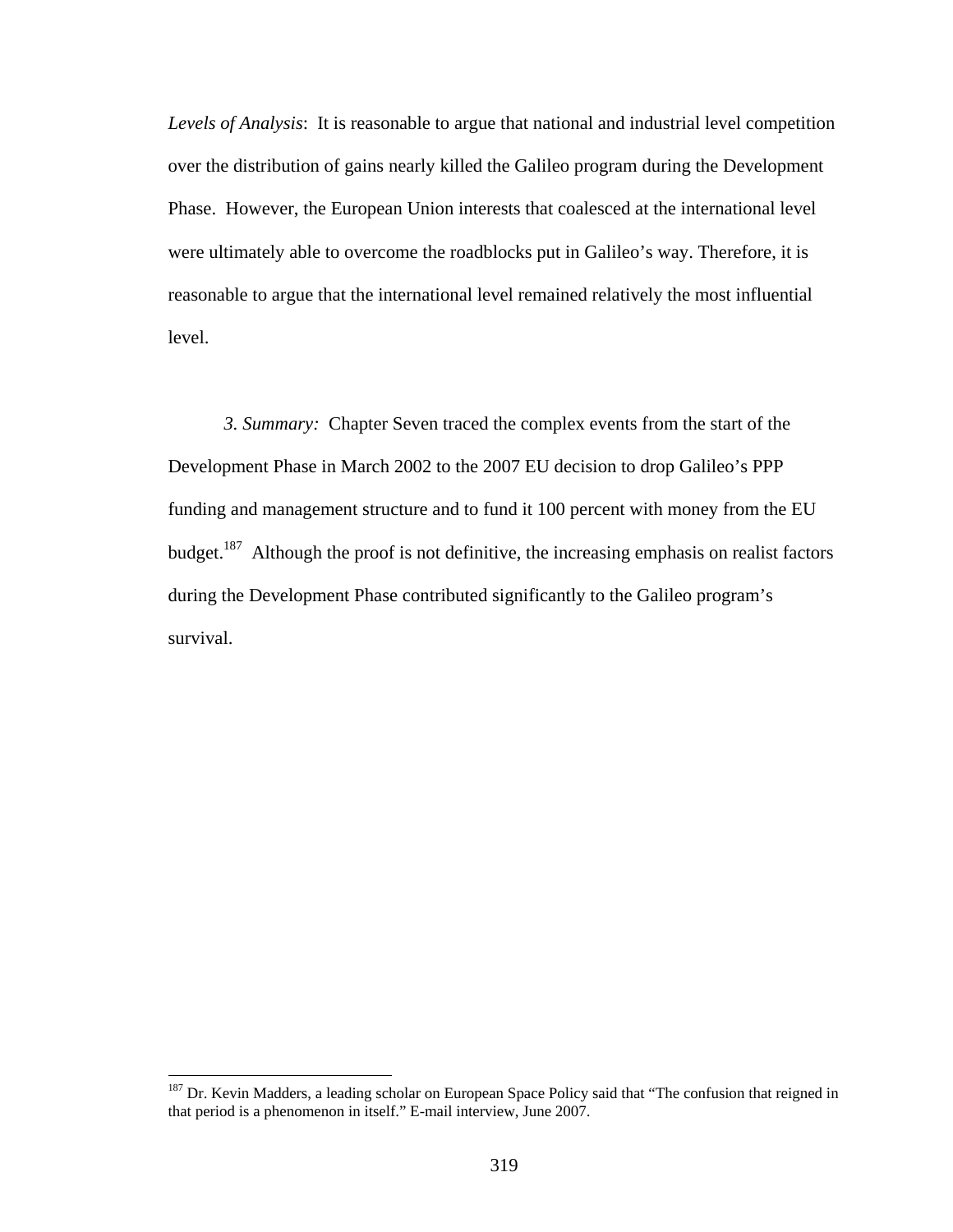## **Chapter Eight: The Journey Continues**

The purpose of this study was to improve understanding of the Galileo program's ability to survive despite serious obstacles. I found that there was a subtle but noticeable shift over time in the relative weight of the factors influencing European decision-makers. I conclude that it is reasonable to argue that this shift contributed to Galileo's ability to survive.

I arrived at this conclusion by attempting to answer two basic research questions:

1) Did realist factors, liberal factors, or ideational factors weigh the most heavily on

European decision-makers' assessments of the need for Galileo? 2) Were European

decision-makers' assessments of the need for Galileo being driven more by the

international, European, national or industrial levels?

| Factors           | <b>Key Aspects</b>                                                                                                                                                                                                                                                                                                                                   |
|-------------------|------------------------------------------------------------------------------------------------------------------------------------------------------------------------------------------------------------------------------------------------------------------------------------------------------------------------------------------------------|
| Realist           | - Significant presence of defense and/or military motives, actors and resources<br>- State preferences completely dominate international institutions<br>- Preference for material gains and zero sum gains<br>- Emphasis on military security<br>- International alliances motivated by balancing                                                   |
| Liberal           | - Significant presence of economic motives, civil and commercial actors, and civil and<br>commercial resources<br>- International institutions have some ability act independently<br>- Preference for efficiency and non-zero sum gains<br>- Emphasis on economic and human security<br>- Emphasis on international cooperation and interdependence |
| <b>Ideational</b> | - Significant presence of motives generated by actors' norms, values, beliefs and<br>identity.<br>- Emphasis on symbols, ideology, and prestige.<br>- Regard for soft power including consideration of cultural attraction and ideology                                                                                                              |

Table 1. Short Definitions of Factors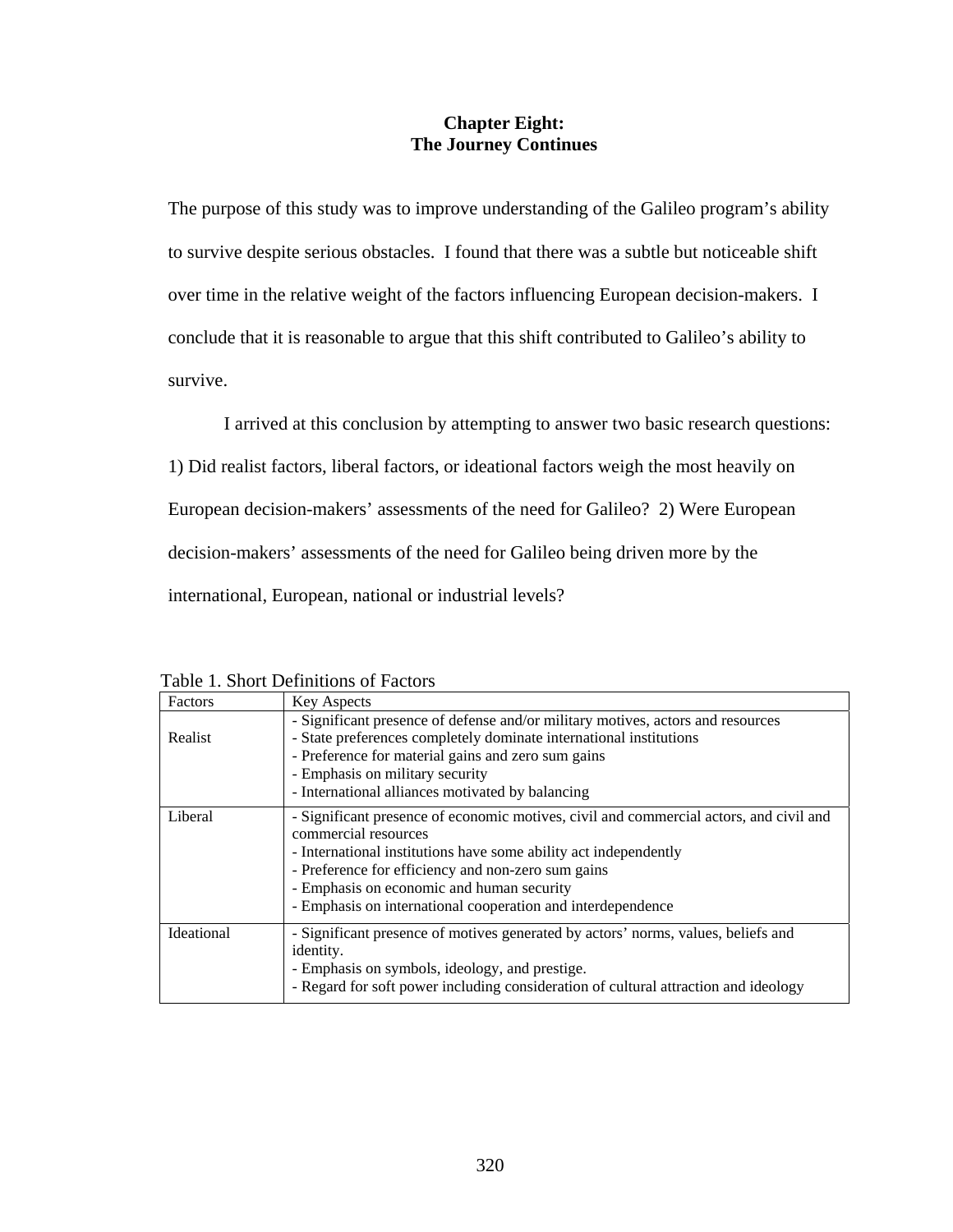| International level | Considers the EU as "if it" is a rational state actor and focuses on Europe's<br>relationship with the world beyond Europe, particularly the relationship the<br><b>United States</b>                                   |
|---------------------|-------------------------------------------------------------------------------------------------------------------------------------------------------------------------------------------------------------------------|
| European level      | Considers the interests of European institutions and their interaction with key<br>member states. The European institutions considered are the EC<br>Transportation Directorate General, Pillar Two of the EU, and ESA. |
| National level      | Considers the interests of the key European states involved in the Galileo<br>project, namely France, Germany, Italy and the U.K                                                                                        |
| Industrial level    | Considers the interests of the prime contractors from the "upstream" portion of<br>the European space industry (satellite manufacturers, launcher manufacturers,<br>and launch service providers).                      |

Table 2. Levels of Analysis

Recognizing that it is not possible to definitively answer the above questions, this study took a macroscopic view and sought to detect if there has been an identifiable shift over time in the comparative weight of the factors driving Galileo. This study sought to be sensitive to any slight changes of emphasis by closely investigating European decision-makers' assessments of the need for Galileo at key decision points which occurred in 1999, 2002, 2004, and 2007.

Briefly, I found that the Galileo program was initiated in 1999 with liberal factors as comparatively more influential, with realist and ideational factors as significant intervening variables. The primary indicators supporting this finding include: the long time period in which European leaders had been investigating the possibility of a collective European space effort to provide a civil navigation satellite system; the civilian nature of the organizations leading and funding the effort; the lack of significant military or defense interest in the Galileo project or financial contributions to the project; the lack of significant planning for military or defense control of the project or input into the project's design requirements; and the de-emphasis of prestige as a serious rationale for spending huge sums of money on space activities. In addition, the commercial boom in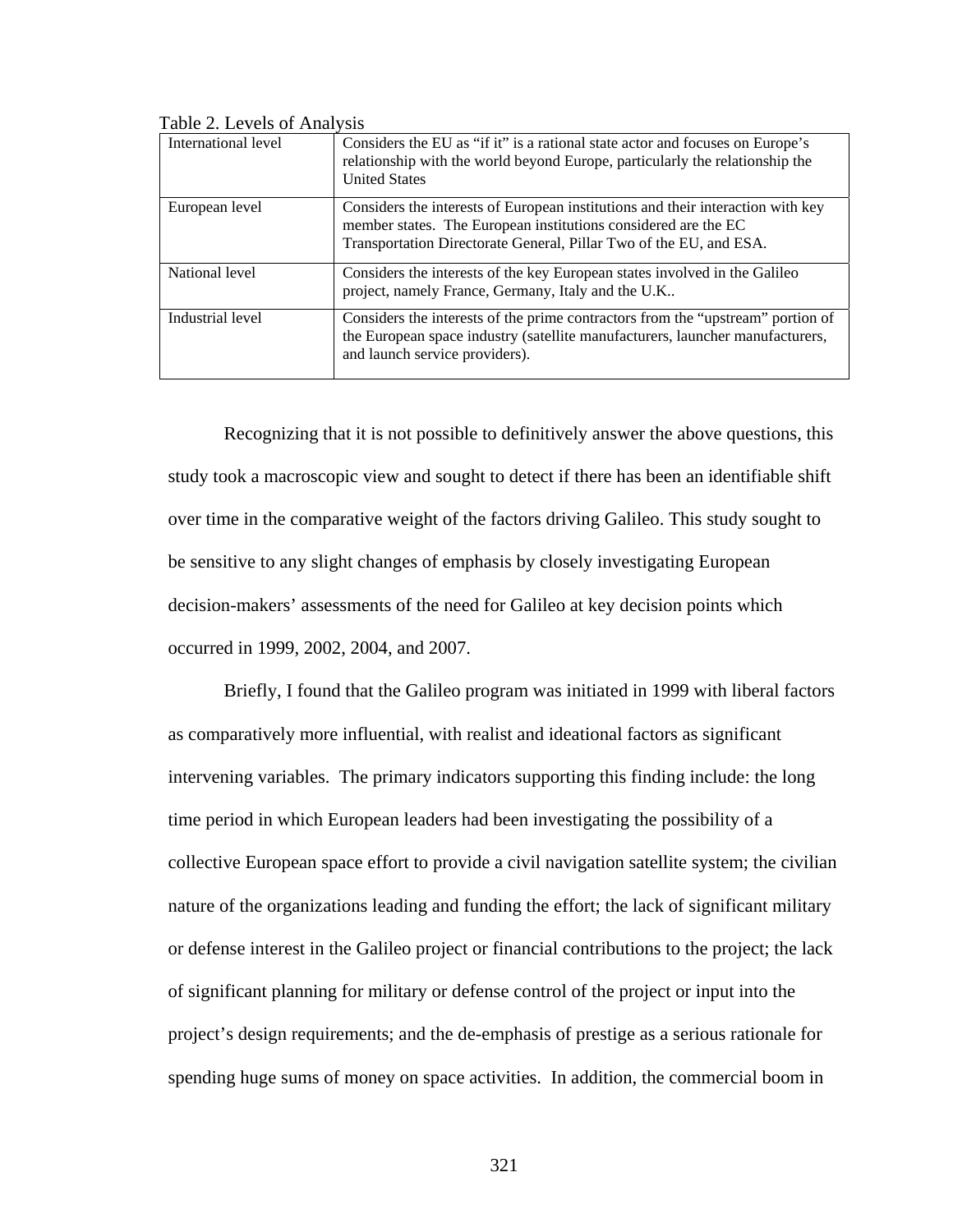GPS services and applications made the appeal of a more advanced, civilian,

commercially oriented GNSS system specifically designed for profit an appealing vision.

| <b>Decision Point</b>   | Context in Which Decisions Were Made:                                                      |
|-------------------------|--------------------------------------------------------------------------------------------|
| June 1999:              | - Decades long interest in civil Global Navigation Satellite System                        |
|                         | - Rapid integration of U.S. GPS into all levels of society with corresponding loss of      |
| <b>Definition Phase</b> | autonomy                                                                                   |
| Approval                | - Growth of EU international role and EU Interest in Space                                 |
|                         | - Consolidation of aerospace industry, growth of commercial space markets and use of PPP's |
|                         | - Lack of European military interest, investment, or design requirements in Galileo        |
|                         | - U.S. resistance to Galileo and the appearance of an effort to undermine it               |
|                         | - Kosovo Crisis                                                                            |
| <b>March 2002:</b>      | - Disagreement over primary purpose of Galileo: strategic or for profit                    |
|                         | - Uncertainty over economic viability of Galileo's business case                           |
| Development             | - Lack of clear organizational structures and responsibilities                             |
| Phase Approved          | - Collapse of commercial space market                                                      |
|                         | - Member State's focus on maximizing own distribution of gains                             |
|                         | - Staunch U.S. resistance to Galileo, U.S. unilateralism, and high pressure tactics        |
|                         | - European military brass pressure on Transport Ministers                                  |
| June 2004:              |                                                                                            |
|                         | - PRS overlay issue resolved. EU gives up potential leverage on GPS.                       |
| Galileo-GPS             | - GPS and Galileo to be compatible and interoperable                                       |
| Agreement               |                                                                                            |
| November 2007           | - Hard bargaining over distribution of gains among Member States                           |
| Deployment Phase        | - Unsettled questions over the distribution of risk between private and public sectors     |
| Approved                | - Delays cause potential loss of future market to GPS III                                  |
|                         | - Growth of ESDP and EU military capabilities                                              |
|                         | - Collapse of PPP structure                                                                |
|                         | - EU image, credibility and prestige threatened                                            |

Table 3. Context at Key Decision Points

The rise of the commercial space market and the emergence of the PPP as an alternative funding mechanism also provided new tools which European decision-makers could leverage to drive down the public cost and make the system politically feasible. It is reasonable to argue that it is unlikely that a political consensus could have been reached among EU Member States to approve the start of Galileo's Definition Phase in 1999 if realist or ideational factors had been the primary rationales.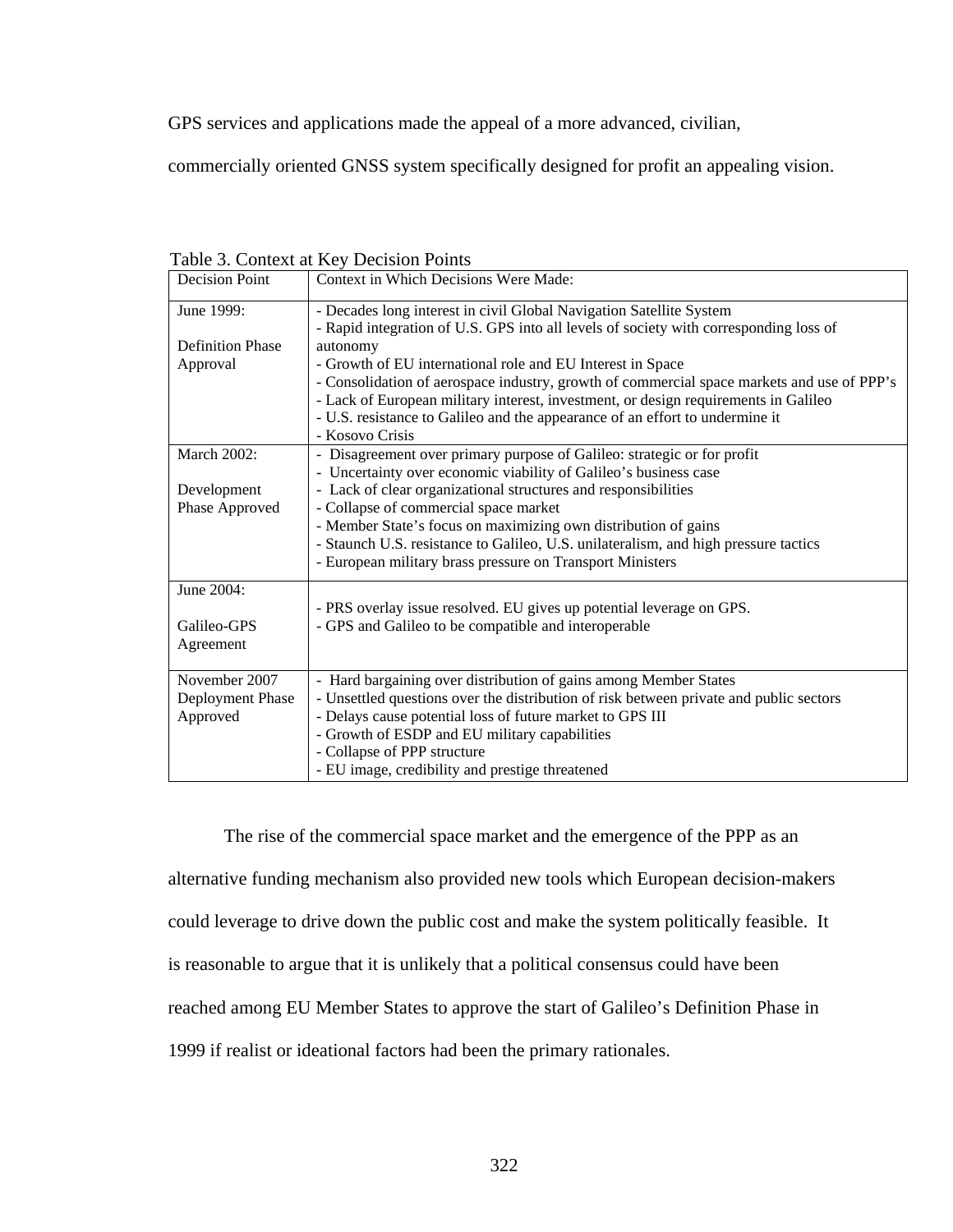However, the Galileo project was nearly derailed in 2001-2002 due to concerns about Galileo's commercial viability and the feasibility of attracting significant private funding. For over a year, the transport ministers from the United Kingdom and Germany refused to give the go ahead for Galileo's Development Phase without assurances about private sector funding. They also refused to consider increased public funding for Galileo and emphasized Galileo's civil uses and commercial prospects rather than its security aspects. The availability of GPS signals without charge and U.S. plans for improvements in GPS's civilian signals made it difficult to continue to justify Galileo in terms of efficiency, cost effectiveness, and commercial advantage.

The project survived because these concerns were set aside when the Transport Council came under pressure from EU Heads of States and Governments and top European military leaders. In the autumn of 2001, realist factors emerged as the relatively more significant consideration as indicated by official expressions of policy, the emergence of the ESDP, increasing European interest in the use of space for military and security purposes, and moves to expand the programs in which ESA could engage to include "non-aggressive" military and security related activities. In addition, the relationship between the United States and its European allies became more frosty, especially after the December 2001 Wolfowitz letter, giving some credence to the argument that Europe wanted to strategically balance the United States, economically, technologically, and militarily to some degree. The Galileo program most likely would not have survived if the emphasis had remained on Galileo's commercial prospects and supposed ability to inexpensively provide a vital public good.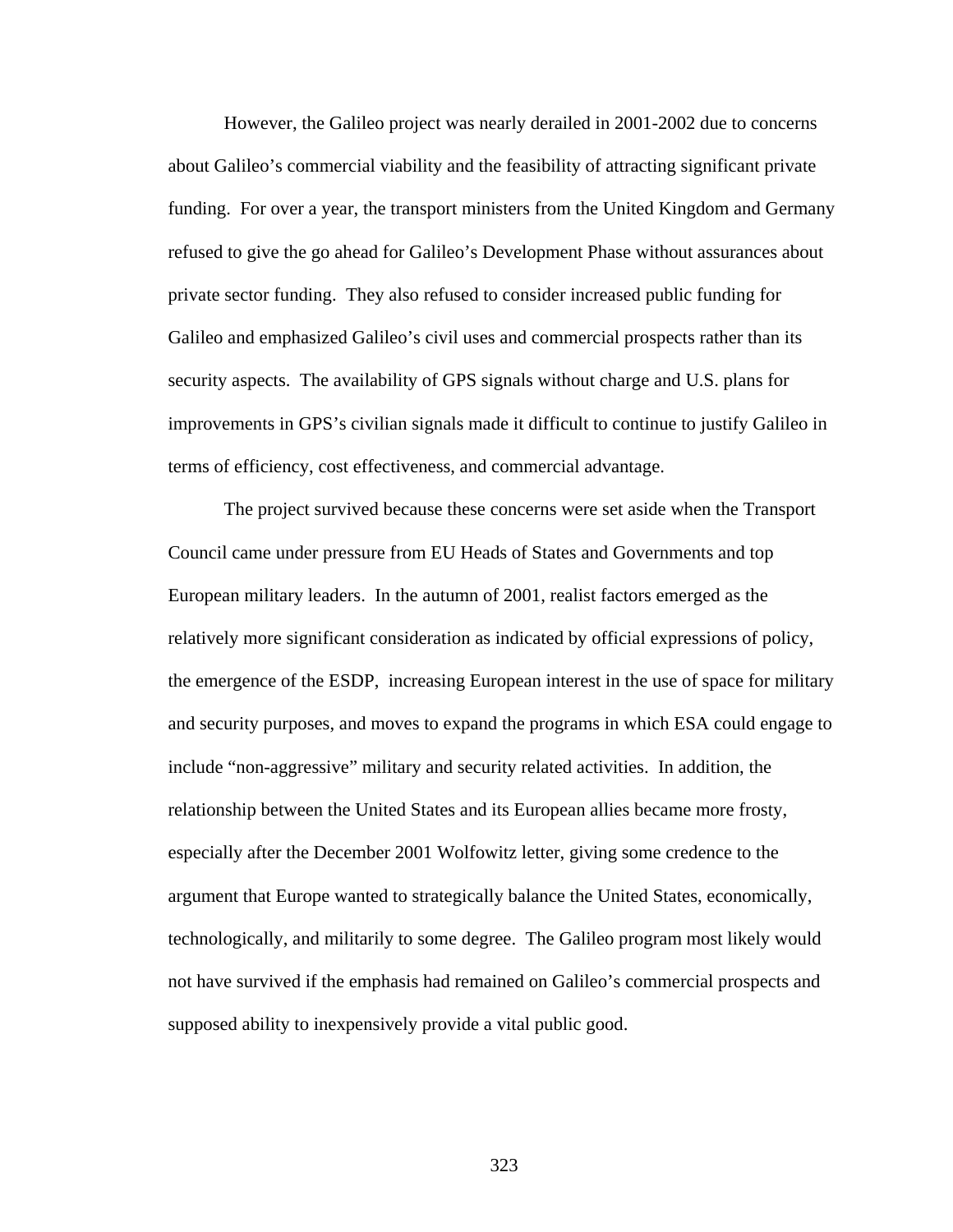However, the  $2004 \text{ EU} - \text{U.S.}$  agreement on compatibility and interoperability would most likely not have come to fruition if realist factors had dominated European decision-makers' perspectives of the relationship with the United States. If realist factors were relatively the most significant, it would have been unlikely that European decisionmakers would have agreed to relocate the PRS signal so that it no longer overlaid the GPS military code. Doing so made it possible for the United States to jam the PRS signal without affecting the GPS military signal and took away the EU's potential future ability to influence United States GPS policy. Instead, the agreement to move the PRS signal and the agreement to make GPS and Galileo open service signals compatible and interoperable demonstrates that liberal factors, such as high regard for efficiency and cooperation, relatively outweighed the other factors at this point in the program's evolution.

 Nevertheless, the Galileo project was nearly derailed again in the 2005-2007 timeframe when distribution of gains issues stymied agreement among European research ministers in charge of ESA and the governments they represented. More importantly, questions about Galileo's commercial viability and the risk to private financiers derailed agreement on a PPP management and funding mechanism for the Galileo program. It is reasonable to argue that liberal rationales for the Galileo program lost influence as prospects for Galileo to efficiently provide a public good evaporated and its potential to be used as a tool to improve international cooperation faded away. Galileo most likely would not have survived if liberal rationales such as these were the primary drivers. Instead, the growing influence of realist factors provided the motive for European decision-makers to make the unprecedented decision to provide a massive amount of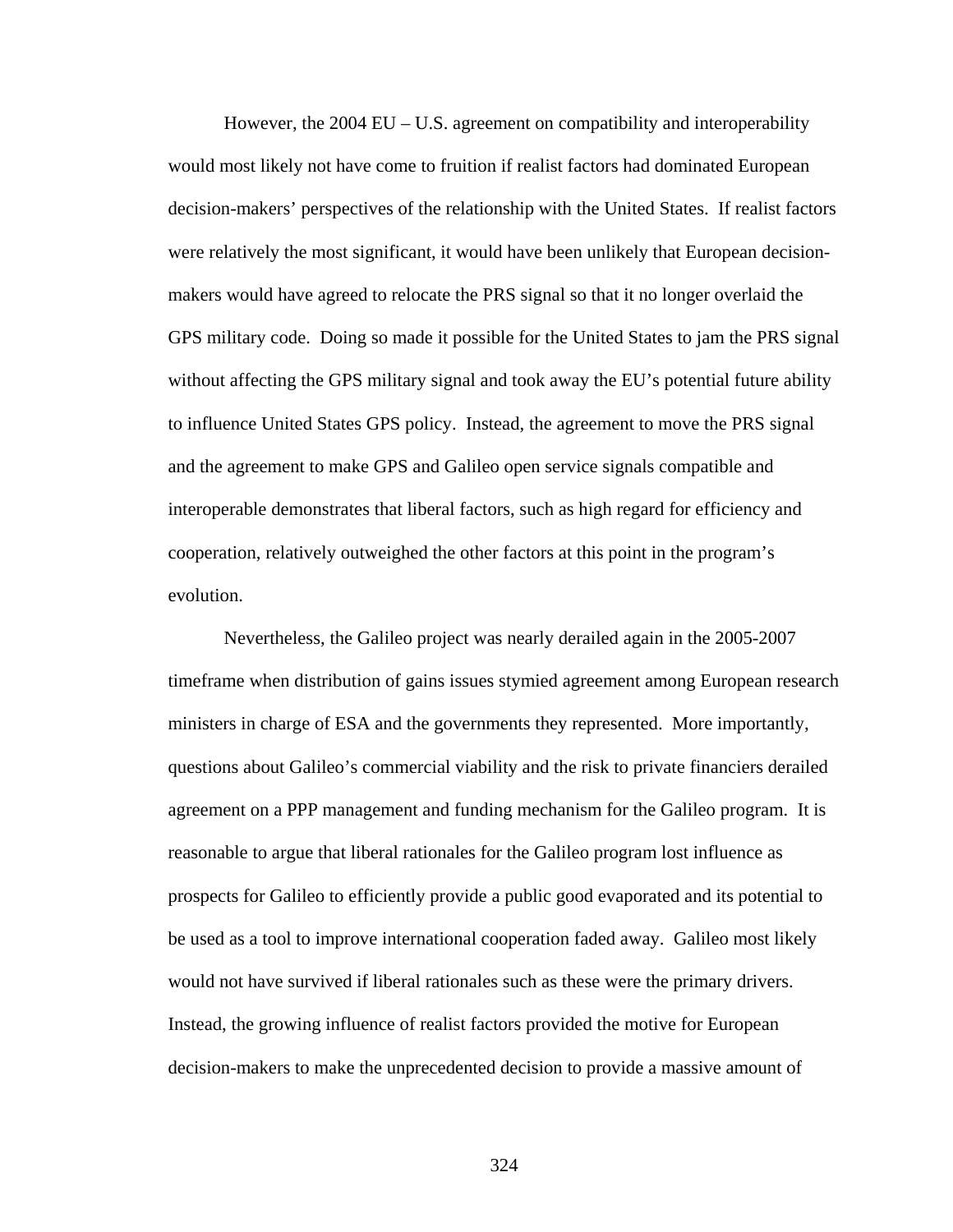public funding by reallocating funds from within the EU budget. The Galileo program was saved by this move.

For these reasons, I conclude that Galileo's ability to survive has been due to a subtle but identifiable shift in the relative weight of the motives which have driven Galileo over the years. However, it is necessary to be mindful that this finding is a subjective judgment – but a judgment based on numerous interviews and a careful reading of primary and secondary written sources.

In addition, it was useful to attempt to separate the levels of analysis even though there is a tight symbiotic relationship among all the levels and it is difficult to separate them. Separating the levels of analysis allowed relationships among the various actors to be examined more systematically and helped to shed light on motives that might have otherwise been missed or misinterpreted. While acknowledging the advantages and risks with such an approach, I make the reasoned judgment that the international level of analysis was likely the most significant level through all four decision points examined.

The motivations coming from the industrial, national, and European levels interacted and were aggregated by the EC along with the EC's own interests and preferences. This interaction led to the development of distinct international level preferences whereby the whole was greater than the sum of the parts.

The international level mattered more than the inwardly focused European level due to the simple fact that Galileo cannot be properly considered outside the context of its relationship to GPS and Europe's collective relationship with the United States. The institutional relationships and interactions between DG TREN, Pillar Two, ESA and member states was important but in many key respects, Galileo was a reaction to GPS.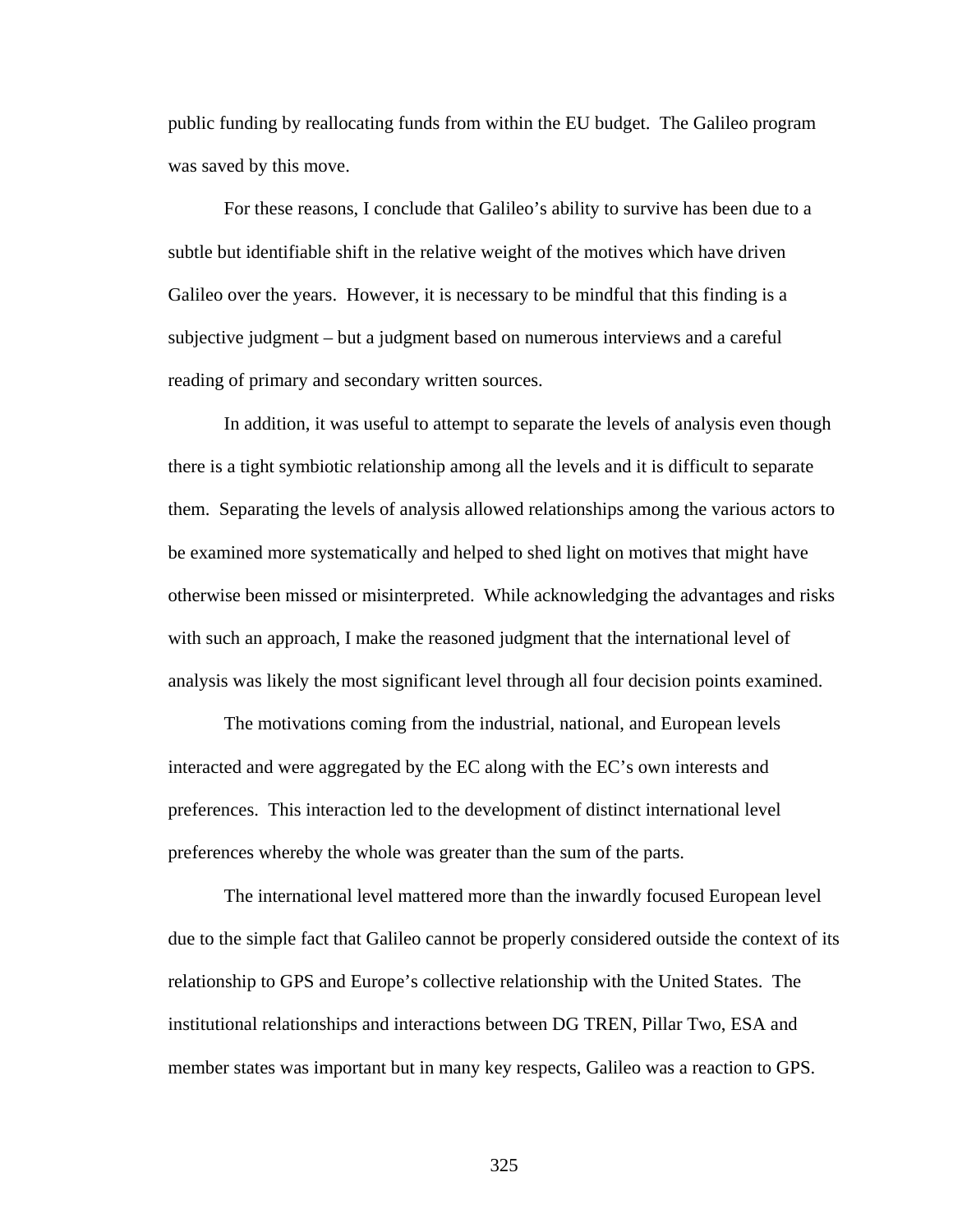Naturally, the European space industry, i.e. the industrial level, figured to benefit greatly from the multi-billion euro Galileo program. The prime contractors from the European "upstream" space industry consistently wanted to expand European involvement in space through greater public funding for space activities. Galileo would create demand for a large number of satellites, launch vehicles, and a major operational infrastructure. The resulting greater economy of scale would make the European space sector more competitive globally. In addition, the technological challenge would boost the industry's comparative advantage and make it more competitive in the global commercial space market.

It is difficult to conclude, however, that the industrial level was relatively more important than the other levels at each decision point. The officials I interviewed consistently stated that the Galileo initiative was driven more by official political and economic interests than by industrial lobbying. However, this assertion is difficult to confirm one way or another, since in many ways there is often a symbiotic relationship between industrial, technological and governmental interests.

It is also safe to say that the national level was very important in the Galileo decision, and even possibly the most influential level. The realist perspective, that the European Union's decisions simply reflect the Member States interests, is assumed by many observers in much of the literature on Galileo.

However, it is not difficult to find that the leading states had conflicting preferences which make it unlikely that the national level, by itself, was the most important level. There were many structural and historical differences among each states' space program. The international level was needed to ameliorate the diverse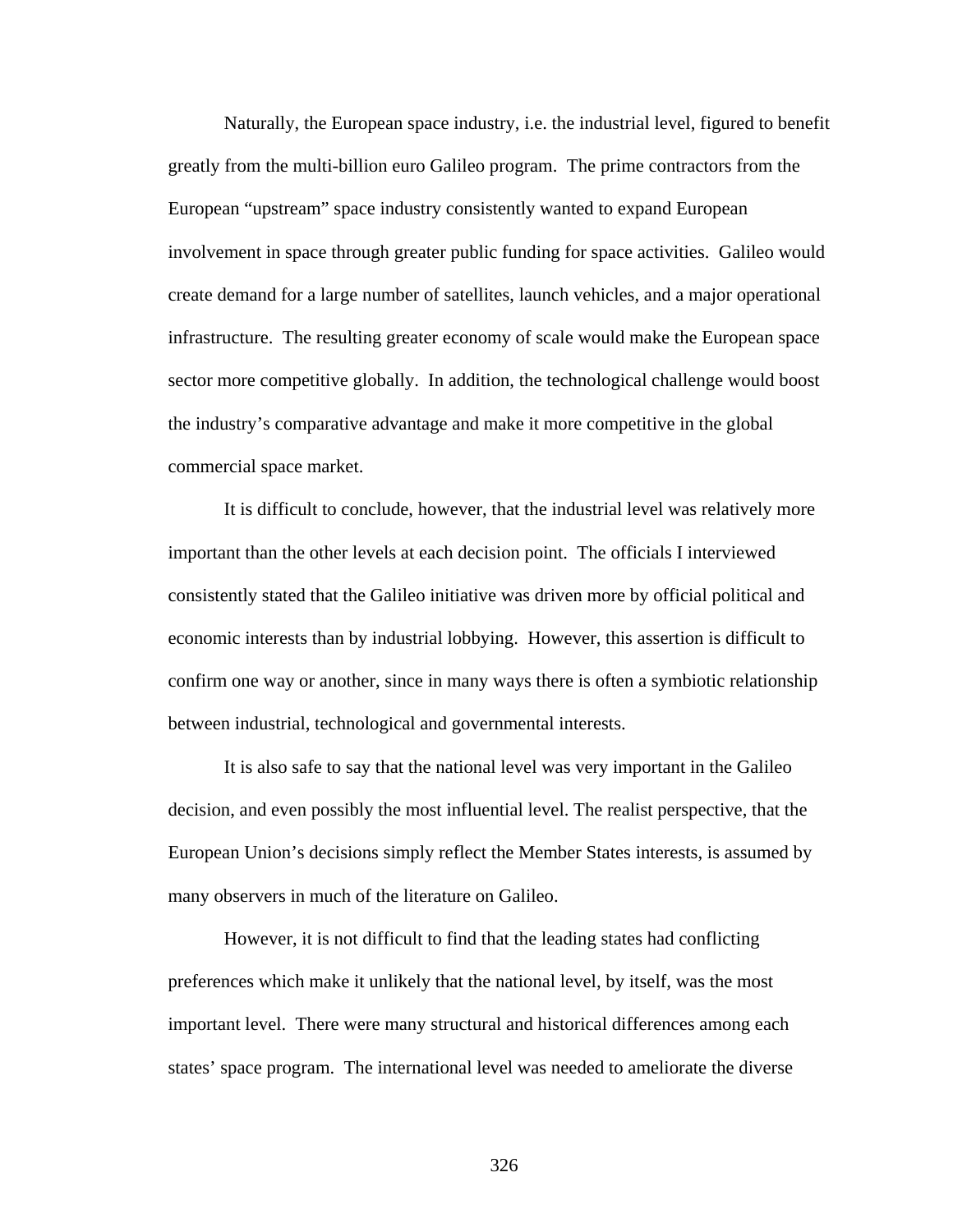preferences of the European states and overcome conflicting interests and perspectives. In addition, it is important to be reminded that the scale, complexity, and cost of the Galileo program meant that no single European state could have launched the Galileo program by itself.

Nevertheless, states threw roadblocks in the way and bargained hard for the best deal. However, in 2002 the United Kingdom backed down from its demands once it saw that it did not have enough support from other states to block the start of the Development Phase. Likewise, Spain tried to block approval of the Deployment Phase in 2007 but was outvoted by the rest of the Transport Council member states.

One last indicator makes it reasonable to argue that the international level was more significant than the national level. Simply put, the  $EC - a$  supranational organization - manages the Galileo program. EC decisions concerning Galileo are taken using qualified majority voting rules. Consensus among all member states is not required to move the Galileo program forward. If the national level were the most significant, Galileo should either have been structured as a bi/multi-lateral program or structured within a new, functional intergovernmental organization. Other collective European space projects had been structured in such a way in the past, such as EUMETSAT.

Given the above considerations, I judge that the international level was relatively the most significant level throughout the four decision points studied. The national level and industrial level, in turn, were the next most significant levels. The European level was important but the least significant. The existence of many other collaborative European space projects indicates that the pull and haul among the European institutions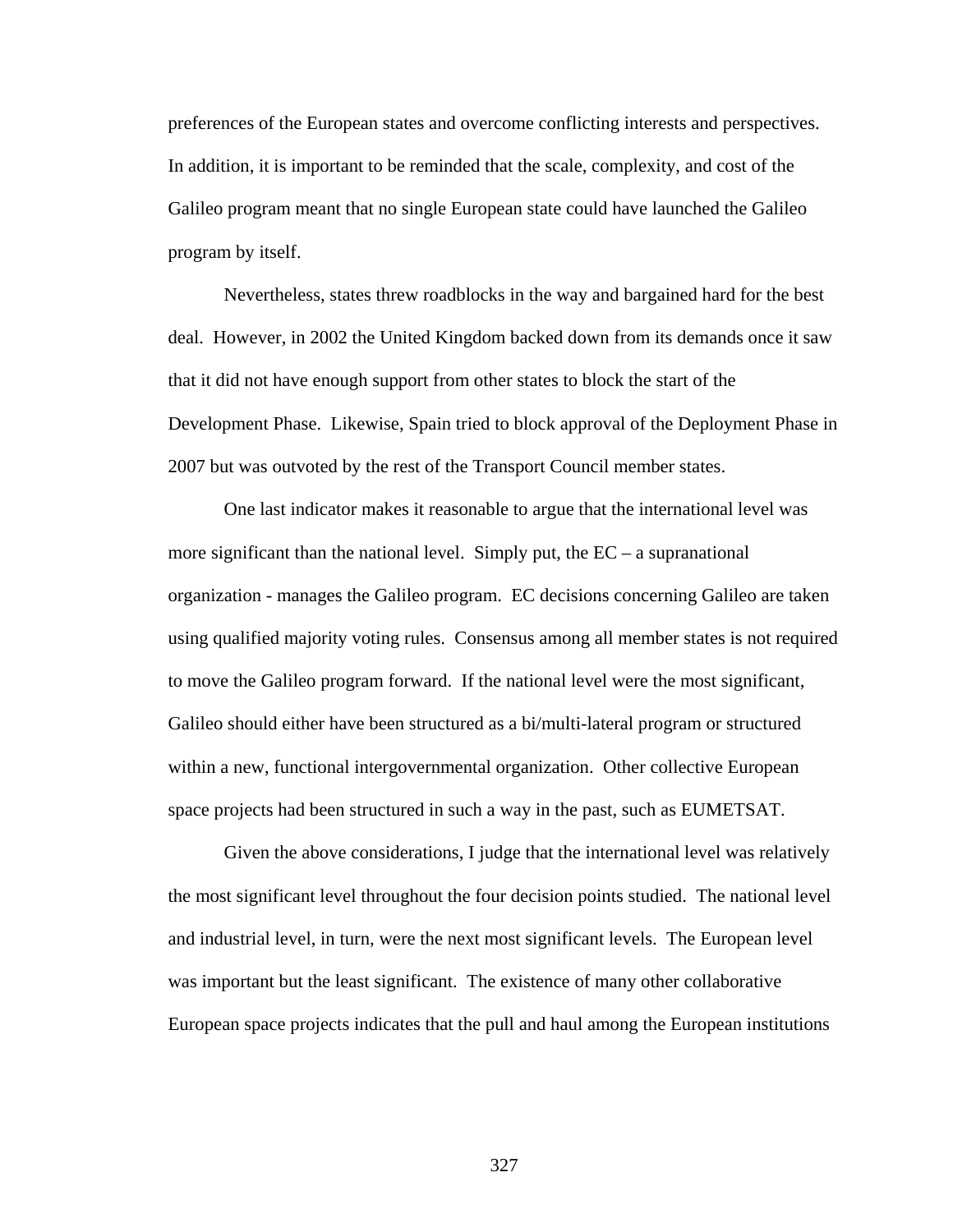involved in the Galileo project were not necessary or sufficient to motivate European decision-makers to authorize Galileo.

To arrive at these conclusions, I assembled the major details of the Galileo program in a manner which will hopefully help others to understand the history to date of the Galileo program. I was not able, despite my efforts, to penetrate deeply behind the scenes or bring to light new information about the hard bargaining and negotiations that occurred leading to these decision points. Therefore, I was unable to assess the possibility that there was a hidden agenda behind the publicly released expressions of policy concerning the Galileo program. I took such expressions of policy at face value. However, I found very little evidence to suggest that there was some type of hidden agenda or that there was an overt attempt to conceal or obscure the "true" intent of the Galileo program.<sup>1</sup> In fact, a close examination of the public expression of policy reveals European intentions quite clearly. Nevertheless, future researchers which are able to penetrate to the micro-level and assess what motivated individual decision-makers at specific meetings or other points in time may discover such hidden information and reveal new insights to add to this study. But until then, this study provides a detailed overview of the key decisions and the officially expressed motivations behind those decisions.

 In addition, this study shows how realist "power" factors, including security interests, have grown in significance as a motivating force for EC action over approximately the last 15 years. Previously, the EC was mainly concerned with "liberal"

 $1$  I acknowledge the danger of being accused of creating a strawman argument here, but I think it is fair to say that observers, especially in the U.S. DoD, believe that realist factors have always been by far the most significant drivers of the Galileo program and any European talk about economic or other rationales is often thought of as attempts by Europeans to obscure Galileo's realist purpose – i.e. balancing the United States.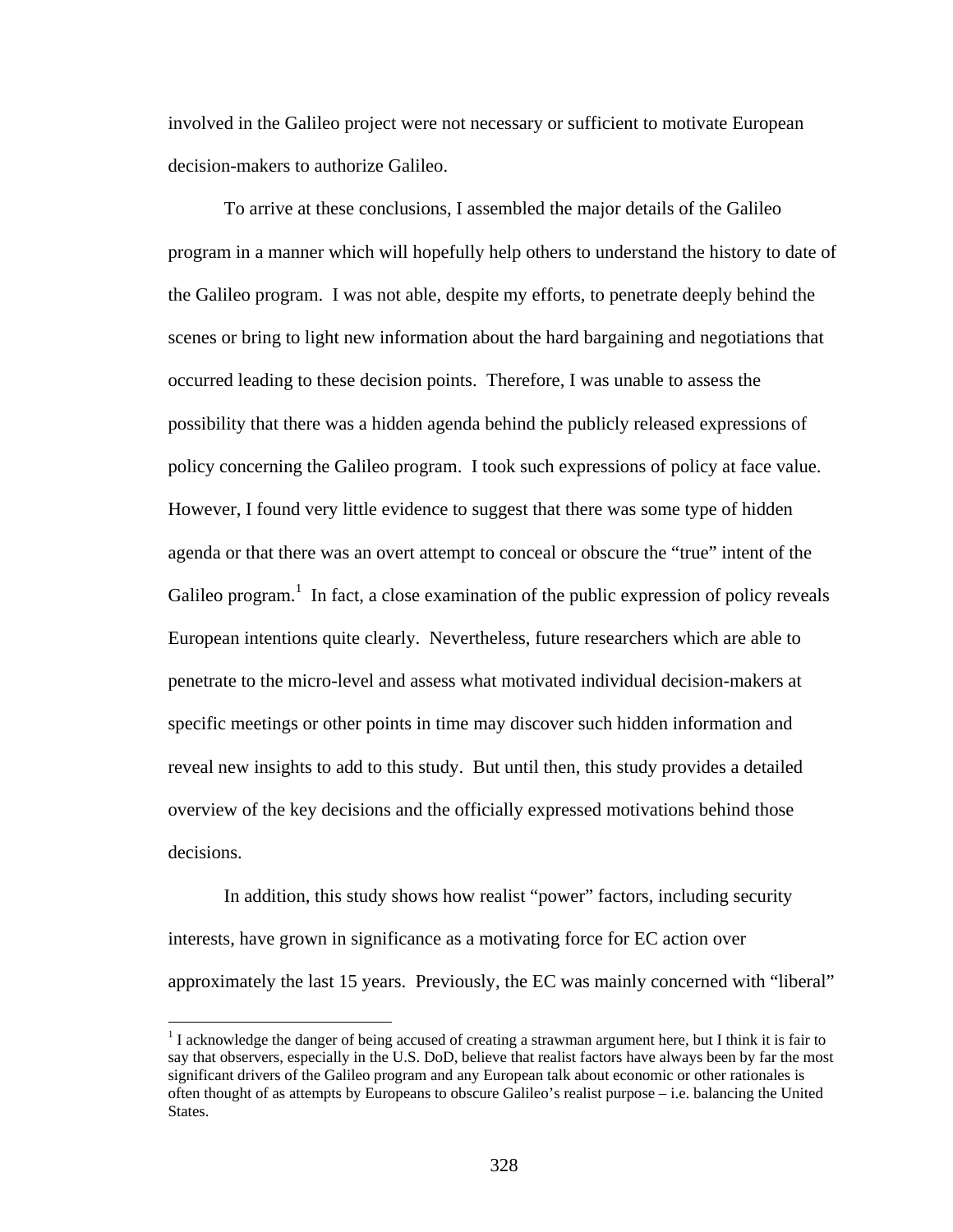issues involving the European common market, trade issues and common goods. The Galileo program's development paralleled a rising interest in security issues at the EC and in the second pillar of the EU. The EC security interests started mainly at the left end of the security continuum offered in Chapter Three and progressed steadily to the right to eventually include "military" security interests.



Figure 9: Security Continuum

The history of the Galileo program reflects this shift in emphasis. But the obstacles the Galileo program encountered may also reflect the influence of the EC's traditional interests in providing public goods, bolstering Europe economically, and providing commercial advantages for its industry. Perhaps the obstacles the Galileo program encountered are reflections of the struggle between old rationales and new rationales for wider EC priorities and actions. If so, the Galileo program may serve as a useful indicator of broader EC priorities and interests. Judging by the Galileo program today, it looks today like realist factors may have found a new, firmer prominence in the EC.

The Galileo program may also serve as an indicator of the EC's interest in space activities in general. After years of delays due to the commitment to structure Galileo as a PPP, the 2007 decision to invest billions of EC public funds in the Galileo program may indicate that the EC now has the political will to assert itself as a space power, rather than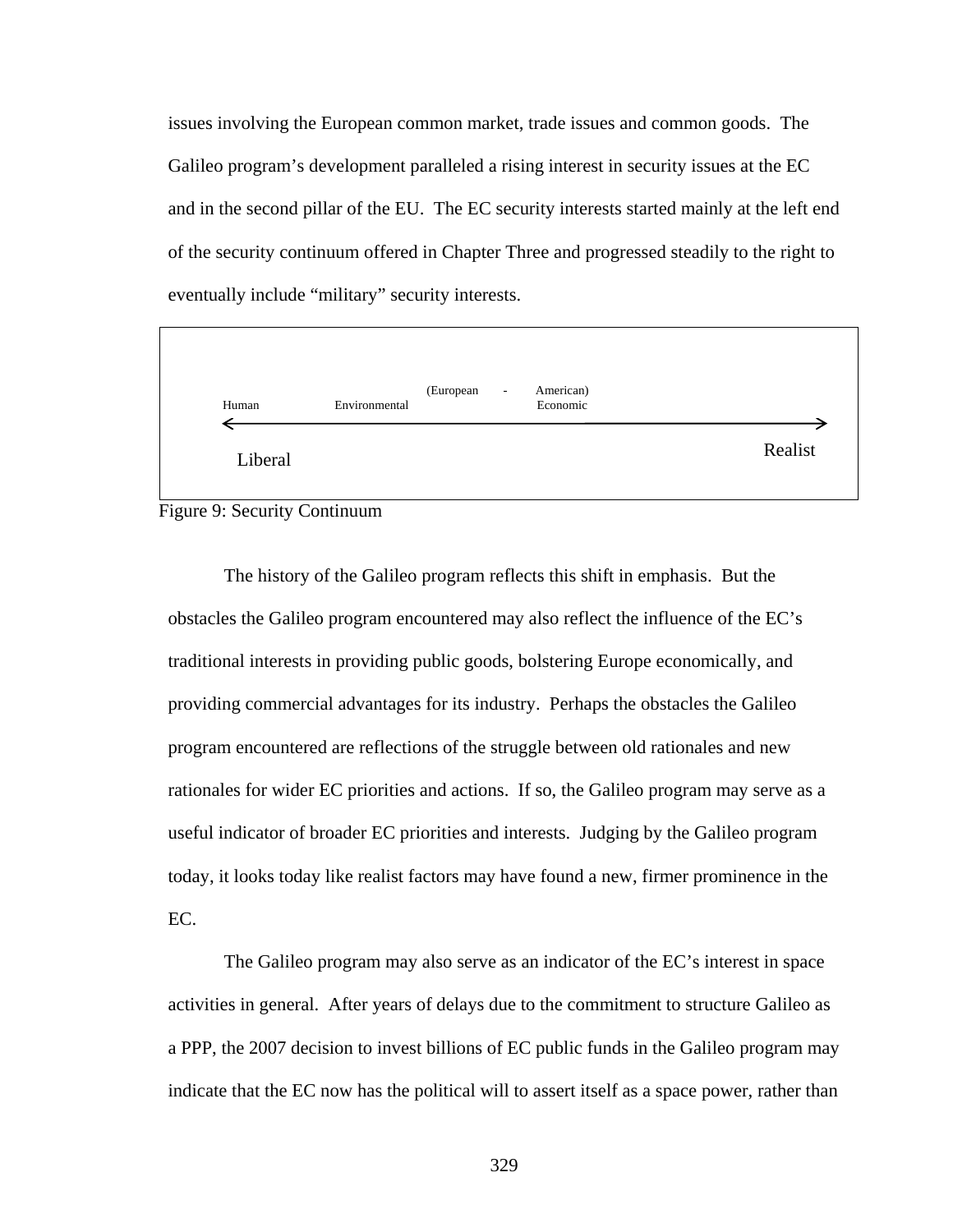leaving it to ESA or the private sector to take the lead in space for Europe. Even though ESA remains the premier space organization in Europe, tying ESA's activities to broader EC interests, as demonstrated by Galileo, may indicate that a new era has dawned in the European space sector. If so, this may have implications as a source of both more cooperation and competition for the United States, Russia, China, and other space faring nations.

 The Galileo program's travails also call into question the usefulness of the PPP management and funding mechanism for large scale, risky, public infrastructure projects. The EC's ability to manage such an arrangement is also in doubt. Instead, the Galileo experience reinforces the need for public funding and strong political commitment for such a major project. Nevertheless, the research conducted for this study does not support the belief by some observers that the use of the PPP approach was a transparent political ploy or political cover to gain United Kingdom and German support at the first two decision points. The experience of the 1990s showed that the PPP approach was viable and it was used successfully in many major infrastructure projects and space endeavors. In addition, DG TREN remained committed to the PPP approach even after it caused years of delays and rising costs. If the PPP approach was simply a political tactic, it was a very expensive scheme indeed.

 The Galileo program also illuminates the practical challenges and theoretical complexities engendered by the growth of multi-use technologies. The blurring of the lines between commercial, civil, and military capabilities makes it difficult to assign development, management, and funding responsibilities for such projects and presents international relations scholars theoretical challenges when attempting to categorize such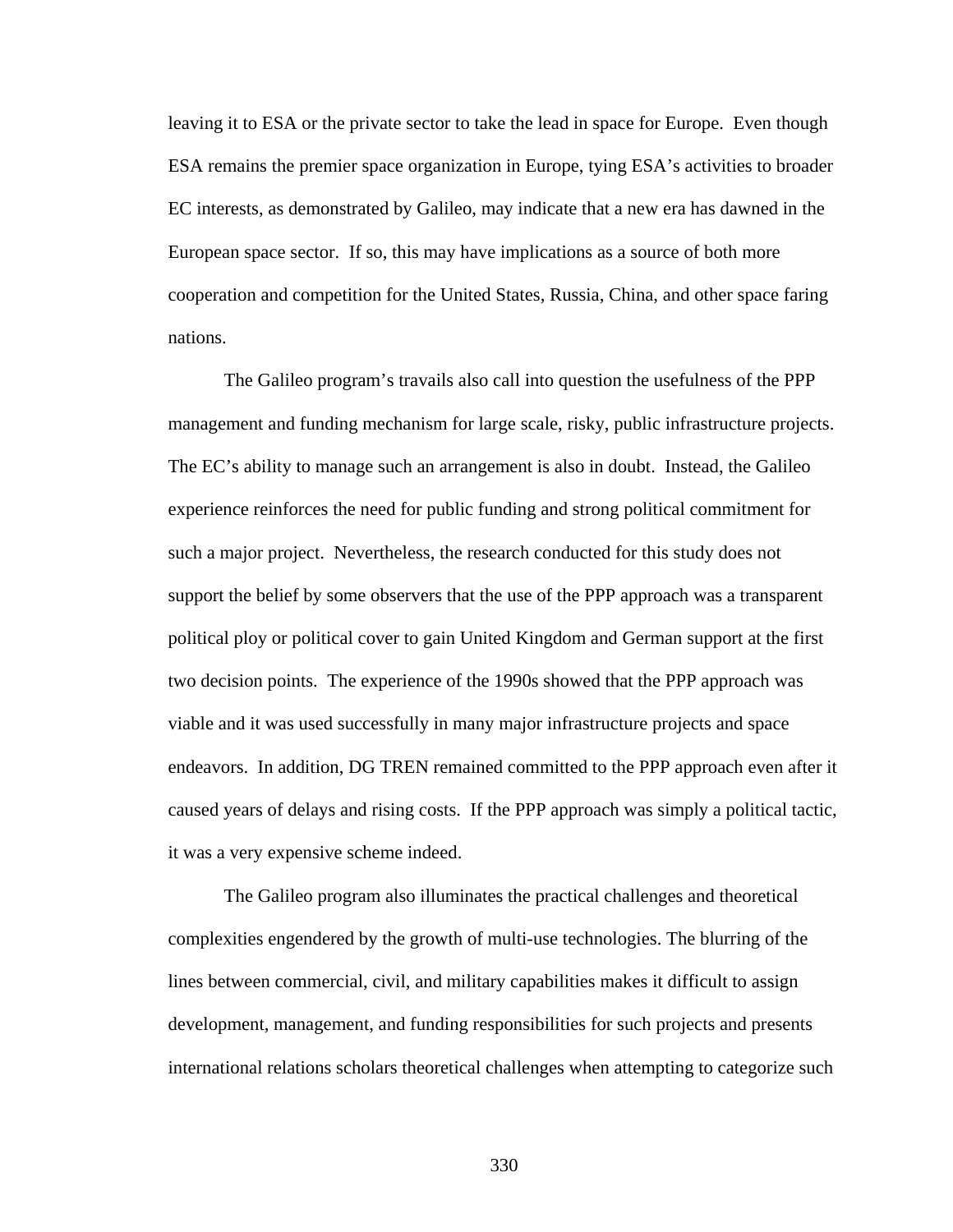capabilities. Galileo illustrates how such fungible capabilities complicate the theoretical understanding of such projects. Likewise, Galileo illustrates how public-private partnerships also blur the line between private interests, security interests, and civil interests. A thorough examination of these issues by future researchers may reveal useful insights about how such capabilities may best be assessed.

This study considered the risk of Galileo program termination in 2002 and 2007 as legitimate. However, a more skeptical view may ask if the risk was real. In 2002 and 2007 the civil and commercial rationales for Galileo were insufficient for a decision to go forward. Pressure from top European leaders as embodied in the European Council, and from military actors in 2002, was able to overcome these fundamental issues (although not quickly or easily). The use of public money to fund 100 percent of the Deployment Phase demonstrates that in 2007 European decision-makers would not let Galileo be terminated. This may indicate that realist "power" motives were driving Galileo all along.

This possibility leads to questions about this study's methodology. Were the methods and analytical categories used in this study useful? Given that scholars have productively used very similar multi-mode, multi-level approaches previously, I argue that it was useful. However, I also acknowledge that my application of the approach was unique and the weight given to various factors was subjective. For example, this study narrowly defined the realist perspective to stress its focus on military and defense material capabilities. It also heavily discounted the value of the terms "autonomy," "independence," and "strategic" as realist indicators. This study stressed more concrete evidence of realist motives. If future researchers measure those terms as strong realist indicators, as they commonly are considered, the findings for the 1999 decision point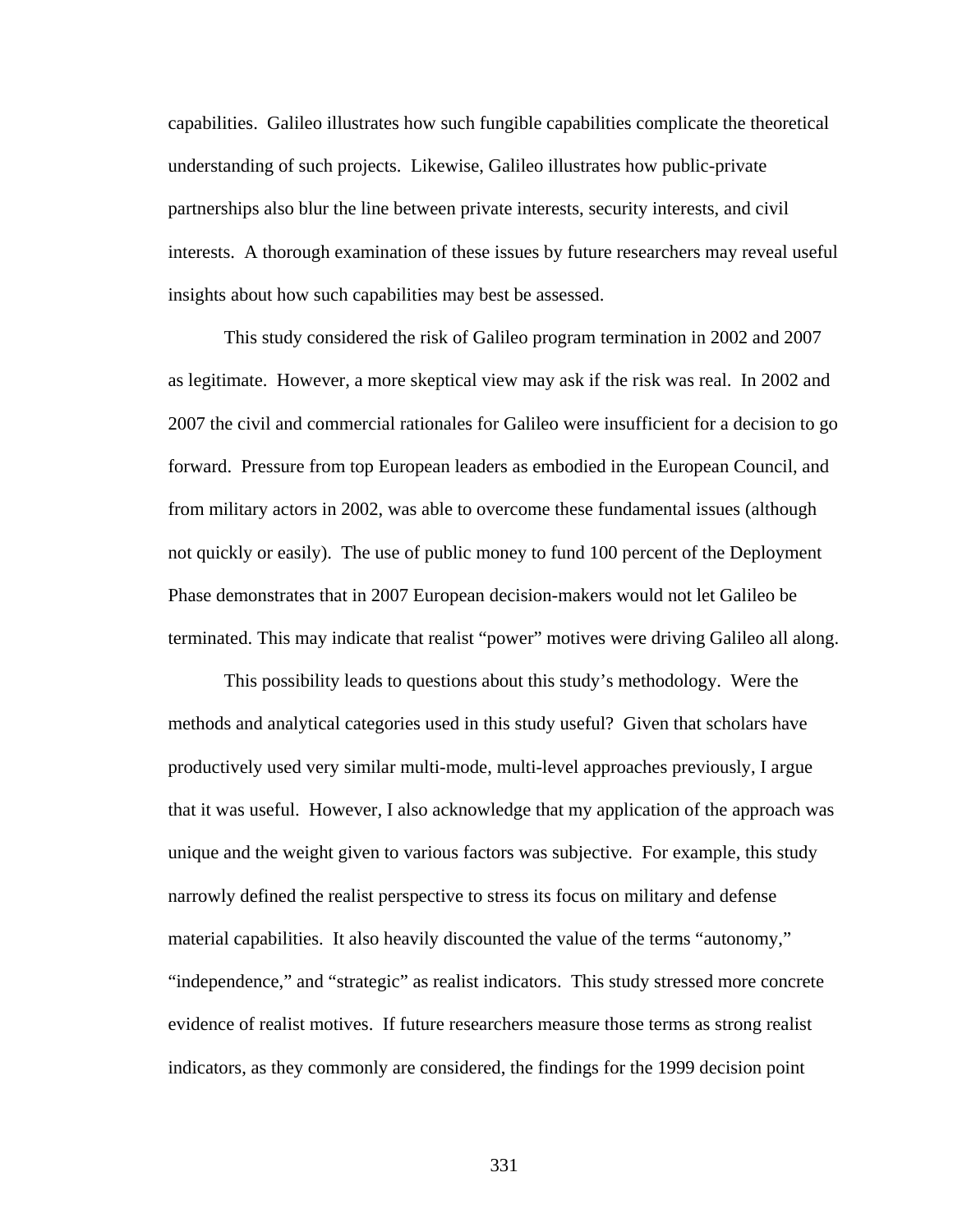may be different. Realist factors might be found to have been the most significant influence on European decision-makers in 1999. However, it is interesting to note that even after discounting heavily the value of those terms, this study still found that realist factors dominated at the 2002 and 2007 decision points.

 The events outlined in the study above show that the European quest for a collective, civil satellite navigation system has been underway in one form or another for nearly forty years. During that time, a complex mixture of rationales has provided the motivation for this endeavor, but up until now, none have bore fruit. Time will tell if the shift in relative weight from more liberal rationales to more realist rationales will finally get Europe to this destination.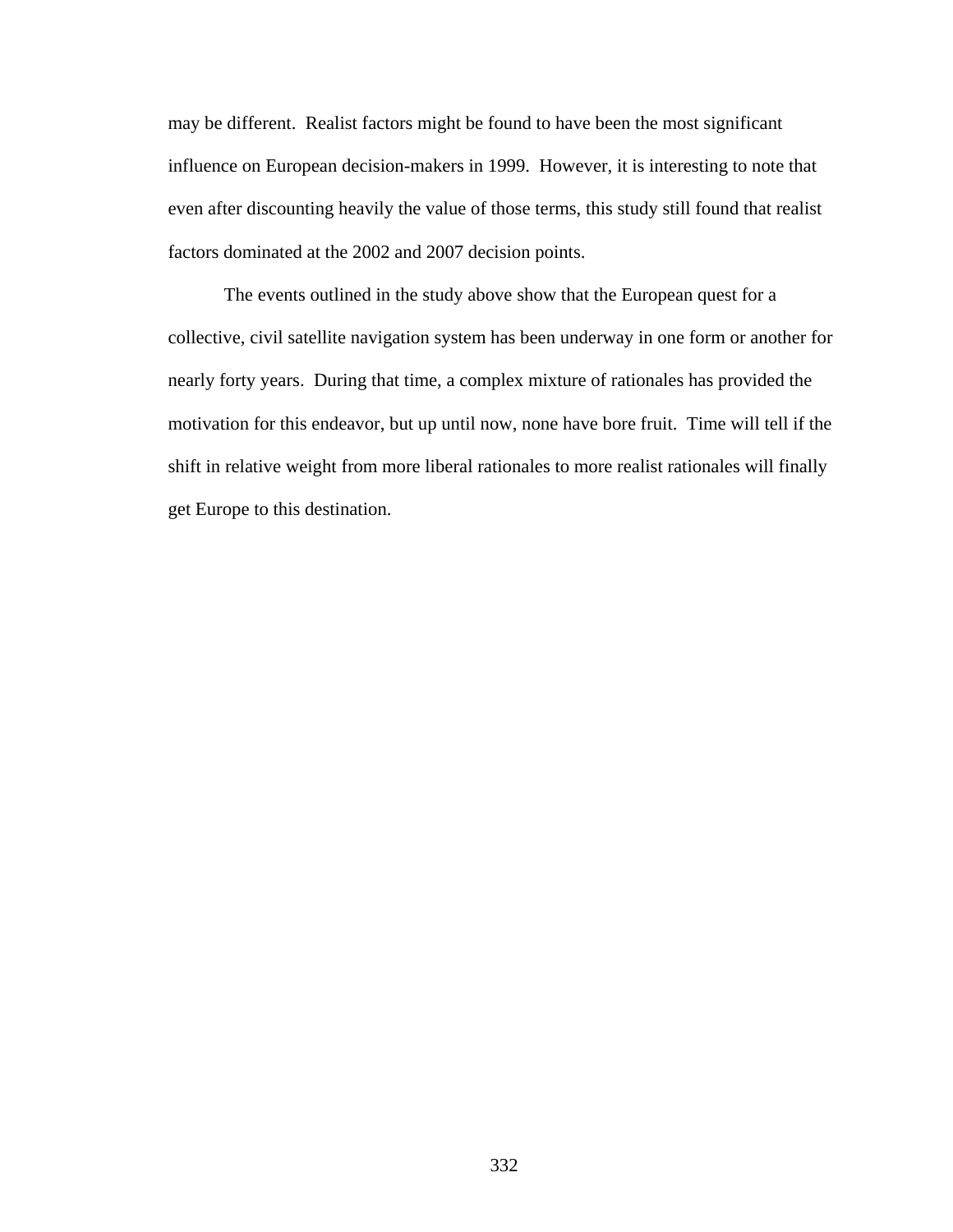## Bibliography

Agence France-Presse. "EU Plan for Funding Galileo Satnav System Already Hitting Snags." *Agence France-Presse*, September 25, 2007.

Allison, Graham T. *Essence of Decision: Explaining the Cuban Missile Crisis.* 1<sup>st</sup> ed. Boston: Little, Brown, and Company, 1971.

Annati, Massimo. "Galileo VS. GPS: Battle Over Navigation Warfare?" *NATO's Nations and Partners for Peace* 49 (2004): 88-94.

Ashkenazi, Vidal. "The Challenges Facing Galileo." *Space Policy* 16 (2000): 185 - 188.

Ashkenazi, Vidal. "Galileo Friend or Foe?" Presentation given to Interagency GPS Executive Board, Washington DC, February 28, 2002.

Aviation Week and Space Technology, "Military Pushes for Galileo," *Aviation Week & Space Technology* 156, no. 7 (February 2002): 28. http://proquest.umi.com.proxygw.wrlc.org/pqdlink?PMID=28974&TS=1223529386&SrchMode=3&SrtM =0&PCID=1618625&VType=PQD&VInst=PROD&aid=1&clientId=31812&RQT=572&VName=PQD&fi rstIndex=40 (accessed February 15, 2008).

Aviation Week and Space Technology. "The European Transport Ministers Have Approved a Program to Develop the Galileo Satellite Navigation System." *Aviation Week and Space Technology,* 154, no. 15 (April 9, 2001): 27. http://proxygw.wrlc.org/login?url=http://proquest.umi.com.proxygw.wrlc.org/pq dweb? did=71431931&sid=1&Fmt=3&clientId=31812&RQT=309&VName=PQD. (accessed January 8, 2008).

Aviation Week and Space Technology. "Green Light for More Galileo Funding Delayed Again." *Aviation Week and Space Technology* 163, no. 11 (September 19, 2005): 22.

Bailes, Alyson, J. K. *The European Security Strategy: An Evolutionary History*, SIPRI Policy Paper 10. Stockholm: Ingeniorskopia, February 2005.

Baumgartner, Frank R. and Bryan D. Jones. *Agendas and Instability in American Politics.* Chicago and London: University of Chicago Press, 1993.

Barbance, Karin and Karl Bergquist. "Satellite Navigation Activities: The International Context." *Space Communications* 14 (1996): 155-161, http://web.ebscohost.com.proxygw.wrlc.org/ehost/detail?vid=2&hid=101&sid=0f261fa9- 52. (accessed January 7, 2008).

Barrie, Douglas and Michael A. Taverna. "Galileo Orbit Hangs on Funding Strings." *Aviation Week & Space Technology* 156, no. 13 (April 2002): 25. http://dz6nh2ph2d.search.serialssolutions.com/directLink?&atitle=Galileo's%20Orbit%2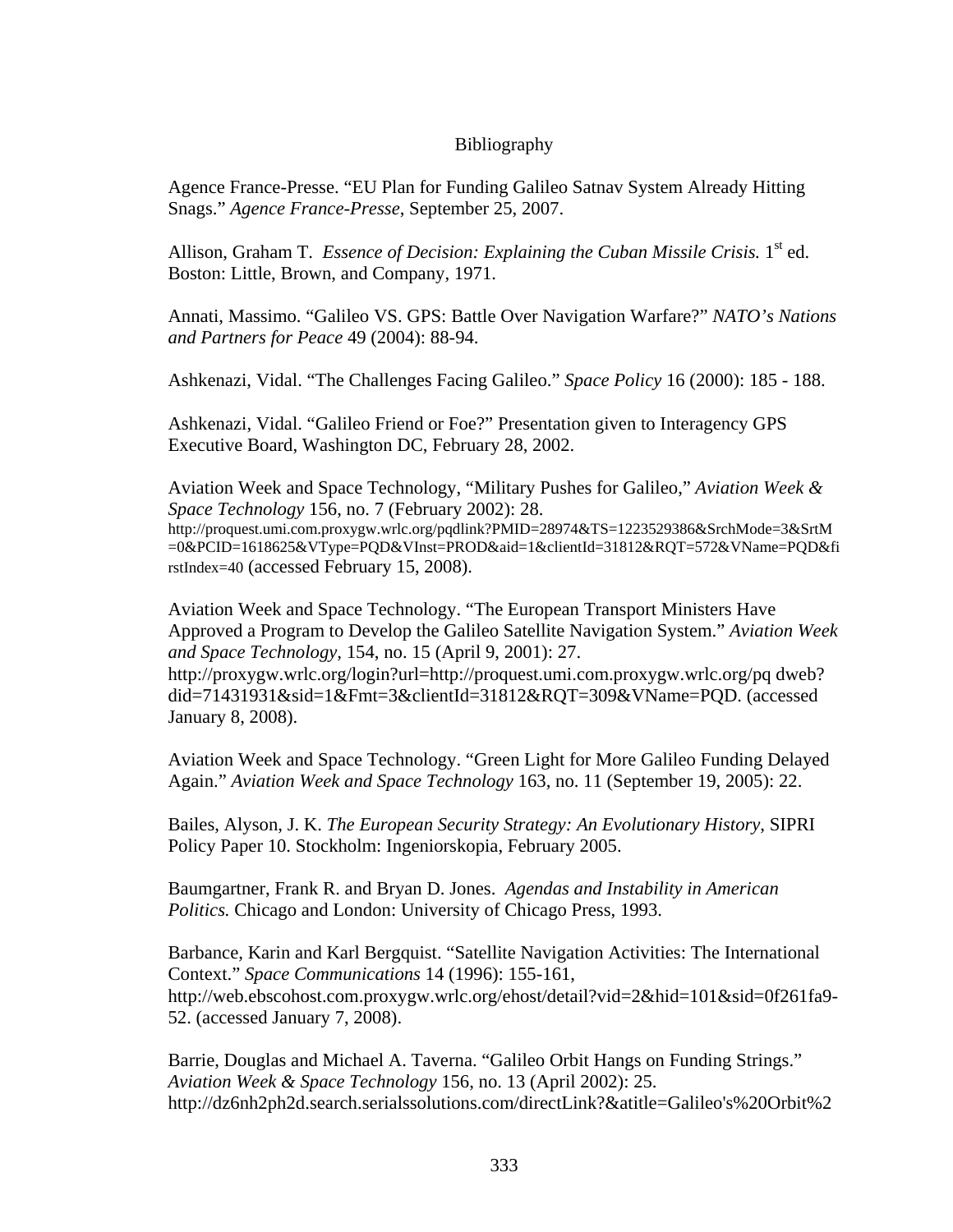0Hangs%20On%20Funding%20Strings&author=Douglas%20Barrie%3B%20Michael%2 0a.%20Taverna&issn=00052175&title=Aviation%20Week%20%26%20Space%20Techn ology&volume=156&issue=13&date=20020401&spage=25&id=doi:&sid=ProQ\_ss&gen re=article&lang=en (accessed January 15, 2008).

Battrick, Bruce ed. *Agenda 2007: A Document by the ESA Director General.* Noordwijk, The Netherlands: ESA Publications Division, October 2003.

Becher, Klaus. "Organising Europe for the Use of Space in EU Security and Defence." (Presentation to the Workshop on Security and Defence Aspects of Space: The Challenges for the EU (Contribution to the Green paper Consultation Process), Session: Towards a Coherent EU Space Architecture for Security and Defence Athens, May 8-9, 2003).

Becker, F. and J.C. Worms. "Defining a European Space Research Policy." *Space Policy* 12 (1996): 277-286.

Beidleman, Scott. "GPS vs. Galileo: Balancing for Position in Space." *Astropolitics*, 3, Issue 2 (2005): 117-161.

Bertran, Dr. Xavier and Alexis Vidal. "The Implementation of a Public-Private Partnership for Galileo." Paper presented at ION GNSS 18<sup>th</sup> International Technical Meeting of the Satellite Division, Long Beach CA, September 13, 2005.

Bildt, Carl, Jean Peyrelevade, and Lothar Spath. *"Towards a Space Agency for the European Union."* Report to the ESA Director General.

Bildt, Carl and Mike Dillion. "Europe's Final Frontier." In *Europe in Space*, London, Centre for European Reform, October 2004.

Blair, Tony. "Prime Minister's Speech to the Polish Stock Exchange." Warsaw, Poland. June 10, 2000, http://www.number10.gov.uk/output/Page3384.asp (accessed August 14, 2007).

Blanchard, Walter. "Achieving GPS-Galileo Interoperability: the Challenges Ahead." *Space Policy* 19 (2003): 95-99.

Brachet, Gerard, and Bernard Deloffe. "Space for Defense: A European Vision." *Space Policy* 22 (2006): 92-99.

Braibanti, Ralph, Jason Y. Kim and Damon Wells. "GPS-Galileo Negotiations: Commercial Issues at Stake." Briefing to ISAC-1, April 25, 2002), slide 7. http://www.space.commerce.gov/library/speeches/2002-04-24-ISACbriefing.ppt#276,7,Status of Negotiations. (accessed February 15, 2008).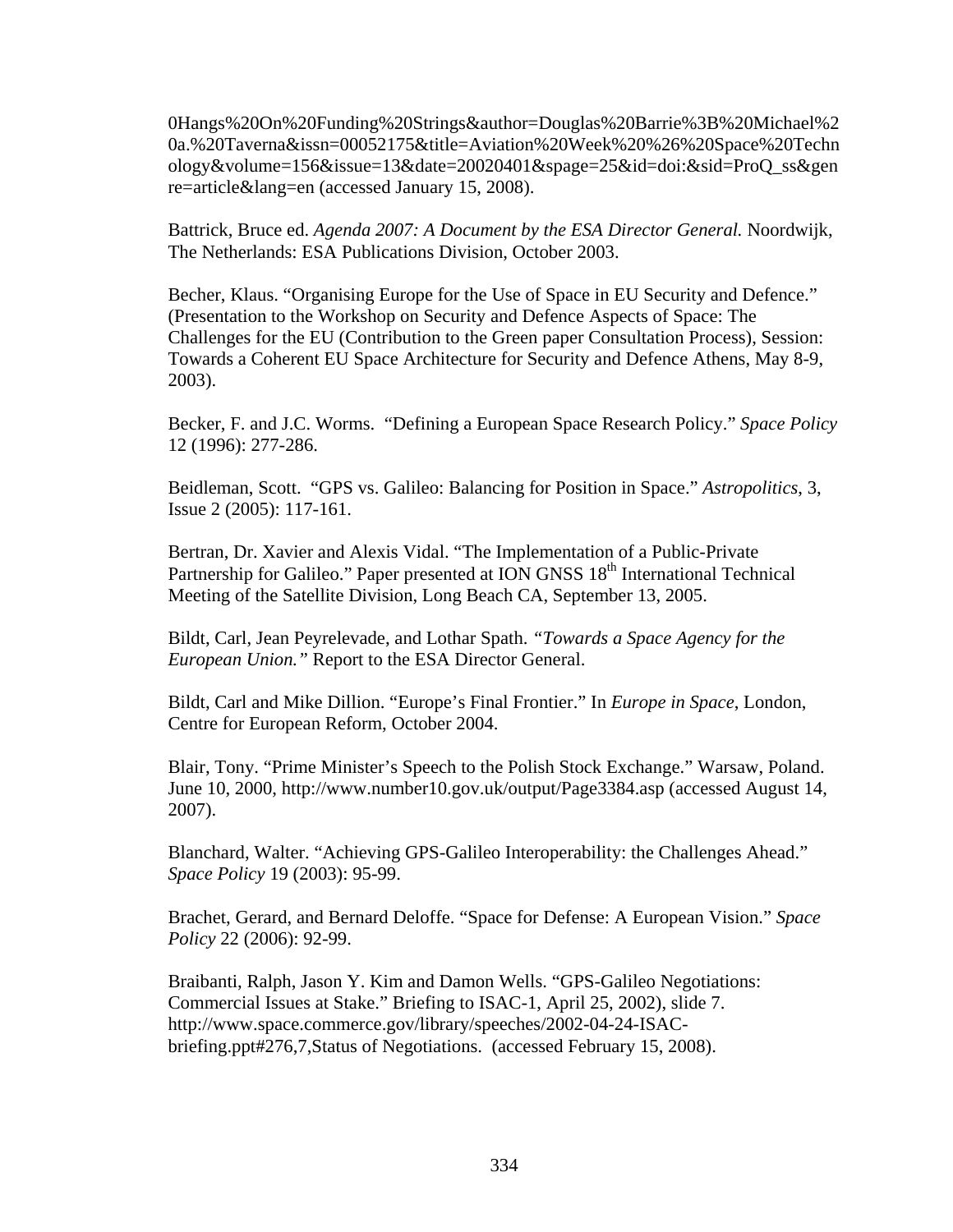Braunschvig, David, Richard Garwin, and Jeremy Marwell. "Space Diplomacy." *Foreign Affairs* 82, no. 4 (July/August 2003): 156-164.

Carlson, Lt Gen Bruce. "Protecting Global Utilities." *Aerospace Power Journal* 14, no. 2 (Summer 2000): 37 - 41. http://www.airpower.maxwell.af.mil/airchronicles/apj/apj00/sum00/carlson.htm; (accessed August 15, 2007).

Carr, Edward.H. *The Twenty Years Crisis, 1919-1939: An Introduction to the Study of International Relations.* New York: St. Martin's Press, 2001.

Cohen, Michael D., James D. March and Johan P. Olsen. "A Garbage Can Model of Organization Choice." *Administrative Sciences Quarterly* 17, no. 1 (March, 1972): 1-25.

Commission to Assess United States National Security Space Management and Organization. *Report of the Commission to Assess United States National Security Space Management and Organization Pursuant to Public Law 106-65,* Chairman Hon. Donald H. Rumsfeld. Washington DC: Government Printing Office, January 11, 2001.

Commission of the European Communities. *Communication from the Commission: The Community and Space: A Coherent Approach.* COM (88) 417 final. Brussels: EC, July 1988.

Commission of the European Communities. *Communication from the Commission to the Council and the European Parliament: The European Community and Space: Challenges Opportunities and New Actions.* COM (92) 360 final. Brussels, EC, September 23, 1992.

Commission of the European Communities. "Global Navigation Satellite System, High Level Group: Council Resolution of on the European Contribution to the Development of a GNSS." 94/C 379/02. *Official Journal of the European Union*. Brussels: December 31, 1994. Web version, http://cordis.europa.eu/telematics/tap\_transport/deployment/53.htm (accessed January 9, 2008).

Commission of the European Communities. *Communication from the Commission to the Council and the European Parliament: The European Union and Space: Fostering Applications, Markets and Industrial Competitiveness.* COM (96) 617 final. Brussels: EC, December 12, 1996.

Commission of the European Communities. *Communication from the Commission to the Council and the European Parliament: Towards a Trans-European Positioning and Navigation Network including a European Strategy for a Global Navigation Satellite System (GNSS)*. COM (98) 29 final. Brussels: EC, January 21, 1998.

Commission of the European Communities. *Commission Working Document: Towards a Coherent European Approach For Space.* SEC (1999) 789 final. Brussels, June 7, 1999.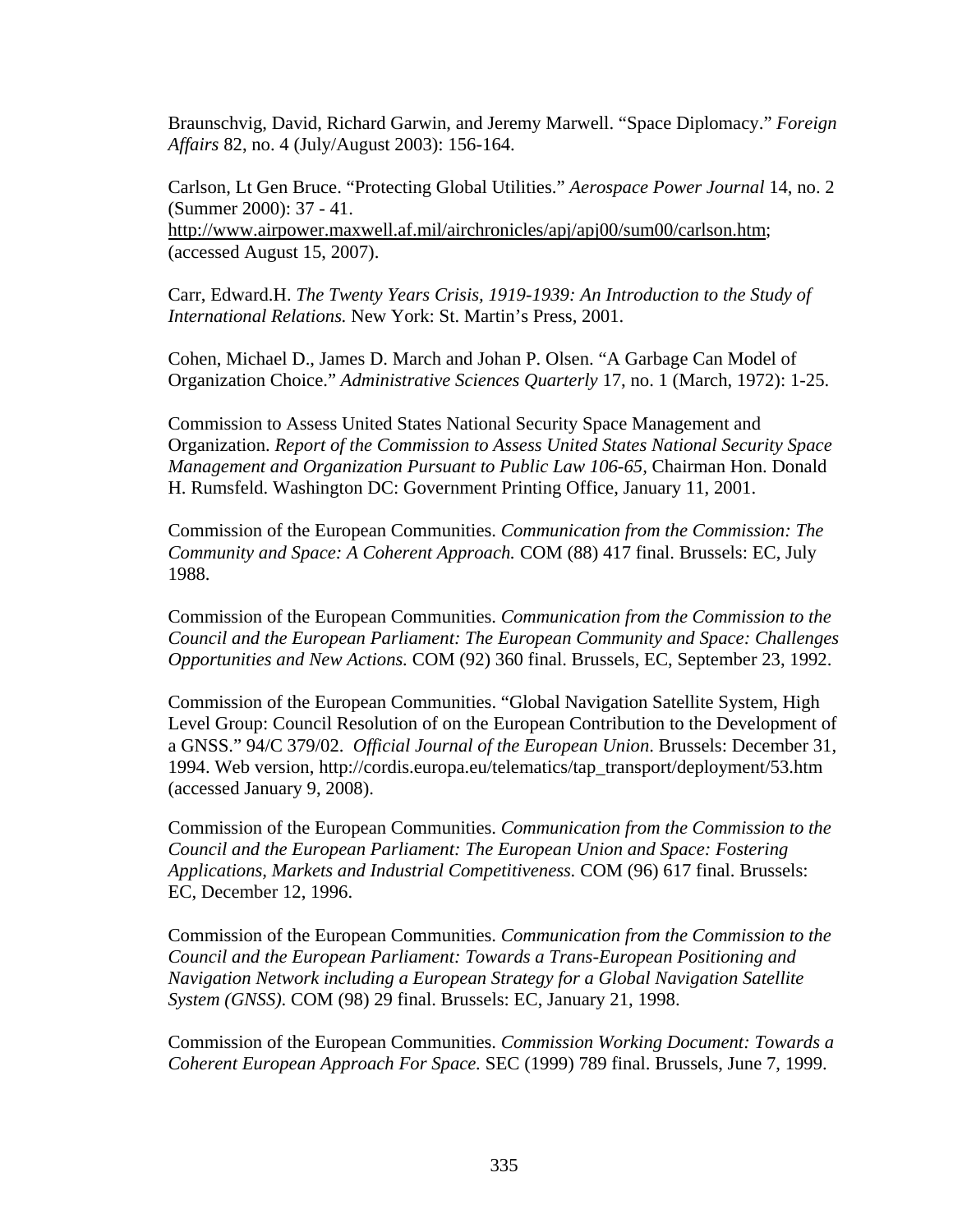Commission of the European Communities. *Communication to the European Parliament and the Council on Galileo*. COM (2000) 750 final. Brussels: EC, November 22, 2000.

Commission of the European Communities. *Proposal for a Council Regulation on the Establishment of the Galileo Joint Undertaking.* COM (2001) 336 final. Brussels: EC, June 20, 2001.

Commission of the European Communities. *Communication from the Commission to the European Parliament and the Council: State of Progress of the Galileo Programme.* COM (2002) 518 final. Brussels: EC, September 24, 2002.

Commission of the European Communities. *Communication from the Commission to the European Parliament and the Council: Progress Report on the Galileo Research Programme as at the Beginning of 2004.* COM (2004) 112 final. Brussels: EC, February 18, 2004.

Commission of the European Communities. "Opinion of the European Economic and Social Committee On the Proposal for a Regulation of the European Parliament and the Council on the Implementation of the Deployment and Commercial Operating Phases of the European Program of Satellite Navigation," COM (2004) 477 final, *Official Journal of the European Union*, Brussels: EU, September 8, 2005.

Commission of the European Communities. *Communication from the Commission to the Council and the European Parliament*: *Financial Perspectives 2007 – 2013*. COM (2004) 487 final. Brussels, EC, July 14, 2004.

Commission of the European Communities. *Communication from the Commission to the Parliament and the Council: Moving to the Deployment and Operational Phases of the European Satellite Radionavigation Programme.* COM (2004) 626 final. Brussels: EC, October 6, 2004.

Commission of the European Communities. *Communication from the Commission to the European Parliament and the Council: Taking Stock of the Galileo Programme.* COM (2006) 272 final. Brussels: EC, June 7, 2006.

Commission of the European Communities. *Communication from the Commission to the European Council of June 2006: Europe in the World – Some Practical Proposals for Greater Coherence, Effectiveness and Visibility.* COM (2006) 278 final. Brussels: EC June 8, 2006.

Commission of the European Communities. *Communication from the Commission to the Council and the European Parliament*: *European Space Policy*. COM (2007) 212. Brussels: EC, April 26, 2007.

Commission of the European Communities. *Commission Staff Working Document,: Impact Assessment of the European Space Policy, Accompanying document to the*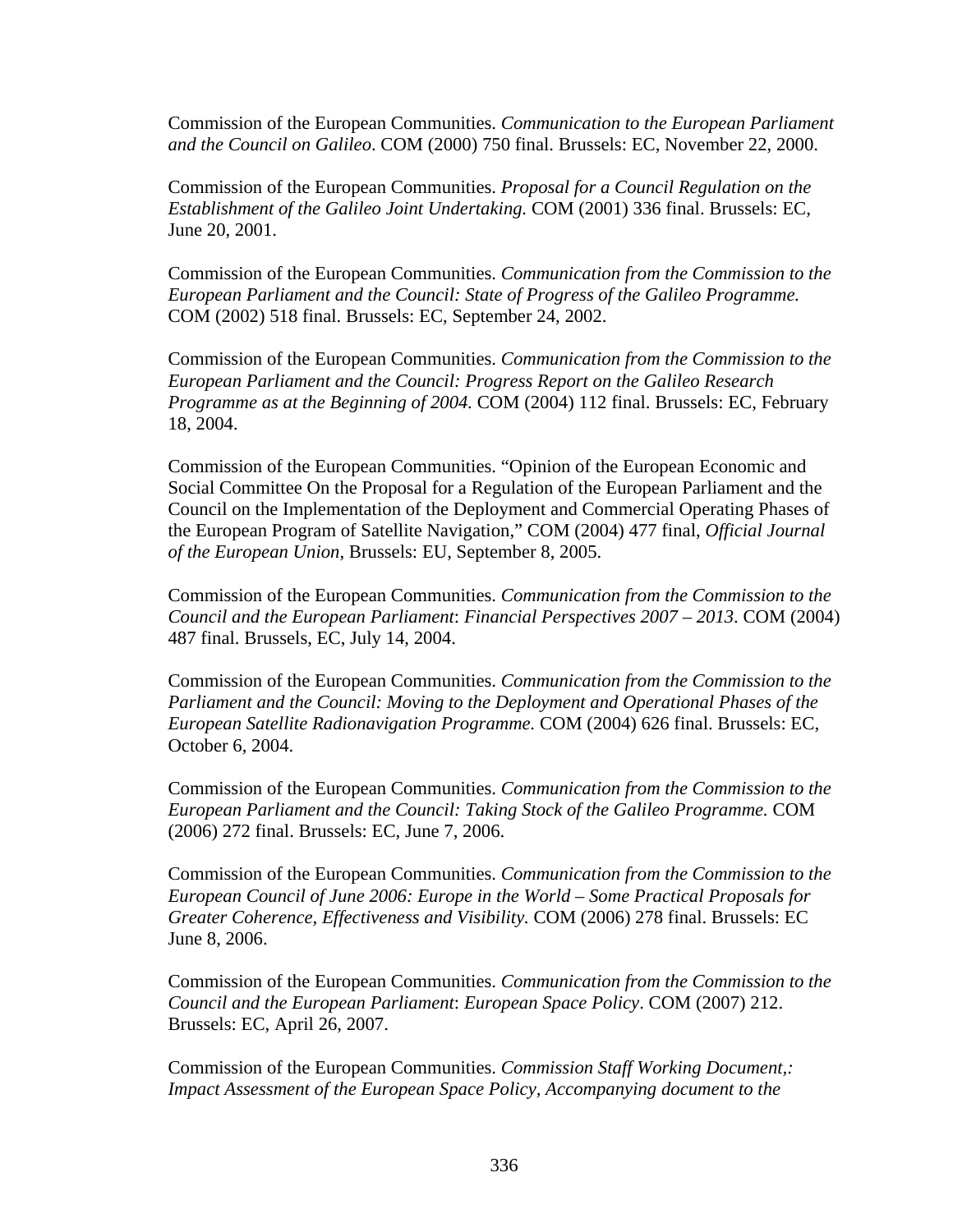*Communication from the Commission to the Council and the European Parliament*: *European Space Policy*. COM (2007) 505. Brussels: EC, April 26, 2007.

Commission of the European Communities. *Communication from the Commission to the European Parliament and Council: Galileo at a Cross-Road.* COM (2007) 261 final. Brussels: EC, May 16, 2007.

Commission of the European Communities. *Communication from the Commission to the European Parliament and Council: Progressing Galileo: Re-Profiling the European GNSS Programmes.* COM (2007) 534 final. Brussels, EC, September 19, 2007.

Cooper, Alan. "Space for Science, Enterprise and Environment: the UK Draft Space Strategy." *Space Policy* 19 (2003): 261-264.

Council of the European Union. "Council Resolution of 19 December 1994 on the European Contribution to the Development of a Global Navigation Satellite System (GNSS), (94/C 379/02). *Official Journal of the European Union* C 379. Brussels, EU, December 31, 1994), 2-3.

Council of the European Union. "Council Resolution of 19 July 1999 on the Involvement of Europe in a New Generation of Satellite Navigation Services: Galileo Definition Phase." 1999/C 221/01 *Official Journal of the European Communities,* C 379*.* Brussels, EU, August 3, 1999. 0002 – 0003.

Council of the European Union. "Council Resolution of 2 December 1999: On Developing a Coherent European Space Strategy." *Official Journal of the European Communities,* C 375/01. Brussels: EU, December 24, 1999.

Council of the European Union. "Council Resolution of 5 April 2001 on Galileo." (2001/C 157/01). *Official Journal of the European Union*. Brussels: EU April 30, 2001.

Council of the European Union. **"**Council Regulation (EC) 1321/2004 of 12 July 2004: On the Establishment of Structures for the Management of the European Satellite Radionavigation Programmes." *Official Journal of the European Union*, L 246/1. Brussels: July 20 2004.

Council of the European Union. "Council Regulation (EC) 1942/2006 of 12 Dec 2006: Amending Regulation (EC) No 1321/2004 on the Establishment of Structures for the Management of the European Satellite radio-navigation programmes. *Official Journal of the European Union*. Brussels: December 22, 2006.

Council of the European Union. *4th Space Council: Resolution on the European Space Policy*. COMPETITIVENESS Council Meeting, Brussels: EU, May 22, 2007.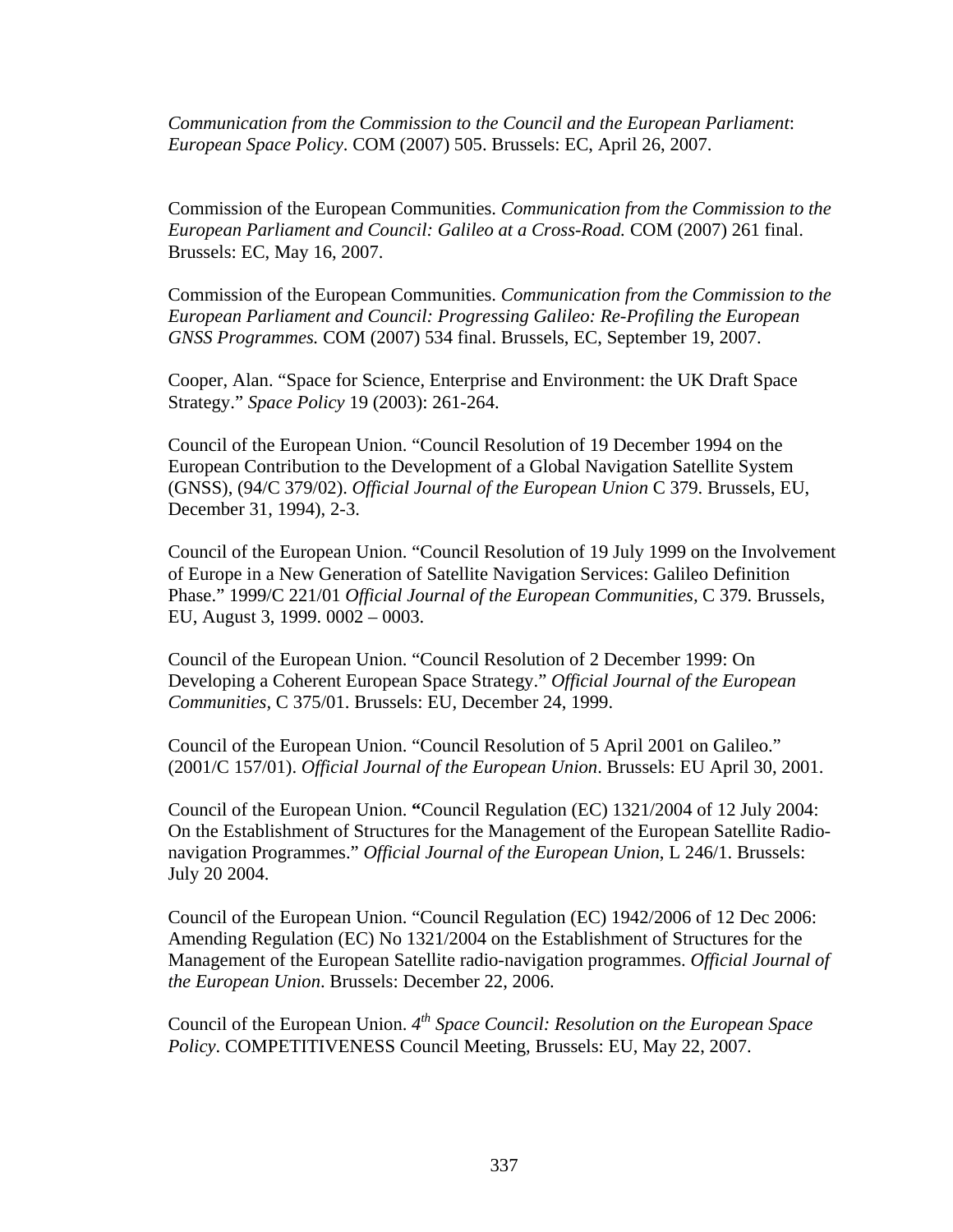Council of the European Union. *Presidency Report on ESDP,* 10910/07. Brussels, EU, June 18, 2007.

Council of the European Union. "2833<sup>rd</sup> Council Meeting: Economic and Financial Affairs: Budget." Press Release, 15231/07 (Presse 260). Brussels, November 23, 2007.

Council of the European Union. Council Conclusions on Launching the European Global Navigation Satellite System Programmes. 2835<sup>th</sup> TRANSPORT, TELECOMMUNICATIONS AND ENERGY, Council Meeting, Brussels, 29-30 November and 3 December. Brussels: EU, 2007.

Creola, Peter. "Some Comments on the ESA/EU Space Strategy," *Space Policy* 17 (2001): 87-90.

Cucit L. and others, "Management and Organizational Models of the European Space Agencies: the Results of an Empirical Study." *Technovation* 24, (2004): 1-15.

Danchik, Robert J. "An Overview of Transit Development." In "The Legacy of Transit." *John Hopkins APL Technical Digest* 10, no. 1 (1998): 25. http://techdigest.jhuapl.edu/td1901/index.htm (accessed October 15, 2007).

De Montluc, Bertrand. "Watersheds in the Modern World: The Space Viewpoint." *Space Policy* 12 (1996): 245-264.

De Montluc, Bertrand. "The Changing Face of the European Space Sector: the Policies of Germany, Italy, and the United Kingdom." *Space Policy* 13 (1997): 9-14.

De Selding Peter B. "European Action Leaves Galileo Program in Limbo." *Space News* (December 10, 2001): 1.

De Selding Peter B. "Galileo Supporters Hopeful for March Funding Decision." *Space News* (January 7, 2002): 5.

De Selding, Peter B. "Europe's Growing Appetite for Military Space." *Space News* (May 27, 2003). http://www.space.com/spacenews/archive03/agencyarch\_052703.html (accessed March 15, 2008).

De Selding, Peter B. "U.S., European Negotiators Hopeful About Galileo Deal." *Space News* (June 2, 2003). http://www.space.com/spacenews/archive03/dealarch\_061203.html (accessed January 9, 2008).

De Selding, Peter B. "Europe Takes Steps To Prevent Galileo From Interfering with GPS Military Code." *Space News* (April 15, 2003). http://www.space.com/spacenews/archive03/galileoarch\_041503.html (accessed January 9, 2008).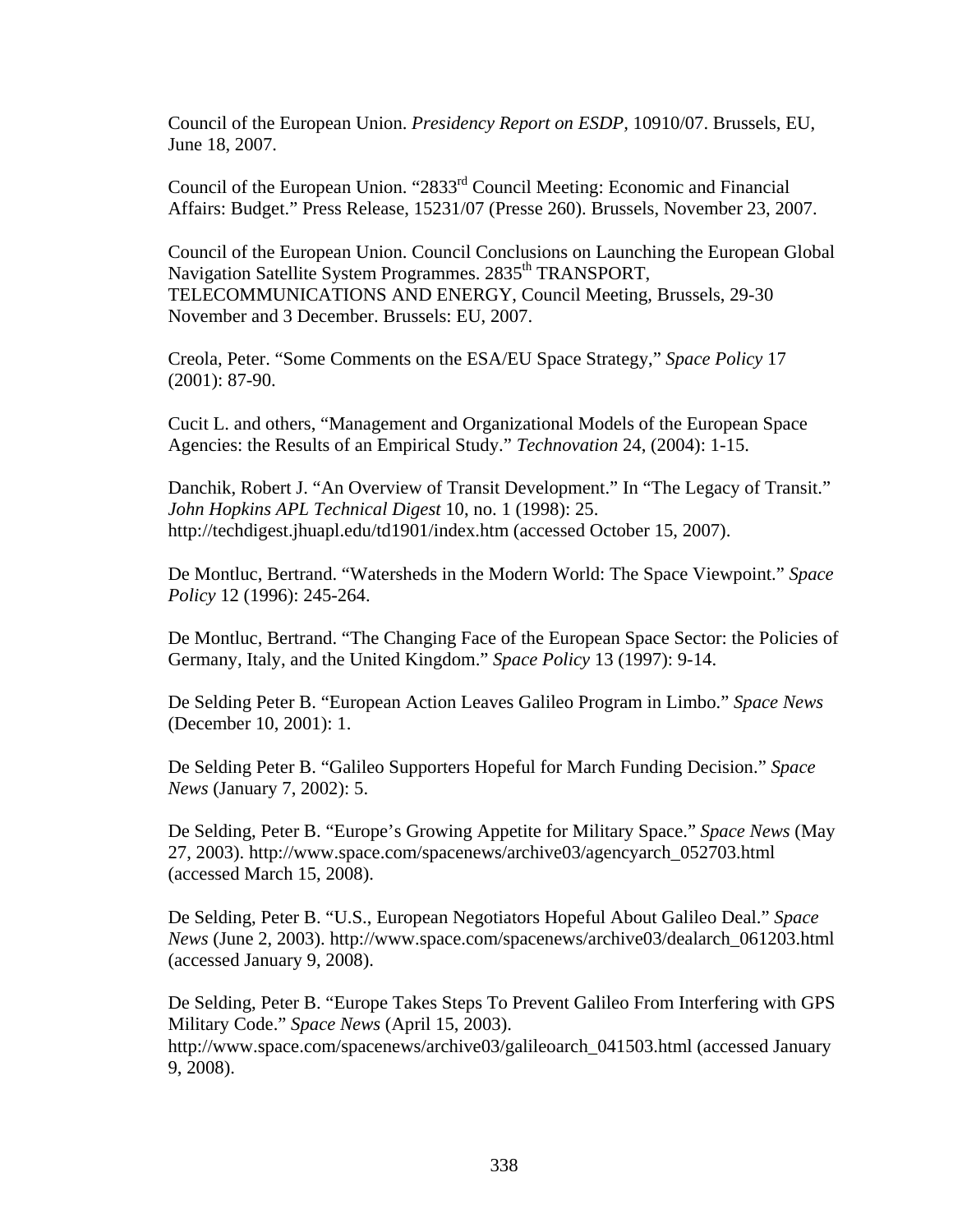De Selding, Peter B. "Frequency Concession Removes Galileo Agreement Roadblock." *Space News* (February 9, 2004).

http://www.space.com/spacenews/archive04/galileoarch\_020904.html (accessed January 9, 2008).

De Selding, Peter B. "Firms Selected to Build Initial Galileo Navigation Craft." *Space News*, (June 20, 2005).

http://www.space.com/spacenews/marketmonitor/Surrey\_0620.html (accessed March 15, 2008).

De Selding, Peter B. "Selection of Galileo Operator Deferred. "*Space News* (October 5, 2005). http://www.space.com/spacenews/europe/galileo\_030105.html (accessed January 14, 2008).

De Selding, Peter B. "Europe Eliminates Galileo Competition; Requests Single Industry Proposal." *Space News* (April 30, 2006).

http://www.space.com/spacenews/spacepolicy/webgalileo\_061505.html (accessed January 9, 2008).

De Selding, Peter B. "Europeans Raise Red Flags over Chinese Satellite Navigation Plan." *Space News* (June 12, 2006).

http://www.space.com/spacenews/archive06/China\_061206.html (accessed January 9, 2008).

De Selding, Peter B. "Britain, France at Odds Over Military Use of Galileo Service." *Space News* (June 19, 2006).

http://www.space.com/spacenews/archieve06/Military\_061906.html (accessed February 11, 2008).

De Selding, Peter B. "EU: No Blank Check for Galileo." *Space News* (June 19, 2006). http://www.space.com/spacenews/archive06/Prs\_061906.html (accessed January 9, 2008).

De Selding, Peter B. "Galileo Oversight Group Remains Without a Home." *Space News* (December 12, 2006). http://www.space.com/spacenews/europe/Galfailweb121206.html (accessed January 9, 2008).

De Selding, Peter B. "ESA Considers Dissolution of Galileo Industries." *Space News* (January 26, 2007). http://www.space.com/spacenews/archive07/galileo\_0122-3.html (accessed January 9, 2008).

De Selding, Peter B. "Italian Funding Shift Cast Shadow on ESA Initiatives." *Space News* (October 3, 2008).

http://www.space.com/spacenews/spacenews\_summary.html#BM\_5 (accessed October 9, 2008).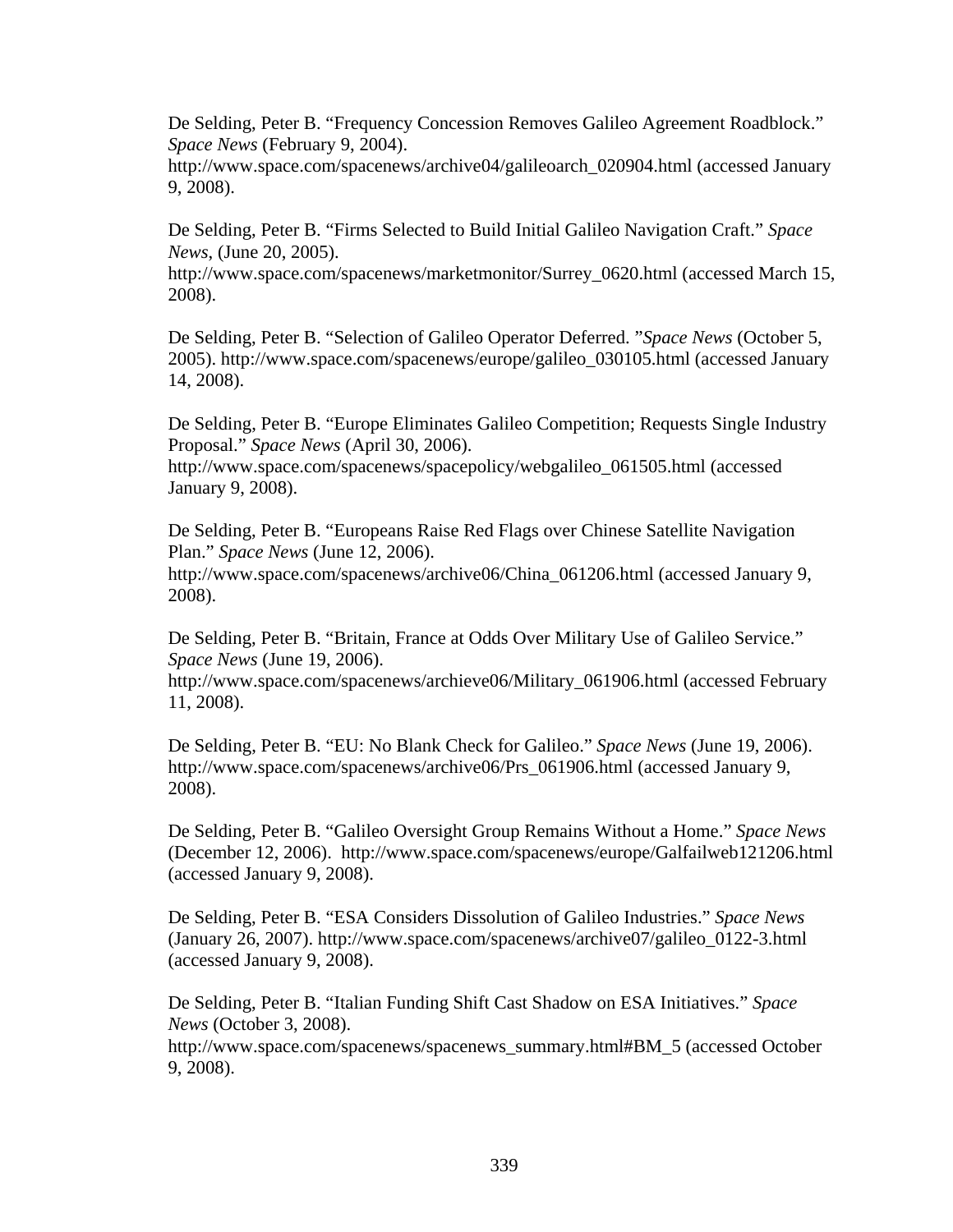Der Spiegel. "Paymaster for Galileo Wanted." *Der Spiegel*, November 5, 2007.

Dickow, Marcel. "Security and Defense In the European Space Policy." European Space Policy Institute Flash Report, no. 2 (June 2007). http://www.espi.or.at (accessed August 15, 2007).

Dinerman, Taylor. "Future British Military Space Policy." *Space Review* (April 12, 2004). http://www.thespacereview.com/article/129/1 (accessed August 14, 2004).

Dinerman,Taylor. "Galileo and Her Majesty's Taxpayers." *The Space Review* (July 9, 2007). http://www.the spacereview.com/article/904/1. (accessed August 7, 2007).

Divis, Dee Ann. "Military Role for Galileo Emerges." *GPS World*, (May 2002): 10.

Divis, Dee Ann. "GPS, Galileo Draw Closer." *GPS World*, (November 1, 2002). http://www.gpsworld.com/gpsworld/Expert+Advice+&+Leadership+Talks+(System+Des ign+&+Test)/GPS-Galileo-Draw-Closer/ArticleStandard/Article/detail/39281. (accessed December 20, 2007).

Dolman, Everett C. *Astropolitik: Classical Geopolitics in the Space Age*. London: Frank Cass Publishers, 2002.

Dupas, Alain and others. "A Franco-German View of Europe's Ambition in Space for the 21st Century." *Space Policy* 17 (2001): 103 – 108 xx.

European Commission. *Galileo: Involving Europe in a New Generation of Satellite Navigation Services.* COM (1999) 54 final. (Brussels, EC, February 10, 1999).

European Commission official, May 26, 1998. Quoted in Kazuto Suzuki, *Policy Logics and Institutions of European Space Collaboration.* Hants: Ashgate, 2003.

European Commission, *White Paper: European Transport Policy for 2010: Time to Decide*. Luxembourg: European Commission, 2001.

European Commission. *Space Industry Developments in 2000*. Brussels: European Commission, June 15, 2001.

European Commission. *White Paper: Space: a New European Frontier for an Expanding Union, An Action Plan for Implementing the European Space Policy*, *EC White Paper.* Luxembourg: European Commission, 2003.

European Currency Unit. InvestorWords.com. WebFinance, Inc. http://www.investorwords.com/1770/European\_Currency\_Unit.html (accessed: May 6, 2008).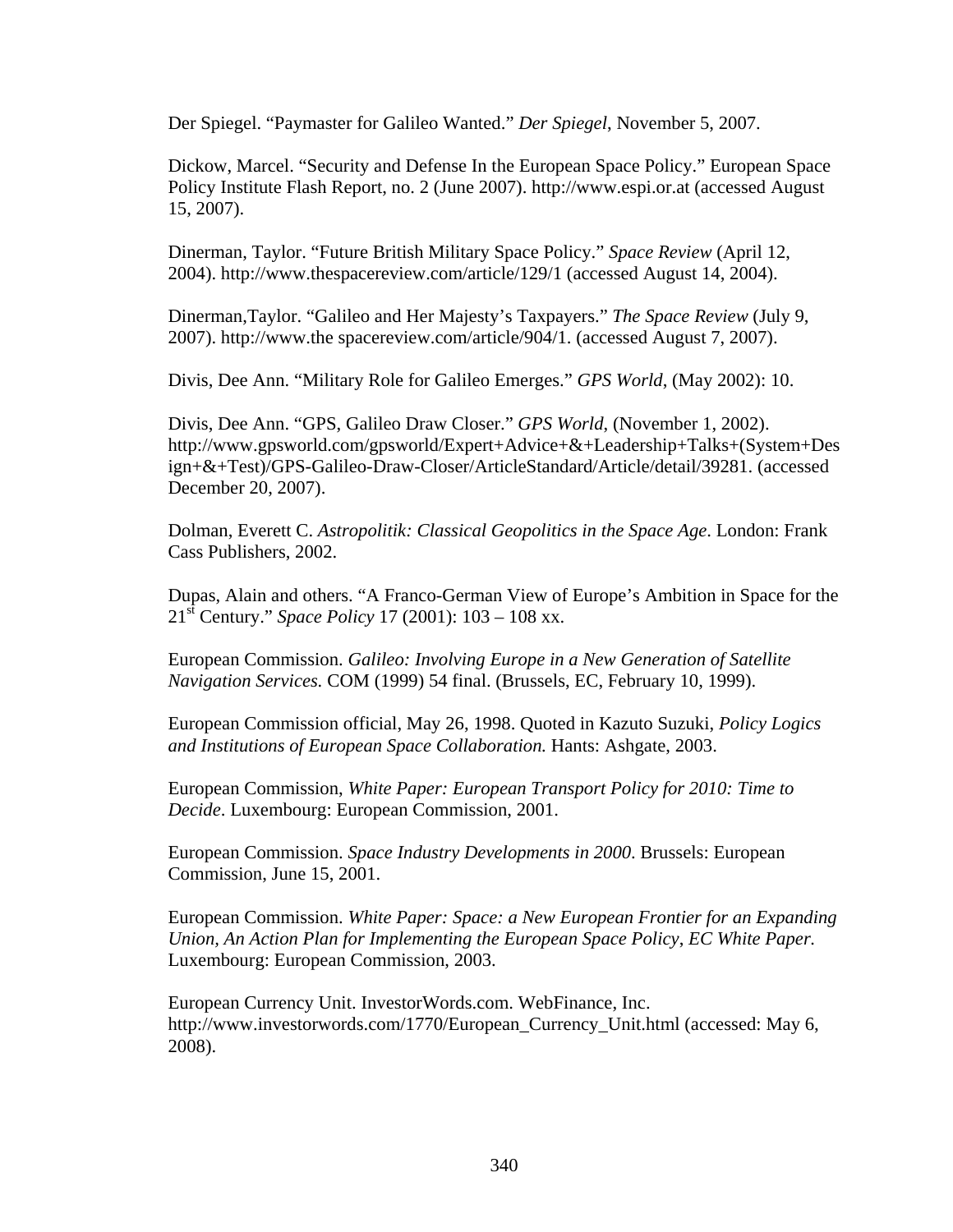European Parliament. "*Report on the Proposal for a Council Regulation on the Establishment of the Galileo Joint Undertaking,*" Final A5-0005/2002. Rapporteur, Norbert Glante. (January 10, 2002).

European Space Agency. *Convention for the Establishment of a European Space Agency & ESA Council: Rules of Procedure*. ESA SP-1271(E), Paris: ESA, March 2003.

European Space Agency, Directors' Committee. *Agenda 2011: Outline of the Document* DC 21 & 22/05/06. May 21-22, 2006.

European Space Policy Institute. *A New Paradigm for European Space Policy*. Vienna: ESPI, 2005.

European Union, *A Secure Europe in a Better World: European Security Strategy*, prepared by the European Institute for Security Studies for Javier Solana, and adopted by the Heads of State and Government at the European Council in Brussels on 12 December, 2003.

European Union, Activities of the European Union, Summaries of Legislation. "Challenges for the European Information Society Beyond 2005." http://europa.eu/scadplus/leg/en/lvb/124262.htm (accessed August 3, 2007).

Eurospace. "Space: a Challenge for Europe." *Space Policy* 11 (1995): 227-232.

Finnemore, Martha and Kathryn Sikkink. "International Norm Dynamics and Political Change." In *Exploration and Contestation in the Study of World Politics,* eds. Peter Katzenstein, Robert O. Keohane, and Stephen D. Krasner, 247-78. Cambridge: MIT Press, 1999.

Gallimore, John. "Galileo: The Public-Private Partnership." *GPS World*. (September 2000). http://findarticles.com/p/articles/mi\_m0BPW/is\_9\_11/ai\_n27563080. (accessed January 8, 2008).

Gilpin, Robert. "The Richness of the Tradition of Political Realism." In *Neorealism and Its Critics*, ed. Robert Keohane, 301-21. New York: Columbia University Press, 1986.

Gnesotto, Nicole and Javier Solana. *EU Security and Defense Policy: The First Five Years (1999 – 2004)*. Paris: EU Institute for Security Studies, 2004.

Gomez, Vicente. "Europe without Fractures: A Spanish view of the European Space Strategy." *Space Polic*y 17 (2001): 91-95.

GPS World. "Galileo Progress Labours Through ESA Dispute." *GPS World* (October 24, 2002). http://www.gpsworld.com/gpsworld/content/printContentPopup.jsp?id=118802 (accessed January 22, 2008).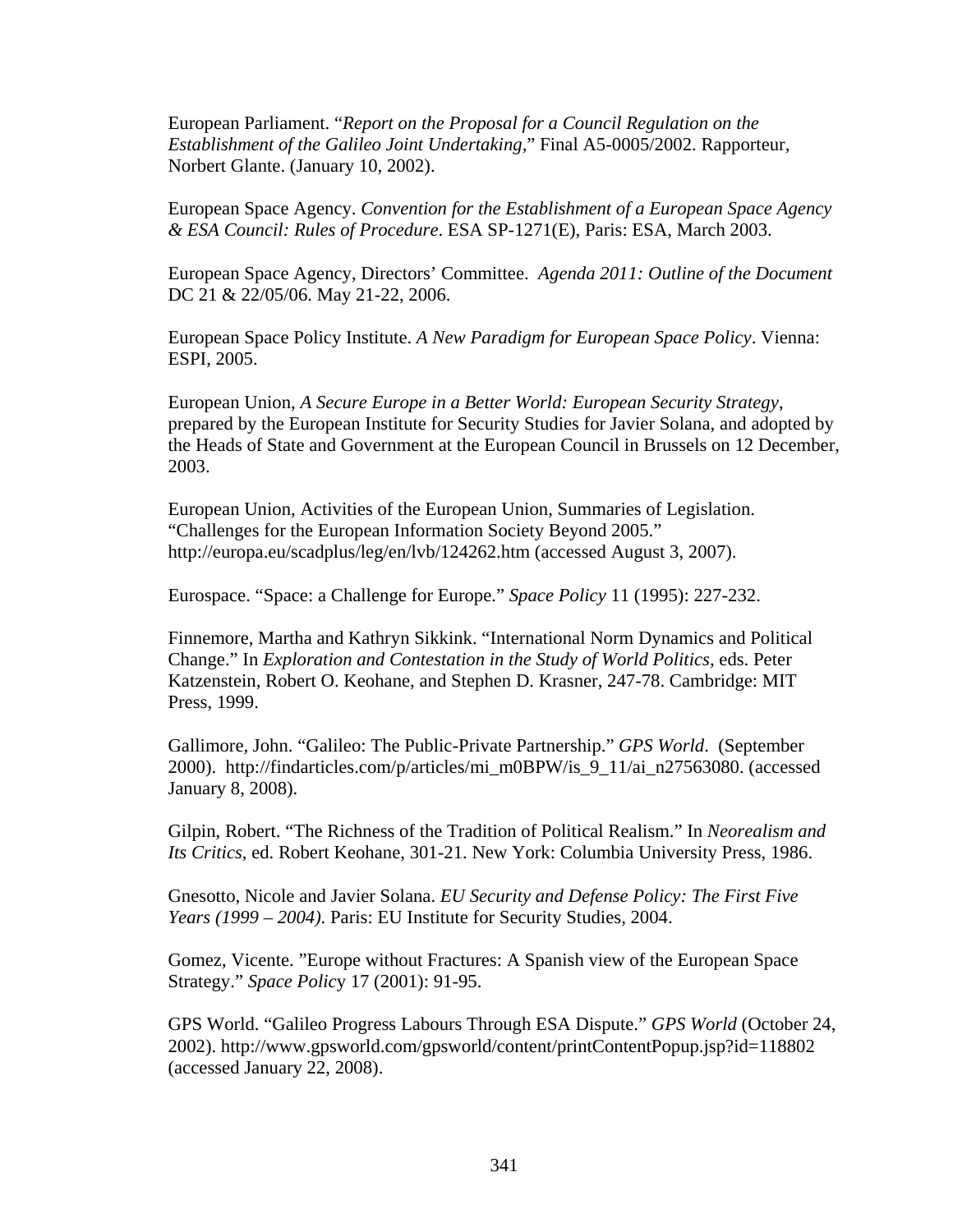GPS World. "Two for One as Galileo Competitors Combine." *GPS World* (July 2005): 14.

"Galileo Industries Told to Put House in Order." *GPS World* (January 23, 2007). http://www.gpsworld.com/gpsworld/article/articleDetail.jsp?id=399854 (accessed January 15, 2008).

Haas, Ernst B. *The Uniting of Europe: Political, Social, and Economic Forces 1950- 1957.* Stanford: Stanford University Press, 1958.

Hansson, Anders. "Space in the UK: Something to Celebrate?" *Space Policy* 19 (2003): 297-298.

Hartl, P. and M. Wlaka. "The European Contribution to a Global Civil Navigation Satellite System." *Space Policy*, 12 (1996): 167-175.

Hasik, James and Michael Rip. "An Evaluation of the Military Benefits of the Galileo System." *GPS World* (April 1, 2003).

http://www.gpsworld.com/gpsworld/article/articleDetail.jsp?id=53279 (accessed January 15, 2008).

Hays, Peter L. *United States Military Space: Into the Twenty-First Century*, INSS Occasional Paper 42. Maxwell Air Force Base, Alabama: Air University Press, September 2002.

Heisbourg, Francois. "Europe's Strategic Ambitions: The Limits of Ambiguity." *Survival* 42, no. 2 (Summer 2000): 5-15.

Hill, Christopher. "The Capabilities-Expectations Gap, or Conceptualizing Europe's International Role." *Journal of Common Market Studies* 31, no. 3 (September 1993): 306 – 328.

Hill, Christopher. "The Common Foreign and Security Policy of the European Union: Conventions, Constitutions and Consequentiality" (paper presented at the IAI Conference on "The International Role of the European Union and the Enlargement Process, Bologna, Spain, December 11, 2002). http://www.lse.ac.uk/Depts/intrel/pdfs/EFPUcommonforandsecuritypolicyEU.pdf. (accessed August 16, 2007).

Hill, Christopher. "Superstate or Superpower? The Future of the European Union in World Politics." London School of Economics, July 2002. http://www.lse.ac.uk/Depts/intrel/pdfs/EFPU-superpowerorsuperstate.pdf. (accessed August 15, 2007).

Hitchens, Theresa and Tomas Valasek. *European Military Space Capabilities: A Primer*. Washington: Center for Defense Information, 2006.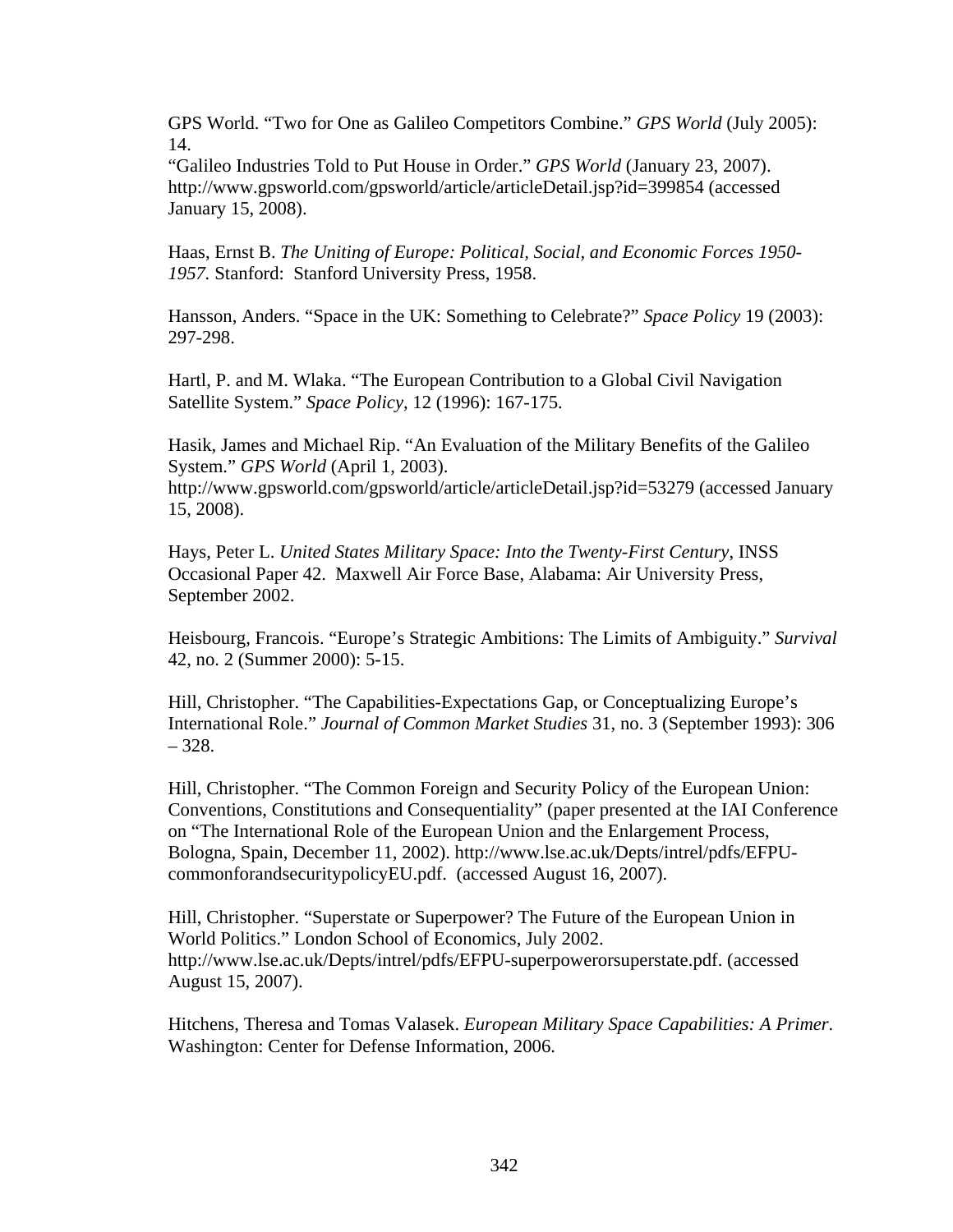Hobe, S. and J. Neuman. "Global and European Challenges for Space law at the Edge of the 21st Century." *Space Policy* 21 (2005): 313-315.

Holmes, Mark. "Galileo Joint Undertaking Denies Consortia Being Pushed Together." *Satellite News* March 21, 2005.

http://proxygw.wrlc.org/login?url=http://proquest.umi.com.proxygw.wrlc.org/pq dweb? did=810809321&sid=1&Fmt=3&clientId=31812&RQT=309&VName=PQD (accessed January 8, 2008).

Hura, Myron, Gary McLeod, Eric V. Larson, James Schneider, Daniel Gonzales, Daniel M. Norton, Jody Jacobs, Kevin M. O'Connell, William Little, Richard Mesic, and Lewis Jamison. "Chapter 6: Space Developments." In *Interoperability: A Continuing Challenge in Coalition Air Operations.* Santa Monica: RAND, 2000.

Ikenberry, G. John. "Institutions, Strategic Restraint, and the Persistence of American Postwar Order." *International Security* 23, no. 2 (Winter 1998-1999): 43-78.

Jervis, Robert. *Perception and Misperception in International Politics.* Princeton, New Jersey: Princeton University Press, 1976.

Johnson, Stephen B. "Space Business." In *Space Policy and Politics*, ed. Eligar Sadeh, 241-80. Dordrecht, The Netherlands: Kluwer Academic Publishers, 2002.

Johnson, Rebecca E. Europe's *Space Policies and Their Relevance to ESDP*, European Parliament, Directorate General for External Policies of the Union, June 2006.

Johnson, William. "GPS and GNSS: An Updated Report." *Satellite Communications* 19, no. 6 (June, 1995): 46.

Johnson-Freese, Joan and Andrew S. Erickson. "The Emerging China-EU partnership: A Geotechnological Barrier." *Space Policy* 22 (2006): 12-22. Johnson-Freese, Joan. *Space as a Strategic Asset.* New York: Columbia University Press, 2007.

Kagen, Robert. *Of Paradise and Power: America and Europe in the New World Order.* New York: Knopf, 2003.

Keohane, Robert O. and Lisa L. Martin. "The Promise of International Institutionalist Theory." *International Security* 20, no. 1 (Summer 1995): 39-52.

Kingdon, John W. *Agendas, Alternatives, and Public Policies*. New York: Addison-Wesley, 1995.

Kirshner, Jonathan. *Globalization and National Security.* New York: Routledge, 2006.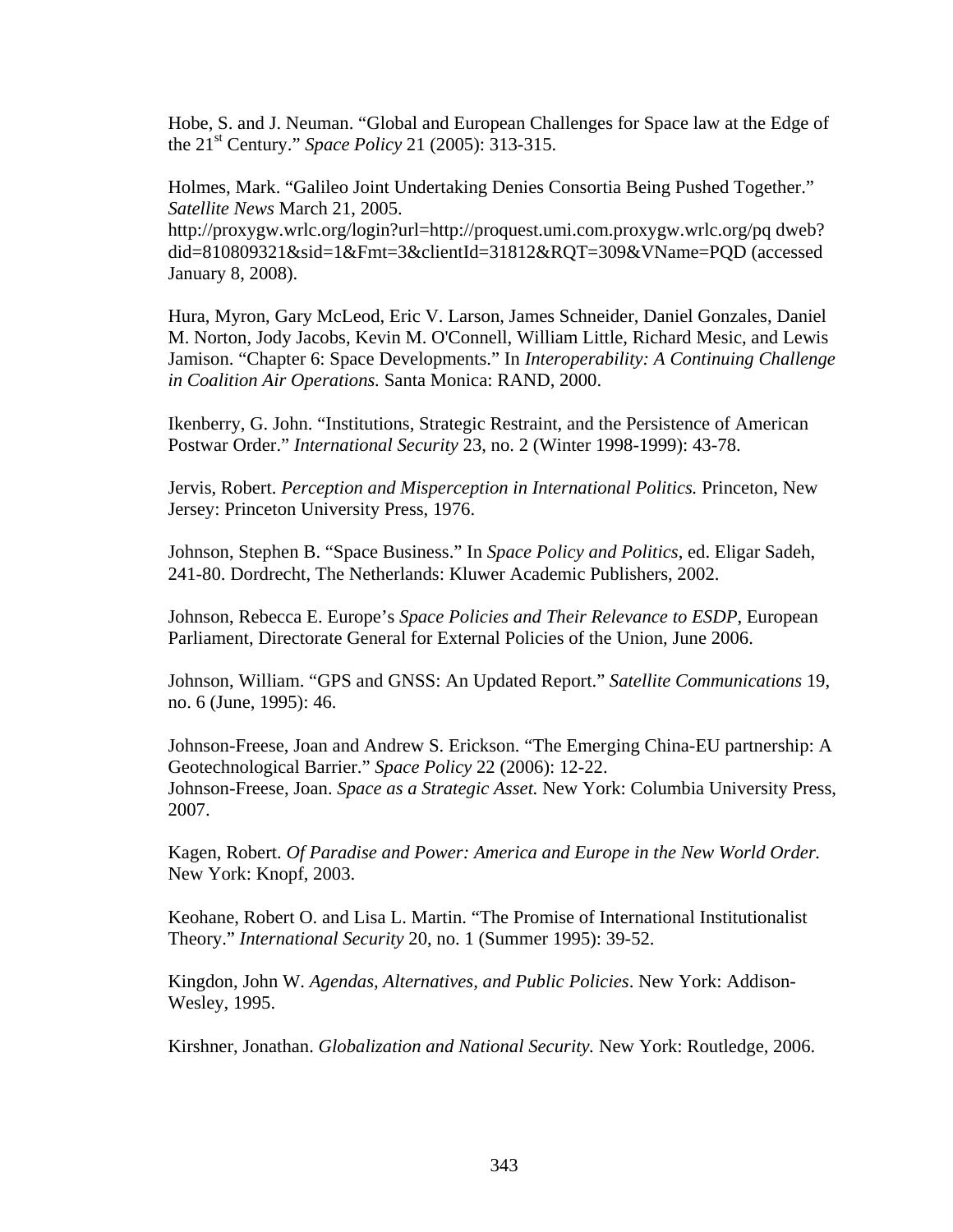Krasner, Stephen D. *Sovereignty: Organized Hypocrisy.* Princeton: Princeton University Press, 1999.

Kolovos, Alexander. "Why Europe Needs Space as Part of its Security and Defense Policy." *Space Policy* 18 (2002): 257-261.

Krige, J. and A. Russo. *The Story of ESRO and ELDO, 1958 – 1973.* Vol. 1 of *A History of the European Space Agency, 1958-1987.* AG Noordwijk: ESA Publications Division, 2000. http://www.esa.int/esapub/sp/sp1235/sp1235v2web.pdf (accessed February 14, 2008).

Larsen, Henrik. "The EU: A Global Military Actor?" *Cooperation and Conflict: A Journal of the Nordic International Studies Association* 37 no. 3 (2002): 283-302. http://cac.sagepub.com/cgi/content/abstract/37/3/283 (accessed August 15, 2007).

Lembke, Johan. *The Politics of Galileo.* European Policy Paper no. 7. Pittsburg: University of Pittsburg, University Center for International Studies, April 2001. http://www.ucis.pitt.edu/euce/pub/policypapers/2001-Politics\_of\_Galileo.pdf (accessed Aug 20, 2007).

Lembke, Johan. "EU Critical Infrastructure and Security Policy: Capabilities, Strategies and Vulnerabilities." In *European Economic and Political Issues* 6, ed. Frank Columbus, 49-79. Hauppauge, NY: Nova Sciences, 2002.

Lungu, Sorin. "European Perceptions of U.S. High Technology and Defense Strategies since the Final Days of the Cold War." *Strategic Insights*, June 2005, http://www.ccc.nps.navy.mil/si/2005/Jun/lunguJun05.asp (accessed January 20, 2008).

Lungu, Sorin. "Power, Techno-Economics, and Transatlantic Relations in 1987-1999." Paper presented at the European Union Studies Association Biennual Conference 2005  $(9<sup>th</sup>)$ , Austin, TX, March 31 – April 2, 2005. http://aei.pitt.edu/2996/ (accessed October 20, 2007).

Le Gall, Jean-Yves. "CNES-The Way Forward." *Space Policy* 13 (1997): 15-36.

Lenorovitz, Jefferey M. "ESA NAVSAT Concept as New Civilian Navigation System." *Aviation Week & Space Technology*, January 25, 1988.

Lewis, Rosalind and others. *Building a Multinational Global Navigation Satellite System: An Initial Look*. Santa Monica: RAND, 2005.

Lindblom, Charles E. "The Science of "Muddling Through." *Public Administration* 19, no. 2 (Spring, 1959): 79-88.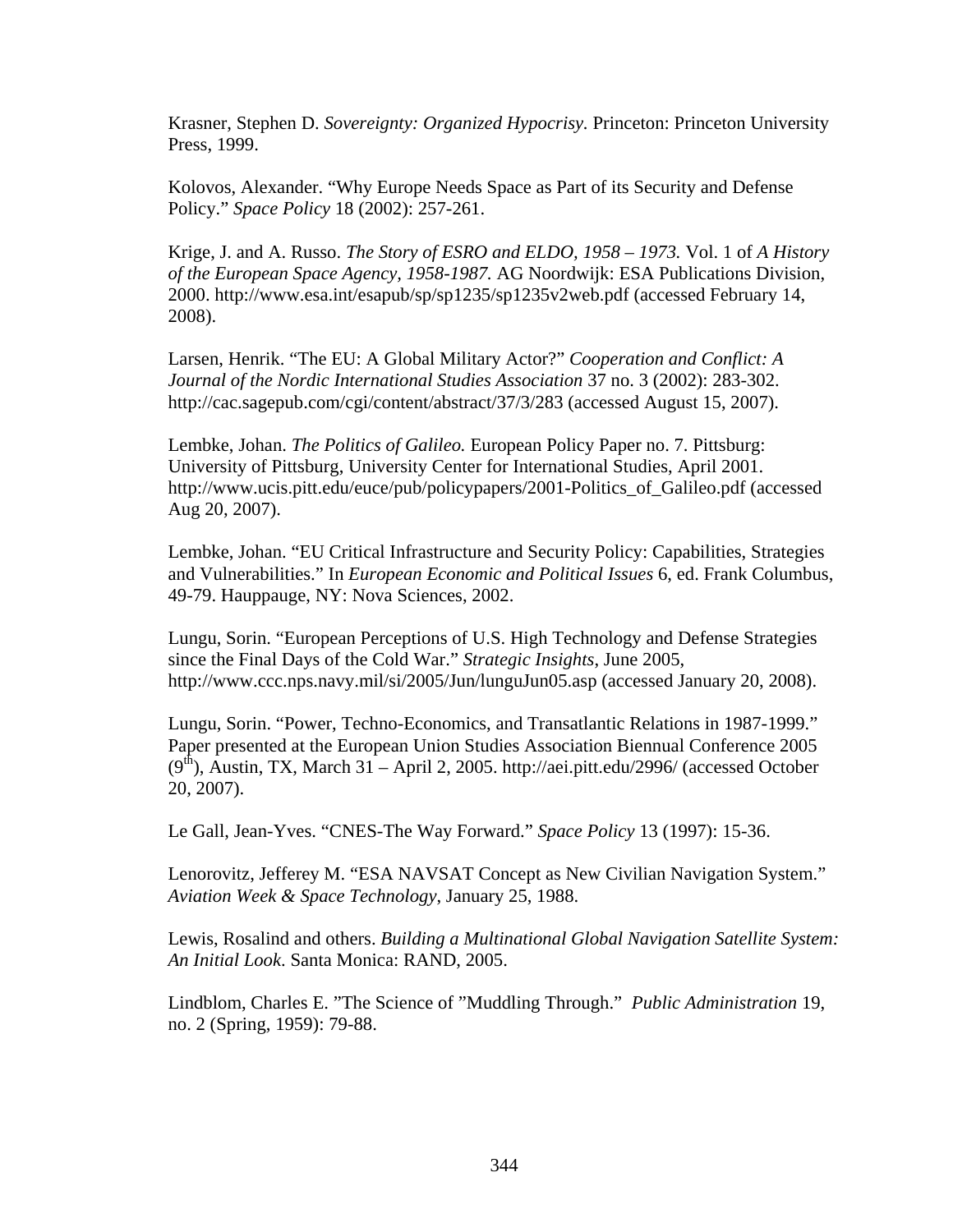Lindstrom, Gustav and Giovanni Gasparini. *The Galileo Satellite System and its Security Implications*, Occasional Paper No 44. Paris: European Union Institute for Security Studies, 2003.

Logsdon, John. "A Security Capability for Europe? Implications for US Policy." *Space Policy* 18 (2002): 271-280.

Madders, Kevin. *A New Force at a New Frontier: Europe's development in the space field n the light of its main actors, policies, law and activities from its beginnings up to the present.* Cambridge: Cambridge University Press, 1997.

Madders, Kevin. *A New Force at a New Frontier.* Cambridge: Cambridge University Press, 1997.

Madders, Kevin and Jan Wouters. Finding a "Genuine" Space Policy for Europe: The European Space Policy Workshop Series." *Space Policy* 19 (2003): 41-46.

Martinsen, Per M. "The European Security and Defense Policy (ESDP) – a Strategic Culture in the Making?" Paper presented at the ECPR Conference, Marburg, Germany, September 18 – 21, 2003).

http://www.essex.ac.uk/ecpr/events/generalconference/marburg/papers/17/1/Martinsen.pd f. (accessed August 15, 2007).

Mathews, Jessica Tuchman. "Redefining Security." *Foreign Affairs* 68, no. 2 (Spring 1989), 162-177.

McDougall, Walter. "Space-Age Europe: Gaulism, Euro-Gaulism, and the American Dilemma." *Technology and Culture* 26, no. 2 (1985): 179-203. http://www.jstor.org.proxygw.wrlc.org/stable/3104340 (accessed November 16, 2007).

McDougall, Walter A. *The Heavens and the Earth: A Political History of the Space Age.* Baltimore and London: John Hopkins University Press, 1985.

Mearsheimer, John. "The False Promise of International Institutions." *International Security* 19, no. 3 (Winter 1994/95): 5-49.

Mearsheimer, John. *The Tragedy of Great Power Politics*. New York: W.W. Norton, 2001.

Merkle, Fritz ."The SAR-LUPE Program: An Industrial View." Paper presented at the conference on "Security and Defense Aspects of Space: The Challenges for the EU." Athens, Greece, May 9, 2003. http://directory.eoportal.org/presentations/6898/8343.html (accessed November 10, 2007).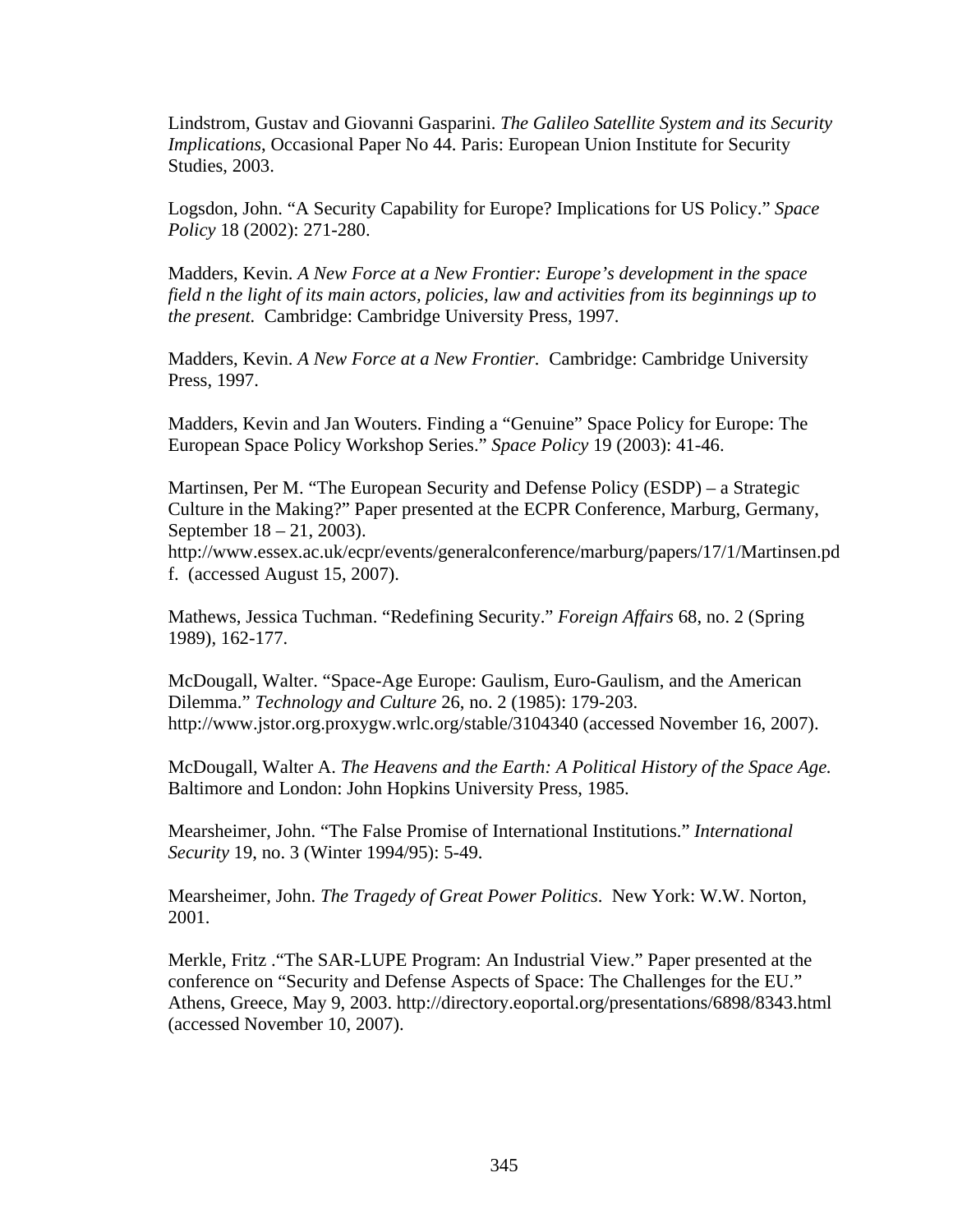NATO. "NATO Statement on the EU Commission – US Agreement on GPS/Galileo cooperation." Press Release. Brussels: NATO, March 1, 2004. http://www.nato.int/docu/pr/2004/p04-026e.htm (accessed March 20, 2008).

Naja, Geraldine. "A Joint European Strategy for Space.*" Space Policy* 17 (2001): 83-85.

Nye, Joseph. "Soft Power." *Foreign Policy* 80 (Autumn 1990): 153-171.

Oberst, Gerry. "Regulatory Review: Galileo Takes Off-Sending Technology to New Heights." *Via Satellite*, June 1, 2002. http://proxygw.wrlc.org/login?url=http://proquest.umi.com.proxygw.wrlc.org/pq dweb? did=121993888&sid=1&Fmt=3&clientId=31812&RQT=309&VName=PQD. (accessed January 8, 2008).

Organization for Economic Cooperation and Development. *Space 2030: Exploring the Future of Space Applications.* Paris: OECD Publications, 2004.

Pace, Scott. "Merchants and Guardians: Balancing U.S. Interests in Space Commerce." In *Balancing National Interests in Space Development*, International Space Policy Forum, 5-66. Washington D.C. George Washington University, Elliott School of International Affairs, 1999. Also available as Scott Pace. "Merchants and Guardians: Balancing U.S. Interests in Space Commerce."In John Logsdon and Russell Acker, eds., *Merchants and Guardians* (1999) and as a RAND Reprint (1999).

Pace, Scott, Gerald P. Frost, Irving Lachow, David R. Frelinger, Donna Fossum, Don Wassem, and Monica M. Pinto. *The Global Positioning System: Assessing National Policies.* Santa Monica: RAND, 1995. http://www.rand.org/publications/MR/MR614/ (accessed August 20, 2007).

Page, Lewis. "Galileo is Military." *The Register*, May 17, 2007. http://theregister.co.uk/2007/05/17gallileo\_is\_military/ (accessed April 3, 2008).

Paris, Roland. "Human Security: Paradigm Shift or Hot Air?" *International Security* 26, no. 2 (Fall 2001): 87-102.

Pasco, Xavier. *A European Approach to Space Security.* College Park, MD: University of Maryland, 2006.

Pasco, Xavier. A New Role for a New Millennium? The Changing Nature of Space Activities." *Space Policy* 19 (2003): 15-22.

Pasco, Xavier and Laurence Jourdain. "Comparative Space Policy: The Space Policy Crisis in American, European, and French Space Programs." In *Space Policy and Politics*, ed. Eligar Sadeh, 317-34. Dordrecht, The Netherlands: Kluwer Academic Publishers, 2002.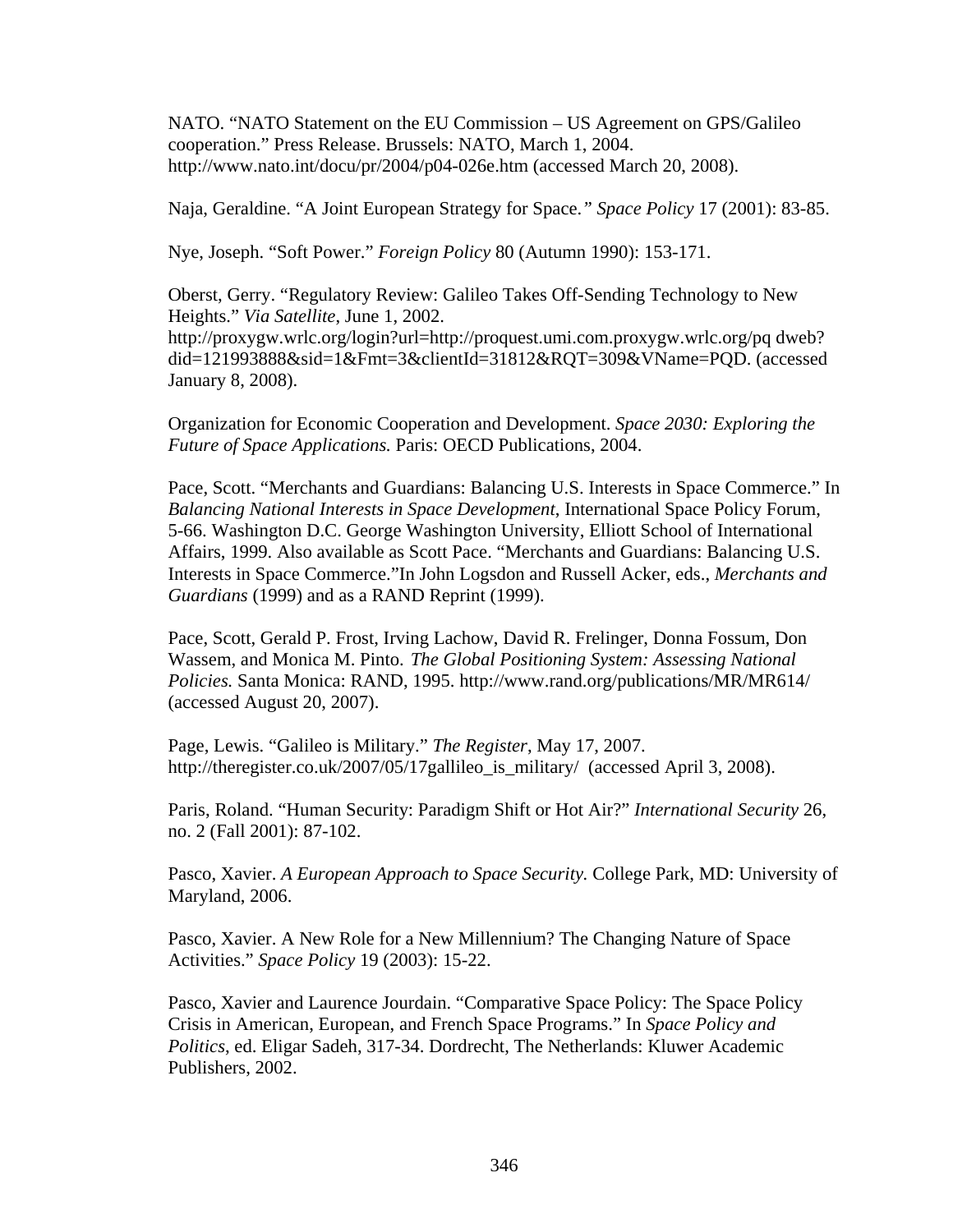Peeters, Walter. "Effects of Commercialization in the European Space Sector." *Space Policy* 18 (2002): 199-204.

Peter, Nicolas. "The Changing Geopolitics of Space Activities*.*" *Space Policy* 22 (2006): 100-109.

Peter, Nicolas, and Serge Plattard. "The European Space Policy: Europe's New Compass." European Space Policy Institute Flash Report no. 1 (May 2007). http://www.espi.or.at (accessed August 10, 2007).

Ploeger, Dr. G. "A Fully Integrated CNS Satellite Network Proposed." *ICAO Bulletin*, March 1988. http://www.icao.int/icao/en/jr/1988/4303.djvu (accessed October 27, 2007).

Posen, Barry R. "ESDP and the Structure of World Power." *International Spectator 39,*  no. *1* (January 2004): 5-17.

Posen, Barry. "The European Security Strategy: Practical Implications." Oxford Journal on Good Governance 1, no. 1 (2004): 33-38.

Presidency of the Intergovernmental Conference. *Draft Treaty Amending The Treaty on the European Union and the Treaty Establishing the European Community*, CIG 1/07. Presented to the Conference of the Representatives of the Governments of the Member States, Brussels: July 23, 2007.

PricewaterhouseCooper. *Inception Study to Support the Development of a Business Plan for the Galileo Programme*, *TREN/B5/23-2001, Executive Summary.* Prepared at the request of the EC. November 20, 2001.

Ruggie, John Gerard. "What Makes the World Hang Together? Neo-utilitarianism and the Social Constructivist Challenge." In *Exploration and Contestation in the Study of World Politics,* eds. Peter Katzenstein, Robert O. Keohane, and Stephen D. Krasner, 215- 46. Cambridge, MIT Press, 1999.

Saleh, Joseph H. "Will We See a Regional or Global Duopoly in the Satellite Manuafacturing Industry? The European Perspective." *Space Policy* 21 (2005): 277-285.

Satellite News. "Clinton Adds to WRC 2000 Intrigue with Decision to End GPS Signal Degradation." *Satellite News*, May 8, 2000. http://proquest.umi.com.proxygw.wrlc.org/pqdweb?index=0&did=53577274&SrchMode =2&sid=2&Fmt=3&VInst=PROD&VType=PQD&RQT=309&VName=PQD&TS=1223 257605&clientId=31812 (accessed January 8, 2008).

Schmitt, Burkard. *European Capabilities Action Plan (ECAP).* Paris: European Union Institute for Security Studies, 2005.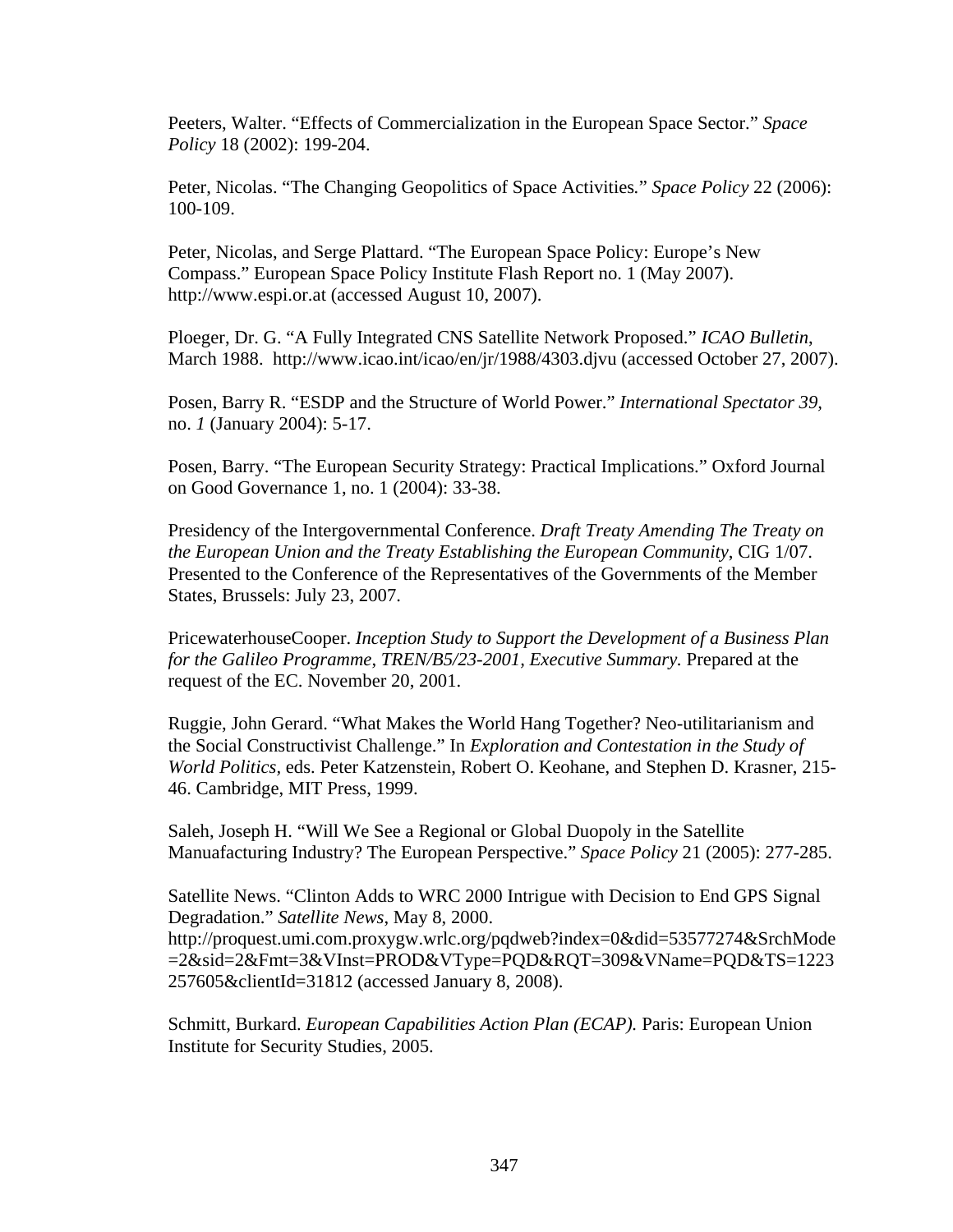Schrogl, Prof. Dr. K.-U. "Towards a European Identity in Space for Security." (paper presented at the 3<sup>rd</sup> International Conference on Recent Advances in Space Technologies "Space for a More Secure World" RAST 2007, (Istanbul, Turkey, June 14, 2007).

Shirvanian, Dick, ed. *2004 European Space Directory*. Paris: Sevig Press, 2004.

Silvestri, Stefano, rapporteur. *Space and Security in Europe: Executive Summary,*  Occassional Paper no. 48 (Paris: European Union Institute for Security Studies, December 2003).

Singer, J. David. "The Level-of-Analysis Problem in International Relations." in *The International System,* eds. Klaus Knorr and Sidney Verba, 77-92. Princeton: Princeton University Press, 1961.

Soltau, Uwe. "How DLR Supports German Companies in Winning Contracts with ESA and the EU." (lecture presented at 3rd Workshop SineQuaNet, ESOC Darmstadt, GE, August 2, 2007). http://esamultimedia.esa.int/docs/industry/SME/SineQuaNetworkshops/Darmstadt-8feb07/10\_Soltau\_How-DLR-supports-German-companies-inwinning-work-with-ESA-and-the-EU.pdf (accessed January 10, 2008).

Space News. "Editorial: Quit Stalling Galileo." *Space News* (July 5, 2005). http://www.space.com/spacenews/archive05/Editorial\_070505.html (accessed December 17, 2007).

Space Policy. "Go Ahead Given for Phase 1: Definition Phase." *Space Policy* 16 (2000): 185-188.

Space Policy. "Resolution on the Agency's Programmes (Adopted on 15 November 2001)." *Space Policy* 18 (2002): 83-86.

Sparaco, Pierre. "ESA Members Ratify Galileo Kickoff." *Aviation Week and Space Technology* 157, no. 26 (December 23, 2002): 35. http://proxygw.wrlc.org/login?url=http://proquest.umi.com.proxygw.wrlc.org/pq dweb? did=271518251&sid=1&Fmt=3&clientId=31812&RQT=309&VName=PQD. (accessed January 8, 2008).

Sparaco, Pierre. "European Blockage: Economic Nationalism Impeding Galileo Program." *Aviation Week & Space Technology*," 166, no. 17 (April 30, 2007): 60. http://proxygw.wrlc.org/login?url=http://proquest.umi.com.proxygw.wrlc.org/pq dweb? did=1274625571&sid=1&Fmt=3&clientId=31812&RQT=309&VName=PQD. (accessed January 8, 2008).

Spiegel Online. "Will European Disagreements Leave Galileo Grounded?" *Spiegel Online,* March 7, 2007.

http://www.spiegel.de/international/spiegel/0,1518,469913,00.html (accessed January 24, 2008).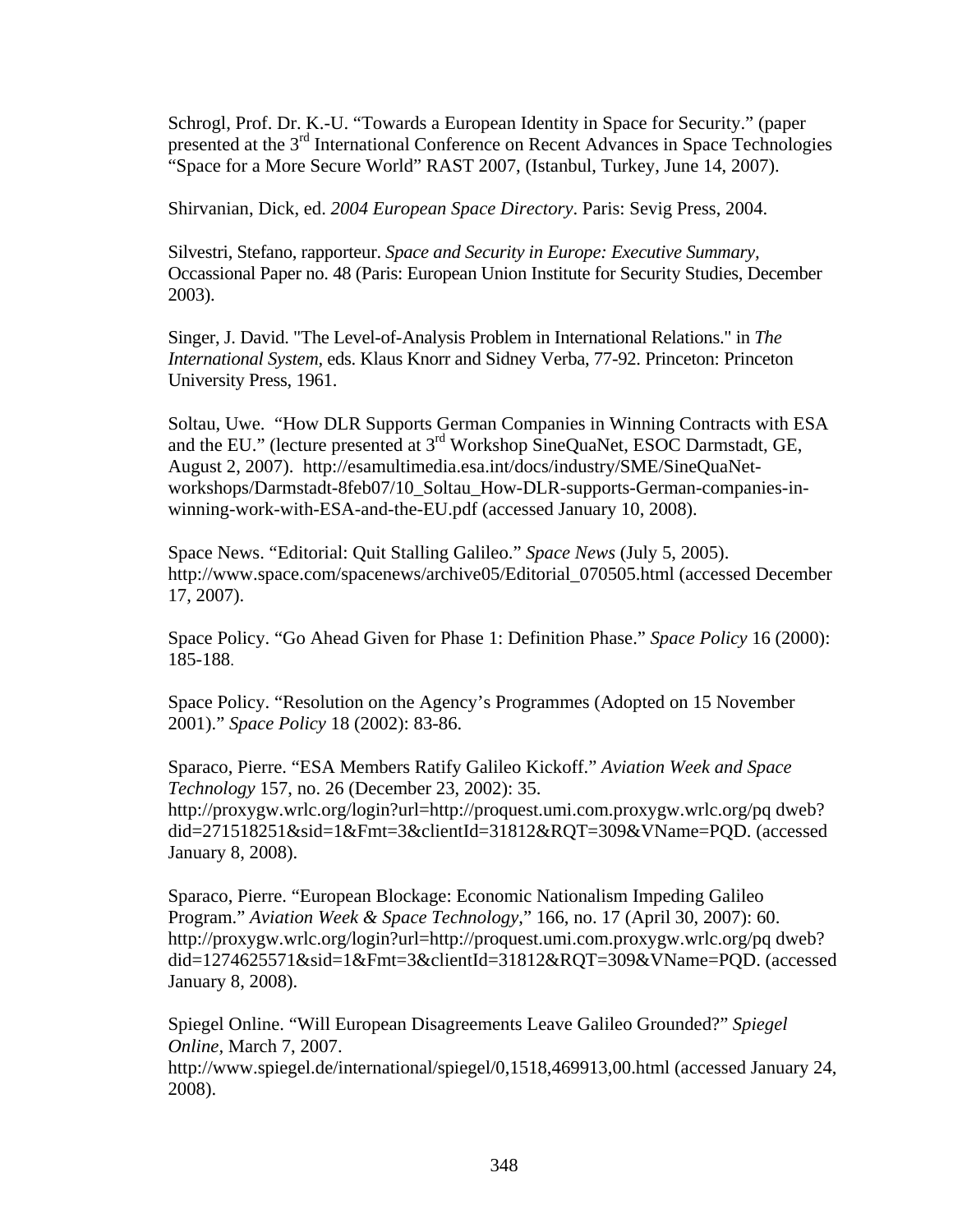Spiegel Online. "Will Military Interest Save Europe's Beleagured [sic] Navigation System?" Spiegel Online, June 7, 2007. http://spiegel.de/international/europe0,1518,487278,00.html (accessed Januar 24, 2008).

Spiegel Online. "UK and Netherlands Against Public Funding for Galileo." *Spiegel Online*, June 11, 2007. http://spiegel.de/international/europe0,1518,487826,00.html (accessed January 24, 2008).

Suzuki, Kazuto. *Policy Logics and Institutions of European Space Collaboration.* Hants: Ashgate, 2003.

Taverna, Michael A. "ESA Summit to Rule on Key Space Projects." Aviation Week & Space Technology 150, no. 16 (April 19, 1999): 42.

http://proxygw.wrlc.org/login?url=http://proquest.umi.com.proxygw.wrlc.org/pq dweb? did=42654183&sid=1&Fmt=3&clientId=31812&RQT=309&VName=PQD (accessed January 8, 2008).

Taverna, Michael A. "Europe Launches Satnav Project," *Aviation Week & Space Technology,* 151, no. 1 (July 5, 1999): 25.

http://proxygw.wrlc.org/login?url=http://proquest.umi.com.proxygw.wrlc.org/pq dweb? did=48166370&sid=6&Fmt=3&clientId=31812&RQT=309&VName=PQD (accessed January 8, 2008).

Taverna, Michael A. "Europe Declares Satnav Independence; Europe and the U.S. Must Now Discuss Thorny Political and Technical Issues Raised by Galileo Approval.*" Aviation Week & Space Technology* 156, no. 13 (April 1, 2002): 24. http://proxygw.wrlc.org/login?url=http://proquest.umi.com.proxygw.wrlc.org/pq dweb? did=112976154&sid=1&Fmt=3&clientId=31812&RQT=309&VName=PQD. (accessed January 8, 2008).

Taverna, Michael A. "Galileo Nears Denouement Barring a Last-minute Breakthrough, the EC is Ready to Launch Development on its Own, Leaving ESA on the Sidelines For Now." *Aviation Week and Space Technology*, 158, no 13 (March 31, 2003): 40. http://proxygw.wrlc.org/login?url=http://proquest.umi.com.proxygw.wrlc.org/pq dweb? did=321072971&sid=1&Fmt=3&clientId=31812&RQT=309&VName=PQD. (accessed January 8, 2008).

Taverna, Michael A. "Burst of Life Galileo Satnav System is Given the ESA Green Light, While the A400M Finally Heads Toward Reality." *Aviation Week and Space Technology* 158, no. 22 (June 2, 2003): 26.

http://proxygw.wrlc.org/login?url=http://proquest.umi.com.proxygw.wrlc.org/pq dweb? did=344218751&sid=1&Fmt=3&clientId=31812&RQT=309&VName=PQD. (accessed January 8, 2008).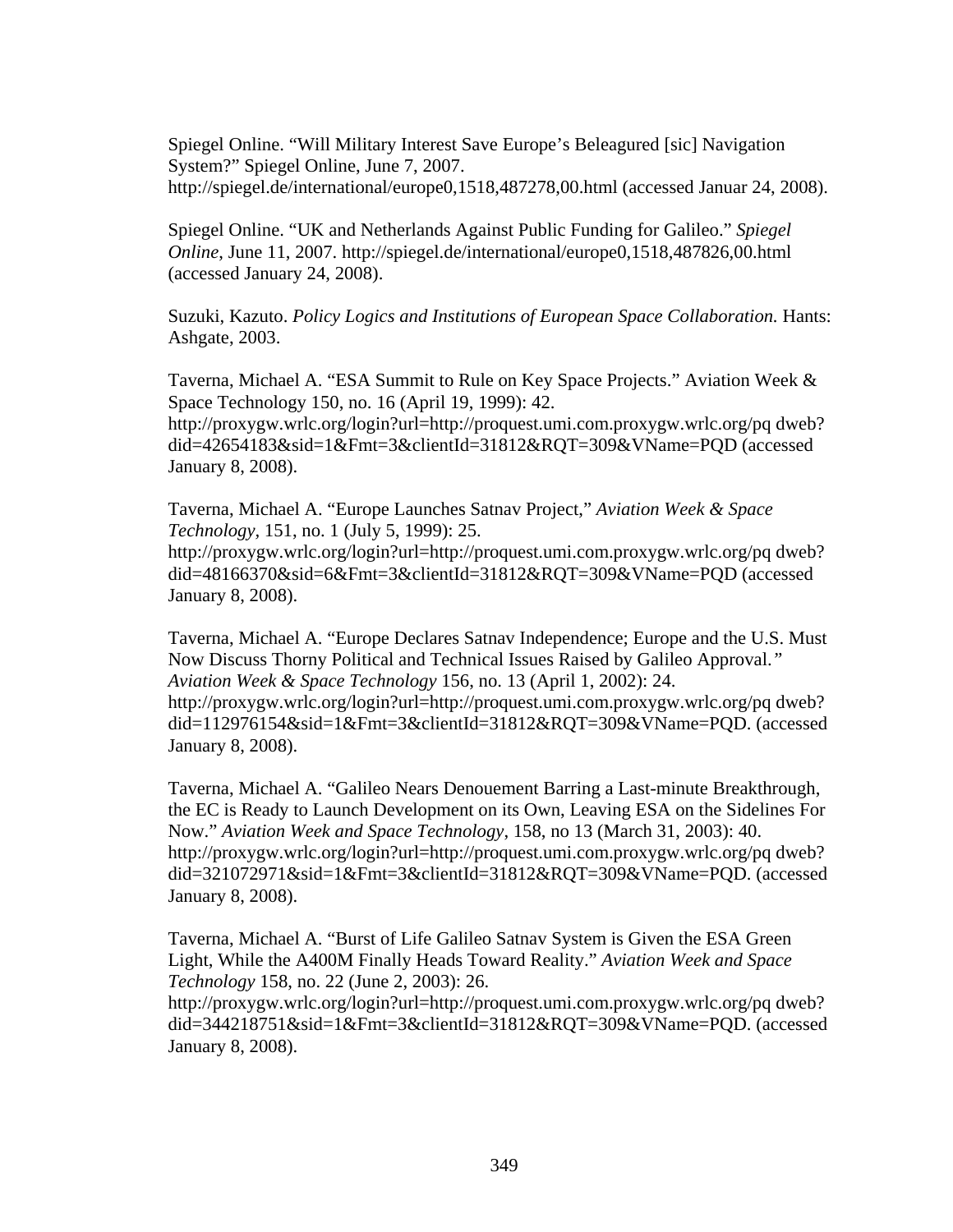Taverna, Michael A. "Galileo's Slow Start." *Aviation Week & Space Technology* 160, no. 25 (June 21, 2004): 43.

Taverna, Michael. "Galileo Preview: EGNOS Overlay System Will Provide Peek at New SATNAV Capability." Aviation Week & Space Technology 116, no. 11 (September 20, 2004): 52.

Taverna, Michael A. "Galileo Gearing Up; Dem/val Award Sets Stage for Concession Deal, but Deployment Will be Two years Late." *Aviation Week & Space Technology* 162, no. 1 (January 3, 2005): 27.

Taverna, Michael A. "Going Together; Political Wrangling Continues Despite Agreement on Joint Concession Bid for Galileo." *Aviation Week & Space Technology* 163, no. 1 (July 4, 2005): 28.

Taverna, Michael A. and Robert Wall. "Two Steps Forward." *Aviation Week &Space Technology* 163, no. 10 (September 12, 2005): 53. http://proxygw.wrlc.org/login?url=http://proquest.umi.com.proxygw.wrlc.org/pq dweb? did=896354321&sid=1&Fmt=3&clientId=31812&RQT=309&VName=PQD. (accessed January 8, 2008).

Taverna, Michael A. and Robert Wall. "ESA Rolls Out Plan B for Galileo." *Aviation Week and Space Technology* 163, no. 16 (October 24, 2005): 30.

Taverna, Michael A. "Green Light for Galileo." *Aviation Week and Space Technology,*  163, no. 23 (December 12, 2005): 69.

Taverna, Michael A. and Robert Wall. "Almost a Go for Galileo." *Aviation Week and Space Technology* 165, no. 12 (September 23, 2006): 56.

Taverna, Michael A. "Capacity Crunch; Buoyant Demand Sets Stage for Another Strong Year at Arianespace." *Aviation Week & Space Technology* 166, no. 3 (January 15, 2007): 420.

Taverna, Michael A. and Andy Nativi. "Giove B Forces Galileo Industries Review." *Aviation Week & Space Technology* 166, no. 4 (January 22, 2007): 32.

Taverna, Michael A. "United We Stand: ESA, EC See Way out of Galileo Impasse, Start GMES Procurement as Common Space Policy Kicks In." *Aviation Week & Space Technology* 166, no. 17 (April 30, 2007): 30.

http://proxygw.wrlc.org/login?url=http://proquest.umi.com.proxygw.wrlc.org/pq dweb? did=1274625361&sid=1&Fmt=3&clientId=31812&RQT=309&VName=PQD. (accessed January 8, 2008).

Taverna, Michael A. "New Scheme for Galileo and Egnos." *Aviation Week and Space Technology* 167, no. 12 (September 24, 2007): 36.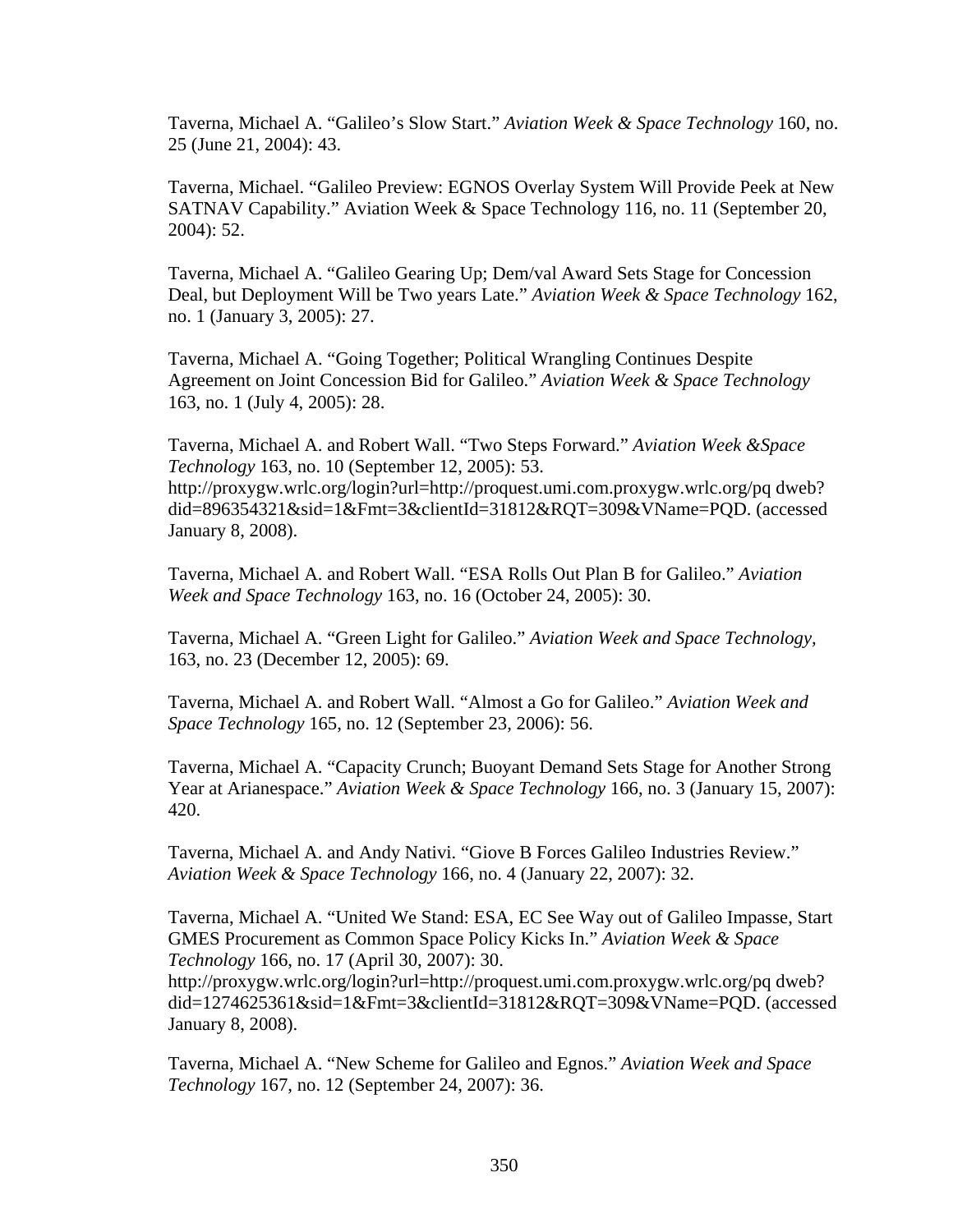The Federal Ministry of Transport, Building and Urban Affairs, Press Release. "Tiefensee: Galileo is an Important European Project." May 17, 2007. http://www.bmvbs.de/en/Transport/Aviation-,1897.996936/Tiefensee-Galileo-is-an (accessed February 11, 2008).

The Federal Ministry of Transport, Building and Urban Affairs, Press Release. "Galileo – the European Satellite Navigation System." http:/www.bmvbs.de/en/EU-Councilpresidency/Programme-of-work-,2709/Galileo.htm (accessed February 11, 2008).

Tickner, J Ann. "Re-visioning Security." In *International Relations Theory Today,* eds. Ken Booth and Steve Smith, 175-197. University Park: Pennsylvania State University Press, 1995.

Toje, Asle. "The European Union Security Strategy: A Critical Appraisal." *European Foreign Affairs Review* 10 (2005): 117-133.

Triron, Roxana. "European Defense Agency Raises Hackles in U.S." *National Defense Magazine*. August 2004. http://www.nationaldefensemagazine.org/article.cfm?Id=1547 (accessed March 16, 2008).

Tytgat, L., J.I.R. Owen and P. Campagne. "Development of a Civil Military Interface in Europe for Galileo." *Journal of Navigation* 53 (2000): 273-278. http://journals.cambridge.org.proxygw.wrlc.org/download.php?file=%2FNAV%2FNAV 53\_02%2FS037346330000884Xa.pdf&code=310b14a19c4ece0af111c69b82140018 (accessed January 8, 2008).

U.S. President. Presidential Decision Directive/National Science and Technology Council-6. "*US Global Positioning System Policy.*" (March 28, 1996).

U.S. Space-Based Positioning Navigation and Timing National Executive Committee. *U.S. Space-based Positioning Navigation and Timing Policy: Fact Sheet.* December 15, 2004. http://pnt.gov/ (accessed Nov 12, 2007).

Valasek, Tomas "Galileo's 'Strategic' Role." In *Europe in Space,* 33-43. London: Center for European Reform, 2004.

Van Dyke, Vernon. *Pride and Power: The Rationale of the Space Program*. Urbana: University of Illinois Press, 1964.

Vedda, James. "Space Commerce." In *Space Politics and Policy*, ed. Eligar Sadeh, 201- 221 (Dordrecht, The Netherlands: Kluwer Academic Publishers, 2002).

Verheugen, Gunter. "Europe's Space Plans and Opportunities for Cooperation." Space Policy 21 (2005): 93-95.